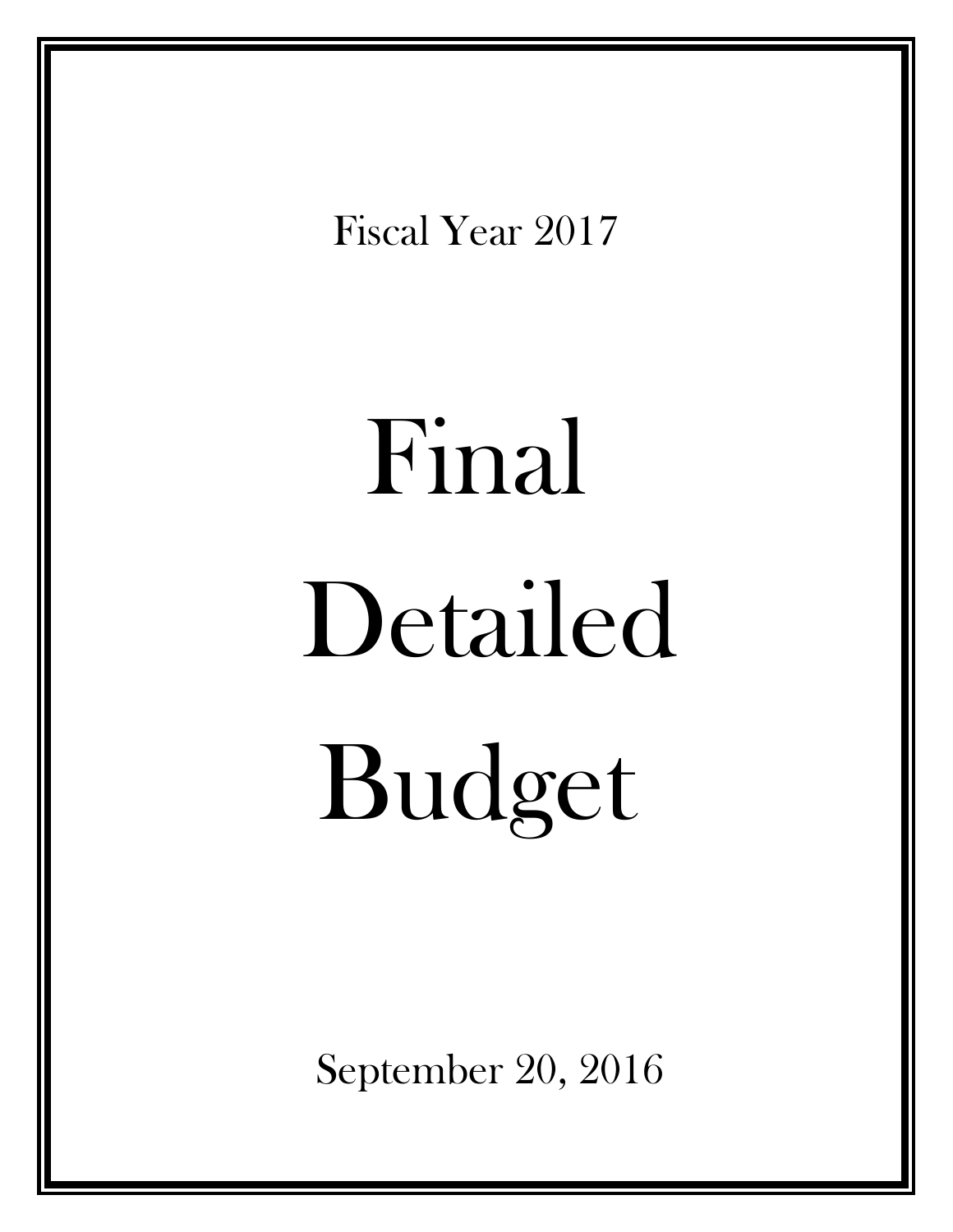FUND − 001 − GENERAL FUND − BCC DEPT TOTAL − 0051 − BCC CONTROL−GENERAL GOVT

| ORGANIZATION | ACCOUNT                              |             |             | 2017        |
|--------------|--------------------------------------|-------------|-------------|-------------|
|              |                                      |             |             | APPROVED    |
| 0051         | 5143101                              | $\Omega$    | $\Omega$    | $\Omega$    |
| 0051         | PROF SRV-CO ATTORNEY<br>5143103      | 9,544       | 30,000      | 5,000       |
| 0051         | PROF SRV-LABOR ATTNY<br>5143105      | 90,000      | $\Omega$    | $\Omega$    |
| 0051         | PROF SRV-OTHER ATTNY<br>5143110      | 79,207      | 100,000     | 100,000     |
| 0051         | PROF SRV-LITIGATION<br>5253405       | 30,943      | 30,000      | 30,000      |
| 0051         | RESTORE ACT<br>5303142               | $\Omega$    | $\Omega$    | $\Omega$    |
|              | COURT APPT ATTNY-CT COST             |             |             |             |
| 0051         | 5303201<br>ACCOUNTING & AUDITING SRV | 246,558     | 250,000     | 250,000     |
| 0051         | 5303401<br>CONTRACTED SERVICES       | 8,112       | 16,000      | 10,000      |
| 0051         | 5303403<br>CONTR SRV-BANK CHRG POOL  | $\Omega$    | 1,500       | 1,500       |
| 0051         | 5303407<br>CONTR SRV-VALUE ADJ BOARD | 27,560      | 45,000      | 45,000      |
| 0051         | 5303417<br>CONTRACTED SERVICES (SA)  | 11,865      | 100         | 12,000      |
| 0051         | 5303418<br>CONTRACTED SERVICES (PD)  | 11,213      | 100         | 12,000      |
| 0051         | 5303434<br>CONTR SRV-CONSULTATION    | 49,989      | $\mathbf 0$ | $\mathbf 0$ |
| 0051         | 5303446                              | 2,770       | 4,056       | 1,919       |
| 0051         | CONTR SRV-FACILITIES<br>5304001      | 201         | $\Omega$    | 0           |
| 0051         | TRAVEL/TRAINING NON-LOCAL<br>5304101 | 902         | 780         | 840         |
| 0051         | COMMUNICATIONS SERVICES<br>5304125   | 512         | 300         | 500         |
| 0051         | POSTAGE/TRANSP/FREIGHT<br>5304301    | 4,636       | 4,200       | 4,700       |
| 0051         | UTILITY SERVICES<br>5304414          | $\mathbf 0$ | 0           | 36          |
| 0051         | RENTALS/LEASES-EQUIP(IT)<br>5304604  | $\Omega$    | 0           | $\Omega$    |
| 0051         | REPAIR/MAINT-BLD&GRD DEPT<br>5304605 | 677         | 1,267       | 500         |
| 0051         | REPAIR/MAINT-BLDG & GRND<br>5304615  | 26          | $\Omega$    | $\Omega$    |
| 0051         | REPAIR/MAINT-EQUIPMENT<br>5304701    | $\mathbf 0$ | $\Omega$    | $\Omega$    |
|              | PRINTING & BINDING                   |             |             |             |
| 0051         | 5304905<br>FEES&COSTS-LGL ADV/ADVERT | 5,686       | 1,000       | 6,000       |
| 0051         | 5304990<br>MISCELLANEOUS EXPENSES    | 0           | $\mathbf 0$ | 0           |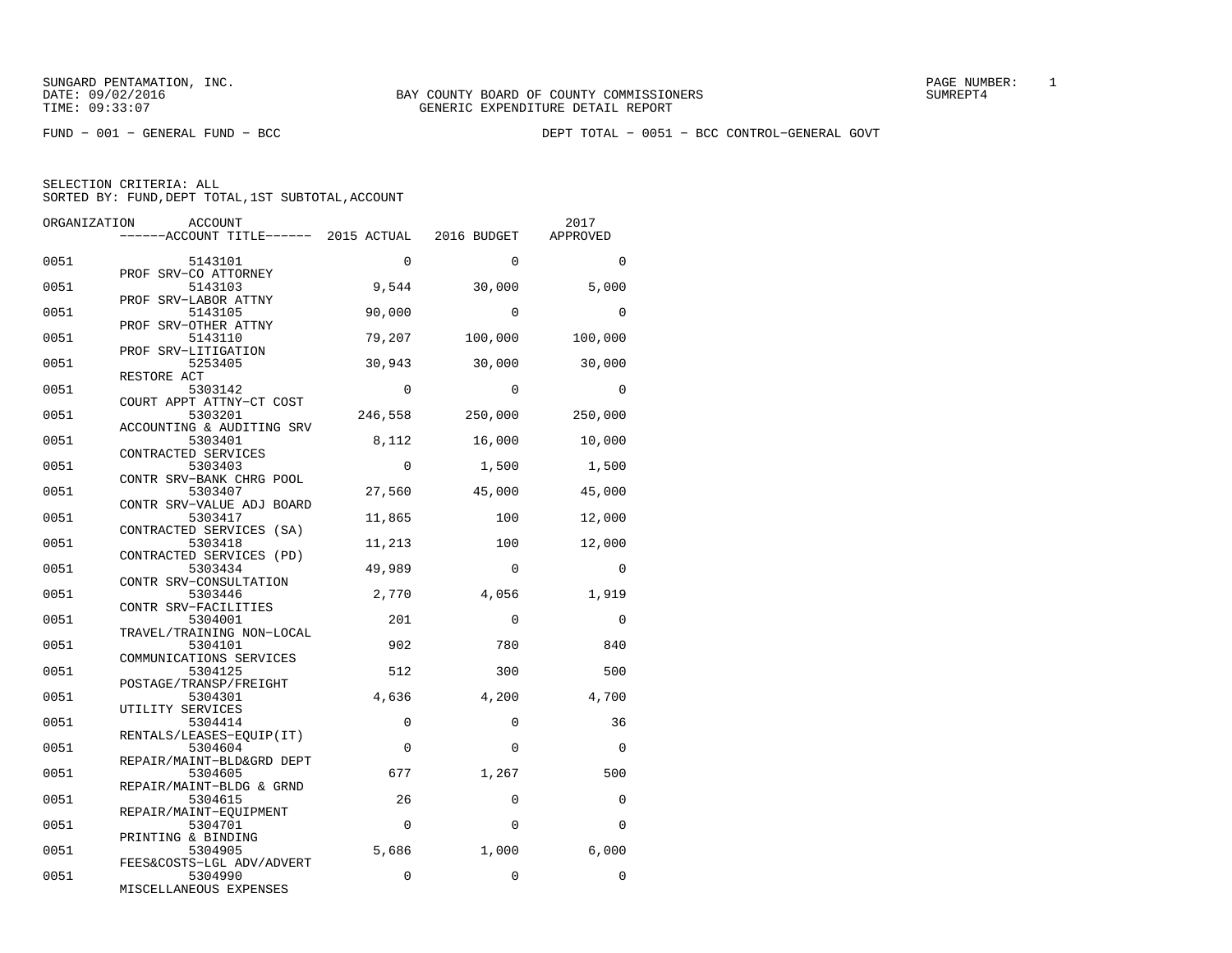FUND − 001 − GENERAL FUND − BCC DEPT TOTAL − 0051 − BCC CONTROL−GENERAL GOVT

| SELECTION CRITERIA: ALL |  |  |                                                    |  |
|-------------------------|--|--|----------------------------------------------------|--|
|                         |  |  | SORTED BY: FUND, DEPT TOTAL, 1ST SUBTOTAL, ACCOUNT |  |

| ORGANIZATION<br><b>ACCOUNT</b><br>-----ACCOUNT TITLE------ 2015 ACTUAL  |             | 2016 BUDGET | 2017<br>APPROVED    |
|-------------------------------------------------------------------------|-------------|-------------|---------------------|
| 0051<br>5305101                                                         | $\mathbf 0$ | 0           | $\mathbf 0$         |
| OFFICE SUPPLIES<br>0051<br>5305402<br>DUES & MEMBERSHIPS                | 45          | $\Omega$    | 44                  |
| TOTAL OPERATING EXPENSES                                                | 580,445     | 484,303     | 480,039             |
| 0051<br>5707115                                                         | 1,813,356   | 2,264,184   | 2,328,012           |
| PRINCIPAL-REV BONDS<br>0051<br>5707215                                  | 1,291,553   | 1,331,303   | 1,263,487           |
| INTEREST-REV BONDS<br>0051<br>5707303                                   | 0           | $\mathbf 0$ | $\mathbf 0$         |
| <b>BOND ISSUE COSTS</b><br>0051<br>5707316<br>PAYING AGENT/TRUSTEE-FEES | 278         | 600         | 500                 |
| 0051<br>5707370<br>ARBITRAGE REBATE EXPENSE                             | 2,607       | 7,000       | 3,000               |
| TOTAL DEBT SERVICE                                                      | 3,107,794   |             | 3,603,087 3,594,999 |
| 0051<br>5808175                                                         | 8,000       | $\Omega$    | $\Omega$            |
| GRANT-BYRNE GRANT<br>5808201<br>0051                                    | 15,000      | 15,000      | 15,000              |
| AID-PRIVATE ORGANIZATIONS<br>0051<br>5810010                            | $\Omega$    | $\mathbf 0$ | $\mathbf 0$         |
| CONTRIBUTION-OTHER GOVT<br>TOTAL GRANTS & AIDS                          | 23,000      | 15,000      | 15,000              |
| 0051<br>5905907                                                         | 0           | 0           | 0                   |
| LITIGATION SETTLEMENT<br>0051<br>5905998                                | $\mathbf 0$ | $\mathbf 0$ | $\mathbf 0$         |
| DEPRECIATION EXPENSE<br>TOTAL NON-OPERATING EXPENSES                    | $\Omega$    | $\Omega$    | $\Omega$            |
| TOTAL BCC CONTROL-GENERAL GOVT                                          | 3,711,239   | 4,102,390   | 4,090,038           |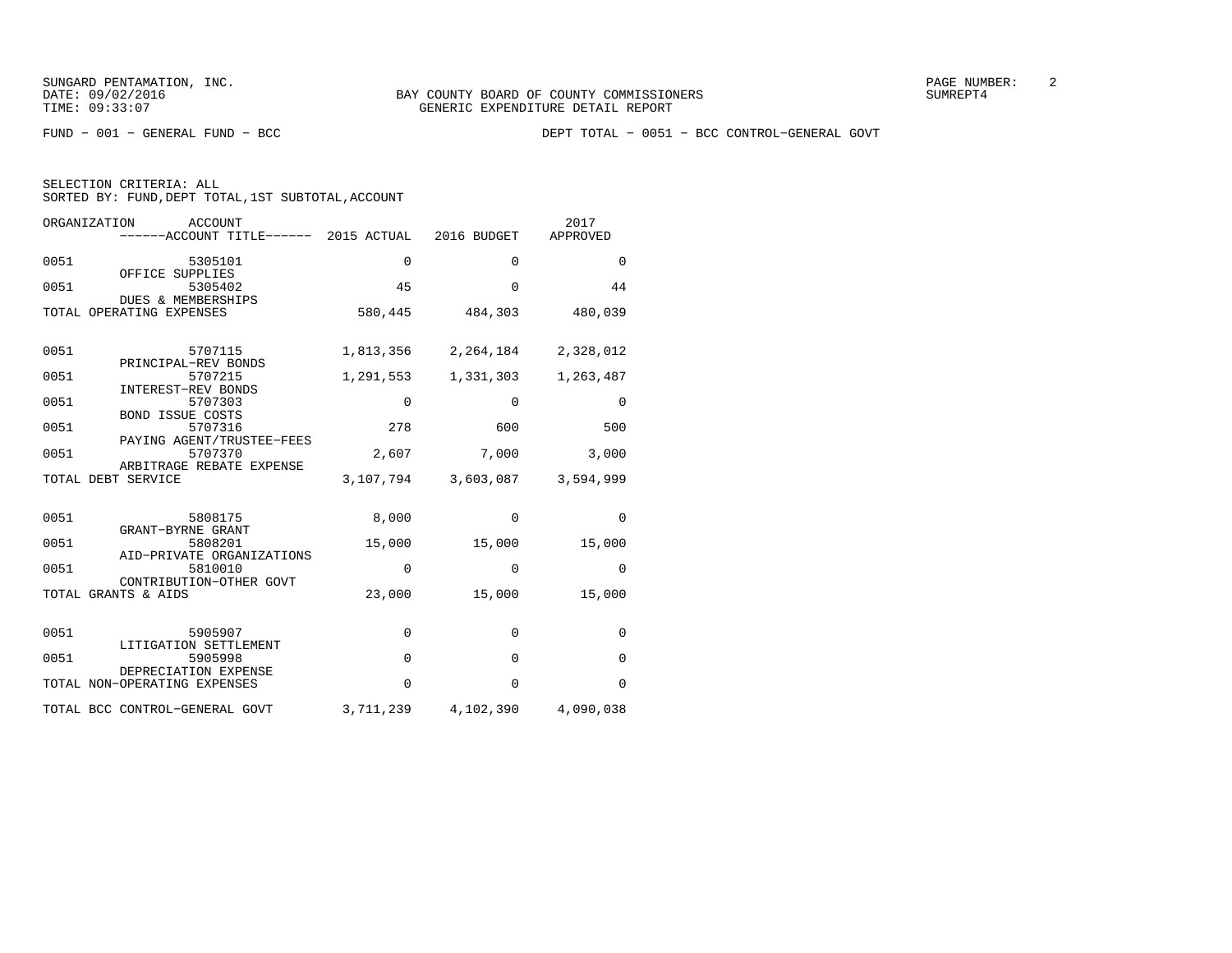FUND − 001 − GENERAL FUND − BCC DEPT TOTAL − 0052 − BCC CONTROL−PUBLIC SAFETY

| ORGANIZATION       | <b>ACCOUNT</b>                        |           |             | 2017      |
|--------------------|---------------------------------------|-----------|-------------|-----------|
|                    | ------ACCOUNT TITLE------ 2015 ACTUAL |           | 2016 BUDGET | APPROVED  |
| 0052               | 5213010                               | $\Omega$  | $\Omega$    | $\Omega$  |
| 0052               | CRIME PREVENTION<br>5223401           | 26,632    | 27,179      | 27,179    |
| 0052               | FIRE CONTROL-FORESTRY DIV<br>5233401  | 0         | 0           | 0         |
| 0052               | CONTR SRV-CCA<br>5233405              | 64,624    | 30,000      | 70,000    |
|                    | MEDICAL SRV-INMATES                   |           |             |           |
| 0052               | 5233407<br>JUVENILE DETENTION         | 1,072,882 | 1,009,015   | 886,500   |
| 0052               | 5233409                               | 0         | 0           | 0         |
| 0052               | MEDICAL SRV-ARRESTED<br>5303401       | 0         | 0           | 0         |
| 0052               | CONTRACTED SERVICES<br>5303405        | 0         | $\Omega$    | $\Omega$  |
|                    | CONTR SRV-ELECT MONITOR               | $\Omega$  | $\Omega$    |           |
| 0052               | 5303466<br>CONTR SRV-MENTAL HEALTH    |           |             | $\Omega$  |
| 0052               | 5303487<br>CONTR SRV-RAZING BLDGS     | 58,206    | 50,000      | 60,000    |
| 0052               | 5304301                               | 0         | 0           | 0         |
| 0052               | UTILITY SERVICES<br>5304501           | 0         | 0           | 0         |
| 0052               | INSURANCE & BONDS<br>5304605          | 0         | $\Omega$    | $\Omega$  |
| 0052               | REPAIR/MAINT-BLDG & GRND<br>5304905   | 0         | $\Omega$    | $\Omega$  |
|                    | FEES&COSTS-LGL ADV/ADVERT             |           |             |           |
|                    | TOTAL OPERATING EXPENSES              | 1,222,345 | 1,116,194   | 1,043,679 |
| 0052               | 5707115                               | 195,000   | 335,000     | 345,000   |
| 0052               | PRINCIPAL-REV BONDS<br>5707215        | 1,739,909 | 1,361,126   | 1,349,803 |
| 0052               | INTEREST-REV BONDS<br>5707303         | 146,632   | $\Omega$    | 0         |
| 0052               | <b>BOND ISSUE COSTS</b><br>5707316    | $\Omega$  | $\Omega$    | $\Omega$  |
|                    | PAYING AGENT/TRUSTEE-FEES             |           |             |           |
| TOTAL DEBT SERVICE |                                       | 2,081,541 | 1,696,126   | 1,694,803 |
| 0052               | 5808175                               | 0         | $\Omega$    | $\Omega$  |
| 0052               | GRANT-BYRNE GRANT<br>5808201          | 0         | 0           | $\Omega$  |
|                    | AID-PRIVATE ORGANIZATIONS             |           |             |           |
| 0052               | 5808209<br>AID-BMC/EMS                | 0         | 0           | $\Omega$  |
|                    | TOTAL GRANTS & AIDS                   | 0         | $\Omega$    | $\Omega$  |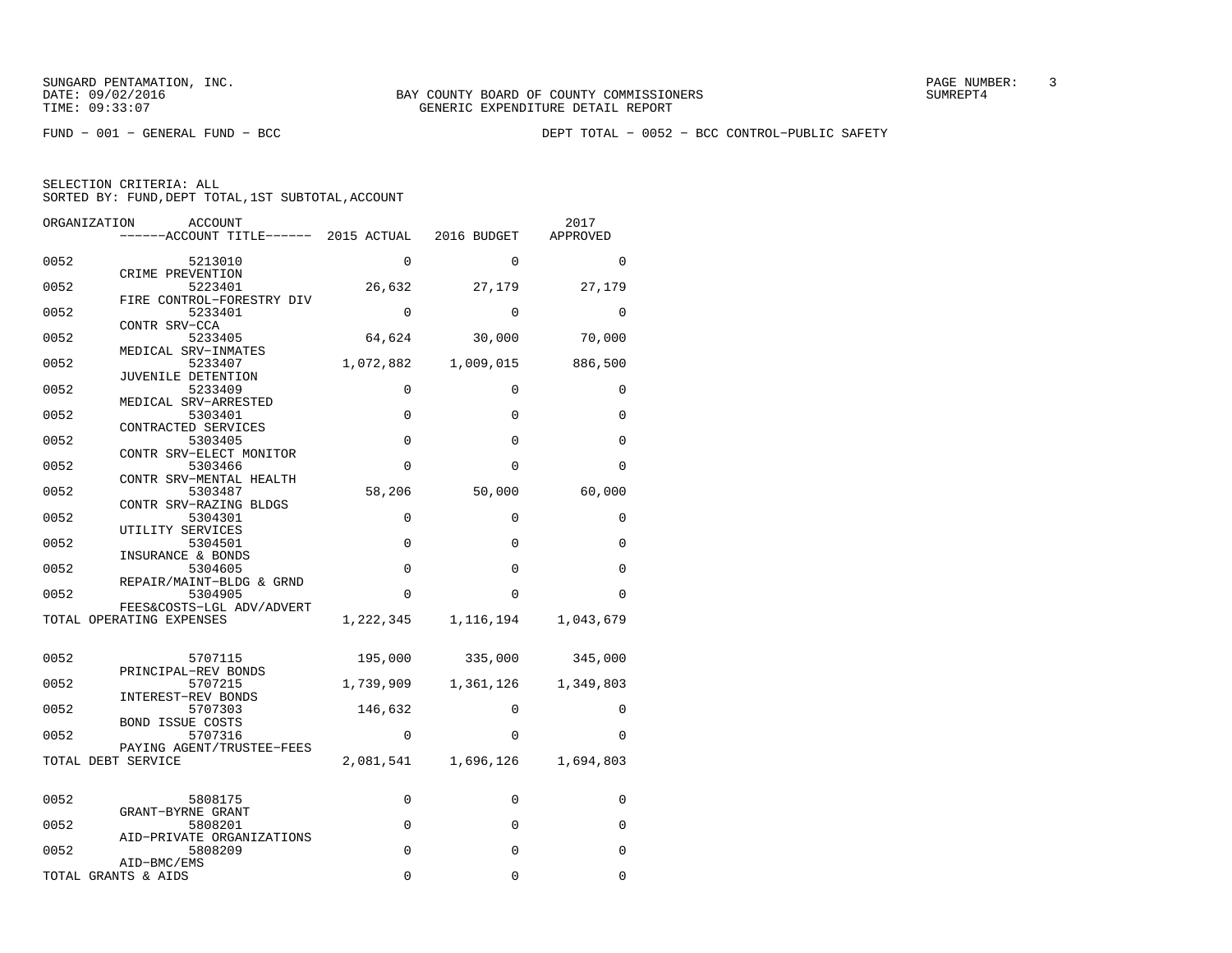SUNGARD PENTAMATION, INC.<br>
BAY COUNTY BOARD OF COUNTY COMMISSIONERS AND SUNREPT4 SUMREPT4

FUND − 001 − GENERAL FUND − BCC DEPT TOTAL − 0052 − BCC CONTROL−PUBLIC SAFETY

| ORGANIZATION | ACCOUNT<br>------ACCOUNT TITLE------ | 2015 ACTUAL | 2016 BUDGET | 2017<br>APPROVED |
|--------------|--------------------------------------|-------------|-------------|------------------|
| 0052         | 5905998                              | 0           |             |                  |
| 0052         | DEPRECIATION EXPENSE<br>5909917      | 0           |             |                  |
|              | RESERVE-BONDS                        |             |             |                  |
|              | TOTAL NON-OPERATING EXPENSES         | 0           |             |                  |
|              | TOTAL BCC CONTROL-PUBLIC SAFETY      | 3,303,886   | 2,812,320   | 2,738,482        |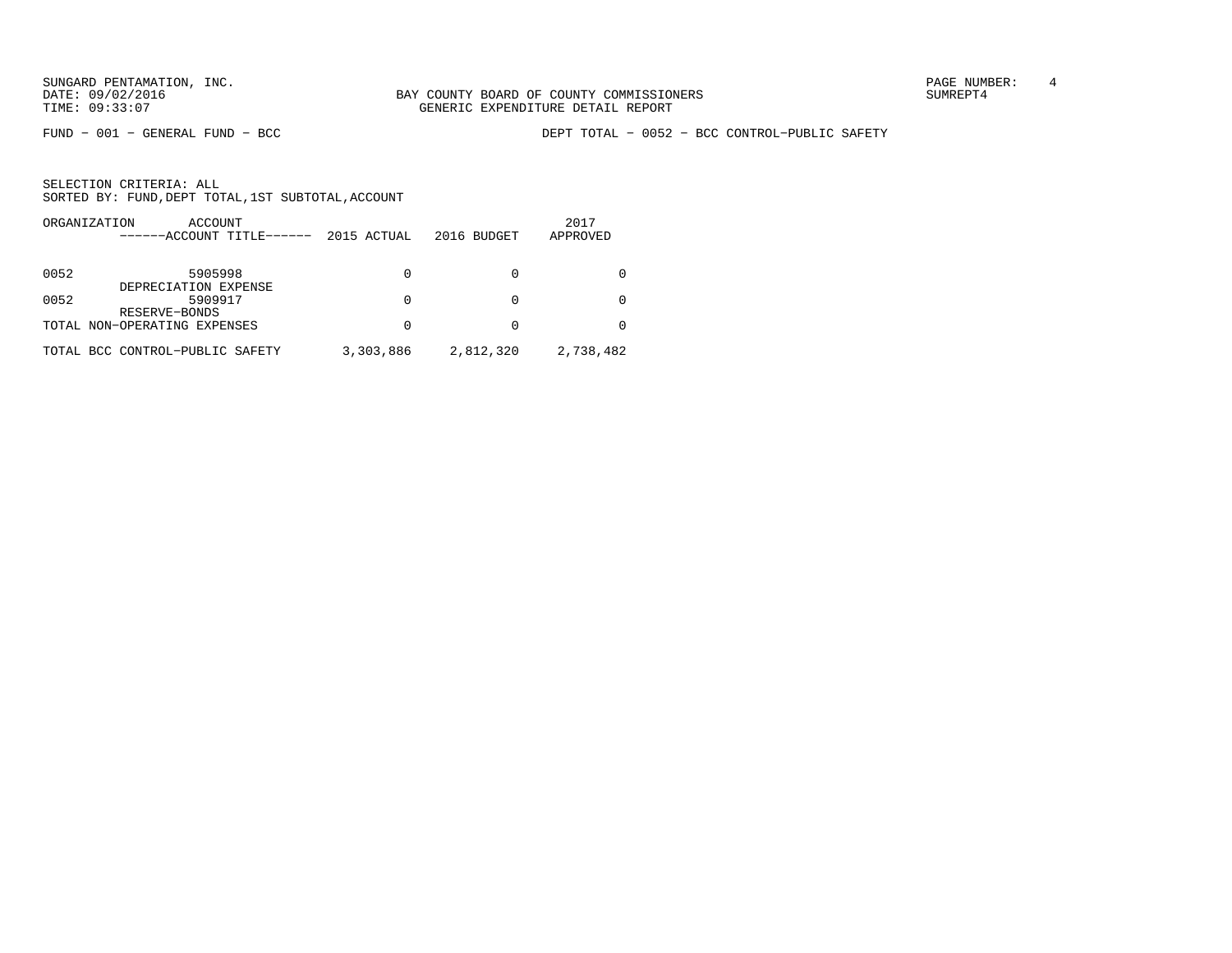FUND − 001 − GENERAL FUND − BCC DEPT TOTAL − 0053 − BCC CONTROL−PHYS ENVRNMNT

|      | ORGANIZATION<br>ACCOUNT<br>------ACCOUNT TITLE------ | 2015 ACTUAL | 2016 BUDGET | 2017<br>APPROVED |
|------|------------------------------------------------------|-------------|-------------|------------------|
| 0053 | 5303450                                              | 2,000       | 2,000       | 2,000            |
| 0053 | CONTR SRV-FARM FORRESTER<br>5303464                  | 921         | 12,000      | 3,000            |
| 0053 | CONTR SRV-LAB<br>5305240                             | 0           | 0           | <sup>0</sup>     |
|      | OPER SUPPLIES-LAB                                    |             |             |                  |
|      | TOTAL OPERATING EXPENSES                             | 2,921       | 14,000      | 5,000            |
|      | TOTAL BCC CONTROL-PHYS ENVRNMNT                      | 2,921       | 14,000      | 5,000            |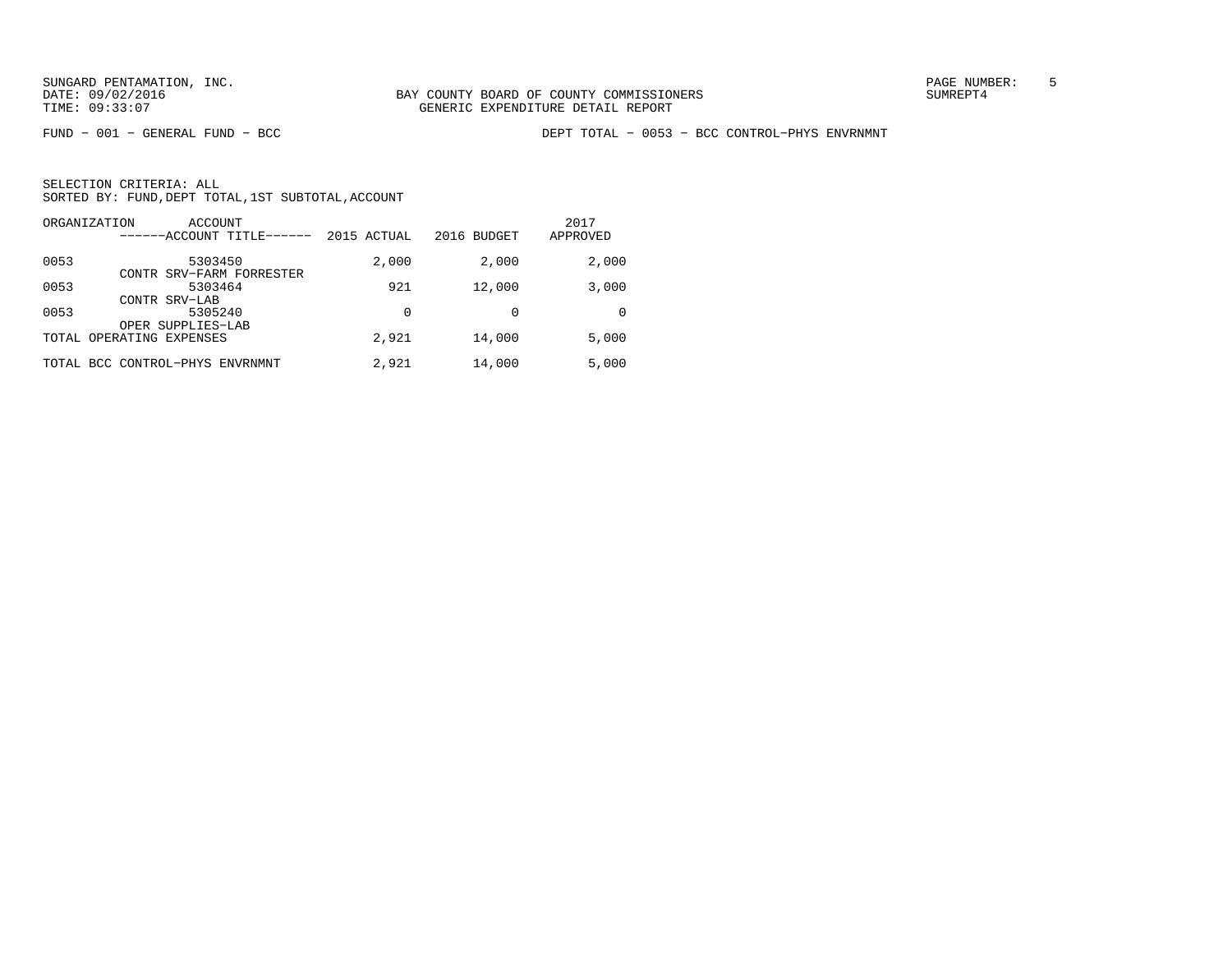FUND − 001 − GENERAL FUND − BCC DEPT TOTAL − 0055 − BCC CONTROL−ECON ENVRNMNT

| ORGANIZATION | ACCOUNT<br>------ACCOUNT TITLE------ 2015 ACTUAL                |             | 2016 BUDGET | 2017<br>APPROVED |
|--------------|-----------------------------------------------------------------|-------------|-------------|------------------|
| 0055         | 5303104                                                         | $\Omega$    | $\Omega$    | $\Omega$         |
| 0055         | PROF SRV-ENGINEERING<br>5303401                                 | 25,993      | $\Omega$    | 0                |
| 0055         | CONTRACTED SERVICES<br>5303403                                  | 9,302       | 10,000      | 10,000           |
| 0055         | CONTR SRV-BANK CHRG POOL<br>5303443                             | $\mathbf 0$ | $\Omega$    | 0                |
| 0055         | CONTR SRV-BEACH PATROL<br>5304125                               | $\mathbf 0$ | $\mathbf 0$ | 0                |
| 0055         | POSTAGE/TRANSP/FREIGHT<br>5304990                               | $\Omega$    | $\Omega$    | 0                |
| 0055         | MISCELLANEOUS EXPENSES<br>5305216                               | $\Omega$    | $\Omega$    | $\Omega$         |
|              | SALES TAX INITIATIVE<br>TOTAL OPERATING EXPENSES                | 35,295      | 10,000      | 10,000           |
| 0055         | 5808101                                                         | 0           | $\Omega$    | 0                |
|              | AID-GOV'T AGENGY                                                |             |             |                  |
| 0055         | 5808105<br>AID-MEXICO BEACH/EMS                                 | $\Omega$    | $\Omega$    | 0                |
| 0055         | 5808108<br>AID-CRA PANAMA CITY BCH                              | 7,634,645   | 8,411,487   | $\Omega$         |
| 0055         | 5808109<br>AID-CRA LYNN HAVEN                                   | 154,589     | 153,342     | 155,945          |
| 0055         | 5808110<br>AID-CRA PIER PARK                                    | 439,310     | 458,308     | 467,958          |
| 0055         | 5808190<br>AID-CRA CEDAR GROVE                                  | $\Omega$    | $\Omega$    | $\Omega$         |
| 0055         | 5808201<br>AID-PRIVATE ORGANIZATIONS                            | 8,000       | 0           | 0                |
| 0055         | 5808202<br>AID-CRA SPRINGFIELD                                  | $\mathsf 0$ | $\mathbf 0$ | 0                |
| 0055         | 5808204<br>AID-CRA PARKER                                       | $\Omega$    | $\Omega$    | $\Omega$         |
| 0055         | 5808206                                                         | 16,048      | 13,474      | 21,618           |
| 0055         | AID-CRA CALLAWAY<br>5808207<br>AID-CRA PANAMA CITY / DIB        | 1,081,565   | 1,055,758   | 1,014,009        |
| 0055         | 5808208<br>AID-CRA P.C./MILLVILLE                               | 142,393     | 146,772     | 148,364          |
| 0055         | 5808211<br>AID-CHAMBER ECON DEVELPMT                            | 109,740     | 134,316     | 134,316          |
| 0055         | 5808212                                                         | $\mathbf 0$ | $\mathbf 0$ | 0                |
| 0055         | AID-PCB CHAMBER ECON DEV<br>5808215<br>AID-CHAMBER BASE CLOSURE | 9,000       | 9,000       | 9,000            |
| 0055         | 5808218<br>AID-FILM COMMISSION                                  | 27,000      | 30,000      | 30,000           |
|              |                                                                 |             |             |                  |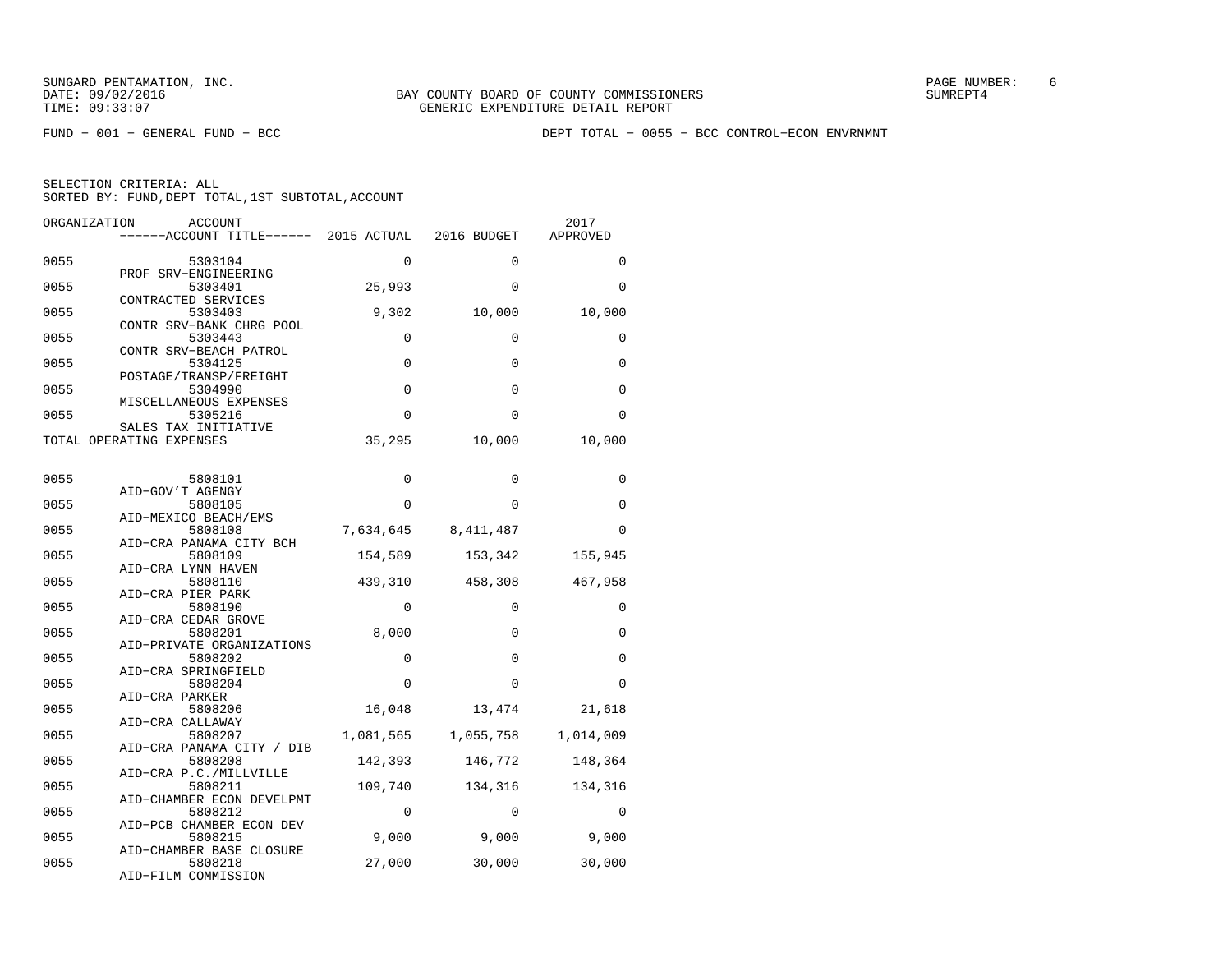FUND − 001 − GENERAL FUND − BCC DEPT TOTAL − 0055 − BCC CONTROL−ECON ENVRNMNT

|      | ORGANIZATION<br>ACCOUNT<br>------ACCOUNT TITLE------ | 2015 ACTUAL | 2016 BUDGET | 2017<br>APPROVED |
|------|------------------------------------------------------|-------------|-------------|------------------|
| 0055 | 5810010<br>CONTRIBUTION-OTHER GOVT                   | $\Omega$    |             |                  |
|      | TOTAL GRANTS & AIDS                                  | 9,622,290   | 10,412,457  | 1,981,210        |
|      | TOTAL BCC CONTROL-ECON ENVRNMNT                      | 9,657,585   | 10,422,457  | 1,991,210        |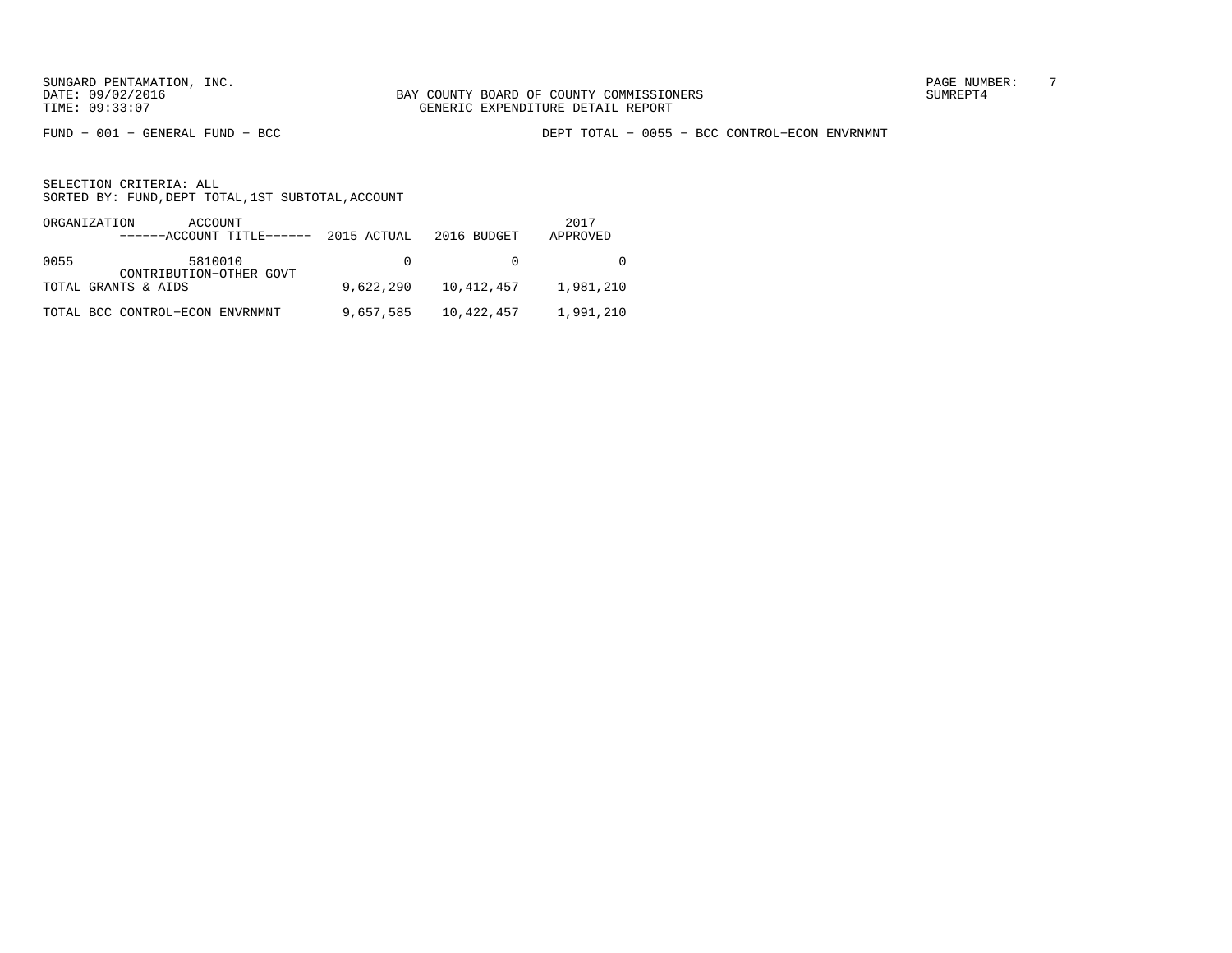SUNGARD PENTAMATION, INC. SUNGARD OF COUNTY BOARD OF COUNTY COMMISSIONERS SUNGARD PAGE NUMBER: 8

FUND − 001 − GENERAL FUND − BCC DEPT TOTAL − 0056 − BCC CONTROL−HUMAN SERVICE

SELECTION CRITERIA: ALL

SORTED BY: FUND,DEPT TOTAL,1ST SUBTOTAL,ACCOUNT

| ORGANIZATION | ACCOUNT                                                  |             |                     | 2017        |
|--------------|----------------------------------------------------------|-------------|---------------------|-------------|
|              | ------ACCOUNT TITLE------ 2015 ACTUAL 2016 BUDGET        |             |                     | APPROVED    |
| 0056         | 5303170                                                  | 1,777,434   | 1,700,000           | 2,257,229   |
| 0056         | MEDICAID PMTS-HOSPITALS<br>5303171                       | $\Omega$    | $\Omega$            | 0           |
| 0056         | MEDICAID PMTS-NURSING HM<br>5303172                      | $\Omega$    | $\Omega$            | $\Omega$    |
| 0056         | MEDICAID PMTS-HMO<br>5303175                             |             | 1,343,735 1,346,215 | 1,357,101   |
|              | PUBLIC HEALTH UNIT                                       |             |                     |             |
| 0056         | 5303401<br>CONTRACTED SERVICES                           | 94          | $\Omega$            | $\Omega$    |
| 0056         | 5303446<br>CONTR SRV-FACILITIES                          | 87,888      | 86,875              | 69,025      |
| 0056         | 5303465<br>CONTR SRV-MNTL HLTH/BKR                       | 297,110     | 321,000             | 321,000     |
| 0056         | 5303466                                                  | $\Omega$    | $\Omega$            | 0           |
| 0056         | CONTR SRV-MENTAL HEALTH<br>5303467                       | 1,006       | 7,380               | 7,380       |
| 0056         | CONTR SRV-TRNSP/MNTL HLT<br>5304301                      | 4,394       | 3,780               | 5,000       |
| 0056         | UTILITY SERVICES<br>5304410                              | 1,035       | $\mathbf 0$         | 3,500       |
| 0056         | RENTALS/LEASES-EOUIPMENT<br>5304414                      | $\Omega$    | $\Omega$            | 17,520      |
|              | RENTALS/LEASES-EOUIP(IT)                                 |             |                     |             |
| 0056         | 5304501<br>INSURANCE & BONDS                             | 30,451      | 87,071              | 59,427      |
| 0056         | 5304605<br>REPAIR/MAINT-BLDG & GRND                      | 139,596     | 221,000             | 93,200      |
| 0056         | 5304610<br>REPAIR/MAINT-AUTO EQUIP                       | $\Omega$    | $\Omega$            | $\Omega$    |
| 0056         | 5304615                                                  | 18          | $\mathbf{0}$        | 50          |
| 0056         | REPAIR/MAINT-EQUIPMENT<br>5304905                        | 68          | $\Omega$            | 100         |
|              | FEES&COSTS-LGL ADV/ADVERT<br>TOTAL OPERATING EXPENSES    |             | 3,682,828 3,773,321 | 4,190,532   |
|              |                                                          |             |                     |             |
| 0056         | 5606005<br>PUBLIC HLTH-CAP OUTLAY                        | $\Omega$    | 0                   | 0           |
| 0056         | 5606201                                                  | $\mathbf 0$ | 0                   | $\mathbf 0$ |
| 0056         | BUILDINGS<br>5606301                                     | $\Omega$    | $\Omega$            | $\Omega$    |
|              | IMPRV OTHER THAN BLDGS<br>TOTAL CAPITAL OUTLAY           | $\Omega$    | $\Omega$            | $\Omega$    |
|              |                                                          |             |                     |             |
| 0056         | 5629001                                                  | 2,584       | 0                   | 2,600       |
| 0056         | HCRA PROGRAM COSTS<br>5808108<br>AID-CRA PANAMA CITY BCH |             | 194,465 214,252     | $\Omega$    |
|              |                                                          |             |                     |             |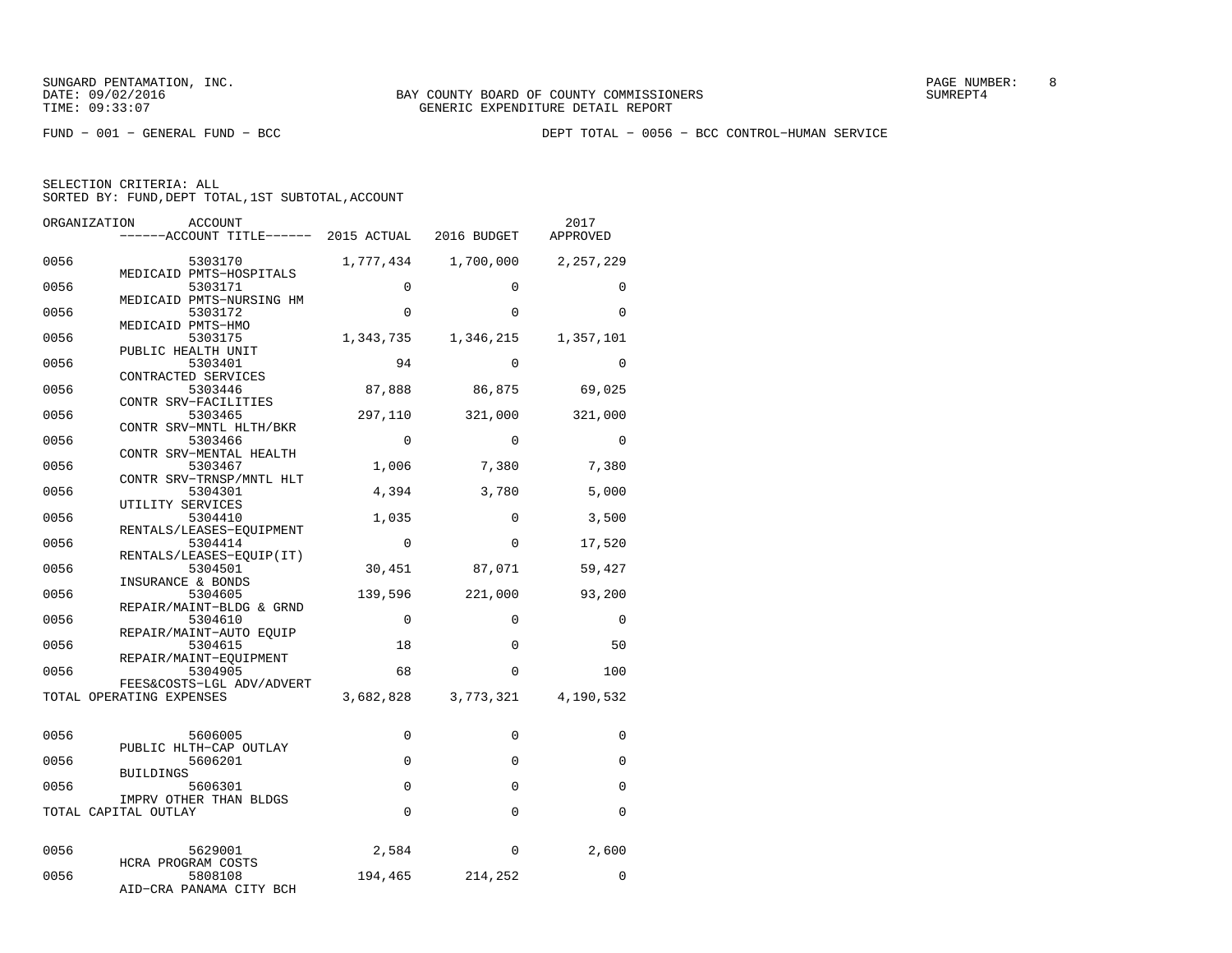FUND − 001 − GENERAL FUND − BCC DEPT TOTAL − 0056 − BCC CONTROL−HUMAN SERVICE

| ORGANIZATION<br>ACCOUNT                                         | ------ACCOUNT TITLE------ 2015 ACTUAL | 2016 BUDGET      | 2017<br>APPROVED    |
|-----------------------------------------------------------------|---------------------------------------|------------------|---------------------|
| 0056<br>5808109                                                 | 3,938                                 | 3,906            | 3,972               |
| AID-CRA LYNN HAVEN<br>0056<br>5808110                           | 11,190                                | 11,674           | 11,920              |
| AID-CRA PIER PARK<br>0056<br>5808190<br>AID-CRA CEDAR GROVE     | 0                                     | 0                | 0                   |
| 0056<br>5808201<br>AID-PRIVATE ORGANIZATIONS                    | 119,591                               | 143,000          | 155,000             |
| 0056<br>5808202<br>AID-CRA SPRINGFIELD                          | $\Omega$                              | $\Omega$         | 0                   |
| 0056<br>5808204<br>AID-CRA PARKER                               | $\Omega$                              | $\Omega$         | $\Omega$            |
| 0056<br>5808206<br>AID-CRA CALLAWAY                             | 409                                   | 343              | 551                 |
| 0056<br>5808207<br>AID-CRA PANAMA CITY / DIB                    | 27,549                                | 26,892           | 25,828              |
| 0056<br>5808208<br>AID-CRA P.C./MILLVILLE                       | 3,627                                 | 3,738            | 3,779               |
| 0056<br>5808216<br>AID-CHILD PROTECTION                         | 60,545                                | 100,000          | 50,000              |
| 0056<br>5808217<br>AID-CHOOSE LIFE                              | 0                                     | 0                | 0                   |
| 0056<br>5808219<br>AID-CHILDREN'S HOME SOC                      | 0                                     | $\Omega$         | $\Omega$            |
| 0056<br>5808220<br>AID-ST ANDREWS BAY CENTER<br>0056<br>5808221 | 9,251<br>48,727                       | 14,500<br>48,727 | 14,500<br>168,726   |
| AID-TROLLEY<br>0056<br>5808222                                  | 73,500                                | 90,000           | 90,000              |
| AID-INDIGENT CARE<br>0056<br>5808223                            | $\Omega$                              | $\Omega$         | $\Omega$            |
| AID-B.A.S.I.C.<br>0056<br>5808224                               | 180,000                               | 200,000          | 200,000             |
| AID-ST ANDREWS MED CNTR<br>TOTAL GRANTS & AIDS                  | 735,375                               | 857,032          | 726,876             |
|                                                                 |                                       |                  |                     |
| 0056<br>5905998<br>DEPRECIATION EXPENSE                         | 0                                     | 0                | 0                   |
| TOTAL NON-OPERATING EXPENSES                                    | $\Omega$                              | $\Omega$         | $\Omega$            |
| TOTAL BCC CONTROL-HUMAN SERVICE                                 | 4,418,204                             |                  | 4,630,353 4,917,408 |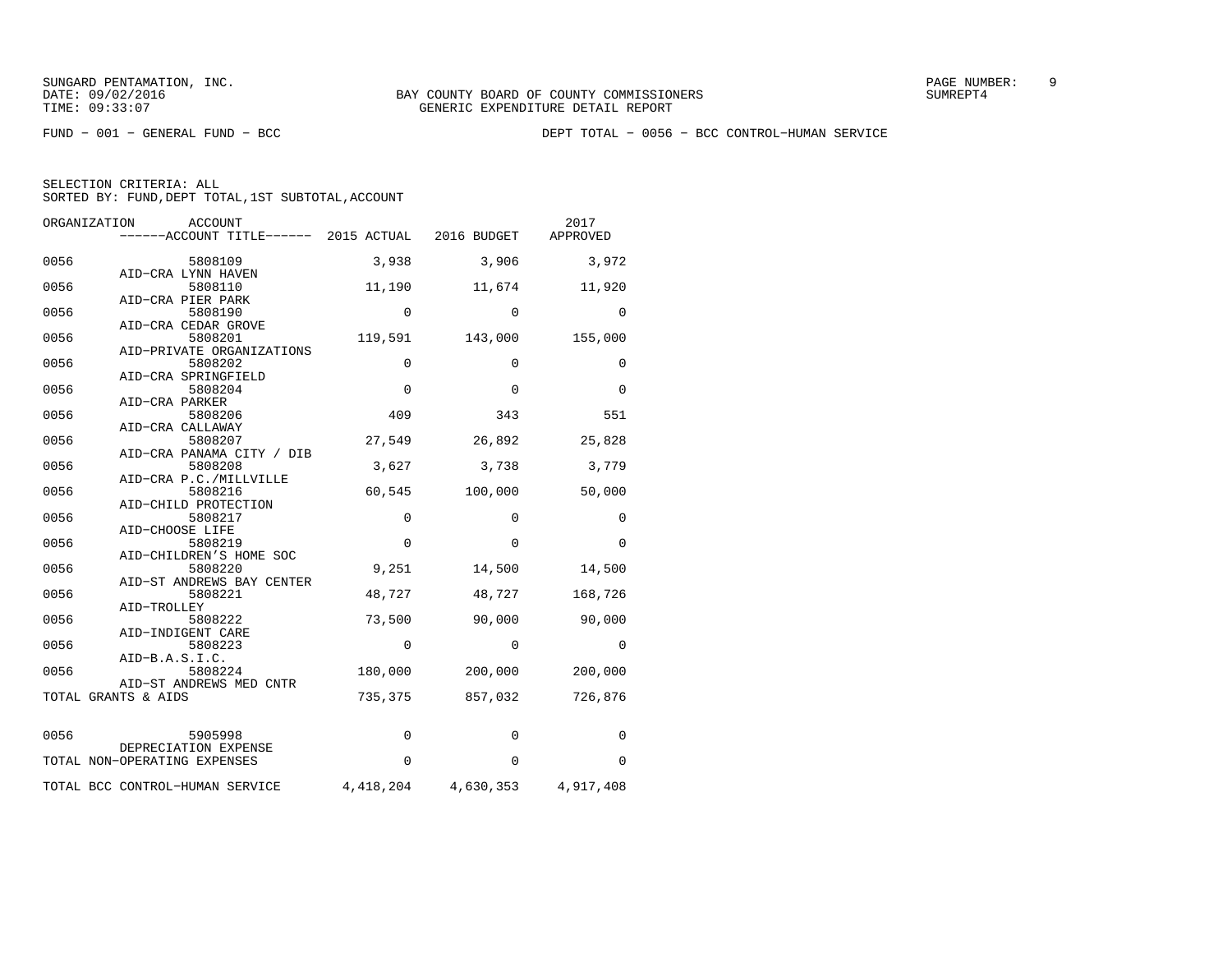FUND − 001 − GENERAL FUND − BCC DEPT TOTAL − 0057 − BCC CONTROL−CULTR/RECREAT

| ORGANIZATION<br><b>ACCOUNT</b><br>$----ACCOUNT$ TITLE $--- 2015$ ACTUAL $2016$ BUDGET |             |             | 2017<br>APPROVED |
|---------------------------------------------------------------------------------------|-------------|-------------|------------------|
| 0057<br>5303401<br>CONTRACTED SERVICES                                                | $\mathbf 0$ | 0           | $\mathbf 0$      |
| 0057<br>5304101<br>COMMUNICATIONS SERVICES                                            | $\Omega$    | $\Omega$    | $\Omega$         |
| 5304605<br>0057<br>REPAIR/MAINT-BLDG & GRND                                           | $\Omega$    | $\Omega$    | $\mathbf 0$      |
| 0057<br>5304905<br>FEES&COSTS-LGL ADV/ADVERT                                          | $\Omega$    | $\Omega$    | $\Omega$         |
| TOTAL OPERATING EXPENSES                                                              | $\Omega$    | $\Omega$    | $\Omega$         |
| 0057<br>5606401                                                                       | $\Omega$    | $\Omega$    | $\Omega$         |
| EOUIPMENT<br>0057<br>5606526                                                          | $\Omega$    | $\Omega$    | $\Omega$         |
| CIP-ROOF REPAIRS<br>TOTAL CAPITAL OUTLAY                                              | $\Omega$    | $\Omega$    | $\Omega$         |
| 0057<br>5710001<br>CONTR SRV-LIBRARY                                                  | $\mathbf 0$ | $\Omega$    | $\mathbf 0$      |
| 0057<br>5808125<br>AID-LIBRARY                                                        | $\mathbf 0$ | $\Omega$    | $\mathbf 0$      |
| 0057<br>5808201<br>AID-PRIVATE ORGANIZATIONS                                          | $\Omega$    | $\Omega$    | $\Omega$         |
| TOTAL GRANTS & AIDS                                                                   | $\Omega$    | $\Omega$    | $\Omega$         |
| 0057<br>5909913                                                                       | $\mathbf 0$ | 29,000      | 29,000           |
| RESERVE-IMPACT FEES<br>0057<br>5909920                                                | $\mathbf 0$ | $\mathbf 0$ | $\mathbf 0$      |
| RESERVE-FUTURE CAP OUTLAY<br>TOTAL NON-OPERATING EXPENSES                             | 0           | 29,000      | 29,000           |
| TOTAL BCC CONTROL-CULTR/RECREAT                                                       | $\Omega$    | 29,000      | 29,000           |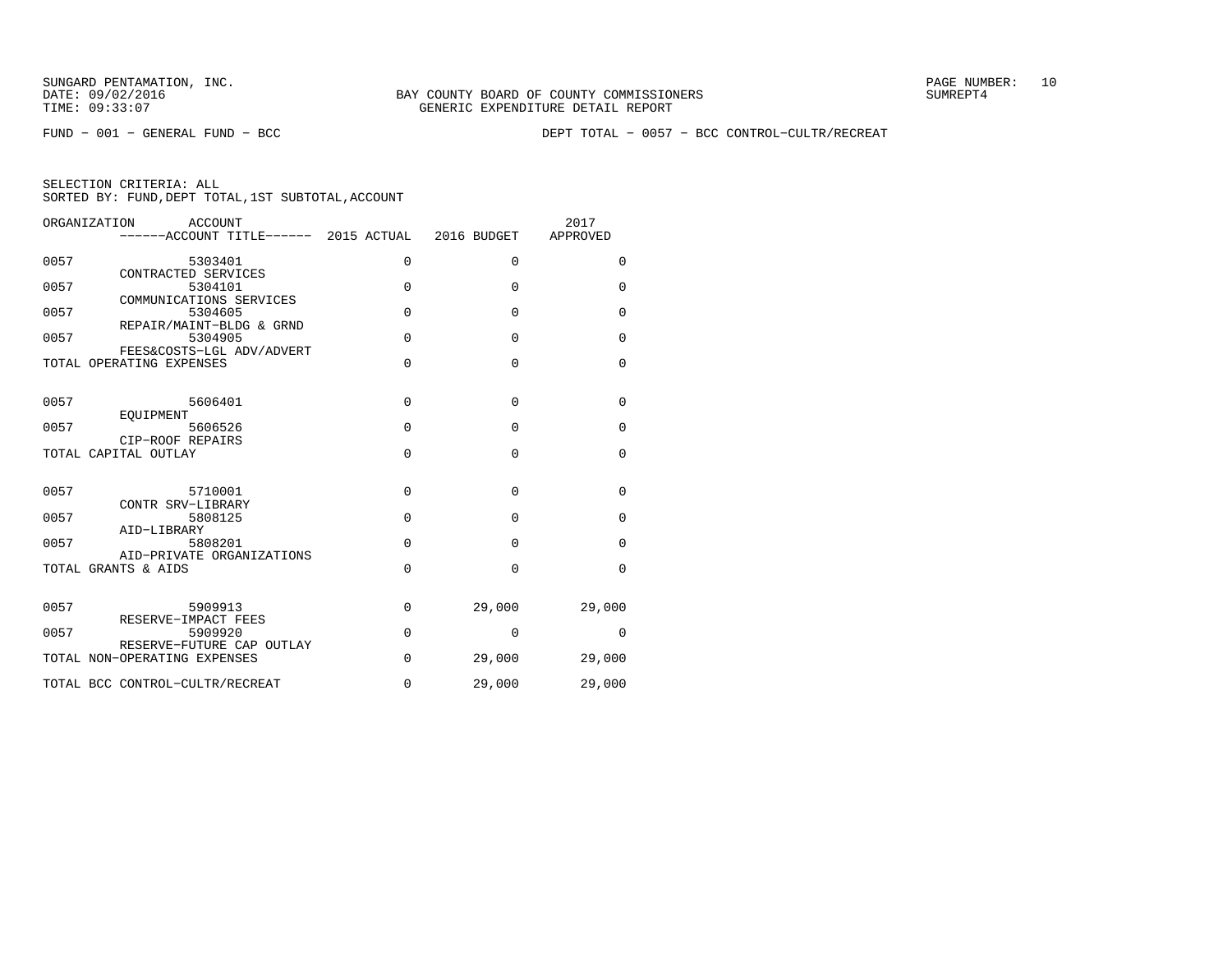FUND − 001 − GENERAL FUND − BCC DEPT TOTAL − 0095 − COUNTY COMMISSIONERS

| ORGANIZATION | ACCOUNT<br>------ACCOUNT TITLE------ 2015 ACTUAL 2016 BUDGET |          |             | 2017<br>APPROVED |
|--------------|--------------------------------------------------------------|----------|-------------|------------------|
| 0095         | 5101100<br>SALARIES-EXECUTIVE                                | 322,335  | 322,335     | 323,570          |
| 0095         | 5102100<br>FICA TAXES-MATCHING                               | 23,272   | 24,659      | 24,753           |
| 0095         | 5102200<br>RETIREMENT CONTRIBUTIONS                          | 133,223  | 134,027     | 135,012          |
| 0095         | 5102300<br>LIFE & HEALTH INSURANCE                           | 35,498   | 43,120      | 63,796           |
| 0095         | 5102302<br>VIRTUAL DOCTOR                                    | $\Omega$ | $\Omega$    | $\Omega$         |
| 0095         | 5102400<br>WORKERS COMP. PREMIUMS                            | 1,380    | 1,386       | 1,391            |
|              | TOTAL PERSONAL SERVICES                                      | 515,709  | 525,527     | 548,522          |
| 0095         | 5303101                                                      | 0        | $\mathbf 0$ | $\Omega$         |
| 0095         | PROFESSIONAL SERVICES<br>5303105                             | 5,078    | 6,000       | 6,000            |
| 0095         | PROF SRV-CODIFICATION<br>5303401<br>CONTRACTED SERVICES      | 59,173   | 20,000      | 40,000           |
| 0095         | 5303410<br>CONTR SRV-JANITORIAL                              | $\Omega$ | $\Omega$    | $\Omega$         |
| 0095         | 5303425<br>CONTR SRV-ADMIN FEES                              | 6,708    | $\Omega$    | $\Omega$         |
| 0095         | 5303446<br>CONTR SRV-FACILITIES                              | 12,186   | 71,870      | 78,282           |
| 0095         | 5304001<br>TRAVEL/TRAINING NON-LOCAL                         | 988      | 2,500       | 3,000            |
| 0095         | 5304005<br>TRAVEL-LOCAL                                      | $\Omega$ | 300         | 300              |
| 0095         | 5304101<br>COMMUNICATIONS SERVICES                           | 2,751    | 2,340       | 2,640            |
| 0095         | 5304125<br>POSTAGE/TRANSP/FREIGHT                            | 49       | 300         | 300              |
| 0095         | 5304301<br>UTILITY SERVICES                                  | 32,362   | $\Omega$    | $\Omega$         |
| 0095         | 5304410<br>RENTALS/LEASES-EQUIPMENT                          | 2,372    | 5,000       | 5,000            |
| 0095         | 5304414<br>RENTALS/LEASES-EOUIP(IT)                          | $\Omega$ | $\Omega$    | 1,451            |
| 0095         | 5304501<br>INSURANCE & BONDS                                 | 99,525   | 17,085      | 12,744           |
| 0095         | 5304605<br>REPAIR/MAINT-BLDG & GRND                          | 17,284   | $\Omega$    | 2,000            |
| 0095         | 5304611<br>REPAIR/MAINT-FLEET MAINT                          | $\Omega$ | $\Omega$    | $\Omega$         |
| 0095         | 5304615<br>REPAIR/MAINT-EOUIPMENT                            | 179      | 300         | 200              |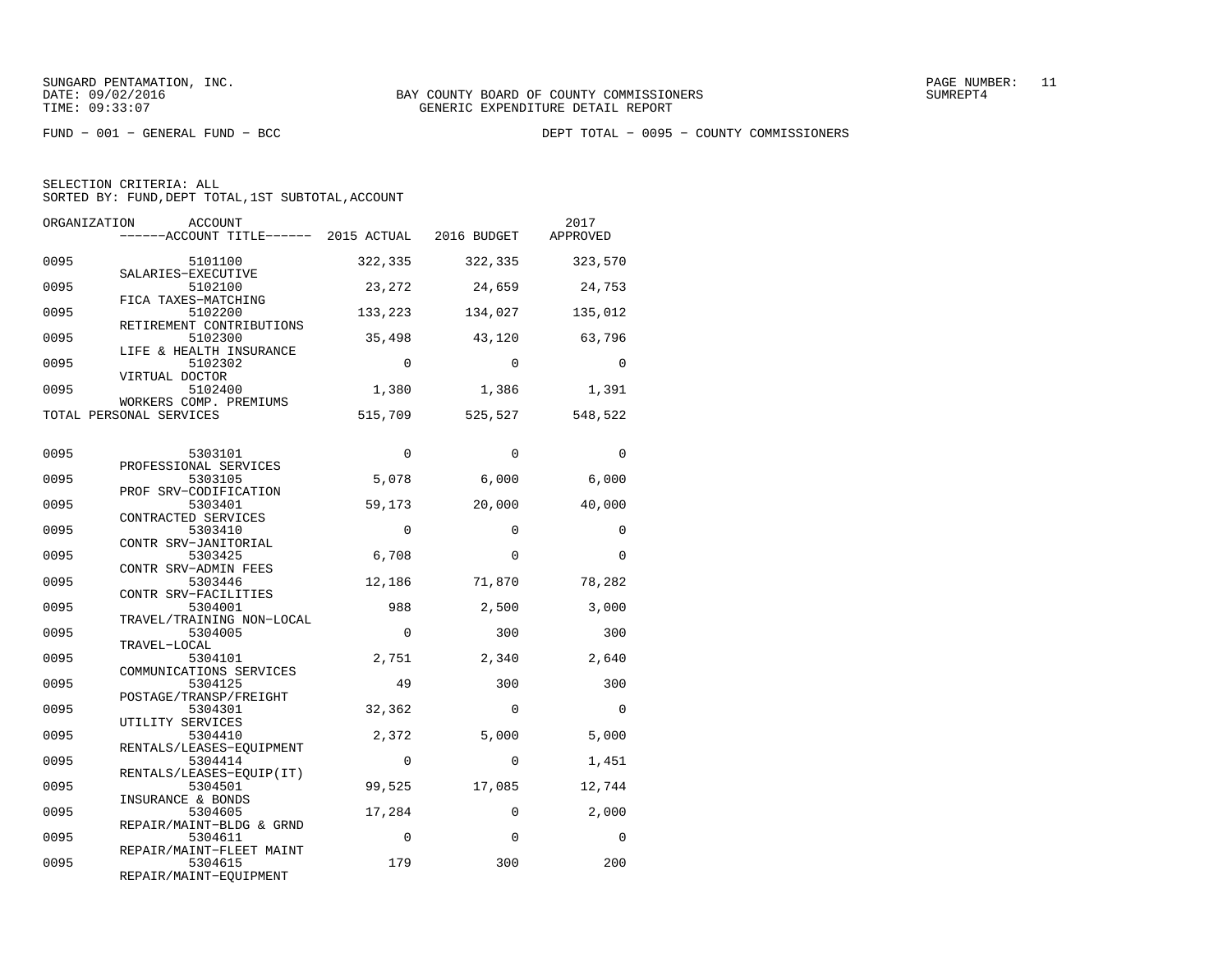FUND − 001 − GENERAL FUND − BCC DEPT TOTAL − 0095 − COUNTY COMMISSIONERS

|              | ORGANIZATION<br>ACCOUNT<br>------ACCOUNT TITLE------ 2015 ACTUAL 2016 BUDGET |                |                      | 2017<br>APPROVED |
|--------------|------------------------------------------------------------------------------|----------------|----------------------|------------------|
| 0095         | 5304701                                                                      | 205            | 500                  | 500              |
| 0095         | PRINTING & BINDING<br>5304801                                                | $\Omega$       | $\Omega$             | $\Omega$         |
| 0095         | ADVERTISING<br>5304902<br>FEES & COSTS-PURCHASING                            | 9,196          | 13,937               | 20,296           |
| 0095         | 5304905<br>FEES&COSTS-LGL ADV/ADVERT                                         | $\Omega$       | 1,000                | 1,000            |
| 0095         | 5304909<br>FEES & COSTS-COURT FILING                                         | 1,329          | 2,500                | 2,500            |
| 0095         | 5304990<br>MISCELLANEOUS EXPENSES                                            | 2,138          | 5,000                | 6,000            |
| 0095         | 5305101<br>OFFICE SUPPLIES                                                   | 99             | 2,000                | 2,000            |
| 0095         | 5305201<br>OPERATING SUPPLIES                                                | 294            | 250                  | 250              |
| 0095         | 5305202<br>OPER SUPPLIES-JANITORIAL                                          | 7              | 250                  | 250              |
| 0095<br>0095 | 5305205<br>GAS, OIL & LUBRICANTS<br>5305213                                  | 99<br>$\Omega$ | $\Omega$<br>$\Omega$ | 0<br>$\Omega$    |
| 0095         | BOARD RECORDING EXPENSES<br>5305215                                          | 0              | 1,500                | 500              |
| 0095         | CLOTHING & WEARING APPRL<br>5305225                                          | 12,672         | 14,000               | 14,000           |
| 0095         | EMPLOYEE SUGG/RECOGN PRGM<br>5305401                                         | 335            | 200                  | 400              |
| 0095         | BOOKS/RESOURCE MATR/SUBSC<br>5305402                                         | 38,077         | 46,000               | 46,000           |
| 0095         | DUES & MEMBERSHIPS<br>5305406                                                | 325            | $\Omega$             | 500              |
|              | TRAINING & TUITION<br>TOTAL OPERATING EXPENSES                               | 303,429        | 212,832              | 246,113          |
| 0095         | 5606401                                                                      | $\Omega$       | $\Omega$             | 0                |
| 0095         | EQUIPMENT<br>5606402                                                         | 200            | $\Omega$             | $\Omega$         |
|              | EQUIP LESS THAN \$1000<br>TOTAL CAPITAL OUTLAY                               | 200            | $\Omega$             | 0                |
| 0095         | 5808201                                                                      | $\Omega$       | $\Omega$             | $\Omega$         |
|              | AID-PRIVATE ORGANIZATIONS<br>TOTAL GRANTS & AIDS                             | $\Omega$       | $\Omega$             | $\Omega$         |
| 0095         | 5905908<br>LOSS ON DISPOSAL                                                  | 0              | 0                    | 0                |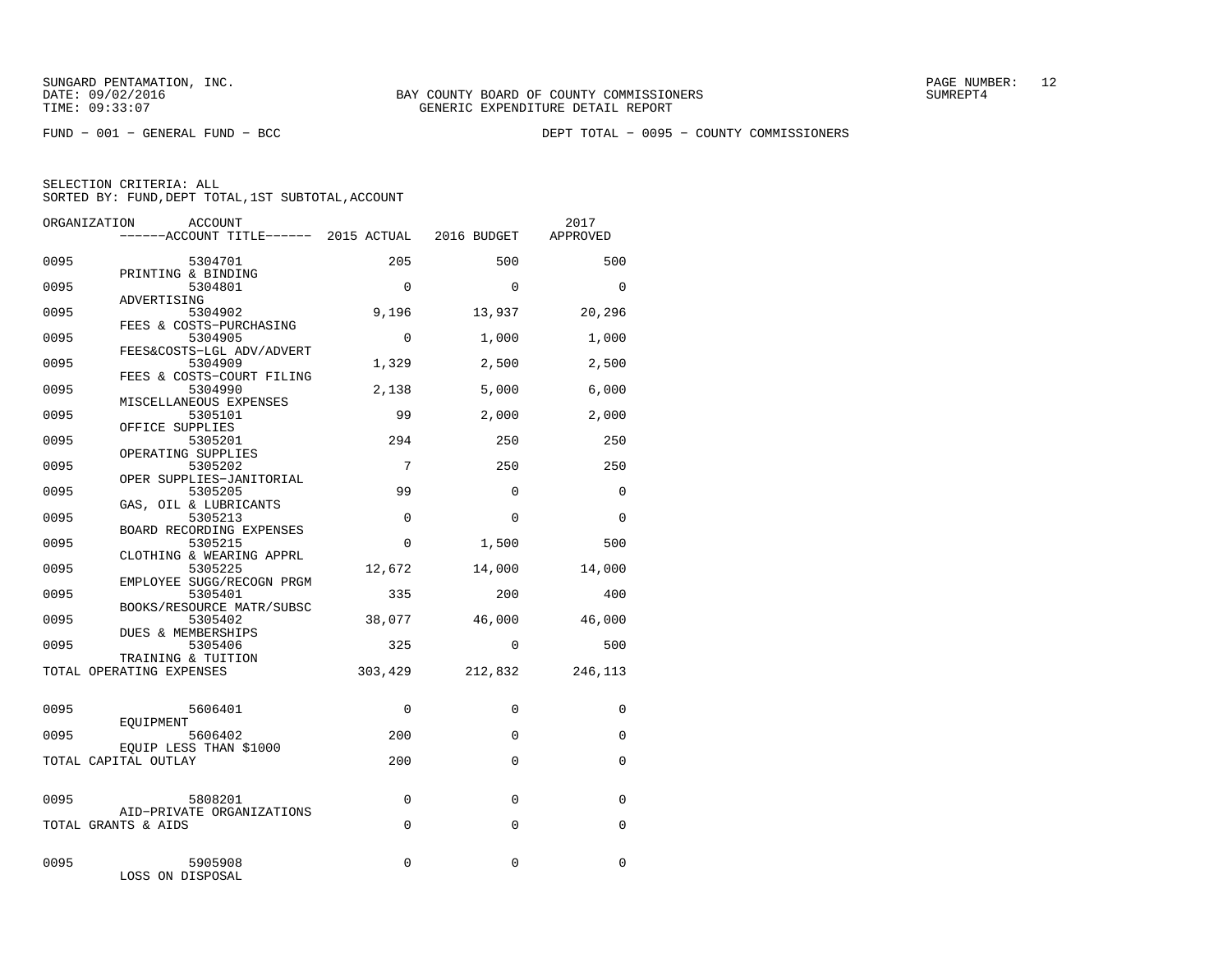FUND − 001 − GENERAL FUND − BCC DEPT TOTAL − 0095 − COUNTY COMMISSIONERS

| ORGANIZATION | ACCOUNT<br>$---ACCOUNT$ TITLE $---2$ 2015 ACTUAL |         | 2016 BUDGET | 2017<br>APPROVED |
|--------------|--------------------------------------------------|---------|-------------|------------------|
| 0095         | 5905998<br>DEPRECIATION EXPENSE                  | 0       |             |                  |
|              | TOTAL NON-OPERATING EXPENSES                     | 0       |             |                  |
|              | TOTAL COUNTY COMMISSIONERS                       | 819,337 | 738,359     | 794,635          |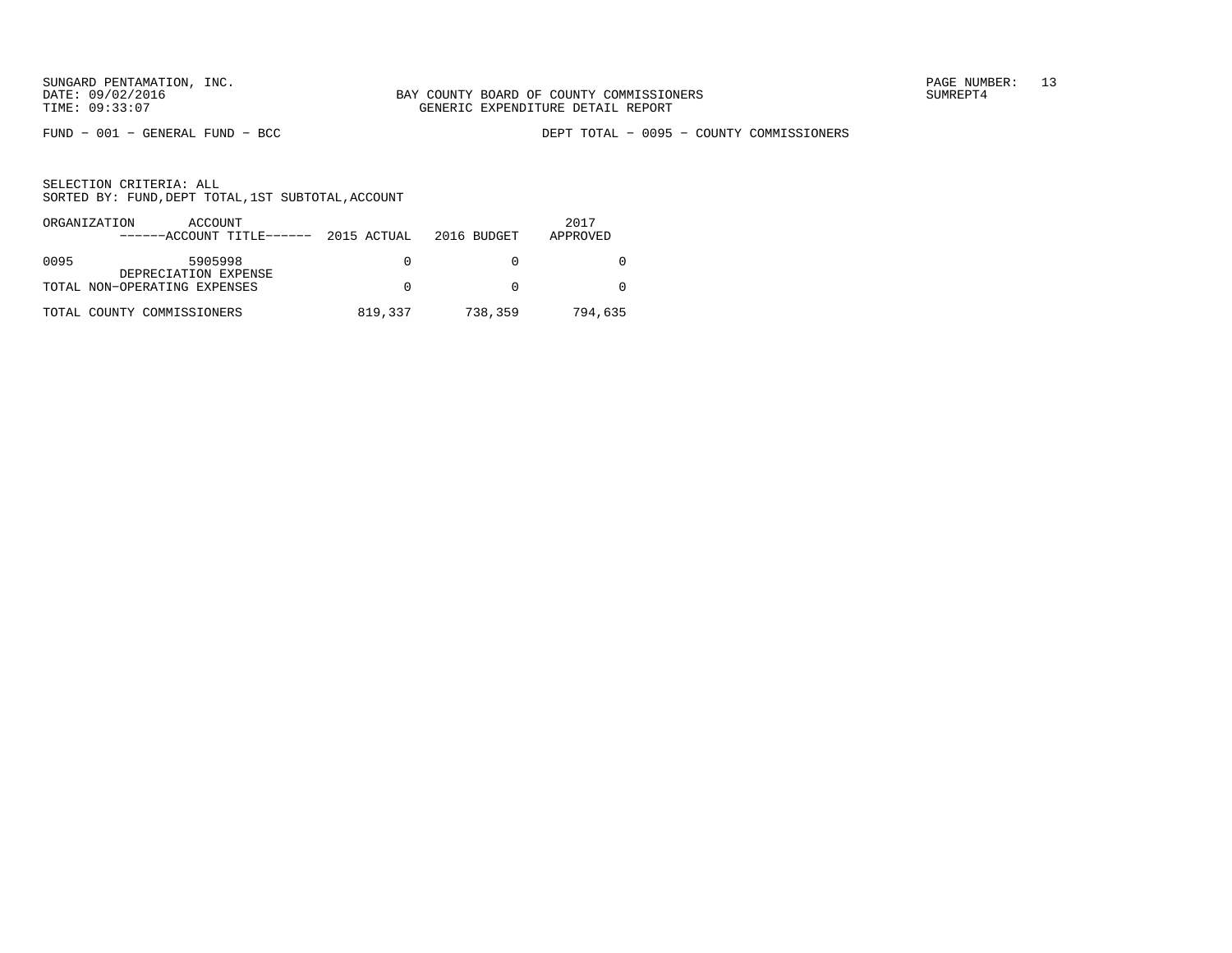SELECTION CRITERIA: ALL

SORTED BY: FUND,DEPT TOTAL,1ST SUBTOTAL,ACCOUNT

| ORGANIZATION<br>ACCOUNT<br>------ACCOUNT TITLE------ 2015 ACTUAL 2016 BUDGET |             |                 | 2017<br>APPROVED |
|------------------------------------------------------------------------------|-------------|-----------------|------------------|
| 0105<br>5102400<br>WORKERS COMP. PREMIUMS                                    | 23,861      | 27,208          | 27,208           |
| TOTAL PERSONAL SERVICES                                                      | 23,861      | 27,208          | 27,208           |
| 0105<br>5303107                                                              | $\Omega$    | $\Omega$        | $\Omega$         |
| PROF SRV-SUBSTANCE TEST<br>0105<br>5303401                                   | $\mathbf 0$ | $\Omega$        | $\Omega$         |
| CONTRACTED SERVICES<br>0105<br>5303410                                       | $\mathbf 0$ | 0               | 0                |
| CONTR SRV-JANITORIAL<br>0105<br>5303446                                      | 8,388       | 81,477          | 91,828           |
| CONTR SRV-FACILITIES<br>0105<br>5304101<br>COMMUNICATIONS SERVICES           | 850         | 780             | 2,520            |
| 0105<br>5304122<br>COMM SRV-LEASED LINES                                     | 2,400       | 2,400           | 0                |
| 0105<br>5304125<br>POSTAGE/TRANSP/FREIGHT                                    | 0           | 0               | $\Omega$         |
| 0105<br>5304301<br>UTILITY SERVICES                                          | 43,629      | $\mathbf 0$     | $\mathbf 0$      |
| 0105<br>5304405<br>RENTALS/LEASES-BUILDINGS                                  | $\mathbf 0$ | $\Omega$        | $\Omega$         |
| 0105<br>5304414<br>RENTALS/LEASES-EQUIP(IT)                                  | $\mathbf 0$ | $\Omega$        | 339              |
| 0105<br>5304501<br>INSURANCE & BONDS                                         | 43,049      | 24,847          | 18,452           |
| 0105<br>5304605<br>REPAIR/MAINT-BLDG & GRND                                  | 21,995      | 27,500          | 27,500           |
| 0105<br>5304610<br>REPAIR/MAINT-AUTO EOUIP                                   | $\mathbf 0$ | $\mathbf 0$     | 0                |
| 0105<br>5304611<br>REPAIR/MAINT-FLEET MAINT                                  | $\Omega$    | $\Omega$        | $\Omega$         |
| 0105<br>5304615<br>REPAIR/MAINT-EQUIPMENT                                    | 241         | $\mathbf{0}$    | $\Omega$         |
| 0105<br>5304905<br>FEES&COSTS-LGL ADV/ADVERT                                 | $\Omega$    | $\Omega$        | $\Omega$         |
| 0105<br>5305105<br>OFFICE SUPP-TRIM BILL NTC                                 | 73,892      | 70,000          | 70,000           |
| 0105<br>5305205<br>GAS, OIL & LUBRICANTS                                     | $\Omega$    | $\Omega$        | $\Omega$         |
| TOTAL OPERATING EXPENSES                                                     |             | 194,444 207,004 | 210,639          |
| 0105<br>5606402<br>EOUIP LESS THAN \$1000                                    | 0           | 0               | $\Omega$         |
| ТОТАL САРІТАL ОНТІАҮ                                                         | $\Omega$    | $\Omega$        | 0                |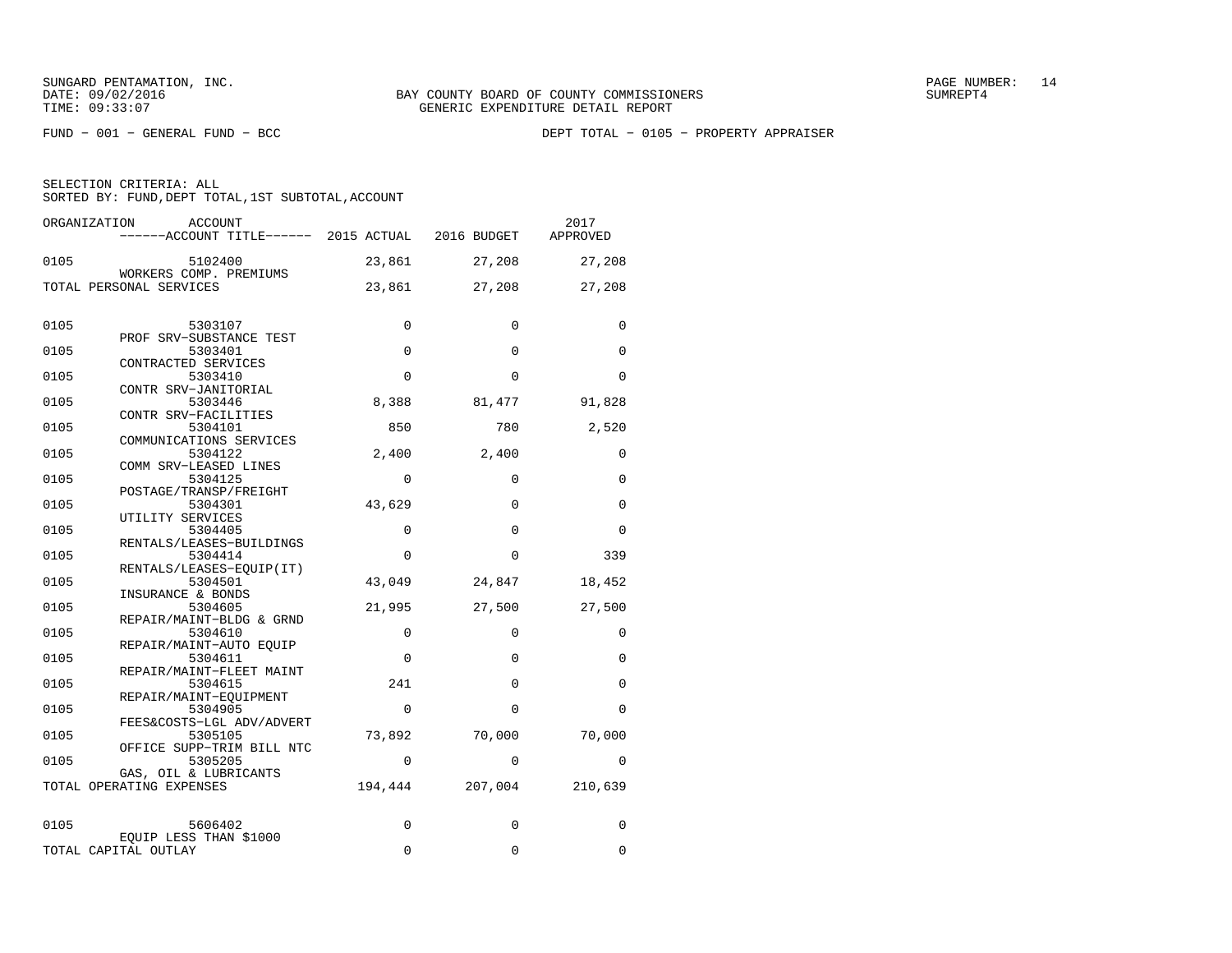FUND − 001 − GENERAL FUND − BCC DEPT TOTAL − 0105 − PROPERTY APPRAISER

| ORGANIZATION<br>ACCOUNT<br>------ACCOUNT TITLE------ | 2015 ACTUAL | 2016 BUDGET | 2017<br>APPROVED |
|------------------------------------------------------|-------------|-------------|------------------|
| 5819170<br>0105<br>FEES & COST-PROP APPRAISR         | 2,873,018   | 2,979,672   | 3,059,110        |
| 0105<br>5905998<br>DEPRECIATION EXPENSE              | $\Omega$    |             |                  |
| TOTAL NON-OPERATING EXPENSES                         | 2,873,018   | 2,979,672   | 3,059,110        |
| TOTAL PROPERTY APPRAISER                             | 3,091,322   | 3, 213, 884 | 3,296,957        |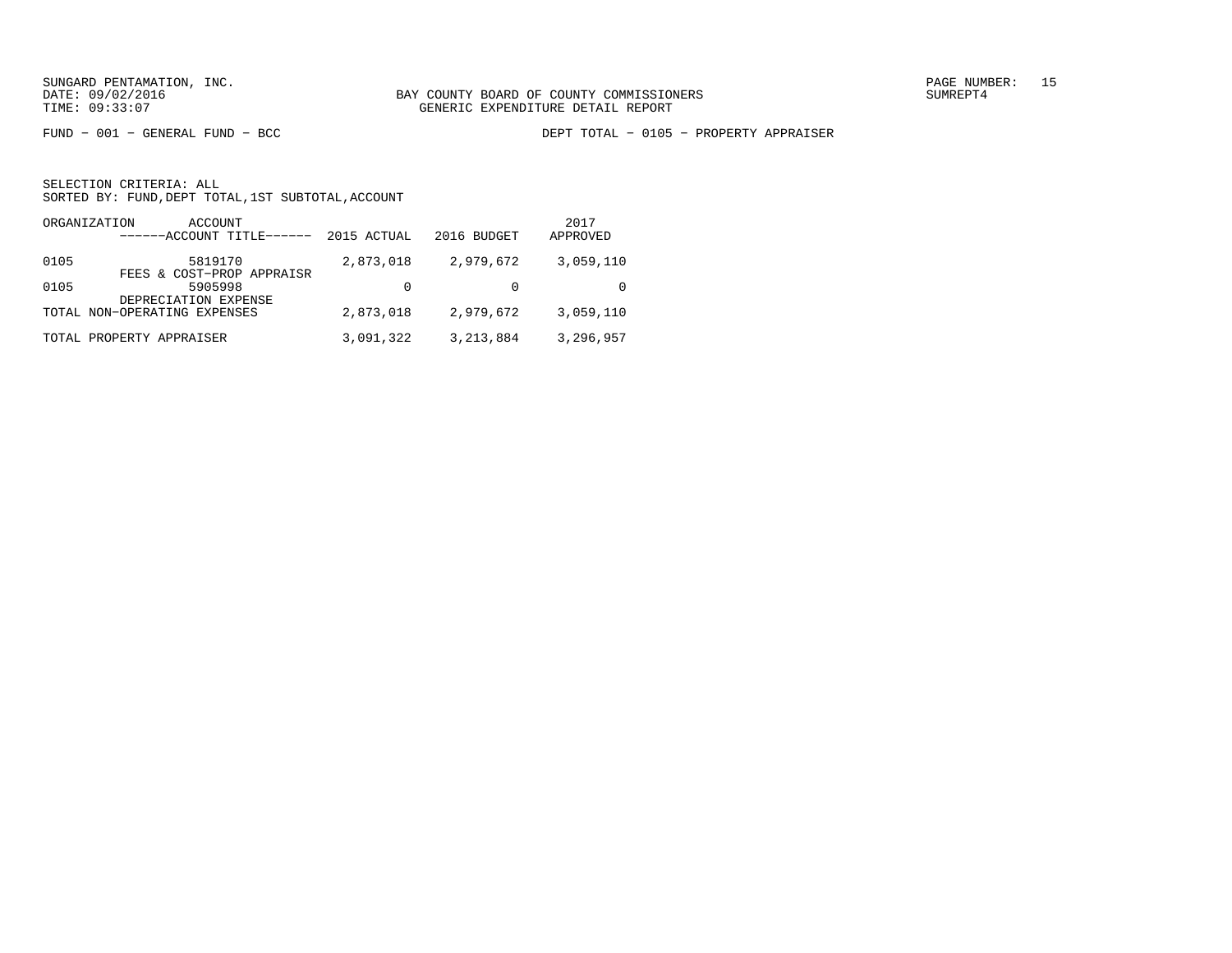FUND − 001 − GENERAL FUND − BCC DEPT TOTAL − 0110 − TAX COLLECTOR

SELECTION CRITERIA: ALL

|  |  |  | SORTED BY: FUND, DEPT TOTAL, 1ST SUBTOTAL, ACCOUNT |  |  |
|--|--|--|----------------------------------------------------|--|--|
|--|--|--|----------------------------------------------------|--|--|

| ORGANIZATION<br>ACCOUNT<br>------ACCOUNT TITLE------ 2015 ACTUAL 2016 BUDGET |           |             | 2017<br>APPROVED |
|------------------------------------------------------------------------------|-----------|-------------|------------------|
| 0110<br>5102400                                                              | 7,044     | 7,909       | 7,909            |
| WORKERS COMP. PREMIUMS<br>TOTAL PERSONAL SERVICES                            | 7,044     | 7,909       | 7,909            |
| 0110<br>5303401                                                              | 0         | 0           | 0                |
| CONTRACTED SERVICES<br>0110<br>5303410                                       | $\Omega$  | $\Omega$    | $\Omega$         |
| CONTR SRV-JANITORIAL<br>0110<br>5303446                                      | 27,323    | 92,726      | 95,997           |
| CONTR SRV-FACILITIES<br>0110<br>5304101                                      | 13,339    | 15,000      | 16,920           |
| COMMUNICATIONS SERVICES<br>0110<br>5304122                                   | 10,674    | 10,200      | 10,500           |
| COMM SRV-LEASED LINES<br>0110<br>5304125                                     | 46,420    | 42,000      | 47,000           |
| POSTAGE/TRANSP/FREIGHT<br>0110<br>5304301                                    | 59,449    | 0           | 14,745           |
| UTILITY SERVICES<br>0110<br>5304405                                          | 92,497    | 175,000     | 175,000          |
| RENTALS/LEASES-BUILDINGS<br>0110<br>5304414                                  | $\Omega$  | $\Omega$    | 2,705            |
| RENTALS/LEASES-EOUIP(IT)<br>0110<br>5304501                                  | 32,583    | 24,155      | 17,222           |
| INSURANCE & BONDS<br>0110<br>5304605                                         | 136,340   | 65,310      | 67,810           |
| REPAIR/MAINT-BLDG & GRND<br>0110<br>5304615                                  | 2,451     | $\mathbf 0$ | 2,500            |
| REPAIR/MAINT-EQUIPMENT<br>0110<br>5305202                                    | 76        | $\Omega$    | 150              |
| OPER SUPPLIES-JANITORIAL<br>TOTAL OPERATING EXPENSES                         | 421,152   | 424,391     | 450,549          |
|                                                                              |           |             |                  |
| 0110<br>5606401<br>EOUIPMENT                                                 | 3,283     | 0           | 0                |
| 0110<br>5606402                                                              | 3,873     | 0           | $\Omega$         |
| EQUIP LESS THAN \$1000<br>TOTAL CAPITAL OUTLAY                               | 7,157     | $\Omega$    | $\Omega$         |
| 0110<br>5819190                                                              | 3,487,008 | 3,428,810   | 3,624,329        |
| FEES & COST-TAX COLLECTOR<br>0110<br>5905998                                 | $\Omega$  | $\Omega$    | $\Omega$         |
| DEPRECIATION EXPENSE<br>TOTAL NON-OPERATING EXPENSES                         | 3,487,008 | 3,428,810   | 3,624,329        |
| TOTAL TAX COLLECTOR                                                          | 3,922,360 | 3,861,110   | 4,082,787        |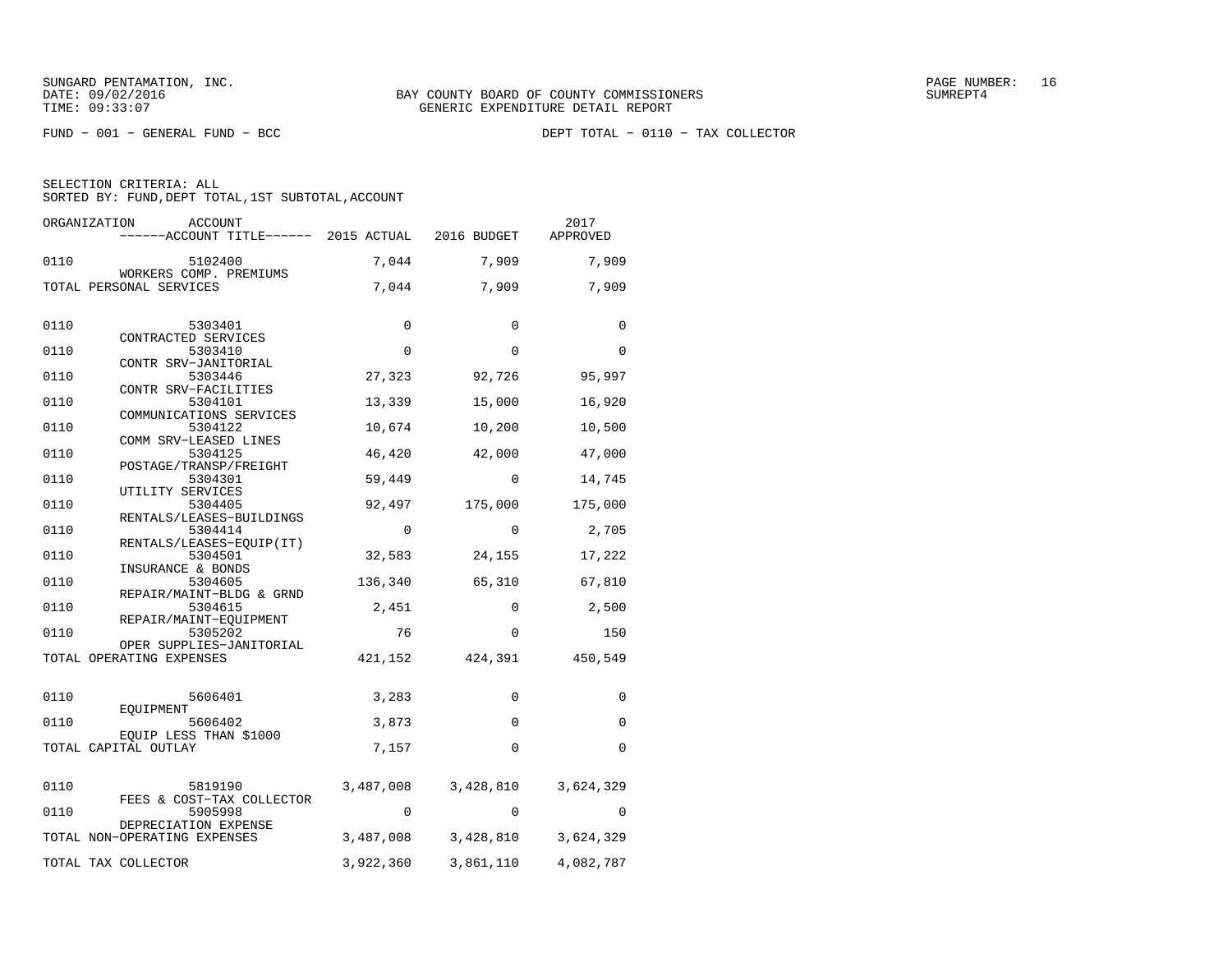FUND − 001 − GENERAL FUND − BCC DEPT TOTAL − 0115 − SUPERVISOR OF ELECTIONS

| ORGANIZATION<br>ACCOUNT<br>------ACCOUNT TITLE------ 2015 ACTUAL |             | 2016 BUDGET | 2017<br>APPROVED |
|------------------------------------------------------------------|-------------|-------------|------------------|
| 0115<br>5102400<br>WORKERS COMP. PREMIUMS                        | 0           | $\Omega$    | 0                |
| TOTAL PERSONAL SERVICES                                          | $\mathbf 0$ | 0           | 0                |
| 0115<br>5303401<br>CONTRACTED SERVICES                           | $\mathbf 0$ | $\Omega$    | $\mathbf 0$      |
| 0115<br>5303410                                                  | $\Omega$    | $\Omega$    | $\Omega$         |
| CONTR SRV-JANITORIAL<br>0115<br>5303446                          | 15,642      | 94,931      | 109,066          |
| CONTR SRV-FACILITIES<br>0115<br>5304101                          | 2,217       | 2,040       | 2,520            |
| COMMUNICATIONS SERVICES<br>0115<br>5304122                       | 1,200       | 1,200       | 1,200            |
| COMM SRV-LEASED LINES<br>0115<br>5304301                         | 47,802      | 0           | 0                |
| UTILITY SERVICES<br>0115                                         |             |             |                  |
| 5304405<br>RENTALS/LEASES-BUILDINGS                              | $\mathbf 0$ | $\mathbf 0$ | $\mathbf 0$      |
| 0115<br>5304414<br>RENTALS/LEASES-EOUIP(IT)                      | $\Omega$    | $\Omega$    | 371              |
| 0115<br>5304501<br>INSURANCE & BONDS                             | 15,008      | 30,397      | 21,409           |
| 0115<br>5304605<br>REPAIR/MAINT-BLDG & GRND                      | 27,580      | 0           | 0                |
| 0115<br>5304615<br>REPAIR/MAINT-EQUIPMENT                        | 264         | $\Omega$    | $\Omega$         |
| TOTAL OPERATING EXPENSES                                         | 109,712     | 128,568     | 134,566          |
|                                                                  |             |             |                  |
| 0115<br>5606401<br>EOUIPMENT                                     | 0           | $\Omega$    | 0                |
| 0115<br>5606402<br>EQUIP LESS THAN \$1000                        | $\mathbf 0$ | 0           | $\mathbf 0$      |
| TOTAL CAPITAL OUTLAY                                             | $\Omega$    | $\Omega$    | $\Omega$         |
| 0115<br>5819175                                                  | 1,368,483   | 1,680,820   | 1,562,456        |
| FEES & COST-SUP OF ELECT<br>TOTAL NON-OPERATING EXPENSES         | 1,368,483   | 1,680,820   | 1,562,456        |
| TOTAL SUPERVISOR OF ELECTIONS                                    | 1,478,195   | 1,809,388   | 1,697,022        |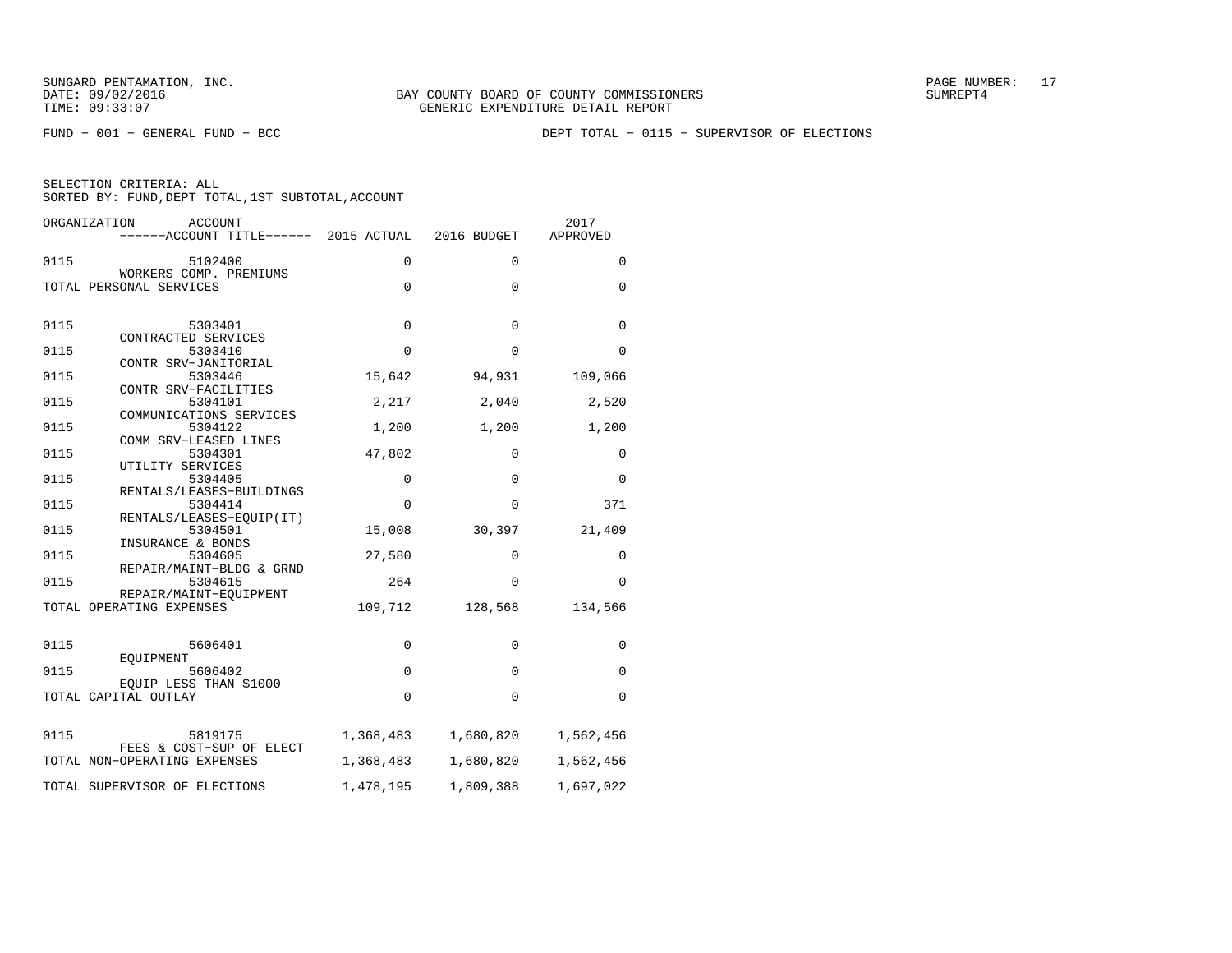FUND − 001 − GENERAL FUND − BCC DEPT TOTAL − 0119 − CODE ENFORCEMENT

| ORGANIZATION | ACCOUNT<br>------ACCOUNT TITLE------ 2015 ACTUAL 2016 BUDGET |             |             | 2017<br>APPROVED |
|--------------|--------------------------------------------------------------|-------------|-------------|------------------|
| 0119         | 5101200<br>SALARIES & WAGES-REGULAR                          | 225,838     | 362,652     | 370,730          |
| 0119         | 5101205<br>SALARIES & WAGES-DISASTER                         | $\Omega$    | $\Omega$    | $\Omega$         |
| 0119         | 5101400<br>SALARIES & WAGES-OVERTIME                         | 1,456       | 4,000       | 4,000            |
| 0119         | 5102100<br>FICA TAXES-MATCHING                               | 16,994      | 28,049      | 28,667           |
| 0119         | 5102200<br>RETIREMENT CONTRIBUTIONS                          | 16,446      | 27,285      | 33,459           |
| 0119         | 5102300<br>LIFE & HEALTH INSURANCE                           | 28,432      | 99,991      | 89,238           |
| 0119         | 5102302<br>VIRTUAL DOCTOR                                    | $\Omega$    | $\Omega$    | $\mathbf 0$      |
| 0119         | 5102400<br>WORKERS COMP. PREMIUMS                            | 8,120       | 14,167      | 14,326           |
| 0119         | 5102500<br>UNEMPLOYMENT COMPENSATION                         | $\Omega$    | $\Omega$    | $\Omega$         |
|              | TOTAL PERSONAL SERVICES                                      | 297,286     | 536,144     | 540,420          |
| 0119         | 5143110                                                      | 0           | $\Omega$    | $\Omega$         |
| 0119         | PROF SRV-LITIGATION<br>5303106                               | $\Omega$    | $\Omega$    | $\Omega$         |
| 0119         | PROF SRV-PHYSICLS/MEDICAL<br>5303107                         | 148         | 100         | 100              |
| 0119         | PROF SRV-SUBSTANCE TEST<br>5303110                           | 337         | 300         | 200              |
| 0119         | PROF SRV-BACKGROUND CHECK<br>5303401<br>CONTRACTED SERVICES  | 490         | 6,400       | $\Omega$         |
| 0119         | 5303410<br>CONTR SRV-JANITORIAL                              | $\mathbf 0$ | $\Omega$    | $\Omega$         |
| 0119         | 5303425<br>CONTR SRV-ADMIN FEES                              | 1,560       | $\Omega$    | 0                |
| 0119         | 5303446<br>CONTR SRV-FACILITIES                              | 2,005       | 13,043      | 18,470           |
| 0119         | 5303488<br>CONTR SRV-CODE COMPLIANCE                         | 16,650      | 20,000      | 20,000           |
| 0119         | 5304001<br>TRAVEL/TRAINING NON-LOCAL                         | 4,489       | 7,000       | 4,000            |
| 0119         | 5304101<br>COMMUNICATIONS SERVICES                           | 4,708       | 4,300       | 13,488           |
| 0119         | 5304125<br>POSTAGE/TRANSP/FREIGHT                            | 4,244       | 3,500       | 3,000            |
| 0119         | 5304301<br>UTILITY SERVICES                                  | 6,306       | $\Omega$    | $\Omega$         |
| 0119         | 5304405<br>RENTALS/LEASES-BUILDINGS                          | 0           | $\mathbf 0$ | 0                |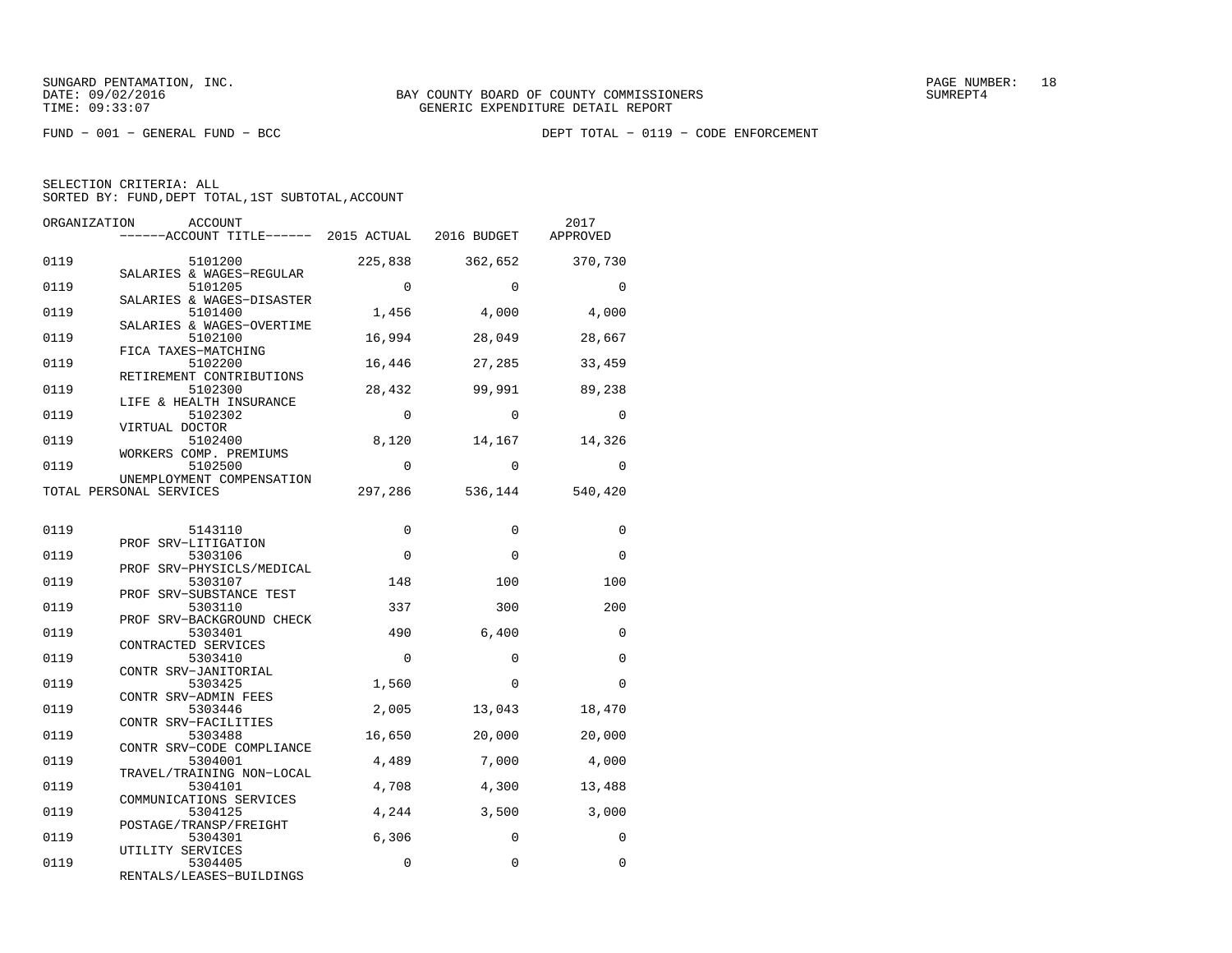| ORGANIZATION | ACCOUNT<br>------ACCOUNT TITLE------ 2015 ACTUAL 2016 BUDGET |                      |                      | 2017<br>APPROVED     |
|--------------|--------------------------------------------------------------|----------------------|----------------------|----------------------|
| 0119         | 5304410<br>RENTALS/LEASES-EOUIPMENT                          | 939                  | 2,684                | 1,000                |
| 0119         | 5304414<br>RENTALS/LEASES-EQUIP(IT)                          | $\Omega$             | $\Omega$             | 5,031                |
| 0119         | 5304501<br>INSURANCE & BONDS                                 | 6,952                | 12,863               | 12,793               |
| 0119         | 5304605<br>REPAIR/MAINT-BLDG & GRND                          | 10,412               | $\Omega$             | $\Omega$             |
| 0119         | 5304610<br>REPAIR/MAINT-AUTO EOUIP                           | 6,857                | 5,000                | 5,000                |
| 0119         | 5304611<br>REPAIR/MAINT-FLEET MAINT                          | $\Omega$             | $\Omega$             | $\Omega$             |
| 0119         | 5304615<br>REPAIR/MAINT-EOUIPMENT                            | 35                   | 35                   | 100                  |
| 0119         | 5304701<br>PRINTING & BINDING                                | 210                  | 100                  | 300                  |
| 0119         | 5304902<br>FEES & COSTS-PURCHASING                           | 1,703                | 1,640                | 1,561                |
| 0119         | 5304905<br>FEES&COSTS-LGL ADV/ADVERT                         | 157                  | 300                  | 300                  |
| 0119         | 5304909<br>FEES & COSTS-COURT FILING                         | 1,085                | 1,000                | 1,200                |
| 0119<br>0119 | 5304984<br>BAD DEBT                                          | $\Omega$<br>$\Omega$ | $\Omega$<br>$\Omega$ | $\Omega$<br>$\Omega$ |
| 0119         | 5304990<br>MISCELLANEOUS EXPENSES<br>5305101                 | 1,655                | 1,200                | 1,500                |
| 0119         | OFFICE SUPPLIES<br>5305201                                   | 78                   | 200                  | 200                  |
| 0119         | OPERATING SUPPLIES<br>5305202                                | $\Omega$             | $\Omega$             | $\Omega$             |
| 0119         | OPER SUPPLIES-JANITORIAL<br>5305205                          | 7,053                | 8,000                | 8,000                |
| 0119         | GAS, OIL & LUBRICANTS<br>5305210                             | $\Omega$             | $\Omega$             | $\Omega$             |
| 0119         | SAFETY GEAR & SUPPLIES<br>5305215                            | 2,950                | 1,150                | 1,500                |
| 0119         | CLOTHING & WEARING APPRL<br>5305401                          | $\mathbf 0$          | $\Omega$             | $\Omega$             |
| 0119         | BOOKS/RESOURCE MATR/SUBSC<br>5305402<br>DUES & MEMBERSHIPS   | 280                  | 450                  | 715                  |
| 0119         | 5305406<br>TRAINING & TUITION                                | $\Omega$             | 500                  | 500                  |
|              | TOTAL OPERATING EXPENSES                                     | 81,302               | 89,765               | 98,958               |
| 0119         | 5606401<br>EQUIPMENT                                         | 3,500                | 50,000               | 0                    |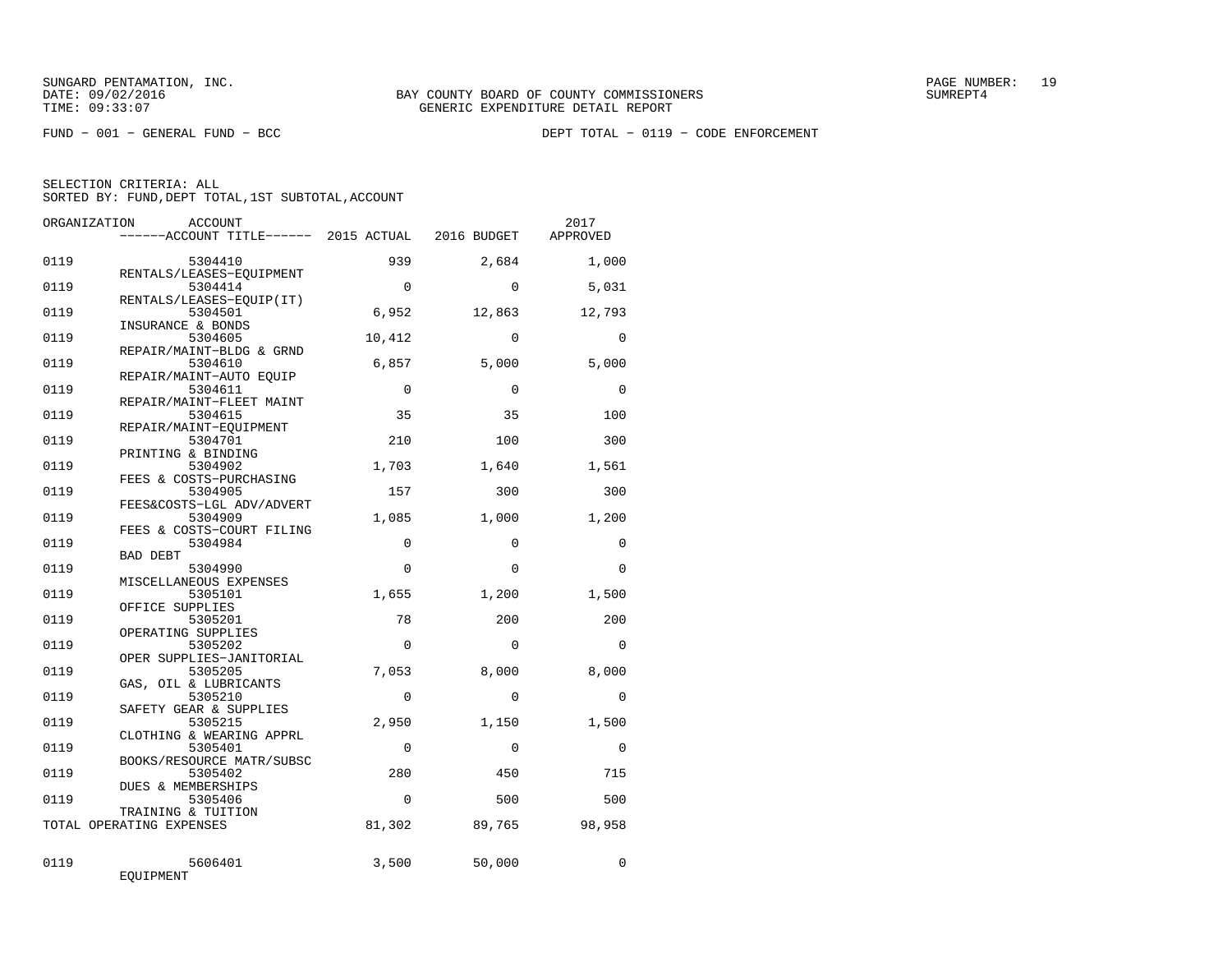FUND − 001 − GENERAL FUND − BCC DEPT TOTAL − 0119 − CODE ENFORCEMENT

|  | SELECTION CRITERIA: ALL                            |  |  |
|--|----------------------------------------------------|--|--|
|  | SORTED BY: FUND, DEPT TOTAL, 1ST SUBTOTAL, ACCOUNT |  |  |

| ORGANIZATION                 | ACCOUNT<br>------ACCOUNT TITLE------ | 2015 ACTUAL | 2016 BUDGET | 2017<br>APPROVED |
|------------------------------|--------------------------------------|-------------|-------------|------------------|
| 0119                         | 5606402<br>EOUIP LESS THAN \$1000    | 3,912       | 0           | 0                |
| 0119                         | 5606450<br>COMPUTER SOFTWARE         | 5,875       | 0           | 6,400            |
| TOTAL CAPITAL OUTLAY         |                                      | 13,287      | 50,000      | 6,400            |
| 0119                         | 5905998                              | 0           | 0           | 0                |
| 0119                         | DEPRECIATION EXPENSE<br>5909915      | 0           | 0           | 0                |
| TOTAL NON-OPERATING EXPENSES | RESERVE FOR PAY ADJUSTMNT            | 0           | 0           | $\Omega$         |
| TOTAL CODE ENFORCEMENT       |                                      | 391,875     | 675,909     | 645,778          |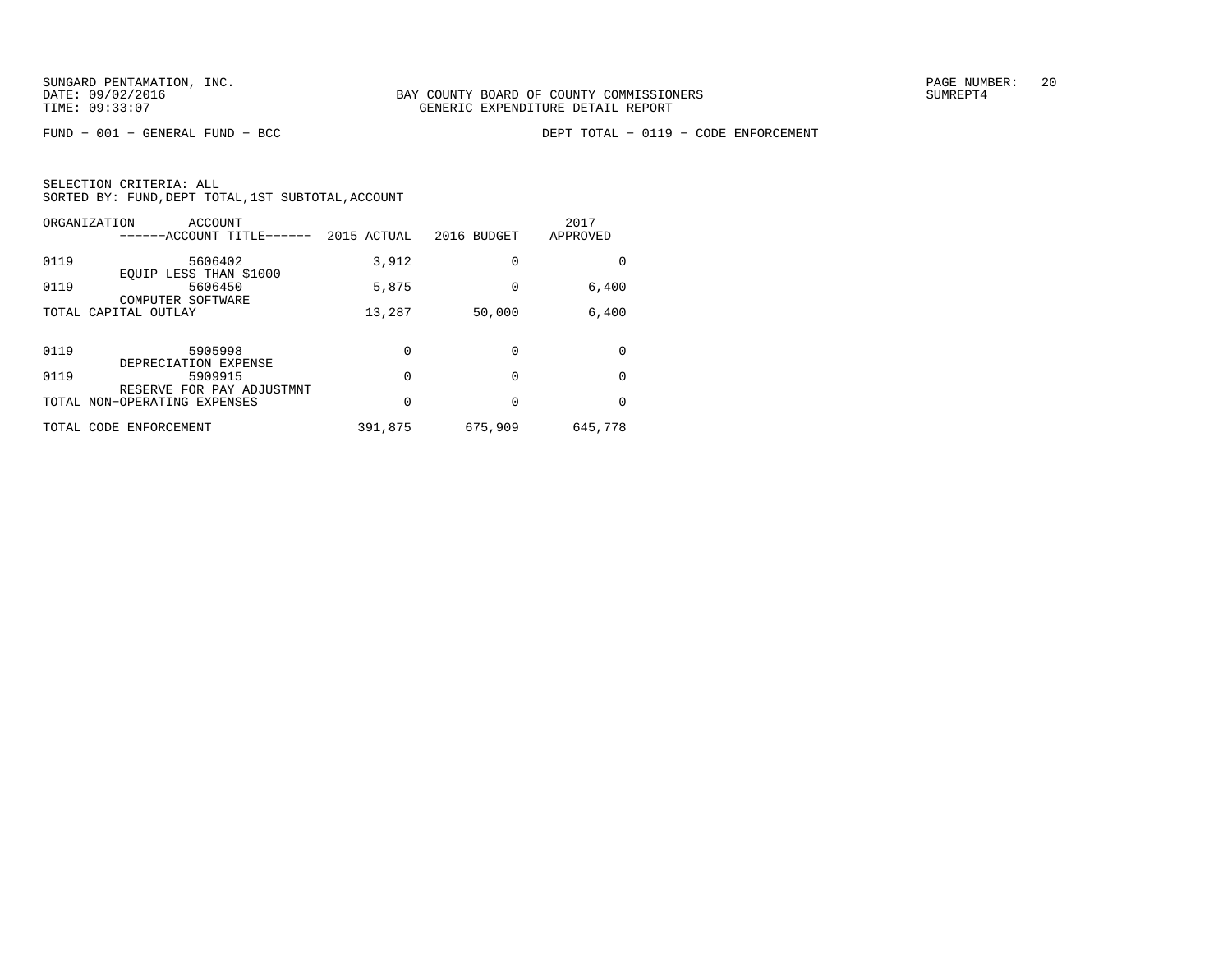FUND − 001 − GENERAL FUND − BCC DEPT TOTAL − 0120 − SHERIFF'S DEPARTMENT

| ORGANIZATION | <b>ACCOUNT</b>                        |          |             | 2017        |
|--------------|---------------------------------------|----------|-------------|-------------|
|              | ------ACCOUNT TITLE------ 2015 ACTUAL |          | 2016 BUDGET | APPROVED    |
| 0120         | 5213010                               | 109,000  | $\Omega$    | $\Omega$    |
| 0120         | CRIME PREVENTION<br>5215501           | 57,661   | $\Omega$    | 50,000      |
| 0120         | CRT COSTS-CJ TRAINING<br>5303401      | $\Omega$ | $\Omega$    | $\Omega$    |
| 0120         | CONTRACTED SERVICES<br>5303446        | 125,155  | 109,087     | 96,630      |
| 0120         | CONTR SRV-FACILITIES<br>5304301       | 173,080  | 165,000     | 175,000     |
| 0120         | UTILITY SERVICES<br>5304501           | 30,118   | 38,686      | 27,444      |
| 0120         | INSURANCE & BONDS<br>5304605          | 73,100   | 532,325     | 128,325     |
| 0120         | REPAIR/MAINT-BLDG & GRND<br>5304615   | 1,137    | $\Omega$    | 1,500       |
| 0120         | REPAIR/MAINT-EOUIPMENT<br>5304905     | $\Omega$ | $\Omega$    | $\Omega$    |
| 0120         | FEES&COSTS-LGL ADV/ADVERT<br>5304922  | 50       | $\Omega$    | 100         |
| 0120         | FEES & COSTS-PERMITS                  | $\Omega$ | $\Omega$    | $\Omega$    |
|              | 5304990<br>MISCELLANEOUS EXPENSES     |          |             |             |
|              | TOTAL OPERATING EXPENSES              | 569,302  | 845,098     | 478,999     |
| 0120         | 5606101                               | 0        | $\mathbf 0$ | $\Omega$    |
| 0120         | LAND<br>5606201                       | 0        | $\mathbf 0$ | $\mathbf 0$ |
|              | <b>BUILDINGS</b>                      |          |             |             |
| 0120         | 5606301<br>IMPRV OTHER THAN BLDGS     | $\Omega$ | $\Omega$    | $\Omega$    |
| 0120         | 5606402<br>EOUIP LESS THAN \$1000     | 0        | $\Omega$    | $\Omega$    |
|              | TOTAL CAPITAL OUTLAY                  | 0        | $\mathbf 0$ | $\mathbf 0$ |
| 0120         | 5808113                               | 0        | $\Omega$    | $\Omega$    |
| 0120         | GRANT-STATE<br>5808116                | $\Omega$ | $\Omega$    | $\Omega$    |
| 0120         | GRANT-VIOLENCE AGT WOMEN<br>5808118   | 47,185   | $\Omega$    | $\Omega$    |
| 0120         | GRANT-HAZARD MITIGATION<br>5808119    | $\Omega$ | 29,575      | 29,575      |
| 0120         | GRANT-VICTIMS OF CRIME<br>5808120     | $\Omega$ | $\Omega$    | $\Omega$    |
| 0120         | GRANT-DRUG CONTROL<br>5808121         | 49,363   | 98,094      | 75,000      |
| 0120         | GRANT-FEDERAL<br>5808172              | $\Omega$ | 316,365     | $\Omega$    |
|              | GRANT-C.O.P.S.                        |          |             |             |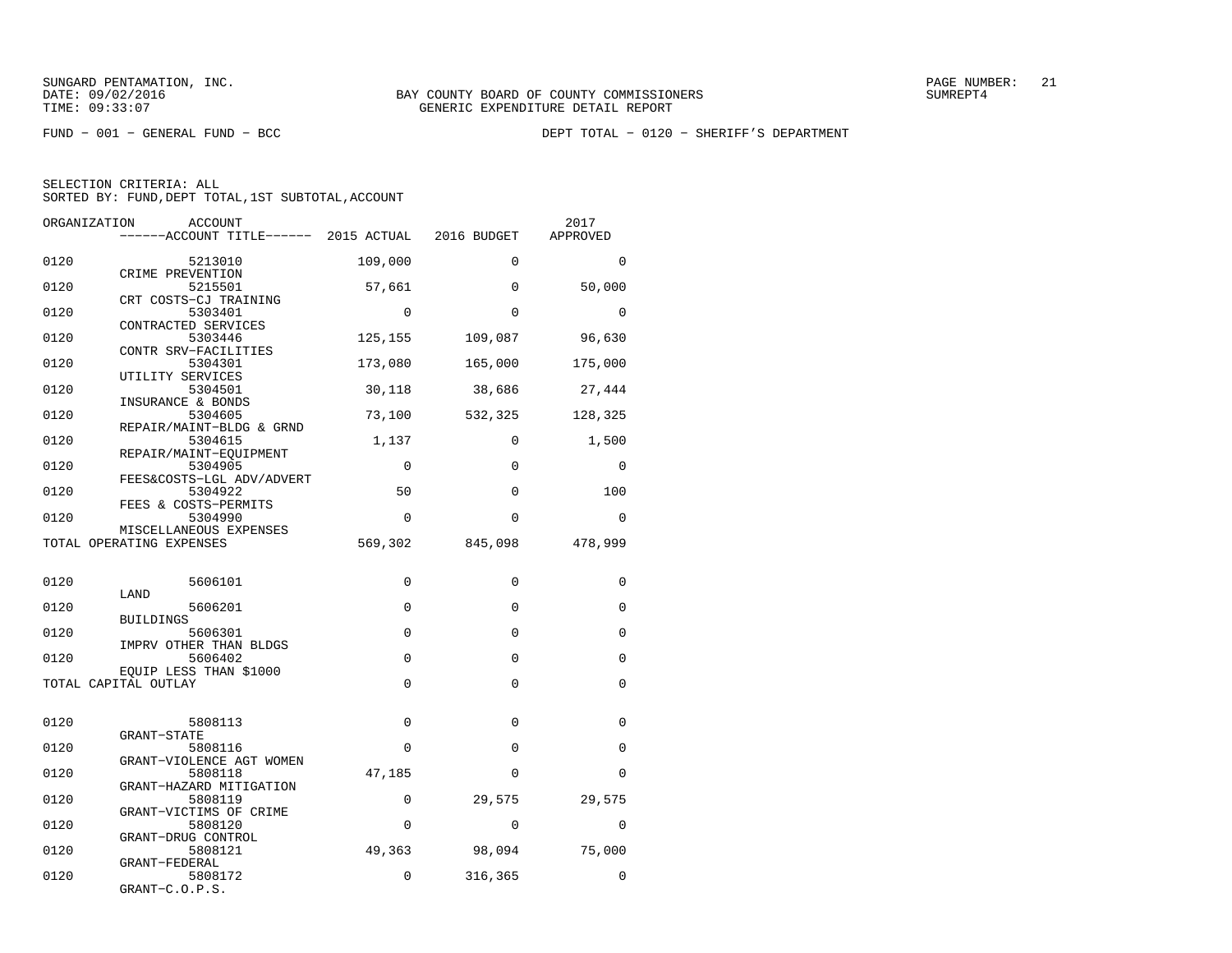SELECTION CRITERIA: ALL

SORTED BY: FUND,DEPT TOTAL,1ST SUBTOTAL,ACCOUNT

| ORGANIZATION               | ACCOUNT<br>------ACCOUNT TITLE------ 2015 ACTUAL     |             | 2016 BUDGET              | 2017<br>APPROVED    |
|----------------------------|------------------------------------------------------|-------------|--------------------------|---------------------|
| 0120                       | 5808175<br>GRANT-BYRNE GRANT                         | 31,000      | 31,000                   | 28,500              |
| 0120                       | 5808177                                              | 0           | $\Omega$                 | $\Omega$            |
| 0120                       | GRANT-LLEBG<br>5808178                               | $\Omega$    | $\Omega$                 | $\Omega$            |
| TOTAL GRANTS & AIDS        | GRANT-HOMELAND SECURITY                              |             | 127,548 475,034          | 133,075             |
| 0120                       | 5819150                                              |             | 18,561,924    19,277,895 | 20, 173, 357        |
| 0120                       | FEES & COST-SHERIFF<br>5819151                       | 58,232      | 58,232                   | 58,232              |
| 0120                       | FEES & COST-SHER/CRSS GRD<br>5819152                 | 685,045     | 685,045                  | 720,232             |
| 0120                       | FEES & COST-SHERIFF/SRO<br>5819153                   | 41,224      | 50,000                   | 50,000              |
| 0120                       | FEES & COST-SHER/PROCESS<br>5819156                  | 1,406,219   |                          | 1,476,530 1,550,357 |
| 0120                       | FEES & COST-SHER/CALLAWAY<br>5819157                 | $\mathbf 0$ | $\mathbf 0$              | 0                   |
| 0120                       | FEES & COST-SHER/BOOT CMP<br>5819159                 | $\mathbf 0$ | $\Omega$                 | $\mathbf 0$         |
| 0120                       | FEES & COST-SHERIFF/MISC<br>5819160                  | $\mathbf 0$ | $\Omega$                 | $\mathbf 0$         |
| 0120                       | FEES & COST-SHERIFF/JAIL<br>5819161                  | $\Omega$    | $\Omega$                 | $\Omega$            |
| 0120                       | FEES & COST-SHER/SECURITY<br>5905998                 | $\Omega$    | $\Omega$                 | $\Omega$            |
|                            | DEPRECIATION EXPENSE<br>TOTAL NON-OPERATING EXPENSES |             | 20,752,644 21,547,702    | 22,552,178          |
| TOTAL SHERIFF'S DEPARTMENT |                                                      | 21,449,493  | 22,867,834               | 23, 164, 252        |
|                            |                                                      |             |                          |                     |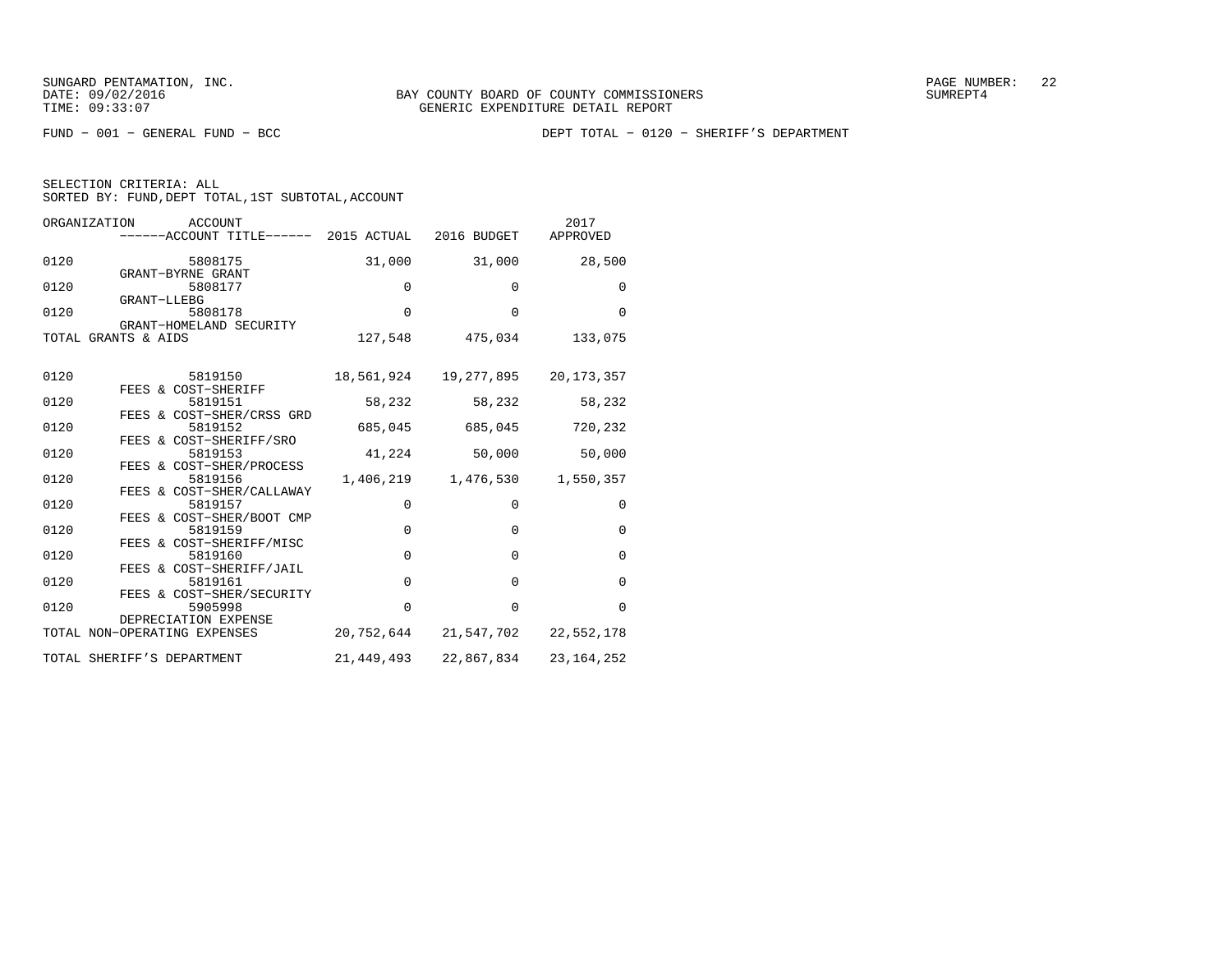FUND − 001 − GENERAL FUND − BCC DEPT TOTAL − 0121 − JAIL

|  | SELECTION CRITERIA: ALL                            |  |  |
|--|----------------------------------------------------|--|--|
|  | SORTED BY: FUND, DEPT TOTAL, 1ST SUBTOTAL, ACCOUNT |  |  |

| ORGANIZATION | ACCOUNT<br>------ACCOUNT TITLE------ 2015 ACTUAL     |             | 2016 BUDGET  | 2017<br>APPROVED |
|--------------|------------------------------------------------------|-------------|--------------|------------------|
| 0121         | 5303101                                              | $\Omega$    | $\Omega$     | $\Omega$         |
| 0121         | PROFESSIONAL SERVICES<br>5304301                     | 770,974     | 875,000      | 875,000          |
| 0121         | UTILITY SERVICES<br>5304501                          | 137,963     | 224,307      | 149,867          |
| 0121         | INSURANCE & BONDS<br>5304604                         | 0           | 0            | 0                |
| 0121         | REPAIR/MAINT-BLD&GRD DEPT<br>5304605                 | 119,710     | 72,000       | 727,800          |
| 0121         | REPAIR/MAINT-BLDG & GRND<br>5304922                  | 50          | $\Omega$     | 100              |
| 0121         | FEES & COSTS-PERMITS<br>5304990                      | $\mathbf 0$ | $\mathbf 0$  | $\mathbf 0$      |
|              | MISCELLANEOUS EXPENSES<br>TOTAL OPERATING EXPENSES   | 1,028,698   | 1,171,307    | 1,752,767        |
|              |                                                      |             |              |                  |
| 0121         | 5606301<br>IMPRV OTHER THAN BLDGS                    | $\Omega$    | $\Omega$     | $\mathbf 0$      |
| 0121         | 5606401<br>EOUIPMENT                                 | 10,680      | 0            | 0                |
| 0121         | 5606402<br>EOUIP LESS THAN \$1000                    | 0           | $\Omega$     | $\mathbf 0$      |
|              | TOTAL CAPITAL OUTLAY                                 | 10,680      | $\Omega$     | $\mathbf 0$      |
| 0121         | 5808175                                              | 0           | $\Omega$     | 0                |
|              | GRANT-BYRNE GRANT<br>TOTAL GRANTS & AIDS             | $\mathbf 0$ | 0            | $\Omega$         |
|              |                                                      |             |              |                  |
| 0121         | 5819160                                              | 16,193,820  | 16,706,366   | 17,184,210       |
| 0121         | FEES & COST-SHERIFF/JAIL<br>5819163                  | 371,425     | 250,000      | 575,745          |
| 0121         | FEES & COST-INMATE WELFAR<br>5905998                 | $\mathbf 0$ | 0            | $\Omega$         |
|              | DEPRECIATION EXPENSE<br>TOTAL NON-OPERATING EXPENSES | 16,565,245  | 16,956,366   | 17,759,955       |
| TOTAL JAIL   |                                                      | 17,604,623  | 18, 127, 673 | 19,512,722       |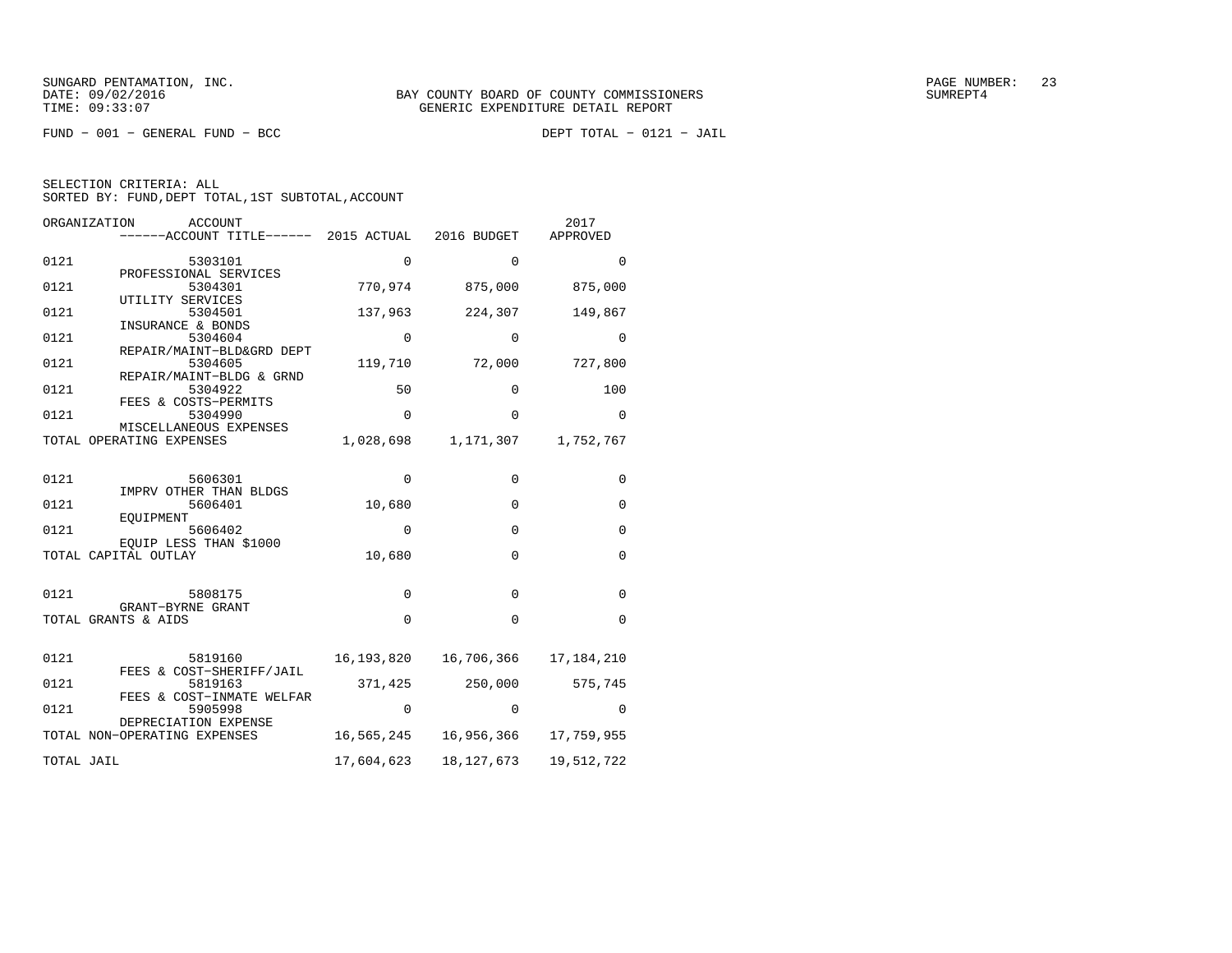FUND − 001 − GENERAL FUND − BCC DEPT TOTAL − 0123 − COUNTY ATTORNEY

| ORGANIZATION | <b>ACCOUNT</b><br>------ACCOUNT TITLE------ 2015 ACTUAL 2016 BUDGET |          |             | 2017<br>APPROVED |
|--------------|---------------------------------------------------------------------|----------|-------------|------------------|
| 0123         | 5101200<br>SALARIES & WAGES-REGULAR                                 | 425,271  | 425,570     | 434,257          |
| 0123         | 5102100<br>FICA TAXES-MATCHING                                      | 29,021   | 32,556      | 33,221           |
| 0123         | 5102200<br>RETIREMENT CONTRIBUTIONS                                 | 51,285   | 52,548      | 53,827           |
| 0123         | 5102300<br>LIFE & HEALTH INSURANCE                                  | 54,541   | 66,488      | 73,109           |
| 0123         | 5102302<br>VIRTUAL DOCTOR                                           | $\Omega$ | $\Omega$    | $\Omega$         |
| 0123         | 5102400<br>WORKERS COMP. PREMIUMS                                   | 1,805    | 1,804       | 1,842            |
|              | TOTAL PERSONAL SERVICES                                             | 561,922  | 578,966     | 596,256          |
| 0123         | 5143105                                                             | $\Omega$ | $\Omega$    | 0                |
| 0123         | PROF SRV-OTHER ATTNY<br>5303107                                     | 37       | $\Omega$    | $\Omega$         |
| 0123         | PROF SRV-SUBSTANCE TEST<br>5303110<br>PROF SRV-BACKGROUND CHECK     | 71       | $\Omega$    | $\Omega$         |
| 0123         | 5303401<br>CONTRACTED SERVICES                                      | 22       | $\Omega$    | $\Omega$         |
| 0123         | 5303410<br>CONTR SRV-JANITORIAL                                     | $\Omega$ | $\Omega$    | $\Omega$         |
| 0123         | 5303425<br>CONTR SRV-ADMIN FEES                                     | 1,560    | $\Omega$    | $\Omega$         |
| 0123         | 5303446<br>CONTR SRV-FACILITIES                                     | 2,331    | 18,163      | 19,672           |
| 0123         | 5304001<br>TRAVEL/TRAINING NON-LOCAL                                | 2,368    | 4,000       | 4,000            |
| 0123         | 5304005<br>TRAVEL-LOCAL                                             | $\Omega$ | $\Omega$    | $\Omega$         |
| 0123         | 5304101<br>COMMUNICATIONS SERVICES                                  | 1,706    | 1,680       | 2,256            |
| 0123         | 5304125<br>POSTAGE/TRANSP/FREIGHT                                   | 58       | 100         | 100              |
| 0123         | 5304301<br>UTILITY SERVICES                                         | 8,856    | $\Omega$    | $\Omega$         |
| 0123         | 5304410<br>RENTALS/LEASES-EQUIPMENT                                 | 2,520    | 400         | 2,310            |
| 0123         | 5304414<br>RENTALS/LEASES-EQUIP(IT)                                 | $\Omega$ | $\Omega$    | 3,201            |
| 0123         | 5304501<br>INSURANCE & BONDS                                        | 6,319    | 10,360      | 8,309            |
| 0123         | 5304605<br>REPAIR/MAINT-BLDG & GRND                                 | 4,361    | $\Omega$    | 0                |
| 0123         | 5304615<br>REPAIR/MAINT-EOUIPMENT                                   | 171      | $\mathbf 0$ | 0                |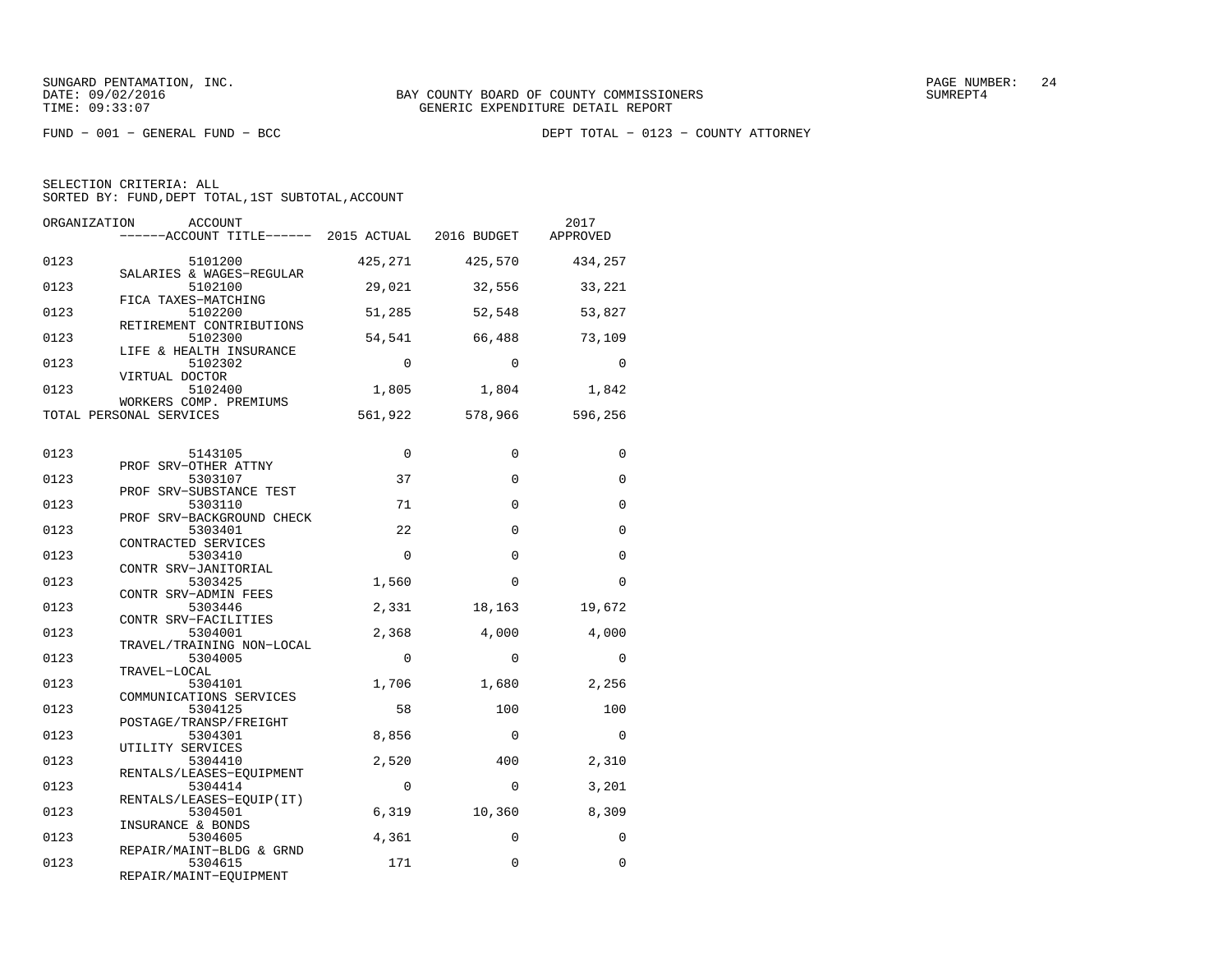FUND − 001 − GENERAL FUND − BCC DEPT TOTAL − 0123 − COUNTY ATTORNEY

| ORGANIZATION<br>ACCOUNT<br>------ACCOUNT TITLE------ 2015 ACTUAL |             | 2016 BUDGET  | 2017<br>APPROVED |
|------------------------------------------------------------------|-------------|--------------|------------------|
| 0123<br>5304701                                                  | $\mathbf 0$ | $\Omega$     | $\Omega$         |
| PRINTING & BINDING<br>0123<br>5304902                            | 681         | 1,640        | 937              |
| FEES & COSTS-PURCHASING<br>0123<br>5304905                       | $\mathbf 0$ | 0            | $\mathbf 0$      |
| FEES&COSTS-LGL ADV/ADVERT<br>0123<br>5304909                     | $\Omega$    | $\Omega$     | $\Omega$         |
| FEES & COSTS-COURT FILING<br>0123<br>5304990                     | $\Omega$    | 100          | 100              |
| MISCELLANEOUS EXPENSES<br>0123<br>5305101                        | 1,806       | 3,845        | 4,855            |
| OFFICE SUPPLIES<br>0123<br>5305201                               | $\mathbf 0$ | $\Omega$     | $\Omega$         |
| OPERATING SUPPLIES<br>0123<br>5305202                            | $\mathbf 0$ | 250          | 250              |
| OPER SUPPLIES-JANITORIAL<br>0123<br>5305210                      | $\mathbf 0$ | $\mathbf{0}$ | $\Omega$         |
| SAFETY GEAR & SUPPLIES<br>0123<br>5305401                        | 8,439       | 6,537        | 7,633            |
| BOOKS/RESOURCE MATR/SUBSC<br>0123<br>5305402                     | 1,792       | 1,910        | 2,425            |
| <b>DUES &amp; MEMBERSHIPS</b><br>0123<br>5305406                 | 75          | 1,500        | 2,000            |
| TRAINING & TUITION<br>TOTAL OPERATING EXPENSES                   | 43,172      | 50,485       | 58,048           |
|                                                                  |             |              |                  |
| 0123<br>5606401<br>EQUIPMENT                                     | $\Omega$    | $\Omega$     | $\Omega$         |
| 0123<br>5606402<br>EOUIP LESS THAN \$1000                        | $\Omega$    | 450          | 500              |
| 0123<br>5606450                                                  | $\Omega$    | $\Omega$     | $\Omega$         |
| COMPUTER SOFTWARE<br>TOTAL CAPITAL OUTLAY                        | $\Omega$    | 450          | 500              |
| 0123                                                             |             |              |                  |
| 5905998<br>DEPRECIATION EXPENSE                                  | 0           | 0            | 0                |
| 0123<br>5909915<br>RESERVE FOR PAY ADJUSTMNT                     | $\mathbf 0$ | $\mathbf 0$  | $\mathbf 0$      |
| TOTAL NON-OPERATING EXPENSES                                     | $\Omega$    | $\Omega$     | $\Omega$         |
| TOTAL COUNTY ATTORNEY                                            | 605,094     | 629,901      | 654,804          |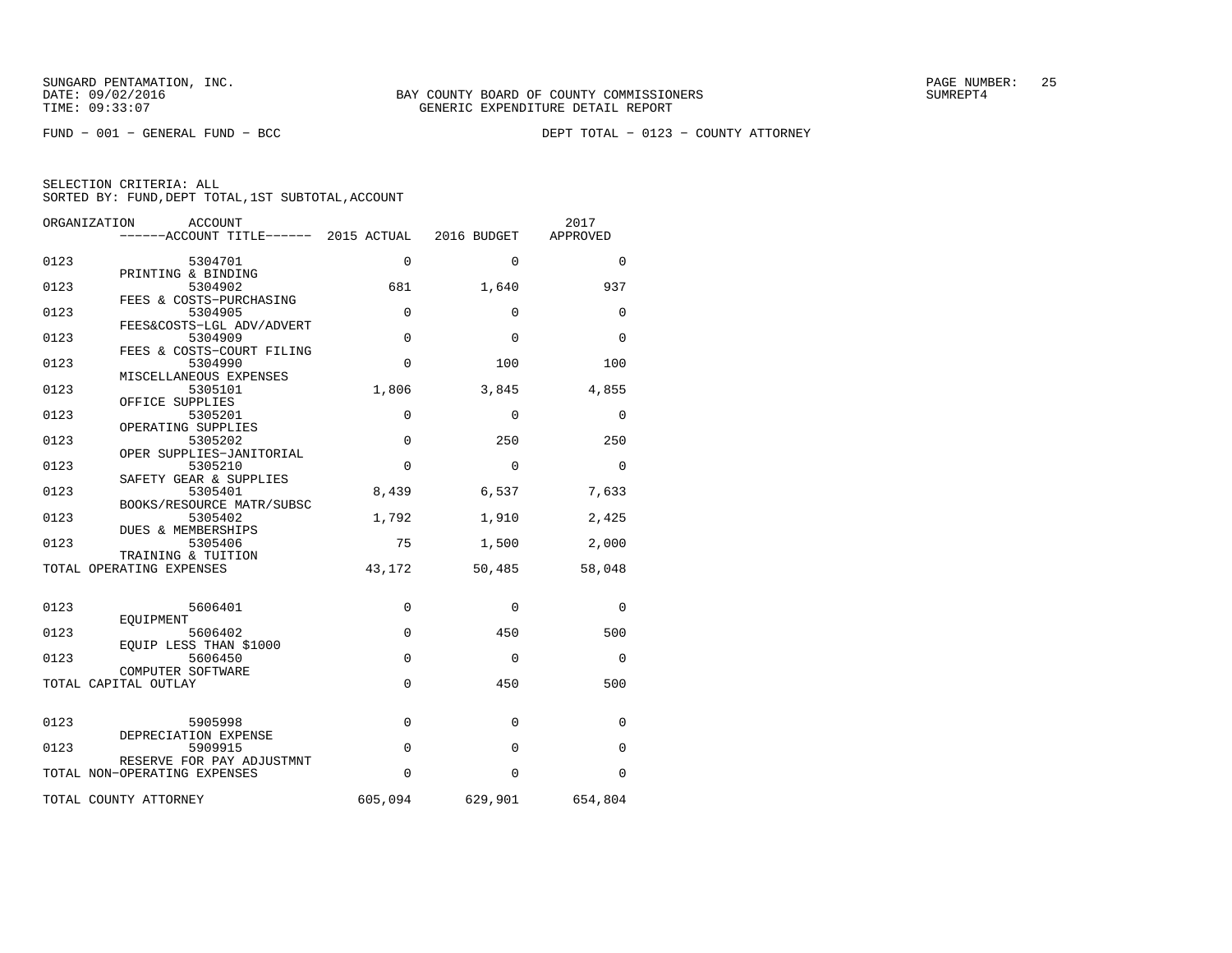FUND − 001 − GENERAL FUND − BCC DEPT TOTAL − 0125 − ADMINISTRATION OFFICE

| ORGANIZATION | ACCOUNT<br>------ACCOUNT TITLE------ 2015 ACTUAL 2016 BUDGET |             |             | 2017<br>APPROVED |
|--------------|--------------------------------------------------------------|-------------|-------------|------------------|
| 0125         | 5101200<br>SALARIES & WAGES-REGULAR                          | 586,701     | 557,942     | 497,934          |
| 0125         | 5101205                                                      | $\Omega$    | $\Omega$    | 0                |
| 0125         | SALARIES & WAGES-DISASTER<br>5101400                         | $\Omega$    | $\Omega$    | $\Omega$         |
| 0125         | SALARIES & WAGES-OVERTIME<br>5102100                         | 40,882      | 42,683      | 38,092           |
| 0125         | FICA TAXES-MATCHING<br>5102200<br>RETIREMENT CONTRIBUTIONS   | 71,429      | 82,202      | 34,274           |
| 0125         | 5102201<br>401A CONTRIBUTION                                 | 12,075      | $\Omega$    | 32,472           |
| 0125         | 5102300<br>LIFE & HEALTH INSURANCE                           | 43,583      | 53,528      | 49,329           |
| 0125         | 5102302<br>VIRTUAL DOCTOR                                    | $\Omega$    | $\Omega$    | $\Omega$         |
| 0125         | 5102400<br>WORKERS COMP. PREMIUMS                            | 2,403       | 2,373       | 2,115            |
| 0125         | 5102500<br>UNEMPLOYMENT COMPENSATION                         | $\mathbf 0$ | $\Omega$    | 0                |
|              | TOTAL PERSONAL SERVICES                                      | 757,073     | 738,728     | 654,216          |
| 0125         | 5143105                                                      | $\Omega$    | $\mathbf 0$ | 0                |
|              | PROF SRV-OTHER ATTNY                                         |             |             |                  |
| 0125         | 5143110<br>PROF SRV-LITIGATION                               | $\Omega$    | $\Omega$    | 0                |
| 0125         | 5303107<br>PROF SRV-SUBSTANCE TEST                           | 74          | $\Omega$    | 0                |
| 0125         | 5303110                                                      | 110         | $\Omega$    | $\Omega$         |
| 0125         | PROF SRV-BACKGROUND CHECK<br>5303401                         | 5,989       | 5,000       | 5,000            |
| 0125         | CONTRACTED SERVICES<br>5303410                               | $\Omega$    | $\Omega$    | $\Omega$         |
| 0125         | CONTR SRV-JANITORIAL<br>5303425                              | 1,560       | $\Omega$    | $\Omega$         |
| 0125         | CONTR SRV-ADMIN FEES<br>5303446                              | 18,810      | 55,916      | 53,557           |
| 0125         | CONTR SRV-FACILITIES<br>5304001                              | 2,949       | 2,000       | 2,000            |
| 0125         | TRAVEL/TRAINING NON-LOCAL<br>5304005                         | 476         | 500         | 500              |
| 0125         | TRAVEL-LOCAL<br>5304050                                      | 6,588       | $\Omega$    | $\Omega$         |
| 0125         | MOVING EXPENSE<br>5304101                                    | 4,790       | 4,080       | 4,860            |
| 0125         | COMMUNICATIONS SERVICES<br>5304125<br>POSTAGE/TRANSP/FREIGHT | 76          | 200         | 200              |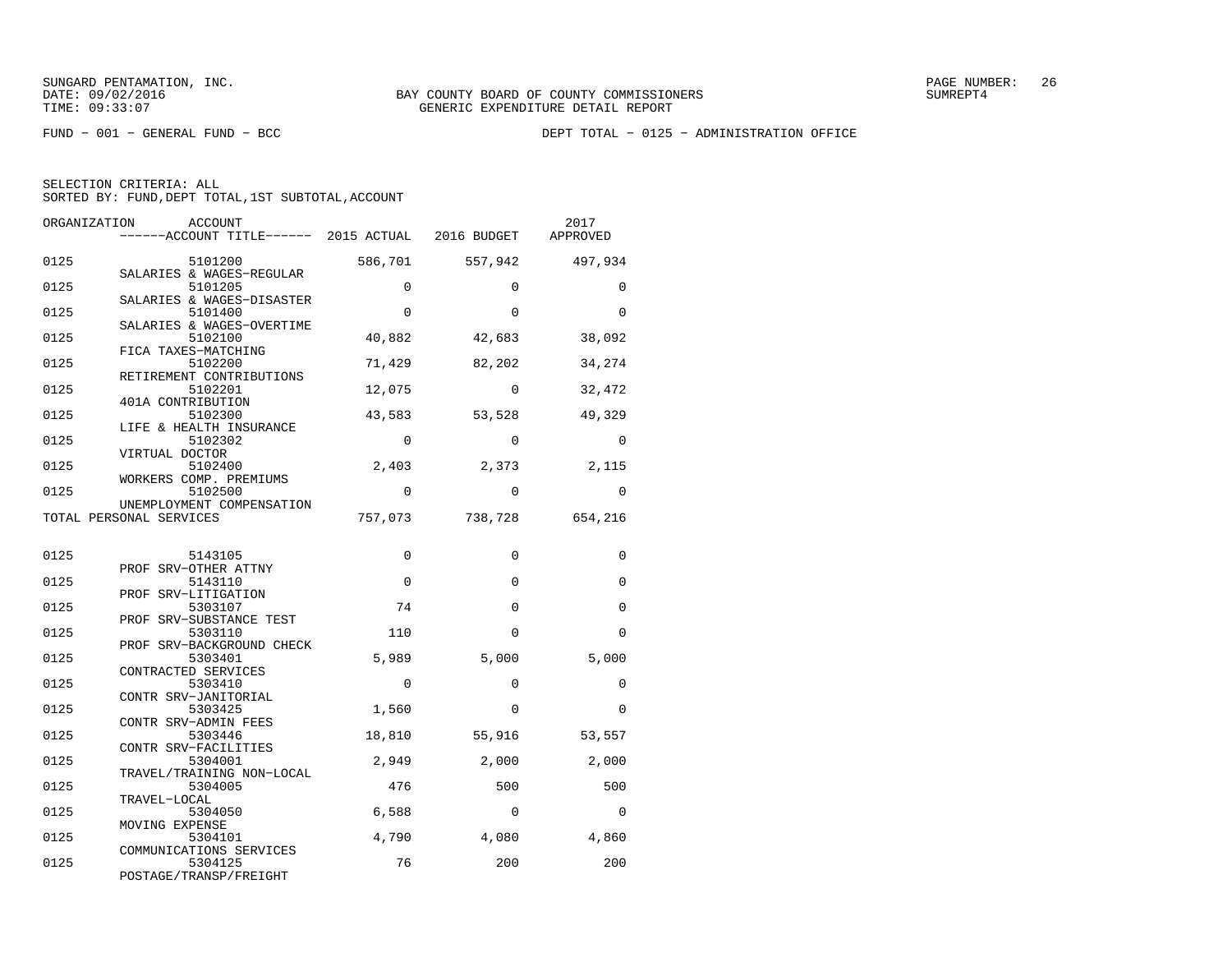FUND − 001 − GENERAL FUND − BCC DEPT TOTAL − 0125 − ADMINISTRATION OFFICE

| ORGANIZATION | <b>ACCOUNT</b><br>-----ACCOUNT TITLE------ 2015 ACTUAL |             | 2016 BUDGET | 2017<br>APPROVED |
|--------------|--------------------------------------------------------|-------------|-------------|------------------|
|              |                                                        |             |             |                  |
| 0125         | 5304301<br>UTILITY SERVICES                            | 21,235      | 0           | 0                |
| 0125         | 5304405                                                | $\Omega$    | $\Omega$    | $\Omega$         |
| 0125         | RENTALS/LEASES-BUILDINGS<br>5304410                    | 3,831       | 9,500       | 3,680            |
| 0125         | RENTALS/LEASES-EQUIPMENT<br>5304414                    | $\mathbf 0$ | $\Omega$    | 6,808            |
| 0125         | RENTALS/LEASES-EQUIP(IT)<br>5304501                    | 4,739       | 14,628      | 11,198           |
| 0125         | INSURANCE & BONDS<br>5304605                           | 11,707      | $\Omega$    | 1,250            |
| 0125         | REPAIR/MAINT-BLDG & GRND<br>5304611                    | $\Omega$    | $\Omega$    | 0                |
| 0125         | REPAIR/MAINT-FLEET MAINT<br>5304615                    | 172         | $\Omega$    | $\Omega$         |
| 0125         | REPAIR/MAINT-EQUIPMENT<br>5304701                      | $\Omega$    | 200         | 200              |
|              | PRINTING & BINDING                                     |             |             |                  |
| 0125         | 5304902<br>FEES & COSTS-PURCHASING                     | 1,022       | 2,049       | 937              |
| 0125         | 5304905<br>FEES&COSTS-LGL ADV/ADVERT                   | $\Omega$    | $\Omega$    | $\Omega$         |
| 0125         | 5304990<br>MISCELLANEOUS EXPENSES                      | 130         | 1,000       | 1,000            |
| 0125         | 5305101<br>OFFICE SUPPLIES                             | 1,258       | 1,500       | 2,500            |
| 0125         | 5305201<br>OPERATING SUPPLIES                          | 6           | 750         | 600              |
| 0125         | 5305202<br>OPER SUPPLIES-JANITORIAL                    | $\mathbf 0$ | 500         | 300              |
| 0125         | 5305205                                                | 36          | $\Omega$    | $\Omega$         |
| 0125         | GAS, OIL & LUBRICANTS<br>5305210                       | $\Omega$    | $\Omega$    | $\Omega$         |
| 0125         | SAFETY GEAR & SUPPLIES<br>5305401                      | 1,014       | 100         | 100              |
| 0125         | BOOKS/RESOURCE MATR/SUBSC<br>5305402                   | 1,970       | 2,000       | 2,000            |
| 0125         | DUES & MEMBERSHIPS<br>5305406                          | 9,130       | 10,000      | 8,000            |
|              | TRAINING & TUITION<br>TOTAL OPERATING EXPENSES         | 97,670      | 109,923     | 104,690          |
|              |                                                        |             |             |                  |
| 0125         | 5606401<br>EOUIPMENT                                   | $\Omega$    | $\Omega$    | 0                |
| 0125         | 5606402                                                | 305         | $\mathbf 0$ | 0                |
| 0125         | EQUIP LESS THAN \$1000<br>5606450                      | $\mathbf 0$ | $\Omega$    | $\Omega$         |
|              | COMPUTER SOFTWARE<br>TOTAL CAPITAL OUTLAY              | 305         | 0           | 0                |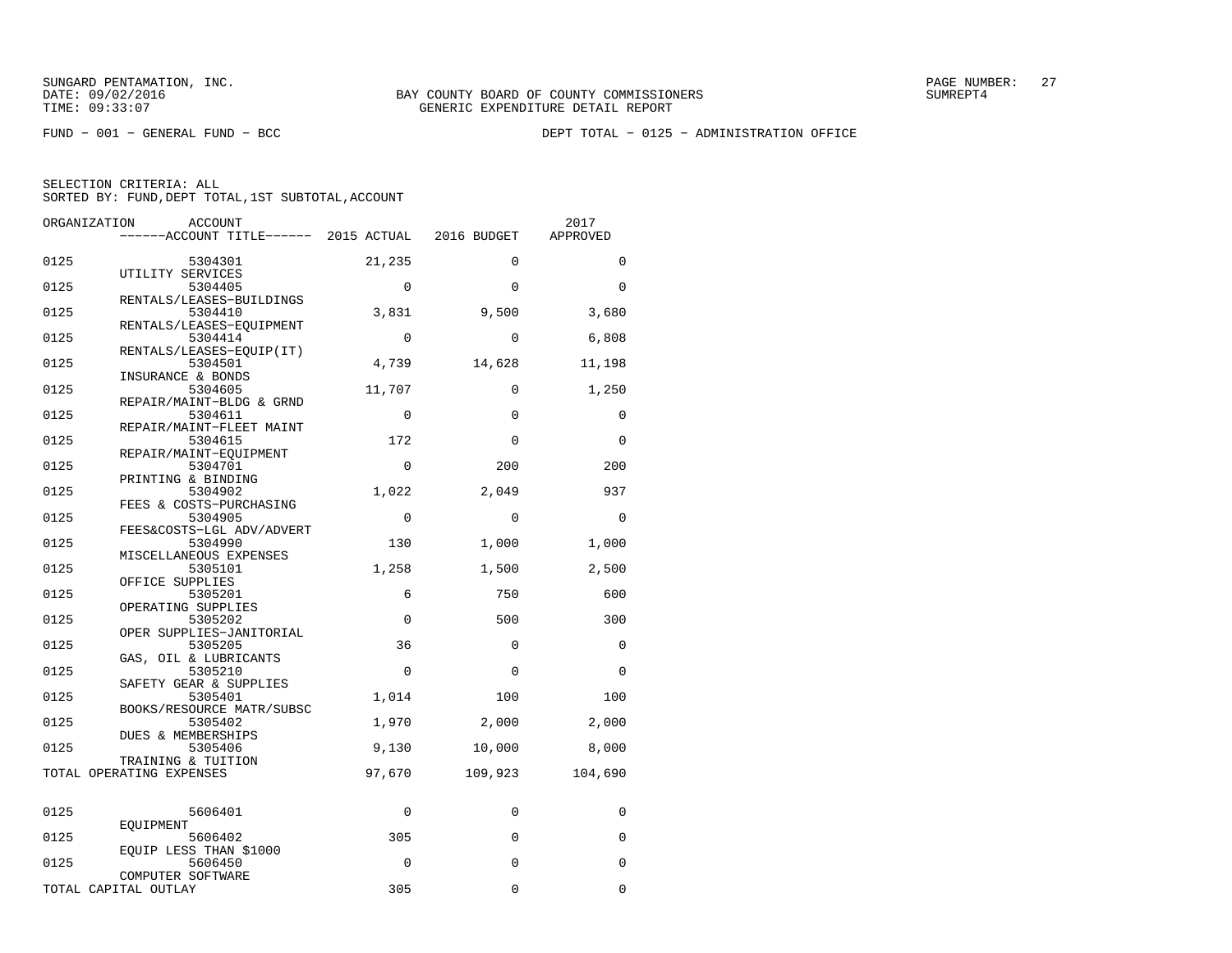FUND − 001 − GENERAL FUND − BCC DEPT TOTAL − 0125 − ADMINISTRATION OFFICE

|      | ORGANIZATION<br>ACCOUNT<br>------ACCOUNT TITLE------         | 2015 ACTUAL | 2016 BUDGET | 2017<br>APPROVED |
|------|--------------------------------------------------------------|-------------|-------------|------------------|
|      |                                                              |             |             |                  |
| 0125 | 5905998                                                      | 0           |             |                  |
| 0125 | DEPRECIATION EXPENSE<br>5909915<br>RESERVE FOR PAY ADJUSTMNT | 0           |             |                  |
|      | TOTAL NON-OPERATING EXPENSES                                 | 0           |             |                  |
|      | TOTAL ADMINISTRATION OFFICE                                  | 855,048     | 848,651     | 758,906          |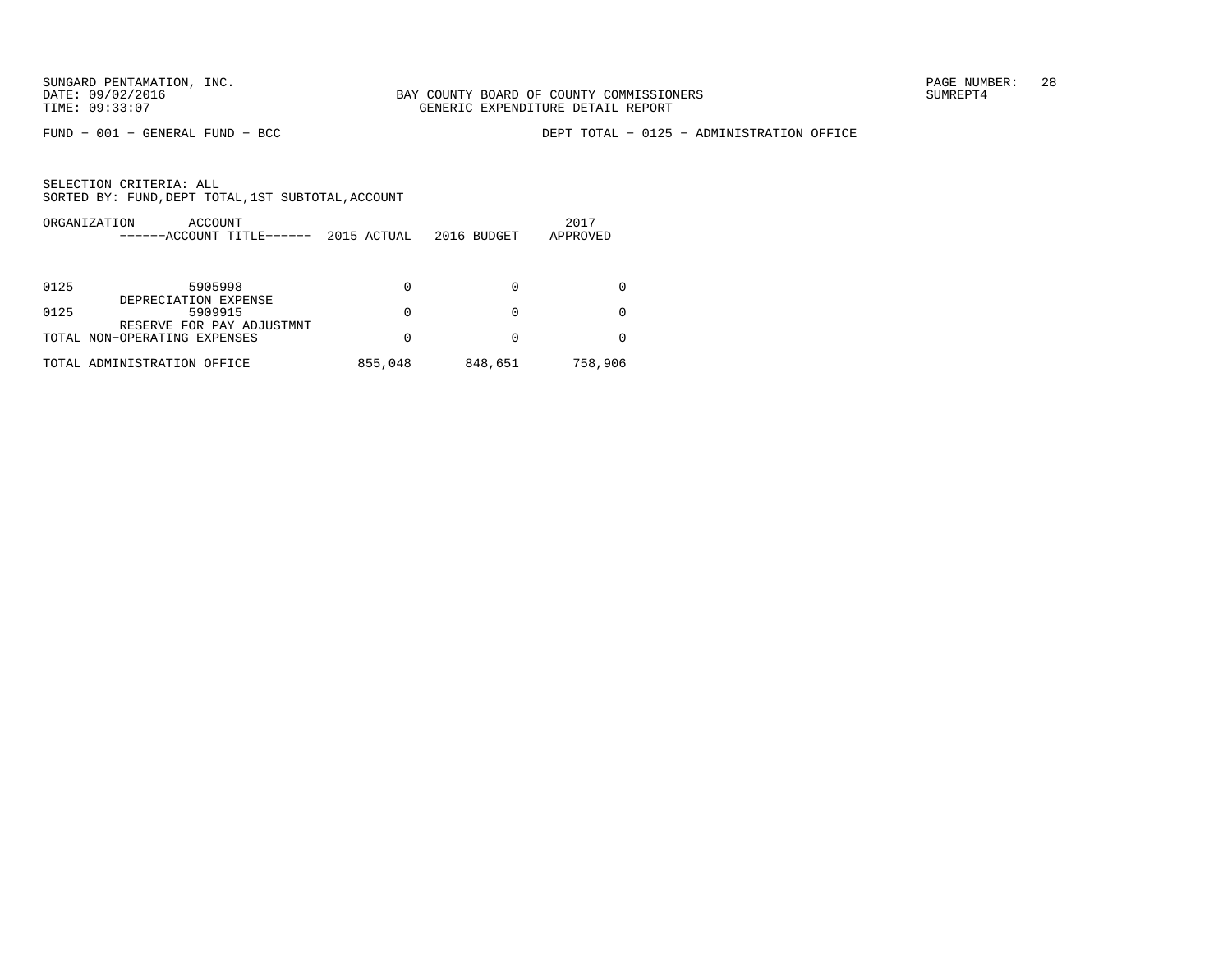FUND − 001 − GENERAL FUND − BCC DEPT TOTAL − 0126 − PUBLIC INFORMATION OFFICE

| ORGANIZATION<br><b>ACCOUNT</b><br>------ACCOUNT TITLE------ | 2015 ACTUAL | 2016 BUDGET  | 2017<br>APPROVED |
|-------------------------------------------------------------|-------------|--------------|------------------|
| 0126<br>5101200                                             | 0           | 0            | 77,924           |
| SALARIES & WAGES-REGULAR<br>0126<br>5102100                 | 0           | $\mathbf{0}$ | 5,961            |
| FICA TAXES-MATCHING<br>0126<br>5102200                      | $\mathbf 0$ | 0            | 6,006            |
| RETIREMENT CONTRIBUTIONS<br>0126<br>5102300                 | 0           | 0            | 5,963            |
| LIFE & HEALTH INSURANCE<br>0126<br>5102400                  | $\mathbf 0$ | $\mathbf 0$  | 335              |
| WORKERS COMP. PREMIUMS<br>TOTAL PERSONAL SERVICES           | 0           | 0            | 96,189           |
|                                                             |             |              |                  |
| 0126<br>5303110                                             | $\mathbf 0$ | $\mathbf{0}$ | $\mathbf 0$      |
| PROF SRV-BACKGROUND CHECK<br>0126<br>5303401                | 0           | 0            | 7,000            |
| CONTRACTED SERVICES<br>0126<br>5304001                      | $\mathbf 0$ | 0            | 2,300            |
| TRAVEL/TRAINING NON-LOCAL<br>0126<br>5304005                | $\mathbf 0$ | 0            | 500              |
| TRAVEL-LOCAL<br>0126<br>5304125                             | 0           | $\mathbf{0}$ | 1,200            |
| POSTAGE/TRANSP/FREIGHT<br>0126<br>5304701                   | $\mathbf 0$ | $\Omega$     | 9,500            |
| PRINTING & BINDING<br>0126<br>5304905                       | $\mathbf 0$ | $\mathbf{0}$ | 16,800           |
| FEES&COSTS-LGL ADV/ADVERT                                   |             |              |                  |
| 0126<br>5305101<br>OFFICE SUPPLIES                          | $\mathbf 0$ | 0            | 300              |
| 0126<br>5305201<br>OPERATING SUPPLIES                       | 0           | 0            | 7,000            |
| 0126<br>5305401<br>BOOKS/RESOURCE MATR/SUBSC                | $\mathbf 0$ | 0            | 20               |
| 0126<br>5305402<br><b>DUES &amp; MEMBERSHIPS</b>            | $\mathbf 0$ | $\mathbf 0$  | 390              |
| 0126<br>5305406<br>TRAINING & TUITION                       | $\mathbf 0$ | $\Omega$     | 100              |
| TOTAL OPERATING EXPENSES                                    | $\mathbf 0$ | $\mathbf{0}$ | 45,110           |
| 0126<br>5606450                                             | $\mathbf 0$ | 0            | 10,700           |
| COMPUTER SOFTWARE<br>TOTAL CAPITAL OUTLAY                   | $\mathbf 0$ | 0            | 10,700           |
| TOTAL PUBLIC INFORMATION OFFICE                             | 0           | $\Omega$     | 151,999          |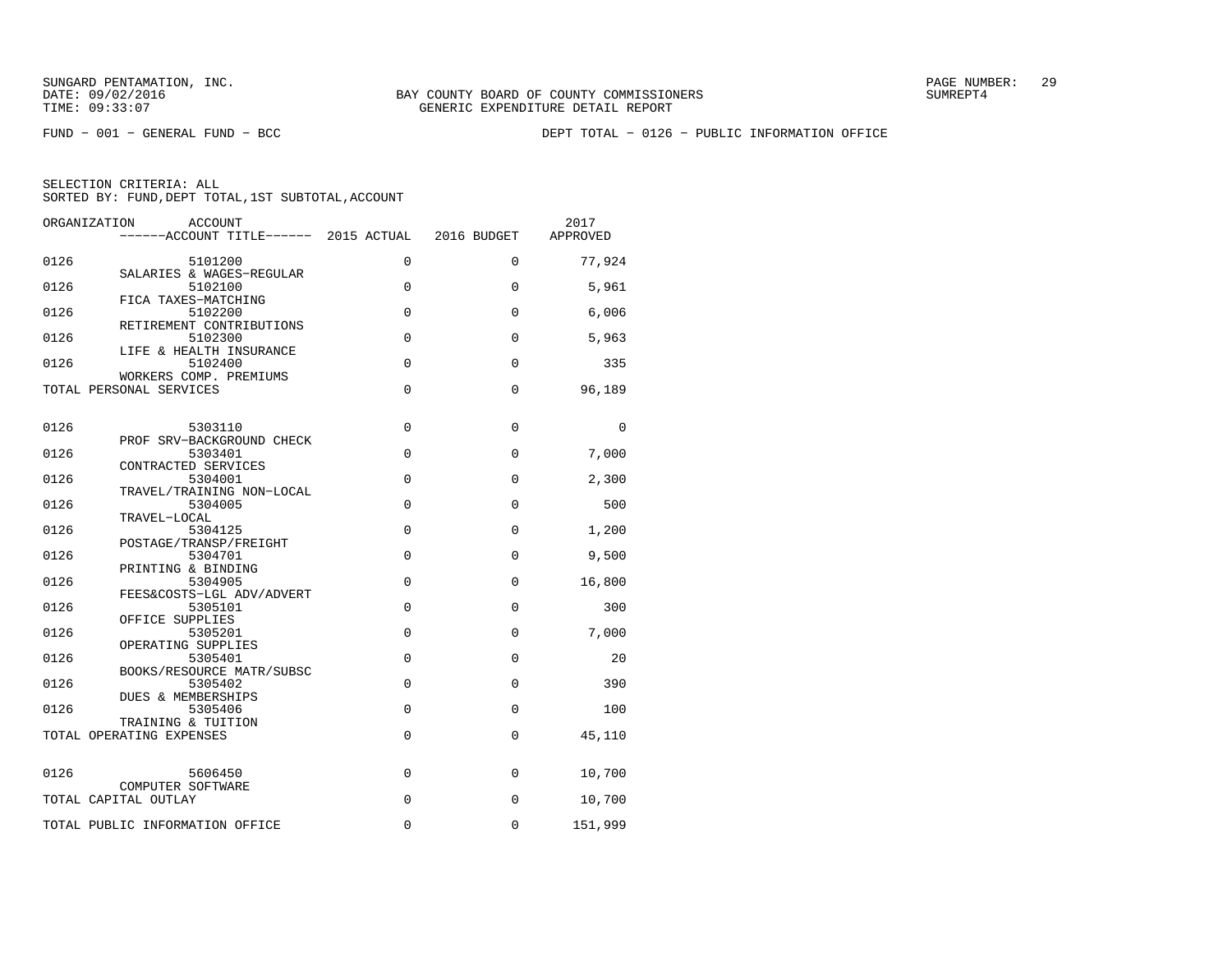FUND − 001 − GENERAL FUND − BCC DEPT TOTAL − 0127 − HUMAN RESOURCES

| ORGANIZATION | ACCOUNT<br>------ACCOUNT TITLE------ 2015 ACTUAL 2016 BUDGET |             |          | 2017<br>APPROVED |
|--------------|--------------------------------------------------------------|-------------|----------|------------------|
| 0127         | 5101200<br>SALARIES & WAGES-REGULAR                          | 262,331     | 323,378  | 336,083          |
| 0127         | 5101400<br>SALARIES & WAGES-OVERTIME                         | $\Omega$    | 500      | 500              |
| 0127         | 5102100<br>FICA TAXES-MATCHING                               | 18,647      | 24,777   | 25,749           |
| 0127         | 5102200<br>RETIREMENT CONTRIBUTIONS                          | 18,125      | 24,101   | 39,715           |
| 0127         | 5102300<br>LIFE & HEALTH INSURANCE                           | 33,760      | 56,631   | 56,798           |
| 0127         | 5102302<br>VIRTUAL DOCTOR                                    | $\Omega$    | $\Omega$ | $\Omega$         |
| 0127         | 5102400<br>WORKERS COMP. PREMIUMS                            | 1,332       | 1,391    | 1,446            |
| 0127         | 5102500<br>UNEMPLOYMENT COMPENSATION                         | $\mathbf 0$ | $\Omega$ | $\Omega$         |
|              | TOTAL PERSONAL SERVICES                                      | 334,194     | 430,778  | 460,291          |
| 0127         | 5143103                                                      | $\Omega$    | $\Omega$ | $\Omega$         |
| 0127         | PROF SRV-LABOR ATTNY<br>5303107                              | $\Omega$    | $\Omega$ | 75               |
| 0127         | PROF SRV-SUBSTANCE TEST<br>5303110                           | 33          | $\Omega$ | 75               |
| 0127         | PROF SRV-BACKGROUND CHECK<br>5303401                         | 15,121      | 57,671   | 31,808           |
| 0127         | CONTRACTED SERVICES<br>5303410<br>CONTR SRV-JANITORIAL       | $\Omega$    | $\Omega$ | $\Omega$         |
| 0127         | 5303425<br>CONTR SRV-ADMIN FEES                              | 1,560       | $\Omega$ | $\Omega$         |
| 0127         | 5303446<br>CONTR SRV-FACILITIES                              | 5,579       | 23,985   | 23,498           |
| 0127         | 5304001<br>TRAVEL/TRAINING NON-LOCAL                         | 1,738       | 3,200    | 3,200            |
| 0127         | 5304005<br>TRAVEL-LOCAL                                      | $\Omega$    | 100      | $\Omega$         |
| 0127         | 5304101<br>COMMUNICATIONS SERVICES                           | 775         | 1,020    | 1,812            |
| 0127         | 5304125<br>POSTAGE/TRANSP/FREIGHT                            | 458         | 500      | 500              |
| 0127         | 5304301<br>UTILITY SERVICES                                  | 9,968       | $\Omega$ | $\Omega$         |
| 0127         | 5304405<br>RENTALS/LEASES-BUILDINGS                          | $\mathbf 0$ | $\Omega$ | $\Omega$         |
| 0127         | 5304410<br>RENTALS/LEASES-EQUIPMENT                          | 3,625       | 7,315    | 1,500            |
| 0127         | 5304414<br>RENTALS/LEASES-EQUIP(IT)                          | $\mathbf 0$ | $\Omega$ | 4,500            |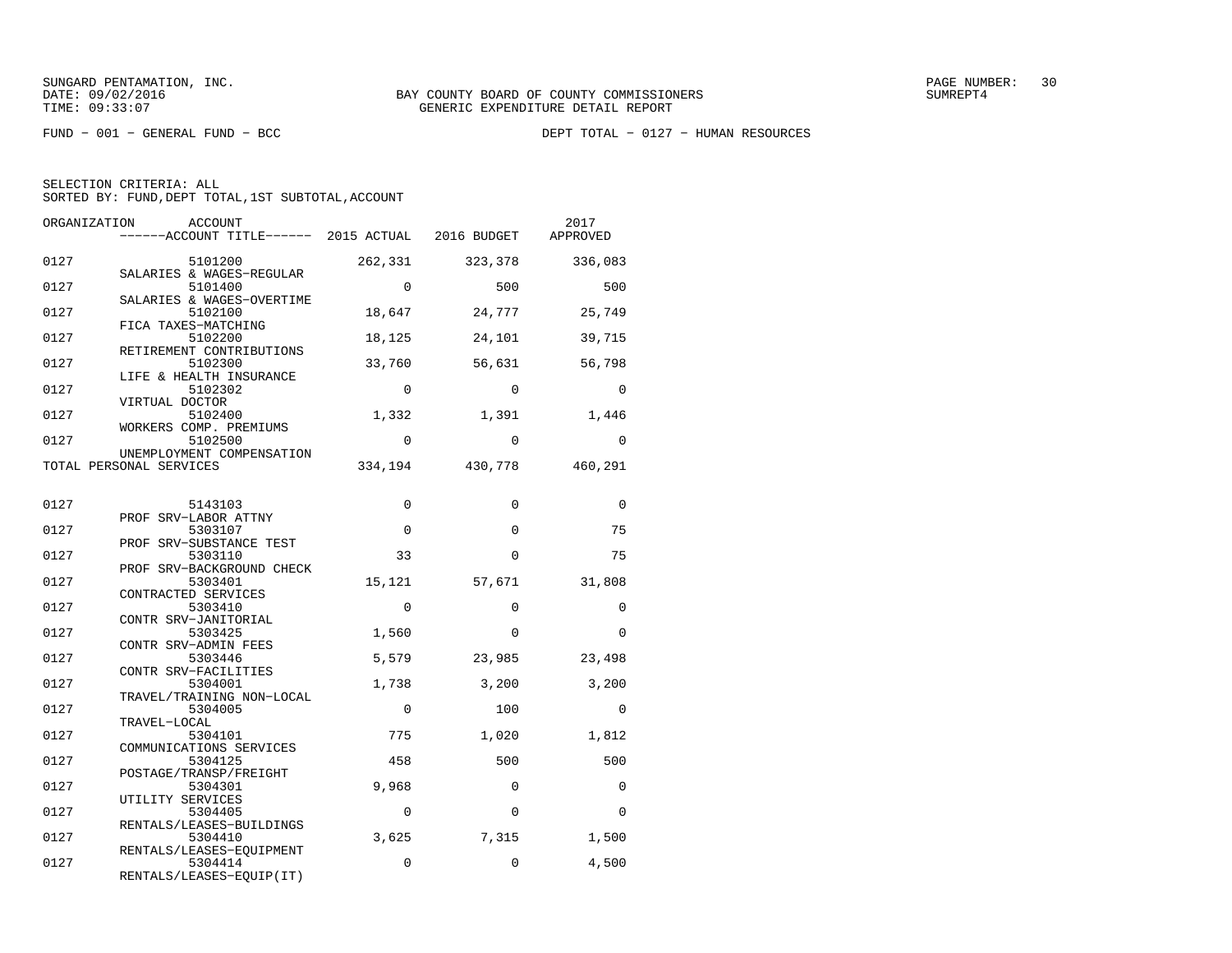FUND − 001 − GENERAL FUND − BCC DEPT TOTAL − 0127 − HUMAN RESOURCES

| ORGANIZATION<br>ACCOUNT<br>------ACCOUNT TITLE------ 2015 ACTUAL |             | 2016 BUDGET | 2017<br>APPROVED |
|------------------------------------------------------------------|-------------|-------------|------------------|
| 0127<br>5304501                                                  | 2,567       | 13,521      | 10,660           |
| INSURANCE & BONDS<br>0127<br>5304605                             | 4,920       | $\Omega$    | $\Omega$         |
| REPAIR/MAINT-BLDG & GRND<br>0127<br>5304610                      | 0           | $\Omega$    | 400              |
| REPAIR/MAINT-AUTO EQUIP<br>0127<br>5304615                       | 67          | $\Omega$    | $\mathbf 0$      |
| REPAIR/MAINT-EOUIPMENT<br>0127<br>5304701                        | 217         | 2,700       | 2,500            |
| PRINTING & BINDING<br>0127<br>5304902                            | 1,022       | 2,049       | 1,561            |
| FEES & COSTS-PURCHASING<br>0127<br>5304905                       | 0           | $\Omega$    | 0                |
| FEES&COSTS-LGL ADV/ADVERT<br>0127<br>5304990                     | $\mathbf 0$ | $\Omega$    | $\mathbf 0$      |
| MISCELLANEOUS EXPENSES<br>0127<br>5305101                        | 4,659       | 3,200       | 3,000            |
| OFFICE SUPPLIES<br>0127<br>5305201                               | 0           | $\Omega$    | $\Omega$         |
| OPERATING SUPPLIES<br>0127<br>5305202                            | $\mathbf 0$ | $\Omega$    | $\Omega$         |
| OPER SUPPLIES-JANITORIAL<br>0127<br>5305205                      | 0           | $\Omega$    | 400              |
| GAS, OIL & LUBRICANTS<br>0127<br>5305224                         | 52,843      | 41,600      | 43,100           |
| EMPLOYEE DEVELOPMENT<br>0127<br>5305401                          | 256         | 500         | 500              |
| BOOKS/RESOURCE MATR/SUBSC<br>0127<br>5305402                     | 324         | 270         | 460              |
| DUES & MEMBERSHIPS<br>0127<br>5305406                            | 324         | 780         | 660              |
| TRAINING & TUITION<br>TOTAL OPERATING EXPENSES                   | 106,057     | 158,411     | 130,209          |
| 0127<br>5606401                                                  | $\Omega$    | $\Omega$    | $\Omega$         |
| EOUIPMENT                                                        |             |             |                  |
| 0127<br>5606402<br>EOUIP LESS THAN \$1000                        | 1,634       | $\Omega$    | $\Omega$         |
| 0127<br>5606450<br>COMPUTER SOFTWARE                             | 12,644      | 21,120      | 19,800           |
| TOTAL CAPITAL OUTLAY                                             | 14,278      | 21,120      | 19,800           |
| 0127<br>5905998                                                  | 0           | $\Omega$    | $\Omega$         |
| DEPRECIATION EXPENSE<br>0127<br>5909915                          | 0           | $\Omega$    | 0                |
| RESERVE FOR PAY ADJUSTMNT<br>TOTAL NON-OPERATING EXPENSES        | $\Omega$    | $\Omega$    | $\Omega$         |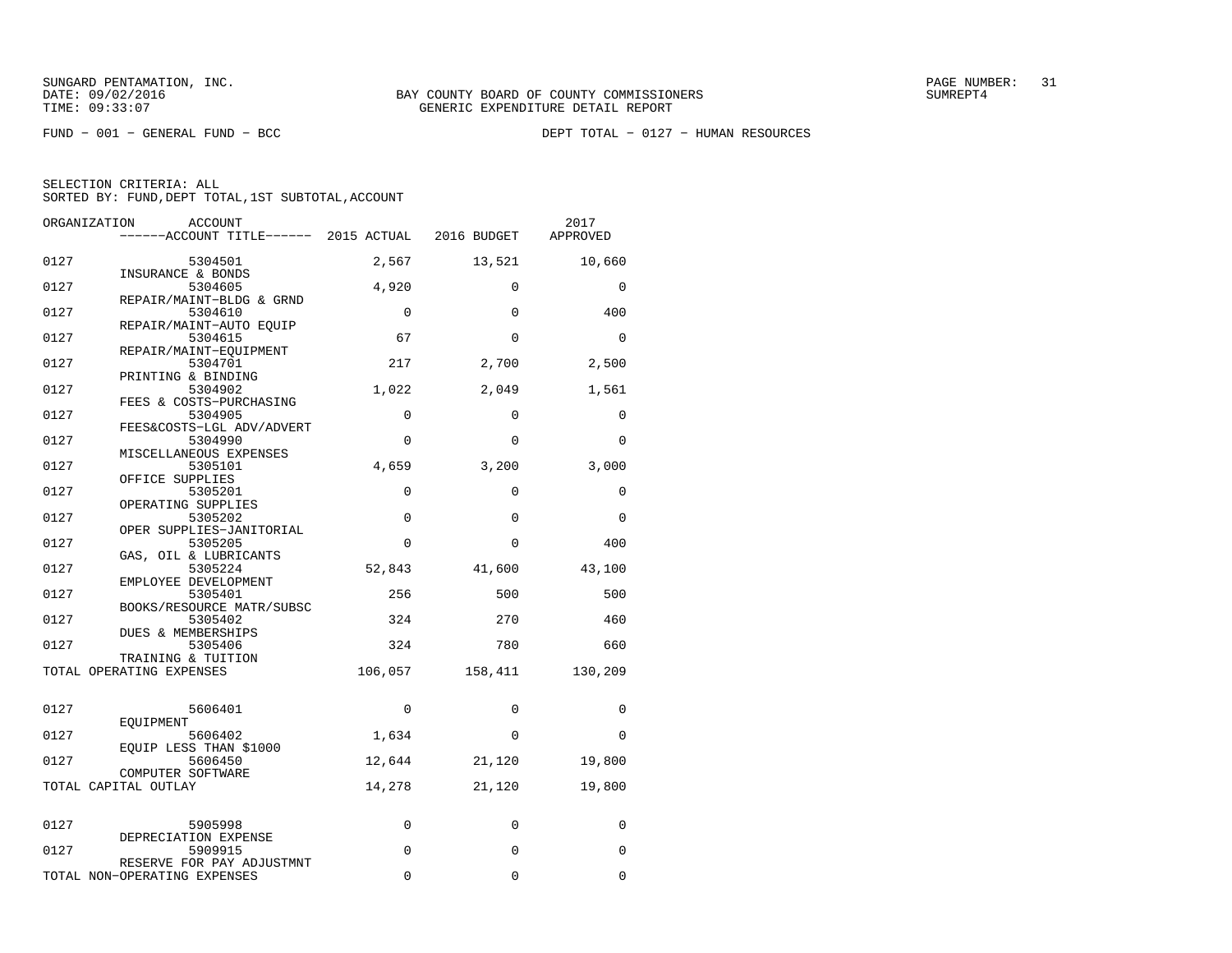FUND − 001 − GENERAL FUND − BCC DEPT TOTAL − 0127 − HUMAN RESOURCES

| ORGANIZATION          | ACCOUNT                           |         |             | 2017     |
|-----------------------|-----------------------------------|---------|-------------|----------|
|                       | $---ACCOVINT TITLE---2015 ACTUAL$ |         | 2016 BUDGET | APPROVED |
|                       |                                   |         |             |          |
| TOTAL HUMAN RESOURCES |                                   | 454,528 | 610,309     | 610,300  |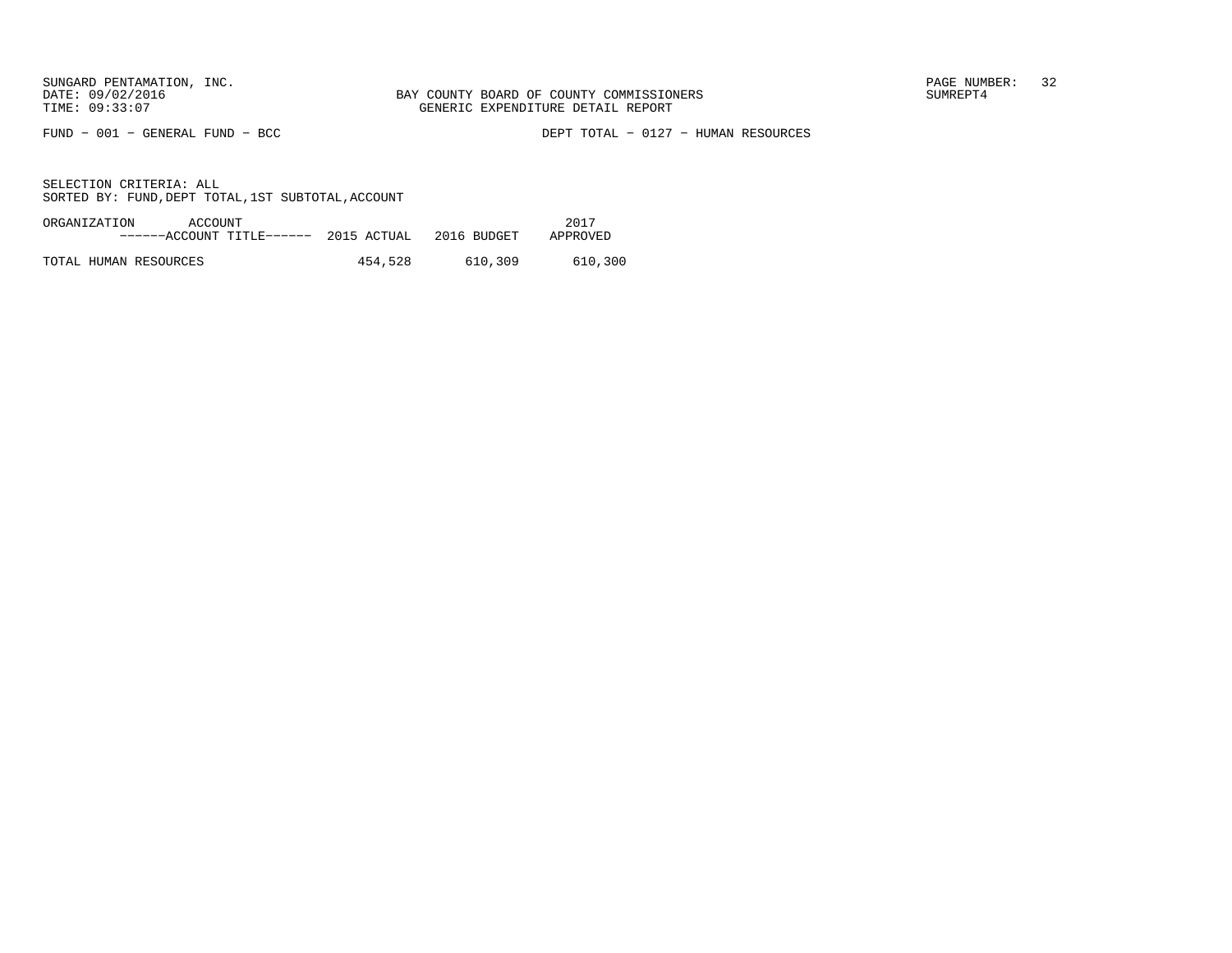FUND − 001 − GENERAL FUND − BCC DEPT TOTAL − 0130 − MANAGEMENT/BUDGET

| ORGANIZATION | ACCOUNT<br>------ACCOUNT TITLE------ 2015 ACTUAL 2016 BUDGET |             |          | 2017<br>APPROVED |
|--------------|--------------------------------------------------------------|-------------|----------|------------------|
| 0130         | 5101200<br>SALARIES & WAGES-REGULAR                          | 175,198     | 172,621  | 290,962          |
| 0130         | 5101400<br>SALARIES & WAGES-OVERTIME                         | $\Omega$    | $\Omega$ | $\Omega$         |
| 0130         | 5102100<br>FICA TAXES-MATCHING                               | 12,819      | 13,206   | 22,259           |
| 0130         | 5102200<br>RETIREMENT CONTRIBUTIONS                          | 24,081      | 26,121   | 36,025           |
| 0130         | 5102300<br>LIFE & HEALTH INSURANCE                           | 18,440      | 22,927   | 46,782           |
| 0130         | 5102302<br>VIRTUAL DOCTOR                                    | $\Omega$    | $\Omega$ | 209              |
| 0130         | 5102400<br>WORKERS COMP. PREMIUMS                            | 743         | 742      | 1,042            |
| 0130         | 5102500<br>UNEMPLOYMENT COMPENSATION                         | $-150$      | $\Omega$ | $\Omega$         |
|              | TOTAL PERSONAL SERVICES                                      | 231,131     | 235,617  | 397,279          |
| 0130         | 5303106                                                      | $\Omega$    | $\Omega$ | 0                |
| 0130         | PROF SRV-PHYSICLS/MEDICAL<br>5303107                         | $\Omega$    | $\Omega$ | $\Omega$         |
| 0130         | PROF SRV-SUBSTANCE TEST<br>5303110                           | 36          | $\Omega$ | $\Omega$         |
| 0130         | PROF SRV-BACKGROUND CHECK<br>5303401                         | 13,000      | $\Omega$ | 13,000           |
| 0130         | CONTRACTED SERVICES<br>5303410                               | $\Omega$    | $\Omega$ | $\Omega$         |
| 0130         | CONTR SRV-JANITORIAL<br>5303425<br>CONTR SRV-ADMIN FEES      | 1,560       | $\Omega$ | $\Omega$         |
| 0130         | 5303446<br>CONTR SRV-FACILITIES                              | 1,088       | 11,902   | 14,023           |
| 0130         | 5304001<br>TRAVEL/TRAINING NON-LOCAL                         | 25          | $\Omega$ | $\Omega$         |
| 0130         | 5304101<br>COMMUNICATIONS SERVICES                           | 206         | 240      | 2,004            |
| 0130         | 5304125<br>POSTAGE/TRANSP/FREIGHT                            | 35          | 55       | 45               |
| 0130         | 5304301<br>UTILITY SERVICES                                  | 5,332       | $\Omega$ | $\Omega$         |
| 0130         | 5304410<br>RENTALS/LEASES-EOUIPMENT                          | 1,867       | 3,520    | $\Omega$         |
| 0130         | 5304414<br>RENTALS/LEASES-EQUIP(IT)                          | $\mathbf 0$ | $\Omega$ | 5,467            |
| 0130         | 5304501<br>INSURANCE & BONDS                                 | 2,567       | 9,333    | 7,558            |
| 0130         | 5304605<br>REPAIR/MAINT-BLDG & GRND                          | 2,620       | $\Omega$ | 3,041            |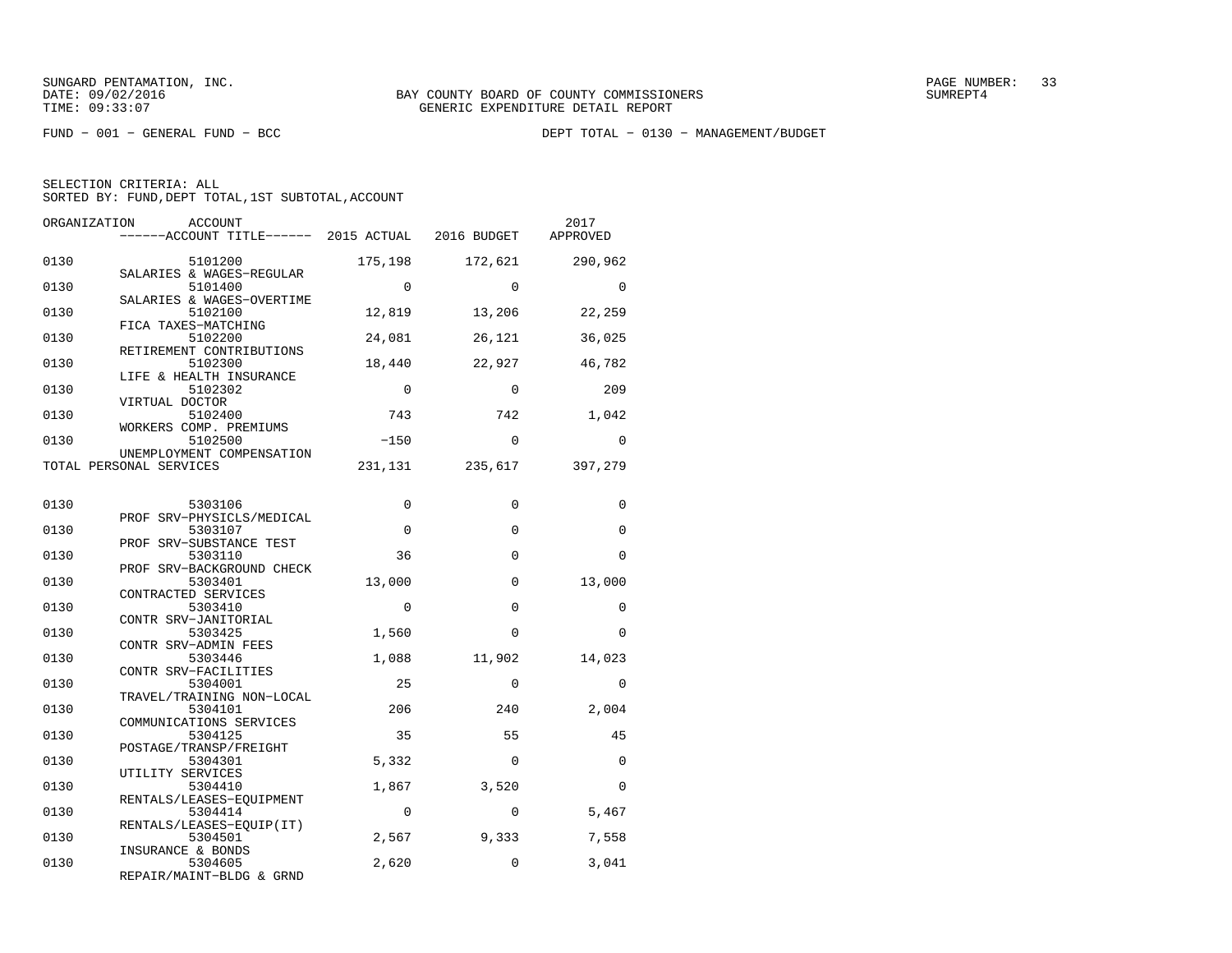FUND − 001 − GENERAL FUND − BCC DEPT TOTAL − 0130 − MANAGEMENT/BUDGET

| ORGANIZATION | <b>ACCOUNT</b><br>------ACCOUNT TITLE------ 2015 ACTUAL |             | 2016 BUDGET | 2017<br>APPROVED |
|--------------|---------------------------------------------------------|-------------|-------------|------------------|
| 0130         | 5304615                                                 | 29          | $\Omega$    | $\Omega$         |
|              | REPAIR/MAINT-EQUIPMENT                                  |             |             |                  |
| 0130         | 5304701                                                 | 5,576       | 3,600       | 5,500            |
|              | PRINTING & BINDING                                      |             |             |                  |
| 0130         | 5304902                                                 | 1,022       | 1,640       | 937              |
|              | FEES & COSTS-PURCHASING                                 |             |             |                  |
| 0130         | 5304905                                                 | 1,230       | 1,700       | 1,700            |
|              | FEES&COSTS-LGL ADV/ADVERT                               |             |             |                  |
| 0130         | 5304990                                                 | $\Omega$    | $\Omega$    | $\Omega$         |
|              | MISCELLANEOUS EXPENSES                                  |             |             |                  |
| 0130         | 5305101                                                 | 479         | 700         | 500              |
| 0130         | OFFICE SUPPLIES<br>5305201                              | 0           | $\Omega$    | $\Omega$         |
|              | OPERATING SUPPLIES                                      |             |             |                  |
| 0130         | 5305202                                                 | 0           | $\Omega$    | $\Omega$         |
|              | OPER SUPPLIES-JANITORIAL                                |             |             |                  |
| 0130         | 5305205                                                 | 0           | $\Omega$    | 0                |
|              | GAS, OIL & LUBRICANTS                                   |             |             |                  |
| 0130         | 5305210                                                 | $\mathbf 0$ | $\Omega$    | $\Omega$         |
|              | SAFETY GEAR & SUPPLIES                                  |             |             |                  |
| 0130         | 5305401                                                 | 0           | 100         | 0                |
|              | BOOKS/RESOURCE MATR/SUBSC                               | 185         |             | 835              |
| 0130         | 5305402<br><b>DUES &amp; MEMBERSHIPS</b>                |             | 189         |                  |
| 0130         | 5305406                                                 | $\Omega$    | $\Omega$    | $\Omega$         |
|              | TRAINING & TUITION                                      |             |             |                  |
|              | TOTAL OPERATING EXPENSES                                | 36,857      | 32,979      | 54,610           |
|              |                                                         |             |             |                  |
| 0130         | 5606401                                                 | 0           | $\Omega$    | 0                |
|              | EOUIPMENT                                               |             |             |                  |
| 0130         | 5606402                                                 | 880         | $\Omega$    | 0                |
|              | EQUIP LESS THAN \$1000                                  |             |             |                  |
| 0130         | 5606450<br>COMPUTER SOFTWARE                            | 0           | $\mathbf 0$ | 0                |
|              | TOTAL CAPITAL OUTLAY                                    | 880         | $\mathbf 0$ | 0                |
|              |                                                         |             |             |                  |
| 0130         | 5905998                                                 | 0           | $\mathbf 0$ | 0                |
|              | DEPRECIATION EXPENSE                                    |             |             |                  |
| 0130         | 5909915                                                 | $\Omega$    | $\Omega$    | $\Omega$         |
|              | RESERVE FOR PAY ADJUSTMNT                               |             |             |                  |
|              | TOTAL NON-OPERATING EXPENSES                            | $\Omega$    | $\Omega$    | 0                |
|              | TOTAL MANAGEMENT/BUDGET                                 | 268,868     | 268,596     | 451,889          |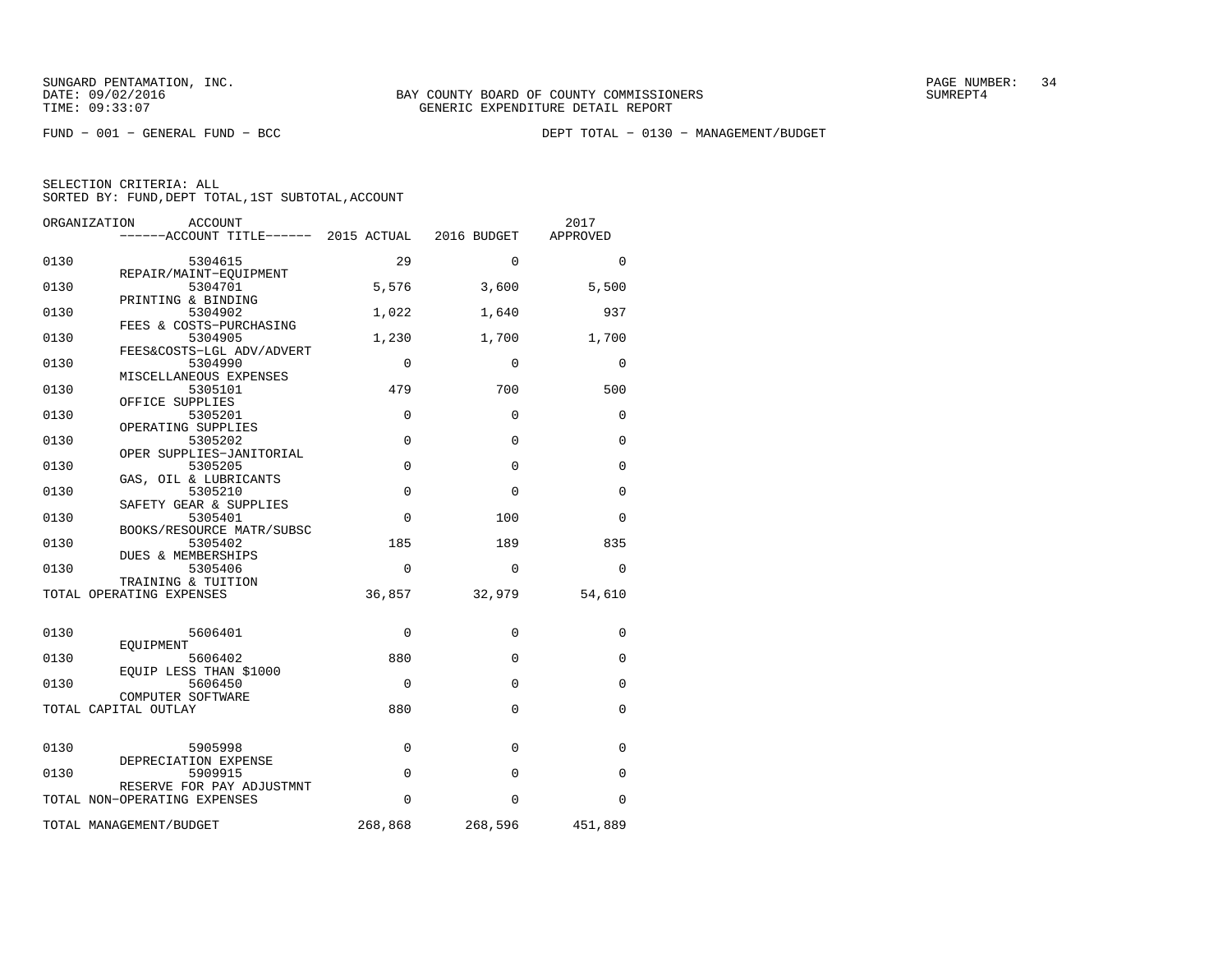FUND − 001 − GENERAL FUND − BCC DEPT TOTAL − 0135 − PLANNING

| ORGANIZATION | ACCOUNT<br>------ACCOUNT TITLE------ 2015 ACTUAL 2016 BUDGET     |                |                 | 2017<br>APPROVED |
|--------------|------------------------------------------------------------------|----------------|-----------------|------------------|
| 0135         | 5101200                                                          | 312,639        | 319,889         | 337,360          |
| 0135         | SALARIES & WAGES-REGULAR<br>5101400<br>SALARIES & WAGES-OVERTIME | $\Omega$       | 500             | 500              |
| 0135         | 5102100<br>FICA TAXES-MATCHING                                   | 22,373         | 24,510          | 25,846           |
| 0135         | 5102200<br>RETIREMENT CONTRIBUTIONS                              | 24,346         | 25,561          | 30,617           |
| 0135         | 5102300<br>LIFE & HEALTH INSURANCE                               | 42,777         | 51,350          | 67,373           |
| 0135         | 5102302<br>VIRTUAL DOCTOR                                        | $\Omega$       | $\Omega$        | $\Omega$         |
| 0135         | 5102400<br>WORKERS COMP. PREMIUMS                                | 1,333          | 1,376           | 1,451            |
| 0135         | 5102500<br>UNEMPLOYMENT COMPENSATION                             | $\Omega$       | $\Omega$        | $\Omega$         |
|              | TOTAL PERSONAL SERVICES                                          | 403,469        | 423,186         | 463,147          |
| 0135         | 5153105<br>PLANNING COMMISSION/DRB                               | $\Omega$       | $\mathbf 0$     | $\Omega$         |
| 0135         | 5303107<br>PROF SRV-SUBSTANCE TEST                               | $\mathbf 0$    | 0               | 50               |
| 0135         | 5303110<br>PROF SRV-BACKGROUND CHECK                             | $\mathbf 0$    | $\Omega$        | 100              |
| 0135         | 5303401<br>CONTRACTED SERVICES                                   | 0              | 0               | 0                |
| 0135         | 5303410<br>CONTR SRV-JANITORIAL                                  | $\Omega$       | $\Omega$        | $\Omega$         |
| 0135         | 5303422<br>CONTR SRV-GIS                                         | $\Omega$       | $\Omega$        | $\Omega$         |
| 0135         | 5303425<br>CONTR SRV-ADMIN FEES                                  | 2,184          | 0               | $\Omega$         |
| 0135<br>0135 | 5303446<br>CONTR SRV-FACILITIES<br>5304001                       | 3,287<br>4,052 | 29,439<br>7,650 | 32,761<br>7,650  |
| 0135         | TRAVEL/TRAINING NON-LOCAL<br>5304101                             | 660            | 720             | 804              |
| 0135         | COMMUNICATIONS SERVICES<br>5304125                               | 345            | 600             | 600              |
| 0135         | POSTAGE/TRANSP/FREIGHT<br>5304301                                | 14,605         | $\Omega$        | $\Omega$         |
| 0135         | UTILITY SERVICES<br>5304405                                      | $\Omega$       | $\Omega$        | $\Omega$         |
| 0135         | RENTALS/LEASES-BUILDINGS<br>5304410                              | 3,216          | 7,169           | 3,828            |
| 0135         | RENTALS/LEASES-EQUIPMENT<br>5304414<br>RENTALS/LEASES-EOUIP(IT)  | 0              | $\mathbf 0$     | 4,196            |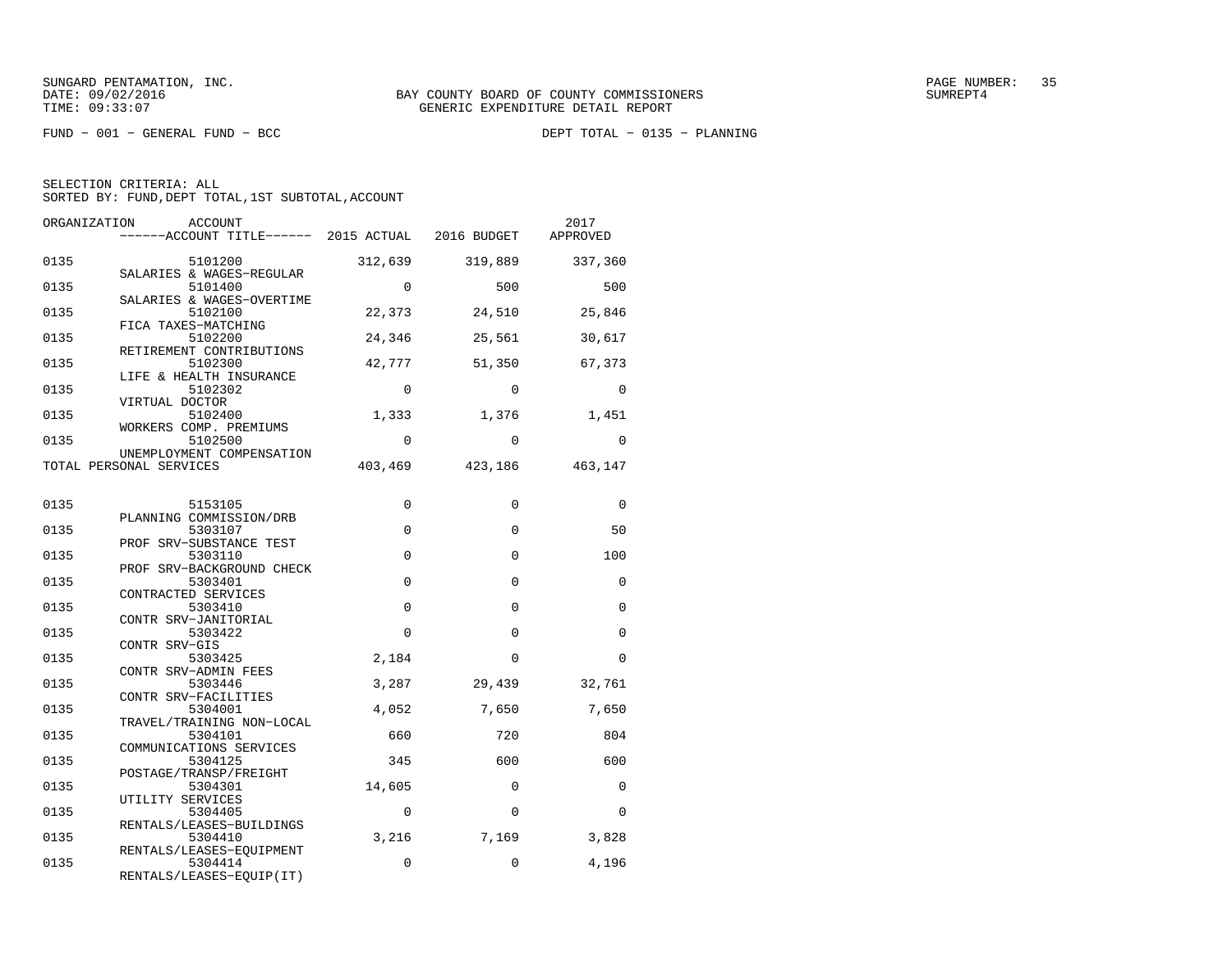FUND − 001 − GENERAL FUND − BCC DEPT TOTAL − 0135 − PLANNING

| ORGANIZATION | ACCOUNT                                                  |                 |              | 2017<br>APPROVED |
|--------------|----------------------------------------------------------|-----------------|--------------|------------------|
| 0135         | 5304501                                                  | 5,134           | 13,922       | 10,880           |
| 0135         | INSURANCE & BONDS<br>5304605<br>REPAIR/MAINT-BLDG & GRND | 7,200           | $\Omega$     | 113              |
| 0135         | 5304610<br>REPAIR/MAINT-AUTO EQUIP                       | 2,062           | 750          | 750              |
| 0135         | 5304611<br>REPAIR/MAINT-FLEET MAINT                      | $\mathbf 0$     | $\Omega$     | $\mathbf 0$      |
| 0135         | 5304615<br>REPAIR/MAINT-EOUIPMENT                        | 211             | 714          | 714              |
| 0135         | 5304701<br>PRINTING & BINDING                            | $\mathbf 0$     | $\Omega$     | $\mathbf 0$      |
| 0135         | 5304902<br>FEES & COSTS-PURCHASING                       | 1,363           | 3,689        | 1,249            |
| 0135         | 5304905<br>FEES&COSTS-LGL ADV/ADVERT                     | 14,186          | 15,000       | 15,000           |
| 0135         | 5304909<br>FEES & COSTS-COURT FILING                     | $\Omega$        | 25           | 25               |
| 0135         | 5304990<br>MISCELLANEOUS EXPENSES                        | $\mathbf 0$     | 50           | 50               |
| 0135         | 5305101<br>OFFICE SUPPLIES                               | 1,045           | 2,000        | 2,000            |
| 0135         | 5305201<br>OPERATING SUPPLIES                            | $\mathbf 0$     | $\mathbf{0}$ | $\Omega$         |
| 0135         | 5305202<br>OPER SUPPLIES-JANITORIAL                      | $\Omega$        | $\Omega$     | $\Omega$         |
| 0135         | 5305205<br>GAS, OIL & LUBRICANTS                         | 829             | 1,300        | 1,300            |
| 0135         | 5305210<br>SAFETY GEAR & SUPPLIES                        | $\mathbf 0$     | 50           | 50               |
| 0135         | 5305215<br>CLOTHING & WEARING APPRL                      | $\Omega$<br>238 | $\Omega$     | $\Omega$         |
| 0135<br>0135 | 5305401<br>BOOKS/RESOURCE MATR/SUBSC<br>5305402          | 1,476           | 300<br>2,067 | 300<br>2,067     |
| 0135         | DUES & MEMBERSHIPS<br>5305406                            | $\mathbf 0$     | 250          | 250              |
|              | TRAINING & TUITION<br>TOTAL OPERATING EXPENSES           | 62,093          | 85,695       | 84,737           |
|              |                                                          |                 |              |                  |
| 0135         | 5606401<br>EQUIPMENT                                     | $\mathbf 0$     | $\mathbf 0$  | $\Omega$         |
| 0135         | 5606402<br>EQUIP LESS THAN \$1000                        | 576             | 0            | $\Omega$         |
| 0135         | 5606450<br>COMPUTER SOFTWARE                             | 6,665           | 7,150        | 7,150            |
|              | TOTAL CAPITAL OUTLAY                                     | 7,241           | 7,150        | 7,150            |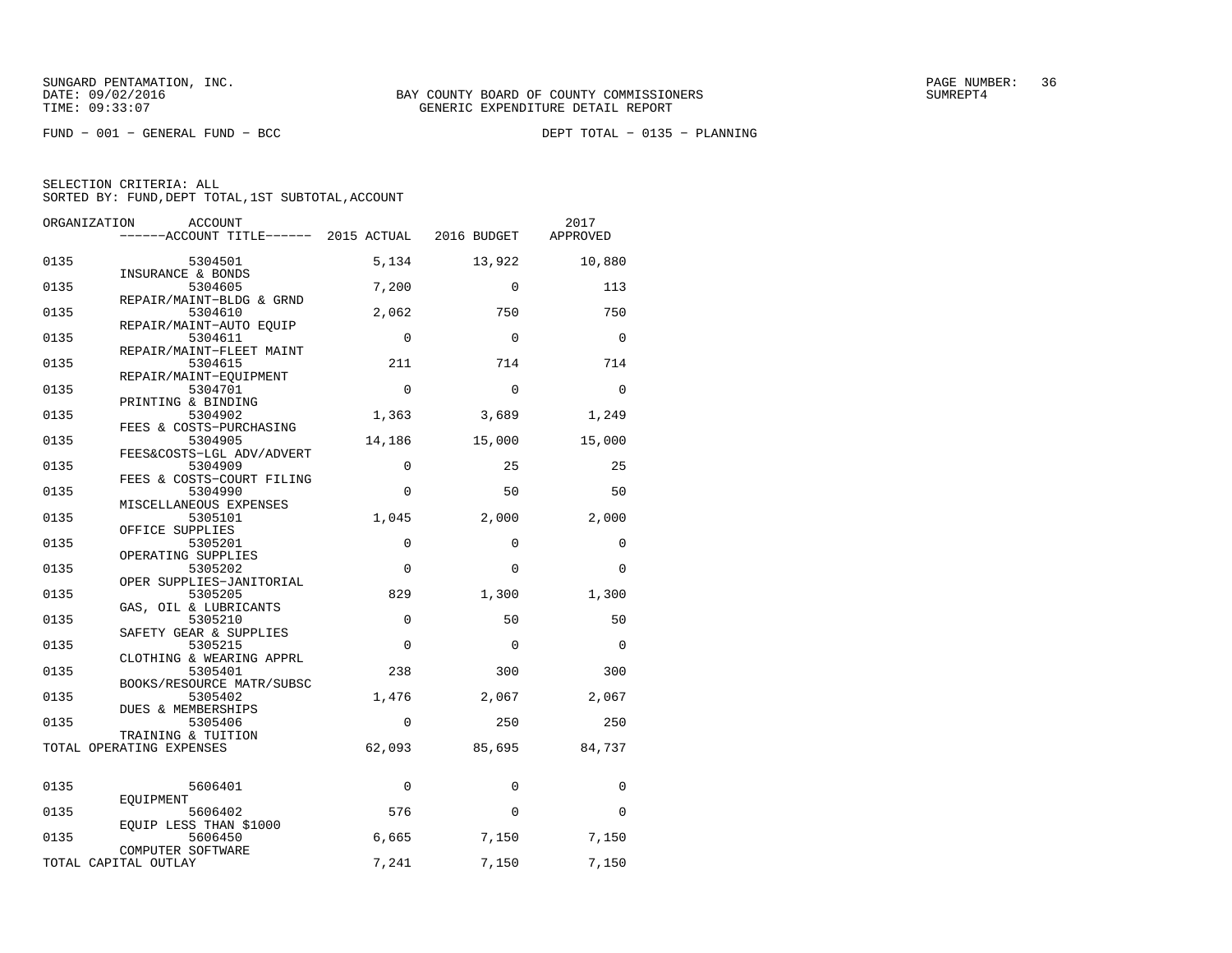FUND − 001 − GENERAL FUND − BCC DEPT TOTAL − 0135 − PLANNING

| SELECTION CRITERIA: ALL |  |  |                                                    |  |
|-------------------------|--|--|----------------------------------------------------|--|
|                         |  |  | SORTED BY: FUND, DEPT TOTAL, 1ST SUBTOTAL, ACCOUNT |  |

| ORGANIZATION   | ACCOUNT<br>-----ACCOUNT TITLE------                 |          | 2015 ACTUAL 2016 BUDGET | 2017<br>APPROVED |
|----------------|-----------------------------------------------------|----------|-------------------------|------------------|
| 0135           | 5808113<br>GRANT-STATE                              | $\Omega$ | 978,542                 | 60,000           |
| 0135           | 5808121<br>GRANT-FEDERAL                            | 0        | 0                       | <sup>0</sup>     |
| 0135           | 5808300<br>OTHER GRANTS & AIDS                      | $\Omega$ | 0                       | <sup>0</sup>     |
|                | TOTAL GRANTS & AIDS                                 | 0        | 978,542                 | 60,000           |
| 0135           | 5905908                                             | 0        | O                       | <sup>0</sup>     |
| 0135           | LOSS ON DISPOSAL<br>5905998<br>DEPRECIATION EXPENSE | 0        | 0                       | $\Omega$         |
| 0135           | 5909915<br>RESERVE FOR PAY ADJUSTMNT                | O        | O                       | $\Omega$         |
|                | TOTAL NON-OPERATING EXPENSES                        | 0        | 0                       | <sup>0</sup>     |
| TOTAL PLANNING |                                                     | 472,803  | 1,494,573               | 615,034          |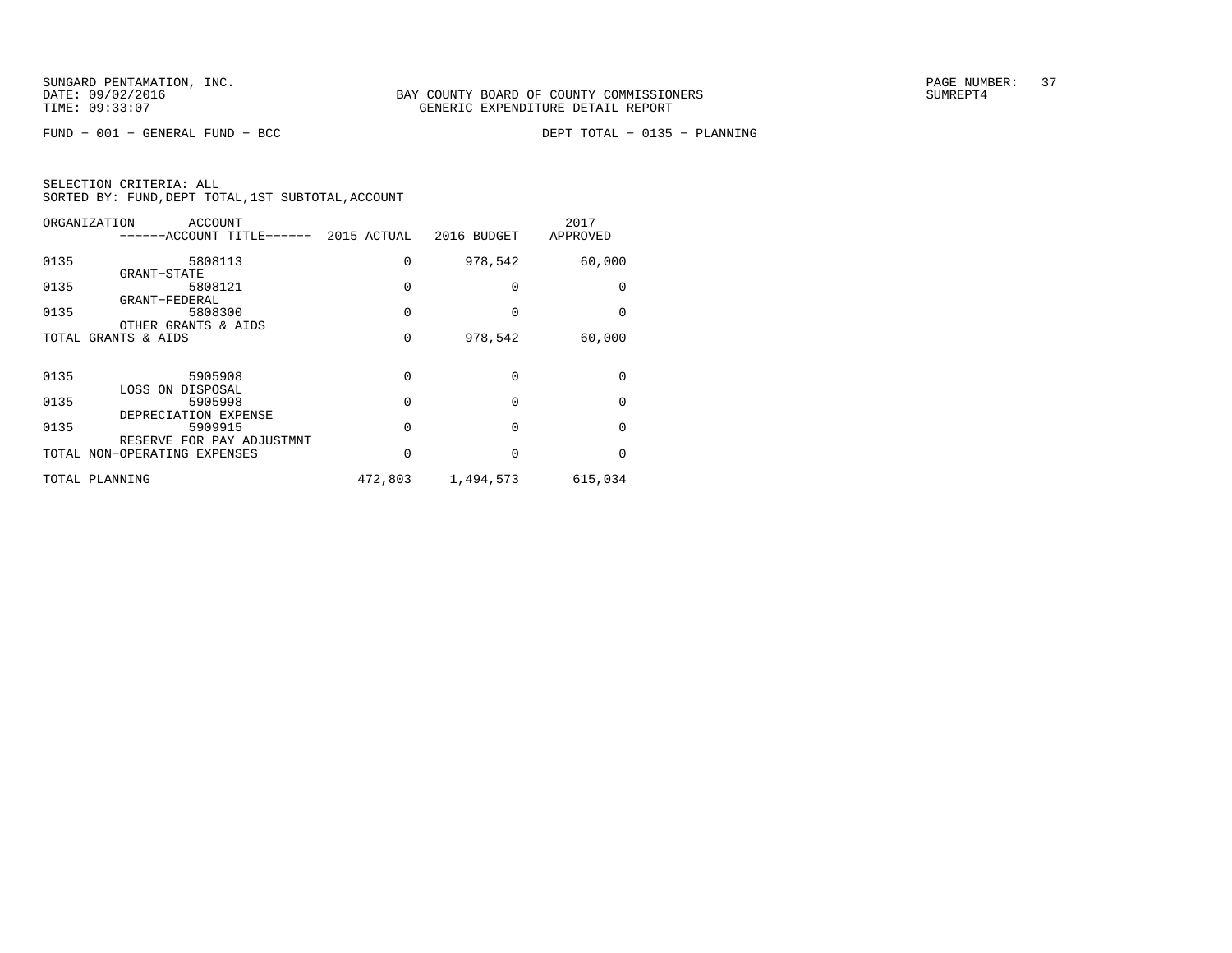FUND − 001 − GENERAL FUND − BCC DEPT TOTAL − 0136 − G.I.S.

| ORGANIZATION | ACCOUNT<br>------ACCOUNT TITLE------ 2015 ACTUAL 2016 BUDGET |             |             | 2017<br>APPROVED |
|--------------|--------------------------------------------------------------|-------------|-------------|------------------|
| 0136         | 5101200<br>SALARIES & WAGES-REGULAR                          | 245,975     | 248,457     | 259,812          |
| 0136         | 5101205<br>SALARIES & WAGES-DISASTER                         | $\Omega$    | $\Omega$    | 0                |
| 0136         | 5101400<br>SALARIES & WAGES-OVERTIME                         | $\Omega$    | $\Omega$    | $\Omega$         |
| 0136         | 5102100<br>FICA TAXES-MATCHING                               | 17,929      | 19,007      | 19,876           |
| 0136         | 5102200<br>RETIREMENT CONTRIBUTIONS                          | 18,029      | 18,489      | 26,432           |
| 0136         | 5102300<br>LIFE & HEALTH INSURANCE                           | 21,845      | 22,858      | 26,274           |
| 0136         | 5102302<br>VIRTUAL DOCTOR                                    | $\Omega$    | $\Omega$    | $\Omega$         |
| 0136         | 5102400<br>WORKERS COMP. PREMIUMS                            | 9,504       | 4,696       | 4,679            |
| 0136         | 5102500<br>UNEMPLOYMENT COMPENSATION                         | $\Omega$    | $\Omega$    | $\Omega$         |
|              | TOTAL PERSONAL SERVICES                                      | 313,282     | 313,507     | 337,073          |
| 0136         | 5303107<br>PROF SRV-SUBSTANCE TEST                           | $\Omega$    | 100         | 100              |
| 0136         | 5303110<br>PROF SRV-BACKGROUND CHECK                         | $\Omega$    | 100         | 100              |
| 0136         | 5303401<br>CONTRACTED SERVICES                               | 10,209      | $\Omega$    | $\Omega$         |
| 0136         | 5303410<br>CONTR SRV-JANITORIAL                              | $\Omega$    | $\Omega$    | $\Omega$         |
| 0136         | 5303422<br>CONTR SRV-GIS                                     | $\Omega$    | $\Omega$    | $\Omega$         |
| 0136         | 5303425<br>CONTR SRV-ADMIN FEES                              | 1,560       | $\Omega$    | 0                |
| 0136         | 5303446<br>CONTR SRV-FACILITIES                              | 2,104       | 23,528      | 26,316           |
| 0136         | 5304001<br>TRAVEL/TRAINING NON-LOCAL                         | 9,011       | 8,000       | 8,000            |
| 0136         | 5304005<br>TRAVEL-LOCAL                                      | $\mathbf 0$ | $\Omega$    | 0                |
| 0136         | 5304101<br>COMMUNICATIONS SERVICES                           | 279         | 300         | 300              |
| 0136         | 5304125<br>POSTAGE/TRANSP/FREIGHT                            | 112         | 100         | 100              |
| 0136         | 5304301<br>UTILITY SERVICES                                  | 12,147      | $\mathbf 0$ | 0                |
| 0136         | 5304410<br>RENTALS/LEASES-EQUIPMENT                          | 1,871       | 4,000       | 0                |
| 0136         | 5304414<br>RENTALS/LEASES-EQUIP(IT)                          | $\mathbf 0$ | 0           | 4,436            |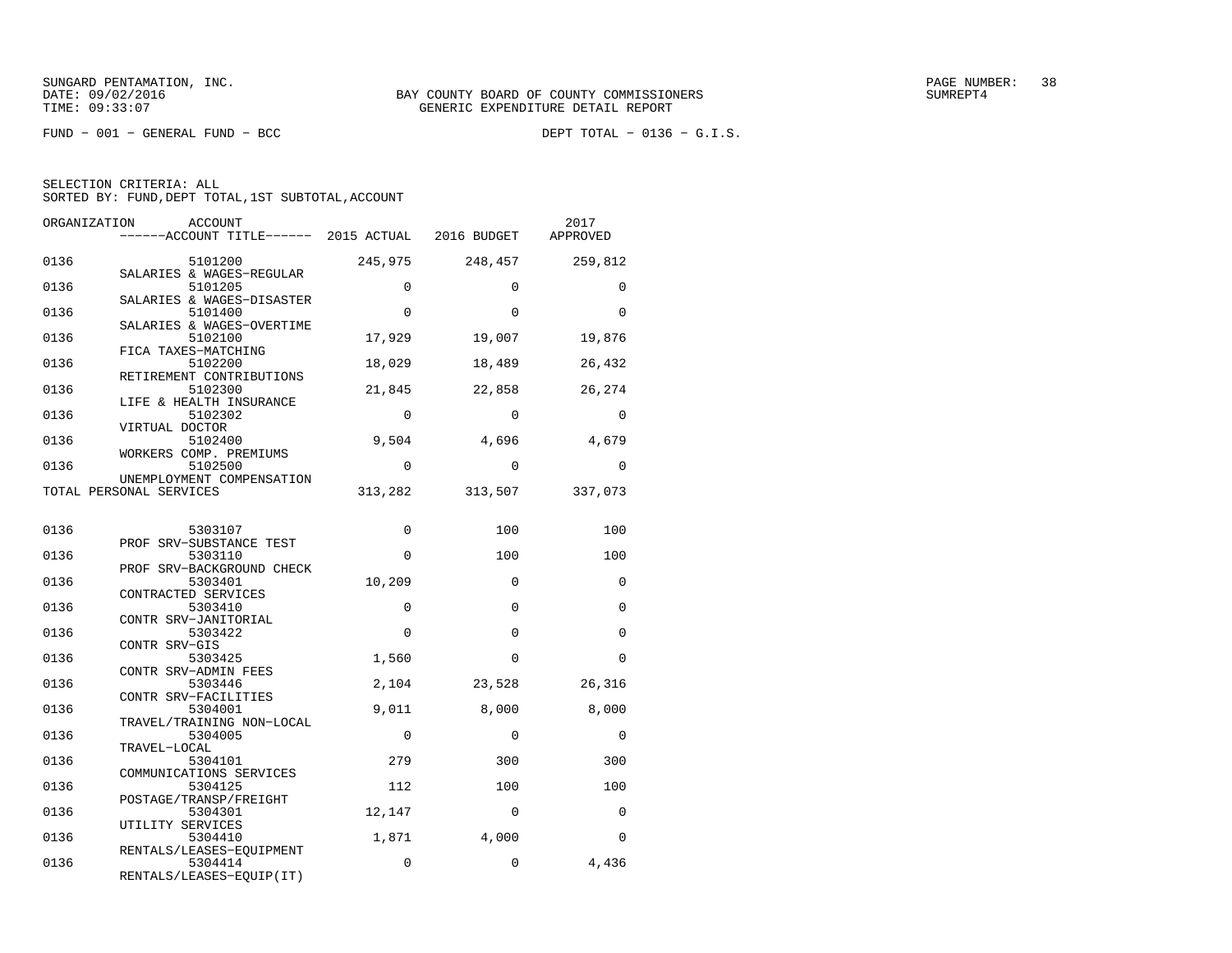FUND − 001 − GENERAL FUND − BCC DEPT TOTAL − 0136 − G.I.S.

|      | ORGANIZATION             | ACCOUNT<br>------ACCOUNT TITLE------ 2015 ACTUAL 2016 BUDGET   |             |             | 2017<br>APPROVED |
|------|--------------------------|----------------------------------------------------------------|-------------|-------------|------------------|
|      |                          |                                                                |             |             |                  |
| 0136 |                          | 5304501                                                        | 3,752       | 11,169      | 8,565            |
| 0136 |                          | INSURANCE & BONDS<br>5304605                                   | 5,980       | $\Omega$    | $\Omega$         |
| 0136 |                          | REPAIR/MAINT-BLDG & GRND<br>5304610<br>REPAIR/MAINT-AUTO EQUIP | 980         | 500         | 500              |
| 0136 |                          | 5304611<br>REPAIR/MAINT-FLEET MAINT                            | $\Omega$    | $\Omega$    | $\Omega$         |
| 0136 |                          | 5304615<br>REPAIR/MAINT-EQUIPMENT                              | 4,261       | 3,445       | 3,000            |
| 0136 |                          | 5304701<br>PRINTING & BINDING                                  | $\mathbf 0$ | 50          | 50               |
| 0136 |                          | 5304902<br>FEES & COSTS-PURCHASING                             | 3,066       | 7,378       | 2,186            |
| 0136 |                          | 5304905<br>FEES&COSTS-LGL ADV/ADVERT                           | $\mathbf 0$ | $\mathbf 0$ | $\mathbf 0$      |
| 0136 |                          | 5304990<br>MISCELLANEOUS EXPENSES                              | $\Omega$    | 100         | 100              |
| 0136 |                          | 5305101<br>OFFICE SUPPLIES                                     | 1,779       | 2,000       | 2,000            |
| 0136 |                          | 5305201<br>OPERATING SUPPLIES                                  | 2,222       | 3,000       | 3,000            |
| 0136 |                          | 5305202                                                        | $\mathbf 0$ | $\mathbf 0$ | $\mathbf 0$      |
| 0136 |                          | OPER SUPPLIES-JANITORIAL<br>5305205                            | 364         | 1,000       | 1,000            |
| 0136 |                          | GAS, OIL & LUBRICANTS<br>5305210                               | 22          | $\Omega$    | $\Omega$         |
| 0136 |                          | SAFETY GEAR & SUPPLIES<br>5305215                              | 714         | 800         | 800              |
| 0136 |                          | CLOTHING & WEARING APPRL<br>5305401                            | 217         | 300         | 400              |
| 0136 |                          | BOOKS/RESOURCE MATR/SUBSC<br>5305402                           | 300         | 275         | 275              |
| 0136 |                          | DUES & MEMBERSHIPS<br>5305406                                  | 10,159      | 16,000      | 22,000           |
|      | TOTAL OPERATING EXPENSES | TRAINING & TUITION                                             | 71,111      | 82,145      | 83,228           |
| 0136 |                          | 5606401                                                        | $\Omega$    | 10,000      | 10,000           |
| 0136 | EOUIPMENT                | 5606402                                                        | 1,097       | 1,000       | 1,000            |
| 0136 |                          | EQUIP LESS THAN \$1000<br>5606450                              | 40,903      | 153,300     | 97,300           |
|      | TOTAL CAPITAL OUTLAY     | COMPUTER SOFTWARE                                              | 42,000      | 164,300     | 108,300          |
| 0136 |                          | 5905998<br>DEPRECIATION EXPENSE                                | 0           | $\mathbf 0$ | 0                |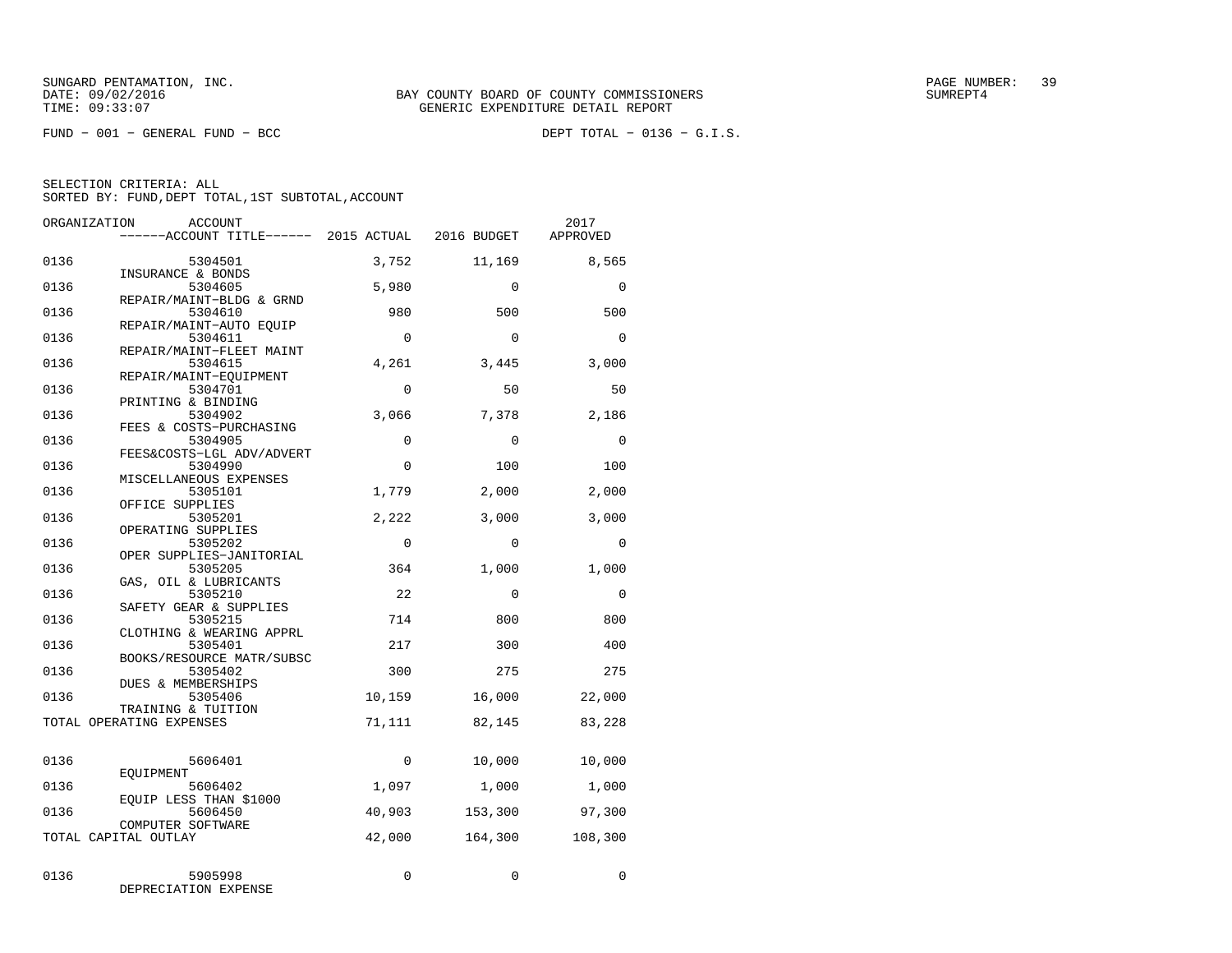FUND − 001 − GENERAL FUND − BCC DEPT TOTAL − 0136 − G.I.S.

| ORGANIZATION<br>ACCOUNT<br>------ACCOUNT TITLE------ | 2015 ACTUAL | 2016 BUDGET | 2017<br>APPROVED |
|------------------------------------------------------|-------------|-------------|------------------|
| 5909910<br>0136<br>RESERVE FOR CONTINGENCIES         | 0           |             |                  |
| 0136<br>5909915<br>RESERVE FOR PAY ADJUSTMNT         | 0           |             |                  |
| TOTAL NON-OPERATING EXPENSES                         | 0           |             |                  |
| TOTAL G.I.S.                                         | 426,392     | 559,952     | 528,601          |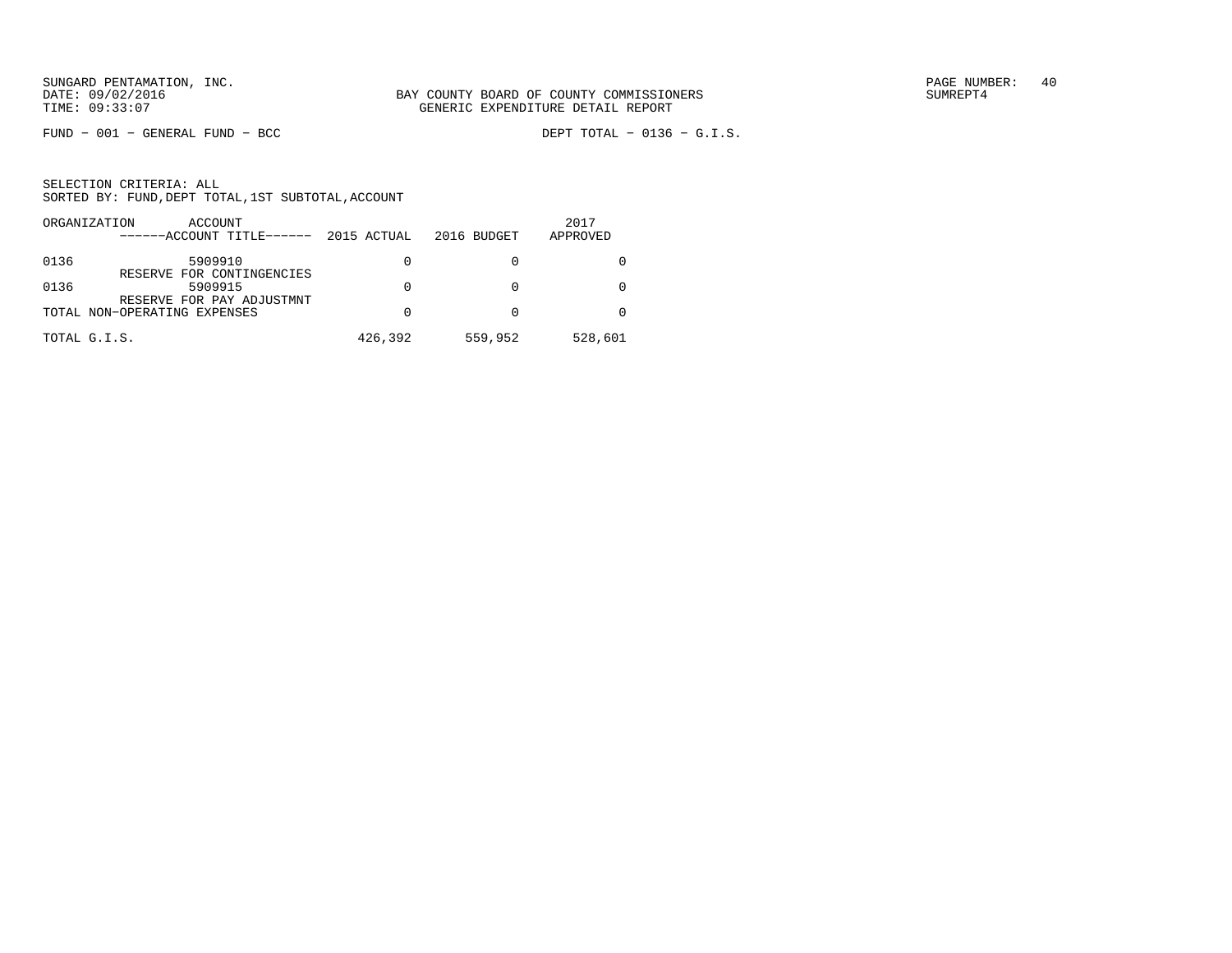FUND − 001 − GENERAL FUND − BCC DEPT TOTAL − 0137 − CDBG

| ORGANIZATION<br><b>ACCOUNT</b><br>------ACCOUNT TITLE------ 2015 ACTUAL 2016 BUDGET |          |          | 2017<br>APPROVED |
|-------------------------------------------------------------------------------------|----------|----------|------------------|
| 0137<br>5303401<br>CONTRACTED SERVICES                                              | 101,236  | $\Omega$ | 0                |
| 0137<br>5304909<br>FEES & COSTS-COURT FILING                                        | 205      | $\Omega$ | $\Omega$         |
| 0137<br>5304990<br>MISCELLANEOUS EXPENSES                                           | $\Omega$ | $\Omega$ | $\Omega$         |
| TOTAL OPERATING EXPENSES                                                            | 101,441  | $\Omega$ | $\Omega$         |
| 5606101<br>0137<br>LAND                                                             | $\Omega$ | $\Omega$ | 0                |
| TOTAL CAPITAL OUTLAY                                                                | $\Omega$ | $\Omega$ | $\Omega$         |
| 0137<br>5808118<br>GRANT-HAZARD MITIGATION                                          | $\Omega$ | $\Omega$ | $\Omega$         |
| TOTAL GRANTS & AIDS                                                                 | $\Omega$ | $\Omega$ | $\Omega$         |
| 0137<br>5905998                                                                     | $\Omega$ | $\Omega$ | 0                |
| DEPRECIATION EXPENSE<br>TOTAL NON-OPERATING EXPENSES                                | $\Omega$ | $\Omega$ | $\Omega$         |
| TOTAL CDBG                                                                          | 101,441  | 0        | 0                |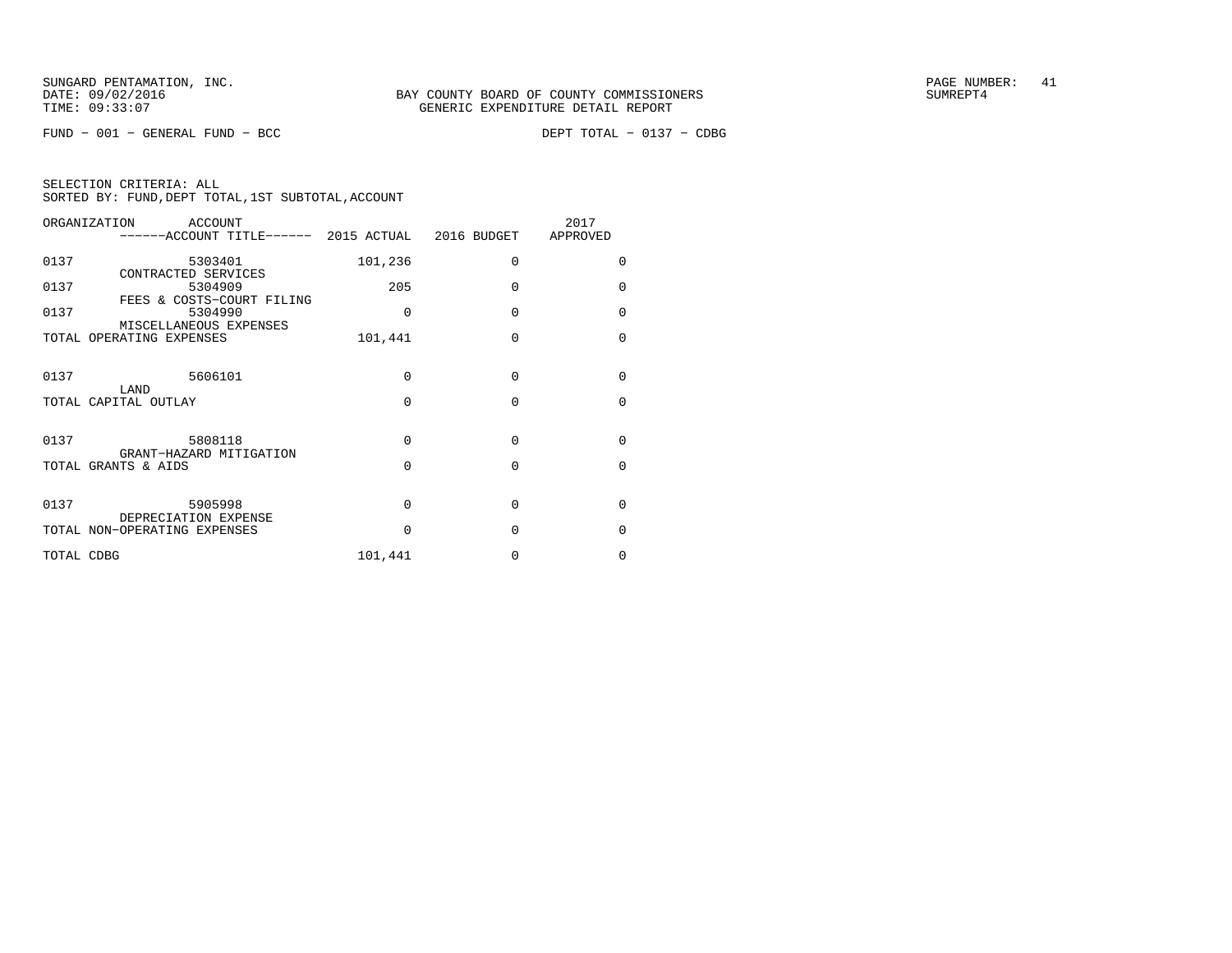FUND − 001 − GENERAL FUND − BCC DEPT TOTAL − 0138 − COMMUNITY ACTION AGENCY

|      | ORGANIZATION<br>ACCOUNT<br>------ACCOUNT TITLE------ | 2015 ACTUAL | 2016 BUDGET | 2017<br>APPROVED |
|------|------------------------------------------------------|-------------|-------------|------------------|
| 0138 | 5808205<br>AID-ST GRANT/CSBG                         | 0           |             |                  |
| 0138 | 5808210<br>AID-ST GRANTS/MATCH                       | 98,500      | 99,500      | 99,500           |
|      | TOTAL GRANTS & AIDS                                  | 98,500      | 99,500      | 99,500           |
|      | TOTAL COMMUNITY ACTION AGENCY                        | 98,500      | 99,500      | 99,500           |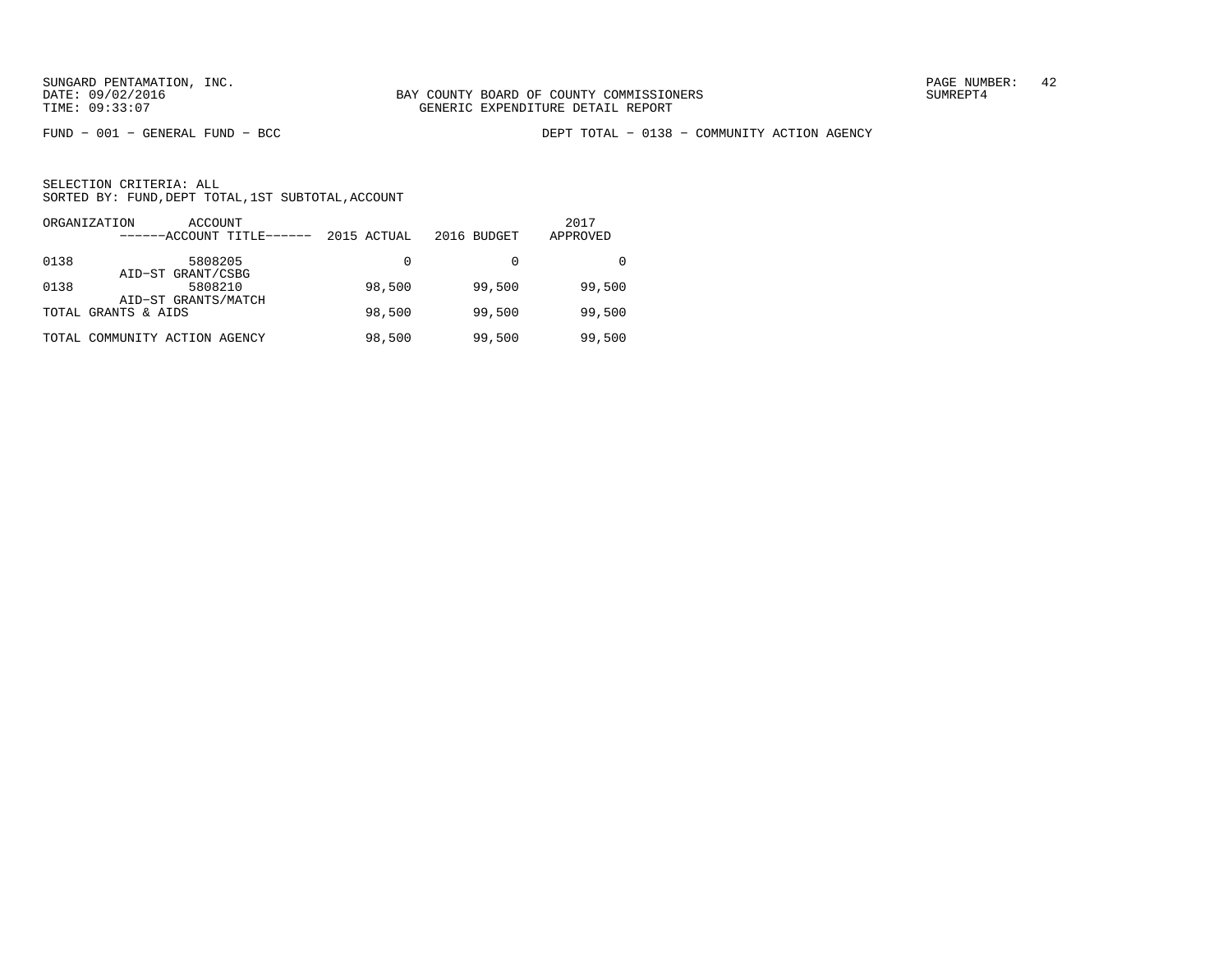FUND − 001 − GENERAL FUND − BCC DEPT TOTAL − 0144 − S.H.I.P.

| SELECTION CRITERIA: ALL |  |  |                                                    |  |
|-------------------------|--|--|----------------------------------------------------|--|
|                         |  |  | SORTED BY: FUND, DEPT TOTAL, 1ST SUBTOTAL, ACCOUNT |  |

| ORGANIZATION   | <b>ACCOUNT</b><br>------ACCOUNT TITLE------ 2015 ACTUAL 2016 BUDGET |          |          | 2017<br>APPROVED |  |
|----------------|---------------------------------------------------------------------|----------|----------|------------------|--|
| 0144           | 5303401<br>CONTRACTED SERVICES                                      | 120      | $\Omega$ | $\mathbf 0$      |  |
| 0144           | 5303496<br>CONTR SRV-COMM.DEV. PLAN                                 | 302,712  | 165,000  | 165,000          |  |
| 0144           | 5304921<br>PROPERTY TAXES                                           | 242      | $\Omega$ | 0                |  |
|                | TOTAL OPERATING EXPENSES                                            | 303,074  | 165,000  | 165,000          |  |
| 0144           | 5606101<br>LAND                                                     | $\Omega$ | $\Omega$ | $\mathbf 0$      |  |
|                | TOTAL CAPITAL OUTLAY                                                | $\Omega$ | $\Omega$ | $\mathbf 0$      |  |
| 0144           | 5808101<br>AID-GOV'T AGENGY                                         | $\Omega$ | $\Omega$ | $\Omega$         |  |
|                | TOTAL GRANTS & AIDS                                                 | $\Omega$ | $\Omega$ | $\mathbf 0$      |  |
| 0144           | 5905998<br>DEPRECIATION EXPENSE                                     | $\Omega$ | $\Omega$ | $\mathbf 0$      |  |
|                | TOTAL NON-OPERATING EXPENSES                                        | $\Omega$ | $\Omega$ | $\Omega$         |  |
| TOTAL S.H.I.P. |                                                                     | 303,074  | 165,000  | 165,000          |  |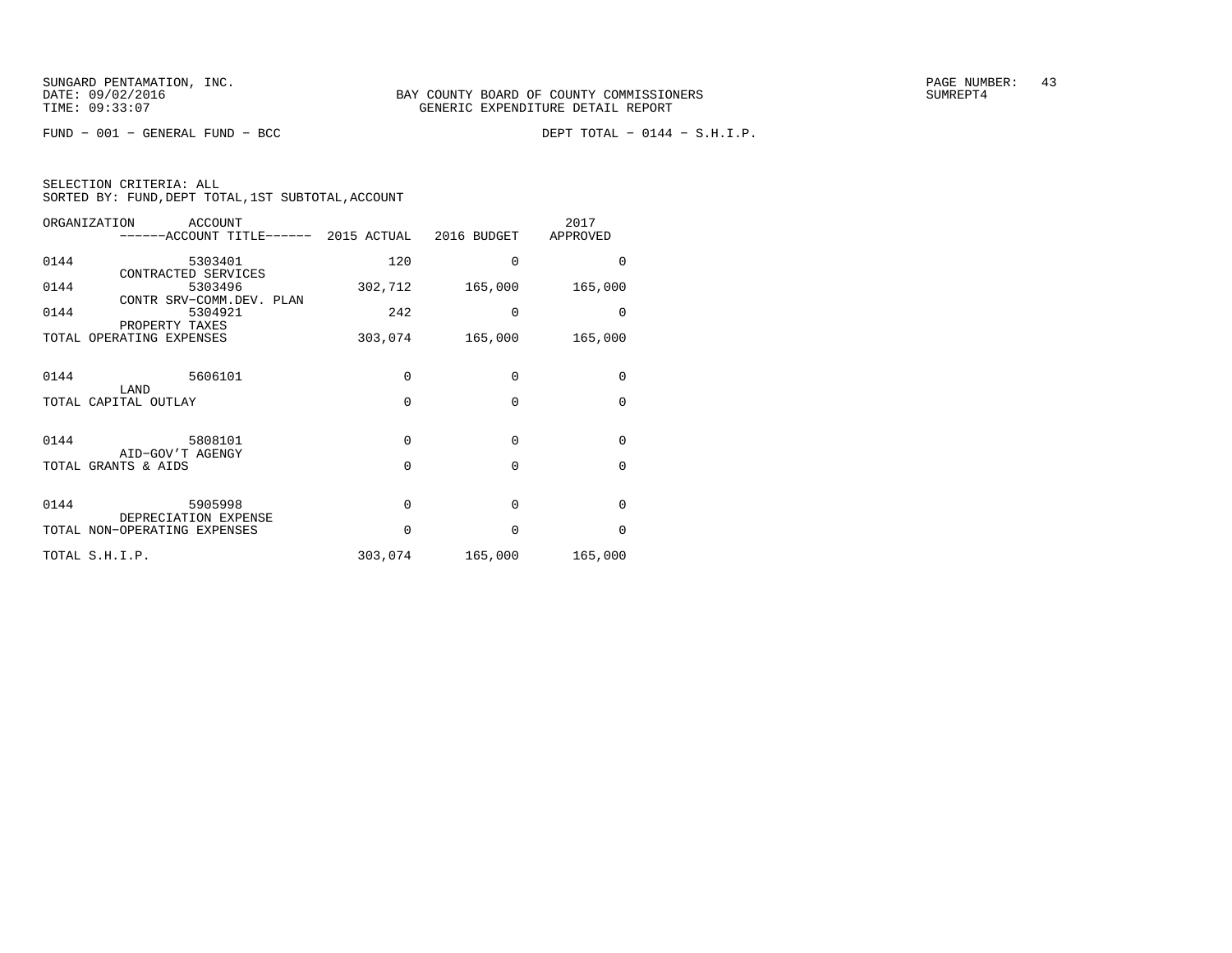|      | ORGANIZATION<br>ACCOUNT<br>------ACCOUNT TITLE------ 2015 ACTUAL 2016 BUDGET |             |                         | 2017<br>APPROVED |
|------|------------------------------------------------------------------------------|-------------|-------------------------|------------------|
| 0150 | 5303135<br>PROF SRV-MEDICAL EXAMINER                                         |             | 638,481 640,202 640,202 |                  |
| 0150 | 5303401<br>CONTRACTED SERVICES                                               | $\Omega$    | 2,600                   | $\Omega$         |
| 0150 | 5303408<br>CONTR SRV-800 MHZ                                                 | 352         | 321                     | 321              |
| 0150 | 5303413<br>CONTR SRV-ME TRANSPORT                                            | 18          | $\Omega$                | 90,000           |
| 0150 | 5303414<br>CONTR SRV-ME OPERATING                                            | 161,844     | 130,000                 | 130,000          |
| 0150 | 5303446<br>CONTR SRV-FACILITIES                                              | 10,831      | 14,588                  | 13,667           |
| 0150 | 5304001<br>TRAVEL/TRAINING NON-LOCAL                                         | 1,049       | $\Omega$                | 1,000            |
| 0150 | 5304101<br>COMMUNICATIONS SERVICES                                           | $\Omega$    | $\Omega$                | 10,800           |
| 0150 | 5304301<br>UTILITY SERVICES                                                  | $\Omega$    | $\Omega$                | $\Omega$         |
| 0150 | 5304410<br>RENTALS/LEASES-EQUIPMENT                                          | $\mathbf 0$ | 1,484                   | 4,037            |
| 0150 | 5304414<br>RENTALS/LEASES-EOUIP(IT)                                          | $\Omega$    | $\Omega$                | 6,437            |
| 0150 | 5304501<br>INSURANCE & BONDS                                                 | 3,160       | 9,564                   | 7,599            |
| 0150 | 5304605<br>REPAIR/MAINT-BLDG & GRND                                          | 6,859       | 79,612                  | 153,112          |
| 0150 | 5304610<br>REPAIR/MAINT-AUTO EOUIP                                           | $\mathbf 0$ | $\mathbf 0$             | $\mathbf 0$      |
| 0150 | 5304902<br>FEES & COSTS-PURCHASING                                           | 1,363       | 410                     | 2,186            |
| 0150 | 5304905<br>FEES&COSTS-LGL ADV/ADVERT                                         | $\Omega$    | $\Omega$                | $\Omega$         |
|      | TOTAL OPERATING EXPENSES                                                     | 823,957     | 878,781 1,059,361       |                  |
| 0150 | 5606401<br>EOUIPMENT                                                         | $\Omega$    | $\Omega$                | $\Omega$         |
| 0150 | 5606402<br>EQUIP LESS THAN \$1000                                            | $\Omega$    | $\Omega$                | $\Omega$         |
|      | TOTAL CAPITAL OUTLAY                                                         | $\Omega$    | $\mathbf{0}$            | 0                |
| 0150 | 5808121                                                                      | $\Omega$    | $\Omega$                | $\Omega$         |
|      | GRANT-FEDERAL<br>TOTAL GRANTS & AIDS                                         | $\Omega$    | $\mathbf 0$             | 0                |
| 0150 | 5905908<br>LOSS ON DISPOSAL                                                  | 0           | $\mathbf{0}$            | 0                |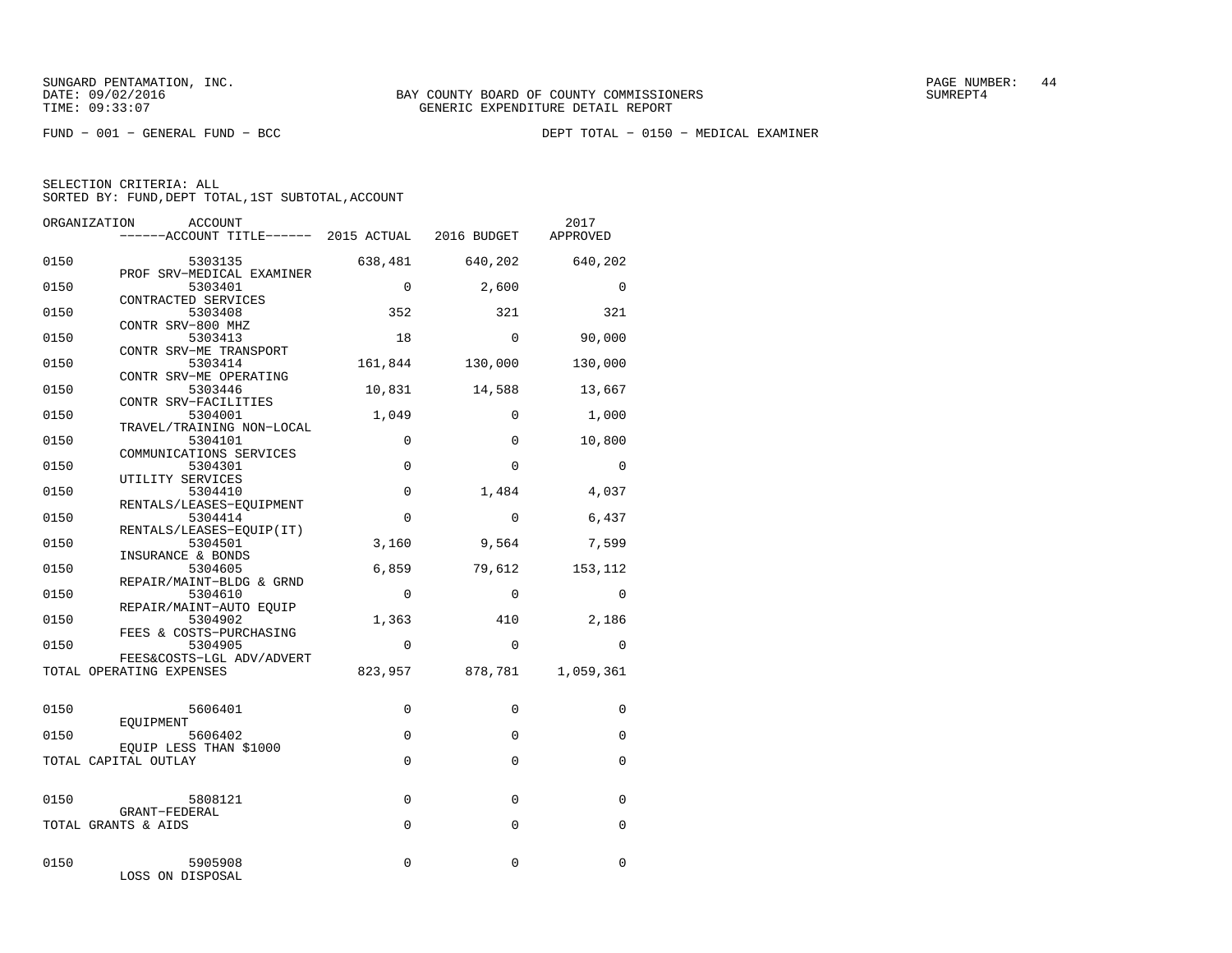FUND − 001 − GENERAL FUND − BCC DEPT TOTAL − 0150 − MEDICAL EXAMINER

|      | ORGANIZATION<br>ACCOUNT<br>$----ACCOUNT$ TITLE $--- 2015$ ACTUAL 2016 BUDGET |          |         | 2017<br>APPROVED |
|------|------------------------------------------------------------------------------|----------|---------|------------------|
| 0150 | 5905998<br>DEPRECIATION EXPENSE                                              | $\Omega$ |         |                  |
|      | TOTAL NON-OPERATING EXPENSES                                                 | $\Omega$ |         |                  |
|      | TOTAL MEDICAL EXAMINER                                                       | 823,957  | 878,781 | 1,059,361        |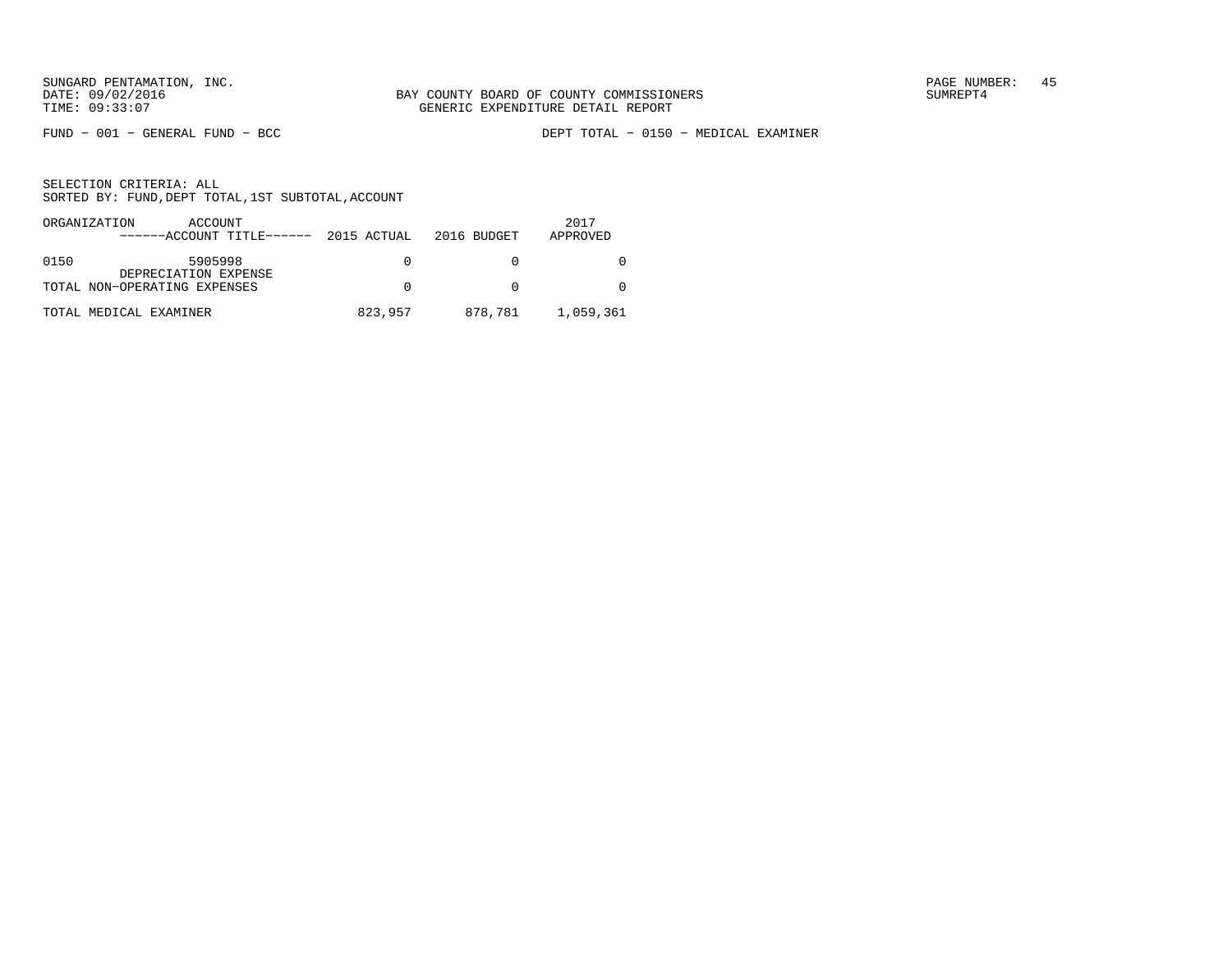| ORGANIZATION<br><b>ACCOUNT</b><br>------ACCOUNT TITLE------ 2015 ACTUAL 2016 BUDGET |             |              | 2017<br>APPROVED |
|-------------------------------------------------------------------------------------|-------------|--------------|------------------|
| 0153<br>5101200                                                                     | 4,620       | $\Omega$     | $\mathbf 0$      |
| SALARIES & WAGES-REGULAR<br>0153<br>5101400                                         | 12,174      | $\Omega$     | $\Omega$         |
| SALARIES & WAGES-OVERTIME<br>0153<br>5102100<br>FICA TAXES-MATCHING                 | 1,285       | $\Omega$     | $\mathbf 0$      |
| 0153<br>5102200<br>RETIREMENT CONTRIBUTIONS                                         | 3,329       | $\Omega$     | $\Omega$         |
| TOTAL PERSONAL SERVICES                                                             | 21,407      | $\mathbf{0}$ | $\mathbf 0$      |
| 0153<br>5303413                                                                     | $\mathbf 0$ | 40,000       | $\mathbf 0$      |
| CONTR SRV-ME TRANSPORT<br>0153<br>5304610                                           | $\mathbf 0$ | 5,000        | $\mathbf 0$      |
| REPAIR/MAINT-AUTO EOUIP<br>0153<br>5304615                                          | $\mathbf 0$ | 2,000        | $\Omega$         |
| REPAIR/MAINT-EQUIPMENT<br>0153<br>5305201                                           | $\Omega$    | 1,000        | $\mathbf 0$      |
| OPERATING SUPPLIES<br>0153<br>5305205                                               | 1,152       | 2,500        | $\mathbf 0$      |
| GAS, OIL & LUBRICANTS<br>0153<br>5305215<br>CLOTHING & WEARING APPRL                | 173         | 1,500        | $\mathbf 0$      |
| TOTAL OPERATING EXPENSES                                                            | 1,325       | 52,000       | $\mathbf 0$      |
| 0153<br>5606401                                                                     | $\mathbf 0$ | 25,000       | $\mathbf 0$      |
| EOUIPMENT<br>TOTAL CAPITAL OUTLAY                                                   | $\mathbf 0$ | 25,000       | $\mathbf 0$      |
|                                                                                     |             |              |                  |
| 0153<br>5905998<br>DEPRECIATION EXPENSE                                             | $\mathbf 0$ | $\mathbf 0$  | $\Omega$         |
| TOTAL NON-OPERATING EXPENSES                                                        | 0           | $\Omega$     | 0                |
| TOTAL M E TRANSPORT                                                                 | 22,733      | 77,000       | $\mathbf 0$      |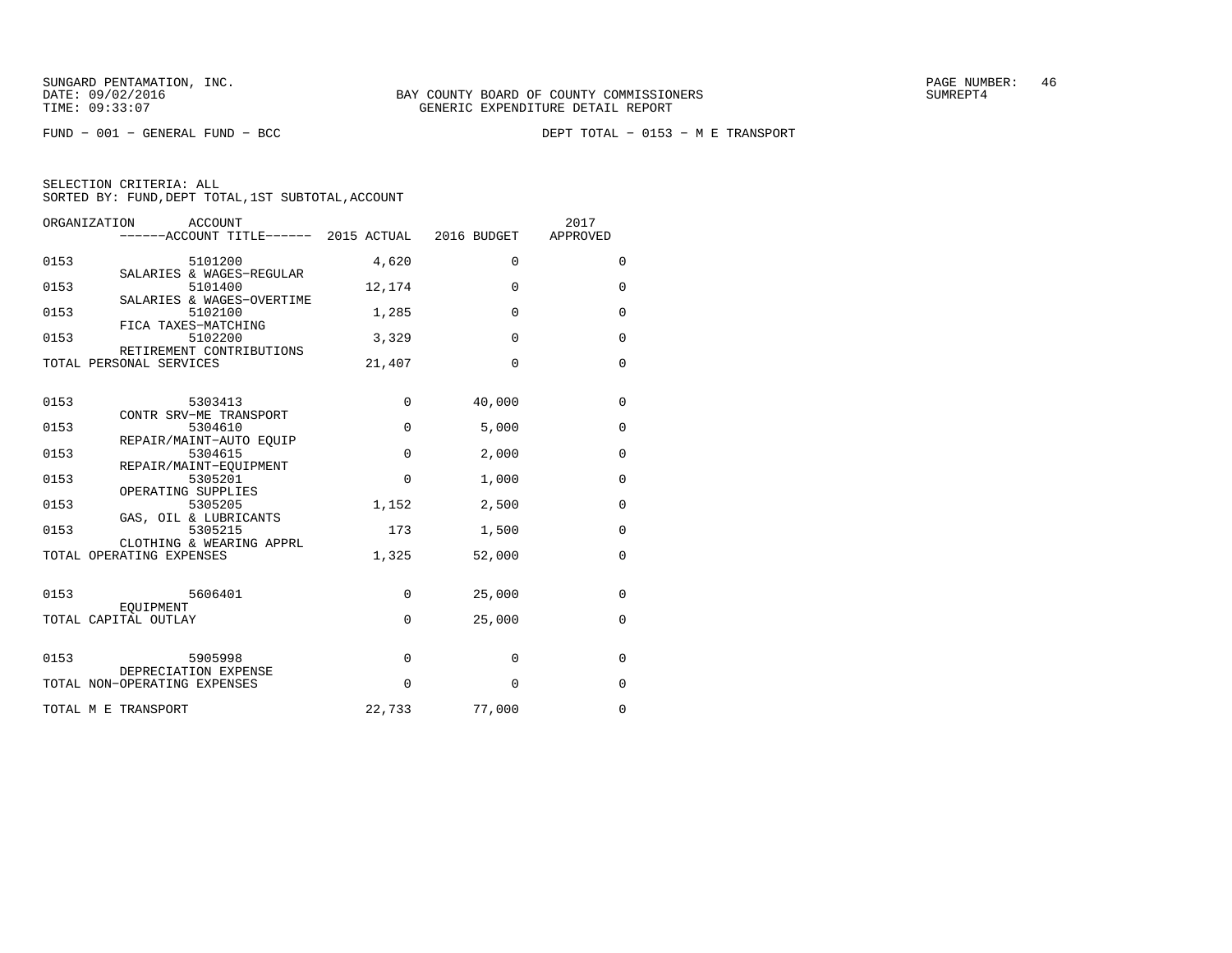FUND − 001 − GENERAL FUND − BCC DEPT TOTAL − 0154 − ANIMAL CONTROL

| ORGANIZATION<br>ACCOUNT<br>------ACCOUNT TITLE------ 2015 ACTUAL 2016 BUDGET |             |          | 2017<br>APPROVED |
|------------------------------------------------------------------------------|-------------|----------|------------------|
| 0154<br>5101200                                                              | 462,636     | 525,259  | 595,446          |
| SALARIES & WAGES-REGULAR<br>0154<br>5101205                                  | $\Omega$    | $\Omega$ | $\Omega$         |
| SALARIES & WAGES-DISASTER<br>0154<br>5101400                                 | 40,271      | 56,000   | 56,000           |
| SALARIES & WAGES-OVERTIME<br>0154<br>5101405<br>SALARIES-DISASTER O/T        | $\Omega$    | $\Omega$ | $\Omega$         |
| 0154<br>5102100<br>FICA TAXES-MATCHING                                       | 36,441      | 44,466   | 49,836           |
| 0154<br>5102200<br>RETIREMENT CONTRIBUTIONS                                  | 36,070      | 43,254   | 50,213           |
| 0154<br>5102300<br>LIFE & HEALTH INSURANCE                                   | 88,887      | 174,707  | 124,623          |
| 0154<br>5102302<br>VIRTUAL DOCTOR                                            | $\Omega$    | $\Omega$ | $\Omega$         |
| 0154<br>5102400<br>WORKERS COMP. PREMIUMS                                    | 15,779      | 15,435   | 17,462           |
| 0154<br>5102500<br>UNEMPLOYMENT COMPENSATION                                 | 3,196       | $\Omega$ | 0                |
| TOTAL PERSONAL SERVICES                                                      | 683,279     | 859,121  | 893,580          |
| 0154<br>5143105                                                              | 1,125       | $\Omega$ | 1,500            |
| PROF SRV-OTHER ATTNY<br>0154<br>5303101                                      | $\mathbf 0$ | $\Omega$ | $\mathbf 0$      |
| PROFESSIONAL SERVICES<br>0154<br>5303106                                     | 4,017       | 4,000    | 4,000            |
| PROF SRV-PHYSICLS/MEDICAL<br>0154<br>5303107                                 | 407         | 1,000    | 1,000            |
| PROF SRV-SUBSTANCE TEST<br>0154<br>5303109                                   | 56,911      | 56,000   | 36,000           |
| PROF SRV-VETERINARIAN<br>0154<br>5303110<br>PROF SRV-BACKGROUND CHECK        | 1,158       | 800      | 800              |
| 5303401<br>0154<br>CONTRACTED SERVICES                                       | 53,413      | 66,000   | 66,000           |
| 0154<br>5303403<br>CONTR SRV-BANK CHRG POOL                                  | 1,250       | 1,500    | 1,500            |
| 0154<br>5303408<br>CONTR SRV-800 MHZ                                         | 3,167       | 2,885    | 2,885            |
| 0154<br>5303446<br>CONTR SRV-FACILITIES                                      | 22,058      | 28,790   | 26,834           |
| 0154<br>5304001<br>TRAVEL/TRAINING NON-LOCAL                                 | 1,661       | 1,000    | 3,000            |
| 0154<br>5304101<br>COMMUNICATIONS SERVICES                                   | 10,865      | 12,360   | 27,612           |
| 0154<br>5304122<br>COMM SRV-LEASED LINES                                     | 0           | 0        | 0                |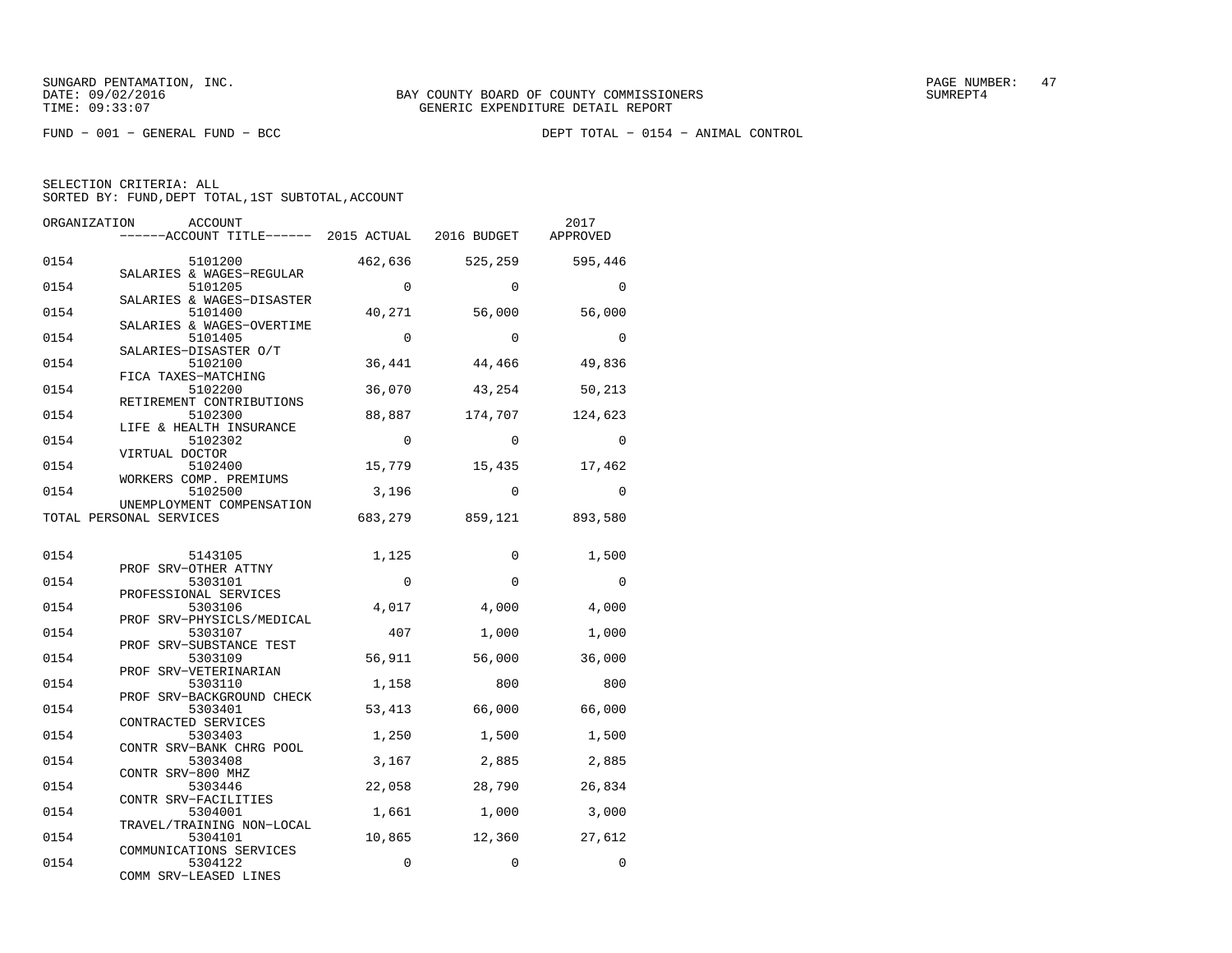FUND − 001 − GENERAL FUND − BCC DEPT TOTAL − 0154 − ANIMAL CONTROL

| ORGANIZATION | <b>ACCOUNT</b>                                       |             |             | 2017     |
|--------------|------------------------------------------------------|-------------|-------------|----------|
|              | -----ACCOUNT TITLE------ 2015 ACTUAL                 |             | 2016 BUDGET | APPROVED |
| 0154         | 5304125                                              | 807         | 1,000       | 1,000    |
| 0154         | POSTAGE/TRANSP/FREIGHT<br>5304301                    | 42,764      | 53,600      | 52,000   |
| 0154         | UTILITY SERVICES<br>5304410                          | 8,276       | 10,748      | 3,800    |
| 0154         | RENTALS/LEASES-EQUIPMENT<br>5304414                  | $\Omega$    | $\Omega$    | 11,579   |
| 0154         | RENTALS/LEASES-EOUIP(IT)<br>5304501                  | 10,071      | 23,292      | 18,252   |
| 0154         | INSURANCE & BONDS<br>5304604                         | 65,718      | 20,000      | 20,000   |
| 0154         | REPAIR/MAINT-BLD&GRD DEPT<br>5304605                 | 14,331      | 11,500      | 11,500   |
| 0154         | REPAIR/MAINT-BLDG & GRND<br>5304610                  | 3,843       | 8,000       | 13,000   |
| 0154         | REPAIR/MAINT-AUTO EOUIP<br>5304611                   | $\Omega$    | $\Omega$    | $\Omega$ |
| 0154         | REPAIR/MAINT-FLEET MAINT<br>5304615                  | 476         | 13,200      | 10,000   |
| 0154         | REPAIR/MAINT-EOUIPMENT<br>5304701                    | 1,495       | 1,470       | 2,000    |
| 0154         | PRINTING & BINDING<br>5304902                        | 3,406       | 9,018       | 4,059    |
| 0154         | FEES & COSTS-PURCHASING<br>5304905                   | 227         | 300         | 300      |
| 0154         | FEES&COSTS-LGL ADV/ADVERT<br>5304909                 | $\Omega$    | 200         | 200      |
| 0154         | FEES & COSTS-COURT FILING<br>5304922                 | 83          | 1,200       | 1,200    |
| 0154         | FEES & COSTS-PERMITS<br>5304984                      | $\mathbf 0$ | $\Omega$    | $\Omega$ |
| 0154         | <b>BAD DEBT</b><br>5304990                           | $\Omega$    | $\Omega$    | $\Omega$ |
| 0154         | MISCELLANEOUS EXPENSES<br>5305101<br>OFFICE SUPPLIES | 1,750       | 6,600       | 6,600    |
| 0154         | 5305201<br>OPERATING SUPPLIES                        | 122,798     | 46,000      | 46,000   |
| 0154         | 5305202<br>OPER SUPPLIES-JANITORIAL                  | 14,211      | 15,500      | 15,500   |
| 0154         | 5305205<br>GAS, OIL & LUBRICANTS                     | 16,686      | 35,000      | 35,000   |
| 0154         | 5305210<br>SAFETY GEAR & SUPPLIES                    | 1,022       | 4,000       | 4,000    |
| 0154         | 5305211<br>MEDICAL SUPPLIES                          | $\mathbf 0$ | 28,300      | 68,300   |
| 0154         | 5305215<br>CLOTHING & WEARING APPRL                  | 5,883       | 6,200       | 6,200    |
| 0154         | 5305220<br>TOOL & SMALL IMPLEMENTS                   | 799         | 500         | 500      |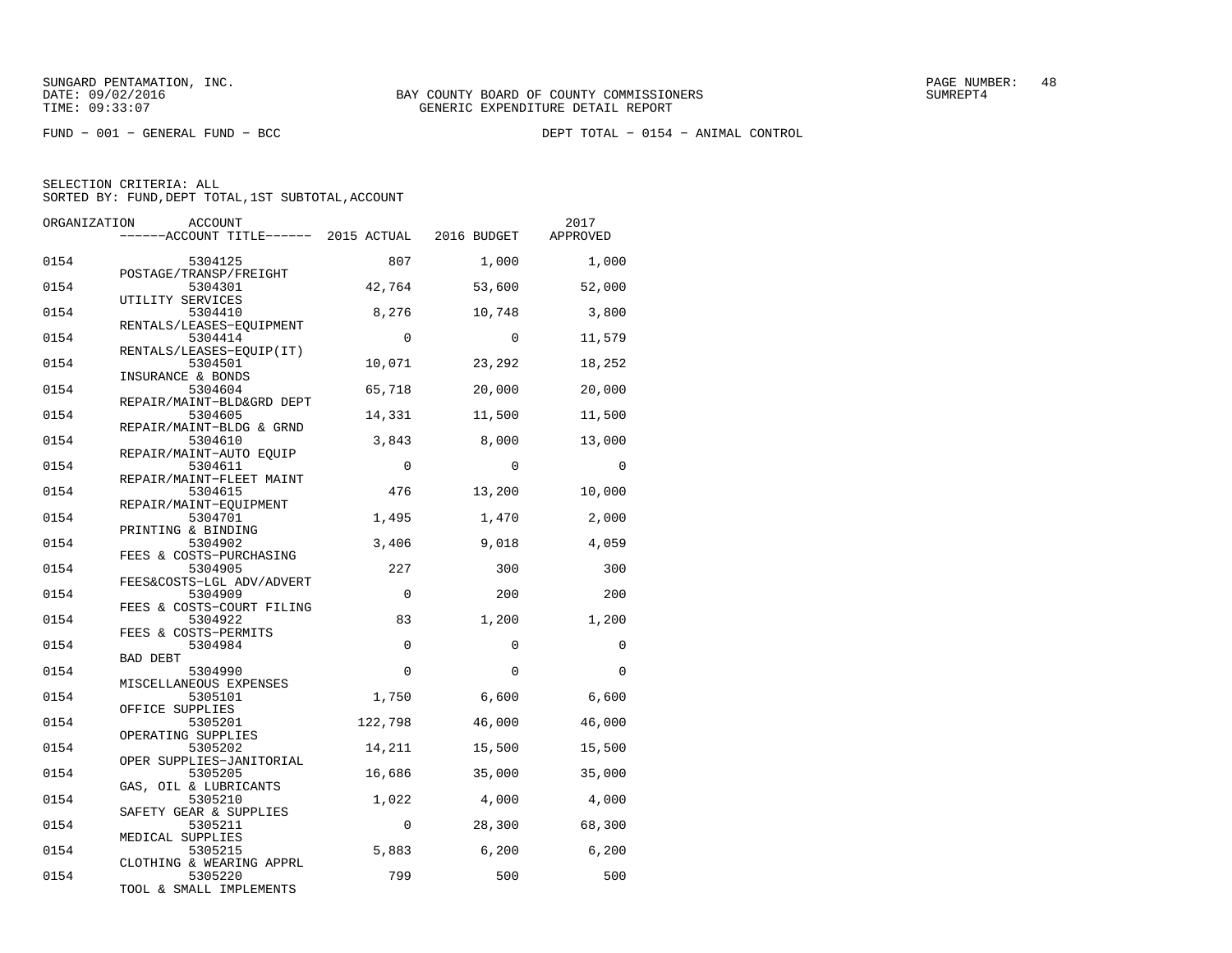| SELECTION CRITERIA: ALL |  |                                                    |  |
|-------------------------|--|----------------------------------------------------|--|
|                         |  | SORTED BY: FUND. DEPT TOTAL. 1ST SUBTOTAL. ACCOUNT |  |

| ORGANIZATION | <b>ACCOUNT</b><br>------ACCOUNT TITLE------ 2015 ACTUAL 2016 BUDGET |             |                                     | 2017<br>APPROVED |
|--------------|---------------------------------------------------------------------|-------------|-------------------------------------|------------------|
| 0154         | 5305401                                                             | 94          | 500                                 | 500              |
| 0154         | BOOKS/RESOURCE MATR/SUBSC<br>5305402                                | 883         | 500                                 | 500              |
| 0154         | <b>DUES &amp; MEMBERSHIPS</b><br>5305406                            | 6,484       | 10,000                              | 10,000           |
| 0154         | TRAINING & TUITION<br>5620101                                       | 0           | $\Omega$                            | $\Omega$         |
|              | DONATIONS EXPENSED<br>TOTAL OPERATING EXPENSES                      | 478,140     | 480,963                             | 513,121          |
| 0154         | 5606101                                                             | $\mathbf 0$ | $\mathbf{0}$                        | $\mathbf 0$      |
| 0154         | LAND<br>5606201                                                     | 0           | $\Omega$                            | $\Omega$         |
| 0154         | <b>BUILDINGS</b><br>5606401                                         | 8,426       | 2,000                               | 10,000           |
| 0154         | EQUIPMENT<br>5606402                                                | 12,142      | 4,500                               | 4,230            |
| 0154         | EOUIP LESS THAN \$1000<br>5606450                                   | 4,620       | 8,000                               | 10,000           |
| 0154         | COMPUTER SOFTWARE<br>5606528                                        | 0           | $\mathbf{0}$                        | 0                |
|              | CIP-ANIMAL CNTRL FACILITY<br>TOTAL CAPITAL OUTLAY                   | 25,188      | 14,500                              | 24,230           |
| 0154         | 5905998                                                             | 0           | $\mathbf 0$                         | $\mathbf 0$      |
|              | DEPRECIATION EXPENSE<br>TOTAL NON-OPERATING EXPENSES                | $\Omega$    | $\Omega$                            | $\Omega$         |
|              | TOTAL ANIMAL CONTROL                                                |             | 1, 186, 606 1, 354, 584 1, 430, 931 |                  |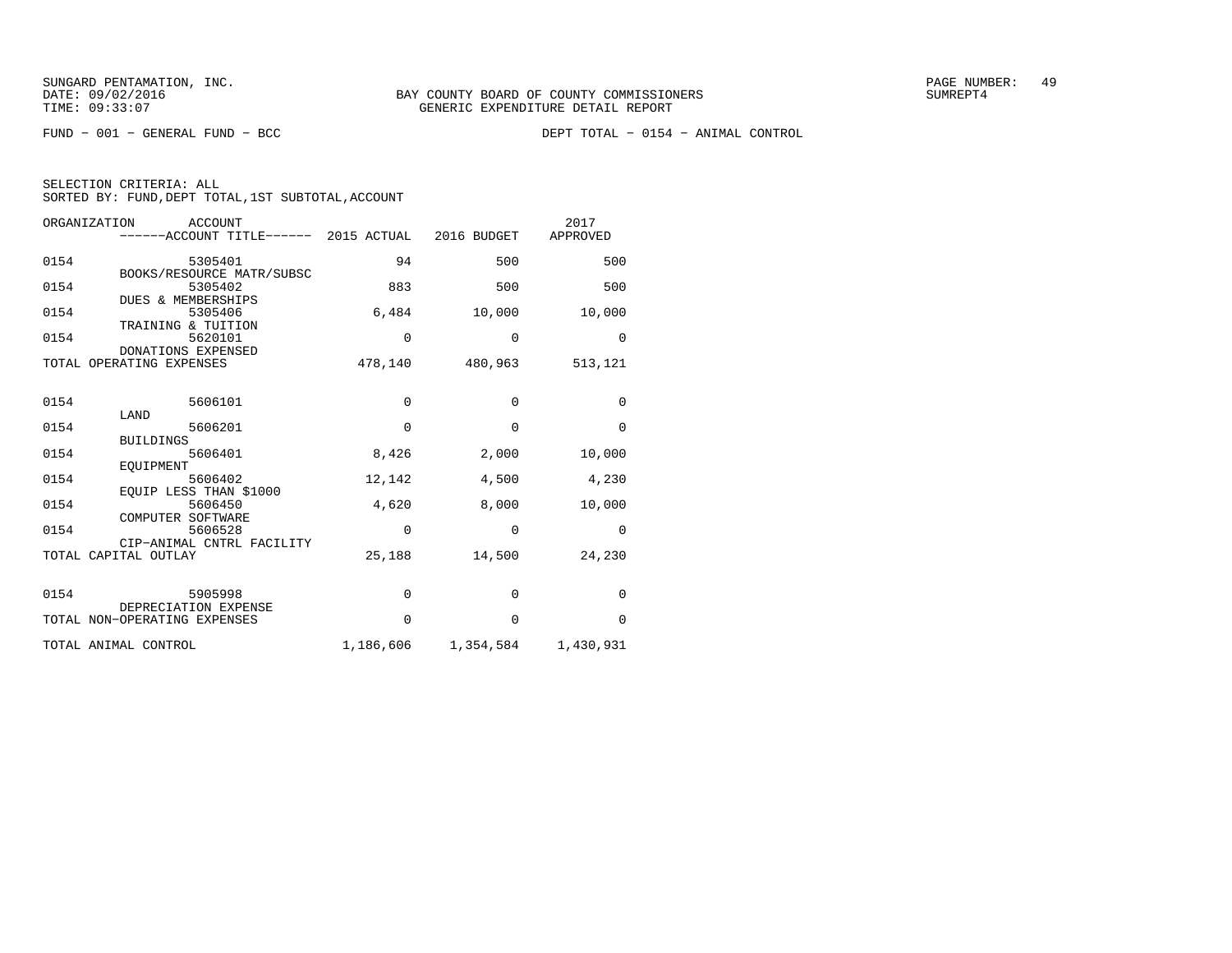FUND − 001 − GENERAL FUND − BCC DEPT TOTAL − 0166 − INFORMATION SERVICES

| SELECTION CRITERIA: ALL |  |                                                    |  |
|-------------------------|--|----------------------------------------------------|--|
|                         |  | SORTED BY: FUND, DEPT TOTAL, 1ST SUBTOTAL, ACCOUNT |  |

| ORGANIZATION | <b>ACCOUNT</b><br>------ACCOUNT TITLE------ 2015 ACTUAL    |             | 2016 BUDGET | 2017<br>APPROVED |
|--------------|------------------------------------------------------------|-------------|-------------|------------------|
| 0166         | 5101200                                                    | 315,185     | 345,925     | 309,562          |
| 0166         | SALARIES & WAGES-REGULAR<br>5101205                        | $\Omega$    | $\Omega$    | $\Omega$         |
| 0166         | SALARIES & WAGES-DISASTER<br>5102100                       | 22,513      | 26,463      | 23,681           |
| 0166         | FICA TAXES-MATCHING<br>5102200<br>RETIREMENT CONTRIBUTIONS | 25,623      | 28,785      | 30,267           |
| 0166         | 5102300<br>LIFE & HEALTH INSURANCE                         | 33,726      | 43,710      | 52,626           |
| 0166         | 5102302<br>VIRTUAL DOCTOR                                  | $\Omega$    | $\Omega$    | $\Omega$         |
| 0166         | 5102400<br>WORKERS COMP. PREMIUMS                          | 1,461       | 1,487       | 1,331            |
|              | TOTAL PERSONAL SERVICES                                    | 398,508     | 446,370     | 417,467          |
| 0166         | 5303106                                                    | $\Omega$    | $\Omega$    | $\Omega$         |
| 0166         | PROF SRV-PHYSICLS/MEDICAL<br>5303107                       | 37          | 100         | 100              |
| 0166         | PROF SRV-SUBSTANCE TEST<br>5303110                         | 80          | $\Omega$    | 155              |
| 0166         | PROF SRV-BACKGROUND CHECK<br>5303401                       | 46,590      | 118,795     | 196,295          |
| 0166         | CONTRACTED SERVICES<br>5303410                             | $\Omega$    | $\Omega$    | $\Omega$         |
| 0166         | CONTR SRV-JANITORIAL<br>5303425                            | 1,560       | $\Omega$    | $\Omega$         |
| 0166         | CONTR SRV-ADMIN FEES<br>5303446<br>CONTR SRV-FACILITIES    | 4,590       | 25,591      | 30,346           |
| 0166         | 5304001<br>TRAVEL/TRAINING NON-LOCAL                       | 5,761       | 18,000      | 21,000           |
| 0166         | 5304005<br>TRAVEL-LOCAL                                    | $\mathbf 0$ | $\Omega$    | $\Omega$         |
| 0166         | 5304101<br>COMMUNICATIONS SERVICES                         | 6,498       | 15,440      | 12,024           |
| 0166         | 5304122<br>COMM SRV-LEASED LINES                           | 8,274       | 18,200      | 18,200           |
| 0166         | 5304125<br>POSTAGE/TRANSP/FREIGHT                          | 103         | 250         | 250              |
| 0166         | 5304301<br>UTILITY SERVICES                                | 12,147      | $\mathbf 0$ | $\Omega$         |
| 0166         | 5304410<br>RENTALS/LEASES-EQUIPMENT                        | 3,428       | 24,160      | 21,407           |
| 0166         | 5304414<br>RENTALS/LEASES-EQUIP(IT)                        | $\mathbf 0$ | $\mathbf 0$ | 28,529           |
| 0166         | 5304501<br>INSURANCE & BONDS                               | 5,529       | 14,389      | 11,233           |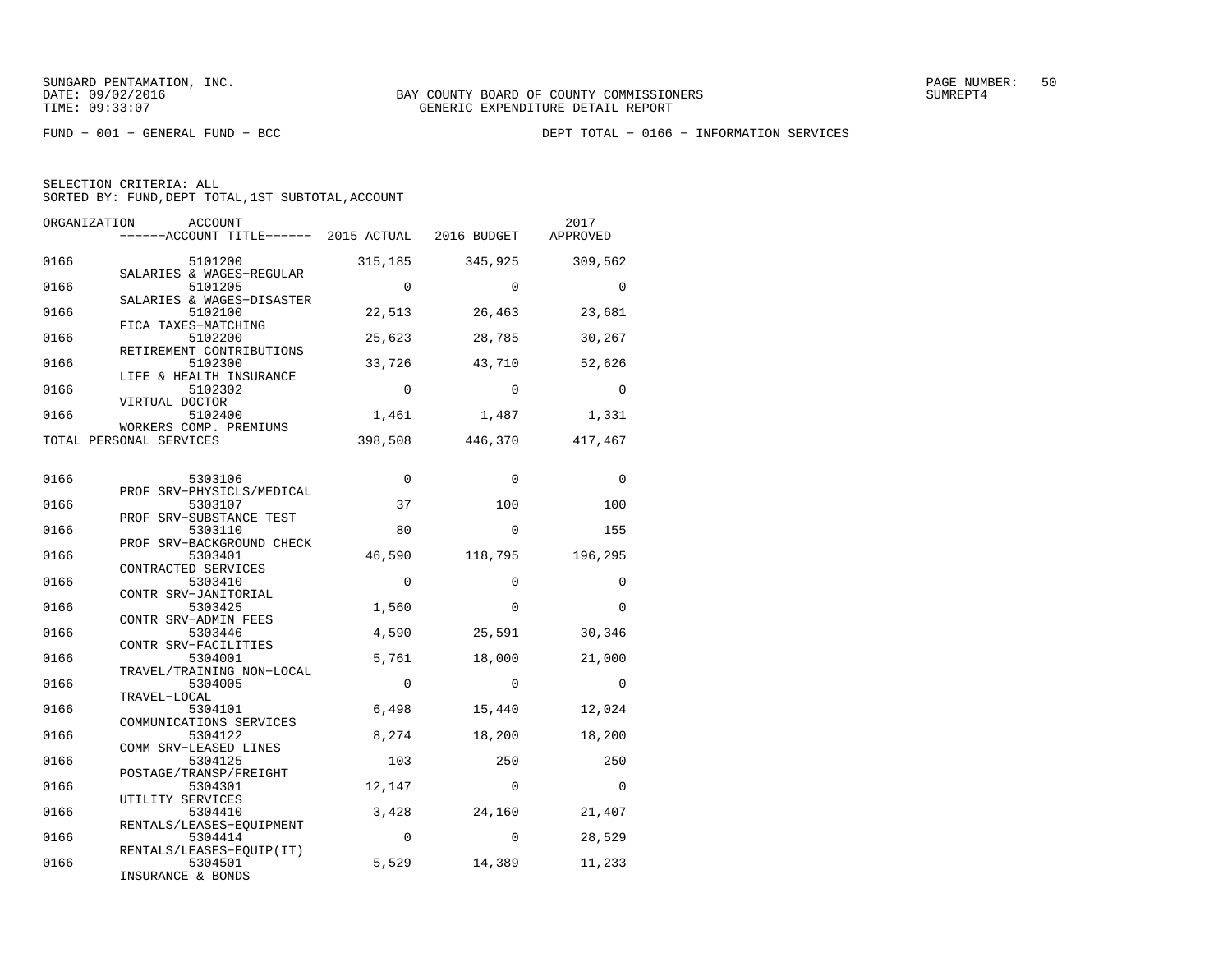FUND − 001 − GENERAL FUND − BCC DEPT TOTAL − 0166 − INFORMATION SERVICES

| ORGANIZATION | <b>ACCOUNT</b>                       |             |             | 2017        |
|--------------|--------------------------------------|-------------|-------------|-------------|
|              | -----ACCOUNT TITLE------ 2015 ACTUAL |             | 2016 BUDGET | APPROVED    |
| 0166         | 5304605                              | 10,574      | 60,000      | $\Omega$    |
| 0166         | REPAIR/MAINT-BLDG & GRND<br>5304610  | 1,180       | 2,400       | 2,400       |
| 0166         | REPAIR/MAINT-AUTO EOUIP<br>5304611   | $\Omega$    | $\Omega$    | $\Omega$    |
| 0166         | REPAIR/MAINT-FLEET MAINT<br>5304615  | 12,111      | 10,000      | 10,000      |
| 0166         | REPAIR/MAINT-EQUIPMENT<br>5304902    | 5,450       | 10,247      | 9,367       |
| 0166         | FEES & COSTS-PURCHASING<br>5304905   | 64          | $\Omega$    | $\mathbf 0$ |
| 0166         | FEES&COSTS-LGL ADV/ADVERT<br>5304990 | $\Omega$    | $\Omega$    | $\Omega$    |
| 0166         | MISCELLANEOUS EXPENSES<br>5305101    | 2,076       | 3,000       | 3,000       |
| 0166         | OFFICE SUPPLIES<br>5305201           | 1,220       | 5,000       | 5,000       |
| 0166         | OPERATING SUPPLIES<br>5305202        | $\mathbf 0$ | $\Omega$    | $\Omega$    |
| 0166         | OPER SUPPLIES-JANITORIAL             |             |             |             |
|              | 5305205<br>GAS, OIL & LUBRICANTS     | 1,072       | 1,560       | 1,560       |
| 0166         | 5305210<br>SAFETY GEAR & SUPPLIES    | 0           | $\Omega$    | $\mathbf 0$ |
| 0166         | 5305215<br>CLOTHING & WEARING APPRL  | $\mathbf 0$ | 630         | 1,130       |
| 0166         | 5305220<br>TOOL & SMALL IMPLEMENTS   | 50          | $\Omega$    | 100         |
| 0166         | 5305401<br>BOOKS/RESOURCE MATR/SUBSC | 102         | 2,000       | 2,000       |
| 0166         | 5305402<br>DUES & MEMBERSHIPS        | 245         | 300         | 300         |
| 0166         | 5305406<br>TRAINING & TUITION        | 14,000      | 3,500       | 3,500       |
|              | TOTAL OPERATING EXPENSES             | 142,742     | 333,562     | 377,896     |
| 0166         | 5606314                              | 220,437     | 20,000      | 20,000      |
| 0166         | IMPRV-NETWORK CONNECT<br>5606401     | 166,187     | 101,000     | 52,000      |
|              | EOUIPMENT                            |             |             |             |
| 0166         | 5606402<br>EQUIP LESS THAN \$1000    | 9,571       | 10,000      | 10,000      |
| 0166         | 5606450<br>COMPUTER SOFTWARE         | 264,557     | 50,000      | 56,500      |
|              | TOTAL CAPITAL OUTLAY                 | 660,752     | 181,000     | 138,500     |
| 0166         | 5905998<br>DEPRECIATION EXPENSE      | 0           | $\mathbf 0$ | $\Omega$    |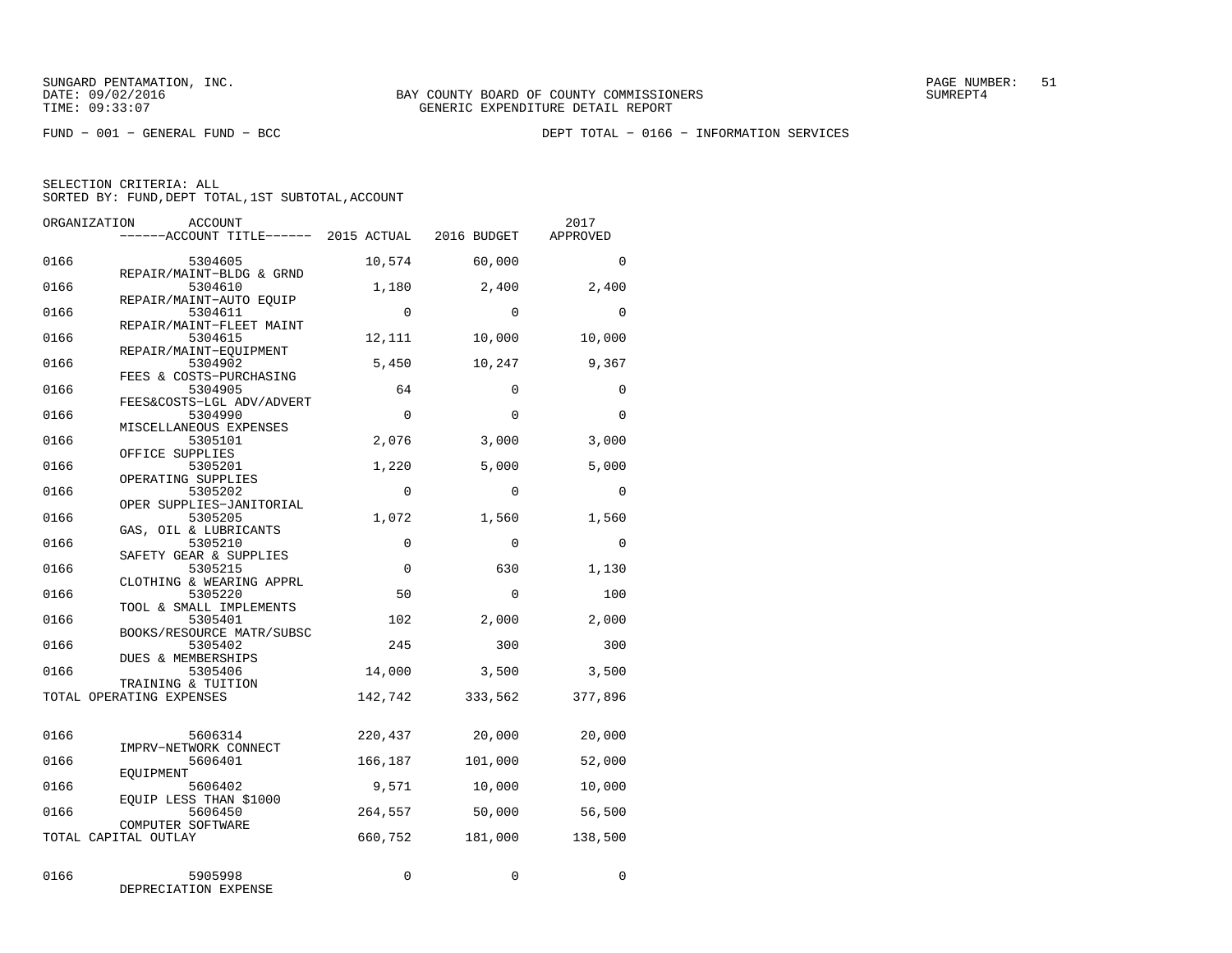FUND − 001 − GENERAL FUND − BCC DEPT TOTAL − 0166 − INFORMATION SERVICES

|      | ORGANIZATION<br>ACCOUNT<br>$----ACCOUNT$ TITLE $---2015$ ACTUAL 2016 BUDGET |           |         | 2017<br>APPROVED |
|------|-----------------------------------------------------------------------------|-----------|---------|------------------|
| 0166 | 5909915<br>RESERVE FOR PAY ADJUSTMNT                                        | $\Omega$  |         |                  |
|      | TOTAL NON-OPERATING EXPENSES                                                |           |         |                  |
|      | TOTAL INFORMATION SERVICES                                                  | 1,202,002 | 960,932 | 933,863          |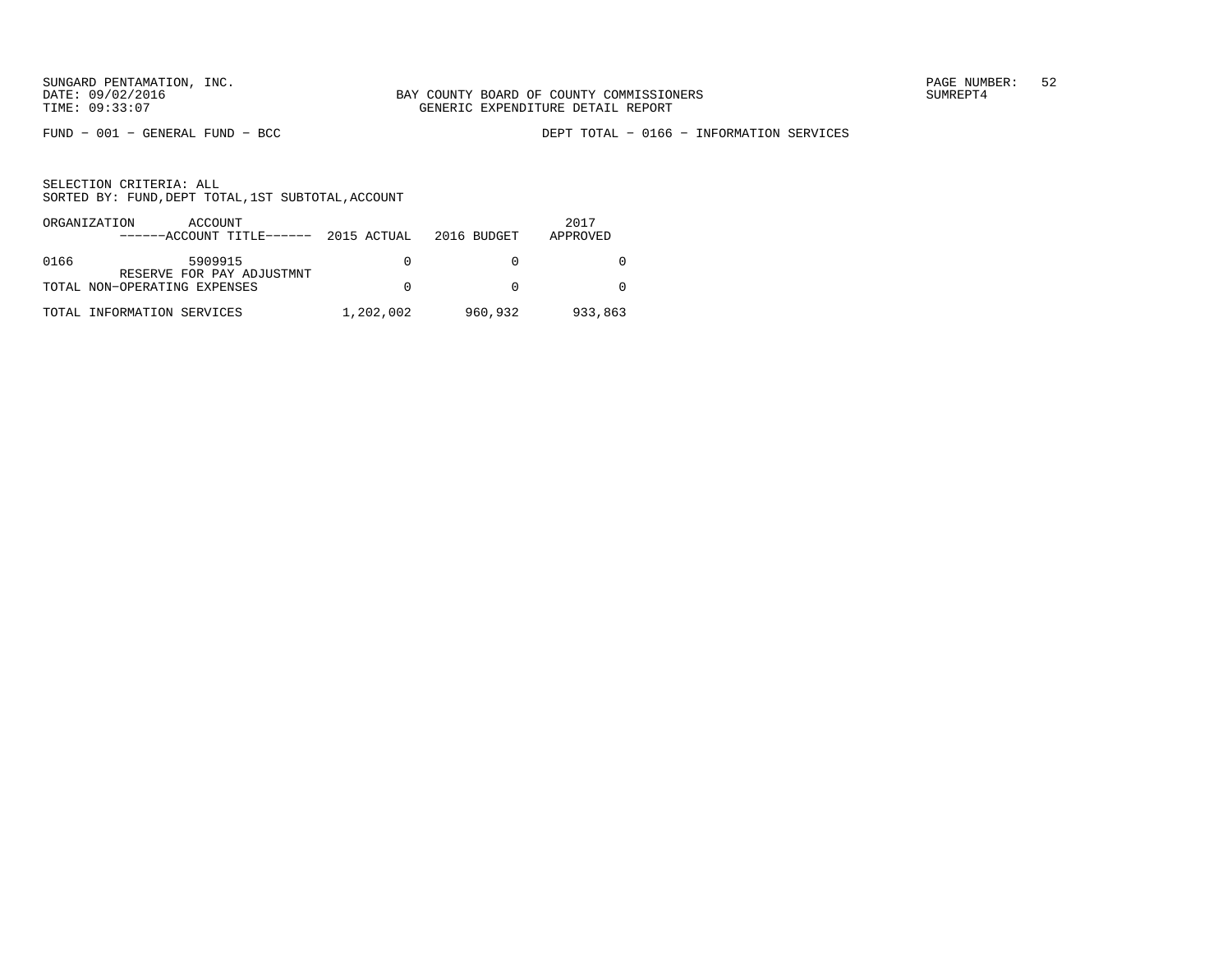FUND − 001 − GENERAL FUND − BCC DEPT TOTAL − 0168 − LAW ENFORCEMENT

| ORGANIZATION | ACCOUNT<br>------ACCOUNT TITLE------ | 2015 ACTUAL | 2016 BUDGET | 2017<br>APPROVED |
|--------------|--------------------------------------|-------------|-------------|------------------|
| 0168         | 5819154<br>FEES & COST-SHER/LEE TRST | 138,440     | 90,000      | 90,000           |
|              | TOTAL NON-OPERATING EXPENSES         | 138,440     | 90,000      | 90,000           |
|              | TOTAL LAW ENFORCEMENT                | 138,440     | 90,000      | 90,000           |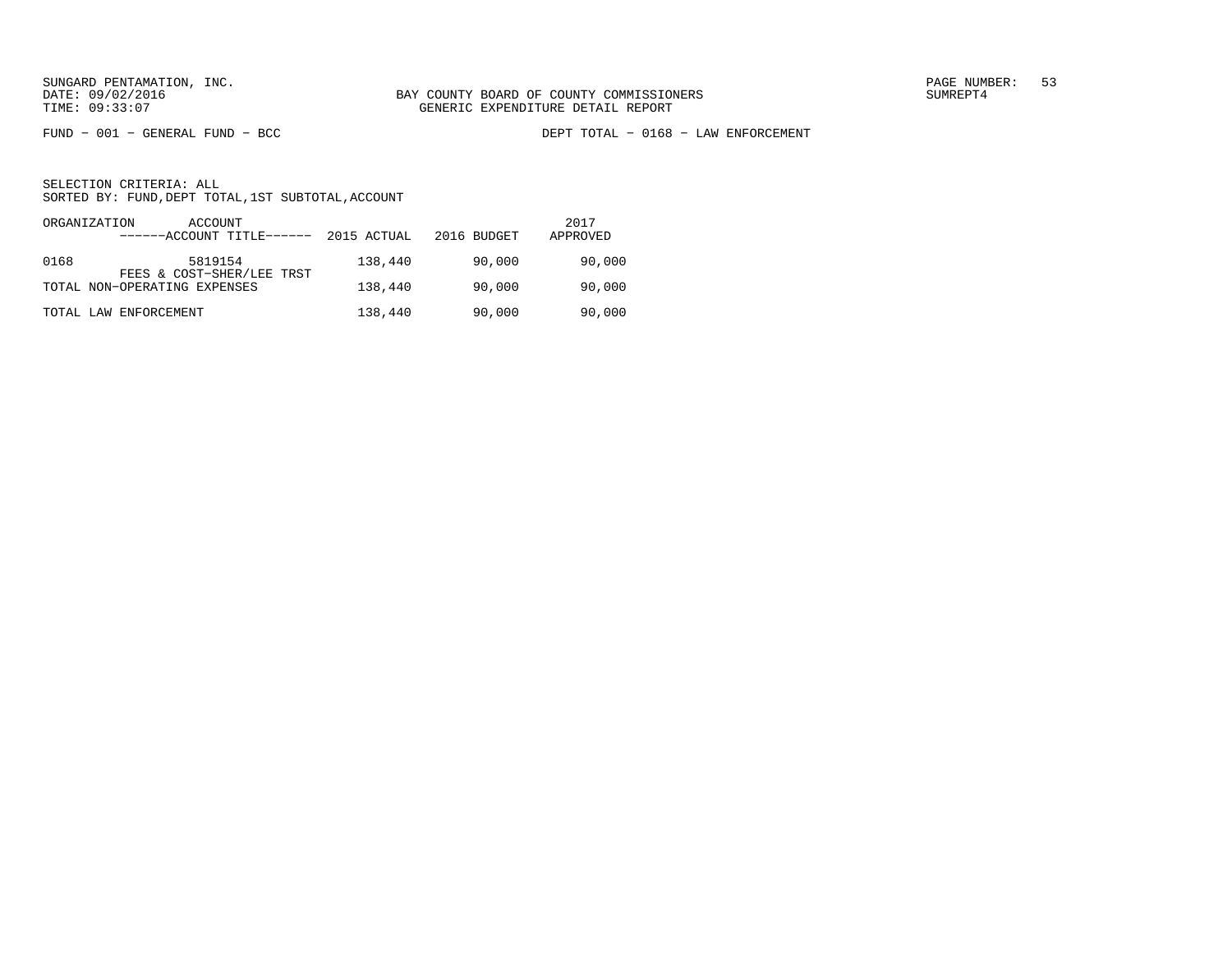FUND − 001 − GENERAL FUND − BCC DEPT TOTAL − 0172 − INFRASTRUCTURE

| ORGANIZATION | ACCOUNT                                           |          |          | 2017     |
|--------------|---------------------------------------------------|----------|----------|----------|
|              | ------ACCOUNT TITLE------ 2015 ACTUAL 2016 BUDGET |          |          | APPROVED |
| 0172         | 5253401                                           | $\Omega$ | $\Omega$ | $\Omega$ |
| 0172         | DISASTER PREP/RECOVERY<br>5303401                 | 3,920    | $\Omega$ | $\Omega$ |
| 0172         | CONTRACTED SERVICES<br>5303438                    | $\Omega$ | $\Omega$ | $\Omega$ |
| 0172         | CONTR SRV-DEBRIS REMOVAL<br>5303446               | 20,943   | 27,638   | 29,828   |
| 0172         | CONTR SRV-FACILITIES<br>5304050                   | $\Omega$ | $\Omega$ | $\Omega$ |
| 0172         | MOVING EXPENSE<br>5304301                         | 14,004   | 22,000   | 22,000   |
| 0172         | UTILITY SERVICES<br>5304601                       | $\Omega$ | $\Omega$ | $\Omega$ |
| 0172         | DISASTER RECOVERY/RESTOR<br>5304604               | $\Omega$ | $\Omega$ | $\Omega$ |
| 0172         | REPAIR/MAINT-BLD&GRD DEPT<br>5304605              | 38,603   | 1,100    | 1,100    |
| 0172         | REPAIR/MAINT-BLDG & GRND<br>5304615               | $\Omega$ | $\Omega$ | $\Omega$ |
| 0172         | REPAIR/MAINT-EOUIPMENT<br>5304902                 | 7,835    | 11,887   | 12,489   |
| 0172         | FEES & COSTS-PURCHASING<br>5304905                | 0        | $\Omega$ | $\Omega$ |
| 0172         | FEES&COSTS-LGL ADV/ADVERT<br>5304922              | 50       | $\Omega$ | $\Omega$ |
| 0172         | FEES & COSTS-PERMITS<br>5305101                   | $\Omega$ | $\Omega$ | $\Omega$ |
|              | OFFICE SUPPLIES<br>TOTAL OPERATING EXPENSES       | 85,355   | 62,625   | 65,417   |
| 0172         | 5606101                                           | 0        | 0        | 0        |
|              | LAND                                              |          |          |          |
| 0172         | 5606201<br><b>BUILDINGS</b>                       | 0        | $\Omega$ | $\Omega$ |
| 0172         | 5606202<br>BLDG-FACILITIES                        | 22,188   | $\Omega$ | $\Omega$ |
| 0172         | 5606203<br>BLDG-CLERK STORAGE                     | $\Omega$ | $\Omega$ | $\Omega$ |
| 0172         | 5606301<br>IMPRV OTHER THAN BLDGS                 | 55       | $\Omega$ | $\Omega$ |
| 0172         | 5606318<br>IMPRV-COUNTY PIER                      | $\Omega$ | $\Omega$ | $\Omega$ |
| 0172         | 5606349<br>IMPRV-ARTIFICIAL REEF                  | $\Omega$ | $\Omega$ | $\Omega$ |
| 0172         | 5606350<br>IMPRV-BOATING                          | 29,047   | 100,000  | 95,000   |
| 0172         | 5606371<br>IMPRV-CRTHSE SECURITY                  | $\Omega$ | $\Omega$ | $\Omega$ |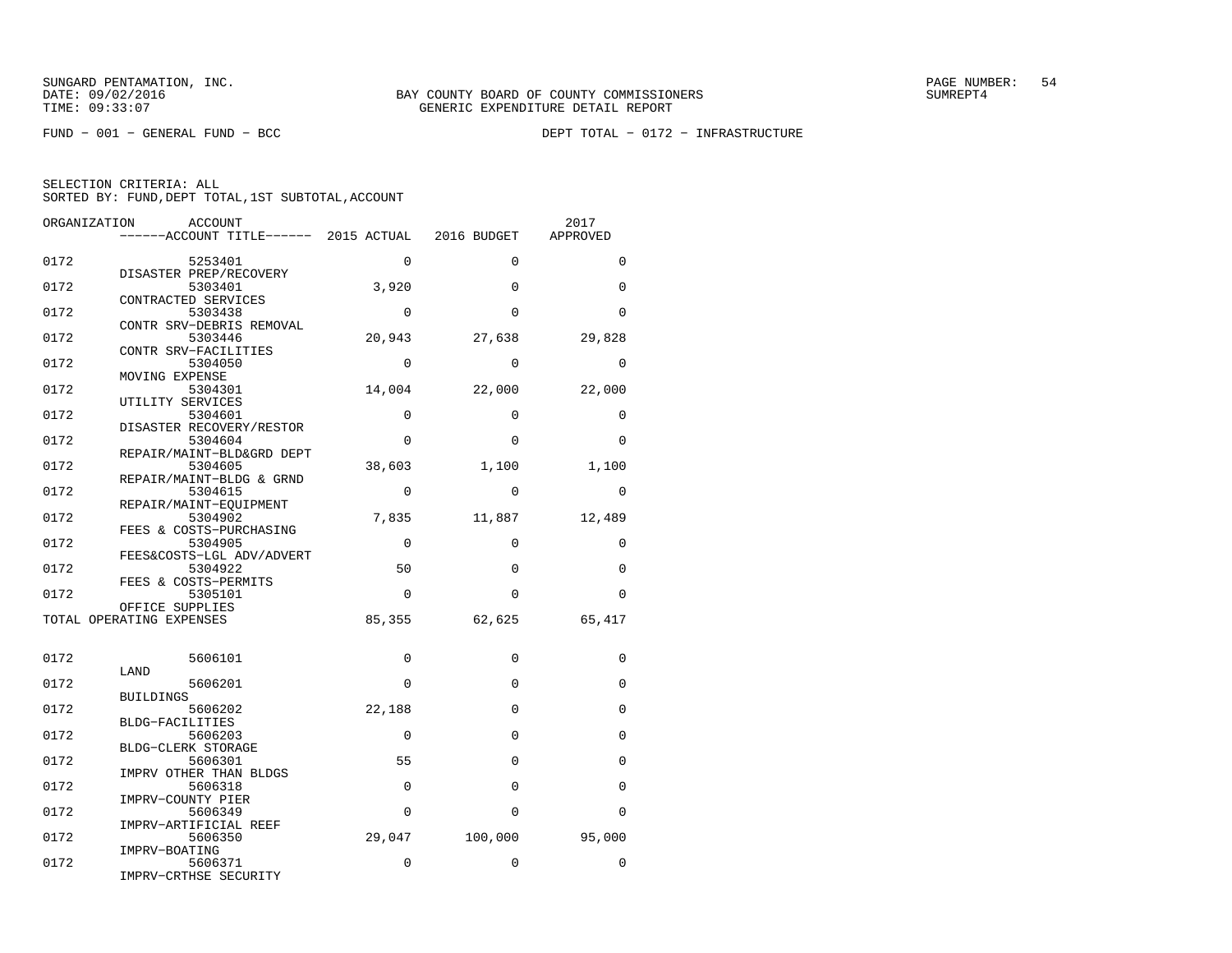FUND − 001 − GENERAL FUND − BCC DEPT TOTAL − 0172 − INFRASTRUCTURE

| ORGANIZATION<br><b>ACCOUNT</b> |                                                                                                                                                                                                                                                                                               |                                                                                                                  | 2017                                                                                                                            |
|--------------------------------|-----------------------------------------------------------------------------------------------------------------------------------------------------------------------------------------------------------------------------------------------------------------------------------------------|------------------------------------------------------------------------------------------------------------------|---------------------------------------------------------------------------------------------------------------------------------|
|                                |                                                                                                                                                                                                                                                                                               |                                                                                                                  | APPROVED                                                                                                                        |
| 5606401                        | 970,170                                                                                                                                                                                                                                                                                       | 0                                                                                                                | 0                                                                                                                               |
| 5606402                        | 0                                                                                                                                                                                                                                                                                             | $\mathbf 0$                                                                                                      | 0                                                                                                                               |
| EQUIP LESS THAN \$1000         |                                                                                                                                                                                                                                                                                               |                                                                                                                  | 0                                                                                                                               |
| CIP-EAST BAY PASS              |                                                                                                                                                                                                                                                                                               |                                                                                                                  |                                                                                                                                 |
| 5606515                        | $\Omega$                                                                                                                                                                                                                                                                                      | $\Omega$                                                                                                         | $\Omega$                                                                                                                        |
| 5606516                        | $\Omega$                                                                                                                                                                                                                                                                                      | $\Omega$                                                                                                         | 0                                                                                                                               |
| CIP-BCC ADMIN BLDG             |                                                                                                                                                                                                                                                                                               |                                                                                                                  |                                                                                                                                 |
|                                |                                                                                                                                                                                                                                                                                               |                                                                                                                  | $\Omega$                                                                                                                        |
| 5606519                        | 0                                                                                                                                                                                                                                                                                             | $\Omega$                                                                                                         | $\Omega$                                                                                                                        |
| CIP-JUDICIAL FACILITY          |                                                                                                                                                                                                                                                                                               |                                                                                                                  |                                                                                                                                 |
|                                |                                                                                                                                                                                                                                                                                               |                                                                                                                  | 0                                                                                                                               |
| 5606521                        | $\Omega$                                                                                                                                                                                                                                                                                      | $\Omega$                                                                                                         | $\Omega$                                                                                                                        |
| CIP - JAIL                     |                                                                                                                                                                                                                                                                                               |                                                                                                                  |                                                                                                                                 |
|                                |                                                                                                                                                                                                                                                                                               |                                                                                                                  | $\Omega$                                                                                                                        |
| 5606524                        | $\Omega$                                                                                                                                                                                                                                                                                      | $\Omega$                                                                                                         | 0                                                                                                                               |
|                                |                                                                                                                                                                                                                                                                                               |                                                                                                                  | $\Omega$                                                                                                                        |
| CIP-ROOF REPAIRS               |                                                                                                                                                                                                                                                                                               |                                                                                                                  |                                                                                                                                 |
|                                |                                                                                                                                                                                                                                                                                               |                                                                                                                  | $\Omega$                                                                                                                        |
| 5606574                        | 0                                                                                                                                                                                                                                                                                             | $\Omega$                                                                                                         | 0                                                                                                                               |
| CIP-BAYSIDE DREDGING           |                                                                                                                                                                                                                                                                                               |                                                                                                                  |                                                                                                                                 |
|                                |                                                                                                                                                                                                                                                                                               |                                                                                                                  | 95,000                                                                                                                          |
| 5808118                        | 0                                                                                                                                                                                                                                                                                             | 0                                                                                                                | 0                                                                                                                               |
| GRANT-HAZARD MITIGATION        |                                                                                                                                                                                                                                                                                               |                                                                                                                  |                                                                                                                                 |
| CONTRIBUTION-OTHER GOVT        |                                                                                                                                                                                                                                                                                               |                                                                                                                  | $\Omega$                                                                                                                        |
| TOTAL GRANTS & AIDS            | $\Omega$                                                                                                                                                                                                                                                                                      | $\Omega$                                                                                                         | $\Omega$                                                                                                                        |
|                                |                                                                                                                                                                                                                                                                                               |                                                                                                                  | 0                                                                                                                               |
| DEPRECIATION EXPENSE           |                                                                                                                                                                                                                                                                                               |                                                                                                                  |                                                                                                                                 |
| 5909920                        | 0                                                                                                                                                                                                                                                                                             | 0                                                                                                                | 0                                                                                                                               |
| TOTAL NON-OPERATING EXPENSES   | 0                                                                                                                                                                                                                                                                                             | 0                                                                                                                | 0                                                                                                                               |
| TOTAL INFRASTRUCTURE           | 5,929,983                                                                                                                                                                                                                                                                                     | 162,625                                                                                                          | 160,417                                                                                                                         |
|                                | EOUIPMENT<br>5606502<br>CIP-LIBRARY<br>5606517<br>CIP-COURTHOUSE<br>5606520<br>CIP-FUEL TANKS<br>5606522<br>CIP-EMERG OPERATIONS CNTR<br>CIP-CSS OPERATIONS CENTER<br>5606526<br>5606571<br>CIP-MEDIATION PROJ AWT<br>TOTAL CAPITAL OUTLAY<br>5810010<br>5905998<br>RESERVE-FUTURE CAP OUTLAY | ------ACCOUNT TITLE------ 2015 ACTUAL<br>0<br>4,823,167<br>0<br>0<br>$\Omega$<br>$\Omega$<br>5,844,628<br>0<br>0 | 2016 BUDGET<br>$\mathbf 0$<br>$\Omega$<br>$\mathbf 0$<br>$\Omega$<br>$\Omega$<br>$\Omega$<br>100,000<br>$\Omega$<br>$\mathbf 0$ |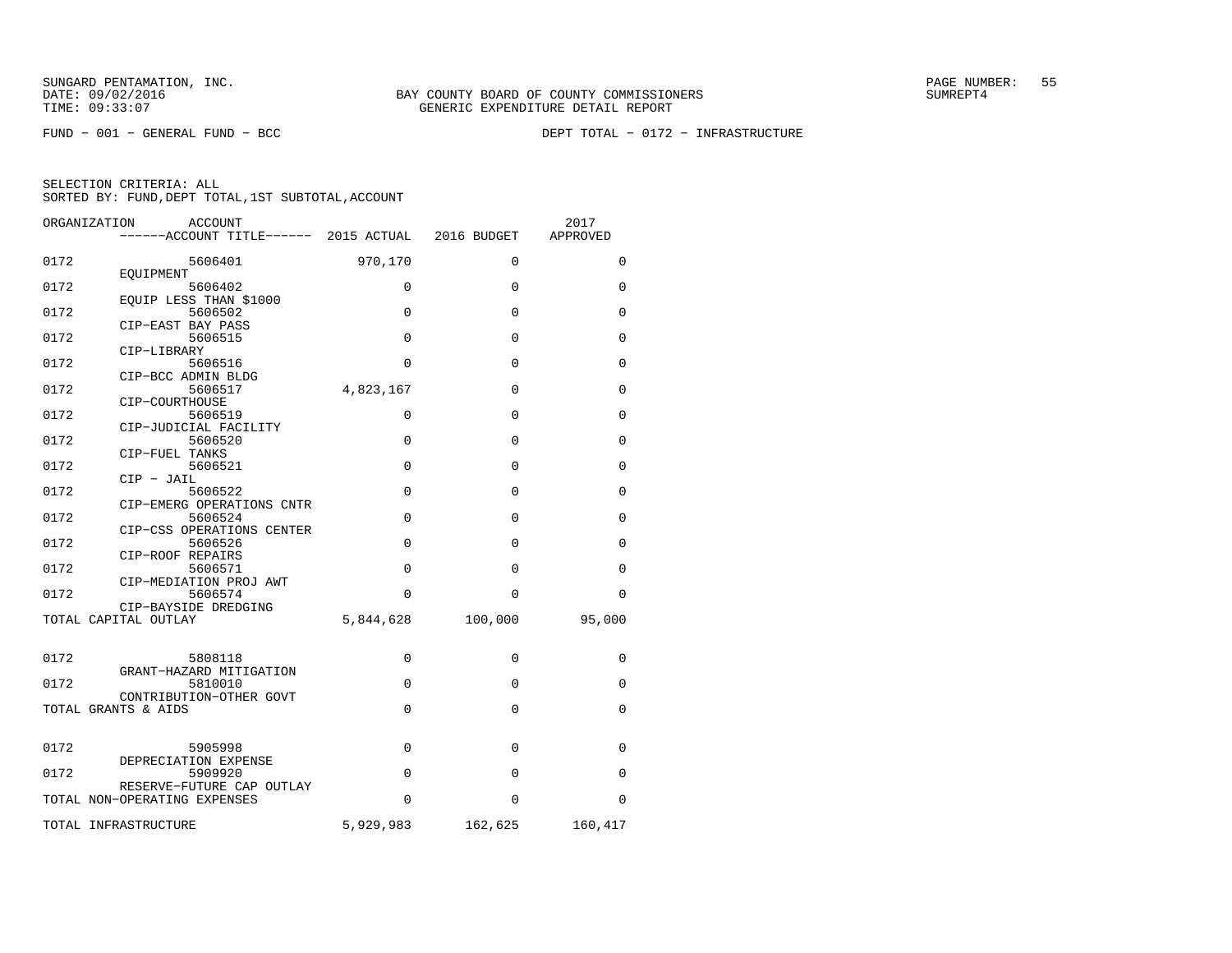FUND − 001 − GENERAL FUND − BCC DEPT TOTAL − 0180 − PARKS

| ORGANIZATION | <b>ACCOUNT</b><br>------ACCOUNT TITLE------ 2015 ACTUAL 2016 BUDGET |             |             | 2017<br>APPROVED |
|--------------|---------------------------------------------------------------------|-------------|-------------|------------------|
| 0180         | 5101200                                                             | 572,717     | 582,582     | 593,554          |
| 0180         | SALARIES & WAGES-REGULAR<br>5101210                                 | $\Omega$    | 59,280      | $\Omega$         |
| 0180         | SALARIES & WAGES-TEMP<br>5101400                                    | 24,201      | 30,000      | 30,000           |
| 0180         | SALARIES & WAGES-OVERTIME<br>5101405                                | $\Omega$    | $\Omega$    | $\Omega$         |
| 0180         | SALARIES-DISASTER O/T<br>5102100<br>FICA TAXES-MATCHING             | 42,224      | 51,398      | 47,702           |
| 0180         | 5102200<br>RETIREMENT CONTRIBUTIONS                                 | 47,843      | 51,608      | 48,064           |
| 0180         | 5102300<br>LIFE & HEALTH INSURANCE                                  | 109,687     | 149,029     | 161,199          |
| 0180         | 5102302<br>VIRTUAL DOCTOR                                           | $\Omega$    | $\Omega$    | $\Omega$         |
| 0180         | 5102400<br>WORKERS COMP. PREMIUMS                                   | 34,272      | 36,870      | 34,049           |
| 0180         | 5102500<br>UNEMPLOYMENT COMPENSATION                                | $\mathbf 0$ | $\Omega$    | 12,344           |
|              | TOTAL PERSONAL SERVICES                                             | 830,945     | 960,767     | 926,912          |
| 0180         | 5292001                                                             | 399         | 10,000      | 10,000           |
| 0180         | BEACH WARNING FLAGS<br>5303104                                      | $\Omega$    | $\Omega$    | 75,000           |
| 0180         | PROF SRV-ENGINEERING<br>5303106                                     | 120         | 412         | 400              |
| 0180         | PROF SRV-PHYSICLS/MEDICAL<br>5303107                                | 740         | 1,032       | 1,050            |
|              | PROF SRV-SUBSTANCE TEST                                             |             |             |                  |
| 0180         | 5303110<br>PROF SRV-BACKGROUND CHECK                                | 274         | 770         | 800              |
| 0180         | 5303118<br>PROF SRV-UMPIRE & SCR KPR                                | 10,590      | 34,526      | 34,825           |
| 0180         | 5303401<br>CONTRACTED SERVICES                                      | 59,873      | 82,048      | 103,830          |
| 0180         | 5303408<br>CONTR SRV-800 MHZ                                        | 4,574       | 4,167       | 4,167            |
| 0180         | 5303410<br>CONTR SRV-JANITORIAL                                     | 0           | 0           | 0                |
| 0180         | 5303422                                                             | $\Omega$    | $\mathbf 0$ | $\Omega$         |
| 0180         | CONTR SRV-GIS<br>5303425                                            | 780         | $\Omega$    | $\Omega$         |
| 0180         | CONTR SRV-ADMIN FEES<br>5303426                                     | $\Omega$    | $\Omega$    | $\Omega$         |
| 0180         | CONTR SRV-UTIL ADMIN FEES<br>5303446<br>CONTR SRV-FACILITIES        | 5,655       | 7,965       | 9,528            |
|              |                                                                     |             |             |                  |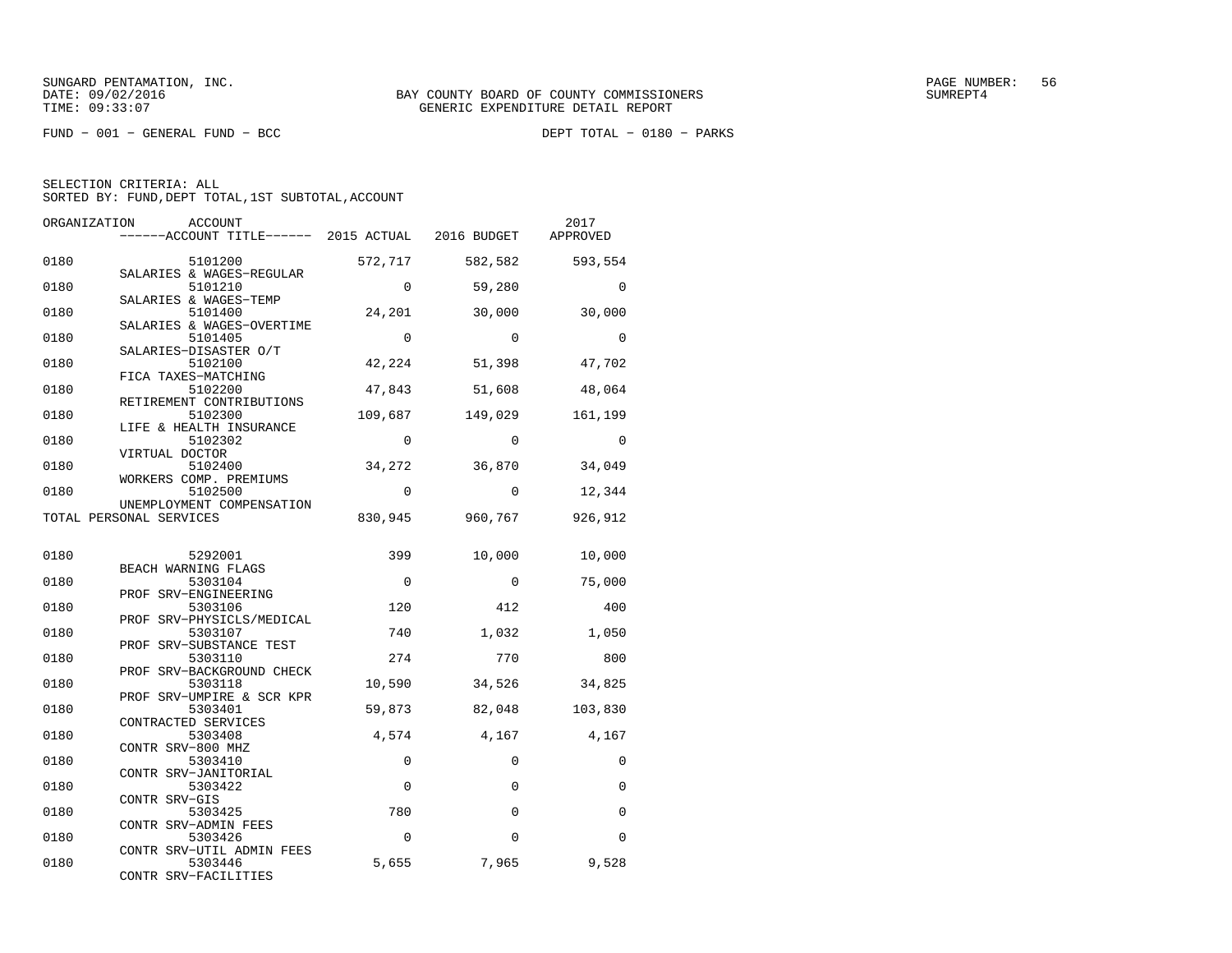FUND − 001 − GENERAL FUND − BCC DEPT TOTAL − 0180 − PARKS

| ORGANIZATION | <b>ACCOUNT</b><br>------ACCOUNT TITLE------ 2015 ACTUAL 2016 BUDGET |             |          | 2017<br>APPROVED |
|--------------|---------------------------------------------------------------------|-------------|----------|------------------|
| 0180         | 5303464                                                             | 564         | 500      | 564              |
| 0180         | CONTR SRV-LAB<br>5303477                                            | 63,079      | $\Omega$ | $\Omega$         |
| 0180         | CONTR SRV-GOLF COURSE OP<br>5304001                                 | $\mathbf 0$ | 2,500    | 2,500            |
| 0180         | TRAVEL/TRAINING NON-LOCAL<br>5304005<br>TRAVEL-LOCAL                | $\Omega$    | $\Omega$ | $\Omega$         |
| 0180         | 5304101<br>COMMUNICATIONS SERVICES                                  | 5,707       | 7,560    | 9,048            |
| 0180         | 5304125<br>POSTAGE/TRANSP/FREIGHT                                   | 122         | 500      | 500              |
| 0180         | 5304301<br>UTILITY SERVICES                                         | 150,493     | 150,000  | 160,000          |
| 0180         | 5304403<br>RENTALS/LEASES-LAND                                      | 300         | 317      | 330              |
| 0180         | 5304405<br>RENTALS/LEASES-BUILDINGS                                 | $\Omega$    | $\Omega$ | $\Omega$         |
| 0180         | 5304410<br>RENTALS/LEASES-EQUIPMENT                                 | 36,969      | 33,811   | 30,164           |
| 0180         | 5304414<br>RENTALS/LEASES-EOUIP(IT)                                 | $\Omega$    | $\Omega$ | 3,235            |
| 0180         | 5304501<br>INSURANCE & BONDS                                        | 21,320      | 46,301   | 35,411           |
| 0180         | 5304604<br>REPAIR/MAINT-BLD&GRD DEPT                                | 92,306      | 155,000  | 155,000          |
| 0180         | 5304605<br>REPAIR/MAINT-BLDG & GRND                                 | 4,446       | 4,068    | 86,300           |
| 0180         | 5304610<br>REPAIR/MAINT-AUTO EQUIP                                  | 7,299       | 24,000   | 24,000           |
| 0180         | 5304611<br>REPAIR/MAINT-FLEET MAINT                                 | $\Omega$    | $\Omega$ | $\Omega$         |
| 0180         | 5304615<br>REPAIR/MAINT-EOUIPMENT                                   | 34,654      | 25,000   | 30,000           |
| 0180         | 5304701<br>PRINTING & BINDING                                       | 0           | 350      | 500              |
| 0180         | 5304902<br>FEES & COSTS-PURCHASING                                  | 6,813       | 23,364   | 13,114           |
| 0180         | 5304905<br>FEES&COSTS-LGL ADV/ADVERT                                | 208         | 500      | 500              |
| 0180         | 5304922<br>FEES & COSTS-PERMITS                                     | 240         | 350      | 350              |
| 0180         | 5304990<br>MISCELLANEOUS EXPENSES                                   | 14          | 150      | 250              |
| 0180         | 5305101<br>OFFICE SUPPLIES                                          | 2,670       | 3,700    | 3,700            |
| 0180         | 5305201<br>OPERATING SUPPLIES                                       | 55,799      | 76,500   | 89,000           |
| 0180         | 5305202<br>OPER SUPPLIES-JANITORIAL                                 | 7,027       | 7,760    | 8,000            |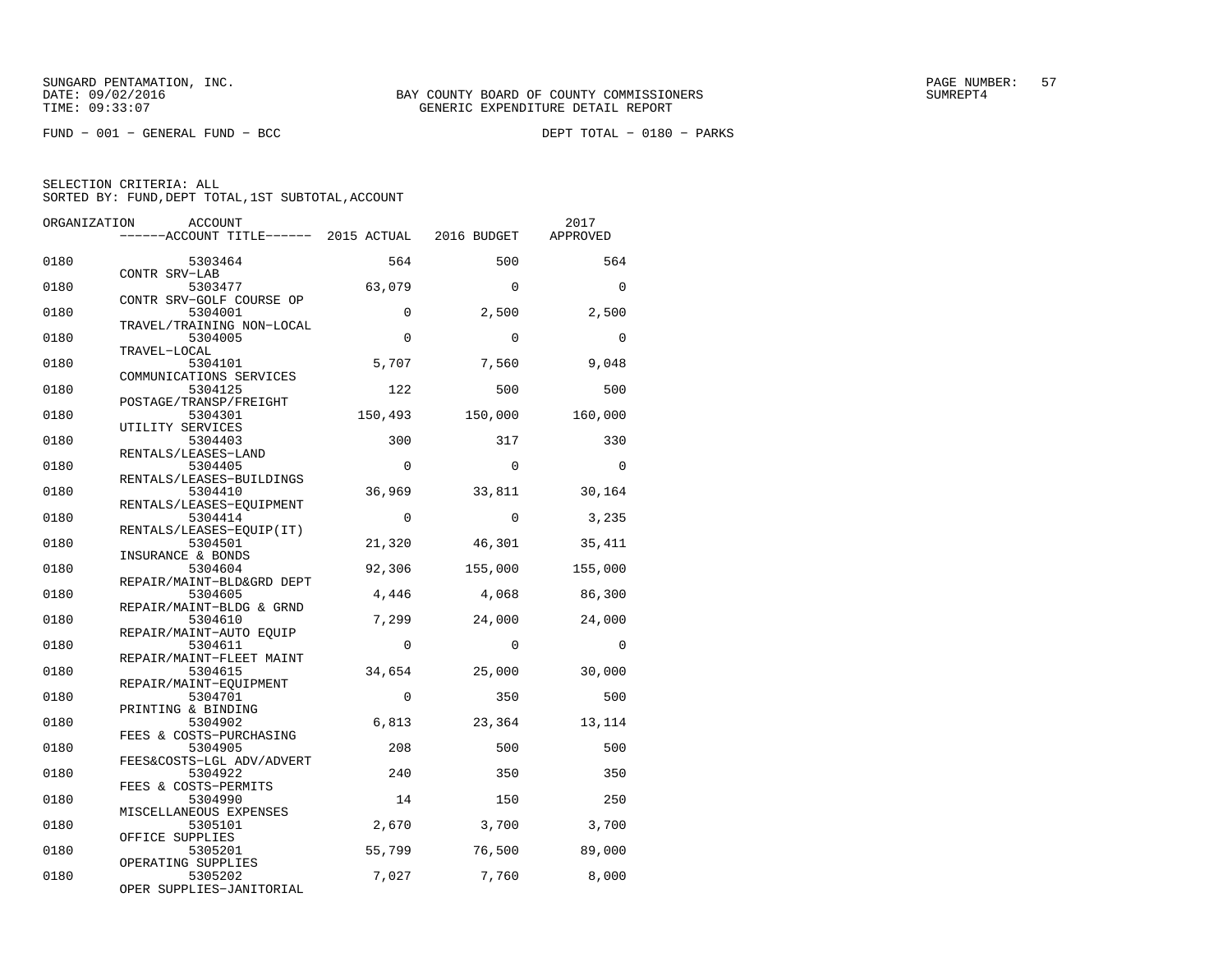FUND − 001 − GENERAL FUND − BCC DEPT TOTAL − 0180 − PARKS

| ORGANIZATION                   | <b>ACCOUNT</b><br>------ACCOUNT TITLE------ 2015 ACTUAL |             | 2016 BUDGET | 2017<br>APPROVED |
|--------------------------------|---------------------------------------------------------|-------------|-------------|------------------|
| 0180                           | 5305204                                                 | 32,827      | 159         | 17,000           |
| 0180                           | OPER. SUPPLIES-CHEMICALS<br>5305205                     | 42,202      | 70,000      | 70,000           |
| GAS, OIL & LUBRICANTS<br>0180  | 5305206                                                 | $\Omega$    | 254         | 3,500            |
| MATERIALS-SIGNS<br>0180        | 5305210                                                 | 1,471       | 1,375       | 1,500            |
| 0180                           | SAFETY GEAR & SUPPLIES<br>5305215                       | 6,269       | 9,030       | 9,030            |
| 0180                           | CLOTHING & WEARING APPRL<br>5305220                     | 9,310       | 7,500       | 10,000           |
| 0180                           | TOOL & SMALL IMPLEMENTS<br>5305401                      | 515         | 221         | 250              |
|                                | BOOKS/RESOURCE MATR/SUBSC                               |             |             |                  |
| 0180<br>DUES & MEMBERSHIPS     | 5305402                                                 | 1,088       | 729         | 729              |
| 0180<br>TRAINING & TUITION     | 5305406                                                 | 1,725       | 2,700       | 2,700            |
| 0180<br>HARDERS CONCESSION     | 5357201                                                 | 17,863      | 25,000      | $\mathbf 0$      |
| 0180<br>COST OF GOODS SOLD     | 5394901                                                 | $\Omega$    | $\mathbf 0$ | $\Omega$         |
| TOTAL OPERATING EXPENSES       |                                                         | 686,304     | 820,119     | 1,006,775        |
| 0180                           | 5606101                                                 | $\Omega$    | $\Omega$    | $\Omega$         |
| LAND                           |                                                         |             |             |                  |
| 0180                           | 5606305<br>IMPRV-PARK DEVELOPMENT                       | 0           | $\Omega$    | $\Omega$         |
| 0180<br>EOUIPMENT              | 5606401                                                 | 71,112      | 0           | 148,112          |
| 0180<br>EQUIP LESS THAN \$1000 | 5606402                                                 | 20,582      | 7,000       | 22,400           |
| 0180<br>IMPACT FEE PROJECTS    | 5606601                                                 | 308,902     | 150,000     | $\Omega$         |
| TOTAL CAPITAL OUTLAY           |                                                         | 400,596     | 157,000     | 170,512          |
| 0180                           | 5808101                                                 | 0           | 0           | 375,000          |
| AID-GOV'T AGENGY               |                                                         |             |             |                  |
| 0180<br>AID-HORSE SHOW         | 5808225                                                 | $\mathbf 0$ | 0           | 5,000            |
| TOTAL GRANTS & AIDS            |                                                         | $\Omega$    | $\Omega$    | 380,000          |
| 0180                           | 5905908                                                 | $\mathbf 0$ | $\Omega$    | $\Omega$         |
| LOSS ON DISPOSAL<br>0180       | 5905998                                                 | 0           | 0           | $\Omega$         |
| DEPRECIATION EXPENSE           |                                                         |             |             |                  |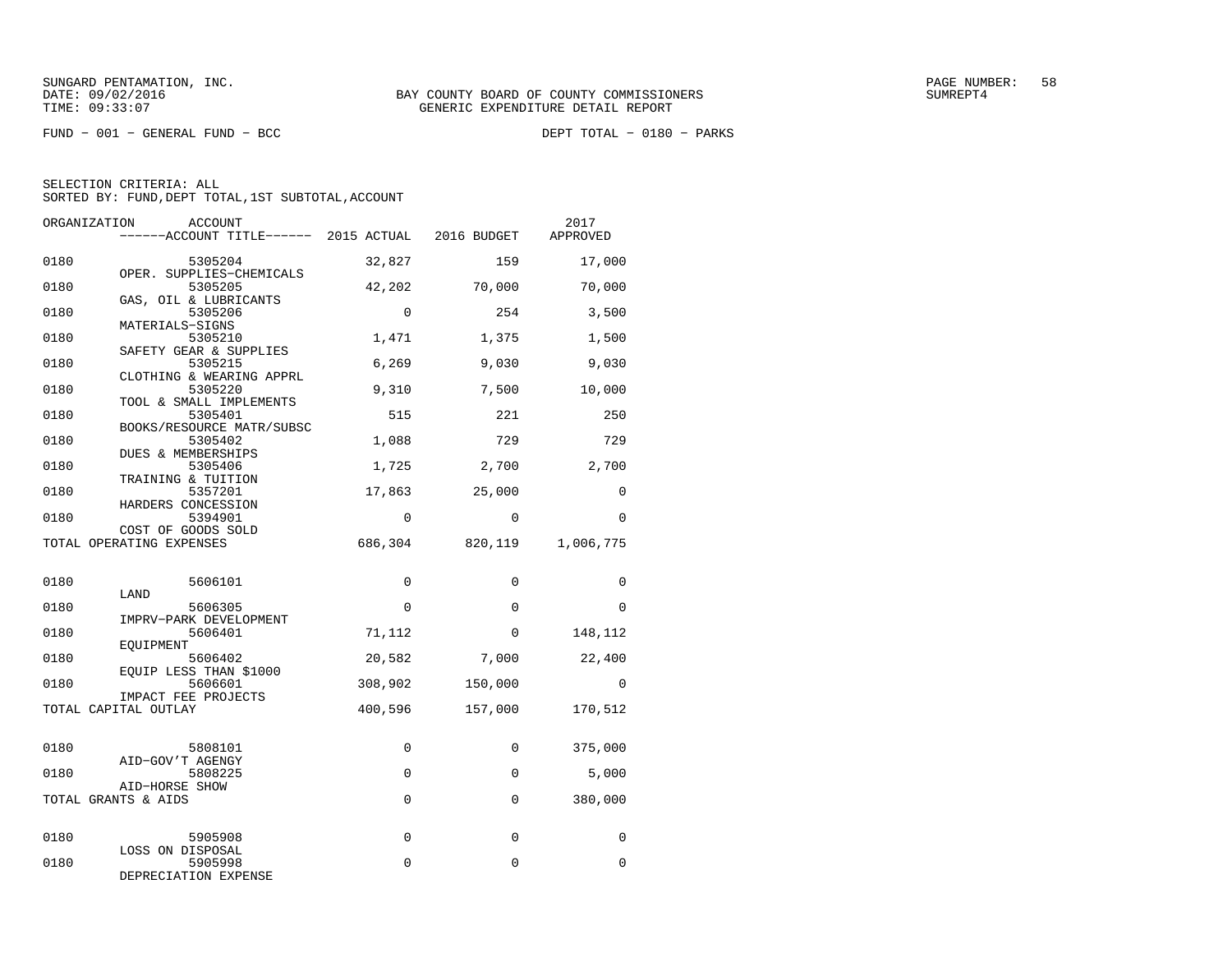FUND − 001 − GENERAL FUND − BCC DEPT TOTAL − 0180 − PARKS

|      | ORGANIZATION<br>ACCOUNT<br>------ACCOUNT TITLE------      | 2015 ACTUAL | 2016 BUDGET | 2017<br>APPROVED |
|------|-----------------------------------------------------------|-------------|-------------|------------------|
| 0180 | 5909913<br>RESERVE-IMPACT FEES                            | 0           | 115,000     | 115,000          |
| 0180 | 5909915                                                   | 0           | $\Omega$    | <sup>0</sup>     |
| 0180 | RESERVE FOR PAY ADJUSTMNT<br>5909920                      | 0           | 0           | <sup>0</sup>     |
|      | RESERVE-FUTURE CAP OUTLAY<br>TOTAL NON-OPERATING EXPENSES | 0           | 115,000     | 115,000          |
|      | TOTAL PARKS                                               | 1,917,845   | 2,052,886   | 2,599,199        |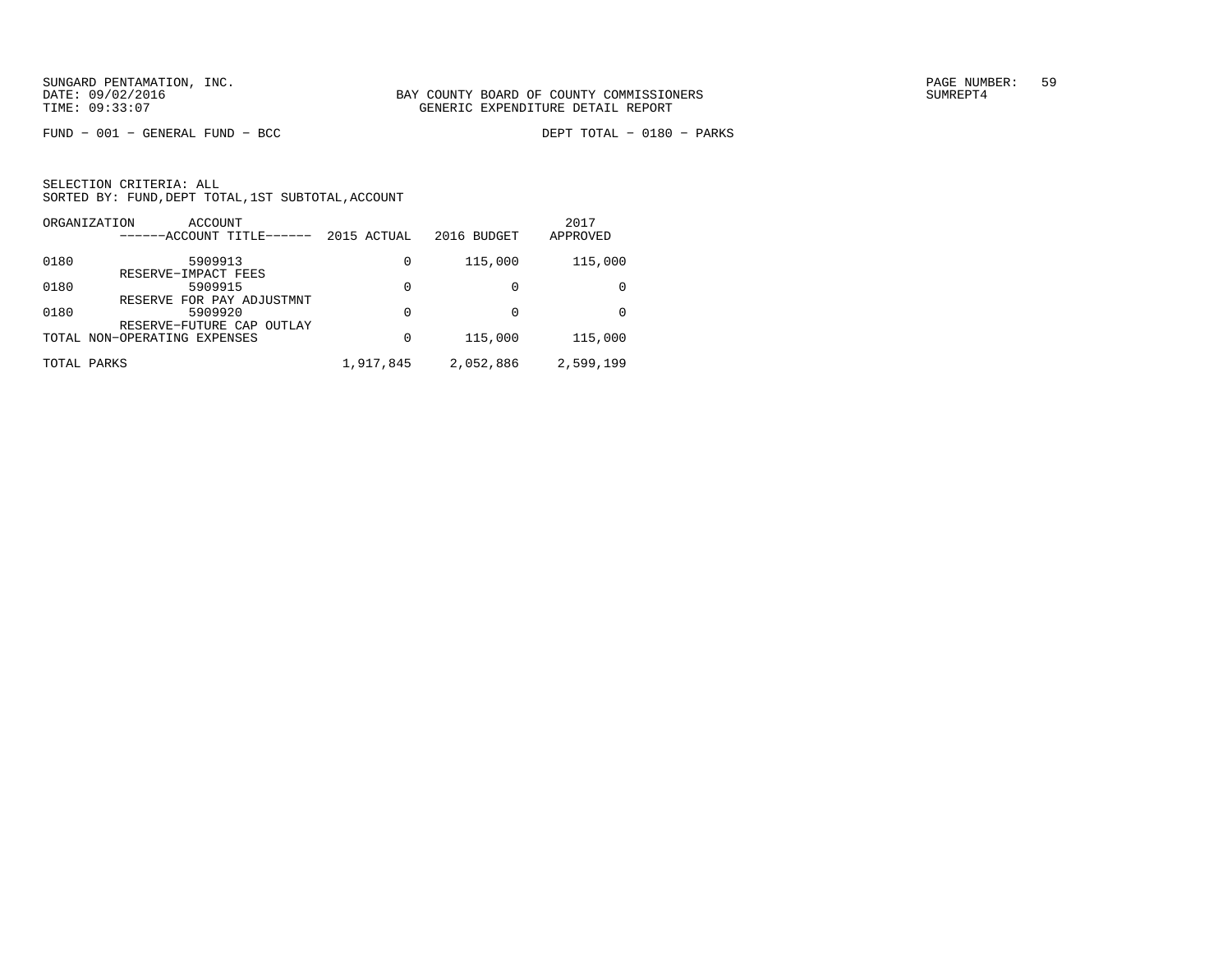FUND − 001 − GENERAL FUND − BCC DEPT TOTAL − 0186 − PARKS−PIER

| ORGANIZATION | <b>ACCOUNT</b><br>------ACCOUNT TITLE------ 2015 ACTUAL |             | 2016 BUDGET | 2017<br>APPROVED |
|--------------|---------------------------------------------------------|-------------|-------------|------------------|
| 0186         | 5101200<br>SALARIES & WAGES-REGULAR                     | 225,818     | 184,684     | 287,703          |
| 0186         | 5101400<br>SALARIES & WAGES-OVERTIME                    | 12,316      | 8,000       | 2,640            |
| 0186         | 5102100<br>FICA TAXES-MATCHING                          | 17,350      | 14,740      | 22,211           |
| 0186         | 5102200<br>RETIREMENT CONTRIBUTIONS                     | 15,546      | 16,339      | 24,443           |
| 0186         | 5102300<br>LIFE & HEALTH INSURANCE                      | 27,721      | 51,550      | 70,298           |
| 0186         | 5102302<br>VIRTUAL DOCTOR                               | $\Omega$    | $\Omega$    | $\Omega$         |
| 0186         | 5102400<br>WORKERS COMP. PREMIUMS                       | 11,027      | 10,923      | 16,919           |
| 0186         | 5102500<br>UNEMPLOYMENT COMPENSATION                    | $\Omega$    | $\Omega$    | 3,672            |
|              | TOTAL PERSONAL SERVICES                                 | 309,778     | 286,236     | 427,886          |
| 0186         | 5303106                                                 | $\mathbf 0$ | 210         | 210              |
| 0186         | PROF SRV-PHYSICLS/MEDICAL<br>5303107                    | $\Omega$    | 185         | 250              |
| 0186         | PROF SRV-SUBSTANCE TEST<br>5303110                      | $\Omega$    | 113         | 150              |
| 0186         | PROF SRV-BACKGROUND CHECK<br>5303401                    | $\mathbf 0$ | $\Omega$    | $\Omega$         |
| 0186         | CONTRACTED SERVICES<br>5303403                          | 4,625       | 3,700       | 4,700            |
| 0186         | CONTR SRV-BANK CHRG POOL<br>5303408                     | $\Omega$    | $\Omega$    | $\Omega$         |
| 0186         | CONTR SRV-800 MHZ<br>5303425                            | $\Omega$    | $\Omega$    | $\Omega$         |
| 0186         | CONTR SRV-ADMIN FEES<br>5303446<br>CONTR SRV-FACILITIES | 1,972       | 4,359       | 5,459            |
| 0186         | 5304101<br>COMMUNICATIONS SERVICES                      | 1,532       | 1,300       | 6,120            |
| 0186         | 5304301<br>UTILITY SERVICES                             | 31,817      | 45,000      | 45,000           |
| 0186         | 5304405<br>RENTALS/LEASES-BUILDINGS                     | 0           | $\Omega$    | $\Omega$         |
| 0186         | 5304410<br>RENTALS/LEASES-EQUIPMENT                     | 2,086       | 1,500       | 1,500            |
| 0186         | 5304414<br>RENTALS/LEASES-EOUIP(IT)                     | $\Omega$    | $\Omega$    | $\Omega$         |
| 0186         | 5304501<br>INSURANCE & BONDS                            | 18,760      | 14,648      | 13,742           |
| 0186         | 5304604<br>REPAIR/MAINT-BLD&GRD DEPT                    | 20,642      | 5,000       | 25,000           |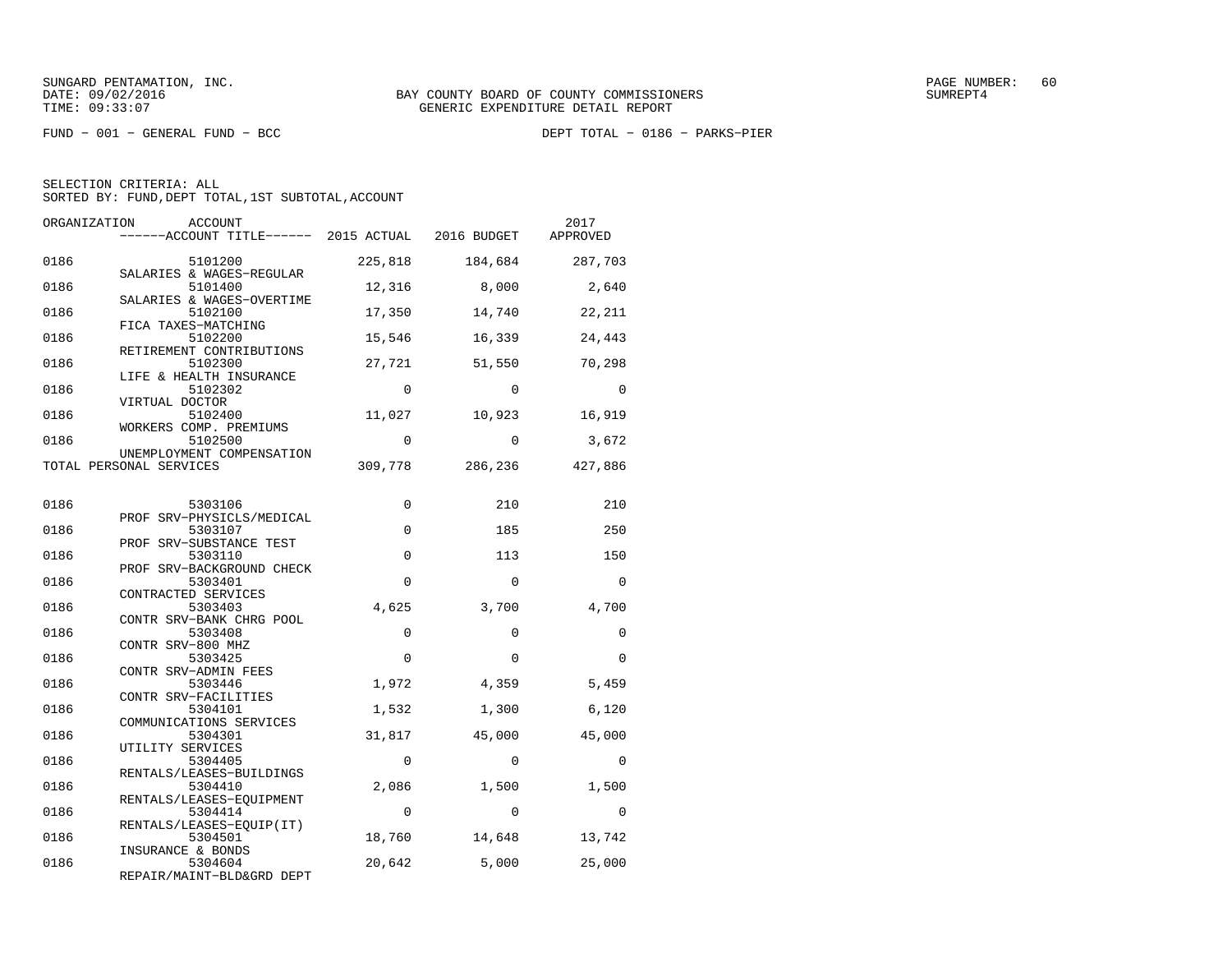FUND − 001 − GENERAL FUND − BCC DEPT TOTAL − 0186 − PARKS−PIER

| ORGANIZATION | ACCOUNT<br>------ACCOUNT TITLE------ 2015 ACTUAL 2016 BUDGET |             |             | 2017<br>APPROVED |
|--------------|--------------------------------------------------------------|-------------|-------------|------------------|
| 0186         | 5304605                                                      | 3,254       | $\Omega$    | 15,000           |
| 0186         | REPAIR/MAINT-BLDG & GRND<br>5304610                          | 353         | 1,500       | 1,500            |
| 0186         | REPAIR/MAINT-AUTO EOUIP<br>5304611                           | $\Omega$    | $\Omega$    | $\Omega$         |
| 0186         | REPAIR/MAINT-FLEET MAINT<br>5304615                          | 955         | 500         | 1,000            |
| 0186         | REPAIR/MAINT-EQUIPMENT<br>5304701<br>PRINTING & BINDING      | $\Omega$    | 1,000       | 1,000            |
| 0186         | 5304902<br>FEES & COSTS-PURCHASING                           | 681         | 820         | 1,249            |
| 0186         | 5304905<br>FEES&COSTS-LGL ADV/ADVERT                         | 52          | 500         | 500              |
| 0186         | 5304922<br>FEES & COSTS-PERMITS                              | 502         | 600         | 550              |
| 0186         | 5304990<br>MISCELLANEOUS EXPENSES                            | $\Omega$    | 1,000       | 1,000            |
| 0186         | 5305101<br>OFFICE SUPPLIES                                   | 2,476       | 3,200       | 3,200            |
| 0186         | 5305201<br>OPERATING SUPPLIES                                | 2,110       | 5,000       | 5,000            |
| 0186         | 5305202<br>OPER SUPPLIES-JANITORIAL                          | 10,256      | 9,000       | 10,000           |
| 0186         | 5305204<br>OPER. SUPPLIES-CHEMICALS                          | $\Omega$    | 1,200       | 1,200            |
| 0186         | 5305205<br>GAS, OIL & LUBRICANTS                             | $\Omega$    | 2,500       | 2,500            |
| 0186         | 5305210<br>SAFETY GEAR & SUPPLIES                            | 33          | 500         | 1,000            |
| 0186         | 5305215<br>CLOTHING & WEARING APPRL                          | 1,786       | 2,600       | 2,600            |
| 0186         | 5305220<br>TOOL & SMALL IMPLEMENTS                           | 338         | 3,000       | 3,000            |
| 0186         | 5305406<br>TRAINING & TUITION                                | $\mathbf 0$ | 1,000       | 1,000            |
|              | TOTAL OPERATING EXPENSES                                     | 104,231     | 109,935     | 153,430          |
| 0186         | 5606401                                                      | 23,401      | $\Omega$    | 19,996           |
| 0186         | EOUIPMENT<br>5606402<br>EQUIP LESS THAN \$1000               | 286         | 3,000       | 3,500            |
|              | TOTAL CAPITAL OUTLAY                                         | 23,687      | 3,000       | 23,496           |
| 0186         | 5905998                                                      | 0           | $\mathbf 0$ | $\mathbf 0$      |
| 0186         | DEPRECIATION EXPENSE<br>5909910                              | $\Omega$    | $\Omega$    | $\Omega$         |
|              | RESERVE FOR CONTINGENCIES                                    |             |             |                  |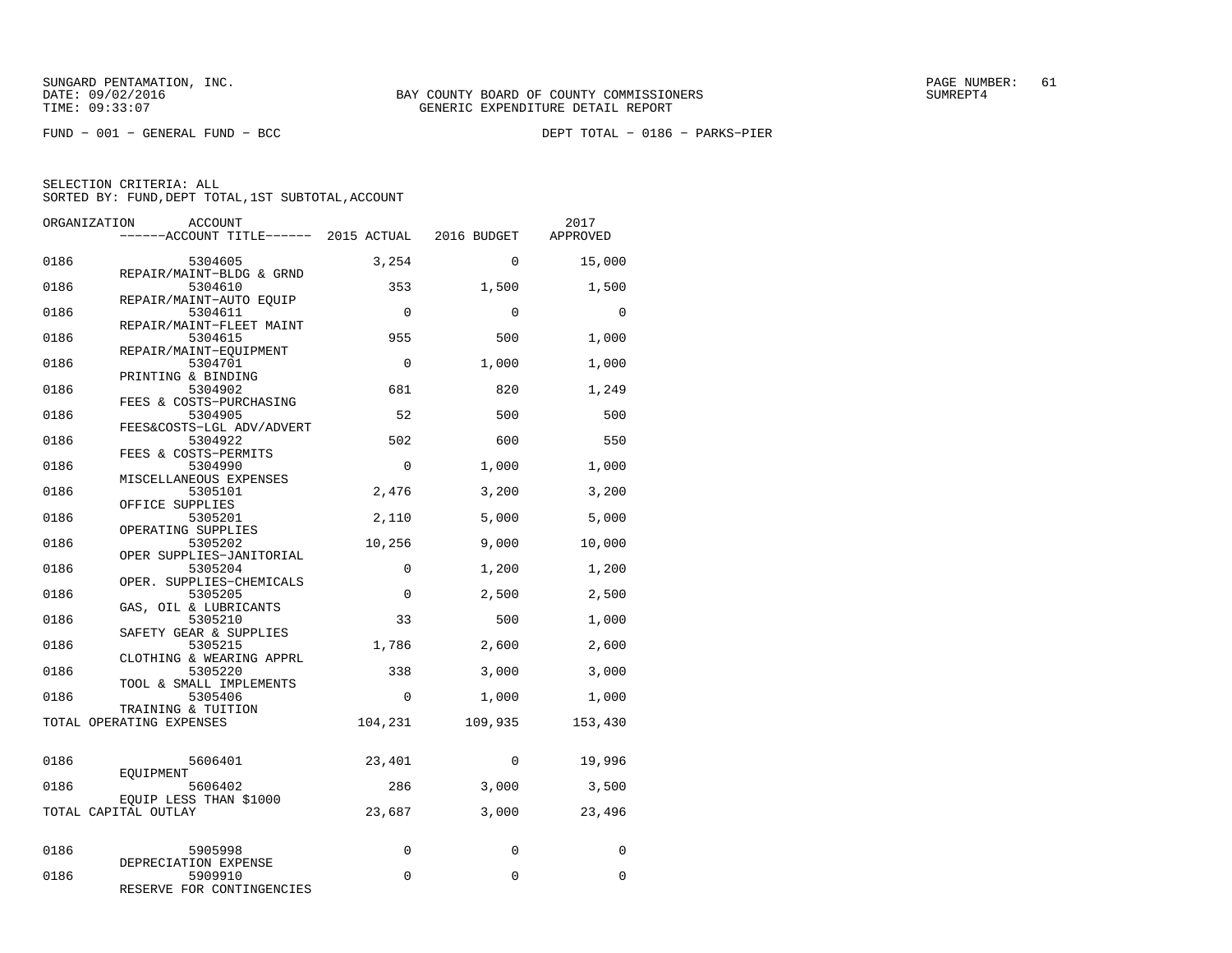FUND − 001 − GENERAL FUND − BCC DEPT TOTAL − 0186 − PARKS−PIER

| ORGANIZATION<br>ACCOUNT<br>$---ACCOUNT TITLE---2015 ACTUAL 2016 BUDGET$ |         |         | 2017<br>APPROVED |
|-------------------------------------------------------------------------|---------|---------|------------------|
| TOTAL NON-OPERATING EXPENSES                                            | $\cap$  |         |                  |
| TOTAL PARKS-PIER                                                        | 437,696 | 399,171 | 604,812          |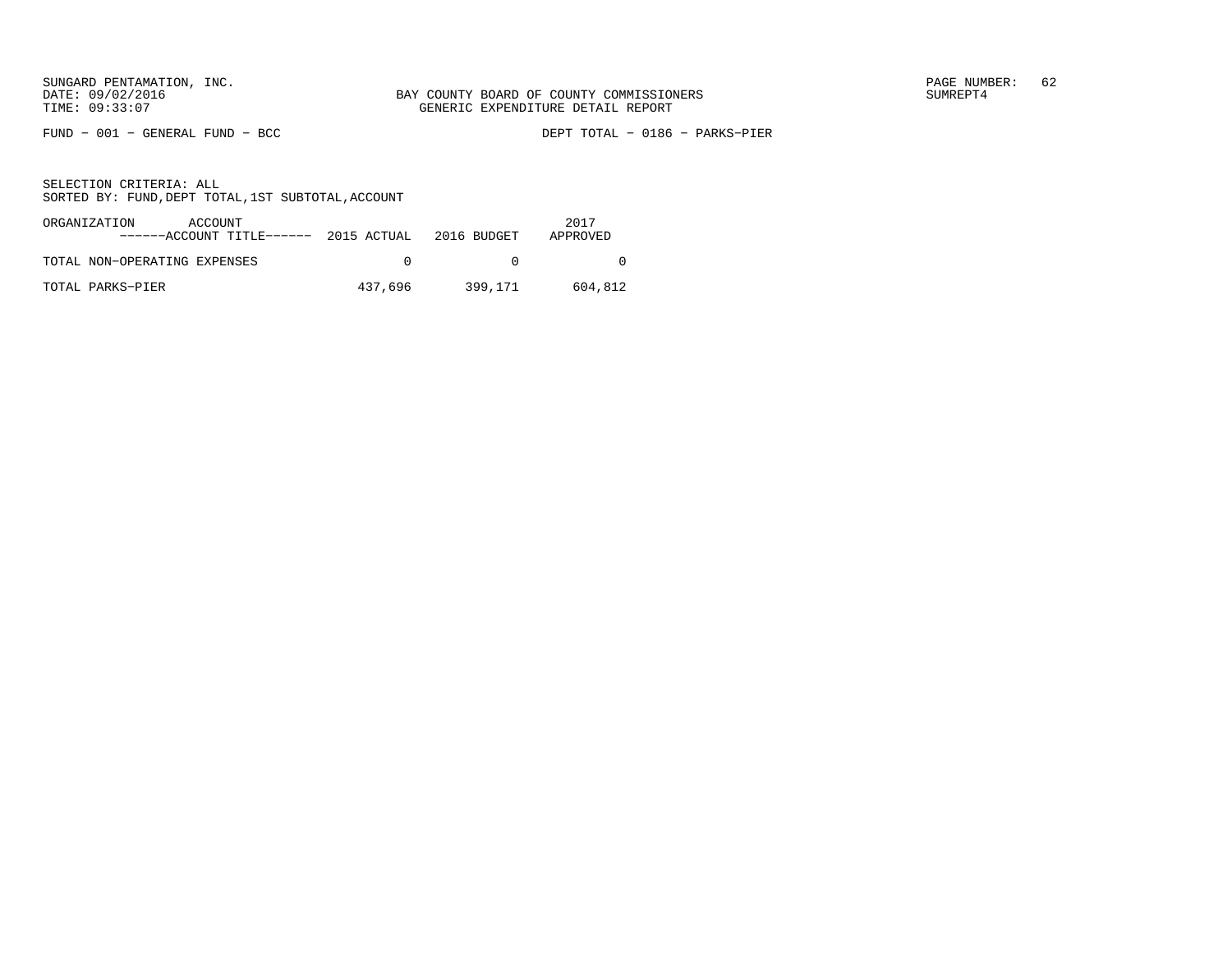| ORGANIZATION | <b>ACCOUNT</b><br>------ACCOUNT TITLE------ 2015 ACTUAL    |             | 2016 BUDGET | 2017<br>APPROVED |
|--------------|------------------------------------------------------------|-------------|-------------|------------------|
| 0187         | 5101200                                                    | 0           | $\Omega$    | 177,890          |
| 0187         | SALARIES & WAGES-REGULAR<br>5101400                        | 0           | 0           | 5,360            |
| 0187         | SALARIES & WAGES-OVERTIME<br>5102100                       | $\mathbf 0$ | 0           | 14,019           |
| 0187         | FICA TAXES-MATCHING<br>5102200                             | 0           | 0           | 14,125           |
| 0187         | RETIREMENT CONTRIBUTIONS<br>5102300                        | $\mathbf 0$ | 0           | 34,169           |
| 0187         | LIFE & HEALTH INSURANCE<br>5102400                         | $\mathbf 0$ | 0           | 10,668           |
|              | WORKERS COMP. PREMIUMS<br>TOTAL PERSONAL SERVICES          | $\mathbf 0$ | 0           | 256,231          |
| 0187         | 5303106                                                    | $\mathbf 0$ | 0           | 200              |
| 0187         | PROF SRV-PHYSICLS/MEDICAL<br>5303107                       | $\Omega$    | $\Omega$    | 250              |
| 0187         | PROF SRV-SUBSTANCE TEST<br>5303110                         | $\Omega$    | $\Omega$    | 300              |
| 0187         | PROF SRV-BACKGROUND CHECK<br>5304001                       | $\mathbf 0$ | $\Omega$    | 2,000            |
| 0187         | TRAVEL/TRAINING NON-LOCAL<br>5304125                       | $\Omega$    | $\Omega$    | 2,000            |
| 0187         | POSTAGE/TRANSP/FREIGHT<br>5304605                          | $\Omega$    | $\Omega$    | 5,000            |
| 0187         | REPAIR/MAINT-BLDG & GRND<br>5304615                        | $\Omega$    | $\Omega$    | 2,000            |
| 0187         | REPAIR/MAINT-EOUIPMENT<br>5305101                          | $\mathbf 0$ | $\Omega$    | 1,000            |
| 0187         | OFFICE SUPPLIES<br>5305201                                 | 0           | $\Omega$    | 5,000            |
| 0187         | OPERATING SUPPLIES<br>5305202                              | 0           | $\Omega$    | 1,500            |
| 0187         | OPER SUPPLIES-JANITORIAL<br>5305204                        | 0           | $\Omega$    | 500              |
| 0187         | OPER. SUPPLIES-CHEMICALS<br>5305205                        | $\mathbf 0$ | 0           | 3,000            |
| 0187         | GAS, OIL & LUBRICANTS<br>5305210                           | 0           | 0           | 1,200            |
| 0187         | SAFETY GEAR & SUPPLIES<br>5305215                          | $\mathbf 0$ | 0           | 3,000            |
| 0187         | CLOTHING & WEARING APPRL<br>5305220                        | $\mathbf 0$ | $\Omega$    | 500              |
| 0187         | TOOL & SMALL IMPLEMENTS<br>5305401                         | $\mathbf 0$ | 0           | 800              |
| 0187         | BOOKS/RESOURCE MATR/SUBSC<br>5305402<br>DUES & MEMBERSHIPS | 0           | 0           | 500              |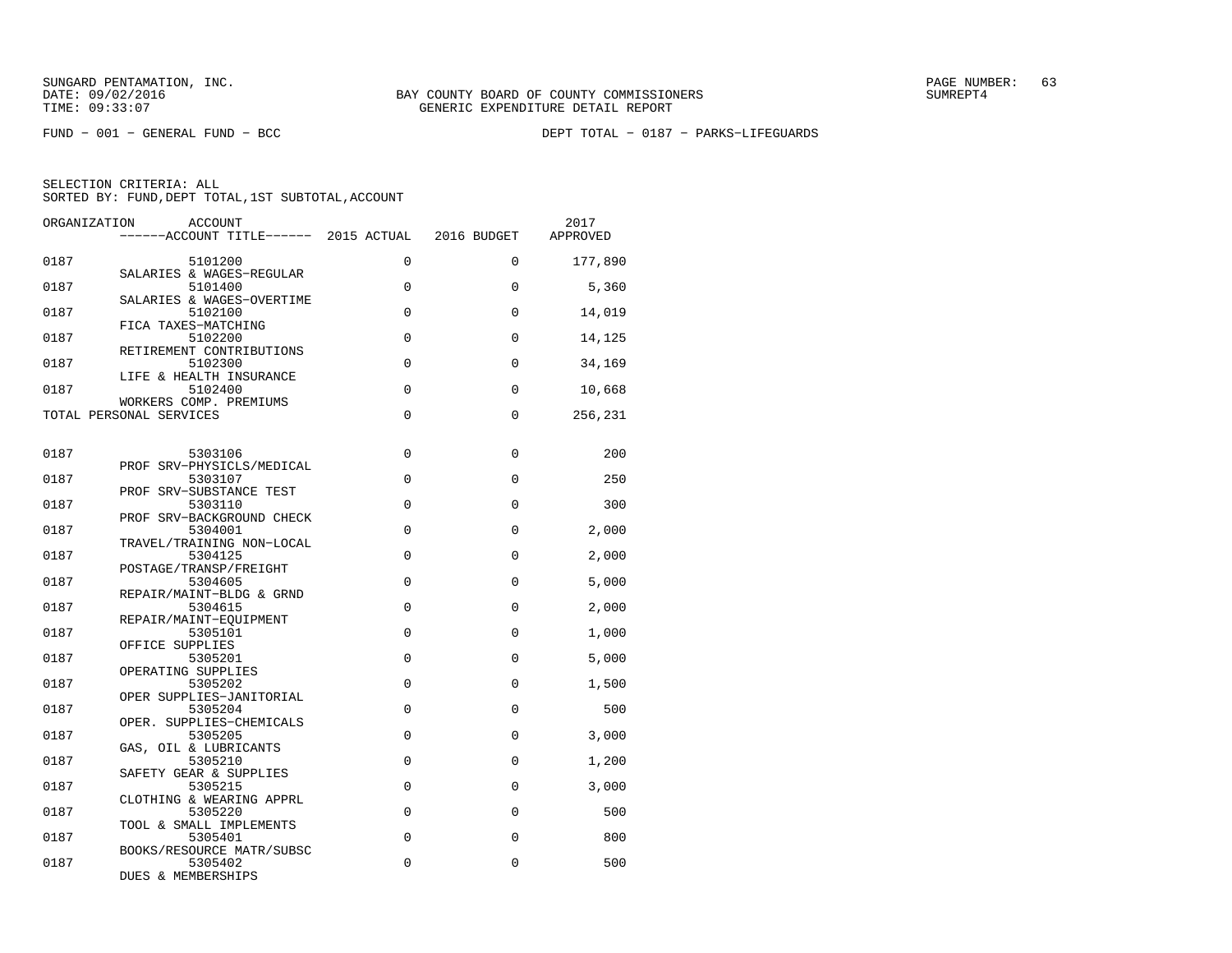FUND − 001 − GENERAL FUND − BCC DEPT TOTAL − 0187 − PARKS−LIFEGUARDS

| ORGANIZATION<br><b>ACCOUNT</b><br>------ACCOUNT TITLE------ | 2015 ACTUAL | 2016 BUDGET | 2017<br>APPROVED |
|-------------------------------------------------------------|-------------|-------------|------------------|
| 0187<br>5305406<br>& TUITION<br>TRAINING                    | 0           | 0           | 2,000            |
| TOTAL OPERATING EXPENSES                                    | 0           | 0           | 30,750           |
| 0187<br>5606401                                             | 0           | 0           | 8,000            |
| EOUIPMENT<br>0187<br>5606402<br>EOUIP LESS THAN \$1000      | 0           | $\Omega$    | 5,000            |
| TOTAL CAPITAL OUTLAY                                        | 0           | $\Omega$    | 13,000           |
| TOTAL PARKS-LIFEGUARDS                                      | 0           | 0           | 299,981          |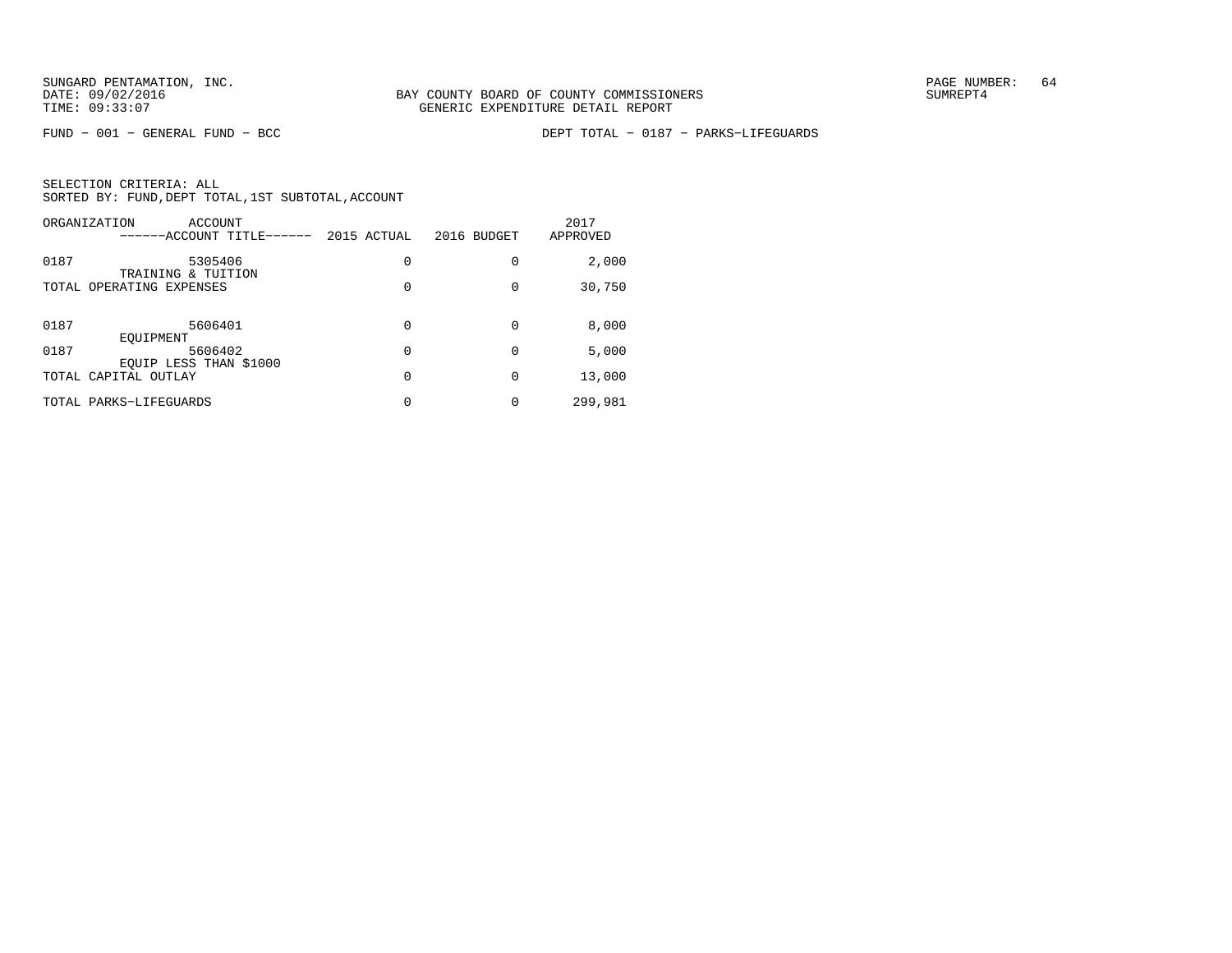| ORGANIZATION | <b>ACCOUNT</b><br>------ACCOUNT TITLE------ 2015 ACTUAL         |             | 2016 BUDGET | 2017<br>APPROVED |
|--------------|-----------------------------------------------------------------|-------------|-------------|------------------|
| 0195         | 5101200<br>SALARIES & WAGES-REGULAR                             | 119,536     | 118,991     | 137,711          |
| 0195         | 5102100<br>FICA TAXES-MATCHING                                  | 6,893       | 6,985       | 8,338            |
| 0195         | 5102200<br>RETIREMENT CONTRIBUTIONS                             | 6,819       | 6,795       | 8,401            |
| 0195         | 5102300<br>LIFE & HEALTH INSURANCE                              | 4,511       | 5,257       | 5,963            |
| 0195         | 5102302<br>VIRTUAL DOCTOR                                       | $\mathbf 0$ | $\Omega$    | $\Omega$         |
| 0195         | 5102400<br>WORKERS COMP. PREMIUMS                               | 126         | 125         | 134              |
| 0195         | 5102500<br>UNEMPLOYMENT COMPENSATION                            | 960         | $\Omega$    | $\Omega$         |
|              | TOTAL PERSONAL SERVICES                                         | 138,845     | 138,153     | 160,547          |
| 0195         | 5303101                                                         | 361         | $\Omega$    | $\Omega$         |
| 0195         | PROFESSIONAL SERVICES<br>5303107                                | 99          | 50          | 50               |
| 0195         | PROF SRV-SUBSTANCE TEST<br>5303110<br>PROF SRV-BACKGROUND CHECK | 123         | 430         | 455              |
| 0195         | 5303401<br>CONTRACTED SERVICES                                  | 1,095       | 2,400       | 2,400            |
| 0195         | 5303410<br>CONTR SRV-JANITORIAL                                 | $\Omega$    | $\Omega$    | $\Omega$         |
| 0195         | 5303425<br>CONTR SRV-ADMIN FEES                                 | 780         | $\Omega$    | $\Omega$         |
| 0195         | 5303446<br>CONTR SRV-FACILITIES                                 | 16,852      | 20,644      | 27,525           |
| 0195         | 5304001<br>TRAVEL/TRAINING NON-LOCAL                            | 2,743       | 3,500       | 3,500            |
| 0195         | 5304005<br>TRAVEL-LOCAL                                         | 159         | 2,000       | 2,000            |
| 0195         | 5304101<br>COMMUNICATIONS SERVICES                              | 1,887       | 1,980       | 3,792            |
| 0195         | 5304125<br>POSTAGE/TRANSP/FREIGHT                               | 91          | 200         | 200              |
| 0195         | 5304301<br>UTILITY SERVICES                                     | 12,600      | 10,000      | 10,000           |
| 0195         | 5304405<br>RENTALS/LEASES-BUILDINGS                             | $\Omega$    | $\Omega$    | $\Omega$         |
| 0195         | 5304410<br>RENTALS/LEASES-EOUIPMENT                             | 6,034       | 6,500       | 4,040            |
| 0195         | 5304414<br>RENTALS/LEASES-EQUIP(IT)                             | $\mathbf 0$ | $\Omega$    | 3,750            |
| 0195         | 5304501<br>INSURANCE & BONDS                                    | 3,160       | 11,883      | 10,191           |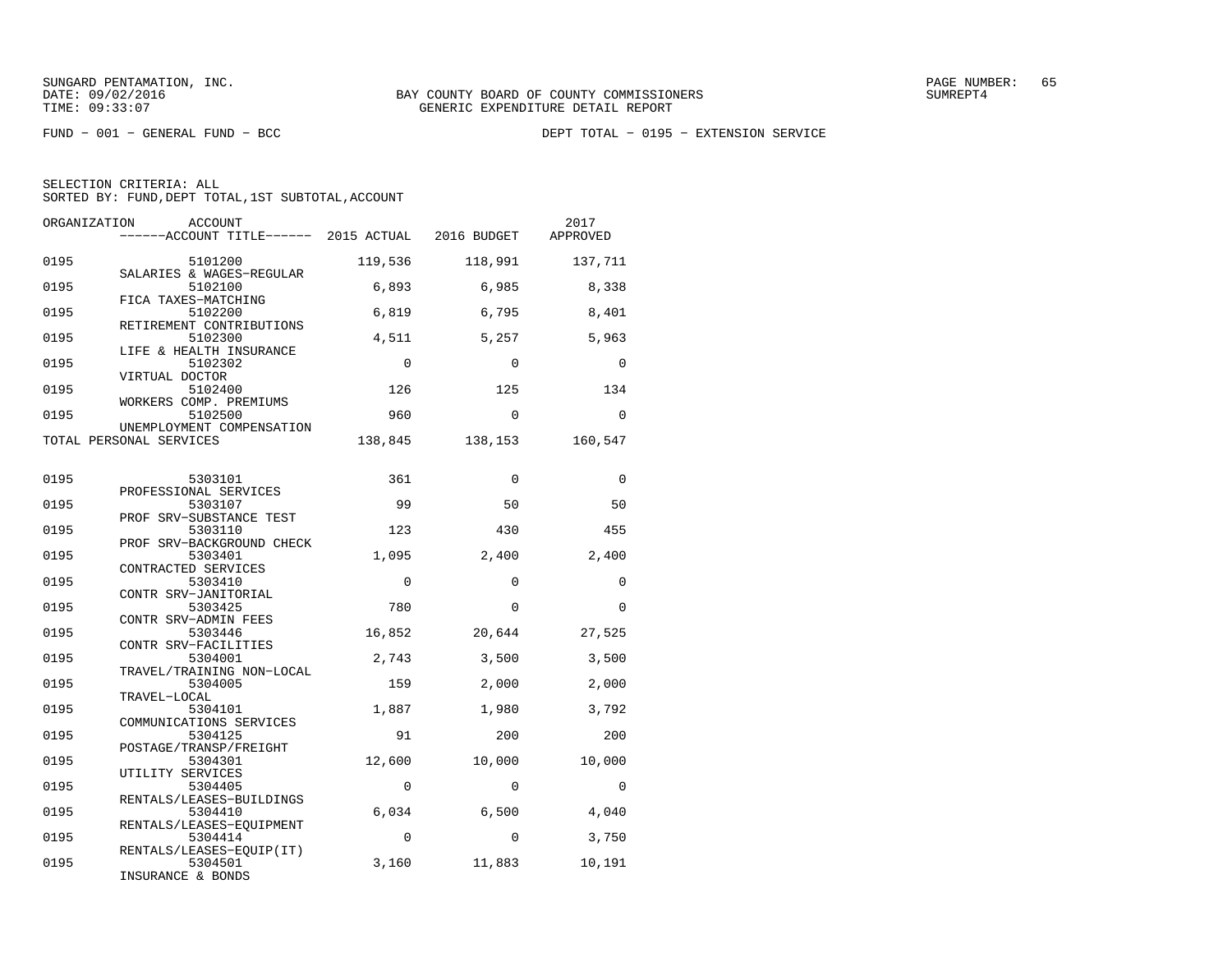FUND − 001 − GENERAL FUND − BCC DEPT TOTAL − 0195 − EXTENSION SERVICE

| ORGANIZATION | ACCOUNT<br>------ACCOUNT TITLE------ 2015 ACTUAL 2016 BUDGET |                      |             | 2017<br>APPROVED |
|--------------|--------------------------------------------------------------|----------------------|-------------|------------------|
| 0195         | 5304605<br>REPAIR/MAINT-BLDG & GRND                          | 10,328               | 34,300      | 9,300            |
| 0195         | 5304610<br>REPAIR/MAINT-AUTO EOUIP                           | 1,981                | 2,000       | 2,000            |
| 0195         | 5304611<br>REPAIR/MAINT-FLEET MAINT                          | $\mathbf 0$          | $\Omega$    | $\Omega$         |
| 0195         | 5304615<br>REPAIR/MAINT-EOUIPMENT                            | 171                  | 125         | 125              |
| 0195         | 5304701<br>PRINTING & BINDING                                | $\Omega$             | $\Omega$    | $\Omega$         |
| 0195         | 5304902<br>FEES & COSTS-PURCHASING                           | 2,384                | 410         | 2,186            |
| 0195         | 5304905<br>FEES&COSTS-LGL ADV/ADVERT                         | 0                    | $\Omega$    | $\Omega$         |
| 0195         | 5304922<br>FEES & COSTS-PERMITS                              | 0                    | $\Omega$    | $\Omega$         |
| 0195         | 5304990<br>MISCELLANEOUS EXPENSES                            | $\Omega$             | $\Omega$    | $\Omega$         |
| 0195         | 5305101<br>OFFICE SUPPLIES                                   | 2,884                | 4,500       | 4,500            |
| 0195         | 5305201<br>OPERATING SUPPLIES                                | 16                   | 200         | 200              |
| 0195<br>0195 | 5305202<br>OPER SUPPLIES-JANITORIAL                          | 157                  | 200         | 200              |
| 0195         | 5305205<br>GAS, OIL & LUBRICANTS<br>5305210                  | 1,705<br>$\mathbf 0$ | 1,600<br>75 | 1,600<br>75      |
| 0195         | SAFETY GEAR & SUPPLIES<br>5305227                            | 20                   | 500         | 500              |
| 0195         | DEMO-SEA GRANT MARINE<br>5305228                             | 252                  | 500         | 500              |
| 0195         | DEMO-HOME ECONOMICS<br>5305229                               | 166                  | 500         | 500              |
| 0195         | DEMO-HORTICULTURE<br>5305232                                 | 431                  | 500         | 500              |
| 0195         | 4-H MATERIALS & SUPPLIES<br>5305236                          | 2,700                | 3,000       | 3,400            |
| 0195         | 4-H SCHOLARSHIPS<br>5305401                                  | $\Omega$             | 150         | 150              |
| 0195         | BOOKS/RESOURCE MATR/SUBSC<br>5305402                         | 715                  | 750         | 750              |
| 0195         | DUES & MEMBERSHIPS<br>5305406<br>TRAINING & TUITION          | $\mathbf 0$          | 100         | 100              |
|              | TOTAL OPERATING EXPENSES                                     | 69,894               | 108,997     | 94,489           |
| 0195         | 5606349<br>IMPRV-ARTIFICIAL REEF                             | 0                    | 64,000      | 54,000           |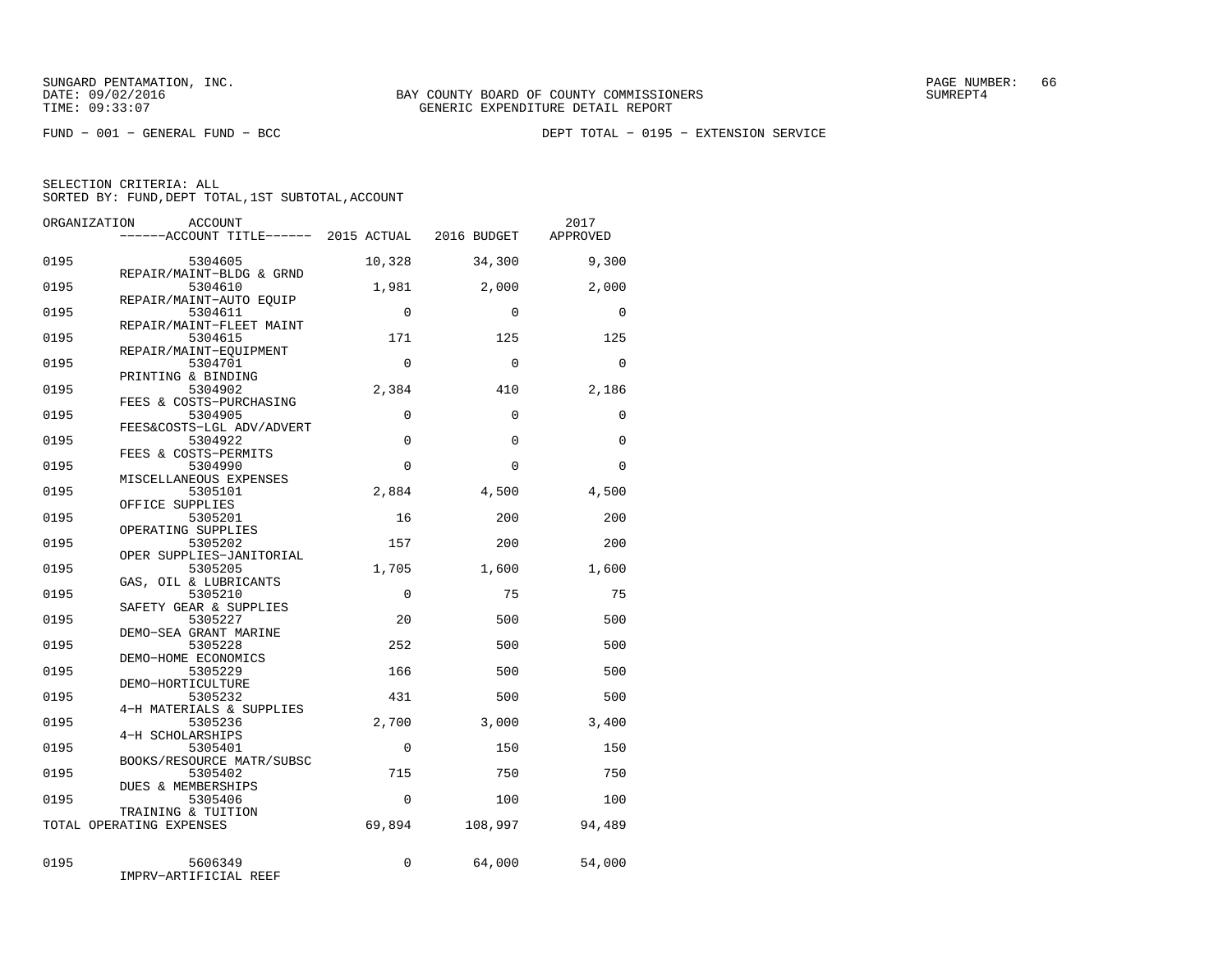| ORGANIZATION | ACCOUNT<br>-----ACCOUNT TITLE------                       | 2015 ACTUAL | 2016 BUDGET          | 2017<br>APPROVED     |
|--------------|-----------------------------------------------------------|-------------|----------------------|----------------------|
| 0195         | 5606401<br>EOUIPMENT                                      | 6,055       | 23,079               | 2,000                |
| 0195         | 5606402                                                   | 2,612       | 800                  | 450                  |
| 0195         | EOUIP LESS THAN \$1000<br>5606450<br>COMPUTER SOFTWARE    | 0           | $\Omega$             | $\Omega$             |
|              | TOTAL CAPITAL OUTLAY                                      | 8,667       | 87,879               | 56,450               |
| 0195         | 5808118<br>GRANT-HAZARD MITIGATION<br>TOTAL GRANTS & AIDS | 0<br>0      | $\Omega$<br>$\Omega$ | $\Omega$<br>$\Omega$ |
| 0195         | 5905998                                                   | $\Omega$    | $\Omega$             | 0                    |
| 0195         | DEPRECIATION EXPENSE<br>5909915                           | 0           | $\Omega$             | $\Omega$             |
|              | RESERVE FOR PAY ADJUSTMNT<br>TOTAL NON-OPERATING EXPENSES | 0           | $\Omega$             | $\Omega$             |
|              | TOTAL EXTENSION SERVICE                                   | 217,406     | 335,029              | 311,486              |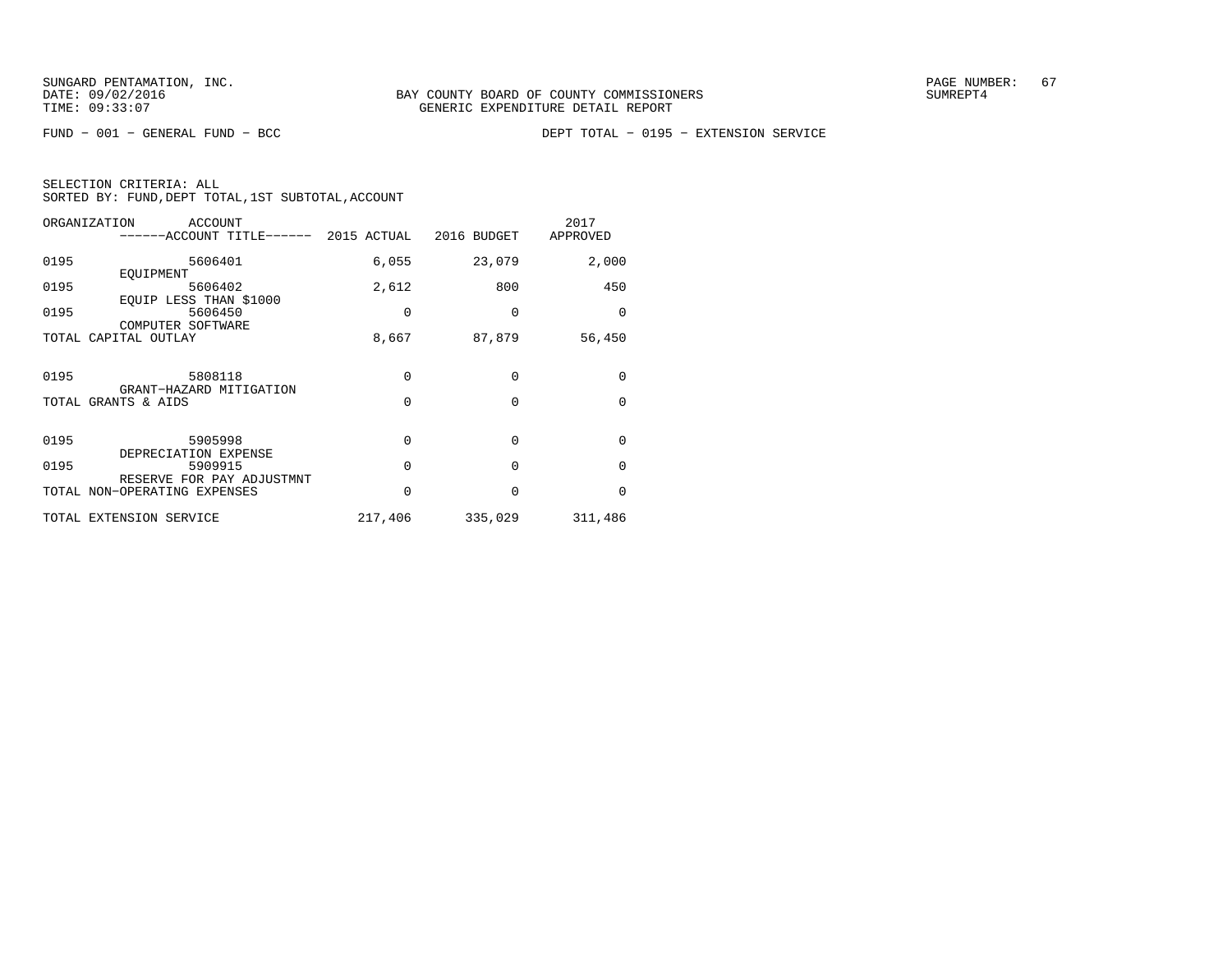FUND − 001 − GENERAL FUND − BCC DEPT TOTAL − 0205 − VETERANS SERVICES

| SELECTION CRITERIA: ALL |  |                                                    |  |
|-------------------------|--|----------------------------------------------------|--|
|                         |  | SORTED BY: FUND, DEPT TOTAL, 1ST SUBTOTAL, ACCOUNT |  |

| ORGANIZATION | ACCOUNT<br>------ACCOUNT TITLE------ 2015 ACTUAL 2016 BUDGET    |             |                 | 2017<br>APPROVED |
|--------------|-----------------------------------------------------------------|-------------|-----------------|------------------|
| 0205         | 5101200<br>SALARIES & WAGES-REGULAR                             | 169,326     | 168,321         | 185,961          |
| 0205         | 5101400<br>SALARIES & WAGES-OVERTIME                            | $\Omega$    | 425             | 425              |
| 0205         | 5102100<br>FICA TAXES-MATCHING                                  | 12,380      | 12,909          | 14,259           |
| 0205         | 5102200<br>RETIREMENT CONTRIBUTIONS                             | 12,403      | 12,557          | 14,367           |
| 0205         | 5102300<br>LIFE & HEALTH INSURANCE                              | 13,332      | 15,559          | 27,863           |
| 0205         | 5102302<br>VIRTUAL DOCTOR                                       | $\Omega$    | $\Omega$        | $\Omega$         |
| 0205         | 5102400<br>WORKERS COMP. PREMIUMS                               | 718         | 724             | 800              |
|              | TOTAL PERSONAL SERVICES                                         | 208,159     | 210,495 243,675 |                  |
| 0205         | 5303107                                                         | $\Omega$    | $\Omega$        | $\Omega$         |
| 0205         | PROF SRV-SUBSTANCE TEST<br>5303110<br>PROF SRV-BACKGROUND CHECK | $\Omega$    | $\Omega$        | $\Omega$         |
| 0205         | 5303401<br>CONTRACTED SERVICES                                  | $\Omega$    | $\Omega$        | $\Omega$         |
| 0205         | 5303410<br>CONTR SRV-JANITORIAL                                 | $\Omega$    | $\Omega$        | $\Omega$         |
| 0205         | 5303425<br>CONTR SRV-ADMIN FEES                                 | 1,560       | $\Omega$        | $\Omega$         |
| 0205         | 5303446<br>CONTR SRV-FACILITIES                                 | 6,680       | 19,375          | 17,420           |
| 0205         | 5304001<br>TRAVEL/TRAINING NON-LOCAL                            | 5,221       | 4,800           | 5,300            |
| 0205         | 5304005<br>TRAVEL-LOCAL                                         | $\Omega$    | $\Omega$        | $\Omega$         |
| 0205         | 5304101<br>COMMUNICATIONS SERVICES                              | 541         | 600             | 804              |
| 0205         | 5304125<br>POSTAGE/TRANSP/FREIGHT                               | 1,249       | 2,000           | 1,500            |
| 0205         | 5304301<br>UTILITY SERVICES                                     | 6,259       | $\Omega$        | $\Omega$         |
| 0205         | 5304405<br>RENTALS/LEASES-BUILDINGS                             | $\mathbf 0$ | $\Omega$        | $\Omega$         |
| 0205         | 5304410<br>RENTALS/LEASES-EOUIPMENT                             | 3,679       | 7,619           | $\Omega$         |
| 0205         | 5304414<br>RENTALS/LEASES-EQUIP(IT)                             | 0           | 0               | 5,660            |
| 0205         | 5304501<br>INSURANCE & BONDS                                    | 2,370       | 10,622          | 8,552            |
| 0205         | 5304605<br>REPAIR/MAINT-BLDG & GRND                             | 3,312       | $\mathbf 0$     | $\Omega$         |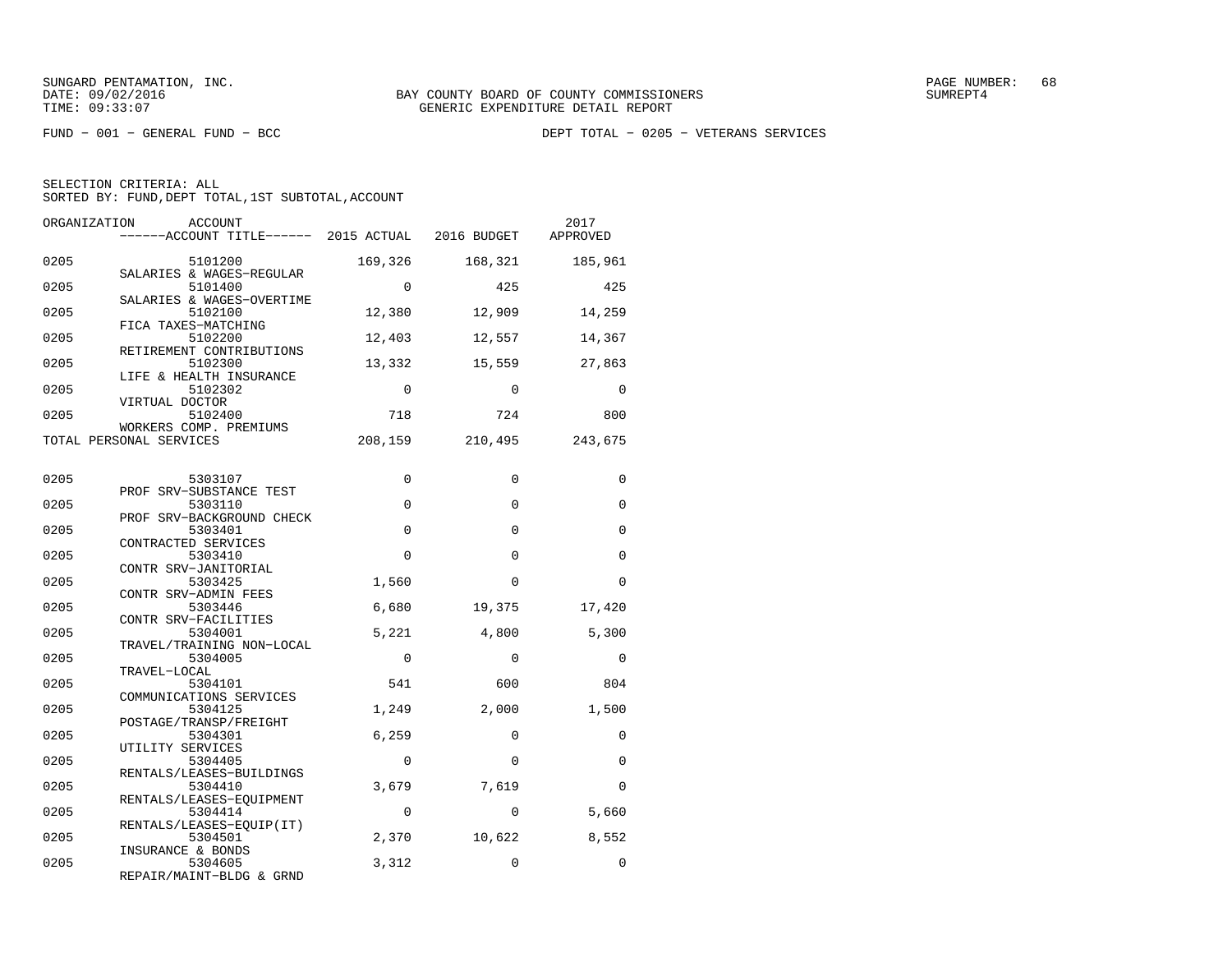FUND − 001 − GENERAL FUND − BCC DEPT TOTAL − 0205 − VETERANS SERVICES

| ORGANIZATION | ACCOUNT                                                   |             |             | 2017     |
|--------------|-----------------------------------------------------------|-------------|-------------|----------|
|              | ------ACCOUNT TITLE------ 2015 ACTUAL                     |             | 2016 BUDGET | APPROVED |
| 0205         | 5304610                                                   | 154         | 250         | 250      |
|              | REPAIR/MAINT-AUTO EQUIP                                   |             |             |          |
| 0205         | 5304611                                                   | $\Omega$    | $\Omega$    | $\Omega$ |
| 0205         | REPAIR/MAINT-FLEET MAINT                                  | 63          | 150         | $\Omega$ |
|              | 5304615<br>REPAIR/MAINT-EQUIPMENT                         |             |             |          |
| 0205         | 5304902                                                   | 681         | 1,640       | 937      |
|              | FEES & COSTS-PURCHASING                                   |             |             |          |
| 0205         | 5304905                                                   | $\mathbf 0$ | $\Omega$    | $\Omega$ |
|              | FEES&COSTS-LGL ADV/ADVERT                                 |             |             |          |
| 0205         | 5304990                                                   | 0           | $\Omega$    | $\Omega$ |
|              | MISCELLANEOUS EXPENSES                                    |             |             |          |
| 0205         | 5305101                                                   | 2,370       | 4,205       | 4,205    |
|              | OFFICE SUPPLIES                                           |             |             |          |
| 0205         | 5305201<br>OPERATING SUPPLIES                             | 0           | 0           | 0        |
| 0205         | 5305205                                                   | 89          | 250         | 250      |
|              | GAS, OIL & LUBRICANTS                                     |             |             |          |
| 0205         | 5305208                                                   | 1,608       | 2,400       | 2,400    |
|              | OPERATING/PROMO EXPS                                      |             |             |          |
| 0205         | 5305210                                                   | 0           | 50          | 50       |
|              | SAFETY GEAR & SUPPLIES                                    |             |             |          |
| 0205         | 5305402                                                   | 120         | 160         | 160      |
|              | DUES & MEMBERSHIPS                                        |             |             |          |
| 0205         | 5305406                                                   | $\Omega$    | $\Omega$    | $\Omega$ |
|              | TRAINING & TUITION                                        | 35,956      |             |          |
|              | TOTAL OPERATING EXPENSES                                  |             | 54,121      | 47,488   |
| 0205         | 5606401                                                   | 0           | 6,962       | $\Omega$ |
|              | EOUIPMENT                                                 |             |             |          |
| 0205         | 5606402                                                   | 951         | 600         | 600      |
|              | EQUIP LESS THAN \$1000                                    |             |             |          |
| 0205         | 5606450                                                   | 1,283       | 1,036       | 1,200    |
|              | COMPUTER SOFTWARE<br>TOTAL CAPITAL OUTLAY                 | 2,234       | 8,598       | 1,800    |
|              |                                                           |             |             |          |
| 0205         | 5905998                                                   | 0           | 0           | 0        |
|              | DEPRECIATION EXPENSE                                      |             |             |          |
| 0205         | 5909915                                                   | $\mathsf 0$ | $\Omega$    | 0        |
|              | RESERVE FOR PAY ADJUSTMNT<br>TOTAL NON-OPERATING EXPENSES | 0           | $\Omega$    | $\Omega$ |
|              |                                                           |             |             |          |
|              | TOTAL VETERANS SERVICES                                   | 246,349     | 273,214     | 292,963  |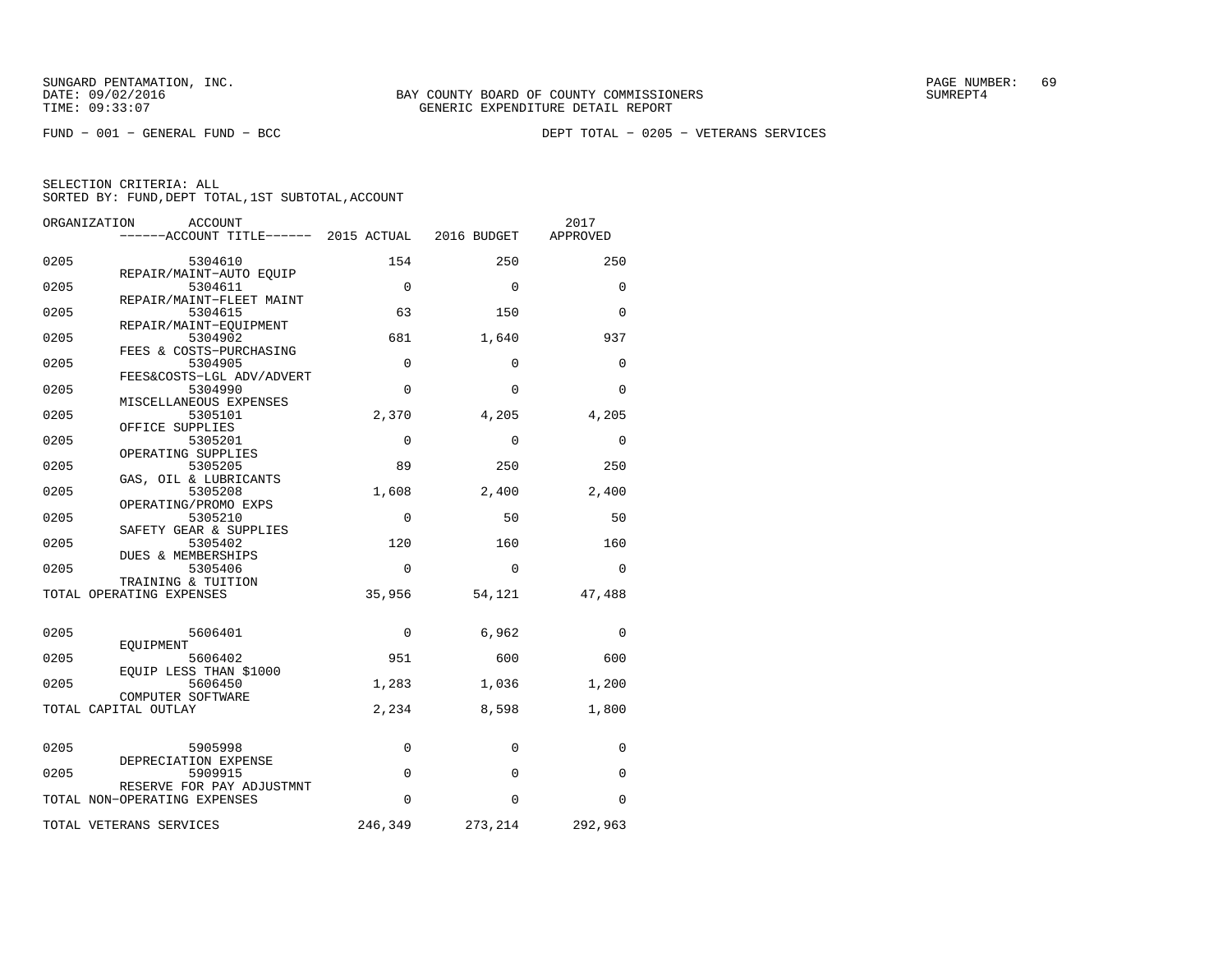FUND − 001 − GENERAL FUND − BCC DEPT TOTAL − 0210 − EMERGENCY MANAGEMENT

| ORGANIZATION | <b>ACCOUNT</b><br>------ACCOUNT TITLE------ 2015 ACTUAL |             | 2016 BUDGET | 2017<br>APPROVED |
|--------------|---------------------------------------------------------|-------------|-------------|------------------|
| 0210         | 5101200                                                 | 627,238     | 696,097     | 807,189          |
| 0210         | SALARIES & WAGES-REGULAR<br>5101205                     | $\Omega$    | $\Omega$    | $\Omega$         |
| 0210         | SALARIES & WAGES-DISASTER<br>5101400                    | 123,181     | 72,000      | 72,000           |
| 0210         | SALARIES & WAGES-OVERTIME<br>5101405                    | $\Omega$    | $\Omega$    | $\Omega$         |
| 0210         | SALARIES-DISASTER O/T<br>5102100                        | 52,050      | 58,760      | 67,258           |
| 0210         | FICA TAXES-MATCHING<br>5102200                          | 54,469      | 66,375      | 80,433           |
| 0210         | RETIREMENT CONTRIBUTIONS<br>5102300                     | 163,457     | 237,401     | 250,814          |
| 0210         | LIFE & HEALTH INSURANCE<br>5102302                      | $\Omega$    | $\Omega$    | $\Omega$         |
| 0210         | VIRTUAL DOCTOR<br>5102400                               | 3,015       | 4,083       | 4,639            |
| 0210         | WORKERS COMP. PREMIUMS<br>5102500                       | $\Omega$    | $\Omega$    | $\Omega$         |
|              | UNEMPLOYMENT COMPENSATION<br>TOTAL PERSONAL SERVICES    | 1,023,409   | 1,134,716   | 1,282,333        |
|              |                                                         |             |             |                  |
| 0210         | 5303106<br>PROF SRV-PHYSICLS/MEDICAL                    | $\Omega$    | $\Omega$    | $\Omega$         |
| 0210         | 5303107<br>PROF SRV-SUBSTANCE TEST                      | 111         | 162         | 162              |
| 0210         | 5303110<br>PROF SRV-BACKGROUND CHECK                    | 71          | $\Omega$    | 200              |
| 0210         | 5303401<br>CONTRACTED SERVICES                          | 170         | 5,000       | 5,000            |
| 0210         | 5303410<br>CONTR SRV-JANITORIAL                         | $\Omega$    | $\Omega$    | $\Omega$         |
| 0210         | 5303425<br>CONTR SRV-ADMIN FEES                         | 780         | $\Omega$    | $\Omega$         |
| 0210         | 5303446<br>CONTR SRV-FACILITIES                         | $\Omega$    | 970         | 1,314            |
| 0210         | 5304001<br>TRAVEL/TRAINING NON-LOCAL                    | 233         | $\Omega$    | 500              |
| 0210         | 5304005<br>TRAVEL-LOCAL                                 | $\mathbf 0$ | $\Omega$    | $\Omega$         |
| 0210         | 5304101<br>COMMUNICATIONS SERVICES                      | 76          | $\Omega$    | 4,392            |
| 0210         | 5304125<br>POSTAGE/TRANSP/FREIGHT                       | 323         | 165         | 165              |
| 0210         | 5304301<br>UTILITY SERVICES                             | 3,057       | 3,000       | 3,000            |
| 0210         | 5304410<br>RENTALS/LEASES-EOUIPMENT                     | 7,046       | 5,855       | 1,400            |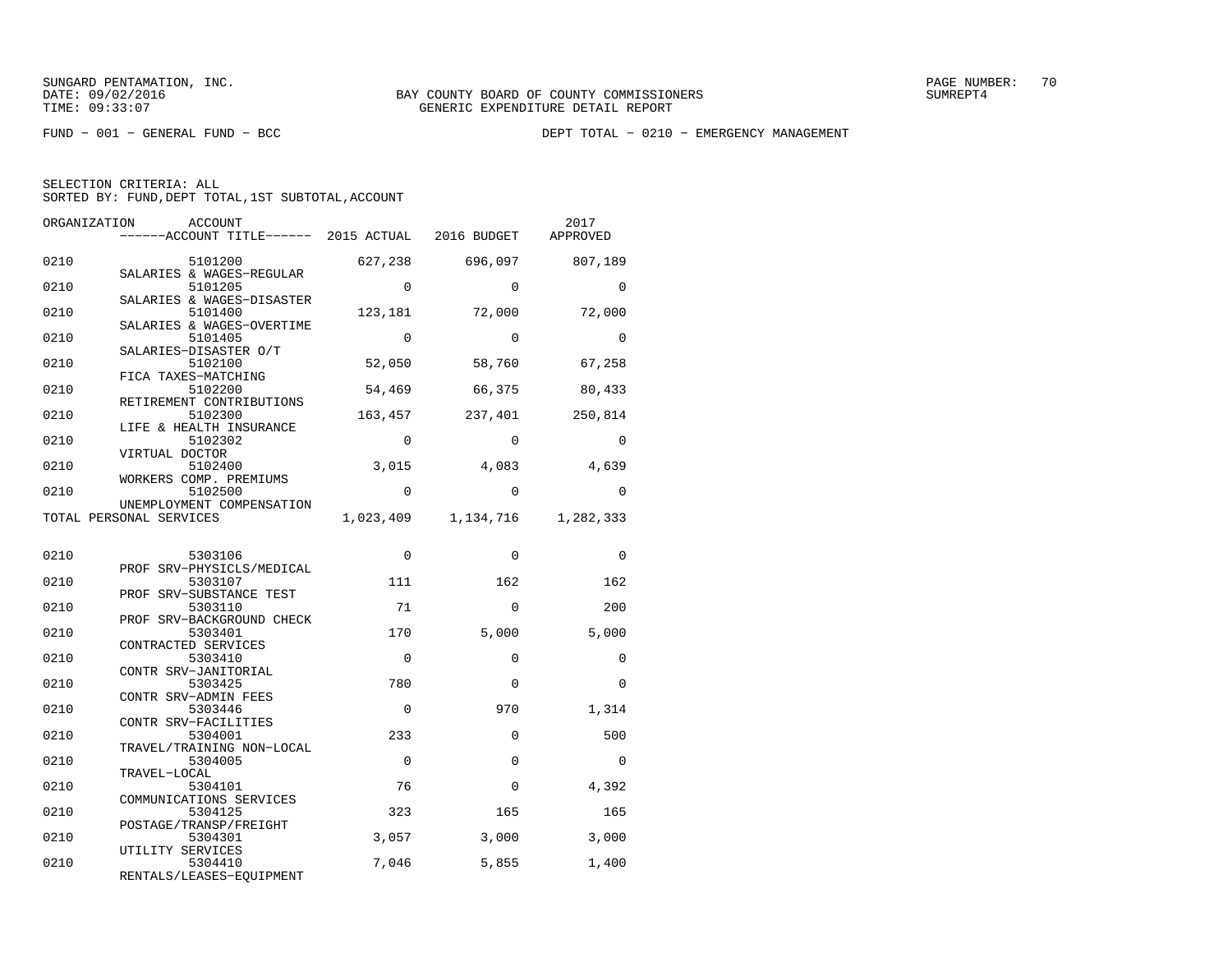FUND − 001 − GENERAL FUND − BCC DEPT TOTAL − 0210 − EMERGENCY MANAGEMENT

| ORGANIZATION | <b>ACCOUNT</b>                                 |             |             | 2017        |
|--------------|------------------------------------------------|-------------|-------------|-------------|
|              | ------ACCOUNT TITLE------ 2015 ACTUAL          |             | 2016 BUDGET | APPROVED    |
| 0210         | 5304414                                        | $\Omega$    | $\Omega$    | 5,675       |
| 0210         | RENTALS/LEASES-EQUIP(IT)<br>5304501            | 7,701       | 17,567      | 17,008      |
| 0210         | INSURANCE & BONDS<br>5304605                   | 929         | $\Omega$    | $\Omega$    |
| 0210         | REPAIR/MAINT-BLDG & GRND<br>5304610            | 160         | 1,800       | 1,800       |
| 0210         | REPAIR/MAINT-AUTO EQUIP<br>5304611             | $\Omega$    | $\Omega$    | $\Omega$    |
| 0210         | REPAIR/MAINT-FLEET MAINT<br>5304615            | 239         | 500         | 10,400      |
| 0210         | REPAIR/MAINT-EQUIPMENT<br>5304701              | $\Omega$    | $\Omega$    | $\Omega$    |
| 0210         | PRINTING & BINDING<br>5304902                  | 2,044       | 4,509       | 937         |
| 0210         | FEES & COSTS-PURCHASING<br>5304905             | $\mathbf 0$ | $\Omega$    | 0           |
| 0210         | FEES&COSTS-LGL ADV/ADVERT<br>5304922           | $\mathbf 0$ | $\Omega$    | $\Omega$    |
| 0210         | FEES & COSTS-PERMITS<br>5304990                | $\Omega$    | $\Omega$    | 0           |
| 0210         | MISCELLANEOUS EXPENSES<br>5305101              | 2,001       | 2,000       | 2,000       |
| 0210         | OFFICE SUPPLIES<br>5305201                     | 85          | 300         | 600         |
| 0210         | OPERATING SUPPLIES<br>5305202                  | $\Omega$    | $\Omega$    | $\Omega$    |
| 0210         | OPER SUPPLIES-JANITORIAL<br>5305205            | 1,719       | 3,500       | 3,500       |
| 0210         | GAS, OIL & LUBRICANTS<br>5305210               | $\mathbf 0$ | $\Omega$    | $\mathbf 0$ |
| 0210         | SAFETY GEAR & SUPPLIES<br>5305215              | 630         | $\Omega$    | 500         |
| 0210         | CLOTHING & WEARING APPRL<br>5305401            | 7           | $\Omega$    | 100         |
| 0210         | BOOKS/RESOURCE MATR/SUBSC<br>5305402           | $\mathbf 0$ | 295         | 295         |
| 0210         | DUES & MEMBERSHIPS<br>5305406                  | 1,350       | $\mathbf 0$ | 1,350       |
|              | TRAINING & TUITION<br>TOTAL OPERATING EXPENSES | 28,733      | 45,623      | 60,298      |
|              |                                                |             |             |             |
| 0210         | 5606401<br>EOUIPMENT                           | 0           | 0           | 0           |
| 0210         | 5606402<br>EQUIP LESS THAN \$1000              | 89          | $\Omega$    | $\Omega$    |
| 0210         | 5606450<br>COMPUTER SOFTWARE                   | 9,072       | 13,900      | 4,000       |
|              | TOTAL CAPITAL OUTLAY                           | 9,161       | 13,900      | 4,000       |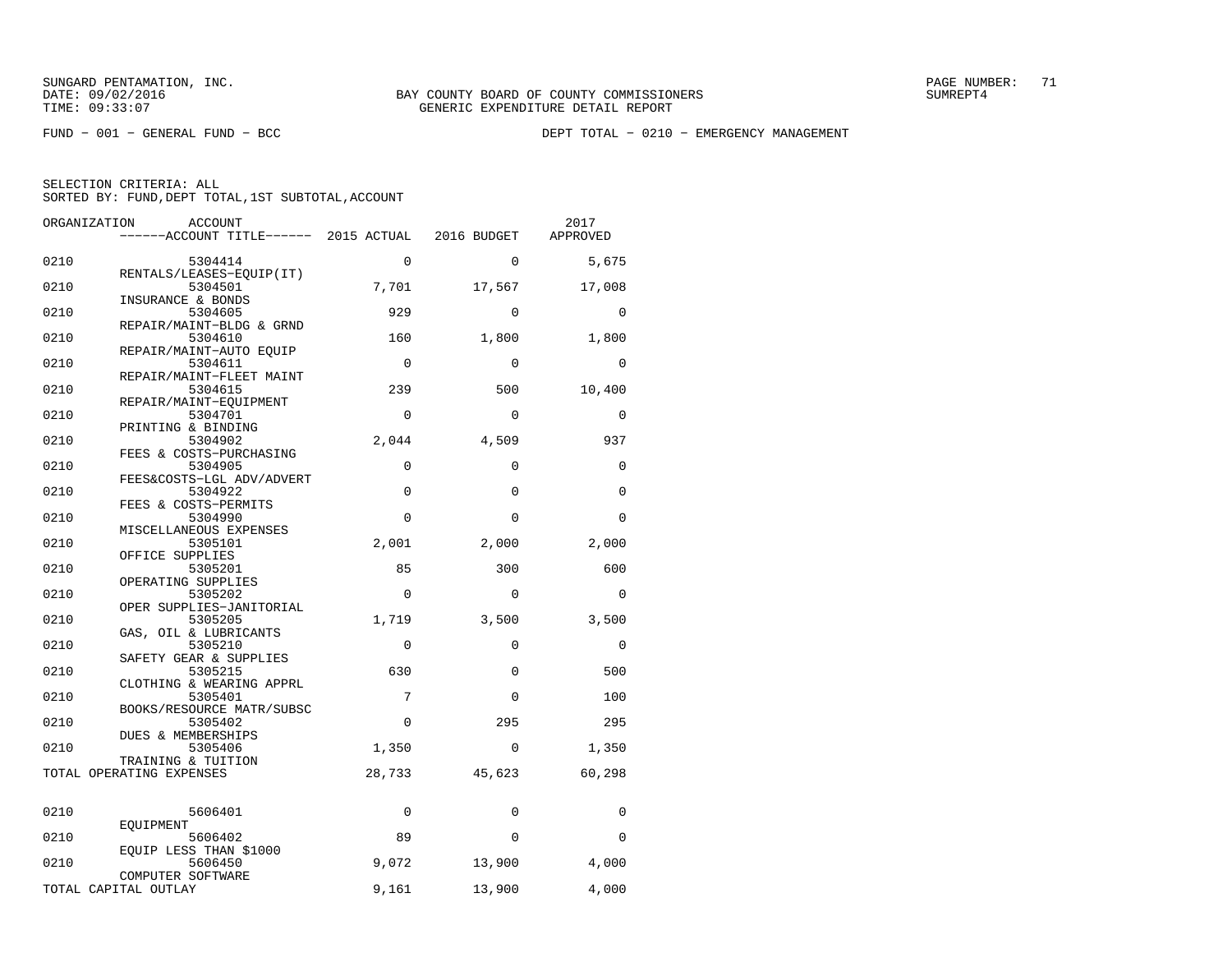FUND − 001 − GENERAL FUND − BCC DEPT TOTAL − 0210 − EMERGENCY MANAGEMENT

|      | ORGANIZATION<br><b>ACCOUNT</b><br>-----ACCOUNT TITLE------ 2015 ACTUAL |           | 2016 BUDGET | 2017<br>APPROVED |
|------|------------------------------------------------------------------------|-----------|-------------|------------------|
| 0210 | 5808118                                                                | 197,851   | $\Omega$    | $\Omega$         |
| 0210 | GRANT-HAZARD MITIGATION<br>5808174<br>GRANT-HAZ MAT                    | 18,196    | $\Omega$    | $\Omega$         |
| 0210 | 5808178<br>GRANT-HOMELAND SECURITY                                     | 21,625    | $\Omega$    | $\Omega$         |
| 0210 | 5808179<br>GRANT-FEMA FLOOD                                            | 0         | $\Omega$    | $\Omega$         |
|      | TOTAL GRANTS & AIDS                                                    | 237,671   | $\Omega$    | $\Omega$         |
| 0210 | 5905998<br>DEPRECIATION EXPENSE                                        | $\Omega$  | $\Omega$    | $\Omega$         |
| 0210 | 5909915<br>RESERVE FOR PAY ADJUSTMNT                                   | $\Omega$  | $\Omega$    | $\Omega$         |
|      | TOTAL NON-OPERATING EXPENSES                                           | $\Omega$  | $\Omega$    | $\Omega$         |
|      | TOTAL EMERGENCY MANAGEMENT                                             | 1,298,975 | 1,194,239   | 1,346,631        |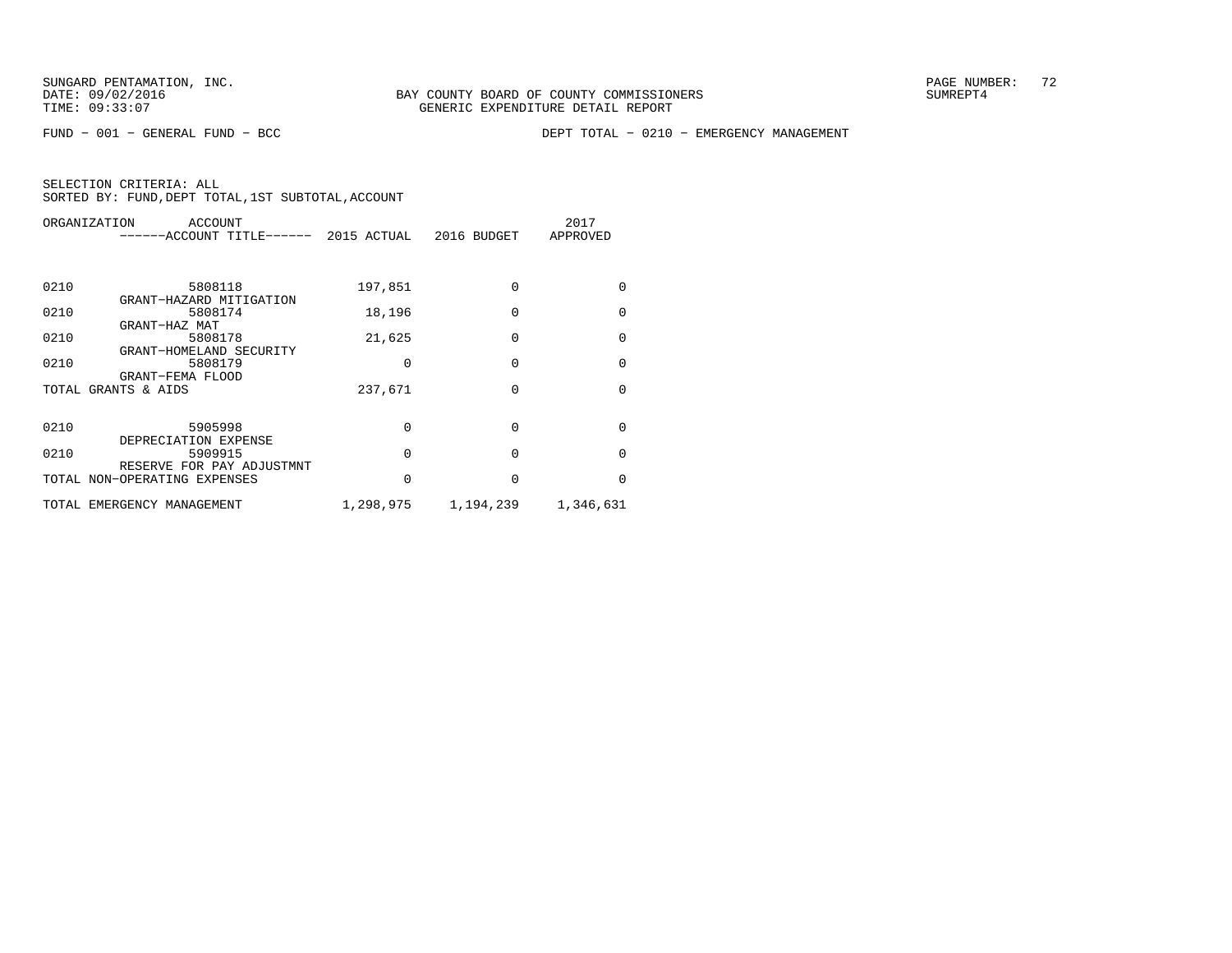FUND − 001 − GENERAL FUND − BCC DEPT TOTAL − 0211 − EMERGENCY ASSISTANCE

| SELECTION CRITERIA: ALL |  |                                                    |  |
|-------------------------|--|----------------------------------------------------|--|
|                         |  | SORTED BY: FUND. DEPT TOTAL. 1ST SUBTOTAL. ACCOUNT |  |

| ORGANIZATION | ACCOUNT<br>------ACCOUNT TITLE------ 2015 ACTUAL 2016 BUDGET |             |             | 2017<br>APPROVED |
|--------------|--------------------------------------------------------------|-------------|-------------|------------------|
| 0211         | 5101200<br>SALARIES & WAGES-REGULAR                          | 82,337      | 86,427      | 85,254           |
| 0211         | 5101205                                                      | $\Omega$    | $\Omega$    | $\Omega$         |
| 0211         | SALARIES & WAGES-DISASTER<br>5102100                         | 5,559       | 6,612       | 6,522            |
| 0211         | FICA TAXES-MATCHING<br>5102200                               | 8,925       | 9,756       | 10,226           |
| 0211         | RETIREMENT CONTRIBUTIONS<br>5102300                          | 18,537      | 21,665      | 24,578           |
| 0211         | LIFE & HEALTH INSURANCE<br>5102302<br>VIRTUAL DOCTOR         | $\Omega$    | $\Omega$    | $\Omega$         |
| 0211         | 5102400<br>WORKERS COMP. PREMIUMS                            | 3,695       | 3,751       | 3,905            |
|              | TOTAL PERSONAL SERVICES                                      | 119,052     | 128,211     | 130,485          |
| 0211         | 5303107                                                      | 0           | 37          | 37               |
| 0211         | PROF SRV-SUBSTANCE TEST<br>5303401                           | $\Omega$    | $\Omega$    | $\mathbf{0}$     |
| 0211         | CONTRACTED SERVICES<br>5304001                               | 6,579       | 4,000       | 5,000            |
| 0211         | TRAVEL/TRAINING NON-LOCAL<br>5304005                         | $\Omega$    | $\Omega$    | $\Omega$         |
| 0211         | TRAVEL-LOCAL<br>5304101                                      | 5,281       | 3,000       | 5,500            |
| 0211         | COMMUNICATIONS SERVICES<br>5304125                           | 278         | 200         | 200              |
| 0211         | POSTAGE/TRANSP/FREIGHT<br>5304301                            | $\Omega$    | $\Omega$    | $\Omega$         |
| 0211         | UTILITY SERVICES<br>5304410                                  | $\mathbf 0$ | 500         | $\Omega$         |
| 0211         | RENTALS/LEASES-EQUIPMENT<br>5304414                          | $\Omega$    | $\mathbf 0$ | 2,400            |
| 0211         | RENTALS/LEASES-EOUIP(IT)<br>5304501                          | 1,382       | 5,791       | 5,156            |
| 0211         | INSURANCE & BONDS<br>5304605                                 | 2,189       | $\Omega$    | $\Omega$         |
| 0211         | REPAIR/MAINT-BLDG & GRND<br>5304610                          | 171         | 250         | 0                |
| 0211         | REPAIR/MAINT-AUTO EQUIP<br>5304615<br>REPAIR/MAINT-EOUIPMENT | $\mathbf 0$ | $\mathbf 0$ | $\Omega$         |
| 0211         | 5304701<br>PRINTING & BINDING                                | $\Omega$    | 50          | $\Omega$         |
| 0211         | 5304902<br>FEES & COSTS-PURCHASING                           | 6,813       | 4,509       | 3,122            |
| 0211         | 5304905<br>FEES&COSTS-LGL ADV/ADVERT                         | 0           | 0           | $\mathbf 0$      |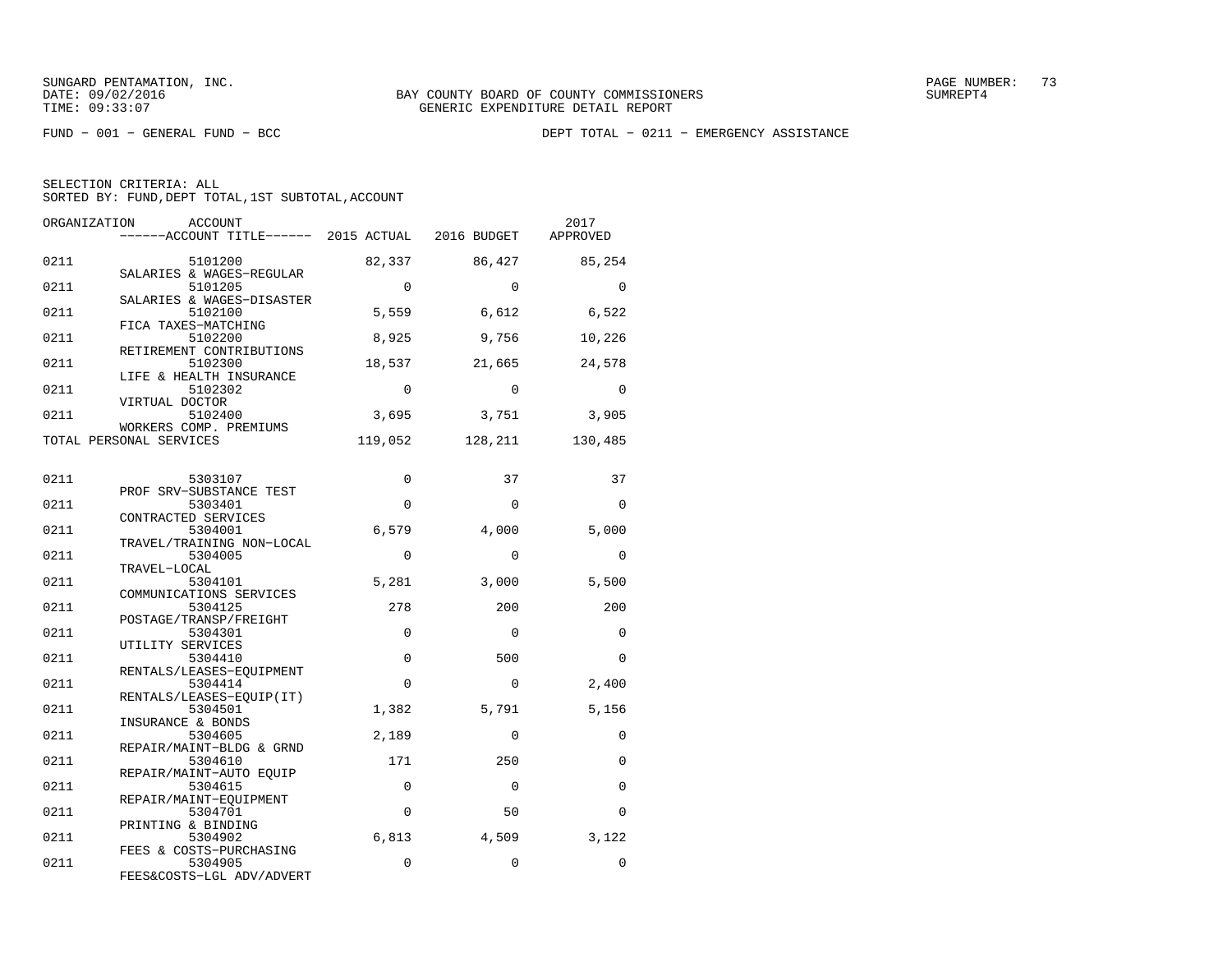FUND − 001 − GENERAL FUND − BCC DEPT TOTAL − 0211 − EMERGENCY ASSISTANCE

|      | ORGANIZATION<br>ACCOUNT<br>------ACCOUNT TITLE------ 2015 ACTUAL 2016 BUDGET |             |              | 2017<br>APPROVED |
|------|------------------------------------------------------------------------------|-------------|--------------|------------------|
| 0211 | 5305101                                                                      | 1,190       | 1,500        | 0                |
| 0211 | OFFICE SUPPLIES<br>5305201                                                   | 0           | 0            | 0                |
| 0211 | OPERATING SUPPLIES<br>5305205                                                | 90          | $\Omega$     | $\Omega$         |
| 0211 | GAS, OIL & LUBRICANTS<br>5305215                                             | $\Omega$    | $\Omega$     | $\Omega$         |
| 0211 | CLOTHING & WEARING APPRL<br>5305401                                          | 634         | $\Omega$     | $\Omega$         |
| 0211 | BOOKS/RESOURCE MATR/SUBSC<br>5305402                                         | $\mathbf 0$ | 1,000        | 0                |
| 0211 | DUES & MEMBERSHIPS<br>5305406                                                | 10,095      | 0            | 0                |
|      | TRAINING & TUITION<br>TOTAL OPERATING EXPENSES                               | 34,704      | 20,837       | 21,415           |
| 0211 | 5606342                                                                      | 91,882      | 0            | 0                |
| 0211 | IMPRV-SALV ARMY RENTALS<br>5606401                                           | 0           | 0            | 0                |
| 0211 | EOUIPMENT<br>5606402                                                         | $\mathbf 0$ | 3,000        | $\Omega$         |
| 0211 | EQUIP LESS THAN \$1000<br>5606450                                            | $\Omega$    | $\mathbf{0}$ | $\Omega$         |
| 0211 | COMPUTER SOFTWARE<br>5606523                                                 | $\Omega$    | $\Omega$     | $\Omega$         |
|      | CIP-EMG SVC LOGISTICS CTR<br>TOTAL CAPITAL OUTLAY                            | 91,882      | 3,000        | 0                |
|      |                                                                              |             |              |                  |
| 0211 | 5808118<br>GRANT-HAZARD MITIGATION                                           | 18,494      | 0            | 0                |
| 0211 | 5808179<br>GRANT-FEMA FLOOD                                                  | 141,561     | $\Omega$     | 0                |
| 0211 | 5808181<br>GRANT-DREF EOC/EMS                                                | 58,200      | $\mathbf{0}$ | 0                |
|      | TOTAL GRANTS & AIDS                                                          | 218,255     | 0            | 0                |
| 0211 | 5905998                                                                      | 0           | 0            | 0                |
| 0211 | DEPRECIATION EXPENSE<br>5909910                                              | 0           | 0            | 0                |
| 0211 | RESERVE FOR CONTINGENCIES<br>5909915                                         | $\Omega$    | $\Omega$     | $\Omega$         |
|      | RESERVE FOR PAY ADJUSTMNT<br>TOTAL NON-OPERATING EXPENSES                    | $\Omega$    | $\Omega$     | $\Omega$         |
|      | TOTAL EMERGENCY ASSISTANCE                                                   | 463,892     | 152,048      | 151,900          |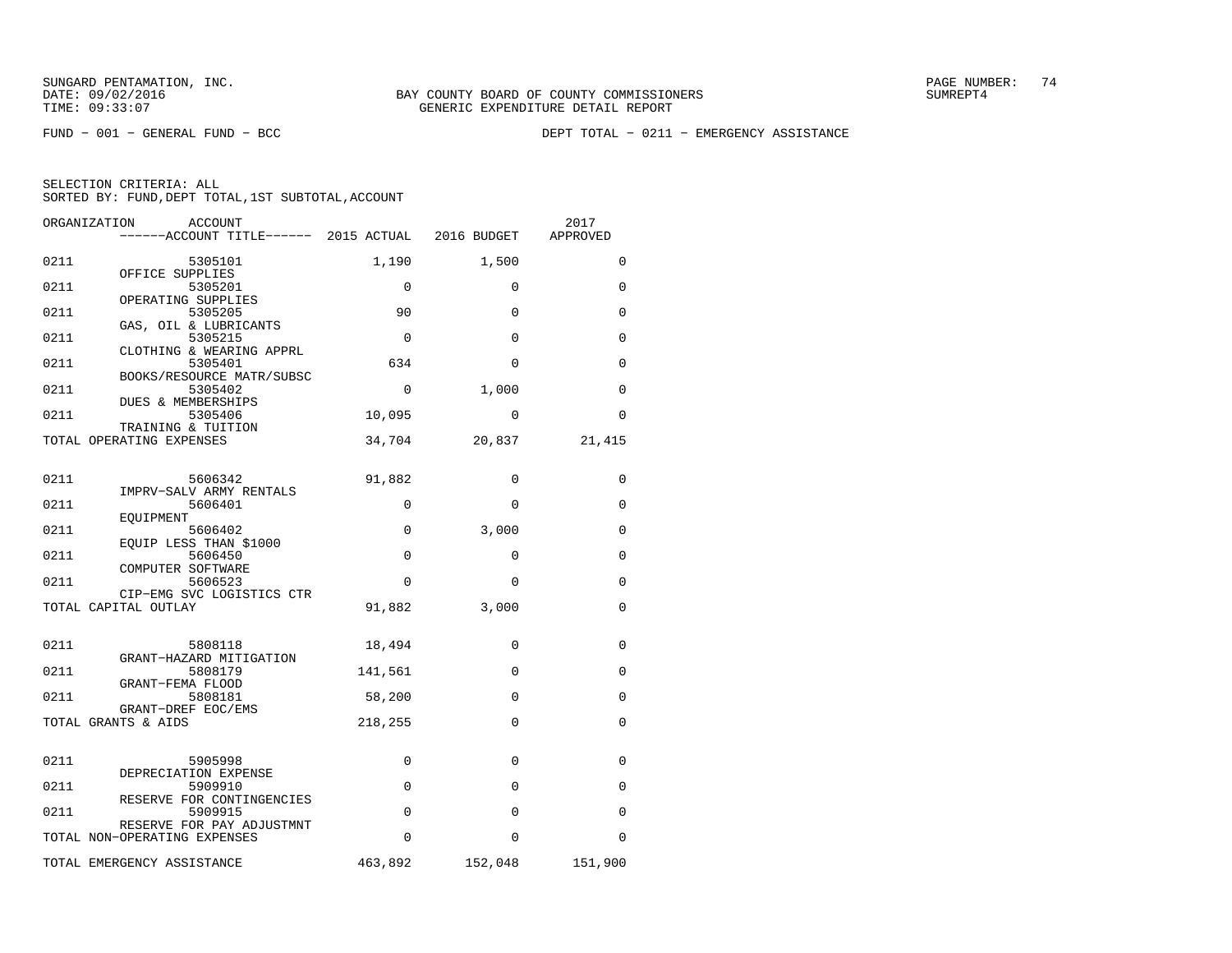| ORGANIZATION | <b>ACCOUNT</b>                                      |             |             | 2017        |
|--------------|-----------------------------------------------------|-------------|-------------|-------------|
|              | ------ACCOUNT TITLE------ 2015 ACTUAL               |             | 2016 BUDGET | APPROVED    |
| 0602         | 5303107                                             | $\Omega$    | $\Omega$    | 0           |
| 0602         | PROF SRV-SUBSTANCE TEST                             | $\mathbf 0$ | 0           |             |
|              | 5303162<br>CONSULT COSTS-PRETRAIL                   |             |             | 0           |
| 0602         | 5303301                                             | $\Omega$    | $\mathbf 0$ | $\mathbf 0$ |
| 0602         | COURT REPORTER SERVICES<br>5303401                  | $\mathbf 0$ | $\mathbf 0$ | 0           |
| 0602         | CONTRACTED SERVICES<br>5303408                      | $\Omega$    | $\Omega$    | $\Omega$    |
|              | CONTR SRV-800 MHZ                                   |             |             |             |
| 0602         | 5303410<br>CONTR SRV-JANITORIAL                     | $\Omega$    | $\Omega$    | 0           |
| 0602         | 5303446                                             | 42,790      | 52,586      | 55,166      |
| 0602         | CONTR SRV-FACILITIES<br>5304010                     | 0           | 0           | 0           |
|              | TRAVEL & PER DIEM-ST ATTY                           |             |             |             |
| 0602         | 5304101<br>COMMUNICATIONS SERVICES                  | $\Omega$    | $\Omega$    | $\Omega$    |
| 0602         | 5304105                                             | 27,203      | 36,000      | 30,000      |
| 0602         | COMM SRV-TELEPHONE<br>5304125                       | $\mathbf 0$ | 0           | 0           |
| 0602         | POSTAGE/TRANSP/FREIGHT<br>5304301                   | 56,873      | 60,000      | 60,000      |
|              | UTILITY SERVICES                                    |             |             |             |
| 0602         | 5304405<br>RENTALS/LEASES-BUILDINGS                 | 16,808      | 16,800      | 16,800      |
| 0602         | 5304410                                             | 59,512      | 60,018      | 80,731      |
| 0602         | RENTALS/LEASES-EQUIPMENT<br>5304501                 | 11,848      | 22,366      | 16,042      |
|              | INSURANCE & BONDS                                   |             |             |             |
| 0602         | 5304605<br>REPAIR/MAINT-BLDG & GRND                 | 74,665      | 112,382     | 130,382     |
| 0602         | 5304615                                             | 344         | 700         | 500         |
| 0602         | REPAIR/MAINT-EQUIPMENT<br>5304752                   | 0           | 0           | 0           |
| 0602         | COPIES-DEPOSTION/ST WTNSS<br>5304905                | $\Omega$    | $\Omega$    | $\Omega$    |
|              | FEES&COSTS-LGL ADV/ADVERT                           |             |             |             |
| 0602         | 5304916<br>FEES & COSTS-LIBRARY SRV                 | $\mathbf 0$ | $\mathbf 0$ | 0           |
| 0602         | 5305101                                             | $\Omega$    | $\Omega$    | $\Omega$    |
| 0602         | OFFICE SUPPLIES<br>5305201                          | $\Omega$    | $\Omega$    | 0           |
|              | OPERATING SUPPLIES                                  |             |             |             |
| 0602         | 5305202<br>OPER SUPPLIES-JANITORIAL                 | 715         | 900         | 900         |
| 0602         | 5305245                                             | $\Omega$    | $\Omega$    | 0           |
|              | OPERATING SUPPLIES-(SA)<br>TOTAL OPERATING EXPENSES | 290,758     | 361,752     | 390,521     |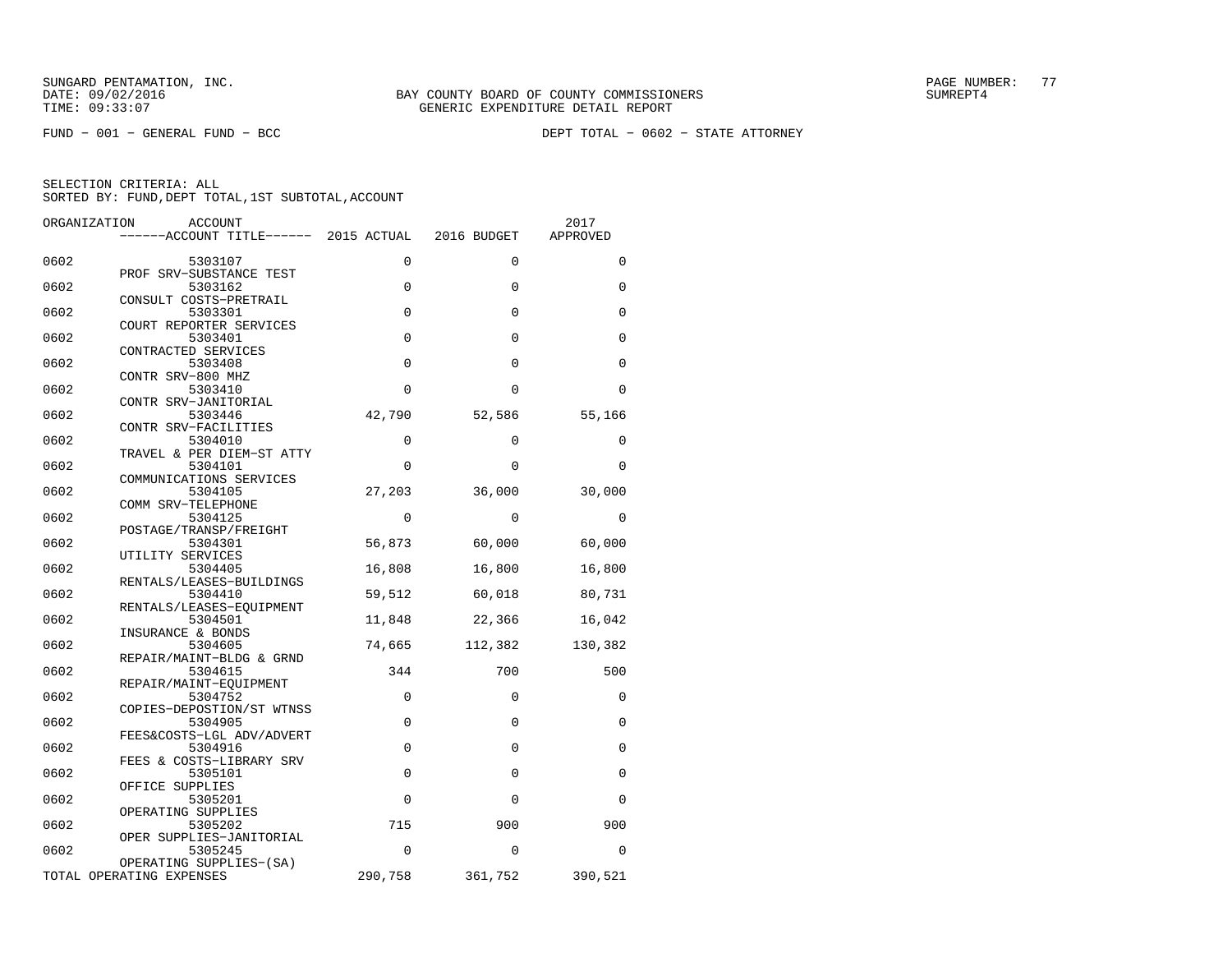| ORGANIZATION<br><b>ACCOUNT</b><br>---ACCOUNT TITLE------ | 2015 ACTUAL | 2016 BUDGET | 2017<br>APPROVED |
|----------------------------------------------------------|-------------|-------------|------------------|
| 0602<br>5606401                                          | 0           | $\Omega$    | $\Omega$         |
| EOUIPMENT<br>0602<br>5606402                             | O           | 0           | <sup>0</sup>     |
| EQUIP LESS THAN \$1000<br>0602<br>5606410                | 0           | 0           | $\Omega$         |
| EOUIPMENT-(SA)<br>TOTAL CAPITAL OUTLAY                   | $\Omega$    | $\Omega$    | $\Omega$         |
|                                                          |             |             |                  |
| 0602<br>5808113<br>GRANT-STATE                           | 0           | 0           | $\Omega$         |
| TOTAL GRANTS & AIDS                                      | O           | 0           | $\Omega$         |
| 0602<br>5905998                                          | 0           | 0           | <sup>0</sup>     |
| DEPRECIATION EXPENSE<br>TOTAL NON-OPERATING EXPENSES     | O           | 0           | <sup>0</sup>     |
| TOTAL STATE ATTORNEY                                     | 290,758     | 361,752     | 390,521          |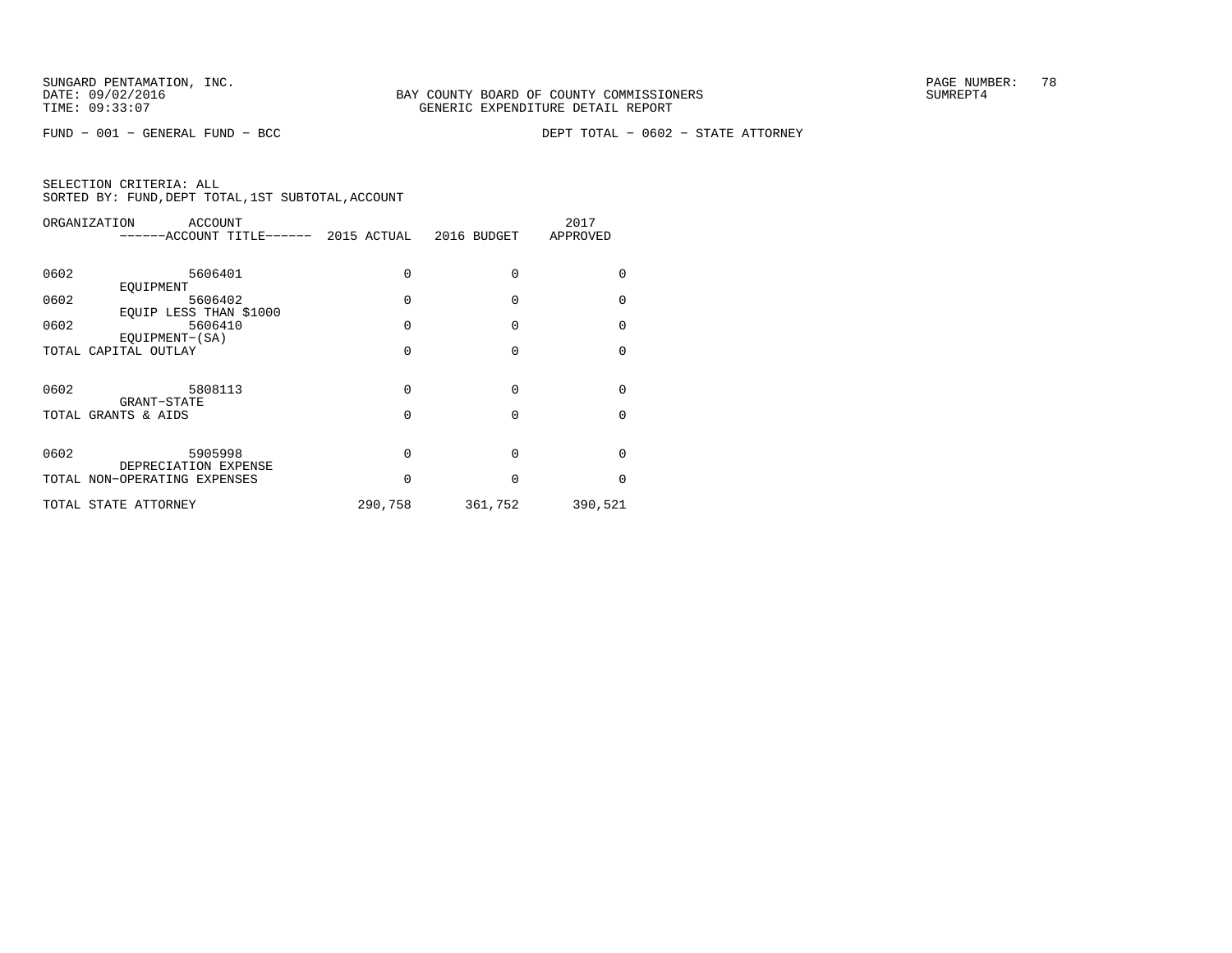| ORGANIZATION | ACCOUNT                                              |             |              | 2017        |
|--------------|------------------------------------------------------|-------------|--------------|-------------|
|              | ------ACCOUNT TITLE------ 2015 ACTUAL                |             | 2016 BUDGET  | APPROVED    |
| 0603         | 5303162                                              | 0           | $\mathbf 0$  | $\Omega$    |
| 0603         | CONSULT COSTS-PRETRAIL<br>5303401                    | $\Omega$    | $\Omega$     | $\Omega$    |
| 0603         | CONTRACTED SERVICES<br>5303410                       | $\Omega$    | $\Omega$     | $\Omega$    |
| 0603         | CONTR SRV-JANITORIAL<br>5303446                      | 27,699      | 30,378       | 40,225      |
| 0603         | CONTR SRV-FACILITIES<br>5304001                      | $\Omega$    | $\Omega$     | $\Omega$    |
| 0603         | TRAVEL/TRAINING NON-LOCAL<br>5304101                 | 5,670       | 6,336        | 4,680       |
|              | COMMUNICATIONS SERVICES                              |             |              |             |
| 0603         | 5304125<br>POSTAGE/TRANSP/FREIGHT                    | $\Omega$    | $\Omega$     | $\Omega$    |
| 0603         | 5304301<br>UTILITY SERVICES                          | 36,878      | 40,000       | 40,000      |
| 0603         | 5304410<br>RENTALS/LEASES-EQUIPMENT                  | $\Omega$    | $\Omega$     | $\Omega$    |
| 0603         | 5304501<br>INSURANCE & BONDS                         | 11,848      | 21,541       | 15,498      |
| 0603         | 5304605<br>REPAIR/MAINT-BLDG & GRND                  | 41,334      | 75,179       | 87,204      |
| 0603         | 5304615<br>REPAIR/MAINT-EQUIPMENT                    | 185         | $\mathbf 0$  | $\mathbf 0$ |
| 0603         | 5304755<br>COPIES-DEPOSTION/PUB DEF                  | 0           | $\Omega$     | $\Omega$    |
| 0603         | 5304916                                              | $\mathbf 0$ | $\mathbf 0$  | $\Omega$    |
| 0603         | FEES & COSTS-LIBRARY SRV<br>5304935                  | $\mathbf 0$ | $\Omega$     | $\Omega$    |
| 0603         | WTNSS CSTS-EXPERT/P.D.<br>5304990                    | $\mathbf 0$ | $\mathbf{0}$ | $\Omega$    |
| 0603         | MISCELLANEOUS EXPENSES<br>5305101                    | $\Omega$    | $\Omega$     | $\Omega$    |
| 0603         | OFFICE SUPPLIES<br>5305201                           | $\mathbf 0$ | $\Omega$     | $\Omega$    |
| 0603         | OPERATING SUPPLIES<br>5305202                        | $\Omega$    | $\Omega$     | $\Omega$    |
|              | OPER SUPPLIES-JANITORIAL<br>TOTAL OPERATING EXPENSES | 123,613     | 173,434      | 187,607     |
|              |                                                      |             |              |             |
| 0603         | 5606401                                              | $\mathbf 0$ | $\mathbf 0$  | 0           |
| 0603         | <b>EOUIPMENT</b><br>5606402                          | $\mathbf 0$ | $\Omega$     | $\Omega$    |
|              | EQUIP LESS THAN \$1000<br>TOTAL CAPITAL OUTLAY       | $\mathbf 0$ | $\mathbf 0$  | $\Omega$    |
| 0603         | 5905998<br>DEPRECIATION EXPENSE                      | $\Omega$    | $\Omega$     | $\Omega$    |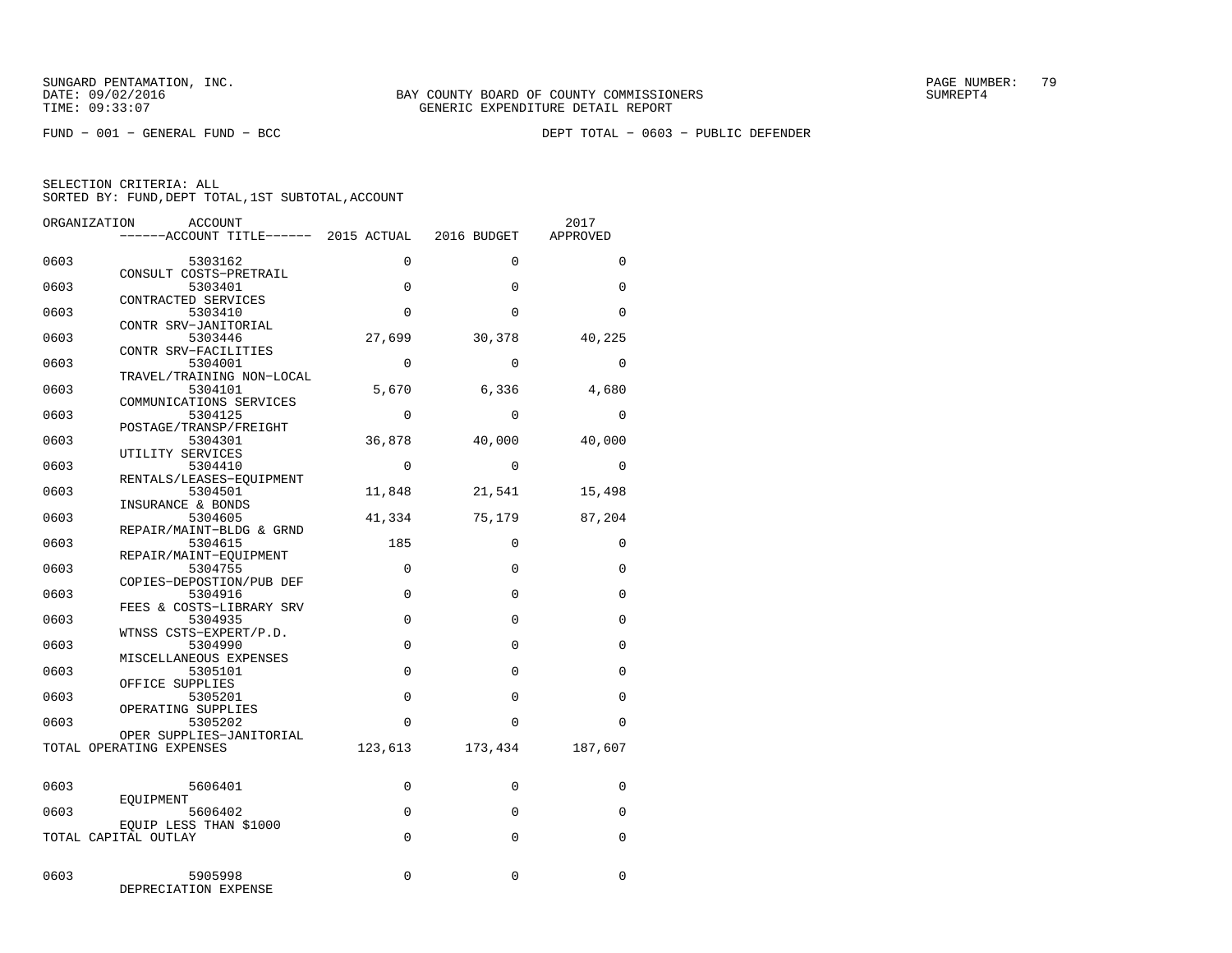FUND − 001 − GENERAL FUND − BCC DEPT TOTAL − 0603 − PUBLIC DEFENDER

| ORGANIZATION<br>ACCOUNT<br>$---ACCOINT TITLE---2015 ACTUAL 2016 BUDGET$ |         |         | 2017<br>APPROVED |
|-------------------------------------------------------------------------|---------|---------|------------------|
| TOTAL NON-OPERATING EXPENSES                                            | $\cap$  |         |                  |
| TOTAL PUBLIC DEFENDER                                                   | 123,613 | 173,434 | 187,607          |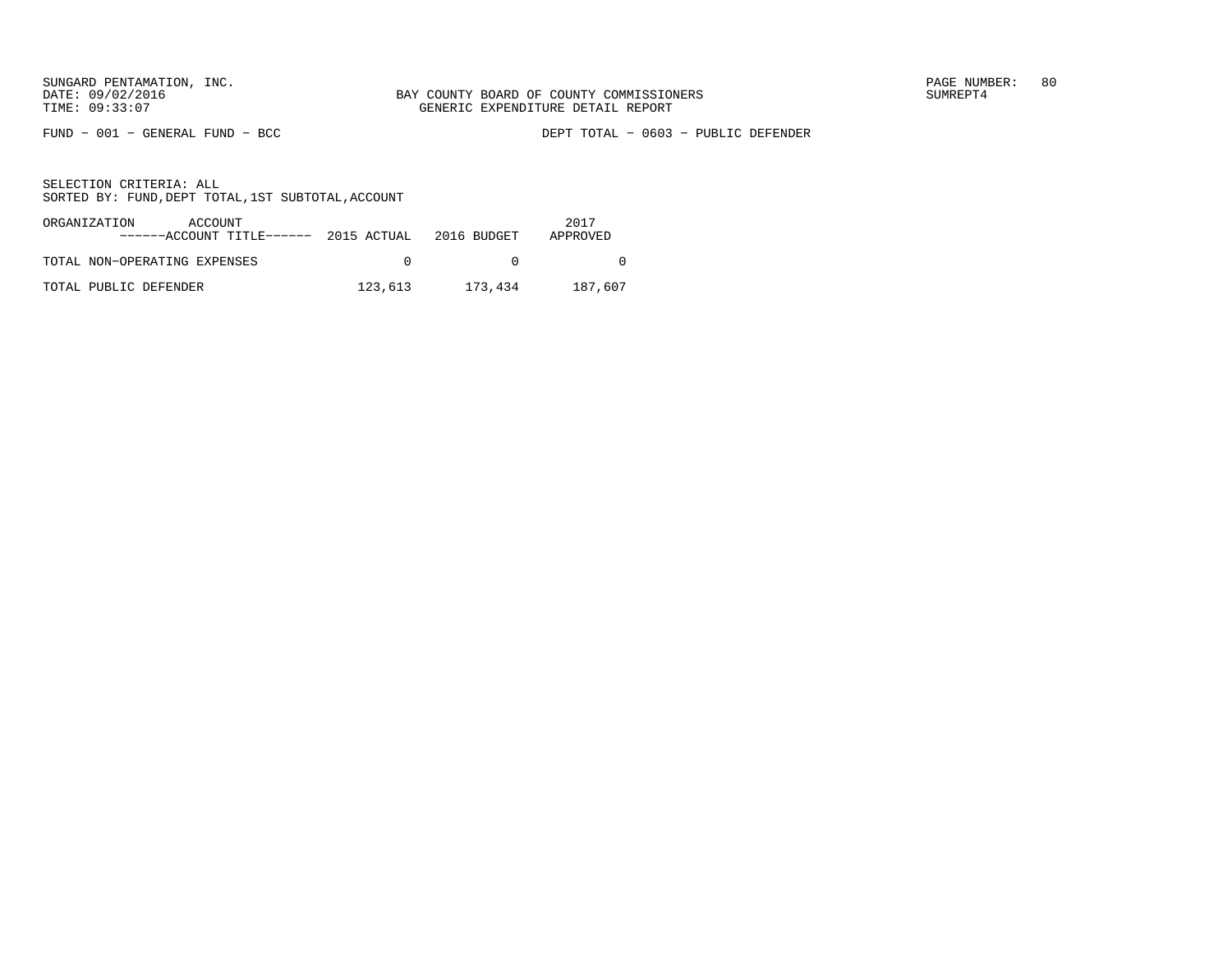FUND − 001 − GENERAL FUND − BCC DEPT TOTAL − 0604 − CLERK OF CIRCUIT COURT

| ORGANIZATION<br>ACCOUNT<br>------ACCOUNT TITLE------ 2015 ACTUAL 2016 BUDGET |             |             | 2017<br>APPROVED |
|------------------------------------------------------------------------------|-------------|-------------|------------------|
| 0604<br>5102400                                                              | 0           | 20,468      | 20,468           |
| WORKERS COMP. PREMIUMS<br>TOTAL PERSONAL SERVICES                            | $\mathbf 0$ | 20,468      | 20,468           |
| 0604<br>5303410<br>CONTR SRV-JANITORIAL                                      | $\mathbf 0$ | $\Omega$    | $\Omega$         |
| 0604<br>5304107<br>COMM SRV-COURT RELATED                                    | 18,112      | 20,000      | 20,000           |
| 0604<br>5304501<br>INSURANCE & BONDS                                         | 4,542       | 7,636       | 6,327            |
| 0604<br>5304611<br>REPAIR/MAINT-FLEET MAINT                                  | $\mathbf 0$ | $\Omega$    | 0                |
| 0604<br>5304905<br>FEES&COSTS-LGL ADV/ADVERT                                 | $\mathbf 0$ | $\mathbf 0$ | $\mathbf 0$      |
| TOTAL OPERATING EXPENSES                                                     | 22,654      | 27,636      | 26,327           |
| 0604<br>5808175<br>GRANT-BYRNE GRANT                                         | $\mathbf 0$ | $\mathbf 0$ | $\mathbf 0$      |
| TOTAL GRANTS & AIDS                                                          | $\mathbf 0$ | $\mathbf 0$ | $\Omega$         |
| 0604<br>5819180                                                              | $\mathbf 0$ | $\Omega$    | $\mathbf 0$      |
| FEES & COST-CLERK<br>0604<br>5819181                                         | $\mathbf 0$ | $\Omega$    | $\Omega$         |
| FEES & COST-COUNTY COURT<br>0604<br>5819182                                  | 1, 214, 143 | 1,270,838   | 1,355,077        |
| FEES & COST-BOARD FINANCE<br>0604<br>5905998                                 | $\mathbf 0$ | $\mathbf 0$ | $\mathbf 0$      |
| DEPRECIATION EXPENSE<br>TOTAL NON-OPERATING EXPENSES                         | 1, 214, 143 | 1,270,838   | 1,355,077        |
| TOTAL CLERK OF CIRCUIT COURT                                                 | 1,236,797   | 1,318,942   | 1,401,872        |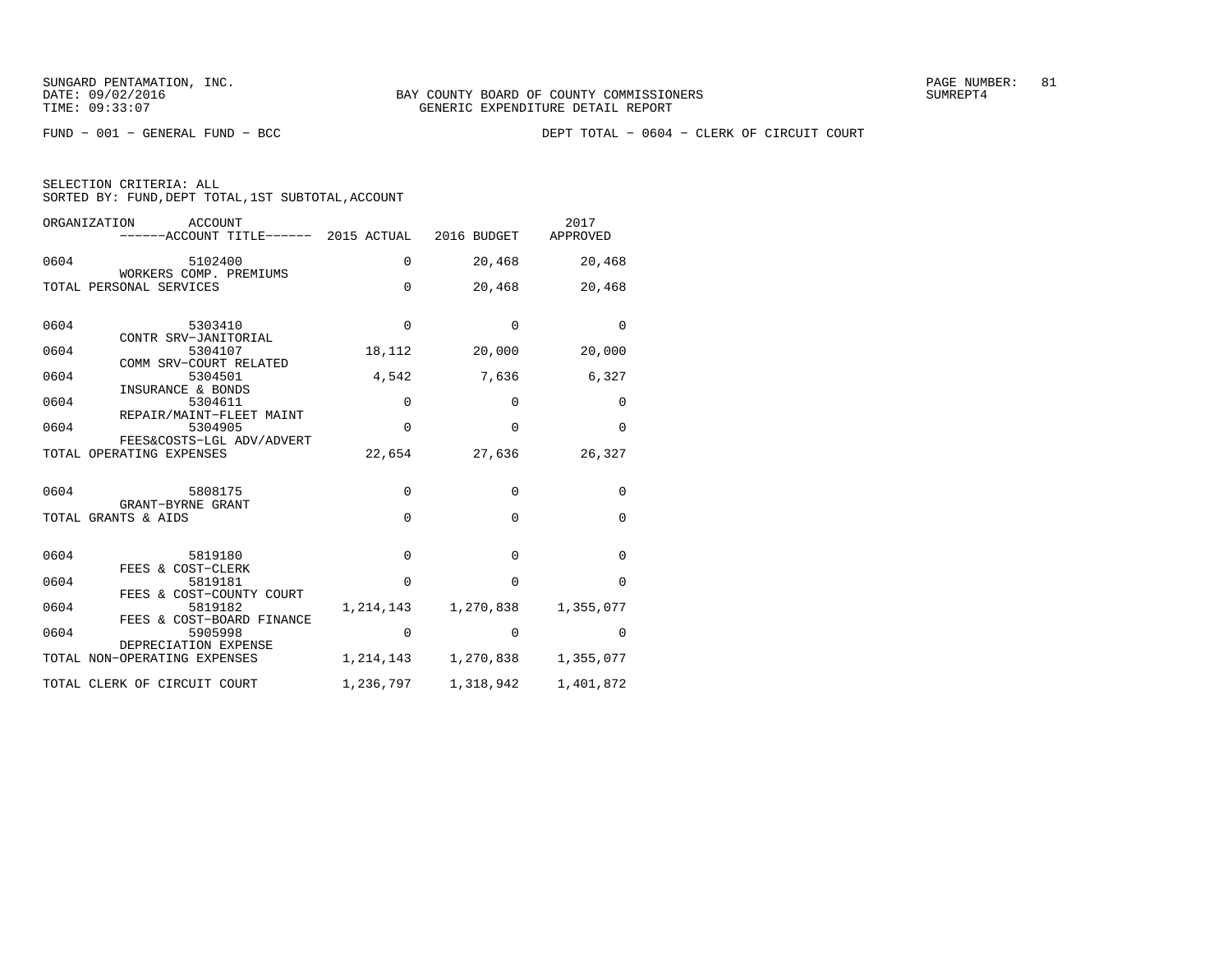FUND − 001 − GENERAL FUND − BCC DEPT TOTAL − 0605 − PUBLIC INFO/COURT EFF

| ORGANIZATION<br><b>ACCOUNT</b><br>------ACCOUNT TITLE------ 2015 ACTUAL |             | 2016 BUDGET | 2017<br>APPROVED |
|-------------------------------------------------------------------------|-------------|-------------|------------------|
| 0605<br>5101200                                                         | 54,149      | 54,176      | 58,336           |
| SALARIES & WAGES-REGULAR<br>0605<br>5102100                             | 4,012       | 4,144       | 4,463            |
| FICA TAXES-MATCHING<br>0605<br>5102200                                  | 3,971       | 4,032       | 4,497            |
| RETIREMENT CONTRIBUTIONS<br>0605<br>5102300                             | 4,511       | 5,257       | 5,963            |
| LIFE & HEALTH INSURANCE<br>0605<br>5102302                              | $\mathbf 0$ | $\Omega$    | $\Omega$         |
| VIRTUAL DOCTOR<br>5102400<br>0605                                       | 233         | 233         | 251              |
| WORKERS COMP. PREMIUMS<br>0605<br>5102500<br>UNEMPLOYMENT COMPENSATION  | 0           | 0           | $\mathbf 0$      |
| TOTAL PERSONAL SERVICES                                                 | 66,876      | 67,842      | 73,510           |
| 0605<br>5303107                                                         | 0           | $\mathbf 0$ | 0                |
| PROF SRV-SUBSTANCE TEST<br>0605<br>5303110                              | $\Omega$    | $\Omega$    | $\Omega$         |
| PROF SRV-BACKGROUND CHECK<br>0605<br>5304501                            | 395         | 6,171       | 5,435            |
| INSURANCE & BONDS<br>0605<br>5304902                                    | $\mathbf 0$ | $\Omega$    | $\Omega$         |
| FEES & COSTS-PURCHASING<br>0605<br>5305101                              | 0           | $\Omega$    | 750              |
| OFFICE SUPPLIES<br>0605<br>5305406                                      | $\Omega$    | $\Omega$    | $\Omega$         |
| TRAINING & TUITION<br>TOTAL OPERATING EXPENSES                          | 395         | 6,171       | 6,185            |
|                                                                         |             |             |                  |
| 0605<br>5606402<br>EOUIP LESS THAN \$1000                               | 0           | 0           | 0                |
| TOTAL CAPITAL OUTLAY                                                    | 0           | $\Omega$    | $\mathbf 0$      |
| TOTAL PUBLIC INFO/COURT EFF                                             | 67,271      | 74,013      | 79,695           |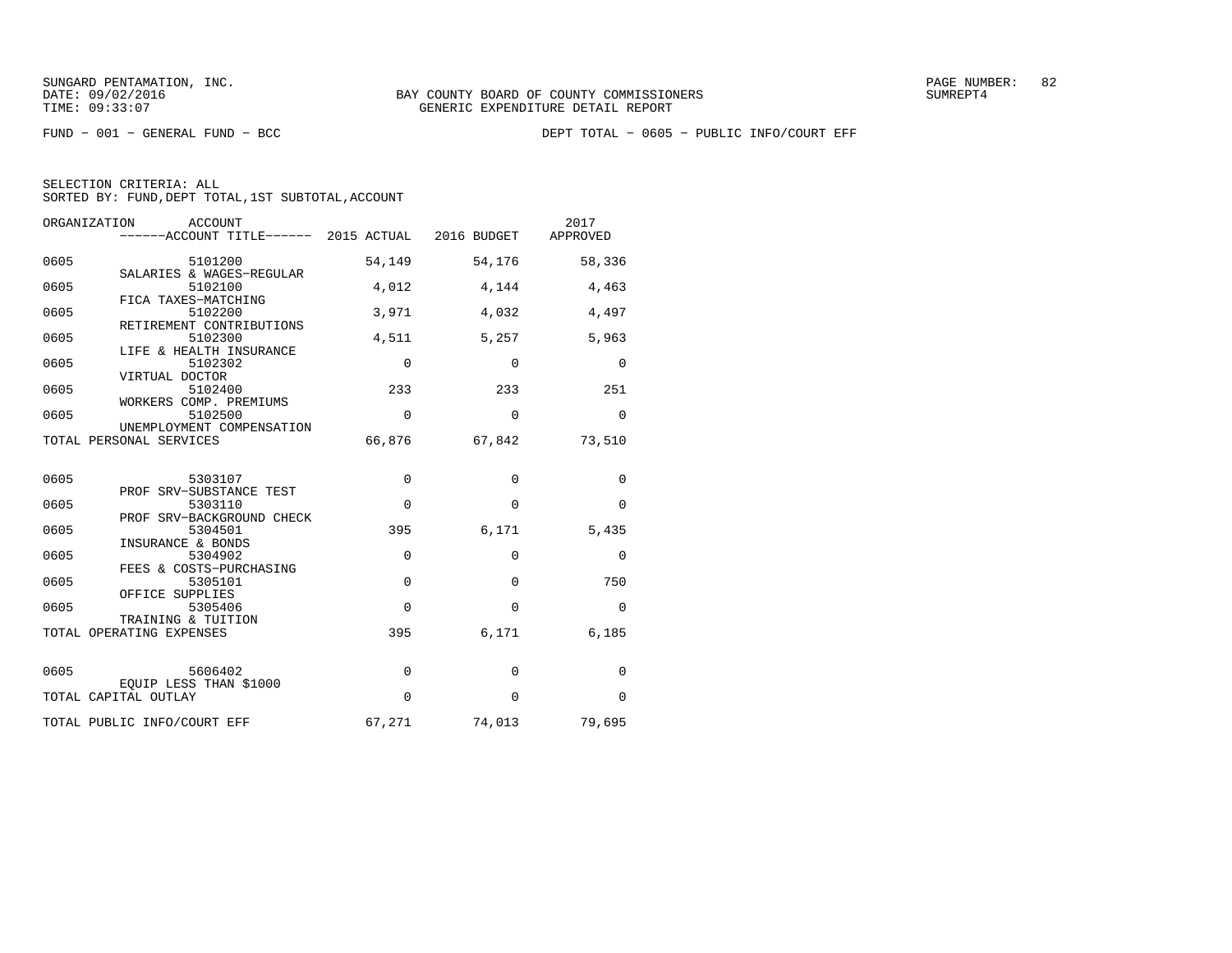FUND − 001 − GENERAL FUND − BCC DEPT TOTAL − 0608 − COURT OPERATIONS

|      | ORGANIZATION<br><b>ACCOUNT</b><br>------ACCOUNT TITLE------ 2015 ACTUAL |                | 2016 BUDGET  | 2017<br>APPROVED |
|------|-------------------------------------------------------------------------|----------------|--------------|------------------|
| 0608 | 5303401                                                                 | 150            | 1,500        | 1,500            |
| 0608 | CONTRACTED SERVICES<br>5303410                                          | 0              | 0            | 0                |
| 0608 | CONTR SRV-JANITORIAL<br>5304001                                         | $\mathbf 0$    | $\mathbf 0$  | 0                |
| 0608 | TRAVEL/TRAINING NON-LOCAL<br>5304005                                    | $\Omega$       | $\Omega$     | 0                |
| 0608 | TRAVEL-LOCAL<br>5304101                                                 | 47,229         | 49,000       | 49,000           |
| 0608 | COMMUNICATIONS SERVICES<br>5304301                                      | $\mathbf 0$    | $\Omega$     | 0                |
| 0608 | UTILITY SERVICES<br>5304405                                             | $\Omega$       | 0            | 27,000           |
| 0608 | RENTALS/LEASES-BUILDINGS<br>5304410                                     | 22,920         | 27,000       | 0                |
| 0608 | RENTALS/LEASES-EQUIPMENT<br>5304605                                     | 450            | 1,500        | 1,500            |
| 0608 | REPAIR/MAINT-BLDG & GRND<br>5304615                                     | 184            | 1,000        | 1,000            |
| 0608 | REPAIR/MAINT-EOUIPMENT<br>5304701                                       | 295            | 1,000        | 1,000            |
| 0608 | PRINTING & BINDING<br>5304902                                           | 0              | 0            | 0                |
| 0608 | FEES & COSTS-PURCHASING<br>5305101                                      | $\overline{0}$ | $\mathbf{0}$ | 0                |
| 0608 | OFFICE SUPPLIES<br>5305401                                              | $\Omega$       | $\Omega$     | 0                |
|      | BOOKS/RESOURCE MATR/SUBSC<br>TOTAL OPERATING EXPENSES                   | 71,228         | 81,000       | 81,000           |
|      |                                                                         |                |              |                  |
| 0608 | 5606401<br>EOUIPMENT                                                    | 1,233          | 9,000        | 9,000            |
| 0608 | 5606402<br>EOUIP LESS THAN \$1000                                       | 5,816          | 25,000       | 25,000           |
|      | TOTAL CAPITAL OUTLAY                                                    | 7,049          | 34,000       | 34,000           |
| 0608 | 5905998                                                                 | $\mathbf 0$    | 0            | 0                |
|      | DEPRECIATION EXPENSE<br>TOTAL NON-OPERATING EXPENSES                    | 0              | 0            | 0                |
|      | TOTAL COURT OPERATIONS                                                  | 78,277         | 115,000      | 115,000          |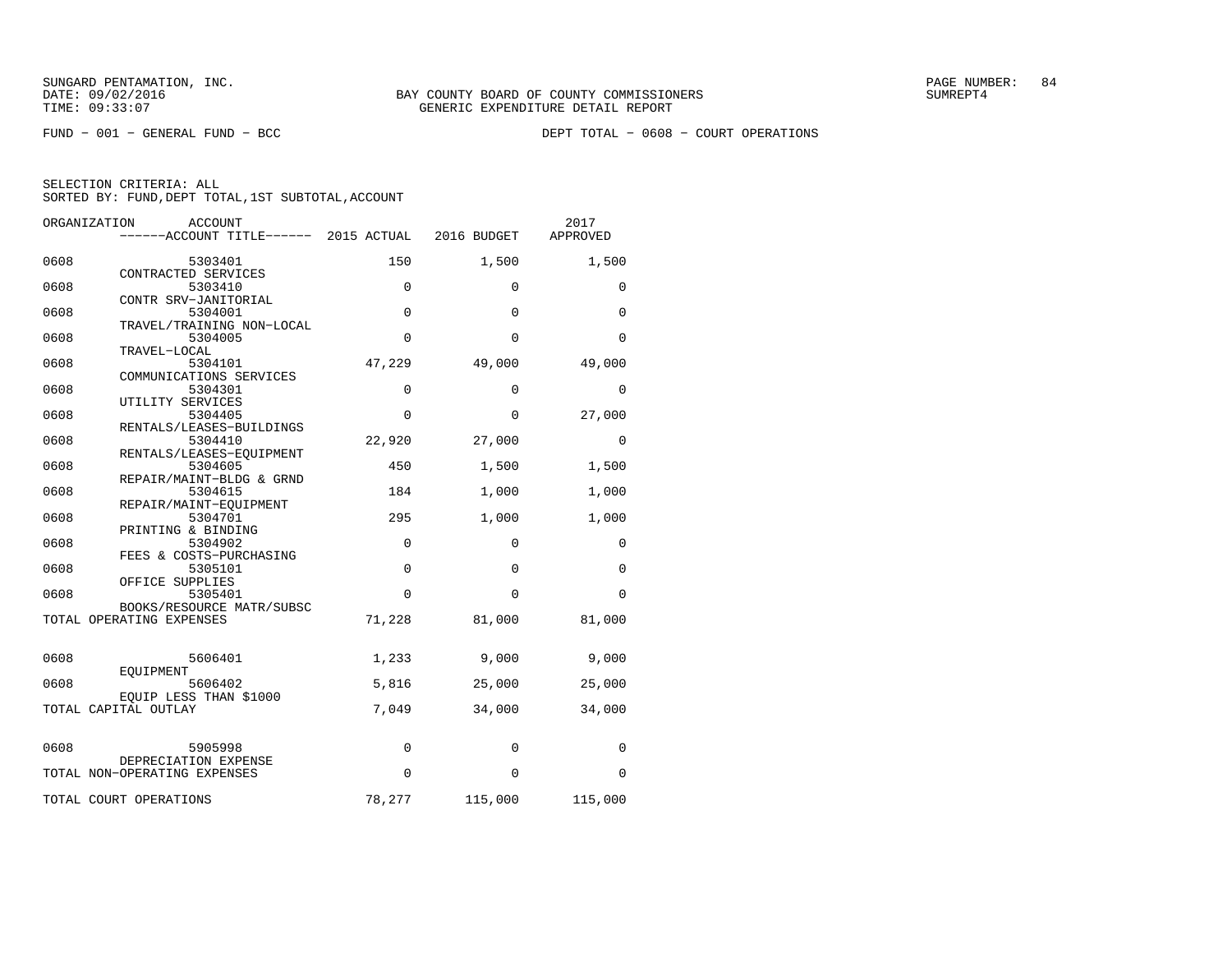FUND − 001 − GENERAL FUND − BCC DEPT TOTAL − 0622 − DRUG COURT

|  | SELECTION CRITERIA: ALL                            |  |  |
|--|----------------------------------------------------|--|--|
|  | SORTED BY: FUND, DEPT TOTAL, 1ST SUBTOTAL, ACCOUNT |  |  |

|      | ORGANIZATION<br><b>ACCOUNT</b><br>------ACCOUNT TITLE------ 2015 ACTUAL 2016 BUDGET |             |             | 2017<br>APPROVED |
|------|-------------------------------------------------------------------------------------|-------------|-------------|------------------|
| 0622 | 5303401                                                                             | 24,109      | 100,000     | 60,000           |
| 0622 | CONTRACTED SERVICES<br>5304001                                                      | $\Omega$    | 6,000       | $\Omega$         |
| 0622 | TRAVEL/TRAINING NON-LOCAL<br>5304005                                                | 280         | 250         | 250              |
| 0622 | TRAVEL-LOCAL<br>5304101                                                             | $\Omega$    | $\mathbf 0$ | $\mathbf 0$      |
| 0622 | COMMUNICATIONS SERVICES<br>5304125                                                  | $\mathbf 0$ | 50          | 50               |
| 0622 | POSTAGE/TRANSP/FREIGHT<br>5304501                                                   | $\Omega$    | $\Omega$    | $\mathbf 0$      |
| 0622 | INSURANCE & BONDS<br>5304615                                                        | $\Omega$    | $\Omega$    | $\mathbf 0$      |
| 0622 | REPAIR/MAINT-EOUIPMENT<br>5304902                                                   | $\Omega$    | $\Omega$    | $\Omega$         |
| 0622 | FEES & COSTS-PURCHASING<br>5305101                                                  | 475         | 750         | 750              |
| 0622 | OFFICE SUPPLIES<br>5305201                                                          | 10,152      | 10,000      | 10,000           |
| 0622 | OPERATING SUPPLIES<br>5305401                                                       | 535         | 3,000       | 1,000            |
| 0622 | BOOKS/RESOURCE MATR/SUBSC<br>5305402                                                | 175         | 775         | $\Omega$         |
|      | <b>DUES &amp; MEMBERSHIPS</b><br>TOTAL OPERATING EXPENSES                           | 35,726      | 120,825     | 72,050           |
|      | TOTAL DRUG COURT                                                                    | 35,726      | 120,825     | 72,050           |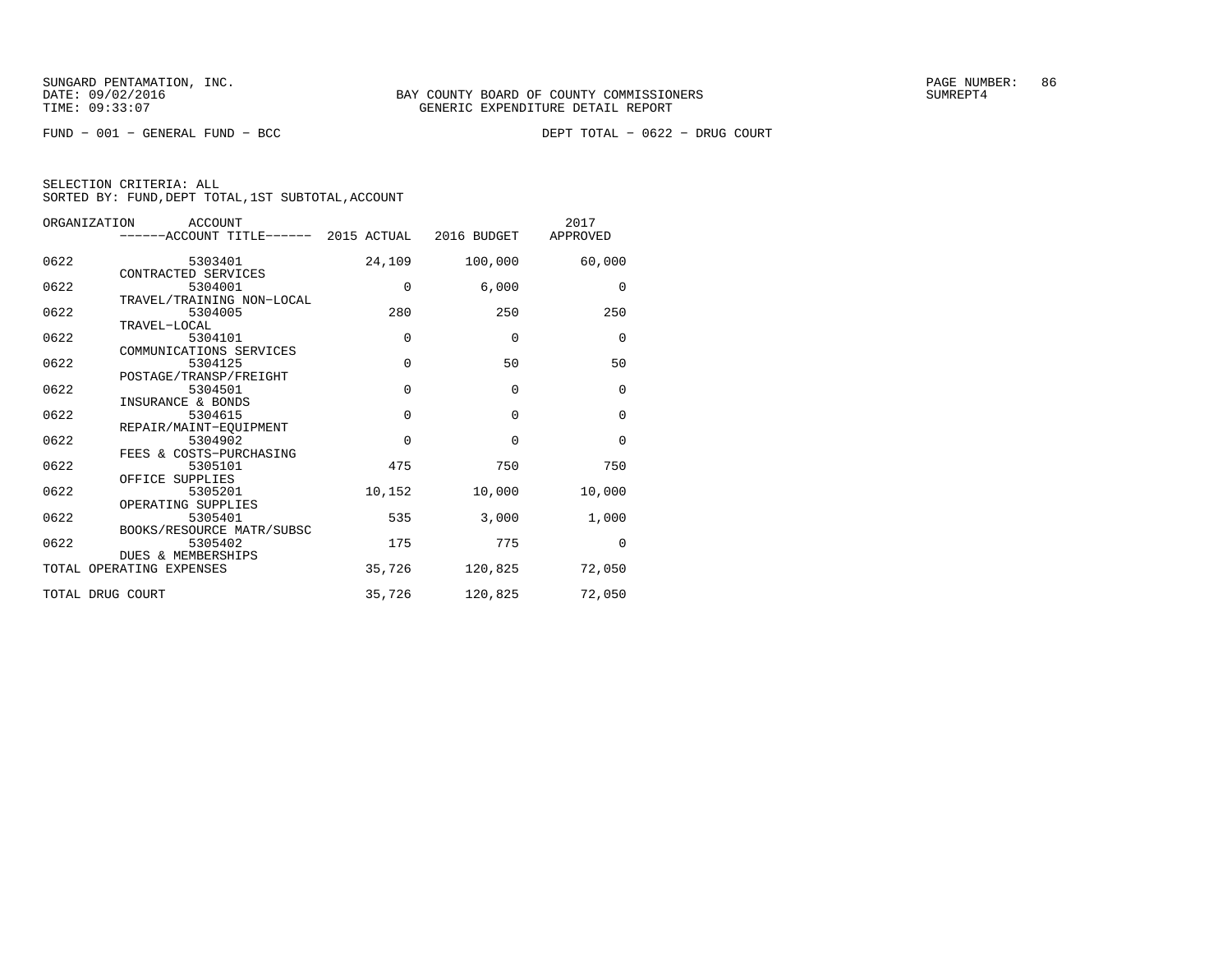FUND − 001 − GENERAL FUND − BCC DEPT TOTAL − 0623 − PRETRIAL RELEASE

| ORGANIZATION<br>ACCOUNT<br>------ACCOUNT TITLE------ 2015 ACTUAL |             | 2016 BUDGET | 2017<br>APPROVED |
|------------------------------------------------------------------|-------------|-------------|------------------|
| 0623<br>5101200                                                  | 52,276      | 51,606      | 54,466           |
| SALARIES & WAGES-REGULAR<br>0623<br>5102100                      | 3,649       | 3,948       | 4,167            |
| FICA TAXES-MATCHING<br>0623<br>5102200                           | 3,836       | 3,840       | 4,198            |
| RETIREMENT CONTRIBUTIONS<br>0623<br>5102300                      | 8,821       | 10,303      | 11,688           |
| LIFE & HEALTH INSURANCE<br>0623<br>5102302                       | $\Omega$    | $\Omega$    | $\Omega$         |
| VIRTUAL DOCTOR<br>0623<br>5102400                                | 221         | 222         | 234              |
| WORKERS COMP. PREMIUMS<br>TOTAL PERSONAL SERVICES                | 68,803      | 69,919      | 74,753           |
| 0623<br>5304001                                                  | $\mathbf 0$ | $\mathbf 0$ | $\mathbf 0$      |
| TRAVEL/TRAINING NON-LOCAL<br>0623<br>5304005                     | $\mathbf 0$ | $\Omega$    | $\Omega$         |
| TRAVEL-LOCAL<br>0623<br>5304125                                  | $\Omega$    | $\Omega$    | 350              |
| POSTAGE/TRANSP/FREIGHT<br>0623<br>5304501                        | 395         | 5,921       | 5,252            |
| INSURANCE & BONDS<br>0623<br>5304902                             | $\mathbf 0$ | $\Omega$    | $\Omega$         |
| FEES & COSTS-PURCHASING<br>0623<br>5304905                       | $\mathbf 0$ | 0           | $\Omega$         |
| FEES&COSTS-LGL ADV/ADVERT<br>0623<br>5305101                     | $\Omega$    | $\Omega$    | 500              |
| OFFICE SUPPLIES<br>0623<br>5305402                               | $\mathbf 0$ | $\Omega$    | $\mathbf 0$      |
| DUES & MEMBERSHIPS<br>0623<br>5305406                            | 0           | 0           | 0                |
| TRAINING & TUITION<br>TOTAL OPERATING EXPENSES                   | 395         | 5,921       | 6,102            |
| 0623<br>5606401                                                  | $\mathbf 0$ | $\mathbf 0$ | 0                |
| EOUIPMENT<br>0623<br>5606402                                     | $\mathbf 0$ | $\Omega$    | $\Omega$         |
| EQUIP LESS THAN \$1000<br>0623<br>5606450                        | 0           | $\Omega$    | 2,500            |
| COMPUTER SOFTWARE                                                | $\mathbf 0$ | 0           |                  |
| TOTAL CAPITAL OUTLAY                                             |             |             | 2,500            |
| 0623<br>5909915                                                  | $\Omega$    | $\Omega$    | $\Omega$         |
| RESERVE FOR PAY ADJUSTMNT<br>TOTAL NON-OPERATING EXPENSES        | $\mathbf 0$ | $\Omega$    | $\Omega$         |
| TOTAL PRETRIAL RELEASE                                           | 69,198      | 75,840      | 83,355           |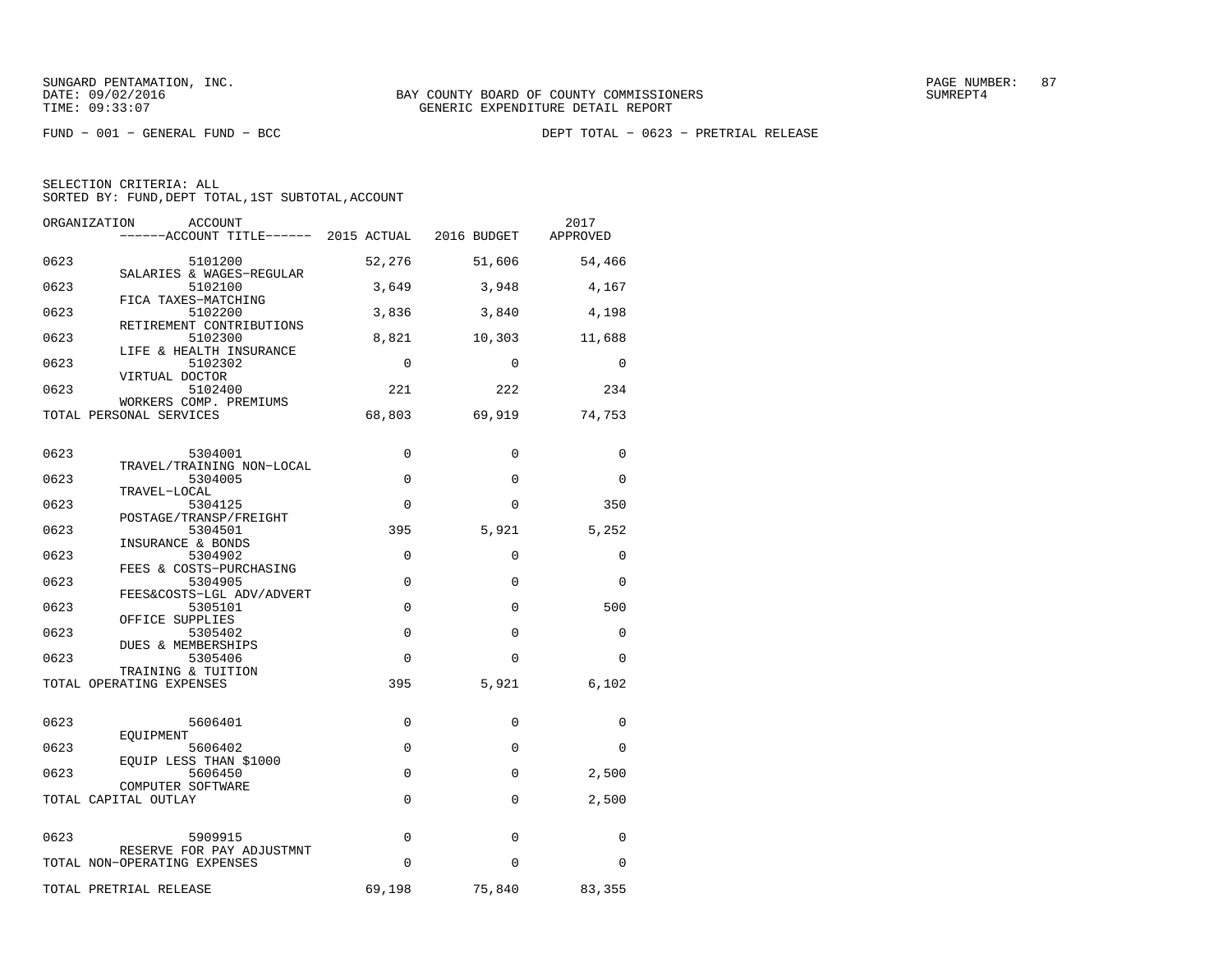BAY COUNTY BOARD OF COUNTY COMMISSIONERS TIME: 09:33:07 GENERIC EXPENDITURE DETAIL REPORT

FUND − 001 − GENERAL FUND − BCC DEPT TOTAL − 0623 − PRETRIAL RELEASE

SELECTION CRITERIA: ALLSORTED BY: FUND,DEPT TOTAL,1ST SUBTOTAL,ACCOUNT

ORGANIZATION ACCOUNT 2017−−−−−−ACCOUNT TITLE−−−−−− 2015 ACTUAL 2016 BUDGET APPROVED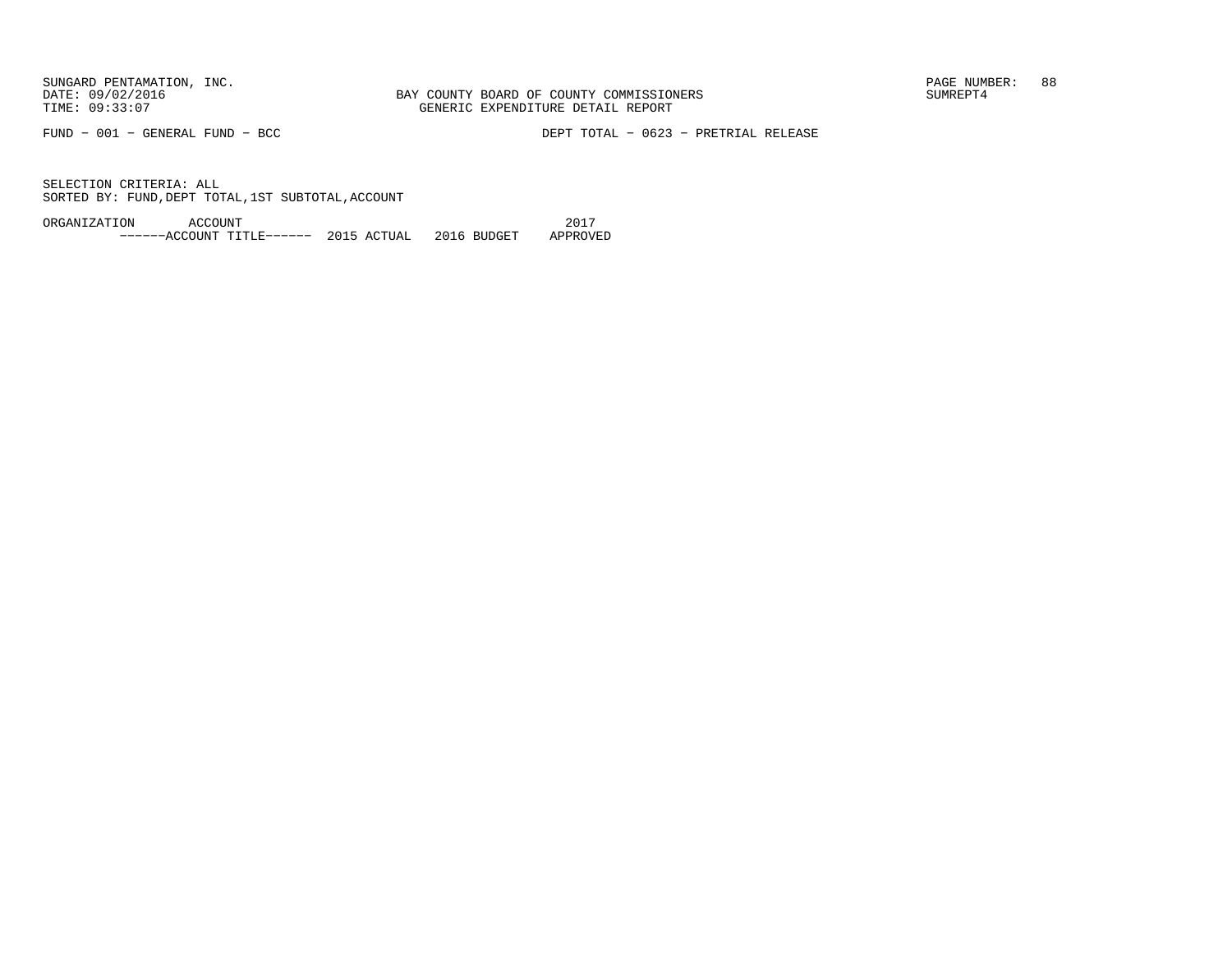FUND − 001 − GENERAL FUND − BCC DEPT TOTAL − 0640 − CIRCUIT CT−CIVIL

|      | ORGANIZATION<br>ACCOUNT<br>-----ACCOUNT TITLE------ | 2015 ACTUAL | 2016 BUDGET | 2017<br>APPROVED |
|------|-----------------------------------------------------|-------------|-------------|------------------|
| 0640 | 5303143<br>COURT APPT ATTNY-CONFLICT                | 0           | 0           |                  |
| 0640 | 5304971<br>UREASA-CHILD SUPPORT                     | $\Omega$    |             |                  |
| 0640 | 5304972<br>UREASA-MILITARY DISCHARGE                | 49          | 1,000       | 1,000            |
|      | TOTAL OPERATING EXPENSES                            | 49          | 1,000       | 1,000            |
|      | TOTAL CIRCUIT CT-CIVIL                              | 49          | 1,000       | 1,000            |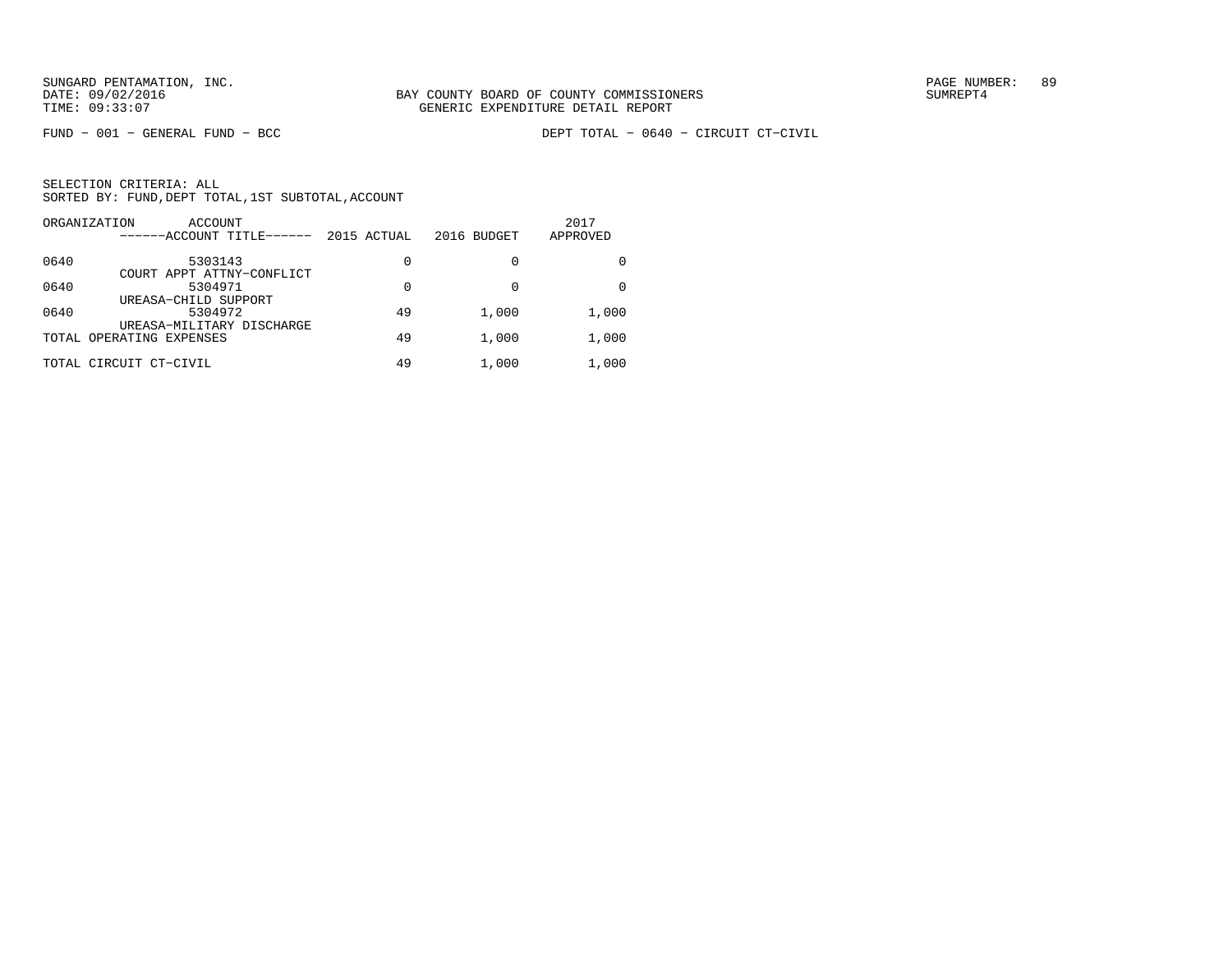|      | ORGANIZATION<br>ACCOUNT<br>------ACCOUNT TITLE------ 2015 ACTUAL |             | 2016 BUDGET  | 2017<br>APPROVED |
|------|------------------------------------------------------------------|-------------|--------------|------------------|
| 0685 | 5303143                                                          | $\Omega$    | $\Omega$     | $\Omega$         |
| 0685 | COURT APPT ATTNY-CONFLICT<br>5303401                             | 700         | 600          | 600              |
| 0685 | CONTRACTED SERVICES<br>5304101                                   | 4,378       | 4,260        | 4,680            |
| 0685 | COMMUNICATIONS SERVICES<br>5304125                               | $\mathbf 0$ | $\mathbf{0}$ | 0                |
| 0685 | POSTAGE/TRANSP/FREIGHT<br>5304405                                | 2,280       | 2,200        | 2,200            |
| 0685 | RENTALS/LEASES-BUILDINGS<br>5304410                              | 2,478       | 7,633        | 0                |
| 0685 | RENTALS/LEASES-EQUIPMENT<br>5304414                              | $\mathbf 0$ | $\mathbf 0$  | 7,776            |
| 0685 | RENTALS/LEASES-EQUIP(IT)<br>5304501                              | 790         | 6,396        | 5,510            |
| 0685 | INSURANCE & BONDS<br>5304605                                     | 3,720       | $\mathbf{0}$ | 0                |
| 0685 | REPAIR/MAINT-BLDG & GRND<br>5304615                              | 0           | 500          | 500              |
| 0685 | REPAIR/MAINT-EQUIPMENT<br>5304902                                | $\mathbf 0$ | $\Omega$     | $\Omega$         |
| 0685 | FEES & COSTS-PURCHASING<br>5304990                               | $\mathbf 0$ | $\Omega$     | $\Omega$         |
| 0685 | MISCELLANEOUS EXPENSES<br>5305101                                | $\mathbf 0$ | 0            | 0                |
| 0685 | OFFICE SUPPLIES<br>5305202                                       | $\mathbf 0$ | $\Omega$     | $\Omega$         |
| 0685 | OPER SUPPLIES-JANITORIAL<br>5305402                              | $\mathbf 0$ | 0            | 0                |
|      | DUES & MEMBERSHIPS<br>TOTAL OPERATING EXPENSES                   | 14,346      | 21,589       | 21,266           |
|      |                                                                  |             |              |                  |
| 0685 | 5606401<br>EOUIPMENT                                             | 0           | 0            | 0                |
| 0685 | 5606402<br>EOUIP LESS THAN \$1000                                | 367         | $\Omega$     | $\Omega$         |
|      | TOTAL CAPITAL OUTLAY                                             | 367         | 0            | 0                |
| 0685 | 5905998                                                          | $\mathbf 0$ | $\mathbf 0$  | 0                |
|      | DEPRECIATION EXPENSE<br>TOTAL NON-OPERATING EXPENSES             | $\Omega$    | $\Omega$     | $\Omega$         |
|      | TOTAL GUARDIAN AD LITEM                                          | 14,713      | 21,589       | 21,266           |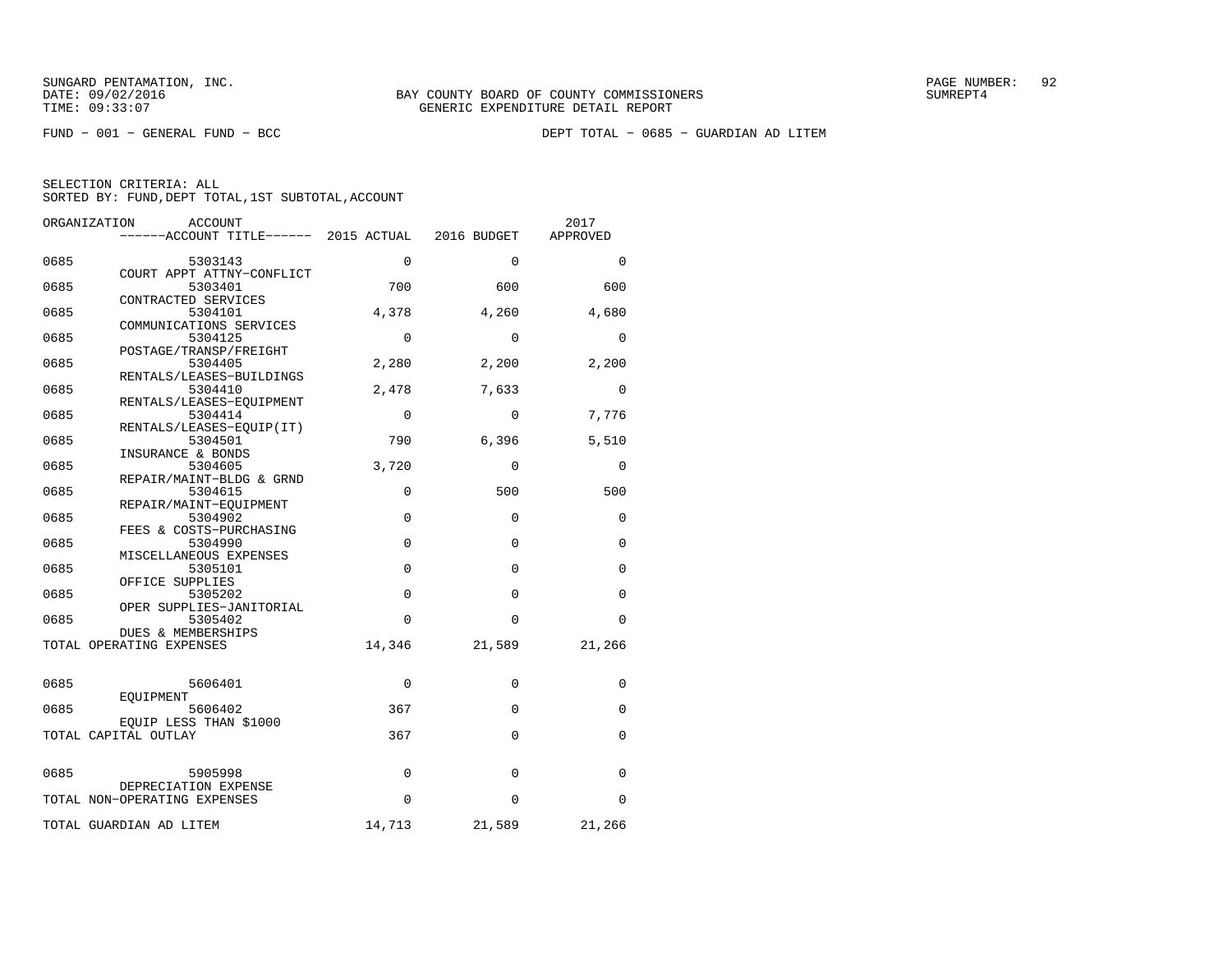FUND − 001 − GENERAL FUND − BCC DEPT TOTAL − 0712 − COUNTY COURTHOUSE MAINT

|      | ORGANIZATION<br>ACCOUNT<br>------ACCOUNT TITLE------ 2015 ACTUAL |             | 2016 BUDGET | 2017<br>APPROVED |
|------|------------------------------------------------------------------|-------------|-------------|------------------|
| 0712 | 5303401<br>CONTRACTED SERVICES                                   | 0           | 3,045       | 3,046            |
| 0712 | 5303410                                                          | $\mathbf 0$ | $\mathbf 0$ | 0                |
| 0712 | CONTR SRV-JANITORIAL<br>5303446                                  | 227,171     | 256,459     | 216,730          |
| 0712 | CONTR SRV-FACILITIES<br>5304101                                  | $\Omega$    | 480         | 480              |
| 0712 | COMMUNICATIONS SERVICES<br>5304301                               | 342,757     | 325,000     | 422,500          |
| 0712 | UTILITY SERVICES<br>5304403                                      | $\mathbf 0$ | $\Omega$    | $\Omega$         |
| 0712 | RENTALS/LEASES-LAND<br>5304410                                   | $\mathbf 0$ | $\Omega$    | $\Omega$         |
| 0712 | RENTALS/LEASES-EOUIPMENT<br>5304501                              | 54,304      | 86,874      | 58,587           |
| 0712 | INSURANCE & BONDS<br>5304605                                     | 384,003     | 496,426     | 1,008,426        |
| 0712 | REPAIR/MAINT-BLDG & GRND<br>5304611                              | 0           | $\Omega$    | $\Omega$         |
| 0712 | REPAIR/MAINT-FLEET MAINT<br>5304615                              | 2,093       | 0           | 2,100            |
| 0712 | REPAIR/MAINT-EOUIPMENT<br>5304902                                | 5,450       | 5,739       | 5,620            |
| 0712 | FEES & COSTS-PURCHASING<br>5304905                               | $\mathbf 0$ | $\Omega$    | 0                |
| 0712 | FEES&COSTS-LGL ADV/ADVERT<br>5304990                             | $\mathbf 0$ | 0           | $\mathbf 0$      |
| 0712 | MISCELLANEOUS EXPENSES<br>5305202                                | $\Omega$    | $\Omega$    | $\mathbf 0$      |
|      | OPER SUPPLIES-JANITORIAL<br>TOTAL OPERATING EXPENSES             | 1,015,778   | 1,174,023   | 1,717,489        |
|      |                                                                  |             |             |                  |
| 0712 | 5606371<br>IMPRV-CRTHSE SECURITY                                 | 0           | $\Omega$    | 0                |
| 0712 | 5606401<br>EOUIPMENT                                             | 6,985       | 0           | $\mathbf 0$      |
| 0712 | 5606402<br>EQUIP LESS THAN \$1000                                | 1,363       | $\mathbf 0$ | $\Omega$         |
|      | TOTAL CAPITAL OUTLAY                                             | 8,348       | $\Omega$    | $\Omega$         |
|      | TOTAL COUNTY COURTHOUSE MAINT                                    | 1,024,126   | 1,174,023   | 1,717,489        |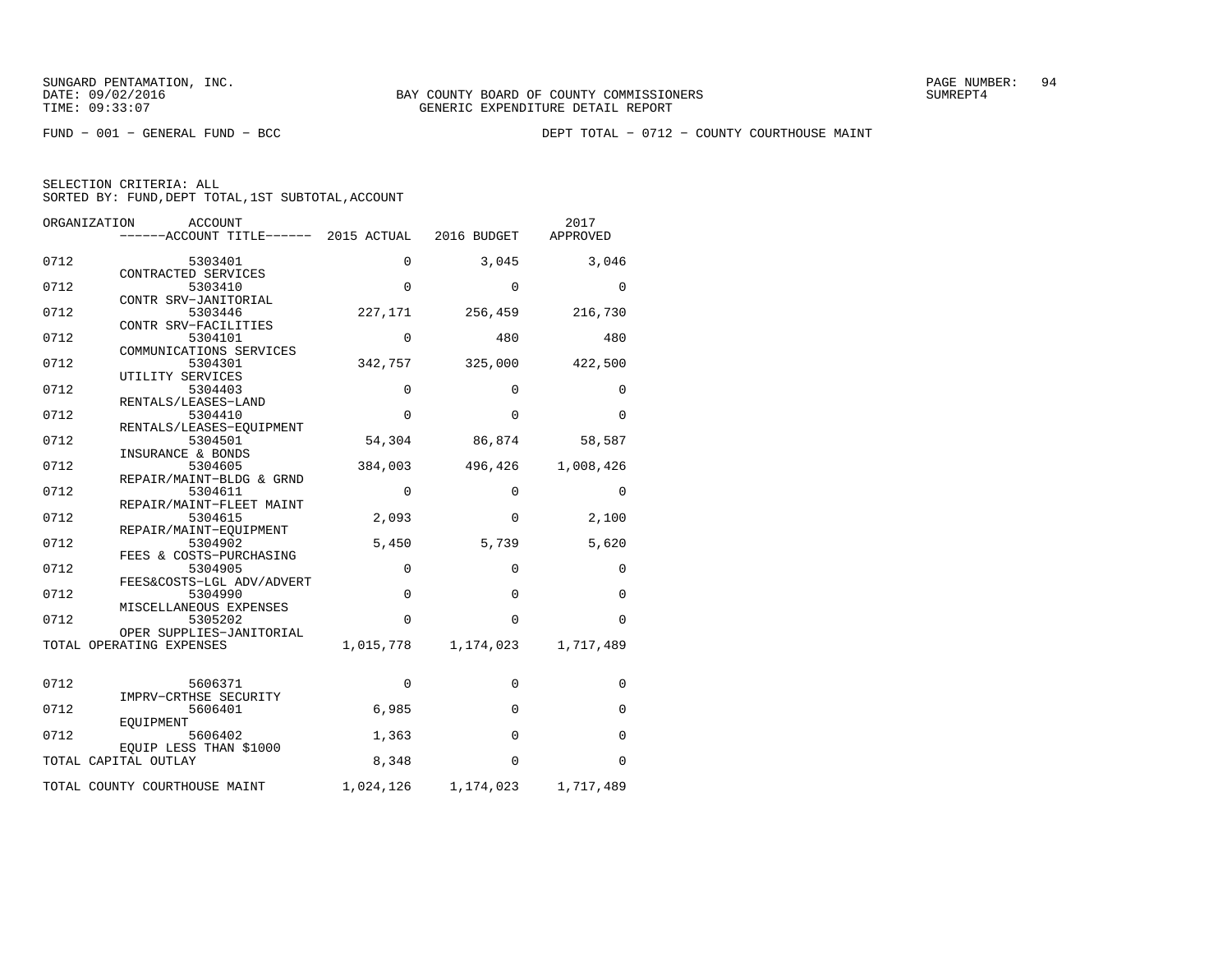FUND − 001 − GENERAL FUND − BCC DEPT TOTAL − 0713 − TECHNOLOGY

| ORGANIZATION | <b>ACCOUNT</b><br>------ACCOUNT TITLE------ 2015 ACTUAL 2016 BUDGET |             |             | 2017<br>APPROVED |
|--------------|---------------------------------------------------------------------|-------------|-------------|------------------|
| 0713         | 5101200                                                             | 49,812      | 47,998      | 50,079           |
| 0713         | SALARIES & WAGES-REGULAR<br>5102100                                 | 3,645       | 3,672       | 3,831            |
| 0713         | FICA TAXES-MATCHING<br>5102200                                      | 3,651       | 3,572       | 3,860            |
| 0713         | RETIREMENT CONTRIBUTIONS<br>5102300                                 | 4,511       | 5,257       | 5,963            |
| 0713         | LIFE & HEALTH INSURANCE<br>5102302                                  | 0           | $\mathbf 0$ | $\Omega$         |
| 0713         | VIRTUAL DOCTOR<br>5102400                                           | 206         | 206         | 215              |
|              | WORKERS COMP. PREMIUMS<br>TOTAL PERSONAL SERVICES                   | 61,825      | 60,705      | 63,948           |
| 0713         | 5303107                                                             | $\Omega$    | $\Omega$    | $\Omega$         |
| 0713         | PROF SRV-SUBSTANCE TEST<br>5303401                                  | 9,070       | 15,000      | 15,000           |
| 0713         | CONTRACTED SERVICES<br>5303417                                      | 76,864      | 79,387      | 81,769           |
| 0713         | CONTRACTED SERVICES (SA)<br>5303418                                 | 53,480      | 62,238      | 70,526           |
| 0713         | CONTRACTED SERVICES (PD)<br>5304001                                 | $\Omega$    | 1,500       | 5,000            |
| 0713         | TRAVEL/TRAINING NON-LOCAL<br>5304002                                | 1,170       | 1,500       | 1,500            |
| 0713         | TRAVEL/TRN NON-LOCAL (SA)<br>5304003                                | $\Omega$    | $\Omega$    | $\Omega$         |
| 0713         | TRAVEL/TRN NON-LOCAL (PD)<br>5304005<br>TRAVEL-LOCAL                | $\mathbf 0$ | 500         | 500              |
| 0713         | 5304101<br>COMMUNICATIONS SERVICES                                  | $\mathsf 0$ | $\Omega$    | $\Omega$         |
| 0713         | 5304105<br>COMM SRV-TELEPHONE                                       | $\Omega$    | 18,125      | $\Omega$         |
| 0713         | 5304110<br>COMMUNICATIONS SRV-(SA)                                  | 17,475      | 0           | 27,029           |
| 0713         | 5304115<br>COMMUNICATIONS SRV-(PD)                                  | $\mathbf 0$ | $\mathbf 0$ | $\Omega$         |
| 0713         | 5304125<br>POSTAGE/TRANSP/FREIGHT                                   | $\mathbf 0$ | $\Omega$    | 500              |
| 0713         | 5304410<br>RENTALS/LEASES-EQUIPMENT                                 | $\Omega$    | $\Omega$    | $\Omega$         |
| 0713         | 5304411<br>RENTALS/LEASES EOUIP-(SA)                                | 13,980      | 13,802      | 11,822           |
| 0713         | 5304412<br>RENTALS/LEASES EQUIP-(PD)                                | 13,802      | 13,802      | 9,000            |
| 0713         | 5304501<br>INSURANCE & BONDS                                        | 987         | 5,671       | 5,068            |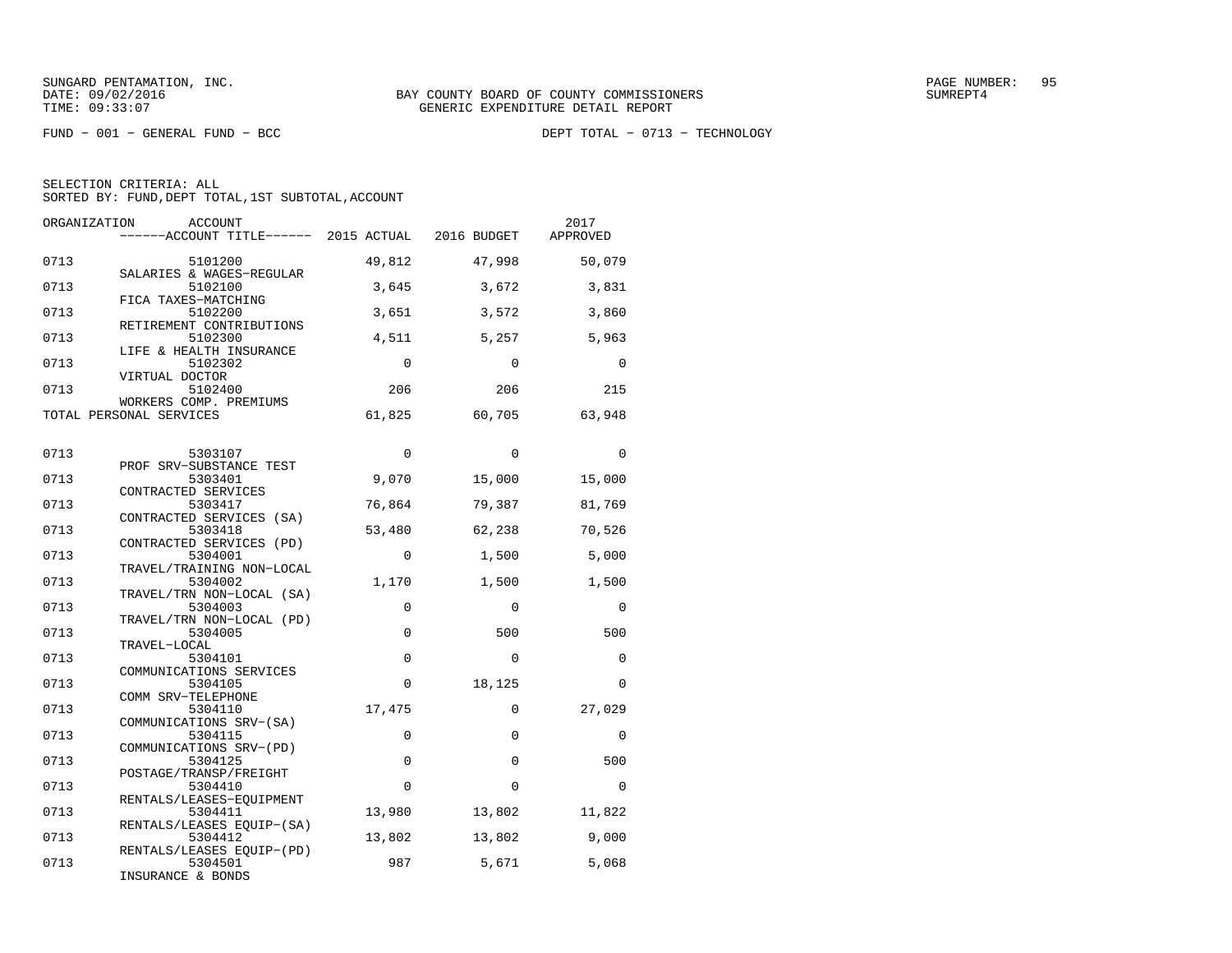FUND − 001 − GENERAL FUND − BCC DEPT TOTAL − 0713 − TECHNOLOGY

| ORGANIZATION       | ACCOUNT<br>------ACCOUNT TITLE------ 2015 ACTUAL |          | 2016 BUDGET | 2017<br>APPROVED |
|--------------------|--------------------------------------------------|----------|-------------|------------------|
| 0713               | 5304615                                          | 29,002   | 38,000      | 40,000           |
| 0713               | REPAIR/MAINT-EQUIPMENT<br>5304618                | 31,567   | 33,250      | 33,593           |
| 0713               | REPAIR/MAINT-EOUIP (SA)<br>5304619               | 27,103   | 32,090      | 32,090           |
| 0713               | REPAIR/MAINT-EQUIP (PD)<br>5304902               | 5,791    | 11,477      | 6,557            |
| 0713               | FEES & COSTS-PURCHASING<br>5304905               | $\Omega$ | $\Omega$    | $\Omega$         |
| 0713               | FEES&COSTS-LGL ADV/ADVERT<br>5305101             | 1,596    | $\Omega$    | $\mathbf 0$      |
| 0713               | OFFICE SUPPLIES<br>5305201                       | 16,990   | 20,000      | 20,000           |
| 0713               | OPERATING SUPPLIES<br>5305245                    | 2,168    | 15,500      | 15,500           |
| 0713               | OPERATING SUPPLIES-(SA)<br>5305246               | 8,955    | 12,000      | 16,800           |
| 0713               | OPERATING SUPPLIES-(PD)<br>5305402               | 250      | $\Omega$    | 250              |
|                    | DUES & MEMBERSHIPS<br>TOTAL OPERATING EXPENSES   | 310,249  | 373,842     | 392,504          |
| 0713               | 5606401                                          | 54,688   | 35,000      | 38,000           |
| 0713               | EOUIPMENT<br>5606402                             | 13,857   | 40,000      | 40,000           |
| 0713               | EQUIP LESS THAN \$1000<br>5606410                | 8,768    | 36,670      | 28,250           |
| 0713               | EOUIPMENT-(SA)<br>5606411                        | 5,692    | 6,000       | 28,000           |
| 0713               | EOUIPMENT-(PD)<br>5606420                        | 11,909   | 0           | 16,000           |
| 0713               | EQUIP LESS THAN\$1000 (SA)<br>5606421            | 1,552    | 1,400       | 1,400            |
| 0713               | EQUIP LESS THAN\$1000 (PD)<br>5606450            | 37,623   | 57,000      | 60,800           |
| 0713               | COMPUTER SOFTWARE<br>5606451                     | 15,113   | 15,079      | 21,199           |
| 0713               | COMPUTER SOFTWARE (SA)<br>5606452                | 12,525   | $\Omega$    | 0                |
|                    | COMPUTER SOFTWARE (PD)<br>TOTAL CAPITAL OUTLAY   | 161,727  | 191,149     | 233,649          |
| 0713               | 5707201                                          | 0        | $\Omega$    | 0                |
| TOTAL DEBT SERVICE | <b>INTEREST EXPENSE</b>                          | $\Omega$ | $\Omega$    | $\Omega$         |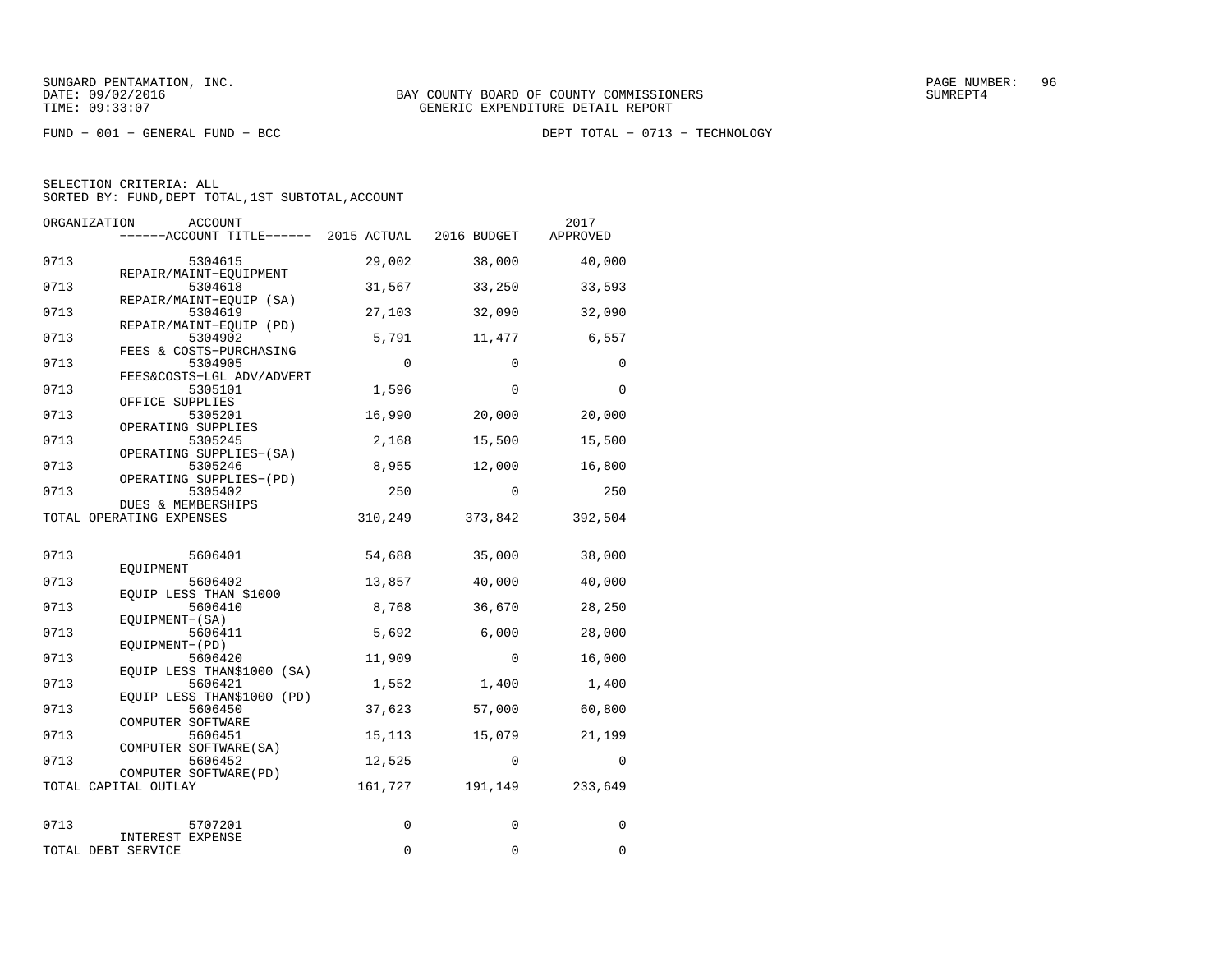FUND − 001 − GENERAL FUND − BCC DEPT TOTAL − 0713 − TECHNOLOGY

|      | ORGANIZATION<br>ACCOUNT<br>------ACCOUNT TITLE------      | 2015 ACTUAL | 2016 BUDGET | 2017<br>APPROVED |
|------|-----------------------------------------------------------|-------------|-------------|------------------|
| 0713 | 5909910                                                   | 0           |             |                  |
| 0713 | RESERVE FOR CONTINGENCIES<br>5909915                      | 0           |             |                  |
|      | RESERVE FOR PAY ADJUSTMNT<br>TOTAL NON-OPERATING EXPENSES | 0           |             |                  |
|      | TOTAL TECHNOLOGY                                          | 533,801     | 625,696     | 690,101          |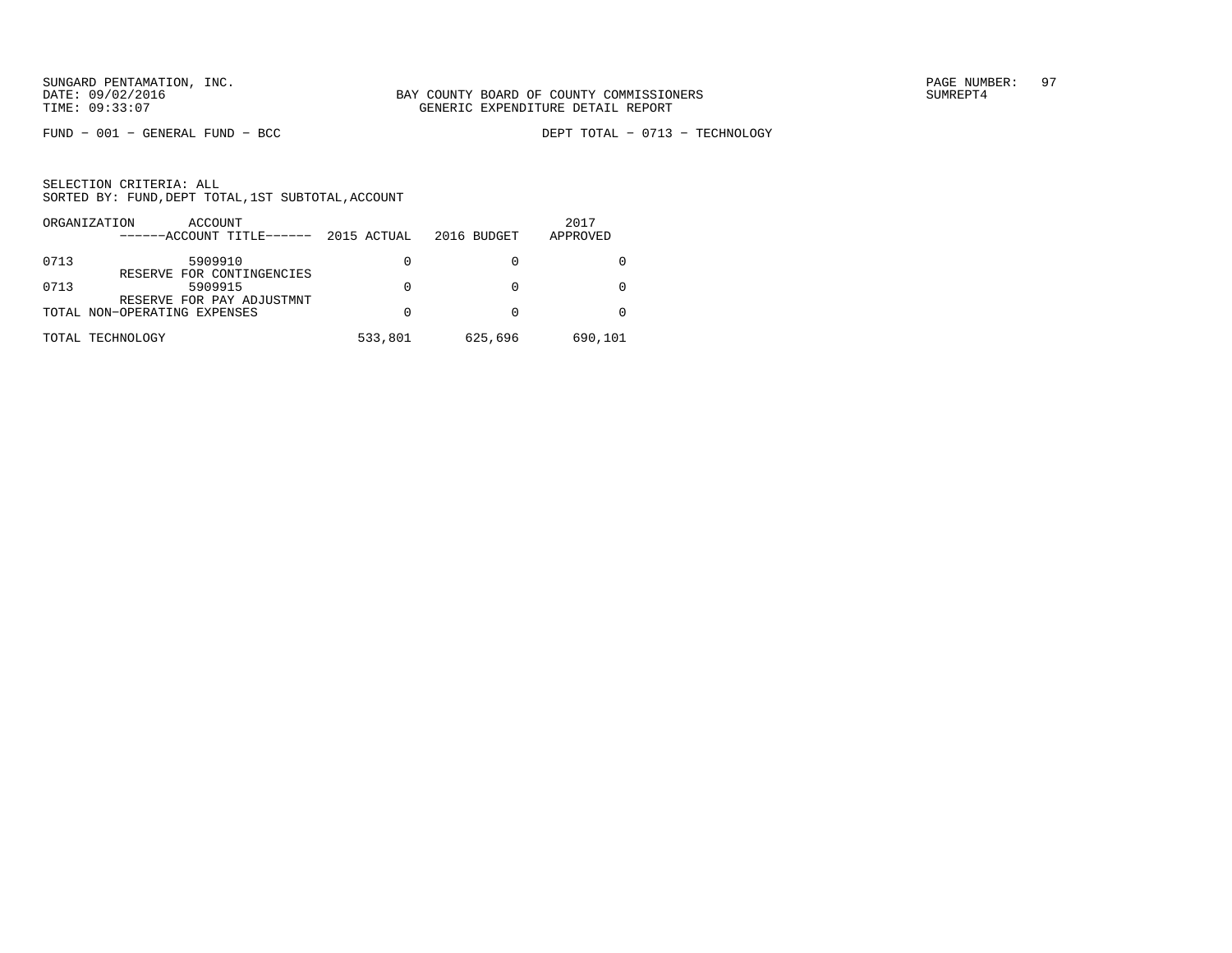FUND − 001 − GENERAL FUND − BCC DEPT TOTAL − 0715 − INNOVATIVE COURT PROGRAMS

| ORGANIZATION | <b>ACCOUNT</b><br>------ACCOUNT TITLE------ 2015 ACTUAL 2016 BUDGET |          |              | 2017<br>APPROVED |
|--------------|---------------------------------------------------------------------|----------|--------------|------------------|
| 0715         | 5101200<br>SALARIES & WAGES-REGULAR                                 | 34,653   | 81,933       | 98,080           |
| 0715         | 5102100<br>FICA TAXES-MATCHING                                      | 2,630    | 6,268        | 7,503            |
| 0715         | 5102200                                                             | 2,539    | 6,097        | 7,560            |
| 0715         | RETIREMENT CONTRIBUTIONS<br>5102300<br>LIFE & HEALTH INSURANCE      | 2,474    | 5,187        | 26,357           |
| 0715         | 5102302<br>VIRTUAL DOCTOR                                           | $\Omega$ | $\Omega$     | $\Omega$         |
| 0715         | 5102400<br>WORKERS COMP. PREMIUMS                                   | 219      | 352          | 422              |
|              | TOTAL PERSONAL SERVICES                                             | 42,514   | 99,837       | 139,922          |
| 0715         | 5303107                                                             | 74       | $\mathbf 0$  | $\Omega$         |
| 0715         | PROF SRV-SUBSTANCE TEST<br>5303401                                  | $\Omega$ | 15,000       | 15,000           |
| 0715         | CONTRACTED SERVICES<br>5304001                                      | 3,297    | 2,500        | 2,500            |
| 0715         | TRAVEL/TRAINING NON-LOCAL<br>5304005<br>TRAVEL-LOCAL                | 39       | 500          | 500              |
| 0715         | 5304125<br>POSTAGE/TRANSP/FREIGHT                                   | 196      | 300          | 300              |
| 0715         | 5304405<br>RENTALS/LEASES-BUILDINGS                                 | 5,725    | 3,500        | 3,500            |
| 0715         | 5304410<br>RENTALS/LEASES-EOUIPMENT                                 | 0        | $\mathbf{0}$ | $\mathbf 0$      |
| 0715         | 5304604<br>REPAIR/MAINT-BLD&GRD DEPT                                | 0        | $\Omega$     | $\Omega$         |
| 0715         | 5304605<br>REPAIR/MAINT-BLDG & GRND                                 | $\Omega$ | $\Omega$     | $\Omega$         |
| 0715         | 5304615<br>REPAIR/MAINT-EQUIPMENT                                   | $\Omega$ | $\Omega$     | $\Omega$         |
| 0715         | 5304701<br>PRINTING & BINDING                                       | 0        | 1,000        | 1,000            |
| 0715         | 5304902<br>FEES & COSTS-PURCHASING                                  | $\Omega$ | $\Omega$     | $\Omega$         |
| 0715         | 5304905<br>FEES&COSTS-LGL ADV/ADVERT                                | 0        | 2,500        | 2,500            |
| 0715         | 5304990<br>MISCELLANEOUS EXPENSES                                   | $\Omega$ | $\Omega$     | $\Omega$         |
| 0715         | 5305101<br>OFFICE SUPPLIES                                          | 1,234    | 4,500        | 4,500            |
| 0715         | 5305201<br>OPERATING SUPPLIES                                       | 336      | 2,000        | 27,000           |
| 0715         | 5305202<br>OPER SUPPLIES-JANITORIAL                                 | 0        | $\mathbf 0$  | 0                |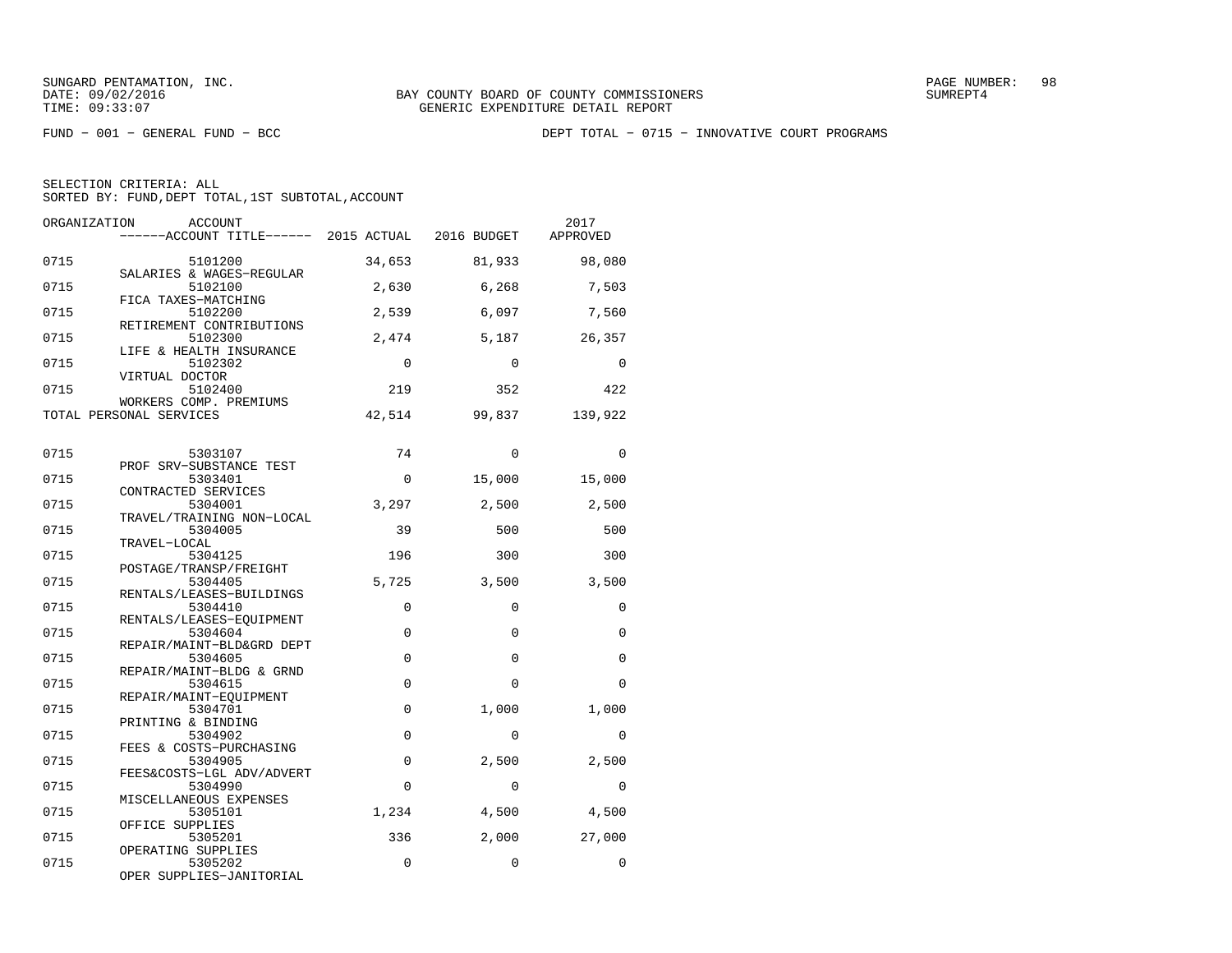FUND − 001 − GENERAL FUND − BCC DEPT TOTAL − 0715 − INNOVATIVE COURT PROGRAMS

|      | ORGANIZATION<br>ACCOUNT<br>------ACCOUNT TITLE------ 2015 ACTUAL |             | 2016 BUDGET | 2017<br>APPROVED |
|------|------------------------------------------------------------------|-------------|-------------|------------------|
| 0715 | 5305215                                                          | 0           | 1,200       | 1,200            |
| 0715 | CLOTHING & WEARING APPRL<br>5305225                              | $\Omega$    | $\Omega$    | 600              |
| 0715 | EMPLOYEE SUGG/RECOGN PRGM<br>5305401                             | $\mathbf 0$ | 2,500       | 2,500            |
| 0715 | BOOKS/RESOURCE MATR/SUBSC<br>5305402                             | 914         | 500         | 2,500            |
| 0715 | <b>DUES &amp; MEMBERSHIPS</b><br>5305406                         | 3,605       | 7,500       | 4,900            |
|      | TRAINING & TUITION<br>TOTAL OPERATING EXPENSES                   | 15,421      | 43,500      | 68,500           |
|      |                                                                  |             |             |                  |
| 0715 | 5606401<br>EOUIPMENT                                             | $\Omega$    | 5,000       | 20,000           |
| 0715 | 5606402<br>EQUIP LESS THAN \$1000                                | 399         | 2,500       | 5,000            |
| 0715 | 5606450<br>COMPUTER SOFTWARE                                     | $\Omega$    | $\Omega$    | 3,000            |
|      | TOTAL CAPITAL OUTLAY                                             | 399         | 7,500       | 28,000           |
| 0715 | 5909910                                                          | $\mathbf 0$ | 0           | $\mathbf 0$      |
|      | RESERVE FOR CONTINGENCIES<br>TOTAL NON-OPERATING EXPENSES        | 0           | $\Omega$    | $\Omega$         |
|      | TOTAL INNOVATIVE COURT PROGRAMS                                  | 58,334      | 150,837     | 236,422          |
|      |                                                                  |             |             |                  |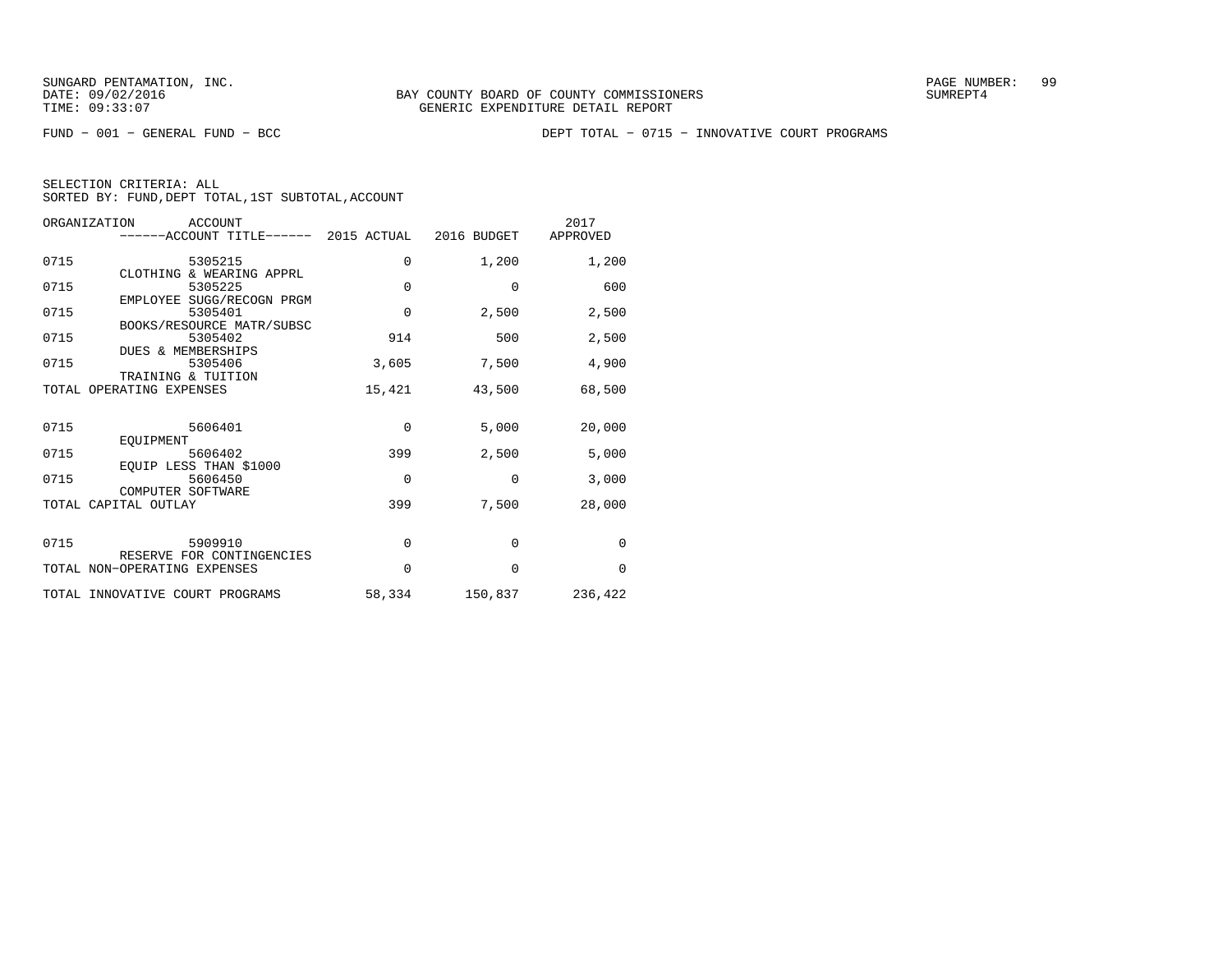FUND − 001 − GENERAL FUND − BCC DEPT TOTAL − 0716 − LEGAL AID

| ORGANIZATION             | ACCOUNT<br>------ACCOUNT TITLE------ | 2015 ACTUAL | 2016 BUDGET | 2017<br>APPROVED |
|--------------------------|--------------------------------------|-------------|-------------|------------------|
| 0716                     | 5303401<br>CONTRACTED SERVICES       | 73,630      | 65,000      | 71,357           |
| TOTAL OPERATING EXPENSES |                                      | 73,630      | 65,000      | 71,357           |
| 0716                     | 5909910<br>RESERVE FOR CONTINGENCIES | $\Omega$    | $\Omega$    | <sup>0</sup>     |
|                          | TOTAL NON-OPERATING EXPENSES         | 0           | $\Omega$    | <sup>0</sup>     |
| TOTAL LEGAL AID          |                                      | 73,630      | 65,000      | 71,357           |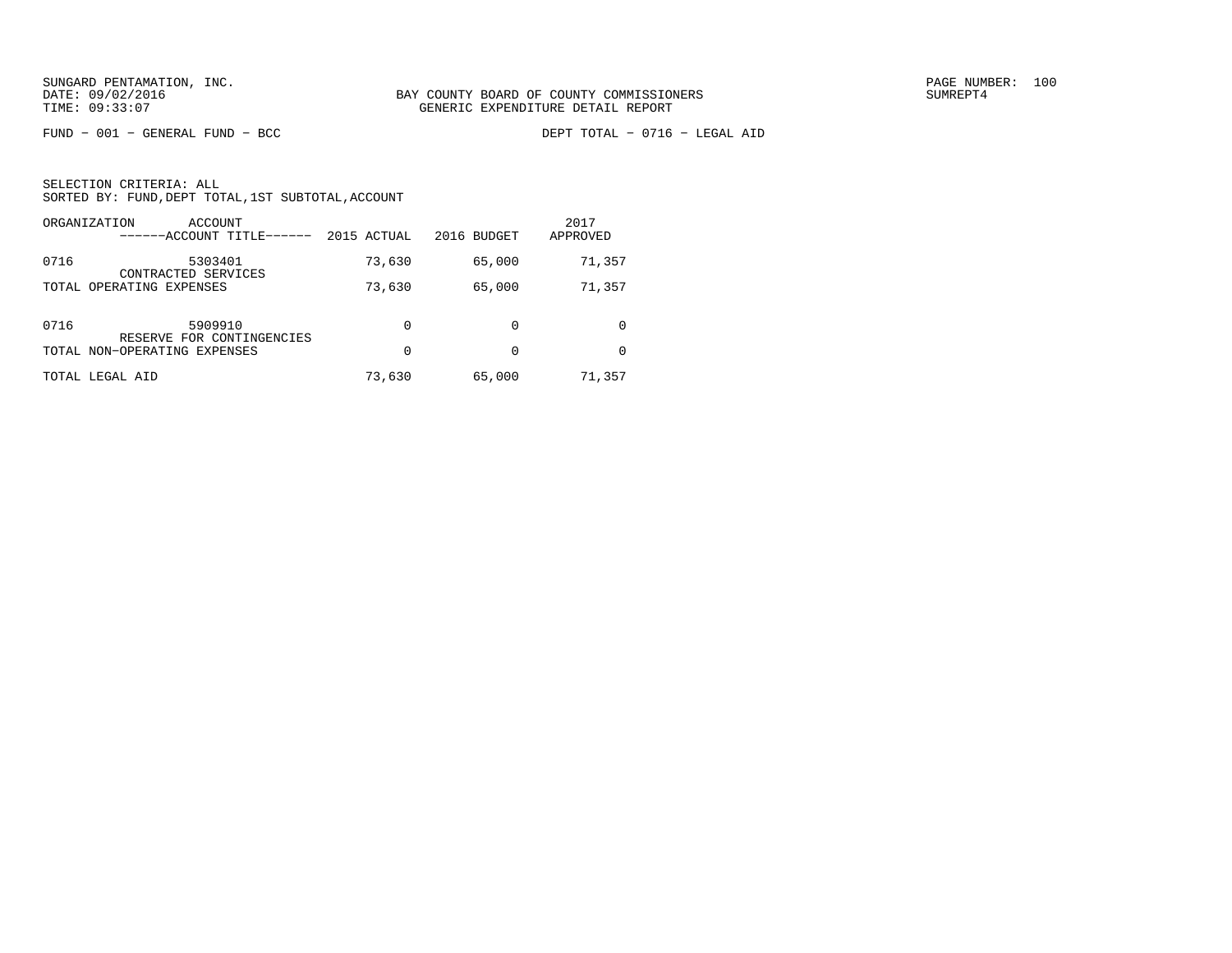FUND − 001 − GENERAL FUND − BCC DEPT TOTAL − 0717 − TEEN COURT

| ORGANIZATION | <b>ACCOUNT</b><br>------ACCOUNT TITLE------ 2015 ACTUAL 2016 BUDGET |             |             | 2017<br>APPROVED |
|--------------|---------------------------------------------------------------------|-------------|-------------|------------------|
| 0717         | 5101200                                                             | 76,307      | 75,876      | 78,996           |
| 0717         | SALARIES & WAGES-REGULAR<br>5102100                                 | 5,354       | 5,804       | 6,043            |
| 0717         | FICA TAXES-MATCHING<br>5102200                                      | 5,593       | 5,646       | 6,089            |
| 0717         | RETIREMENT CONTRIBUTIONS<br>5102300                                 | 14,933      | 17,844      | 20,430           |
| 0717         | LIFE & HEALTH INSURANCE<br>5102302                                  | $\Omega$    | $\Omega$    | $\Omega$         |
| 0717         | VIRTUAL DOCTOR<br>5102400                                           | 327         | 326         | 340              |
|              | WORKERS COMP. PREMIUMS<br>TOTAL PERSONAL SERVICES                   | 102,514     | 105,496     | 111,898          |
| 0717         | 5303107                                                             | $\Omega$    | 0           | $\Omega$         |
| 0717         | PROF SRV-SUBSTANCE TEST<br>5303110                                  | $\Omega$    | $\Omega$    | $\Omega$         |
| 0717         | PROF SRV-BACKGROUND CHECK<br>5303401                                | 13,570      | 17,760      | 17,760           |
| 0717         | CONTRACTED SERVICES<br>5304001                                      | $\Omega$    | $\Omega$    | $\Omega$         |
| 0717         | TRAVEL/TRAINING NON-LOCAL<br>5304005<br>TRAVEL-LOCAL                | $\mathbf 0$ | 0           | $\Omega$         |
| 0717         | 5304101<br>COMMUNICATIONS SERVICES                                  | $\Omega$    | $\Omega$    | $\Omega$         |
| 0717         | 5304125<br>POSTAGE/TRANSP/FREIGHT                                   | $\Omega$    | 192         | 192              |
| 0717         | 5304410<br>RENTALS/LEASES-EOUIPMENT                                 | $\Omega$    | $\Omega$    | $\Omega$         |
| 0717         | 5304501<br>INSURANCE & BONDS                                        | 1,580       | 7,637       | 6,931            |
| 0717         | 5304605<br>REPAIR/MAINT-BLDG & GRND                                 | $\mathbf 0$ | 200         | 200              |
| 0717         | 5304610<br>REPAIR/MAINT-AUTO EQUIP                                  | $\Omega$    | 250         | 250              |
| 0717         | 5304611<br>REPAIR/MAINT-FLEET MAINT                                 | $\mathbf 0$ | $\mathbf 0$ | $\Omega$         |
| 0717         | 5304615<br>REPAIR/MAINT-EOUIPMENT                                   | $\Omega$    | $\Omega$    | $\Omega$         |
| 0717         | 5304902<br>FEES & COSTS-PURCHASING                                  | $\Omega$    | $\Omega$    | $\Omega$         |
| 0717         | 5304905<br>FEES&COSTS-LGL ADV/ADVERT                                | $\mathbf 0$ | $\mathbf 0$ | 0                |
| 0717         | 5304990<br>MISCELLANEOUS EXPENSES                                   | $\Omega$    | $\Omega$    | $\Omega$         |
| 0717         | 5305101<br>OFFICE SUPPLIES                                          | 85          | 500         | 500              |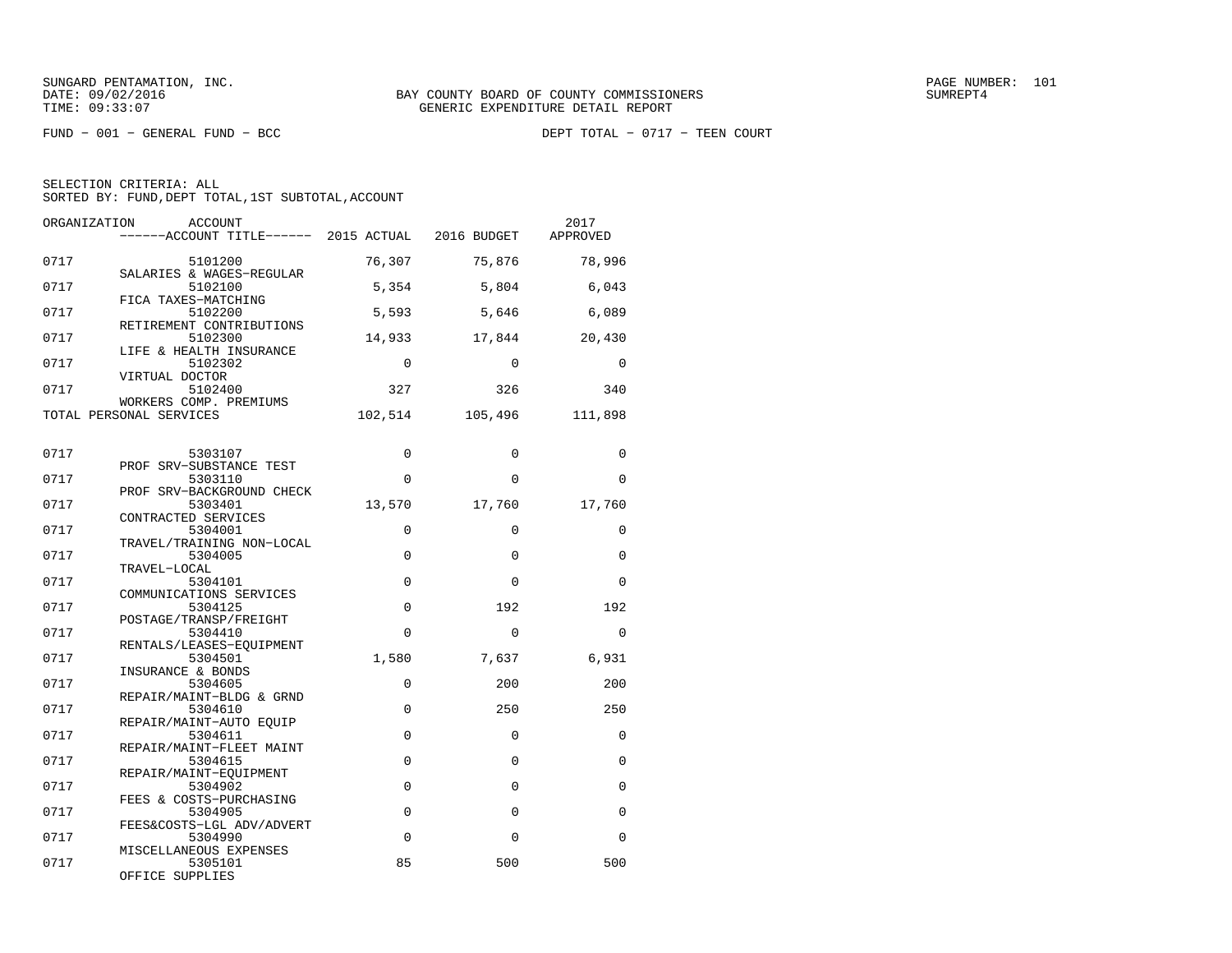FUND − 001 − GENERAL FUND − BCC DEPT TOTAL − 0717 − TEEN COURT

| SELECTION CRITERIA: ALL |  |  |                                                    |  |
|-------------------------|--|--|----------------------------------------------------|--|
|                         |  |  | SORTED BY: FUND, DEPT TOTAL, 1ST SUBTOTAL, ACCOUNT |  |

| ORGANIZATION<br>ACCOUNT<br>------ACCOUNT TITLE------ 2015 ACTUAL 2016 BUDGET APPROVED |          |                 | 2017        |
|---------------------------------------------------------------------------------------|----------|-----------------|-------------|
| 0717<br>5305205                                                                       | 485      | 1,000           | 1,000       |
| GAS, OIL & LUBRICANTS<br>0717<br>5305215                                              | $\Omega$ | 0               | 0           |
| CLOTHING & WEARING APPRL<br>0717<br>5305402                                           | $\Omega$ | 200             | 200         |
| <b>DUES &amp; MEMBERSHIPS</b><br>0717<br>5305406                                      | $\Omega$ | $\Omega$        | $\Omega$    |
| TRAINING & TUITION<br>TOTAL OPERATING EXPENSES                                        | 15,720   | 27,739          | 27,033      |
| 0717<br>5606401                                                                       | $\Omega$ | $\Omega$        | 0           |
| EQUIPMENT<br>0717<br>5606402                                                          | $\Omega$ | $\Omega$        | $\mathbf 0$ |
| EQUIP LESS THAN \$1000<br>TOTAL CAPITAL OUTLAY                                        | $\Omega$ | $\Omega$        | $\Omega$    |
| 0717<br>5905998                                                                       | $\Omega$ | $\Omega$        | 0           |
| DEPRECIATION EXPENSE<br>0717<br>5909910                                               | $\Omega$ | $\Omega$        | 0           |
| RESERVE FOR CONTINGENCIES<br>0717<br>5909915                                          | $\Omega$ | $\Omega$        | 0           |
| RESERVE FOR PAY ADJUSTMNT<br>TOTAL NON-OPERATING EXPENSES                             | $\Omega$ | $\Omega$        | $\Omega$    |
| TOTAL TEEN COURT                                                                      |          | 118,234 133,235 | 138,931     |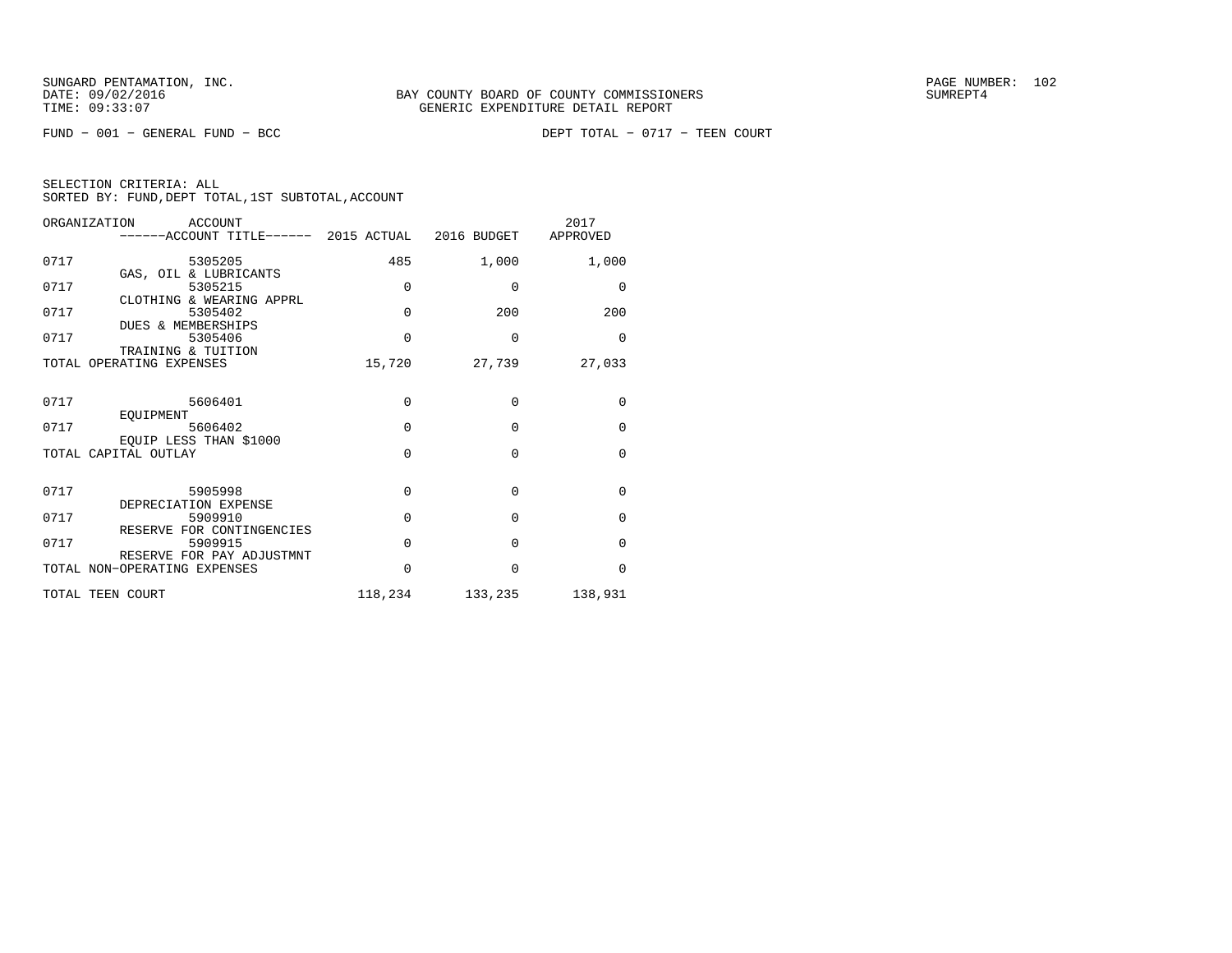FUND − 001 − GENERAL FUND − BCC DEPT TOTAL − 0718 − LAW LIBRARY

| ORGANIZATION             | <b>ACCOUNT</b>                                                 |             |             | 2017<br>APPROVED |
|--------------------------|----------------------------------------------------------------|-------------|-------------|------------------|
| 0718                     | 5101200                                                        | 46,033      | 44,261      | 48,306           |
| 0718                     | SALARIES & WAGES-REGULAR<br>5102100                            | 3,201       | 3,386       | 3,695            |
| 0718                     | FICA TAXES-MATCHING<br>5102200                                 | 3,369       | 3,294       | 3,723            |
| 0718                     | RETIREMENT CONTRIBUTIONS<br>5102300                            | 10,929      | 12,757      | 14,467           |
| 0718                     | LIFE & HEALTH INSURANCE<br>5102302                             | $\Omega$    | $\Omega$    | $\Omega$         |
| 0718                     | VIRTUAL DOCTOR<br>5102400                                      | 191         | 190         | 208              |
| 0718                     | WORKERS COMP. PREMIUMS<br>5102500<br>UNEMPLOYMENT COMPENSATION | $\Omega$    | $\Omega$    | $\mathbf{0}$     |
| TOTAL PERSONAL SERVICES  |                                                                | 63,723      | 63,888      | 70,399           |
| 0718                     | 5303101                                                        | $\mathbf 0$ | $\Omega$    | $\mathbf 0$      |
| 0718                     | PROFESSIONAL SERVICES<br>5303401                               | 2,262       | 23,650      | $\Omega$         |
| 0718                     | CONTRACTED SERVICES<br>5304001                                 | 195         | 700         | 800              |
| 0718                     | TRAVEL/TRAINING NON-LOCAL<br>5304101                           | $\Omega$    | $\Omega$    | $\Omega$         |
| 0718                     | COMMUNICATIONS SERVICES<br>5304125<br>POSTAGE/TRANSP/FREIGHT   | 110         | 125         | 100              |
| 0718                     | 5304410                                                        | 1,862       | 1,862       | 1,590            |
| 0718                     | RENTALS/LEASES-EOUIPMENT<br>5304501<br>INSURANCE & BONDS       | 987         | 6,196       | 5,414            |
| 0718                     | 5304605<br>REPAIR/MAINT-BLDG & GRND                            | $\Omega$    | $\Omega$    | $\Omega$         |
| 0718                     | 5304615<br>REPAIR/MAINT-EQUIPMENT                              | 61          | $\mathbf 0$ | 100              |
| 0718                     | 5304701<br>PRINTING & BINDING                                  | $\Omega$    | $\Omega$    | $\Omega$         |
| 0718                     | 5304990<br>MISCELLANEOUS EXPENSES                              | 180         | 82          | 200              |
| 0718                     | 5305101<br>OFFICE SUPPLIES                                     | 33          | 100         | 50               |
| 0718                     | 5305401                                                        | 18,596      | 17,350      | 15,000           |
| 0718                     | BOOKS/RESOURCE MATR/SUBSC<br>5305402                           | 190         | 190         | 210              |
| 0718                     | DUES & MEMBERSHIPS<br>5305403                                  | 17,235      | 0           | 22,577           |
| 0718                     | ONLINE SUBSCRIPTIONS<br>5305406                                | 2,976       | 3,200       | 3,200            |
| TOTAL OPERATING EXPENSES | TRAINING & TUITION                                             | 44,686      | 53,455      | 49,241           |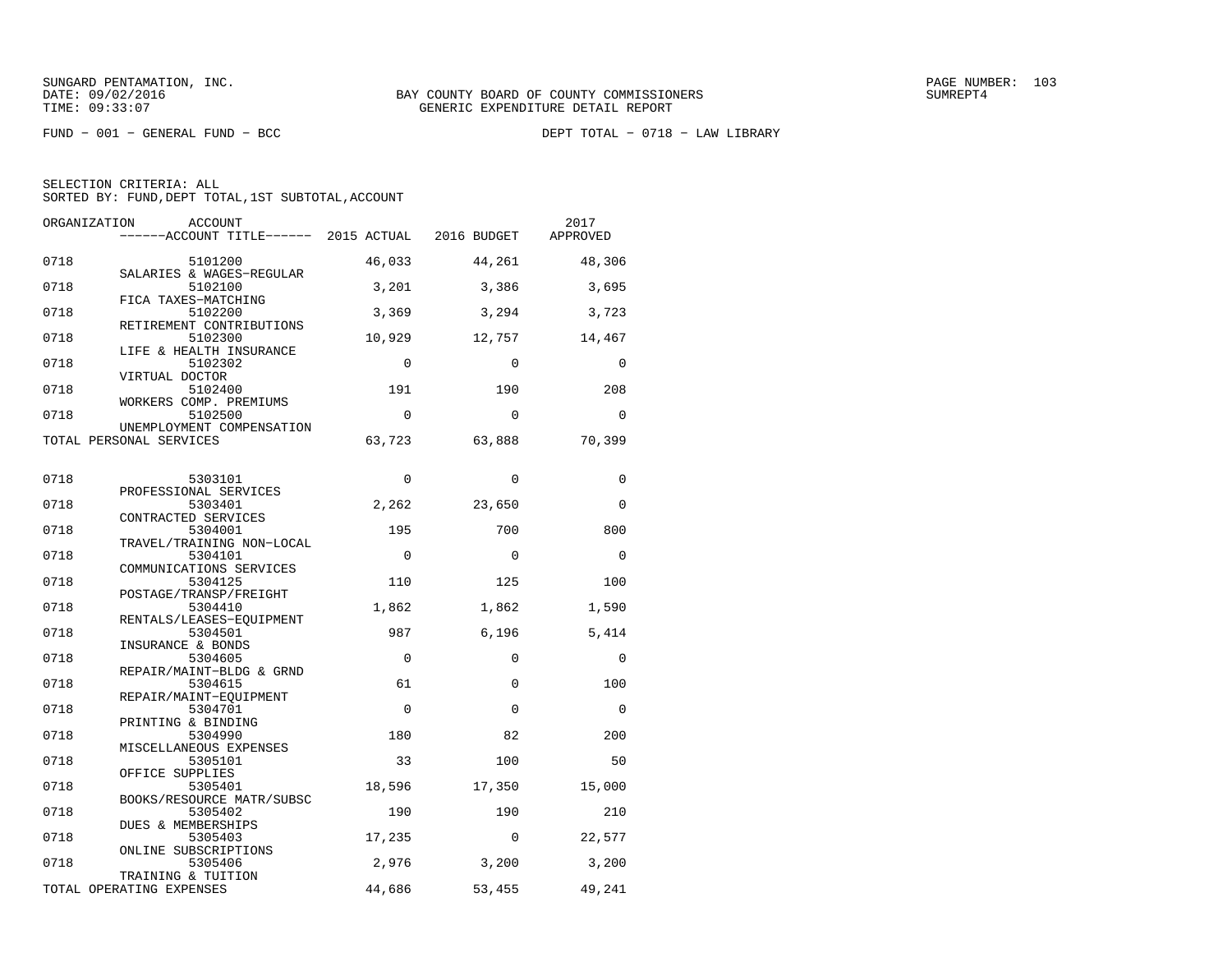FUND − 001 − GENERAL FUND − BCC DEPT TOTAL − 0718 − LAW LIBRARY

| ORGANIZATION      | <b>ACCOUNT</b><br>-----ACCOUNT TITLE------                |         | 2015 ACTUAL 2016 BUDGET | 2017<br>APPROVED |
|-------------------|-----------------------------------------------------------|---------|-------------------------|------------------|
| 0718              | 5606401<br>EOUIPMENT                                      | 0       | $\Omega$                |                  |
| 0718              | 5606402                                                   | 0       | $\Omega$                | 0                |
|                   | EOUIP LESS THAN \$1000<br>TOTAL CAPITAL OUTLAY            | 0       | $\Omega$                | <sup>0</sup>     |
| 0718              | 5905998<br>DEPRECIATION EXPENSE                           | 0       | $\Omega$                | O                |
| 0718              | 5909910                                                   | 0       | $\Omega$                | 0                |
| 0718              | RESERVE FOR CONTINGENCIES<br>5909915                      | O       | $\Omega$                | $\Omega$         |
|                   | RESERVE FOR PAY ADJUSTMNT<br>TOTAL NON-OPERATING EXPENSES | 0       | $\Omega$                | $\Omega$         |
| TOTAL LAW LIBRARY |                                                           | 108,409 | 117,343                 | 119,640          |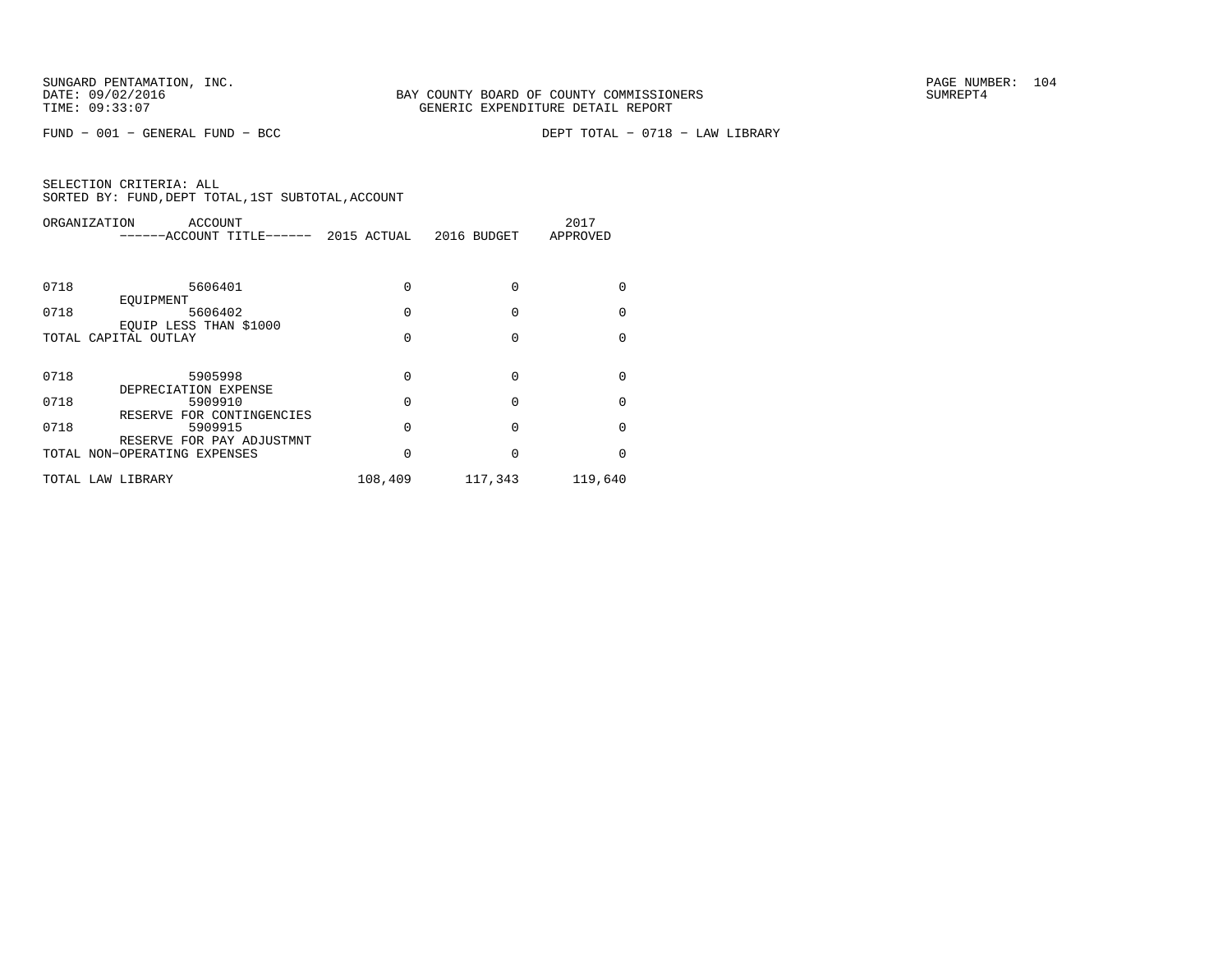FUND − 001 − GENERAL FUND − BCC DEPT TOTAL − 0732 − BAY COUNTY WORK PROGRAM

| ORGANIZATION<br><b>ACCOUNT</b><br>-----ACCOUNT TITLE------ 2015 ACTUAL 2016 BUDGET |          |          | 2017<br>APPROVED |
|------------------------------------------------------------------------------------|----------|----------|------------------|
| 0732<br>5101200                                                                    | 53,655   | 52,986   | 55,846           |
| SALARIES & WAGES-REGULAR<br>0732<br>5102100                                        | 3,801    | 4,053    | 4,272            |
| FICA TAXES-MATCHING<br>0732<br>5102200                                             | 3,932    | 3,943    | 4,305            |
| RETIREMENT CONTRIBUTIONS<br>0732<br>5102300                                        | 4,511    | 5,257    | 5,963            |
| LIFE & HEALTH INSURANCE<br>0732<br>5102302                                         | $\Omega$ | $\Omega$ | $\Omega$         |
| VIRTUAL DOCTOR<br>5102400<br>0732                                                  | 228      | 228      | 240              |
| WORKERS COMP. PREMIUMS<br>TOTAL PERSONAL SERVICES                                  | 66,127   | 66,467   | 70,626           |
| 0732<br>5303401                                                                    | $\Omega$ | $\Omega$ | $\Omega$         |
| CONTRACTED SERVICES<br>0732<br>5304001                                             | $\Omega$ | $\Omega$ | $\Omega$         |
| TRAVEL/TRAINING NON-LOCAL<br>0732<br>5304005                                       | 504      | 600      | 750              |
| TRAVEL-LOCAL<br>0732<br>5304125                                                    | 0        | 50       | 350              |
| POSTAGE/TRANSP/FREIGHT<br>0732<br>5304501                                          | 395      | 5,921    | 5,252            |
| INSURANCE & BONDS<br>0732<br>5304902                                               | 0        | 0        | 0                |
| FEES & COSTS-PURCHASING<br>0732<br>5304905                                         | 0        | $\Omega$ | $\Omega$         |
| FEES&COSTS-LGL ADV/ADVERT<br>0732<br>5305101                                       | $\Omega$ | $\Omega$ | 500              |
| OFFICE SUPPLIES<br>0732<br>5305402                                                 | 0        | $\Omega$ | $\Omega$         |
| <b>DUES &amp; MEMBERSHIPS</b><br>0732<br>5305406                                   | 0        | $\Omega$ | $\Omega$         |
| TRAINING & TUITION<br>TOTAL OPERATING EXPENSES                                     | 899      | 6,571    | 6,852            |
|                                                                                    |          |          |                  |
| 0732<br>5606401<br>EOUIPMENT                                                       | 0        | $\Omega$ | $\Omega$         |
| 0732<br>5606402<br>EQUIP LESS THAN \$1000                                          | 0        | $\Omega$ | $\Omega$         |
| 0732<br>5606450<br>COMPUTER SOFTWARE                                               | 0        | $\Omega$ | 2,500            |
| TOTAL CAPITAL OUTLAY                                                               | $\Omega$ | $\Omega$ | 2,500            |
| 0732<br>5909915                                                                    | 0        | $\Omega$ | 0                |
| RESERVE FOR PAY ADJUSTMNT<br>TOTAL NON-OPERATING EXPENSES                          | 0        | 0        | 0                |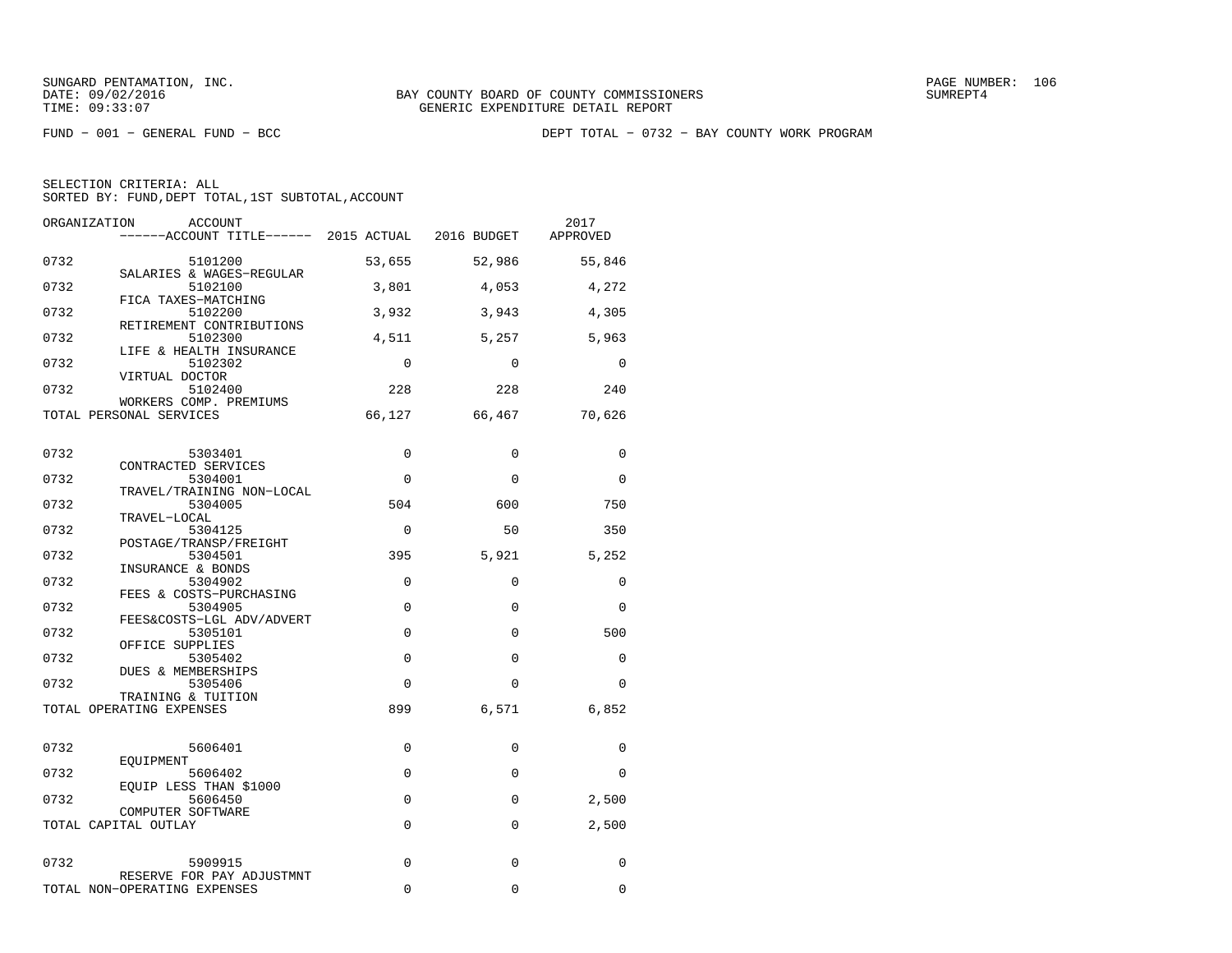FUND − 001 − GENERAL FUND − BCC DEPT TOTAL − 0732 − BAY COUNTY WORK PROGRAM

SELECTION CRITERIA: ALLSORTED BY: FUND,DEPT TOTAL,1ST SUBTOTAL,ACCOUNT

ORGANIZATION ACCOUNT 2017−−−−−−ACCOUNT TITLE−−−−−− 2015 ACTUAL 2016 BUDGET APPROVED

TOTAL BAY COUNTY WORK PROGRAM 67,027 73,038 79,978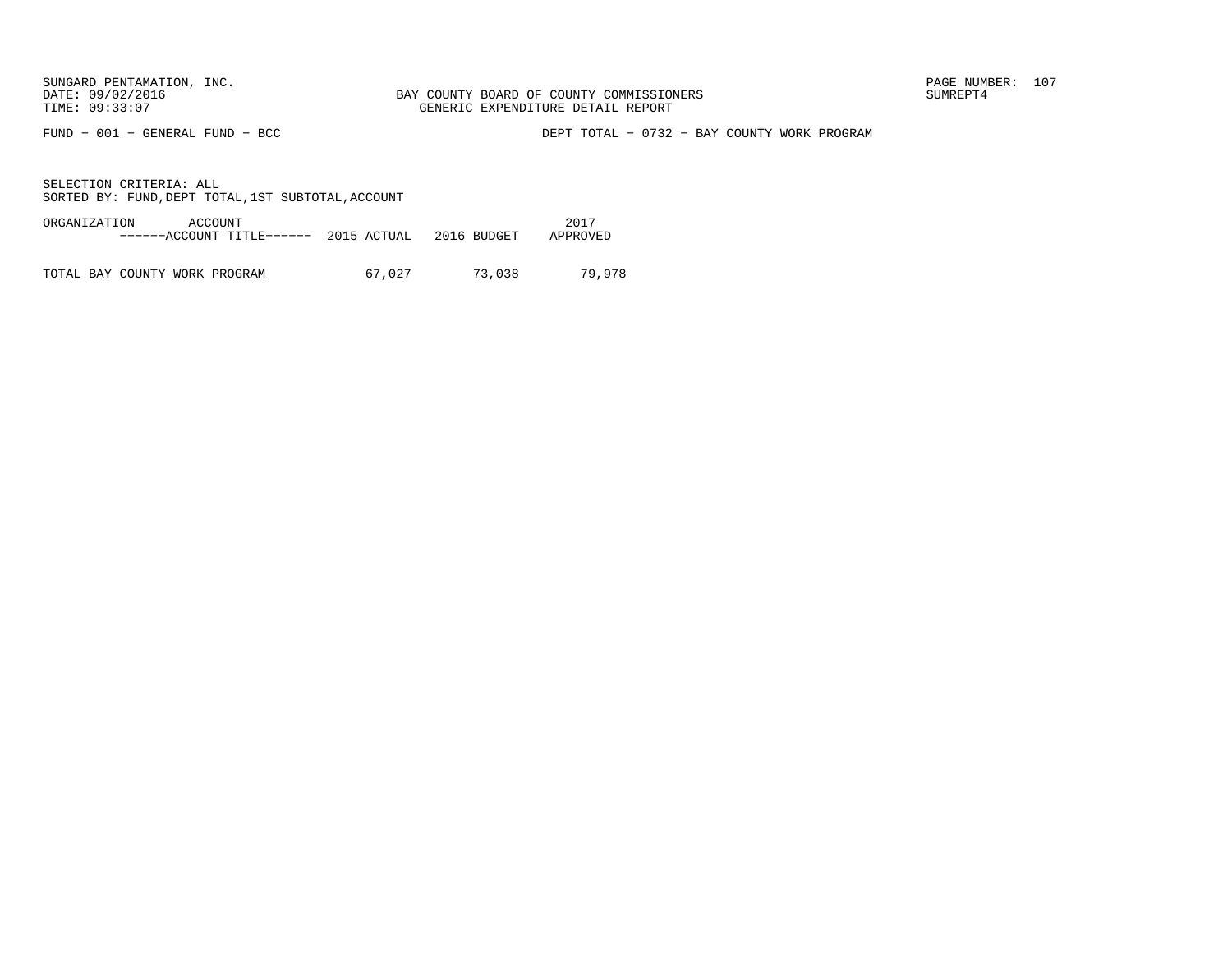FUND − 001 − GENERAL FUND − BCC DEPT TOTAL − 0970 − BUDGET TRANSFERS

| ORGANIZATION | ACCOUNT                                           |             |                               | 2017         |
|--------------|---------------------------------------------------|-------------|-------------------------------|--------------|
|              | ------ACCOUNT TITLE------ 2015 ACTUAL 2016 BUDGET |             |                               | APPROVED     |
| 0970         | 5819103                                           |             | 3,650,000 3,169,038           | 12,594,496   |
| 0970         | TRNSF-TRANSP. (101)<br>5819104                    |             | 92,544 84,299 84,299          |              |
| 0970         | TRNSF-INTGOV'T RADIO-133<br>5819105               | 0           | $\mathbf 0$                   | 0            |
| 0970         | TRNSF-STORMWATER (115)<br>5819106                 | $\mathbf 0$ | $\mathbf 0$                   | $\mathbf 0$  |
| 0970         | TRNSF-INTERNAL SERV (501)<br>5819107              | $\mathbf 0$ | $\mathbf 0$                   | $\mathbf 0$  |
| 0970         | TRNSF-WORKERS COMP (505)<br>5819109               | $\mathbf 0$ | $\mathbf 0$                   | $\mathbf 0$  |
|              | TRNSF-MSBU FUND (167)                             |             |                               |              |
| 0970         | 5819110<br>TRNSF-INSURANCE (506)                  | $\mathbf 0$ | $\mathbf 0$                   | $\mathbf 0$  |
| 0970         | 5819114<br>TRNSF-JT VENT/AWT (412)                | $\mathbf 0$ | $\mathbf 0$                   | $\mathbf 0$  |
| 0970         | 5819115                                           | $\mathbf 0$ | $\Omega$                      | $\mathbf 0$  |
| 0970         | TRNSF-ROADS & BRDGS (105)<br>5819116              | $\Omega$    | $\Omega$                      | $\mathbf 0$  |
| 0970         | TRNFS-PARTIC PAVING (110)<br>5819117              | $\mathbf 0$ | $\mathbf 0$                   | $\mathbf 0$  |
| 0970         | TRNSF-WTR SYS 2000 BND PJ<br>5819118              | $\mathbf 0$ | $\Omega$                      | $\mathbf 0$  |
| 0970         | TRNSF-PUBLIC SAFETY (130)<br>5819120              | $\mathbf 0$ | $\Omega$                      | $\mathbf 0$  |
| 0970         | TRNSF-BUILDERS SVC (440)<br>5819121               | $\Omega$    | $\Omega$                      | $\Omega$     |
|              | TRNSF-UTIL REG AUTH (195)                         |             |                               |              |
| 0970         | 5819122<br>TRNSF-RD IMPACT-P C (113)              | $\Omega$    | $\Omega$                      | $\Omega$     |
| 0970         | 5819124<br>TRNSF-LIBRARY (120)                    |             | 1,545,000 1,545,000 1,785,418 |              |
| 0970         | 5819132                                           | $\Omega$    | $\Omega$                      | $\Omega$     |
|              | TRNSF-CED GRV CRA<br>TOTAL NON-OPERATING EXPENSES |             | 5,287,544 4,798,337           | 14, 464, 213 |
|              | TOTAL BUDGET TRANSFERS                            |             | 5, 287, 544 4, 798, 337       | 14,464,213   |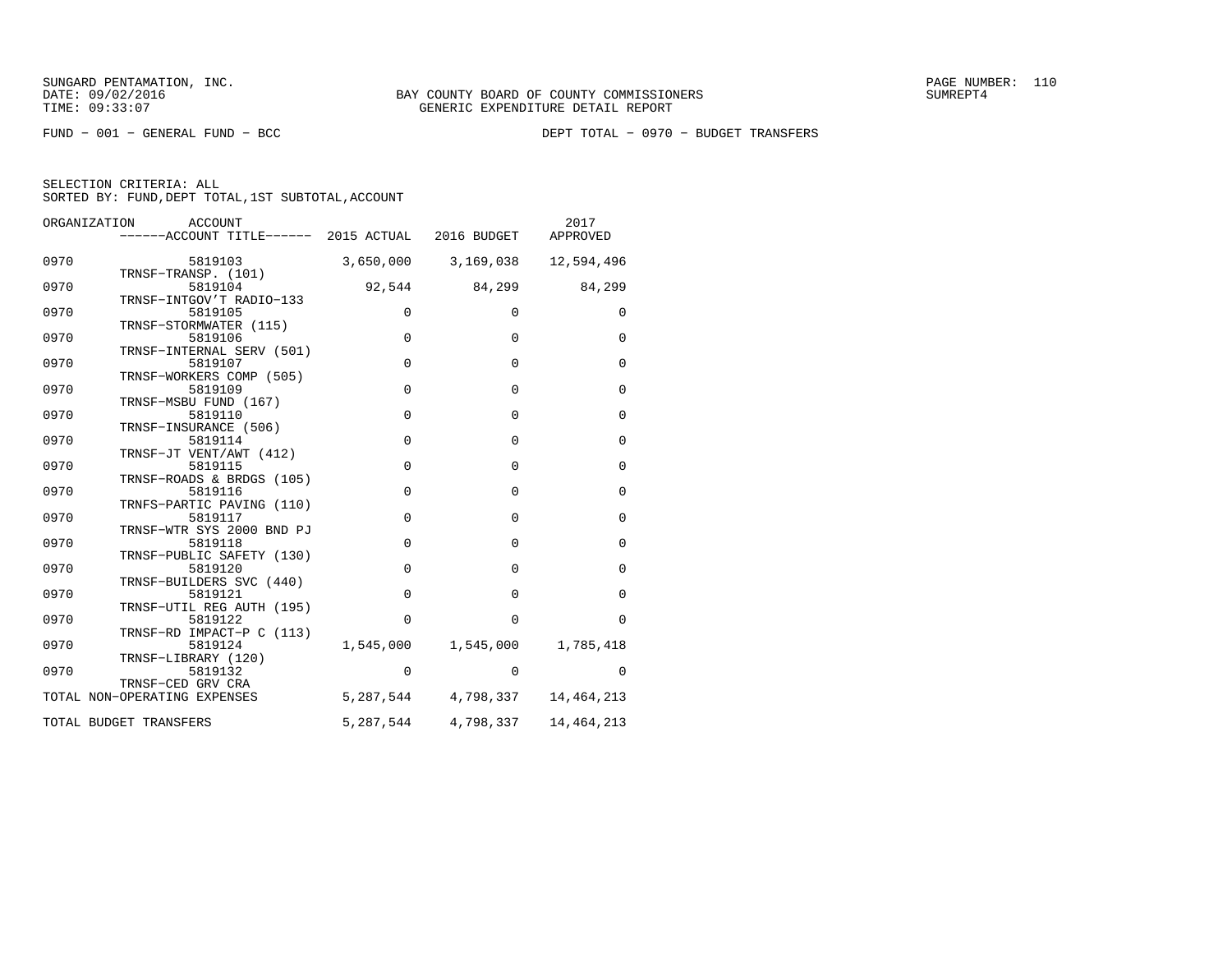FUND − 001 − GENERAL FUND − BCC DEPT TOTAL − 0971 − REFUNDS

|      | ORGANIZATION<br>ACCOUNT<br>------ACCOUNT TITLE------ | 2015 ACTUAL | 2016 BUDGET | 2017<br>APPROVED |
|------|------------------------------------------------------|-------------|-------------|------------------|
| 0971 | 5909905<br>REFUNDS-PRIOR YEAR TAXES                  | 10,109      | 45,000      | 45,000           |
| 0971 | 5909906<br>REFUNDS-PRIOR YR REVENUE                  | 0           |             |                  |
|      | TOTAL NON-OPERATING EXPENSES                         | 10,109      | 45,000      | 45,000           |
|      | TOTAL REFUNDS                                        | 10,109      | 45,000      | 45,000           |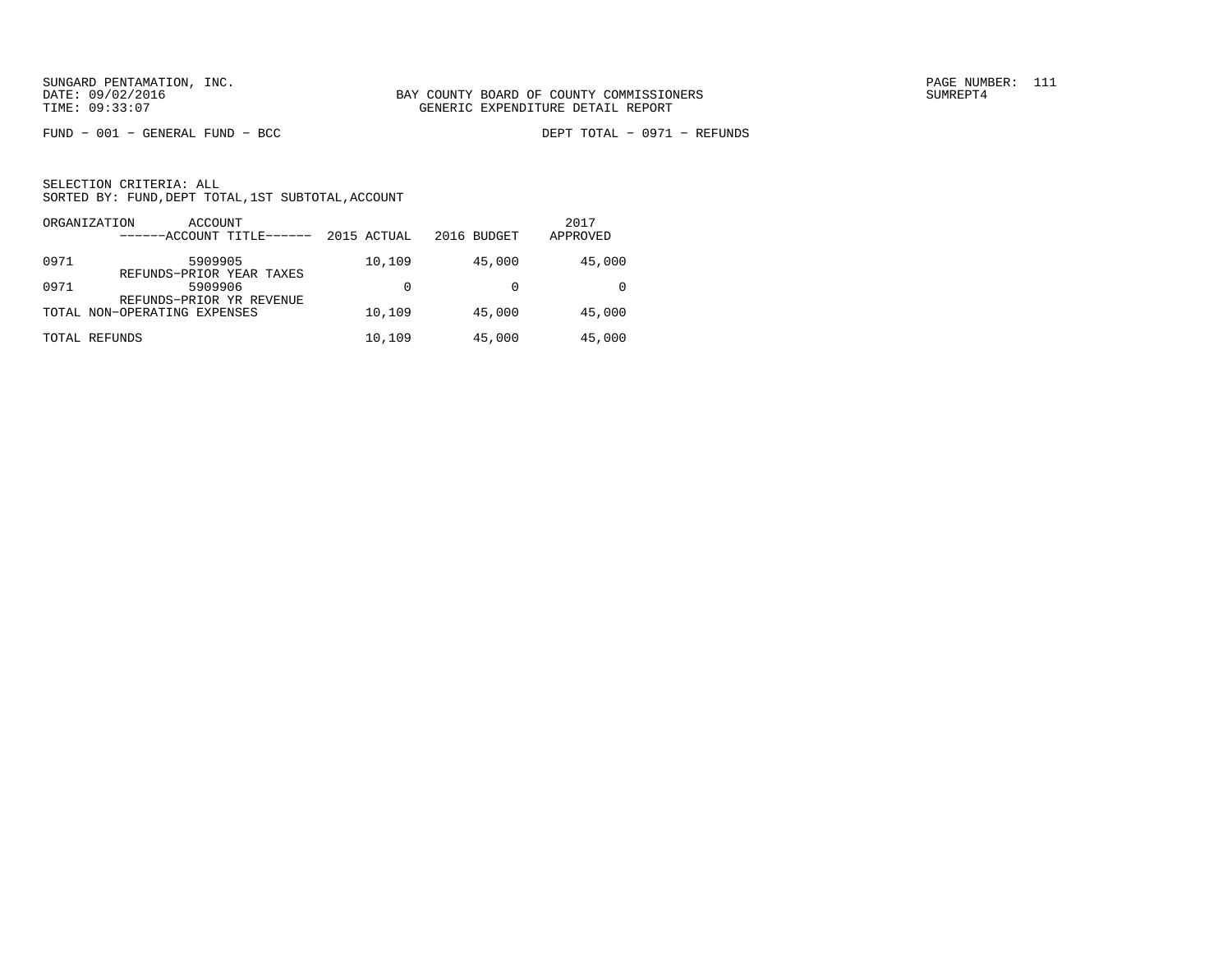FUND − 001 − GENERAL FUND − BCC DEPT TOTAL − 0972 − RESERVES

|      | ORGANIZATION<br>ACCOUNT<br>------ACCOUNT TITLE------ | 2015 ACTUAL | 2016 BUDGET | 2017<br>APPROVED |
|------|------------------------------------------------------|-------------|-------------|------------------|
| 0972 | 5909910                                              | 0           | 500,000     | 500,000          |
| 0972 | RESERVE FOR CONTINGENCIES<br>5909911                 | 0           | $\Omega$    | 0                |
| 0972 | RESERVE-EMERG CONTINGENCY<br>5909915                 | 0           | $\Omega$    | $\Omega$         |
| 0972 | RESERVE FOR PAY ADJUSTMNT<br>5909920                 | $\Omega$    | $\Omega$    | 0                |
| 0972 | RESERVE-FUTURE CAP OUTLAY<br>5909924                 | 0           | $\Omega$    | $\Omega$         |
| 0972 | RESERVE-PROMOTION<br>5909999                         | $\mathbf 0$ | 10,700,438  | 10,632,626       |
|      | RESERVE-CASH FORWARD<br>TOTAL NON-OPERATING EXPENSES | $\mathbf 0$ | 11,200,438  | 11, 132, 626     |
|      | TOTAL RESERVES                                       | 0           | 11,200,438  | 11, 132, 626     |
|      | TOTAL GENERAL FUND - BCC                             | 96,520,289  | 106,557,010 | 111,330,991      |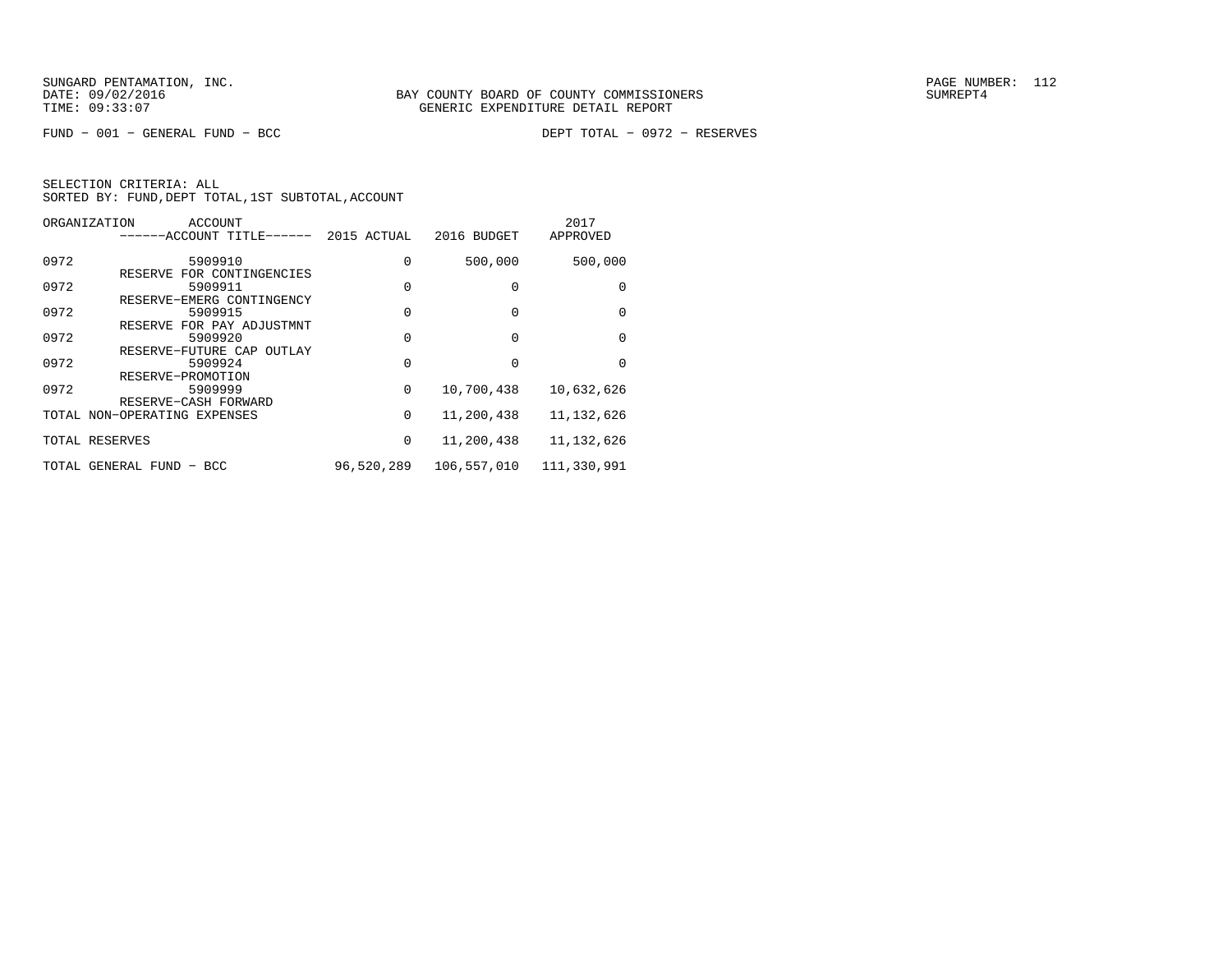FUND − 101 − TRANSPORTATION DEPT TOTAL − 0220 − ENGINEERING

| ORGANIZATION<br><b>ACCOUNT</b><br>------ACCOUNT TITLE------  |             | 2015 ACTUAL 2016 BUDGET | 2017<br>APPROVED |
|--------------------------------------------------------------|-------------|-------------------------|------------------|
| 0220<br>5101200<br>SALARIES & WAGES-REGULAR                  | 1,240,391   | 1,245,927               | 1,251,359        |
| 0220<br>5101205                                              | $\Omega$    | $\Omega$                | $\Omega$         |
| SALARIES & WAGES-DISASTER<br>0220<br>5101400                 | 10,652      | 19,000                  | 19,000           |
| SALARIES & WAGES-OVERTIME<br>0220<br>5101405                 | $\Omega$    | $\Omega$                | $\Omega$         |
| SALARIES-DISASTER O/T<br>0220<br>5102100                     | 91,401      | 96,767                  | 97,182           |
| FICA TAXES-MATCHING<br>0220<br>5102200                       | 104,272     | 110,018                 | 110,494          |
| RETIREMENT CONTRIBUTIONS<br>0220<br>5102300                  | 112,939     | 144,059                 | 214,815          |
| LIFE & HEALTH INSURANCE<br>0220<br>5102302<br>VIRTUAL DOCTOR | $\Omega$    | $\Omega$                | 0                |
| 0220<br>5102400<br>WORKERS COMP. PREMIUMS                    | 11,782      | 9,463                   | 5,694            |
| TOTAL PERSONAL SERVICES                                      | 1,571,436   | 1,625,234               | 1,698,544        |
| 0220<br>5143101                                              | 6,629       | 11,917                  | 12,653           |
| PROF SRV-CO ATTORNEY<br>0220<br>5303104                      | $\Omega$    | $\Omega$                | 0                |
| PROF SRV-ENGINEERING<br>0220<br>5303106                      | $\Omega$    | $\Omega$                | 0                |
| PROF SRV-PHYSICLS/MEDICAL<br>0220<br>5303107                 | 111         | 140                     | 140              |
| PROF SRV-SUBSTANCE TEST<br>0220<br>5303110                   | 103         | 56                      | 56               |
| PROF SRV-BACKGROUND CHECK<br>0220<br>5303401                 | $\mathbf 0$ | $\Omega$                | $\mathbf 0$      |
| CONTRACTED SERVICES<br>0220<br>5303408<br>CONTR SRV-800 MHZ  | 2,463       | 2,244                   | 2,244            |
| 0220<br>5303410<br>CONTR SRV-JANITORIAL                      | $\Omega$    | $\mathbf 0$             | 0                |
| 0220<br>5303422<br>CONTR SRV-GIS                             | $\Omega$    | $\Omega$                | 0                |
| 0220<br>5303425<br>CONTR SRV-ADMIN FEES                      | 48,326      | 62,421                  | 76,508           |
| 0220<br>5303446<br>CONTR SRV-FACILITIES                      | 10,943      | 63,935                  | 68,881           |
| 0220<br>5304001<br>TRAVEL/TRAINING NON-LOCAL                 | 6,992       | 6,500                   | 7,720            |
| 0220<br>5304005<br>TRAVEL-LOCAL                              | $\mathbf 0$ | $\Omega$                | $\Omega$         |
| 0220<br>5304101<br>COMMUNICATIONS SERVICES                   | 4,693       | 5,040                   | 6,108            |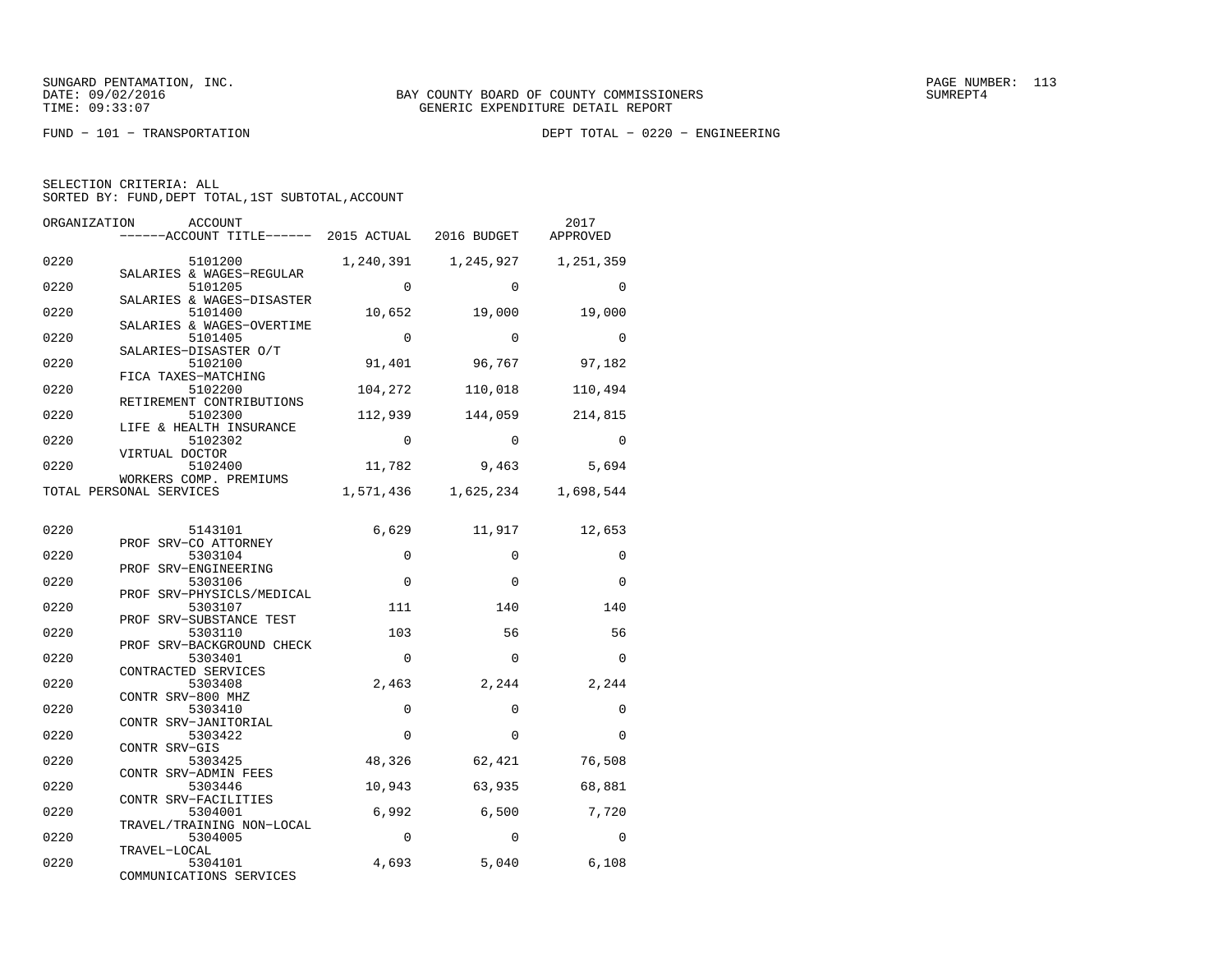FUND − 101 − TRANSPORTATION DEPT TOTAL − 0220 − ENGINEERING

| ORGANIZATION | <b>ACCOUNT</b>                                    |                |          | 2017        |
|--------------|---------------------------------------------------|----------------|----------|-------------|
|              | ------ACCOUNT TITLE------ 2015 ACTUAL 2016 BUDGET |                |          | APPROVED    |
| 0220         | 5304125                                           | 957            | 770      | 770         |
|              | POSTAGE/TRANSP/FREIGHT                            |                |          |             |
| 0220         | 5304301                                           | 30,369         | $\Omega$ | $\Omega$    |
| 0220         | UTILITY SERVICES<br>5304410                       | 4,739          | 8,828    | $\Omega$    |
|              | RENTALS/LEASES-EOUIPMENT                          |                |          |             |
| 0220         | 5304414                                           | $\Omega$       | $\Omega$ | 11,015      |
| 0220         | RENTALS/LEASES-EQUIP(IT)<br>5304501               | 20,972         | 41,677   |             |
|              | INSURANCE & BONDS                                 |                |          | 32,619      |
| 0220         | 5304605                                           | 15,187         | $\Omega$ | $\mathbf 0$ |
|              | REPAIR/MAINT-BLDG & GRND                          |                |          |             |
| 0220         | 5304610                                           | 6,135          | 7,000    | 6,000       |
| 0220         | REPAIR/MAINT-AUTO EQUIP<br>5304611                | $\Omega$       | $\Omega$ | $\mathbf 0$ |
|              | REPAIR/MAINT-FLEET MAINT                          |                |          |             |
| 0220         | 5304615                                           | 2,555          | 1,700    | 3,700       |
|              | REPAIR/MAINT-EQUIPMENT                            |                |          |             |
| 0220         | 5304701                                           | $\Omega$       | $\Omega$ | $\Omega$    |
| 0220         | PRINTING & BINDING<br>5304902                     | 5,791          | 4,509    | 1,873       |
|              | FEES & COSTS-PURCHASING                           |                |          |             |
| 0220         | 5304905                                           | 1,996          | 2,750    | 2,750       |
|              | FEES&COSTS-LGL ADV/ADVERT                         |                |          |             |
| 0220         | 5304909                                           | 1,202          | 1,500    | 1,500       |
| 0220         | FEES & COSTS-COURT FILING<br>5304922              | $\Omega$       | $\Omega$ | 0           |
|              | FEES & COSTS-PERMITS                              |                |          |             |
| 0220         | 5304990                                           | 95             | 120      | 200         |
|              | MISCELLANEOUS EXPENSES                            |                |          |             |
| 0220         | 5305101                                           | 6,430          | 6,100    | 6,100       |
| 0220         | OFFICE SUPPLIES<br>5305201                        | 1,279          | 1,406    | 1,840       |
|              | OPERATING SUPPLIES                                |                |          |             |
| 0220         | 5305202                                           | $\overline{0}$ | 100      | 100         |
|              | OPER SUPPLIES-JANITORIAL                          |                |          |             |
| 0220         | 5305205<br>GAS, OIL & LUBRICANTS                  | 17,554         | 26,040   | 26,775      |
| 0220         | 5305209                                           | $\mathbf 0$    | 4,000    | 4,000       |
|              | ADOPT A HIGHWAY PROGRAM                           |                |          |             |
| 0220         | 5305210                                           | 648            | 981      | 496         |
|              | SAFETY GEAR & SUPPLIES                            |                |          |             |
| 0220         | 5305215<br>CLOTHING & WEARING APPRL               | 3,248          | 3,780    | 3,730       |
| 0220         | 5305220                                           | 551            | 642      | 579         |
|              | TOOL & SMALL IMPLEMENTS                           |                |          |             |
| 0220         | 5305401                                           | 259            | 469      | 469         |
| 0220         | BOOKS/RESOURCE MATR/SUBSC                         | 4,468          |          |             |
|              | 5305402<br>DUES & MEMBERSHIPS                     |                | 3,140    | 4,440       |
|              |                                                   |                |          |             |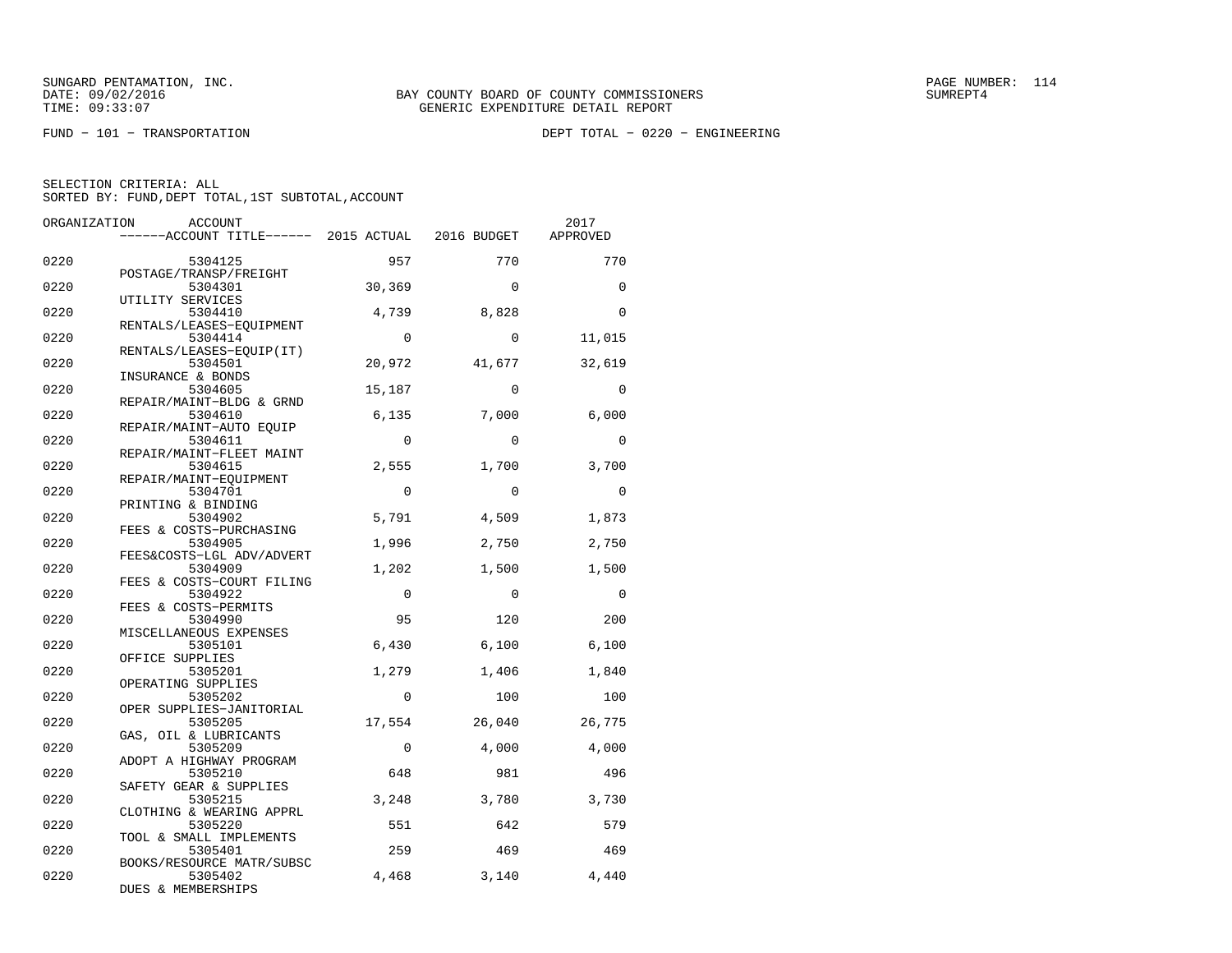| SELECTION CRITERIA: ALL |  |  |                                                    |  |
|-------------------------|--|--|----------------------------------------------------|--|
|                         |  |  | SORTED BY: FUND, DEPT TOTAL, 1ST SUBTOTAL, ACCOUNT |  |

| ORGANIZATION<br>ACCOUNT<br>------ACCOUNT TITLE------ 2015 ACTUAL |           | 2016 BUDGET | 2017<br>APPROVED |
|------------------------------------------------------------------|-----------|-------------|------------------|
| 0220<br>5305406<br>TRAINING & TUITION                            | 1,443     | 535         | 1,011            |
| TOTAL OPERATING EXPENSES                                         | 206,136   | 268,300     | 284,277          |
| 0220<br>5606401<br>EOUIPMENT                                     | 9,181     | 2,500       | $\Omega$         |
| 0220<br>5606402<br>EOUIP LESS THAN \$1000                        | 913       | 850         | 904              |
| 0220<br>5606450<br>COMPUTER SOFTWARE                             | 22,966    | 16,608      | 18,308           |
| 0220<br>5616302                                                  | 0         | $\Omega$    | $\Omega$         |
| IMPRV-PEDESTRIAN/BIKE LN<br>TOTAL CAPITAL OUTLAY                 | 33,061    | 19,958      | 19,212           |
| 0220<br>5905998                                                  | 0         | $\Omega$    | $\Omega$         |
| DEPRECIATION EXPENSE<br>0220<br>5909910                          | $\Omega$  | 10,000      | 10,000           |
| RESERVE FOR CONTINGENCIES<br>0220<br>5909915                     | 0         | $\Omega$    | $\Omega$         |
| RESERVE FOR PAY ADJUSTMNT<br>TOTAL NON-OPERATING EXPENSES        | 0         | 10,000      | 10,000           |
| TOTAL ENGINEERING                                                | 1,810,633 | 1,923,492   | 2,012,033        |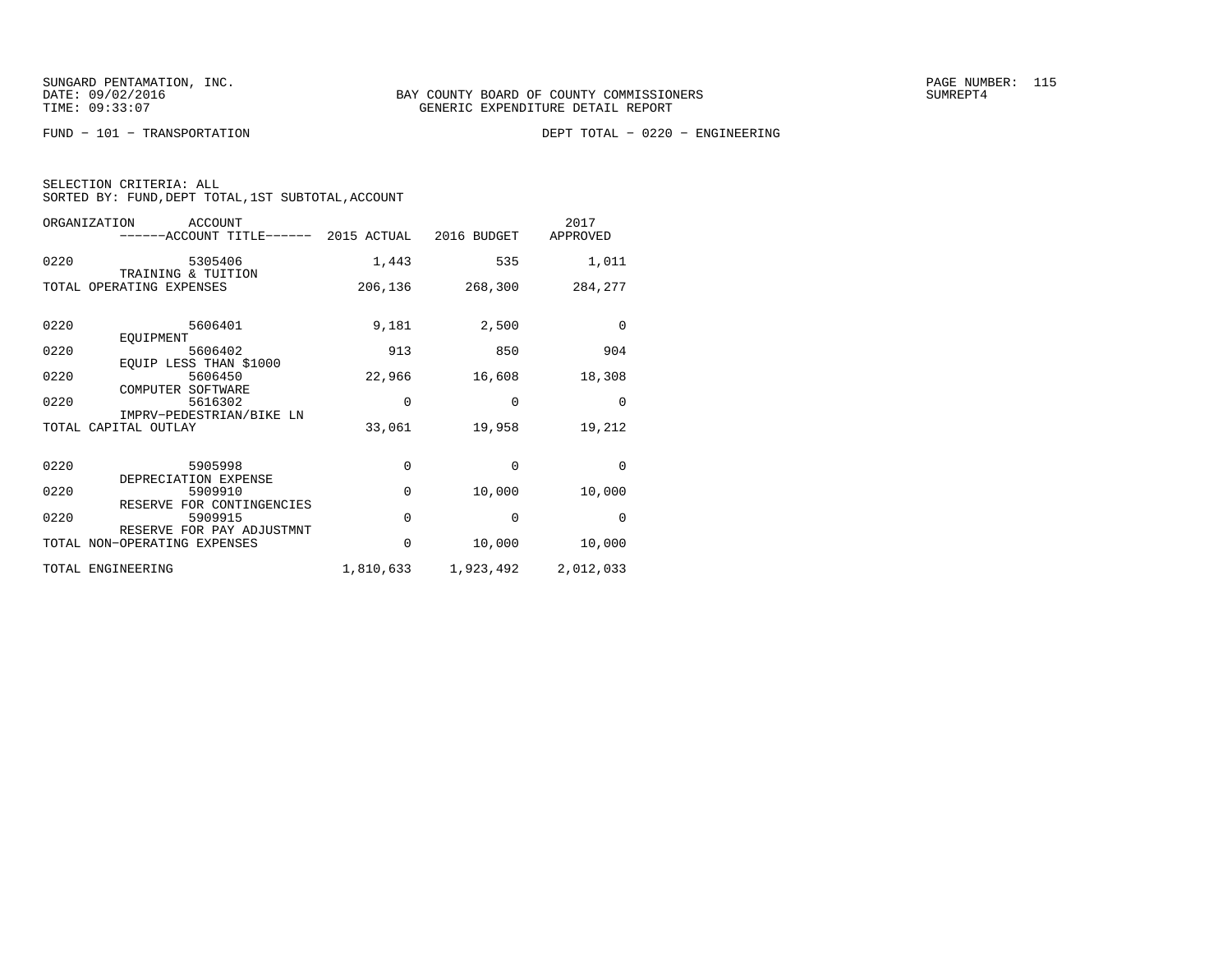FUND − 101 − TRANSPORTATION DEPT TOTAL − 0225 − ROADS

SELECTION CRITERIA: ALLSORTED BY: FUND,DEPT TOTAL,1ST SUBTOTAL,ACCOUNT

| ORGANIZATION | <b>ACCOUNT</b><br>------ACCOUNT TITLE------ 2015 ACTUAL 2016 BUDGET |           |           | 2017<br>APPROVED |
|--------------|---------------------------------------------------------------------|-----------|-----------|------------------|
| 0225         | 5101200                                                             | 3,390,954 | 3,474,094 | 3,684,566        |
| 0225         | SALARIES & WAGES-REGULAR<br>5101205                                 | $\Omega$  | $\Omega$  | $\Omega$         |
| 0225         | SALARIES & WAGES-DISASTER<br>5101400                                | 119,099   | 122,063   | 122,063          |
| 0225         | SALARIES & WAGES-OVERTIME<br>5101405                                | $\Omega$  | $\Omega$  | 0                |
| 0225         | SALARIES-DISASTER O/T<br>5102100<br>FICA TAXES-MATCHING             | 249,816   | 275,106   | 291,207          |
| 0225         | 5102200<br>RETIREMENT CONTRIBUTIONS                                 | 277,189   | 284,157   | 305,450          |
| 0225         | 5102300<br>LIFE & HEALTH INSURANCE                                  | 715,762   | 950,767   | 989,205          |
| 0225         | 5102302<br>VIRTUAL DOCTOR                                           | $\Omega$  | $\Omega$  | $\Omega$         |
| 0225         | 5102400<br>WORKERS COMP. PREMIUMS                                   | 70,616    | 167,212   | 177,046          |
| 0225         | 5102500<br>UNEMPLOYMENT COMPENSATION                                | $\Omega$  | 4,500     | 4,500            |
|              | TOTAL PERSONAL SERVICES                                             | 4,823,437 | 5,277,899 | 5,574,037        |
| 0225         | 5143101<br>PROF SRV-CO ATTORNEY                                     | 23,778    | 7,945     | 8,435            |
| 0225         | 5303104<br>PROF SRV-ENGINEERING                                     | $\Omega$  | $\Omega$  | 0                |
| 0225         | 5303106<br>PROF SRV-PHYSICLS/MEDICAL                                | 675       | 500       | 500              |
| 0225         | 5303107<br>PROF SRV-SUBSTANCE TEST                                  | 2,902     | 2,750     | 2,750            |
| 0225         | 5303110<br>PROF SRV-BACKGROUND CHECK                                | 832       | 300       | 700              |
| 0225         | 5303401<br>CONTRACTED SERVICES                                      | 37,494    | 100,963   | 100,963          |
| 0225         | 5303403<br>CONTR SRV-BANK CHRG POOL                                 | 798       | 400       | 400              |
| 0225         | 5303408<br>CONTR SRV-800 MHZ                                        | 15,204    | 13,462    | 13,462           |
| 0225         | 5303410<br>CONTR SRV-JANITORIAL                                     | 0         | 0         | $\mathbf 0$      |
| 0225         | 5303425<br>CONTR SRV-ADMIN FEES                                     | 159,204   | 216,690   | 222,255          |
| 0225         | 5303446<br>CONTR SRV-FACILITIES                                     | 20,716    | 48,923    | 62,077           |
| 0225         | 5303464<br>CONTR SRV-LAB                                            | $\Omega$  | 0         | 0                |
| 0225         | 5304001<br><b>TONIT / TITIO DITAIO DI CONTE CONTING</b>             | 1,276     | 1,500     | 1,500            |

TRAVEL/TRAINING NON−LOCAL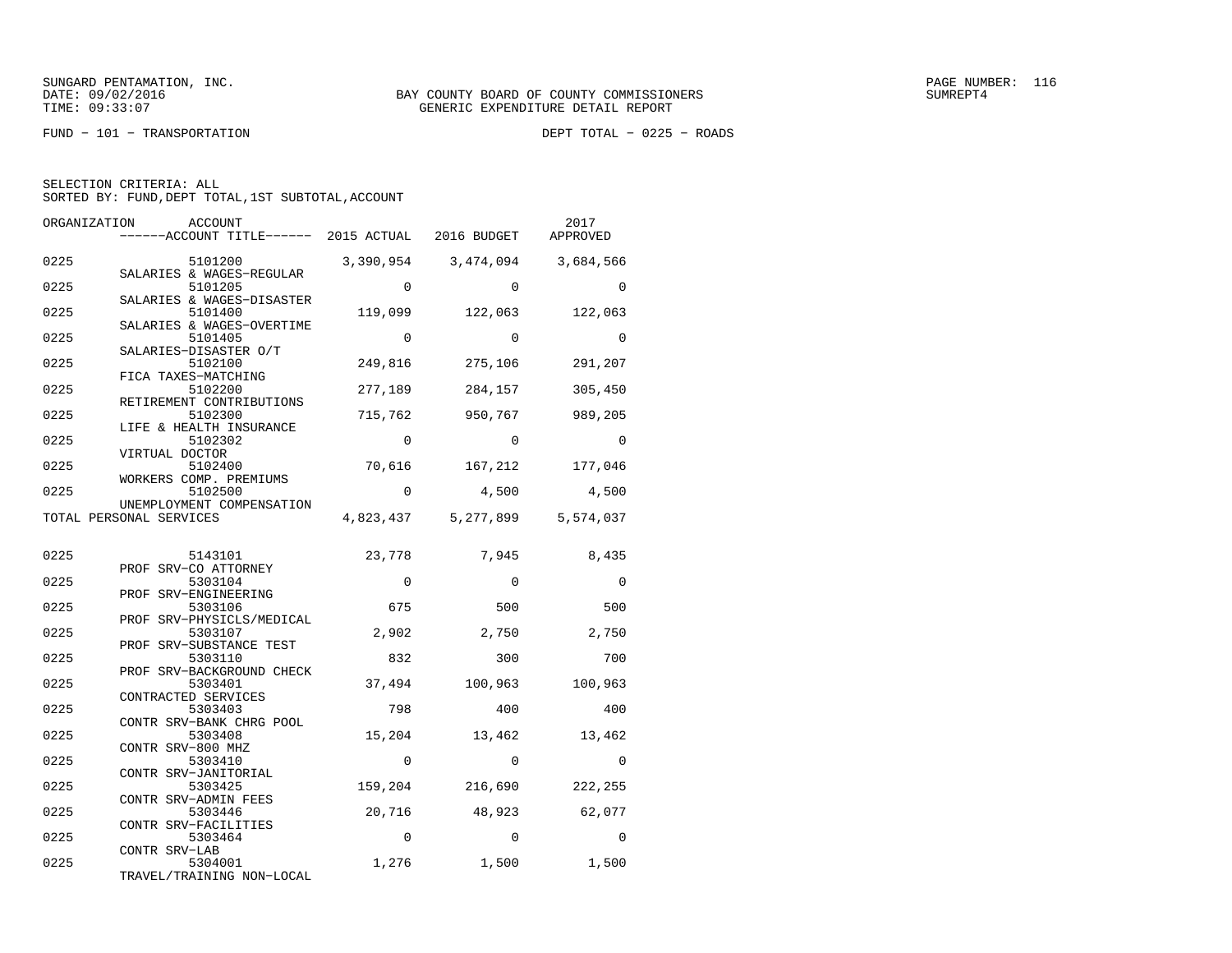FUND − 101 − TRANSPORTATION DEPT TOTAL − 0225 − ROADS

| ORGANIZATION | ACCOUNT                                           |          |          | 2017        |
|--------------|---------------------------------------------------|----------|----------|-------------|
|              | ------ACCOUNT TITLE------ 2015 ACTUAL 2016 BUDGET |          |          | APPROVED    |
| 0225         | 5304101                                           | 11,345   | 9,608    | 13,320      |
| 0225         | COMMUNICATIONS SERVICES<br>5304125                | 55       | 75       | 75          |
|              | POSTAGE/TRANSP/FREIGHT                            |          |          |             |
| 0225         | 5304301<br>UTILITY SERVICES                       | 57,940   | 68,000   | 68,000      |
| 0225         | 5304410                                           | 14,734   | 22,455   | 20,079      |
| 0225         | RENTALS/LEASES-EQUIPMENT<br>5304414               | $\Omega$ | $\Omega$ | 6,586       |
| 0225         | RENTALS/LEASES-EQUIP(IT)<br>5304501               | 142,440  | 164,552  | 126,367     |
|              | INSURANCE & BONDS                                 |          |          |             |
| 0225         | 5304604                                           | $\Omega$ | $\Omega$ | $\Omega$    |
| 0225         | REPAIR/MAINT-BLD&GRD DEPT<br>5304605              | 14,712   | 27,050   | 12,526      |
|              | REPAIR/MAINT-BLDG & GRND                          |          |          |             |
| 0225         | 5304610<br>REPAIR/MAINT-AUTO EQUIP                | 325,664  | 350,000  | 350,000     |
| 0225         | 5304611                                           | $\Omega$ | $\Omega$ | $\mathbf 0$ |
| 0225         | REPAIR/MAINT-FLEET MAINT<br>5304615               | 332,663  | 300,000  | 300,000     |
| 0225         | REPAIR/MAINT-EQUIPMENT<br>5304701                 | $\Omega$ | $\Omega$ | $\Omega$    |
| 0225         | PRINTING & BINDING<br>5304902                     | 34,992   | 31,152   | 24,978      |
|              | FEES & COSTS-PURCHASING                           |          |          |             |
| 0225         | 5304905<br>FEES&COSTS-LGL ADV/ADVERT              | 638      | 225      | 225         |
| 0225         | 5304990                                           | $\Omega$ | $\Omega$ | $\mathbf 0$ |
| 0225         | MISCELLANEOUS EXPENSES<br>5305101                 | 6,023    | 7,000    | 7,000       |
|              | OFFICE SUPPLIES                                   |          |          |             |
| 0225         | 5305201<br>OPERATING SUPPLIES                     | 30,880   | 23,200   | 23,200      |
| 0225         | 5305202                                           | 4,664    | 5,000    | 5,000       |
| 0225         | OPER SUPPLIES-JANITORIAL<br>5305203               | $\Omega$ | 0        | $\mathbf 0$ |
| 0225         | INSECTISIDES & PESTICIDES<br>5305205              | 583,006  | 805,000  | 805,000     |
|              | GAS, OIL & LUBRICANTS                             |          |          |             |
| 0225         | 5305209                                           | $\Omega$ | $\Omega$ | $\Omega$    |
| 0225         | ADOPT A HIGHWAY PROGRAM<br>5305210                | 7,892    | 6,000    | 6,000       |
| 0225         | SAFETY GEAR & SUPPLIES<br>5305215                 | 37,264   | 35,000   | 35,000      |
|              | CLOTHING & WEARING APPRL                          |          |          |             |
| 0225         | 5305220<br>TOOL & SMALL IMPLEMENTS                | 11,412   | 5,000    | 5,000       |
| 0225         | 5305301<br>MATERIALS-ROAD & BRIDGES               | 753,132  | 545,000  | 545,000     |
|              |                                                   |          |          |             |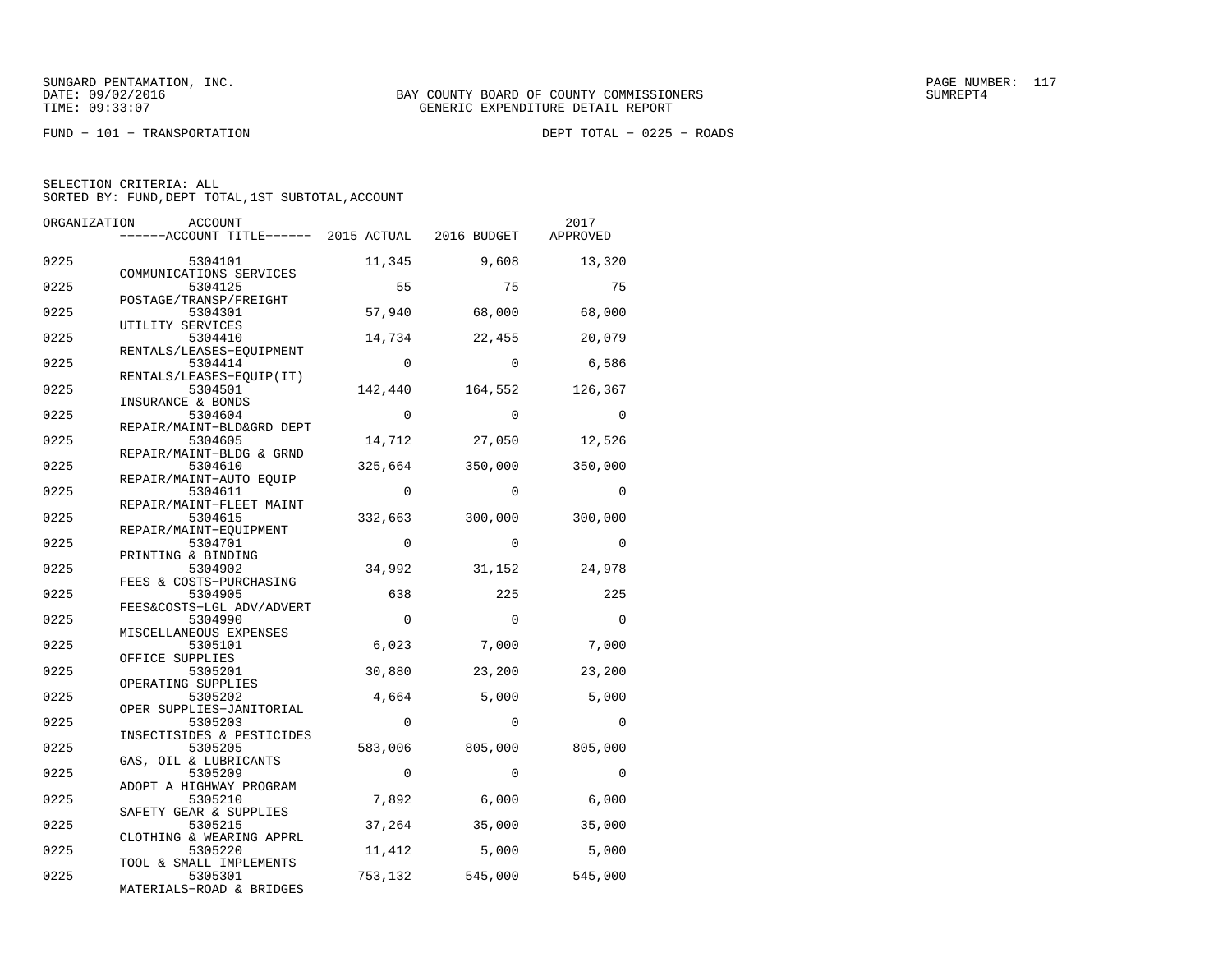FUND − 101 − TRANSPORTATION DEPT TOTAL − 0225 − ROADS

| ORGANIZATION<br>ACCOUNT<br>------ACCOUNT TITLE------ 2015 ACTUAL |             | 2016 BUDGET         | 2017<br>APPROVED |
|------------------------------------------------------------------|-------------|---------------------|------------------|
| 0225<br>5305302                                                  | $\Omega$    | $\Omega$            | $\Omega$         |
| MATERIALS-DREDGING<br>0225<br>5305401                            | $\Omega$    | $\Omega$            | $\Omega$         |
| BOOKS/RESOURCE MATR/SUBSC<br>0225<br>5305402                     | 234         | 385                 | 1,885            |
| DUES & MEMBERSHIPS<br>0225<br>5305406                            | 893         | 3,000               | 3,000            |
| TRAINING & TUITION<br>TOTAL OPERATING EXPENSES                   | 2,633,462   | 2,801,135 2,771,283 |                  |
| 0225<br>5606101<br>LAND                                          | $\Omega$    | $\Omega$            | $\Omega$         |
| 0225<br>5606201                                                  | 0           | $\Omega$            | $\Omega$         |
| <b>BUILDINGS</b><br>0225<br>5606301                              | $\Omega$    | $\Omega$            | 0                |
| IMPRV OTHER THAN BLDGS<br>0225<br>5606401                        | 600,454     | 240,000             | 615,000          |
| EOUIPMENT<br>0225<br>5606402                                     | 4,263       | 3,200               | 3,200            |
| EQUIP LESS THAN \$1000<br>0225<br>5606450                        | 6,747       | 9,763               | 9,763            |
| COMPUTER SOFTWARE<br>TOTAL CAPITAL OUTLAY                        | 611,464     | 252,963             | 627,963          |
| 0225<br>5819101                                                  | $\Omega$    | $\Omega$            | $\Omega$         |
| TRNFS-GENERAL FUND (001)<br>0225<br>5819105                      | $\Omega$    | $\Omega$            | $\Omega$         |
| TRNSF-STORMWATER (115)<br>0225<br>5819106                        | $\Omega$    | $\Omega$            | $\Omega$         |
| TRNSF-INTERNAL SERV (501)<br>0225<br>5905998                     | $\Omega$    | $\Omega$            | 0                |
| DEPRECIATION EXPENSE<br>0225<br>5909910                          | $\mathbf 0$ | 25,000              | 0                |
| RESERVE FOR CONTINGENCIES<br>0225<br>5909915                     | $\Omega$    | $\Omega$            | $\Omega$         |
| RESERVE FOR PAY ADJUSTMNT<br>0225<br>5909999                     | $\mathbf 0$ | 105,324             | 0                |
| RESERVE-CASH FORWARD<br>TOTAL NON-OPERATING EXPENSES             | 0           | 130,324             | 0                |
| TOTAL ROADS                                                      | 8,068,362   | 8,462,321           | 8,973,283        |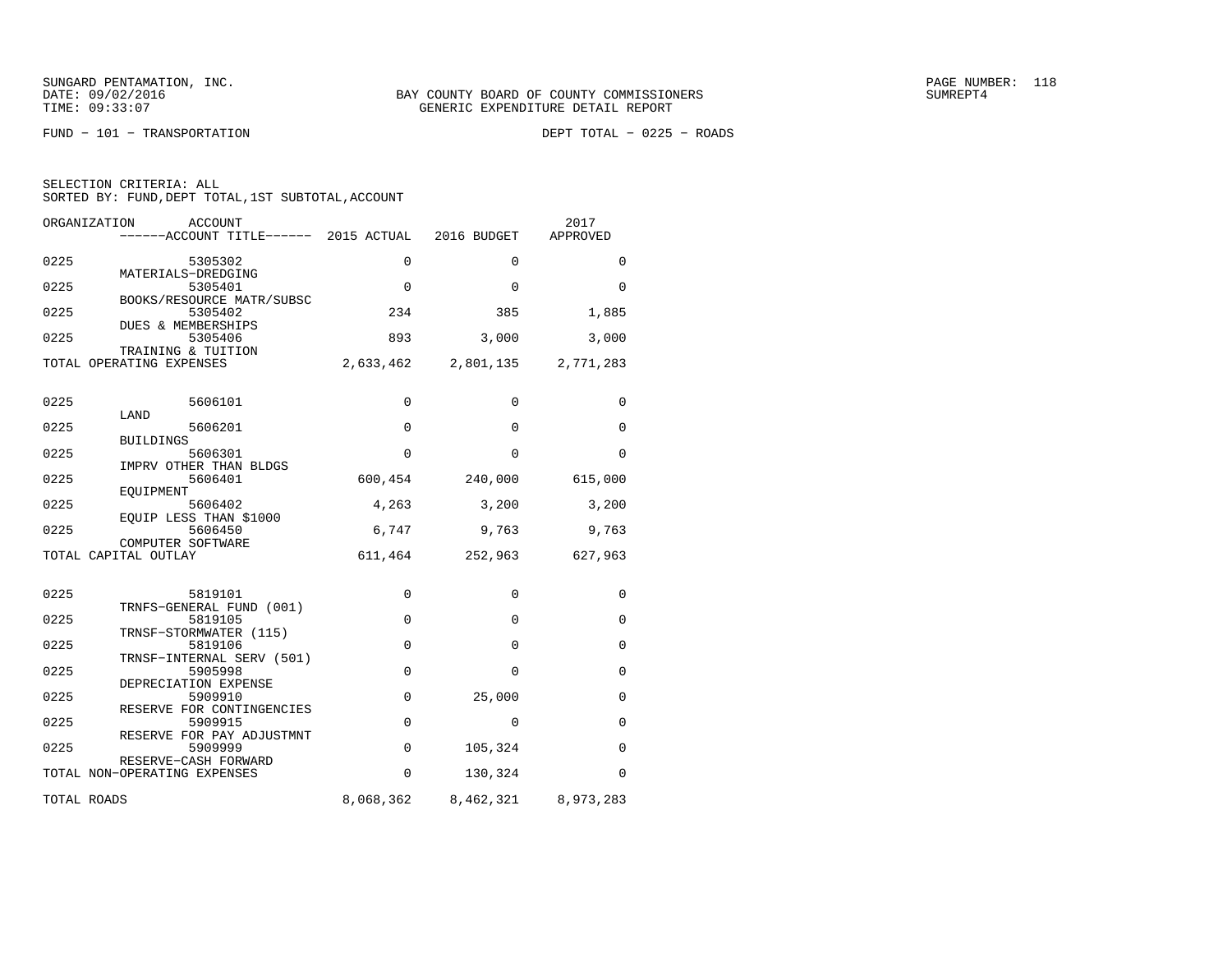FUND − 101 − TRANSPORTATION DEPT TOTAL − 0229 − INTELLIGENT TRNSP SYSTEM

| ORGANIZATION<br><b>ACCOUNT</b><br>------ACCOUNT TITLE------ 2015 ACTUAL |             | 2016 BUDGET | 2017<br>APPROVED |
|-------------------------------------------------------------------------|-------------|-------------|------------------|
| 0229<br>5101200                                                         | 201,907     | 243,685     | 211,601          |
| SALARIES & WAGES-REGULAR<br>0229<br>5101205                             | $\Omega$    | $\Omega$    | $\Omega$         |
| SALARIES & WAGES-DISASTER<br>0229<br>5101400                            | 554         | 1,000       | 1,000            |
| SALARIES & WAGES-OVERTIME<br>0229<br>5101405<br>SALARIES-DISASTER O/T   | $\Omega$    | $\Omega$    | $\Omega$         |
| 0229<br>5102100<br>FICA TAXES-MATCHING                                  | 14,095      | 18,718      | 16,264           |
| 0229<br>5102200<br>RETIREMENT CONTRIBUTIONS                             | 15,276      | 18,208      | 16,387           |
| 0229<br>5102300<br>LIFE & HEALTH INSURANCE                              | 36,695      | 88,168      | 48,058           |
| 0229<br>5102302<br>VIRTUAL DOCTOR                                       | $\Omega$    | $\Omega$    | $\Omega$         |
| 0229<br>5102400<br>WORKERS COMP. PREMIUMS                               | 14,200      | 16,415      | 14,436           |
| TOTAL PERSONAL SERVICES                                                 | 282,728     | 386,194     | 307,746          |
| 0229<br>5143101                                                         | $\Omega$    | 1,986       | 2,108            |
| PROF SRV-CO ATTORNEY<br>0229<br>5303107                                 | 111         | 100         | 100              |
| PROF SRV-SUBSTANCE TEST<br>0229<br>5303110                              | $\Omega$    | 40          | 40               |
| PROF SRV-BACKGROUND CHECK<br>0229<br>5303401                            | 2,260       | 20,000      | 20,000           |
| CONTRACTED SERVICES<br>0229<br>5303425                                  | 10,812      | 13,601      | 25,251           |
| CONTR SRV-ADMIN FEES<br>0229<br>5304001                                 | 812         | 4,000       | 1,312            |
| TRAVEL/TRAINING NON-LOCAL<br>0229<br>5304101                            | 5,146       | 3,390       | 4,788            |
| COMMUNICATIONS SERVICES<br>0229<br>5304125                              | 92          | 250         | 250              |
| POSTAGE/TRANSP/FREIGHT<br>0229<br>5304301                               | 12,095      | $\Omega$    | $\Omega$         |
| UTILITY SERVICES<br>0229<br>5304305                                     | 7,968       | 4,000       | 4,000            |
| UTIL SRV-TRAFFIC CONTROLS<br>0229<br>5304410                            | 76          | $\Omega$    | $\Omega$         |
| RENTALS/LEASES-EQUIPMENT<br>5304414<br>0229                             | $\mathbf 0$ | $\Omega$    | 1,125            |
| RENTALS/LEASES-EQUIP(IT)<br>0229<br>5304501                             | 1,382       | 8,259       | 6,816            |
| INSURANCE & BONDS<br>0229<br>5304605<br>REPAIR/MAINT-BLDG & GRND        | 1,834       | 700         | 700              |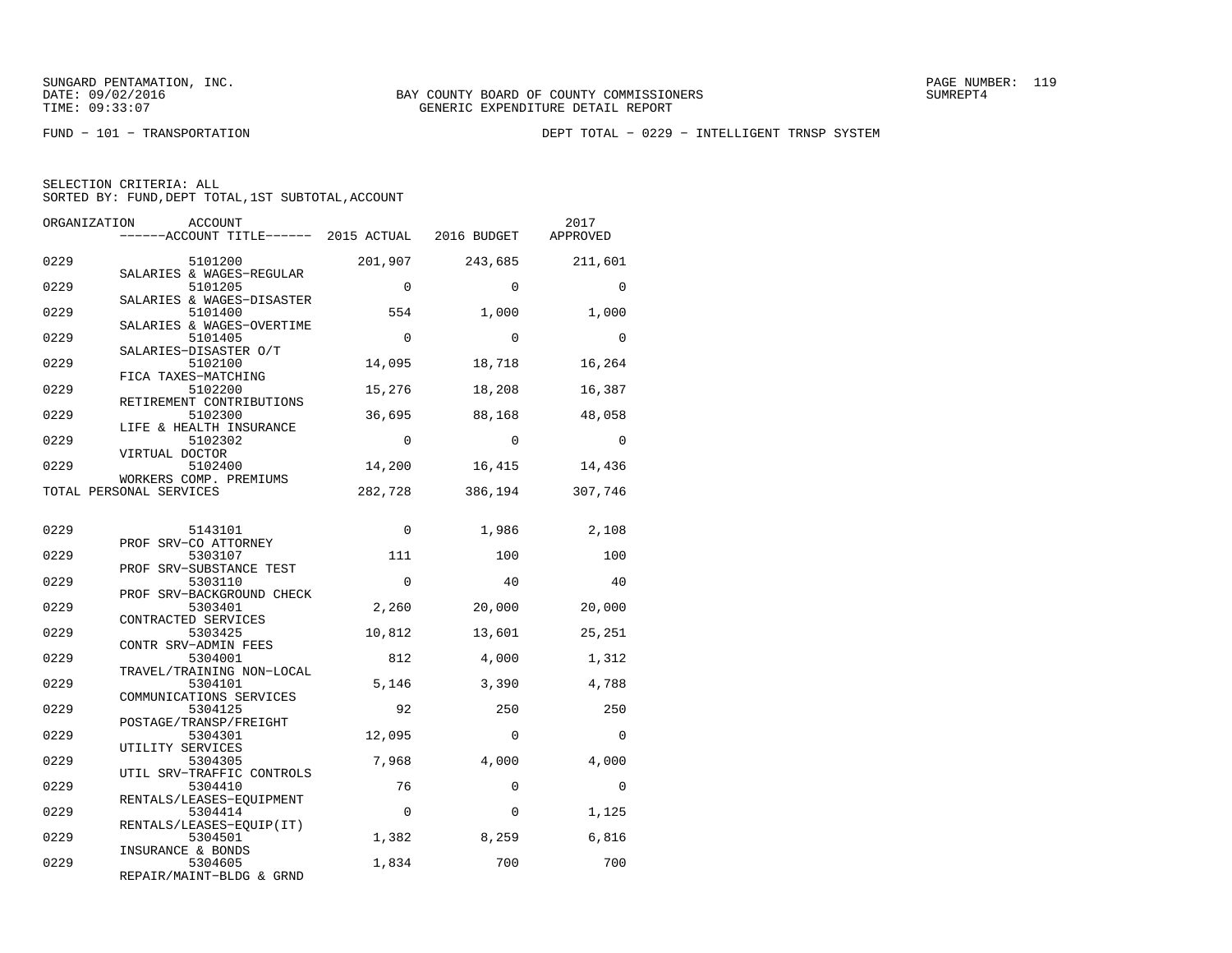FUND − 101 − TRANSPORTATION DEPT TOTAL − 0229 − INTELLIGENT TRNSP SYSTEM

| ORGANIZATION         | ACCOUNT<br>------ACCOUNT TITLE------ 2015 ACTUAL |          | 2016 BUDGET | 2017<br>APPROVED |
|----------------------|--------------------------------------------------|----------|-------------|------------------|
| 0229                 | 5304610                                          | 1,154    | 2,000       | 2,000            |
| 0229                 | REPAIR/MAINT-AUTO EQUIP<br>5304611               | $\Omega$ | $\Omega$    | $\Omega$         |
| 0229                 | REPAIR/MAINT-FLEET MAINT<br>5304615              | 4,108    | 4,000       | 4,000            |
| 0229                 | REPAIR/MAINT-EQUIPMENT<br>5304620                | 23,474   | 25,000      | 40,000           |
| 0229                 | REPAIR/MAINT-CNTRL DEVICE<br>5304902             | 4,088    | 8,198       | 6,245            |
| 0229                 | FEES & COSTS-PURCHASING<br>5304990               | $\Omega$ | $\Omega$    | $\Omega$         |
| 0229                 | MISCELLANEOUS EXPENSES<br>5305101                | 968      | 1,000       | 1,000            |
| 0229                 | OFFICE SUPPLIES<br>5305201                       | 3,784    | 3,000       | 3,000            |
| 0229                 | OPERATING SUPPLIES<br>5305205                    | 8,392    | 13,810      | 10,000           |
| 0229                 | GAS, OIL & LUBRICANTS<br>5305210                 | 141      | 1,000       | 1,000            |
| 0229                 | SAFETY GEAR & SUPPLIES<br>5305215                | 529      | 1,700       | 1,800            |
| 0229                 | CLOTHING & WEARING APPRL<br>5305220              | 1,090    | 1,500       | 3,000            |
| 0229                 | TOOL & SMALL IMPLEMENTS<br>5305402               | 150      | 586         | 586              |
| 0229                 | DUES & MEMBERSHIPS<br>5305406                    | 100      | $\mathbf 0$ | $\Omega$         |
|                      | TRAINING & TUITION<br>TOTAL OPERATING EXPENSES   | 90,568   | 118,120     | 139,121          |
|                      |                                                  |          |             |                  |
| 0229                 | 5606304<br>INTELLIGENT TRNSP SYSTEM              | 56       | $\mathbf 0$ | 0                |
| 0229                 | 5606314<br>IMPRV-NETWORK CONNECT                 | 0        | $\Omega$    | $\Omega$         |
| 0229                 | 5606401<br>EQUIPMENT                             | 34,434   | 15,190      | 2,833            |
| 0229                 | 5606402<br>EQUIP LESS THAN \$1000                | 1,798    | $\mathbf 0$ | $\mathbf 0$      |
| 0229                 | 5606450<br>COMPUTER SOFTWARE                     | 22,027   | 300         | 300              |
| TOTAL CAPITAL OUTLAY |                                                  | 58,315   | 15,490      | 3,133            |
| 0229                 | 5808149                                          | 419,168  | 0           | 0                |
| 0229                 | GRANT-ADAPT TRF SGNL SYS<br>5808150              | 0        | $\Omega$    | $\Omega$         |
| TOTAL GRANTS & AIDS  | GRANT-ADAPT TRF PHS II                           | 419,168  | $\mathbf 0$ | 0                |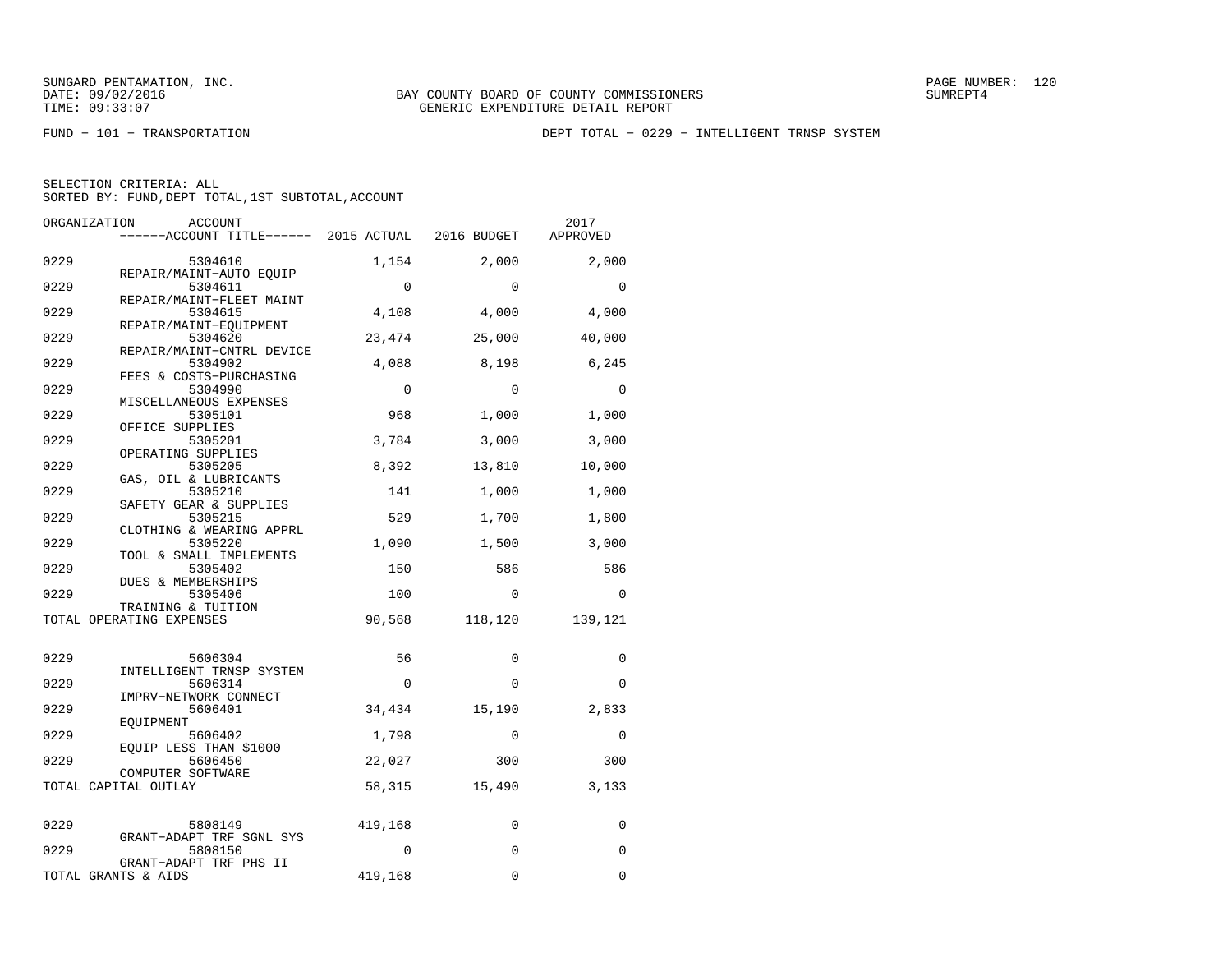FUND − 101 − TRANSPORTATION DEPT TOTAL − 0229 − INTELLIGENT TRNSP SYSTEM

|      | ORGANIZATION<br>ACCOUNT<br>------ACCOUNT TITLE------      | 2015 ACTUAL | 2016 BUDGET | 2017<br>APPROVED |
|------|-----------------------------------------------------------|-------------|-------------|------------------|
|      |                                                           |             |             |                  |
| 0229 | 5905998                                                   |             |             |                  |
| 0229 | DEPRECIATION EXPENSE<br>5909910                           |             |             |                  |
| 0229 | RESERVE FOR CONTINGENCIES<br>5909915                      |             |             |                  |
| 0229 | RESERVE FOR PAY ADJUSTMNT<br>5909920                      |             |             |                  |
|      | RESERVE-FUTURE CAP OUTLAY<br>TOTAL NON-OPERATING EXPENSES |             |             |                  |
|      |                                                           |             |             |                  |
|      | TOTAL INTELLIGENT TRNSP SYSTEM                            | 850,779     | 519,804     | 450,000          |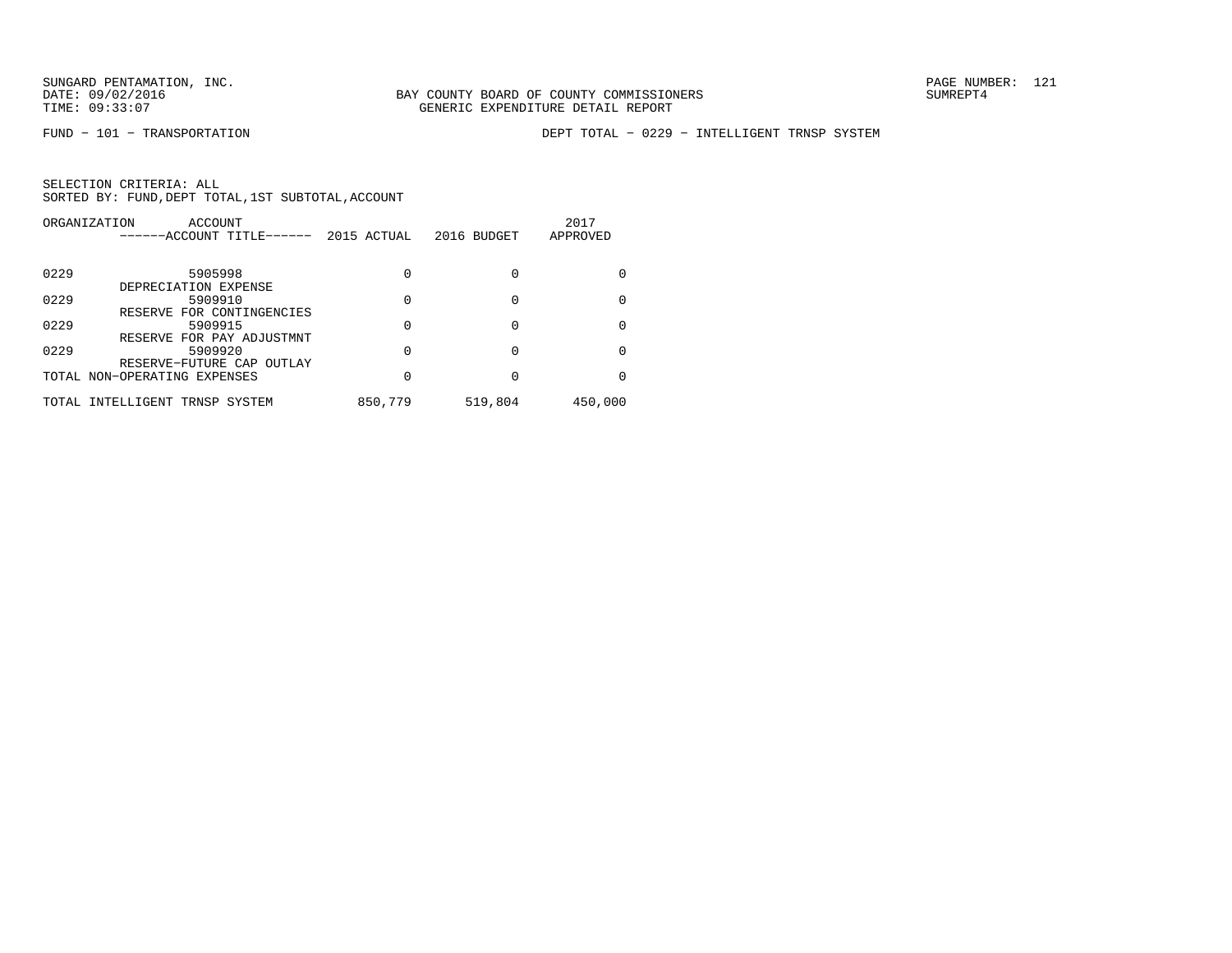FUND − 101 − TRANSPORTATION DEPT TOTAL − 0230 − TRAFFIC CONTROL

| ORGANIZATION | ACCOUNT<br>------ACCOUNT TITLE------ 2015 ACTUAL 2016 BUDGET |             |          | 2017<br>APPROVED |
|--------------|--------------------------------------------------------------|-------------|----------|------------------|
| 0230         | 5101200                                                      | 492,486     | 499,161  | 557,848          |
| 0230         | SALARIES & WAGES-REGULAR<br>5101205                          | $\Omega$    | $\Omega$ | $\Omega$         |
| 0230         | SALARIES & WAGES-DISASTER<br>5101400                         | 6,969       | 8,000    | 8,000            |
| 0230         | SALARIES & WAGES-OVERTIME<br>5101405                         | $\Omega$    | $\Omega$ | $\Omega$         |
| 0230         | SALARIES-DISASTER O/T<br>5102100<br>FICA TAXES-MATCHING      | 34,599      | 38,798   | 43,287           |
| 0230         | 5102200<br>RETIREMENT CONTRIBUTIONS                          | 36,900      | 39,300   | 43,616           |
| 0230         | 5102300<br>LIFE & HEALTH INSURANCE                           | 116,443     | 139,474  | 137,213          |
| 0230         | 5102302<br>VIRTUAL DOCTOR                                    | $\Omega$    | $\Omega$ | $\Omega$         |
| 0230         | 5102400<br>WORKERS COMP. PREMIUMS                            | 18,197      | 18,233   | 24,593           |
| 0230         | 5102500<br>UNEMPLOYMENT COMPENSATION                         | $\mathbf 0$ | $\Omega$ | $\Omega$         |
|              | TOTAL PERSONAL SERVICES                                      | 705,594     | 742,966  | 814,557          |
| 0230         | 5143101                                                      | 4,434       | 7,945    | 8,435            |
| 0230         | PROF SRV-CO ATTORNEY<br>5303107                              | 111         | 200      | 300              |
| 0230         | PROF SRV-SUBSTANCE TEST<br>5303110                           | 195         | 100      | 100              |
| 0230         | PROF SRV-BACKGROUND CHECK<br>5303401<br>CONTRACTED SERVICES  | 13,812      | 17,200   | 17,200           |
| 0230         | 5303408<br>CONTR SRV-800 MHZ                                 | 1,935       | 1,763    | 1,763            |
| 0230         | 5303410<br>CONTR SRV-JANITORIAL                              | $\mathbf 0$ | $\Omega$ | $\mathbf 0$      |
| 0230         | 5303422<br>CONTR SRV-GIS                                     | $\Omega$    | $\Omega$ | $\Omega$         |
| 0230         | 5303425<br>CONTR SRV-ADMIN FEES                              | 32,375      | 39,466   | 57,688           |
| 0230         | 5303446<br>CONTR SRV-FACILITIES                              | 10,425      | 49,397   | 48,701           |
| 0230         | 5304001<br>TRAVEL/TRAINING NON-LOCAL                         | 7,597       | 5,000    | 5,000            |
| 0230         | 5304101<br>COMMUNICATIONS SERVICES                           | 16,400      | 7,860    | 19,284           |
| 0230         | 5304125<br>POSTAGE/TRANSP/FREIGHT                            | 323         | 600      | 600              |
| 0230         | 5304301<br>UTILITY SERVICES                                  | 19,844      | 12,000   | 18,829           |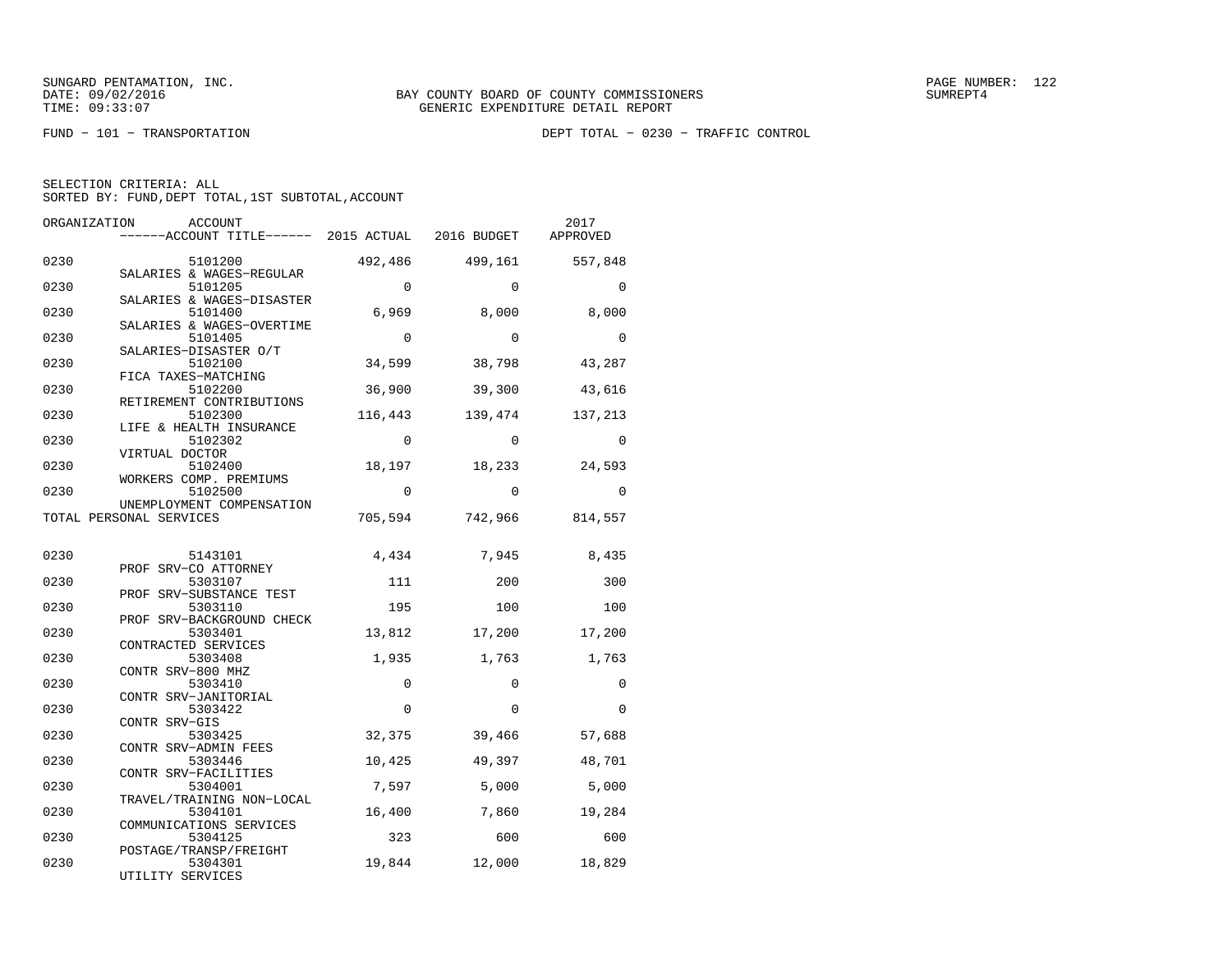FUND − 101 − TRANSPORTATION DEPT TOTAL − 0230 − TRAFFIC CONTROL

| ORGANIZATION | ACCOUNT<br>------ACCOUNT TITLE------ 2015 ACTUAL 2016 BUDGET |             |          | 2017<br>APPROVED |
|--------------|--------------------------------------------------------------|-------------|----------|------------------|
|              |                                                              |             |          |                  |
| 0230         | 5304305<br>UTIL SRV-TRAFFIC CONTROLS                         | 167,007     | 200,000  | 200,000          |
| 0230         | 5304410<br>RENTALS/LEASES-EOUIPMENT                          | 4,331       | 10,529   | 4,867            |
| 0230         | 5304414<br>RENTALS/LEASES-EQUIP(IT)                          | $\Omega$    | $\Omega$ | 7,390            |
| 0230         | 5304501                                                      | 13,271      | 30,154   | 26,348           |
| 0230         | INSURANCE & BONDS<br>5304605                                 | 16,143      | $\Omega$ | 17,600           |
| 0230         | REPAIR/MAINT-BLDG & GRND<br>5304610                          | 27,899      | 22,820   | 22,820           |
| 0230         | REPAIR/MAINT-AUTO EOUIP<br>5304611                           | $\Omega$    | $\Omega$ | $\Omega$         |
| 0230         | REPAIR/MAINT-FLEET MAINT<br>5304615                          | 1,893       | 5,000    | 5,000            |
| 0230         | REPAIR/MAINT-EQUIPMENT<br>5304620                            | 40,193      | 35,000   | 30,000           |
| 0230         | REPAIR/MAINT-CNTRL DEVICE<br>5304701                         | $\mathbf 0$ | $\Omega$ | $\mathbf 0$      |
| 0230         | PRINTING & BINDING<br>5304902                                | 6,132       | 11,477   | 7,493            |
| 0230         | FEES & COSTS-PURCHASING<br>5304905                           | 1,980       | 350      | 350              |
| 0230         | FEES&COSTS-LGL ADV/ADVERT<br>5304909                         | $\mathbf 0$ | $\Omega$ | $\Omega$         |
| 0230         | FEES & COSTS-COURT FILING<br>5304990                         | $\Omega$    | $\Omega$ | $\Omega$         |
| 0230         | MISCELLANEOUS EXPENSES<br>5305101                            | 1,259       | 1,600    | 1,600            |
| 0230         | OFFICE SUPPLIES<br>5305201                                   | 3,167       | 2,500    | 2,500            |
| 0230         | OPERATING SUPPLIES<br>5305202                                | 574         | 375      | 375              |
| 0230         | OPER SUPPLIES-JANITORIAL<br>5305203                          | 42          | $\Omega$ | 0                |
| 0230         | INSECTISIDES & PESTICIDES<br>5305205                         | 26,288      | 44,616   | 44,616           |
| 0230         | GAS, OIL & LUBRICANTS<br>5305206                             | 68,495      | 65,000   | 65,000           |
| 0230         | MATERIALS-SIGNS<br>5305207                                   | 6,141       | 9,000    | 14,000           |
| 0230         | MATERIALS-PAINTS<br>5305210                                  | 800         | 250      | 500              |
| 0230         | SAFETY GEAR & SUPPLIES<br>5305215                            | 3,852       | 5,300    | 5,300            |
| 0230         | CLOTHING & WEARING APPRL<br>5305220                          | 1,736       | 1,000    | 3,000            |
| 0230         | TOOL & SMALL IMPLEMENTS                                      |             |          |                  |
|              | 5305401<br>BOOKS/RESOURCE MATR/SUBSC                         | 1,188       | 400      | 400              |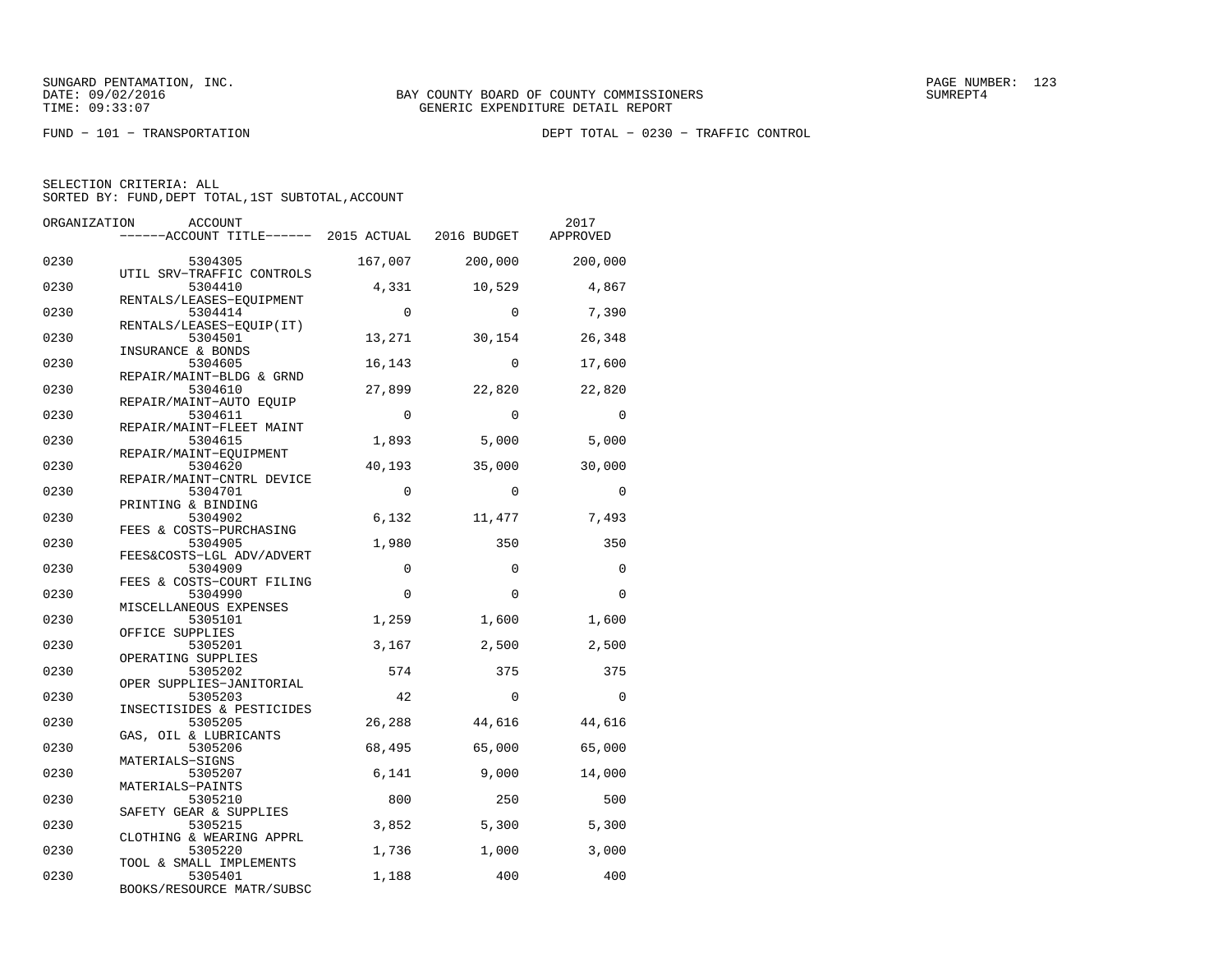| SELECTION CRITERIA: ALL |  |                                                    |  |
|-------------------------|--|----------------------------------------------------|--|
|                         |  | SORTED BY: FUND, DEPT TOTAL, 1ST SUBTOTAL, ACCOUNT |  |

|      | ORGANIZATION<br><b>ACCOUNT</b><br>------ACCOUNT TITLE------ 2015 ACTUAL 2016 BUDGET |           |              | 2017<br>APPROVED    |
|------|-------------------------------------------------------------------------------------|-----------|--------------|---------------------|
| 0230 | 5305402                                                                             | 554       | 1,500        | 1,500               |
| 0230 | <b>DUES &amp; MEMBERSHIPS</b><br>5305406                                            | 150       | 500          | 500                 |
|      | TRAINING & TUITION<br>TOTAL OPERATING EXPENSES                                      | 500,546   | 588,902      | 639,059             |
| 0230 | 5606201                                                                             | 0         | $\Omega$     | $\Omega$            |
| 0230 | <b>BUILDINGS</b><br>5606303                                                         | $\Omega$  | $\Omega$     | $\Omega$            |
| 0230 | STREET LIGHTING<br>5606401                                                          | 46,518    | 37,750       | 67,334              |
| 0230 | EQUIPMENT<br>5606402                                                                | 1,806     | 500          | 500                 |
| 0230 | EOUIP LESS THAN \$1000<br>5606450                                                   | 1,231     | 6,800        | 6,800               |
| 0230 | COMPUTER SOFTWARE<br>5616302                                                        | 0         | $\mathbf{0}$ | $\mathbf 0$         |
|      | IMPRV-PEDESTRIAN/BIKE LN<br>TOTAL CAPITAL OUTLAY                                    | 49,555    | 45,050       | 74,634              |
|      |                                                                                     |           |              |                     |
| 0230 | 5905998<br>DEPRECIATION EXPENSE                                                     | 0         | $\Omega$     | $\mathbf 0$         |
| 0230 | 5909915                                                                             | 0         | $\Omega$     | 0                   |
|      | RESERVE FOR PAY ADJUSTMNT<br>TOTAL NON-OPERATING EXPENSES                           | 0         | $\Omega$     | $\Omega$            |
|      | TOTAL TRAFFIC CONTROL                                                               | 1,255,695 |              | 1,376,918 1,528,250 |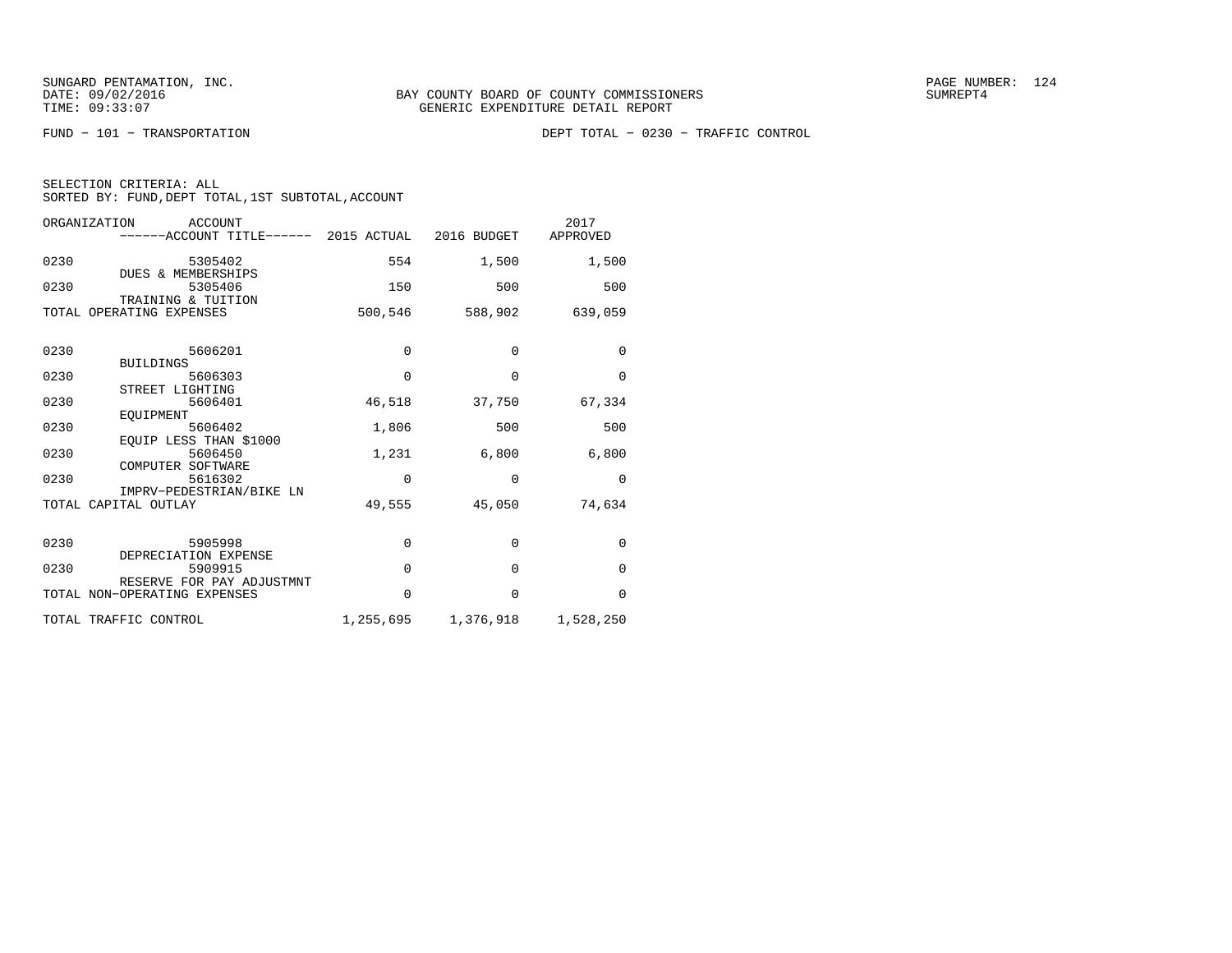FUND − 101 − TRANSPORTATION DEPT TOTAL − 0232 − TRANSP CAPITAL PROJECTS

|  | SELECTION CRITERIA: ALL |                                                    |
|--|-------------------------|----------------------------------------------------|
|  |                         | SORTED BY: FUND, DEPT TOTAL, 1ST SUBTOTAL, ACCOUNT |

| ORGANIZATION | ACCOUNT<br>------ACCOUNT TITLE------ 2015 ACTUAL 2016 BUDGET    |             |             | 2017<br>APPROVED |
|--------------|-----------------------------------------------------------------|-------------|-------------|------------------|
| 0232         | 5143101<br>PROF SRV-CO ATTORNEY                                 | 10,016      | 5,959       | 6,326            |
| 0232         | 5303107                                                         | $\Omega$    | $\Omega$    | $\Omega$         |
| 0232         | PROF SRV-SUBSTANCE TEST<br>5303401                              | 198         | $\Omega$    | 0                |
| 0232         | CONTRACTED SERVICES<br>5303420                                  | 10,748      | 100,000     | 100,000          |
| 0232         | CONTR SRV-RDWAY TRF STRPG<br>5303425                            | 65,670      | 24,039      | 28,494           |
| 0232         | CONTR SRV-ADMIN FEES<br>5304125                                 | $\Omega$    | $\Omega$    | $\Omega$         |
| 0232         | POSTAGE/TRANSP/FREIGHT<br>5304902                               | 13,675      | 16,806      | 17,797           |
| 0232         | FEES & COSTS-PURCHASING<br>5304905<br>FEES&COSTS-LGL ADV/ADVERT | $\Omega$    | $\mathbf 0$ | $\mathbf 0$      |
| 0232         | 5304984<br><b>BAD DEBT</b>                                      | $\Omega$    | $\Omega$    | $\Omega$         |
|              | TOTAL OPERATING EXPENSES                                        | 100,307     | 146,804     | 152,617          |
| 0232         | 5606101                                                         | $\Omega$    | $\Omega$    | 0                |
| 0232         | LAND<br>5606201                                                 | $\Omega$    | $\Omega$    | $\Omega$         |
| 0232         | <b>BUILDINGS</b><br>5606301                                     | $\Omega$    | $\Omega$    | 0                |
| 0232         | IMPRV OTHER THAN BLDGS<br>5606302                               | $\Omega$    | 0           | 0                |
| 0232         | SIDEWLK/BIKE LN-N. LAGOON<br>5606304                            | $\Omega$    | 0           | 0                |
| 0232         | INTELLIGENT TRNSP SYSTEM<br>5606319                             | $\Omega$    | 0           | 0                |
| 0232         | IMPRV-WEST BAY BRDG<br>5606401                                  | $\Omega$    | 0           | 0                |
| 0232         | EOUIPMENT<br>5606529                                            | $\mathbf 0$ | 0           | 0                |
| 0232         | CIP-GRAND LAGOON BRIDGE<br>5606530<br>CIP-390 WIDENING          | $\Omega$    | $\Omega$    | $\Omega$         |
| 0232         | 5606531                                                         | 1,646,878   | $\Omega$    | $\Omega$         |
| 0232         | CIP-BALDWIN WIDENING<br>5606535<br>CIP-CR 2297 BRIDGE           | $\Omega$    | $\Omega$    | $\Omega$         |
| 0232         | 5616301                                                         | 82,374      | 1,817,000   | 400,000          |
| 0232         | IMPRV ROADS & BRIDGES<br>5616302                                | 1,865,735   | 807,000     | 2,336,000        |
| 0232         | IMPRV-PEDESTRIAN/BIKE LN<br>5616304<br>IMPRV-BRIDGE REPLACEMENT | 1,155       | 0           | 0                |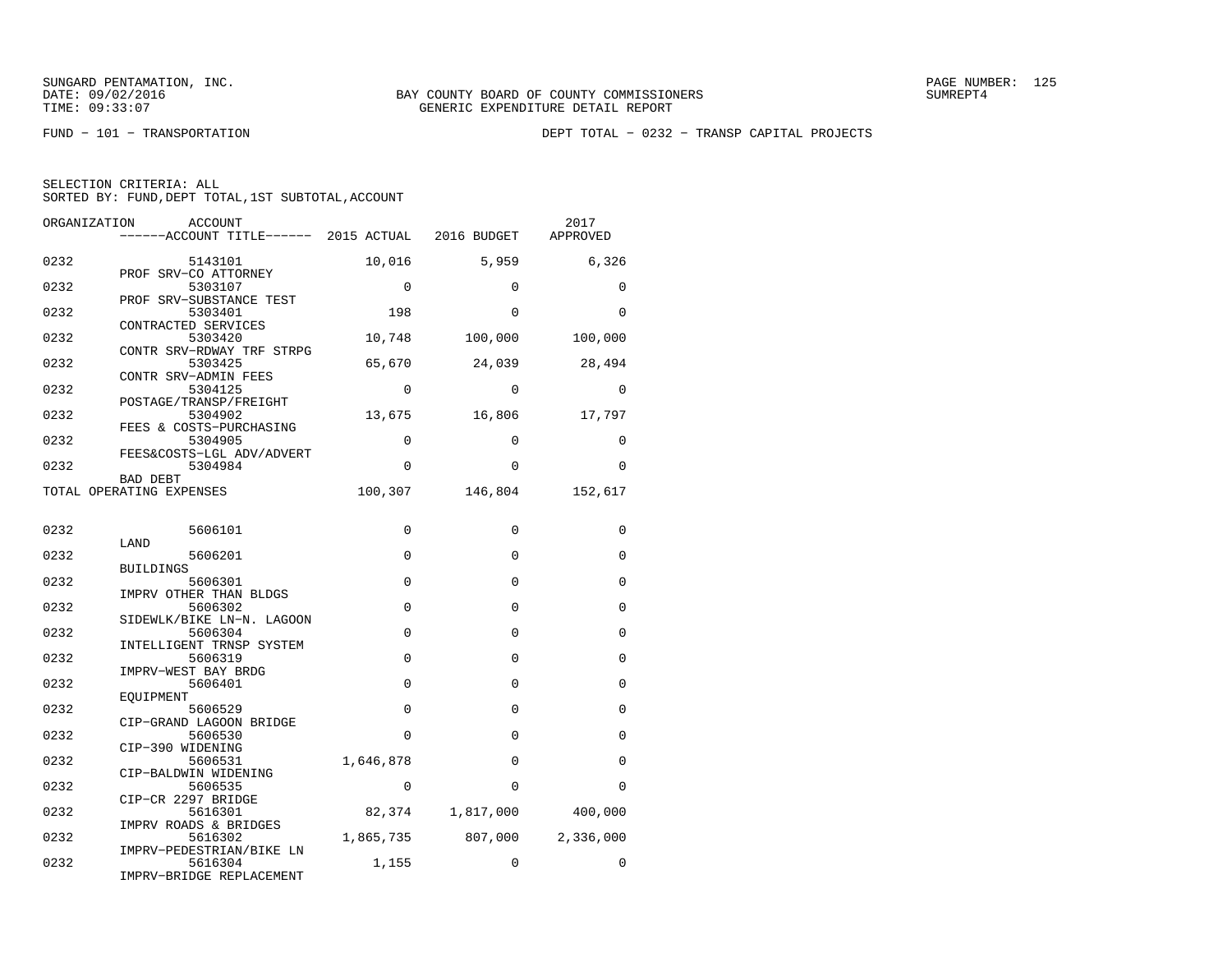FUND − 101 − TRANSPORTATION DEPT TOTAL − 0232 − TRANSP CAPITAL PROJECTS

| ORGANIZATION       | <b>ACCOUNT</b><br>------ACCOUNT TITLE------ 2015 ACTUAL |             | 2016 BUDGET             | 2017<br>APPROVED |
|--------------------|---------------------------------------------------------|-------------|-------------------------|------------------|
| 0232               | 5616305                                                 | 0           | 0                       | 0                |
| 0232               | PAVING/RESURF-CROOKED LN<br>5616306                     | 19,780      | 406,000                 | $\Omega$         |
|                    | IMPRV-INTERSECTION                                      |             |                         |                  |
| 0232               | 5616307<br>IMPRV-S R 388                                | $\Omega$    | $\Omega$                | $\Omega$         |
| 0232               | 5616309<br>PAVING/RESURF-11TH ST.                       | $\mathbf 0$ | $\Omega$                | $\Omega$         |
| 0232               | 5616310                                                 | 2,363,023   | 1,360,000               | 1,173,458        |
| 0232               | PAVING/RESURF-TOP 12 PROJ<br>5616312                    | 580,348     | 0                       | 0                |
| 0232               | PAVING/DIRT COLLECTOR RDS<br>5616401                    | $\Omega$    | 300,000                 | $\Omega$         |
|                    | IMPRV-PART PAVING PRJ                                   |             |                         |                  |
|                    | TOTAL CAPITAL OUTLAY                                    |             | $6,559,293$ $4,690,000$ | 3,909,458        |
| 0232               | 5707105                                                 | 0           | 0                       | 0                |
| 0232               | PRINCIPAL-LOANS<br>5707205                              | $\Omega$    | $\Omega$                | $\Omega$         |
|                    | INTEREST-LOANS                                          |             |                         |                  |
| 0232               | 5707303<br><b>BOND ISSUE COSTS</b>                      | $\mathbf 0$ | $\Omega$                | $\Omega$         |
| 0232               | 5707316<br>PAYING AGENT/TRUSTEE-FEES                    | 0           | $\Omega$                | 0                |
| 0232               | 5707370                                                 | 0           | $\mathbf 0$             | 0                |
| TOTAL DEBT SERVICE | ARBITRAGE REBATE EXPENSE                                | 0           | $\Omega$                | 0                |
|                    |                                                         |             |                         |                  |
| 0232               | 5808108                                                 | 0           | $\mathbf 0$             | 9,425,457        |
| 0232               | AID-CRA PANAMA CITY BCH<br>5808179                      | 0           | $\Omega$                | $\Omega$         |
|                    | GRANT-FEMA FLOOD<br>TOTAL GRANTS & AIDS                 | $\Omega$    | $\Omega$                | 9,425,457        |
|                    |                                                         |             |                         |                  |
| 0232               | 5819101                                                 | $\Omega$    | $\Omega$                | $\Omega$         |
| 0232               | TRNFS-GENERAL FUND (001)<br>5819122                     | $\Omega$    | $\Omega$                | 0                |
| 0232               | TRNSF-RD IMPACT-P C (113)<br>5905998                    | 0           | $\Omega$                | 0                |
|                    | DEPRECIATION EXPENSE                                    |             |                         |                  |
| 0232               | 5909917<br>RESERVE-BONDS                                | $\Omega$    | $\Omega$                | $\Omega$         |
| 0232               | 5909920<br>RESERVE-FUTURE CAP OUTLAY                    | 0           | $\mathbf{0}$            | 0                |
| 0232               | 5909999                                                 | $\Omega$    | $\Omega$                | $\Omega$         |
|                    | RESERVE-CASH FORWARD<br>TOTAL NON-OPERATING EXPENSES    | 0           | $\Omega$                | 0                |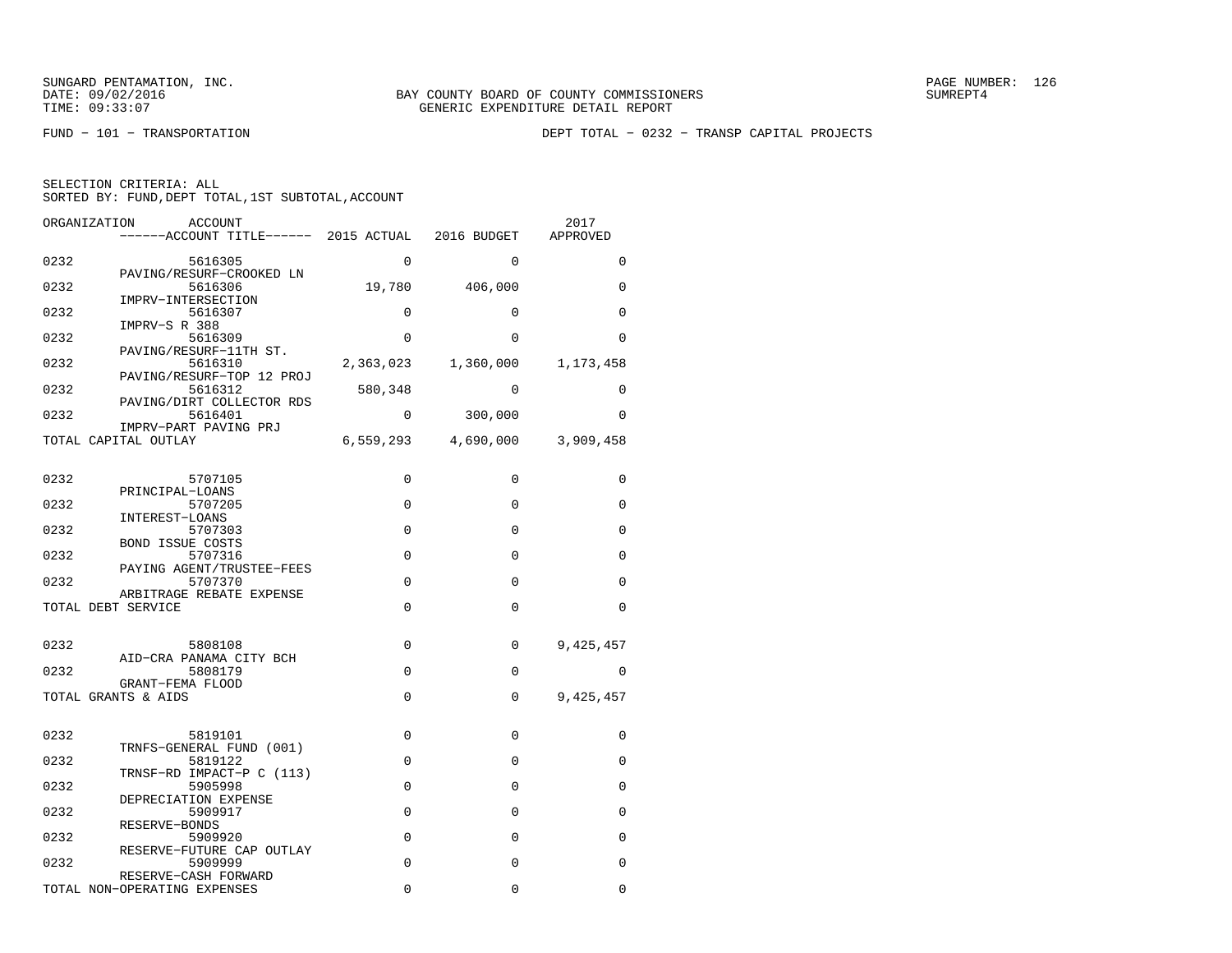FUND − 101 − TRANSPORTATION DEPT TOTAL − 0232 − TRANSP CAPITAL PROJECTS

SELECTION CRITERIA: ALLSORTED BY: FUND,DEPT TOTAL,1ST SUBTOTAL,ACCOUNT

ORGANIZATION ACCOUNT 2017−−−−−−ACCOUNT TITLE−−−−−− 2015 ACTUAL 2016 BUDGET APPROVED

TOTAL TRANSP CAPITAL PROJECTS 6,659,600 4,836,804 13,487,532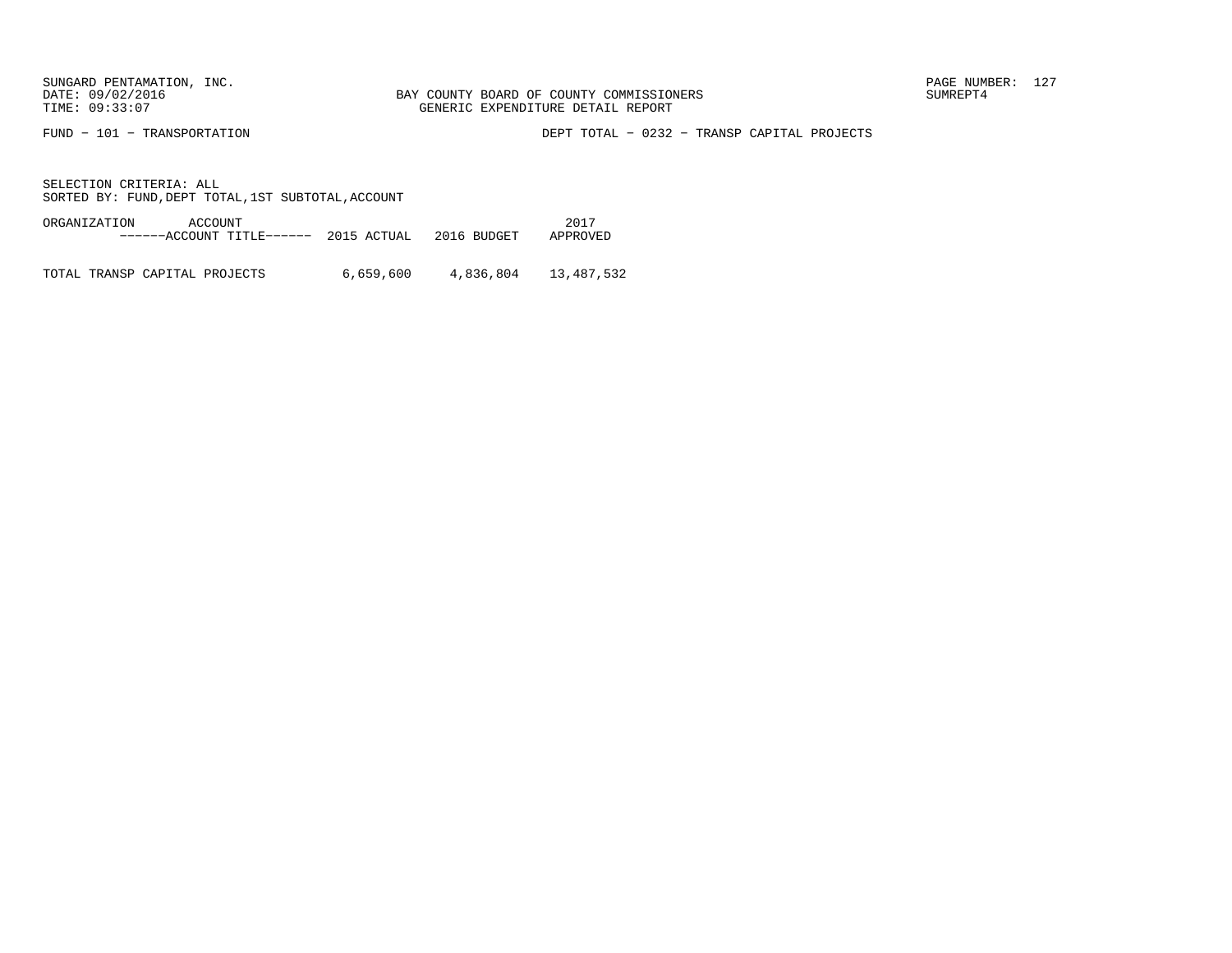FUND − 101 − TRANSPORTATION DEPT TOTAL − 0243 − STORMWATER PROJECTS

| ORGANIZATION | ACCOUNT<br>------ACCOUNT TITLE------ 2015 ACTUAL             |             | 2016 BUDGET | 2017<br>APPROVED |
|--------------|--------------------------------------------------------------|-------------|-------------|------------------|
| 0243         | 5143101                                                      | 2,429       | 3,972       | 4,218            |
| 0243         | PROF SRV-CO ATTORNEY<br>5303401                              | 41,165      | 45,200      | 45,200           |
| 0243         | CONTRACTED SERVICES<br>5303425                               | 15,927      | 20,269      | 36,420           |
| 0243         | CONTR SRV-ADMIN FEES<br>5304125                              | $\mathbf 0$ | $\Omega$    | $\Omega$         |
| 0243         | POSTAGE/TRANSP/FREIGHT<br>5304902                            | 3,747       | 4,099       | 2,186            |
| 0243         | FEES & COSTS-PURCHASING<br>5304922                           | 2,280       | 450         | 9,000            |
| 0243         | FEES & COSTS-PERMITS<br>5304990                              | 0           | 0           | 0                |
| 0243         | MISCELLANEOUS EXPENSES<br>5305402                            | $\Omega$    | $\Omega$    | $\Omega$         |
|              | DUES & MEMBERSHIPS<br>TOTAL OPERATING EXPENSES               | 65,548      | 73,990      | 97,024           |
| 0243         | 5606101<br>LAND                                              | 0           | $\Omega$    | 0                |
| 0243         | 5606401                                                      | $\Omega$    | 0           | $\Omega$         |
| 0243         | EOUIPMENT<br>5606503                                         | 0           | $\Omega$    | 0                |
| 0243         | CIP-BCH NRSHMNT DRAINAGE<br>5606552                          | $\Omega$    | $\Omega$    | $\Omega$         |
| 0243         | CIP-MASTER STORMWTR PLAN<br>5606553                          | 0           | $\Omega$    | 0                |
| 0243         | CIP-GRD LAG BRDG STMWTR<br>5606554                           | $\Omega$    | 460,000     | 500,000          |
| 0243         | CIP-DRAINAGE PROJS (NOV)<br>5606563                          | 966,218     | 1,337,000   | 0                |
| 0243         | CIP-EROSION PROJECTS<br>5606569                              | 173,482     | 540,000     | 563,000          |
| 0243         | CIP-PIPE&MAJOR MAINT PROJ<br>5616301                         | $\Omega$    | $\Omega$    | $\Omega$         |
|              | IMPRV ROADS & BRIDGES<br>TOTAL CAPITAL OUTLAY                | 1,139,700   | 2,337,000   | 1,063,000        |
| 0243         | 5808118                                                      | 0           | 0           | 0                |
|              | GRANT-HAZARD MITIGATION<br>TOTAL GRANTS & AIDS               | 0           | $\Omega$    | 0                |
| 0243         | 5819115                                                      | 0           | $\Omega$    | $\Omega$         |
| 0243         | TRNSF-ROADS & BRDGS (105)<br>5905998<br>DEPRECIATION EXPENSE | 0           | 0           | 0                |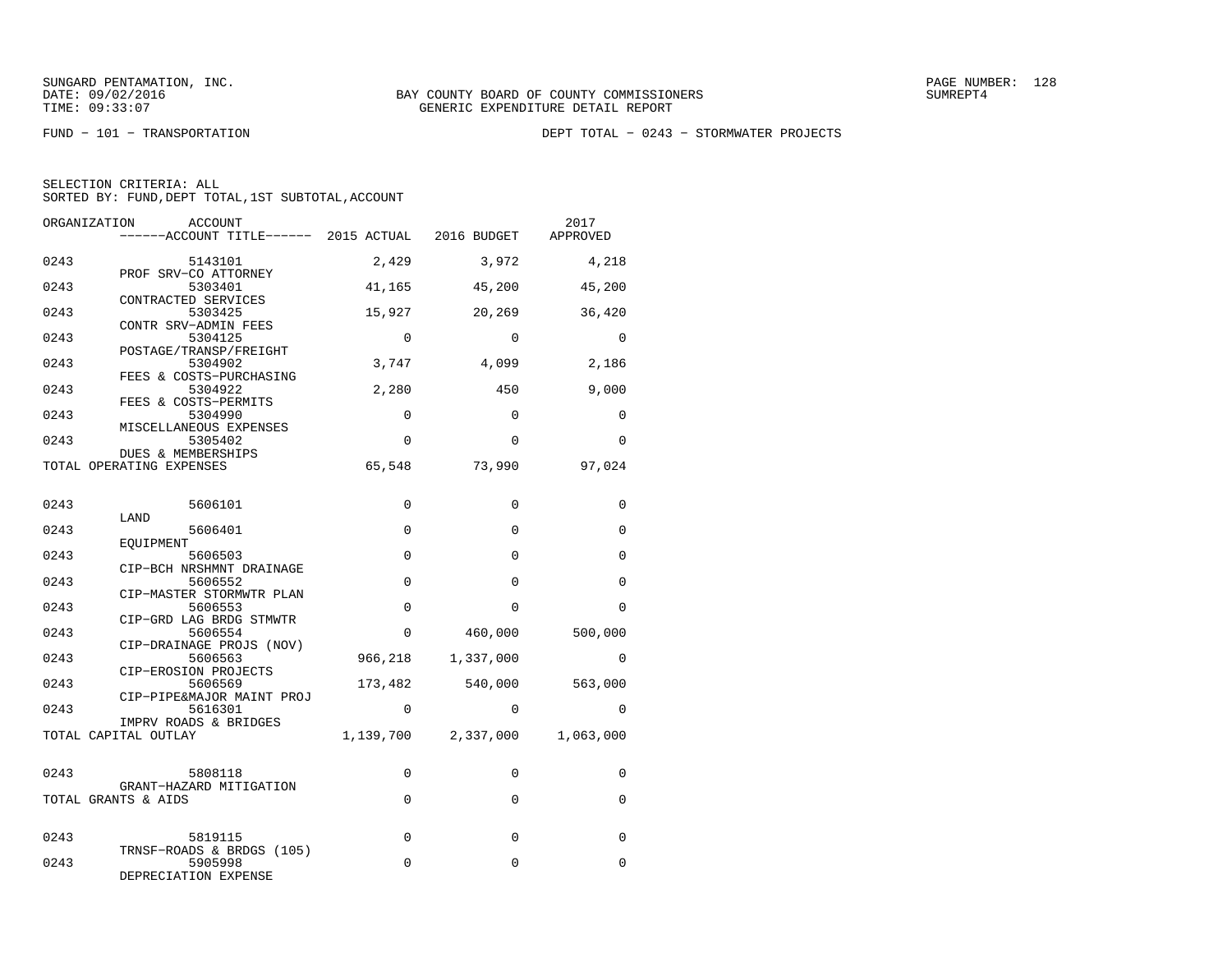FUND − 101 − TRANSPORTATION DEPT TOTAL − 0243 − STORMWATER PROJECTS

|      | ORGANIZATION<br>ACCOUNT<br>------ACCOUNT TITLE------ | 2015 ACTUAL | 2016 BUDGET | 2017<br>APPROVED |
|------|------------------------------------------------------|-------------|-------------|------------------|
| 0243 | 5909904<br>REFUNDS-STRMWTR ASSESSMNT                 | 0           |             |                  |
|      | TOTAL NON-OPERATING EXPENSES                         | 0           |             |                  |
|      | TOTAL STORMWATER PROJECTS                            | 1,205,248   | 2,410,990   | 1,160,024        |
|      | TOTAL TRANSPORTATION                                 | 19,850,316  | 19,530,329  | 27,611,122       |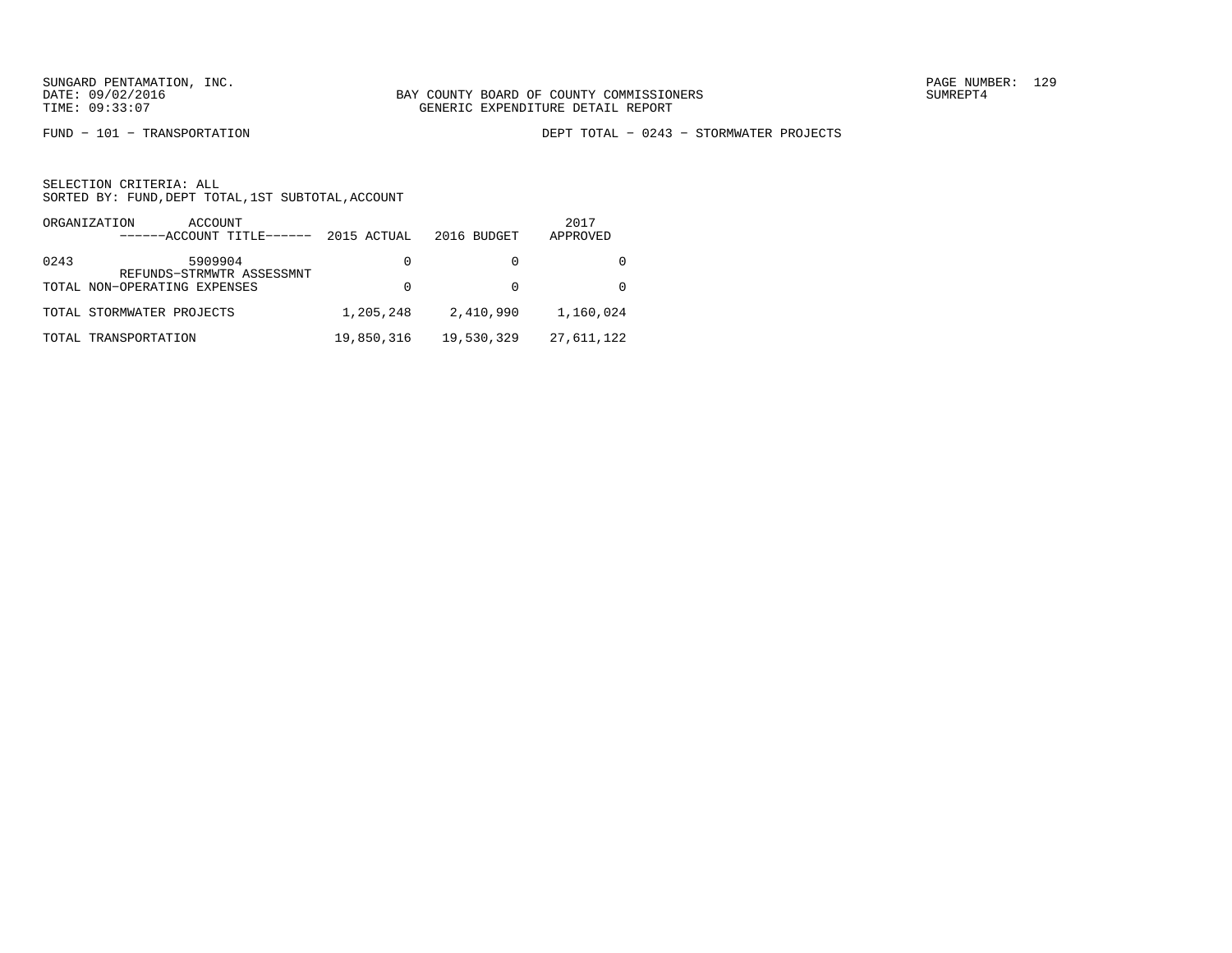FUND − 111 − ROAD IMPACT−BEACH/AIRPORT DEPT TOTAL − 0251 − ROAD IMPACT−BEACH/AIRPORT

| ORGANIZATION<br>ACCOUNT<br>------ACCOUNT TITLE------ 2015 ACTUAL |          | 2016 BUDGET | 2017<br>APPROVED |
|------------------------------------------------------------------|----------|-------------|------------------|
| 0251<br>5303401                                                  | 0        | 0           | 0                |
| CONTRACTED SERVICES<br>0251<br>5304902                           | $\Omega$ | $\Omega$    | 0                |
| FEES & COSTS-PURCHASING<br>TOTAL OPERATING EXPENSES              | $\Omega$ | $\Omega$    | 0                |
| 0251<br>5616301                                                  | $\Omega$ | $\Omega$    | 0                |
| IMPRV ROADS & BRIDGES<br>TOTAL CAPITAL OUTLAY                    | $\Omega$ | $\Omega$    | $\Omega$         |
| 0251<br>5909913                                                  | $\Omega$ | 189,075     | 190,521          |
| RESERVE-IMPACT FEES<br>0251<br>5909999<br>RESERVE-CASH FORWARD   | $\Omega$ | $\Omega$    | O                |
| TOTAL NON-OPERATING EXPENSES                                     | 0        | 189,075     | 190,521          |
| TOTAL ROAD IMPACT-BEACH/AIRPORT                                  | 0        | 189,075     | 190,521          |
| TOTAL ROAD IMPACT-BEACH/AIRPORT                                  | 0        | 189,075     | 190,521          |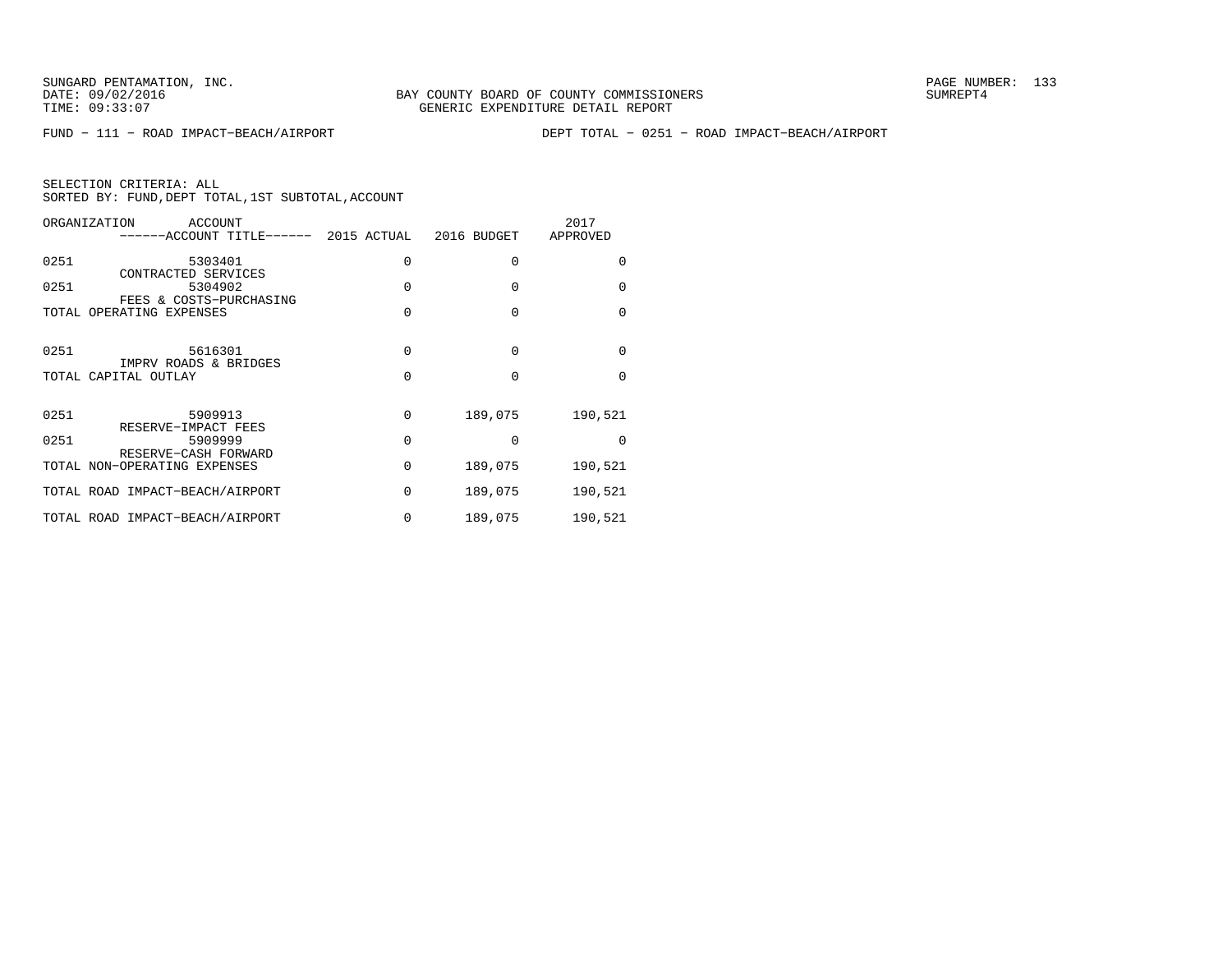FUND − 112 − ROAD IMPACT−EAST BAY CTY DEPT TOTAL − 0252 − ROAD IMPACT−EAST BAY CTY

| ORGANIZATION<br>ACCOUNT<br>------ACCOUNT TITLE------ 2015 ACTUAL |   | 2016 BUDGET | 2017<br>APPROVED |
|------------------------------------------------------------------|---|-------------|------------------|
| 0252<br>5303401                                                  | 0 | 0           | 0                |
| CONTRACTED SERVICES<br>TOTAL OPERATING EXPENSES                  | 0 | $\Omega$    | 0                |
| 0252<br>5616301<br>IMPRV ROADS & BRIDGES                         | 0 | $\Omega$    | 0                |
| TOTAL CAPITAL OUTLAY                                             | 0 | $\Omega$    | 0                |
| 0252<br>5819103<br>TRNSF-TRANSP. (101)                           | 0 | $\Omega$    | 300,000          |
| 0252<br>5909913                                                  | 0 | $\Omega$    | O                |
| RESERVE-IMPACT FEES<br>0252<br>5909999<br>RESERVE-CASH FORWARD   | 0 | 308,250     | 10,608           |
| TOTAL NON-OPERATING EXPENSES                                     | 0 | 308,250     | 310,608          |
| TOTAL ROAD IMPACT-EAST BAY CTY                                   | 0 | 308,250     | 310,608          |
| TOTAL ROAD IMPACT-EAST BAY CTY                                   | 0 | 308,250     | 310,608          |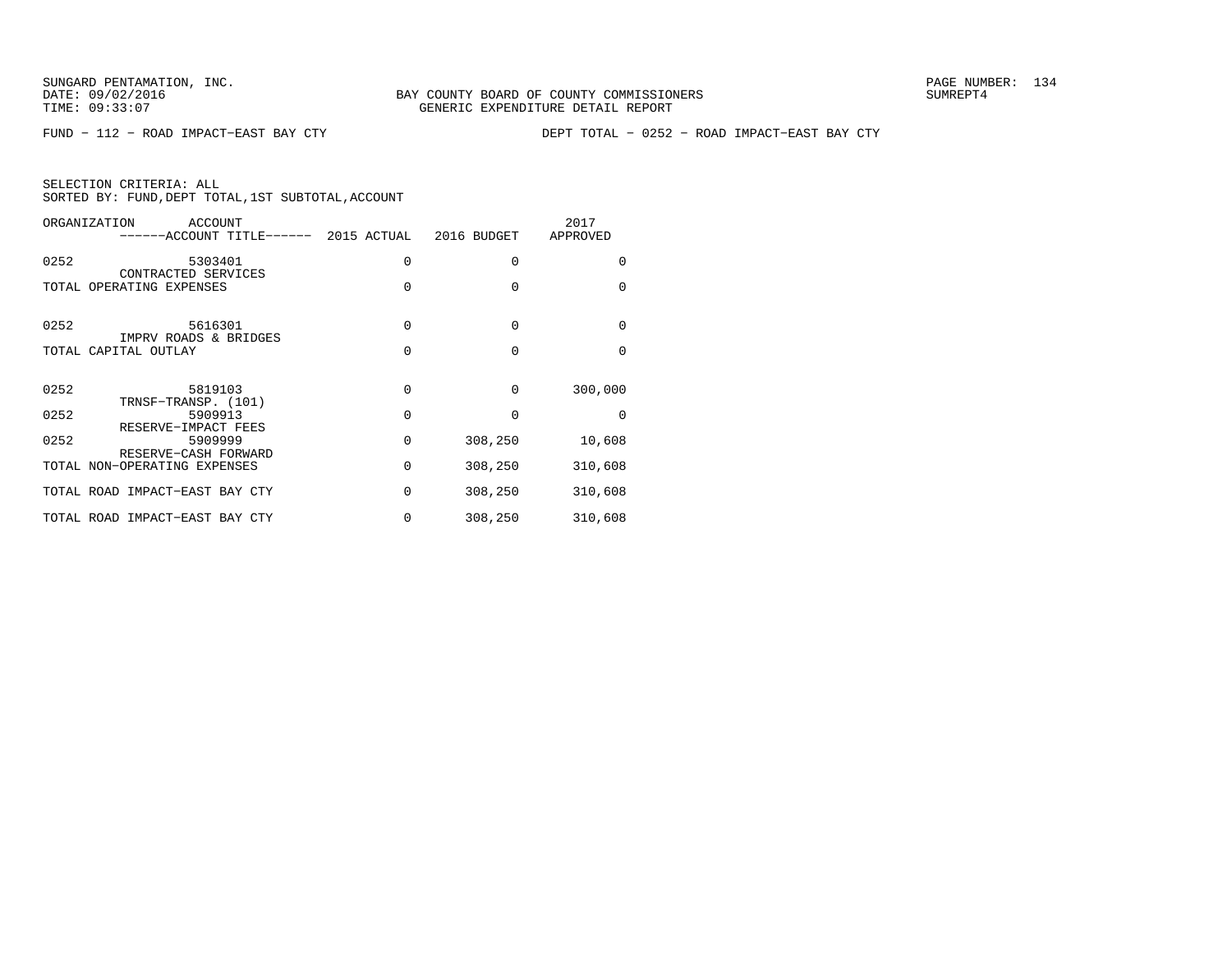| ORGANIZATION<br>ACCOUNT<br>------ACCOUNT TITLE------ 2015 ACTUAL 2016 BUDGET |          |          | 2017<br>APPROVED |
|------------------------------------------------------------------------------|----------|----------|------------------|
| 0253<br>5303401                                                              | $\Omega$ | 0        | 0                |
| CONTRACTED SERVICES<br>0253<br>5304902                                       | $\Omega$ | $\Omega$ | $\mathbf 0$      |
| FEES & COSTS-PURCHASING<br>TOTAL OPERATING EXPENSES                          | $\Omega$ | $\Omega$ | $\Omega$         |
| 0253<br>5606530<br>CIP-390 WIDENING                                          | $\Omega$ | $\Omega$ | $\Omega$         |
| 0253<br>5606531<br>CIP-BALDWIN WIDENING                                      | $\Omega$ | $\Omega$ | $\mathbf 0$      |
| 0253<br>5616301<br>IMPRV ROADS & BRIDGES                                     | $\Omega$ | $\Omega$ | $\mathbf 0$      |
| TOTAL CAPITAL OUTLAY                                                         | $\Omega$ | $\Omega$ | 0                |
| 0253<br>5819115<br>TRNSF-ROADS & BRDGS (105)                                 | $\Omega$ | $\Omega$ | $\Omega$         |
| 0253<br>5909913<br>RESERVE-IMPACT FEES                                       | $\Omega$ | $\Omega$ | $\Omega$         |
| 0253<br>5909999                                                              | $\Omega$ | 26,391   | 26,592           |
| RESERVE-CASH FORWARD<br>TOTAL NON-OPERATING EXPENSES                         | $\Omega$ | 26,391   | 26,592           |
| TOTAL ROAD IMPACT-PANAMA CITY                                                | $\Omega$ | 26,391   | 26,592           |
| TOTAL ROAD IMPACT-PANAMA CITY                                                | $\Omega$ | 26,391   | 26,592           |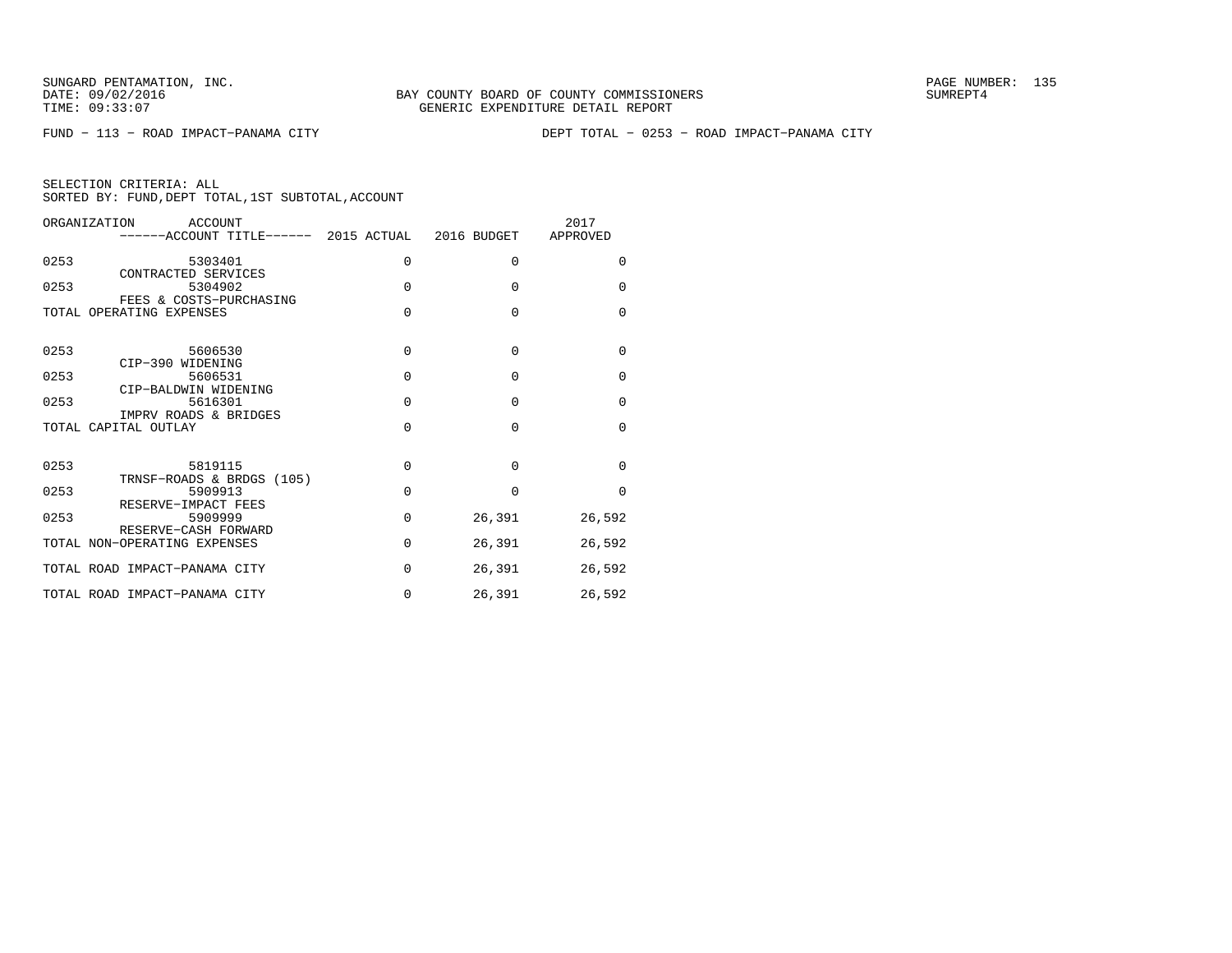FUND − 114 − ROAD IMPACT−S.PORT/S.HILL DEPT TOTAL − 0254 − ROAD IMPACT−S.PORT/S.HILL

| ORGANIZATION<br>ACCOUNT<br>------ACCOUNT TITLE------ 2015 ACTUAL 2016 BUDGET |                      |                      | 2017<br>APPROVED     |
|------------------------------------------------------------------------------|----------------------|----------------------|----------------------|
| 0254<br>5303401<br>CONTRACTED SERVICES                                       | 0                    | $\Omega$             | $\Omega$             |
| 0254<br>5304902<br>FEES & COSTS-PURCHASING                                   | $\Omega$             | $\Omega$             | $\Omega$             |
| 0254<br>5304905<br>FEES&COSTS-LGL ADV/ADVERT                                 | $\Omega$             | $\Omega$             | $\Omega$             |
| TOTAL OPERATING EXPENSES                                                     | $\Omega$             | $\Omega$             | $\Omega$             |
| 0254<br>5616301<br>IMPRV ROADS & BRIDGES<br>TOTAL CAPITAL OUTLAY             | $\Omega$<br>$\Omega$ | $\Omega$<br>$\Omega$ | $\Omega$<br>$\Omega$ |
| 0254<br>5909913                                                              | 0                    | $\Omega$             | $\Omega$             |
| RESERVE-IMPACT FEES<br>0254<br>5909999                                       | $\Omega$             | 213,600              | 215,234              |
| RESERVE-CASH FORWARD<br>TOTAL NON-OPERATING EXPENSES                         | $\Omega$             | 213,600              | 215,234              |
| TOTAL ROAD IMPACT-S.PORT/S.HILL                                              | $\Omega$             | 213,600              | 215,234              |
| TOTAL ROAD IMPACT-S.PORT/S.HILL                                              | 0                    | 213,600              | 215,234              |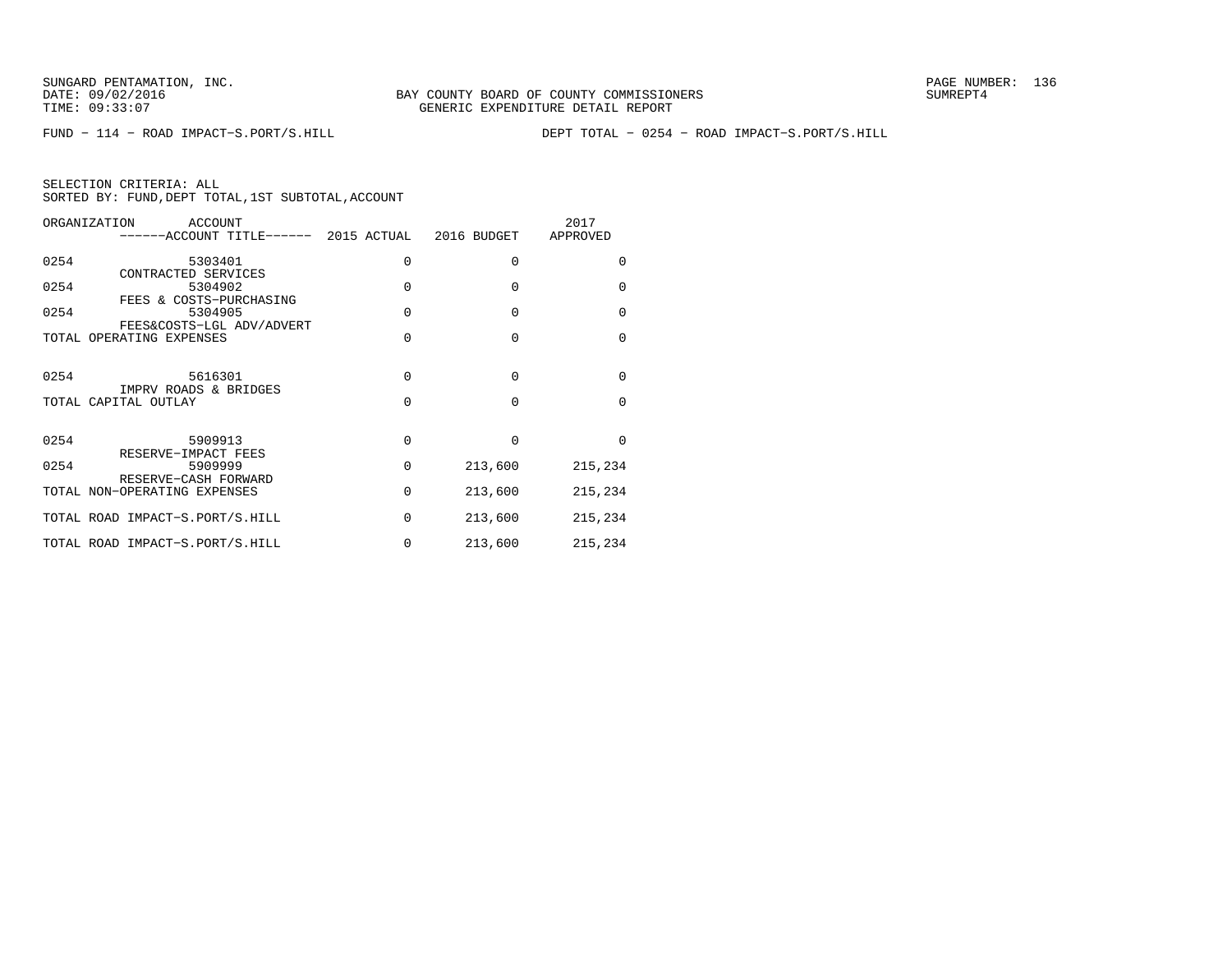FUND − 118 − TRANSIT DEPT TOTAL − 0258 − FIXED TRANSIT

|  | SELECTION CRITERIA: ALL                            |  |  |
|--|----------------------------------------------------|--|--|
|  | SORTED BY: FUND, DEPT TOTAL, 1ST SUBTOTAL, ACCOUNT |  |  |

| ORGANIZATION | ACCOUNT<br>------ACCOUNT TITLE------ 2015 ACTUAL 2016 BUDGET |               |                               | 2017<br>APPROVED |
|--------------|--------------------------------------------------------------|---------------|-------------------------------|------------------|
| 0258         | 5101200                                                      | 152,754       | 152,149                       | 193,365          |
| 0258         | SALARIES & WAGES-REGULAR<br>5102100<br>FICA TAXES-MATCHING   | 11,073        | 11,639                        | 14,792           |
| 0258         | 5102200<br>RETIREMENT CONTRIBUTIONS                          | 11,199        | 11,322                        | 14,904           |
| 0258         | 5102300<br>LIFE & HEALTH INSURANCE                           | 29,444        | 40,494                        | 51,037           |
| 0258         | 5102302<br>VIRTUAL DOCTOR                                    | $\Omega$      | $\Omega$                      | $\Omega$         |
| 0258         | 5102400<br>WORKERS COMP. PREMIUMS                            | 421           | 2,418                         | 2,681            |
|              | TOTAL PERSONAL SERVICES                                      | 204,892       | 218,022                       | 276,779          |
| 0258         | 5143101                                                      | $\Omega$      | 8,030                         | 2,347            |
| 0258         | PROF SRV-CO ATTORNEY<br>5143105                              | 31,531        | 8,416                         | 50,000           |
| 0258         | PROF SRV-OTHER ATTNY<br>5303107<br>PROF SRV-SUBSTANCE TEST   | 37            | 37                            | $\Omega$         |
| 0258         | 5303401<br>CONTRACTED SERVICES                               |               | 2,588,434 2,000,000 2,600,000 |                  |
| 0258         | 5303403<br>CONTR SRV-BANK CHRG POOL                          | 6,010         | 4,187                         | 6,565            |
| 0258         | 5303408<br>CONTR SRV-800 MHZ                                 | 7,917         | 7,212                         | 7,212            |
| 0258         | 5303424<br>CONTR SRV-CLERK FINANCE                           | $\mathbf 0$   | $\Omega$                      | 25,000           |
| 0258         | 5303425<br>CONTR SRV-ADMIN FEES                              | $\mathbf 0$   | 54,074                        | 27,450           |
| 0258         | 5304001<br>TRAVEL/TRAINING NON-LOCAL                         | 5,542         | 1,331                         | 5,000            |
| 0258         | 5304005<br>TRAVEL-LOCAL                                      | 626           | 33                            | 500              |
| 0258         | 5304101<br>COMMUNICATIONS SERVICES                           | 8,541         | 6,411                         | 7,752            |
| 0258<br>0258 | 5304125<br>POSTAGE/TRANSP/FREIGHT<br>5304301                 | 506<br>27,948 | 285<br>15,872                 | 500<br>28,000    |
| 0258         | UTILITY SERVICES<br>5304410                                  | 8,570         | 6,211                         | 6,500            |
| 0258         | RENTALS/LEASES-EOUIPMENT<br>5304414                          | $\Omega$      | $\Omega$                      | 2,000            |
| 0258         | RENTALS/LEASES-EQUIP(IT)<br>5304500                          | 12,070        | 12,070                        | 12,070           |
| 0258         | INSURANCE<br>5304605<br>REPAIR/MAINT-BLDG & GRND             | 28,056        | 15,827                        | 25,000           |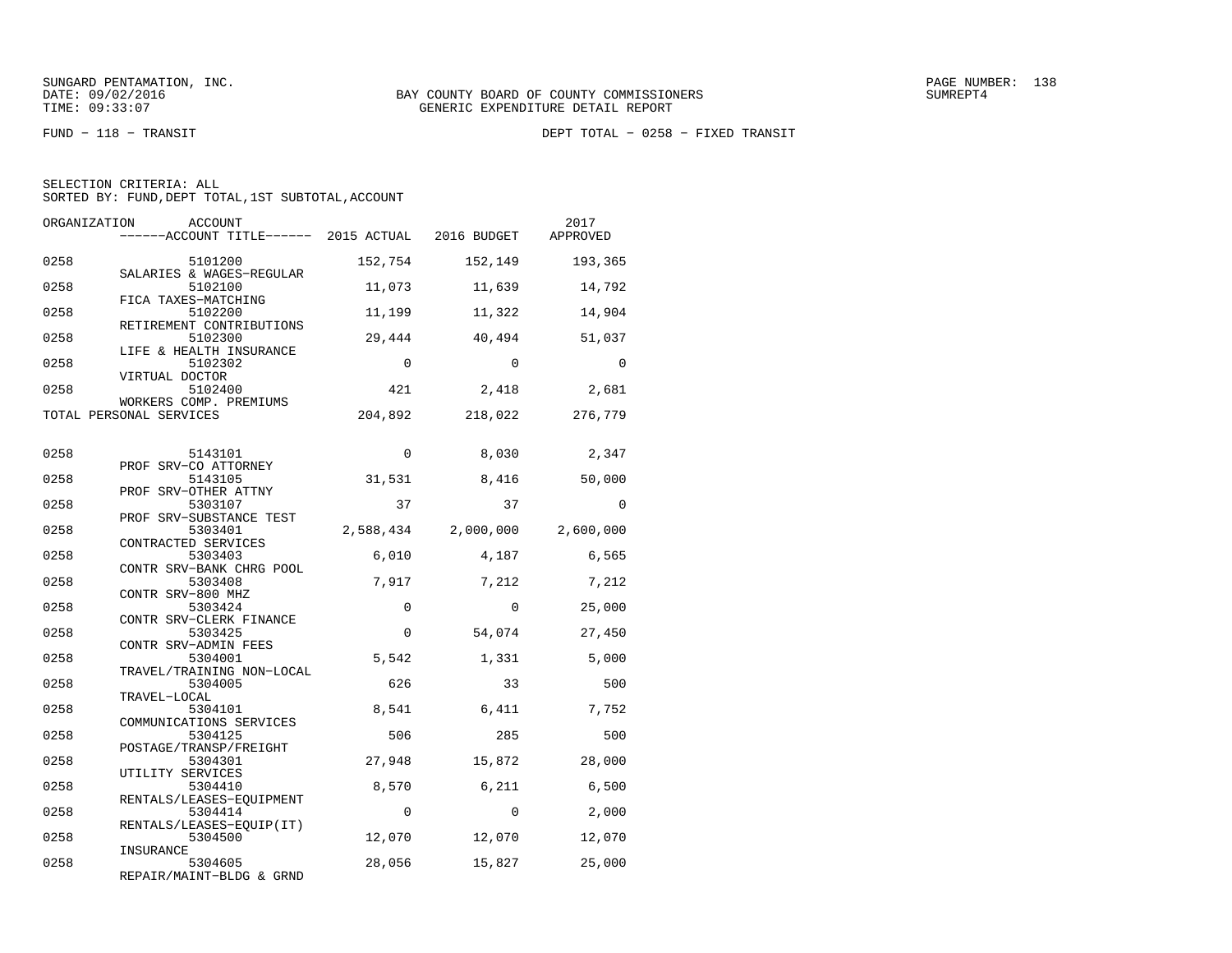FUND − 118 − TRANSIT DEPT TOTAL − 0258 − FIXED TRANSIT

| ORGANIZATION<br>ACCOUNT<br>------ACCOUNT TITLE------ 2015 ACTUAL |             | 2016 BUDGET | 2017<br>APPROVED        |
|------------------------------------------------------------------|-------------|-------------|-------------------------|
| 0258<br>5304610                                                  | 12,221      | 7,126       | 7,500                   |
| REPAIR/MAINT-AUTO EQUIP<br>0258<br>5304615                       | 935         | 900         | 1,000                   |
| REPAIR/MAINT-EOUIPMENT<br>0258<br>5304801                        | 1,454       | 1,454       | 1,500                   |
| ADVERTISING<br>0258<br>5304989                                   | 0           | $\Omega$    | $\Omega$                |
| FARE BOX OVER/UNDER<br>0258<br>5304990                           | 385         | 314         | 350                     |
| MISCELLANEOUS EXPENSES<br>0258<br>5305101                        | 1,705       | 1,124       | 1,650                   |
| OFFICE SUPPLIES<br>0258<br>5305201                               | 332         | 291         | 300                     |
| OPERATING SUPPLIES<br>0258<br>5305205                            | 0           | 300,000     | 294,373                 |
| GAS, OIL & LUBRICANTS<br>0258<br>5305215                         | 100         | 100         | $\Omega$                |
| CLOTHING & WEARING APPRL                                         |             |             |                         |
| 0258<br>5305402<br><b>DUES &amp; MEMBERSHIPS</b>                 | 162         | 117         | 150                     |
| 0258<br>5305406<br>TRAINING & TUITION                            | $\mathbf 0$ | $\mathbf 0$ | $\mathbf 0$             |
| TOTAL OPERATING EXPENSES                                         | 2,743,080   |             | 2, 451, 422 3, 112, 719 |
| 0258<br>5606401                                                  | 1,028,098   | 4,931       | 0                       |
| EQUIPMENT<br>0258<br>5606402                                     | 4,612       | 4,506       | 0                       |
| EOUIP LESS THAN \$1000<br>0258<br>5606450                        | 0           | $\Omega$    | $\mathbf 0$             |
| COMPUTER SOFTWARE<br>0258<br>5606533                             | 2,603,163   | 500,000     | $\mathbf 0$             |
| CIP-TRANSIT FACILITY<br>TOTAL CAPITAL OUTLAY                     | 3,635,874   | 509,437     | $\Omega$                |
|                                                                  |             |             |                         |
| 0258<br>5909910<br>RESERVE FOR CONTINGENCIES                     | $\Omega$    | 0           | 196,636                 |
| 0258<br>5909999<br>RESERVE-CASH FORWARD                          | $\mathbf 0$ | 134,881     | 0                       |
| TOTAL NON-OPERATING EXPENSES                                     | $\mathbf 0$ | 134,881     | 196,636                 |
| TOTAL FIXED TRANSIT                                              | 6,583,845   | 3, 313, 762 | 3,586,134               |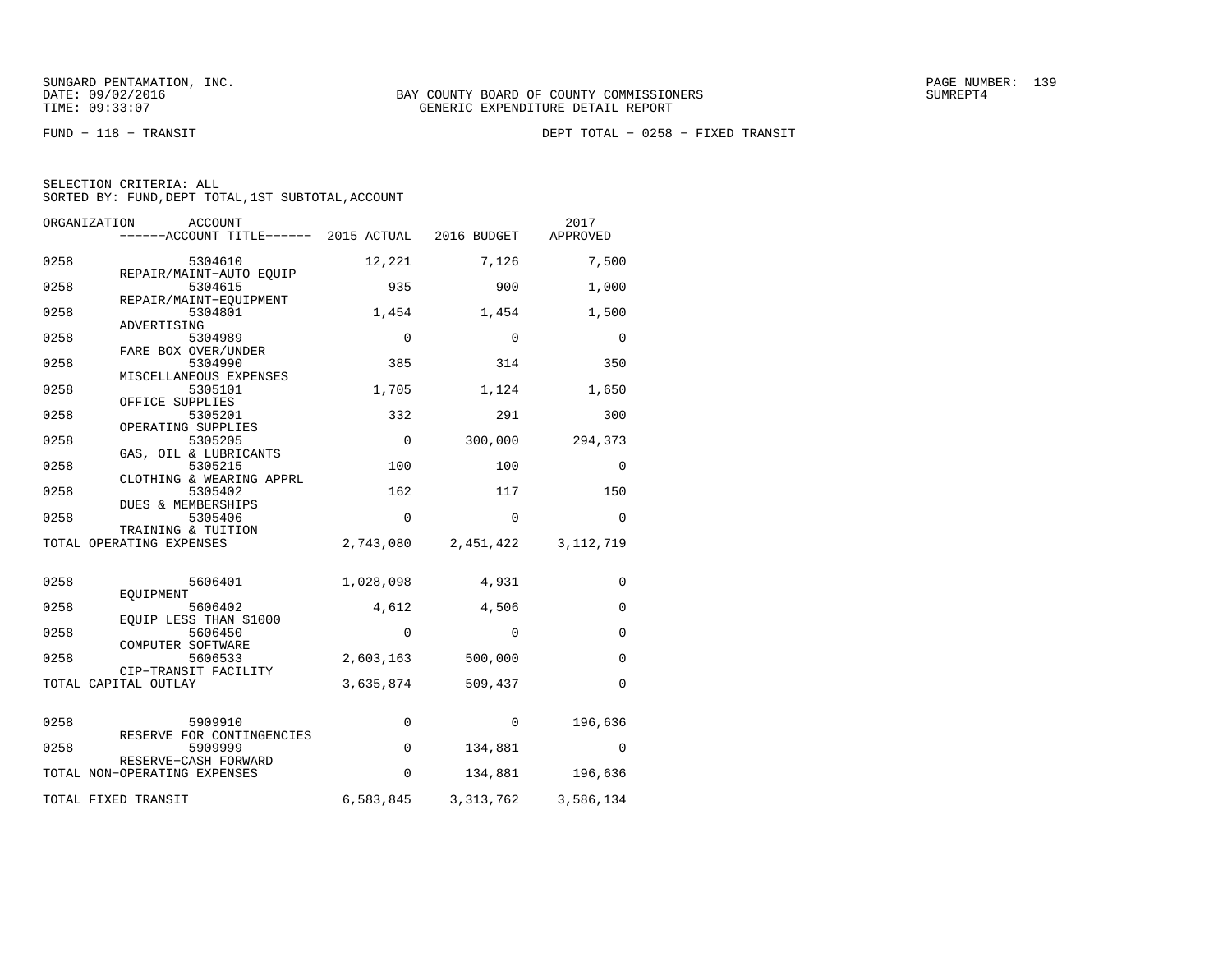FUND − 118 − TRANSIT DEPT TOTAL − 0259 − PARATRANSIT

|      | ORGANIZATION<br><b>ACCOUNT</b>                 |             |             | 2017                |
|------|------------------------------------------------|-------------|-------------|---------------------|
|      | -----ACCOUNT TITLE------ 2015 ACTUAL           |             | 2016 BUDGET | APPROVED            |
| 0259 | 5143105                                        | $\Omega$    | $\Omega$    | $\Omega$            |
| 0259 | PROF SRV-OTHER ATTNY<br>5303401                | 918,591     | 1,040,000   | 1,000,000           |
| 0259 | CONTRACTED SERVICES<br>5304001                 | 1,019       | 569         | 1,000               |
| 0259 | TRAVEL/TRAINING NON-LOCAL<br>5304005           | 33          | 33          | 50                  |
| 0259 | TRAVEL-LOCAL<br>5304101                        | 5,983       | 15,600      | 20,700              |
| 0259 | COMMUNICATIONS SERVICES<br>5304125             | 56          | 56          | 50                  |
| 0259 | POSTAGE/TRANSP/FREIGHT<br>5304301              | 715         | $\Omega$    | 23,000              |
| 0259 | UTILITY SERVICES<br>5304410                    | 1,835       | 918         | 2,000               |
| 0259 | RENTALS/LEASES-EQUIPMENT<br>5304605            | 49,381      | 49,381      | 50,000              |
| 0259 | REPAIR/MAINT-BLDG & GRND<br>5304610            | 4,575       | 4,016       | 4,500               |
| 0259 | REPAIR/MAINT-AUTO EQUIP<br>5304615             | $\mathbf 0$ | $\Omega$    | $\Omega$            |
| 0259 | REPAIR/MAINT-EOUIPMENT<br>5304989              | $\Omega$    | $\Omega$    | $\Omega$            |
| 0259 | FARE BOX OVER/UNDER<br>5305101                 | 381         | 344         | 500                 |
| 0259 | OFFICE SUPPLIES<br>5305201                     | 1,733       | 1,733       | 2,000               |
| 0259 | OPERATING SUPPLIES<br>5305205                  | 0           | 250,000     | 250,000             |
| 0259 | GAS, OIL & LUBRICANTS<br>5305215               | $\Omega$    | $\Omega$    | $\Omega$            |
| 0259 | CLOTHING & WEARING APPRL<br>5305402            | 2,286       | 1,117       | 3,000               |
| 0259 | <b>DUES &amp; MEMBERSHIPS</b><br>5305406       | $\Omega$    | $\Omega$    | $\Omega$            |
|      | TRAINING & TUITION<br>TOTAL OPERATING EXPENSES | 986,587     | 1,363,767   | 1,356,800           |
| 0259 | 5606401                                        | 309,420     | 46,037      | $\Omega$            |
| 0259 | EQUIPMENT<br>5606402                           | 7,038       | 419         | 2,500               |
| 0259 | EQUIP LESS THAN \$1000<br>5606450              | 68,620      | 51,140      | 25,000              |
|      | COMPUTER SOFTWARE<br>TOTAL CAPITAL OUTLAY      | 385,078     | 97,596      | 27,500              |
|      | TOTAL PARATRANSIT                              | 1,371,666   |             | 1,461,363 1,384,300 |
|      | TOTAL TRANSIT                                  | 7,955,511   | 4,775,125   | 4,970,434           |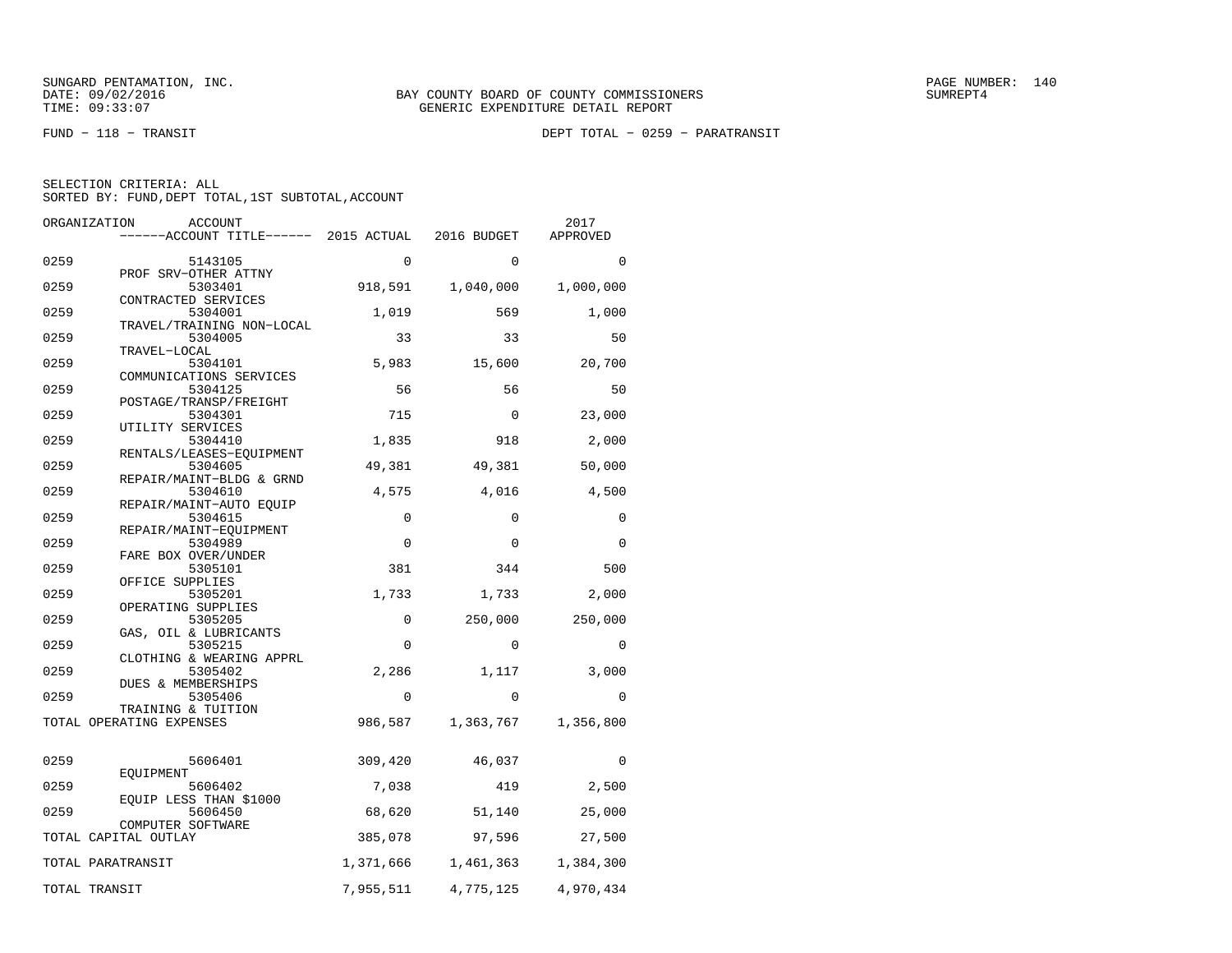FUND − 118 − TRANSIT DEPT TOTAL − 0259 − PARATRANSIT

SELECTION CRITERIA: ALLSORTED BY: FUND,DEPT TOTAL,1ST SUBTOTAL,ACCOUNT

ORGANIZATION ACCOUNT 2017−−−−−−ACCOUNT TITLE−−−−−− 2015 ACTUAL 2016 BUDGET APPROVED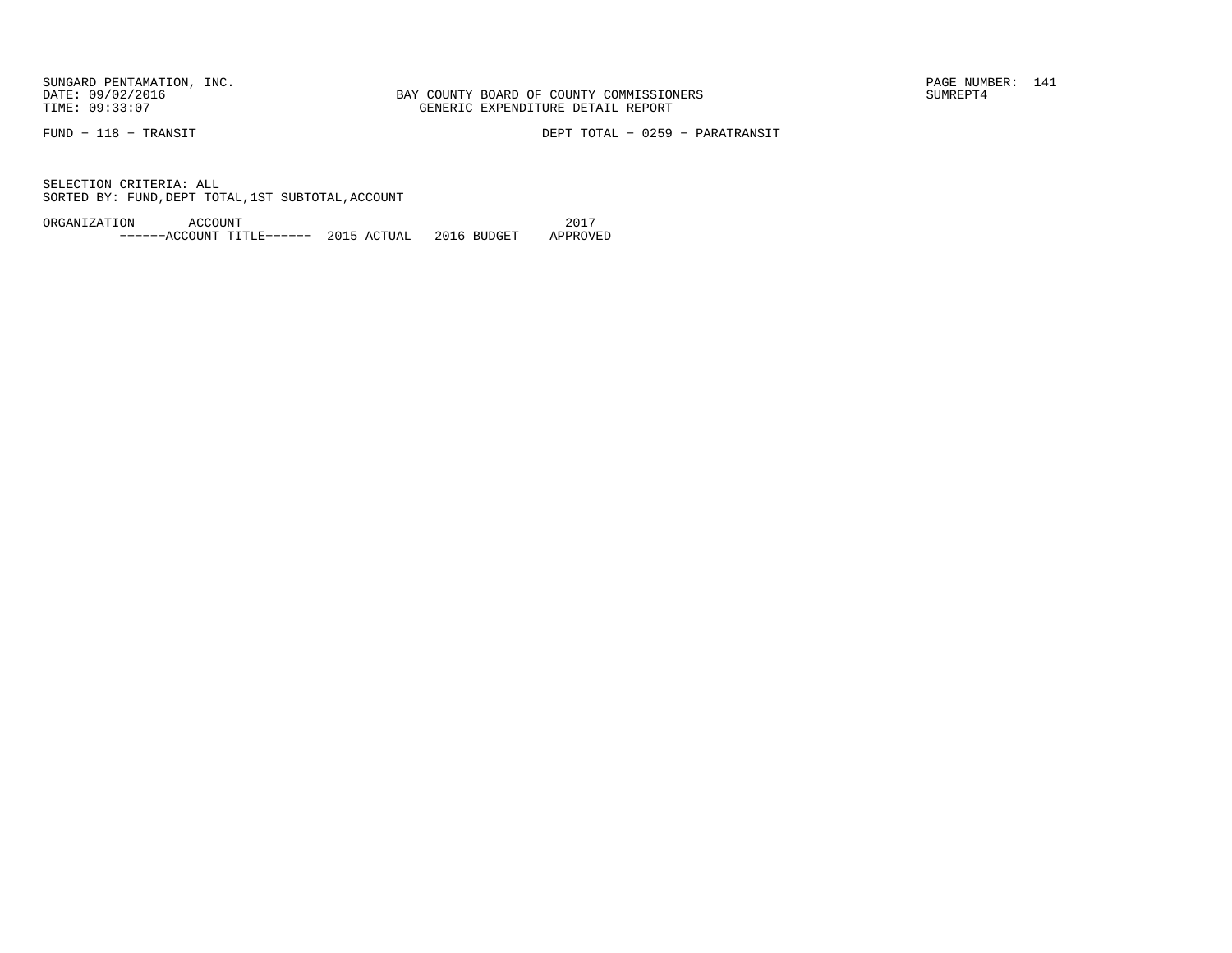FUND − 120 − LIBRARY DEPT TOTAL − 0360 − BAY COUNTY LIBRARY

| SELECTION CRITERIA: ALL                            |  |  |
|----------------------------------------------------|--|--|
| SORTED BY: FUND, DEPT TOTAL, 1ST SUBTOTAL, ACCOUNT |  |  |

| ORGANIZATION | ACCOUNT<br>------ACCOUNT TITLE------ 2015 ACTUAL 2016 BUDGET |           |                           | 2017<br>APPROVED        |
|--------------|--------------------------------------------------------------|-----------|---------------------------|-------------------------|
| 0360         | 5101200<br>SALARIES & WAGES-REGULAR                          |           | 869,514 893,266 1,029,402 |                         |
| 0360         | 5101400<br>SALARIES & WAGES-OVERTIME                         | 654       | 1,266                     | 1,266                   |
| 0360         | 5102100<br>FICA TAXES-MATCHING                               | 63,129    | 68,432                    | 78,846                  |
| 0360         | 5102200<br>RETIREMENT CONTRIBUTIONS                          | 63,720    | 66,567                    | 79,444                  |
| 0360         | 5102300<br>LIFE & HEALTH INSURANCE                           | 128,731   | 160,465                   | 204,370                 |
| 0360         | 5102302<br>VIRTUAL DOCTOR                                    | $\Omega$  | $\Omega$                  | $\Omega$                |
| 0360         | 5102400<br>WORKERS COMP. PREMIUMS                            | 3,815     | 3,843                     | 4,429                   |
|              | TOTAL PERSONAL SERVICES                                      | 1,129,563 |                           | 1, 193, 839 1, 397, 757 |
| 0360         | 5143101                                                      | 1,909     | 3,697                     | 3,074                   |
| 0360         | PROF SRV-CO ATTORNEY<br>5303107                              | 148       | 150                       | 150                     |
| 0360         | PROF SRV-SUBSTANCE TEST<br>5303110                           | 178       | 189                       | 189                     |
| 0360         | PROF SRV-BACKGROUND CHECK<br>5303401<br>CONTRACTED SERVICES  | 13,038    | 6,500                     | 2,685                   |
| 0360         | 5303403<br>CONTR SRV-BANK CHRG POOL                          | 1,092     | 1,096                     | 1,096                   |
| 0360         | 5303425<br>CONTR SRV-ADMIN FEES                              | 14,078    | 68,799                    | 82,698                  |
| 0360         | 5303430<br>CONTR SRV-ADVERTISING                             | $\Omega$  | $\Omega$                  | $\Omega$                |
| 0360         | 5303446<br>CONTR SRV-FACILITIES                              | 73,849    | 133,007                   | 126,799                 |
| 0360         | 5304001<br>TRAVEL/TRAINING NON-LOCAL                         | 4,438     | $\Omega$                  | $\Omega$                |
| 0360         | 5304005<br>TRAVEL-LOCAL                                      | 83        | 50                        | 50                      |
| 0360         | 5304101<br>COMMUNICATIONS SERVICES                           | 11,495    | 12,580                    | 14,890                  |
| 0360         | 5304122<br>COMM SRV-LEASED LINES                             | 0         | $\Omega$                  | $\Omega$                |
| 0360         | 5304125<br>POSTAGE/TRANSP/FREIGHT                            | 5,213     | 8,000                     | 6,000                   |
| 0360         | 5304301<br>UTILITY SERVICES                                  | 179,813   | 155,500                   | 165,350                 |
| 0360         | 5304405<br>RENTALS/LEASES-BUILDINGS                          | $\Omega$  | $\Omega$                  | $\Omega$                |
| 0360         | 5304410<br>RENTALS/LEASES-EOUIPMENT                          | 9,756     | 12,448                    | 13,508                  |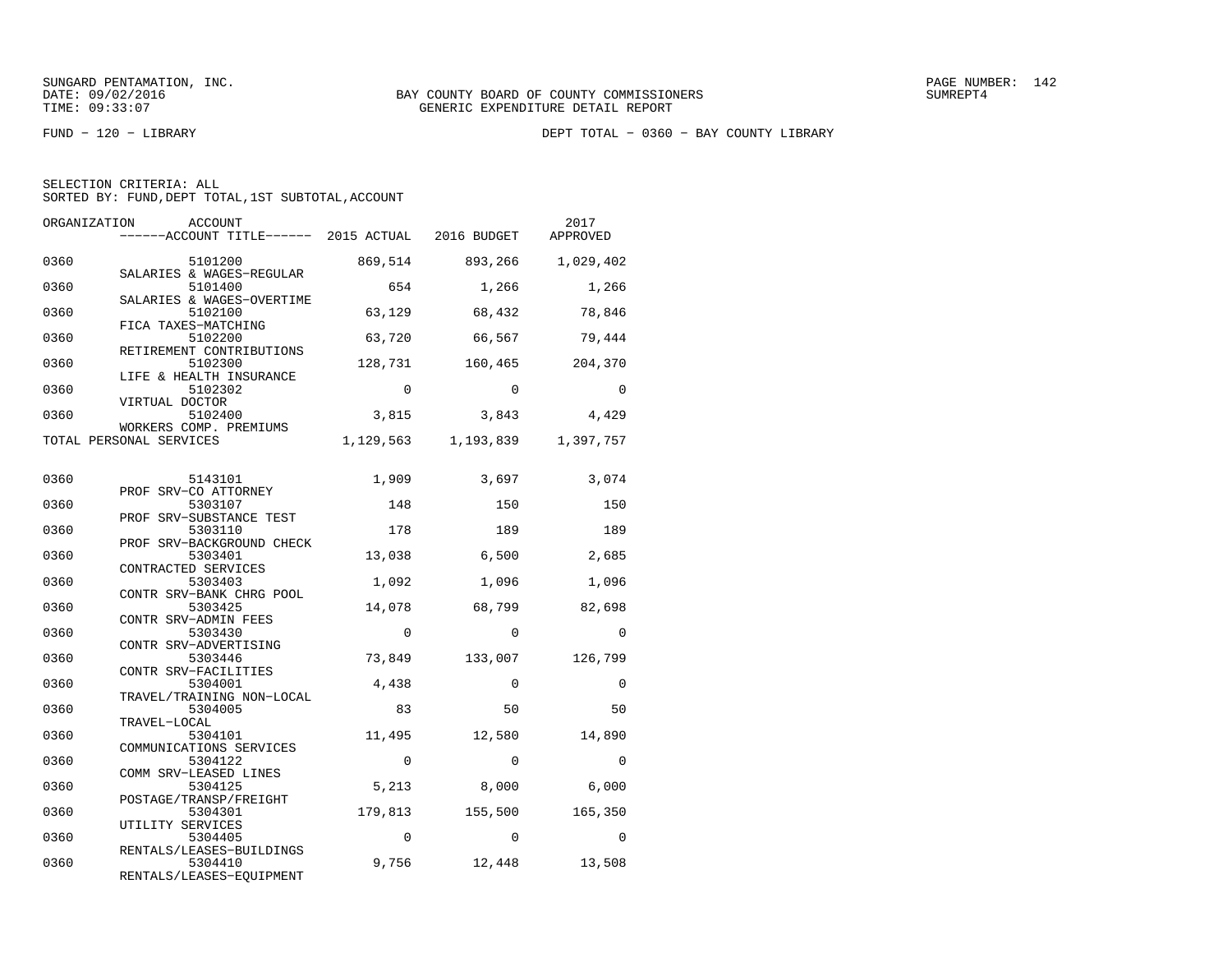| SELECTION CRITERIA: ALL |                                                    |  |
|-------------------------|----------------------------------------------------|--|
|                         | SORTED BY: FUND. DEPT TOTAL. 1ST SUBTOTAL. ACCOUNT |  |

| ORGANIZATION | ACCOUNT<br>------ACCOUNT TITLE------ 2015 ACTUAL 2016 BUDGET |                   |                   | 2017<br>APPROVED  |
|--------------|--------------------------------------------------------------|-------------------|-------------------|-------------------|
| 0360         | 5304414                                                      | $\Omega$          | $\Omega$          | 2,640             |
| 0360         | RENTALS/LEASES-EQUIP(IT)<br>5304501<br>INSURANCE & BONDS     | 37,630            | 70,652            | 52,185            |
| 0360         | 5304604<br>REPAIR/MAINT-BLD&GRD DEPT                         | $\mathbf 0$       | $\Omega$          | $\mathbf 0$       |
| 0360         | 5304605<br>REPAIR/MAINT-BLDG & GRND                          | 85,451            | 31,421            | 98,000            |
| 0360         | 5304610<br>REPAIR/MAINT-AUTO EQUIP                           | 1,280             | 650               | 650               |
| 0360         | 5304611<br>REPAIR/MAINT-FLEET MAINT                          | $\Omega$          | $\Omega$          | $\Omega$          |
| 0360         | 5304615<br>REPAIR/MAINT-EOUIPMENT                            | 14,173            | 9,209             | 8,798             |
| 0360         | 5304701<br>PRINTING & BINDING                                | 1,164             | $\Omega$          | $\Omega$          |
| 0360         | 5304902<br>FEES & COSTS-PURCHASING                           | 4,088<br>$\Omega$ | 3,279<br>$\Omega$ | 6,555<br>$\Omega$ |
| 0360<br>0360 | 5304905<br>FEES&COSTS-LGL ADV/ADVERT<br>5304984              | $\Omega$          | $\Omega$          | $\Omega$          |
| 0360         | BAD DEBT<br>5304990                                          | 401               | 400               | 400               |
| 0360         | MISCELLANEOUS EXPENSES<br>5305101                            | 11,447            | 15,000            | 15,000            |
| 0360         | OFFICE SUPPLIES<br>5305201                                   | 7,022             | 8,000             | 7,500             |
| 0360         | OPERATING SUPPLIES<br>5305202                                | 2,390             | 750               | 750               |
| 0360         | OPER SUPPLIES-JANITORIAL<br>5305205                          | 1,593             | 2,500             | 2,000             |
| 0360         | GAS, OIL & LUBRICANTS<br>5305210<br>SAFETY GEAR & SUPPLIES   | 10                | 30                | 50                |
| 0360         | 5305401<br>BOOKS/RESOURCE MATR/SUBSC                         | 51,572            | 28,645            | 22,557            |
| 0360         | 5305402<br>DUES & MEMBERSHIPS                                | 355               | 135               | 135               |
| 0360         | 5305406<br>TRAINING & TUITION                                | 824               | $\Omega$          | $\Omega$          |
| 0360         | 5394940<br>COGS-VENDING/CONCESSION                           | $\Omega$          | $\Omega$          | $\Omega$          |
|              | TOTAL OPERATING EXPENSES                                     | 534,492           | 572,687           | 633,709           |
| 0360         | 5606401<br>EOUIPMENT                                         | 39,456            | $\Omega$          | $\Omega$          |
| 0360         | 5606402<br>EQUIP LESS THAN \$1000                            | 1,062             | 1,500             | 1,500             |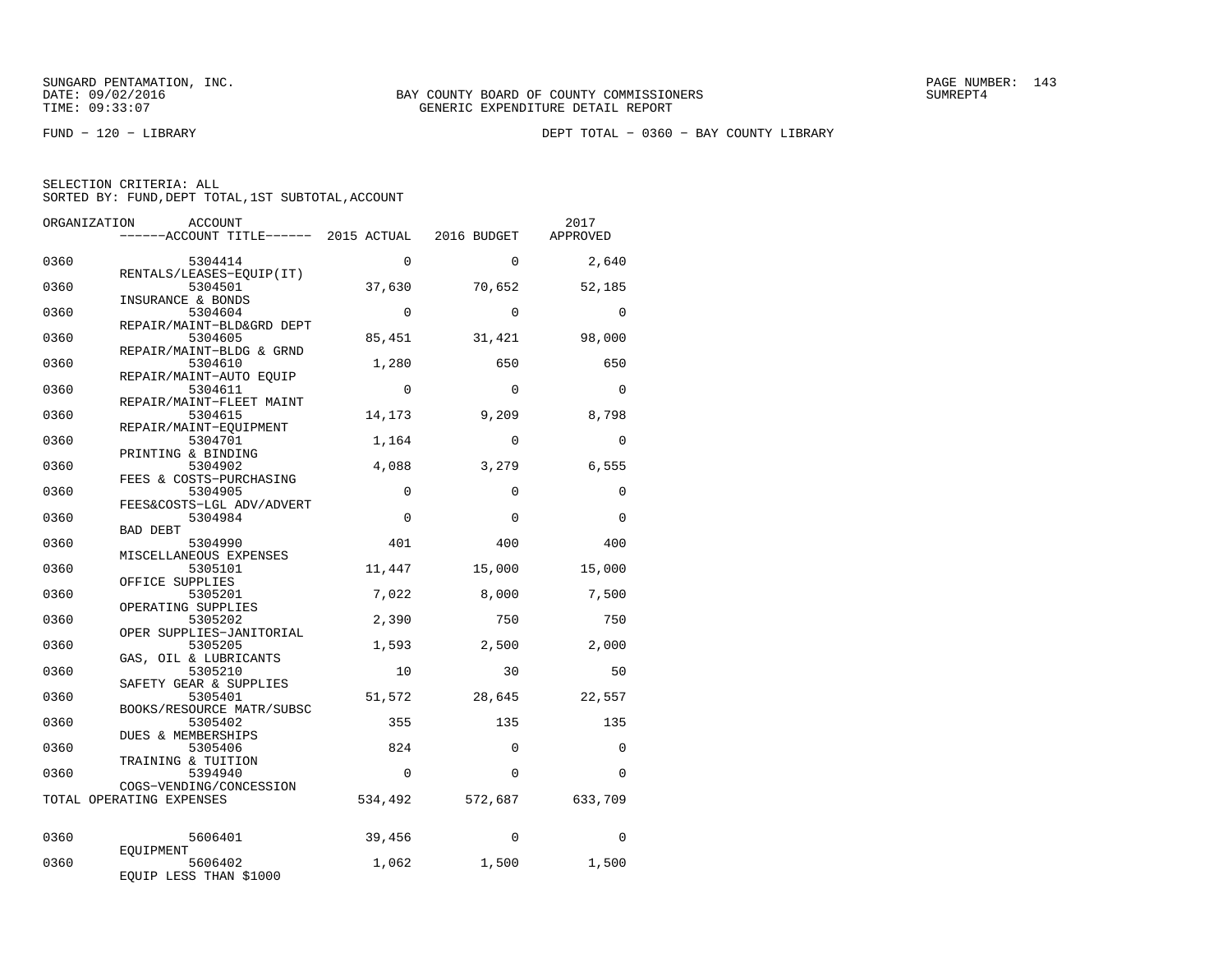| SELECTION CRITERIA: ALL |  |  |                                                    |  |
|-------------------------|--|--|----------------------------------------------------|--|
|                         |  |  | SORTED BY: FUND, DEPT TOTAL, 1ST SUBTOTAL, ACCOUNT |  |

| ORGANIZATION | <b>ACCOUNT</b><br>------ACCOUNT TITLE------ 2015 ACTUAL 2016 BUDGET |             |                     | 2017<br>APPROVED |
|--------------|---------------------------------------------------------------------|-------------|---------------------|------------------|
| 0360         | 5606450                                                             | 21,438      | 15,394              | 13,399           |
| 0360         | COMPUTER SOFTWARE<br>5606601                                        | 32,187      | 282,982             | 46,861           |
| 0360         | IMPACT FEE PROJECTS<br>5606620                                      | 50,335      | 60,997              | 61,899           |
| 0360         | BOOKS - STATE AID<br>5606623                                        | 175,268     | 2,082               | 6,246            |
| 0360         | BOOKS - LOCAL<br>5606625                                            | $\Omega$    | $\Omega$            | $\Omega$         |
|              | BOOKS - FRIENDS<br>TOTAL CAPITAL OUTLAY                             | 319,746     | 362,955             | 129,905          |
| 0360         | 5707201<br>INTEREST EXPENSE                                         | $\Omega$    | $\Omega$            | $\Omega$         |
|              | TOTAL DEBT SERVICE                                                  | $\Omega$    | $\Omega$            | $\Omega$         |
| 0360         | 5905998<br>DEPRECIATION EXPENSE                                     | $\mathbf 0$ | $\mathbf 0$         | $\Omega$         |
| 0360         | 5909910                                                             | 0           | 25,000              | 10,580           |
| 0360         | RESERVE FOR CONTINGENCIES<br>5909915                                | $\mathbf 0$ | $\Omega$            | $\Omega$         |
| 0360         | RESERVE FOR PAY ADJUSTMNT<br>5909999                                | $\mathbf 0$ | 43,524              | 10,090           |
|              | RESERVE-CASH FORWARD<br>TOTAL NON-OPERATING EXPENSES                | 0           | 68,524              | 20,670           |
|              | TOTAL BAY COUNTY LIBRARY                                            | 1,983,801   | 2,198,005 2,182,041 |                  |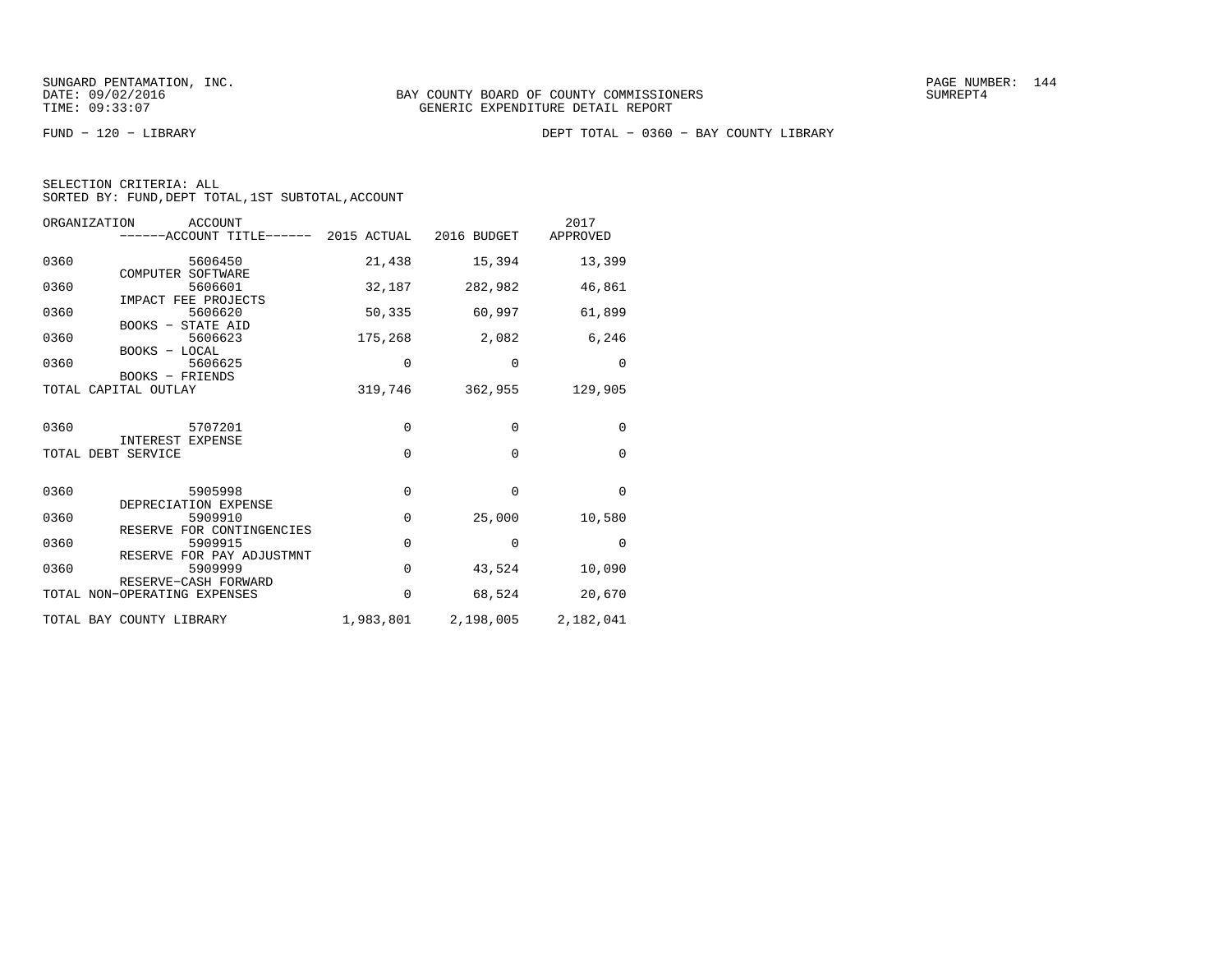| SELECTION CRITERIA: ALL |                                                 |  |
|-------------------------|-------------------------------------------------|--|
|                         | SORTED BY: FUND.DEPT TOTAL.1ST SUBTOTAL.ACCOUNT |  |

| ORGANIZATION | <b>ACCOUNT</b><br>------ACCOUNT TITLE------ 2015 ACTUAL 2016 BUDGET |             |             | 2017<br>APPROVED |
|--------------|---------------------------------------------------------------------|-------------|-------------|------------------|
| 0361         | 5101200<br>SALARIES & WAGES-REGULAR                                 | 106,349     | 94,757      | 102,946          |
| 0361         | 5101400                                                             | $\Omega$    | 11,100      | 11,100           |
| 0361         | SALARIES & WAGES-OVERTIME<br>5102100                                | 7,967       | 8,098       | 8,725            |
| 0361         | FICA TAXES-MATCHING<br>5102200<br>RETIREMENT CONTRIBUTIONS          | 7,907       | 6,992       | 8,791            |
| 0361         | 5102300<br>LIFE & HEALTH INSURANCE                                  | 8,026       | 5,151       | 5,844            |
| 0361         | 5102302<br>VIRTUAL DOCTOR                                           | $\Omega$    | $\Omega$    | $\Omega$         |
| 0361         | 5102400<br>WORKERS COMP. PREMIUMS                                   | 426         | 423         | 459              |
|              | TOTAL PERSONAL SERVICES                                             | 130,675     | 126,521     | 137,865          |
| 0361         | 5303107                                                             | 111         | $\mathbf 0$ | 0                |
| 0361         | PROF SRV-SUBSTANCE TEST<br>5303110                                  | 142         | $\Omega$    | $\Omega$         |
| 0361         | PROF SRV-BACKGROUND CHECK<br>5303401                                | 2,720       | 761         | 420              |
| 0361         | CONTRACTED SERVICES<br>5303410                                      | 0           | $\Omega$    | $\Omega$         |
| 0361         | CONTR SRV-JANITORIAL<br>5304001<br>TRAVEL/TRAINING NON-LOCAL        | $\mathbf 0$ | $\Omega$    | 684              |
| 0361         | 5304005<br>TRAVEL-LOCAL                                             | $\Omega$    | $\Omega$    | $\Omega$         |
| 0361         | 5304101<br>COMMUNICATIONS SERVICES                                  | 1,263       | 1,325       | 1,325            |
| 0361         | 5304125<br>POSTAGE/TRANSP/FREIGHT                                   | 164         | 150         | 180              |
| 0361         | 5304301<br>UTILITY SERVICES                                         | 20,433      | 22,000      | 22,000           |
| 0361         | 5304410<br>RENTALS/LEASES-EOUIPMENT                                 | $\Omega$    | $\Omega$    | $\Omega$         |
| 0361         | 5304501<br>INSURANCE & BONDS                                        | 987         | 6,209       | 7,661            |
| 0361         | 5304605<br>REPAIR/MAINT-BLDG & GRND                                 | $\mathbf 0$ | $\mathbf 0$ | 0                |
| 0361         | 5304615<br>REPAIR/MAINT-EQUIPMENT                                   | 691         | 690         | 650              |
| 0361         | 5304701<br>PRINTING & BINDING                                       | $\mathbf 0$ | 0           | $\mathbf 0$      |
| 0361         | 5304902<br>FEES & COSTS-PURCHASING                                  | $\mathbf 0$ | $\mathbf 0$ | $\mathbf 0$      |
| 0361         | 5304990<br>MISCELLANEOUS EXPENSES                                   | 0           | $\mathbf 0$ | $\Omega$         |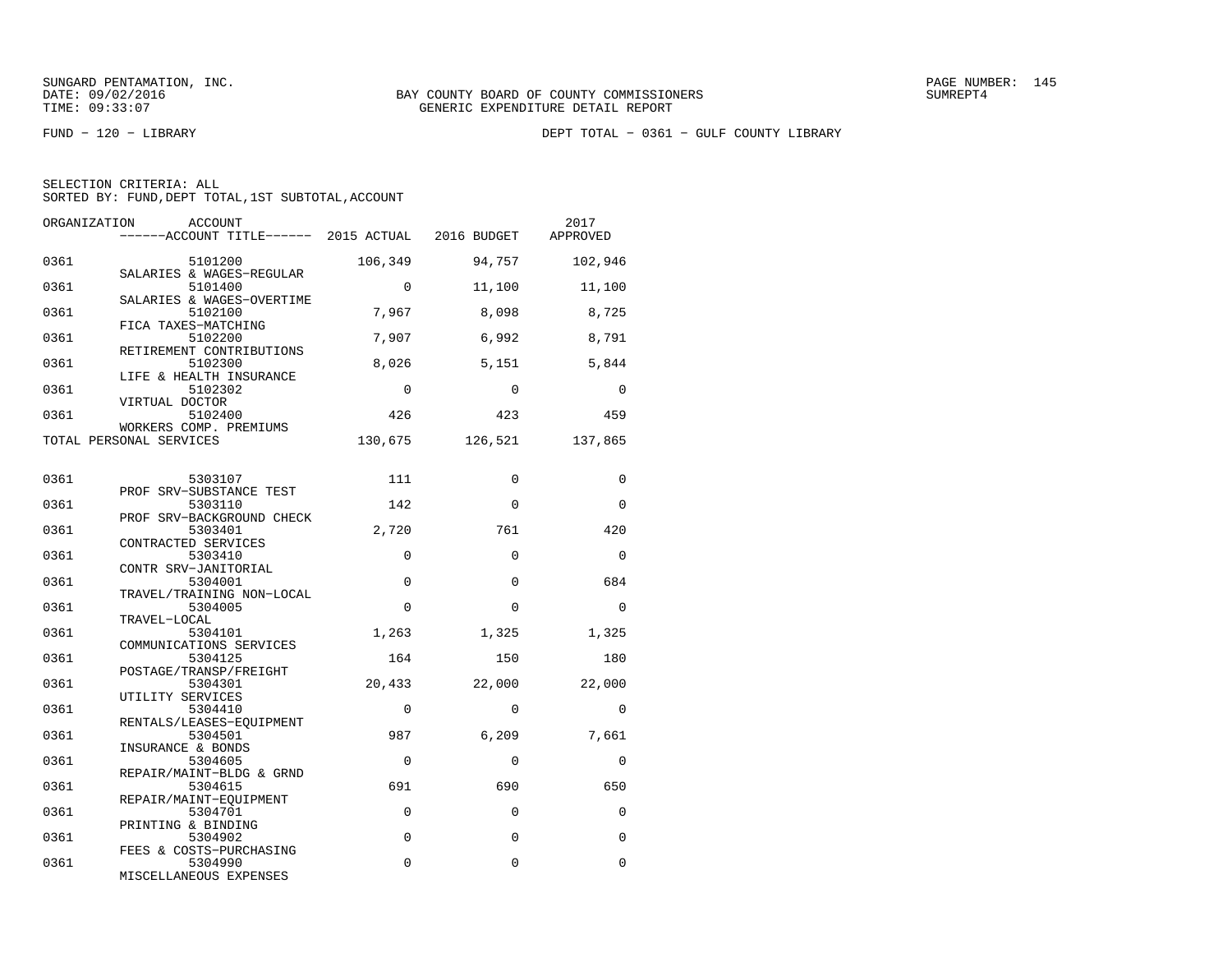|  | SELECTION CRITERIA: ALL                            |  |  |
|--|----------------------------------------------------|--|--|
|  | SORTED BY: FUND, DEPT TOTAL, 1ST SUBTOTAL, ACCOUNT |  |  |

|      | ORGANIZATION<br>ACCOUNT<br>$----ACCOUNT$ TITLE $--- 2015$ ACTUAL 2016 BUDGET |             |              | 2017<br>APPROVED |
|------|------------------------------------------------------------------------------|-------------|--------------|------------------|
| 0361 | 5305101                                                                      | 2,522       | 400          | 450              |
| 0361 | OFFICE SUPPLIES<br>5305201                                                   | 0           | $\Omega$     | $\Omega$         |
| 0361 | OPERATING SUPPLIES<br>5305202                                                | 387         | 250          | 275              |
| 0361 | OPER SUPPLIES-JANITORIAL<br>5305205                                          | $\mathbf 0$ | $\mathbf 0$  | 0                |
| 0361 | GAS, OIL & LUBRICANTS<br>5305210                                             | $\Omega$    | $\Omega$     | $\Omega$         |
| 0361 | SAFETY GEAR & SUPPLIES<br>5305401                                            | 7,106       | 6,534        | 6,660            |
| 0361 | BOOKS/RESOURCE MATR/SUBSC<br>5305406                                         | $\mathbf 0$ | 0            | $\mathbf 0$      |
|      | TRAINING & TUITION<br>TOTAL OPERATING EXPENSES                               | 36,526      | 38,319       | 40,305           |
| 0361 | 5606401                                                                      | 11,254      | 0            | 0                |
| 0361 | EOUIPMENT<br>5606402                                                         | 9,128       | $\Omega$     | 0                |
| 0361 | EOUIP LESS THAN \$1000<br>5606450                                            | 256         | $\mathbf{0}$ | 0                |
| 0361 | COMPUTER SOFTWARE<br>5606620                                                 | 8,350       | $\Omega$     | $\Omega$         |
| 0361 | BOOKS - STATE AID<br>5606623                                                 | 20,684      | 3,683        | 0                |
|      | BOOKS - LOCAL<br>TOTAL CAPITAL OUTLAY                                        | 49,672      | 3,683        | $\mathbf 0$      |
| 0361 | 5808121                                                                      | 0           | 0            | 0                |
|      | GRANT-FEDERAL<br>TOTAL GRANTS & AIDS                                         | $\Omega$    | $\mathbf{0}$ | 0                |
| 0361 | 5905998<br>DEPRECIATION EXPENSE                                              | $\Omega$    | $\Omega$     | 0                |
| 0361 | 5909910                                                                      | $\mathbf 0$ | 2,000        | 0                |
| 0361 | RESERVE FOR CONTINGENCIES<br>5909915                                         | $\mathbf 0$ | $\mathbf{0}$ | 0                |
|      | RESERVE FOR PAY ADJUSTMNT<br>TOTAL NON-OPERATING EXPENSES                    | $\Omega$    | 2,000        | $\Omega$         |
|      | TOTAL GULF COUNTY LIBRARY                                                    | 216,873     | 170,523      | 178,170          |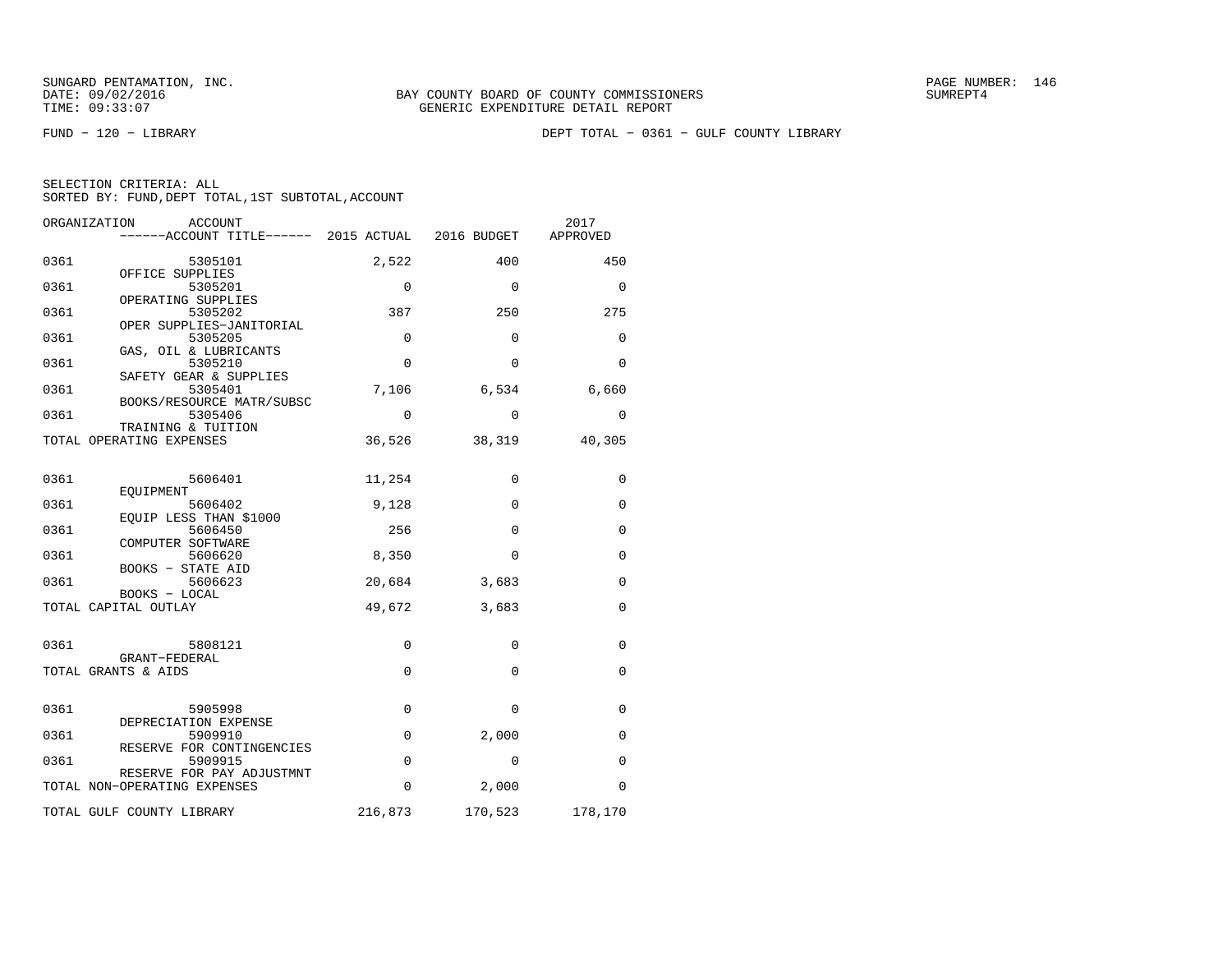FUND − 120 − LIBRARY DEPT TOTAL − 0362 − LIBERTY COUNTY LIBRARY

| SELECTION CRITERIA: ALL                            |
|----------------------------------------------------|
| SORTED BY: FUND, DEPT TOTAL, 1ST SUBTOTAL, ACCOUNT |

| ORGANIZATION<br><b>ACCOUNT</b><br>------ACCOUNT TITLE------ 2015 ACTUAL 2016 BUDGET |             |             | 2017<br>APPROVED |
|-------------------------------------------------------------------------------------|-------------|-------------|------------------|
| 0362<br>5101200                                                                     | 85,814      | 80,971      | 85,438           |
| SALARIES & WAGES-REGULAR<br>0362<br>5101400                                         | $\mathbf 0$ | 1,041       | 2,500            |
| SALARIES & WAGES-OVERTIME<br>0362<br>5102100                                        | 5,987       | 6,386       | 6,727            |
| FICA TAXES-MATCHING<br>0362<br>5102200                                              | 6,287       | 6,211       | 6,778            |
| RETIREMENT CONTRIBUTIONS<br>0362<br>5102300                                         | 20,042      | 24,271      | 25,500           |
| LIFE & HEALTH INSURANCE<br>0362<br>5102302                                          | $\Omega$    | $\Omega$    | $\Omega$         |
| VIRTUAL DOCTOR<br>0362<br>5102400                                                   | 623         | 621         | 681              |
| WORKERS COMP. PREMIUMS<br>TOTAL PERSONAL SERVICES                                   | 118,753     | 119,501     | 127,624          |
| 0362<br>5303107                                                                     | 0           | $\Omega$    | $\Omega$         |
| PROF SRV-SUBSTANCE TEST<br>0362<br>5303110                                          | $\Omega$    | $\Omega$    | $\Omega$         |
| PROF SRV-BACKGROUND CHECK<br>0362<br>5303401                                        | 760         | $\mathbf 0$ | $\mathbf 0$      |
| CONTRACTED SERVICES<br>0362<br>5304001                                              | $\Omega$    | $\Omega$    | $\Omega$         |
| TRAVEL/TRAINING NON-LOCAL<br>0362<br>5304101                                        | 2,556       | 2,600       | 2,600            |
| COMMUNICATIONS SERVICES<br>0362<br>5304125                                          | $\Omega$    | $\Omega$    | 20               |
| POSTAGE/TRANSP/FREIGHT<br>0362<br>5304301                                           | 6,794       | 7,300       | 7,300            |
| UTILITY SERVICES<br>0362<br>5304410                                                 | $\Omega$    | $\Omega$    | $\Omega$         |
| RENTALS/LEASES-EQUIPMENT<br>0362<br>5304501                                         | 592         | 5,928       | 6,724            |
| INSURANCE & BONDS<br>0362<br>5304605                                                | $\Omega$    | $\Omega$    | $\mathbf 0$      |
| REPAIR/MAINT-BLDG & GRND<br>0362<br>5304615                                         | 314         | 345         | 345              |
| REPAIR/MAINT-EOUIPMENT<br>0362<br>5304701                                           | $\mathbf 0$ | $\mathbf 0$ | 0                |
| PRINTING & BINDING<br>0362<br>5304902                                               | 0           | $\Omega$    | $\Omega$         |
| FEES & COSTS-PURCHASING<br>0362<br>5305101                                          | 263         | 300         | 300              |
| OFFICE SUPPLIES<br>0362<br>5305201                                                  | $\Omega$    | $\Omega$    | $\Omega$         |
| OPERATING SUPPLIES<br>0362<br>5305202                                               | 518         | 250         | 275              |
| OPER SUPPLIES-JANITORIAL                                                            |             |             |                  |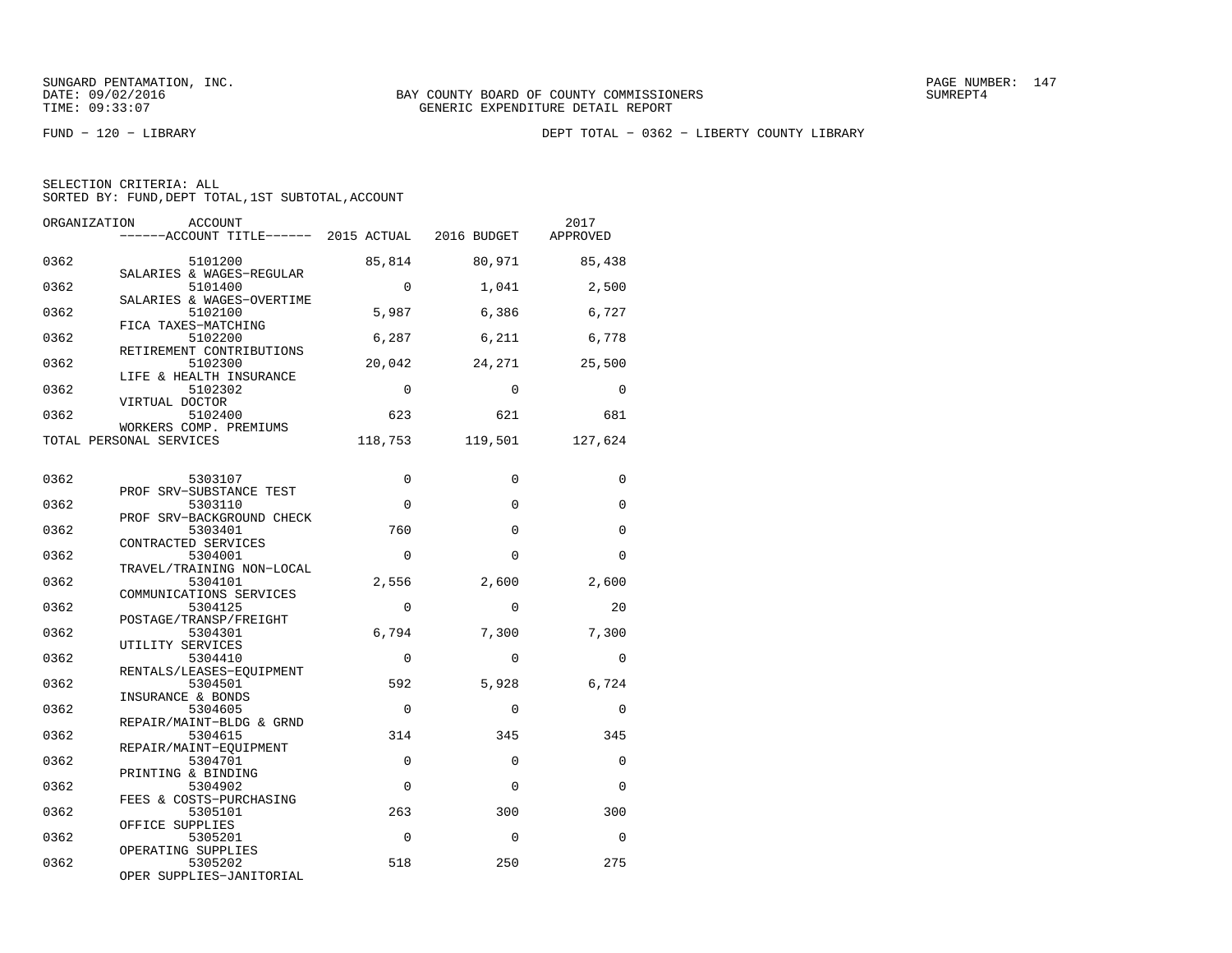FUND − 120 − LIBRARY DEPT TOTAL − 0362 − LIBERTY COUNTY LIBRARY

| SELECTION CRITERIA: ALL |  |  |                                                    |  |
|-------------------------|--|--|----------------------------------------------------|--|
|                         |  |  | SORTED BY: FUND, DEPT TOTAL, 1ST SUBTOTAL, ACCOUNT |  |

|      | ORGANIZATION<br>ACCOUNT<br>------ACCOUNT TITLE------ 2015 ACTUAL 2016 BUDGET |             |             | 2017<br>APPROVED |
|------|------------------------------------------------------------------------------|-------------|-------------|------------------|
| 0362 | 5305205<br>GAS, OIL & LUBRICANTS                                             | $\mathbf 0$ | $\Omega$    | $\Omega$         |
| 0362 | 5305210                                                                      | $\Omega$    | $\Omega$    | $\Omega$         |
| 0362 | SAFETY GEAR & SUPPLIES<br>5305401                                            | 252         | 260         | 260              |
| 0362 | BOOKS/RESOURCE MATR/SUBSC<br>5305406                                         | $\Omega$    | $\Omega$    | $\Omega$         |
|      | TRAINING & TUITION<br>TOTAL OPERATING EXPENSES                               | 12,048      | 16,983      | 17,824           |
| 0362 | 5606401                                                                      | 5,542       | $\mathbf 0$ | $\mathbf 0$      |
|      | EOUIPMENT                                                                    |             |             |                  |
| 0362 | 5606402<br>EOUIP LESS THAN \$1000                                            | $\Omega$    | $\Omega$    | $\Omega$         |
| 0362 | 5606620                                                                      | 6,202       | $\Omega$    | $\Omega$         |
| 0362 | BOOKS - STATE AID<br>5606623                                                 | 3,443       | $\mathbf 0$ | $\mathbf 0$      |
|      | BOOKS - LOCAL<br>TOTAL CAPITAL OUTLAY                                        | 15,187      | $\Omega$    | $\Omega$         |
|      |                                                                              |             |             |                  |
| 0362 | 5905998<br>DEPRECIATION EXPENSE                                              | $\mathbf 0$ | $\mathbf 0$ | $\mathbf 0$      |
| 0362 | 5909910                                                                      | $\Omega$    | $\Omega$    | $\Omega$         |
| 0362 | RESERVE FOR CONTINGENCIES<br>5909915                                         | $\Omega$    | $\Omega$    | $\Omega$         |
|      | RESERVE FOR PAY ADJUSTMNT<br>TOTAL NON-OPERATING EXPENSES                    | $\Omega$    | $\Omega$    | $\Omega$         |
|      | TOTAL LIBERTY COUNTY LIBRARY                                                 | 145,988     | 136,484     | 145,448          |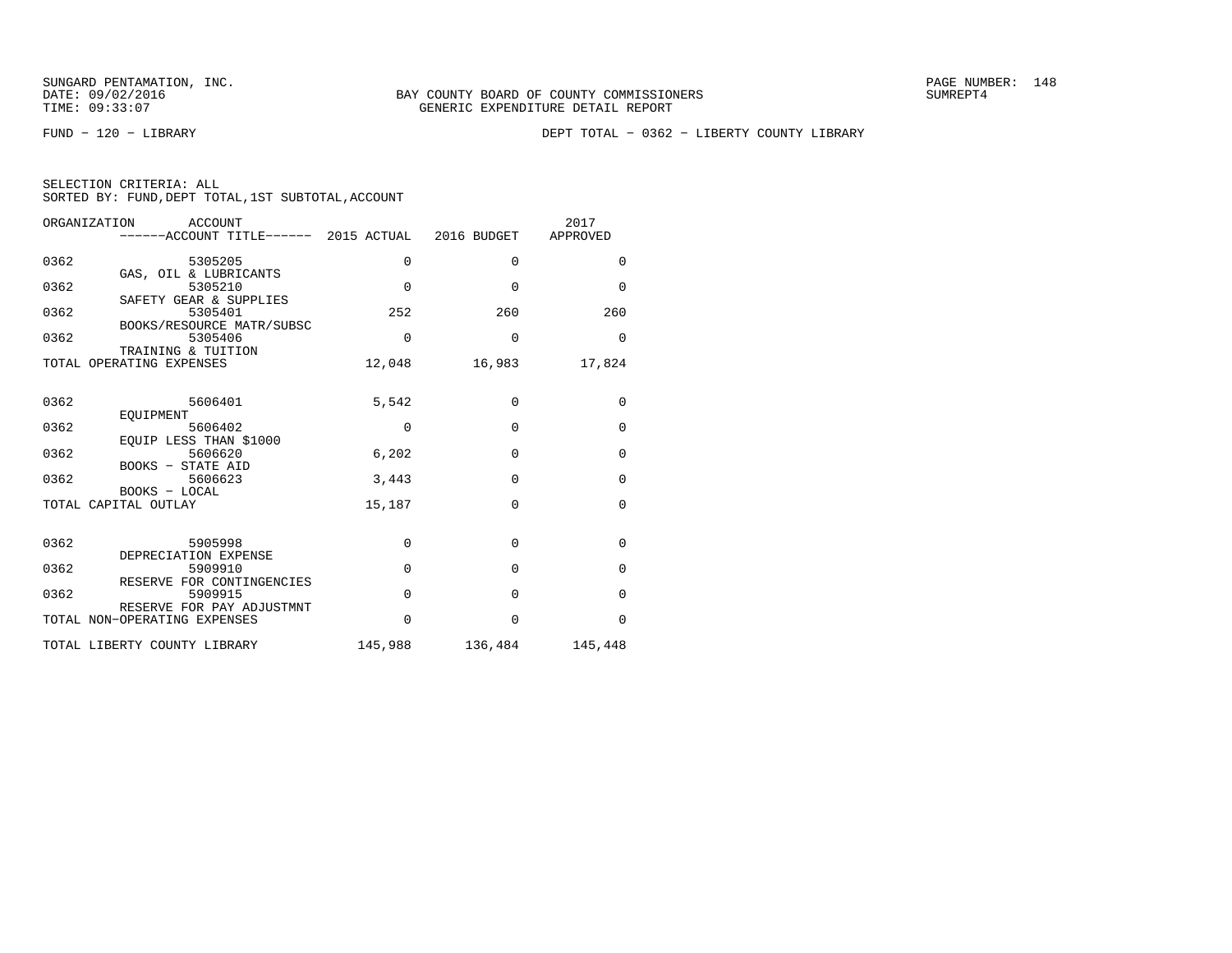| SELECTION CRITERIA: ALL                            |  |
|----------------------------------------------------|--|
| SORTED BY: FUND, DEPT TOTAL, 1ST SUBTOTAL, ACCOUNT |  |

| ORGANIZATION | ACCOUNT<br>------ACCOUNT TITLE------ 2015 ACTUAL 2016 BUDGET   |             |             | 2017<br>APPROVED |
|--------------|----------------------------------------------------------------|-------------|-------------|------------------|
| 0363         | 5101200<br>SALARIES & WAGES-REGULAR                            | 105,522     | 112,360     | 114,406          |
| 0363         | 5101400<br>SALARIES & WAGES-OVERTIME                           | $\Omega$    | 2,157       | 2,157            |
| 0363         | 5102100<br>FICA TAXES-MATCHING                                 | 7,850       | 8,761       | 8,917            |
| 0363         | 5102200<br>RETIREMENT CONTRIBUTIONS                            | 7,435       | 8,522       | 8,985            |
| 0363         | 5102300<br>LIFE & HEALTH INSURANCE                             | 7,104       | 10,443      | 11,926           |
| 0363         | 5102302<br>VIRTUAL DOCTOR                                      | $\Omega$    | $\Omega$    | $\Omega$         |
| 0363         | 5102400<br>WORKERS COMP. PREMIUMS                              | 512         | 486         | 495              |
| 0363         | 5102500<br>UNEMPLOYMENT COMPENSATION                           | $\Omega$    | $\Omega$    | $\Omega$         |
|              | TOTAL PERSONAL SERVICES                                        | 128,423     | 142,729     | 146,886          |
| 0363         | 5303107                                                        | 185         | 75          | 75               |
| 0363         | PROF SRV-SUBSTANCE TEST<br>5303110                             | 187         | 40          | 40               |
| 0363         | PROF SRV-BACKGROUND CHECK<br>5303401                           | $\Omega$    | $\Omega$    | $\Omega$         |
| 0363         | CONTRACTED SERVICES<br>5304101                                 | $\Omega$    | $\Omega$    | $\Omega$         |
| 0363         | COMMUNICATIONS SERVICES<br>5304125                             | 0           | 35          | 35               |
| 0363         | POSTAGE/TRANSP/FREIGHT<br>5304301                              | 0           | $\Omega$    | $\Omega$         |
| 0363         | UTILITY SERVICES<br>5304410                                    | $\Omega$    | $\Omega$    | $\Omega$         |
| 0363         | RENTALS/LEASES-EQUIPMENT<br>5304501                            | 790         | 6,250       | 6,955            |
| 0363         | INSURANCE & BONDS<br>5304605                                   | $\mathbf 0$ | $\mathbf 0$ | 0                |
| 0363         | REPAIR/MAINT-BLDG & GRND<br>5304615                            | 13          | 1,399       | 200              |
| 0363         | REPAIR/MAINT-EOUIPMENT<br>5305101                              | 3,952       | 1,500       | 1,500            |
| 0363         | OFFICE SUPPLIES<br>5305201                                     | $\Omega$    | $\Omega$    | $\Omega$         |
| 0363         | OPERATING SUPPLIES<br>5305202                                  | 683         | 1,000       | 1,000            |
| 0363         | OPER SUPPLIES-JANITORIAL<br>5305210                            | $\Omega$    | $\Omega$    | $\Omega$         |
| 0363         | SAFETY GEAR & SUPPLIES<br>5305401<br>BOOKS/RESOURCE MATR/SUBSC | 1,481       | 1,400       | 1,463            |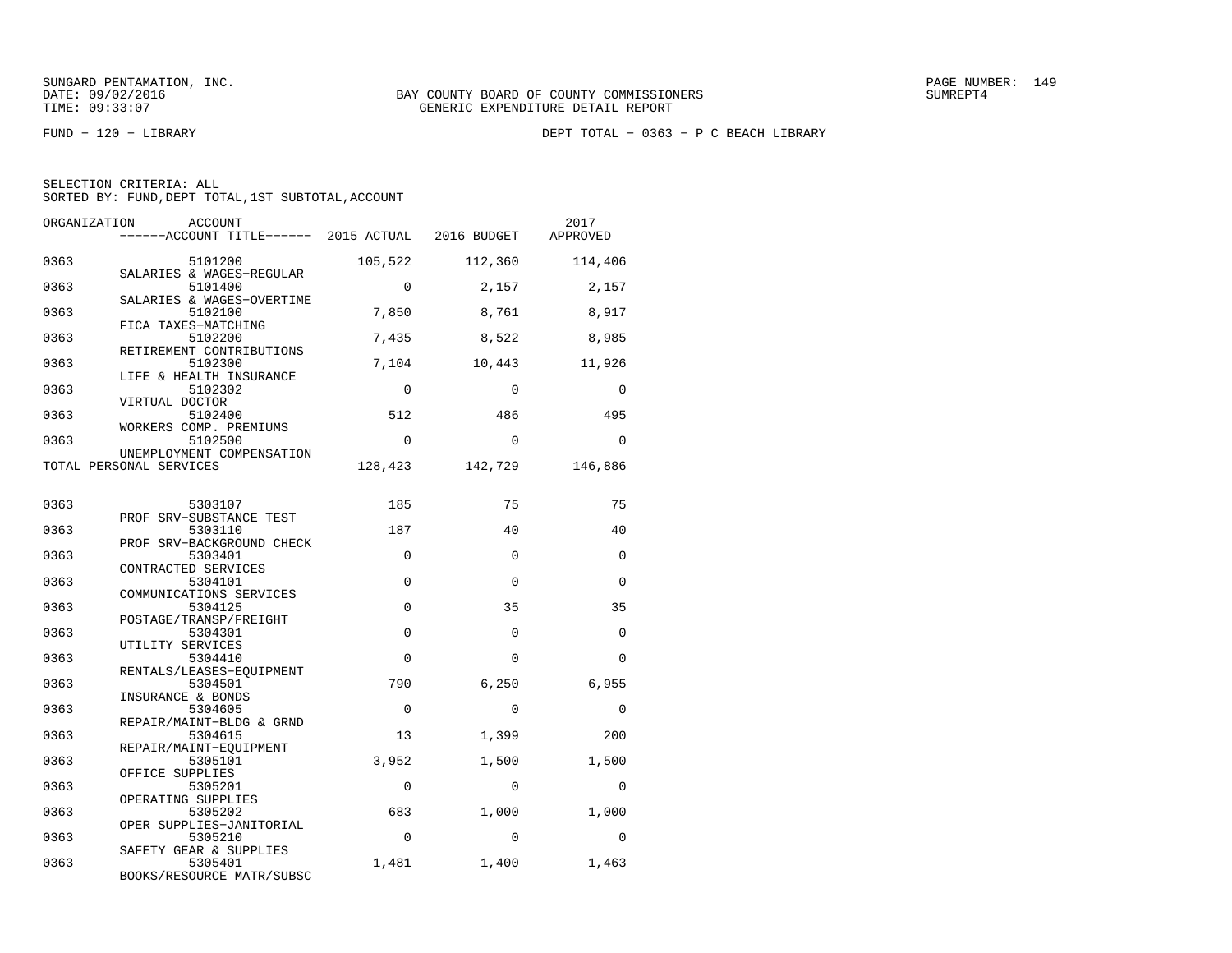| SELECTION CRITERIA: ALL |  |                                                    |  |
|-------------------------|--|----------------------------------------------------|--|
|                         |  | SORTED BY: FUND, DEPT TOTAL, 1ST SUBTOTAL, ACCOUNT |  |

| ORGANIZATION<br>ACCOUNT<br>------ACCOUNT TITLE------ 2015 ACTUAL 2016 BUDGET |          |             | 2017<br>APPROVED |
|------------------------------------------------------------------------------|----------|-------------|------------------|
| 0363<br>5305406                                                              | 0        | $\mathbf 0$ | 1,782            |
| TRAINING & TUITION<br>TOTAL OPERATING EXPENSES                               | 7,290    | 11,699      | 13,050           |
| 0363<br>5606401                                                              | $\Omega$ | $\Omega$    | $\Omega$         |
| EOUIPMENT<br>0363<br>5606402<br>EQUIP LESS THAN \$1000                       | 4,594    | $\Omega$    | $\Omega$         |
| 0363<br>5606450                                                              | 1,399    | $\Omega$    | 1,399            |
| COMPUTER SOFTWARE<br>0363<br>5606620<br>BOOKS - STATE AID                    | $\Omega$ | $\Omega$    | $\Omega$         |
| 0363<br>5606623                                                              | 30,244   | 12,279      | 9,338            |
| BOOKS - LOCAL<br>TOTAL CAPITAL OUTLAY                                        | 36,237   | 12,279      | 10,737           |
| 0363<br>5905998                                                              | 0        | $\Omega$    | $\Omega$         |
| DEPRECIATION EXPENSE                                                         |          |             |                  |
| 0363<br>5909910<br>RESERVE FOR CONTINGENCIES                                 | 0        | 2,000       | $\Omega$         |
| 0363<br>5909915<br>RESERVE FOR PAY ADJUSTMNT                                 | 0        | $\mathbf 0$ | $\Omega$         |
| TOTAL NON-OPERATING EXPENSES                                                 | 0        | 2,000       | $\Omega$         |
| TOTAL P C BEACH LIBRARY                                                      | 171,951  | 168,707     | 170,673          |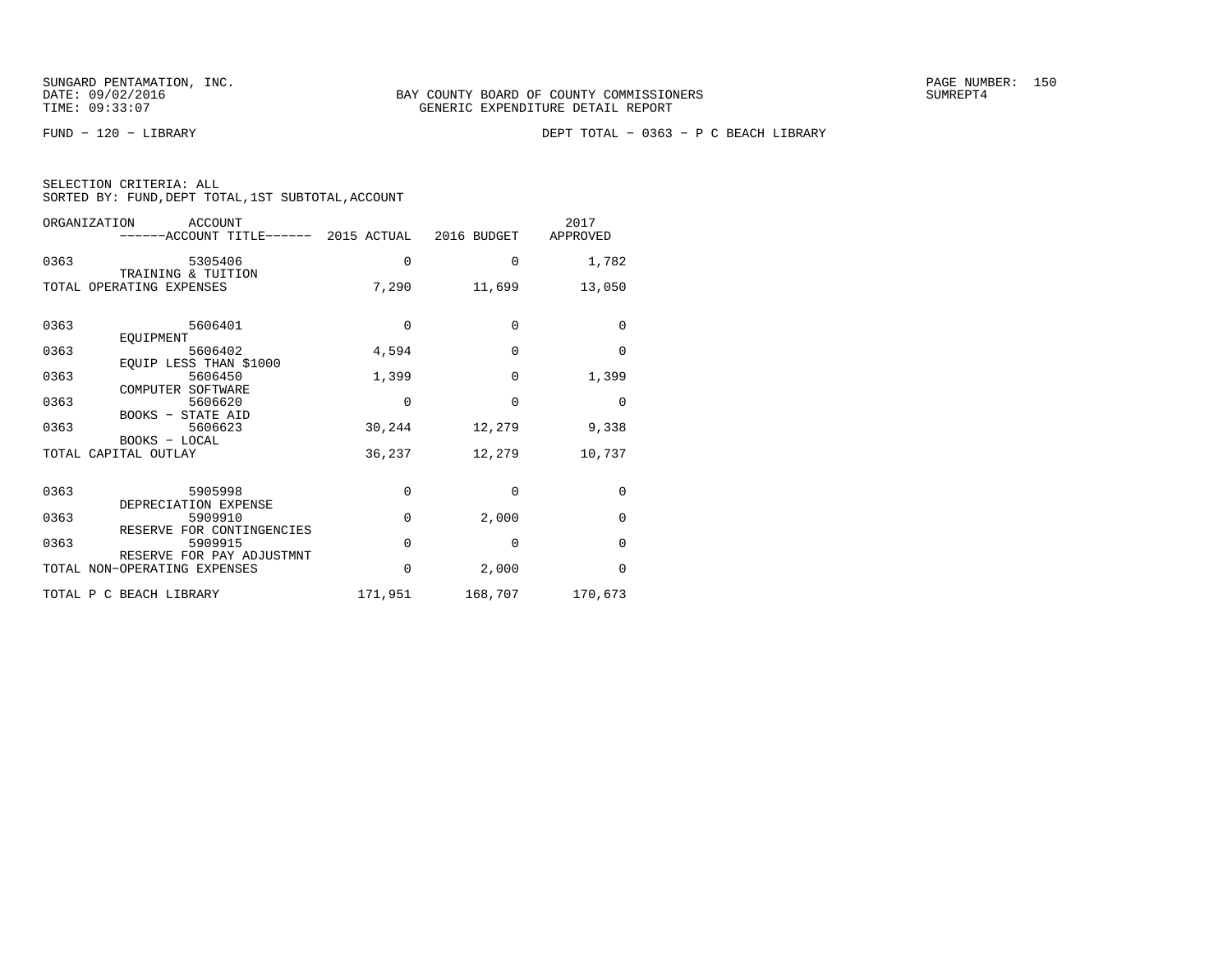FUND − 120 − LIBRARY DEPT TOTAL − 0364 − PARKER LIBRARY

| SELECTION CRITERIA: ALL |  |  |                                                    |  |
|-------------------------|--|--|----------------------------------------------------|--|
|                         |  |  | SORTED BY: FUND, DEPT TOTAL, 1ST SUBTOTAL, ACCOUNT |  |

| ORGANIZATION             | <b>ACCOUNT</b><br>------ACCOUNT TITLE------ 2015 ACTUAL 2016 BUDGET |             |             | 2017<br>APPROVED |
|--------------------------|---------------------------------------------------------------------|-------------|-------------|------------------|
| 0364                     | 5101200                                                             | 23,174      | 22,983      | 24,492           |
| 0364                     | SALARIES & WAGES-REGULAR<br>5101400                                 | $\Omega$    | $\Omega$    | $\Omega$         |
| 0364                     | SALARIES & WAGES-OVERTIME<br>5102100                                | 1,687       | 1,758       | 1,874            |
| 0364                     | FICA TAXES-MATCHING<br>5102200                                      | 1,694       | 1,710       | 1,888            |
| 0364                     | RETIREMENT CONTRIBUTIONS<br>5102300                                 | 3,022       | 3,504       | 3,995            |
| 0364                     | LIFE & HEALTH INSURANCE<br>5102302                                  | $\Omega$    | $\Omega$    | $\Omega$         |
| 0364                     | VIRTUAL DOCTOR<br>5102400<br>WORKERS COMP. PREMIUMS                 | 99          | 99          | 105              |
| TOTAL PERSONAL SERVICES  |                                                                     | 29,676      | 30,054      | 32,354           |
| 0364                     | 5303106                                                             | $\mathbf 0$ | $\mathbf 0$ | $\mathbf 0$      |
| 0364                     | PROF SRV-PHYSICLS/MEDICAL<br>5303107                                | $\mathbf 0$ | $\mathbf 0$ | 0                |
| 0364                     | PROF SRV-SUBSTANCE TEST<br>5303110                                  | $\Omega$    | $\Omega$    | $\Omega$         |
| 0364                     | PROF SRV-BACKGROUND CHECK<br>5303401                                | 175         | $\Omega$    | $\Omega$         |
| 0364                     | CONTRACTED SERVICES<br>5304101                                      | 250         | 300         | 300              |
| 0364                     | COMMUNICATIONS SERVICES<br>5304301                                  | $\Omega$    | $\Omega$    | $\Omega$         |
| 0364                     | UTILITY SERVICES<br>5304410<br>RENTALS/LEASES-EOUIPMENT             | $\Omega$    | $\Omega$    | $\Omega$         |
| 0364                     | 5304501<br>INSURANCE & BONDS                                        | 197         | 5,506       | 4,947            |
| 0364                     | 5304605<br>REPAIR/MAINT-BLDG & GRND                                 | $\mathbf 0$ | 0           | 0                |
| 0364                     | 5304615<br>REPAIR/MAINT-EQUIPMENT                                   | $\Omega$    | $\Omega$    | $\Omega$         |
| 0364                     | 5304701<br>PRINTING & BINDING                                       | $\Omega$    | $\Omega$    | $\Omega$         |
| 0364                     | 5305101<br>OFFICE SUPPLIES                                          | 167         | 150         | 150              |
| 0364                     | 5305201<br>OPERATING SUPPLIES                                       | $\mathbf 0$ | 0           | 0                |
| 0364                     | 5305202<br>OPER SUPPLIES-JANITORIAL                                 | 32          | 30          | 30               |
| 0364                     | 5305401<br>BOOKS/RESOURCE MATR/SUBSC                                | 208         | 195         | 215              |
| TOTAL OPERATING EXPENSES |                                                                     | 1,029       | 6,181       | 5,642            |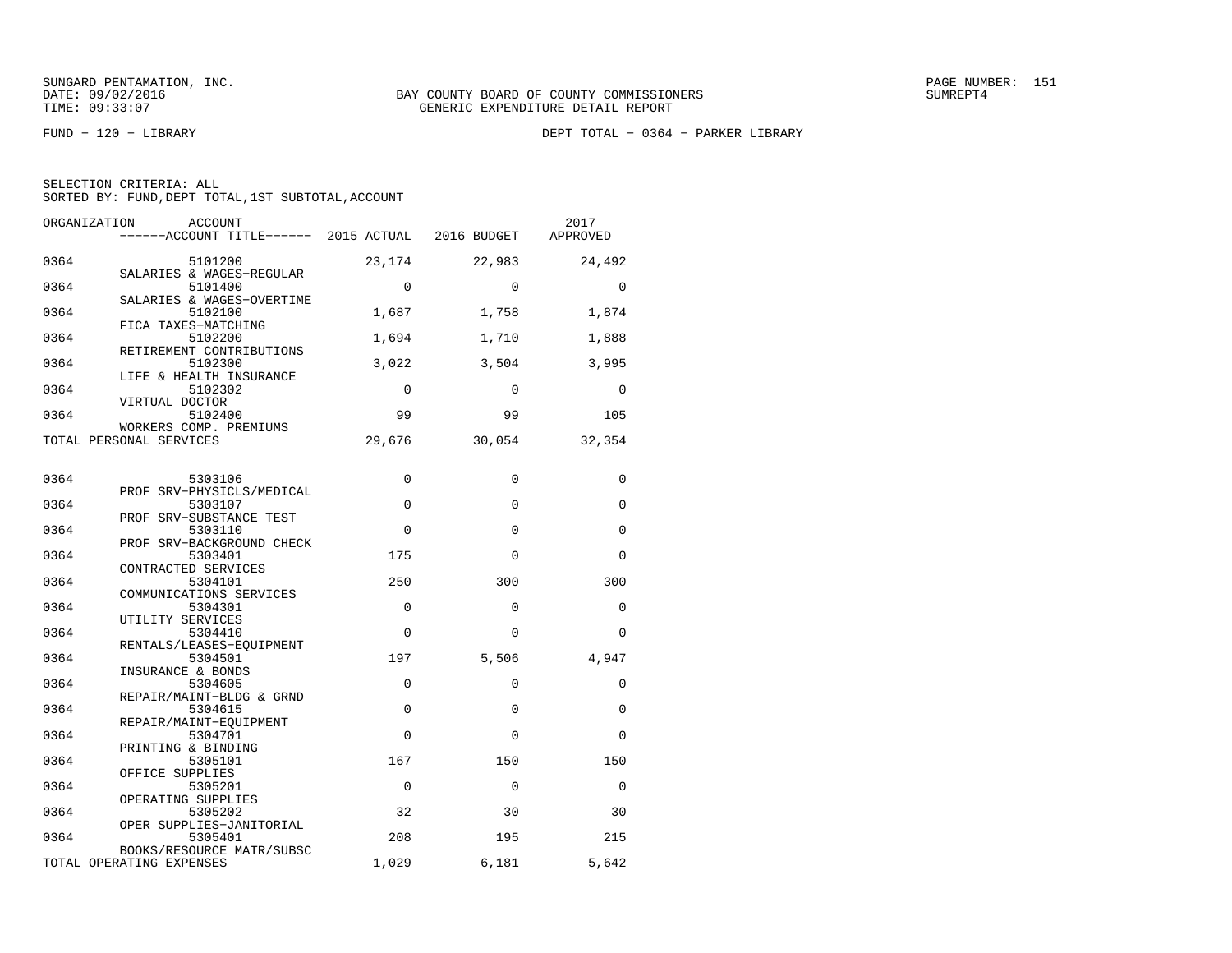FUND − 120 − LIBRARY DEPT TOTAL − 0364 − PARKER LIBRARY

| ORGANIZATION | <b>ACCOUNT</b>                                            |          |          | 2017<br>APPROVED |
|--------------|-----------------------------------------------------------|----------|----------|------------------|
| 0364         | 5606401                                                   | $\Omega$ | $\Omega$ | $\Omega$         |
| 0364         | EOUIPMENT<br>5606402<br>EOUIP LESS THAN \$1000            | 487      | $\Omega$ | $\Omega$         |
| 0364         | 5606623<br>BOOKS - LOCAL                                  | 4,717    | 669      | $\Omega$         |
|              | TOTAL CAPITAL OUTLAY                                      | 5,204    | 669      | $\Omega$         |
|              |                                                           |          |          |                  |
| 0364         | 5905998<br>DEPRECIATION EXPENSE                           | 0        | $\Omega$ | $\Omega$         |
| 0364         | 5909910                                                   | $\Omega$ | 88       | $\Omega$         |
| 0364         | RESERVE FOR CONTINGENCIES<br>5909915                      | $\Omega$ | $\Omega$ | $\Omega$         |
|              | RESERVE FOR PAY ADJUSTMNT<br>TOTAL NON-OPERATING EXPENSES | $\Omega$ | 88       | $\Omega$         |
|              | TOTAL PARKER LIBRARY                                      | 35,908   | 36,992   | 37,996           |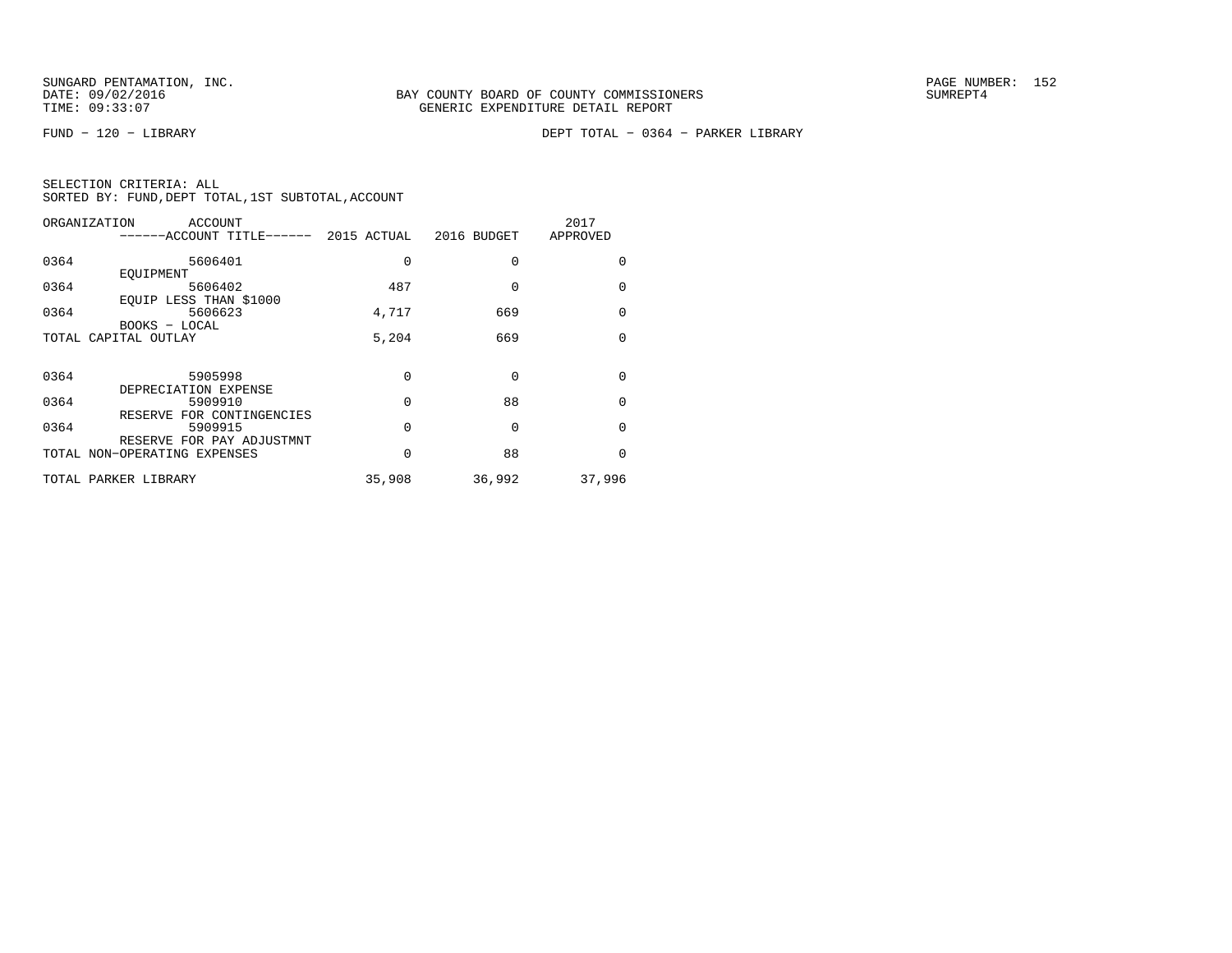FUND − 120 − LIBRARY DEPT TOTAL − 0365 − MULIT COUNTY LIBRARY

| SELECTION CRITERIA: ALL |                                                    |
|-------------------------|----------------------------------------------------|
|                         | SORTED BY: FUND, DEPT TOTAL, 1ST SUBTOTAL, ACCOUNT |

| ORGANIZATION | <b>ACCOUNT</b><br>------ACCOUNT TITLE------ 2015 ACTUAL 2016 BUDGET |             |             | 2017<br>APPROVED |
|--------------|---------------------------------------------------------------------|-------------|-------------|------------------|
| 0365         | 5101200<br>SALARIES & WAGES-REGULAR                                 | 161,851     | 165,877     | 173,491          |
| 0365         | 5101400<br>SALARIES & WAGES-OVERTIME                                | $\Omega$    | $\Omega$    | $\Omega$         |
| 0365         | 5102100<br>FICA TAXES-MATCHING                                      | 11,365      | 12,690      | 13,272           |
| 0365         | 5102200<br>RETIREMENT CONTRIBUTIONS                                 | 11,868      | 12,344      | 13,373           |
| 0365         | 5102300<br>LIFE & HEALTH INSURANCE                                  | 41,293      | 46,109      | 50,564           |
| 0365         | 5102302<br>VIRTUAL DOCTOR                                           | $\Omega$    | $\Omega$    | $\Omega$         |
| 0365         | 5102400<br>WORKERS COMP. PREMIUMS                                   | 604         | 713         | 746              |
|              | TOTAL PERSONAL SERVICES                                             | 226,981     | 237,733     | 251,446          |
| 0365         | 5303107                                                             | $\Omega$    | $\Omega$    | 0                |
| 0365         | PROF SRV-SUBSTANCE TEST<br>5303110                                  | 520         | 650         | 650              |
| 0365         | PROF SRV-BACKGROUND CHECK<br>5303401                                | 1,123       | $\Omega$    | $\Omega$         |
| 0365         | CONTRACTED SERVICES<br>5304001<br>TRAVEL/TRAINING NON-LOCAL         | 7,230       | 5,700       | 3,950            |
| 0365         | 5304005<br>TRAVEL-LOCAL                                             | 2,914       | 2,000       | 2,000            |
| 0365         | 5304101<br>COMMUNICATIONS SERVICES                                  | 6,350       | 7,300       | 6,550            |
| 0365         | 5304122<br>COMM SRV-LEASED LINES                                    | $\Omega$    | $\Omega$    | $\Omega$         |
| 0365         | 5304125<br>POSTAGE/TRANSP/FREIGHT                                   | 600         | 600         | 620              |
| 0365         | 5304301<br>UTILITY SERVICES                                         | $\Omega$    | $\Omega$    | $\Omega$         |
| 0365         | 5304410<br>RENTALS/LEASES-EOUIPMENT                                 | $-628$      | 9,262       | 14,612           |
| 0365         | 5304501<br>INSURANCE & BONDS                                        | 1,382       | 7,710       | 6,187            |
| 0365         | 5304605<br>REPAIR/MAINT-BLDG & GRND                                 | $\Omega$    | $\Omega$    | $\Omega$         |
| 0365         | 5304615<br>REPAIR/MAINT-EQUIPMENT                                   | 3,272       | 9,768       | 1,000            |
| 0365         | 5304701<br>PRINTING & BINDING                                       | 4,312       | 7,124       | 5,374            |
| 0365         | 5304902<br>FEES & COSTS-PURCHASING                                  | $\mathbf 0$ | 0           | $\Omega$         |
| 0365         | 5304905<br>FEES&COSTS-LGL ADV/ADVERT                                | 0           | $\mathbf 0$ | 0                |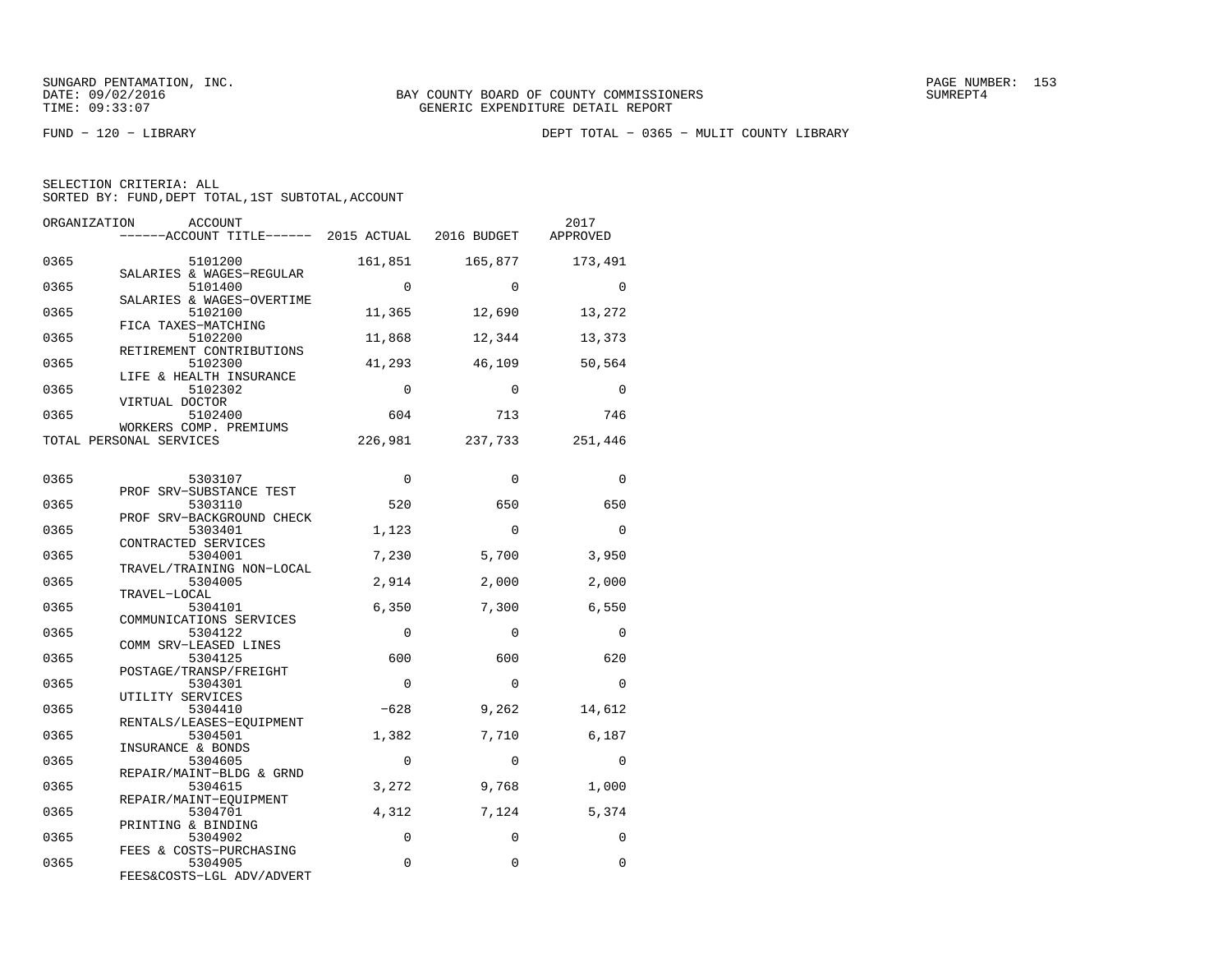| SELECTION CRITERIA: ALL |  |                                                    |  |
|-------------------------|--|----------------------------------------------------|--|
|                         |  | SORTED BY: FUND, DEPT TOTAL, 1ST SUBTOTAL, ACCOUNT |  |

|      | ORGANIZATION<br><b>ACCOUNT</b><br>------ACCOUNT TITLE------ 2015 ACTUAL |             | 2016 BUDGET | 2017<br>APPROVED |
|------|-------------------------------------------------------------------------|-------------|-------------|------------------|
| 0365 | 5305101                                                                 | 5,489       | 7,000       | 7,000            |
| 0365 | OFFICE SUPPLIES<br>5305201                                              | 3,180       | 4,500       | 4,500            |
| 0365 | OPERATING SUPPLIES<br>5305202                                           | 0           | $\Omega$    | 0                |
| 0365 | OPER SUPPLIES-JANITORIAL<br>5305205                                     | $\Omega$    | $\Omega$    | $\Omega$         |
| 0365 | GAS, OIL & LUBRICANTS<br>5305401                                        | 18,263      | 20,972      | 19,202           |
| 0365 | BOOKS/RESOURCE MATR/SUBSC<br>5305402                                    | 559         | 870         | 4,374            |
| 0365 | DUES & MEMBERSHIPS<br>5305406                                           | 1,110       | 800         | 800              |
|      | TRAINING & TUITION<br>TOTAL OPERATING EXPENSES                          | 55,676      | 84,256      | 76,819           |
|      |                                                                         |             |             |                  |
| 0365 | 5606401<br>EQUIPMENT                                                    | $\mathbf 0$ | $\Omega$    | $\Omega$         |
| 0365 | 5606402<br>EQUIP LESS THAN \$1000                                       | 5,340       | 1,500       | 1,500            |
| 0365 | 5606450                                                                 | 28,902      | 27,887      | 38,644           |
| 0365 | COMPUTER SOFTWARE<br>5606620                                            | 1,782       | 9,928       | 10,328           |
| 0365 | BOOKS - STATE AID<br>5606623                                            | 8,328       | 0           | 0                |
| 0365 | BOOKS - LOCAL<br>5606625                                                | 0           | $\Omega$    | 0                |
|      | BOOKS - FRIENDS<br>TOTAL CAPITAL OUTLAY                                 | 44,352      | 39,315      | 50,472           |
|      |                                                                         |             |             |                  |
| 0365 | 5905998<br>DEPRECIATION EXPENSE                                         | 0           | $\Omega$    | 0                |
| 0365 | 5909910<br>RESERVE FOR CONTINGENCIES                                    | 0           | 54,452      | 0                |
| 0365 | 5909915                                                                 | 0           | 0           | 0                |
|      | RESERVE FOR PAY ADJUSTMNT<br>TOTAL NON-OPERATING EXPENSES               | 0           | 54,452      | 0                |
|      | TOTAL MULIT COUNTY LIBRARY                                              | 327,009     | 415,756     | 378,737          |
|      | TOTAL LIBRARY                                                           | 2,881,530   | 3,126,467   | 3,093,065        |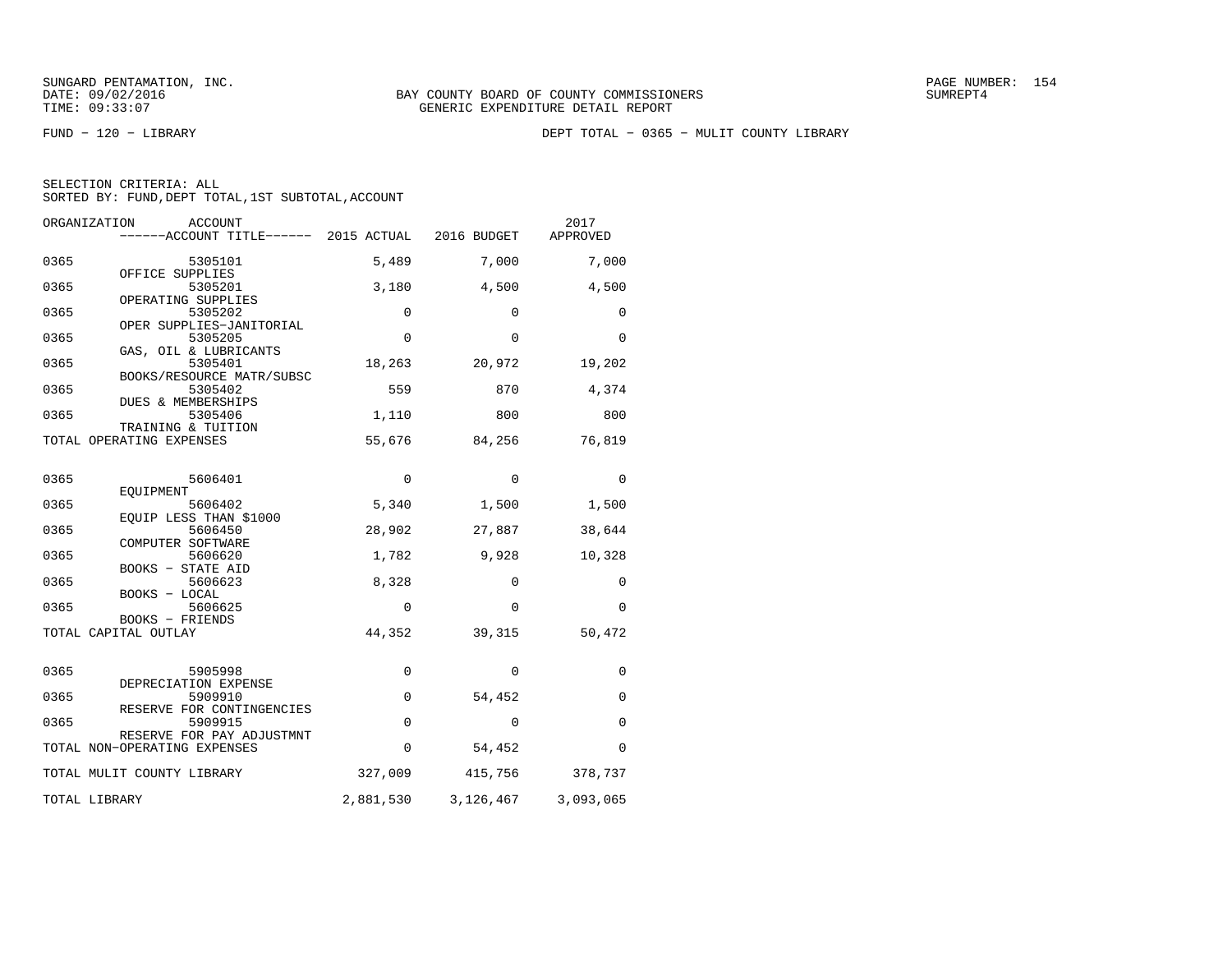FUND − 125 − TOURIST DEVELOPMENT DEPT TOTAL − 0265 − TOURISM PROMOTION

| ORGANIZATION |                         | ACCOUNT<br>-----ACCOUNT TITLE-                        | 2015 ACTUAL | 2016 BUDGET | 2017<br>APPROVED |
|--------------|-------------------------|-------------------------------------------------------|-------------|-------------|------------------|
| 0265         |                         | 5303430                                               | $\Omega$    | 0           | <sup>0</sup>     |
| 0265         |                         | CONTR SRV-ADVERTISING<br>5303443                      | 0           | 0           | <sup>0</sup>     |
| 0265         |                         | CONTR SRV-BEACH PATROL<br>5303444                     | 12,788,267  | 8,081,558   | 7,275,740        |
|              |                         | CONTR SRV-PCB CNV & VISIT<br>TOTAL OPERATING EXPENSES | 12,788,267  | 8,081,558   | 7,275,740        |
|              |                         |                                                       |             |             |                  |
| 0265         |                         | 5909924                                               | $\Omega$    | $\Omega$    | $\Omega$         |
|              |                         | RESERVE-PROMOTION<br>TOTAL NON-OPERATING EXPENSES     | $\Omega$    | $\Omega$    | <sup>0</sup>     |
|              | TOTAL TOURISM PROMOTION |                                                       | 12,788,267  | 8,081,558   | 7,275,740        |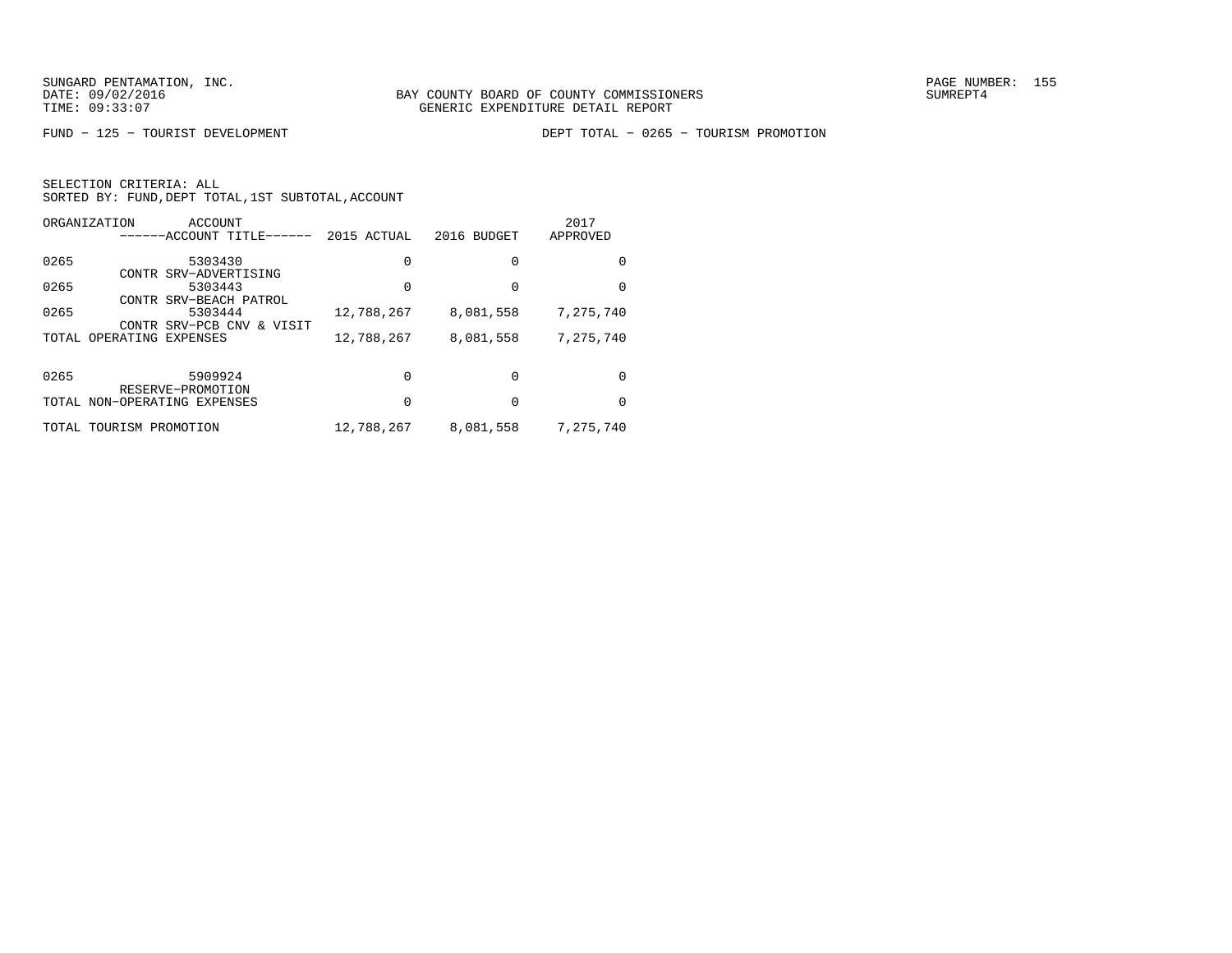FUND − 125 − TOURIST DEVELOPMENT DEPT TOTAL − 0275 − TOURISM ADMINISTRATION

| ORGANIZATION | ACCOUNT<br>------ACCOUNT TITLE------ 2015 ACTUAL 2016 BUDGET |             |             | 2017<br>APPROVED |
|--------------|--------------------------------------------------------------|-------------|-------------|------------------|
| 0275         | 5101200<br>SALARIES & WAGES-REGULAR                          | 53,216      | 52,823      | 54,903           |
| 0275         | 5102100<br>FICA TAXES-MATCHING                               | 3,935       | 4,041       | 4,200            |
| 0275         | 5102200<br>RETIREMENT CONTRIBUTIONS                          | 3,899       | 3,931       | 7,310            |
| 0275         | 5102300<br>LIFE & HEALTH INSURANCE                           | 4,511       | 5,256       | 5,963            |
| 0275         | 5102302<br>VIRTUAL DOCTOR                                    | $\mathbf 0$ | $\mathbf 0$ | $\mathbf 0$      |
| 0275         | 5102400<br>WORKERS COMP. PREMIUMS                            | 228         | 227         | 236              |
|              | TOTAL PERSONAL SERVICES                                      | 65,788      | 66,278      | 72,612           |
| 0275         | 5143101                                                      | 30,119      | 29,371      | 34,643           |
| 0275         | PROF SRV-CO ATTORNEY<br>5143105<br>PROF SRV-OTHER ATTNY      | 1,150       | $\Omega$    | $\Omega$         |
| 0275         | 5292005<br>LIFEGUARDS                                        | $\mathbf 0$ | $\mathbf 0$ | 276,263          |
| 0275         | 5303107<br>PROF SRV-SUBSTANCE TEST                           | $\mathbf 0$ | $\Omega$    | 0                |
| 0275         | 5303110<br>PROF SRV-BACKGROUND CHECK                         | $\Omega$    | $\Omega$    | $\Omega$         |
| 0275         | 5303401<br>CONTRACTED SERVICES                               | 0           | $\Omega$    | 0                |
| 0275         | 5303410<br>CONTR SRV-JANITORIAL                              | $\Omega$    | $\Omega$    | $\Omega$         |
| 0275         | 5303424<br>CONTR SRV-CLERK FINANCE                           | 225,698     | 299,250     | 299,250          |
| 0275         | 5303425<br>CONTR SRV-ADMIN FEES                              | 197,472     | 189,613     | 181,913          |
| 0275         | 5303446<br>CONTR SRV-FACILITIES                              | 12,542      | 22,699      | 22,529           |
| 0275         | 5304005<br>TRAVEL-LOCAL                                      | 226         | 500         | 500              |
| 0275         | 5304101<br>COMMUNICATIONS SERVICES                           | 26,541      | 12,535      | 13,620           |
| 0275         | 5304122<br>COMM SRV-LEASED LINES                             | 4,538       | 4,400       | 4,500            |
| 0275         | 5304125<br>POSTAGE/TRANSP/FREIGHT                            | 21          | $\Omega$    | $\Omega$         |
| 0275         | 5304301<br>UTILITY SERVICES                                  | 9,364       | 11,000      | 11,000           |
| 0275         | 5304405<br>RENTALS/LEASES-BUILDINGS                          | 8,790       | 6,000       | 7,200            |
| 0275         | 5304410<br>RENTALS/LEASES-EQUIPMENT                          | 5,793       | 12,856      | 12,856           |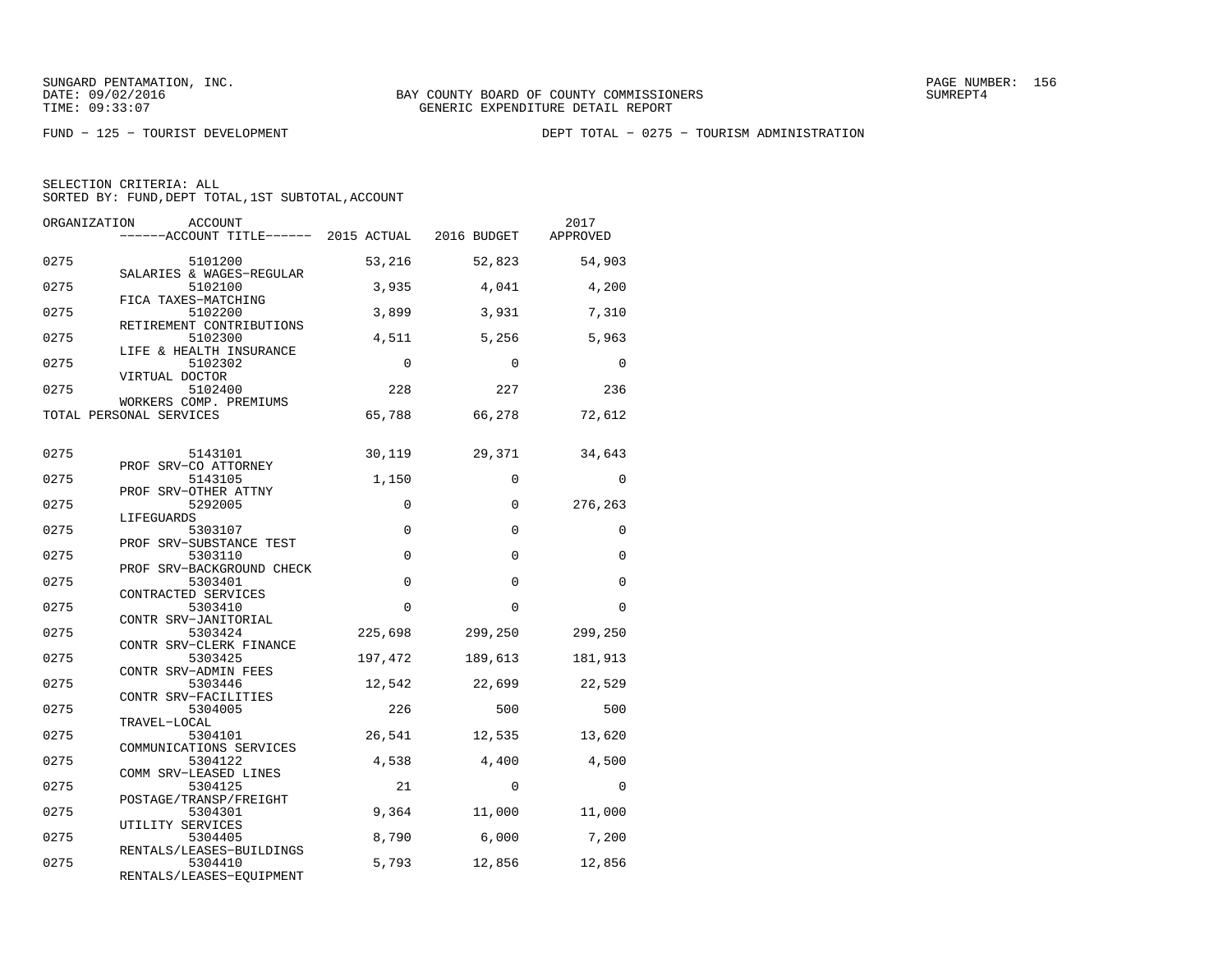FUND − 125 − TOURIST DEVELOPMENT DEPT TOTAL − 0275 − TOURISM ADMINISTRATION

| ORGANIZATION | <b>ACCOUNT</b><br>------ACCOUNT TITLE------ 2015 ACTUAL |             | 2016 BUDGET  | 2017<br>APPROVED |
|--------------|---------------------------------------------------------|-------------|--------------|------------------|
| 0275         | 5304501                                                 | 3,752       | 6,111        | 5,358            |
| 0275         | INSURANCE & BONDS<br>5304604                            | $\Omega$    | $\Omega$     | $\Omega$         |
| 0275         | REPAIR/MAINT-BLD&GRD DEPT<br>5304605                    | 14,645      | 30,335       | 40,335           |
| 0275         | REPAIR/MAINT-BLDG & GRND<br>5304615                     | 13,439      | 20,000       | 20,000           |
| 0275         | REPAIR/MAINT-EOUIPMENT<br>5304701                       | $\Omega$    | $\Omega$     | $\Omega$         |
| 0275         | PRINTING & BINDING<br>5304902                           | 681         | 2,869        | 1,249            |
| 0275         | FEES & COSTS-PURCHASING<br>5304905                      | 137         | 250          | 250              |
| 0275         | FEES&COSTS-LGL ADV/ADVERT<br>5304909                    | 651         | 300          | 300              |
| 0275         | FEES & COSTS-COURT FILING<br>5304984                    | $\mathbf 0$ | $\Omega$     | $\Omega$         |
| 0275         | BAD DEBT<br>5304990                                     | $\mathbf 0$ | $\mathbf{0}$ | $\mathbf 0$      |
| 0275         | MISCELLANEOUS EXPENSES<br>5305101                       | 3,531       | 7,500        | 7,500            |
| 0275         | OFFICE SUPPLIES<br>5305201                              | 254         | 500          | 500              |
| 0275         | OPERATING SUPPLIES<br>5305210                           | 0           | 0            | 0                |
| 0275         | SAFETY GEAR & SUPPLIES<br>5305406                       | 0           | $\mathbf{0}$ | $\Omega$         |
|              | TRAINING & TUITION<br>TOTAL OPERATING EXPENSES          | 559,344     | 656,089      | 939,766          |
|              |                                                         |             |              |                  |
| 0275         | 5606201<br><b>BUILDINGS</b>                             | 0           | $\mathbf 0$  | 0                |
| 0275         | 5606301<br>IMPRV OTHER THAN BLDGS                       | 0           | $\Omega$     | $\Omega$         |
| 0275         | 5606401<br>EOUIPMENT                                    | 1,793       | 7,500        | 7,500            |
| 0275         | 5606402<br>EQUIP LESS THAN \$1000                       | 848         | 2,500        | 2,500            |
| 0275         | 5606450<br>COMPUTER SOFTWARE                            | 3,997       | 2,500        | 2,500            |
|              | TOTAL CAPITAL OUTLAY                                    | 6,639       | 12,500       | 12,500           |
| 0275         | 5808103                                                 | 420,000     | 0            | 388,737          |
| 0275         | AID-SPRING BREAK CT/PCB<br>5808192                      | 40,541      | 50,000       | 130,000          |
|              | AID-LEAVE NO TRACE<br>TOTAL GRANTS & AIDS               | 460,541     | 50,000       | 518,737          |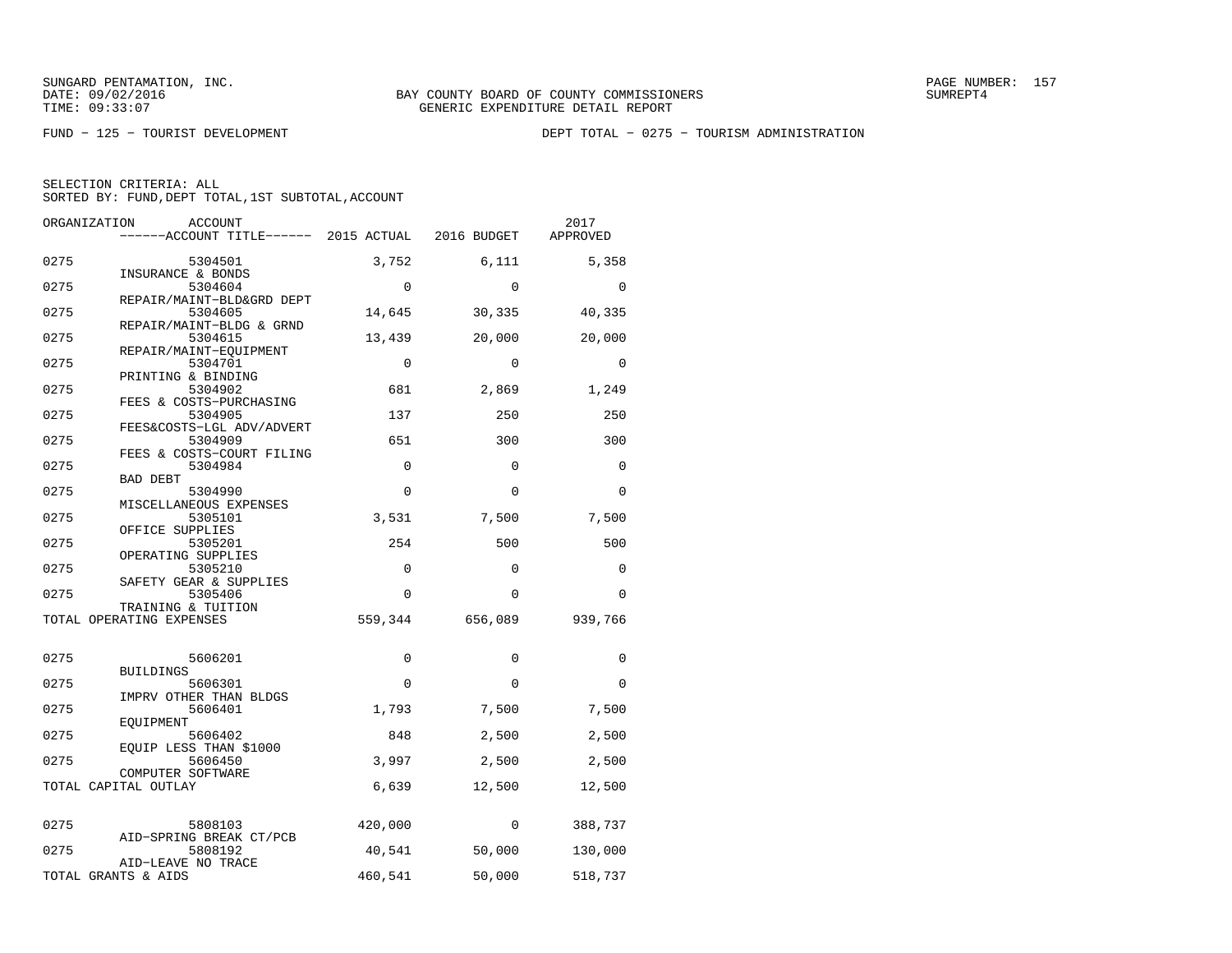FUND − 125 − TOURIST DEVELOPMENT DEPT TOTAL − 0275 − TOURISM ADMINISTRATION

|      | ORGANIZATION<br>ACCOUNT<br>---ACCOUNT TITLE------ | 2015 ACTUAL | 2016 BUDGET | 2017<br>APPROVED |
|------|---------------------------------------------------|-------------|-------------|------------------|
| 0275 | 5905998                                           | 0           | 0           |                  |
| 0275 | DEPRECIATION EXPENSE<br>5909910                   | 0           | 320,526     | 56,922           |
|      | RESERVE FOR CONTINGENCIES                         |             |             |                  |
| 0275 | 5909915<br>RESERVE FOR PAY ADJUSTMNT              | 0           | 0           | <sup>0</sup>     |
|      | TOTAL NON-OPERATING EXPENSES                      | 0           | 320,526     | 56,922           |
|      | TOTAL TOURISM ADMINISTRATION                      | 1,092,312   | 1,105,393   | 1,600,537        |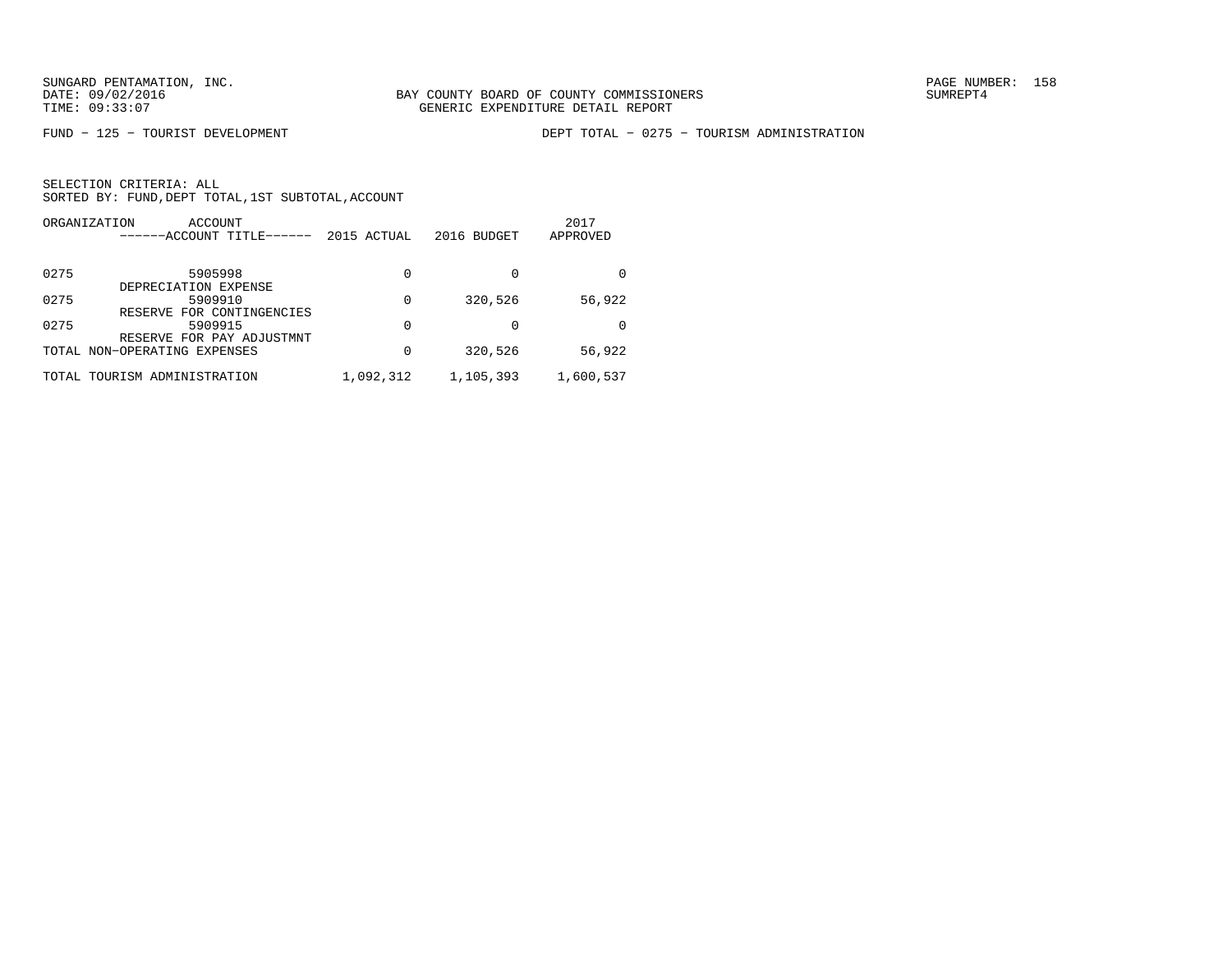FUND − 125 − TOURIST DEVELOPMENT DEPT TOTAL − 0280 − PRODUCT IMPROVEMENT

| SELECTION CRITERIA: ALL                            |  |
|----------------------------------------------------|--|
| SORTED BY: FUND, DEPT TOTAL, 1ST SUBTOTAL, ACCOUNT |  |

|      | ORGANIZATION<br><b>ACCOUNT</b><br>------ACCOUNT TITLE------ 2015 ACTUAL |             | 2016 BUDGET  | 2017<br>APPROVED        |
|------|-------------------------------------------------------------------------|-------------|--------------|-------------------------|
| 0280 | 5303401                                                                 | 80,728      | 48,000       | 100,000                 |
| 0280 | CONTRACTED SERVICES<br>5303434                                          | 6,435       | 8,000        | 8,000                   |
| 0280 | CONTR SRV-CONSULTATION<br>5303437<br>CONTR SRV-BCH CLEAN UP             | 681,199     | 850,000      | 850,000                 |
| 0280 | 5303479<br>CONTR SRV-LANDSCAPE MAINT                                    | 143,467     | 200,000      | 225,000                 |
| 0280 | 5304301<br>UTILITY SERVICES                                             | 3,485       | 3,500        | 3,500                   |
| 0280 | 5304604<br>REPAIR/MAINT-BLD&GRD DEPT                                    | 44,272      | 25,000       | 25,000                  |
| 0280 | 5304605<br>REPAIR/MAINT-BLDG & GRND                                     | 0           | $\mathbf 0$  | $\mathbf 0$             |
| 0280 | 5304615<br>REPAIR/MAINT-EOUIPMENT                                       | 0           | 6,500        | 6,500                   |
| 0280 | 5304902<br>FEES & COSTS-PURCHASING                                      | 1,022       | 2,049        | 1,249                   |
| 0280 | 5305201<br>OPERATING SUPPLIES                                           | 66,386      | 10,000       | 75,000                  |
|      | TOTAL OPERATING EXPENSES                                                | 1,026,992   |              | 1, 153, 049 1, 294, 249 |
| 0280 | 5606301                                                                 | 0           | $\mathbf 0$  | 0                       |
| 0280 | IMPRV OTHER THAN BLDGS<br>5606532                                       | $\mathbf 0$ | $\mathbf{0}$ | $\mathbf 0$             |
|      | CIP-BCH AMPHITHEATER<br>TOTAL CAPITAL OUTLAY                            | 0           | $\Omega$     | 0                       |
| 0280 | 5909910                                                                 | $\mathbf 0$ | 60,000       | 60,000                  |
|      | RESERVE FOR CONTINGENCIES<br>TOTAL NON-OPERATING EXPENSES               | 0           | 60,000       | 60,000                  |
|      | TOTAL PRODUCT IMPROVEMENT                                               | 1,026,992   | 1,213,049    | 1,354,249               |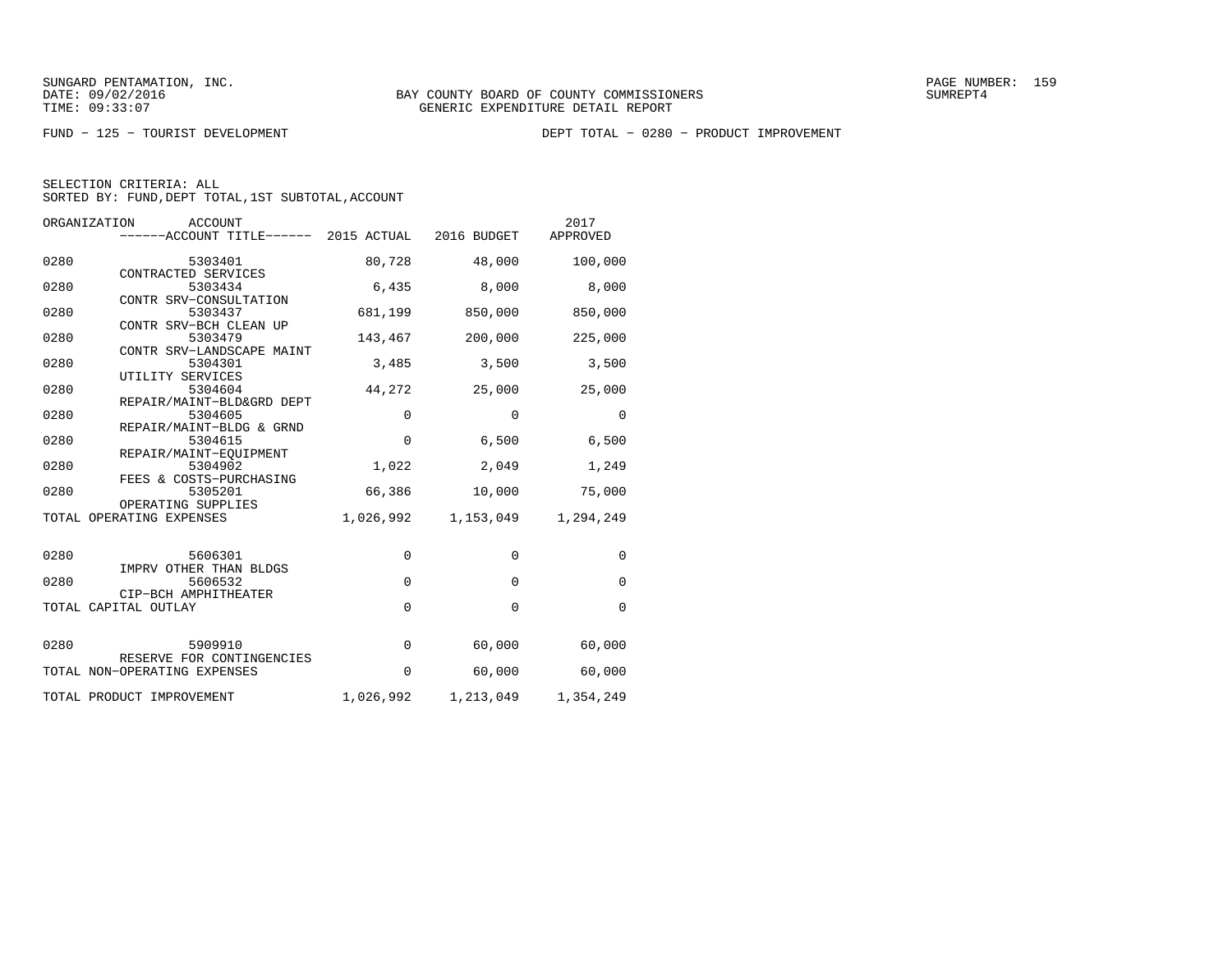FUND − 125 − TOURIST DEVELOPMENT DEPT TOTAL − 0980 − TRANSFERS/RESERVES/MISC

| ORGANIZATION | ACCOUNT<br>------ACCOUNT TITLE------ | 2015 ACTUAL | 2016 BUDGET | 2017<br>APPROVED |
|--------------|--------------------------------------|-------------|-------------|------------------|
| 0980         | 5909999<br>RESERVE-CASH FORWARD      | $\Omega$    | 350,000     | 350,000          |
|              | TOTAL NON-OPERATING EXPENSES         | 0           | 350,000     | 350,000          |
|              | TOTAL TRANSFERS/RESERVES/MISC        | 0           | 350,000     | 350,000          |
|              | TOTAL TOURIST DEVELOPMENT            | 14,907,571  | 10,750,000  | 10,580,526       |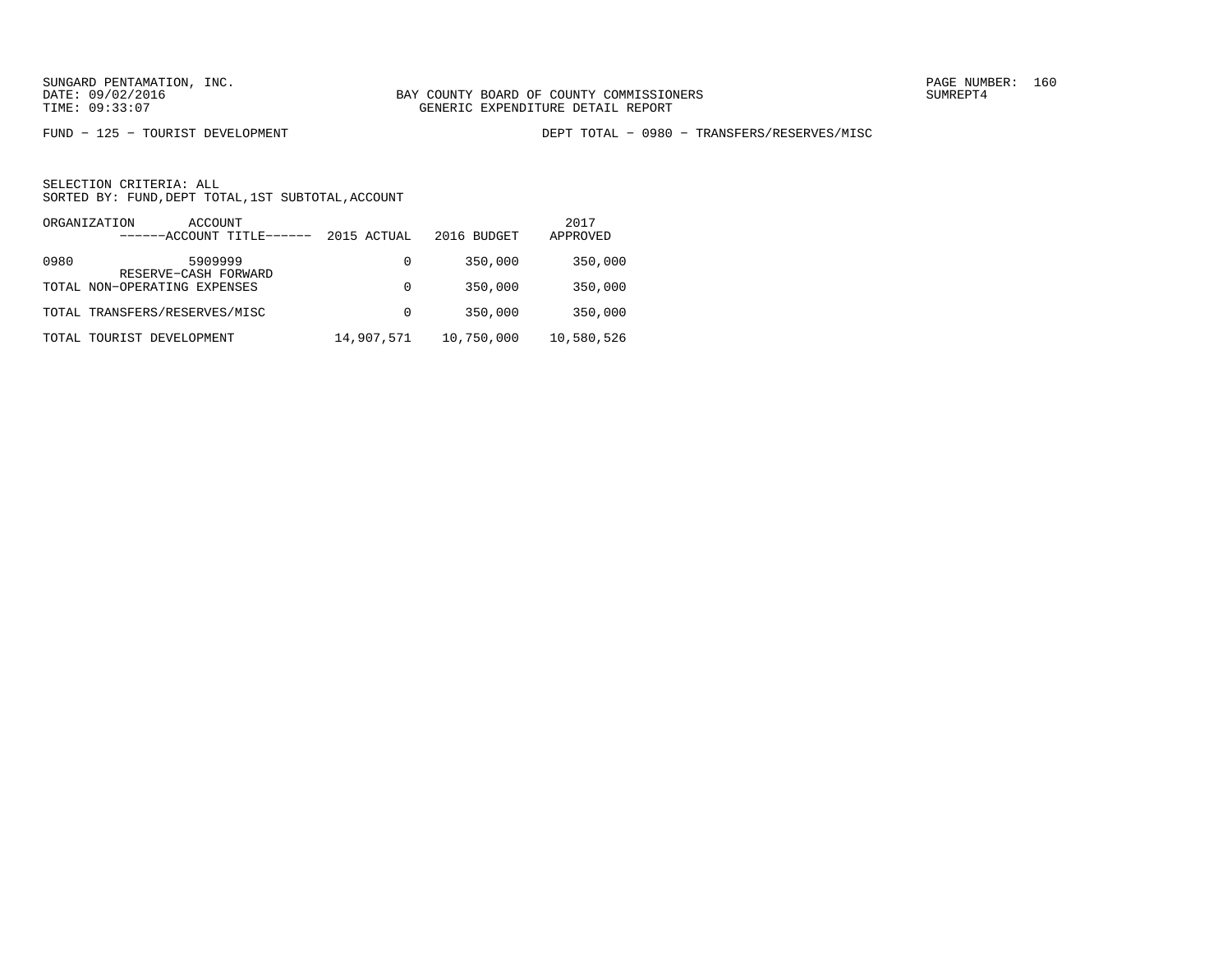FUND − 126 − MEXICO BEACH − TDT DEPT TOTAL − 0286 − MEXICO BEACH−TDC

| ORGANIZATION | ACCOUNT                                              |             |             | 2017     |
|--------------|------------------------------------------------------|-------------|-------------|----------|
|              | -----ACCOUNT TITLE------ 2015 ACTUAL 2016 BUDGET     |             |             | APPROVED |
| 0286         | 5101200<br>SALARIES & WAGES-REGULAR                  | 49,377      | 47,714      | $\Omega$ |
| 0286         | 5101400                                              | $\mathbf 0$ | $\Omega$    | 0        |
| 0286         | SALARIES & WAGES-OVERTIME<br>5102100                 | 3,507       | 3,650       | $\Omega$ |
| 0286         | FICA TAXES-MATCHING<br>5102200                       | 3,620       | 3,551       | $\Omega$ |
| 0286         | RETIREMENT CONTRIBUTIONS<br>5102300                  | 8,821       | 10,303      | 0        |
| 0286         | LIFE & HEALTH INSURANCE<br>5102302                   | 0           | $\Omega$    | $\Omega$ |
| 0286         | VIRTUAL DOCTOR<br>5102400                            | 199         | 205         | $\Omega$ |
|              | WORKERS COMP. PREMIUMS<br>TOTAL PERSONAL SERVICES    | 65,524      | 65,423      | $\Omega$ |
| 0286         | 5143101                                              | 1,814       | 1,873       | 1,769    |
|              | PROF SRV-CO ATTORNEY                                 |             |             |          |
| 0286         | 5303107<br>PROF SRV-SUBSTANCE TEST                   | $\mathbf 0$ | $\mathbf 0$ | 0        |
| 0286         | 5303424<br>CONTR SRV-CLERK FINANCE                   | 12,071      | 15,339      | 16,388   |
| 0286         | 5303425<br>CONTR SRV-ADMIN FEES                      | 9,948       | 12,860      | 22,759   |
| 0286         | 5303461<br>CONTR SRV-MEXICO BEACH                    | 396,252     | 416,402     | 509,075  |
| 0286         | 5304909<br>FEES & COSTS-COURT FILING                 | 70          | $\Omega$    | 150      |
|              | TOTAL OPERATING EXPENSES                             | 420,155     | 446,474     | 550,141  |
| 0286         | 5808113                                              | $\Omega$    | $\Omega$    | $\Omega$ |
|              | GRANT-STATE<br>TOTAL GRANTS & AIDS                   | 0           | $\mathbf 0$ | 0        |
|              |                                                      |             |             |          |
| 0286         | 5905998<br>DEPRECIATION EXPENSE                      | 0           | 0           | 0        |
| 0286         | 5909910<br>RESERVE FOR CONTINGENCIES                 | 0           | $\Omega$    | 25,732   |
| 0286         | 5909915                                              | $\mathbf 0$ | $\Omega$    | 0        |
| 0286         | RESERVE FOR PAY ADJUSTMNT<br>5909924                 | 0           | $\Omega$    | 0        |
| 0286         | RESERVE-PROMOTION<br>5909999                         | 0           | 26,523      | $\Omega$ |
|              | RESERVE-CASH FORWARD<br>TOTAL NON-OPERATING EXPENSES | 0           | 26,523      | 25,732   |
|              | TOTAL MEXICO BEACH-TDC                               | 485,680     | 538,420     | 575,873  |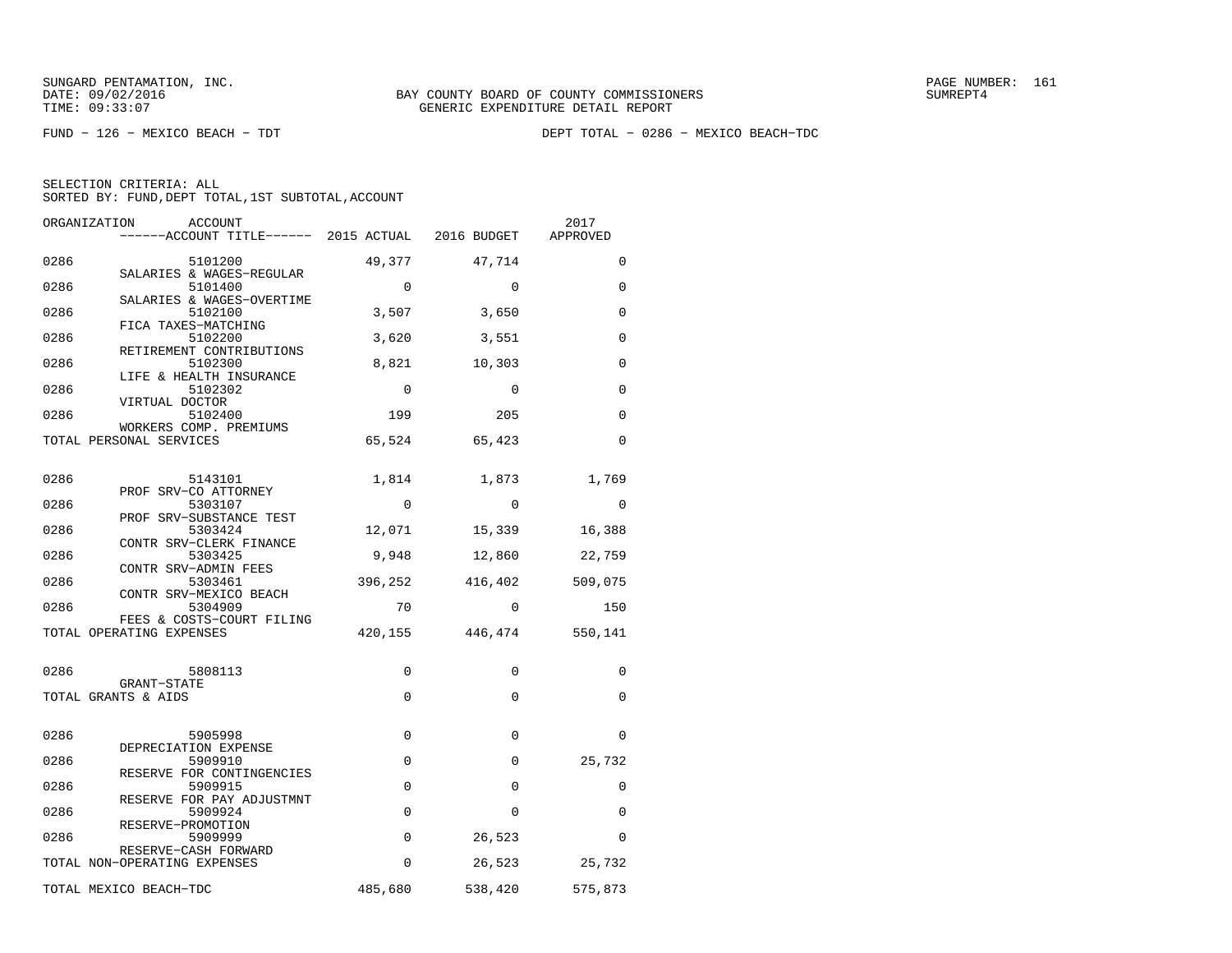FUND − 126 − MEXICO BEACH − TDT DEPT TOTAL − 0286 − MEXICO BEACH−TDC

SELECTION CRITERIA: ALLSORTED BY: FUND,DEPT TOTAL,1ST SUBTOTAL,ACCOUNT

ORGANIZATION ACCOUNT 2017−−−−−−ACCOUNT TITLE−−−−−− 2015 ACTUAL 2016 BUDGET APPROVED

TOTAL MEXICO BEACH − TDT 485,680 538,420 575,873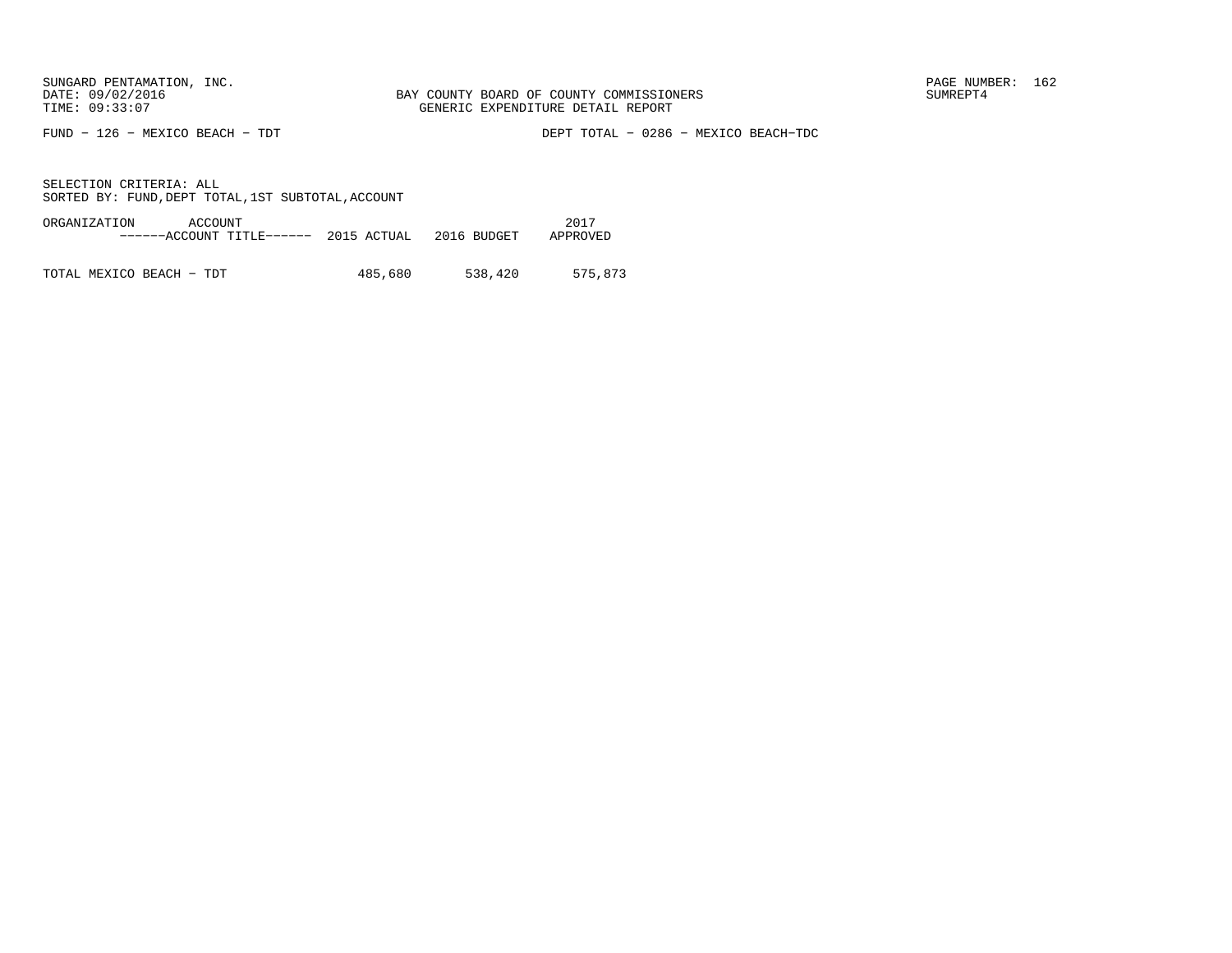FUND − 127 − BEACH NOURISHMENT − TDC DEPT TOTAL − 0291 − BEACH NOURISHMENT−TDC

| ORGANIZATION | <b>ACCOUNT</b><br>------ACCOUNT TITLE------ 2015 ACTUAL         |             | 2016 BUDGET | 2017<br>APPROVED |
|--------------|-----------------------------------------------------------------|-------------|-------------|------------------|
| 0291         | 5143101                                                         | 2,185       | 1,589       | 1,855            |
| 0291         | PROF SRV-CO ATTORNEY<br>5143105                                 | 14,585      | 16,500      | 16,500           |
| 0291         | PROF SRV-OTHER ATTNY<br>5303104<br>PROF SRV-ENGINEERING         | 121,763     | 160,000     | 200,895          |
| 0291         | 5303401<br>CONTRACTED SERVICES                                  | $\Omega$    | $\mathbf 0$ | $\Omega$         |
| 0291         | 5303424                                                         | 75,225      | 99,750      | 99,750           |
| 0291         | CONTR SRV-CLERK FINANCE<br>5303425                              | 11,982      | 10,210      | 22,091           |
| 0291         | CONTR SRV-ADMIN FEES<br>5303434                                 | 42,000      | 42,000      | 42,000           |
| 0291         | CONTR SRV-CONSULTATION<br>5303444<br>CONTR SRV-PCB CNV & VISIT  | 120,000     | 120,000     | 120,000          |
| 0291         | 5303478<br>CONTR SRV-BCH. TUR. TRACK                            | 72,443      | 80,000      | 110,000          |
| 0291         | 5304101<br>COMMUNICATIONS SERVICES                              | 0           | $\mathbf 0$ | 0                |
| 0291         | 5304125<br>POSTAGE/TRANSP/FREIGHT                               | $\Omega$    | $\Omega$    | $\Omega$         |
| 0291         | 5304902<br>FEES & COSTS-PURCHASING                              | 341         | 820         | $\Omega$         |
| 0291         | 5304905<br>FEES&COSTS-LGL ADV/ADVERT                            | 0           | 0           | 0                |
| 0291         | 5304909<br>FEES & COSTS-COURT FILING                            | $\mathbf 0$ | $\Omega$    | 0                |
| 0291         | 5304922<br>FEES & COSTS-PERMITS                                 | $\mathbf 0$ | $\Omega$    | $\Omega$         |
| 0291         | 5304984<br><b>BAD DEBT</b>                                      | $\Omega$    | $\Omega$    | $\Omega$         |
| 0291         | 5305402<br>DUES & MEMBERSHIPS                                   | 5,500       | 5,500       | 5,500            |
|              | TOTAL OPERATING EXPENSES                                        | 466,024     | 536,369     | 618,591          |
| 0291         | 5606315                                                         | 0           | $\mathbf 0$ | 0                |
| 0291         | IMPRV-BCH LANDSCAPE/BEAUT<br>5606401                            | $\mathbf 0$ | $\Omega$    | $\Omega$         |
| 0291         | EOUIPMENT<br>5606402                                            | $\mathbf 0$ | $\mathbf 0$ | 0                |
| 0291         | EQUIP LESS THAN \$1000<br>5606501                               | 0           | $\mathbf 0$ | 0                |
| 0291         | CONSTRUCTION IN PROGRESS<br>5606512                             | 21,141      | $\Omega$    | 0                |
| 0291         | CIP-BCH TILL/SCARPMNT LEV<br>5606513<br>CIP-BERM & DUNE RESTRTN | 0           | $\mathbf 0$ | $\Omega$         |
|              | TOTAL CAPITAL OUTLAY                                            | 21,141      | $\mathbf 0$ | 0                |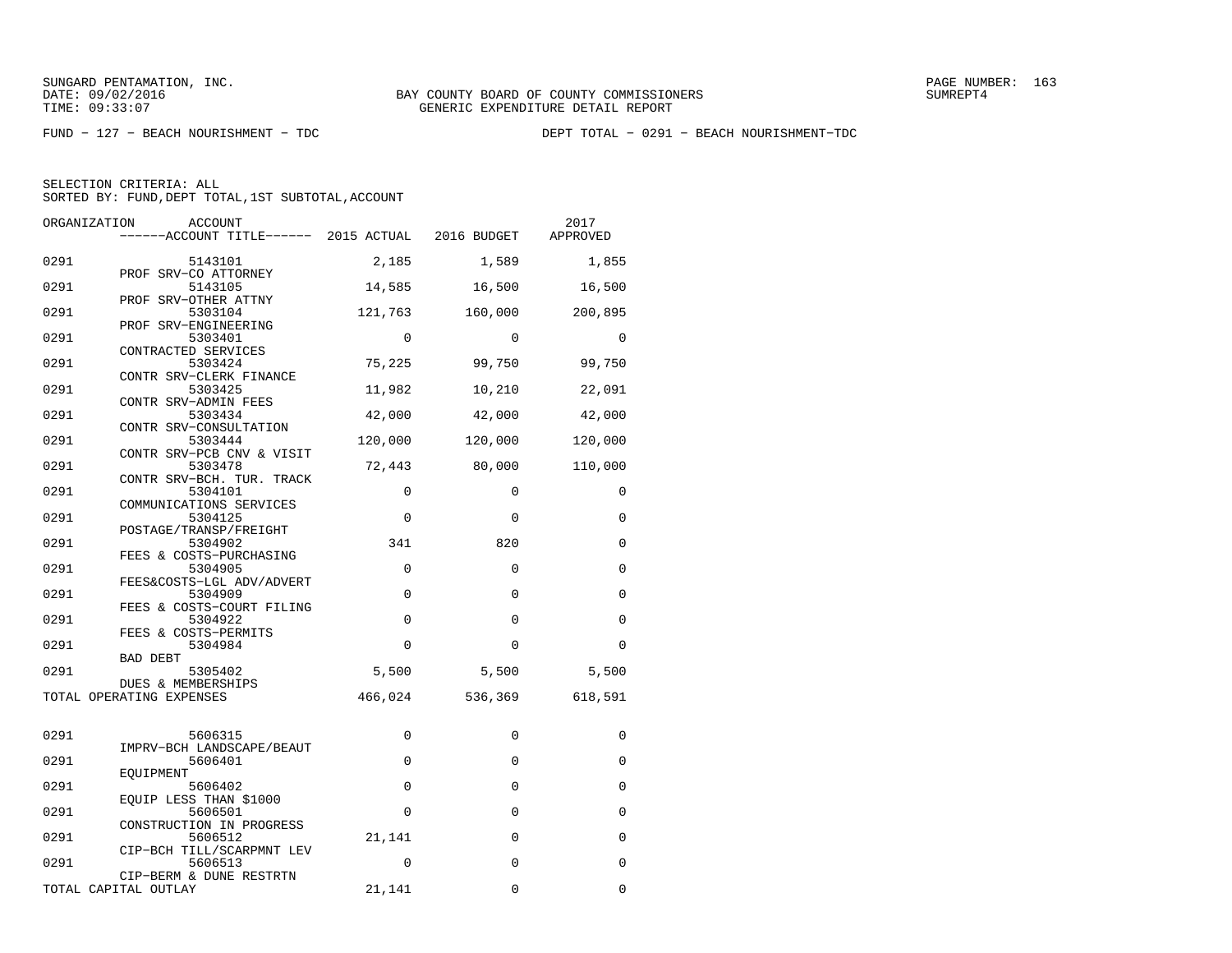FUND − 127 − BEACH NOURISHMENT − TDC DEPT TOTAL − 0291 − BEACH NOURISHMENT−TDC

|      | ORGANIZATION<br>ACCOUNT<br>------ACCOUNT TITLE------      | 2015 ACTUAL | 2016 BUDGET  | 2017<br>APPROVED |
|------|-----------------------------------------------------------|-------------|--------------|------------------|
| 0291 | 5905998                                                   | $\Omega$    | 0            |                  |
| 0291 | DEPRECIATION EXPENSE<br>5909910                           | 0           | 27,370,131   | 32, 181, 155     |
|      | RESERVE FOR CONTINGENCIES<br>TOTAL NON-OPERATING EXPENSES | 0           | 27, 370, 131 | 32, 181, 155     |
|      | TOTAL BEACH NOURISHMENT-TDC                               | 487,165     | 27,906,500   | 32,799,746       |
|      | TOTAL BEACH NOURISHMENT - TDC                             | 487,165     | 27,906,500   | 32,799,746       |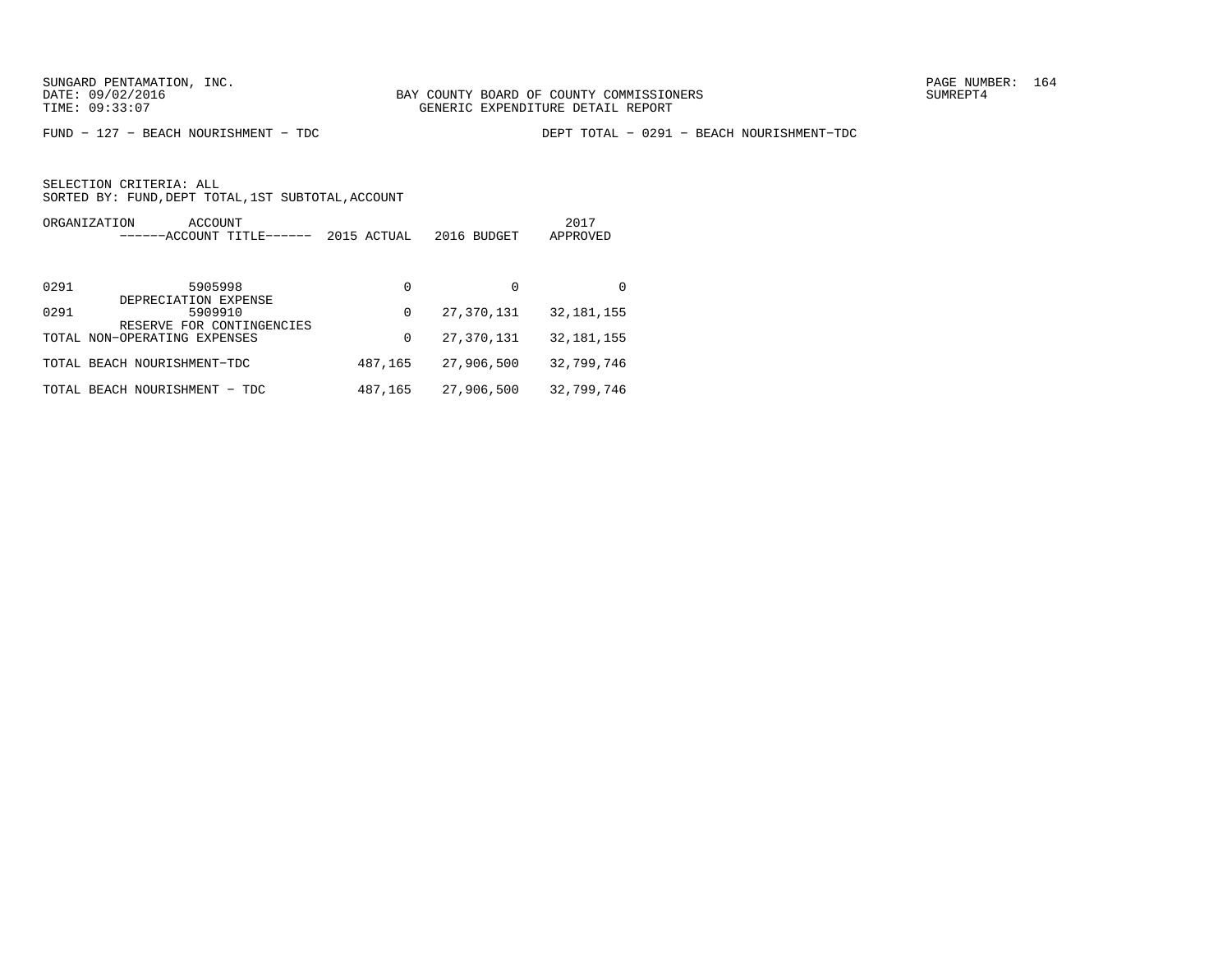FUND − 128 − TDC − 5TH CENT DEPT TOTAL − 0295 − 5TH CENT

| SELECTION CRITERIA: ALL                            |  |
|----------------------------------------------------|--|
| SORTED BY: FUND, DEPT TOTAL, 1ST SUBTOTAL, ACCOUNT |  |

| ORGANIZATION<br>ACCOUNT<br>------ACCOUNT TITLE------      | 2015 ACTUAL | 2016 BUDGET | 2017<br>APPROVED |
|-----------------------------------------------------------|-------------|-------------|------------------|
| 0295<br>5303424<br>CONTR SRV-CLERK FINANCE                | 75,225      | 99,750      | 99,750           |
| 0295<br>5303444<br>CONTR SRV-PCB CNV & VISIT              | 3,496,222   | 3,250,250   | 3,250,250        |
| TOTAL OPERATING EXPENSES                                  | 3,571,447   | 3,350,000   | 3,350,000        |
| 0295<br>5909910                                           | $\Omega$    | 0           | $\Omega$         |
| RESERVE FOR CONTINGENCIES<br>TOTAL NON-OPERATING EXPENSES | 0           | 0           | $\Omega$         |
| TOTAL 5TH CENT                                            | 3,571,447   | 3,350,000   | 3,350,000        |
| TOTAL TDC - 5TH CENT                                      | 3,571,447   | 3,350,000   | 3,350,000        |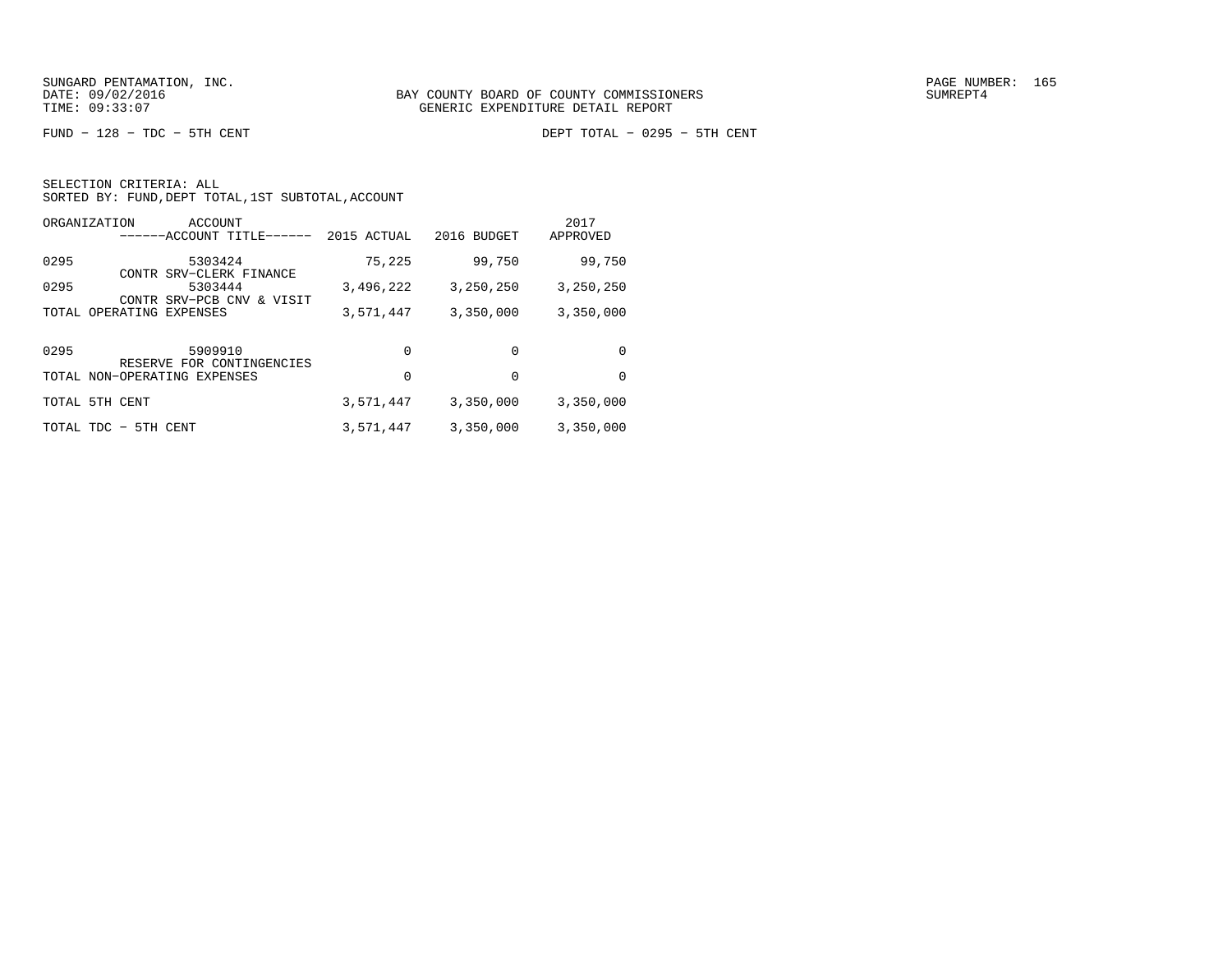FUND − 129 − PANAMA CITY − TDT DEPT TOTAL − 0298 − PANAMA CITY − TDT

| ORGANIZATION<br>ACCOUNT<br>------ACCOUNT TITLE------ | 2015 ACTUAL | 2016 BUDGET | 2017<br>APPROVED |
|------------------------------------------------------|-------------|-------------|------------------|
| 0298<br>5303424<br>SRV-CLERK FINANCE<br>CONTR        | 24,349      | 39,900      | 45,000           |
| 0298<br>5303462<br>SRV-PANAMA CITY<br>CONTR          | 970,003     | 1,090,100   | 1,255,000        |
| TOTAL OPERATING<br>EXPENSES                          | 994,352     | 1,130,000   | 1,300,000        |
| 0298<br>5909910                                      | 0           | 200,000     | 200,000          |
| FOR CONTINGENCIES<br>RESERVE                         |             |             |                  |
| TOTAL NON-OPERATING EXPENSES                         | $\mathbf 0$ | 200,000     | 200,000          |
| TOTAL PANAMA<br>CITY - TDT                           | 994,352     | 1,330,000   | 1,500,000        |
| PANAMA<br>CITY - TDT<br>TOTAL                        | 994,352     | 1,330,000   | 1,500,000        |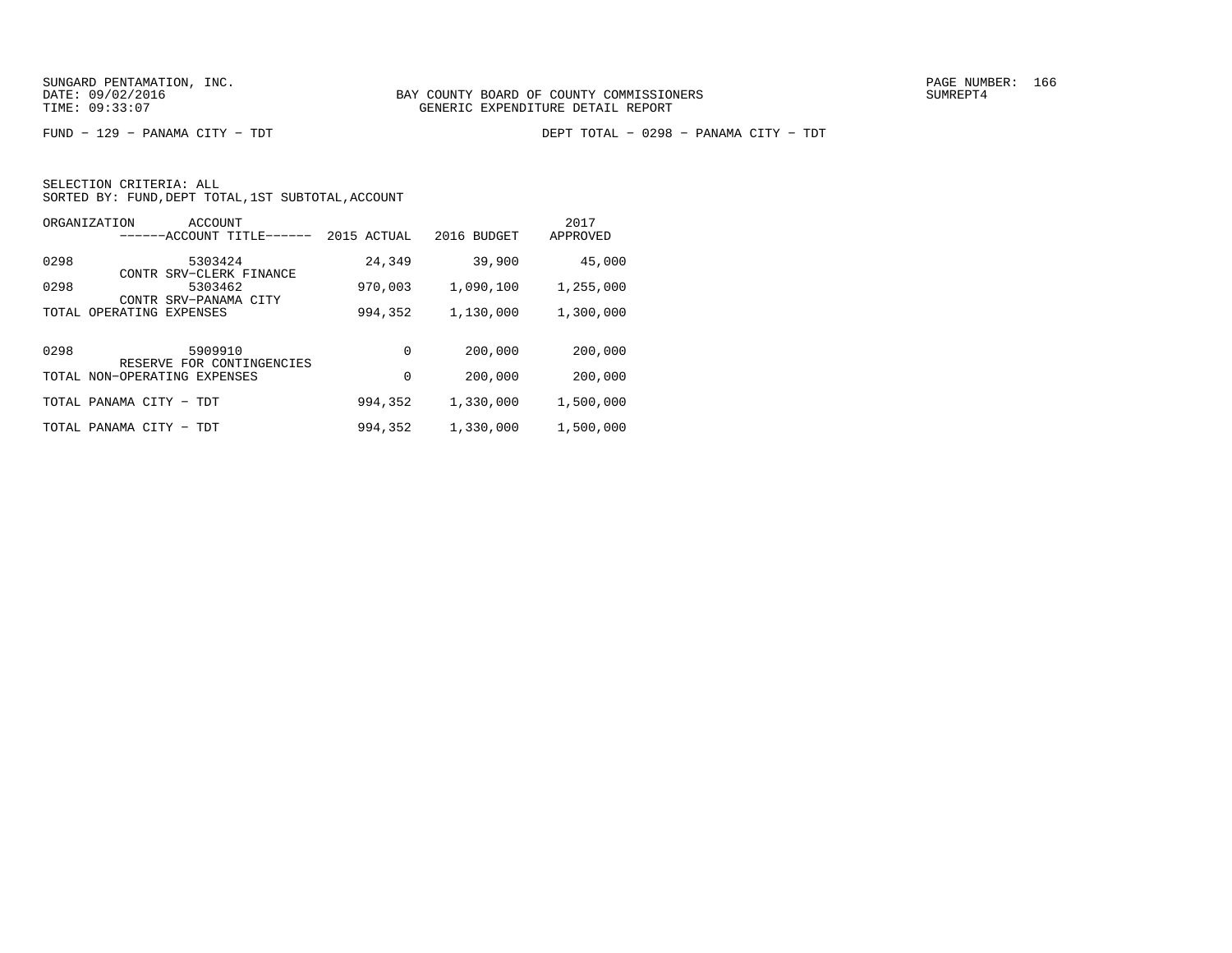FUND − 130 − PUBLIC SAFETY E911 DEPT TOTAL − 0301 − PUBLIC SAFETY

| ORGANIZATION | ACCOUNT<br>------ACCOUNT TITLE------ 2015 ACTUAL 2016 BUDGET |             |             | 2017<br>APPROVED |
|--------------|--------------------------------------------------------------|-------------|-------------|------------------|
| 0301         | 5101200<br>SALARIES & WAGES-REGULAR                          | 145,445     | 137,629     | 146,279          |
| 0301         | 5101205<br>SALARIES & WAGES-DISASTER                         | $\Omega$    | $\Omega$    | $\Omega$         |
| 0301         | 5101400<br>SALARIES & WAGES-OVERTIME                         | 975         | 4,000       | 4,000            |
| 0301         | 5101405<br>SALARIES-DISASTER O/T                             | $\Omega$    | $\Omega$    | $\Omega$         |
| 0301         | 5102100<br>FICA TAXES-MATCHING                               | 10,499      | 10,835      | 11,496           |
| 0301         | 5102200<br>RETIREMENT CONTRIBUTIONS                          | 13,137      | 13,309      | 14,629           |
| 0301         | 5102300<br>LIFE & HEALTH INSURANCE                           | 30,982      | 38,249      | 43,920           |
| 0301         | 5102302<br>VIRTUAL DOCTOR                                    | $\Omega$    | $\Omega$    | $\Omega$         |
| 0301         | 5102400<br>WORKERS COMP. PREMIUMS                            | 1,327       | 1,356       | 1,454            |
|              | TOTAL PERSONAL SERVICES                                      | 202,366     | 205,378     | 221,778          |
| 0301         | 5143101                                                      | 2,282       | 2,055       | 2,323            |
| 0301         | PROF SRV-CO ATTORNEY<br>5193101                              | $\Omega$    | 250         | 250              |
| 0301         | EDUCATION/PUBLIC RELATION<br>5303107                         | $\mathbf 0$ | $\mathbf 0$ | $\mathbf 0$      |
| 0301         | PROF SRV-SUBSTANCE TEST<br>5303110                           | $\Omega$    | $\Omega$    | $\Omega$         |
| 0301         | PROF SRV-BACKGROUND CHECK<br>5303401                         | $\Omega$    | $\Omega$    | $\Omega$         |
| 0301         | CONTRACTED SERVICES<br>5303406<br>CONTR SRV-WIRLESS DIP FEE  | $\mathbf 0$ | $\Omega$    | $\Omega$         |
| 0301         | 5303410<br>CONTR SRV-JANITORIAL                              | $\mathbf 0$ | $\Omega$    | $\Omega$         |
| 0301         | 5303422<br>CONTR SRV-GIS                                     | $\Omega$    | $\Omega$    | $\Omega$         |
| 0301         | 5303425<br>CONTR SRV-ADMIN FEES                              | 14,961      | 15,217      | 26,915           |
| 0301         | 5304001<br>TRAVEL/TRAINING NON-LOCAL                         | 1,707       | 5,000       | 9,500            |
| 0301         | 5304005<br>TRAVEL-LOCAL                                      | $\Omega$    | $\Omega$    | $\Omega$         |
| 0301         | 5304101<br>COMMUNICATIONS SERVICES                           | 131,476     | 140,000     | 135,508          |
| 0301         | 5304122<br>COMM SRV-LEASED LINES                             | 20,612      | 20,000      | 20,000           |
| 0301         | 5304125<br>POSTAGE/TRANSP/FREIGHT                            | 30          | 100         | 100              |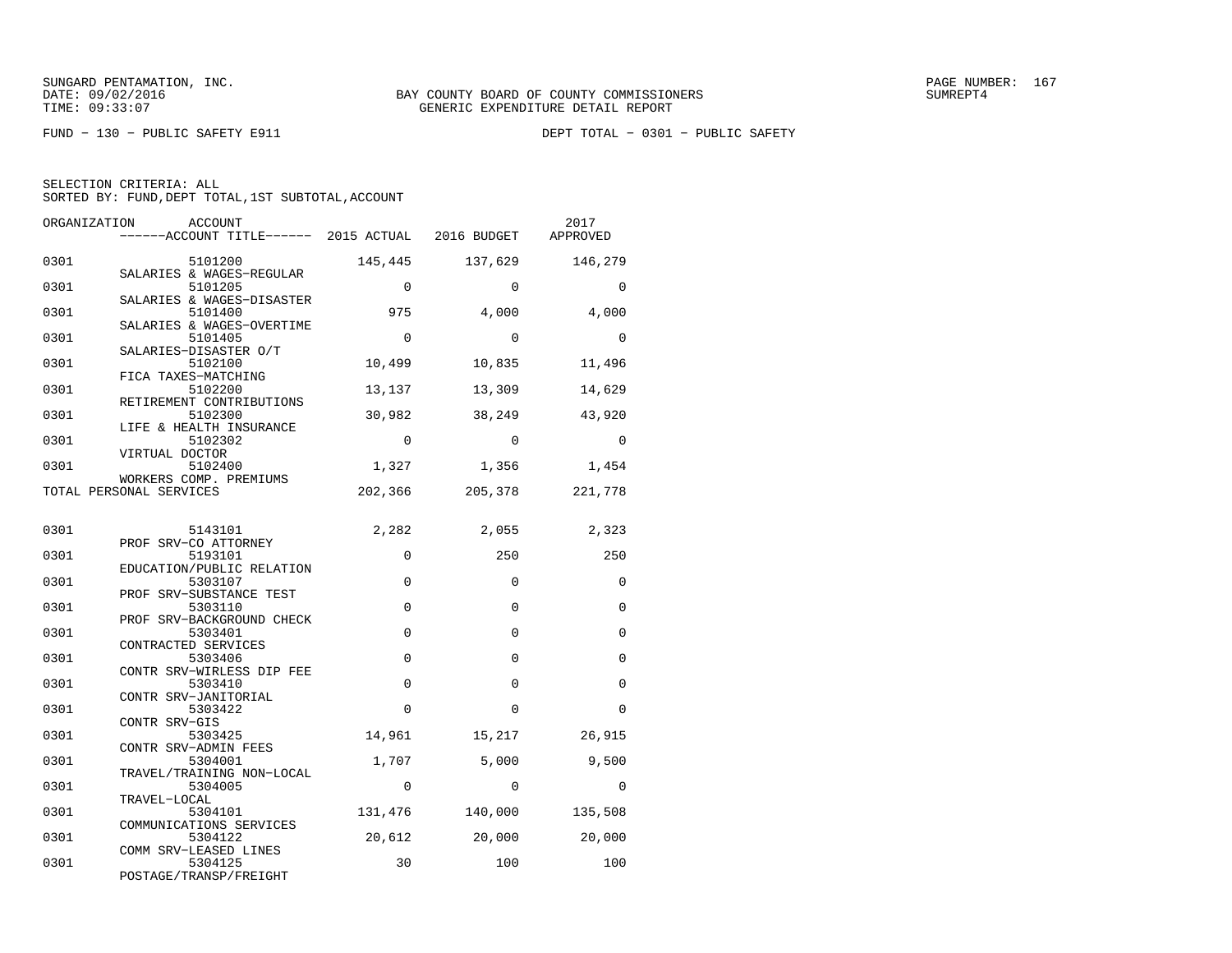FUND − 130 − PUBLIC SAFETY E911 DEPT TOTAL − 0301 − PUBLIC SAFETY

| ORGANIZATION | ACCOUNT                                        |             |             | 2017        |
|--------------|------------------------------------------------|-------------|-------------|-------------|
|              | -----ACCOUNT TITLE------ 2015 ACTUAL           |             | 2016 BUDGET | APPROVED    |
| 0301         | 5304301                                        | 0           | $\mathbf 0$ | $\Omega$    |
| 0301         | UTILITY SERVICES<br>5304410                    | $\mathbf 0$ | 3,747       | $\Omega$    |
| 0301         | RENTALS/LEASES-EQUIPMENT<br>5304414            | 0           | $\Omega$    | 1,979       |
| 0301         | RENTALS/LEASES-EQUIP(IT)<br>5304501            | 3,855       | 11,230      | 9,260       |
| 0301         | INSURANCE & BONDS<br>5304605                   | 500         | $\Omega$    | 0           |
| 0301         | REPAIR/MAINT-BLDG & GRND<br>5304610            | 74          | $\Omega$    | $\Omega$    |
| 0301         | REPAIR/MAINT-AUTO EOUIP<br>5304611             | $\Omega$    | $\Omega$    | $\Omega$    |
| 0301         | REPAIR/MAINT-FLEET MAINT<br>5304615            | 15,961      | 90,000      | 75,000      |
| 0301         | REPAIR/MAINT-EQUIPMENT<br>5304701              | $\mathbf 0$ | $\Omega$    | 0           |
| 0301         | PRINTING & BINDING<br>5304902                  | 1,363       | 820         | 1,873       |
| 0301         | FEES & COSTS-PURCHASING<br>5304905             | $\mathbf 0$ | $\mathbf 0$ | $\mathbf 0$ |
| 0301         | FEES&COSTS-LGL ADV/ADVERT<br>5304990           | $\Omega$    | $\Omega$    | $\Omega$    |
| 0301         | MISCELLANEOUS EXPENSES<br>5305101              | 1,724       | 3,000       | 3,000       |
| 0301         | OFFICE SUPPLIES<br>5305201                     | 355         | 1,000       | 1,000       |
| 0301         | OPERATING SUPPLIES<br>5305202                  | 59          | $\Omega$    | 0           |
| 0301         | OPER SUPPLIES-JANITORIAL<br>5305205            | $\mathbf 0$ | 500         | 500         |
| 0301         | GAS, OIL & LUBRICANTS<br>5305215               | $\Omega$    | $\Omega$    | 750         |
| 0301         | CLOTHING & WEARING APPRL<br>5305401            | 25          | 3,000       | 3,000       |
| 0301         | BOOKS/RESOURCE MATR/SUBSC<br>5305402           | 1,228       | 2,000       | 2,000       |
| 0301         | DUES & MEMBERSHIPS<br>5305406                  | 750         | 5,000       | 2,000       |
|              | TRAINING & TUITION<br>TOTAL OPERATING EXPENSES | 196,961     | 302,919     | 294,958     |
| 0301         | 5606314                                        | $\Omega$    | $\Omega$    | $\Omega$    |
| 0301         | IMPRV-NETWORK CONNECT<br>5606401               | 424,253     |             | 60,000      |
|              | EOUIPMENT                                      |             | 35,000      |             |
| 0301         | 5606402<br>EQUIP LESS THAN \$1000              | 7,162       | 2,500       | 5,100       |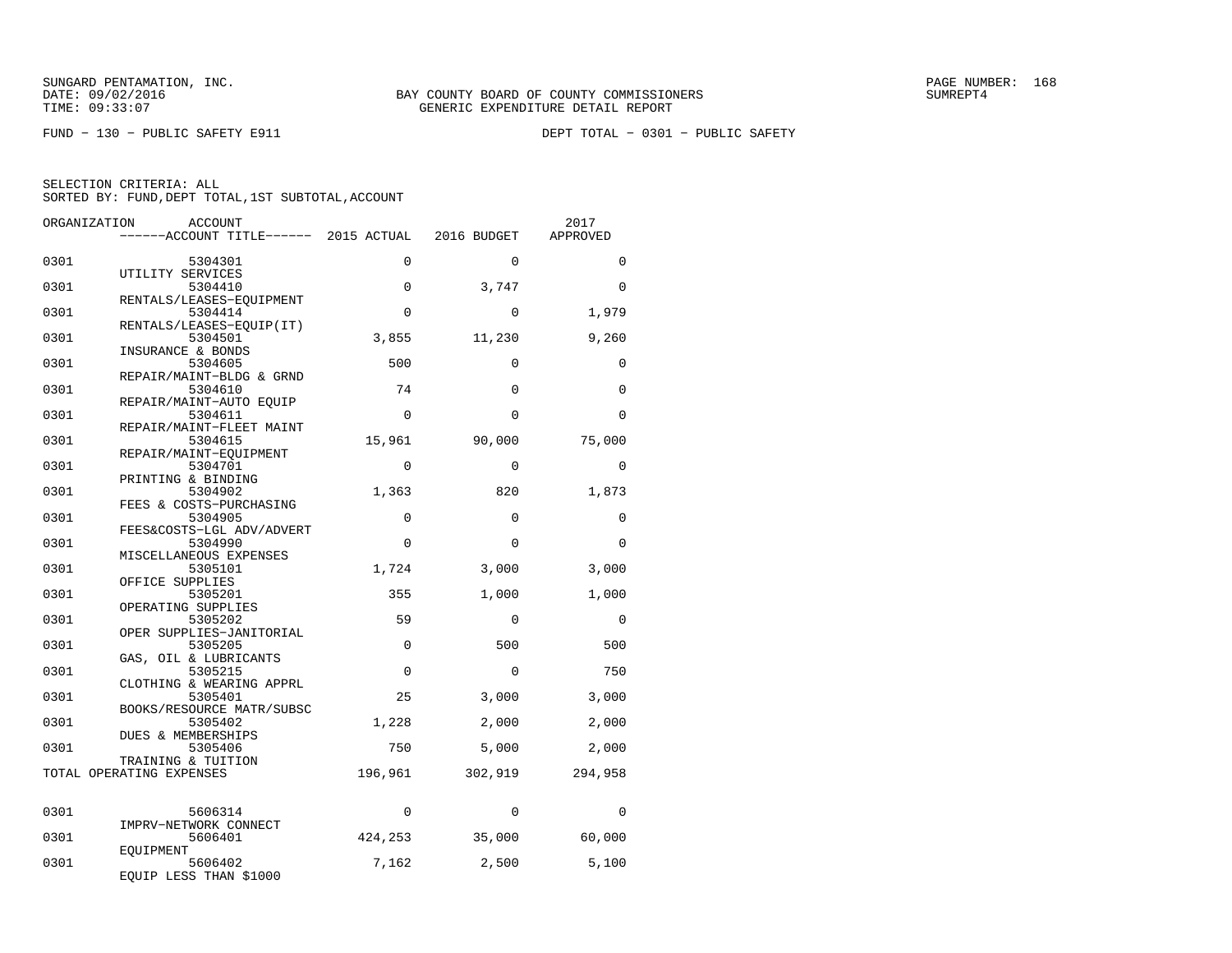SELECTION CRITERIA: ALL

SORTED BY: FUND,DEPT TOTAL,1ST SUBTOTAL,ACCOUNT

| ORGANIZATION | ACCOUNT<br>------ACCOUNT TITLE-                                   | 2015 ACTUAL | 2016 BUDGET | 2017<br>APPROVED |
|--------------|-------------------------------------------------------------------|-------------|-------------|------------------|
| 0301         | 5606450<br>COMPUTER SOFTWARE                                      | 64,904      | 26,200      | 85,000           |
|              | TOTAL CAPITAL OUTLAY                                              | 496,319     | 63,700      | 150,100          |
| 0301         | 5819101<br>TRNFS-GENERAL FUND (001)                               | 0           | $\Omega$    | 0                |
| 0301         | 5905998                                                           | 0           | $\Omega$    | 0                |
| 0301         | DEPRECIATION EXPENSE<br>5909910<br>RESERVE FOR CONTINGENCIES      | 0           | 100,000     | 148,893          |
| 0301         | 5909915                                                           | 0           | $\Omega$    | 0                |
| 0301         | RESERVE FOR PAY ADJUSTMNT<br>5909920<br>RESERVE-FUTURE CAP OUTLAY | 0           | 0           | 0                |
| 0301         | 5909999                                                           | $\Omega$    | 1,218,055   | 999,486          |
|              | RESERVE-CASH FORWARD<br>TOTAL NON-OPERATING EXPENSES              | 0           | 1,318,055   | 1,148,379        |
|              | TOTAL PUBLIC SAFETY                                               | 895,647     | 1,890,052   | 1,815,215        |
|              | TOTAL PUBLIC SAFETY E911                                          | 895,647     | 1,890,052   | 1,815,215        |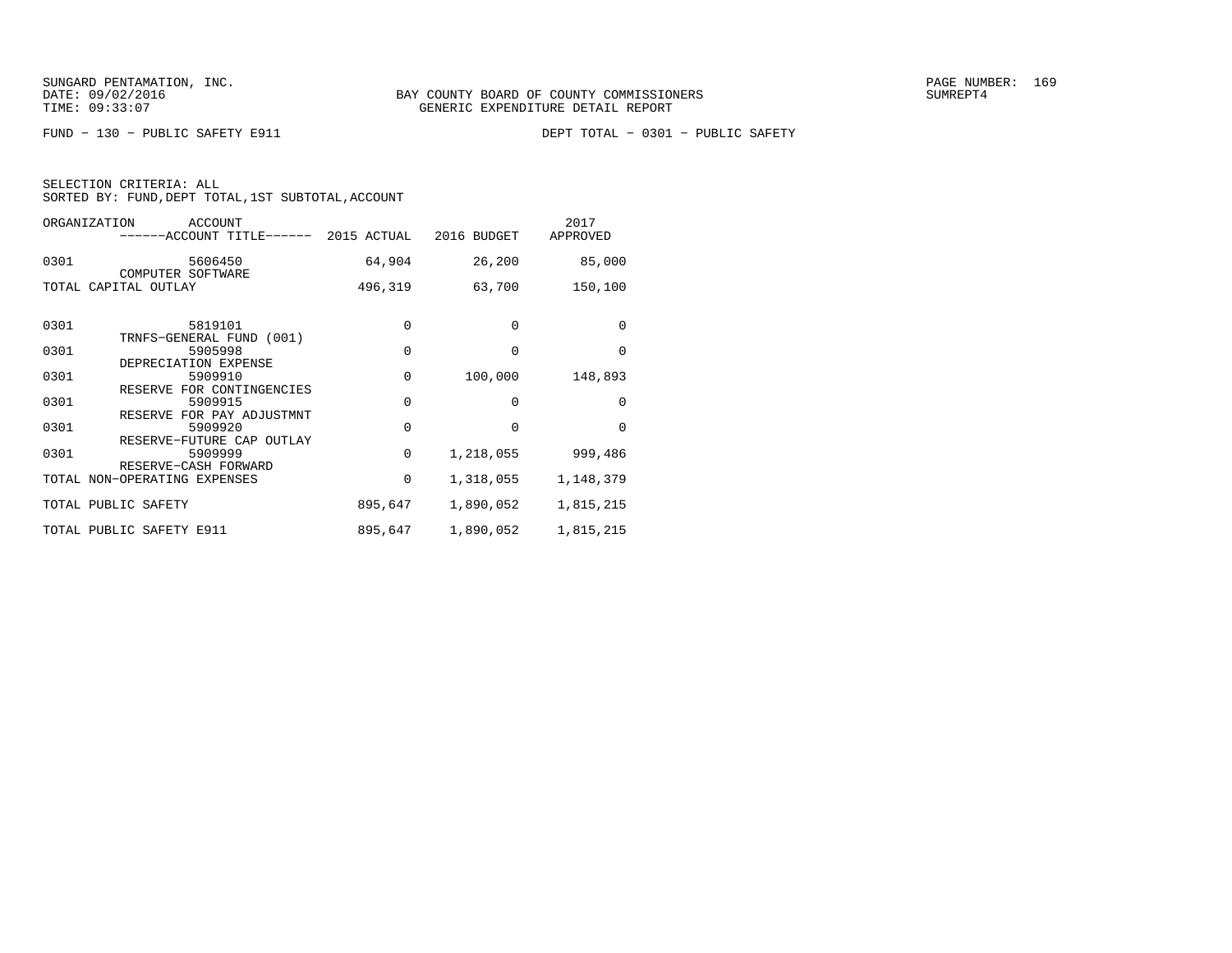FUND − 133 − INTERGOVT RADIO COMM DEPT TOTAL − 0303 − INTERGOV'T RADIO COMM

| ORGANIZATION | <b>ACCOUNT</b><br>------ACCOUNT TITLE------ 2015 ACTUAL |          | 2016 BUDGET | 2017<br>APPROVED |
|--------------|---------------------------------------------------------|----------|-------------|------------------|
| 0303         | 5101200<br>SALARIES & WAGES-REGULAR                     | 37,216   | 52,000      | 54,080           |
| 0303         | 5101400<br>SALARIES & WAGES-OVERTIME                    | 763      | 3,500       | 3,500            |
| 0303         | 5102100<br>FICA TAXES-MATCHING                          | 2,652    | 4,246       | 4,405            |
| 0303         | 5102200<br>RETIREMENT CONTRIBUTIONS                     | 2,780    | 4,660       | 4,438            |
| 0303         | 5102300<br>LIFE & HEALTH INSURANCE                      | 8,988    | 17,977      | 20,394           |
| 0303         | 5102302<br>VIRTUAL DOCTOR                               | $\Omega$ | $\Omega$    | $\Omega$         |
| 0303         | 5102400<br>WORKERS COMP. PREMIUMS                       | 2,382    | 229         | 238              |
|              | TOTAL PERSONAL SERVICES                                 | 54,782   | 82,612      | 87,055           |
| 0303         | 5143101                                                 | 1,903    | 2,104       | 2,217            |
| 0303         | PROF SRV-CO ATTORNEY<br>5303401<br>CONTRACTED SERVICES  | 14,000   | 10,000      | 10,000           |
| 0303         | 5303425<br>CONTR SRV-ADMIN FEES                         | 12,477   | 14,347      | 24,893           |
| 0303         | 5303446<br>CONTR SRV-FACILITIES                         | 963      | 3,254       | 5,181            |
| 0303         | 5304001<br>TRAVEL/TRAINING NON-LOCAL                    | 142      | 1,500       | 1,500            |
| 0303         | 5304101<br>COMMUNICATIONS SERVICES                      | 120,470  | 104,000     | 107,828          |
| 0303         | 5304122<br>COMM SRV-LEASED LINES                        | 24,970   | 20,000      | 22,000           |
| 0303         | 5304125<br>POSTAGE/TRANSP/FREIGHT                       | 473      | $\Omega$    | 100              |
| 0303         | 5304301<br>UTILITY SERVICES                             | 26,886   | $\Omega$    | 25,000           |
| 0303         | 5304403<br>RENTALS/LEASES-LAND                          | 3,000    | 3,000       | 3,000            |
| 0303         | 5304410<br>RENTALS/LEASES-EQUIPMENT                     | 0        | $\Omega$    | $\Omega$         |
| 0303         | 5304414<br>RENTALS/LEASES-EOUIP(IT)                     | 0        | $\Omega$    | 436              |
| 0303         | 5304501<br>INSURANCE & BONDS                            | 19,945   | 64,672      | 44,311           |
| 0303         | 5304605<br>REPAIR/MAINT-BLDG & GRND                     | 8,102    | 7,100       | 7,100            |
| 0303         | 5304610<br>REPAIR/MAINT-AUTO EQUIP                      | 0        | $\Omega$    | $\Omega$         |
| 0303         | 5304615<br>REPAIR/MAINT-EQUIPMENT                       | 228,784  | 400,000     | 325,000          |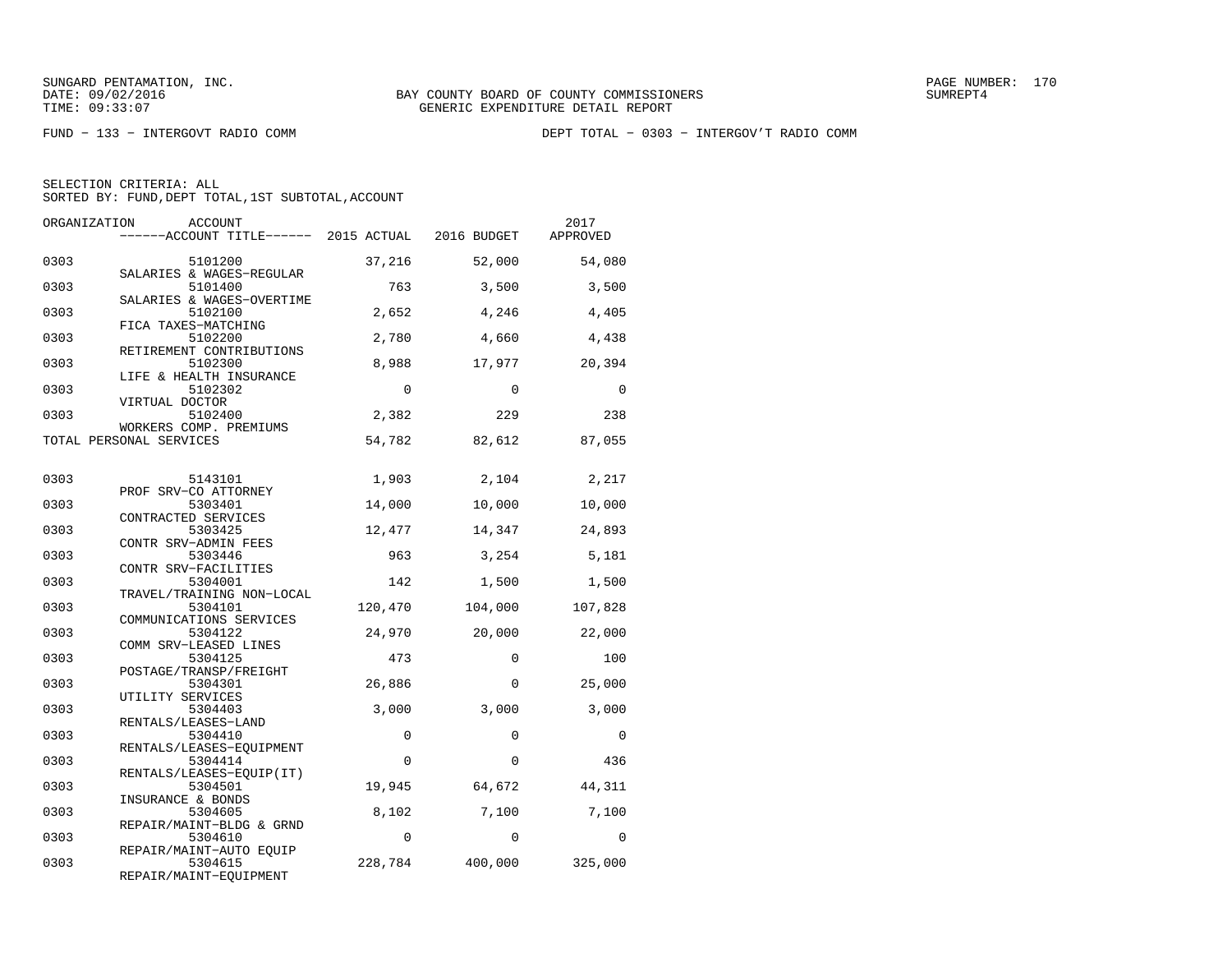FUND − 133 − INTERGOVT RADIO COMM DEPT TOTAL − 0303 − INTERGOV'T RADIO COMM

| ORGANIZATION<br><b>ACCOUNT</b><br>------ACCOUNT TITLE------ 2015 ACTUAL |             | 2016 BUDGET | 2017<br>APPROVED |
|-------------------------------------------------------------------------|-------------|-------------|------------------|
| 0303<br>5304902                                                         | 1,703       | 3,689       | 1,873            |
| FEES & COSTS-PURCHASING<br>0303<br>5304908                              | 0           | 0           | 0                |
| FEES & COSTS-LICENSES<br>0303<br>5304990                                | $\Omega$    | $\Omega$    | $\Omega$         |
| MISCELLANEOUS EXPENSES<br>0303<br>5305101                               | 234         | 500         | 500              |
| OFFICE SUPPLIES                                                         | 964         |             |                  |
| 0303<br>5305201<br>OPERATING SUPPLIES                                   |             | 500         | 1,500            |
| 0303<br>5305220<br>TOOL & SMALL IMPLEMENTS                              | 306         | 500         | 500              |
| 0303<br>5305402<br>DUES & MEMBERSHIPS                                   | 69          | 150         | 150              |
| 0303<br>5305406<br>TRAINING & TUITION                                   | $\mathbf 0$ | 0           | 0                |
| TOTAL OPERATING EXPENSES                                                | 465,391     | 635,316     | 583,089          |
| 0303<br>5606401                                                         | 25,437      | 5,000       | 5,000            |
| EOUIPMENT<br>0303<br>5606402                                            | 4,825       | 2,500       |                  |
| EOUIP LESS THAN \$1000                                                  |             |             | 2,500            |
| 0303<br>5606450<br>COMPUTER SOFTWARE                                    | 1,440       | $\Omega$    | 1,500            |
| TOTAL CAPITAL OUTLAY                                                    | 31,702      | 7,500       | 9,000            |
| 0303<br>5707105                                                         | $\mathbf 0$ | 0           | 0                |
| PRINCIPAL-LOANS<br>0303<br>5707205                                      | $\mathbf 0$ | $\Omega$    | 0                |
| INTEREST-LOANS<br>0303<br>5707316                                       | $\mathbf 0$ | $\Omega$    | $\Omega$         |
| PAYING AGENT/TRUSTEE-FEES<br>0303<br>5707370                            | $\mathbf 0$ | $\Omega$    | 0                |
| ARBITRAGE REBATE EXPENSE                                                | $\mathbf 0$ |             |                  |
| TOTAL DEBT SERVICE                                                      |             | 0           | 0                |
| 0303<br>5905908                                                         | $\mathbf 0$ | 0           | $\mathbf 0$      |
| LOSS ON DISPOSAL<br>0303<br>5905998                                     | 0           | $\Omega$    | $\Omega$         |
| DEPRECIATION EXPENSE<br>0303<br>5909920                                 | $\mathbf 0$ | 0           | 0                |
| RESERVE-FUTURE CAP OUTLAY<br>0303<br>5909999                            | $\Omega$    | 243,161     | 270,945          |
| RESERVE-CASH FORWARD<br>TOTAL NON-OPERATING EXPENSES                    | $\Omega$    | 243,161     | 270,945          |
|                                                                         |             |             |                  |
| TOTAL INTERGOV'T RADIO COMM                                             | 551,875     | 968,589     | 950,089          |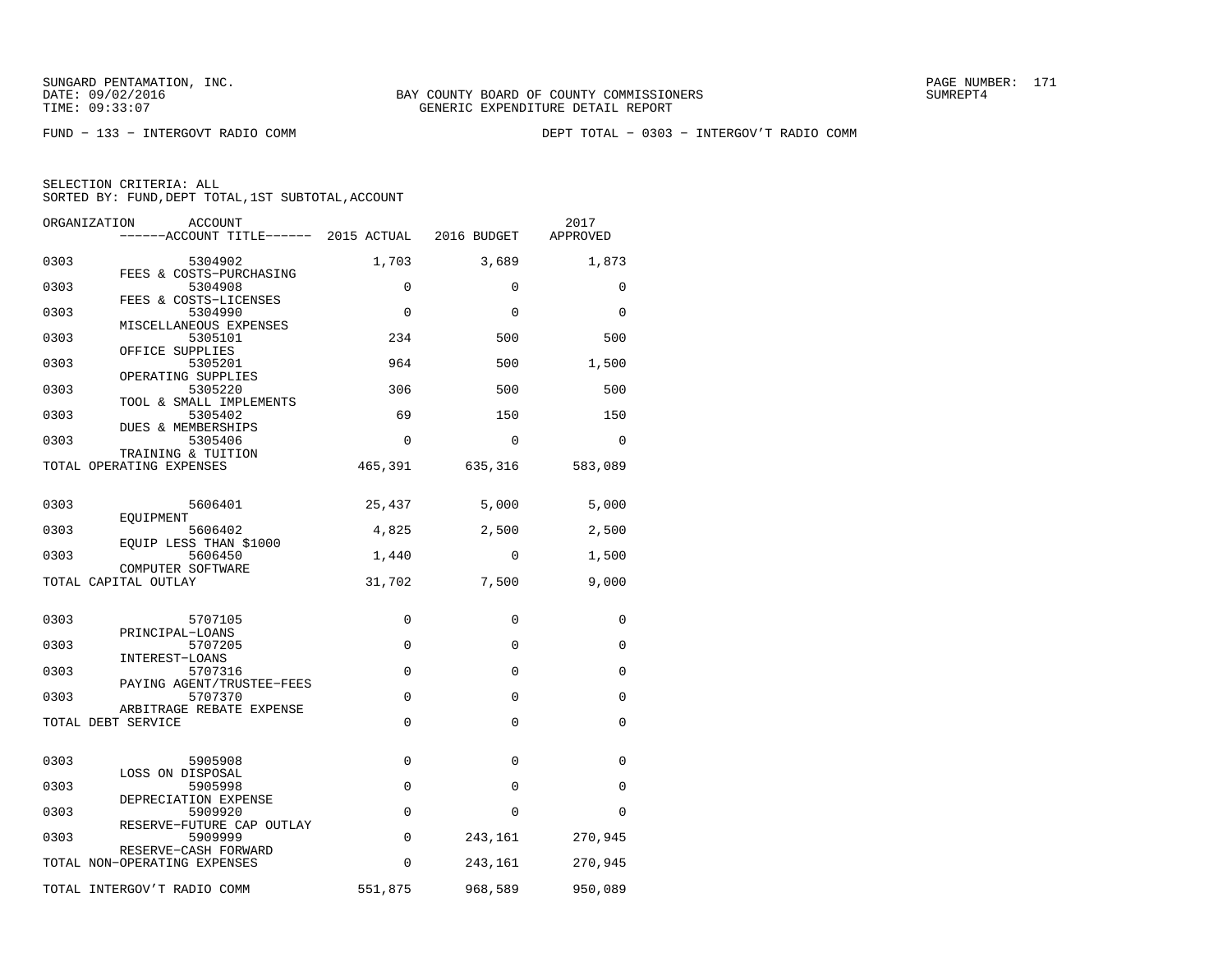FUND − 133 − INTERGOVT RADIO COMM DEPT TOTAL − 0303 − INTERGOV'T RADIO COMM

SELECTION CRITERIA: ALLSORTED BY: FUND,DEPT TOTAL,1ST SUBTOTAL,ACCOUNT

ORGANIZATION ACCOUNT 2017−−−−−−ACCOUNT TITLE−−−−−− 2015 ACTUAL 2016 BUDGET APPROVED

TOTAL INTERGOVT RADIO COMM 551,875 968,589 950,089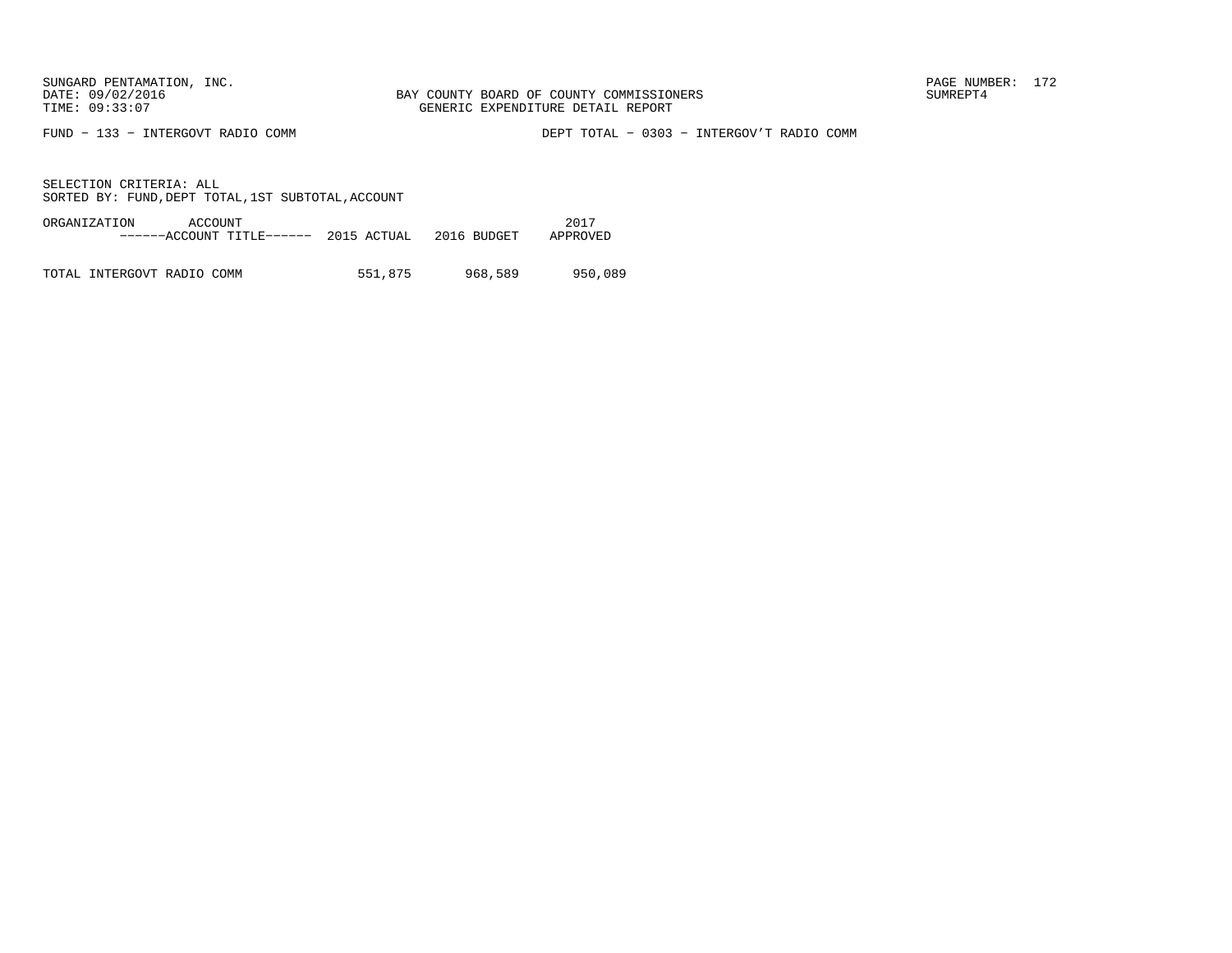FUND − 140 − DISTRICT MOSQUITO CONTROL DEPT TOTAL − 0315 − MOSQUITO CONTROL

| ORGANIZATION | <b>ACCOUNT</b><br>------ACCOUNT TITLE------ 2015 ACTUAL 2016 BUDGET |             |             | 2017<br>APPROVED |
|--------------|---------------------------------------------------------------------|-------------|-------------|------------------|
| 0315         | 5101200<br>SALARIES & WAGES-REGULAR                                 | 521,556     | 530,652     | 549,530          |
| 0315         | 5101400                                                             | 2,217       | 5,000       | 5,000            |
| 0315         | SALARIES & WAGES-OVERTIME<br>5102100<br>FICA TAXES-MATCHING         | 37,188      | 40,978      | 42,422           |
| 0315         | 5102200<br>RETIREMENT CONTRIBUTIONS                                 | 41,772      | 43,761      | 46,935           |
| 0315         | 5102300<br>LIFE & HEALTH INSURANCE                                  | 97,945      | 118,217     | 157,150          |
| 0315         | 5102302<br>VIRTUAL DOCTOR                                           | $\mathbf 0$ | $\Omega$    | $\Omega$         |
| 0315         | 5102400<br>WORKERS COMP. PREMIUMS                                   | 43,454      | 44,988      | 45,608           |
| 0315         | 5102500<br>UNEMPLOYMENT COMPENSATION                                | $\Omega$    | $\Omega$    | $\Omega$         |
|              | TOTAL PERSONAL SERVICES                                             | 744,132     | 783,596     | 846,645          |
| 0315         | 5143101                                                             | 4,527       | 4,265       | 4,439            |
| 0315         | PROF SRV-CO ATTORNEY<br>5303107                                     | 148         | 200         | $\mathbf 0$      |
| 0315         | PROF SRV-SUBSTANCE TEST<br>5303110                                  | 36          | $\Omega$    | 200              |
| 0315         | PROF SRV-BACKGROUND CHECK<br>5303401                                | 1,950       | 2,500       | 2,500            |
| 0315         | CONTRACTED SERVICES<br>5303408                                      | 2,639       | 2,404       | 2,404            |
| 0315         | CONTR SRV-800 MHZ<br>5303422                                        | $\mathbf 0$ | $\mathbf 0$ | $\mathbf 0$      |
| 0315         | CONTR SRV-GIS<br>5303425                                            | 31,429      | 40,925      | 48,463           |
| 0315         | CONTR SRV-ADMIN FEES<br>5303446                                     | 23,987      | 29,002      | 16,487           |
| 0315         | CONTR SRV-FACILITIES<br>5304001                                     | 6,270       | 10,000      | 5,000            |
| 0315         | TRAVEL/TRAINING NON-LOCAL<br>5304101                                | 3,199       | 3,060       | 3,828            |
| 0315         | COMMUNICATIONS SERVICES<br>5304122<br>COMM SRV-LEASED LINES         | $\mathbf 0$ | $\mathbf 0$ | $\mathbf 0$      |
| 0315         | 5304125<br>POSTAGE/TRANSP/FREIGHT                                   | 114         | 124         | 125              |
| 0315         | 5304301<br>UTILITY SERVICES                                         | 10,656      | 10,000      | 11,000           |
| 0315         | 5304410<br>RENTALS/LEASES-EQUIPMENT                                 | 1,258       | 3,214       | 644              |
| 0315         | 5304414<br>RENTALS/LEASES-EOUIP(IT)                                 | 0           | $\mathbf 0$ | 3,423            |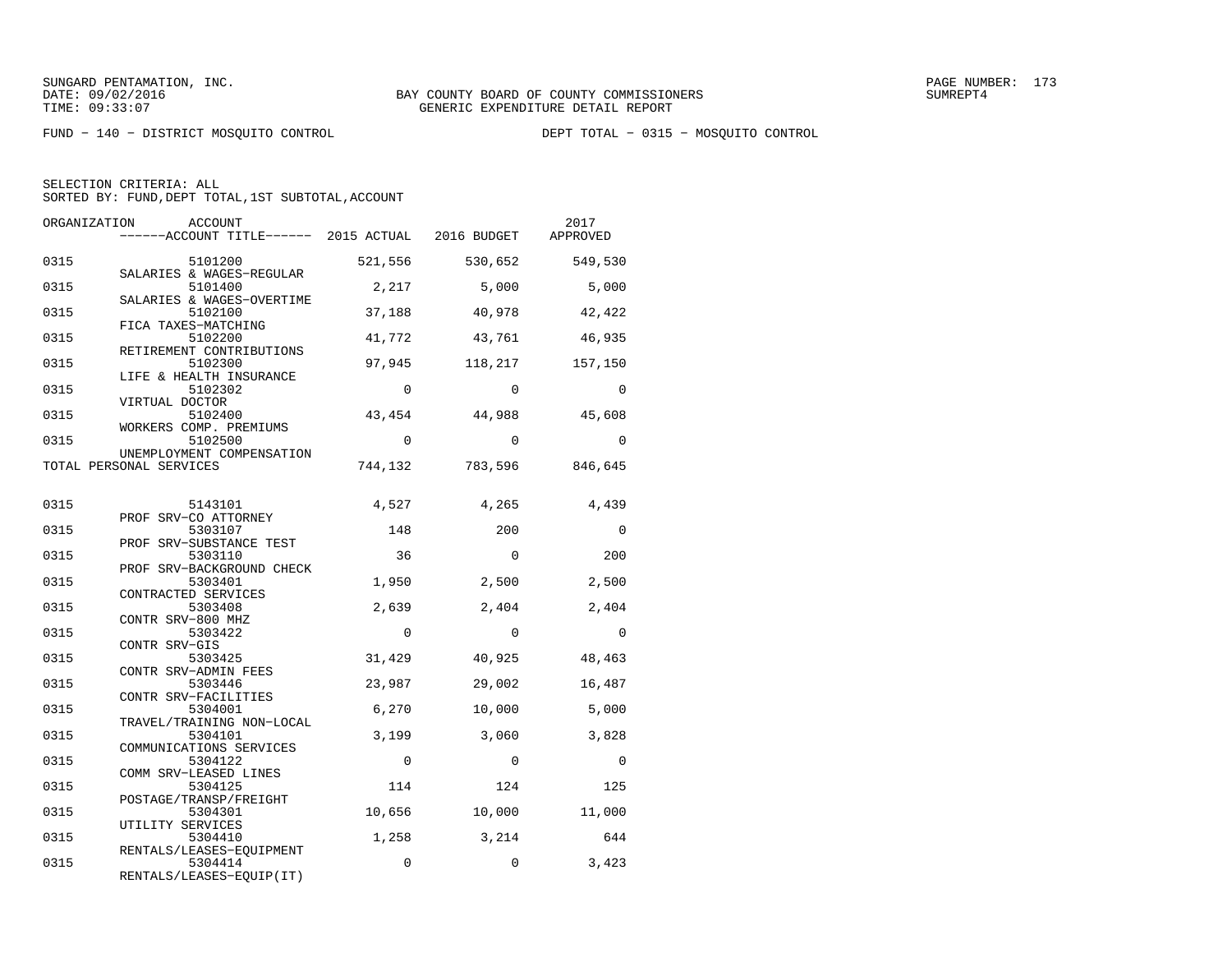FUND − 140 − DISTRICT MOSQUITO CONTROL DEPT TOTAL − 0315 − MOSQUITO CONTROL

SELECTION CRITERIA: ALL

SORTED BY: FUND,DEPT TOTAL,1ST SUBTOTAL,ACCOUNT

| ORGANIZATION | ACCOUNT                                                        |          |             | 2017        |
|--------------|----------------------------------------------------------------|----------|-------------|-------------|
|              | ------ACCOUNT TITLE------ 2015 ACTUAL 2016 BUDGET              |          |             | APPROVED    |
| 0315         | 5304501                                                        | 15,323   | 24,029      | 19,797      |
| 0315         | INSURANCE & BONDS<br>5304605                                   | 29,313   | 15,945      | 6,502       |
| 0315         | REPAIR/MAINT-BLDG & GRND<br>5304610<br>REPAIR/MAINT-AUTO EQUIP | 8,534    | 10,000      | 10,000      |
| 0315         | 5304611<br>REPAIR/MAINT-FLEET MAINT                            | $\Omega$ | $\Omega$    | $\Omega$    |
| 0315         | 5304615<br>REPAIR/MAINT-EOUIPMENT                              | 8,023    | 20,000      | 20,000      |
| 0315         | 5304701<br>PRINTING & BINDING                                  | $\Omega$ | $\Omega$    | $\Omega$    |
| 0315         | 5304902<br>FEES & COSTS-PURCHASING                             | 2,384    | 3,279       | 312         |
| 0315         | 5304905<br>FEES&COSTS-LGL ADV/ADVERT                           | $\Omega$ | $\Omega$    | $\Omega$    |
| 0315         | 5304922<br>FEES & COSTS-PERMITS                                | 100      | $\mathbf 0$ | $\Omega$    |
| 0315         | 5304990<br>MISCELLANEOUS EXPENSES                              | $\Omega$ | $\Omega$    | $\Omega$    |
| 0315         | 5305101<br>OFFICE SUPPLIES                                     | 903      | 1,800       | 1,800       |
| 0315         | 5305201<br>OPERATING SUPPLIES                                  | 6,288    | 7,000       | 7,000       |
| 0315         | 5305202<br>OPER SUPPLIES-JANITORIAL                            | 861      | 1,200       | 1,500       |
| 0315         | 5305203<br>INSECTISIDES & PESTICIDES                           | 212,393  | 200,000     | 209,004     |
| 0315         | 5305205<br>GAS, OIL & LUBRICANTS                               | 31,749   | 71,750      | 45,000      |
| 0315         | 5305210<br>SAFETY GEAR & SUPPLIES                              | 854      | 1,300       | 1,300       |
| 0315         | 5305215<br>CLOTHING & WEARING APPRL                            | 3,778    | 3,500       | 4,500       |
| 0315         | 5305220<br>TOOL & SMALL IMPLEMENTS                             | 691      | 1,000       | 1,000       |
| 0315         | 5305401<br>BOOKS/RESOURCE MATR/SUBSC                           | 7,463    | 10,000      | 0           |
| 0315         | 5305402<br>DUES & MEMBERSHIPS                                  | 1,518    | 2,270       | 2,270       |
| 0315         | 5305406<br>TRAINING & TUITION                                  | 969      | 2,000       | 2,000       |
|              | TOTAL OPERATING EXPENSES                                       | 417,356  | 480,767     | 430,498     |
| 0315         | 5606301                                                        | 0        | $\Omega$    | $\Omega$    |
| 0315         | IMPRV OTHER THAN BLDGS<br>5606401<br>EQUIPMENT                 | 0        | $\mathbf 0$ | $\mathbf 0$ |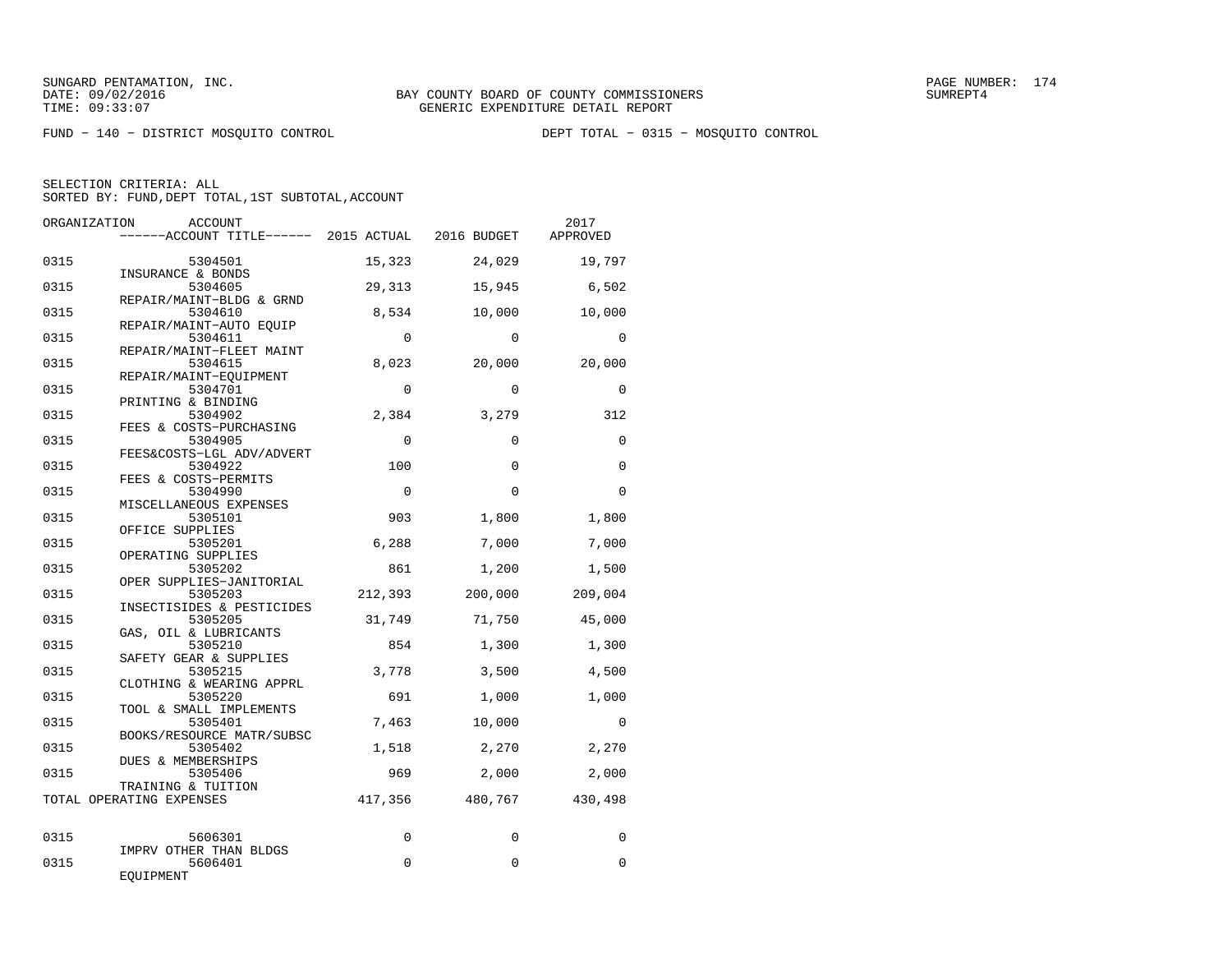FUND − 140 − DISTRICT MOSQUITO CONTROL DEPT TOTAL − 0315 − MOSQUITO CONTROL

| SELECTION CRITERIA: ALL |  |                                                    |  |
|-------------------------|--|----------------------------------------------------|--|
|                         |  | SORTED BY: FUND. DEPT TOTAL. 1ST SUBTOTAL. ACCOUNT |  |

| ORGANIZATION<br>ACCOUNT<br>------ACCOUNT TITLE------ 2015 ACTUAL 2016 BUDGET |             |              | 2017<br>APPROVED |
|------------------------------------------------------------------------------|-------------|--------------|------------------|
| 0315<br>5606402<br>EQUIP LESS THAN \$1000                                    | 778         | 2,000        | 2,000            |
| 0315<br>5606450<br>COMPUTER SOFTWARE                                         | $\mathbf 0$ | $\mathbf 0$  | $\mathbf 0$      |
| TOTAL CAPITAL OUTLAY                                                         | 778         | 2,000        | 2,000            |
| 0315<br>5808109                                                              | 6,818       | 6,763        | 6,878            |
| AID-CRA LYNN HAVEN<br>0315<br>5808110                                        | $\mathbf 0$ | $\mathbf{0}$ | $\mathbf 0$      |
| AID-CRA PIER PARK<br>0315<br>5808190                                         | $\mathbf 0$ | $\mathbf 0$  | $\mathbf 0$      |
| AID-CRA CEDAR GROVE<br>0315<br>5808202                                       | $\mathbf 0$ | $\Omega$     | $\mathbf 0$      |
| AID-CRA SPRINGFIELD<br>0315<br>5808204                                       | $\mathbf 0$ | $\mathbf 0$  | $\mathbf 0$      |
| AID-CRA PARKER<br>0315<br>5808206                                            | 708         | 594          | 953              |
| AID-CRA CALLAWAY<br>0315<br>5808207                                          | 47,704      | 46,566       | 44,724           |
| AID-CRA PANAMA CITY / DIB<br>0315<br>5808208                                 | 6,280       | 6,474        | 6,544            |
| AID-CRA P.C./MILLVILLE<br>TOTAL GRANTS & AIDS                                | 61,510      | 60,397       | 59,099           |
| 0315<br>5905998                                                              | $\mathbf 0$ | $\mathbf 0$  | $\mathbf 0$      |
| DEPRECIATION EXPENSE<br>0315<br>5909910                                      | $\Omega$    | $\Omega$     | $\Omega$         |
| RESERVE FOR CONTINGENCIES<br>0315<br>5909915                                 | $\mathbf 0$ | $\mathbf{0}$ | $\mathbf 0$      |
| RESERVE FOR PAY ADJUSTMNT<br>0315<br>5909999                                 | $\mathbf 0$ | 93,306       | $\mathbf 0$      |
| RESERVE-CASH FORWARD<br>TOTAL NON-OPERATING EXPENSES                         | $\mathbf 0$ | 93,306       | $\mathbf 0$      |
| TOTAL MOSOUITO CONTROL                                                       | 1,223,776   | 1,420,066    | 1,338,242        |
| TOTAL DISTRICT MOSQUITO CONTROL                                              | 1,223,776   | 1,420,066    | 1,338,242        |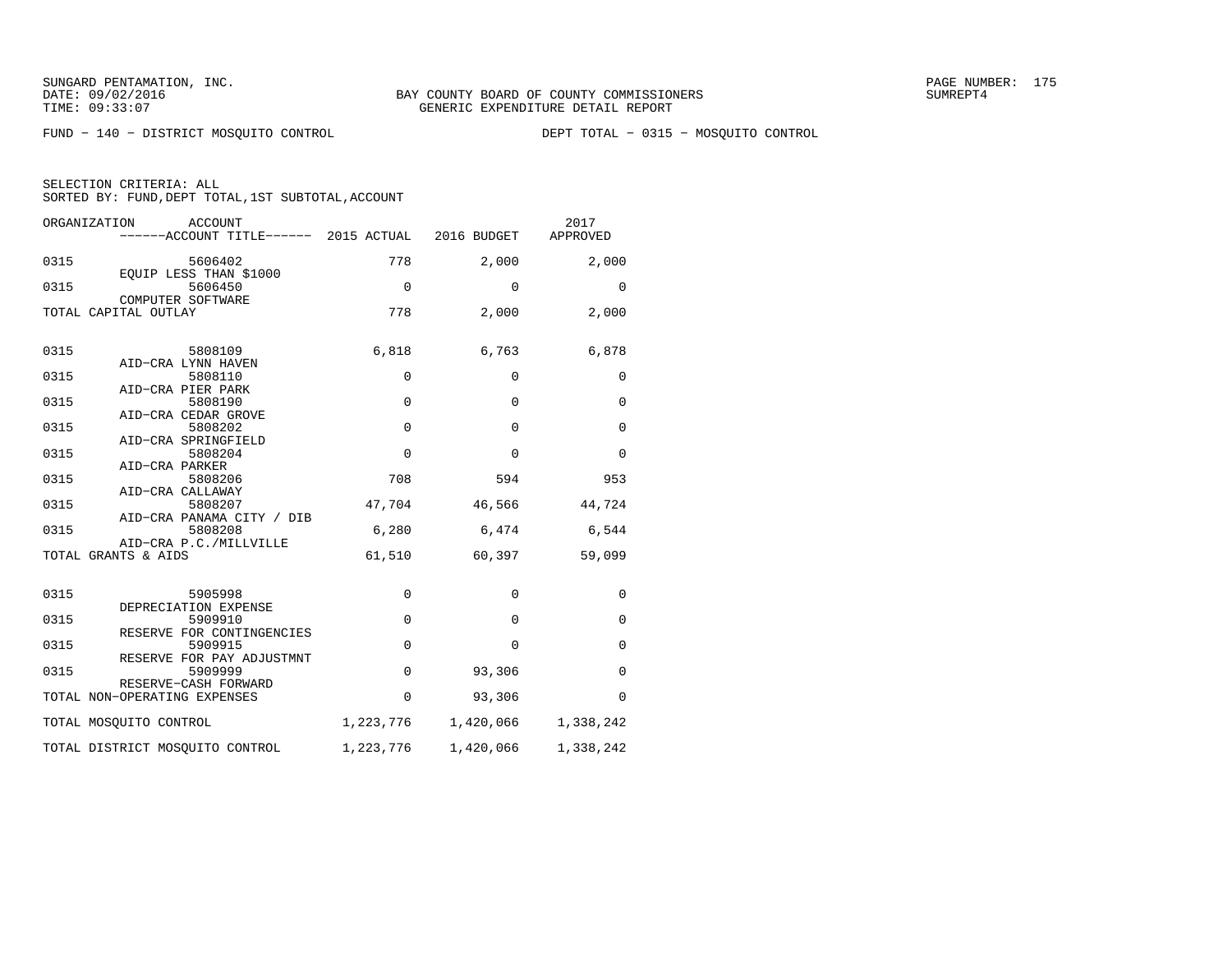FUND − 145 − MSTU−FIRE PROTECTION DEPT TOTAL − 0320 − FIRE SERVICES

| ORGANIZATION<br><b>ACCOUNT</b><br>------ACCOUNT TITLE------ 2015 ACTUAL 2016 BUDGET |             |           | 2017<br>APPROVED |
|-------------------------------------------------------------------------------------|-------------|-----------|------------------|
| 0320<br>5101200<br>SALARIES & WAGES-REGULAR                                         | 2,594,084   | 2,525,939 | 2,633,867        |
| 0320<br>5101205                                                                     | $\Omega$    | $\Omega$  | $\Omega$         |
| SALARIES & WAGES-DISASTER<br>0320<br>5101400                                        | 415,520     | 331,000   | 331,000          |
| SALARIES & WAGES-OVERTIME<br>0320<br>5101405                                        | $\Omega$    | $\Omega$  | $\Omega$         |
| SALARIES-DISASTER O/T<br>0320<br>5102100                                            | 215,186     | 218,556   | 226,812          |
| FICA TAXES-MATCHING<br>0320<br>5102200                                              | 604,530     | 628,317   | 681,428          |
| RETIREMENT CONTRIBUTIONS<br>0320<br>5102300<br>LIFE & HEALTH INSURANCE              | 549,431     | 683,327   | 756,467          |
| 0320<br>5102302<br>VIRTUAL DOCTOR                                                   | $\Omega$    | $\Omega$  | $\Omega$         |
| 0320<br>5102400<br>WORKERS COMP. PREMIUMS                                           | 47,676      | 121,106   | 126,106          |
| 0320<br>5102500<br>UNEMPLOYMENT COMPENSATION                                        | 2,117       | $\Omega$  | $\Omega$         |
| TOTAL PERSONAL SERVICES                                                             | 4,428,545   | 4,508,245 | 4,755,680        |
| 0320<br>5143101                                                                     | 19,909      | 23,602    | 25,858           |
| PROF SRV-CO ATTORNEY                                                                |             |           |                  |
| 0320<br>5143103                                                                     | $\mathbf 0$ | $\Omega$  | 0                |
| PROF SRV-LABOR ATTNY<br>0320<br>5143105                                             | $\Omega$    | $\Omega$  | $\Omega$         |
| PROF SRV-OTHER ATTNY                                                                |             |           |                  |
| 0320<br>5303104                                                                     | $\Omega$    | $\Omega$  | $\Omega$         |
| PROF SRV-ENGINEERING<br>0320<br>5303106                                             | 26,576      | 35,000    | 35,000           |
| PROF SRV-PHYSICLS/MEDICAL                                                           |             |           |                  |
| 0320<br>5303107                                                                     | 9,303       | 13,500    | 13,500           |
| PROF SRV-SUBSTANCE TEST<br>0320<br>5303110                                          | 2,205       | 3,500     | 3,500            |
| PROF SRV-BACKGROUND CHECK                                                           |             |           |                  |
| 0320<br>5303401<br>CONTRACTED SERVICES                                              | 141         | 45,000    | 45,000           |
| 0320<br>5303410                                                                     | $\Omega$    | $\Omega$  | $\Omega$         |
| CONTR SRV-JANITORIAL<br>0320<br>5303425                                             | 131,307     | 200,998   | 197,167          |
| CONTR SRV-ADMIN FEES<br>0320<br>5303446                                             | 1,009       | 1,747     | 1,611            |
| CONTR SRV-FACILITIES<br>0320<br>5303458                                             | 115,003     | 115,000   | 115,000          |
| CONTR SRV-CTY OF CALLAWAY                                                           |             | $\Omega$  |                  |
| 0320<br>5303459<br>CONTR SRV-LYNN HAVEN                                             | $\Omega$    |           | 0                |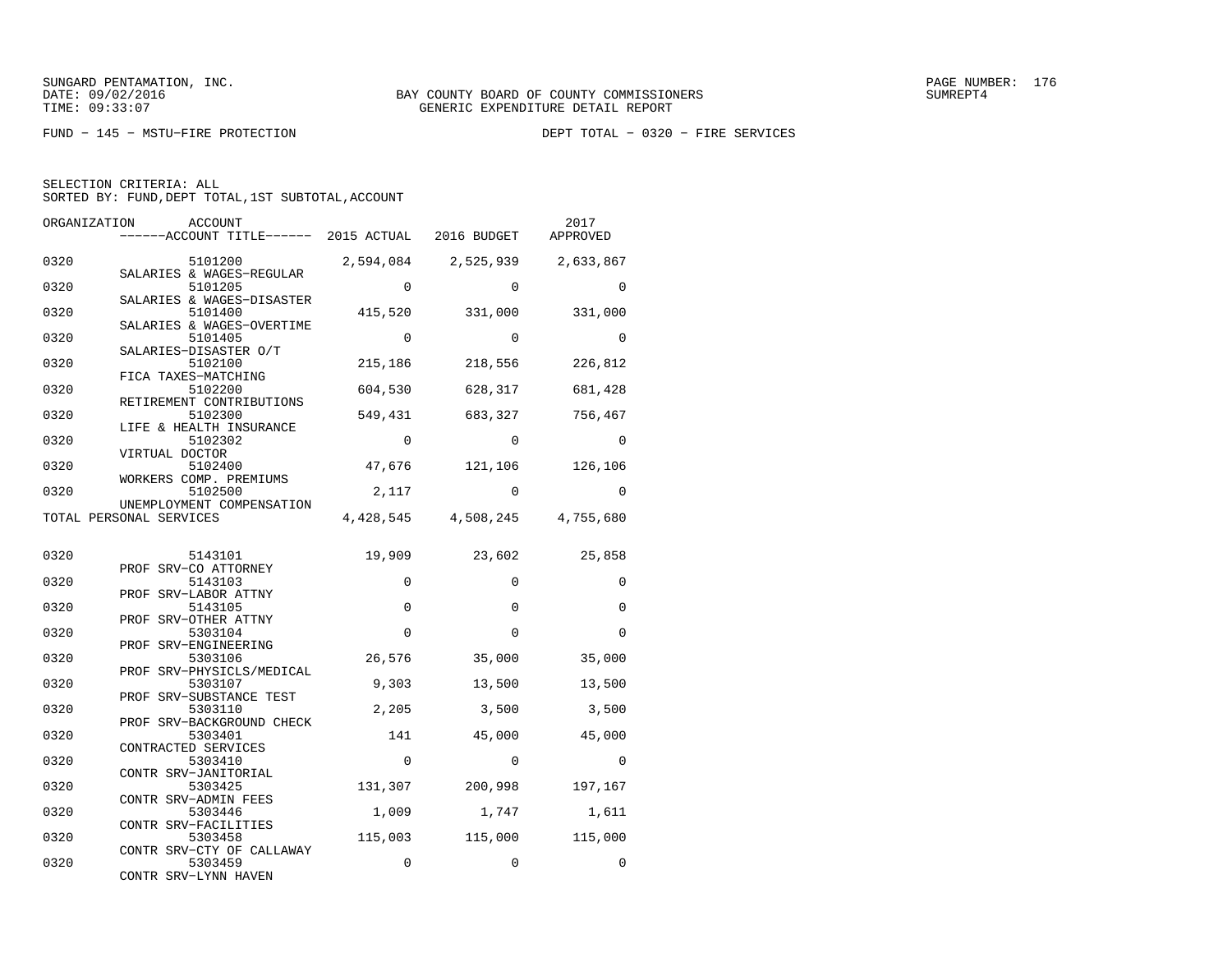FUND − 145 − MSTU−FIRE PROTECTION DEPT TOTAL − 0320 − FIRE SERVICES

| ORGANIZATION | ACCOUNT                                                        |             |             | 2017        |
|--------------|----------------------------------------------------------------|-------------|-------------|-------------|
|              | ------ACCOUNT TITLE------ 2015 ACTUAL 2016 BUDGET              |             |             | APPROVED    |
| 0320         | 5303461                                                        | 15,000      | 15,000      | 15,000      |
| 0320         | CONTR SRV-MEXICO BEACH<br>5303464                              | $\mathbf 0$ | $\mathbf 0$ | $\mathbf 0$ |
| 0320         | CONTR SRV-LAB<br>5303489                                       | $\Omega$    | $\Omega$    | $\Omega$    |
| 0320         | CONTR SRV-CITY OF SPRNGFL<br>5304001                           | 3,632       | 2,500       | 2,500       |
| 0320         | TRAVEL/TRAINING NON-LOCAL<br>5304005                           | $\Omega$    | $\Omega$    | $\Omega$    |
| 0320         | TRAVEL-LOCAL<br>5304101                                        | 13,032      | 13,560      | 16,020      |
| 0320         | COMMUNICATIONS SERVICES<br>5304125                             | 478         | 500         | 500         |
| 0320         | POSTAGE/TRANSP/FREIGHT<br>5304301                              | 1,178       | 1,500       | 1,500       |
| 0320         | UTILITY SERVICES<br>5304410                                    | 2,877       | 20,458      | 6,769       |
| 0320         | RENTALS/LEASES-EQUIPMENT<br>5304414                            | $\Omega$    | $\Omega$    | 4,965       |
| 0320         | RENTALS/LEASES-EQUIP(IT)<br>5304501                            | 319, 373    | 217,030     | 194,018     |
| 0320         | INSURANCE & BONDS<br>5304601                                   | 436         | $\Omega$    | $\Omega$    |
| 0320         | DISASTER RECOVERY/RESTOR<br>5304604                            | 512         | 1,000       | $\Omega$    |
| 0320         | REPAIR/MAINT-BLD&GRD DEPT<br>5304605                           | 1,244       | $\Omega$    | $\Omega$    |
| 0320         | REPAIR/MAINT-BLDG & GRND<br>5304610<br>REPAIR/MAINT-AUTO EQUIP | 140,512     | 105,000     | 105,000     |
| 0320         | 5304611<br>REPAIR/MAINT-FLEET MAINT                            | $\Omega$    | $\Omega$    | $\Omega$    |
| 0320         | 5304615<br>REPAIR/MAINT-EOUIPMENT                              | 43,889      | 55,000      | 55,000      |
| 0320         | 5304701<br>PRINTING & BINDING                                  | $\Omega$    | 500         | 500         |
| 0320         | 5304902<br>FEES & COSTS-PURCHASING                             | 11,665      | 4,509       | 9,679       |
| 0320         | 5304905<br>FEES&COSTS-LGL ADV/ADVERT                           | $\Omega$    | $\Omega$    | $\mathbf 0$ |
| 0320         | 5304922<br>FEES & COSTS-PERMITS                                | 1,755       | 2,000       | 2,000       |
| 0320         | 5304990<br>MISCELLANEOUS EXPENSES                              | 351         | $\Omega$    | $\Omega$    |
| 0320         | 5305101<br>OFFICE SUPPLIES                                     | 3,956       | 4,000       | 4,000       |
| 0320         | 5305201<br>OPERATING SUPPLIES                                  | 25,088      | 5,000       | 10,000      |
| 0320         | 5305205<br>GAS, OIL & LUBRICANTS                               | 128,514     | 133,000     | 133,000     |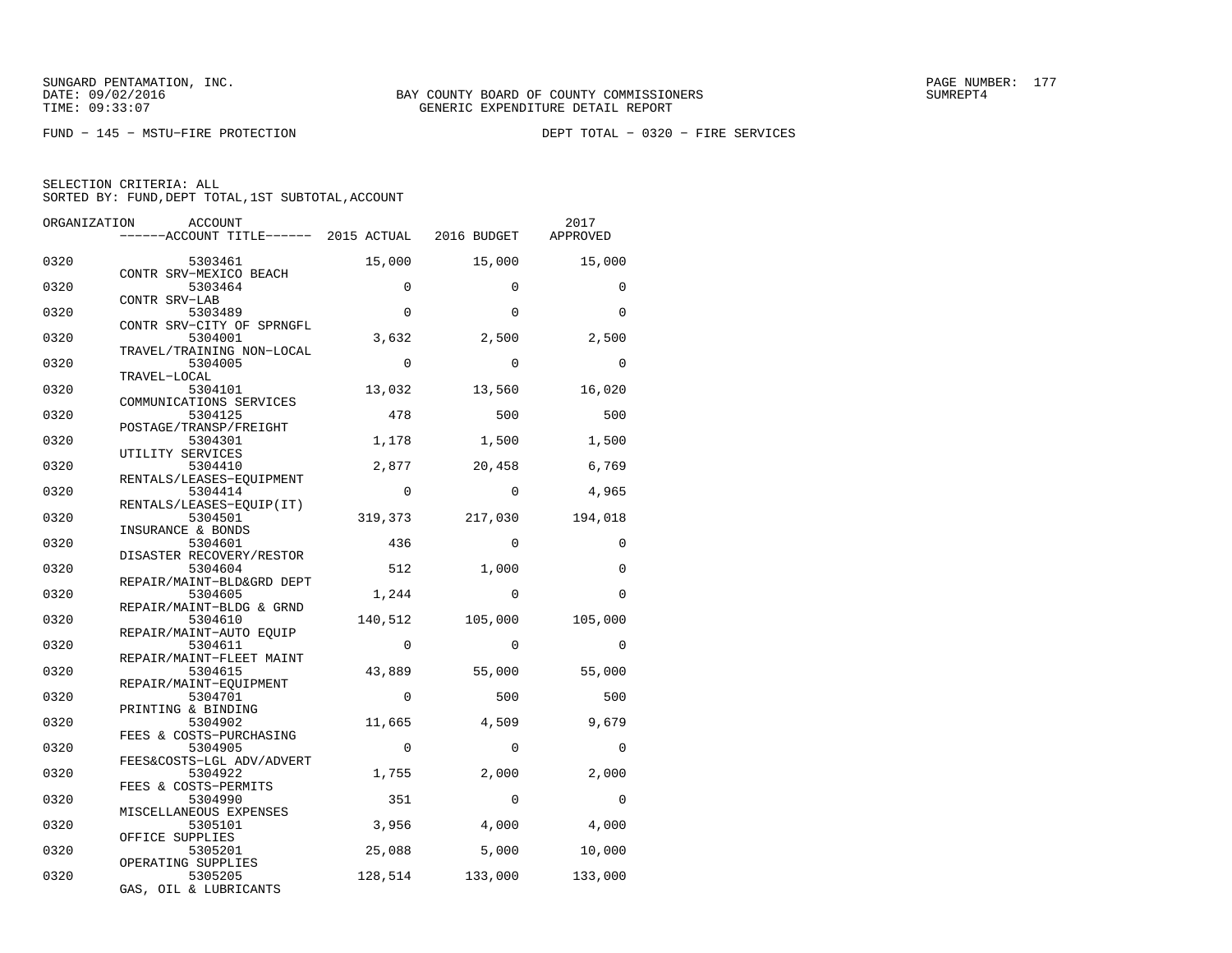FUND − 145 − MSTU−FIRE PROTECTION DEPT TOTAL − 0320 − FIRE SERVICES

| ORGANIZATION<br><b>ACCOUNT</b><br>------ACCOUNT TITLE------ 2015 ACTUAL |             | 2016 BUDGET  | 2017<br>APPROVED |
|-------------------------------------------------------------------------|-------------|--------------|------------------|
| 0320<br>5305208                                                         | 0           | $\Omega$     | $\Omega$         |
| OPERATING/PROMO EXPS<br>0320<br>5305210                                 | 40,374      | 39,298       | 39,298           |
| SAFETY GEAR & SUPPLIES<br>0320<br>5305215                               | 28,086      | 22,000       | 28,000           |
| CLOTHING & WEARING APPRL<br>0320<br>5305220                             | 453         | 1,000        | 1,500            |
| TOOL & SMALL IMPLEMENTS<br>0320<br>5305401                              | $\mathbf 0$ | $\Omega$     | 0                |
| BOOKS/RESOURCE MATR/SUBSC<br>0320<br>5305402                            | 1,926       | 3,000        | 3,000            |
| DUES & MEMBERSHIPS<br>0320<br>5305406                                   | 10,220      | 30,000       | 30,000           |
| TRAINING & TUITION<br>TOTAL OPERATING EXPENSES                          | 1,100,002   | 1,114,202    | 1,098,885        |
|                                                                         |             |              |                  |
| 0320<br>5606101                                                         | 0           | $\mathbf 0$  | 0                |
| LAND<br>0320<br>5606301                                                 | $\mathbf 0$ | $\mathbf 0$  | 0                |
| IMPRV OTHER THAN BLDGS<br>0320<br>5606401                               | 211,550     | $\Omega$     | 22,000           |
| EOUIPMENT<br>0320<br>5606402                                            | 71,944      | 2,000        | 15,000           |
| EQUIP LESS THAN \$1000<br>0320<br>5606450                               | 14,938      | 15,000       | 20,000           |
| COMPUTER SOFTWARE<br>0320<br>5606545                                    | 25,737      | $\Omega$     | 0                |
| CIP-WASTEWTR LINE EXT<br>TOTAL CAPITAL OUTLAY                           | 324,169     | 17,000       | 57,000           |
|                                                                         |             |              |                  |
| 0320<br>5707105<br>PRINCIPAL-LOANS                                      | 302,644     | 390,415      | 403,935          |
| 0320<br>5707205<br>INTEREST-LOANS                                       | 274,034     | 258,669      | 244,851          |
| 0320<br>5707303<br><b>BOND ISSUE COSTS</b>                              | $\Omega$    | $\Omega$     | 0                |
| 5707316<br>0320<br>PAYING AGENT/TRUSTEE-FEES                            | 124         | 0            | 0                |
| 0320<br>5707370                                                         | 293         | $\mathbf{0}$ | 0                |
| ARBITRAGE REBATE EXPENSE<br>TOTAL DEBT SERVICE                          | 577,095     | 649,084      | 648,786          |
|                                                                         |             |              |                  |
| 0320<br>5808173<br>GRANT-FIRE EMT/PARAMEDIC                             | 50,472      | $\Omega$     | 0                |
| 0320<br>5808201<br>AID-PRIVATE ORGANIZATIONS                            | 0           | $\Omega$     | 0                |
| TOTAL GRANTS & AIDS                                                     | 50,472      | 0            | 0                |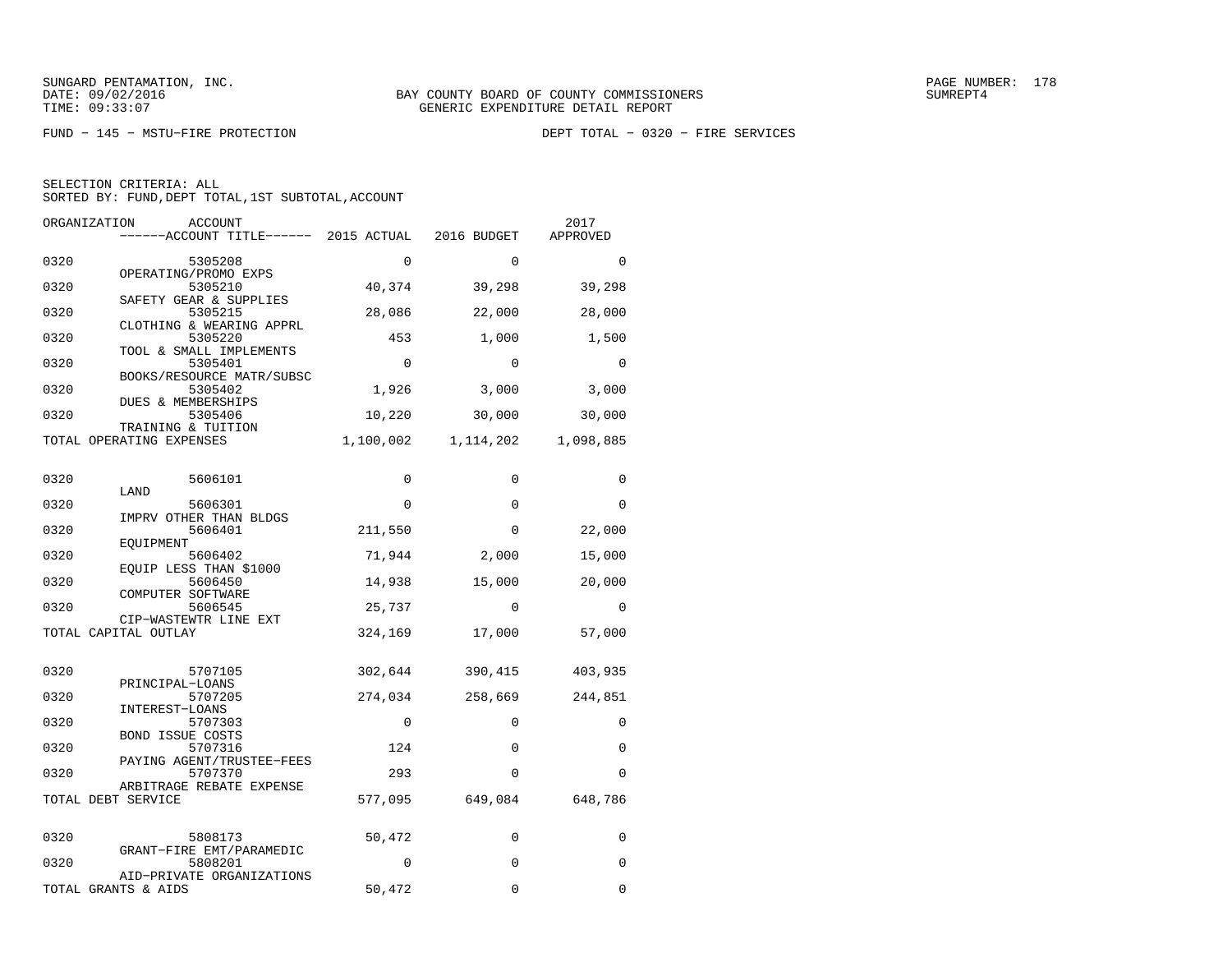FUND − 145 − MSTU−FIRE PROTECTION DEPT TOTAL − 0320 − FIRE SERVICES

| APPROVED  |
|-----------|
|           |
|           |
|           |
| $\Omega$  |
|           |
| $\Omega$  |
|           |
| 702,562   |
|           |
| 60,000    |
|           |
| $\Omega$  |
|           |
| $\Omega$  |
|           |
| 762,562   |
| 7,322,913 |
|           |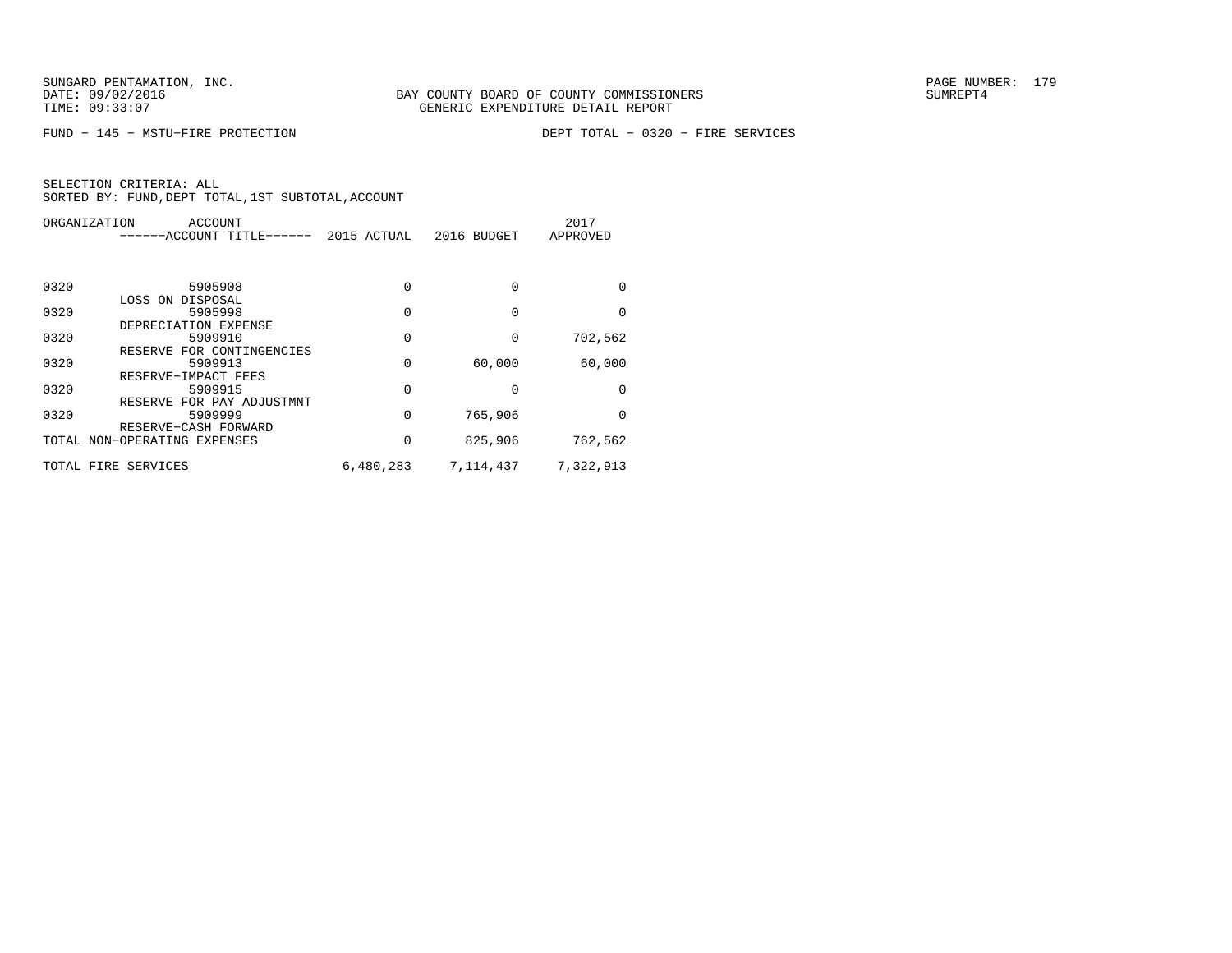FUND − 145 − MSTU−FIRE PROTECTION DEPT TOTAL − 0321 − THOMAS DRIVE FIRE DIST

| ORGANIZATION | ACCOUNT                              |             |             | 2017<br>APPROVED |
|--------------|--------------------------------------|-------------|-------------|------------------|
|              |                                      |             |             |                  |
| 0321         | 5303446<br>CONTR SRV-FACILITIES      | 7,890       | 9,499       | 8,616            |
| 0321         | 5304001                              | 105         | $\Omega$    | $\Omega$         |
| 0321         | TRAVEL/TRAINING NON-LOCAL<br>5304101 | 3,740       | 4,320       | 4,608            |
| 0321         | COMMUNICATIONS SERVICES<br>5304125   | $\Omega$    | $\Omega$    | $\Omega$         |
| 0321         | POSTAGE/TRANSP/FREIGHT<br>5304301    | 33,203      | 29,000      | 29,000           |
| 0321         | UTILITY SERVICES<br>5304410          | 2,000       | 2,850       | $\Omega$         |
|              | RENTALS/LEASES-EQUIPMENT             |             |             |                  |
| 0321         | 5304414<br>RENTALS/LEASES-EQUIP(IT)  | $\Omega$    | $\Omega$    | 2,723            |
| 0321         | 5304604<br>REPAIR/MAINT-BLD&GRD DEPT | 2,741       | 1,500       | 1,500            |
| 0321         | 5304605<br>REPAIR/MAINT-BLDG & GRND  | 2,630       | 27,820      | 45,320           |
| 0321         | 5304610                              | 77          | $\Omega$    | $\Omega$         |
| 0321         | REPAIR/MAINT-AUTO EQUIP<br>5304611   | $\Omega$    | $\Omega$    | 0                |
| 0321         | REPAIR/MAINT-FLEET MAINT<br>5304615  | 783         | $\Omega$    | $\Omega$         |
| 0321         | REPAIR/MAINT-EQUIPMENT<br>5304902    | $\Omega$    | $\Omega$    | $\Omega$         |
| 0321         | FEES & COSTS-PURCHASING<br>5305101   | 852         | 750         | 750              |
| 0321         | OFFICE SUPPLIES<br>5305201           | 2,897       | 1,500       | 1,500            |
|              | OPERATING SUPPLIES                   |             |             |                  |
| 0321         | 5305205<br>GAS, OIL & LUBRICANTS     | $\mathbf 0$ | 0           | 0                |
| 0321         | 5305210<br>SAFETY GEAR & SUPPLIES    | $\Omega$    | $\Omega$    | $\Omega$         |
| 0321         | 5305220<br>TOOL & SMALL IMPLEMENTS   | 27          | $\mathbf 0$ | 0                |
|              | TOTAL OPERATING EXPENSES             | 56,944      | 77,239      | 94,017           |
| 0321         | 5606301                              | $\mathbf 0$ | $\mathbf 0$ | 0                |
| 0321         | IMPRV OTHER THAN BLDGS<br>5606401    | $\Omega$    | $\Omega$    | $\Omega$         |
|              | EOUIPMENT                            |             |             |                  |
| 0321         | 5606402<br>EQUIP LESS THAN \$1000    | 408         | 1,500       | 1,500            |
|              | TOTAL CAPITAL OUTLAY                 | 408         | 1,500       | 1,500            |
| 0321         | 5808201<br>AID-PRIVATE ORGANIZATIONS | 0           | 0           | 0                |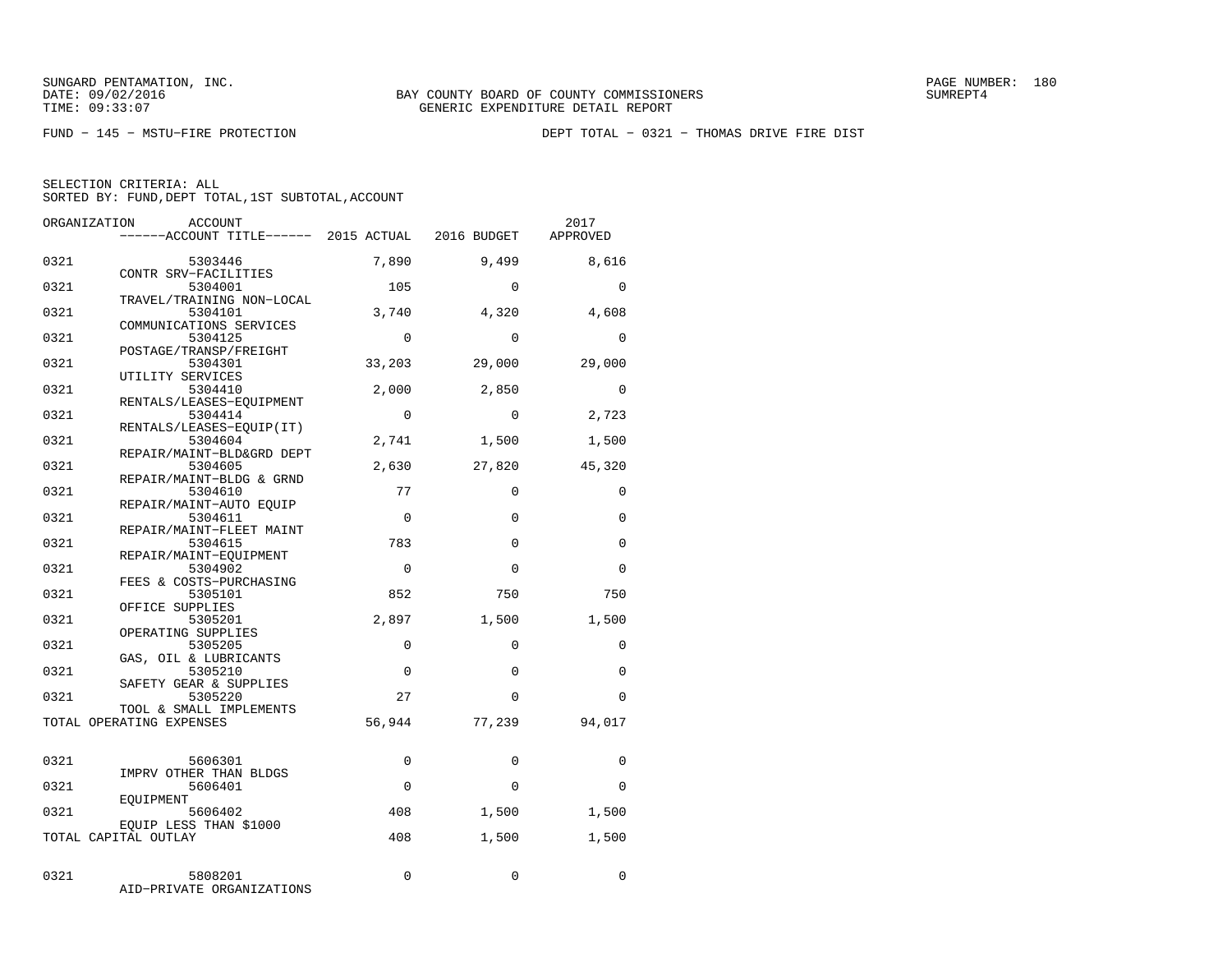FUND − 145 − MSTU−FIRE PROTECTION DEPT TOTAL − 0321 − THOMAS DRIVE FIRE DIST

| ORGANIZATION<br>ACCOUNT<br>$---ACCO$ UNT TITLE $---2015$ ACTUAL 2016 BUDGET |        |        | 2017<br>APPROVED |
|-----------------------------------------------------------------------------|--------|--------|------------------|
| TOTAL GRANTS & AIDS                                                         |        |        |                  |
| TOTAL THOMAS DRIVE FIRE DIST                                                | 57,352 | 78.739 | 95,517           |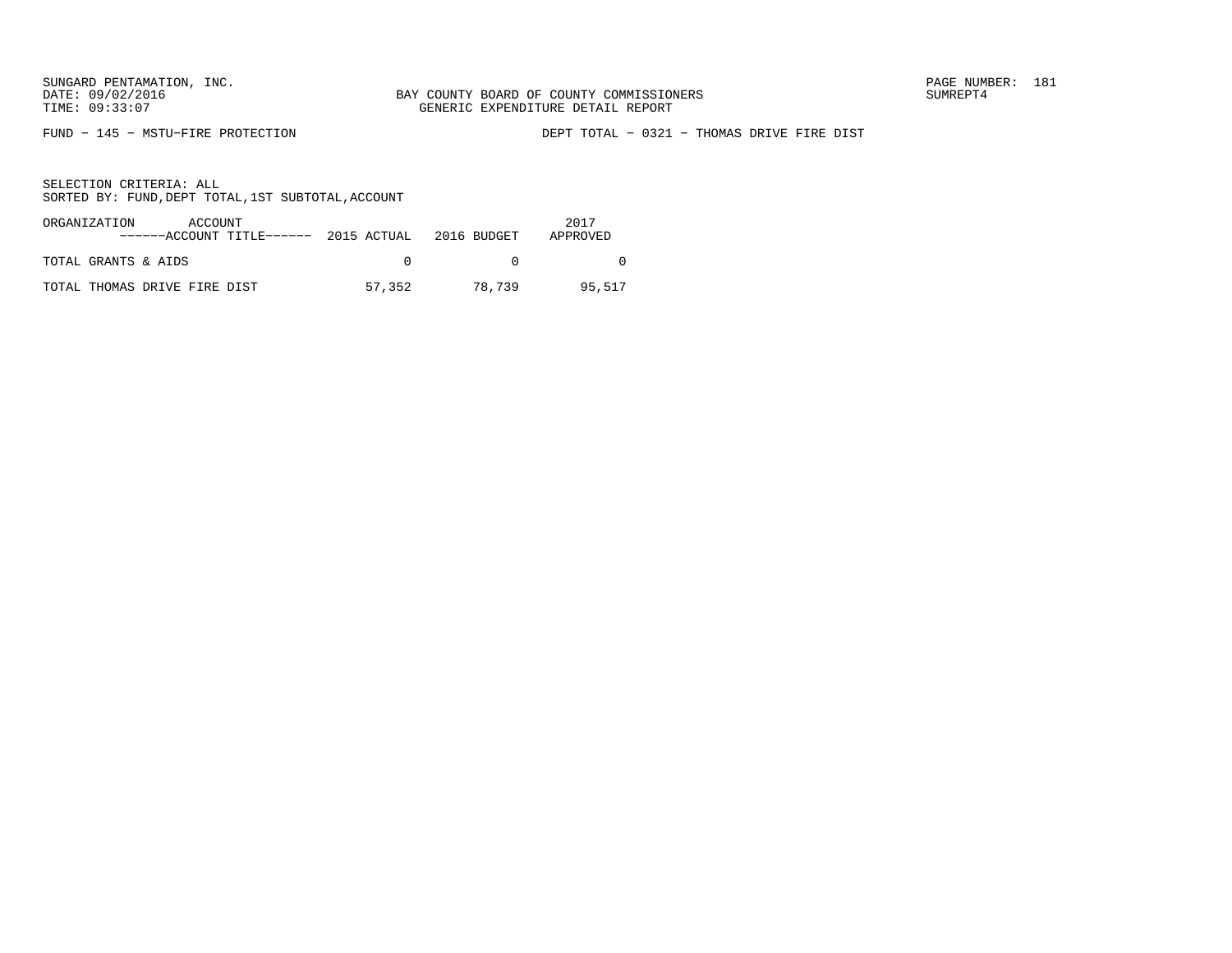FUND − 145 − MSTU−FIRE PROTECTION DEPT TOTAL − 0322 − WEST END FIRE DIST

| SELECTION CRITERIA: ALL                            |
|----------------------------------------------------|
| SORTED BY: FUND, DEPT TOTAL, 1ST SUBTOTAL, ACCOUNT |

| ORGANIZATION | <b>ACCOUNT</b><br>------ACCOUNT TITLE------ 2015 ACTUAL |             | 2016 BUDGET | 2017<br>APPROVED |
|--------------|---------------------------------------------------------|-------------|-------------|------------------|
| 0322         | 5303446<br>CONTR SRV-FACILITIES                         | 2,779       | 1,623       | 5,068            |
| 0322         | 5304101<br>COMMUNICATIONS SERVICES                      | 1,713       | 1,680       | 1,860            |
| 0322         | 5304301<br>UTILITY SERVICES                             | 17,593      | 34,000      | 34,000           |
| 0322         | 5304410<br>RENTALS/LEASES-EQUIPMENT                     | $\mathbf 0$ | 2,650       | $\Omega$         |
| 0322         | 5304414<br>RENTALS/LEASES-EQUIP(IT)                     | $\mathbf 0$ | $\mathbf 0$ | 2,975            |
| 0322         | 5304604<br>REPAIR/MAINT-BLD&GRD DEPT                    | $\mathbf 0$ | $\Omega$    | $\Omega$         |
| 0322         | 5304605<br>REPAIR/MAINT-BLDG & GRND                     | 5,732       | 12,242      | 12,242           |
| 0322         | 5304610<br>REPAIR/MAINT-AUTO EQUIP                      | $\mathbf 0$ | $\Omega$    | $\Omega$         |
| 0322         | 5304611<br>REPAIR/MAINT-FLEET MAINT                     | $\mathbf 0$ | $\mathbf 0$ | $\mathbf 0$      |
| 0322         | 5304615<br>REPAIR/MAINT-EQUIPMENT                       | 159         | $\Omega$    | $\Omega$         |
| 0322         | 5304902<br>FEES & COSTS-PURCHASING                      | $\mathbf 0$ | $\mathbf 0$ | $\mathbf 0$      |
| 0322         | 5305101<br>OFFICE SUPPLIES                              | 988         | 500         | 500              |
| 0322         | 5305201<br>OPERATING SUPPLIES                           | 1,438       | 750         | 750              |
| 0322         | 5305205<br>GAS, OIL & LUBRICANTS                        | $\mathbf 0$ | $\mathbf 0$ | $\mathbf 0$      |
| 0322         | 5305220<br>TOOL & SMALL IMPLEMENTS                      | $\Omega$    | $\Omega$    | $\Omega$         |
|              | TOTAL OPERATING EXPENSES                                | 30,402      | 53,445      | 57,395           |
| 0322         | 5606401                                                 | $\mathbf 0$ | $\Omega$    | $\Omega$         |
| 0322         | EOUIPMENT<br>5606402                                    | $\mathsf 0$ | 375         | 375              |
|              | EQUIP LESS THAN \$1000<br>TOTAL CAPITAL OUTLAY          | $\Omega$    | 375         | 375              |
|              | TOTAL WEST END FIRE DIST                                | 30,402      | 53,820      | 57,770           |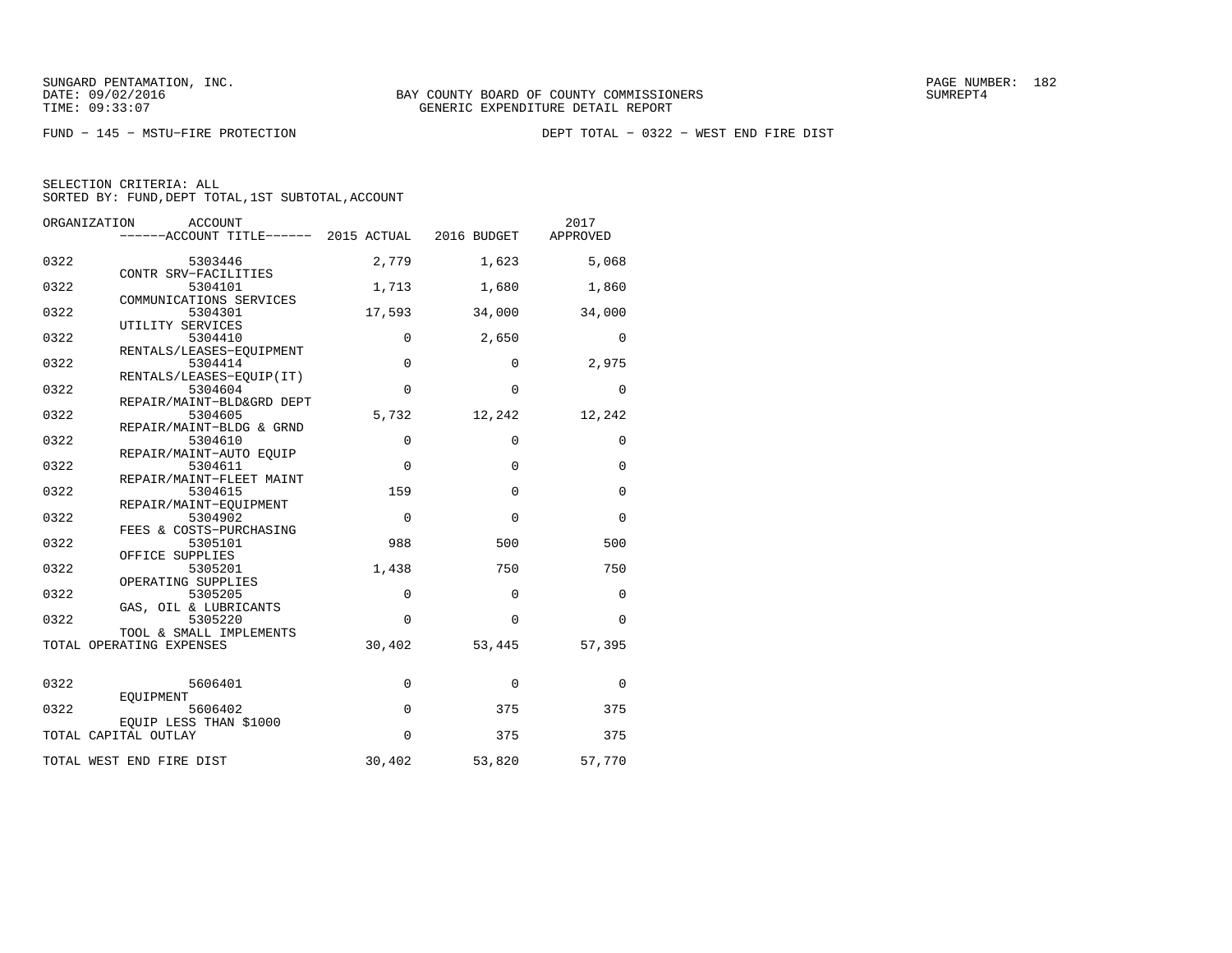FUND − 145 − MSTU−FIRE PROTECTION DEPT TOTAL − 0323 − WEST BAY/WOODVILLE FIRE

| ORGANIZATION<br>ACCOUNT |                          |                                                   |             | 2017         |             |
|-------------------------|--------------------------|---------------------------------------------------|-------------|--------------|-------------|
|                         |                          | ------ACCOUNT TITLE------ 2015 ACTUAL 2016 BUDGET |             |              | APPROVED    |
|                         |                          |                                                   |             |              |             |
| 0323                    |                          | 5304101                                           | 1,428       | 1,440        | 1,740       |
|                         |                          | COMMUNICATIONS SERVICES                           |             |              |             |
| 0323                    |                          | 5304125                                           | $\Omega$    | $\Omega$     | $\Omega$    |
|                         |                          | POSTAGE/TRANSP/FREIGHT                            |             |              |             |
| 0323                    |                          | 5304301                                           | 4,613       | 5,000        | 5,000       |
|                         |                          | UTILITY SERVICES                                  |             |              |             |
| 0323                    |                          | 5304410                                           | 546         | 700          | 700         |
|                         |                          | RENTALS/LEASES-EQUIPMENT                          |             |              |             |
| 0323                    |                          | 5304604                                           | 1,476       | 1,000        | 1,000       |
| 0323                    |                          | REPAIR/MAINT-BLD&GRD DEPT<br>5304605              | $\mathbf 0$ | $\mathbf{0}$ | $\mathbf 0$ |
|                         |                          | REPAIR/MAINT-BLDG & GRND                          |             |              |             |
| 0323                    |                          | 5304610                                           | $\mathbf 0$ | $\mathbf 0$  | $\mathbf 0$ |
|                         |                          | REPAIR/MAINT-AUTO EOUIP                           |             |              |             |
| 0323                    |                          | 5304611                                           | $\mathbf 0$ | $\mathbf 0$  | $\mathbf 0$ |
|                         |                          | REPAIR/MAINT-FLEET MAINT                          |             |              |             |
| 0323                    |                          | 5304615                                           | 196         | $\mathbf 0$  | $\mathbf 0$ |
|                         |                          | REPAIR/MAINT-EQUIPMENT                            |             |              |             |
| 0323                    |                          | 5304902                                           | $\mathbf 0$ | $\Omega$     | $\Omega$    |
|                         |                          | FEES & COSTS-PURCHASING                           |             |              |             |
| 0323                    |                          | 5305101                                           | $\mathbf 0$ | 500          | 500         |
|                         |                          | OFFICE SUPPLIES                                   |             |              |             |
| 0323                    |                          | 5305201                                           | $\Omega$    | 250          | 250         |
|                         |                          | OPERATING SUPPLIES                                |             |              |             |
| 0323                    |                          | 5305202                                           | $\mathbf 0$ | $\mathbf 0$  | $\Omega$    |
|                         |                          | OPER SUPPLIES-JANITORIAL                          |             |              |             |
| 0323                    |                          | 5305205                                           | $\Omega$    | $\Omega$     | $\Omega$    |
|                         |                          | GAS, OIL & LUBRICANTS                             |             |              |             |
|                         | TOTAL OPERATING EXPENSES |                                                   | 8,259       | 8,890        | 9,190       |
|                         |                          |                                                   |             |              |             |
|                         |                          |                                                   |             |              |             |
| 0323                    |                          | 5606402                                           | $\mathbf 0$ | 250          | 250         |
|                         |                          | EOUIP LESS THAN \$1000                            | $\mathbf 0$ |              |             |
|                         | TOTAL CAPITAL OUTLAY     |                                                   |             | 250          | 250         |
|                         |                          | TOTAL WEST BAY/WOODVILLE FIRE                     | 8,259       | 9,140        | 9,440       |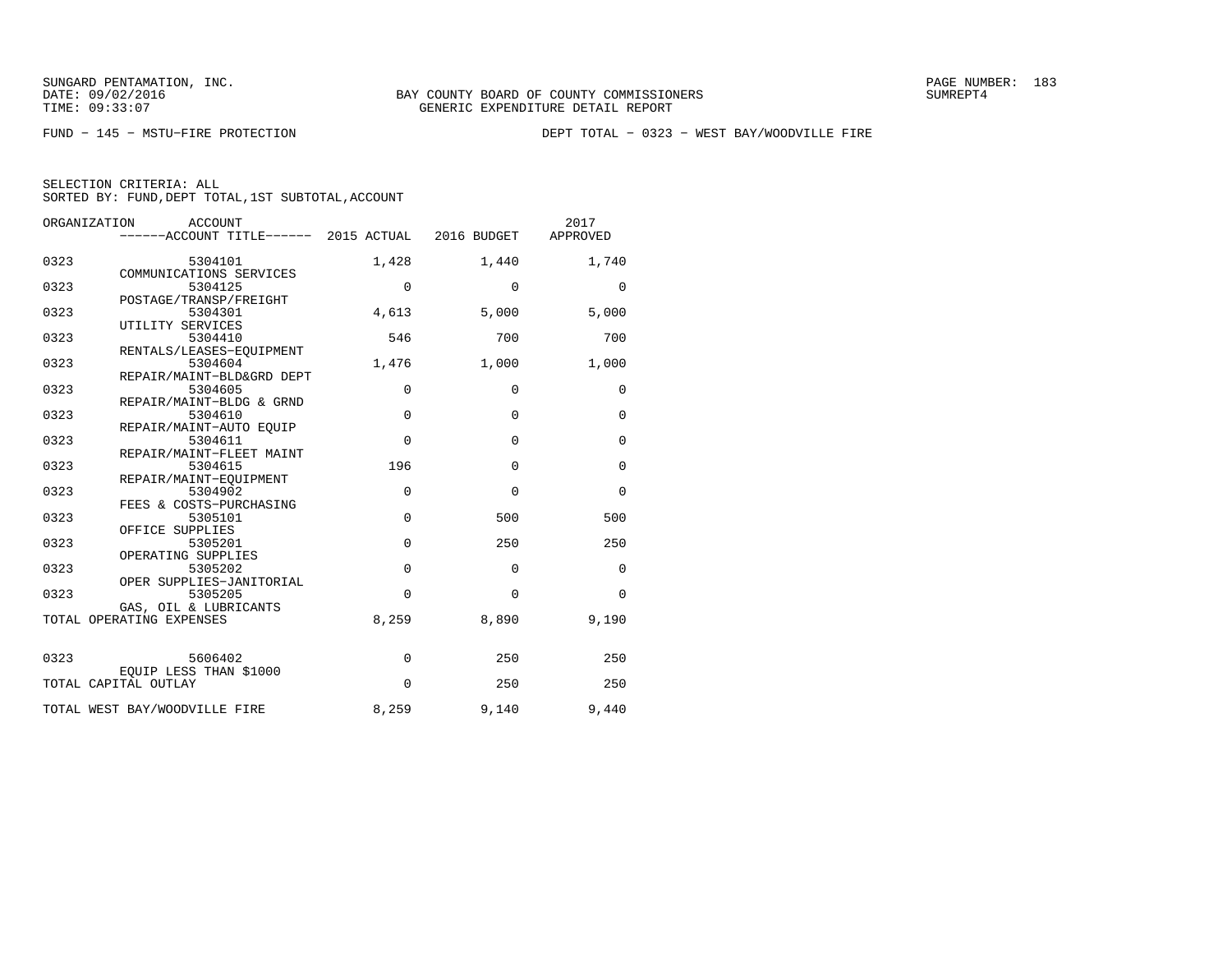FUND − 145 − MSTU−FIRE PROTECTION DEPT TOTAL − 0324 − NORTHWEST SIDE FIRE DIST

|      | ORGANIZATION<br><b>ACCOUNT</b><br>------ACCOUNT TITLE------ 2015 ACTUAL |                | 2016 BUDGET  | 2017<br>APPROVED |
|------|-------------------------------------------------------------------------|----------------|--------------|------------------|
| 0324 | 5304101<br>COMMUNICATIONS SERVICES                                      | 1,710          | 1,440        | 1,284            |
| 0324 | 5304301<br>UTILITY SERVICES                                             | 1,393          | 5,000        | 5,000            |
| 0324 | 5304410                                                                 | $\mathbf 0$    | 100          | 100              |
| 0324 | RENTALS/LEASES-EOUIPMENT<br>5304604                                     | 202            | 1,200        | 1,200            |
| 0324 | REPAIR/MAINT-BLD&GRD DEPT<br>5304605                                    | $\mathbf 0$    | $\mathbf{0}$ | $\mathbf 0$      |
| 0324 | REPAIR/MAINT-BLDG & GRND<br>5304610                                     | $\overline{0}$ | $\Omega$     | $\mathbf 0$      |
| 0324 | REPAIR/MAINT-AUTO EOUIP<br>5304611                                      | $\mathsf 0$    | $\Omega$     | $\mathbf 0$      |
| 0324 | REPAIR/MAINT-FLEET MAINT<br>5304615                                     | $\mathbf 0$    | $\Omega$     | $\mathbf 0$      |
| 0324 | REPAIR/MAINT-EQUIPMENT<br>5304902                                       | $\mathbf 0$    | $\mathbf{0}$ | $\mathbf 0$      |
| 0324 | FEES & COSTS-PURCHASING<br>5304990                                      | $\mathbf 0$    | $\Omega$     | $\Omega$         |
| 0324 | MISCELLANEOUS EXPENSES<br>5305101                                       | $\mathbf 0$    | 350          | 350              |
| 0324 | OFFICE SUPPLIES<br>5305201                                              | $\mathbf 0$    | 500          | 500              |
| 0324 | OPERATING SUPPLIES<br>5305205                                           | $\mathbf 0$    | $\Omega$     | $\Omega$         |
|      | GAS, OIL & LUBRICANTS<br>TOTAL OPERATING EXPENSES                       | 3,305          | 8,590        | 8,434            |
|      |                                                                         |                |              |                  |
| 0324 | 5606401<br>EOUIPMENT                                                    | 0              | $\Omega$     | $\Omega$         |
| 0324 | 5606402<br>EOUIP LESS THAN \$1000                                       | $\mathbf 0$    | 500          | 500              |
|      | TOTAL CAPITAL OUTLAY                                                    | $\mathbf 0$    | 500          | 500              |
|      | TOTAL NORTHWEST SIDE FIRE DIST                                          | 3,305          | 9,090        | 8,934            |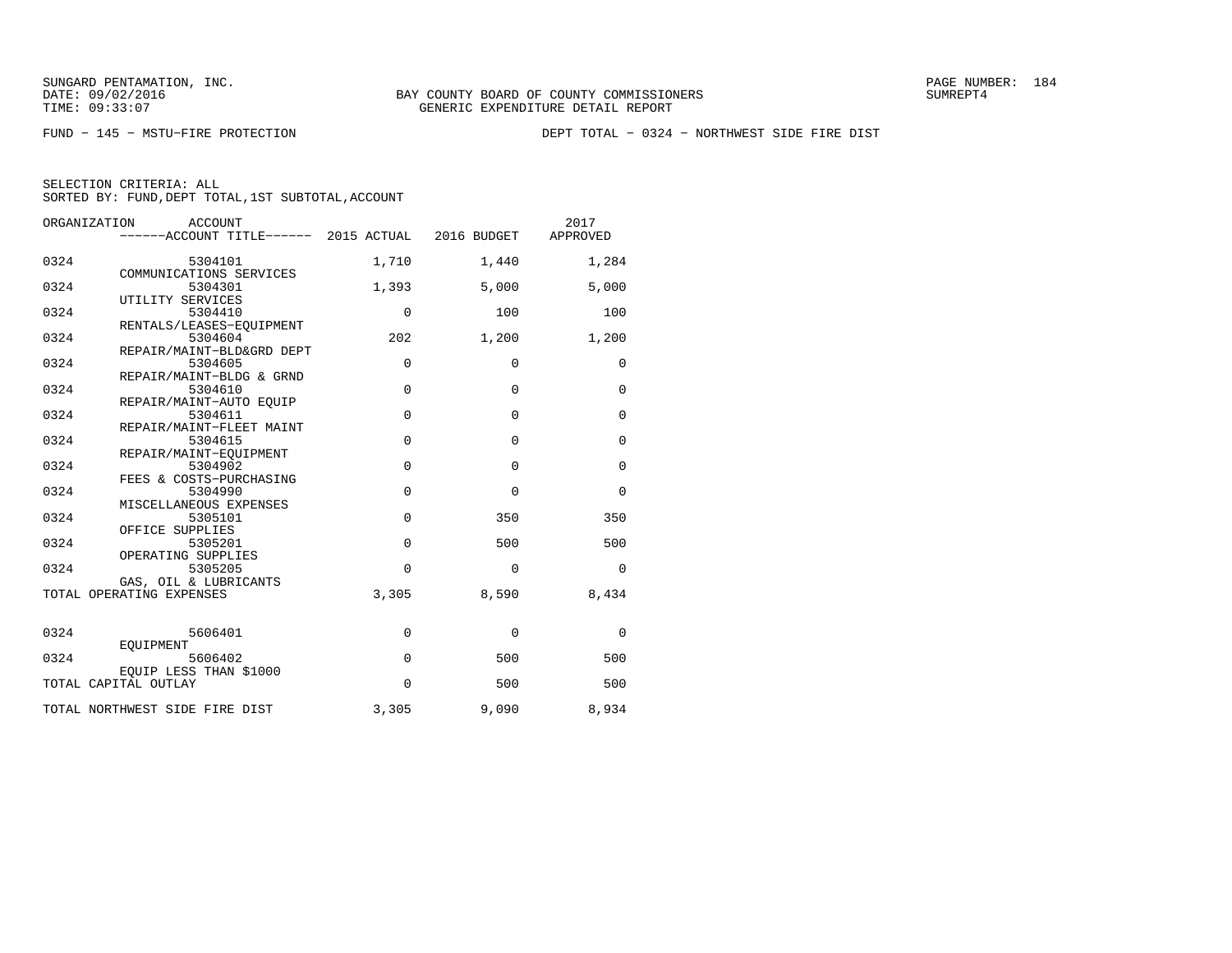FUND − 145 − MSTU−FIRE PROTECTION DEPT TOTAL − 0325 − SOUTHPORT FIRE DIST

| SELECTION CRITERIA: ALL                            |  |  |  |  |
|----------------------------------------------------|--|--|--|--|
| SORTED BY: FUND, DEPT TOTAL, 1ST SUBTOTAL, ACCOUNT |  |  |  |  |

|      | ORGANIZATION<br><b>ACCOUNT</b><br>------ACCOUNT TITLE------ 2015 ACTUAL |             | 2016 BUDGET  | 2017<br>APPROVED |
|------|-------------------------------------------------------------------------|-------------|--------------|------------------|
| 0325 | 5303446                                                                 | 1,332       | 1,561        | 1,615            |
| 0325 | CONTR SRV-FACILITIES<br>5304101                                         | 1,722       | 1,740        | 2,100            |
| 0325 | COMMUNICATIONS SERVICES<br>5304301                                      | 6,233       | 7,100        | 7,100            |
| 0325 | UTILITY SERVICES<br>5304410                                             | 2,510       | 4,478        | 560              |
| 0325 | RENTALS/LEASES-EQUIPMENT<br>5304414                                     | $\mathbf 0$ | $\Omega$     | 1,728            |
| 0325 | RENTALS/LEASES-EQUIP(IT)<br>5304604                                     | 763         | 3,000        | 3,000            |
| 0325 | REPAIR/MAINT-BLD&GRD DEPT<br>5304605                                    | $-1,836$    | 0            | 0                |
| 0325 | REPAIR/MAINT-BLDG & GRND<br>5304610                                     | $\mathbf 0$ | $\mathbf{0}$ | 0                |
| 0325 | REPAIR/MAINT-AUTO EOUIP<br>5304611                                      | $\mathbf 0$ | $\Omega$     | $\Omega$         |
| 0325 | REPAIR/MAINT-FLEET MAINT<br>5304615                                     | $\mathbf 0$ | $\mathbf{0}$ | 0                |
| 0325 | REPAIR/MAINT-EQUIPMENT<br>5304902                                       | $\mathbf 0$ | $\Omega$     | $\mathbf 0$      |
| 0325 | FEES & COSTS-PURCHASING<br>5304990                                      | $\mathbf 0$ | $\Omega$     | $\Omega$         |
| 0325 | MISCELLANEOUS EXPENSES<br>5305101<br>OFFICE SUPPLIES                    | 30          | 400          | 400              |
| 0325 | 5305201<br>OPERATING SUPPLIES                                           | 1,189       | 1,000        | 1,000            |
| 0325 | 5305205<br>GAS, OIL & LUBRICANTS                                        | 33          | 0            | 0                |
| 0325 | 5305210<br>SAFETY GEAR & SUPPLIES                                       | $\Omega$    | $\Omega$     | $\Omega$         |
|      | TOTAL OPERATING EXPENSES                                                | 11,977      | 19,279       | 17,503           |
| 0325 | 5606401                                                                 | 0           | 0            | 0                |
| 0325 | EQUIPMENT<br>5606402                                                    | 677         | 750          | 1,000            |
|      | EQUIP LESS THAN \$1000<br>TOTAL CAPITAL OUTLAY                          | 677         | 750          | 1,000            |
|      | TOTAL SOUTHPORT FIRE DIST                                               | 12,654      | 20,029       | 18,503           |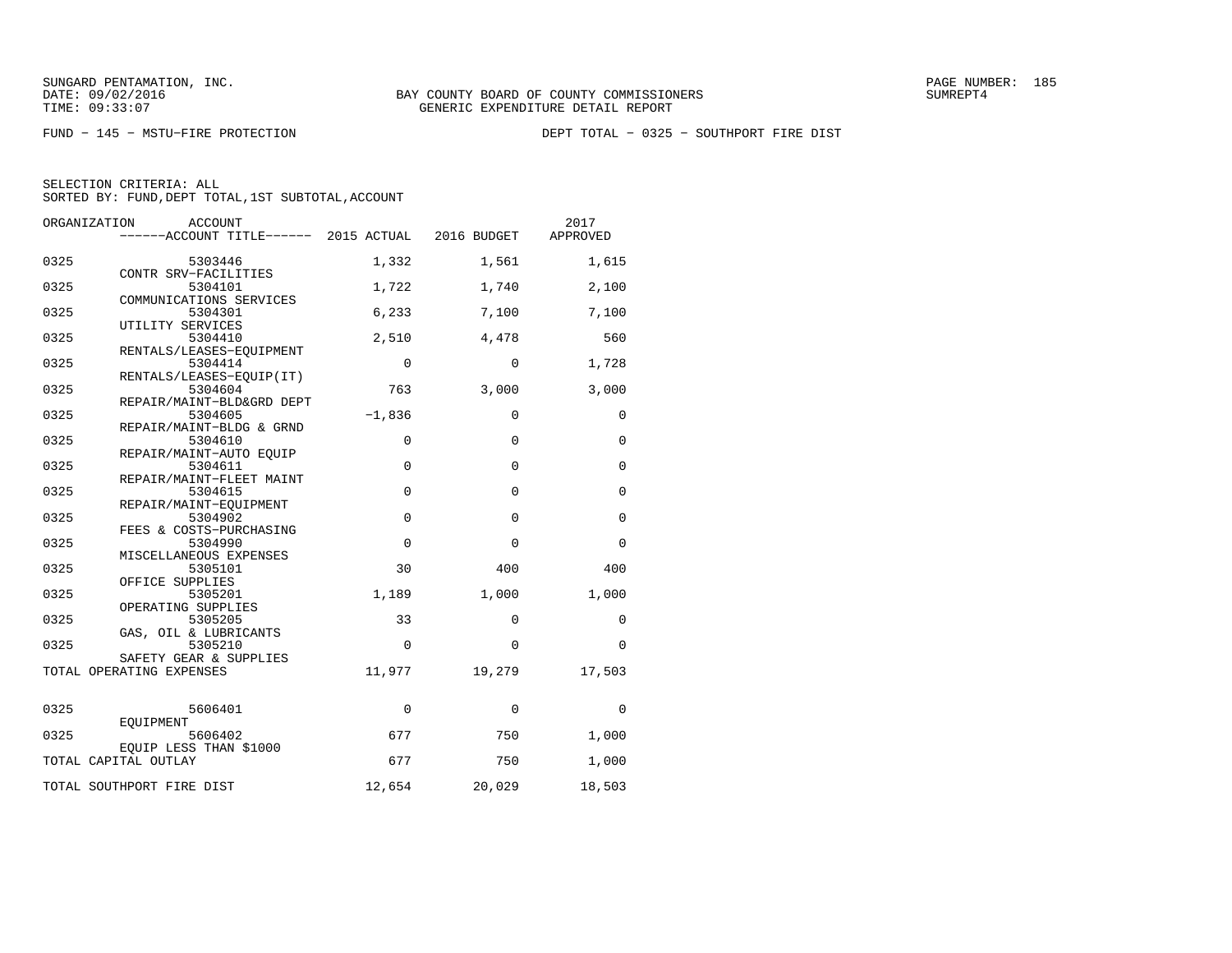FUND − 145 − MSTU−FIRE PROTECTION DEPT TOTAL − 0326 − SAND HILLS FIRE DIST

| ORGANIZATION | ACCOUNT<br>------ACCOUNT TITLE------ 2015 ACTUAL          |                            | 2016 BUDGET                | 2017<br>APPROVED     |
|--------------|-----------------------------------------------------------|----------------------------|----------------------------|----------------------|
| 0326         | 5303446                                                   | 12,895                     | 8,776                      | 8,222                |
| 0326         | CONTR SRV-FACILITIES<br>5303464                           | $\Omega$                   | $\Omega$                   | $\Omega$             |
| 0326         | CONTR SRV-LAB<br>5304101<br>COMMUNICATIONS SERVICES       | 2,423                      | 2,580                      | 2,964                |
| 0326         | 5304301<br>UTILITY SERVICES                               | 36,123                     | 30,000                     | 30,000               |
| 0326         | 5304410<br>RENTALS/LEASES-EOUIPMENT                       | $\mathbf 0$                | 1,650                      | 655                  |
| 0326         | 5304414<br>RENTALS/LEASES-EQUIP(IT)                       | $\mathbf 0$                | 0                          | 995                  |
| 0326         | 5304604<br>REPAIR/MAINT-BLD&GRD DEPT                      | $\mathbf 0$                | $\mathbf 0$                | 0                    |
| 0326         | 5304605<br>REPAIR/MAINT-BLDG & GRND                       | 3,744                      | 21,970                     | 44,970               |
| 0326         | 5304610<br>REPAIR/MAINT-AUTO EOUIP                        | $\mathbf 0$<br>$\mathbf 0$ | $\mathbf 0$<br>$\mathbf 0$ | $\Omega$<br>$\Omega$ |
| 0326<br>0326 | 5304611<br>REPAIR/MAINT-FLEET MAINT<br>5304615            | 911                        | $\Omega$                   | 21,970               |
| 0326         | REPAIR/MAINT-EQUIPMENT<br>5304902                         | $\Omega$                   | $\Omega$                   | $\Omega$             |
| 0326         | FEES & COSTS-PURCHASING<br>5304990                        | $\mathbf 0$                | $\Omega$                   | $\Omega$             |
| 0326         | MISCELLANEOUS EXPENSES<br>5305101                         | 418                        | 500                        | 1,000                |
| 0326         | OFFICE SUPPLIES<br>5305201                                | 411                        | 600                        | 600                  |
| 0326         | OPERATING SUPPLIES<br>5305202<br>OPER SUPPLIES-JANITORIAL | $\mathbf 0$                | 0                          | 0                    |
| 0326         | 5305205<br>GAS, OIL & LUBRICANTS                          | $\Omega$                   | $\Omega$                   | $\Omega$             |
| 0326         | 5305215<br>CLOTHING & WEARING APPRL                       | $\mathbf 0$                | $\Omega$                   | $\Omega$             |
| 0326         | 5305220<br>TOOL & SMALL IMPLEMENTS                        | $\mathbf 0$                | $\Omega$                   | $\Omega$             |
|              | TOTAL OPERATING EXPENSES                                  | 56,924                     | 66,076                     | 111,376              |
| 0326         | 5606401                                                   | 0                          | 0                          | $\Omega$             |
| 0326         | EOUIPMENT<br>5606402<br>EQUIP LESS THAN \$1000            | $\mathbf 0$                | 600                        | 600                  |
|              | TOTAL CAPITAL OUTLAY                                      | $\mathbf 0$                | 600                        | 600                  |
|              | TOTAL SAND HILLS FIRE DIST                                | 56,924                     | 66,676                     | 111,976              |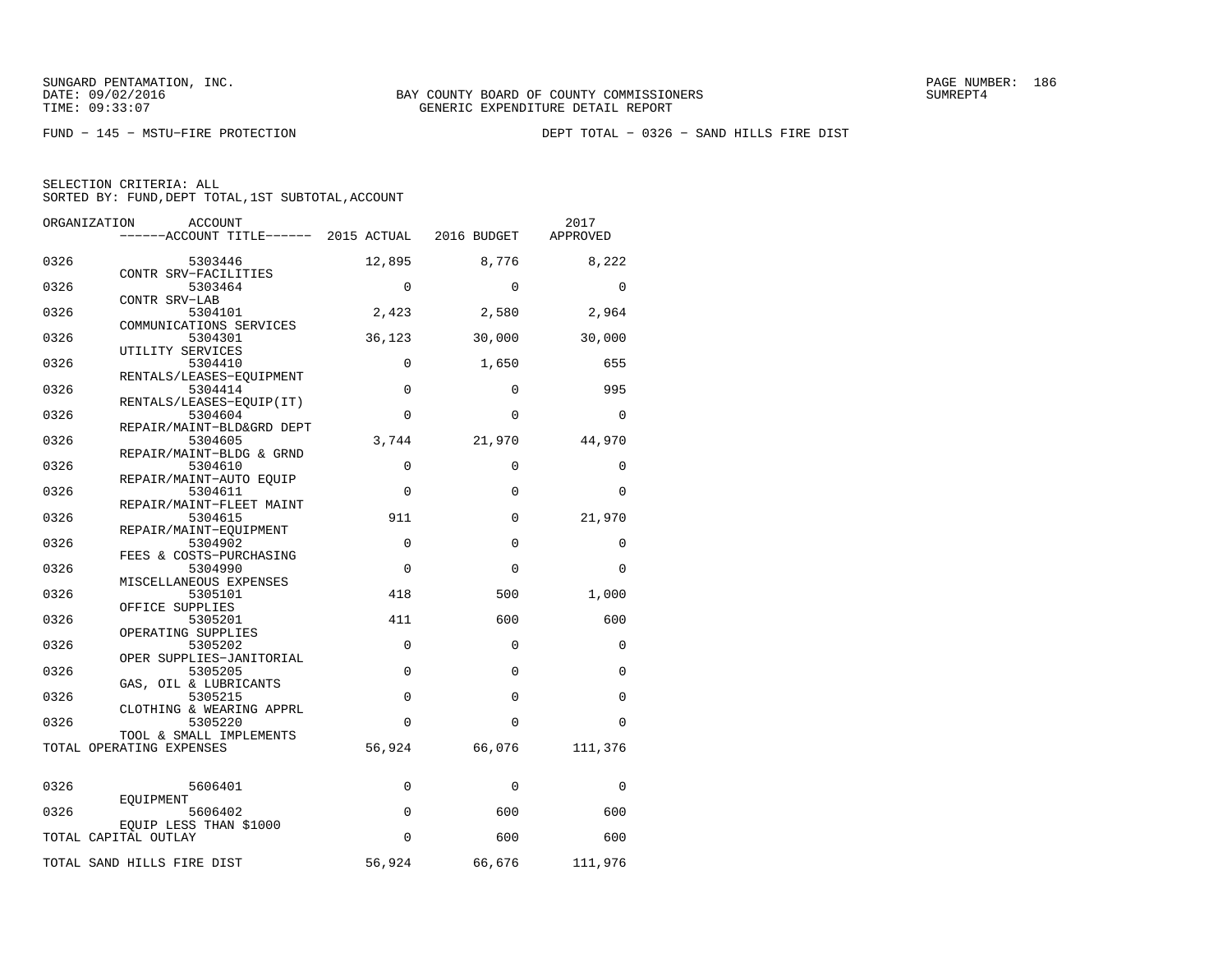FUND − 145 − MSTU−FIRE PROTECTION DEPT TOTAL − 0327 − GREEN HILLS FIRE DIST

| ORGANIZATION | <b>ACCOUNT</b><br>------ACCOUNT TITLE------ 2015 ACTUAL |             | 2016 BUDGET  | 2017<br>APPROVED |
|--------------|---------------------------------------------------------|-------------|--------------|------------------|
| 0327         | 5303464                                                 | 258         | 200          | 200              |
| 0327         | CONTR SRV-LAB<br>5304101                                | 4,559       | 4,380        | 5,400            |
| 0327         | COMMUNICATIONS SERVICES<br>5304301                      | 5,662       | 6,000        | 6,000            |
| 0327         | UTILITY SERVICES<br>5304410                             | $\Omega$    | 100          | 100              |
|              | RENTALS/LEASES-EQUIPMENT                                | 280         |              |                  |
| 0327         | 5304604<br>REPAIR/MAINT-BLD&GRD DEPT                    |             | 1,000        | 1,000            |
| 0327         | 5304605<br>REPAIR/MAINT-BLDG & GRND                     | $\mathbf 0$ | 0            | $\mathbf 0$      |
| 0327         | 5304610<br>REPAIR/MAINT-AUTO EOUIP                      | $\Omega$    | $\Omega$     | $\Omega$         |
| 0327         | 5304611                                                 | $\mathbf 0$ | $\mathbf 0$  | $\mathbf 0$      |
| 0327         | REPAIR/MAINT-FLEET MAINT<br>5304615                     | $\Omega$    | $\Omega$     | $\Omega$         |
| 0327         | REPAIR/MAINT-EQUIPMENT<br>5304902                       | $\Omega$    | $\mathbf 0$  | $\mathbf 0$      |
| 0327         | FEES & COSTS-PURCHASING<br>5304922                      | 355         | $\Omega$     | $\Omega$         |
| 0327         | FEES & COSTS-PERMITS<br>5305101                         | $\mathbf 0$ | 100          | 100              |
|              | OFFICE SUPPLIES                                         |             |              |                  |
| 0327         | 5305201<br>OPERATING SUPPLIES                           | $\mathbf 0$ | 100          | 100              |
| 0327         | 5305205<br>GAS, OIL & LUBRICANTS                        | $\mathbf 0$ | $\Omega$     | $\mathbf 0$      |
| 0327         | 5305220<br>TOOL & SMALL IMPLEMENTS                      | $\Omega$    | $\Omega$     | $\Omega$         |
|              | TOTAL OPERATING EXPENSES                                | 11,114      | 11,880       | 12,900           |
| 0327         | 5606402                                                 | $\mathbf 0$ | $\mathbf{0}$ | $\mathbf 0$      |
|              | EOUIP LESS THAN \$1000                                  |             |              |                  |
|              | TOTAL CAPITAL OUTLAY                                    | $\Omega$    | $\Omega$     | $\Omega$         |
|              | TOTAL GREEN HILLS FIRE DIST                             | 11,114      | 11,880       | 12,900           |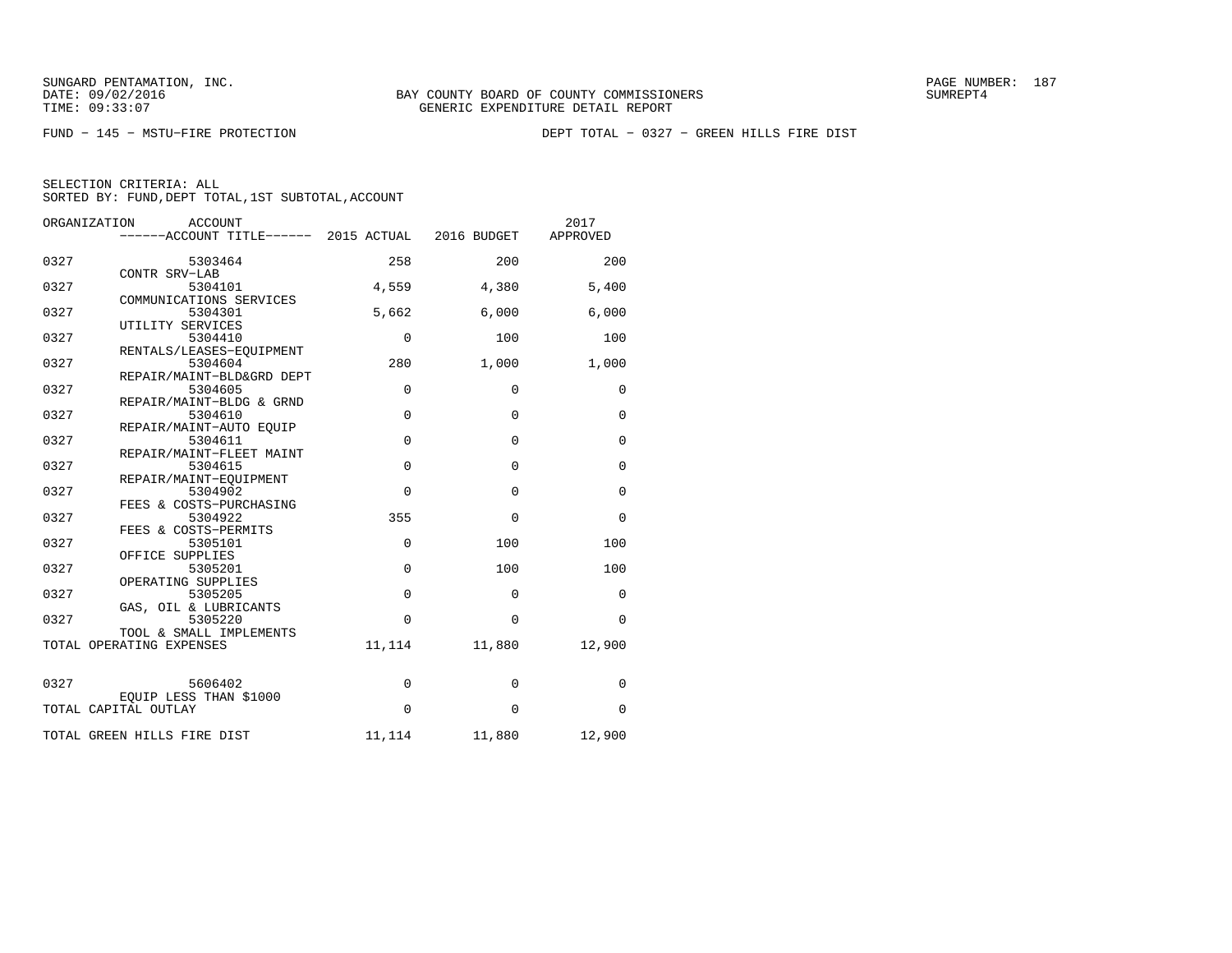FUND − 145 − MSTU−FIRE PROTECTION DEPT TOTAL − 0328 − BEAR CREEK/YOUNGSTOWN

| SELECTION CRITERIA: ALL |  |                                                    |  |
|-------------------------|--|----------------------------------------------------|--|
|                         |  | SORTED BY: FUND. DEPT TOTAL. 1ST SUBTOTAL. ACCOUNT |  |

|              | ORGANIZATION<br>ACCOUNT<br>------ACCOUNT TITLE------ 2015 ACTUAL 2016 BUDGET |              |              | 2017<br>APPROVED |
|--------------|------------------------------------------------------------------------------|--------------|--------------|------------------|
| 0328         | 5303401                                                                      | $\Omega$     | $\Omega$     | $\Omega$         |
| 0328         | CONTRACTED SERVICES<br>5303446                                               | 10,755       | 15,813       | 12,896           |
| 0328         | CONTR SRV-FACILITIES<br>5303464                                              | 258          | 200          | 200              |
| 0328         | CONTR SRV-LAB<br>5304101                                                     | 2,497        | 2,340        | 2,964            |
| 0328         | COMMUNICATIONS SERVICES<br>5304301<br>UTILITY SERVICES                       | 32,892       | 29,000       | 29,000           |
| 0328         | 5304410<br>RENTALS/LEASES-EQUIPMENT                                          | 1,929        | 2,075        | 0                |
| 0328         | 5304414<br>RENTALS/LEASES-EOUIP(IT)                                          | $\mathbf 0$  | 0            | 1,956            |
| 0328         | 5304604<br>REPAIR/MAINT-BLD&GRD DEPT                                         | $\mathbf 0$  | $\Omega$     | 0                |
| 0328         | 5304605<br>REPAIR/MAINT-BLDG & GRND                                          | 9,278        | 11,260       | 37,760           |
| 0328         | 5304610<br>REPAIR/MAINT-AUTO EQUIP                                           | $\mathbf 0$  | 0            | 0                |
| 0328         | 5304611<br>REPAIR/MAINT-FLEET MAINT                                          | $\Omega$     | 0            | 0                |
| 0328         | 5304615<br>REPAIR/MAINT-EQUIPMENT                                            | 691          | $\mathbf{0}$ | 0                |
| 0328         | 5304902<br>FEES & COSTS-PURCHASING                                           | $\Omega$     | $\Omega$     | $\Omega$         |
| 0328         | 5304922<br>FEES & COSTS-PERMITS                                              | 440          | $\mathbf 0$  | 500              |
| 0328         | 5304990<br>MISCELLANEOUS EXPENSES                                            | 0            | $\Omega$     | 0                |
| 0328<br>0328 | 5305101<br>OFFICE SUPPLIES<br>5305201                                        | 843<br>1,310 | 250<br>500   | 250<br>500       |
| 0328         | OPERATING SUPPLIES<br>5305205                                                | 0            | $\mathbf 0$  | 0                |
| 0328         | GAS, OIL & LUBRICANTS<br>5305220                                             | 0            | 0            | 0                |
|              | TOOL & SMALL IMPLEMENTS<br>TOTAL OPERATING EXPENSES                          | 60,892       | 61,438       | 86,026           |
|              |                                                                              |              |              |                  |
| 0328         | 5606401<br>EOUIPMENT                                                         | 0            | 0            | 0                |
| 0328         | 5606402<br>EQUIP LESS THAN \$1000                                            | 360          | 500          | 0                |
|              | TOTAL CAPITAL OUTLAY                                                         | 360          | 500          | $\Omega$         |
|              | TOTAL BEAR CREEK/YOUNGSTOWN                                                  | 61,252       | 61,938       | 86,026           |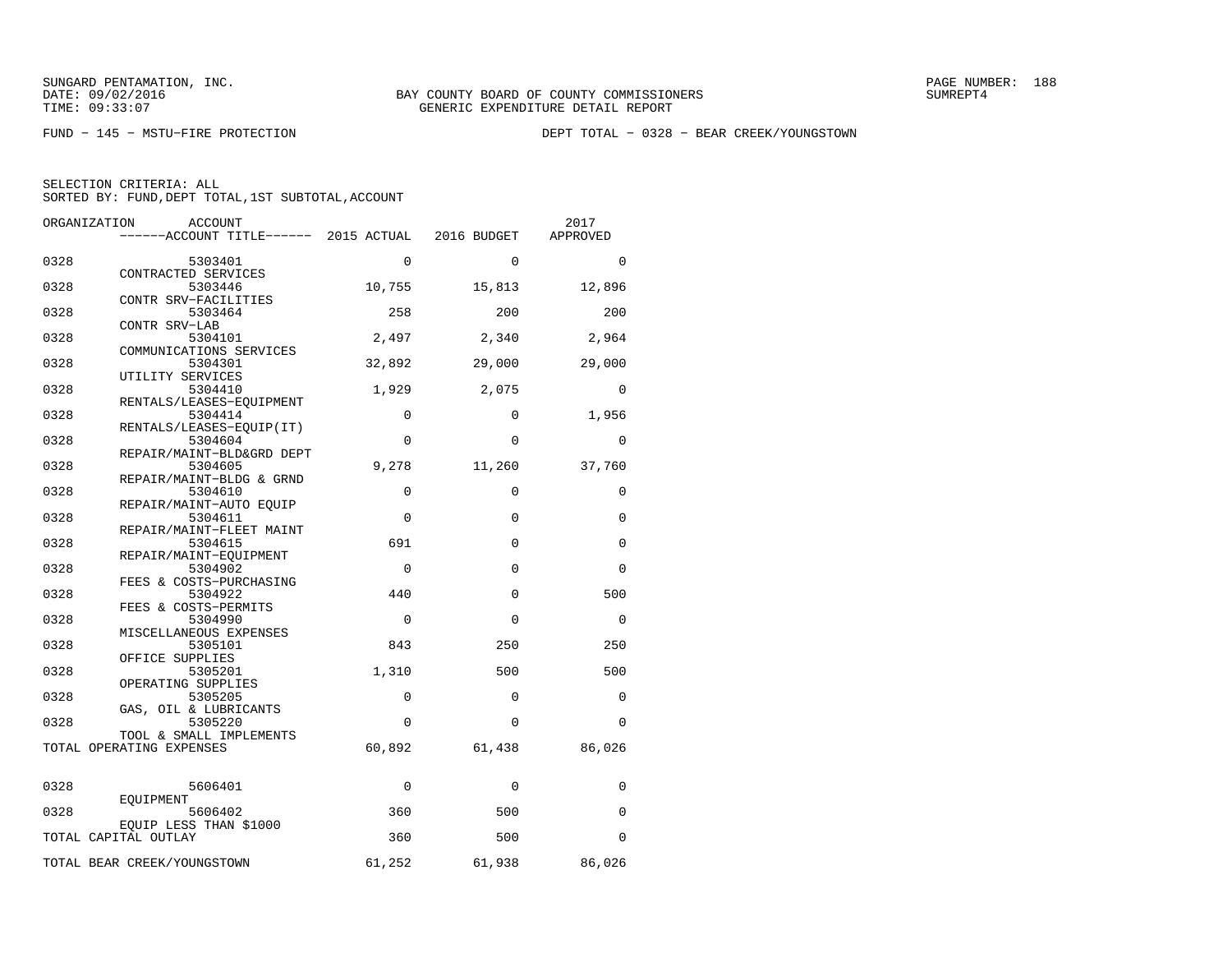FUND − 145 − MSTU−FIRE PROTECTION DEPT TOTAL − 0329 − BAYOU GEORGE FIRE DIST

| ORGANIZATION | ACCOUNT<br>------ACCOUNT TITLE------ 2015 ACTUAL       |                | 2016 BUDGET | 2017<br>APPROVED |
|--------------|--------------------------------------------------------|----------------|-------------|------------------|
| 0329         | 5303464                                                | 258            | 200         | 200              |
| 0329         | CONTR SRV-LAB<br>5304101                               | 1,677          | 1,740       | 2,280            |
| 0329         | COMMUNICATIONS SERVICES<br>5304301<br>UTILITY SERVICES | 6,441          | 7,600       | 7,600            |
| 0329         | 5304410<br>RENTALS/LEASES-EQUIPMENT                    | 436            | 2,900       | 1,485            |
| 0329         | 5304414<br>RENTALS/LEASES-EQUIP(IT)                    | $\mathbf 0$    | 0           | 1,415            |
| 0329         | 5304604<br>REPAIR/MAINT-BLD&GRD DEPT                   | 838            | 0           | 1,000            |
| 0329         | 5304605<br>REPAIR/MAINT-BLDG & GRND                    | 42             | $\Omega$    | $\Omega$         |
| 0329         | 5304610<br>REPAIR/MAINT-AUTO EOUIP                     | 1,395          | $\Omega$    | $\Omega$         |
| 0329         | 5304611<br>REPAIR/MAINT-FLEET MAINT                    | $\mathbf 0$    | $\Omega$    | $\Omega$         |
| 0329         | 5304615<br>REPAIR/MAINT-EQUIPMENT                      | $\overline{0}$ | $\Omega$    | $\mathbf 0$      |
| 0329         | 5304902<br>FEES & COSTS-PURCHASING                     | $\mathbf 0$    | $\mathbf 0$ | 0                |
| 0329         | 5304922<br>FEES & COSTS-PERMITS                        | 440            | $\mathbf 0$ | 0                |
| 0329         | 5304990<br>MISCELLANEOUS EXPENSES                      | $\mathbf 0$    | $\mathbf 0$ | $\Omega$         |
| 0329         | 5305101<br>OFFICE SUPPLIES                             | 669            | 450         | 450              |
| 0329         | 5305201<br>OPERATING SUPPLIES                          | 1,084          | 1,300       | 1,300            |
| 0329         | 5305205<br>GAS, OIL & LUBRICANTS                       | $\Omega$       | $\Omega$    | $\Omega$         |
|              | TOTAL OPERATING EXPENSES                               | 13,281         | 14,190      | 15,730           |
| 0329         | 5606401<br>EOUIPMENT                                   | 0              | $\Omega$    | $\Omega$         |
| 0329         | 5606402<br>EOUIP LESS THAN \$1000                      | 900            | 1,300       | 1,300            |
|              | TOTAL CAPITAL OUTLAY                                   | 900            | 1,300       | 1,300            |
|              | TOTAL BAYOU GEORGE FIRE DIST                           | 14,181         | 15,490      | 17,030           |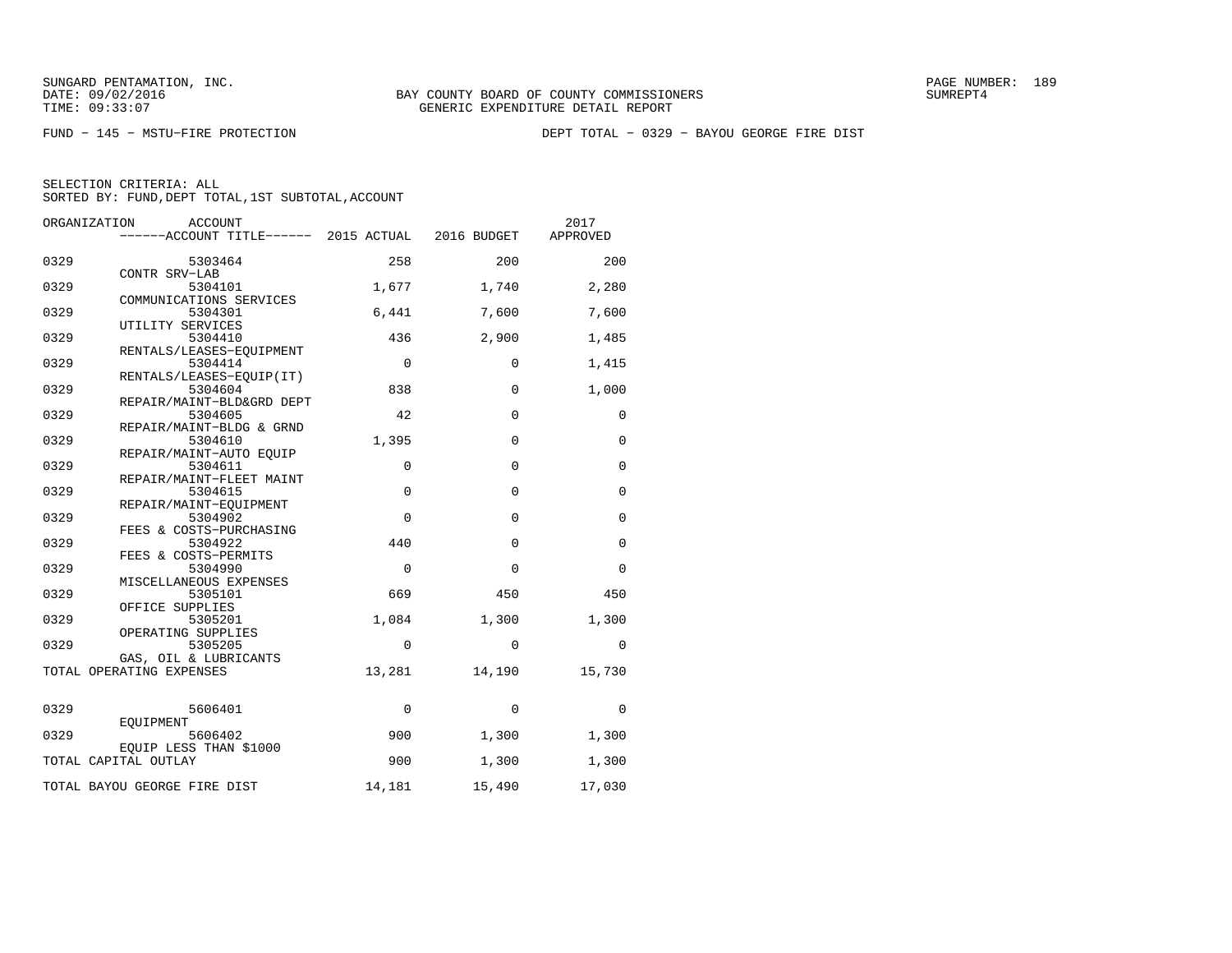FUND − 145 − MSTU−FIRE PROTECTION DEPT TOTAL − 0330 − HILAND PARK FIRE DIST

| ORGANIZATION<br><b>ACCOUNT</b><br>------ACCOUNT TITLE------ 2015 ACTUAL |             | 2016 BUDGET  | 2017<br>APPROVED |
|-------------------------------------------------------------------------|-------------|--------------|------------------|
| 0330<br>5304101                                                         | 1,552       | 1,440        | 1,524            |
| COMMUNICATIONS SERVICES<br>0330<br>5304301                              | 7,033       | 8,200        | 8,200            |
| UTILITY SERVICES<br>0330<br>5304410                                     | $\mathbf 0$ | 1,075        | 787              |
| RENTALS/LEASES-EOUIPMENT<br>0330<br>5304414                             | $\mathbf 0$ | $\mathbf 0$  | 288              |
| RENTALS/LEASES-EQUIP(IT)<br>0330<br>5304604                             | 1,659       | 4,000        | 4,000            |
| REPAIR/MAINT-BLD&GRD DEPT<br>0330<br>5304605                            | 190         | $\mathbf 0$  | $\mathbf 0$      |
| REPAIR/MAINT-BLDG & GRND<br>0330<br>5304610<br>REPAIR/MAINT-AUTO EOUIP  | 560         | $\mathbf{0}$ | 0                |
| 0330<br>5304611<br>REPAIR/MAINT-FLEET MAINT                             | $\Omega$    | $\Omega$     | $\Omega$         |
| 0330<br>5304615<br>REPAIR/MAINT-EQUIPMENT                               | 122         | $\mathbf 0$  | $\Omega$         |
| 0330<br>5304902<br>FEES & COSTS-PURCHASING                              | $\Omega$    | $\Omega$     | $\Omega$         |
| 0330<br>5304990<br>MISCELLANEOUS EXPENSES                               | $\Omega$    | $\Omega$     | $\Omega$         |
| 0330<br>5305101<br>OFFICE SUPPLIES                                      | 511         | 500          | 500              |
| 0330<br>5305201<br>OPERATING SUPPLIES                                   | 1,420       | 1,200        | 1,200            |
| 0330<br>5305202<br>OPER SUPPLIES-JANITORIAL                             | $\mathbf 0$ | $\mathbf{0}$ | $\Omega$         |
| 0330<br>5305205<br>GAS, OIL & LUBRICANTS                                | $\mathbf 0$ | $\mathbf 0$  | $\Omega$         |
| 0330<br>5305220<br>TOOL & SMALL IMPLEMENTS                              | $\Omega$    | $\Omega$     | $\Omega$         |
| TOTAL OPERATING EXPENSES                                                | 13,047      | 16,415       | 16,499           |
| 0330<br>5606401<br>EOUIPMENT                                            | 0           | $\mathbf 0$  | $\Omega$         |
| 0330<br>5606402<br>EQUIP LESS THAN \$1000                               | 900         | 900          | 900              |
| TOTAL CAPITAL OUTLAY                                                    | 900         | 900          | 900              |
| TOTAL HILAND PARK FIRE DIST                                             | 13,947      | 17,315       | 17,399           |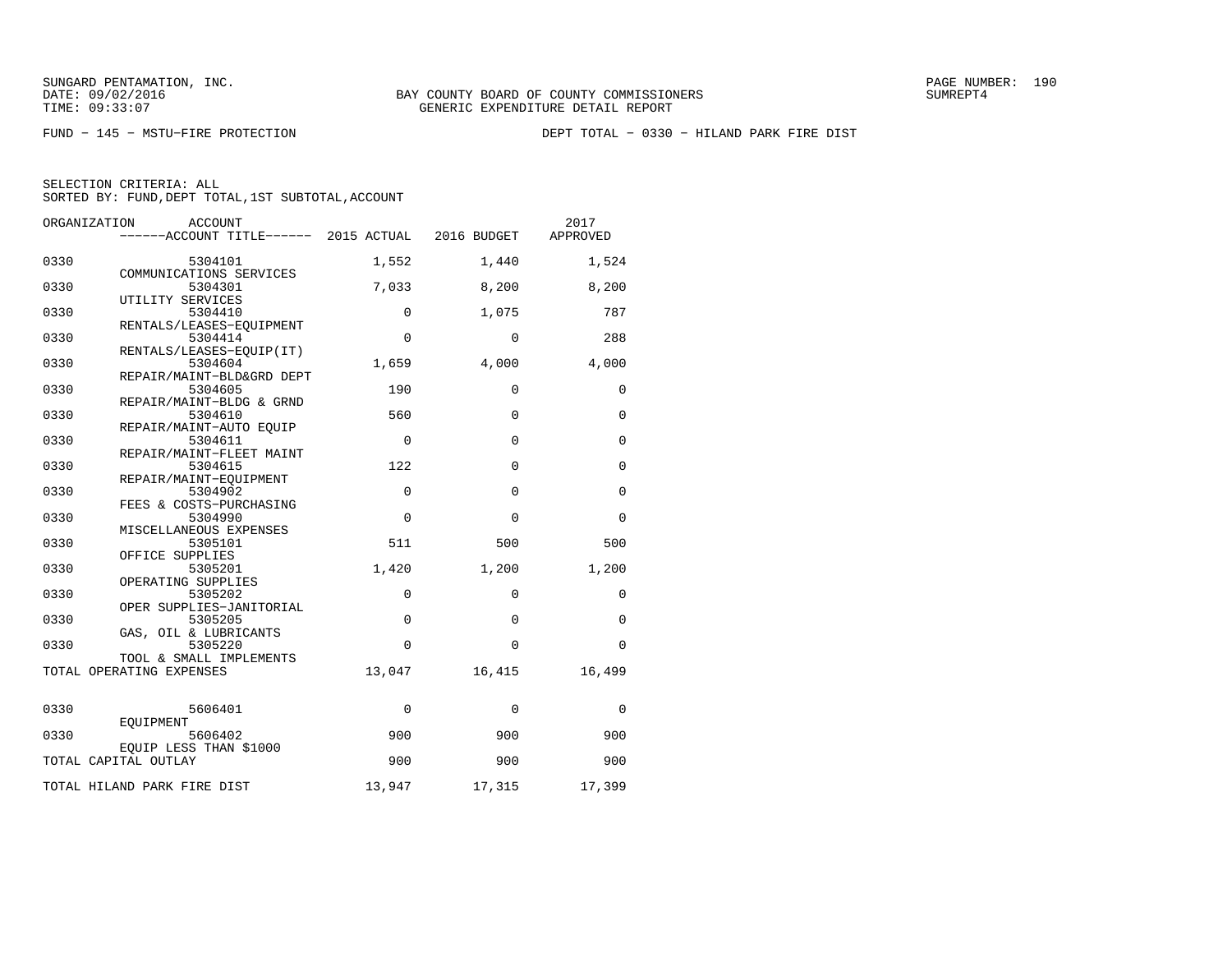FUND − 145 − MSTU−FIRE PROTECTION DEPT TOTAL − 0335 − CAPITAL IMPROVEMENTS

|  | SELECTION CRITERIA: ALL |                                                    |
|--|-------------------------|----------------------------------------------------|
|  |                         | SORTED BY: FUND, DEPT TOTAL, 1ST SUBTOTAL, ACCOUNT |

| ORGANIZATION |                                                           | <b>ACCOUNT</b><br>-----ACCOUNT TITLE------ 2015 ACTUAL |             | 2016 BUDGET  | 2017<br>APPROVED |
|--------------|-----------------------------------------------------------|--------------------------------------------------------|-------------|--------------|------------------|
| 0335         |                                                           | 5303104<br>PROF SRV-ENGINEERING                        | $\mathbf 0$ | $\mathbf{0}$ | $\mathbf 0$      |
| 0335         |                                                           | 5303408<br>CONTR SRV-800 MHZ                           | 39,938      | 36,380       | 36,380           |
| 0335         |                                                           | 5304902<br>FEES & COSTS-PURCHASING                     | $\mathbf 0$ | $\mathbf 0$  | $\mathbf 0$      |
|              | TOTAL OPERATING EXPENSES                                  |                                                        | 39,938      | 36,380       | 36,380           |
| 0335         | LAND                                                      | 5606101                                                | $\mathbf 0$ | $\mathbf{0}$ | 0                |
| 0335         | <b>BUILDINGS</b>                                          | 5606201                                                | $\mathbf 0$ | $\mathbf 0$  | $\mathbf 0$      |
| 0335         | EOUIPMENT                                                 | 5606401                                                | $\mathbf 0$ | 500,000      | 640,000          |
| 0335         |                                                           | 5606402<br>EQUIP LESS THAN \$1000                      | $\mathbf 0$ | $\Omega$     | $\Omega$         |
|              | TOTAL CAPITAL OUTLAY                                      |                                                        | $\mathbf 0$ | 500,000      | 640,000          |
| 0335         |                                                           | 5707105<br>PRINCIPAL-LOANS                             | $\mathbf 0$ | $\mathbf{0}$ | $\mathbf 0$      |
| 0335         |                                                           | 5707205                                                | $\mathbf 0$ | $\mathbf 0$  | $\mathbf 0$      |
| 0335         |                                                           | INTEREST-LOANS<br>5707303                              | 0           | $\mathbf 0$  | 0                |
|              | <b>BOND ISSUE COSTS</b><br>TOTAL DEBT SERVICE             | $\mathbf 0$                                            | $\Omega$    | $\Omega$     |                  |
| 0335         |                                                           | 5909920                                                | $\mathbf 0$ | 250,000      | 250,000          |
|              | RESERVE-FUTURE CAP OUTLAY<br>TOTAL NON-OPERATING EXPENSES | $\mathbf 0$                                            | 250,000     | 250,000      |                  |
|              | TOTAL CAPITAL IMPROVEMENTS                                |                                                        | 39,938      | 786,380      | 926,380          |
|              | TOTAL MSTU-FIRE PROTECTION                                |                                                        | 6,789,611   | 8,244,934    | 8,684,788        |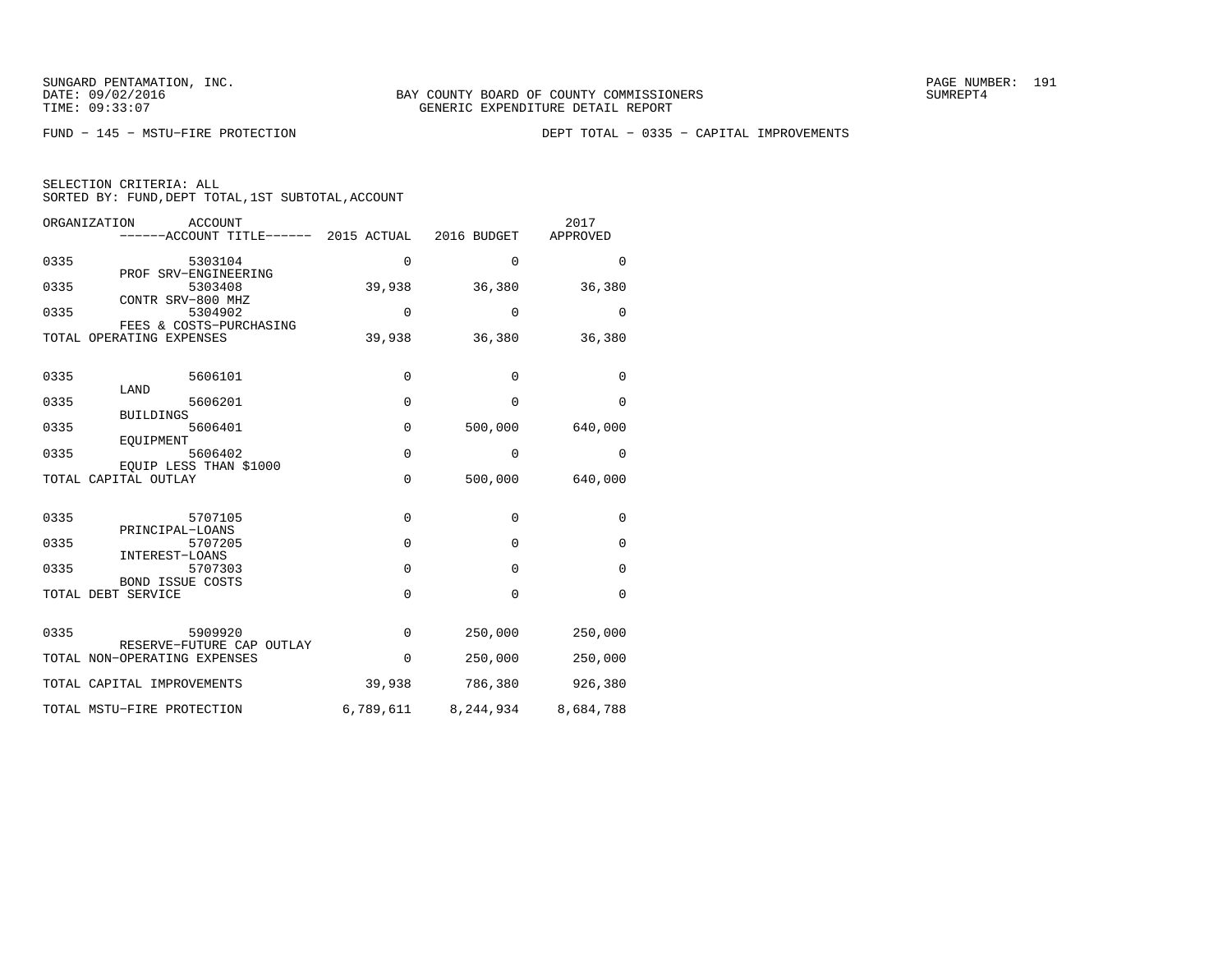FUND − 167 − MSBU FUND DEPT TOTAL − 0375 − MUNICP SRVC BENEFIT UNIT

| ORGANIZATION<br>ACCOUNT<br>------ACCOUNT TITLE------ 2015 ACTUAL |             | 2016 BUDGET | 2017<br>APPROVED |
|------------------------------------------------------------------|-------------|-------------|------------------|
| 0375<br>5303104                                                  | $\Omega$    | $\Omega$    | $\Omega$         |
| PROF SRV-ENGINEERING<br>0375<br>5304125                          | 0           | 0           | 0                |
| POSTAGE/TRANSP/FREIGHT<br>0375<br>5304615                        | 10,945      | $\Omega$    | 0                |
| REPAIR/MAINT-EOUIPMENT<br>0375<br>5304905                        | 0           | $\Omega$    | 0                |
| FEES&COSTS-LGL ADV/ADVERT<br>0375<br>5304909                     | 380         | $\mathbf 0$ | $\Omega$         |
| FEES & COSTS-COURT FILING<br>TOTAL OPERATING EXPENSES            | 11,325      | $\Omega$    | $\Omega$         |
| 0375<br>5606303                                                  | 1,498       | 1,500       | 1,600            |
| STREET LIGHTING<br>0375<br>5606306                               | 0           | 0           | 0                |
| IMPRV-PEDESTRIAN ACCESS<br>0375<br>5606574                       | $\mathbf 0$ | $\Omega$    | 0                |
| CIP-BAYSIDE DREDGING<br>0375<br>5616303                          | 0           | 0           | $\Omega$         |
| DREDGING PROJECTS<br>TOTAL CAPITAL OUTLAY                        | 1,498       | 1,500       | 1,600            |
| 0375<br>5707105<br>PRINCIPAL-LOANS                               | 55,000      | 57,000      | 33,000           |
| 0375<br>5707205                                                  | 20,485      | 18,396      | 9,296            |
| INTEREST-LOANS<br>0375<br>5707303                                | 900         | $\Omega$    | $\Omega$         |
| BOND ISSUE COSTS<br>TOTAL DEBT SERVICE                           | 76,385      | 75,396      | 42,296           |
| 0375<br>5819101<br>TRNFS-GENERAL FUND (001)                      | 0           | 0           | 0                |
| 0375<br>5909920                                                  | $\mathbf 0$ | $\mathbf 0$ | 25,944           |
| RESERVE-FUTURE CAP OUTLAY<br>TOTAL NON-OPERATING EXPENSES        | $\Omega$    | $\Omega$    | 25,944           |
| TOTAL MUNICP SRVC BENEFIT UNIT                                   | 89,207      | 76,896      | 69,840           |
| TOTAL MSBU FUND                                                  | 89,207      | 76,896      | 69,840           |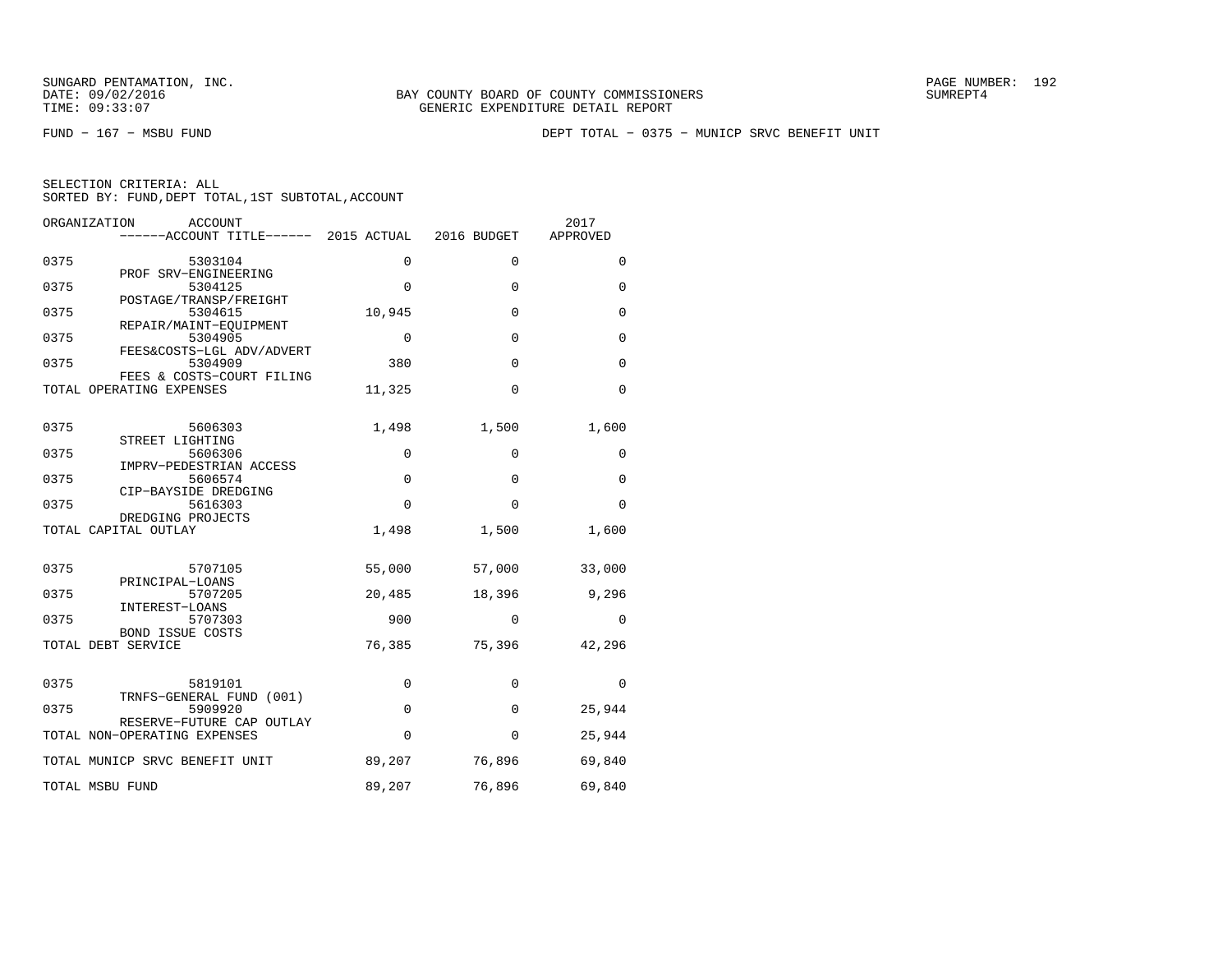FUND − 401 − WATER SYSTEM REVENUE FUND DEPT TOTAL − 0405 − WATER PLANT OPERATIONS

SELECTION CRITERIA: ALL

SORTED BY: FUND,DEPT TOTAL,1ST SUBTOTAL,ACCOUNT

| ORGANIZATION | ACCOUNT<br>-----ACCOUNT TITLE------ 2015 ACTUAL                   |                | 2016 BUDGET    | 2017<br>APPROVED |
|--------------|-------------------------------------------------------------------|----------------|----------------|------------------|
| 0405         | 5101200                                                           | 1,003,710      | 1,130,730      | 1,226,870        |
| 0405         | SALARIES & WAGES-REGULAR<br>5101205                               | $\Omega$       | $\Omega$       | $\Omega$         |
| 0405         | SALARIES & WAGES-DISASTER<br>5101400<br>SALARIES & WAGES-OVERTIME | 70,390         | 62,400         | 125,361          |
| 0405         | 5101405<br>SALARIES-DISASTER O/T                                  | $\Omega$       | $\Omega$       | $\Omega$         |
| 0405         | 5102100<br>FICA TAXES-MATCHING                                    | 76,603         | 91,274         | 103,446          |
| 0405         | 5102200<br>RETIREMENT CONTRIBUTIONS                               | 78,728         | 88,787         | 104,230          |
| 0405         | 5102300<br>LIFE & HEALTH INSURANCE                                | 188,136        | 291,960        | 333,998          |
| 0405         | 5102302<br>VIRTUAL DOCTOR                                         | $\Omega$       | $\Omega$       | 0                |
| 0405         | 5102400<br>WORKERS COMP. PREMIUMS                                 | 52,723         | 123,136        | 136,733          |
| 0405         | 5102500<br>UNEMPLOYMENT COMPENSATION                              | $-5$           | $\Omega$       | $\Omega$         |
|              | TOTAL PERSONAL SERVICES                                           | 1,470,284      | 1,788,287      | 2,030,638        |
| 0405         | 5143101<br>PROF SRV-CO ATTORNEY                                   | 74,498         | 78,200         | 69,220           |
| 0405         | 5143105<br>PROF SRV-OTHER ATTNY                                   | $\Omega$       | 40,000         | 40,000           |
| 0405         | 5143110<br>PROF SRV-LITIGATION                                    | 37,523         | 40,000         | 10,000           |
| 0405         | 5303104<br>PROF SRV-ENGINEERING                                   | 5,088          | 213,745        | 52,500           |
| 0405         | 5303106<br>PROF SRV-PHYSICLS/MEDICAL                              | 84             | 1,200          | 1,200            |
| 0405         | 5303107<br>PROF SRV-SUBSTANCE TEST                                | 259            | 1,200          | 1,200            |
| 0405         | 5303108<br>PROF SRV-RATE STUDY                                    | $\Omega$       | $\Omega$       | $\Omega$         |
| 0405<br>0405 | 5303110<br>PROF SRV-BACKGROUND CHECK<br>5303401                   | 216<br>276,575 | 500<br>364,000 | 500<br>403,850   |
| 0405         | CONTRACTED SERVICES<br>5303408                                    | 2,991          | 2,725          | 2,725            |
| 0405         | CONTR SRV-800 MHZ<br>5303410                                      | 0              | $\mathbf 0$    | $\Omega$         |
| 0405         | CONTR SRV-JANITORIAL<br>5303422                                   | $\Omega$       | $\Omega$       | $\Omega$         |
| 0405         | CONTR SRV-GIS<br>5303425                                          | 524,158        | 561,982        | 398,989          |
|              | CONTR SRV-ADMIN FEES                                              |                |                |                  |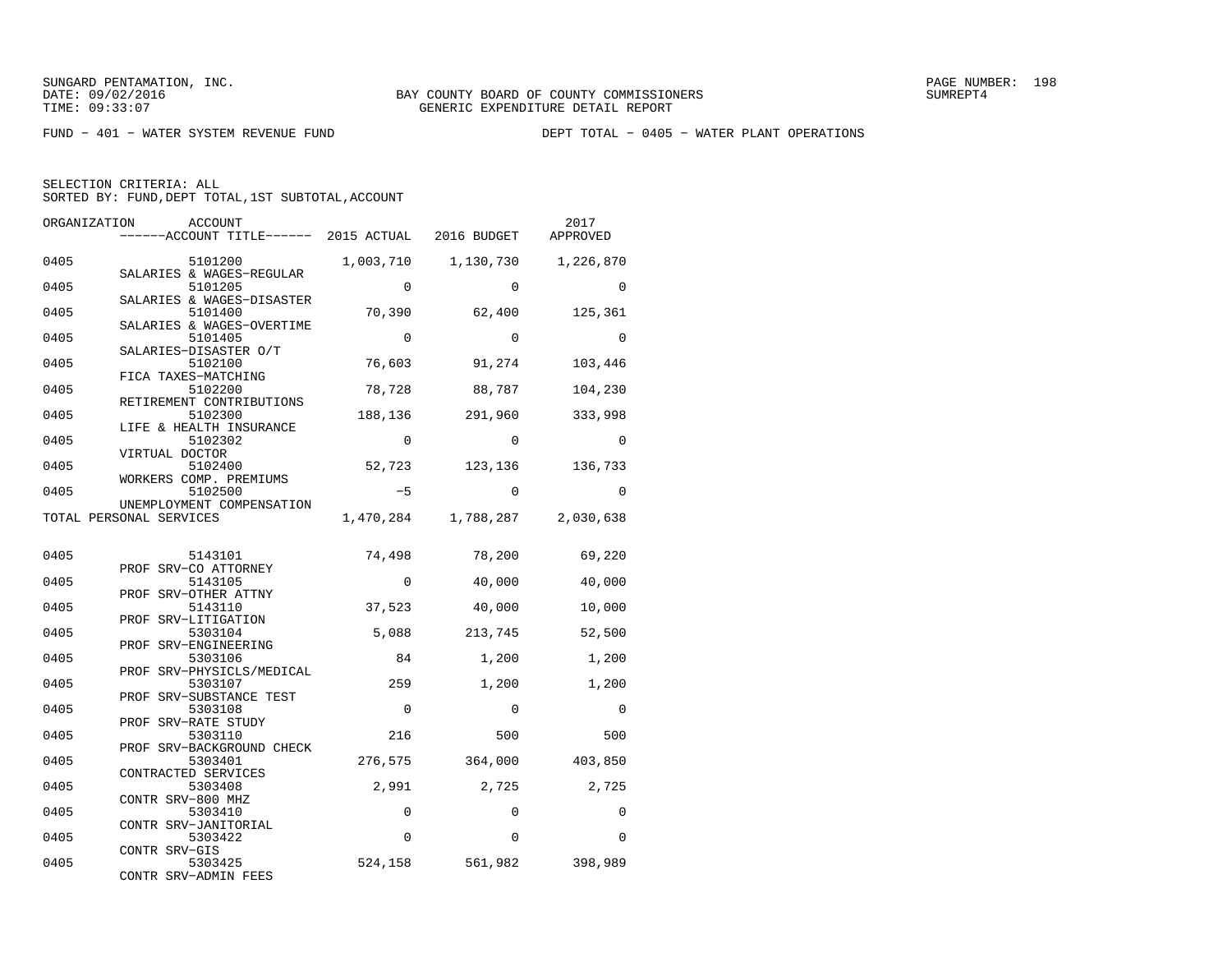FUND − 401 − WATER SYSTEM REVENUE FUND DEPT TOTAL − 0405 − WATER PLANT OPERATIONS

SELECTION CRITERIA: ALL

SORTED BY: FUND,DEPT TOTAL,1ST SUBTOTAL,ACCOUNT

| ORGANIZATION | ACCOUNT                                              |             |             | 2017      |
|--------------|------------------------------------------------------|-------------|-------------|-----------|
|              | -----ACCOUNT TITLE------ 2015 ACTUAL                 |             | 2016 BUDGET | APPROVED  |
| 0405         | 5303426                                              | 278,539     | 272,929     | 277,405   |
| 0405         | CONTR SRV-UTIL ADMIN FEES<br>5303446                 | 3,188       | 7,219       | 8,236     |
| 0405         | CONTR SRV-FACILITIES<br>5303464                      | 27,422      | 48,245      | 30,549    |
| 0405         | CONTR SRV-LAB<br>5304001                             | 7,622       | 12,000      | 25,000    |
| 0405         | TRAVEL/TRAINING NON-LOCAL<br>5304005<br>TRAVEL-LOCAL | $\Omega$    | $\Omega$    | $\Omega$  |
| 0405         | 5304101<br>COMMUNICATIONS SERVICES                   | 9,729       | 7,080       | 11,916    |
| 0405         | 5304125<br>POSTAGE/TRANSP/FREIGHT                    | 773         | 2,000       | 1,500     |
| 0405         | 5304301<br>UTILITY SERVICES                          | 1,657,458   | 1,896,250   | 1,785,650 |
| 0405         | 5304403<br>RENTALS/LEASES-LAND                       | $\Omega$    | 15,300      | 15,300    |
| 0405         | 5304405<br>RENTALS/LEASES-BUILDINGS                  | 1,444       | 1,416       | 1,400     |
| 0405         | 5304410<br>RENTALS/LEASES-EQUIPMENT                  | 53,951      | 30,000      | 36,522    |
| 0405         | 5304414<br>RENTALS/LEASES-EOUIP(IT)                  | $\Omega$    | $\Omega$    | 4,478     |
| 0405         | 5304501<br>INSURANCE & BONDS                         | 325,508     | 470,365     | 378,952   |
| 0405         | 5304604<br>REPAIR/MAINT-BLD&GRD DEPT                 | 112,609     | 128,250     | 126,000   |
| 0405         | 5304605<br>REPAIR/MAINT-BLDG & GRND                  | 3,800       | 1,500       | 36,500    |
| 0405         | 5304610<br>REPAIR/MAINT-AUTO EOUIP                   | 34,464      | 25,000      | 25,000    |
| 0405         | 5304611<br>REPAIR/MAINT-FLEET MAINT                  | $\mathbf 0$ | 0           | 0         |
| 0405         | 5304612<br>REPAIR/MAINT-AWT                          | $\Omega$    | $\Omega$    | 0         |
| 0405         | 5304615<br>REPAIR/MAINT-EQUIPMENT                    | 871,535     | 913,500     | 990,000   |
| 0405         | 5304701<br>PRINTING & BINDING                        | 235         | 500         | 500       |
| 0405         | 5304902<br>FEES & COSTS-PURCHASING                   | 35,393      | 34,021      | 37,467    |
| 0405         | 5304905<br>FEES&COSTS-LGL ADV/ADVERT                 | 519         | 500         | 500       |
| 0405         | 5304922<br>FEES & COSTS-PERMITS                      | 11,700      | 12,000      | 12,500    |
| 0405         | 5304984<br><b>BAD DEBT</b>                           | $\Omega$    | $\Omega$    | $\Omega$  |
| 0405         | 5304990<br>MISCELLANEOUS EXPENSES                    | 493         | 500         | 500       |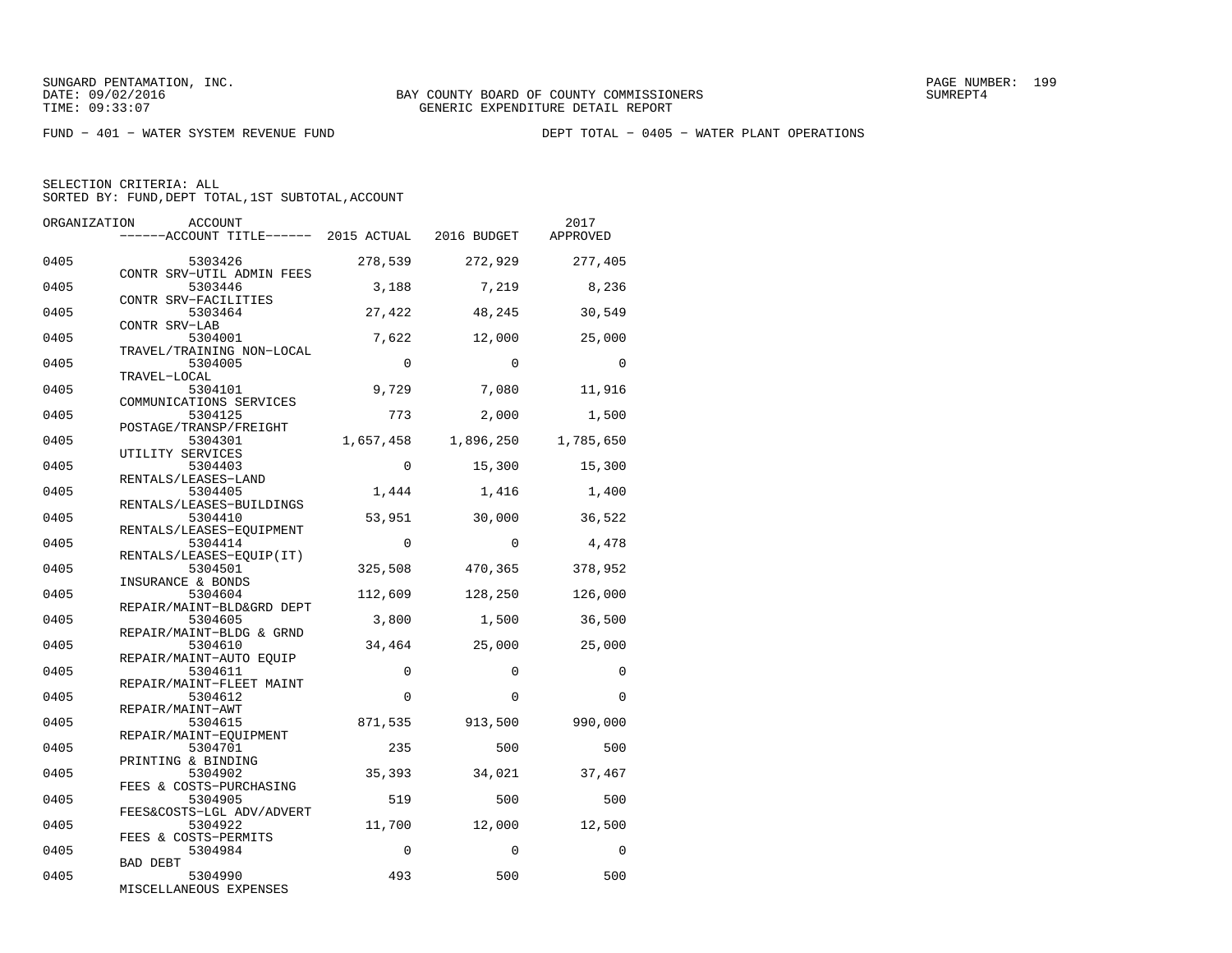FUND − 401 − WATER SYSTEM REVENUE FUND DEPT TOTAL − 0405 − WATER PLANT OPERATIONS

| ORGANIZATION<br><b>ACCOUNT</b><br>------ACCOUNT TITLE------ 2015 ACTUAL 2016 BUDGET |             |           | 2017<br>APPROVED |
|-------------------------------------------------------------------------------------|-------------|-----------|------------------|
| 0405<br>5305101                                                                     | 2,592       | 2,750     | 2,500            |
| OFFICE SUPPLIES                                                                     |             |           |                  |
| 0405<br>5305201<br>OPERATING SUPPLIES                                               | 37,214      | 27,500    | 27,500           |
| 0405<br>5305202                                                                     | 2,174       | 4,600     | 4,500            |
| OPER SUPPLIES-JANITORIAL<br>0405<br>5305204                                         | 974,912     | 1,700,662 | 1,612,413        |
| OPER. SUPPLIES-CHEMICALS<br>0405<br>5305205                                         | 124,091     | 219,900   | 204,500          |
| GAS, OIL & LUBRICANTS<br>0405<br>5305210                                            | 5,174       | 12,000    | 12,000           |
| SAFETY GEAR & SUPPLIES<br>0405<br>5305215                                           | 10,425      | 12,000    | 15,000           |
| CLOTHING & WEARING APPRL<br>0405<br>5305220                                         | 14,833      | 9,600     | 9,925            |
| TOOL & SMALL IMPLEMENTS                                                             |             |           |                  |
| 0405<br>5305240<br>OPER SUPPLIES-LAB                                                | 7,219       | 9,500     | 9,500            |
| 0405<br>5305401                                                                     | 279         | 2,000     | 1,800            |
| BOOKS/RESOURCE MATR/SUBSC<br>0405<br>5305402                                        | 5,294       | 3,000     | 4,000            |
| DUES & MEMBERSHIPS<br>0405<br>5305406                                               | 3,443       | 4,500     | 25,000           |
| TRAINING & TUITION<br>TOTAL OPERATING EXPENSES                                      | 5, 545, 424 | 7,190,139 | 6,714,697        |
|                                                                                     |             |           |                  |
| 0405<br>5606101                                                                     | $\Omega$    | $\Omega$  | $\Omega$         |
| LAND<br>0405<br>5606201                                                             | 0           | $\Omega$  | $\Omega$         |
| <b>BUILDINGS</b><br>0405<br>5606216                                                 | $\Omega$    | $\Omega$  | 0                |
| BLDG-IMPROVEMENTS                                                                   |             |           |                  |
| 0405<br>5606401<br>EQUIPMENT                                                        | 581,721     | 752,970   | 920,600          |
| 0405<br>5606402<br>EQUIP LESS THAN \$1000                                           | 12,358      | 21,650    | 9,702            |
| 0405<br>5606450<br>COMPUTER SOFTWARE                                                | 10,057      | 9,250     | 53,500           |
| 0405<br>5606542                                                                     | 0           | $\Omega$  | $\Omega$         |
| ALT WATER SUPPLY PROJ<br>0405<br>5606601                                            | $\Omega$    | $\Omega$  | $\Omega$         |
| IMPACT FEE PROJECTS<br>TOTAL CAPITAL OUTLAY                                         | 604,136     | 783,870   | 983,802          |
|                                                                                     |             |           |                  |
| 0405<br>5808104                                                                     | 0           | 260,745   | 221,000          |
| AID-PANAMA CITY BEACH<br>TOTAL GRANTS & AIDS                                        | 0           | 260,745   | 221,000          |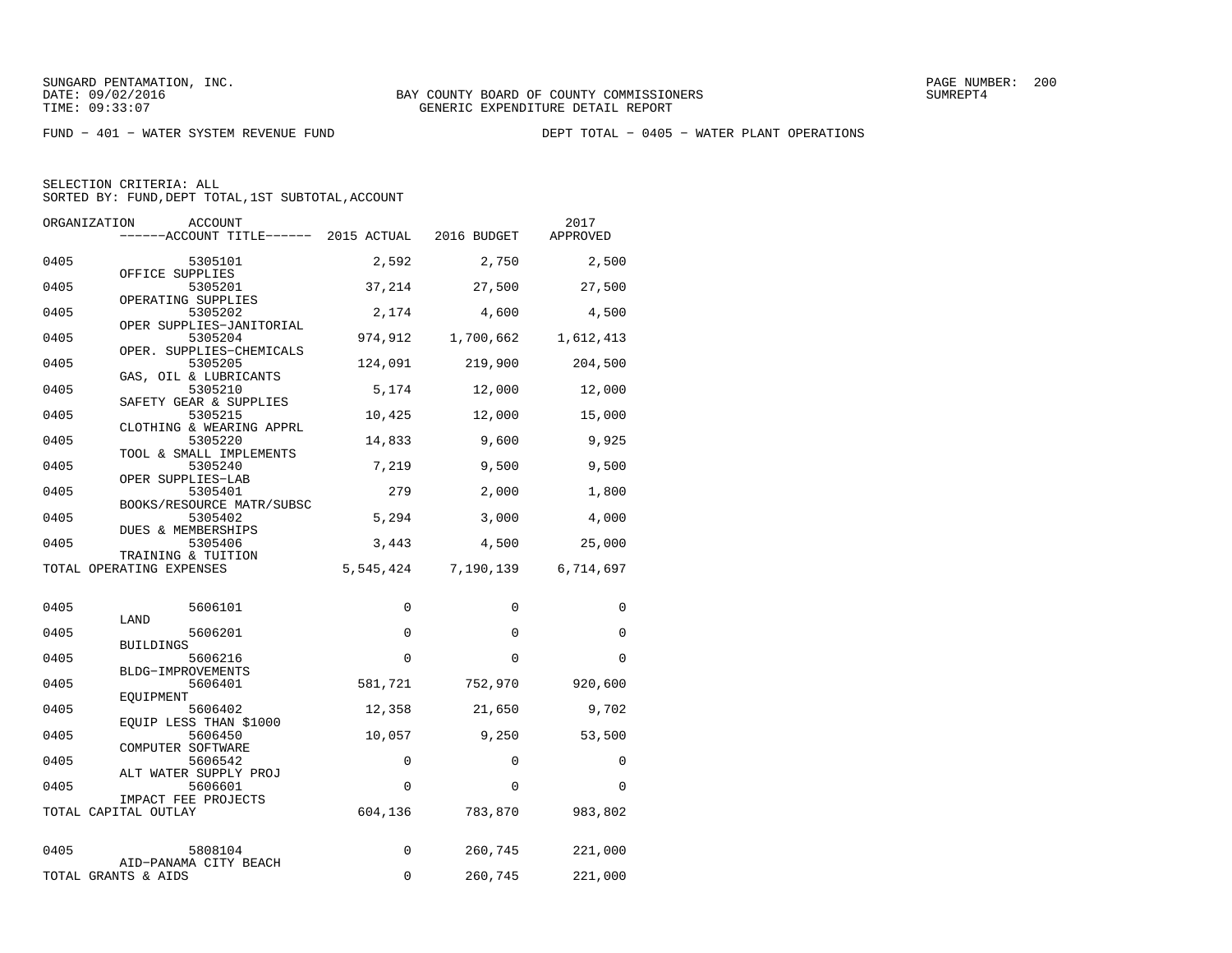FUND − 401 − WATER SYSTEM REVENUE FUND DEPT TOTAL − 0405 − WATER PLANT OPERATIONS

|      | ORGANIZATION<br>ACCOUNT                           |             |             | 2017         |
|------|---------------------------------------------------|-------------|-------------|--------------|
|      | ------ACCOUNT TITLE------ 2015 ACTUAL 2016 BUDGET |             |             | APPROVED     |
|      |                                                   |             |             |              |
| 0405 | 5819112                                           | $\Omega$    | $\Omega$    | <sup>0</sup> |
|      | TRNFS-RETAIL WATER (420)                          |             |             |              |
| 0405 | 5819117                                           | $\mathbf 0$ | $\mathbf 0$ | $\Omega$     |
|      | TRNSF-WTR SYS 2000 BND PJ                         |             |             |              |
| 0405 | 5819145                                           | $\Omega$    | $\Omega$    | $\Omega$     |
|      | TRNSF-WATER IMPACT FEES                           |             |             |              |
| 0405 | 5905908                                           | 0           | $\Omega$    | $\Omega$     |
|      | LOSS ON DISPOSAL                                  |             |             |              |
| 0405 | 5905998                                           | $\Omega$    | $\Omega$    | $\Omega$     |
|      | DEPRECIATION EXPENSE                              |             |             |              |
| 0405 | 5909902                                           | 1,872       | 10,000      | 10,000       |
|      | REFUNDS-WATER IMPACT FEES                         |             |             |              |
| 0405 | 5909910                                           | $\Omega$    | 1,049,118   | 993,270      |
|      | RESERVE FOR CONTINGENCIES                         |             |             |              |
| 0405 | 5909913                                           | $\Omega$    | $\Omega$    | $\Omega$     |
|      | RESERVE-IMPACT FEES                               |             |             |              |
| 0405 | 5909915                                           | $\Omega$    | $\Omega$    | $\Omega$     |
|      | RESERVE FOR PAY ADJUSTMNT                         |             |             |              |
| 0405 | 5909999                                           | $\Omega$    | 6,887,500   | 7,945,847    |
|      | RESERVE-CASH FORWARD                              |             |             |              |
|      | TOTAL NON-OPERATING EXPENSES                      | 1,872       | 7,946,618   | 8,949,117    |
|      | TOTAL WATER PLANT OPERATIONS                      | 7,621,716   | 17,969,659  | 18,899,254   |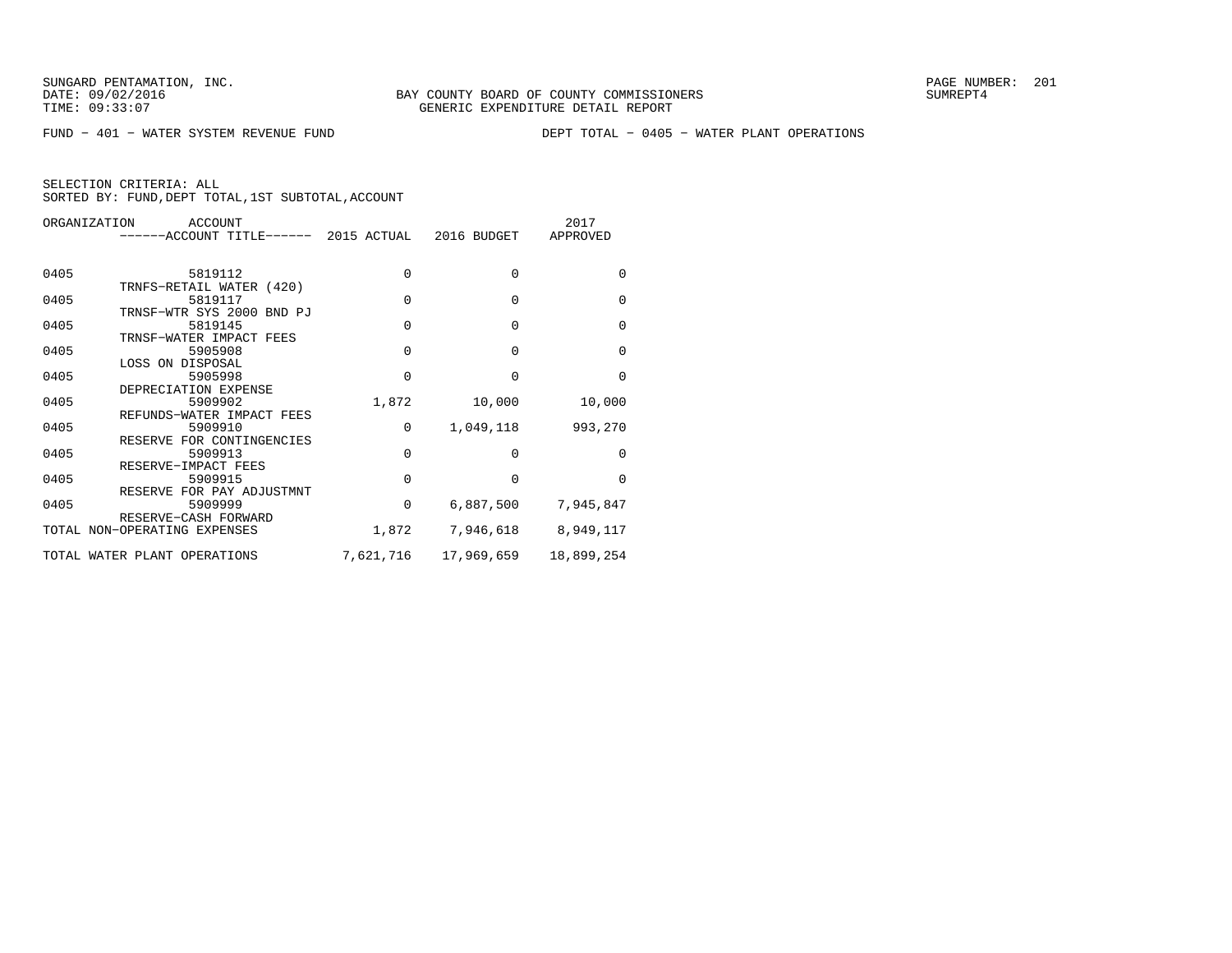FUND − 401 − WATER SYSTEM REVENUE FUND DEPT TOTAL − 0408 − WATER SYS RENEWAL & REPLC

| ORGANIZATION | ACCOUNT<br>------ACCOUNT TITLE------ 2015 ACTUAL |            | 2016 BUDGET  | 2017<br>APPROVED |
|--------------|--------------------------------------------------|------------|--------------|------------------|
| 0408         | 5143110                                          | $\Omega$   | $\Omega$     | $\Omega$         |
| 0408         | PROF SRV-LITIGATION<br>5304125                   | 0          | $\Omega$     | $\Omega$         |
| 0408         | POSTAGE/TRANSP/FREIGHT<br>5304605                | $\Omega$   | $\Omega$     | $\Omega$         |
| 0408         | REPAIR/MAINT-BLDG & GRND<br>5304905              | 0          | 0            | 0                |
| 0408         | FEES&COSTS-LGL ADV/ADVERT<br>5305201             | $\Omega$   | $\Omega$     | $\Omega$         |
| 0408         | OPERATING SUPPLIES<br>5394930                    | $\Omega$   | $\Omega$     | $\Omega$         |
|              | COGS-POSTAGE<br>TOTAL OPERATING EXPENSES         | $\Omega$   | $\Omega$     | $\Omega$         |
|              |                                                  |            |              |                  |
| 0408         | 5606215<br>BLDG-EQUIP BLDG IMPROVE.              | $\Omega$   | $\Omega$     | $\Omega$         |
| 0408         | 5606301                                          | 2,334,558  | 0            | 1,000,000        |
| 0408         | IMPRV OTHER THAN BLDGS<br>5606325                | 0          | $\Omega$     | 0                |
| 0408         | IMPRV-FRANKFORD PUMP STN<br>5606369              | $\Omega$   | $\Omega$     | $\Omega$         |
| 0408         | IMPRV-ELEVATED TANK/231<br>5606382               | $\Omega$   | $\Omega$     | $\Omega$         |
| 0408         | IMPRV-WILLIAMS BAYOU PUMP<br>5606383             | $\Omega$   | 3,000,000    | $\Omega$         |
| 0408         | IMP-STRG RSVR&HIGH SVSPMP<br>5606390             | $\Omega$   | 1,870,000    | 2,000,000        |
| 0408         | IMPRV-WATER FACILITIES<br>5606393                | $\Omega$   | $\mathbf 0$  | 0                |
| 0408         | IMPRV-FILTER TROUGHS<br>5606401                  | $\Omega$   | $\Omega$     | $\Omega$         |
| 0408         | EOUIPMENT<br>5606534                             | $\Omega$   | $\Omega$     | $\Omega$         |
| 0408         | CIP-EMERGENCY REPAIRS<br>5606537                 | $\Omega$   | $\Omega$     | $\Omega$         |
| 0408         | CIP-RPLC/UPGRD LIME SILO<br>5606542              | 19,254,494 | $\Omega$     | $\Omega$         |
| 0408         | ALT WATER SUPPLY PROJ<br>5606546                 | 0          | $\mathbf{0}$ | 0                |
| 0408         | CIP-NW TRANSM MAIN PHS I<br>5606549              | 0          | $\Omega$     | 0                |
| 0408         | CIP-FILTER IMPRV<br>5606556                      | $\Omega$   | $\Omega$     | $\Omega$         |
|              | CIP-WTR TRTMT GENERATOR                          |            |              |                  |
| 0408         | 5606557<br>CIP-N BAY BOOSTER PUMP                | 691,255    | $\Omega$     | $\Omega$         |
| 0408         | 5606558<br>CIP-DEER PT DAM CATHODIC              | 189,794    | $\Omega$     | $\Omega$         |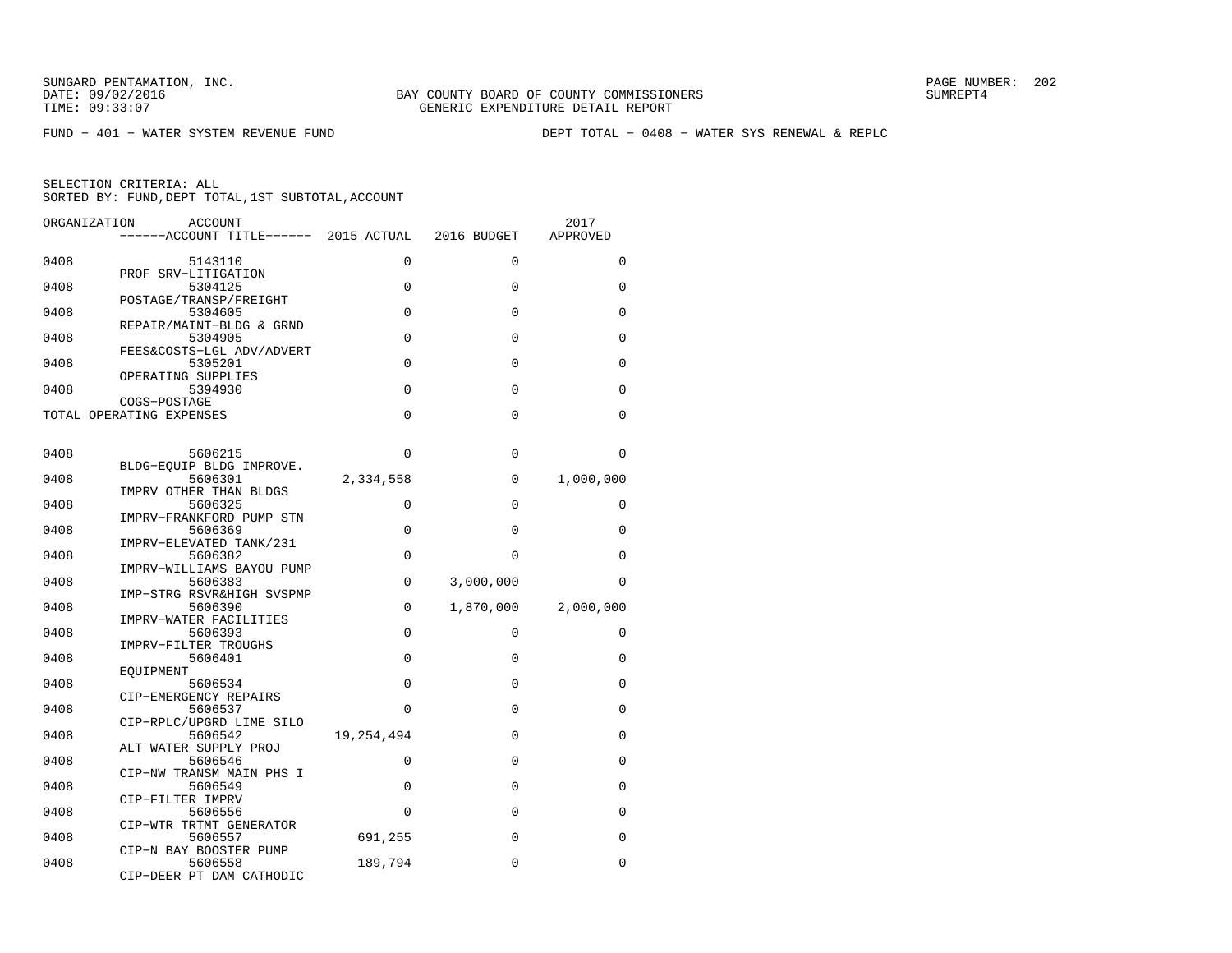FUND − 401 − WATER SYSTEM REVENUE FUND DEPT TOTAL − 0408 − WATER SYS RENEWAL & REPLC

|       | ORGANIZATION<br>ACCOUNT<br>------ACCOUNT TITLE------ | 2015 ACTUAL | 2016 BUDGET | 2017<br>APPROVED |
|-------|------------------------------------------------------|-------------|-------------|------------------|
| 0408  | 5606572<br>CIP-WTRLINE EXT/CO RD 390                 | 0           | $\Omega$    | 3,150,000        |
|       | TOTAL CAPITAL OUTLAY                                 | 22,470,101  | 4,870,000   | 6,150,000        |
| 0408  | 5909910<br>RESERVE FOR CONTINGENCIES                 | 0           | 500,000     | 750,000          |
|       | TOTAL NON-OPERATING EXPENSES                         | 0           | 500,000     | 750,000          |
| TOTAL | WATER SYS RENEWAL & REPLC                            | 22,470,101  | 5,370,000   | 6,900,000        |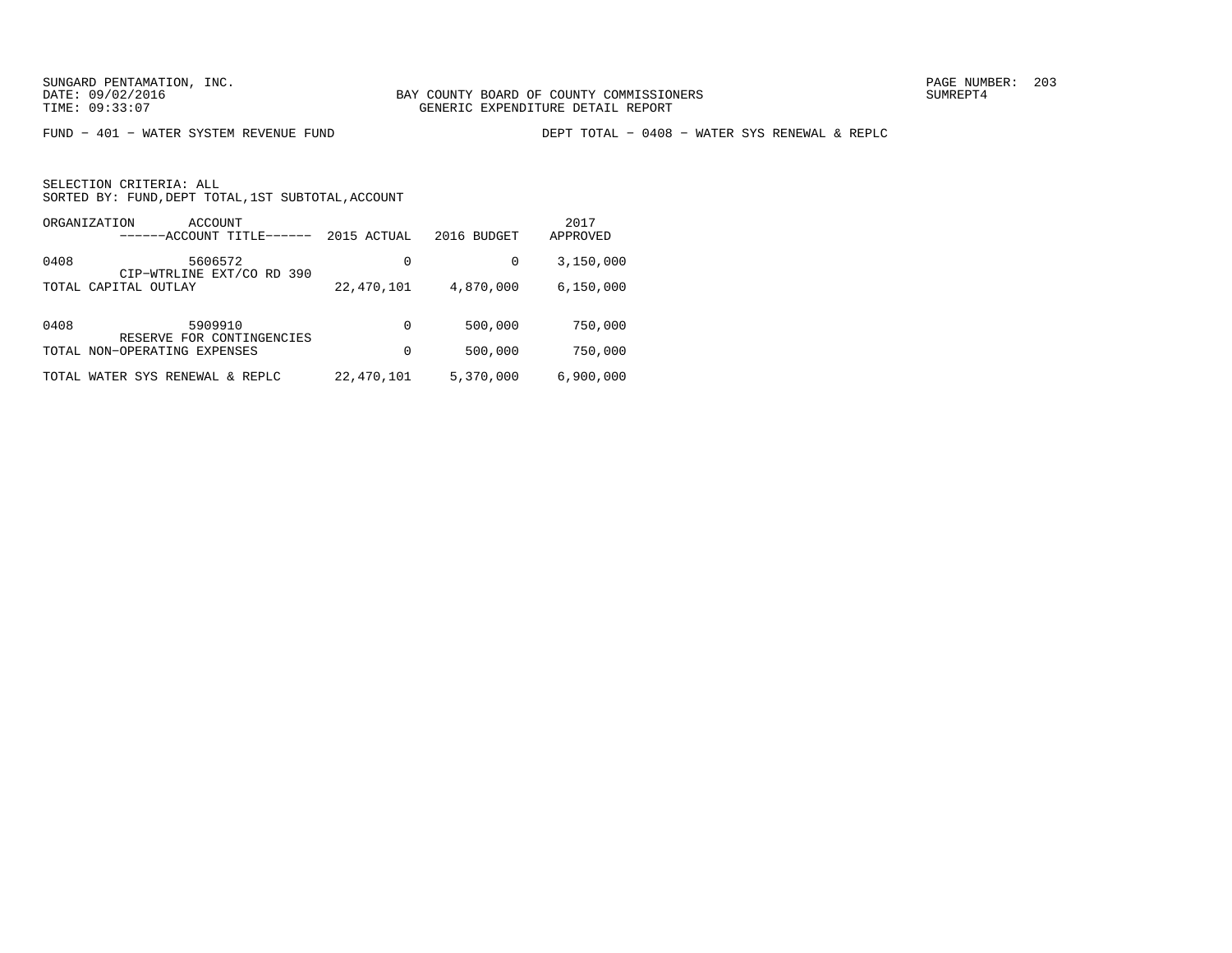FUND − 401 − WATER SYSTEM REVENUE FUND DEPT TOTAL − 0409 − WATER SYS INTEREST & SINK

| 2017<br>APPROVED |
|------------------|
| $\Omega$         |
|                  |
| 2,685,000        |
|                  |
| $\Omega$         |
|                  |
| $\Omega$         |
|                  |
| 2,448,810        |
|                  |
| $\Omega$         |
|                  |
| $\Omega$         |
|                  |
| $\Omega$         |
|                  |
| 5,133,810        |
|                  |
| 5,133,810        |
| 30,933,064       |
|                  |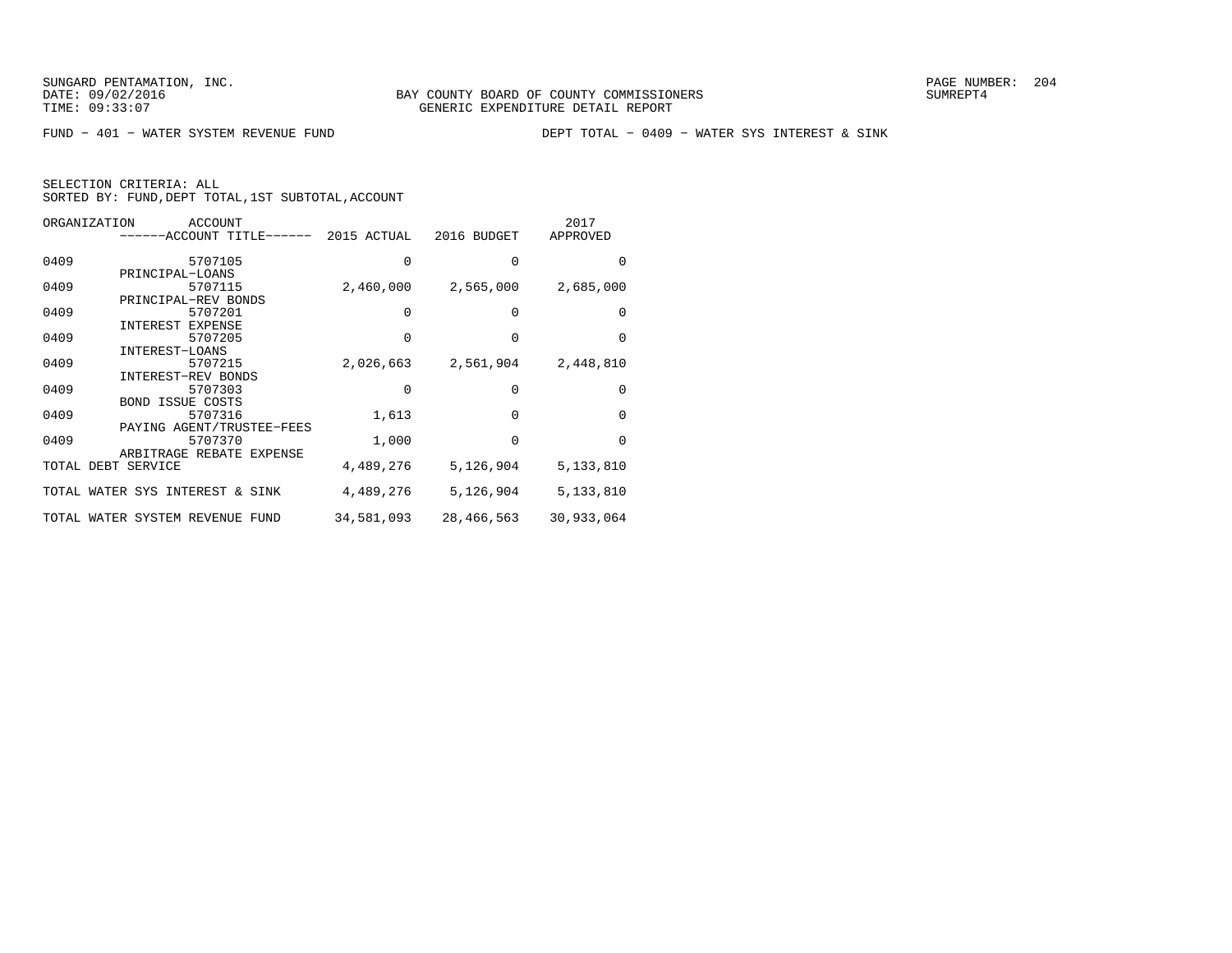## GENERIC EXPENDITURE REPORT

## FUND - 412 - JT VENT- MILITARY PT/AWTF

|      |                                                                     | 2015 ACTUAL | 2016 BUDGET | 2017 TENTATIVE |
|------|---------------------------------------------------------------------|-------------|-------------|----------------|
| Dept |                                                                     |             |             |                |
| 0464 | <b>AWTF</b> Operations                                              |             |             |                |
|      | <b>Total Operating Expenses</b>                                     | 3,562,182   | 3,912,422   | 3,686,090      |
|      | <b>Total Capital Outlay</b>                                         | 32,888      | 253,438     | 285,550        |
|      | <b>Total Non-Operating Expenses</b><br>Total 0464 - AWTF Operations |             |             |                |
|      |                                                                     | \$3,595,070 | \$4,165,860 | \$3,971,640    |
| 0465 | <b>AWTFR&amp;R</b>                                                  |             |             |                |
|      | <b>Total Operating Expenses</b>                                     | 162,915     | 95,000      | 14,500         |
|      | <b>Total Capital Outlay</b>                                         | 125,982     | 250,500     | 326,000        |
|      | <b>Total Non-Operating Expenses</b>                                 |             |             | 300,000        |
|      | Total 0464 - AWTF R&R                                               | \$288,897   | \$345,500   | \$640,500      |
|      |                                                                     |             |             |                |
| 0494 | Callaway<br><b>Total Capital Outlay</b>                             |             |             |                |
|      | <b>Total Debt Service</b>                                           | 985,100     | 1,038,543   | 1,038,462      |
|      | <b>Total Non-Operating Expenses</b>                                 |             | 135,462     | 135,451        |
|      | Total 0494 - Callaway                                               | \$985,100   | \$1,174,005 | \$1,173,913    |
|      |                                                                     |             |             |                |
| 0495 | Parker                                                              |             |             |                |
|      | <b>Total Capital Outlay</b>                                         |             |             |                |
|      | <b>Total Debt Service</b>                                           | 377,238     | 433,904     | 433,856        |
|      | <b>Total Non-Operating Expenses</b>                                 |             | 56,596      | 56,589         |
|      | Total 0495 - Parker                                                 | \$377,238   | \$490,500   | \$490,445      |
| 0496 | Springfield                                                         |             |             |                |
|      | <b>Total Capital Outlay</b>                                         |             |             |                |
|      | <b>Total Debt Service</b>                                           | 795,763     | 915,360     | 915,224        |
|      | <b>Total Non-Operating Expenses</b>                                 |             | 119,394     | 119,377        |
|      | Total 0496 - Springfield                                            | \$795,763   | \$1,034,754 | \$1,034,601    |
|      |                                                                     |             |             |                |
| 0498 | <b>Bay County Retail</b><br><b>Total Capital Outlay</b>             |             |             |                |
|      | <b>Total Debt Service</b>                                           | 1,016,697   | 1,169,321   | 1,169,248      |
|      | <b>Total Non-Operating Expenses</b>                                 |             | 152,520     | 152,510        |
|      | Tota 0498 - Bay County Retail                                       | \$1,016,697 | \$1,321,841 | \$1,321,758    |
|      |                                                                     |             |             |                |
|      | Fund Expenditure                                                    | \$7,058,765 | \$8,532,460 | \$8,632,857    |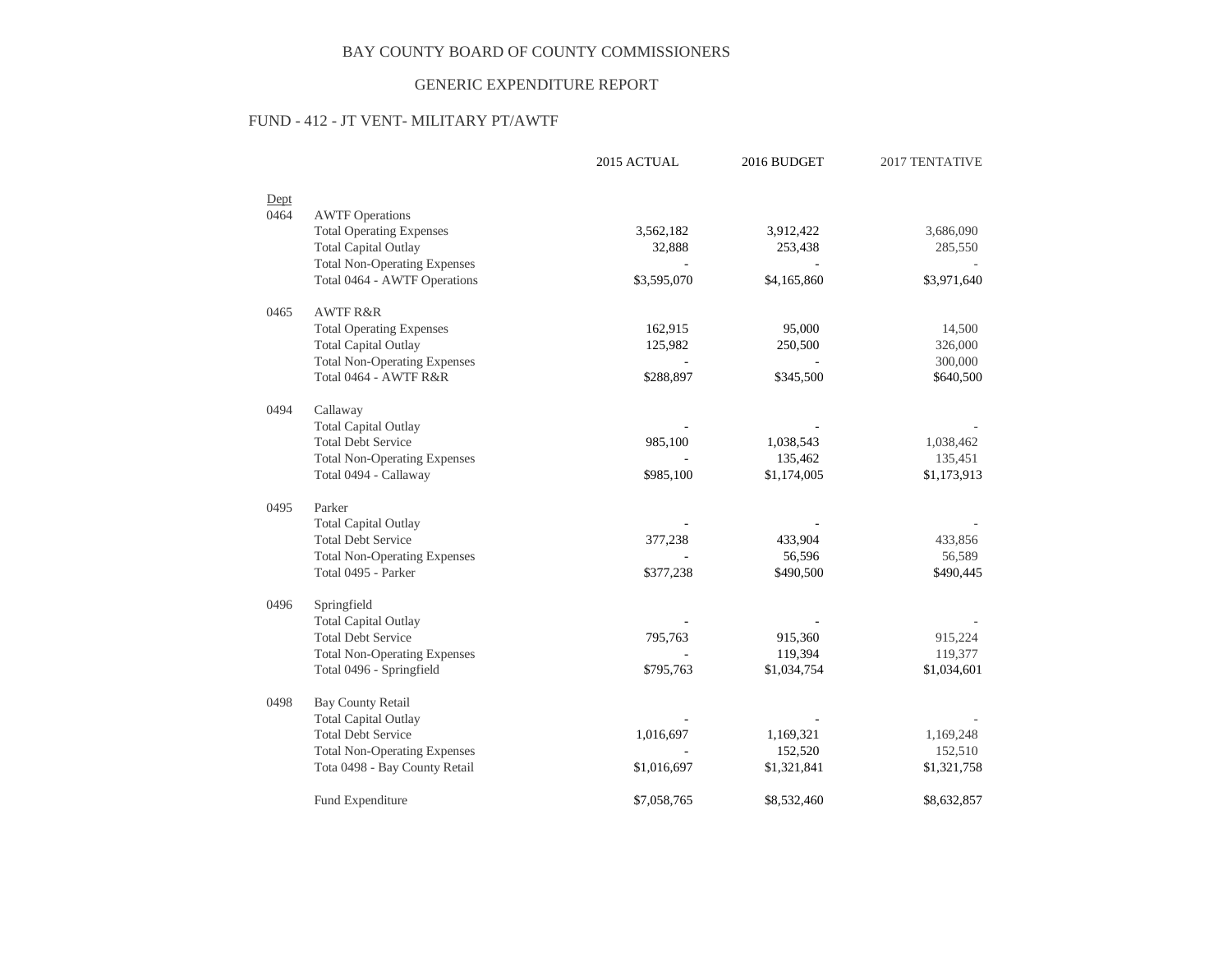FUND − 420 − RETAIL WATER & WASTEWATER DEPT TOTAL − 0430 − RETAIL WASTEWATER

| ORGANIZATION<br><b>ACCOUNT</b><br>------ACCOUNT TITLE------ 2015 ACTUAL 2016 BUDGET |             |             | 2017<br>APPROVED |
|-------------------------------------------------------------------------------------|-------------|-------------|------------------|
| 0430<br>5101200<br>SALARIES & WAGES-REGULAR                                         | 1,227,567   | 1,372,141   | 1,341,030        |
| 0430<br>5101205<br>SALARIES & WAGES-DISASTER                                        | $\Omega$    | $\Omega$    | $\Omega$         |
| 0430<br>5101400<br>SALARIES & WAGES-OVERTIME                                        | 118,106     | 133,699     | 140,958          |
| 0430<br>5101405<br>SALARIES-DISASTER O/T                                            | $\Omega$    | $\Omega$    | $\Omega$         |
| 0430<br>5102100<br>FICA TAXES-MATCHING                                              | 97,323      | 115,197     | 112,518          |
| 0430<br>5102200<br>RETIREMENT CONTRIBUTIONS                                         | 98,943      | 112,057     | 114,232          |
| 0430<br>5102300<br>LIFE & HEALTH INSURANCE                                          | 200,655     | 345,106     | 308,145          |
| 0430<br>5102302<br>VIRTUAL DOCTOR                                                   | $\Omega$    | $\Omega$    | $\Omega$         |
| 0430<br>5102400<br>WORKERS COMP. PREMIUMS                                           | 31,326      | 77,094      | 70,582           |
| 0430<br>5102500<br>UNEMPLOYMENT COMPENSATION                                        | 275         | $\Omega$    | $\Omega$         |
| TOTAL PERSONAL SERVICES                                                             | 1,774,195   | 2,155,294   | 2,087,465        |
| 0430<br>5143101                                                                     | 16,750      | 17,173      | 19,584           |
| PROF SRV-CO ATTORNEY<br>0430<br>5143105                                             | $\Omega$    | $\Omega$    | $\Omega$         |
| PROF SRV-OTHER ATTNY<br>0430<br>5143110                                             | 16,000      | $\Omega$    | $\Omega$         |
| PROF SRV-LITIGATION<br>0430<br>5303104                                              | 12,023      | 25,000      | 25,000           |
| PROF SRV-ENGINEERING<br>0430<br>5303106                                             | 380         | 1,500       | 600              |
| PROF SRV-PHYSICLS/MEDICAL<br>0430<br>5303107                                        | 629         | 700         | 700              |
| PROF SRV-SUBSTANCE TEST<br>0430<br>5303108                                          | $\Omega$    | $\Omega$    | 0                |
| PROF SRV-RATE STUDY<br>0430<br>5303110                                              | 553         | 600         | 600              |
| PROF SRV-BACKGROUND CHECK<br>0430<br>5303125<br>PROF SRV-ENG/PERMITTING             | $\mathbf 0$ | 15,000      | 10,000           |
| 0430<br>5303401<br>CONTRACTED SERVICES                                              | 13,385      | 60,000      | 40,000           |
| 0430<br>5303403<br>CONTR SRV-BANK CHRG POOL                                         | $\Omega$    | $\Omega$    | $\Omega$         |
| 0430<br>5303408<br>CONTR SRV-800 MHZ                                                | 1,408       | 1,282       | 1,282            |
| 5303410<br>0430<br>CONTR SRV-JANITORIAL                                             | $\mathbf 0$ | $\mathbf 0$ | $\mathbf 0$      |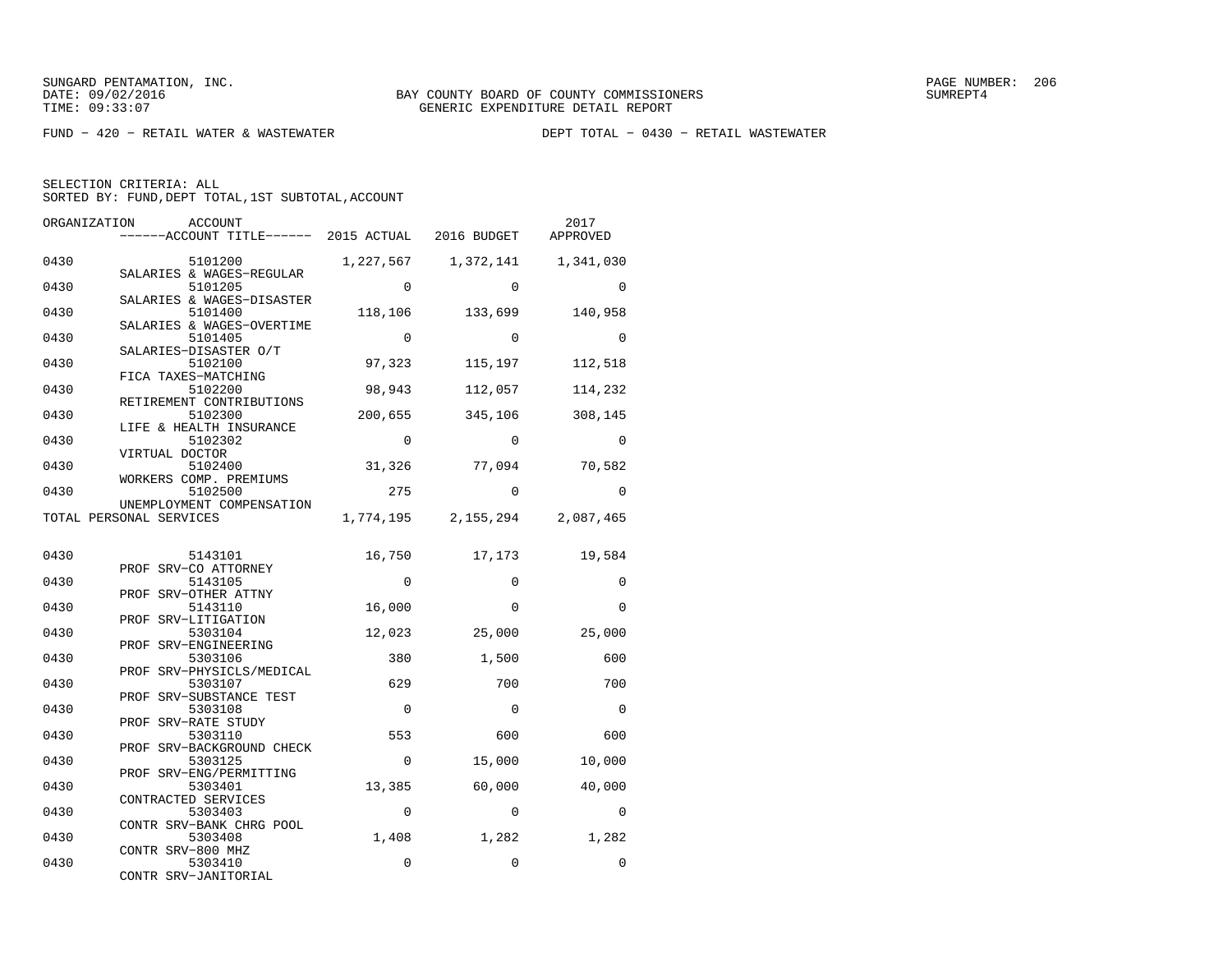FUND − 420 − RETAIL WATER & WASTEWATER DEPT TOTAL − 0430 − RETAIL WASTEWATER

| ORGANIZATION | ACCOUNT<br>------ACCOUNT TITLE------ 2015 ACTUAL |             | 2016 BUDGET  | 2017<br>APPROVED |
|--------------|--------------------------------------------------|-------------|--------------|------------------|
|              |                                                  |             |              |                  |
| 0430         | 5303422<br>CONTR SRV-GIS                         | $\Omega$    | $\Omega$     | $\Omega$         |
| 0430         | 5303425                                          | 112,377     | 137,599      | 149,293          |
|              | CONTR SRV-ADMIN FEES                             |             |              |                  |
| 0430         | 5303426                                          | 301,583     | 298,167      | 333,464          |
| 0430         | CONTR SRV-UTIL ADMIN FEES<br>5303446             | 178         | 1,024        | 1,045            |
|              | CONTR SRV-FACILITIES                             |             |              |                  |
| 0430         | 5303464                                          | 8,584       | 18,353       | 14,000           |
| 0430         | CONTR SRV-LAB<br>5304001                         | 1,777       | 3,000        | 6,000            |
|              | TRAVEL/TRAINING NON-LOCAL                        |             |              |                  |
| 0430         | 5304101                                          | 5,553       | 2,280        | 5,412            |
|              | COMMUNICATIONS SERVICES                          |             |              |                  |
| 0430         | 5304125<br>POSTAGE/TRANSP/FREIGHT                | 126         | 250          | 250              |
| 0430         | 5304301                                          | 170,417     | 170,000      | 150,000          |
|              | UTILITY SERVICES                                 |             |              |                  |
| 0430         | 5304403                                          | $\Omega$    | $\Omega$     | $\Omega$         |
| 0430         | RENTALS/LEASES-LAND<br>5304405                   | $\Omega$    | $\Omega$     | $\Omega$         |
|              | RENTALS/LEASES-BUILDINGS                         |             |              |                  |
| 0430         | 5304410                                          | 1,911       | 3,000        | 1,514            |
|              | RENTALS/LEASES-EQUIPMENT                         |             |              |                  |
| 0430         | 5304414<br>RENTALS/LEASES-EQUIP(IT)              | $\Omega$    | $\Omega$     | 1,486            |
| 0430         | 5304420                                          | $-11,813$   | $\Omega$     | $\Omega$         |
|              | RENTALS/LEASES-LAGOON                            |             |              |                  |
| 0430         | 5304501                                          | 22,552      | 110,148      | 78,619           |
| 0430         | INSURANCE & BONDS<br>5304604                     | 1,408       | 5,000        | 4,000            |
|              | REPAIR/MAINT-BLD&GRD DEPT                        |             |              |                  |
| 0430         | 5304605                                          | 1,221       | $\Omega$     | 6,500            |
| 0430         | REPAIR/MAINT-BLDG & GRND                         |             |              | 14,000           |
|              | 5304610<br>REPAIR/MAINT-AUTO EOUIP               | 11,915      | 15,000       |                  |
| 0430         | 5304611                                          | $\Omega$    | $\Omega$     | $\Omega$         |
|              | REPAIR/MAINT-FLEET MAINT                         |             |              |                  |
| 0430         | 5304615<br>REPAIR/MAINT-EOUIPMENT                | 137,000     | 120,000      | 100,000          |
| 0430         | 5304650                                          | $\Omega$    | $\Omega$     | $\Omega$         |
|              | RIVERCAMP - O & M                                |             |              |                  |
| 0430         | 5304655                                          | $\mathbf 0$ | $\mathbf{0}$ | $\Omega$         |
| 0430         | LAKE MERIAL - O & M<br>5304701                   | $\mathbf 0$ | 150          | 150              |
|              | PRINTING & BINDING                               |             |              |                  |
| 0430         | 5304902                                          | 11,262      | 9,428        | 4,059            |
| 0430         | FEES & COSTS-PURCHASING<br>5304905               | 766         | 500          | 500              |
|              | FEES&COSTS-LGL ADV/ADVERT                        |             |              |                  |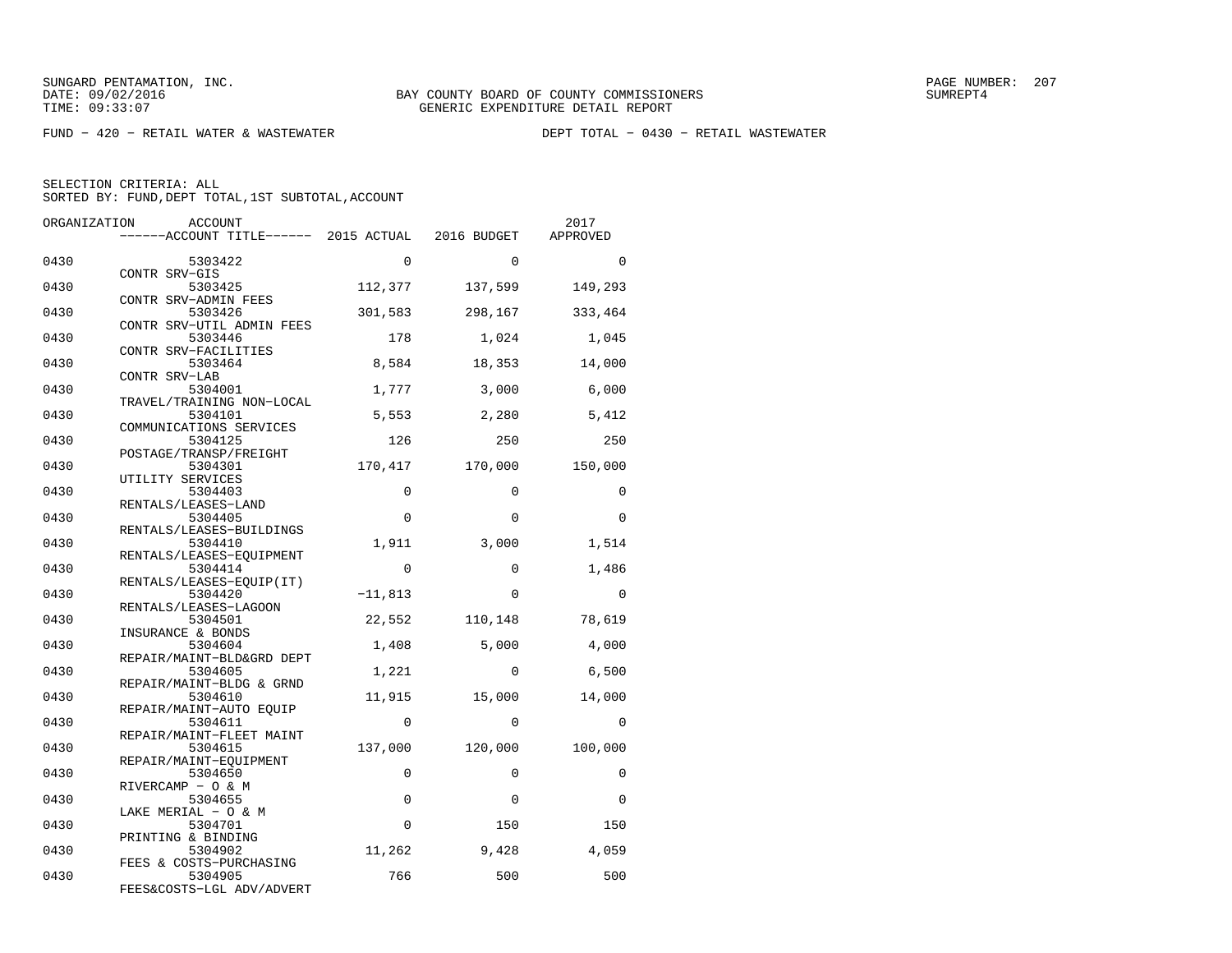FUND − 420 − RETAIL WATER & WASTEWATER DEPT TOTAL − 0430 − RETAIL WASTEWATER

| ORGANIZATION | <b>ACCOUNT</b><br>------ACCOUNT TITLE------ 2015 ACTUAL |          | 2016 BUDGET | 2017<br>APPROVED |
|--------------|---------------------------------------------------------|----------|-------------|------------------|
| 0430         | 5304909                                                 | $\Omega$ | $\Omega$    | $\Omega$         |
| 0430         | FEES & COSTS-COURT FILING<br>5304922                    | 50       | 5,000       | 5,000            |
| 0430         | FEES & COSTS-PERMITS<br>5304984                         | $\Omega$ | $\Omega$    | $\Omega$         |
| 0430         | BAD DEBT<br>5304990                                     | 7        | 150         | 150              |
| 0430         | MISCELLANEOUS EXPENSES<br>5305101                       | 1,084    | 1,500       | 1,400            |
| 0430         | OFFICE SUPPLIES<br>5305201                              | 6,355    | 15,000      | 10,000           |
| 0430         | OPERATING SUPPLIES<br>5305202                           | 224      | 1,800       | 1,000            |
| 0430         | OPER SUPPLIES-JANITORIAL<br>5305204                     | 20,489   | 35,000      | 25,000           |
| 0430         | OPER. SUPPLIES-CHEMICALS<br>5305205                     | 33,848   | 33,000      | 30,000           |
| 0430         | GAS, OIL & LUBRICANTS<br>5305210                        | 1,779    | 1,000       | 2,000            |
| 0430         | SAFETY GEAR & SUPPLIES<br>5305215                       | 7,600    | 6,000       | 7,600            |
| 0430         | CLOTHING & WEARING APPRL<br>5305220                     | 4,485    | 2,000       | 2,000            |
| 0430         | TOOL & SMALL IMPLEMENTS<br>5305240<br>OPER SUPPLIES-LAB | 2,038    | 5,000       | 4,000            |
| 0430         | 5305401<br>BOOKS/RESOURCE MATR/SUBSC                    | 20       | 250         | 250              |
| 0430         | 5305402<br>DUES & MEMBERSHIPS                           | 300      | 300         | 330              |
| 0430         | 5305406<br>TRAINING & TUITION                           | 575      | 2,500       | 2,500            |
| 0430         | 5354905<br>COGS-SEWER                                   | $\Omega$ | $\Omega$    | $\Omega$         |
| 0430         | 5354940<br>COGS-O & M/RETAIL                            | 537,478  | 706,641     | 578,453          |
| 0430         | 5354941<br>COGS-O & M/TYNDALL                           | 503,111  | 327,267     | 542,803          |
| 0430         | 5354942<br>COGS-O & M/MEXICO BEACH                      | 211,797  | 183,027     | 198,992          |
| 0430         | 5354945<br>COGS-REUSE WATER                             | 28,306   | 13,483      | 13,483           |
| 0430         | 5354950<br>COGS-DEBT/RETAIL                             | 451,063  | 501,318     | 501,255          |
| 0430         | 5354951<br>COGS-DEBT/TYNDALL                            | 377,369  | 328,151     | 328,151          |
| 0430         | 5354952<br>COGS-DEBT/MEXICO BEACH                       | 187,333  | 187,333     | 187,333          |
| 0430         | 5354960<br>COGS-R & R/RETAIL                            | 62,884   | 62,884      | 62,884           |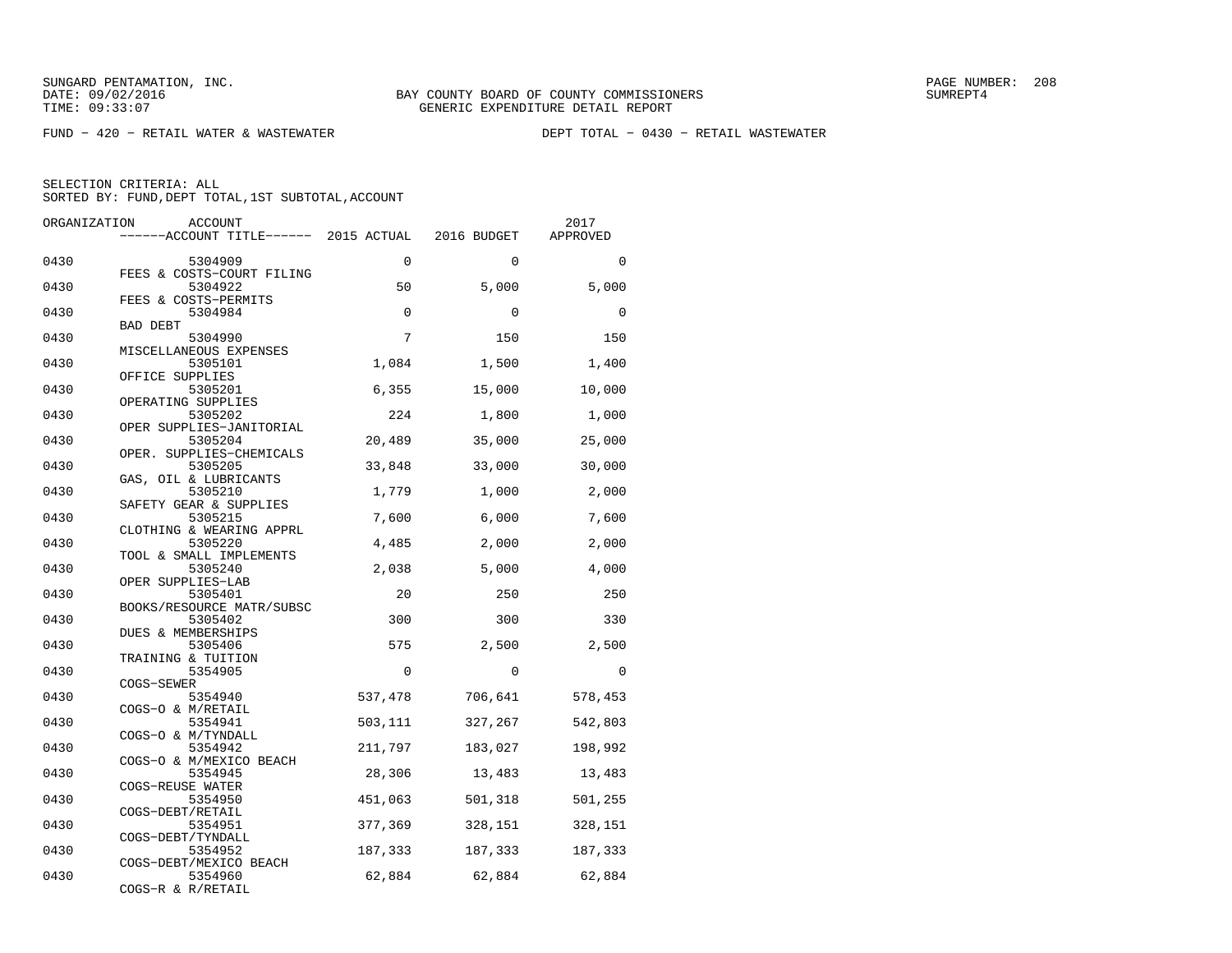FUND − 420 − RETAIL WATER & WASTEWATER DEPT TOTAL − 0430 − RETAIL WASTEWATER

| SELECTION CRITERIA: ALL |  |                                                    |  |
|-------------------------|--|----------------------------------------------------|--|
|                         |  | SORTED BY: FUND, DEPT TOTAL, 1ST SUBTOTAL, ACCOUNT |  |

| ORGANIZATION | ACCOUNT                                           |             |             | 2017      |
|--------------|---------------------------------------------------|-------------|-------------|-----------|
|              | ----ACCOUNT TITLE------ 2015 ACTUAL               |             | 2016 BUDGET | APPROVED  |
| 0430         | 5354961                                           | 61,457      | 61,457      | 61,457    |
| 0430         | COGS-R & R/TYNDALL<br>5354962                     | 15,714      | 15,714      | 15,714    |
| 0430         | COGS-R & R/MEXICO BEACH<br>5354970                | 67,659      | 75,198      | 75,188    |
| 0430         | COGS-RATE/RETAIL<br>5354971<br>COGS-RATE/TYNDALL  | 56,605      | 49,223      | 49,223    |
| 0430         | 5354972<br>COGS-RATE/MEXICO BEACH                 | 28,100      | 28,100      | 28,100    |
| 0430         | 5354980<br>COGS-BOND RSV/RETAIL                   | $\Omega$    | $\Omega$    | $\Omega$  |
| 0430         | 5355001<br>GCEC WASTEWATER CAPACITY               | $\Omega$    | $\Omega$    | $\Omega$  |
|              | TOTAL OPERATING EXPENSES                          | 3,505,674   | 3,663,450   | 3,702,324 |
| 0430         | 5606101                                           | 0           | $\Omega$    | $\Omega$  |
| 0430         | LAND<br>5606301                                   | $\mathbf 0$ | $\Omega$    | 0         |
| 0430         | IMPRV OTHER THAN BLDGS<br>5606352                 | $\Omega$    | $\Omega$    | 0         |
| 0430         | IMP-WASTEWATER VALVES<br>5606401<br>EOUIPMENT     | 178,881     | 45,600      | 125,000   |
| 0430         | 5606402<br>EQUIP LESS THAN \$1000                 | 5,284       | 2,250       | 8,500     |
| 0430         | 5606450<br>COMPUTER SOFTWARE                      | 811         | 10,750      | 3,750     |
| 0430         | 5606540<br>CIP-TAFB SILVER FLAG PROJ              | $\Omega$    | $\Omega$    | 0         |
| 0430         | 5606545<br>CIP-WASTEWTR LINE EXT                  | $\mathbf 0$ | $\Omega$    | $\Omega$  |
| 0430         | 5606551<br>CIP-LIFT STATION                       | $\Omega$    | $\Omega$    | 0         |
| 0430         | 5606555<br>CIP-WATER LINE EXTENSION               | $\mathbf 0$ | $\Omega$    | $\Omega$  |
| 0430         | 5606601<br>IMPACT FEE PROJECTS                    | $\mathbf 0$ | 530,000     | 1,200,000 |
|              | TOTAL CAPITAL OUTLAY                              | 184,977     | 588,600     | 1,337,250 |
| 0430         | 5707105                                           | 0           | 111,539     | 114,504   |
| 0430         | PRINCIPAL-LOANS<br>5707115<br>PRINCIPAL-REV BONDS | 840,850     | 867,650     | 391,950   |
| 0430         | 5707205<br>INTEREST-LOANS                         | 159,084     | 28,769      | 25,805    |
| 0430         | 5707215<br><b>INTEREST-REV BONDS</b>              | 807,913     | 612,249     | 745,588   |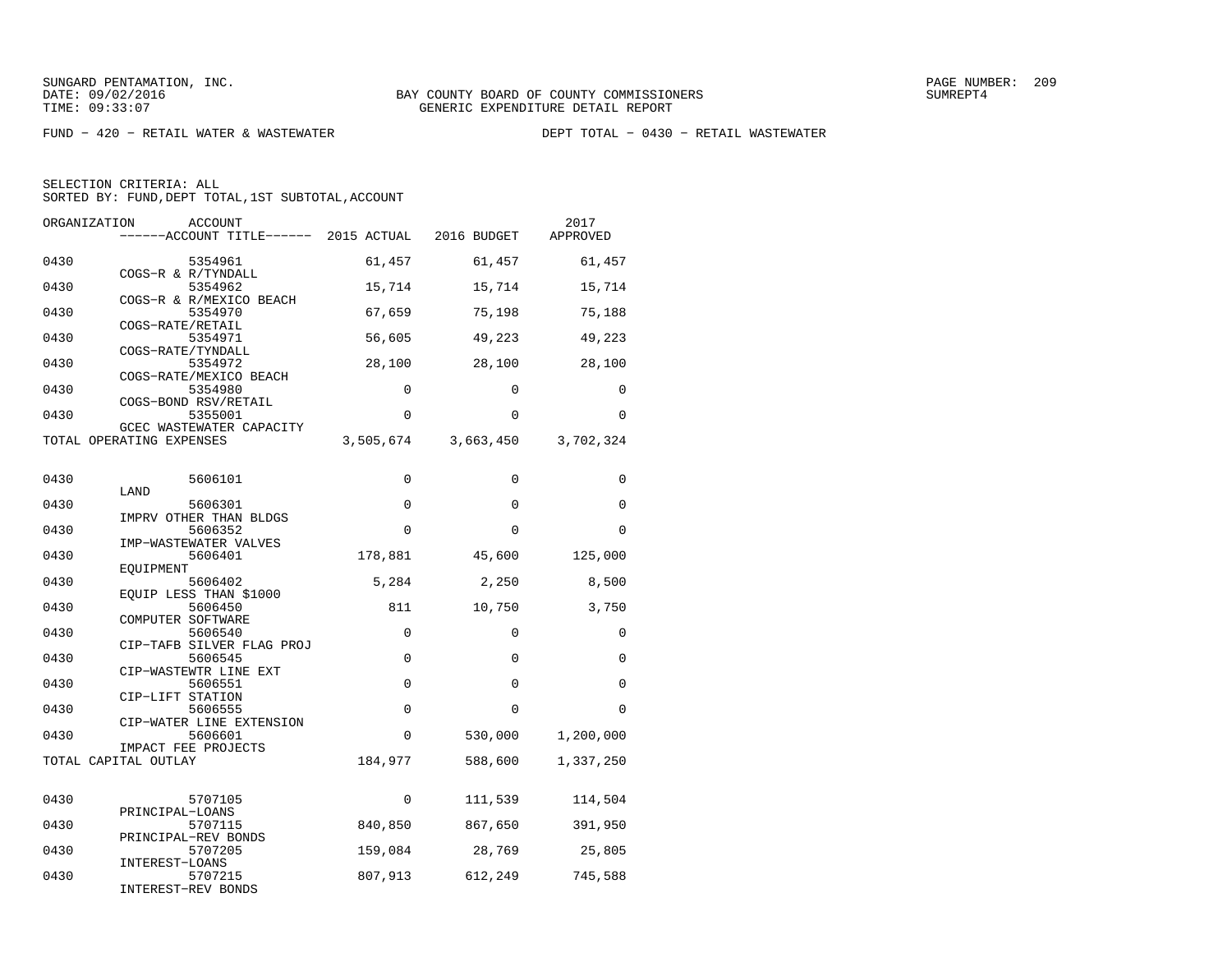FUND − 420 − RETAIL WATER & WASTEWATER DEPT TOTAL − 0430 − RETAIL WASTEWATER

| SELECTION CRITERIA: ALL |  |  |                                                    |  |
|-------------------------|--|--|----------------------------------------------------|--|
|                         |  |  | SORTED BY: FUND, DEPT TOTAL, 1ST SUBTOTAL, ACCOUNT |  |

| ORGANIZATION<br>ACCOUNT<br>-----ACCOUNT TITLE------ 2015 ACTUAL 2016 BUDGET |             |             | 2017<br>APPROVED |
|-----------------------------------------------------------------------------|-------------|-------------|------------------|
| 0430<br>5707303                                                             | $\Omega$    | $\Omega$    | <sup>0</sup>     |
| <b>BOND ISSUE COSTS</b><br>0430<br>5707316                                  | 853         | $\Omega$    | $\Omega$         |
| PAYING AGENT/TRUSTEE-FEES<br>TOTAL DEBT SERVICE                             | 1,808,700   | 1,620,207   | 1,277,847        |
| 0430<br>5819114                                                             | $\Omega$    | $\Omega$    | $\Omega$         |
| TRNSF-JT VENT/AWT (412)<br>0430<br>5905998                                  | $\Omega$    | $\Omega$    | $\Omega$         |
| DEPRECIATION EXPENSE<br>0430<br>5909903                                     | 28,080      | $\Omega$    | $\Omega$         |
| REFUNDS-SEWER IMPACT FEES<br>0430<br>5909910                                | 0           | 70,323      | 100,000          |
| RESERVE FOR CONTINGENCIES<br>0430<br>5909912<br>RESERVE-RENWL/REPLACEMENT   | $\Omega$    | $\mathbf 0$ | $\Omega$         |
| 0430<br>5909913<br>RESERVE-IMPACT FEES                                      | $\Omega$    | $\Omega$    | $\Omega$         |
| 0430<br>5909915<br>RESERVE FOR PAY ADJUSTMNT                                | $\Omega$    | $\Omega$    | $\Omega$         |
| 0430<br>5909999<br>RESERVE-CASH FORWARD                                     | $\mathbf 0$ | 100,510     | 104,802          |
| TOTAL NON-OPERATING EXPENSES                                                | 28,080      | 170,833     | 204,802          |
| TOTAL RETAIL WASTEWATER                                                     | 7,301,626   | 8,198,384   | 8,609,688        |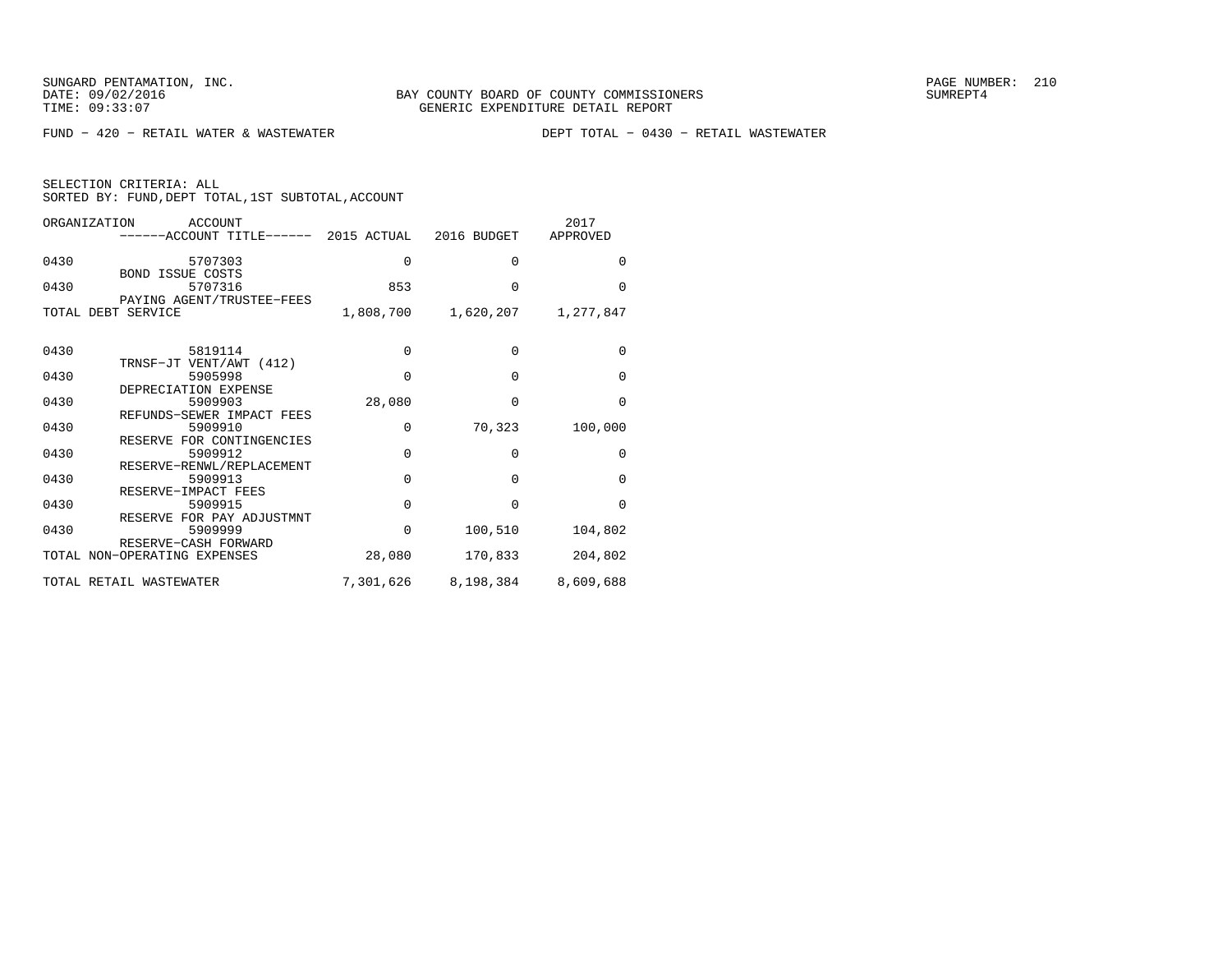FUND − 420 − RETAIL WATER & WASTEWATER DEPT TOTAL − 0445 − RETAIL WATER

| ORGANIZATION<br>ACCOUNT<br>------ACCOUNT TITLE------ 2015 ACTUAL 2016 BUDGET |             |          | 2017<br>APPROVED |
|------------------------------------------------------------------------------|-------------|----------|------------------|
| 0445<br>5101200                                                              | 274,839     | 337,818  | 409,878          |
| SALARIES & WAGES-REGULAR<br>0445<br>5101205<br>SALARIES & WAGES-DISASTER     | $\Omega$    | $\Omega$ | $\Omega$         |
| 0445<br>5101400<br>SALARIES & WAGES-OVERTIME                                 | 19,781      | 37,175   | 45,087           |
| 0445<br>5101405<br>SALARIES-DISASTER O/T                                     | $\Omega$    | $\Omega$ | $\Omega$         |
| 0445<br>5102100<br>FICA TAXES-MATCHING                                       | 21,163      | 28,687   | 34,805           |
| 5102200<br>0445<br>RETIREMENT CONTRIBUTIONS                                  | 21,615      | 27,905   | 35,069           |
| 0445<br>5102300<br>LIFE & HEALTH INSURANCE                                   | 43,922      | 72,157   | 112,058          |
| 0445<br>5102302<br>VIRTUAL DOCTOR                                            | $\Omega$    | $\Omega$ | $\Omega$         |
| 0445<br>5102400<br>WORKERS COMP. PREMIUMS                                    | 42,577      | 42,025   | 38,322           |
| TOTAL PERSONAL SERVICES                                                      | 423,896     | 545,767  | 675,219          |
| 0445<br>5143101                                                              | 5,455       | 9,326    | 7,841            |
| PROF SRV-CO ATTORNEY<br>0445<br>5143105<br>PROF SRV-OTHER ATTNY              | $\mathbf 0$ | 3,000    | 3,000            |
| 0445<br>5303104<br>PROF SRV-ENGINEERING                                      | $\Omega$    | 14,000   | 0                |
| 0445<br>5303106<br>PROF SRV-PHYSICLS/MEDICAL                                 | 130         | 500      | 500              |
| 0445<br>5303107<br>PROF SRV-SUBSTANCE TEST                                   | 74          | 500      | 500              |
| 0445<br>5303110<br>PROF SRV-BACKGROUND CHECK                                 | 36          | 500      | 500              |
| 0445<br>5303125<br>PROF SRV-ENG/PERMITTING                                   | $\Omega$    | 6,250    | 2,000            |
| 5303401<br>0445<br>CONTRACTED SERVICES                                       | 1,081       | 1,500    | 1,500            |
| 0445<br>5303403<br>CONTR SRV-BANK CHRG POOL                                  | $\Omega$    | $\Omega$ | $\Omega$         |
| 0445<br>5303408<br>CONTR SRV-800 MHZ                                         | 1,583       | 1,442    | 1,442            |
| 0445<br>5303410<br>CONTR SRV-JANITORIAL                                      | $\Omega$    | 0        | $\Omega$         |
| 0445<br>5303422<br>CONTR SRV-GIS                                             | $\Omega$    | $\Omega$ | $\Omega$         |
| 0445<br>5303425<br>CONTR SRV-ADMIN FEES                                      | 36,295      | 69,564   | 67,275           |
| 0445<br>5303426<br>CONTR SRV-UTIL ADMIN FEES                                 | 409,732     | 398,106  | 452,128          |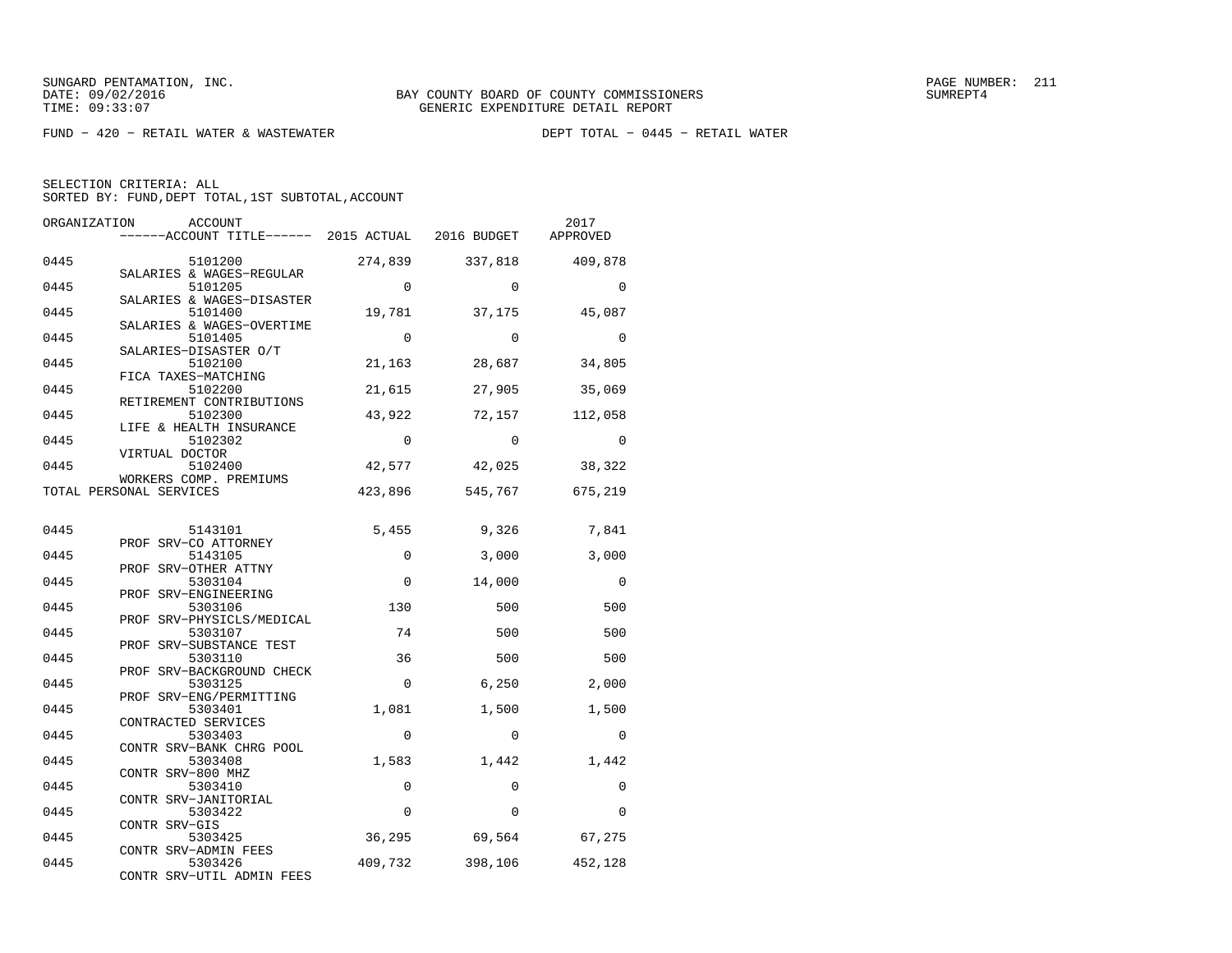FUND − 420 − RETAIL WATER & WASTEWATER DEPT TOTAL − 0445 − RETAIL WATER

| ORGANIZATION | ACCOUNT                                                      |          |             | 2017     |
|--------------|--------------------------------------------------------------|----------|-------------|----------|
|              | ------ACCOUNT TITLE------ 2015 ACTUAL 2016 BUDGET            |          |             | APPROVED |
| 0445         | 5303446                                                      | $\Omega$ | 584         | $\Omega$ |
| 0445         | CONTR SRV-FACILITIES<br>5303464                              | 9,961    | 18,054      | 8,394    |
| 0445         | CONTR SRV-LAB<br>5304001                                     | 1,072    | 1,000       | 2,000    |
| 0445         | TRAVEL/TRAINING NON-LOCAL<br>5304101                         | 1,073    | 1,000       | 2,592    |
| 0445         | COMMUNICATIONS SERVICES<br>5304125                           | 132      | 2,000       | 1,750    |
| 0445         | POSTAGE/TRANSP/FREIGHT<br>5304301                            | 41,195   | 73,000      | 65,000   |
| 0445         | UTILITY SERVICES<br>5304410                                  | 480      | 3,500       | 2,237    |
| 0445         | RENTALS/LEASES-EOUIPMENT<br>5304414                          | $\Omega$ | $\mathbf 0$ | 1,263    |
| 0445         | RENTALS/LEASES-EOUIP(IT)<br>5304501                          | 41,312   | 14,953      | 12,078   |
| 0445         | INSURANCE & BONDS<br>5304604                                 | 1,513    | 2,500       | 1,500    |
| 0445         | REPAIR/MAINT-BLD&GRD DEPT<br>5304605                         | 86       | $\Omega$    | 300      |
| 0445         | REPAIR/MAINT-BLDG & GRND<br>5304610                          | 9,586    | 8,000       | 7,000    |
| 0445         | REPAIR/MAINT-AUTO EOUIP<br>5304611                           | $\Omega$ | $\Omega$    | $\Omega$ |
|              | REPAIR/MAINT-FLEET MAINT                                     |          |             |          |
| 0445         | 5304615<br>REPAIR/MAINT-EOUIPMENT                            | 57,896   | 54,400      | 54,450   |
| 0445         | 5304701<br>PRINTING & BINDING                                | $\Omega$ | 500         | 500      |
| 0445         | 5304902<br>FEES & COSTS-PURCHASING                           | 7,835    | 7,788       | 14,362   |
| 0445         | 5304905<br>FEES&COSTS-LGL ADV/ADVERT                         | $\Omega$ | 500         | 500      |
| 0445         | 5304922<br>FEES & COSTS-PERMITS                              | 25       | 750         | 750      |
| 0445         | 5304984<br>BAD DEBT                                          | $\Omega$ | $\Omega$    | $\Omega$ |
| 0445         | 5304990<br>MISCELLANEOUS EXPENSES                            | 1,049    | 1,000       | 1,000    |
| 0445         | 5305101<br>OFFICE SUPPLIES                                   | 695      | 1,300       | 1,100    |
| 0445         | 5305201<br>OPERATING SUPPLIES                                | 11,364   | 12,265      | 12,165   |
| 0445         | 5305202<br>OPER SUPPLIES-JANITORIAL                          | 547      | 700         | 700      |
| 0445         | 5305204                                                      | 182      | 2,000       | 1,000    |
| 0445         | OPER. SUPPLIES-CHEMICALS<br>5305205<br>GAS, OIL & LUBRICANTS | 18,854   | 46,370      | 43,670   |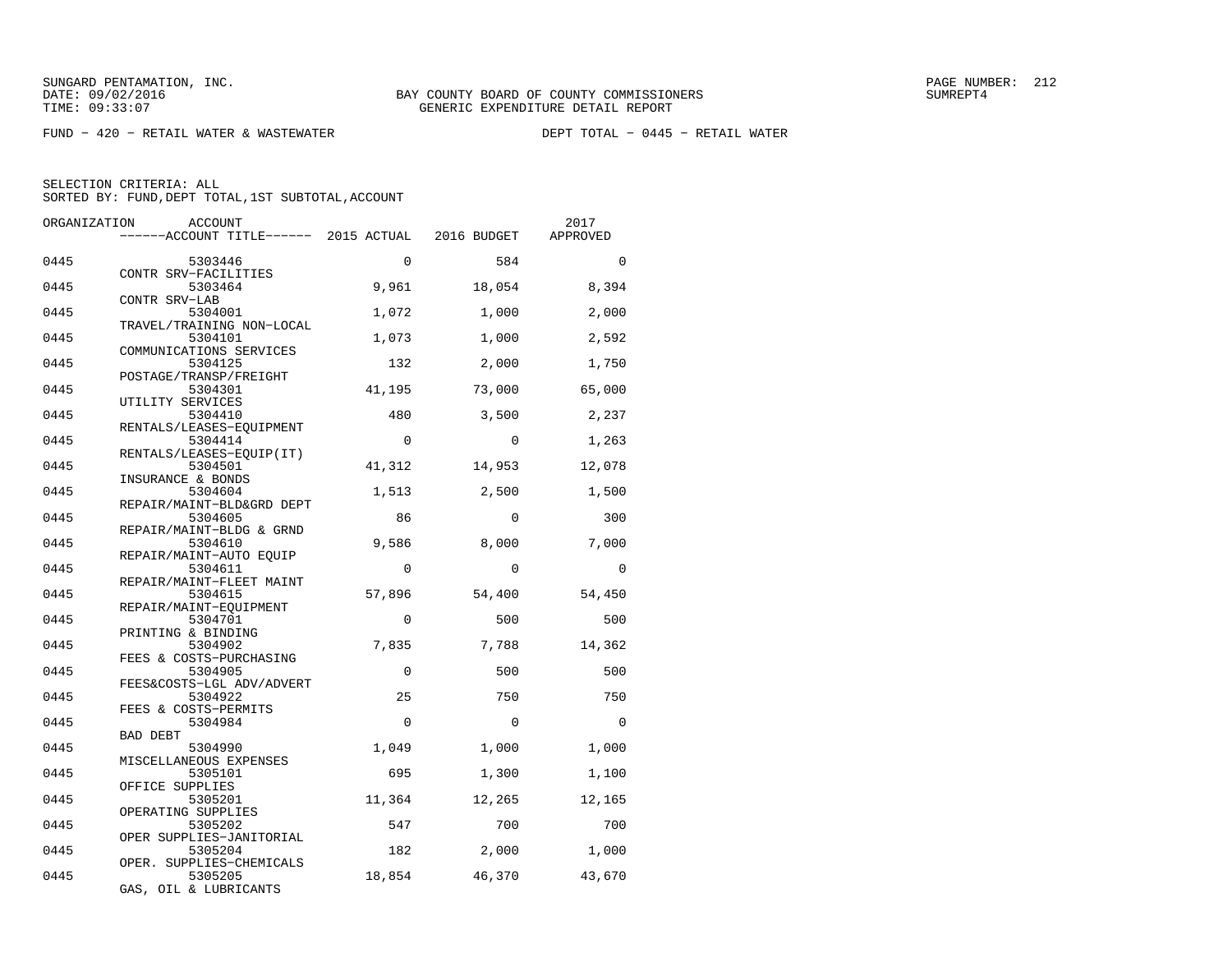FUND − 420 − RETAIL WATER & WASTEWATER DEPT TOTAL − 0445 − RETAIL WATER

| ORGANIZATION | ACCOUNT<br>------ACCOUNT TITLE------ 2015 ACTUAL 2016 BUDGET |             |             | 2017<br>APPROVED    |
|--------------|--------------------------------------------------------------|-------------|-------------|---------------------|
| 0445         | 5305210                                                      | 3,308       | 7,975       | 9,410               |
| 0445         | SAFETY GEAR & SUPPLIES<br>5305215                            | 3,358       | 3,250       | 4,000               |
| 0445         | CLOTHING & WEARING APPRL<br>5305220                          | 6,373       | 5,200       | 6,065               |
| 0445         | TOOL & SMALL IMPLEMENTS<br>5305240                           | 0           | 500         | 500                 |
| 0445         | OPER SUPPLIES-LAB<br>5305401                                 | $\Omega$    | 750         | 750                 |
| 0445         | BOOKS/RESOURCE MATR/SUBSC<br>5305402                         | 594         | 1,200       | 1,000               |
| 0445         | DUES & MEMBERSHIPS<br>5305406                                | 705         | 2,000       | 1,800               |
| 0445         | TRAINING & TUITION<br>5334910                                | 983,482     | 990,053     | 985,000             |
|              | COGS-WATER<br>TOTAL OPERATING EXPENSES                       | 1,657,062   |             | 1,767,780 1,779,522 |
|              |                                                              |             |             |                     |
| 0445         | 5606101<br>LAND                                              | $\Omega$    | $\Omega$    | 0                   |
| 0445         | 5606401<br>EOUIPMENT                                         | 26,443      | 29,700      | 11,100              |
| 0445         | 5606402<br>EQUIP LESS THAN \$1000                            | 85,454      | 81,600      | 107,840             |
| 0445         | 5606450<br>COMPUTER SOFTWARE                                 | 600         | 750         | 1,500               |
| 0445         | 5606539<br>CIP-TAFB AFRL WATER PROJ                          | $\mathbf 0$ | $\mathbf 0$ | $\mathbf 0$         |
| 0445         | 5606540<br>CIP-TAFB SILVER FLAG PROJ                         | $\Omega$    | $\Omega$    | $\Omega$            |
| 0445         | 5606555<br>CIP-WATER LINE EXTENSION                          | 0           | $\Omega$    | 0                   |
| 0445         | 5606557<br>CIP-N BAY BOOSTER PUMP                            | 1,036,883   | $\Omega$    | $\Omega$            |
| 0445         | 5606565<br>CIP-WTRLINE EXT/ST RD 77                          | $\Omega$    | $\Omega$    | $\Omega$            |
| 0445         | 5606601                                                      | 0           | $\Omega$    | $\Omega$            |
| 0445         | IMPACT FEE PROJECTS<br>5616301                               | $\Omega$    | $\Omega$    | $\Omega$            |
|              | IMPRV ROADS & BRIDGES<br>TOTAL CAPITAL OUTLAY                | 1,149,380   | 112,050     | 120,440             |
| 0445         | 5707115                                                      | 414,150     |             | 482,287 249,447     |
| 0445         | PRINCIPAL-REV BONDS<br>5707205                               | 15,592      | 315,726     | $\Omega$            |
| 0445         | INTEREST-LOANS<br>5707215                                    | 305,662     | $\Omega$    | 379,940             |
|              | INTEREST-REV BONDS                                           |             |             |                     |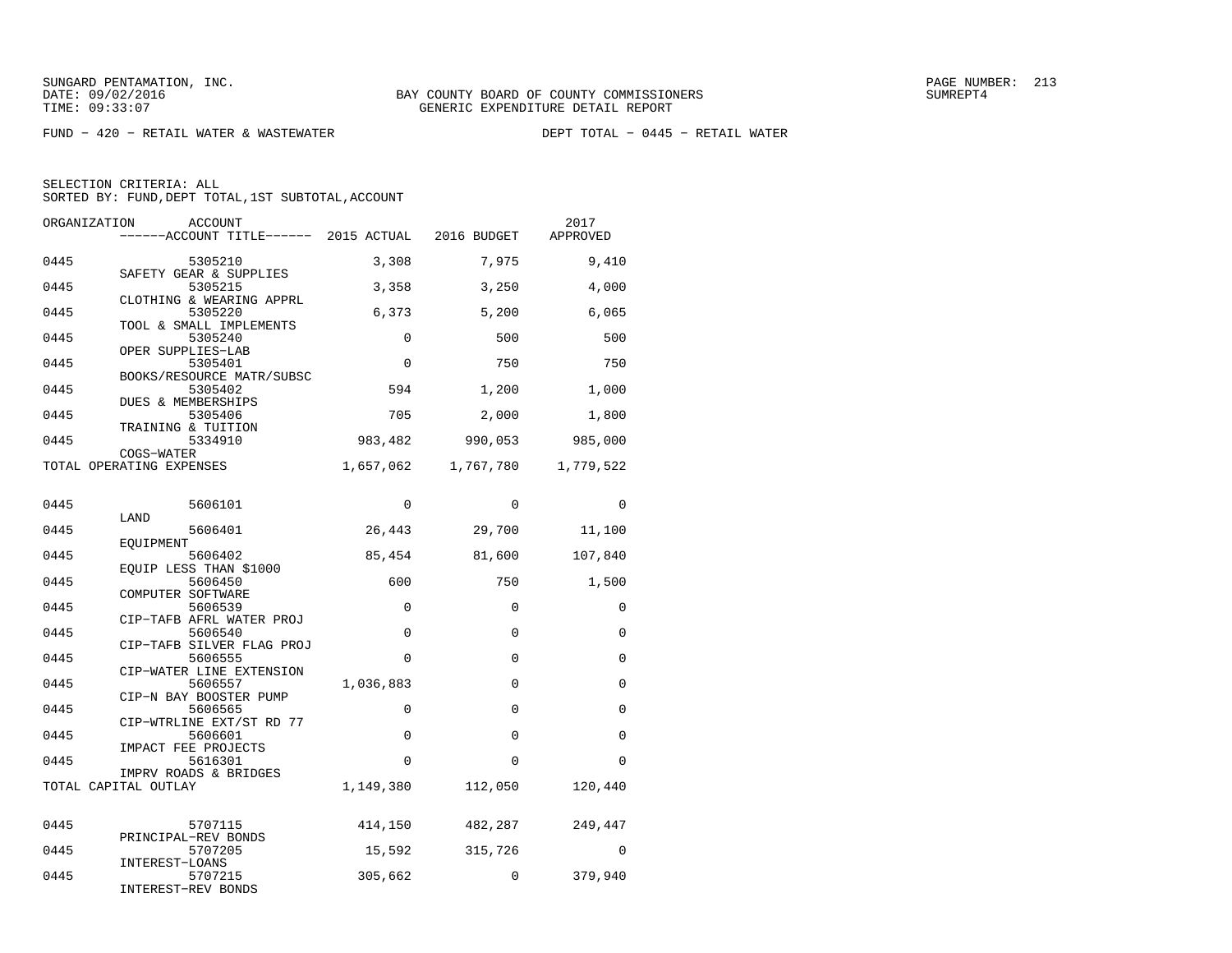FUND − 420 − RETAIL WATER & WASTEWATER DEPT TOTAL − 0445 − RETAIL WATER

|  | SELECTION CRITERIA: ALL                            |  |  |
|--|----------------------------------------------------|--|--|
|  | SORTED BY: FUND, DEPT TOTAL, 1ST SUBTOTAL, ACCOUNT |  |  |

| ORGANIZATION<br>ACCOUNT<br>------ACCOUNT TITLE------ 2015 ACTUAL 2016 BUDGET |           |             | 2017<br>APPROVED |
|------------------------------------------------------------------------------|-----------|-------------|------------------|
| 0445<br>5707303                                                              | $\Omega$  | $\Omega$    | $\Omega$         |
| <b>BOND ISSUE COSTS</b>                                                      |           |             |                  |
| 0445<br>5707370                                                              | $\Omega$  | $\Omega$    | $\Omega$         |
| ARBITRAGE REBATE EXPENSE                                                     |           |             |                  |
| TOTAL DEBT SERVICE                                                           | 735,404   | 798,013     | 629,387          |
|                                                                              |           |             |                  |
| 0445<br>5819111                                                              | $\Omega$  | $\mathbf 0$ | $\Omega$         |
| TRNFS-WATER SYS (401)                                                        |           |             |                  |
| 0445<br>5905998                                                              | $\Omega$  | $\Omega$    | $\Omega$         |
| DEPRECIATION EXPENSE                                                         |           |             |                  |
| 5909902<br>0445                                                              | $\Omega$  | $\Omega$    | $\Omega$         |
| REFUNDS-WATER IMPACT FEES<br>0445<br>5909910                                 | $\Omega$  | 48,616      | $\mathbf{0}$     |
| RESERVE FOR CONTINGENCIES                                                    |           |             |                  |
| 0445<br>5909912                                                              | $\Omega$  | $\mathbf 0$ | $\Omega$         |
| RESERVE-RENWL/REPLACEMENT                                                    |           |             |                  |
| 0445<br>5909913                                                              | $\Omega$  | $\Omega$    | $\Omega$         |
| RESERVE-IMPACT FEES                                                          |           |             |                  |
| 0445<br>5909915                                                              | $\Omega$  | $\Omega$    | $\Omega$         |
| RESERVE FOR PAY ADJUSTMNT                                                    |           |             |                  |
| 5909920<br>0445                                                              | $\Omega$  | $\Omega$    | 450,000          |
| RESERVE-FUTURE CAP OUTLAY                                                    |           |             |                  |
| 0445<br>5909999                                                              | $\Omega$  | 204,068     | 212,779          |
| RESERVE-CASH FORWARD<br>TOTAL NON-OPERATING EXPENSES                         | $\Omega$  | 252,684     | 662,779          |
|                                                                              |           |             |                  |
| TOTAL RETAIL WATER                                                           | 3,965,742 | 3,476,294   | 3,867,347        |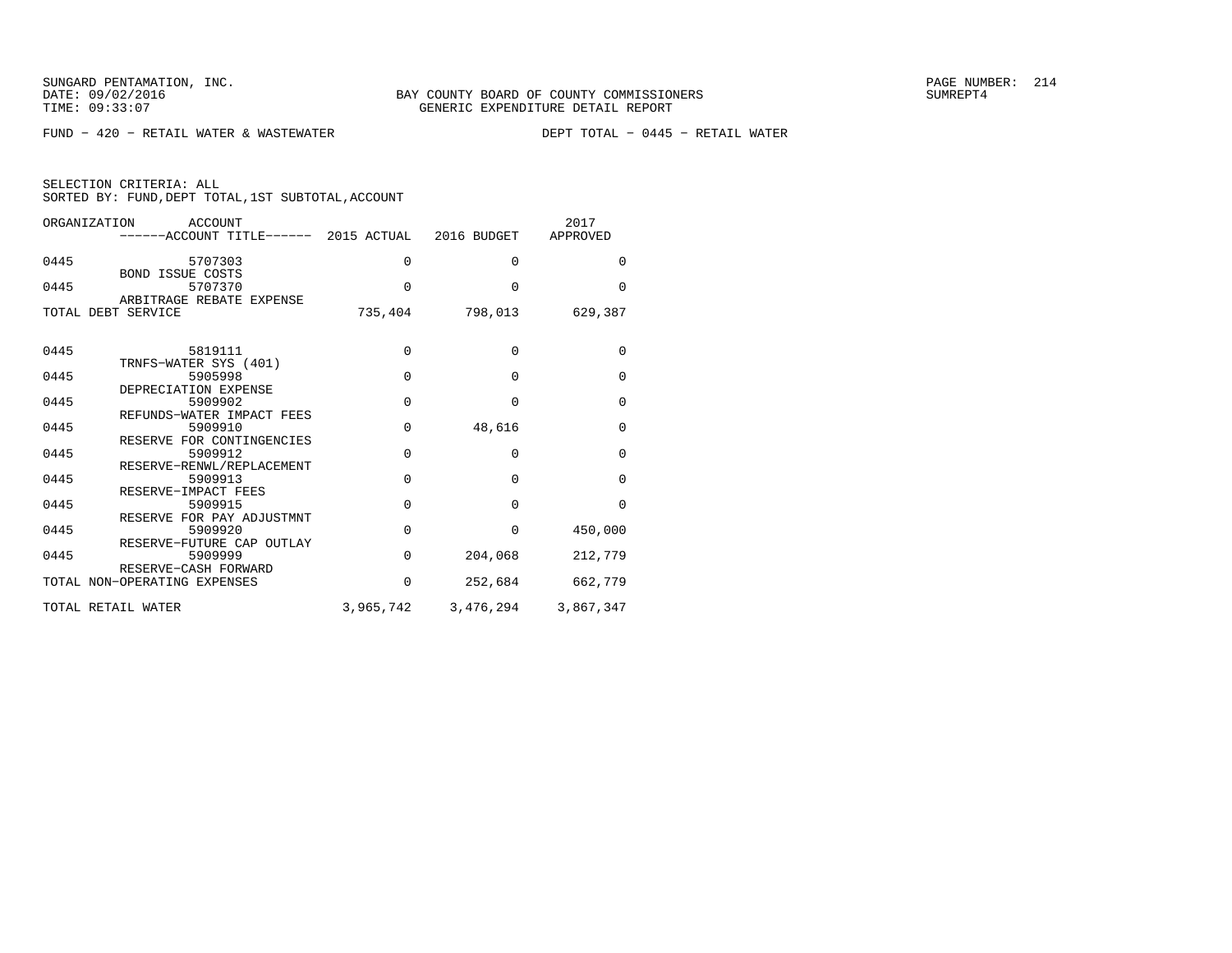FUND − 420 − RETAIL WATER & WASTEWATER DEPT TOTAL − 0447 − RIVER CAMPS

| ORGANIZATION | ACCOUNT                                        |          |             | 2017        |
|--------------|------------------------------------------------|----------|-------------|-------------|
|              | ------ACCOUNT TITLE------ 2015 ACTUAL          |          | 2016 BUDGET | APPROVED    |
| 0447         | 5143101                                        | $\Omega$ | $\Omega$    | $\mathbf 0$ |
| 0447         | PROF SRV-CO ATTORNEY<br>5303104                | $\Omega$ | $\mathbf 0$ | $\mathbf 0$ |
| 0447         | PROF SRV-ENGINEERING<br>5303125                | $\Omega$ | $\Omega$    | $\Omega$    |
| 0447         | PROF SRV-ENG/PERMITTING<br>5303401             | $\Omega$ | $\Omega$    | $\mathbf 0$ |
| 0447         | CONTRACTED SERVICES<br>5303425                 | $\Omega$ | $\Omega$    | 0           |
| 0447         | CONTR SRV-ADMIN FEES<br>5303464                | $\Omega$ | $\Omega$    | $\Omega$    |
| 0447         | CONTR SRV-LAB<br>5304101                       | $\Omega$ | $\Omega$    | $\Omega$    |
| 0447         | COMMUNICATIONS SERVICES<br>5304125             | $\Omega$ | $\Omega$    | $\mathbf 0$ |
| 0447         | POSTAGE/TRANSP/FREIGHT<br>5304301              | $\Omega$ | $\Omega$    | $\Omega$    |
| 0447         | UTILITY SERVICES<br>5304501                    | $\Omega$ | $\Omega$    | $\Omega$    |
| 0447         | INSURANCE & BONDS<br>5304604                   | $\Omega$ | $\Omega$    | $\mathbf 0$ |
| 0447         | REPAIR/MAINT-BLD&GRD DEPT<br>5304610           | $\Omega$ | $\Omega$    | $\Omega$    |
| 0447         | REPAIR/MAINT-AUTO EQUIP<br>5304615             | $\Omega$ | $\Omega$    | $\mathbf 0$ |
| 0447         | REPAIR/MAINT-EQUIPMENT<br>5304902              | $\Omega$ | $\Omega$    | $\mathbf 0$ |
| 0447         | FEES & COSTS-PURCHASING<br>5304909             | $\Omega$ | $\Omega$    | 0           |
| 0447         | FEES & COSTS-COURT FILING<br>5304990           | $\Omega$ | $\Omega$    | $\Omega$    |
| 0447         | MISCELLANEOUS EXPENSES<br>5305201              | $\Omega$ | $\mathbf 0$ | $\mathbf 0$ |
| 0447         | OPERATING SUPPLIES<br>5305202                  | $\Omega$ | $\Omega$    | $\Omega$    |
| 0447         | OPER SUPPLIES-JANITORIAL<br>5305204            | $\Omega$ | $\Omega$    | $\mathbf 0$ |
| 0447         | OPER. SUPPLIES-CHEMICALS<br>5305205            | $\Omega$ | $\Omega$    | $\Omega$    |
| 0447         | GAS, OIL & LUBRICANTS<br>5305210               | $\Omega$ | $\Omega$    | $\Omega$    |
| 0447         | SAFETY GEAR & SUPPLIES<br>5305220              | $\Omega$ | $\Omega$    | 0           |
| 0447         | TOOL & SMALL IMPLEMENTS<br>5305240             | $\Omega$ | $\Omega$    | $\Omega$    |
| 0447         | OPER SUPPLIES-LAB<br>5305402                   | $\Omega$ | $\Omega$    | $\mathbf 0$ |
|              | DUES & MEMBERSHIPS<br>TOTAL OPERATING EXPENSES | $\Omega$ | $\mathbf 0$ | $\mathbf 0$ |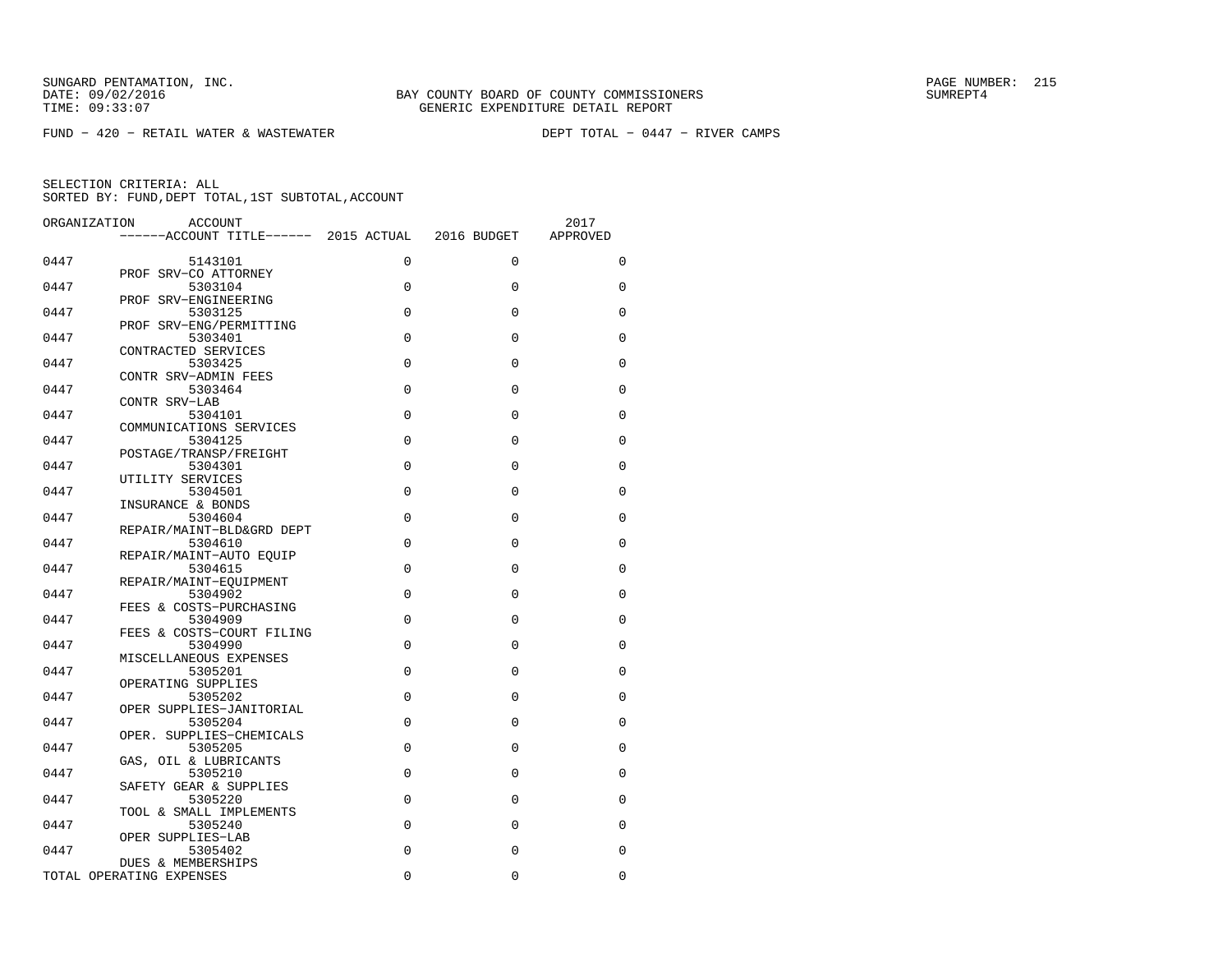FUND − 420 − RETAIL WATER & WASTEWATER DEPT TOTAL − 0447 − RIVER CAMPS

| ORGANIZATION      | ACCOUNT<br>------ACCOUNT TITLE------                      |       | 2015 ACTUAL 2016 BUDGET | 2017<br>APPROVED |
|-------------------|-----------------------------------------------------------|-------|-------------------------|------------------|
| 0447              | 5606401<br>EOUIPMENT                                      | U     | O                       |                  |
| 0447              | 5606402                                                   | 0     | O                       |                  |
|                   | EQUIP LESS THAN \$1000<br>TOTAL CAPITAL OUTLAY            | U     | O                       |                  |
| 0447              | 5909902<br>REFUNDS-WATER IMPACT FEES                      | 552   |                         |                  |
| 0447              | 5909903                                                   | 1,166 |                         |                  |
| 0447              | REFUNDS-SEWER IMPACT FEES<br>5909910                      |       | O                       |                  |
|                   | RESERVE FOR CONTINGENCIES<br>TOTAL NON-OPERATING EXPENSES | 1,718 | O                       |                  |
| TOTAL RIVER CAMPS |                                                           | 1,718 |                         |                  |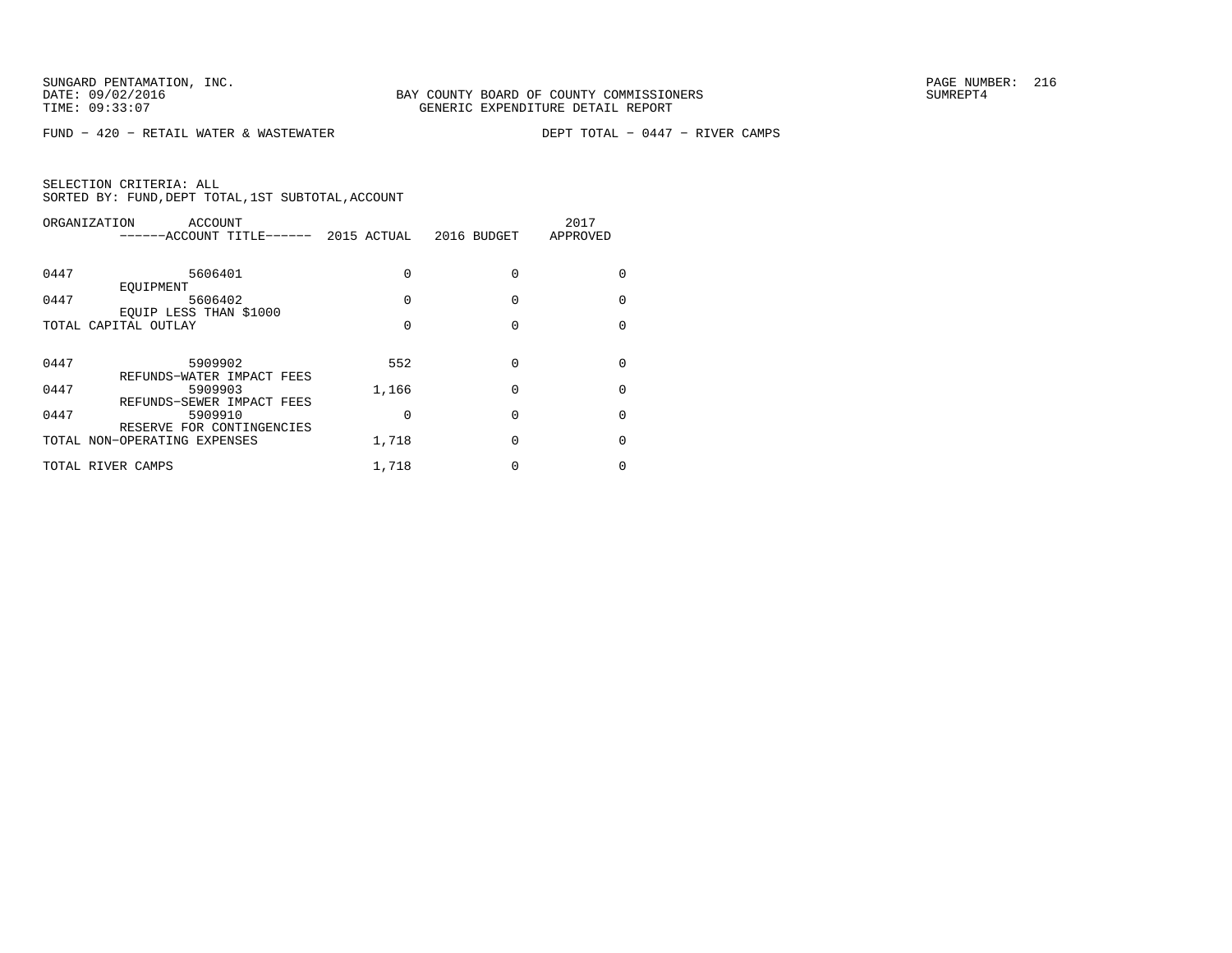FUND − 420 − RETAIL WATER & WASTEWATER DEPT TOTAL − 0448 − LAKE MERIAL

| ORGANIZATION      | ACCOUNT<br>------ACCOUNT TITLE------ 2015 ACTUAL 2016 BUDGET |            |            | 2017<br>APPROVED |
|-------------------|--------------------------------------------------------------|------------|------------|------------------|
| 0448              | 5303401                                                      | $\Omega$   | $\Omega$   | 0                |
| 0448              | CONTRACTED SERVICES<br>5303464                               | $\Omega$   | $\Omega$   | $\Omega$         |
| 0448              | CONTR SRV-LAB<br>5304301                                     | $\Omega$   | $\Omega$   | $\mathbf{0}$     |
| 0448              | UTILITY SERVICES<br>5304615                                  | $\Omega$   | $\Omega$   | $\Omega$         |
| 0448              | REPAIR/MAINT-EOUIPMENT<br>5304990                            | $\Omega$   | $\Omega$   | $\Omega$         |
| 0448              | MISCELLANEOUS EXPENSES<br>5305201                            | $\Omega$   | $\Omega$   | 0                |
| 0448              | OPERATING SUPPLIES<br>5305204                                | $\Omega$   | $\Omega$   | $\Omega$         |
|                   | OPER. SUPPLIES-CHEMICALS<br>TOTAL OPERATING EXPENSES         | $\Omega$   | $\Omega$   | $\Omega$         |
|                   |                                                              |            |            |                  |
| 0448              | 5909902<br>REFUNDS-WATER IMPACT FEES                         | $\Omega$   | $\Omega$   | $\mathbf 0$      |
| 0448              | 5909903<br>REFUNDS-SEWER IMPACT FEES                         | $\Omega$   | $\Omega$   | $\Omega$         |
| 0448              | 5909910                                                      | $\Omega$   | $\Omega$   | $\Omega$         |
|                   | RESERVE FOR CONTINGENCIES<br>TOTAL NON-OPERATING EXPENSES    | $\Omega$   | $\Omega$   | $\Omega$         |
| TOTAL LAKE MERIAL |                                                              | $\Omega$   | $\Omega$   | $\Omega$         |
|                   | TOTAL RETAIL WATER & WASTEWATER                              | 11,269,085 | 11,674,678 | 12,477,035       |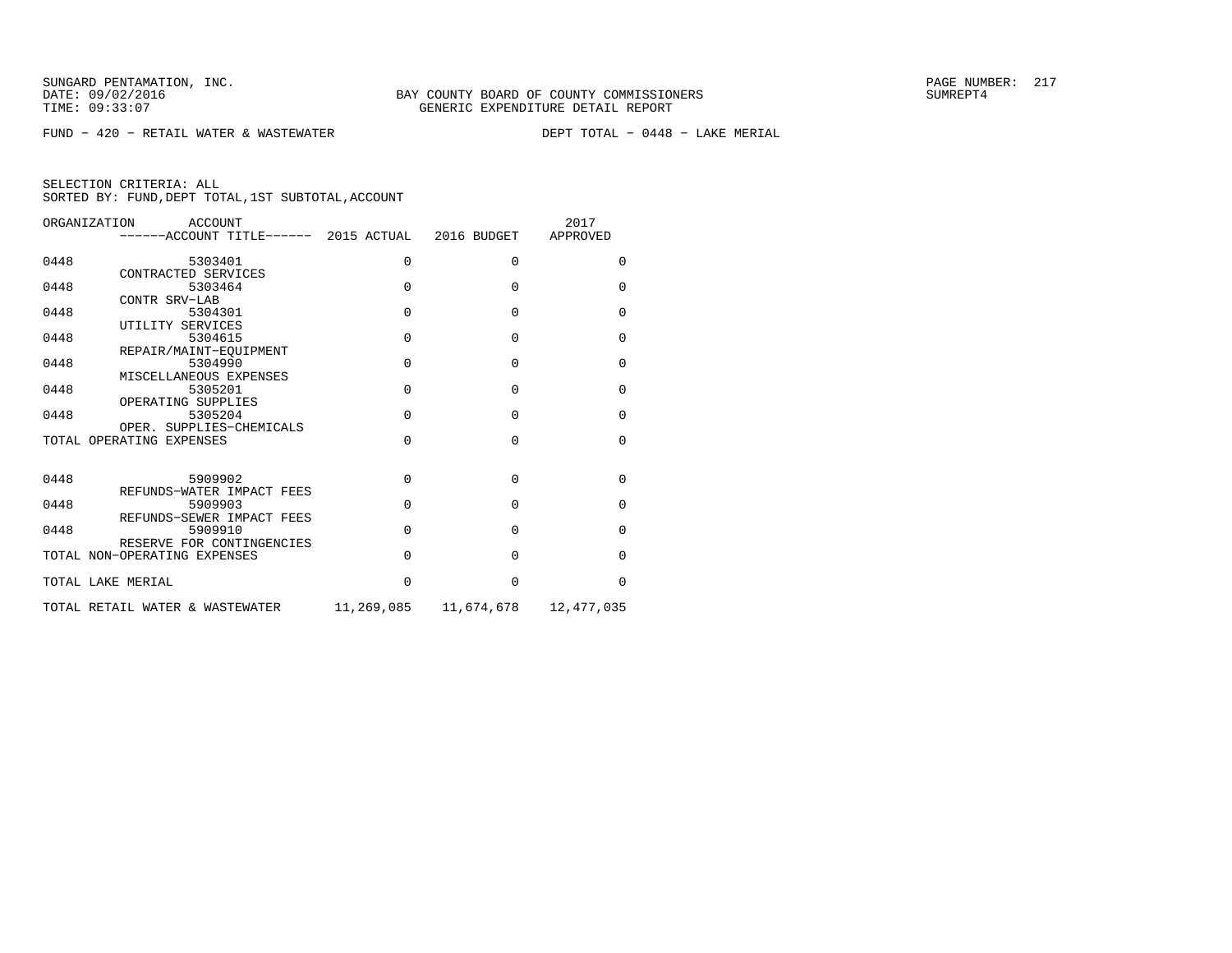FUND − 430 − SOLID WASTE FUND DEPT TOTAL − 0501 − LANDFILL

| ORGANIZATION            | ACCOUNT<br>------ACCOUNT TITLE------ 2015 ACTUAL 2016 BUDGET |          |          | 2017<br>APPROVED |
|-------------------------|--------------------------------------------------------------|----------|----------|------------------|
| 0501                    | 5101200<br>SALARIES & WAGES-REGULAR                          | 471,658  | 507,597  | 531,902          |
| 0501                    | 5101205<br>SALARIES & WAGES-DISASTER                         | $\Omega$ | $\Omega$ | 0                |
| 0501                    | 5101400<br>SALARIES & WAGES-OVERTIME                         | 41,497   | 40,000   | 40,000           |
| 0501                    | 5101405<br>SALARIES-DISASTER O/T                             | $\Omega$ | $\Omega$ | $\Omega$         |
| 0501                    | 5102100<br>FICA TAXES-MATCHING                               | 37,052   | 41,891   | 43,750           |
| 0501                    | 5102200<br>RETIREMENT CONTRIBUTIONS                          | 38,106   | 40,749   | 44,082           |
| 0501                    | 5102300<br>LIFE & HEALTH INSURANCE                           | 85,174   | 131,215  | 133,163          |
| 0501                    | 5102302<br>VIRTUAL DOCTOR                                    | $\Omega$ | $\Omega$ | $\Omega$         |
| 0501                    | 5102400<br>WORKERS COMP. PREMIUMS                            | 53,574   | 52,638   | 57,795           |
| TOTAL PERSONAL SERVICES |                                                              | 727,061  | 814,090  | 850,692          |
| 0501                    | 5143101<br>PROF SRV-CO ATTORNEY                              | 6,677    | 6,639    | 6,353            |
| 0501                    | 5143105<br>PROF SRV-OTHER ATTNY                              | $\Omega$ | $\Omega$ | $\Omega$         |
| 0501                    | 5303104<br>PROF SRV-ENGINEERING                              | 10,010   | 10,000   | 25,000           |
| 0501                    | 5303106<br>PROF SRV-PHYSICLS/MEDICAL                         | 520      | 300      | 300              |
| 0501                    | 5303107<br>PROF SRV-SUBSTANCE TEST                           | 691      | 560      | 560              |
| 0501                    | 5303110<br>PROF SRV-BACKGROUND CHECK                         | 155      | 35       | 35               |
| 0501                    | 5303401<br>CONTRACTED SERVICES                               | 578,691  | 412,825  | 412,825          |
| 0501                    | 5303403<br>CONTR SRV-BANK CHRG POOL                          | 15,940   | 5,160    | 5,160            |
| 0501                    | 5303408<br>CONTR SRV-800 MHZ                                 | 4,047    | 3,686    | 3,686            |
| 0501                    | 5303410<br>CONTR SRV-JANITORIAL                              | $\Omega$ | $\Omega$ | $\Omega$         |
| 0501                    | 5303425<br>CONTR SRV-ADMIN FEES                              | 43,776   | 54,950   | 58,643           |
| 0501                    | 5303446<br>CONTR SRV-FACILITIES                              | 3,413    | 5,236    | 7,353            |
| 0501                    | 5303464<br>CONTR SRV-LAB                                     | 16,866   | 20,000   | 20,000           |
| 0501                    | 5304001<br>TRAVEL/TRAINING NON-LOCAL                         | 4,289    | 0        | 5,000            |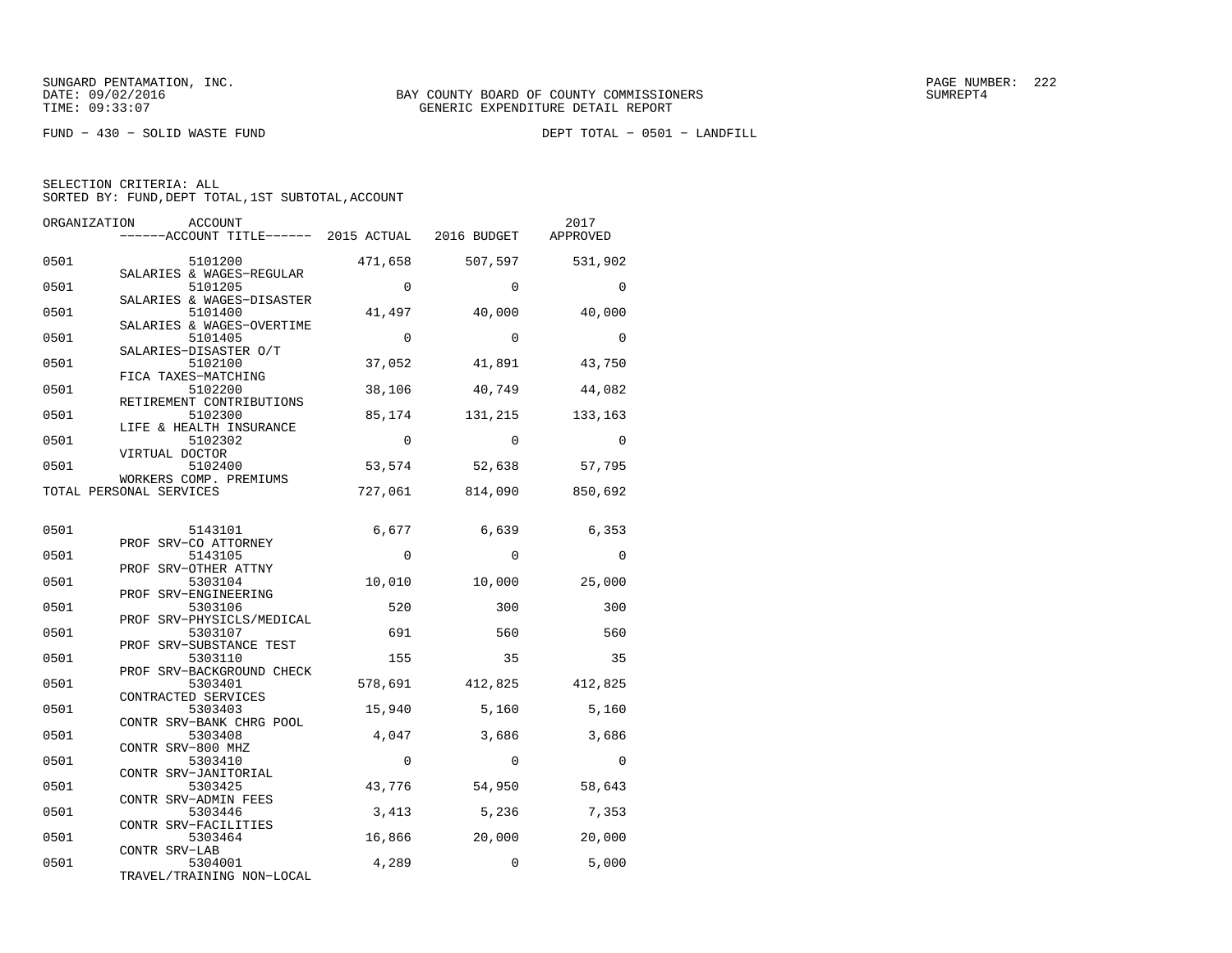FUND − 430 − SOLID WASTE FUND DEPT TOTAL − 0501 − LANDFILL

| ORGANIZATION | <b>ACCOUNT</b>                                                  |             |             | 2017     |
|--------------|-----------------------------------------------------------------|-------------|-------------|----------|
|              |                                                                 |             |             | APPROVED |
| 0501         | 5304101                                                         | 4,484       | 7,790       | 6,888    |
| 0501         | COMMUNICATIONS SERVICES<br>5304122                              | 3,158       | 250         | 250      |
| 0501         | COMM SRV-LEASED LINES<br>5304125                                | 65          | 257         | 257      |
| 0501         | POSTAGE/TRANSP/FREIGHT<br>5304301                               | 18,567      | 25,000      | 25,000   |
| 0501         | UTILITY SERVICES<br>5304410                                     | 4,665       | 31,140      | 28,908   |
| 0501         | RENTALS/LEASES-EOUIPMENT<br>5304414                             | $\mathbf 0$ | $\Omega$    | 4,252    |
| 0501         | RENTALS/LEASES-EQUIP(IT)<br>5304501                             | 53,317      | 39,406      | 30,378   |
| 0501         | INSURANCE & BONDS<br>5304604                                    | 60,520      | 50,000      | 50,000   |
| 0501         | REPAIR/MAINT-BLD&GRD DEPT<br>5304605                            | 2,765       | $\Omega$    | 17,225   |
| 0501         | REPAIR/MAINT-BLDG & GRND<br>5304610                             | 14,183      | 20,000      | 20,000   |
| 0501         | REPAIR/MAINT-AUTO EOUIP<br>5304611                              | $\Omega$    | $\Omega$    | 0        |
| 0501         | REPAIR/MAINT-FLEET MAINT<br>5304615                             | 93,821      | 90,000      | 90,000   |
| 0501         | REPAIR/MAINT-EOUIPMENT<br>5304701                               | 494         | 500         | 500      |
| 0501         | PRINTING & BINDING<br>5304902                                   | 16,490      | 3,279       | 3,123    |
| 0501         | FEES & COSTS-PURCHASING<br>5304905                              | $\Omega$    | 350         | 350      |
| 0501         | FEES&COSTS-LGL ADV/ADVERT<br>5304922                            | 1,065       | 10,570      | 10,570   |
| 0501         | FEES & COSTS-PERMITS<br>5304990                                 | $\Omega$    | 500         | 500      |
| 0501         | MISCELLANEOUS EXPENSES<br>5305101                               | 611         | 500         | 500      |
| 0501         | OFFICE SUPPLIES<br>5305201                                      | 11,188      | 6,500       | 6,500    |
| 0501         | OPERATING SUPPLIES<br>5305202                                   | 1,332       | 1,400       | 1,400    |
| 0501         | OPER SUPPLIES-JANITORIAL<br>5305205                             | 112,239     | 200,000     | 200,000  |
| 0501         | GAS, OIL & LUBRICANTS<br>5305210                                | 1,278       | 1,400       | 1,400    |
| 0501         | SAFETY GEAR & SUPPLIES<br>5305215                               | 7,112       | 10,000      | 10,000   |
| 0501         | CLOTHING & WEARING APPRL<br>5305220                             | 6,451       | 2,500       | 3,000    |
| 0501         | TOOL & SMALL IMPLEMENTS<br>5305401<br>BOOKS/RESOURCE MATR/SUBSC | 0           | $\mathbf 0$ | 0        |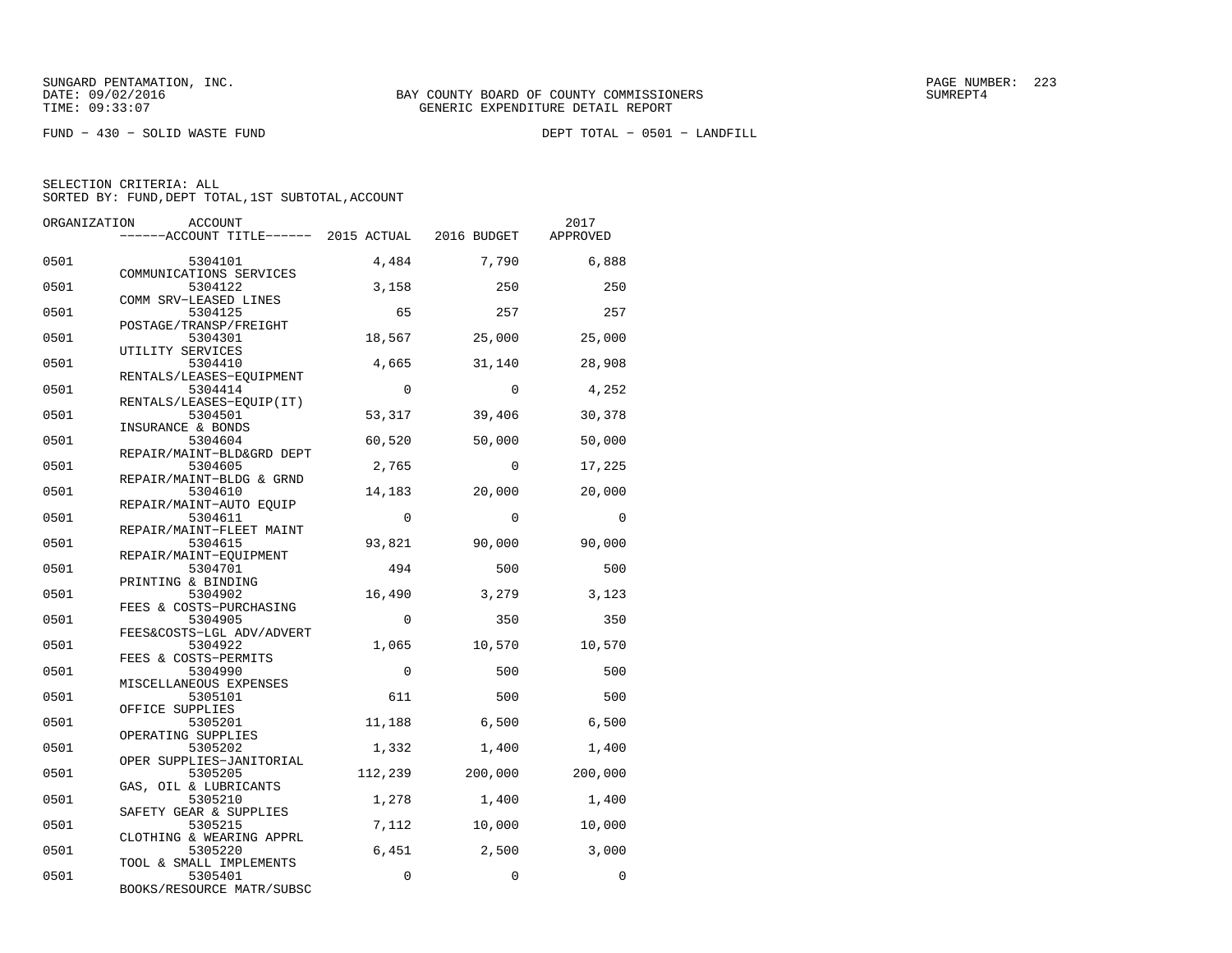FUND − 430 − SOLID WASTE FUND DEPT TOTAL − 0501 − LANDFILL

| SELECTION CRITERIA: ALL |  |  |                                                    |  |
|-------------------------|--|--|----------------------------------------------------|--|
|                         |  |  | SORTED BY: FUND, DEPT TOTAL, 1ST SUBTOTAL, ACCOUNT |  |

|      | ORGANIZATION<br>ACCOUNT<br>-----ACCOUNT TITLE------ 2015 ACTUAL |           | 2016 BUDGET | 2017<br>APPROVED |
|------|-----------------------------------------------------------------|-----------|-------------|------------------|
| 0501 | 5305402<br><b>DUES &amp; MEMBERSHIPS</b>                        | 0         | 170         | 170              |
| 0501 | 5305406<br>TRAINING & TUITION                                   | 2,444     | 0           | 3,000            |
|      | TOTAL OPERATING EXPENSES                                        | 1,101,324 | 1,020,903   | 1,059,086        |
| 0501 | 5606401                                                         | 4,554     | $\Omega$    | 97,000           |
| 0501 | EQUIPMENT<br>5606402<br>EOUIP LESS THAN \$1000                  | 4,558     | 2,600       | 2,600            |
|      | TOTAL CAPITAL OUTLAY                                            | 9,112     | 2,600       | 99,600           |
| 0501 | 5905998<br>DEPRECIATION EXPENSE                                 | 0         | 0           | $\Omega$         |
| 0501 | 5909910<br>RESERVE FOR CONTINGENCIES                            | 0         | 0           | 7,722            |
| 0501 | 5909915<br>RESERVE FOR PAY ADJUSTMNT                            | 0         | $\Omega$    | $\Omega$         |
|      | TOTAL NON-OPERATING EXPENSES                                    | 0         | 0           | 7,722            |
|      | TOTAL LANDFILL                                                  | 1,837,497 | 1,837,593   | 2,017,100        |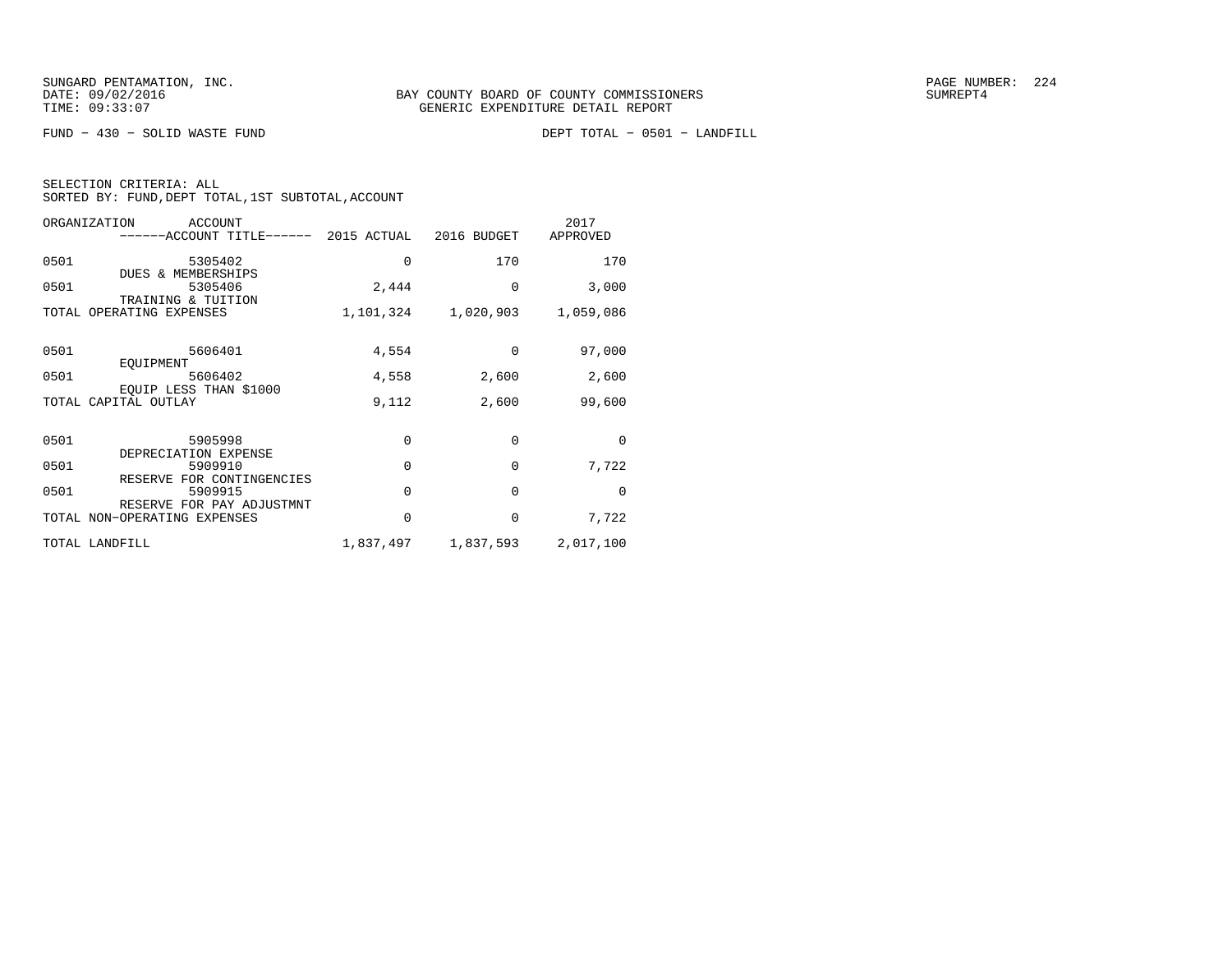FUND − 430 − SOLID WASTE FUND DEPT TOTAL − 0502 − LANDFILL/CARE COST ESCROW

|      | ORGANIZATION<br>ACCOUNT         |             |             | 2017         |
|------|---------------------------------|-------------|-------------|--------------|
|      | ------ACCOUNT TITLE------       | 2015 ACTUAL | 2016 BUDGET | APPROVED     |
| 0502 | 5606310                         | 0           |             |              |
|      | LT CARE-MAJETTE                 |             |             |              |
| 0502 | 5606311                         | 363,038     |             | <sup>0</sup> |
|      | POSTCLOSURE-STEELFIELD          |             |             |              |
| 0502 | 5606320                         | 559,792     |             |              |
|      | CLOSURE - STEELFIELD            |             |             |              |
|      | TOTAL CAPITAL OUTLAY            | 922,830     |             | <sup>0</sup> |
|      | TOTAL LANDFILL/CARE COST ESCROW | 922,830     |             |              |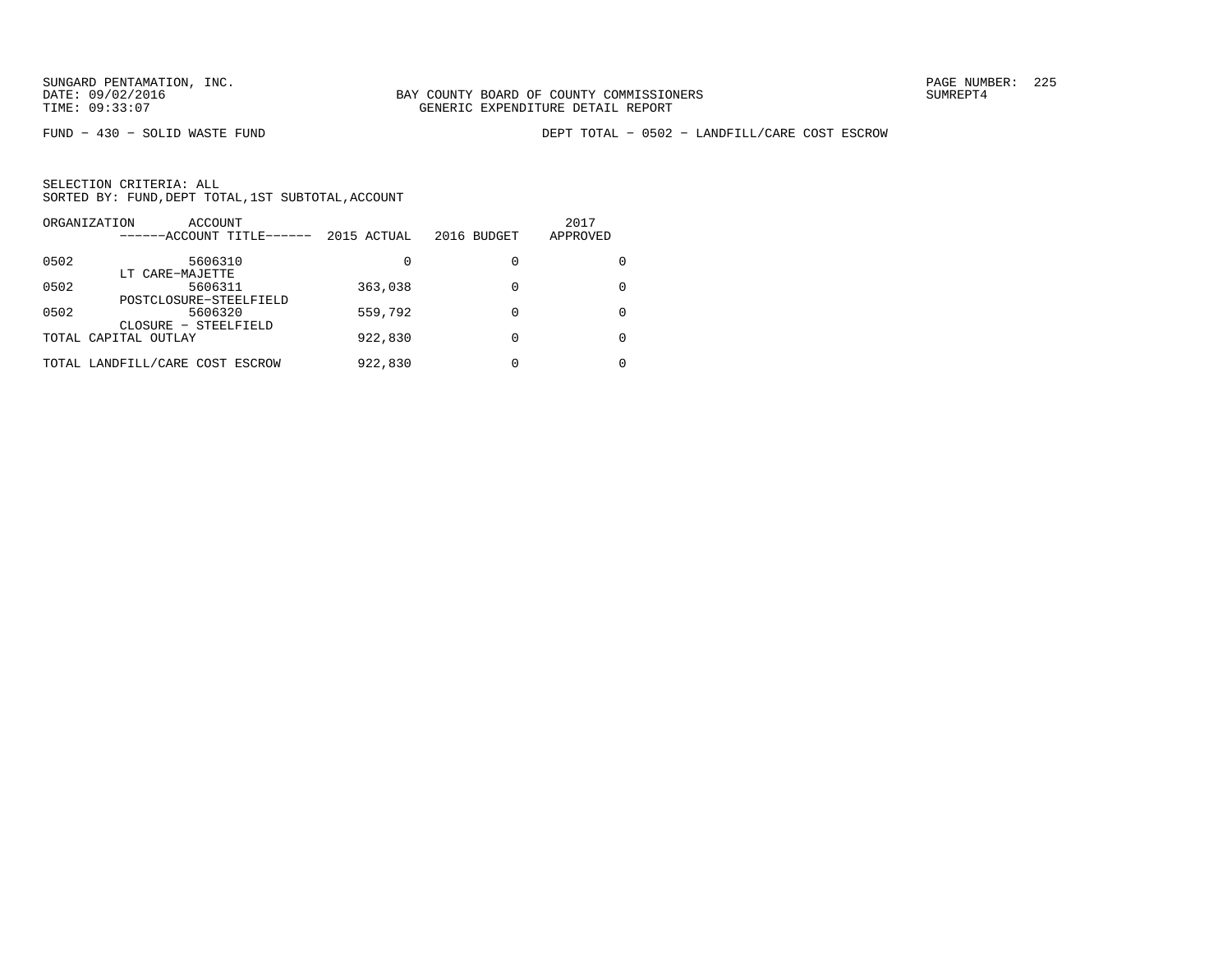FUND − 430 − SOLID WASTE FUND DEPT TOTAL − 0503 − LONGTERM CARE/MAJETTE

|  | SELECTION CRITERIA: ALL                            |  |  |
|--|----------------------------------------------------|--|--|
|  | SORTED BY: FUND, DEPT TOTAL, 1ST SUBTOTAL, ACCOUNT |  |  |

|      | ORGANIZATION<br>ACCOUNT                                   |          |              | 2017     |
|------|-----------------------------------------------------------|----------|--------------|----------|
|      | ------ACCOUNT TITLE------ 2015 ACTUAL                     |          | 2016 BUDGET  | APPROVED |
| 0503 | 5143101                                                   | 252      | 144          | 339      |
| 0503 | PROF SRV-CO ATTORNEY<br>5303104                           | $\Omega$ | 20,000       | $\Omega$ |
| 0503 | PROF SRV-ENGINEERING<br>5303110                           | $\Omega$ | $\Omega$     | $\Omega$ |
| 0503 | PROF SRV-BACKGROUND CHECK<br>5303425                      | 1,649    | 925          | 14,773   |
| 0503 | CONTR SRV-ADMIN FEES<br>5303464                           | 10,119   | 15,000       | 15,000   |
| 0503 | CONTR SRV-LAB<br>5304125                                  | $\Omega$ | $\mathbf 0$  | $\Omega$ |
|      | POSTAGE/TRANSP/FREIGHT                                    |          |              |          |
| 0503 | 5304410<br>RENTALS/LEASES-EQUIPMENT                       | $\Omega$ | 0            | $\Omega$ |
| 0503 | 5304604<br>REPAIR/MAINT-BLD&GRD DEPT                      | 1,867    | 50,000       | 23,000   |
| 0503 | 5304605<br>REPAIR/MAINT-BLDG & GRND                       | 0        | 0            | 0        |
| 0503 | 5304630<br>REPAIR/MAINT-MAJ S CAP                         | 0        | 0            | 0        |
| 0503 | 5304902<br>FEES & COSTS-PURCHASING                        | $\Omega$ | 0            | 0        |
| 0503 | 5304990<br>MISCELLANEOUS EXPENSES                         | 0        | $\mathbf{0}$ | 0        |
| 0503 | 5305201                                                   | 0        | 0            | 0        |
|      | OPERATING SUPPLIES<br>TOTAL OPERATING EXPENSES            | 13,887   | 86,069       | 53,112   |
| 0503 | 5606401                                                   | 16,680   | 12,000       | 0        |
| 0503 | EOUIPMENT<br>5606402                                      | 0        | 0            | 0        |
| 0503 | EQUIP LESS THAN \$1000<br>5606514                         | 0        | 0            | 0        |
|      | CIP-MAT RCVY & BAIL WRAP                                  |          |              |          |
| 0503 | 5606576<br>CIP-MAJETTE IRON/BEN REMD                      | 0        | 0            | 0        |
|      | TOTAL CAPITAL OUTLAY                                      | 16,680   | 12,000       | 0        |
| 0503 | 5909910                                                   | 0        | 0            | 0        |
|      | RESERVE FOR CONTINGENCIES<br>TOTAL NON-OPERATING EXPENSES | 0        | 0            | 0        |
|      | TOTAL LONGTERM CARE/MAJETTE                               | 30,567   | 98,069       | 53,112   |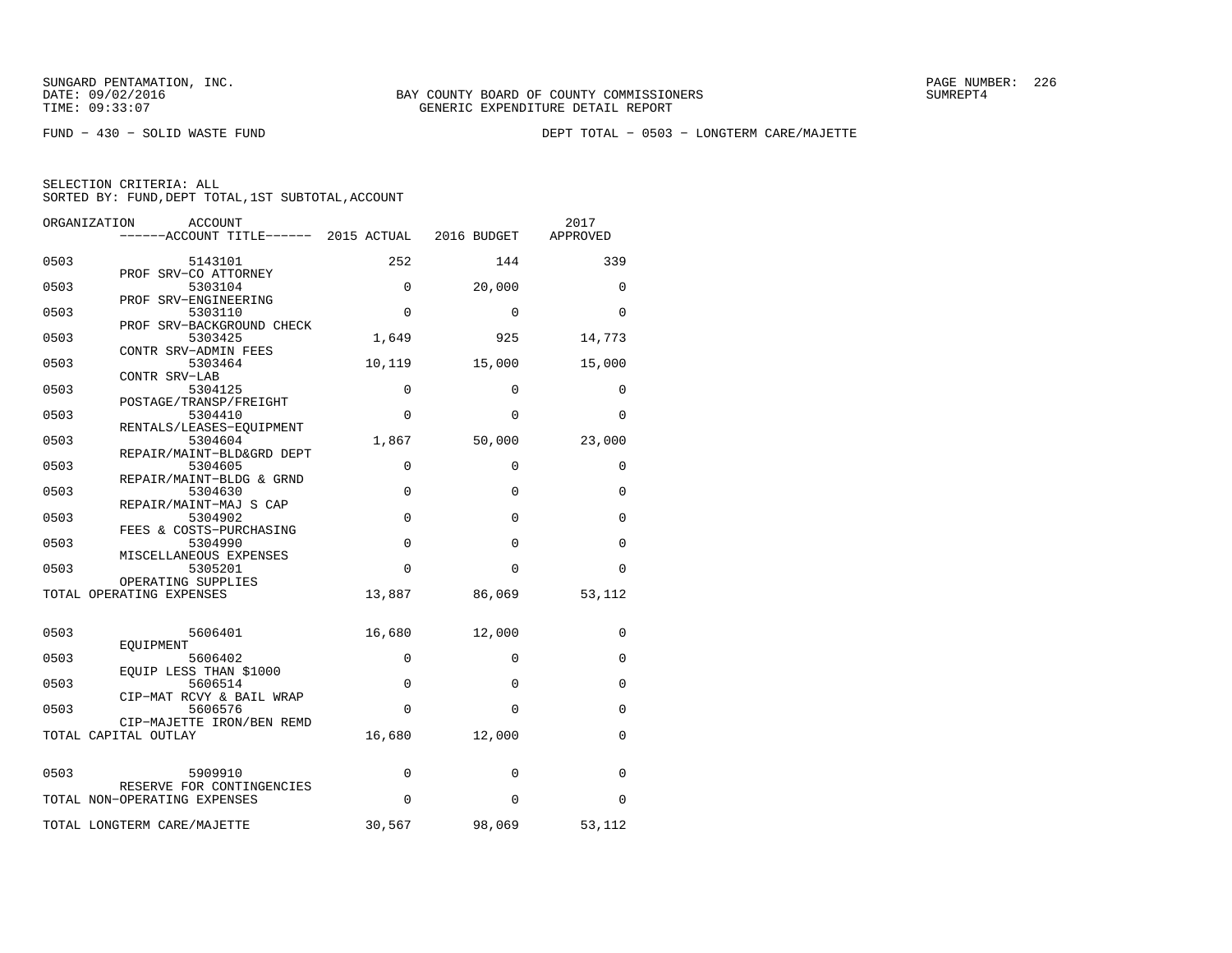FUND − 430 − SOLID WASTE FUND DEPT TOTAL − 0505 − WASTE TO ENERGY OPERATION

| ORGANIZATION | ACCOUNT<br>------ACCOUNT TITLE------ 2015 ACTUAL 2016 BUDGET |             |             | 2017<br>APPROVED    |
|--------------|--------------------------------------------------------------|-------------|-------------|---------------------|
| 0505         | 5101200                                                      | 48,411      | 46,218      | 46,519              |
| 0505         | SALARIES & WAGES-REGULAR<br>5101400                          | 3,848       | 3,000       | 3,000               |
| 0505         | SALARIES & WAGES-OVERTIME<br>5101405                         | $\mathbf 0$ | $\mathbf 0$ | $\mathbf 0$         |
| 0505         | SALARIES-DISASTER O/T<br>5102100                             | 3,941       | 3,765       | 3,788               |
| 0505         | FICA TAXES-MATCHING<br>5102200                               | 3,825       | 3,663       | 3,817               |
| 0505         | RETIREMENT CONTRIBUTIONS<br>5102300                          | 3,181       | 5,187       | 30,607              |
| 0505         | LIFE & HEALTH INSURANCE<br>5102302                           | $\Omega$    | $\Omega$    | $\Omega$            |
| 0505         | VIRTUAL DOCTOR<br>5102400                                    | 5,194       | 3,821       | 3,816               |
|              | WORKERS COMP. PREMIUMS<br>TOTAL PERSONAL SERVICES            | 68,400      | 65,654      | 91,547              |
| 0505         | 5143101                                                      | 45,088      | 35,939      | 37,494              |
| 0505         | PROF SRV-CO ATTORNEY<br>5143105                              | $\Omega$    | $\Omega$    | $\Omega$            |
| 0505         | PROF SRV-OTHER ATTNY<br>5303104                              | 8,907       | 44,200      | 44,200              |
| 0505         | PROF SRV-ENGINEERING<br>5303106                              | 55          | 60          | 60                  |
| 0505         | PROF SRV-PHYSICLS/MEDICAL<br>5303107                         | $\mathbf 0$ | 40          | 40                  |
| 0505         | PROF SRV-SUBSTANCE TEST<br>5303110                           | $\mathbf 0$ | 35          | 35                  |
| 0505         | PROF SRV-BACKGROUND CHECK<br>5303401                         | 329,046     | 335,000     | 335,000             |
| 0505         | CONTRACTED SERVICES<br>5303403                               | 3,214       | 900         | 900                 |
| 0505         | CONTR SRV-BANK CHRG POOL<br>5303408                          | 176         | 160         | 160                 |
| 0505         | CONTR SRV-800 MHZ<br>5303410                                 | $\Omega$    | $\Omega$    | $\Omega$            |
| 0505         | CONTR SRV-JANITORIAL<br>5303425                              | 330,558     | 269,463     | 204,734             |
| 0505         | CONTR SRV-ADMIN FEES<br>5303426                              | $\Omega$    | $\Omega$    | $\Omega$            |
| 0505         | CONTR SRV-UTIL ADMIN FEES<br>5303446                         | $\Omega$    | $\Omega$    | $\Omega$            |
| 0505         | CONTR SRV-FACILITIES<br>5303464                              | 450         | 1,600       | 1,600               |
| 0505         | CONTR SRV-LAB<br>5303470<br>CONTR SRV-EN GEN                 | 4,492,497   |             | 3,625,880 3,625,880 |
|              |                                                              |             |             |                     |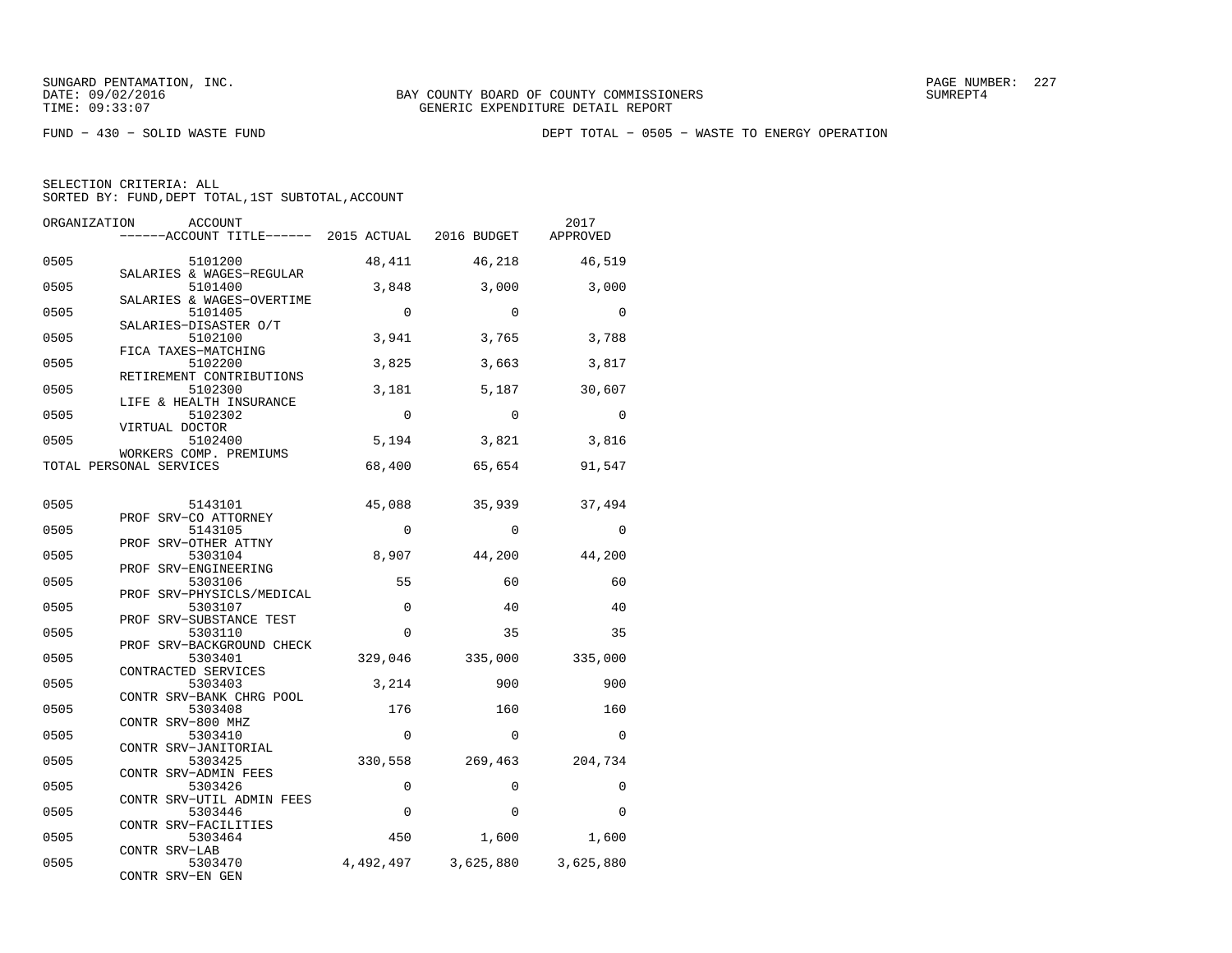FUND − 430 − SOLID WASTE FUND DEPT TOTAL − 0505 − WASTE TO ENERGY OPERATION

| ORGANIZATION | <b>ACCOUNT</b>                        |           |             | 2017      |
|--------------|---------------------------------------|-----------|-------------|-----------|
|              | ------ACCOUNT TITLE------ 2015 ACTUAL |           | 2016 BUDGET | APPROVED  |
| 0505         | 5303471                               | 0         | $\Omega$    | $\Omega$  |
| 0505         | CONTR SRV-MONTENAY REIMB<br>5303472   | 0         | $\mathbf 0$ | $\Omega$  |
| 0505         | CONTR SRV-MONTENAY MGT<br>5303473     | $\Omega$  | $\Omega$    | $\Omega$  |
| 0505         | CONTR SRV-GULF POWER TRNS<br>5303474  | 0         | $\Omega$    | $\Omega$  |
| 0505         | CONTR SRV-MONTENAY SCH MN<br>5303475  | $\Omega$  | $\Omega$    | $\Omega$  |
| 0505         | CONTR SRV-MONTENAY BONUS<br>5304001   | $\Omega$  | 10,150      | 10,150    |
| 0505         | TRAVEL/TRAINING NON-LOCAL<br>5304101  | 3,677     | 6,795       | 4,164     |
| 0505         | COMMUNICATIONS SERVICES<br>5304125    | 690       | 3,500       | 3,500     |
| 0505         | POSTAGE/TRANSP/FREIGHT<br>5304301     | 564,736   | 962,000     | 962,000   |
| 0505         | UTILITY SERVICES<br>5304405           | $\Omega$  | $\Omega$    | $\Omega$  |
| 0505         | RENTALS/LEASES-BUILDINGS<br>5304410   | 57,123    | 85,400      | 81,402    |
| 0505         | RENTALS/LEASES-EOUIPMENT<br>5304414   | $\Omega$  | $\Omega$    | 6,938     |
| 0505         | RENTALS/LEASES-EQUIP(IT)              |           |             |           |
|              | 5304501<br>INSURANCE & BONDS          | 692,661   | 796,179     | 1,016,259 |
| 0505         | 5304602<br>REPAIR/MAINT-FIRE DAMAGE   | 3,192,412 | 2,200,000   | $\Omega$  |
| 0505         | 5304604<br>REPAIR/MAINT-BLD&GRD DEPT  | 22,434    | 19,000      | 19,000    |
| 0505         | 5304605<br>REPAIR/MAINT-BLDG & GRND   | 1,328     | 8,500       | 8,500     |
| 0505         | 5304610<br>REPAIR/MAINT-AUTO EQUIP    | 45,068    | 14,800      | 14,800    |
| 0505         | 5304611<br>REPAIR/MAINT-FLEET MAINT   | 0         | $\Omega$    | $\Omega$  |
| 0505         | 5304615<br>REPAIR/MAINT-EOUIPMENT     | 2,597,640 | 950,000     | 1,150,000 |
| 0505         | 5304701<br>PRINTING & BINDING         | $\Omega$  | $\Omega$    | $\Omega$  |
| 0505         | 5304902<br>FEES & COSTS-PURCHASING    | 104,170   | 57,796      | 32,472    |
| 0505         | 5304905<br>FEES&COSTS-LGL ADV/ADVERT  | 1,004     | 2,200       | 2,200     |
| 0505         | 5304922<br>FEES & COSTS-PERMITS       | 15,634    | 12,350      | 12,350    |
| 0505         | 5304984<br>BAD DEBT                   | 0         | $\Omega$    | $\Omega$  |
| 0505         | 5304990<br>MISCELLANEOUS EXPENSES     | $\Omega$  | 100         | 100       |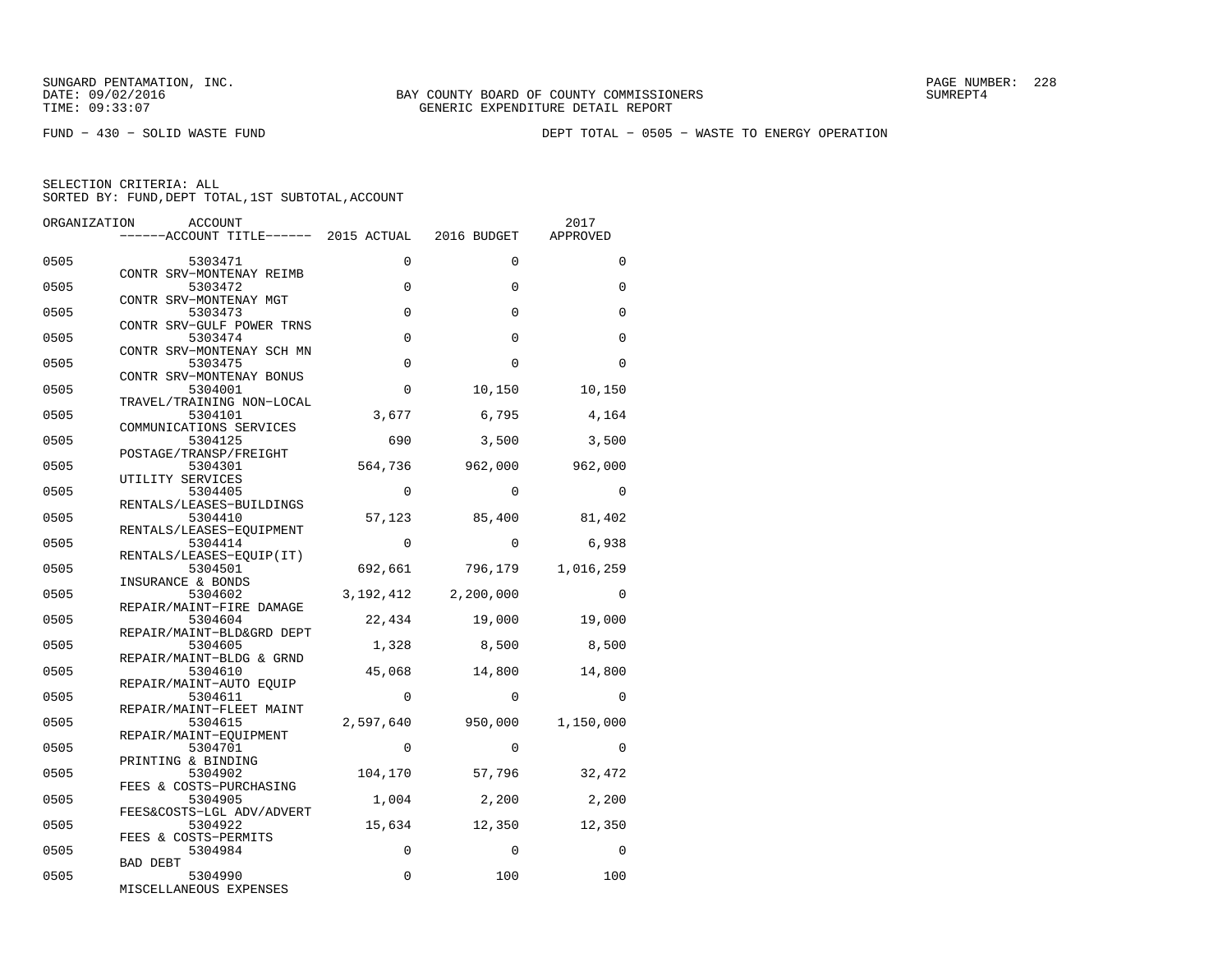FUND − 430 − SOLID WASTE FUND DEPT TOTAL − 0505 − WASTE TO ENERGY OPERATION

| ORGANIZATION       | <b>ACCOUNT</b><br>------ACCOUNT TITLE------ 2015 ACTUAL         |            | 2016 BUDGET | 2017<br>APPROVED |
|--------------------|-----------------------------------------------------------------|------------|-------------|------------------|
| 0505               | 5305101                                                         | 6,966      | 9,000       | 9,000            |
| 0505               | OFFICE SUPPLIES<br>5305201                                      | 97,175     | 175,000     | 175,000          |
| 0505               | OPERATING SUPPLIES<br>5305202                                   | 6,036      | 5,500       | 5,500            |
| 0505               | OPER SUPPLIES-JANITORIAL<br>5305204<br>OPER. SUPPLIES-CHEMICALS | 195,692    | 298,000     | 298,000          |
| 0505               | 5305205<br>GAS, OIL & LUBRICANTS                                | 172,613    | 200,000     | 200,000          |
| 0505               | 5305210<br>SAFETY GEAR & SUPPLIES                               | 12,672     | 25,000      | 25,000           |
| 0505               | 5305215<br>CLOTHING & WEARING APPRL                             | 20,368     | 25,000      | 25,000           |
| 0505               | 5305220<br>TOOL & SMALL IMPLEMENTS                              | 2,226      | 11,500      | 11,500           |
| 0505               | 5305401<br>BOOKS/RESOURCE MATR/SUBSC                            | 0          | 500         | 500              |
| 0505               | 5305402<br>DUES & MEMBERSHIPS                                   | $\Omega$   | 200         | 200              |
| 0505               | 5305406<br>TRAINING & TUITION                                   | 295        | 14,000      | 14,000           |
|                    | TOTAL OPERATING EXPENSES                                        | 13,022,614 | 10,205,747  | 8,337,638        |
| 0505               | 5606314                                                         | 0          | $\Omega$    | 0                |
| 0505               | IMPRV-NETWORK CONNECT<br>5606401                                | 25,057     | 125,000     | 110,000          |
| 0505               | EOUIPMENT<br>5606402                                            | 3,395      | $\Omega$    | 3,000            |
| 0505               | EQUIP LESS THAN \$1000<br>5606450                               | 10,599     | 15,370      | 15,370           |
|                    | COMPUTER SOFTWARE<br>TOTAL CAPITAL OUTLAY                       | 39,051     | 140,370     | 128,370          |
| 0505               | 5707115                                                         | 2,045,000  | 2,105,000   | 2,170,000        |
| 0505               | PRINCIPAL-REV BONDS<br>5707215                                  | 708,994    | 525,366     | 466,066          |
| 0505               | <b>INTEREST-REV BONDS</b><br>5707303                            | 0          | $\Omega$    | 0                |
| 0505               | <b>BOND ISSUE COSTS</b><br>5707316                              | 0          | 1,700       | 1,700            |
| 0505               | PAYING AGENT/TRUSTEE-FEES<br>5707370                            | $\Omega$   | $\Omega$    | $\Omega$         |
| TOTAL DEBT SERVICE | ARBITRAGE REBATE EXPENSE                                        | 2,753,994  | 2,632,066   | 2,637,766        |
|                    |                                                                 |            |             |                  |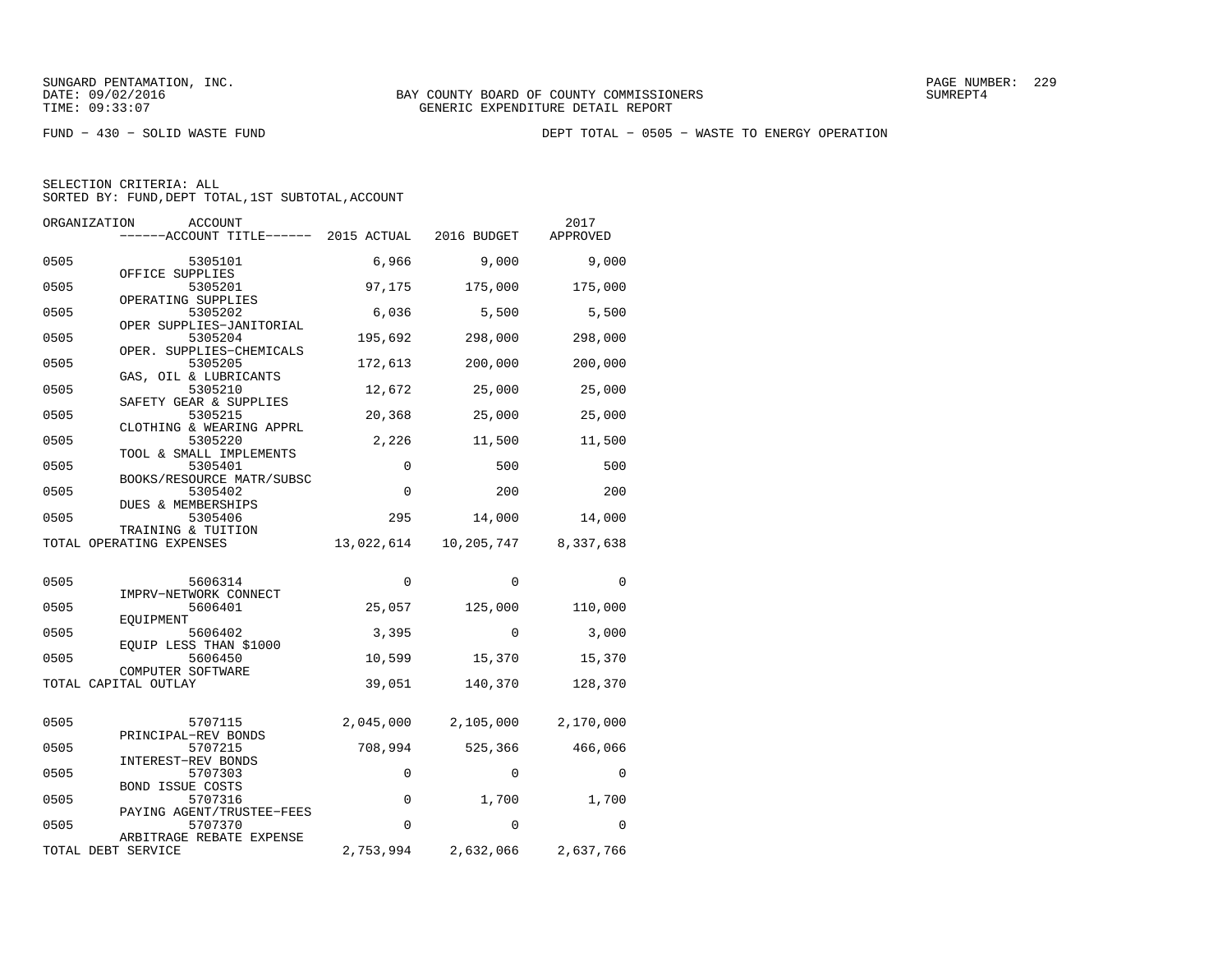FUND − 430 − SOLID WASTE FUND DEPT TOTAL − 0505 − WASTE TO ENERGY OPERATION

|      | ORGANIZATION<br>ACCOUNT<br>------ACCOUNT TITLE------      | 2015 ACTUAL | 2016 BUDGET | 2017<br>APPROVED |
|------|-----------------------------------------------------------|-------------|-------------|------------------|
| 0505 | 5819112                                                   | 0           | 0           |                  |
| 0505 | TRNFS-RETAIL WATER (420)<br>5905908                       | 0           |             |                  |
| 0505 | LOSS ON DISPOSAL<br>5905998                               | 0           |             |                  |
| 0505 | DEPRECIATION EXPENSE<br>5909910                           | 0           | O           |                  |
| 0505 | RESERVE FOR CONTINGENCIES<br>5909915                      | 0           | U           |                  |
|      | RESERVE FOR PAY ADJUSTMNT<br>TOTAL NON-OPERATING EXPENSES | 0           | U           |                  |
|      | TOTAL WASTE TO ENERGY OPERATION                           | 15,884,059  | 13,043,837  | 11,195,321       |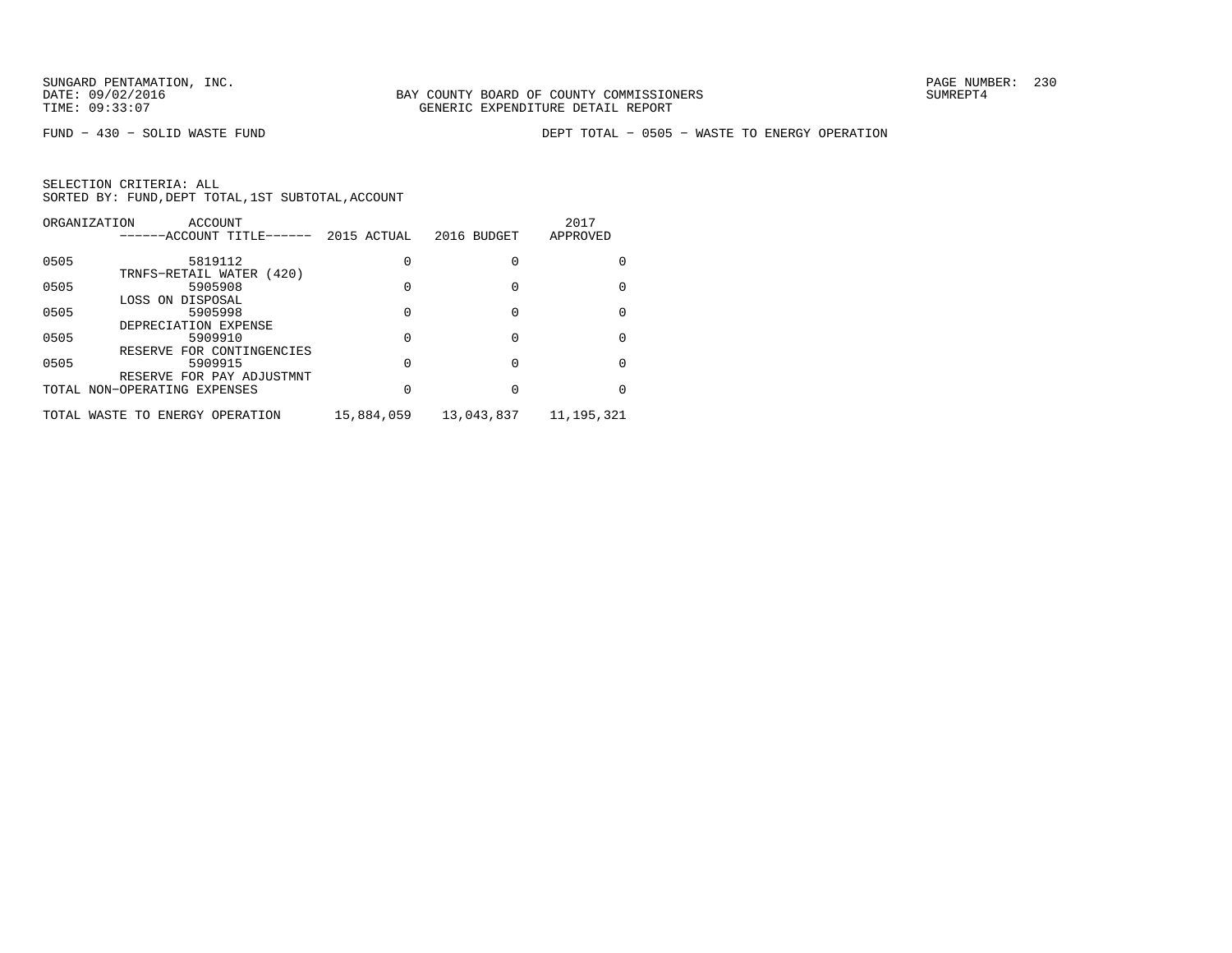FUND − 430 − SOLID WASTE FUND DEPT TOTAL − 0506 − SOLID WASTE ADMINISTRATIN

| ORGANIZATION | <b>ACCOUNT</b><br>------ACCOUNT TITLE------ 2015 ACTUAL       |             | 2016 BUDGET | 2017<br>APPROVED |
|--------------|---------------------------------------------------------------|-------------|-------------|------------------|
| 0506         | 5101200                                                       | 292,491     | 275,641     | 284,056          |
| 0506         | SALARIES & WAGES-REGULAR<br>5101400                           | 1,165       | 1,350       | 1,350            |
| 0506         | SALARIES & WAGES-OVERTIME<br>5101405<br>SALARIES-DISASTER O/T | 0           | $\Omega$    | $\mathbf 0$      |
| 0506         | 5102100<br>FICA TAXES-MATCHING                                | 21,591      | 21,190      | 21,834           |
| 0506         | 5102200<br>RETIREMENT CONTRIBUTIONS                           | 21,515      | 20,612      | 36,681           |
| 0506         | 5102300<br>LIFE & HEALTH INSURANCE                            | 31,070      | 45,988      | 52,549           |
| 0506         | 5102302<br>VIRTUAL DOCTOR                                     | $\Omega$    | $\Omega$    | $\Omega$         |
| 0506         | 5102400<br>WORKERS COMP. PREMIUMS                             | 7,777       | 8,062       | 8,153            |
| 0506         | 5102500<br>UNEMPLOYMENT COMPENSATION                          | $\Omega$    | $\Omega$    | $\Omega$         |
|              | TOTAL PERSONAL SERVICES                                       | 375,609     | 372,843     | 404,623          |
| 0506         | 5143101                                                       | 1,859       | 1,609       | 1,692            |
| 0506         | PROF SRV-CO ATTORNEY<br>5143105                               | $\mathbf 0$ | 25,000      | 25,000           |
| 0506         | PROF SRV-OTHER ATTNY<br>5303104                               | $\Omega$    | $\Omega$    | 80,000           |
| 0506         | PROF SRV-ENGINEERING<br>5303106                               | $\Omega$    | 100         | 100              |
| 0506         | PROF SRV-PHYSICLS/MEDICAL<br>5303107                          | 74          | 111         | 111              |
| 0506         | PROF SRV-SUBSTANCE TEST<br>5303110                            | $\mathbf 0$ | 67          | 67               |
| 0506         | PROF SRV-BACKGROUND CHECK<br>5303401                          | $\Omega$    | $\Omega$    | $\Omega$         |
| 0506         | CONTRACTED SERVICES<br>5303408                                | 352         | 321         | 321              |
| 0506         | CONTR SRV-800 MHZ<br>5303410                                  | $\Omega$    | $\Omega$    | $\Omega$         |
| 0506         | CONTR SRV-JANITORIAL<br>5303422                               | $\Omega$    | $\Omega$    | $\Omega$         |
| 0506         | CONTR SRV-GIS<br>5303425                                      | 12,185      | 14,436      | 34,475           |
| 0506         | CONTR SRV-ADMIN FEES<br>5303426                               | $\Omega$    | $\Omega$    | $\Omega$         |
| 0506         | CONTR SRV-UTIL ADMIN FEES<br>5303446                          | 1,530       | 2,933       | 8,106            |
| 0506         | CONTR SRV-FACILITIES<br>5304001<br>TRAVEL/TRAINING NON-LOCAL  | 1,299       | 5,500       | 6,500            |
|              |                                                               |             |             |                  |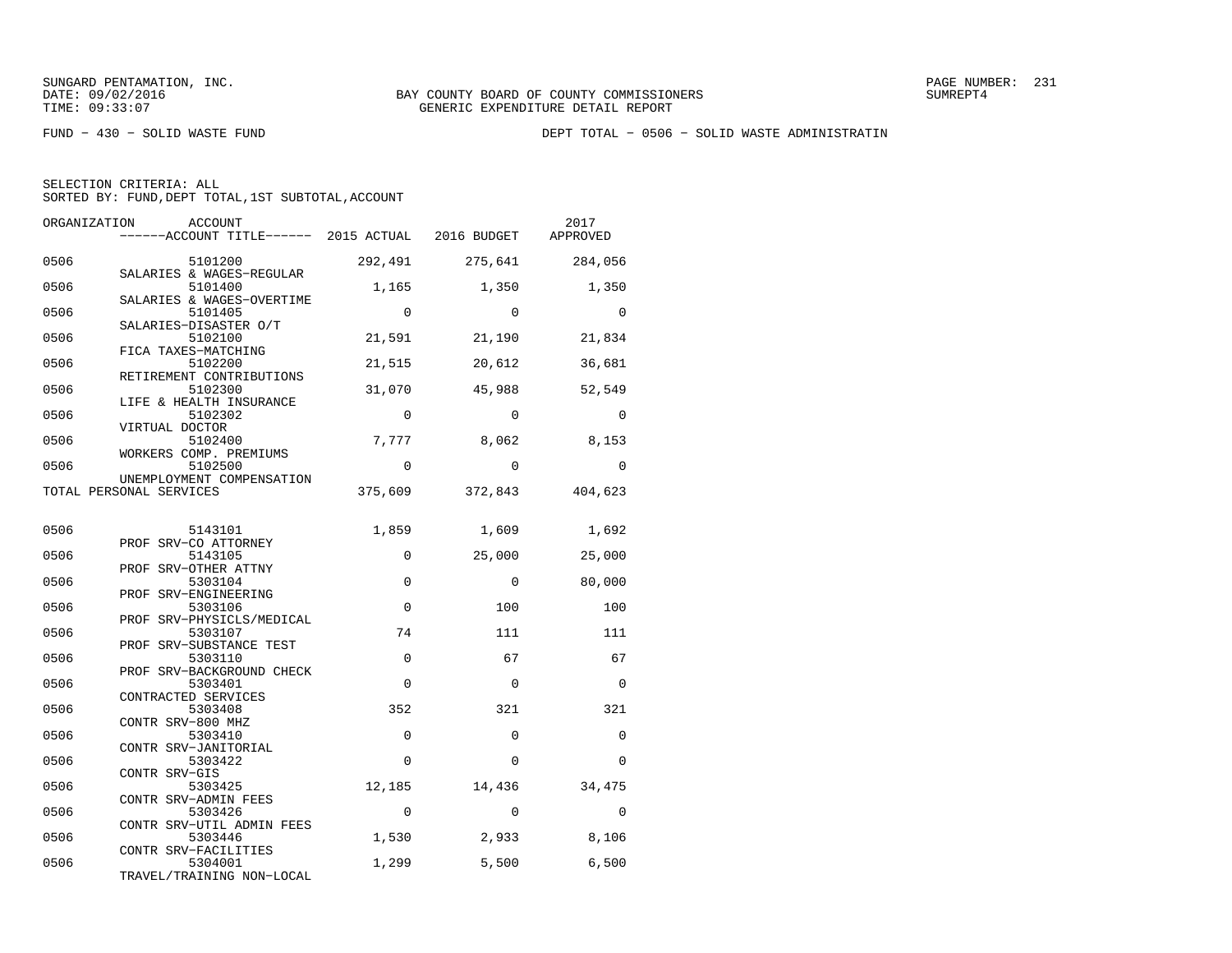FUND − 430 − SOLID WASTE FUND DEPT TOTAL − 0506 − SOLID WASTE ADMINISTRATIN

| ORGANIZATION | <b>ACCOUNT</b><br>------ACCOUNT TITLE------ 2015 ACTUAL |             | 2016 BUDGET | 2017<br>APPROVED |
|--------------|---------------------------------------------------------|-------------|-------------|------------------|
| 0506         | 5304101<br>COMMUNICATIONS SERVICES                      | 2,550       | 3,500       | 4,572            |
| 0506         | 5304125<br>POSTAGE/TRANSP/FREIGHT                       | 588         | 2,000       | 2,000            |
| 0506         | 5304301<br>UTILITY SERVICES                             | 6,672       | 6,164       | 6,200            |
| 0506         | 5304405<br>RENTALS/LEASES-BUILDINGS                     | $\Omega$    | $\Omega$    | $\Omega$         |
| 0506         | 5304410<br>RENTALS/LEASES-EOUIPMENT                     | 1,842       | 5,600       | 3,692            |
| 0506         | 5304414<br>RENTALS/LEASES-EQUIP(IT)                     | $\Omega$    | $\Omega$    | 1,908            |
| 0506         | 5304501<br>INSURANCE & BONDS                            | 16,177      | 29,836      | 31,497           |
| 0506         | 5304604<br>REPAIR/MAINT-BLD&GRD DEPT                    | 1,263       | 1,500       | 3,000            |
| 0506         | 5304605<br>REPAIR/MAINT-BLDG & GRND                     | 1,390       | $\Omega$    | 17,225           |
| 0506         | 5304610<br>REPAIR/MAINT-AUTO EOUIP                      | 1,165       | 1,200       | 1,200            |
| 0506         | 5304611<br>REPAIR/MAINT-FLEET MAINT                     | $\Omega$    | $\Omega$    | $\Omega$         |
| 0506         | 5304615<br>REPAIR/MAINT-EQUIPMENT                       | 833         | 2,200       | 1,200            |
| 0506         | 5304701<br>PRINTING & BINDING                           | 60          | $\Omega$    | $\Omega$         |
| 0506         | 5304902<br>FEES & COSTS-PURCHASING                      | 4,088       | 410         | $\Omega$         |
| 0506         | 5304905<br>FEES&COSTS-LGL ADV/ADVERT                    | $\mathbf 0$ | $\mathbf 0$ | $\Omega$         |
| 0506         | 5304909<br>FEES & COSTS-COURT FILING                    | $\mathbf 0$ | $\Omega$    | $\Omega$         |
| 0506         | 5304990<br>MISCELLANEOUS EXPENSES                       | $\Omega$    | 100         | 100              |
| 0506         | 5305101<br>OFFICE SUPPLIES                              | 2,384       | 3,000       | 3,000            |
| 0506         | 5305201<br>OPERATING SUPPLIES                           | 320         | 300         | 300              |
| 0506         | 5305202<br>OPER SUPPLIES-JANITORIAL                     | 8           | 400         | 400              |
| 0506         | 5305205<br>GAS, OIL & LUBRICANTS                        | 2,213       | 2,500       | 2,500            |
| 0506         | 5305210<br>SAFETY GEAR & SUPPLIES                       | $\Omega$    | 500         | 500              |
| 0506         | 5305215<br>CLOTHING & WEARING APPRL                     | 426         | 500         | 1,000            |
| 0506         | 5305401<br>BOOKS/RESOURCE MATR/SUBSC                    | $\Omega$    | 70          | 100              |
| 0506         | 5305402<br>DUES & MEMBERSHIPS                           | 329         | 1,600       | 329              |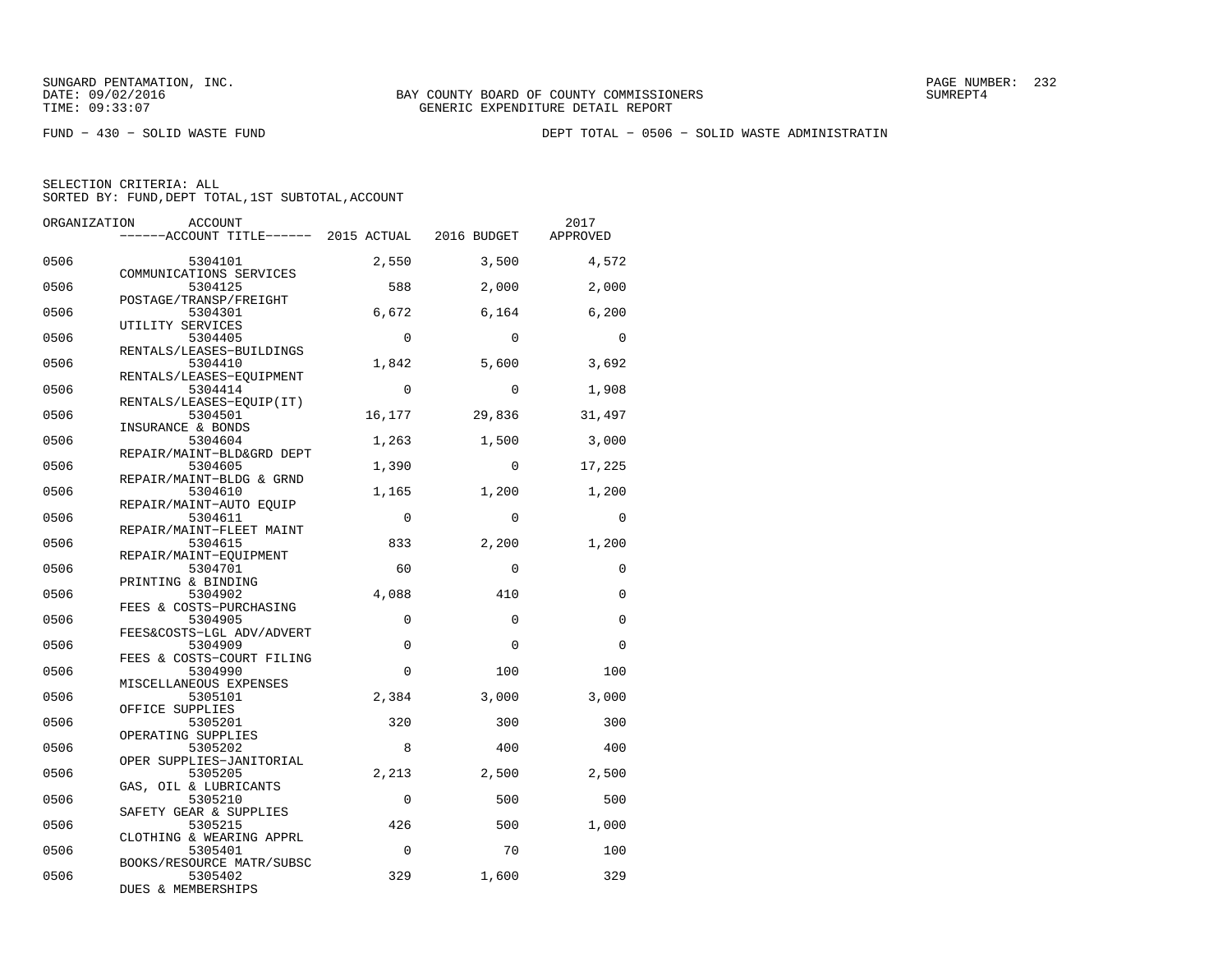FUND − 430 − SOLID WASTE FUND DEPT TOTAL − 0506 − SOLID WASTE ADMINISTRATIN

| ORGANIZATION<br>ACCOUNT<br>------ACCOUNT TITLE------ 2015 ACTUAL 2016 BUDGET |          |          | 2017<br>APPROVED |
|------------------------------------------------------------------------------|----------|----------|------------------|
| 0506<br>5305406<br>TRAINING & TUITION                                        | 345      | 1,750    | 1,750            |
| TOTAL OPERATING EXPENSES                                                     | 59,952   | 113,207  | 238,845          |
| 0506<br>5606401                                                              | $\Omega$ | $\Omega$ | $\Omega$         |
| EOUIPMENT<br>0506<br>5606402<br>EQUIP LESS THAN \$1000                       | 767      | $\Omega$ | $\Omega$         |
| 0506<br>5606450<br>COMPUTER SOFTWARE                                         | 1,400    | 3,350    | 3,350            |
| TOTAL CAPITAL OUTLAY                                                         | 2,167    | 3,350    | 3,350            |
| 0506<br>5819111                                                              | 0        | $\Omega$ | $\Omega$         |
| TRNFS-WATER SYS (401)<br>0506<br>5905998<br>DEPRECIATION EXPENSE             | $\Omega$ | $\Omega$ | $\Omega$         |
| 0506<br>5909901<br>OTHER NON-OPERATING EXPS                                  | $\Omega$ | $\Omega$ | $\Omega$         |
| 0506<br>5909910<br>RESERVE FOR CONTINGENCIES                                 | $\Omega$ | $\Omega$ | $\Omega$         |
| 0506<br>5909915<br>RESERVE FOR PAY ADJUSTMNT                                 | $\Omega$ | $\Omega$ | $\Omega$         |
| TOTAL NON-OPERATING EXPENSES                                                 | $\Omega$ | $\Omega$ | $\Omega$         |
| TOTAL SOLID WASTE ADMINISTRATIN                                              | 437,728  | 489,400  | 646,818          |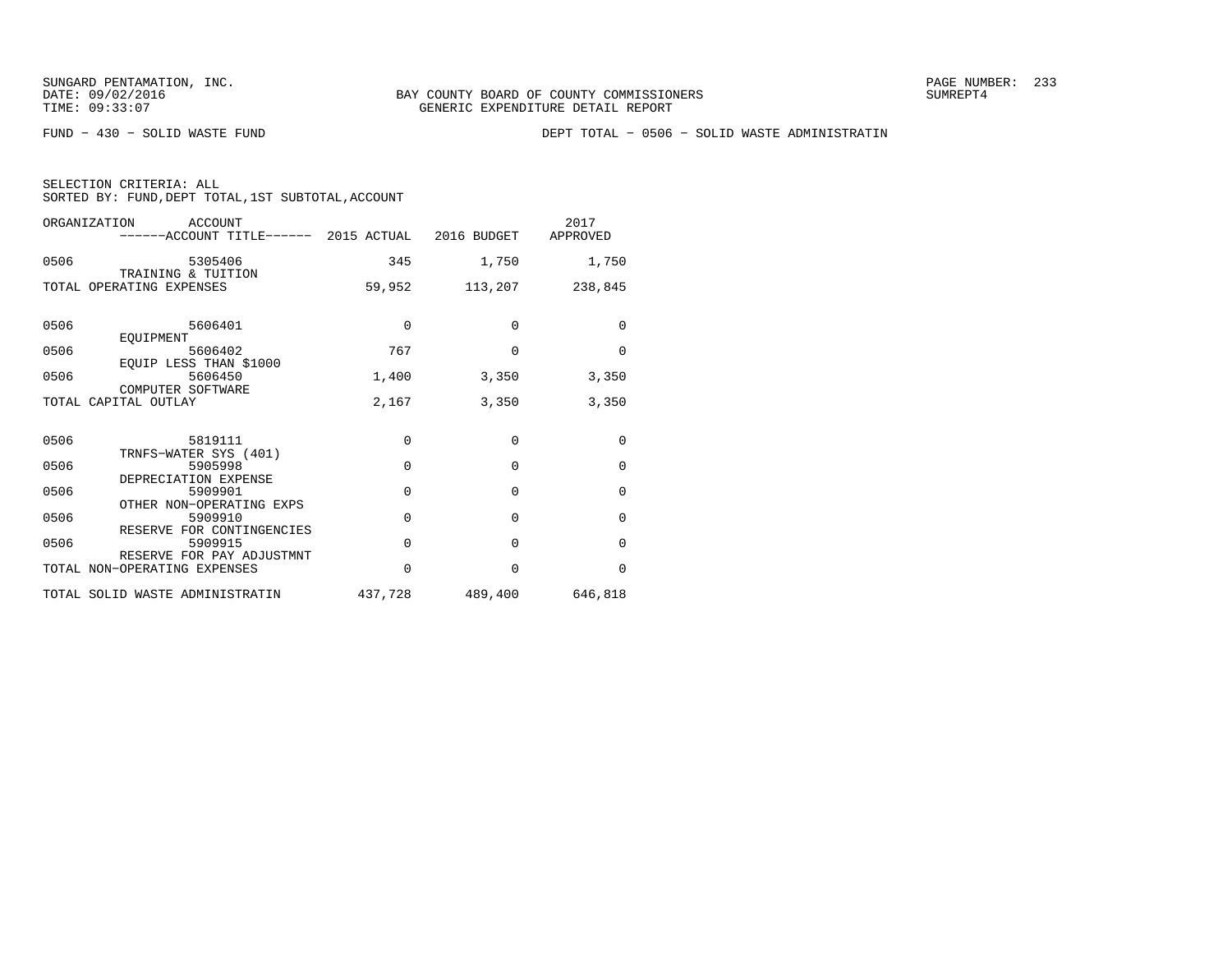FUND − 430 − SOLID WASTE FUND DEPT TOTAL − 0507 − L/T CARE/STEELFLD CLOSURE

| ORGANIZATION         | <b>ACCOUNT</b>                                            |             |             | 2017        |
|----------------------|-----------------------------------------------------------|-------------|-------------|-------------|
|                      | ------ACCOUNT TITLE------ 2015 ACTUAL                     |             | 2016 BUDGET | APPROVED    |
| 0507                 | 5143101                                                   | 210         | 127         | 142         |
| 0507                 | PROF SRV-CO ATTORNEY<br>5303104                           | $\mathbf 0$ | 20,000      | 40,000      |
|                      | PROF SRV-ENGINEERING                                      |             |             |             |
| 0507                 | 5303107                                                   | $\mathbf 0$ | $\Omega$    | $\Omega$    |
| 0507                 | PROF SRV-SUBSTANCE TEST<br>5303425                        | 1,380       | 816         | 13,858      |
|                      | CONTR SRV-ADMIN FEES                                      |             |             |             |
| 0507                 | 5304604<br>REPAIR/MAINT-BLD&GRD DEPT                      | 1,450       | 15,000      | 17,000      |
| 0507                 | 5304605                                                   | 0           | $\Omega$    | 0           |
| 0507                 | REPAIR/MAINT-BLDG & GRND<br>5304615                       | $\mathbf 0$ | $\mathbf 0$ | $\Omega$    |
|                      | REPAIR/MAINT-EQUIPMENT                                    |             |             |             |
| 0507                 | 5304902                                                   | 341         | 5,328       | 1,561       |
|                      | FEES & COSTS-PURCHASING<br>TOTAL OPERATING EXPENSES       | 3,381       | 41,271      | 72,561      |
|                      |                                                           |             |             |             |
| 0507                 | 5606401                                                   | 4,720       | $\Omega$    | $\Omega$    |
|                      | EOUIPMENT                                                 |             |             |             |
| 0507                 | 5606575<br>CIP-STEELFLD IRON REMED                        | $\mathbf 0$ | 0           | $\mathbf 0$ |
| TOTAL CAPITAL OUTLAY |                                                           | 4,720       | $\Omega$    | $\Omega$    |
|                      |                                                           |             |             |             |
| 0507                 | 5909910                                                   | $\mathbf 0$ | $\mathbf 0$ | $\Omega$    |
|                      | RESERVE FOR CONTINGENCIES<br>TOTAL NON-OPERATING EXPENSES | $\Omega$    | $\Omega$    | $\Omega$    |
|                      |                                                           |             |             |             |
|                      | TOTAL L/T CARE/STEELFLD CLOSURE                           | 8,101       | 41,271      | 72,561      |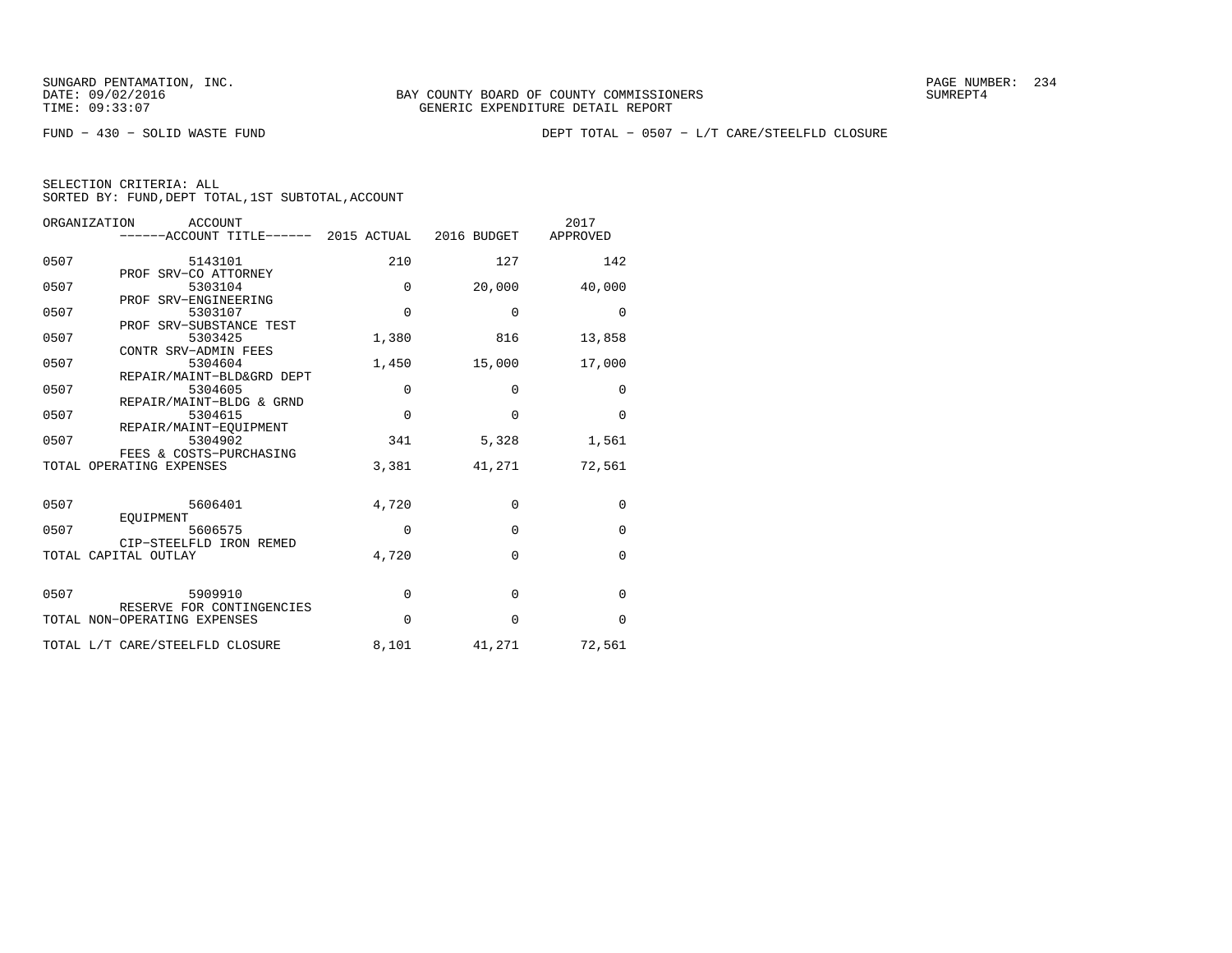FUND − 430 − SOLID WASTE FUND DEPT TOTAL − 0508 − HAZARDOUS WST ENVIRN COMP

SELECTION CRITERIA: ALLSORTED BY: FUND,DEPT TOTAL,1ST SUBTOTAL,ACCOUNT

| ORGANIZATION | <b>ACCOUNT</b><br>------ACCOUNT TITLE------ 2015 ACTUAL    |             | 2016 BUDGET | 2017<br>APPROVED |
|--------------|------------------------------------------------------------|-------------|-------------|------------------|
| 0508         | 5101200<br>SALARIES & WAGES-REGULAR                        | 111,724     | 111,104     | 86,456           |
| 0508         | 5101400                                                    | 2,731       | 2,000       | 2,000            |
| 0508         | SALARIES & WAGES-OVERTIME<br>5102100                       | 8,353       | 8,652       | 6,767            |
| 0508         | FICA TAXES-MATCHING<br>5102200<br>RETIREMENT CONTRIBUTIONS | 8,384       | 8,417       | 6,818            |
| 0508         | 5102300<br>LIFE & HEALTH INSURANCE                         | 23,188      | 28,114      | 5,963            |
| 0508         | 5102302<br>VIRTUAL DOCTOR                                  | $\Omega$    | $\Omega$    | $\Omega$         |
| 0508         | 5102400<br>WORKERS COMP. PREMIUMS                          | 481         | 481         | 1,942            |
| 0508         | 5102500<br>UNEMPLOYMENT COMPENSATION                       | $\Omega$    | $\Omega$    | $\Omega$         |
|              | TOTAL PERSONAL SERVICES                                    | 154,861     | 158,768     | 109,946          |
| 0508         | 5143101                                                    | 964         | 807         | 854              |
| 0508         | PROF SRV-CO ATTORNEY<br>5303106                            | $\Omega$    | 38          | 38               |
| 0508         | PROF SRV-PHYSICLS/MEDICAL<br>5303107                       | 37          | 74          | 74               |
| 0508         | PROF SRV-SUBSTANCE TEST<br>5303110                         | $\Omega$    | 50          | 50               |
| 0508         | PROF SRV-BACKGROUND CHECK<br>5303401                       | 12,225      | 33,400      | 33,400           |
| 0508         | CONTRACTED SERVICES<br>5303408<br>CONTR SRV-800 MHZ        | 352         | 321         | 321              |
| 0508         | 5303425<br>CONTR SRV-ADMIN FEES                            | 6,317       | 7,647       | 20,437           |
| 0508         | 5303430<br>CONTR SRV-ADVERTISING                           | $\mathbf 0$ | $\mathbf 0$ | $\mathbf 0$      |
| 0508         | 5303446<br>CONTR SRV-FACILITIES                            | 241         | 282         | 329              |
| 0508         | 5303476<br>CONTR SRV-WASTE TIRE RMVL                       | $\Omega$    | $\Omega$    | $\Omega$         |
| 0508         | 5304001<br>TRAVEL/TRAINING NON-LOCAL                       | $\mathbf 0$ | 3,500       | 3,500            |
| 0508         | 5304101<br>COMMUNICATIONS SERVICES                         | 2,163       | 1,500       | 1,668            |
| 0508         | 5304410<br>RENTALS/LEASES-EQUIPMENT                        | $\mathbf 0$ | $\mathbf 0$ | $\mathbf 0$      |
| 0508         | 5304501<br>INSURANCE & BONDS                               | 3,793       | 8,687       | 7,541            |
| 0508         | 5304604<br>תתהת תתמים הדת תואד גוא/ תדגתהת                 | 159         | 3,000       | 6,000            |

REPAIR/MAINT−BLD&GRD DEPT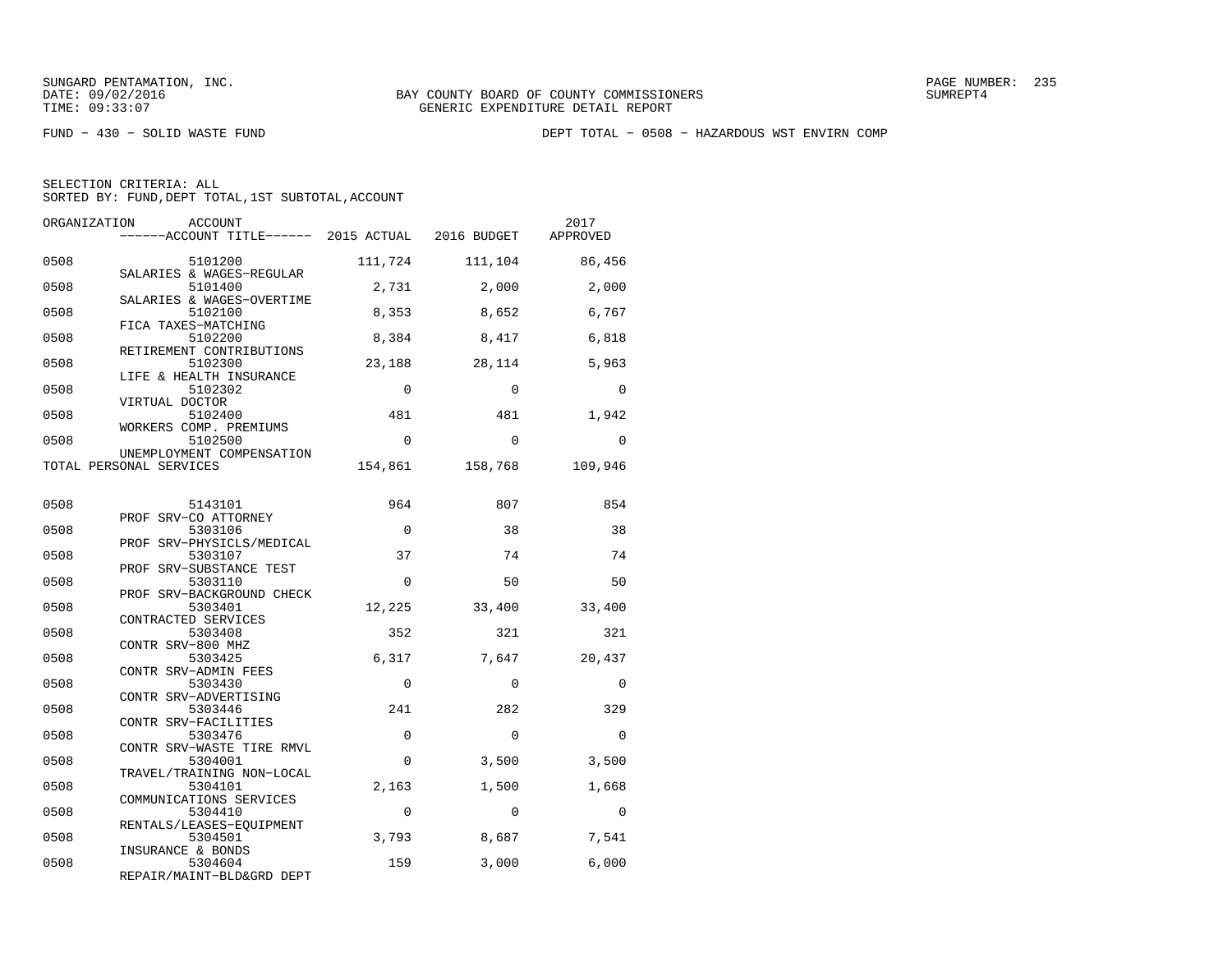FUND − 430 − SOLID WASTE FUND DEPT TOTAL − 0508 − HAZARDOUS WST ENVIRN COMP

| ORGANIZATION         | ACCOUNT<br>------ACCOUNT TITLE------ 2015 ACTUAL               |             | 2016 BUDGET | 2017<br>APPROVED |
|----------------------|----------------------------------------------------------------|-------------|-------------|------------------|
| 0508                 | 5304605                                                        | $\Omega$    | $\Omega$    | $\Omega$         |
| 0508                 | REPAIR/MAINT-BLDG & GRND<br>5304610                            | 4,989       | 2,800       | 5,000            |
| 0508                 | REPAIR/MAINT-AUTO EQUIP<br>5304611                             | $\mathbf 0$ | $\Omega$    | $\Omega$         |
| 0508                 | REPAIR/MAINT-FLEET MAINT<br>5304615                            | 5,010       | 3,000       | 5,000            |
| 0508                 | REPAIR/MAINT-EQUIPMENT<br>5304701                              | 0           | 200         | 200              |
| 0508                 | PRINTING & BINDING<br>5304902                                  | $\mathbf 0$ | $\mathbf 0$ | $\mathbf 0$      |
| 0508                 | FEES & COSTS-PURCHASING<br>5304905                             | $\mathbf 0$ | $\Omega$    | $\Omega$         |
| 0508                 | FEES&COSTS-LGL ADV/ADVERT<br>5304990<br>MISCELLANEOUS EXPENSES | $\mathbf 0$ | 100         | 100              |
| 0508                 | 5305101<br>OFFICE SUPPLIES                                     | 126         | 300         | 500              |
| 0508                 | 5305201<br>OPERATING SUPPLIES                                  | 885         | 300         | 300              |
| 0508                 | 5305205<br>GAS, OIL & LUBRICANTS                               | 11,282      | 10,000      | 12,000           |
| 0508                 | 5305210<br>SAFETY GEAR & SUPPLIES                              | 497         | 1,000       | 1,000            |
| 0508                 | 5305215<br>CLOTHING & WEARING APPRL                            | 353         | 1,500       | 1,500            |
| 0508                 | 5305220<br>TOOL & SMALL IMPLEMENTS                             | 143         | 600         | 600              |
| 0508                 | 5305401<br>BOOKS/RESOURCE MATR/SUBSC                           | $\mathbf 0$ | 172         | 172              |
| 0508                 | 5305402<br>DUES & MEMBERSHIPS                                  | $\mathbf 0$ | 375         | 375              |
| 0508                 | 5305406<br>TRAINING & TUITION                                  | 78          | 1,000       | 1,000            |
|                      | TOTAL OPERATING EXPENSES                                       | 49,614      | 80,653      | 101,959          |
| 0508                 | 5606401                                                        | 2,537       | 3,000       | 3,000            |
| 0508                 | EOUIPMENT<br>5606402<br>EOUIP LESS THAN \$1000                 | $\mathbf 0$ | 2,000       | 2,000            |
| 0508                 | 5606450<br>COMPUTER SOFTWARE                                   | 1,950       | 2,700       | 3,500            |
| TOTAL CAPITAL OUTLAY |                                                                | 4,487       | 7,700       | 8,500            |
| 0508                 | 5905998                                                        | $\mathbf 0$ | $\mathbf 0$ | $\mathbf 0$      |
| 0508                 | DEPRECIATION EXPENSE<br>5909915                                | $\Omega$    | $\Omega$    | $\Omega$         |
|                      | RESERVE FOR PAY ADJUSTMNT                                      |             |             |                  |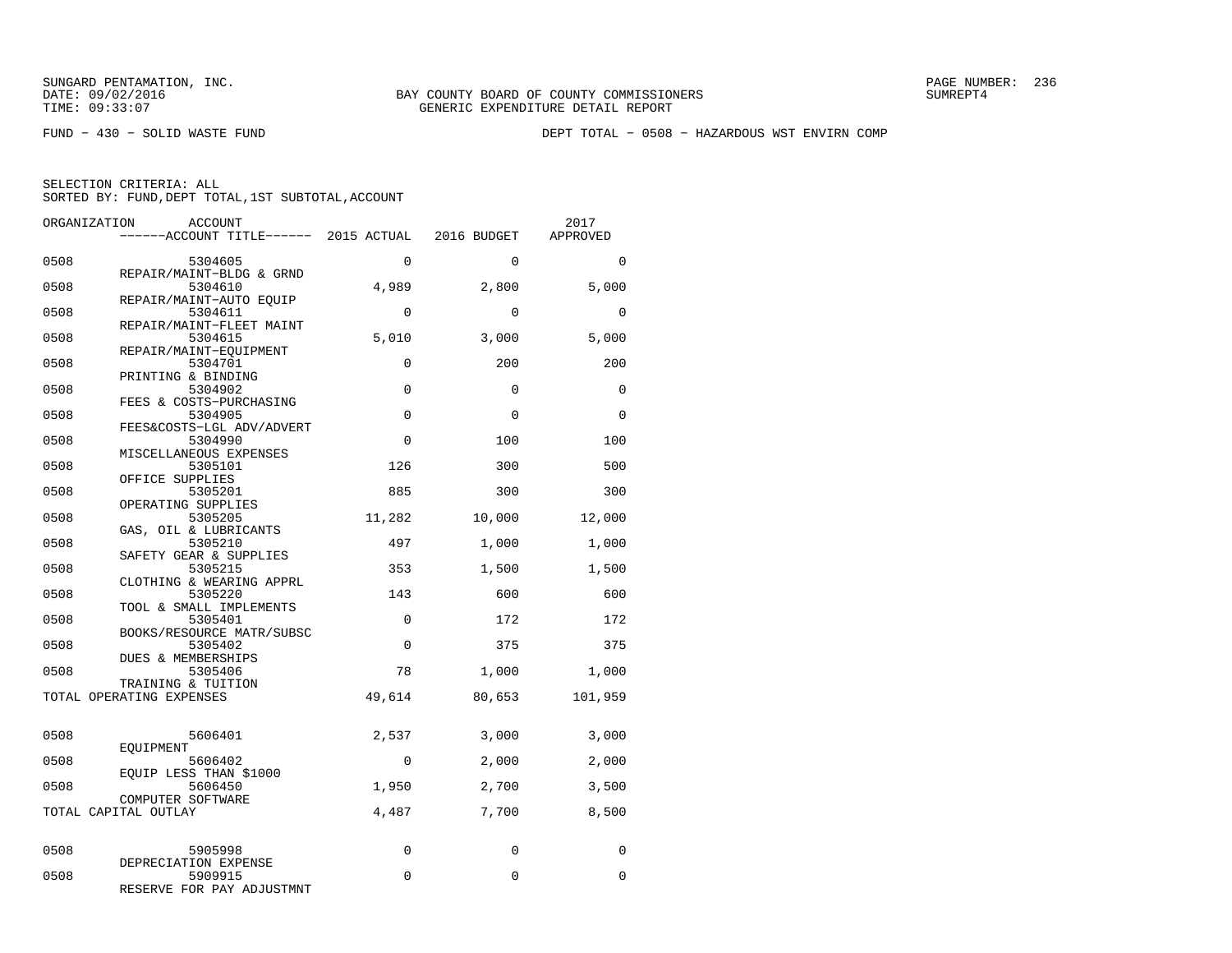FUND − 430 − SOLID WASTE FUND DEPT TOTAL − 0508 − HAZARDOUS WST ENVIRN COMP

| ORGANIZATION<br>ACCOUNT<br>$---ACCOUNT$ TITLE $---2015$ ACTUAL 2016 BUDGET |         |          | 2017<br>APPROVED |
|----------------------------------------------------------------------------|---------|----------|------------------|
| TOTAL NON-OPERATING EXPENSES                                               |         | $\Omega$ |                  |
| TOTAL HAZARDOUS WST ENVIRN COMP                                            | 208,962 | 247.121  | 220,405          |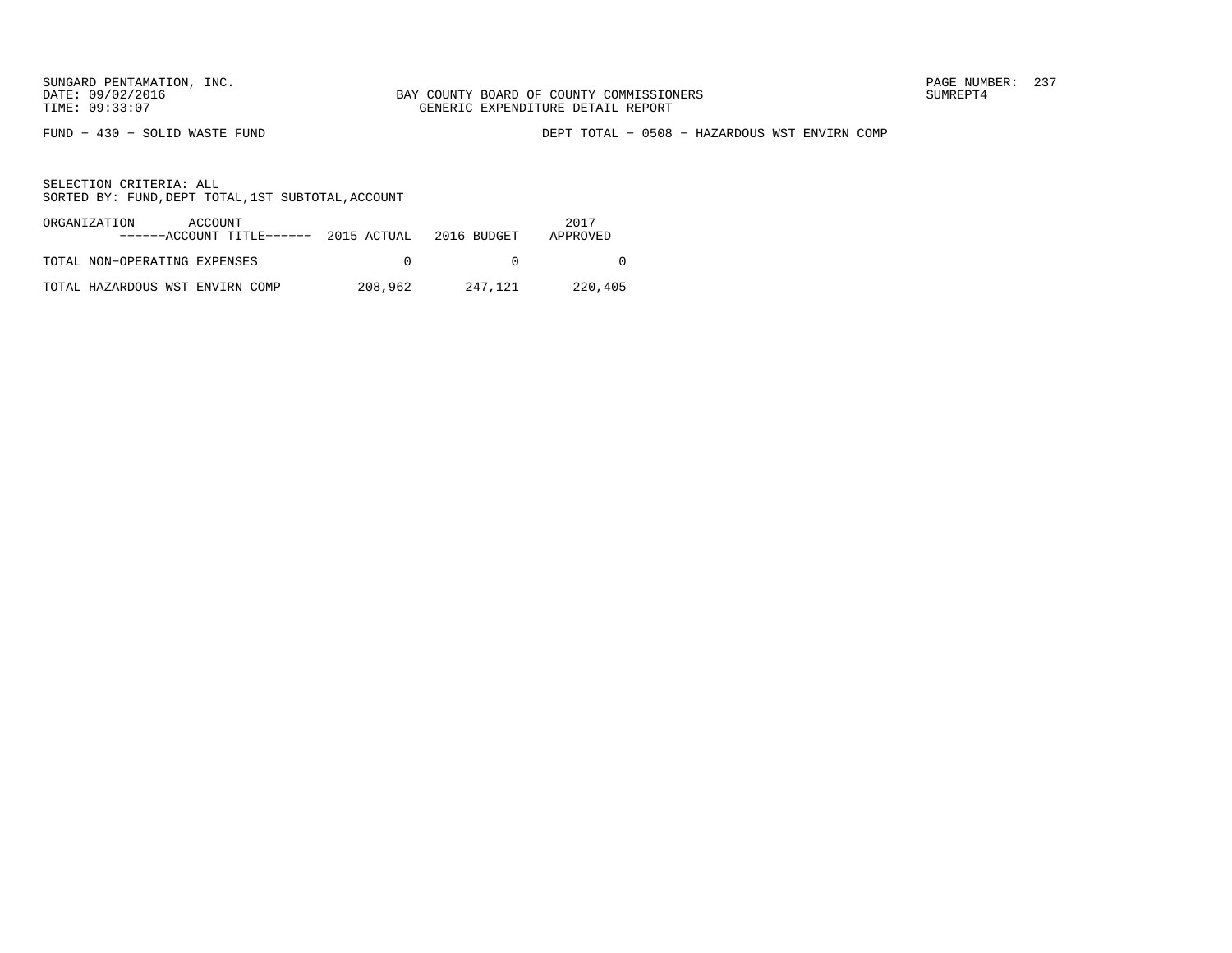FUND − 430 − SOLID WASTE FUND DEPT TOTAL − 0515 − CAPITAL IMPROVEMENTS PROJ

| ORGANIZATION | <b>ACCOUNT</b><br>------ACCOUNT TITLE------ 2015 ACTUAL |          | 2016 BUDGET | 2017<br>APPROVED |
|--------------|---------------------------------------------------------|----------|-------------|------------------|
| 0515         | 5304125                                                 | 0        | $\Omega$    | $\mathbf 0$      |
| 0515         | POSTAGE/TRANSP/FREIGHT<br>5304605                       | $\Omega$ | $\Omega$    | $\Omega$         |
| 0515         | REPAIR/MAINT-BLDG & GRND<br>5304610                     | $\Omega$ | $\Omega$    | $\Omega$         |
|              | REPAIR/MAINT-AUTO EQUIP<br>TOTAL OPERATING EXPENSES     | $\Omega$ | $\Omega$    | $\Omega$         |
|              |                                                         |          |             |                  |
| 0515         | 5606101                                                 | $\Omega$ | $\Omega$    | $\mathbf 0$      |
| 0515         | LAND<br>5606201                                         | $\Omega$ | $\Omega$    | $\Omega$         |
| 0515         | BUILDINGS<br>5606215                                    | $\Omega$ | $\Omega$    | 0                |
|              | BLDG-EOUIP BLDG IMPROVE.                                |          |             |                  |
| 0515         | 5606332<br>IMPRV-LANDFILL                               | $\Omega$ | $\mathbf 0$ | $\mathbf 0$      |
| 0515         | 5606339                                                 | $\Omega$ | $\Omega$    | $\Omega$         |
| 0515         | IMP-STEELFLD EXPNSN CLS 5<br>5606365                    | $\Omega$ | $\Omega$    | $\mathbf 0$      |
| 0515         | IMPRV-TRASH OFFLOAD RAMP<br>5606366                     | $\Omega$ | $\Omega$    | $\Omega$         |
| 0515         | IMPRV-TRNSFR STATION MODI<br>5606380                    | $\Omega$ | $\Omega$    | $\Omega$         |
| 0515         | IMP-DSGN STEELFLD EXPANSN<br>5606401                    | $\Omega$ | $\Omega$    | 115,000          |
|              | EOUIPMENT                                               |          |             |                  |
| 0515         | 5606402<br>EOUIP LESS THAN \$1000                       | $\Omega$ | $\Omega$    | $\mathbf 0$      |
| 0515         | 5606450                                                 | $\Omega$ | $\Omega$    | $\Omega$         |
| 0515         | COMPUTER SOFTWARE<br>5606504                            | $\Omega$ | $\Omega$    | $\mathbf 0$      |
| 0515         | CIP-ASH MGT BUILDING<br>5606505                         | $\Omega$ | $\Omega$    | $\Omega$         |
| 0515         | CIP-SCRUBBER DSGN/CONSTRC<br>5606506                    | $\Omega$ | $\Omega$    | $\Omega$         |
|              | CIP-CONSTRUCTION MGT SVCS                               |          |             |                  |
| 0515         | 5606507<br>CIP-CLS CELL A.A/3C RNCAP                    | $\Omega$ | $\Omega$    | $\Omega$         |
| 0515         | 5606510                                                 | $\Omega$ | $\Omega$    | $\Omega$         |
| 0515         | CIP-TRASH CELL<br>5606511                               | $\Omega$ | $\Omega$    | $\mathbf 0$      |
| 0515         | CIP-CLS CELL AA & B<br>5606514                          | $\Omega$ | $\Omega$    | $\Omega$         |
|              | CIP-MAT RCVY & BAIL WRAP<br>TOTAL CAPITAL OUTLAY        | $\Omega$ | $\mathbf 0$ | 115,000          |
|              |                                                         |          |             |                  |
| 0515         | 5909910<br>RESERVE FOR CONTINGENCIES                    | $\Omega$ | $\Omega$    | $\Omega$         |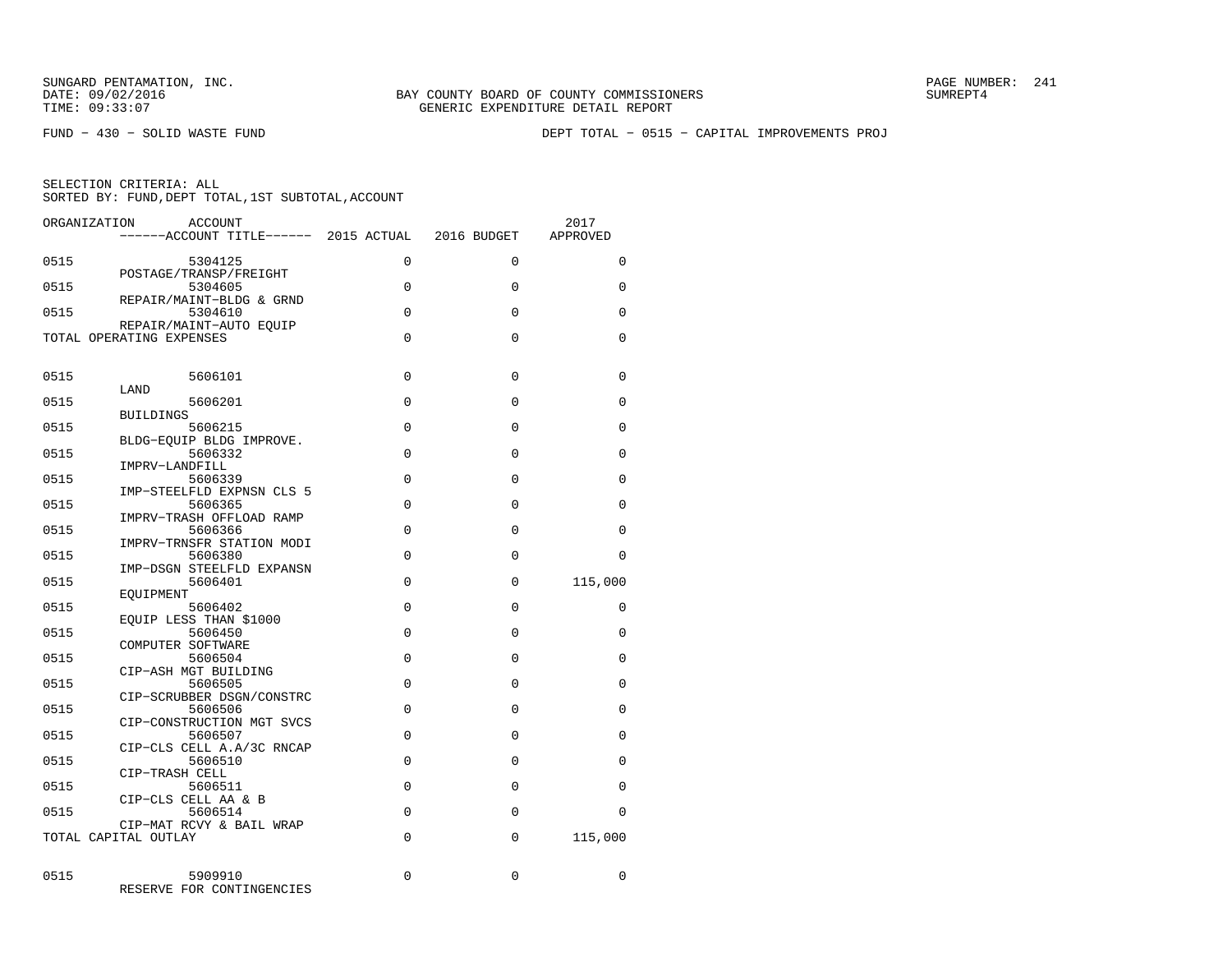FUND − 430 − SOLID WASTE FUND DEPT TOTAL − 0515 − CAPITAL IMPROVEMENTS PROJ

|      | ORGANIZATION<br>ACCOUNT<br>------ACCOUNT TITLE------ | 2015 ACTUAL | 2016 BUDGET | 2017<br>APPROVED |
|------|------------------------------------------------------|-------------|-------------|------------------|
| 0515 | 5909999<br>RESERVE-CASH FORWARD                      | $\Omega$    | 1,879,759   | $\Omega$         |
|      | TOTAL NON-OPERATING EXPENSES                         | $\Omega$    | 1,879,759   |                  |
|      | TOTAL CAPITAL IMPROVEMENTS PROJ                      | $\Omega$    | 1,879,759   | 115,000          |
|      | TOTAL SOLID WASTE FUND                               | 19,329,744  | 17,637,050  | 14,320,317       |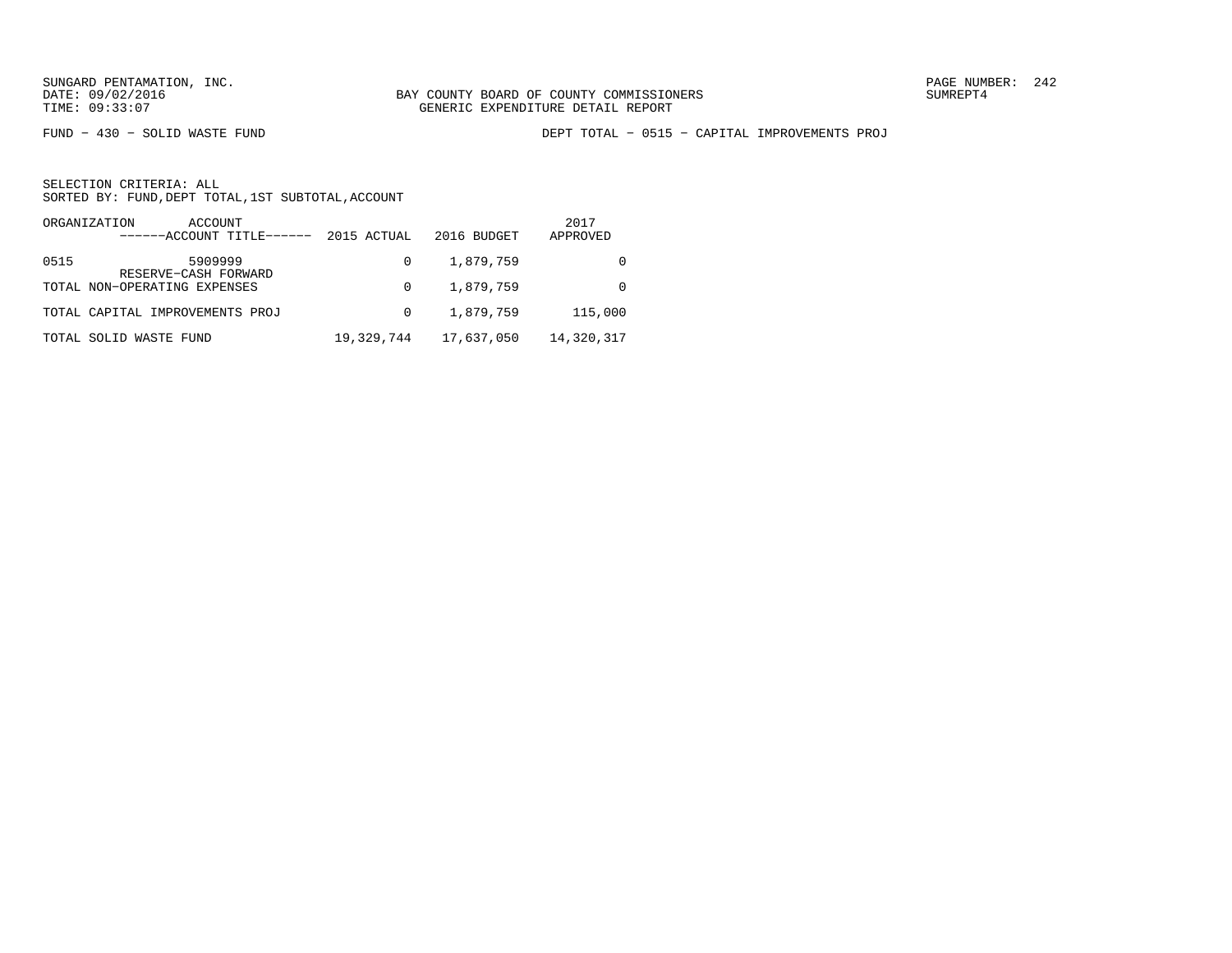| SELECTION CRITERIA: ALL |  |                                                    |  |
|-------------------------|--|----------------------------------------------------|--|
|                         |  | SORTED BY: FUND, DEPT TOTAL, 1ST SUBTOTAL, ACCOUNT |  |

| ORGANIZATION | ACCOUNT<br>------ACCOUNT TITLE------ 2015 ACTUAL 2016 BUDGET |             |             | 2017<br>APPROVED |
|--------------|--------------------------------------------------------------|-------------|-------------|------------------|
| 0470         | 5101200<br>SALARIES & WAGES-REGULAR                          | 834,298     |             | 819,342 979,771  |
| 0470         | 5101400<br>SALARIES & WAGES-OVERTIME                         | 4,975       | 2,060       | 2,060            |
| 0470         | 5102100<br>FICA TAXES-MATCHING                               | 61,537      | 62,837      | 75,110           |
| 0470         | 5102200<br>RETIREMENT CONTRIBUTIONS                          | 64,002      | 76,471      | 86,997           |
| 0470         | 5102300<br>LIFE & HEALTH INSURANCE                           | 104,587     | 165,904     | 203,802          |
| 0470         | 5102302<br>VIRTUAL DOCTOR                                    | $\Omega$    | $\mathbf 0$ | $\Omega$         |
| 0470         | 5102400<br>WORKERS COMP. PREMIUMS                            | 21,713      | 27,926      | 33,440           |
| 0470         | 5102500<br>UNEMPLOYMENT COMPENSATION                         | $\Omega$    | 33,550      | 33,550           |
|              | TOTAL PERSONAL SERVICES                                      | 1,091,112   | 1,188,090   | 1,414,730        |
| 0470         | 5143101<br>PROF SRV-CO ATTORNEY                              | 2,566       | 5,153       | 5,069            |
| 0470         | 5303106<br>PROF SRV-PHYSICLS/MEDICAL                         | $\Omega$    | $\mathbf 0$ | $\mathbf 0$      |
| 0470         | 5303107<br>PROF SRV-SUBSTANCE TEST                           | 173         | 100         | 100              |
| 0470         | 5303110<br>PROF SRV-BACKGROUND CHECK                         | 107         | 100         | 100              |
| 0470         | 5303401<br>CONTRACTED SERVICES                               | 7,186       | 1,000       | 1,000            |
| 0470         | 5303403<br>CONTR SRV-BANK CHRG POOL                          | 12,360      | 15,000      | 15,000           |
| 0470         | 5303408<br>CONTR SRV-800 MHZ                                 | 1,056       | 962         | 962              |
| 0470         | 5303410<br>CONTR SRV-JANITORIAL                              | $\mathbf 0$ | $\mathbf 0$ | $\mathbf 0$      |
| 0470         | 5303425<br>CONTR SRV-ADMIN FEES                              | 36,790      | 68,236      | 65,137           |
| 0470         | 5303446<br>CONTR SRV-FACILITIES                              | 7,544       | 58,658      | 64,515           |
| 0470         | 5303487<br>CONTR SRV-RAZING BLDGS                            | 22,320      | $\Omega$    | $\Omega$         |
| 0470         | 5304001<br>TRAVEL/TRAINING NON-LOCAL                         | 7,068       | 6,288       | 9,280            |
| 0470         | 5304005<br>TRAVEL-LOCAL                                      | $\Omega$    | $\Omega$    | $\Omega$         |
| 0470         | 5304101<br>COMMUNICATIONS SERVICES                           | 10,582      | 10,740      | 9,792            |
| 0470         | 5304122<br>COMM SRV-LEASED LINES                             | $\mathbf 0$ | 0           | 0                |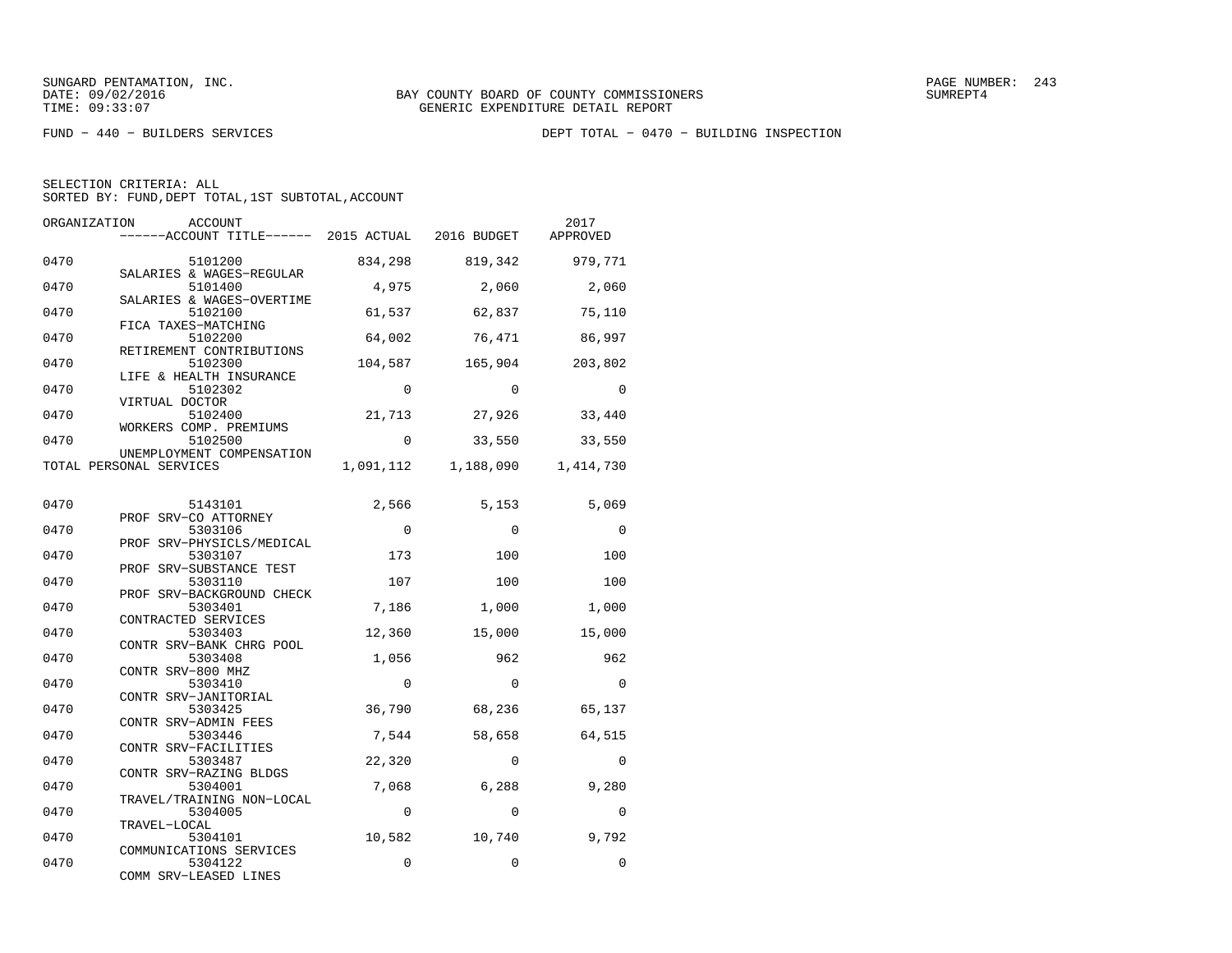| ORGANIZATION | ACCOUNT                                                        |             |          | 2017        |
|--------------|----------------------------------------------------------------|-------------|----------|-------------|
|              | ------ACCOUNT TITLE------ 2015 ACTUAL 2016 BUDGET              |             |          | APPROVED    |
| 0470         | 5304125                                                        | 370         | 600      | 600         |
| 0470         | POSTAGE/TRANSP/FREIGHT<br>5304301                              | 29,951      | $\Omega$ | $\mathbf 0$ |
| 0470         | UTILITY SERVICES<br>5304410                                    | 4,513       | 9,064    | 5,603       |
| 0470         | RENTALS/LEASES-EOUIPMENT<br>5304414                            | $\Omega$    | $\Omega$ | 10,160      |
| 0470         | RENTALS/LEASES-EOUIP(IT)<br>5304501                            | 23,145      | 30,226   | 22,912      |
| 0470         | INSURANCE & BONDS<br>5304604                                   | $\Omega$    | $\Omega$ | $\Omega$    |
| 0470         | REPAIR/MAINT-BLD&GRD DEPT<br>5304605                           | 15,702      | $\Omega$ | 233         |
| 0470         | REPAIR/MAINT-BLDG & GRND<br>5304610                            | 3,952       | 9,500    | 9,500       |
| 0470         | REPAIR/MAINT-AUTO EQUIP<br>5304611                             | $\Omega$    | $\Omega$ | $\Omega$    |
| 0470         | REPAIR/MAINT-FLEET MAINT<br>5304615                            | 258         | 1,200    | 1,200       |
| 0470         | REPAIR/MAINT-EOUIPMENT<br>5304701                              | 478         | 800      | 800         |
| 0470         | PRINTING & BINDING<br>5304902                                  | 1,363       | 2,869    | 1,873       |
| 0470         | FEES & COSTS-PURCHASING<br>5304905                             | $\mathbf 0$ | 600      | 4,750       |
| 0470         | FEES&COSTS-LGL ADV/ADVERT<br>5304909                           | 40          | $\Omega$ | $\Omega$    |
| 0470         | FEES & COSTS-COURT FILING<br>5304919                           | $\Omega$    | $\Omega$ | $\Omega$    |
| 0470         | FEES & COSTS-BLDG TESTS<br>5304990                             | 38          | 100      | 100         |
| 0470         | MISCELLANEOUS EXPENSES<br>5305101                              | 4,322       | 4,000    | 4,000       |
| 0470         | OFFICE SUPPLIES<br>5305201                                     | 542         | 500      | 500         |
| 0470         | OPERATING SUPPLIES<br>5305202                                  | $\Omega$    | $\Omega$ | $\Omega$    |
| 0470         | OPER SUPPLIES-JANITORIAL<br>5305205                            | 16,721      | 25,000   | 18,200      |
| 0470         | GAS, OIL & LUBRICANTS<br>5305210                               | $\Omega$    | $\Omega$ | $\Omega$    |
| 0470         | SAFETY GEAR & SUPPLIES<br>5305215                              | 1,420       | 3,000    | 3,000       |
| 0470         | CLOTHING & WEARING APPRL<br>5305220<br>TOOL & SMALL IMPLEMENTS | 292         | 800      | 800         |
| 0470         | 5305401<br>BOOKS/RESOURCE MATR/SUBSC                           | 2,669       | 2,500    | 2,500       |
| 0470         | 5305402<br>DUES & MEMBERSHIPS                                  | 1,584       | 1,653    | 1,653       |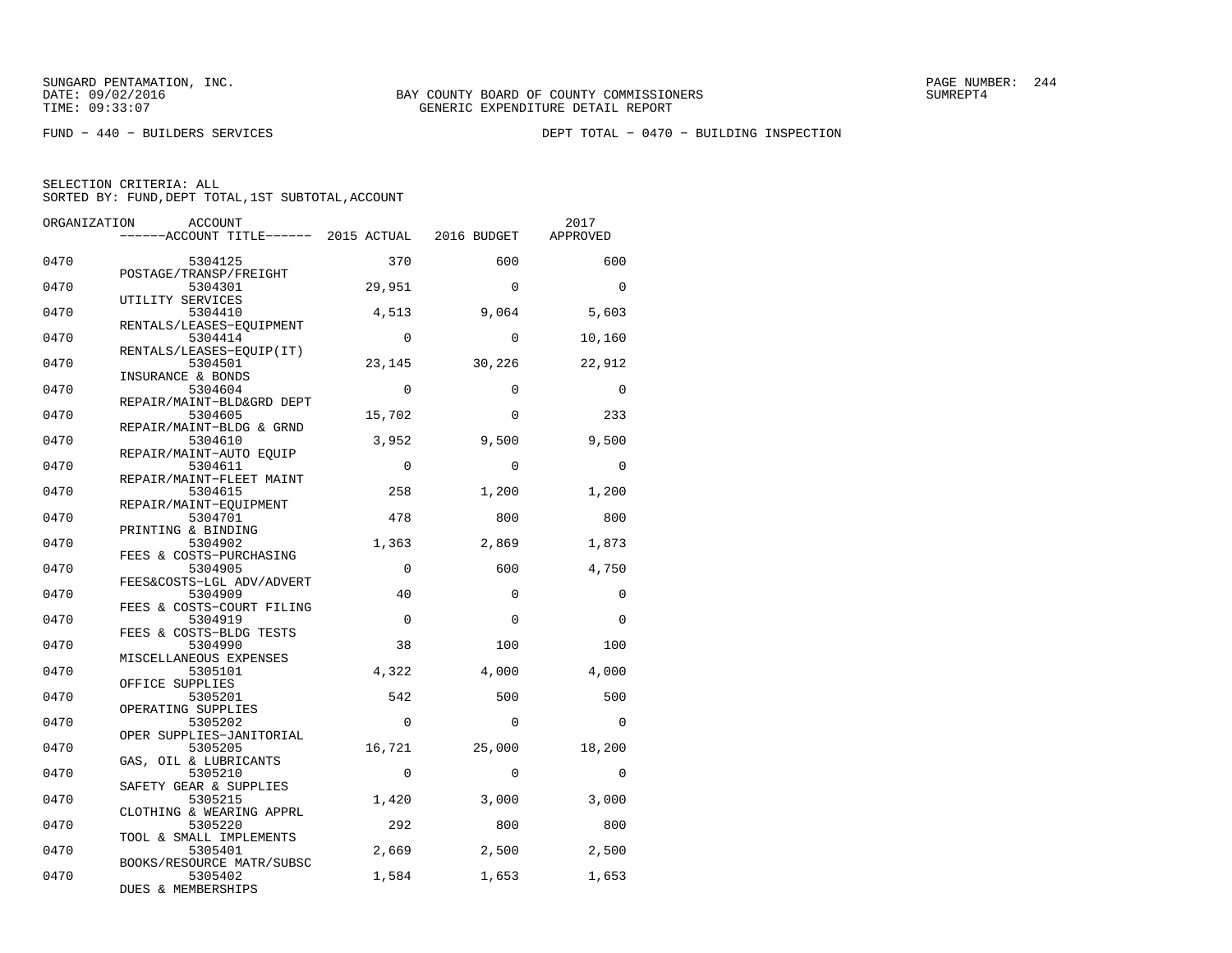SELECTION CRITERIA: ALL

|  |  | SORTED BY: FUND, DEPT TOTAL, 1ST SUBTOTAL, ACCOUNT |  |  |  |
|--|--|----------------------------------------------------|--|--|--|
|--|--|----------------------------------------------------|--|--|--|

| ORGANIZATION<br>ACCOUNT<br>------ACCOUNT TITLE------ 2015 ACTUAL |             | 2016 BUDGET | 2017<br>APPROVED |
|------------------------------------------------------------------|-------------|-------------|------------------|
| 0470<br>5305406<br>TRAINING & TUITION                            | 2,263       | 1,000       | 4,825            |
| TOTAL OPERATING EXPENSES                                         | 217,376     | 259,649     | 264,164          |
| 0470<br>5606401<br>EOUIPMENT                                     | 94,777      | $\Omega$    | 22,186           |
| 0470<br>5606402                                                  | 3,329       | 3,700       | 3,700            |
| EOUIP LESS THAN \$1000<br>0470<br>5606450<br>COMPUTER SOFTWARE   | 13,750      | 14,500      | 14,500           |
| TOTAL CAPITAL OUTLAY                                             | 111,856     | 18,200      | 40,386           |
| 0470<br>5819101                                                  | 27,680      | $\mathbf 0$ | $\mathbf 0$      |
| TRNFS-GENERAL FUND (001)<br>0470<br>5819102                      | 0           | $\mathbf 0$ | $\mathbf 0$      |
| TRNFS-MSTU FIRE (145)<br>0470<br>5905998                         | $\Omega$    | $\Omega$    | $\Omega$         |
| DEPRECIATION EXPENSE<br>0470<br>5909907                          | $\mathbf 0$ | $\mathbf 0$ | $\Omega$         |
| REFUNDS-BUILDING PERMITS<br>0470<br>5909910                      | $\mathbf 0$ | $\Omega$    | $\Omega$         |
| RESERVE FOR CONTINGENCIES<br>0470<br>5909915                     | $\mathbf 0$ | $\Omega$    | $\Omega$         |
| RESERVE FOR PAY ADJUSTMNT<br>0470<br>5909999                     | $\Omega$    | 3,489,901   | 3,062,120        |
| RESERVE-CASH FORWARD<br>TOTAL NON-OPERATING EXPENSES             | 27,680      | 3,489,901   | 3,062,120        |
| TOTAL BUILDING INSPECTION                                        | 1,448,023   | 4,955,840   | 4,781,400        |
| TOTAL BUILDERS SERVICES                                          | 1,448,023   | 4,955,840   | 4,781,400        |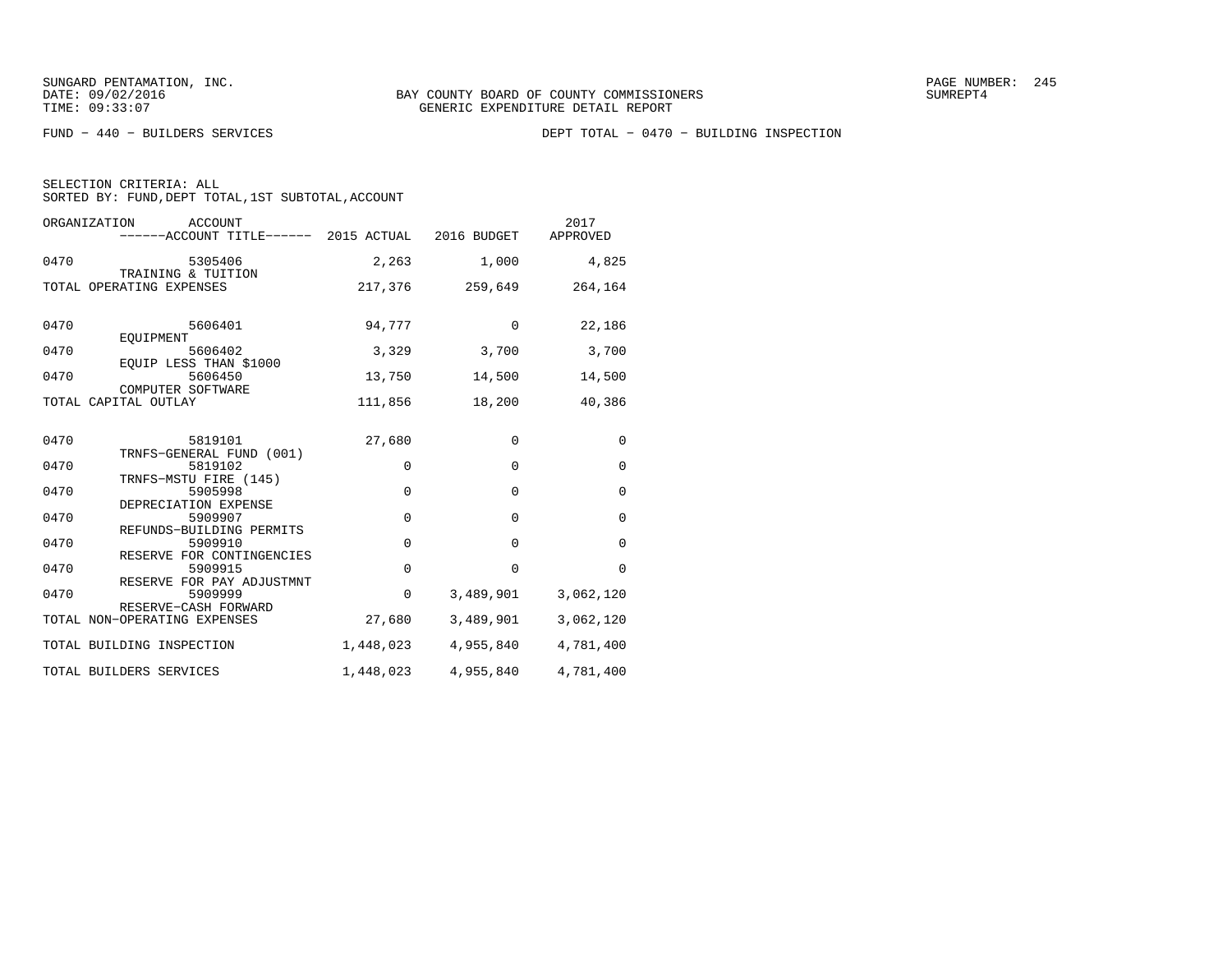FUND − 450 − EMERG MEDICAL SVCS DEPT TOTAL − 0527 − EMS

SELECTION CRITERIA: ALL

SORTED BY: FUND,DEPT TOTAL,1ST SUBTOTAL,ACCOUNT

| ORGANIZATION | ACCOUNT<br>------ACCOUNT TITLE------ 2015 ACTUAL              |           | 2016 BUDGET | 2017<br>APPROVED |
|--------------|---------------------------------------------------------------|-----------|-------------|------------------|
| 0527         | 5101200                                                       | 2,128,166 | 2,542,523   | 2,286,813        |
| 0527         | SALARIES & WAGES-REGULAR<br>5101205                           | $\Omega$  | $\Omega$    | $\Omega$         |
| 0527         | SALARIES & WAGES-DISASTER<br>5101400                          | 1,330,372 | 950,341     | 1,090,884        |
| 0527         | SALARIES & WAGES-OVERTIME<br>5101405<br>SALARIES-DISASTER O/T | $\Omega$  | $\Omega$    | $\Omega$         |
| 0527         | 5102100<br>FICA TAXES-MATCHING                                | 251,656   | 267,204     | 258,394          |
| 0527         | 5102200<br>RETIREMENT CONTRIBUTIONS                           | 647,719   | 630,999     | 689,657          |
| 0527         | 5102300<br>LIFE & HEALTH INSURANCE                            | 412,245   | 512,378     | 580,591          |
| 0527         | 5102302<br>VIRTUAL DOCTOR                                     | $\Omega$  | $\Omega$    | $\Omega$         |
| 0527         | 5102400<br>WORKERS COMP. PREMIUMS                             | 84,305    | 219,115     | 211,283          |
|              | TOTAL PERSONAL SERVICES                                       | 4,854,463 | 5,122,560   | 5, 117, 622      |
| 0527         | 5143101                                                       | 24,719    | 25,033      | 26,329           |
| 0527         | PROF SRV-CO ATTORNEY<br>5303106                               | 2,520     | 3,500       | 3,500            |
| 0527         | PROF SRV-PHYSICLS/MEDICAL<br>5303107                          | 3,301     | 3,300       | 3,300            |
| 0527         | PROF SRV-SUBSTANCE TEST<br>5303110                            | 476       | 1,134       | 1,134            |
| 0527         | PROF SRV-BACKGROUND CHECK<br>5303401                          | 436,507   | 450,000     | 450,000          |
| 0527         | CONTRACTED SERVICES<br>5303403<br>CONTR SRV-BANK CHRG POOL    | 4,692     | 18,000      | 18,000           |
| 0527         | 5303408<br>CONTR SRV-800 MHZ                                  | 18,474    | 16,828      | 16,828           |
| 0527         | 5303425<br>CONTR SRV-ADMIN FEES                               | 162,845   | 227,212     | 219,539          |
| 0527         | 5303446<br>CONTR SRV-FACILITIES                               | $\Omega$  | 738         | 1,564            |
| 0527         | 5304001<br>TRAVEL/TRAINING NON-LOCAL                          | 1,357     | 5,000       | 5,000            |
| 0527         | 5304101<br>COMMUNICATIONS SERVICES                            | 22,985    | 24,420      | 28,512           |
| 0527         | 5304122<br>COMM SRV-LEASED LINES                              | $\Omega$  | 0           | 0                |
| 0527         | 5304125<br>POSTAGE/TRANSP/FREIGHT                             | 249       | 900         | 900              |
| 0527         | 5304301<br>UTILITY SERVICES                                   | 7,330     | 10,000      | 10,000           |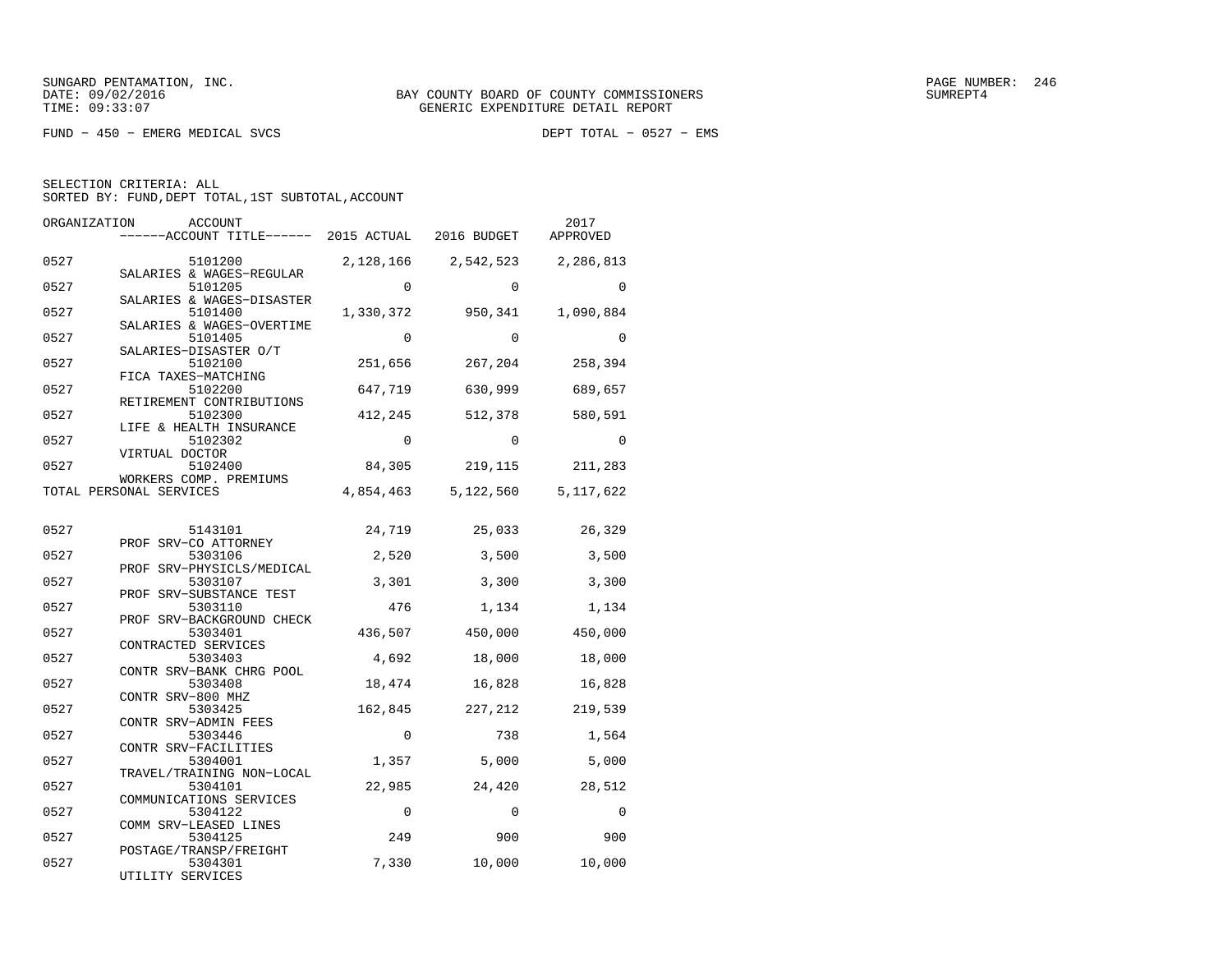FUND − 450 − EMERG MEDICAL SVCS DEPT TOTAL − 0527 − EMS

| ORGANIZATION | ACCOUNT<br>------ACCOUNT TITLE------ 2015 ACTUAL 2016 BUDGET    |              |               | 2017<br>APPROVED |
|--------------|-----------------------------------------------------------------|--------------|---------------|------------------|
| 0527         | 5304405                                                         | 75,748       | 77,752        | 76,000           |
| 0527         | RENTALS/LEASES-BUILDINGS<br>5304410<br>RENTALS/LEASES-EOUIPMENT | 20,968       | 18,000        | 17,534           |
| 0527         | 5304414<br>RENTALS/LEASES-EQUIP(IT)                             | $\Omega$     | $\Omega$      | 6,411            |
| 0527         | 5304501<br>INSURANCE & BONDS                                    | 118,455      | 183,295       | 159,650          |
| 0527         | 5304604<br>REPAIR/MAINT-BLD&GRD DEPT                            | $\mathbf 0$  | $\mathbf 0$   | $\mathbf 0$      |
| 0527         | 5304605<br>REPAIR/MAINT-BLDG & GRND                             | 54,205       | 41,000        | 56,000           |
| 0527         | 5304610<br>REPAIR/MAINT-AUTO EQUIP                              | 174,832      | 156,000       | 156,000          |
| 0527         | 5304615<br>REPAIR/MAINT-EQUIPMENT                               | 30,371       | 50,000        | 50,000           |
| 0527         | 5304701<br>PRINTING & BINDING                                   | 2,352        | 3,000         | 3,000            |
| 0527         | 5304902<br>FEES & COSTS-PURCHASING                              | 1,363        | 14,346        | 4,371            |
| 0527         | 5304905<br>FEES&COSTS-LGL ADV/ADVERT                            | $\mathbf 0$  | 600           | 600              |
| 0527         | 5304922<br>FEES & COSTS-PERMITS                                 | 1,850        | 500           | 500              |
| 0527<br>0527 | 5304990<br>MISCELLANEOUS EXPENSES<br>5305101                    | 160<br>2,203 | 702<br>22,971 | 702<br>22,971    |
| 0527         | OFFICE SUPPLIES<br>5305201                                      | 285,197      | 354,293       | 354,293          |
| 0527         | OPERATING SUPPLIES<br>5305202                                   | 4,933        | 5,000         | 5,000            |
| 0527         | OPER SUPPLIES-JANITORIAL<br>5305205                             | 113,386      | 255,727       | 255,727          |
| 0527         | GAS, OIL & LUBRICANTS<br>5305210                                | 2,547        | 20,000        | 20,000           |
| 0527         | SAFETY GEAR & SUPPLIES<br>5305215                               | 23,164       | 63,618        | 63,618           |
| 0527         | CLOTHING & WEARING APPRL<br>5305220                             | 366          | 750           | 750              |
| 0527         | TOOL & SMALL IMPLEMENTS<br>5305224<br>EMPLOYEE DEVELOPMENT      | $\mathbf 0$  | $\mathbf 0$   | $\Omega$         |
| 0527         | 5305401<br>BOOKS/RESOURCE MATR/SUBSC                            | $\mathbf 0$  | 701           | 701              |
| 0527         | 5305402<br>DUES & MEMBERSHIPS                                   | 45           | 1,600         | 1,600            |
| 0527         | 5305406<br>TRAINING & TUITION                                   | 7,786        | 21,000        | 21,000           |
|              | TOTAL OPERATING EXPENSES                                        | 1,605,387    | 2,076,920     | 2,061,034        |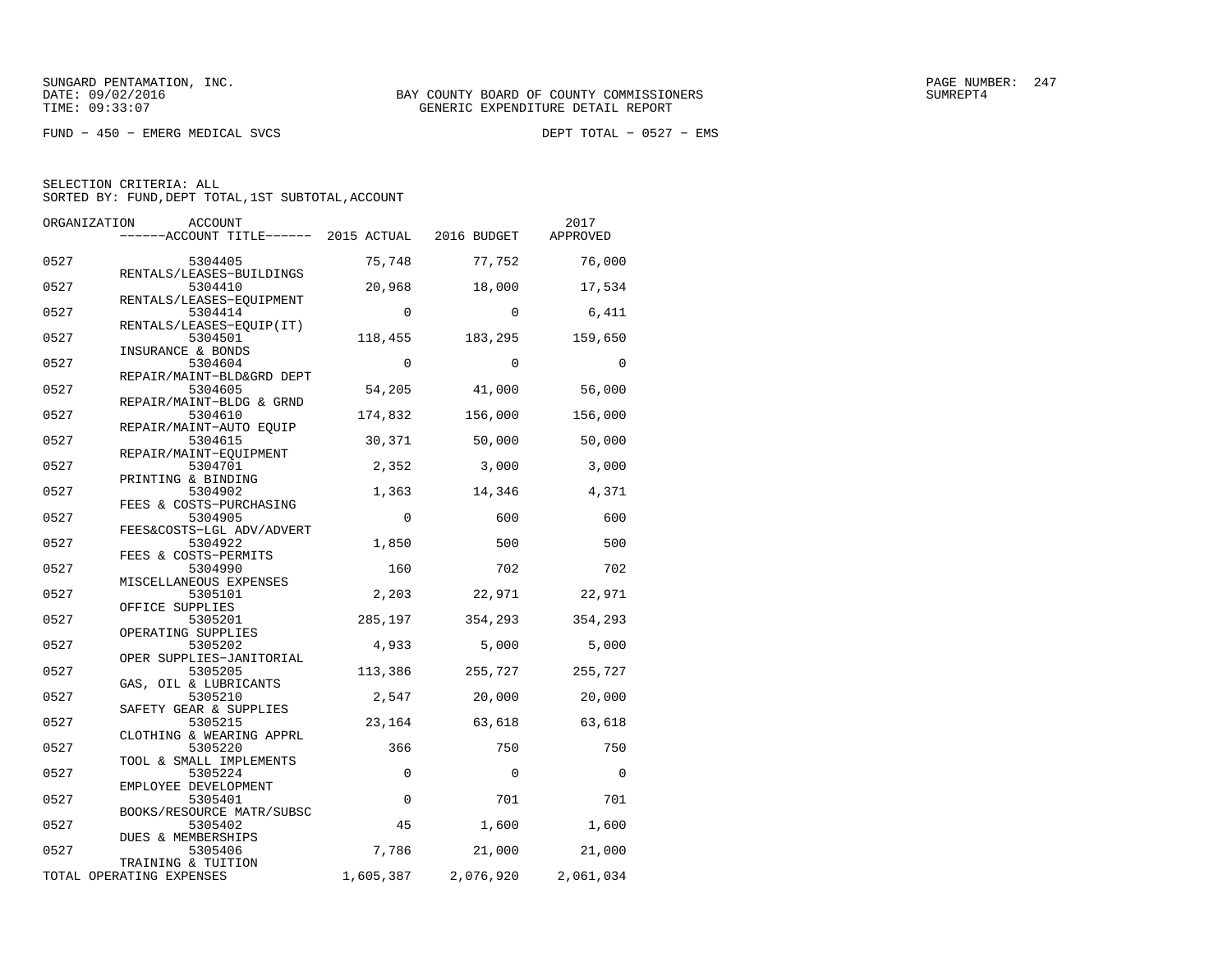FUND − 450 − EMERG MEDICAL SVCS DEPT TOTAL − 0527 − EMS

|           | ORGANIZATION<br><b>ACCOUNT</b><br>-----ACCOUNT TITLE------ 2015 ACTUAL |             | 2016 BUDGET  | 2017<br>APPROVED |
|-----------|------------------------------------------------------------------------|-------------|--------------|------------------|
|           |                                                                        |             |              |                  |
| 0527      | 5606314                                                                | $\mathbf 0$ | $\Omega$     | $\Omega$         |
| 0527      | IMPRV-NETWORK CONNECT<br>5606401                                       | 3,750       | 100,000      | 100,000          |
| 0527      | EOUIPMENT<br>5606402                                                   | 22,005      | 15,000       | 15,000           |
| 0527      | EQUIP LESS THAN \$1000<br>5606450                                      | 896         | 1,000        | 1,000            |
|           | COMPUTER SOFTWARE<br>TOTAL CAPITAL OUTLAY                              | 26,651      | 116,000      | 116,000          |
|           |                                                                        |             |              |                  |
| 0527      | 5707105<br>PRINCIPAL-LOANS                                             | $\mathsf 0$ | 0            | 222,000          |
| 0527      | 5707205<br>INTEREST-LOANS                                              | 35,226      | 0            | 73,657           |
| 0527      | 5707303                                                                | 27,000      | 330,000      | $\Omega$         |
|           | <b>BOND ISSUE COSTS</b><br>TOTAL DEBT SERVICE                          | 62,226      | 330,000      | 295,657          |
|           |                                                                        |             |              |                  |
| 0527      | 5808173<br>GRANT-FIRE EMT/PARAMEDIC                                    | 3,812       | $\Omega$     | 0                |
|           | TOTAL GRANTS & AIDS                                                    | 3,812       | $\Omega$     | $\Omega$         |
| 0527      | 5905998                                                                | 0           | $\mathbf{0}$ | $\Omega$         |
|           | DEPRECIATION EXPENSE                                                   |             |              |                  |
| 0527      | 5909910<br>RESERVE FOR CONTINGENCIES                                   | $\mathbf 0$ | 34,234       | 52,626           |
| 0527      | 5909999<br>RESERVE-CASH FORWARD                                        | $\mathbf 0$ | 32,885       | $\Omega$         |
|           | TOTAL NON-OPERATING EXPENSES                                           | 0           | 67,119       | 52,626           |
| TOTAL EMS |                                                                        | 6,552,539   | 7,712,599    | 7,642,939        |
|           | TOTAL EMERG MEDICAL SVCS                                               | 6,552,539   | 7,712,599    | 7,642,939        |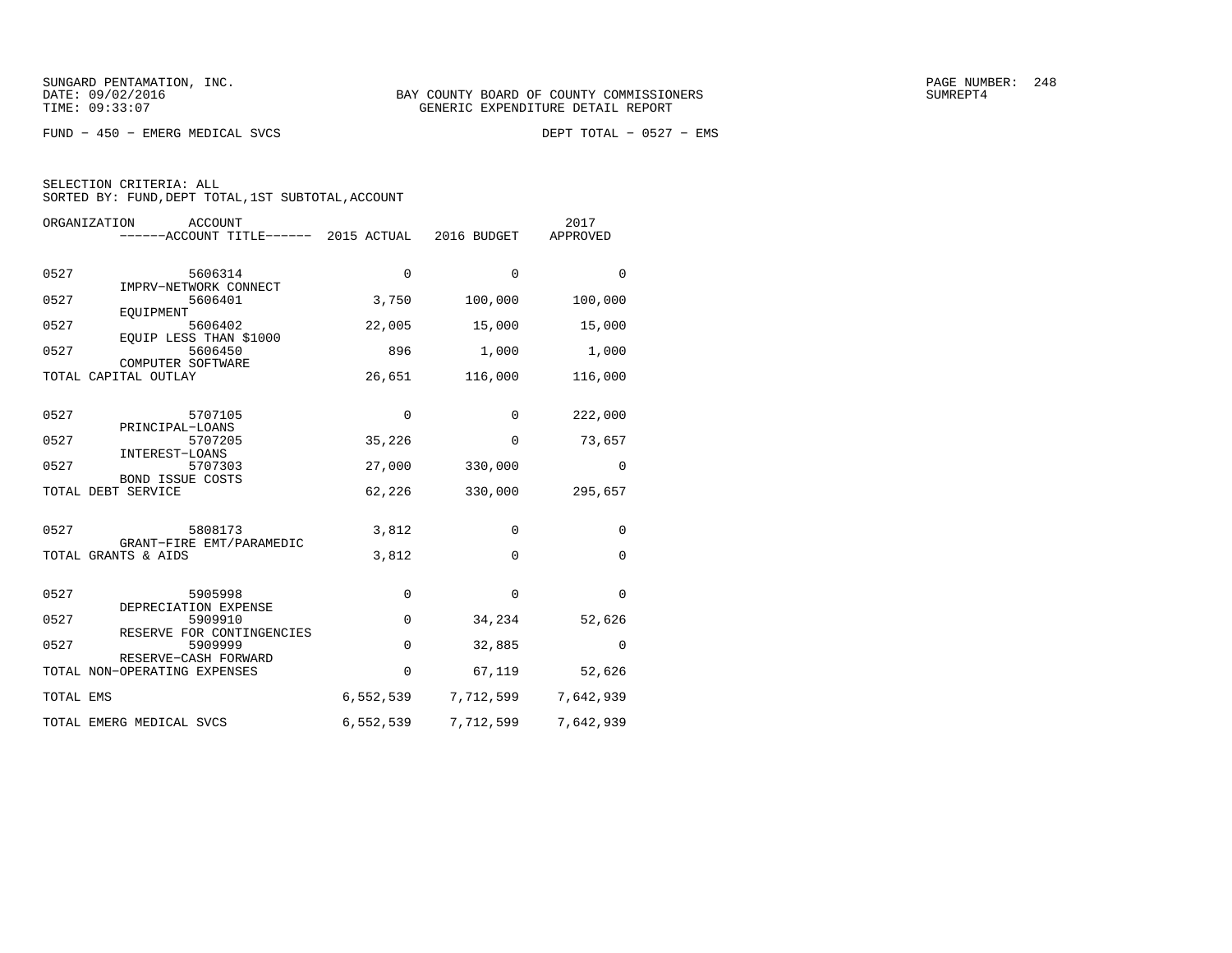FUND − 501 − INTERNAL SERVICE FUND DEPT TOTAL − 0522 − FACILITIES MAINTENANCE

| ORGANIZATION | ACCOUNT<br>------ACCOUNT TITLE------ 2015 ACTUAL 2016 BUDGET |             |          | 2017<br>APPROVED |
|--------------|--------------------------------------------------------------|-------------|----------|------------------|
| 0522         | 5101200                                                      | 493,381     | 552,543  | 576,659          |
| 0522         | SALARIES & WAGES-REGULAR<br>5101205                          | $\Omega$    | $\Omega$ | $\Omega$         |
| 0522         | SALARIES & WAGES-DISASTER<br>5101400                         | 6,304       | 4,000    | 4,000            |
| 0522         | SALARIES & WAGES-OVERTIME<br>5101405                         | $\Omega$    | $\Omega$ | $\Omega$         |
| 0522         | SALARIES-DISASTER O/T<br>5102100<br>FICA TAXES-MATCHING      | 35,336      | 42,575   | 44,420           |
| 0522         | 5102200<br>RETIREMENT CONTRIBUTIONS                          | 36,584      | 41,415   | 44,756           |
| 0522         | 5102300<br>LIFE & HEALTH INSURANCE                           | 91,006      | 133,603  | 137,822          |
| 0522         | 5102302<br>VIRTUAL DOCTOR                                    | $\Omega$    | $\Omega$ | $\Omega$         |
| 0522         | 5102400<br>WORKERS COMP. PREMIUMS                            | 26,635      | 31,029   | 28,483           |
| 0522         | 5102500<br>UNEMPLOYMENT COMPENSATION                         | 0           | $\Omega$ | $\mathbf 0$      |
|              | TOTAL PERSONAL SERVICES                                      | 689,246     | 805,165  | 836,140          |
| 0522         | 5303106                                                      | 45          | $\Omega$ | $\Omega$         |
| 0522         | PROF SRV-PHYSICLS/MEDICAL<br>5303107                         | 111         | 100      | 120              |
| 0522         | PROF SRV-SUBSTANCE TEST<br>5303110                           | 36          | $\Omega$ | $\Omega$         |
| 0522         | PROF SRV-BACKGROUND CHECK<br>5303401                         | 54,746      | 65,000   | 65,000           |
| 0522         | CONTRACTED SERVICES<br>5303408                               | 2,463       | 2,244    | 2,245            |
| 0522         | CONTR SRV-800 MHZ<br>5303425                                 | 1,560       | $\Omega$ | $\Omega$         |
| 0522         | CONTR SRV-ADMIN FEES<br>5303446                              | 0           | $\Omega$ | $\Omega$         |
| 0522         | CONTR SRV-FACILITIES<br>5304001                              | $\mathbf 0$ | 2,500    | 2,500            |
| 0522         | TRAVEL/TRAINING NON-LOCAL<br>5304005                         | 0           | $\Omega$ | $\mathbf 0$      |
| 0522         | TRAVEL-LOCAL<br>5304101                                      | 5,685       | 6,120    | 6,876            |
| 0522         | COMMUNICATIONS SERVICES<br>5304125                           | 4,841       | 5,000    | 10,000           |
| 0522         | POSTAGE/TRANSP/FREIGHT<br>5304301                            | 105,658     | 450,000  | 450,000          |
| 0522         | UTILITY SERVICES<br>5304410<br>RENTALS/LEASES-EOUIPMENT      | 5,267       | 6,591    | 2,104            |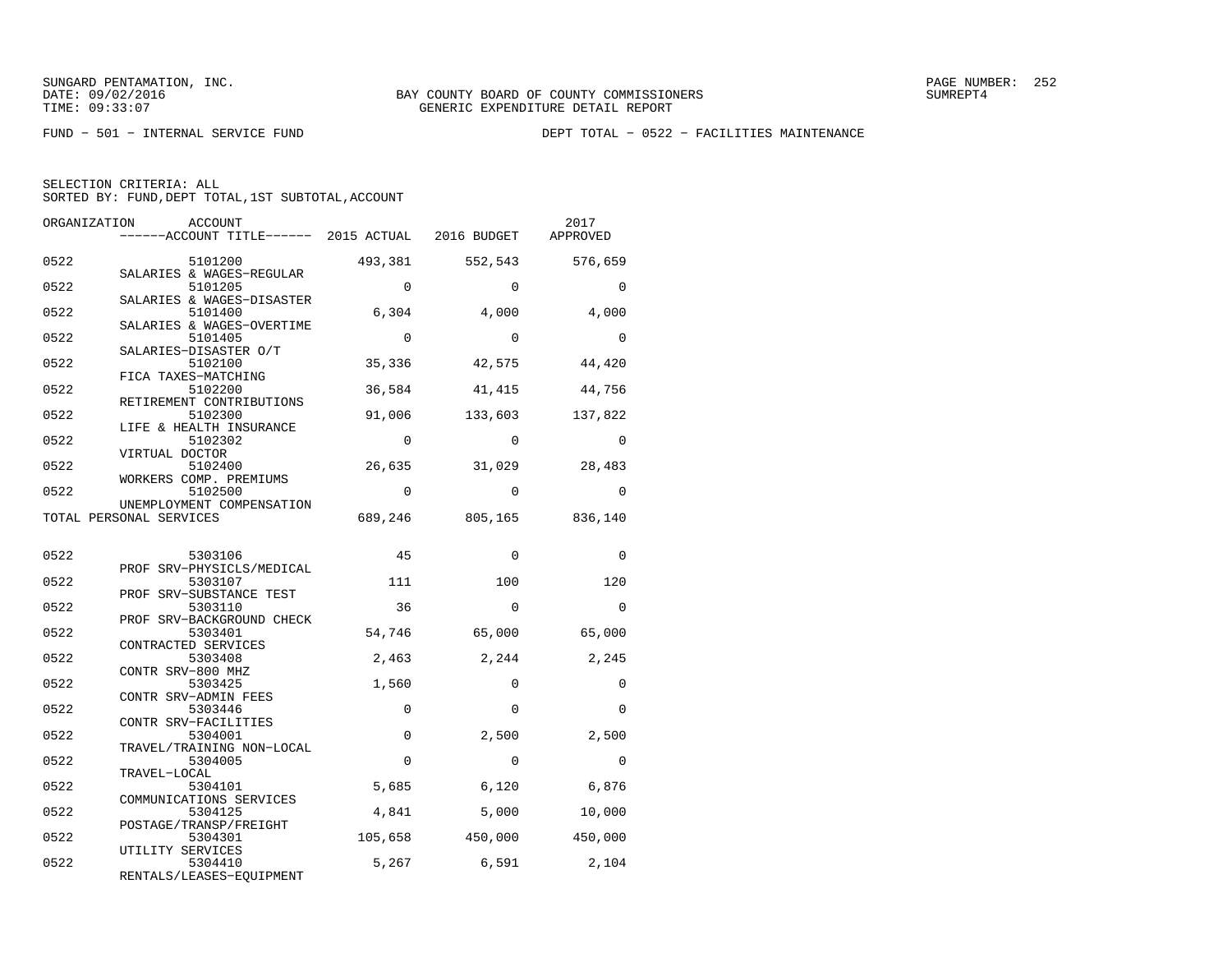FUND − 501 − INTERNAL SERVICE FUND DEPT TOTAL − 0522 − FACILITIES MAINTENANCE

|              | ORGANIZATION             | ACCOUNT<br>------ACCOUNT TITLE------ 2015 ACTUAL 2016 BUDGET   |             |           | 2017<br>APPROVED |
|--------------|--------------------------|----------------------------------------------------------------|-------------|-----------|------------------|
| 0522         |                          | 5304414                                                        | $\Omega$    | $\Omega$  | 4,453            |
| 0522         |                          | RENTALS/LEASES-EOUIP(IT)<br>5304501<br>INSURANCE & BONDS       | 7,504       | 21,000    | 17,943           |
| 0522         |                          | 5304604<br>REPAIR/MAINT-BLD&GRD DEPT                           | $\mathbf 0$ | $\Omega$  | $\Omega$         |
| 0522         |                          | 5304605<br>REPAIR/MAINT-BLDG & GRND                            | 80,135      | 249,730   | 87,500           |
| 0522         |                          | 5304606<br>REPAIR/MAINT-OTHER BLDGS                            | 175,351     | 150,000   | 175,000          |
| 0522         |                          | 5304610<br>REPAIR/MAINT-AUTO EOUIP                             | 7,604       | 6,500     | 6,500            |
| 0522         |                          | 5304611<br>REPAIR/MAINT-FLEET MAINT                            | 0           | $\Omega$  | 0                |
| 0522         |                          | 5304612<br>REPAIR/MAINT-AWT                                    | $\Omega$    | $\Omega$  | $\Omega$         |
| 0522         |                          | 5304615<br>REPAIR/MAINT-EQUIPMENT                              | 8,015       | 5,000     | 5,000            |
| 0522         |                          | 5304902<br>FEES & COSTS-PURCHASING                             | 4,428       | 3,689     | 6,245            |
| 0522<br>0522 |                          | 5304905<br>FEES&COSTS-LGL ADV/ADVERT<br>5304990                | 0<br>0      | 75<br>50  | 75<br>50         |
| 0522         |                          | MISCELLANEOUS EXPENSES<br>5305101                              | 775         | 1,500     | 1,500            |
| 0522         |                          | OFFICE SUPPLIES<br>5305201                                     | 5,925       | 8,500     | 8,500            |
| 0522         |                          | OPERATING SUPPLIES<br>5305202                                  | 16,570      | 20,620    | 20,620           |
| 0522         |                          | OPER SUPPLIES-JANITORIAL<br>5305205                            | 12,003      | 15,400    | 13,000           |
| 0522         |                          | GAS, OIL & LUBRICANTS<br>5305210                               | 2,049       | 1,000     | 1,500            |
| 0522         |                          | SAFETY GEAR & SUPPLIES<br>5305215                              | 5,822       | 5,160     | 5,460            |
| 0522         |                          | CLOTHING & WEARING APPRL<br>5305220<br>TOOL & SMALL IMPLEMENTS | 5,448       | 6,500     | 6,500            |
| 0522         |                          | 5305401<br>BOOKS/RESOURCE MATR/SUBSC                           | $\mathbf 0$ | 400       | 400              |
| 0522         |                          | 5305402<br>DUES & MEMBERSHIPS                                  | 179         | $\Omega$  | 180              |
| 0522         |                          | 5305406<br>TRAINING & TUITION                                  | 3,418       | 5,000     | 5,000            |
|              | TOTAL OPERATING EXPENSES |                                                                | 515,639     | 1,037,679 | 904,271          |
| 0522         | EQUIPMENT                | 5606401                                                        | 41,130      | 45,000    | 0                |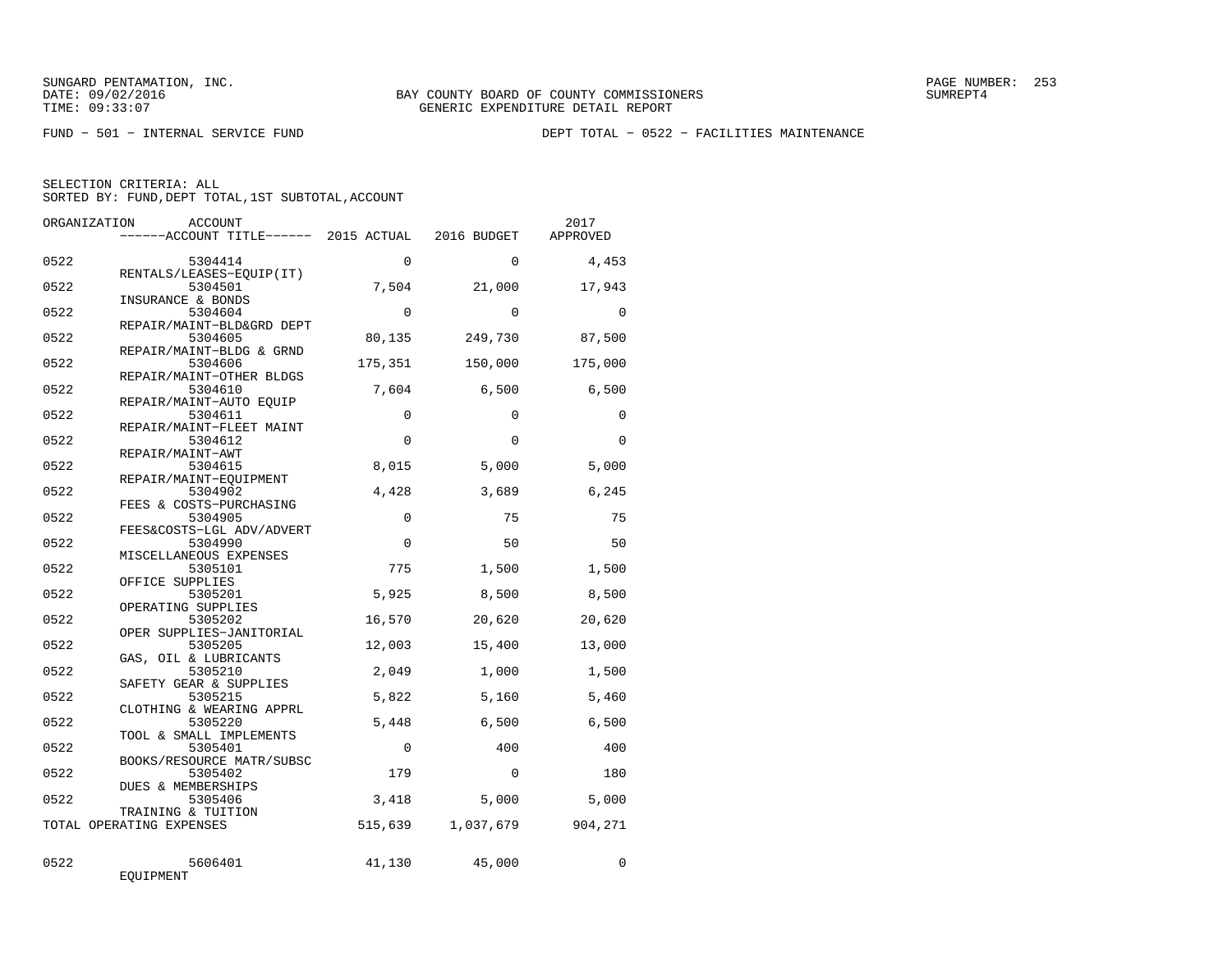FUND − 501 − INTERNAL SERVICE FUND DEPT TOTAL − 0522 − FACILITIES MAINTENANCE

|  | SELECTION CRITERIA: ALL |                                                    |
|--|-------------------------|----------------------------------------------------|
|  |                         | SORTED BY: FUND, DEPT TOTAL, 1ST SUBTOTAL, ACCOUNT |

| ORGANIZATION | ACCOUNT<br>-----ACCOUNT TITLE------       | 2015 ACTUAL | 2016 BUDGET | 2017<br>APPROVED |
|--------------|-------------------------------------------|-------------|-------------|------------------|
| 0522         | 5606402                                   | 3,448       | 1,800       | 1,800            |
| 0522         | EQUIP LESS THAN \$1000<br>5606450         | 4,556       | 10,000      | 5,000            |
|              | COMPUTER SOFTWARE<br>TOTAL CAPITAL OUTLAY | 49,134      | 56,800      | 6,800            |
|              |                                           |             |             |                  |
| 0522         | 5819101                                   | 0           | $\Omega$    | $\Omega$         |
|              | TRNFS-GENERAL FUND (001)                  |             |             |                  |
| 0522         | 5819120                                   | $\mathbf 0$ | $\Omega$    | $\Omega$         |
|              | TRNSF-BUILDERS SVC (440)                  |             |             |                  |
| 0522         | 5905998                                   | 0           | $\Omega$    | $\Omega$         |
| 0522         | DEPRECIATION EXPENSE<br>5909910           | 0           | $\Omega$    | 50,000           |
|              | RESERVE FOR CONTINGENCIES                 |             |             |                  |
| 0522         | 5909915                                   | $\Omega$    | $\Omega$    | $\Omega$         |
|              | RESERVE FOR PAY ADJUSTMNT                 |             |             |                  |
|              | TOTAL NON-OPERATING EXPENSES              | $\Omega$    | $\Omega$    | 50,000           |
|              | TOTAL FACILITIES MAINTENANCE              | 1,254,019   | 1,899,644   | 1,797,211        |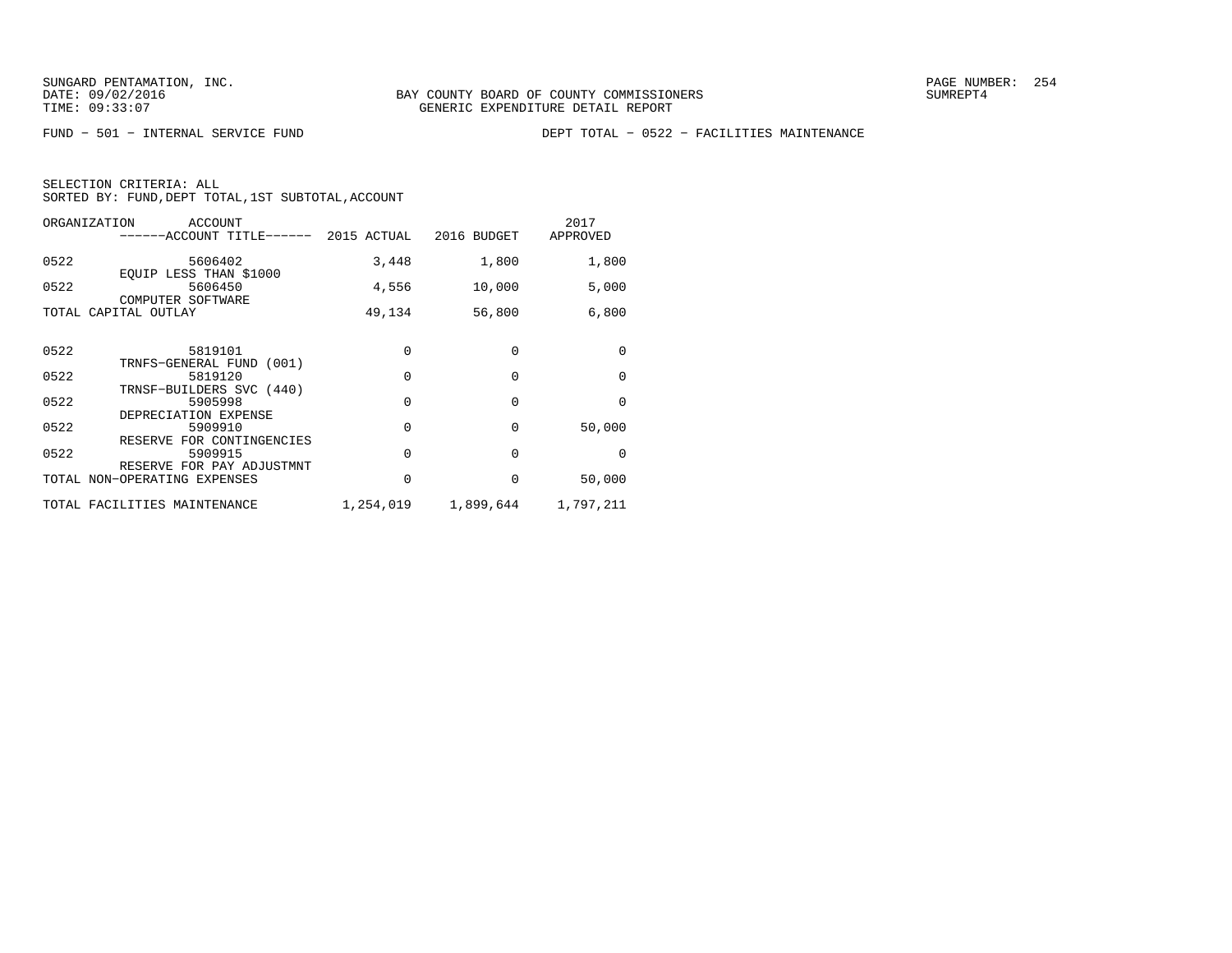FUND − 501 − INTERNAL SERVICE FUND DEPT TOTAL − 0525 − CENTRAL PURCHASING

| ORGANIZATION | <b>ACCOUNT</b><br>------ACCOUNT TITLE------ 2015 ACTUAL      |             | 2016 BUDGET | 2017<br>APPROVED |
|--------------|--------------------------------------------------------------|-------------|-------------|------------------|
| 0525         | 5101200                                                      | 249,059     | 234,874     | 249,836          |
| 0525         | SALARIES & WAGES-REGULAR<br>5101400                          | $\Omega$    | 500         | 500              |
| 0525         | SALARIES & WAGES-OVERTIME<br>5102100                         | 17,593      | 18,006      | 19,151           |
| 0525         | FICA TAXES-MATCHING<br>5102200<br>RETIREMENT CONTRIBUTIONS   | 18,970      | 17,515      | 32,627           |
| 0525         | 5102300<br>LIFE & HEALTH INSURANCE                           | 40,750      | 45,818      | 52,513           |
| 0525         | 5102302<br>VIRTUAL DOCTOR                                    | $\Omega$    | $\Omega$    | $\Omega$         |
| 0525         | 5102400<br>WORKERS COMP. PREMIUMS                            | 1,155       | 1,018       | 1,075            |
| 0525         | 5102500<br>UNEMPLOYMENT COMPENSATION                         | $\Omega$    | $\Omega$    | $\Omega$         |
|              | TOTAL PERSONAL SERVICES                                      | 327,528     | 317,731     | 355,702          |
| 0525         | 5303107                                                      | $\Omega$    | $\Omega$    | $\Omega$         |
| 0525         | PROF SRV-SUBSTANCE TEST<br>5303110                           | $\Omega$    | $\Omega$    | $\Omega$         |
| 0525         | PROF SRV-BACKGROUND CHECK<br>5303401                         | 800         | 1,200       | 1,000            |
| 0525         | CONTRACTED SERVICES<br>5303425                               | $\mathbf 0$ | 0           | $\Omega$         |
| 0525         | CONTR SRV-ADMIN FEES<br>5303446                              | 10,854      | 32,042      | 34,113           |
| 0525         | CONTR SRV-FACILITIES<br>5304001                              | 4,002       | 2,950       | 4,450            |
| 0525         | TRAVEL/TRAINING NON-LOCAL<br>5304101                         | 786         | 900         | 984              |
| 0525         | COMMUNICATIONS SERVICES<br>5304125<br>POSTAGE/TRANSP/FREIGHT | 2,411       | 300         | 300              |
| 0525         | 5304301<br>UTILITY SERVICES                                  | 13,364      | $\Omega$    | $\Omega$         |
| 0525         | 5304410<br>RENTALS/LEASES-EOUIPMENT                          | 2,154       | 2,550       | 213              |
| 0525         | 5304414<br>RENTALS/LEASES-EQUIP(IT)                          | $\Omega$    | $\Omega$    | 3,407            |
| 0525         | 5304501<br>INSURANCE & BONDS                                 | 7,793       | 16,216      | 12,670           |
| 0525         | 5304605<br>REPAIR/MAINT-BLDG & GRND                          | 89,210      | 6,780       | 69,801           |
| 0525         | 5304610<br>REPAIR/MAINT-AUTO EQUIP                           | 41          | 0           | 0                |
| 0525         | 5304611<br>REPAIR/MAINT-FLEET MAINT                          | $\mathbf 0$ | 0           | 0                |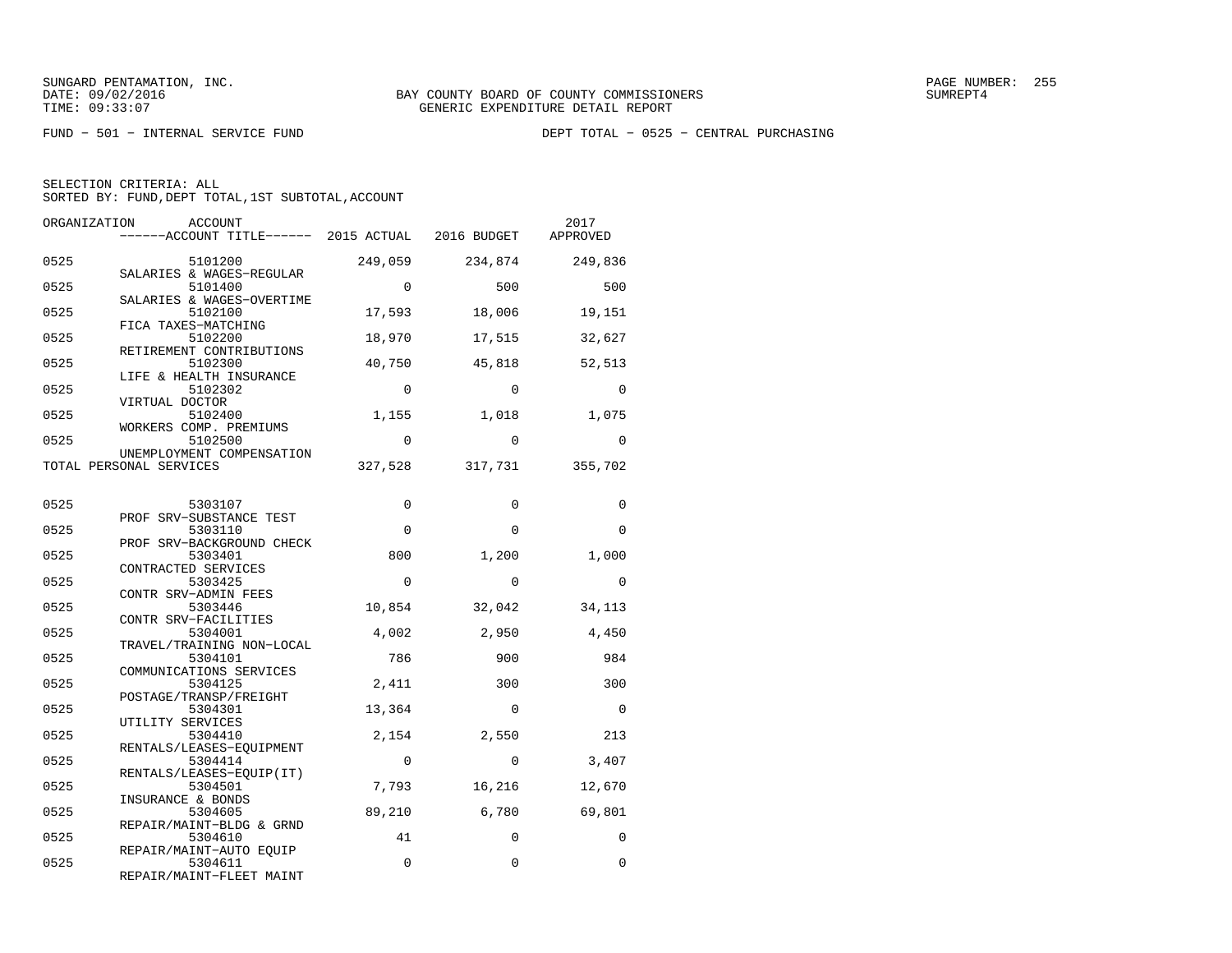FUND − 501 − INTERNAL SERVICE FUND DEPT TOTAL − 0525 − CENTRAL PURCHASING

| ORGANIZATION | ACCOUNT                                   |             |             | 2017      |
|--------------|-------------------------------------------|-------------|-------------|-----------|
|              | -----ACCOUNT TITLE------ 2015 ACTUAL      |             | 2016 BUDGET | APPROVED  |
| 0525         | 5304612                                   | $\mathbf 0$ | $\mathbf 0$ | $\Omega$  |
| 0525         | REPAIR/MAINT-AWT<br>5304615               | 222         | $\Omega$    | $\Omega$  |
| 0525         | REPAIR/MAINT-EQUIPMENT<br>5304701         | $\Omega$    | $\Omega$    | $\Omega$  |
| 0525         | PRINTING & BINDING<br>5304905             | 288         | 250         | 250       |
| 0525         | FEES&COSTS-LGL ADV/ADVERT<br>5304922      | 150         | $\Omega$    | $\Omega$  |
| 0525         | FEES & COSTS-PERMITS<br>5304990           | $\Omega$    | $\Omega$    | $\Omega$  |
| 0525         | MISCELLANEOUS EXPENSES<br>5305101         | 1,306       | 1,150       | 750       |
| 0525         | OFFICE SUPPLIES<br>5305201                | 747         | 1,135       | 2,075     |
| 0525         | OPERATING SUPPLIES<br>5305202             | $\Omega$    | $\Omega$    | $\Omega$  |
| 0525         | OPER SUPPLIES-JANITORIAL<br>5305205       | 975         | $\Omega$    | $\Omega$  |
| 0525         | GAS, OIL & LUBRICANTS<br>5305210          | $\Omega$    | $\Omega$    | $\Omega$  |
| 0525         | SAFETY GEAR & SUPPLIES<br>5305215         | 41          | $\Omega$    | $\Omega$  |
| 0525         | CLOTHING & WEARING APPRL<br>5305401       | 109         | 100         | 100       |
| 0525         | BOOKS/RESOURCE MATR/SUBSC<br>5305402      | 518         | 980         | 1,120     |
| 0525         | DUES & MEMBERSHIPS<br>5305406             | 75          | 425         | 1,020     |
| 0525         | TRAINING & TUITION<br>5394915             | $\Omega$    | $\Omega$    | $\Omega$  |
| 0525         | COGS-PARTS<br>5394920                     | 2,118,068   | 2,942,924   | 2,247,921 |
| 0525         | COGS-GAS<br>5394925                       | $\mathbf 0$ | $\Omega$    | 0         |
| 0525         | COGS-OFFICE<br>5394930                    | $\Omega$    | $\Omega$    | $\Omega$  |
|              | COGS-POSTAGE<br>TOTAL OPERATING EXPENSES  | 2, 253, 915 | 3,009,902   | 2,380,174 |
|              |                                           |             |             |           |
| 0525         | 5606301<br>IMPRV OTHER THAN BLDGS         | 0           | 0           | 0         |
| 0525         | 5606401                                   | $\Omega$    | $\Omega$    | $\Omega$  |
| 0525         | EQUIPMENT<br>5606402                      | $\mathbf 0$ | $\mathbf 0$ | 0         |
| 0525         | EQUIP LESS THAN \$1000<br>5606450         | $\mathbf 0$ | $\Omega$    | $\Omega$  |
|              | COMPUTER SOFTWARE<br>TOTAL CAPITAL OUTLAY | 0           | 0           | $\Omega$  |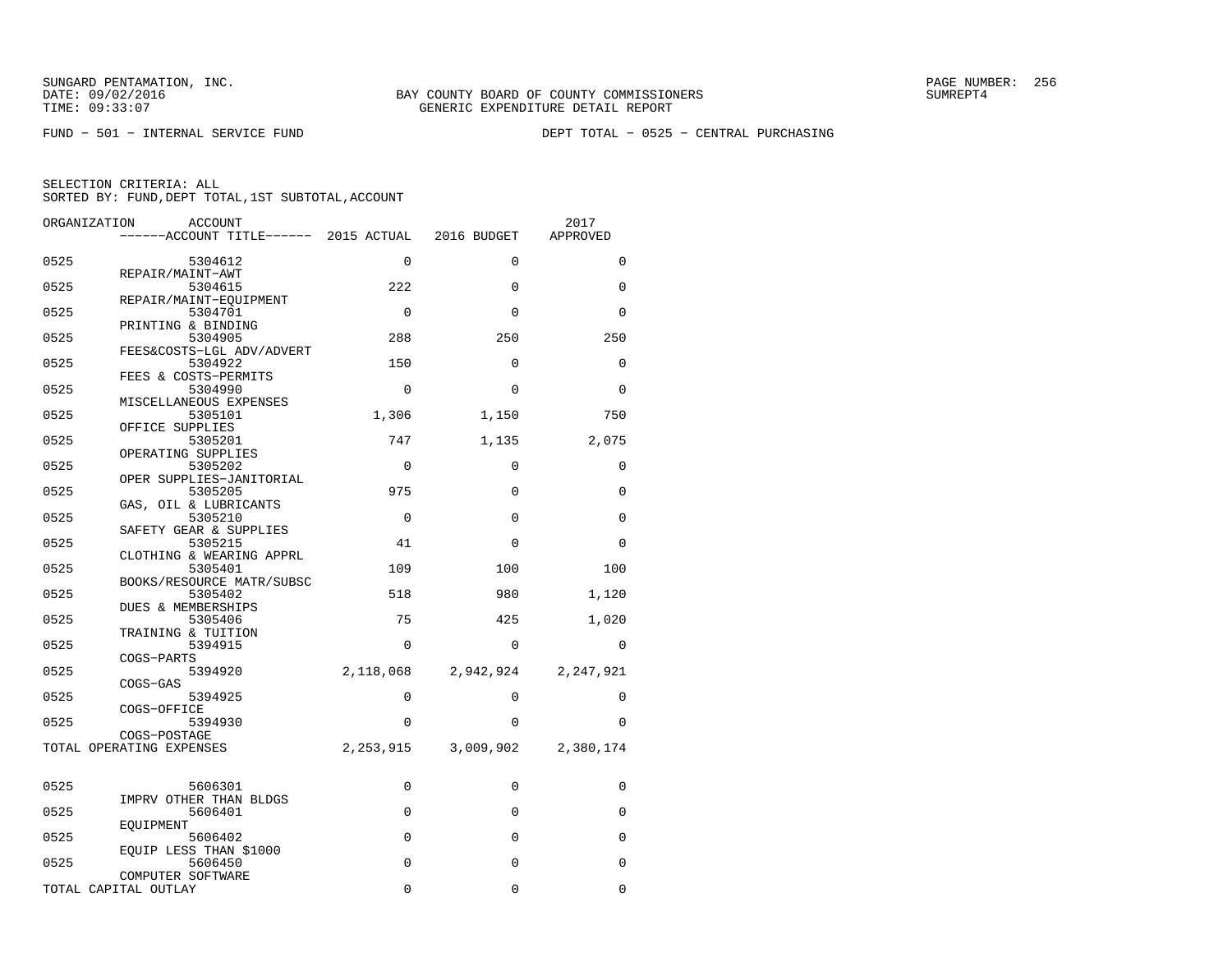FUND − 501 − INTERNAL SERVICE FUND DEPT TOTAL − 0525 − CENTRAL PURCHASING

|      | ORGANIZATION<br>ACCOUNT<br>-----ACCOUNT TITLE------ 2015 ACTUAL |           | 2016 BUDGET  | 2017<br>APPROVED |
|------|-----------------------------------------------------------------|-----------|--------------|------------------|
| 0525 | 5819101                                                         | $\Omega$  | $\Omega$     | $\Omega$         |
|      | TRNFS-GENERAL FUND (001)                                        |           |              |                  |
| 0525 | 5819127                                                         | $\Omega$  | <sup>0</sup> | $\Omega$         |
|      | TRNSF-UTIL ADMIN (510)                                          |           |              |                  |
| 0525 | 5905908                                                         | $\Omega$  | $\cap$       | $\Omega$         |
| 0525 | LOSS ON DISPOSAL<br>5905998                                     | $\Omega$  |              | <sup>0</sup>     |
|      | DEPRECIATION EXPENSE                                            |           |              |                  |
| 0525 | 5909910                                                         | 0         | 2,182        | 41,728           |
|      | RESERVE FOR CONTINGENCIES                                       |           |              |                  |
| 0525 | 5909915                                                         | $\Omega$  |              | $\Omega$         |
| 0525 | RESERVE FOR PAY ADJUSTMNT<br>5909999                            | 0         | 13,586       | $\Omega$         |
|      | RESERVE-CASH FORWARD                                            |           |              |                  |
|      | TOTAL NON-OPERATING EXPENSES                                    | 0         | 15,768       | 41,728           |
|      | TOTAL CENTRAL PURCHASING                                        | 2,581,443 | 3,343,401    | 2,777,604        |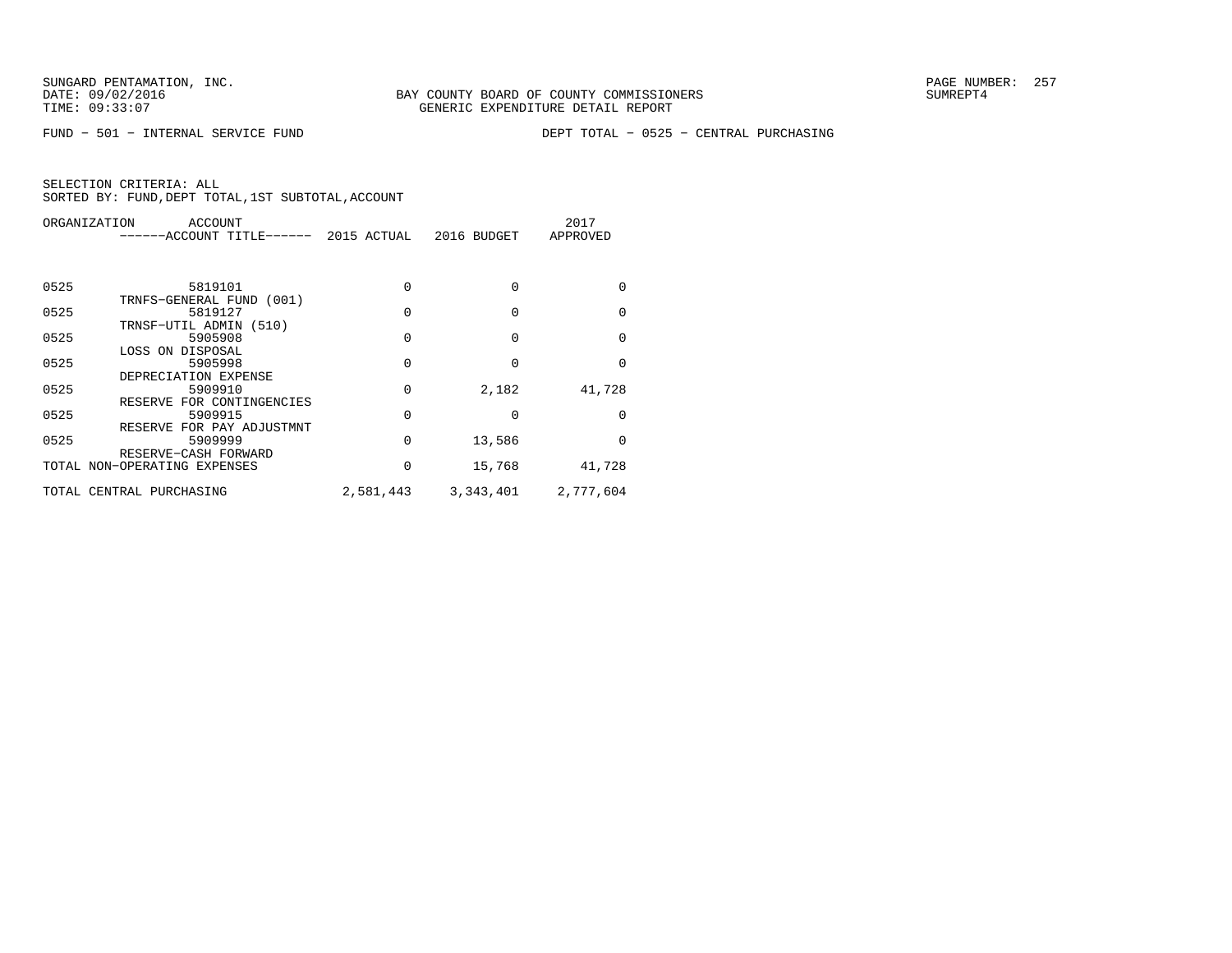FUND − 501 − INTERNAL SERVICE FUND DEPT TOTAL − 0526 − LABORATORY SERVICES

| ORGANIZATION | <b>ACCOUNT</b><br>------ACCOUNT TITLE------ 2015 ACTUAL 2016 BUDGET |          |             | 2017<br>APPROVED |
|--------------|---------------------------------------------------------------------|----------|-------------|------------------|
| 0526         | 5101200                                                             | $\Omega$ | $\Omega$    | 0                |
| 0526         | SALARIES & WAGES-REGULAR<br>5101400                                 | $\Omega$ | $\Omega$    | $\Omega$         |
| 0526         | SALARIES & WAGES-OVERTIME<br>5102100                                | $\Omega$ | 0           | 0                |
| 0526         | FICA TAXES-MATCHING<br>5102200                                      | $\Omega$ | $\Omega$    | $\Omega$         |
| 0526         | RETIREMENT CONTRIBUTIONS<br>5102300                                 | $\Omega$ | $\Omega$    | $\Omega$         |
| 0526         | LIFE & HEALTH INSURANCE<br>5102400                                  | $\Omega$ | $\Omega$    | $\Omega$         |
|              | WORKERS COMP. PREMIUMS                                              |          |             |                  |
|              | TOTAL PERSONAL SERVICES                                             | $\Omega$ | $\Omega$    | 0                |
| 0526         | 5303106                                                             | $\Omega$ | 0           | 0                |
| 0526         | PROF SRV-PHYSICLS/MEDICAL<br>5303107                                | $\Omega$ | $\mathbf 0$ | 0                |
| 0526         | PROF SRV-SUBSTANCE TEST<br>5303110                                  | $\Omega$ | $\Omega$    | $\Omega$         |
| 0526         | PROF SRV-BACKGROUND CHECK<br>5303401                                | $\Omega$ | 0           | 0                |
| 0526         | CONTRACTED SERVICES<br>5303410                                      | $\Omega$ | $\Omega$    | $\Omega$         |
| 0526         | CONTR SRV-JANITORIAL<br>5303425                                     | $\Omega$ | $\Omega$    | $\Omega$         |
| 0526         | CONTR SRV-ADMIN FEES<br>5303464                                     | $\Omega$ | $\Omega$    | $\Omega$         |
| 0526         | CONTR SRV-LAB<br>5304001                                            | $\Omega$ | $\Omega$    | $\Omega$         |
|              | TRAVEL/TRAINING NON-LOCAL                                           |          |             |                  |
| 0526         | 5304005<br>TRAVEL-LOCAL                                             | $\Omega$ | $\Omega$    | 0                |
| 0526         | 5304101<br>COMMUNICATIONS SERVICES                                  | $\Omega$ | $\Omega$    | $\Omega$         |
| 0526         | 5304125<br>POSTAGE/TRANSP/FREIGHT                                   | $\Omega$ | $\Omega$    | 0                |
| 0526         | 5304130<br>POSTAGE-LAB SAMPLES                                      | $\Omega$ | $\Omega$    | $\Omega$         |
| 0526         | 5304301<br>UTILITY SERVICES                                         | $\Omega$ | 0           | 0                |
| 0526         | 5304501<br>INSURANCE & BONDS                                        | $\Omega$ | $\Omega$    | $\Omega$         |
| 0526         | 5304605<br>REPAIR/MAINT-BLDG & GRND                                 | $\Omega$ | $\Omega$    | $\Omega$         |
| 0526         | 5304610<br>REPAIR/MAINT-AUTO EOUIP                                  | $\Omega$ | $\Omega$    | $\Omega$         |
| 0526         | 5304611                                                             | $\Omega$ | 0           | 0                |
|              | REPAIR/MAINT-FLEET MAINT                                            |          |             |                  |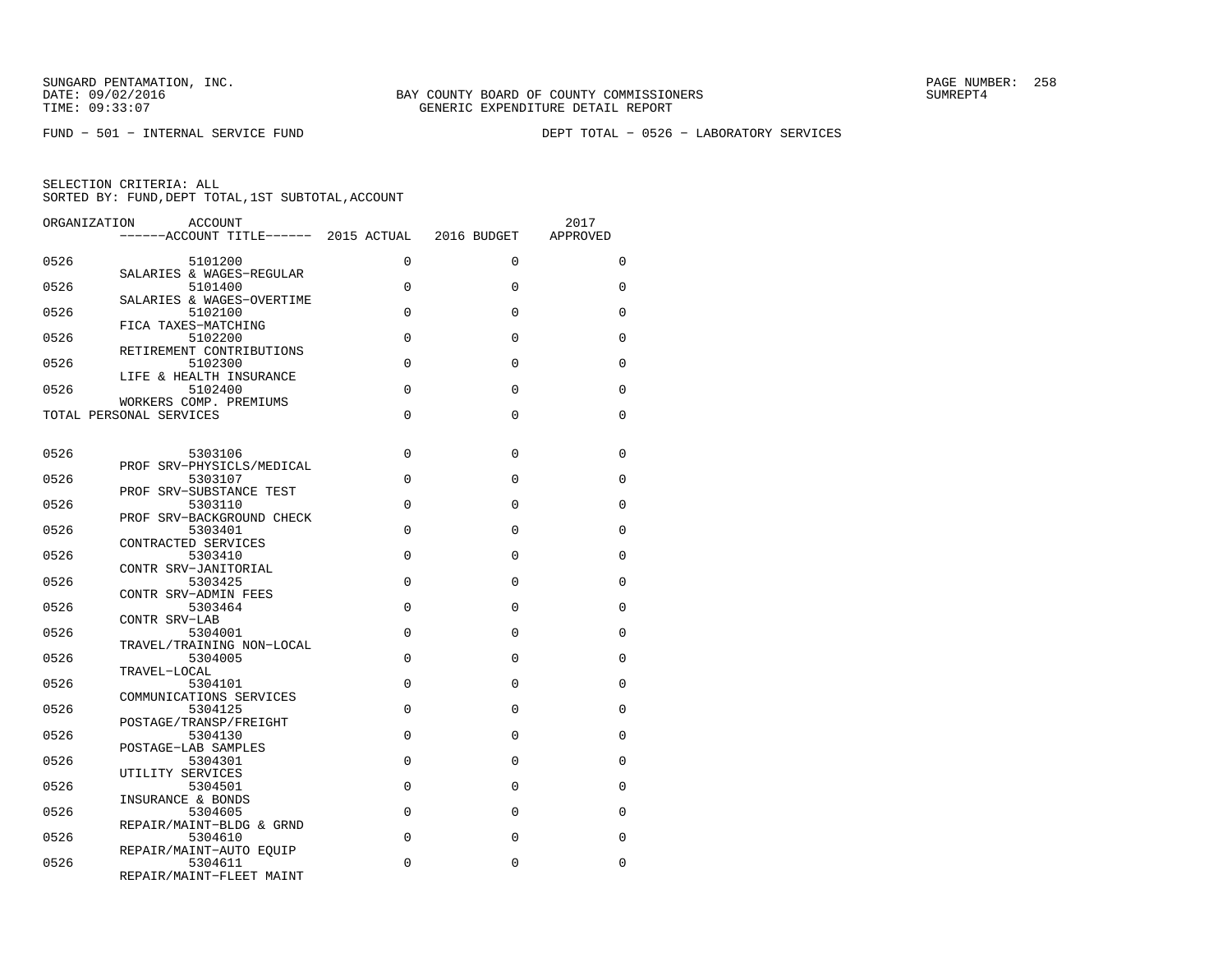FUND − 501 − INTERNAL SERVICE FUND DEPT TOTAL − 0526 − LABORATORY SERVICES

| ORGANIZATION | <b>ACCOUNT</b><br>------ACCOUNT TITLE------ 2015 ACTUAL 2016 BUDGET |             |             | 2017<br>APPROVED |
|--------------|---------------------------------------------------------------------|-------------|-------------|------------------|
| 0526         | 5304615                                                             | $\Omega$    | $\Omega$    | $\Omega$         |
|              | REPAIR/MAINT-EQUIPMENT                                              |             |             |                  |
| 0526         | 5304902<br>FEES & COSTS-PURCHASING                                  | $\Omega$    | 0           | 0                |
| 0526         | 5304905                                                             | $\Omega$    | 0           | $\mathbf 0$      |
| 0526         | FEES&COSTS-LGL ADV/ADVERT<br>5304990                                | $\Omega$    | $\Omega$    | $\mathbf 0$      |
| 0526         | MISCELLANEOUS EXPENSES<br>5305101                                   | $\Omega$    | $\Omega$    | 0                |
|              | OFFICE SUPPLIES                                                     |             |             |                  |
| 0526         | 5305201                                                             | $\Omega$    | 0           | 0                |
| 0526         | OPERATING SUPPLIES<br>5305202                                       | $\Omega$    | $\Omega$    | $\mathbf 0$      |
|              | OPER SUPPLIES-JANITORIAL                                            |             |             |                  |
| 0526         | 5305205                                                             | $\Omega$    | $\Omega$    | $\Omega$         |
| 0526         | GAS, OIL & LUBRICANTS<br>5305210                                    | $\Omega$    | $\Omega$    | 0                |
| 0526         | SAFETY GEAR & SUPPLIES<br>5305215                                   | $\Omega$    | 0           | 0                |
| 0526         | CLOTHING & WEARING APPRL<br>5305220                                 | $\Omega$    | 0           | $\mathbf 0$      |
|              | TOOL & SMALL IMPLEMENTS                                             |             |             |                  |
| 0526         | 5305240<br>OPER SUPPLIES-LAB                                        | $\Omega$    | $\Omega$    | $\Omega$         |
| 0526         | 5305401                                                             | $\Omega$    | $\Omega$    | 0                |
| 0526         | BOOKS/RESOURCE MATR/SUBSC<br>5305402                                | $\Omega$    | $\Omega$    | 0                |
| 0526         | DUES & MEMBERSHIPS<br>5305406                                       | $\Omega$    | $\Omega$    | $\Omega$         |
|              | TRAINING & TUITION                                                  |             |             |                  |
|              | TOTAL OPERATING EXPENSES                                            | $\Omega$    | $\Omega$    | $\mathbf 0$      |
|              |                                                                     |             |             |                  |
| 0526         | 5606401<br>EQUIPMENT                                                | $\Omega$    | $\mathbf 0$ | $\mathbf 0$      |
| 0526         | 5606402                                                             | $\mathbf 0$ | 0           | $\mathbf 0$      |
|              | EQUIP LESS THAN \$1000<br>TOTAL CAPITAL OUTLAY                      | $\Omega$    | 0           | $\Omega$         |
|              |                                                                     |             |             |                  |
| 0526         | 5909910                                                             | $\Omega$    | 0           | 0                |
| 0526         | RESERVE FOR CONTINGENCIES<br>5909915                                | $\Omega$    | $\mathbf 0$ | $\mathbf 0$      |
|              | RESERVE FOR PAY ADJUSTMNT<br>TOTAL NON-OPERATING EXPENSES           | $\Omega$    | $\Omega$    | $\Omega$         |
|              |                                                                     |             |             |                  |
|              | TOTAL LABORATORY SERVICES                                           | $\Omega$    | $\Omega$    | $\Omega$         |
|              | TOTAL INTERNAL SERVICE FUND                                         | 3,835,461   | 5, 243, 045 | 4,574,815        |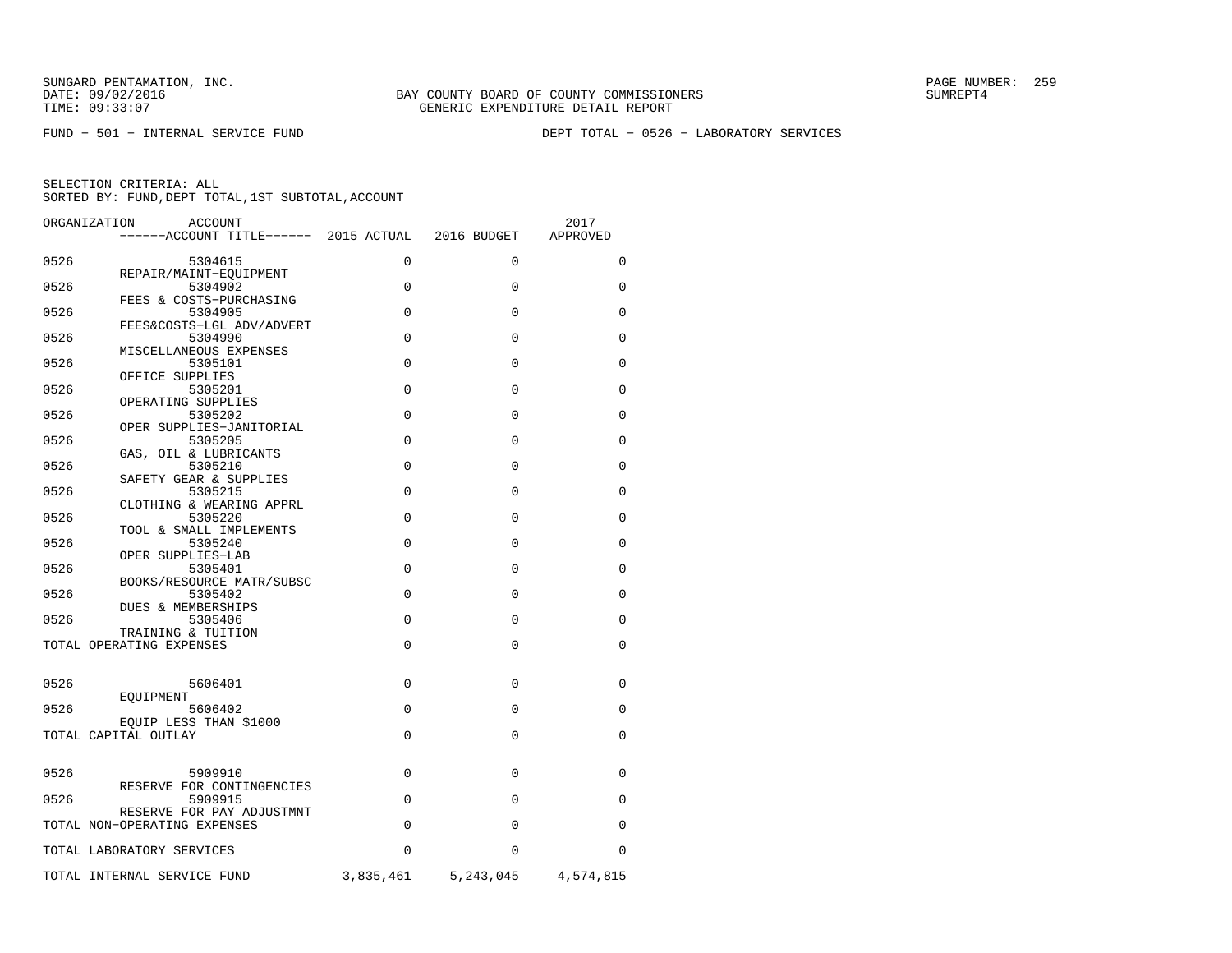FUND − 505 − WORKERS COMPENSATION DEPT TOTAL − 0530 − WORKERS COMPENSATION

| ORGANIZATION | <b>ACCOUNT</b><br>------ACCOUNT TITLE------ 2015 ACTUAL         |             | 2016 BUDGET | 2017<br>APPROVED |
|--------------|-----------------------------------------------------------------|-------------|-------------|------------------|
| 0530         | 5101200<br>SALARIES & WAGES-REGULAR                             | 102,373     | 110,406     | 164,286          |
| 0530         | 5101400                                                         | $\Omega$    | 1,000       | 1,000            |
| 0530         | SALARIES & WAGES-OVERTIME<br>5102100<br>FICA TAXES-MATCHING     | 7,292       | 8,523       | 12,644           |
| 0530         | 5102200<br>RETIREMENT CONTRIBUTIONS                             | 7,440       | 8,291       | 18,389           |
| 0530         | 5102300<br>LIFE & HEALTH INSURANCE                              | 17,530      | 20,571      | 33,588           |
| 0530         | 5102302<br>VIRTUAL DOCTOR                                       | $\Omega$    | $\Omega$    | $\Omega$         |
| 0530         | 5102400<br>WORKERS COMP. PREMIUMS                               | 438         | 476         | 708              |
| 0530         | 5102500<br>UNEMPLOYMENT COMPENSATION                            | $\mathbf 0$ | $\Omega$    | $\Omega$         |
|              | TOTAL PERSONAL SERVICES                                         | 135,074     | 149,267     | 230,615          |
| 0530         | 5143105                                                         | 0           | 0           | $\Omega$         |
| 0530         | PROF SRV-OTHER ATTNY<br>5303106                                 | $\mathbf 0$ | $\mathbf 0$ | $\Omega$         |
| 0530         | PROF SRV-PHYSICLS/MEDICAL<br>5303107                            | $\mathbf 0$ | $\mathbf 0$ | $\Omega$         |
| 0530         | PROF SRV-SUBSTANCE TEST<br>5303110                              | $\Omega$    | $\Omega$    | $\Omega$         |
| 0530         | PROF SRV-BACKGROUND CHECK<br>5303401                            | 29,099      | 40,000      | 40,000           |
| 0530         | CONTRACTED SERVICES<br>5303410                                  | $\mathbf 0$ | $\Omega$    | $\mathbf 0$      |
| 0530         | CONTR SRV-JANITORIAL<br>5303425                                 | 1,560       | $\Omega$    | $\Omega$         |
| 0530         | CONTR SRV-ADMIN FEES<br>5303446                                 | 1,731       | 11,703      | 13,086           |
| 0530         | CONTR SRV-FACILITIES<br>5304001                                 | 145         | 5,000       | 5,000            |
| 0530         | TRAVEL/TRAINING NON-LOCAL<br>5304101                            | 1,122       | 1,200       | 2,184            |
| 0530         | COMMUNICATIONS SERVICES<br>5304125                              | $-103$      | 150         | 200              |
| 0530         | POSTAGE/TRANSP/FREIGHT<br>5304301                               | 5,007       | $\Omega$    | $\Omega$         |
| 0530         | UTILITY SERVICES<br>5304405                                     | $\mathbf 0$ | $\Omega$    | $\Omega$         |
| 0530         | RENTALS/LEASES-BUILDINGS<br>5304410                             | 830         | 760         | 850              |
| 0530         | RENTALS/LEASES-EQUIPMENT<br>5304414<br>RENTALS/LEASES-EQUIP(IT) | $\mathbf 0$ | 0           | 3,833            |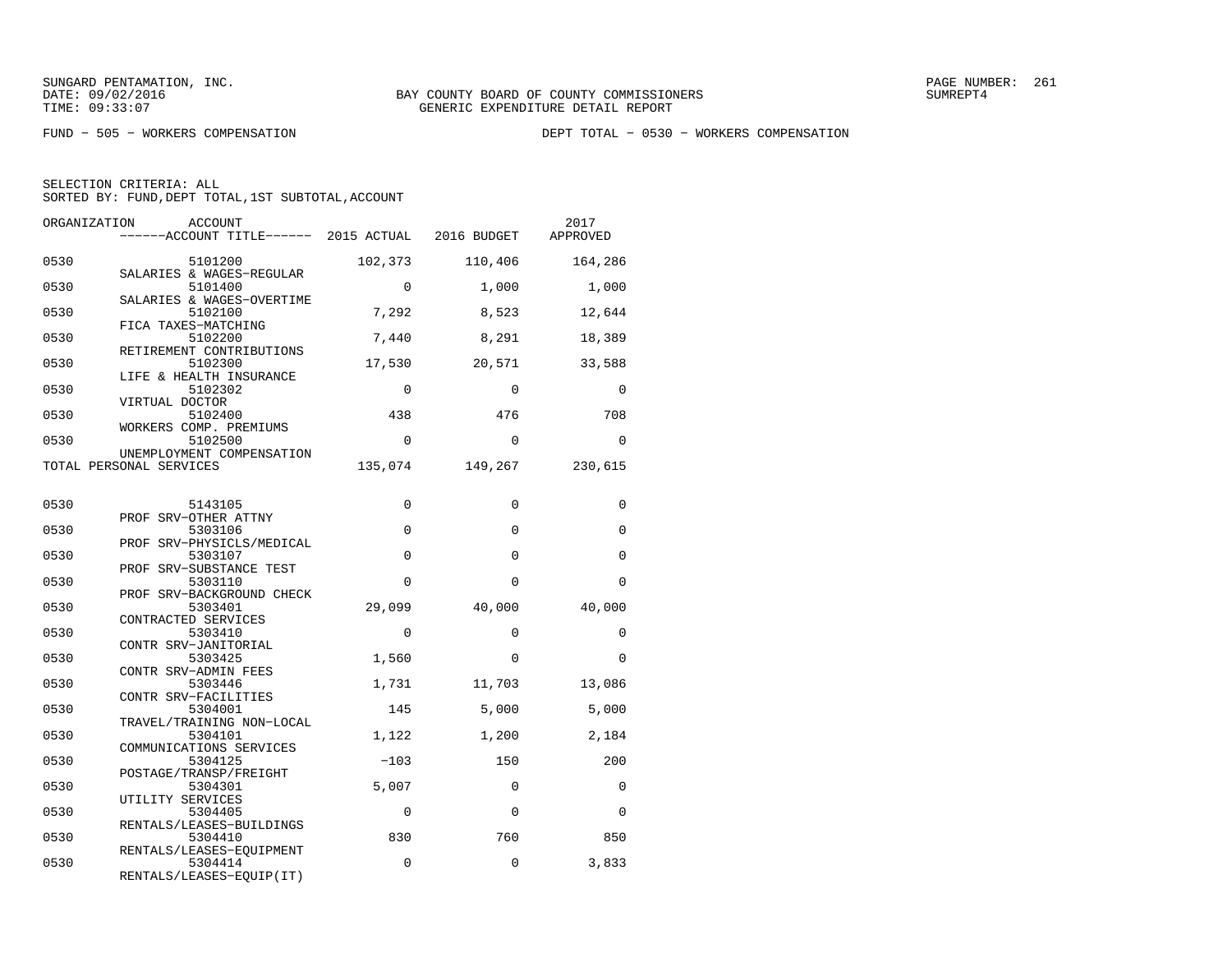FUND − 505 − WORKERS COMPENSATION DEPT TOTAL − 0530 − WORKERS COMPENSATION

| ORGANIZATION             | <b>ACCOUNT</b><br>------ACCOUNT TITLE------ 2015 ACTUAL |             | 2016 BUDGET  | 2017<br>APPROVED |
|--------------------------|---------------------------------------------------------|-------------|--------------|------------------|
| 0530                     | 5304501                                                 | 0           | 11,693       | 8,918            |
| 0530                     | INSURANCE & BONDS<br>5304503                            | 29,409      | 32,000       | 32,000           |
| 0530                     | STATE SELF INS ASSESSMENT<br>5304504                    | 311,359     | 550,000      | 550,000          |
| 0530                     | WORKERS COMP CLAIMS<br>5304512                          | 143,365     | 170,000      | 170,000          |
| 0530                     | INSURANCE-PREM-W/C EXCESS<br>5304605                    | 2,463       | $\Omega$     | $\Omega$         |
| 0530                     | REPAIR/MAINT-BLDG & GRND<br>5304610                     | 90          | 1,000        | 1,000            |
| 0530                     | REPAIR/MAINT-AUTO EQUIP<br>5304615                      | 43          | $\mathbf{0}$ | 0                |
| 0530                     | REPAIR/MAINT-EQUIPMENT<br>5304701                       | $\Omega$    | $\Omega$     | $\Omega$         |
| 0530                     | PRINTING & BINDING<br>5304902                           | 1,363       | 1,640        | 2,498            |
| 0530                     | FEES & COSTS-PURCHASING<br>5304905                      | 0           | $\mathbf{0}$ | $\mathbf 0$      |
| 0530                     | FEES&COSTS-LGL ADV/ADVERT<br>5304990                    | $\Omega$    | $\Omega$     | $\Omega$         |
| 0530                     | MISCELLANEOUS EXPENSES<br>5305101                       | 746         | 1,000        | 1,200            |
| 0530                     | OFFICE SUPPLIES<br>5305201                              | 623         | 500          | 500              |
| 0530                     | OPERATING SUPPLIES<br>5305202                           | $\Omega$    | $\Omega$     | $\Omega$         |
| 0530                     | OPER SUPPLIES-JANITORIAL<br>5305210                     | 2,656       | 2,000        | 2,500            |
| 0530                     | SAFETY GEAR & SUPPLIES<br>5305215                       | 95          | 150          | 750              |
| 0530                     | CLOTHING & WEARING APPRL<br>5305226                     | 33,275      | 35,000       | 45,000           |
| 0530                     | EMPLOYEE INCENTIVE<br>5305401                           | 1,295       | 1,500        | 1,800            |
| 0530                     | BOOKS/RESOURCE MATR/SUBSC<br>5305402                    | 45          | 1,750        | 1,800            |
| 0530                     | DUES & MEMBERSHIPS<br>5305406                           | 2,027       | 5,725        | 5,000            |
| TOTAL OPERATING EXPENSES | TRAINING & TUITION                                      | 568,247     | 872,771      | 888,119          |
| 0530                     | 5606401                                                 | $\mathbf 0$ | 2,000        | 5,000            |
| 0530                     | EOUIPMENT<br>5606402                                    | 2,185       | 1,500        | 2,000            |
| 0530                     | EQUIP LESS THAN \$1000<br>5606450                       | $\mathbf 0$ | $\mathbf{0}$ | $\Omega$         |
| TOTAL CAPITAL OUTLAY     | COMPUTER SOFTWARE                                       | 2,185       | 3,500        | 7,000            |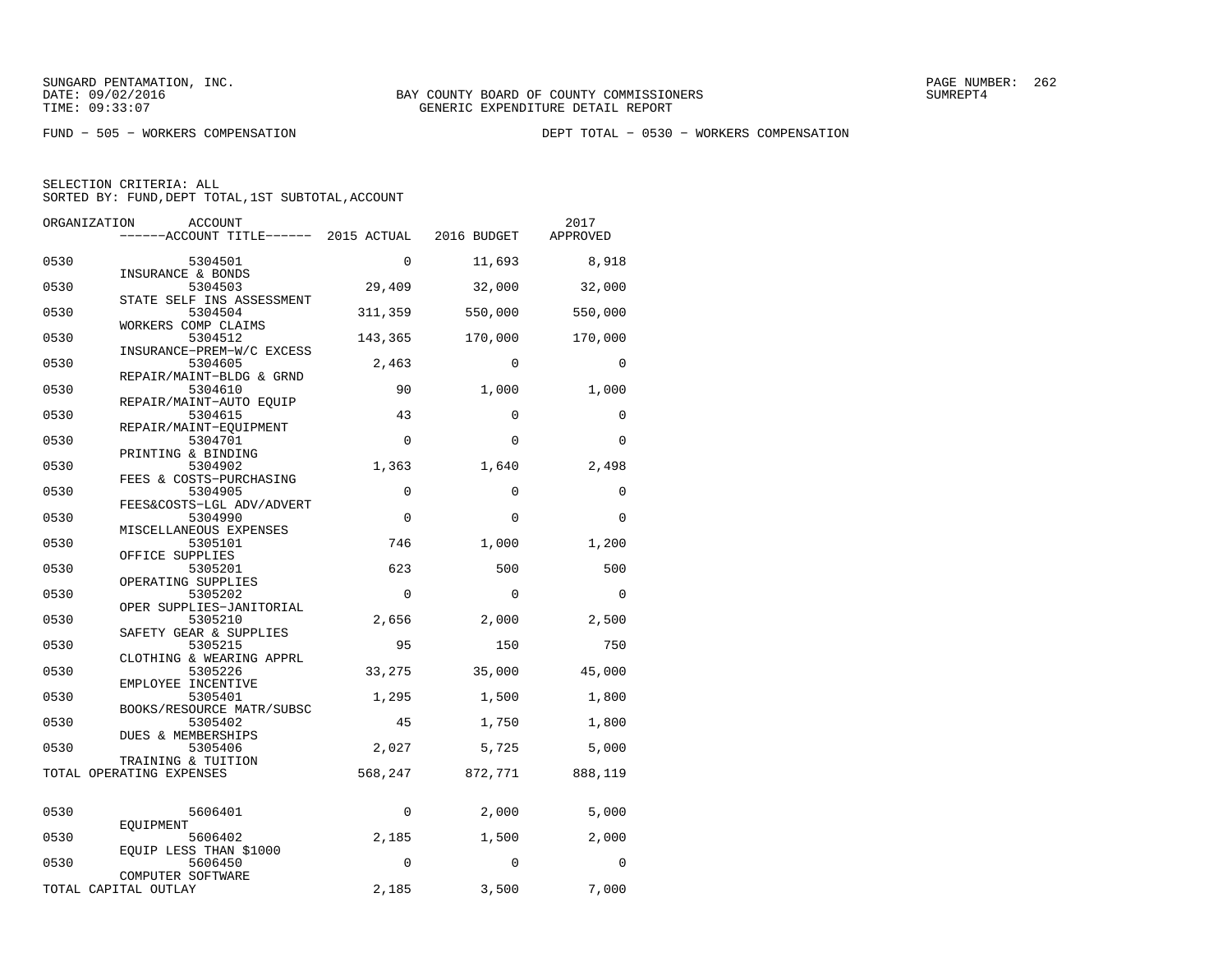FUND − 505 − WORKERS COMPENSATION DEPT TOTAL − 0530 − WORKERS COMPENSATION

|      | ORGANIZATION<br>ACCOUNT<br>------ACCOUNT TITLE------ | 2015 ACTUAL | 2016 BUDGET | 2017<br>APPROVED |
|------|------------------------------------------------------|-------------|-------------|------------------|
| 0530 | 5819101                                              | 0           | $\Omega$    | $\Omega$         |
| 0530 | TRNFS-GENERAL FUND (001)<br>5905998                  | $\mathbf 0$ | $\Omega$    | $\Omega$         |
| 0530 | DEPRECIATION EXPENSE<br>5909910                      | 0           | 176,927     | 78,647           |
|      | RESERVE FOR CONTINGENCIES                            |             |             |                  |
| 0530 | 5909915<br>RESERVE FOR PAY ADJUSTMNT                 | 0           | O           | <sup>0</sup>     |
| 0530 | 5909999<br>RESERVE-CASH FORWARD                      | 0           | 1,916       | $\Omega$         |
|      | TOTAL NON-OPERATING EXPENSES                         | 0           | 178,843     | 78,647           |
|      | TOTAL WORKERS COMPENSATION                           | 705,506     | 1,204,381   | 1,204,381        |
|      | TOTAL WORKERS COMPENSATION                           | 705,506     | 1,204,381   | 1,204,381        |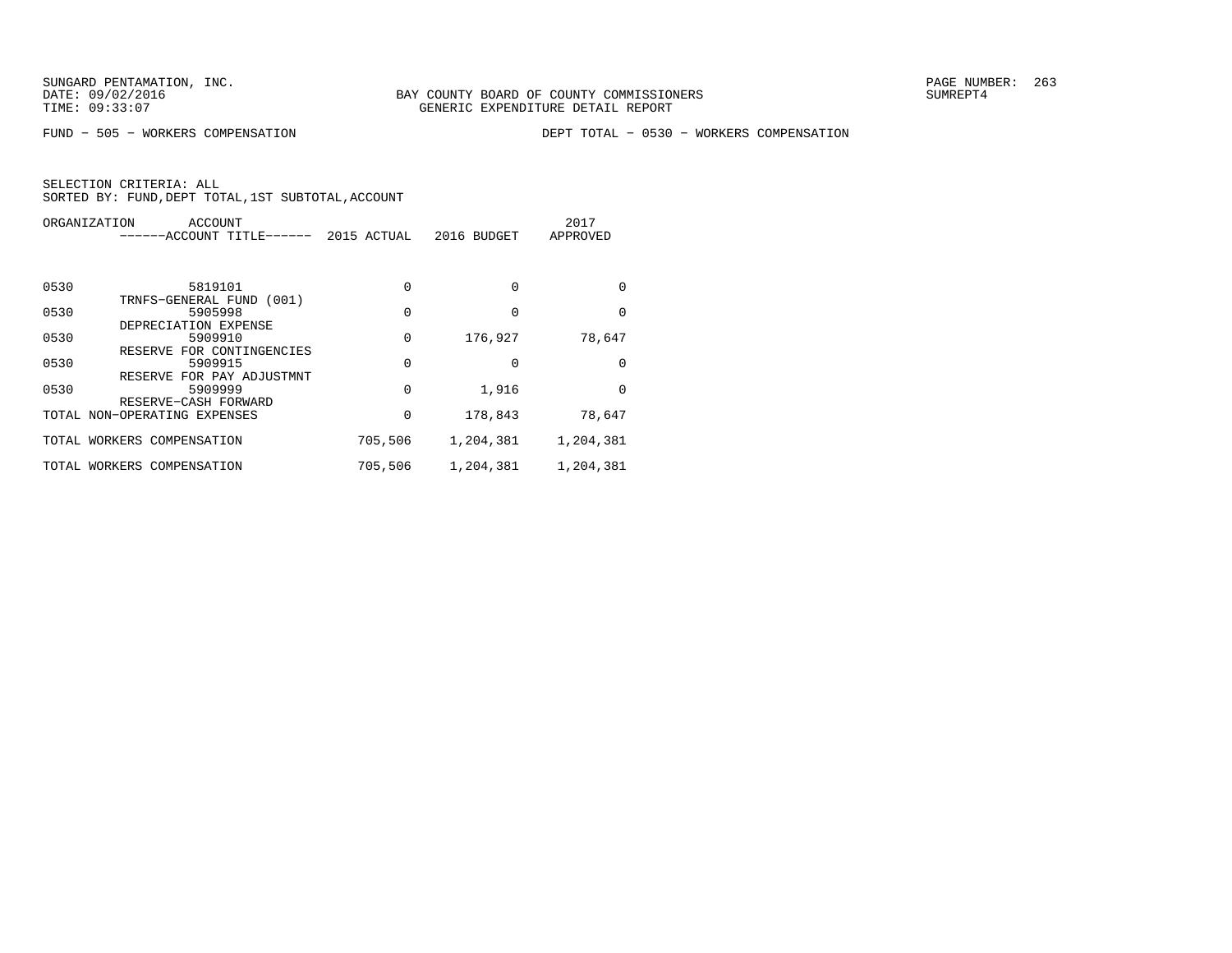FUND − 506 − INSURANCE FUND DEPT TOTAL − 0536 − INSURANCE

| ORGANIZATION | ACCOUNT<br>------ACCOUNT TITLE------ 2015 ACTUAL 2016 BUDGET |             |             | 2017<br>APPROVED |
|--------------|--------------------------------------------------------------|-------------|-------------|------------------|
| 0536         | 5101200<br>SALARIES & WAGES-REGULAR                          | 98,400      | 97,379      | 102,690          |
| 0536         | 5101400                                                      | $\Omega$    | 4,000       | 4,000            |
| 0536         | SALARIES & WAGES-OVERTIME<br>5102100                         | 7,480       | 7,755       | 8,162            |
| 0536         | FICA TAXES-MATCHING<br>5102200<br>RETIREMENT CONTRIBUTIONS   | 7,218       | 7,544       | 14,028           |
| 0536         | 5102300<br>LIFE & HEALTH INSURANCE                           | 2,151       | 2,593       | 2,982            |
| 0536         | 5102302<br>VIRTUAL DOCTOR                                    | $\Omega$    | $\Omega$    | $\Omega$         |
| 0536         | 5102400<br>WORKERS COMP. PREMIUMS                            | 496         | 496         | 447              |
| 0536         | 5102500<br>UNEMPLOYMENT COMPENSATION                         | $\Omega$    | $\Omega$    | $\Omega$         |
|              | TOTAL PERSONAL SERVICES                                      | 115,745     | 119,767     | 132,309          |
| 0536         | 5143105                                                      | $\mathbf 0$ | $\mathbf 0$ | $\Omega$         |
| 0536         | PROF SRV-OTHER ATTNY<br>5303106                              | $\Omega$    | $\Omega$    | $\Omega$         |
| 0536         | PROF SRV-PHYSICLS/MEDICAL<br>5303107                         | $\Omega$    | $\Omega$    | $\Omega$         |
| 0536         | PROF SRV-SUBSTANCE TEST<br>5303401                           | 6,875       | 20,000      | 37,000           |
| 0536         | CONTRACTED SERVICES<br>5303410                               | $\Omega$    | $\Omega$    | $\Omega$         |
| 0536         | CONTR SRV-JANITORIAL<br>5303425                              | 1,560       | $\Omega$    | $\Omega$         |
| 0536         | CONTR SRV-ADMIN FEES<br>5303446                              | 1,368       | 10,853      | 11,515           |
| 0536         | CONTR SRV-FACILITIES<br>5304001                              | $\Omega$    | $\Omega$    | 3,500            |
| 0536         | TRAVEL/TRAINING NON-LOCAL<br>5304101                         | 1,082       | $\Omega$    | 1,116            |
| 0536         | COMMUNICATIONS SERVICES<br>5304125                           | 33          | $\Omega$    | 250              |
| 0536         | POSTAGE/TRANSP/FREIGHT<br>5304301<br>UTILITY SERVICES        | 5,007       | $\Omega$    | $\mathbf 0$      |
| 0536         | 5304410<br>RENTALS/LEASES-EOUIPMENT                          | 1,900       | 1,800       | 915              |
| 0536         | 5304414<br>RENTALS/LEASES-EOUIP(IT)                          | $\mathbf 0$ | $\Omega$    | 1,085            |
| 0536         | 5304501<br>INSURANCE & BONDS                                 | 65,448      | 6,171       | 10,368           |
| 0536         | 5304504<br>WORKERS COMP CLAIMS                               | 0           | $\mathbf 0$ | $\Omega$         |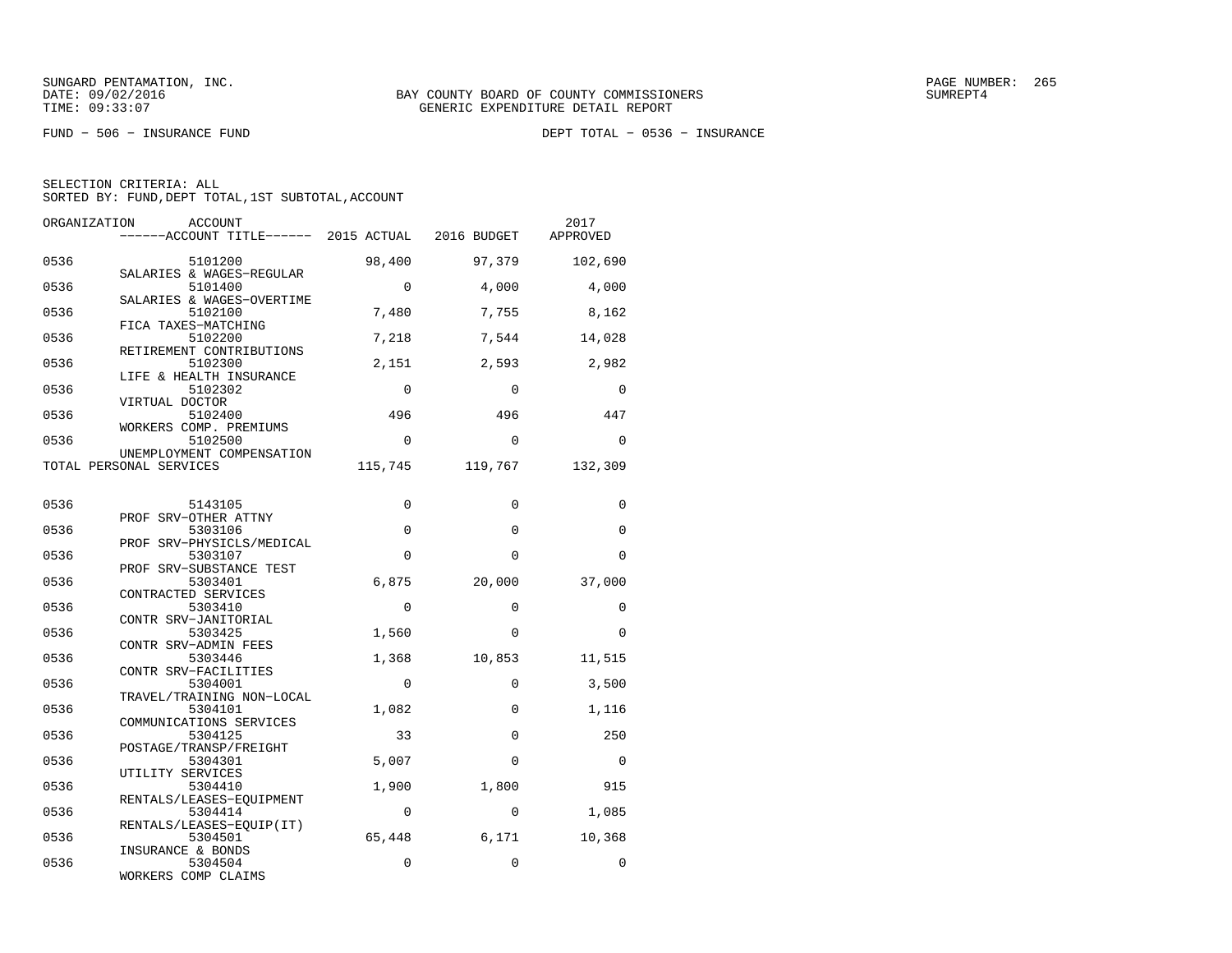FUND − 506 − INSURANCE FUND DEPT TOTAL − 0536 − INSURANCE

| ORGANIZATION | <b>ACCOUNT</b><br>------ACCOUNT TITLE------ 2015 ACTUAL 2016 BUDGET |                 |                   | 2017<br>APPROVED     |
|--------------|---------------------------------------------------------------------|-----------------|-------------------|----------------------|
| 0536         | 5304510<br>INSURANCE-PREMIUMS MSTU                                  | 153,894         | 154,000           | 164,000              |
| 0536         | 5304511<br>INSURANCE-PREMIUMS EMS                                   | 85,632          | 113,000           | 124,000              |
| 0536         | 5304515<br>INSURANCE-COMMRCL FLEET                                  | 4,442           | 71,000            | 86,000               |
| 0536         | 5304520<br>INSURANCE-COM FIRE&PERILS                                | 1,721,576       | 1,858,567         | 1,979,048            |
| 0536         | 5304525<br>INSURANCE-BOILER & MACH                                  | $\Omega$        | 19,952            | 19,952               |
| 0536         | 5304530<br>INSURANCE-ENVIR/POLLUTION                                | 86,805          | 100,000           | 120,000              |
| 0536         | 5304535<br>INSURANCE-FACT                                           | 354,332         | 350,000           | 350,000              |
| 0536         | 5304536<br>INSURANCE-GEN LIAB DOM WS                                | 17,881          | 18,000            | 18,500               |
| 0536         | 5304540<br>INSURANCE-UNINSURED LOSS                                 | 17,031          | 25,000            | 25,000               |
| 0536         | 5304605<br>REPAIR/MAINT-BLDG & GRND                                 | 2,493           | $\Omega$          | 2,532                |
| 0536         | 5304610<br>REPAIR/MAINT-AUTO EOUIP                                  | 105             | 1,500             | 1,500                |
| 0536         | 5304611<br>REPAIR/MAINT-FLEET MAINT                                 | $\Omega$        | $\Omega$          | $\Omega$             |
| 0536         | 5304615<br>REPAIR/MAINT-EOUIPMENT                                   | 28              | $\Omega$          | 100                  |
| 0536         | 5304902<br>FEES & COSTS-PURCHASING                                  | 681             | 2,459             | 1,248                |
| 0536         | 5304905<br>FEES&COSTS-LGL ADV/ADVERT                                | 57              | $\mathbf 0$       | $\mathbf 0$          |
| 0536         | 5304990<br>MISCELLANEOUS EXPENSES                                   | $\Omega$<br>536 | $\Omega$          | $\Omega$             |
| 0536<br>0536 | 5305101<br>OFFICE SUPPLIES<br>5305201                               | 0               | 1,200<br>$\Omega$ | 1,200<br>$\mathbf 0$ |
| 0536         | OPERATING SUPPLIES<br>5305202                                       | $\mathbf 0$     | $\Omega$          | $\Omega$             |
| 0536         | OPER SUPPLIES-JANITORIAL<br>5305205                                 | 55              | 200               | 200                  |
| 0536         | GAS, OIL & LUBRICANTS<br>5305210                                    | $\mathbf 0$     | $\Omega$          | $\Omega$             |
| 0536         | SAFETY GEAR & SUPPLIES<br>5305215                                   | $\mathbf 0$     | $\mathbf 0$       | $\Omega$             |
| 0536         | CLOTHING & WEARING APPRL<br>5305226                                 | $\mathbf 0$     | $\mathbf 0$       | 0                    |
| 0536         | EMPLOYEE INCENTIVE<br>5305401                                       | $\Omega$        | 0                 | 0                    |
| 0536         | BOOKS/RESOURCE MATR/SUBSC<br>5305402<br>DUES & MEMBERSHIPS          | 156             | $\Omega$          | $\Omega$             |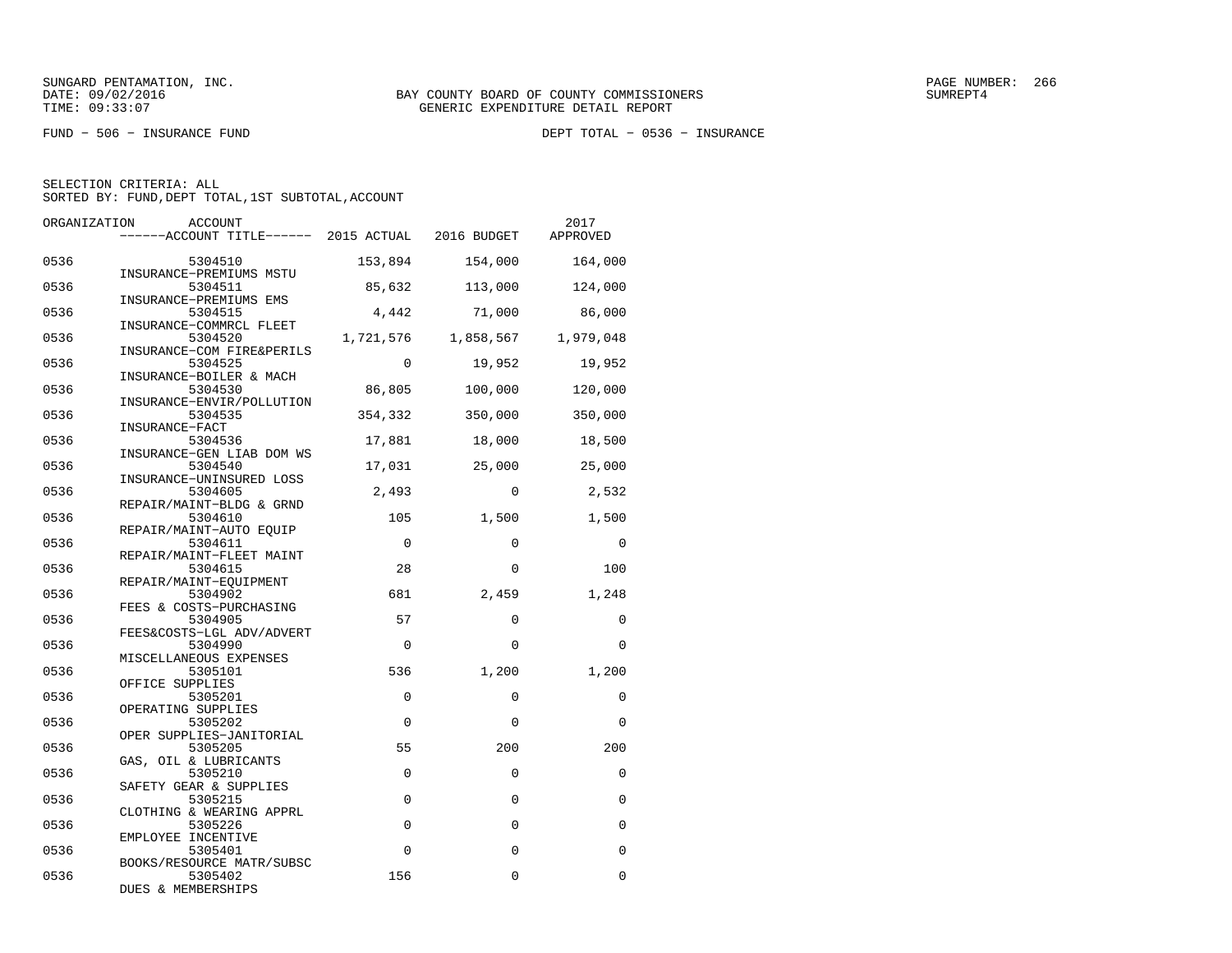FUND − 506 − INSURANCE FUND DEPT TOTAL − 0536 − INSURANCE

| ORGANIZATION | ACCOUNT<br>------ACCOUNT TITLE------                      | 2015 ACTUAL | 2016 BUDGET | 2017<br>APPROVED |
|--------------|-----------------------------------------------------------|-------------|-------------|------------------|
| 0536         | 5305406                                                   | $\Omega$    | 3,000       | 3,000            |
|              | TRAINING & TUITION<br>TOTAL OPERATING EXPENSES            | 2,528,978   | 2,756,702   | 2,962,029        |
| 0536         | 5606401<br>EQUIPMENT                                      | $\Omega$    | $\Omega$    | $\Omega$         |
| 0536         | 5606402<br>EQUIP LESS THAN \$1000                         | $\Omega$    | $\Omega$    | $\mathbf 0$      |
| 0536         | 5606450                                                   | $\Omega$    | $\Omega$    | $\Omega$         |
| TOTAL        | COMPUTER SOFTWARE<br>CAPITAL OUTLAY                       | $\Omega$    | $\Omega$    | $\Omega$         |
| 0536         | 5905998<br>DEPRECIATION EXPENSE                           | $\Omega$    | $\Omega$    | $\Omega$         |
| 0536         | 5909910                                                   | $\Omega$    | 549,517     | 46,043           |
| 0536         | RESERVE FOR CONTINGENCIES<br>5909915                      | $\Omega$    | $\Omega$    | $\Omega$         |
|              | RESERVE FOR PAY ADJUSTMNT<br>TOTAL NON-OPERATING EXPENSES | $\Omega$    | 549,517     | 46,043           |
|              | TOTAL INSURANCE                                           | 2,644,723   | 3,425,986   | 3,140,381        |
|              | TOTAL INSURANCE FUND                                      | 2,644,723   | 3,425,986   | 3,140,381        |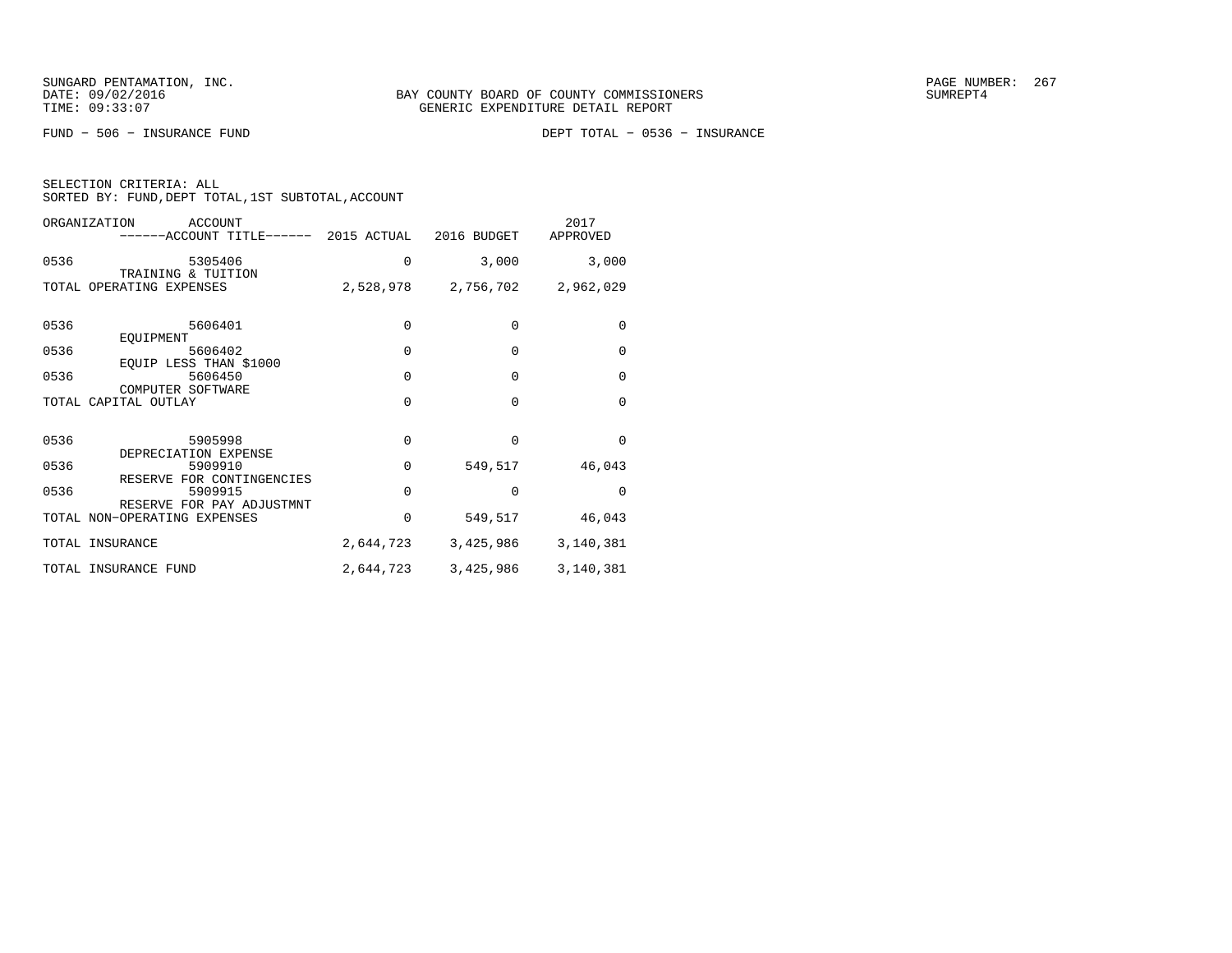FUND − 510 − UTILITIES DEPT TOTAL − 0524 − UTILITY ADMIN

| SELECTION CRITERIA: ALL |  |  |                                                    |  |
|-------------------------|--|--|----------------------------------------------------|--|
|                         |  |  | SORTED BY: FUND, DEPT TOTAL, 1ST SUBTOTAL, ACCOUNT |  |

| ORGANIZATION | <b>ACCOUNT</b><br>------ACCOUNT TITLE------ 2015 ACTUAL 2016 BUDGET |             |             | 2017<br>APPROVED |
|--------------|---------------------------------------------------------------------|-------------|-------------|------------------|
| 0524         | 5101200<br>SALARIES & WAGES-REGULAR                                 | 703,499     | 725,059     | 662,259          |
| 0524         | 5101400<br>SALARIES & WAGES-OVERTIME                                | 7,098       | 3,000       | 3,000            |
| 0524         | 5102100<br>FICA TAXES-MATCHING                                      | 50,523      | 55,697      | 50,892           |
| 0524         | 5102200<br>RETIREMENT CONTRIBUTIONS                                 | 52,080      | 54,179      | 64,792           |
| 0524         | 5102300<br>LIFE & HEALTH INSURANCE                                  | 113,676     | 139,203     | 130,420          |
| 0524         | 5102302<br>VIRTUAL DOCTOR                                           | $\Omega$    | $\Omega$    | $\Omega$         |
| 0524         | 5102400<br>WORKERS COMP. PREMIUMS                                   | 16,190      | 18,639      | 14,572           |
| 0524         | 5102500<br>UNEMPLOYMENT COMPENSATION                                | $\Omega$    | 6,600       | 6,000            |
|              | TOTAL PERSONAL SERVICES                                             | 943,067     | 1,002,377   | 931,935          |
| 0524         | 5143101                                                             | $\Omega$    | $\Omega$    | $\Omega$         |
| 0524         | PROF SRV-CO ATTORNEY<br>5303106                                     | 292         | $\Omega$    | $\Omega$         |
| 0524         | PROF SRV-PHYSICLS/MEDICAL<br>5303107                                | 37          | 100         | 100              |
| 0524         | PROF SRV-SUBSTANCE TEST<br>5303110                                  | 36          | 100         | 100              |
| 0524         | PROF SRV-BACKGROUND CHECK<br>5303401                                | 18,396      | 18,695      | 18,500           |
| 0524         | CONTRACTED SERVICES<br>5303403                                      | 47,712      | 42,255      | 59,650           |
| 0524         | CONTR SRV-BANK CHRG POOL<br>5303408                                 | 528         | 481         | 481              |
| 0524         | CONTR SRV-800 MHZ<br>5303410                                        | $\mathbf 0$ | $\mathbf 0$ | $\mathbf 0$      |
| 0524         | CONTR SRV-JANITORIAL<br>5303425                                     | 780         | $\Omega$    | $\Omega$         |
| 0524         | CONTR SRV-ADMIN FEES<br>5303446                                     | 3,307       | 3,397       | 9,195            |
| 0524         | CONTR SRV-FACILITIES<br>5303464                                     | 69,699      | 130,000     | 90,000           |
| 0524         | CONTR SRV-LAB<br>5304001                                            | 4,614       | 6,635       | 4,800            |
| 0524         | TRAVEL/TRAINING NON-LOCAL<br>5304005                                | 66          | 100         | 100              |
| 0524         | TRAVEL-LOCAL<br>5304101                                             | 5,093       | 6,680       | 7,032            |
| 0524         | COMMUNICATIONS SERVICES<br>5304125                                  | 42,481      | 45,250      | 47,950           |
|              | POSTAGE/TRANSP/FREIGHT                                              |             |             |                  |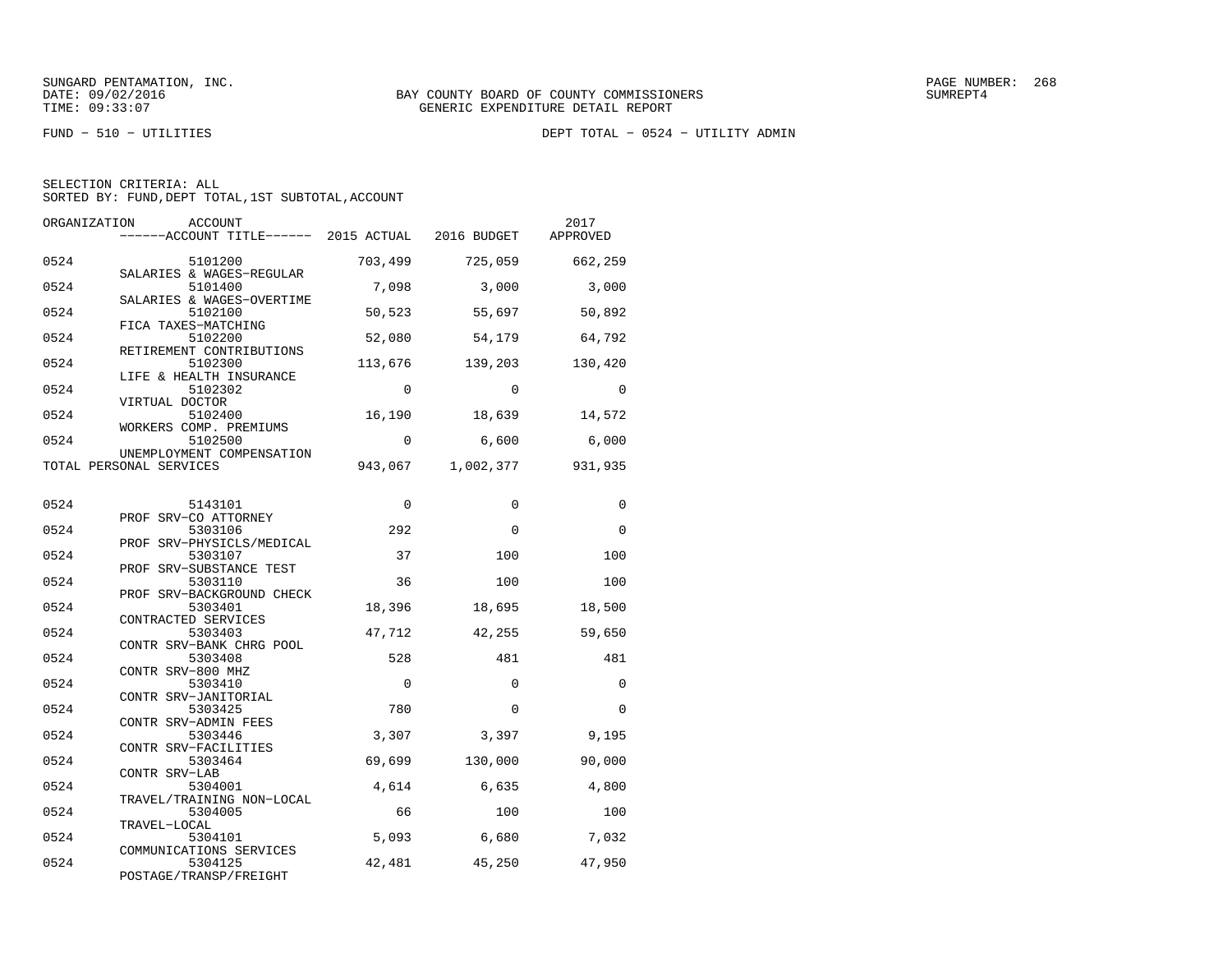FUND − 510 − UTILITIES DEPT TOTAL − 0524 − UTILITY ADMIN

| SELECTION CRITERIA: ALL |  |                                                    |  |
|-------------------------|--|----------------------------------------------------|--|
|                         |  | SORTED BY: FUND, DEPT TOTAL, 1ST SUBTOTAL, ACCOUNT |  |

| ORGANIZATION | ACCOUNT                                           |          |          | 2017        |
|--------------|---------------------------------------------------|----------|----------|-------------|
|              | ------ACCOUNT TITLE------ 2015 ACTUAL 2016 BUDGET |          |          | APPROVED    |
| 0524         | 5304130                                           | 26,309   | 31,100   | 33,000      |
|              | POSTAGE-LAB SAMPLES                               |          |          |             |
| 0524         | 5304301<br>UTILITY SERVICES                       | 26,444   | 23,100   | 23,500      |
| 0524         | 5304405                                           | $\Omega$ | $\Omega$ | 0           |
|              | RENTALS/LEASES-BUILDINGS                          |          |          |             |
| 0524         | 5304410                                           | 8,561    | 10,932   | 843         |
| 0524         | RENTALS/LEASES-EQUIPMENT<br>5304414               | $\Omega$ | $\Omega$ | 12,657      |
|              | RENTALS/LEASES-EOUIP(IT)                          |          |          |             |
| 0524         | 5304501                                           | 12,876   | 25,507   | 22,070      |
|              | INSURANCE & BONDS                                 |          |          |             |
| 0524         | 5304604                                           | 2,672    | 3,700    | 3,500       |
| 0524         | REPAIR/MAINT-BLD&GRD DEPT<br>5304605              |          | 6,000    | 44,500      |
|              | REPAIR/MAINT-BLDG & GRND                          | 5,192    |          |             |
| 0524         | 5304610                                           | 215      | 1,000    | 1,000       |
|              | REPAIR/MAINT-AUTO EOUIP                           |          |          |             |
| 0524         | 5304611                                           | $\Omega$ | $\Omega$ | $\mathbf 0$ |
|              | REPAIR/MAINT-FLEET MAINT                          |          |          |             |
| 0524         | 5304615                                           | 7,497    | 10,650   | 10,750      |
|              | REPAIR/MAINT-EQUIPMENT                            |          |          |             |
| 0524         | 5304701                                           | 11,551   | 9,600    | 12,100      |
| 0524         | PRINTING & BINDING<br>5304902                     | 3,747    | 2,050    | 1,560       |
|              | FEES & COSTS-PURCHASING                           |          |          |             |
| 0524         | 5304905                                           | $\Omega$ | 600      | 600         |
|              | FEES&COSTS-LGL ADV/ADVERT                         |          |          |             |
| 0524         | 5304922                                           | 4,630    | 6,000    | 6,000       |
|              | FEES & COSTS-PERMITS                              |          |          |             |
| 0524         | 5304990                                           | 310      | 400      | 400         |
|              | MISCELLANEOUS EXPENSES                            |          |          |             |
| 0524         | 5305101<br>OFFICE SUPPLIES                        | 8,120    | 13,000   | 13,000      |
| 0524         | 5305201                                           | 1,993    | 2,800    | 2,800       |
|              | OPERATING SUPPLIES                                |          |          |             |
| 0524         | 5305202                                           | 830      | 850      | 850         |
|              | OPER SUPPLIES-JANITORIAL                          |          |          |             |
| 0524         | 5305205                                           | 8,678    | 10,700   | 9,000       |
|              | GAS, OIL & LUBRICANTS                             |          |          |             |
| 0524         | 5305210                                           | 144      | 300      | 300         |
|              | SAFETY GEAR & SUPPLIES                            |          |          |             |
| 0524         | 5305215<br>CLOTHING & WEARING APPRL               | 1,426    | 820      | 1,220       |
| 0524         | 5305220                                           | 48       | 300      | 300         |
|              | TOOL & SMALL IMPLEMENTS                           |          |          |             |
| 0524         | 5305240                                           | 21,121   | 20,000   | 35,000      |
|              | OPER SUPPLIES-LAB                                 |          |          |             |
| 0524         | 5305401                                           | 328      | 2,920    | 3,000       |
|              | BOOKS/RESOURCE MATR/SUBSC                         |          |          |             |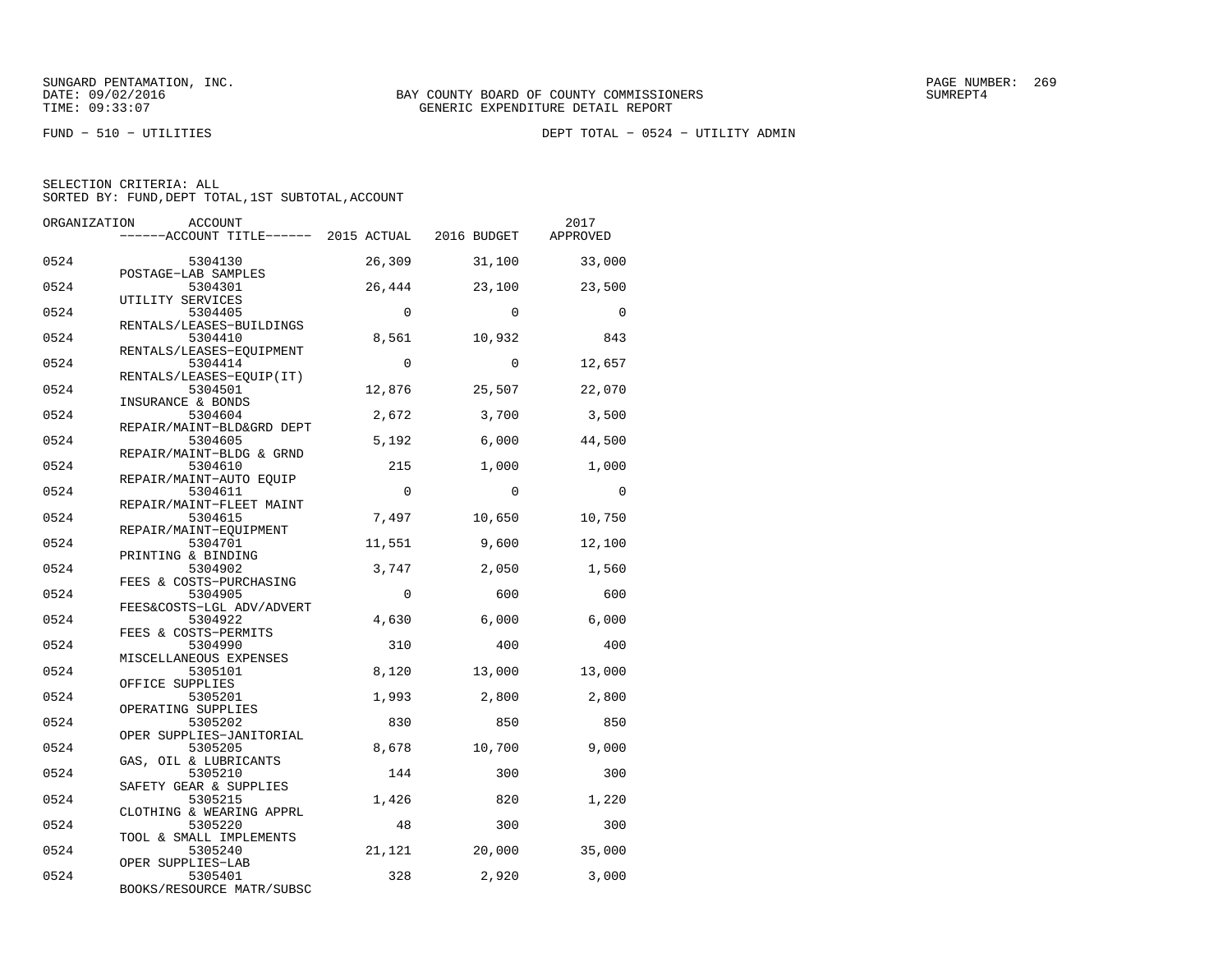|  | SELECTION CRITERIA: ALL |                                                    |  |
|--|-------------------------|----------------------------------------------------|--|
|  |                         | SORTED BY: FUND, DEPT TOTAL, 1ST SUBTOTAL, ACCOUNT |  |

| ORGANIZATION | <b>ACCOUNT</b><br>------ACCOUNT TITLE------ 2015 ACTUAL 2016 BUDGET |           |          | 2017<br>APPROVED    |
|--------------|---------------------------------------------------------------------|-----------|----------|---------------------|
| 0524         | 5305402<br><b>DUES &amp; MEMBERSHIPS</b>                            | 2,828     | 3,550    | 4,380               |
| 0524         | 5305406<br>TRAINING & TUITION                                       | 2,914     | 5,800    | 5,800               |
|              | TOTAL OPERATING EXPENSES                                            | 351,476   | 445,372  | 486,038             |
| 0524         | 5606401                                                             | 13,340    | 18,000   | 15,000              |
| 0524         | EQUIPMENT<br>5606402                                                | 3,349     | 2,000    | 2,000               |
| 0524         | EQUIP LESS THAN \$1000<br>5606450<br>COMPUTER SOFTWARE              | 8,205     | 11,700   | 33,918              |
|              | TOTAL CAPITAL OUTLAY                                                | 24,894    | 31,700   | 50,918              |
| 0524         | 5905998                                                             | 0         | $\Omega$ | $\Omega$            |
| 0524         | DEPRECIATION EXPENSE<br>5909910<br>RESERVE FOR CONTINGENCIES        | 0         | 25,960   | 28,000              |
| 0524         | 5909915<br>RESERVE FOR PAY ADJUSTMNT                                | 0         | $\Omega$ | $\Omega$            |
| 0524         | 5909999<br>RESERVE-CASH FORWARD                                     | 0         | 12,360   | 21,640              |
|              | TOTAL NON-OPERATING EXPENSES                                        | 0         | 38,320   | 49,640              |
|              | TOTAL UTILITY ADMIN                                                 | 1,319,436 |          | 1,517,769 1,518,531 |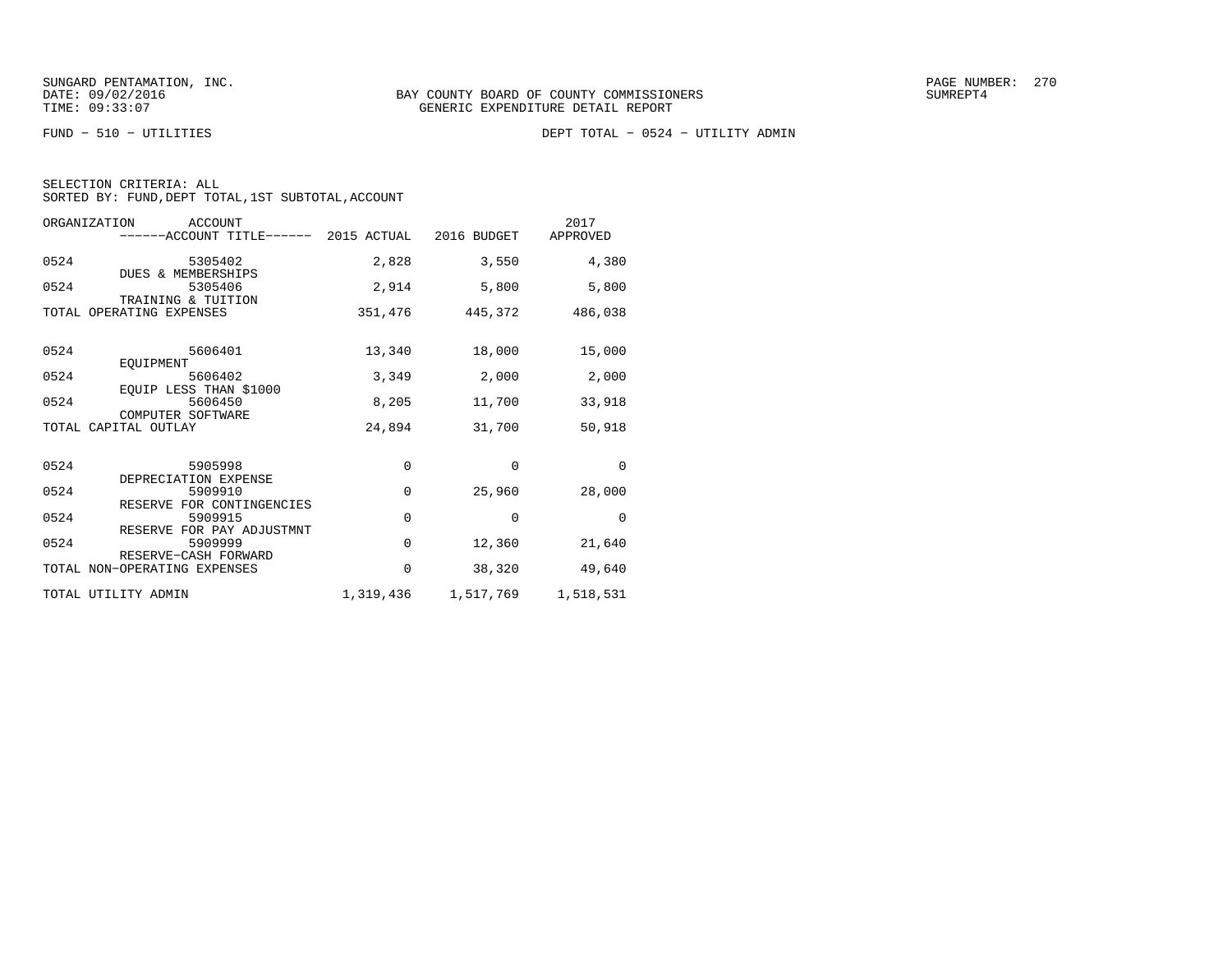FUND − 510 − UTILITIES DEPT TOTAL − 0528 − LABORATORY SERVICES

| ORGANIZATION | <b>ACCOUNT</b>                                    |          |          | 2017        |
|--------------|---------------------------------------------------|----------|----------|-------------|
|              | ------ACCOUNT TITLE------ 2015 ACTUAL 2016 BUDGET |          |          | APPROVED    |
| 0528         | 5303425                                           | $\Omega$ | $\Omega$ | $\mathbf 0$ |
|              | CONTR SRV-ADMIN FEES                              |          |          |             |
| 0528         | 5303446<br>CONTR SRV-FACILITIES                   | $\Omega$ | $\Omega$ | $\mathbf 0$ |
| 0528         | 5303464<br>CONTR SRV-LAB                          | $\Omega$ | $\Omega$ | $\mathbf 0$ |
| 0528         | 5304001                                           | $\Omega$ | $\Omega$ | $\Omega$    |
| 0528         | TRAVEL/TRAINING NON-LOCAL<br>5304101              | $\Omega$ | $\Omega$ | $\Omega$    |
| 0528         | COMMUNICATIONS SERVICES<br>5304125                | $\Omega$ | $\Omega$ | $\Omega$    |
|              | POSTAGE/TRANSP/FREIGHT                            |          |          |             |
| 0528         | 5304130<br>POSTAGE-LAB SAMPLES                    | $\Omega$ | $\Omega$ | $\Omega$    |
| 0528         | 5304301                                           | $\Omega$ | $\Omega$ | $\mathbf 0$ |
| 0528         | UTILITY SERVICES<br>5304410                       | $\Omega$ | $\Omega$ | $\mathbf 0$ |
| 0528         | RENTALS/LEASES-EOUIPMENT<br>5304501               | $\Omega$ | $\Omega$ | 0           |
| 0528         | INSURANCE & BONDS<br>5304604                      | $\Omega$ | $\Omega$ | $\Omega$    |
| 0528         | REPAIR/MAINT-BLD&GRD DEPT<br>5304605              | $\Omega$ | $\Omega$ | $\Omega$    |
|              | REPAIR/MAINT-BLDG & GRND                          |          |          |             |
| 0528         | 5304615<br>REPAIR/MAINT-EQUIPMENT                 | $\Omega$ | $\Omega$ | $\mathbf 0$ |
| 0528         | 5304902<br>FEES & COSTS-PURCHASING                | $\Omega$ | $\Omega$ | $\mathbf 0$ |
| 0528         | 5304905                                           | $\Omega$ | $\Omega$ | $\Omega$    |
| 0528         | FEES&COSTS-LGL ADV/ADVERT<br>5304922              | $\Omega$ | $\Omega$ | $\mathbf 0$ |
| 0528         | FEES & COSTS-PERMITS<br>5304989                   | $\Omega$ | $\Omega$ | 0           |
| 0528         | FARE BOX OVER/UNDER<br>5305101                    | $\Omega$ | $\Omega$ | $\Omega$    |
|              | OFFICE SUPPLIES                                   |          |          |             |
| 0528         | 5305201<br>OPERATING SUPPLIES                     | $\Omega$ | $\Omega$ | $\Omega$    |
| 0528         | 5305202<br>OPER SUPPLIES-JANITORIAL               | $\Omega$ | $\Omega$ | 0           |
| 0528         | 5305205<br>GAS, OIL & LUBRICANTS                  | $\Omega$ | $\Omega$ | $\Omega$    |
| 0528         | 5305210                                           | $\Omega$ | $\Omega$ | $\Omega$    |
| 0528         | SAFETY GEAR & SUPPLIES<br>5305215                 | $\Omega$ | $\Omega$ | $\Omega$    |
| 0528         | CLOTHING & WEARING APPRL<br>5305240               | $\Omega$ | $\Omega$ | $\mathbf 0$ |
|              | OPER SUPPLIES-LAB                                 |          |          |             |
| 0528         | 5305402<br>DUES & MEMBERSHIPS                     | $\Omega$ | $\Omega$ | $\Omega$    |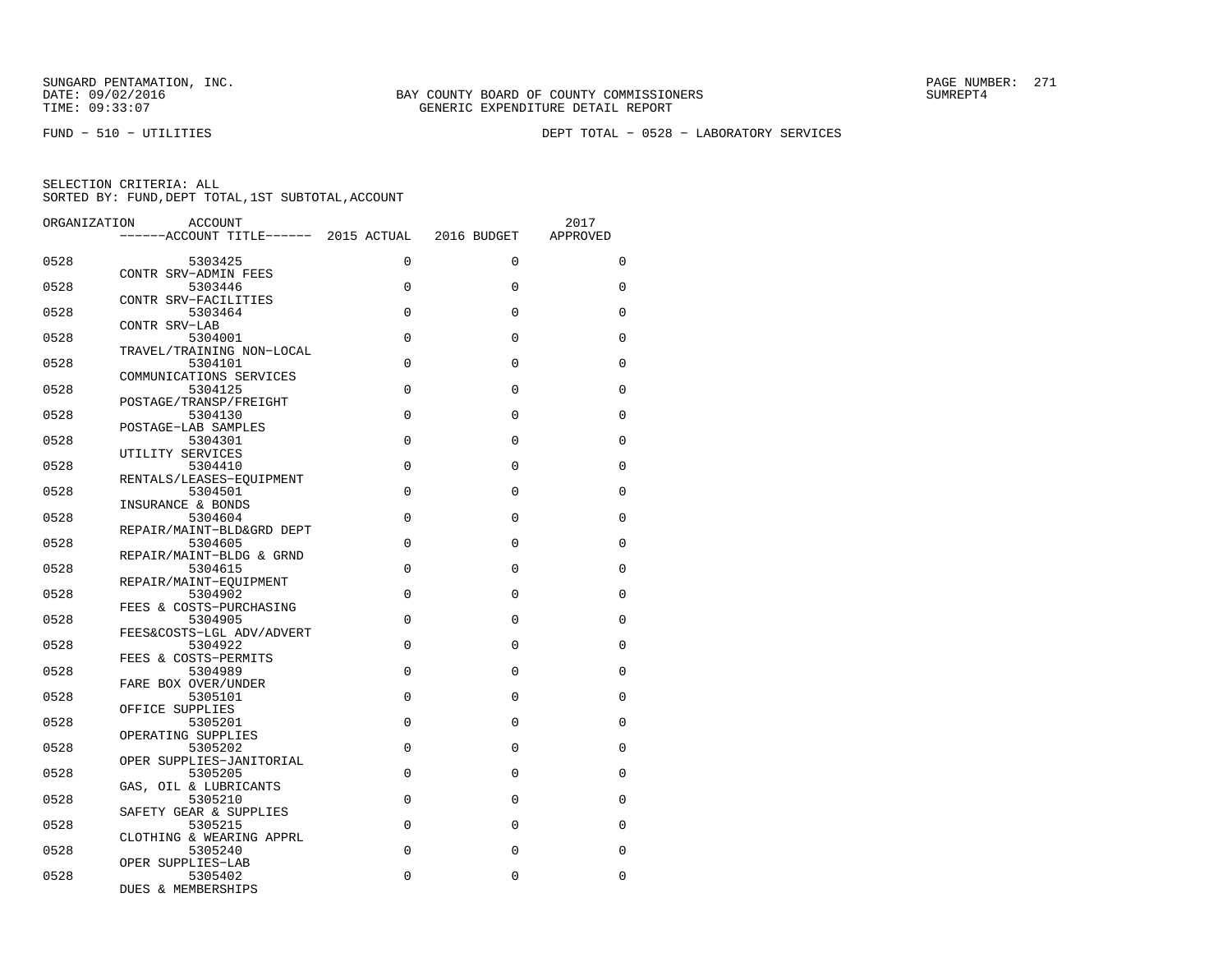FUND − 510 − UTILITIES DEPT TOTAL − 0528 − LABORATORY SERVICES

| SELECTION CRITERIA: ALL |  |  |                                                    |  |
|-------------------------|--|--|----------------------------------------------------|--|
|                         |  |  | SORTED BY: FUND, DEPT TOTAL, 1ST SUBTOTAL, ACCOUNT |  |

| TOTAL COUNTY WITH AWT EXPENDITURES                             | 281.572.075 | 298.638.606 |                  |
|----------------------------------------------------------------|-------------|-------------|------------------|
| TOTAL REPORT                                                   | 238,889,587 | 273,039,615 | 290,005,749      |
| TOTAL UTILITIES                                                | 1,319,436   | 1,517,769   | 1,518,531        |
| TOTAL LABORATORY SERVICES                                      | 0           | 0           | O                |
| TOTAL CAPITAL OUTLAY                                           | $\Omega$    | 0           | $\Omega$         |
| EOUIP LESS THAN \$1000<br>0528<br>5606450<br>COMPUTER SOFTWARE | 0           | 0           | $\Omega$         |
| 0528<br>5606402                                                | 0           | 0           | $\Omega$         |
| TRAINING & TUITION<br>TOTAL OPERATING EXPENSES                 | 0           | 0           | $\Omega$         |
| 0528<br>5305406                                                | $\Omega$    | 0           | 0                |
| ORGANIZATION<br>ACCOUNT<br>------ACCOUNT TITLE------           | 2015 ACTUAL | 2016 BUDGET | 2017<br>APPROVED |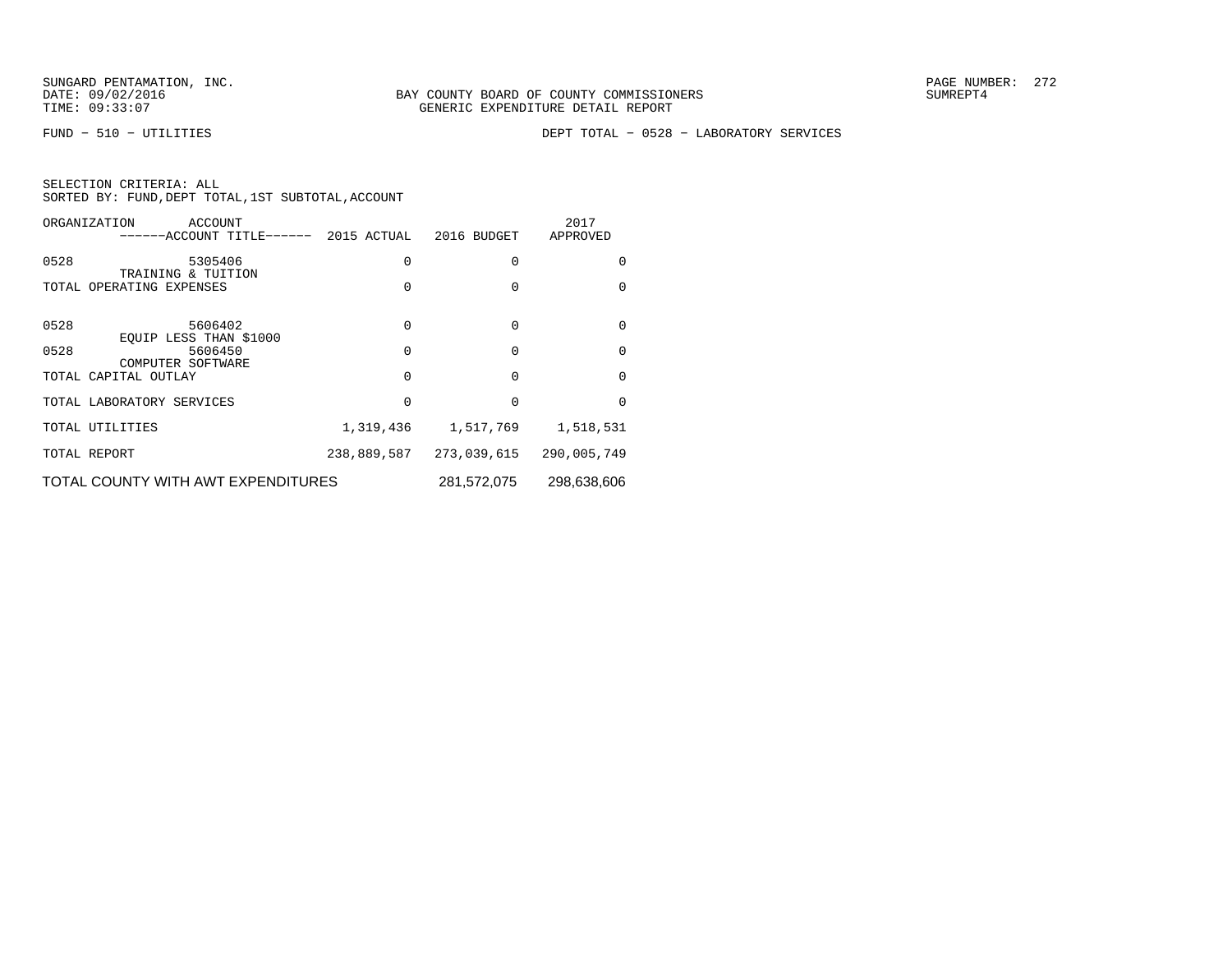FUND − 001 − GENERAL FUND − BCC DEPT TOTAL − − TITLE NOT FOUND

SELECTION CRITERIA: ALL

SORTED BY: FUND,DEPT TOTAL,1ST SUBTOTAL,ACCOUNT

| ORGANIZATION | <b>ACCOUNT</b>                                |             |                       | 2017<br>APPROVED |
|--------------|-----------------------------------------------|-------------|-----------------------|------------------|
| 001          | 3111000                                       |             | 62,105,006 63,091,209 | 64,966,480       |
| 001          | AD VALOREM TAXES<br>3111010                   | 1,580,702   | 1,607,021             | 1,654,787        |
| 001          | PUBL HEATLH UT AD VAL TAX<br>3112000          | 151,709     | $\Omega$              | 0                |
| 001          | AD VALOREM TAXES-DELIN.<br>3112010            | 4,529       | $\Omega$              | $\Omega$         |
| TOTAL TAXES  | PUB HEALTH AD VAL TX-DEL                      | 63,841,946  | 64,698,230            | 66,621,267       |
|              |                                               |             |                       |                  |
| 001          | 3290015<br>BEACH PERMITS                      | 1,330       | 950                   | 950              |
| 001          | 3290020<br>TAXI PERMITS                       | $\Omega$    | $\Omega$              | $\Omega$         |
| 001          | 3290025                                       | 800         | 234                   | 190              |
|              | PEDDLER PERMITS<br>TOTAL LICENSES AND PERMITS | 2,130       | 1,184                 | 1,140            |
|              |                                               |             |                       |                  |
| 001          | 3310001<br>FEDERAL GRANTS                     | 0           | 26,269                | 0                |
| 001          | 3312001<br>FED GRANT-L.L.E.B.G.               | $\mathbf 0$ | $\mathbf 0$           | $\mathbf 0$      |
| 001          | 3312005<br>FED GRANT-BYRNE                    | 80,363      | 31,000                | 28,500           |
| 001          | 3312006<br>FED GRANT-JAG                      | 8,000       | $\Omega$              | 0                |
| 001          | 3312010<br>FED GRANT-FEMA                     | 18,500      | 0                     | 0                |
| 001          | 3312305                                       | 77,689      | 81,271                | 82,037           |
| 001          | FED GRANT-EMERGENCY MGMNT<br>3312306          | $\mathbf 0$ | 0                     | $\mathbf 0$      |
| 001          | FED GRANT-HURRICANE IVAN<br>3312307           | 42,987      | 0                     | 0                |
| 001          | FED GRANT-HOMELAND SCRTY<br>3312401           | $\Omega$    | $\Omega$              | 0                |
| 001          | FED GRANT-VIOLNCE AGT WMN<br>3312402          | $\Omega$    | 0                     | 0                |
| 001          | FED GRANT-JR DEPUTY/EXPL<br>3312915           | $\mathbf 0$ | 24,995                | 0                |
| 001          | FED GRANT-DRUG COURT<br>3312916               | $\Omega$    | 237,274               | 0                |
| 001          | FED GRANT-C.O.P.S.<br>3313903                 | 198,581     | 0                     | $\mathbf 0$      |
|              | FED GRANT-HAZARD MITIGATN                     | $\Omega$    | $\Omega$              | $\Omega$         |
| 001          | 3313905<br>FED GRANT-MARINE AGENT             |             |                       |                  |
| 001          | 3313912<br>FED GRANT-FISH & WILDLIFE          | $\Omega$    | 978,542               | 60,000           |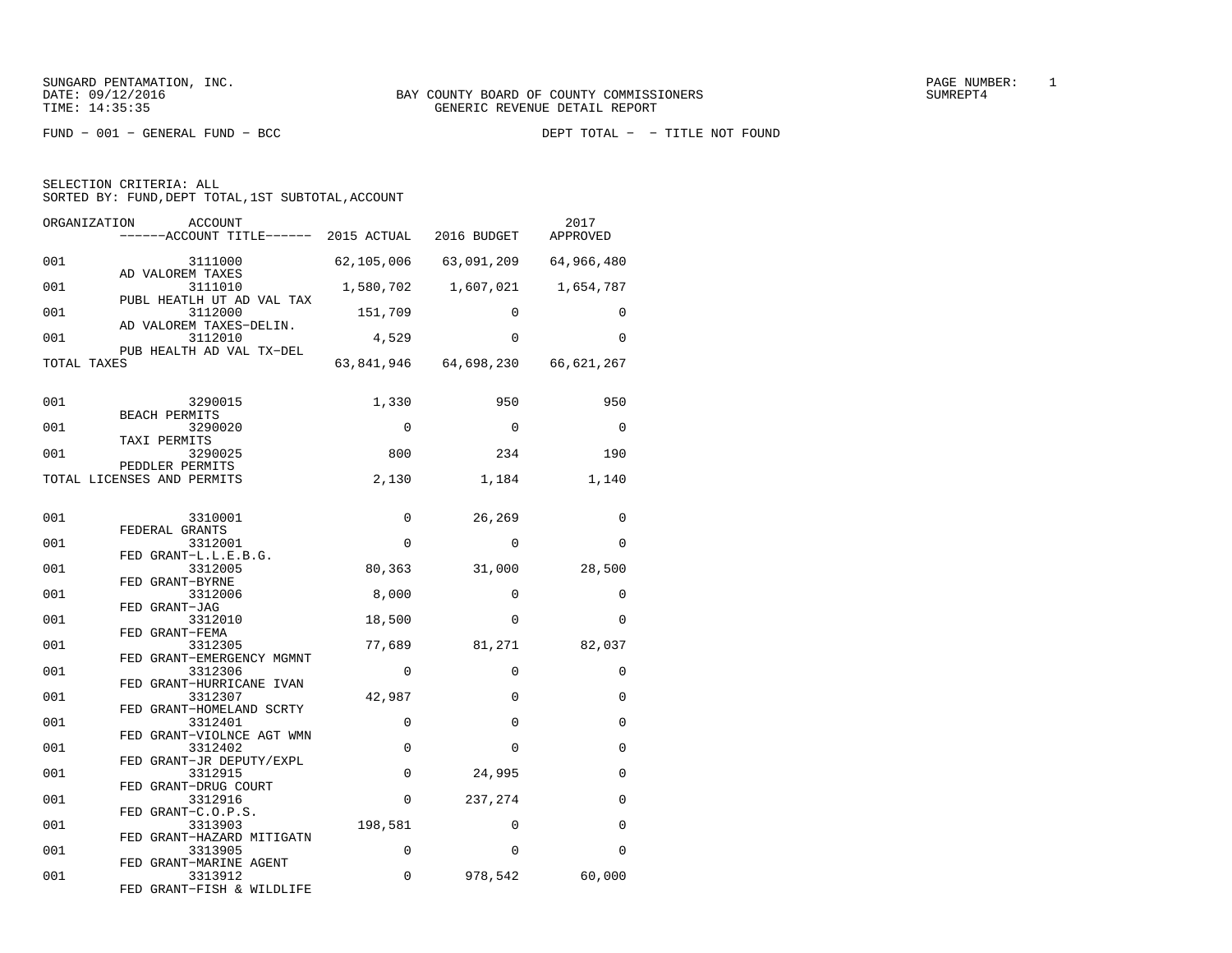FUND − 001 − GENERAL FUND − BCC DEPT TOTAL − − TITLE NOT FOUND

| ORGANIZATION | ACCOUNT                              |             |             | 2017      |
|--------------|--------------------------------------|-------------|-------------|-----------|
|              |                                      |             |             | APPROVED  |
| 001          | 3315001                              | 155,823     | $\Omega$    | $\Omega$  |
| 001          | FED GRANT-CDBG<br>3315009            | 144,187     | $\Omega$    | $\Omega$  |
| 001          | FED GRANT-FEMA FLOOD<br>3316901      | 0           | $\mathbf 0$ | 0         |
| 001          | FED GRANT-CSBG<br>3316903            | $\mathbf 0$ | $\Omega$    | $\Omega$  |
| 001          | FED GRANT-CHILD HOME SOC<br>3317001  | $\Omega$    | $\Omega$    | $\Omega$  |
| 001          | FED GRANT-PIER<br>3330001            | 96,438      | $\Omega$    | $\Omega$  |
| 001          | FED PMT IN LIEU OF TAXES<br>3340001  | 25,993      | 98,094      | 75,000    |
| 001          | STATE GRANTS<br>3341001              | $\mathbf 0$ | $\mathbf 0$ | 0         |
| 001          | ST GRANT-CIV TRAFFIC OFFC<br>3342006 | $\Omega$    | $\Omega$    | $\Omega$  |
| 001          | ST GRANT-MUTUAL AID/HURR<br>3342007  | 36,208      | 4,000       | $\Omega$  |
| 001          | ST GRANT-EMERGENCY MANGMT<br>3342008 | 0           | 29,575      | 29,575    |
| 001          | ST GRANT-VICTIMS OF CRIME<br>3342009 | 0           | $\mathbf 0$ | 0         |
| 001          | ST GRANT-DRUG CONTROL<br>3342011     | 0           | $\Omega$    | $\Omega$  |
| 001          | ST GRANT-EOC BUILDING<br>3342016     | 98,822      | 105,806     | 105,806   |
| 001          | ST GRANT-EM ASSISTANCE<br>3347001    | 0           | $\Omega$    | $\Omega$  |
| 001          | ST GRANT-BAY CO LIBRARY<br>3347005   | $\Omega$    | $\Omega$    | $\Omega$  |
| 001          | ST GRANT-FRDAP<br>3347010            | $\mathbf 0$ | $\Omega$    | $\Omega$  |
|              | ST GRANT-HP WALK TRAIL               |             |             |           |
| 001          | 3347015<br>ST GRANT-BOATING IMPRV    | $\Omega$    | $\Omega$    | $\Omega$  |
| 001          | 3347906<br>ST GRANT-FISH & WILDLIFE  | $\mathbf 0$ | $\mathbf 0$ | $\Omega$  |
| 001          | 3349005<br>ST GRANT-CSS OP CENTER    | $\Omega$    | $\Omega$    | $\Omega$  |
| 001          | 3351200<br>ST REV SHARING PROCEEDS   | 3,916,783   | 3,822,187   | 4,005,124 |
| 001          | 3351300<br>LICENSES-INSURANCE AGENTS | 40,194      | 41,800      | 41,848    |
| 001          | 3351400<br>LICENSES-MOBILE HOME      | 22,748      | 19,000      | 20,663    |
| 001          | 3351500<br>LICENSES-ALCOHOLIC BEVRGE | 100,847     | 97,850      | 81,790    |
| 001          | 3351601<br>PARI MUTUEL TAXES         | 235,417     | 235,600     | 235,417   |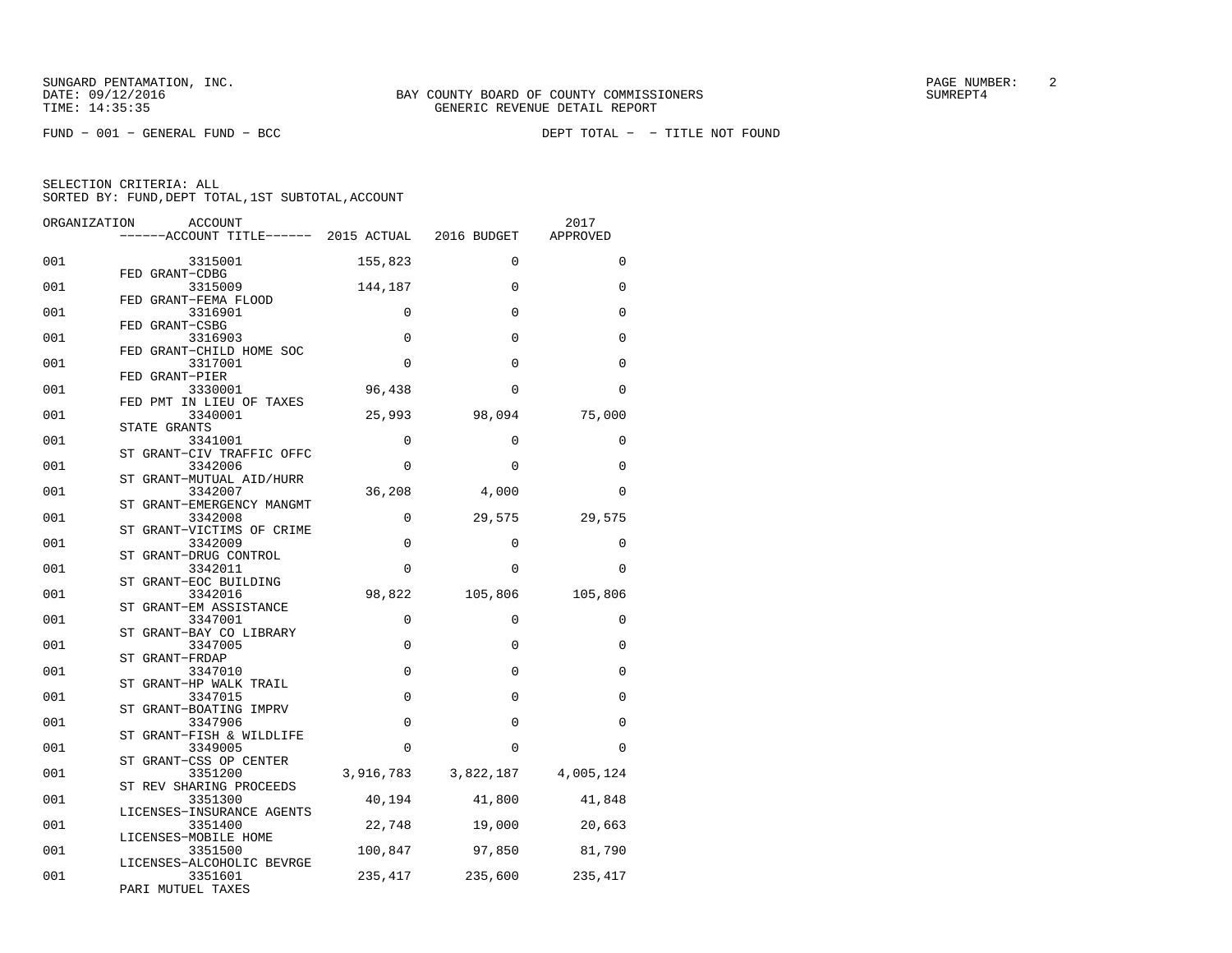FUND − 001 − GENERAL FUND − BCC DEPT TOTAL − − TITLE NOT FOUND

SELECTION CRITERIA: ALL

SORTED BY: FUND,DEPT TOTAL,1ST SUBTOTAL,ACCOUNT

| ORGANIZATION | ACCOUNT<br>------ACCOUNT TITLE------ 2015 ACTUAL 2016 BUDGET      |            |                               | 2017<br>APPROVED |
|--------------|-------------------------------------------------------------------|------------|-------------------------------|------------------|
| 001          | 3351800                                                           |            |                               | 12,510,959       |
| 001          | SALES TAX-LCL GOV/1/2 CEN<br>3351905                              | $\Omega$   | $\Omega$                      | $\Omega$         |
| 001          | ST INCENTIVE PAY TITLEIVD<br>3351920<br>ST REIMB-SRV OF PRCSS/SHF | 41,224     | 35,000                        | 35,000           |
| 001          | 3354902<br>MOTOR FUEL USE TAX                                     | $\Omega$   | $\Omega$                      | 0                |
| 001          | 3355010<br>S.H.I.P. PROGRAM                                       | 170,450    | 65,000                        | 65,000           |
| 001          | 3355012<br>REIMB-S.H.I.P. FUNDS                                   | 83,904     | 66,500                        | 79,800           |
| 001          | 3355014<br>REIMB-NSP FUNDS                                        | 18,000     | $\Omega$                      | 0                |
| 001          | 3356010<br>ST SHARED REV-CHOOSE LIFE                              | $\Omega$   | $\Omega$                      | $\Omega$         |
| 001          | 3357001<br>FLA BOATING IMPRV PROGRAM                              | 97,244     | 95,000                        | 95,000           |
| 001          | 3359001<br>ST REIMB-DEPENDENCY CASES                              | $\Omega$   | $\Omega$                      | $\Omega$         |
| 001          | 3360001<br>STATE PMT IN LIEU OF TXS                               | 0          | 88,250                        | $\Omega$         |
|              | TOTAL INTERGOVERNMENTAL REVENUE                                   | 17,750,263 | 17,687,016                    | 17,551,519       |
| 001          | 3413000                                                           |            | 2,215,102 2,581,360 2,495,938 |                  |
| 001          | CHRGS ADMIN FEES<br>3413005<br>CHRGS-NON ADV ASSESS FEE           | 65,300     | $\Omega$                      | 0                |
| 001          | 3415101<br>FEES-UNCLAIMED TX CERTIF.                              | $\Omega$   | $\Omega$                      | 0                |
| 001          | 3415105<br>FEES-TAX DEED EXCESS                                   | $\Omega$   | 9,500                         | $\Omega$         |
| 001          | 3415201<br>CHRGS FOR SRV/SHERIFF/CIV                              | 216,212    | 228,000                       | 222,159          |
| 001          | 3415401<br>FEES-COUNTY & CIRCUIT CRT                              | $\Omega$   | $\Omega$                      | 0                |
| 001          | 3415406                                                           | 6,588      | 10,000                        | 6,650            |
|              | FEES-PARTICIPANT/DRUG CRT                                         |            |                               |                  |
| 001          | 3419002<br>COPIES                                                 | 20         | 150                           | 95               |
| 001          | 3419010<br><b>VAB FEE (\$15)</b>                                  | 1,245      | 7,000                         | 1,300            |
| 001          | 3421005<br>CHRGS FOR SRV-SHERIFF/SRO                              | 693,842    |                               | 685,045 720,232  |
| 001<br>001   | 3421010<br>CHRGS FOR SRV-SHER/CALLWY<br>3421012                   | 0          | 1,406,219 1,476,530<br>0      | 1,550,357<br>0   |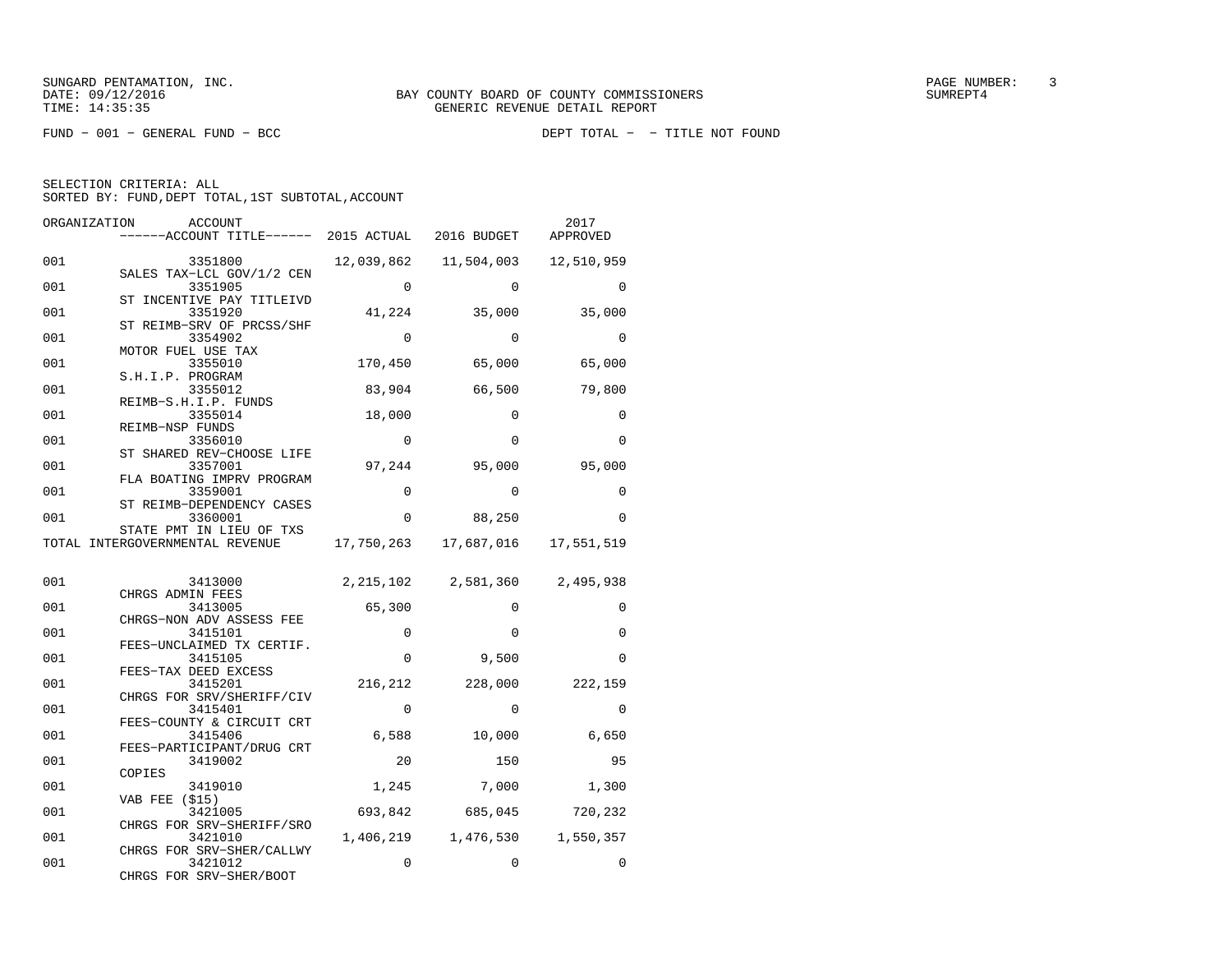SUNGARD PENTAMATION, INC.<br>
BAY COUNTY BOARD OF COUNTY COMMISSIONERS AND SUNREPT4 SUMREPT4

| ORGANIZATION | ACCOUNT<br>------ACCOUNT TITLE------ 2015 ACTUAL 2016 BUDGET |             |             | 2017<br>APPROVED |
|--------------|--------------------------------------------------------------|-------------|-------------|------------------|
| 001          | 3421015                                                      | $\Omega$    | $\Omega$    | $\Omega$         |
| 001          | CHRGS FOR SRV-SHERIFF<br>3423000                             | 369,166     | 500,000     | 358,488          |
| 001          | CHRGS FOR SRV-FED PRISNRS<br>3429015                         | 77,903      | 75,000      | 75,000           |
| 001          | CHRG FOR SRV-COMM PLANNG<br>3429016<br>CHRG FOR SRV-GIS      | 85,095      | 66,269      | 57,244           |
| 001          | 3429018<br>CHRGS FOR SRV-EMG PLAN RV                         | 7,000       | 9,000       | 9,000            |
| 001          | 3449005<br>CHRGS FOR SERVICES-TRANSP                         | $\mathbf 0$ | $\Omega$    | $\Omega$         |
| 001          | 3464010<br>FEES-ANIMAL CONTROL                               | 440,183     | 754,489     | 811,132          |
| 001          | 3464012<br>FEES-ANIMAL CNTRL SURCHRG                         | 670         | 0           | 0                |
| 001          | 3469010<br>FEES-MEDICAL EXAMINER                             | 302,148     | 301,880     | 299,876          |
| 001          | 3469020<br>FEES-MORGUE USE                                   | $\Omega$    | $\Omega$    | $\Omega$         |
| 001          | 3472903<br>FEES - PIER                                       | 541,368     | 502,455     | 522,500          |
| 001          | 3472905<br>FEES-LEAGUE/HARDERS PARK                          | 9,090       | 18,800      | 9,000            |
| 001          | 3472907<br>FEES-FIELD USAGE                                  | 30,867      | 46,900      | 45,500           |
| 001          | 3472909<br>FEES-HARDER'S CONCESSION                          | 47,353      | 3,000       | 3,000            |
| 001          | 3472910<br>LEASE PAYMENT-HARDERS PRK                         | $\mathbf 0$ | $\mathbf 0$ | 0                |
| 001          | 3472911<br>LEASE-COUNTY PIER                                 | 33,600      | 33,600      | 33,900           |
| 001          | 3472912<br>LEASE-ADMIN CAFE                                  | 12,018      | 2,400       | 12,000           |
| 001          | 3472915<br>RENTALS-NSP                                       | 83,900      | 60,000      | 60,000           |
| 001          | 3472916<br>RENTALS-SHIP                                      | 7,800       | 7,800       | 7,800            |
| 001          | 3475905<br>RENTAL FEES-COMMUNITY BLD                         | 4,200       | 3,000       | 3,500            |
| 001          | 3481303<br>FEES-CTY CT/CRM/INCARCRTN                         | 20,598      | 20,000      | 20,000           |
| 001          | 3481401<br>FEES-CJTF/CTY.CT./CRML                            | $\mathbf 0$ | $\mathbf 0$ | 0                |
| 001          | 3481402<br>FEES-DRUG ABUSE/CO CT/CRM                         | 35,882      | 20,000      | 20,000           |
| 001          | 3482201<br>FEES-CIR. CT./CRIMINAL                            | $\Omega$    | $\Omega$    | $\Omega$         |
| 001          | 3482305<br>CHRGS SVC-CT REP/CIR/CRM                          | $\Omega$    | 0           | $\Omega$         |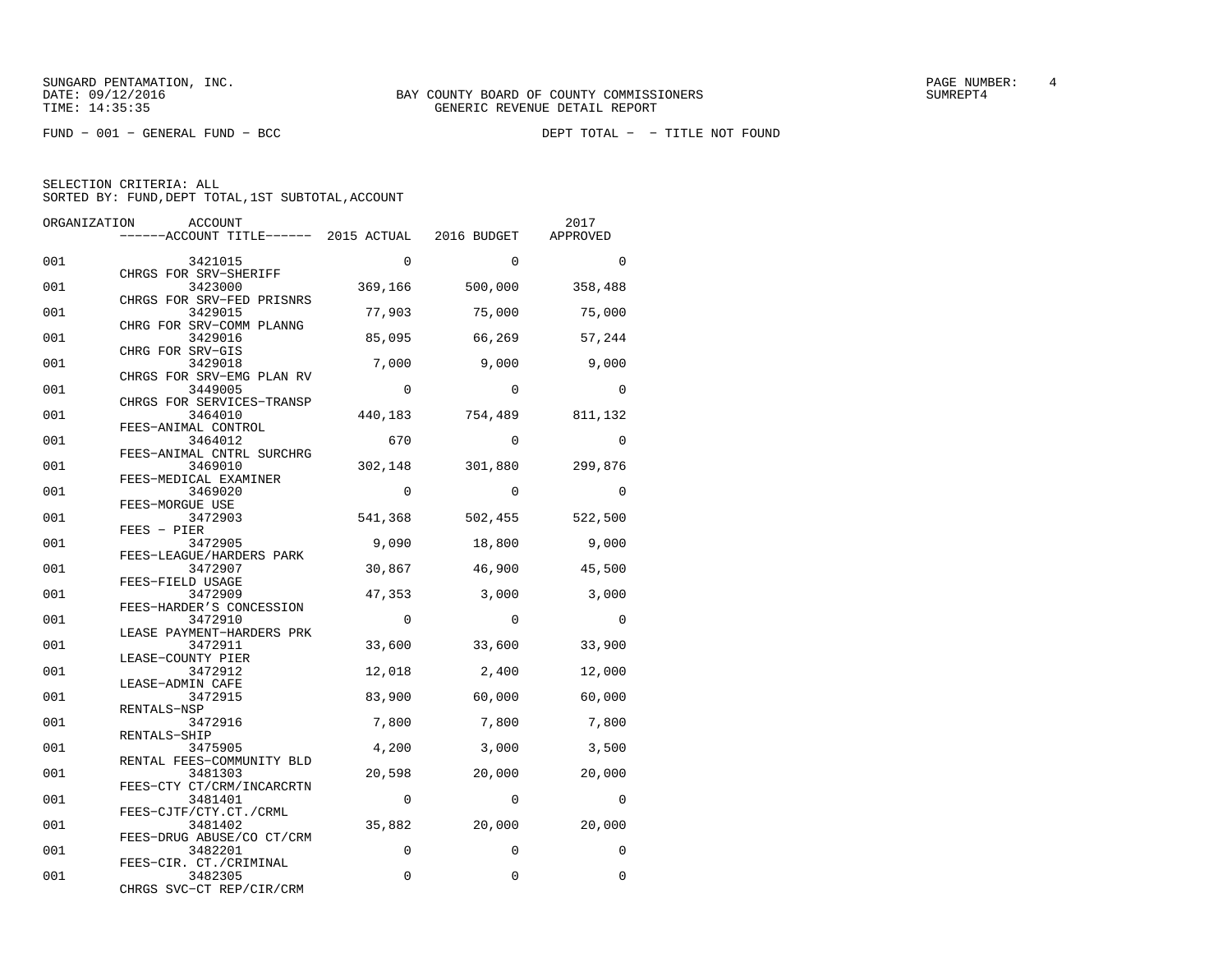FUND − 001 − GENERAL FUND − BCC DEPT TOTAL − − TITLE NOT FOUND

| ORGANIZATION<br><b>ACCOUNT</b><br>------ACCOUNT TITLE------ 2015 ACTUAL |             | 2016 BUDGET | 2017<br>APPROVED |
|-------------------------------------------------------------------------|-------------|-------------|------------------|
| 001<br>3482401                                                          | $\Omega$    | $\Omega$    | $\Omega$         |
| FEES-CJTF/CIR.CT./CRML                                                  |             |             |                  |
| 001<br>3482402<br>FEES-DRUG ABUSE/CIRCT/CRM                             | 15,064      | 12,150      | 12,150           |
| 001<br>3485401                                                          | 0           | $\Omega$    | $\Omega$         |
| FEES-CJTF/TRAFFIC<br>001<br>3486501                                     | $\mathbf 0$ | $\Omega$    | 0                |
| REIMB-CONFLICT CASES                                                    |             |             |                  |
| 001<br>3489315<br>FINES CRT COSTS-TRAFFIC                               | 57,661      | 60,000      | 60,000           |
| 001<br>3490001                                                          | $-420$      | $\Omega$    | 0                |
| OTHER CHARGES FOR SERVICE<br>TOTAL CHARGES FOR SERVICES                 | 6,785,673   | 7,494,328   | 7,416,821        |
|                                                                         |             |             |                  |
| 001<br>3489201                                                          | 340,832     | 332,975     | 345,519          |
| FEES-PUBLIC RECORDS (\$2)<br>001<br>3489310                             | 73,630      | 70,000      | 71,357           |
| CRT COST-INNV CRT PG(25%)<br>001<br>3489314                             | $\Omega$    | $\Omega$    | $\Omega$         |
| FINES CRT COST-DRIVERS ED                                               |             |             |                  |
| 001<br>3489320<br>CRT COST-LEGAL AID (25%)                              | 73,630      | 70,000      | 71,357           |
| 001<br>3489330                                                          | 73,630      | 70,000      | 71,357           |
| CRT COST-LAW LIBRARY (25%)<br>001<br>3489340                            | 73,630      | 70,000      | 71,357           |
| CRT COST-TEEN COURT (25%)                                               |             |             |                  |
| 001<br>3489390<br>CRT COST-CRIME PREVENTION                             | 113,418     | 96,900      | 107,747          |
| 001<br>3489501                                                          | 710,337     | 757,150     | 619,832          |
| CRT FACILITY SURCHRG(\$15)<br>001<br>3489504                            | $\Omega$    | $\Omega$    | $\Omega$         |
| COURT FACILITY FUNDS<br>TOTAL COURT RELATED REVENUES                    | 1,459,109   | 1,467,025   | 1,358,526        |
|                                                                         |             |             |                  |
| 001<br>3511000                                                          | 0           | 0           | 0                |
| COURT CASES-FINES & FORE.                                               |             |             |                  |
| 001<br>3511010<br>FINES-SCHOOL CROSSING GRD                             | $\Omega$    | $\Omega$    | $\Omega$         |
| 001<br>3512001                                                          | 39,327      | 45,000      | 40,000           |
| CONFISCATED PROPERTY<br>001<br>3540005                                  | 120,619     | 10,000      | 10,000           |
| FINES-CODE ENFORCEMENT                                                  |             |             |                  |
| 001<br>3591000<br>RESTITUTION-COURT ORDERED                             | 10,072      | 5,000       | 5,000            |
| TOTAL FINES & FORFEITS                                                  | 170,017     | 60,000      | 55,000           |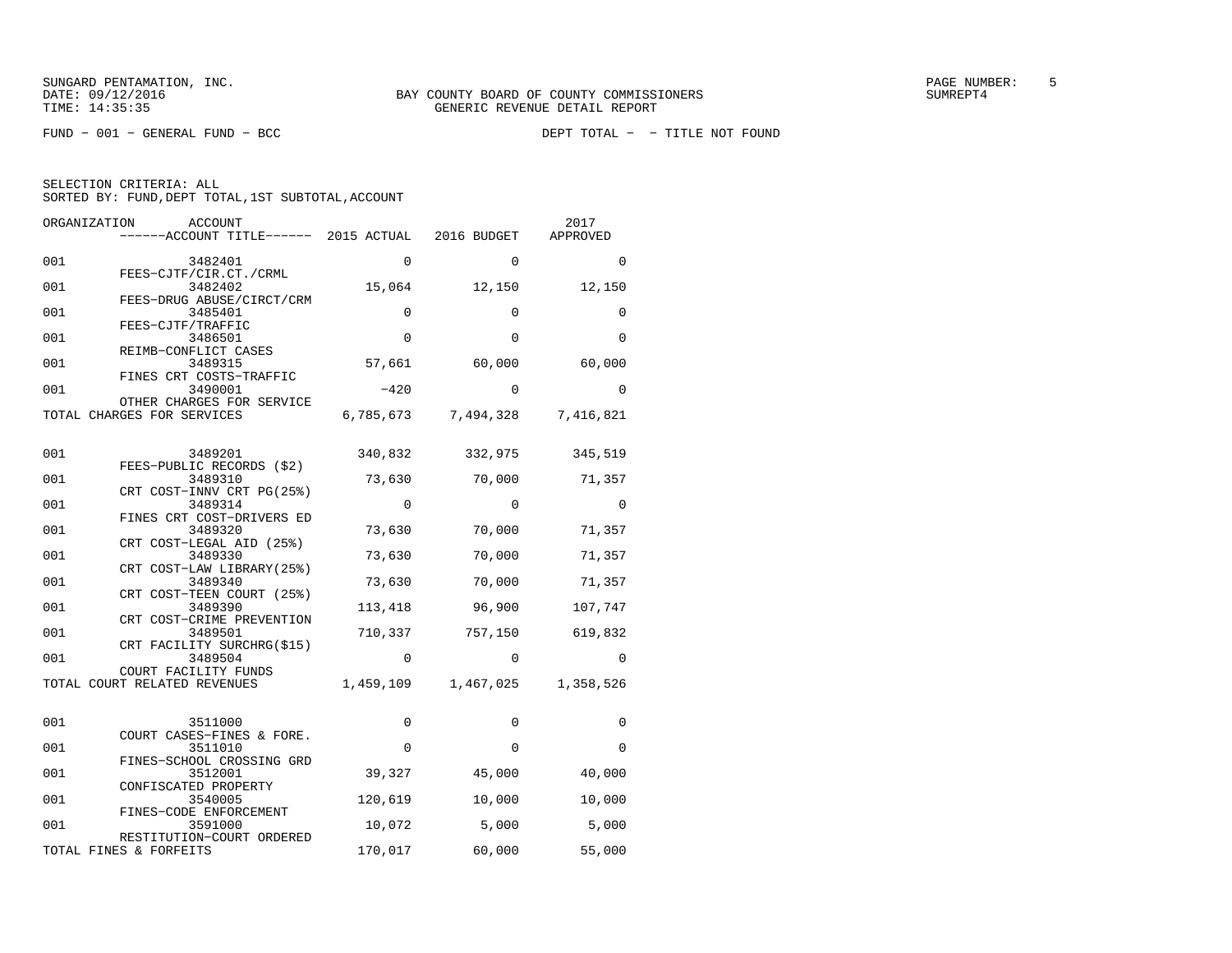| ORGANIZATION | ACCOUNT                                             |             |             | 2017<br>APPROVED  |
|--------------|-----------------------------------------------------|-------------|-------------|-------------------|
| 001          | 3620010                                             | 47,457      | 15,000      | 19,000            |
| 001          | RENT INCOME<br>3640010<br>SALE OF FIXED ASSETS      | 28,343      | $\Omega$    | $\Omega$          |
| 001          | 3649018<br>SALE OF SURPLUS LAND                     | $\mathbf 0$ | $\mathbf 0$ | 2,900,000         |
| 001          | 3660001<br>CONTRIBUTIONS-PRIVATE SRC                | 15,481      | $\Omega$    | $\Omega$          |
| 001          | 3660007<br>CONTRIB-OTHER GOVT UNITS                 | 10,095      | 300,000     | 276,263           |
| 001          | 3660100<br>DONATION-ANIMAL CNTRL                    | 6,594       | 0           | 6,500             |
| 001          | 3670001<br>GAIN/LOSS ON SALE INVSTMT                | $\mathbf 0$ | 1,500       | 500               |
| 001          | 3693010<br><b>SETTLEMENT</b>                        | $\mathbf 0$ | $\Omega$    | 0                 |
| 001          | 3699001<br>OTHER MISC REVENUE                       | 55,758      | 58,000      | 58,000            |
| 001          | 3699003<br>MISC REV-LAW LIBRARY                     | 10,662      | 8,500       | 10,000            |
| 001          | 3699004<br>REFUND PRIOR YR EXPENSE                  | 86          | $\Omega$    | $\Omega$          |
| 001          | 3699007<br>HOUSING AUTHORITY PGM FEE                | $\Omega$    | $\Omega$    | $\Omega$          |
| 001          | 3699010<br>TELEPHONE COMMISSIONS                    | 406,530     | 250,000     | 575,744           |
| 001          | 3699012<br>INSURANCE PROCEEDS                       | 50,000      | $\Omega$    | $\Omega$          |
| 001          | 3699015<br>CHARGES ATTORNEY                         | 305,336     | 319,518     | 322,534           |
|              | TOTAL MISCELLANEOUS REVENUE                         | 936,342     |             | 952,518 4,168,541 |
| 001          | 3611100<br>INTEREST-POOL                            | 259,197     | 198,550     | 294,499           |
| 001          | 3611107<br>INTEREST                                 | $\Omega$    | $\Omega$    | $\Omega$          |
| 001          | 3611112<br>INTEREST-MORTGAGE                        | 28,014      | 15,000      | 25,000            |
| 001          | 3611120<br>INTEREST-NOTES RECEIVABLE                | $\Omega$    | $\Omega$    | $\mathbf 0$       |
| 001          | 3613005<br>UNREALZD GAIN/LOSS INVEST                | 116,883     | $\Omega$    | $\Omega$          |
|              | TOTAL INTEREST EARNINGS                             | 404,094     | 213,550     | 319,499           |
| 001          | 3632705                                             | 35,328      | 29,000      | 29,000            |
| 001          | IMPACT FEES-LIBRARY<br>3632707<br>IMPACT FEES-PARKS | 140,182     | 115,000     | 115,000           |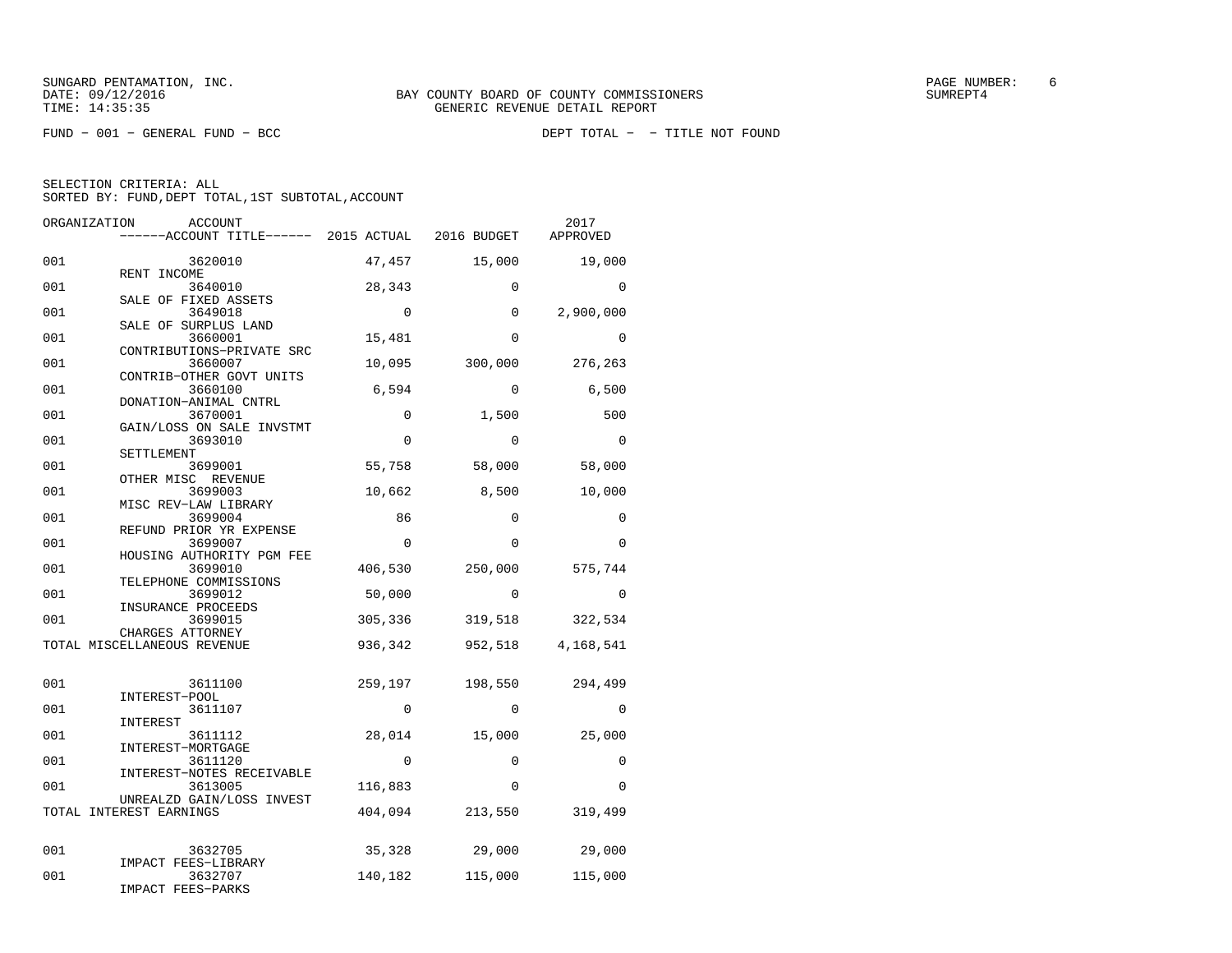FUND − 001 − GENERAL FUND − BCC DEPT TOTAL − − TITLE NOT FOUND

| ORGANIZATION | ACCOUNT<br>------ACCOUNT TITLE------ 2015 ACTUAL 2016 BUDGET |             |                               | 2017<br>APPROVED        |
|--------------|--------------------------------------------------------------|-------------|-------------------------------|-------------------------|
|              | TOTAL SPECIAL ASSESSMENTS                                    | 175,510     |                               | 144,000 144,000         |
| 001          | 3810001<br>TRNSF FRM GENERAL FD(001)                         | 0           | 0                             | $\Omega$                |
| 001          | 3810130                                                      | $\Omega$    | $\Omega$                      | $\Omega$                |
| 001          | TRNSF FRM PUB SAFETY(130)<br>3810167                         | $\mathbf 0$ | 0                             | 0                       |
| 001          | TRNSF FRM MSBU (167)<br>3810303                              | $\mathbf 0$ | $\mathbf{0}$                  | $\mathbf 0$             |
| 001          | TRNSF FRM SALES TX 2002<br>3810304                           | $\mathbf 0$ | $\mathbf{0}$                  | $\mathbf 0$             |
| 001          | TRNSF FRM JAIL 06 BND PRJ<br>3810305                         | $\Omega$    | $\Omega$                      | $\Omega$                |
|              | TRNSF FRM CAP IMP 07                                         |             |                               |                         |
| 001          | 3810380<br>TRNSF FRM C G GEN FUND                            | $\Omega$    | 0                             | $\Omega$                |
| 001          | 3810383<br>TRNSF FRM CG CRA                                  | $\Omega$    | $\Omega$                      | $\Omega$                |
| 001          | 3810430<br>TRNSF FRM SOLID WSTE(430)                         | $\Omega$    | $\Omega$                      | $\Omega$                |
| 001          | 3810440                                                      | 27,680      | 0                             | $\Omega$                |
| 001          | TRNSF FRM BLDG SAFETY-440<br>3810501                         | $\mathbf 0$ | $\mathbf{0}$                  | $\mathbf 0$             |
| 001          | TRNSF FRM INTRNL SVC(501)<br>3810505                         | $\mathbf 0$ | $\mathbf{0}$                  | $\mathbf 0$             |
| 001          | TRNSF FRM WORK COMP (505)<br>3810506                         | $\Omega$    | $\Omega$                      | $\Omega$                |
| 001          | TRNSF FRM INSUR TRST(506)<br>3830001                         | 312         | 6,200                         | 170,900                 |
| 001          | PRINCIPAL-MORTGAGE<br>3840005                                | $\mathbf 0$ | $\mathbf 0$                   | $\Omega$                |
|              | LOAN PROCEEDS                                                |             |                               |                         |
| 001          | 3840010<br><b>BOND PROCEEDS</b>                              | $\Omega$    | $\Omega$                      | $\Omega$                |
| 001          | 3862000<br>EXCESS FEES-CLERK OF CRT                          | 154,631     | 30,000                        | 30,000                  |
| 001          | 3864000<br>EXCESS FEES-SHERIFF                               | 9,998       | 5,000                         | 5,000                   |
| 001          | 3866000<br>EXCESS FEES-PROP APPRAISR                         | 50,223      | 5,000                         | 5,000                   |
| 001          | 3867000                                                      |             | 2,138,476 2,100,000 2,000,000 |                         |
| 001          | EXCESS FEES-TAX COLLECTOR<br>3868000                         |             | 90,730 20,000                 | 20,000                  |
| 001          | EXCESS FEES-SUP OF ELECTN<br>3899995                         | $\mathbf 0$ | $\Omega$                      | $\Omega$                |
| 001          | RESERVE RELEASE-CASH FWD<br>3899996<br>RESERVE RELEASE       | 0           |                               | 1, 172, 959 1, 463, 778 |
|              |                                                              |             |                               |                         |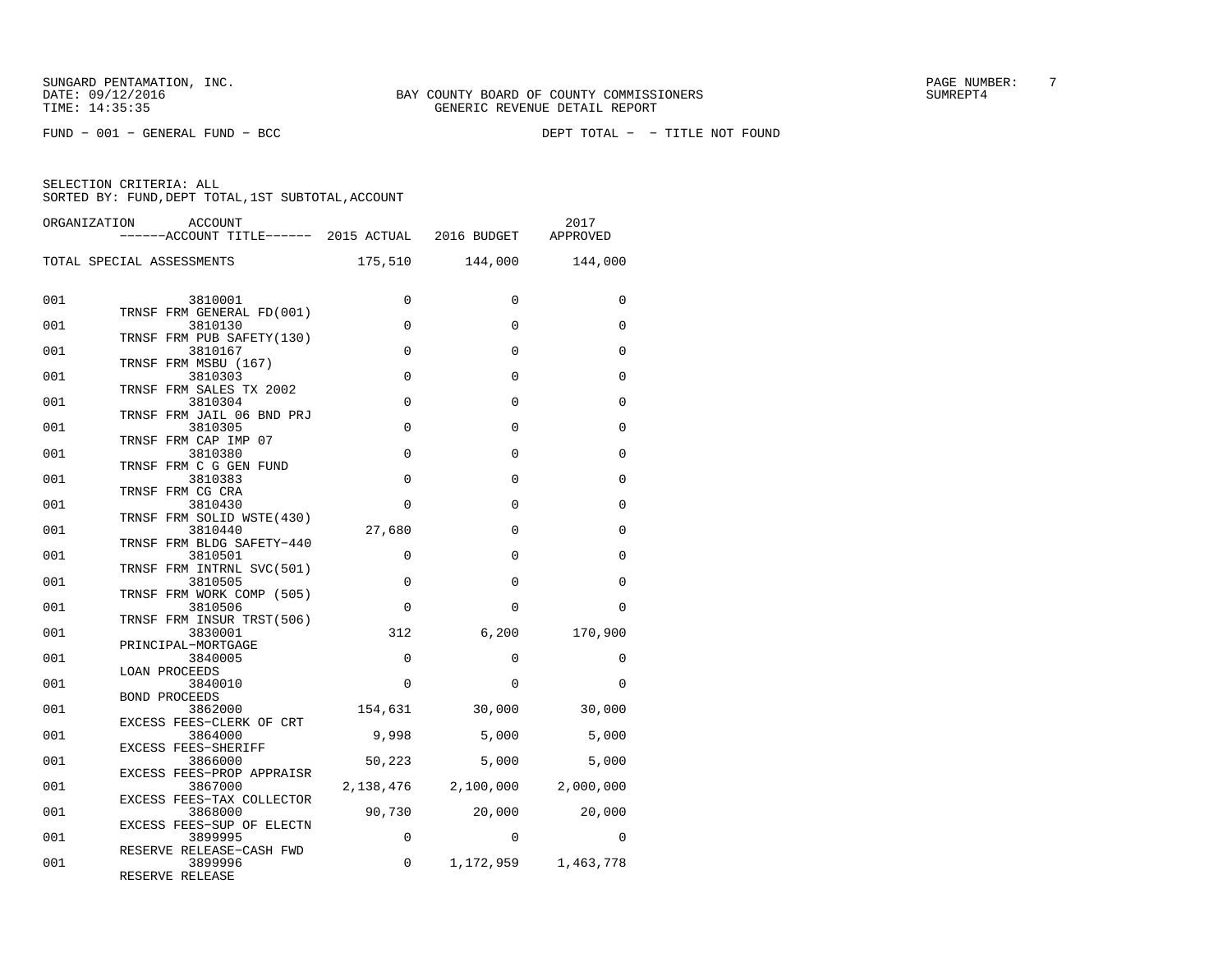FUND − 001 − GENERAL FUND − BCC DEPT TOTAL − − TITLE NOT FOUND

|     | ORGANIZATION<br>ACCOUNT<br>------ACCOUNT TITLE------    | 2015 ACTUAL | 2016 BUDGET | 2017<br>APPROVED |
|-----|---------------------------------------------------------|-------------|-------------|------------------|
| 001 | 3899998                                                 | 0           | 0           | <sup>0</sup>     |
| 001 | BALANCE FWD-BOND PROCEEDS<br>3899999                    | 0           | 10,500,000  | 10,000,000       |
|     | BALANCE FWD-CASH FORWARD<br>TOTAL OTHER REVENUE SOURCES | 2,472,050   | 13,839,159  | 13,694,678       |
|     | TOTAL TITLE NOT FOUND                                   | 93,997,134  | 106,557,010 | 111,330,991      |
|     | TOTAL GENERAL FUND - BCC                                | 93,997,134  | 106,557,010 | 111,330,991      |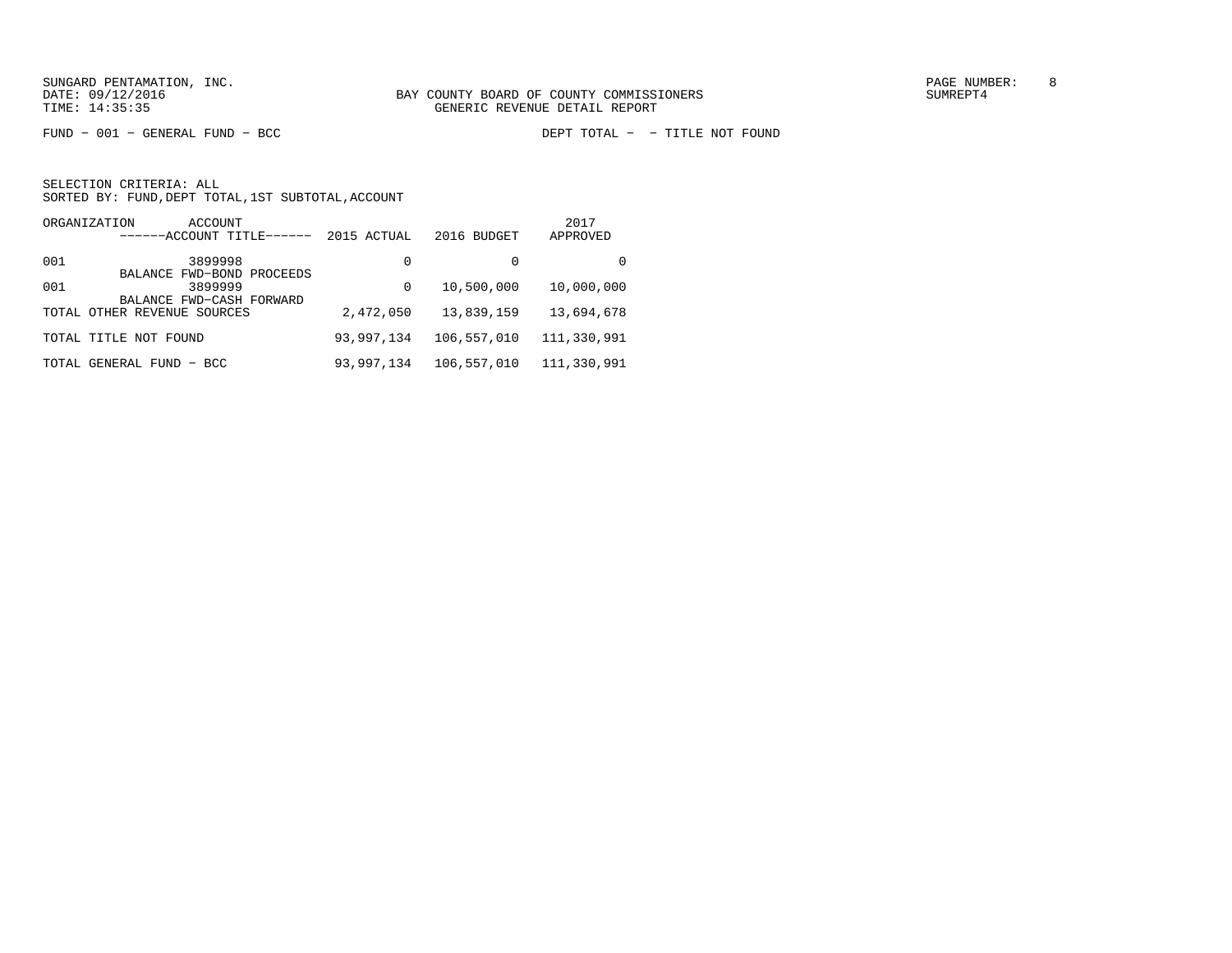| ORGANIZATION | <b>ACCOUNT</b><br>------ACCOUNT TITLE------ 2015 ACTUAL           |             | 2016 BUDGET  | 2017<br>APPROVED |
|--------------|-------------------------------------------------------------------|-------------|--------------|------------------|
| 101          | 3800000                                                           | $\Omega$    | $\Omega$     | $\Omega$         |
|              | OTHER REVENUE SOURCES<br>TOTAL TITLE NOT FOUND                    | 0           | $\Omega$     | $\Omega$         |
| 101          | 3123001<br>CO GAS TAX-NINTH CENT                                  | 1,082,533   | 1,016,313    | 1,076,017        |
| 101          | 3124101                                                           | 2,378,886   | 2,281,343    | 1,898,322        |
| 101          | LOCAL OPT GAS TAX/1ST-4TH<br>3124102<br>LOCAL OPT GAS TAX/5TH-6TH | 1,189,443   | 1,140,672    | 949,160          |
| 101          | 3124201                                                           | 0           | 912          | 0                |
| 101          | LOCAL ALT FUEL USER FEE<br>3150001                                | 945,441     | 929,898      | 844,520          |
| TOTAL TAXES  | COMMUNICATION SVC TAX                                             | 5,596,302   | 5,369,138    | 4,768,019        |
| 101          | 3310001                                                           | 34,948      | 1,213,000    | 2,336,000        |
| 101          | FEDERAL GRANTS<br>3312003                                         | $\Omega$    | 753,350      | 0                |
| 101          | FED GRANT-EPA<br>3312010                                          | $\Omega$    | 270,000      | $\Omega$         |
| 101          | FED GRANT-FEMA<br>3312306                                         | $\mathbf 0$ | $\Omega$     | $\Omega$         |
|              | FED GRANT-HURRICANE IVAN                                          |             |              |                  |
| 101          | 3313903<br>FED GRANT-HAZARD MITIGATN                              | 20,829      | 1,717,000    | 422,250          |
| 101          | 3314901<br>FED GRANT-CR 2297 BRIDGE                               | $\Omega$    | $\Omega$     | 0                |
| 101          | 3314902<br>FED GRANT-BALDWIN WIDEN                                | 0           | $\Omega$     | 0                |
| 101          | 3314903                                                           | 32,402      | $\mathbf 0$  | 0                |
| 101          | FED GRANT-TRAFFIC<br>3314905                                      | $\Omega$    | $\Omega$     | 0                |
| 101          | FED GRANT-GRAND LAGOON<br>3314907                                 | 260,384     | 0            | 0                |
| 101          | FED GRANT-PEDESTRIAN SDWK<br>3314909                              | 0           | $\mathbf 0$  | 0                |
|              | FED GRANT-WEST BAY BRDG                                           |             |              |                  |
| 101          | 3314910<br>FED GRANT-THOMAS DR SDWLK                              | 1,398,327   | $\Omega$     | 0                |
| 101          | 3314911<br>FED GRANT-MG/DL MULTI USE                              | 20,814      | 0            | 0                |
| 101          | 3315009<br>FED GRANT-FEMA FLOOD                                   | 965,595     | $\mathbf 0$  | 0                |
| 101          | 3340001                                                           | 0           | $\mathbf{0}$ | 0                |
| 101          | STATE GRANTS<br>3342006<br>ST GRANT-MUTUAL AID/HURR               | 0           | $\Omega$     | 0                |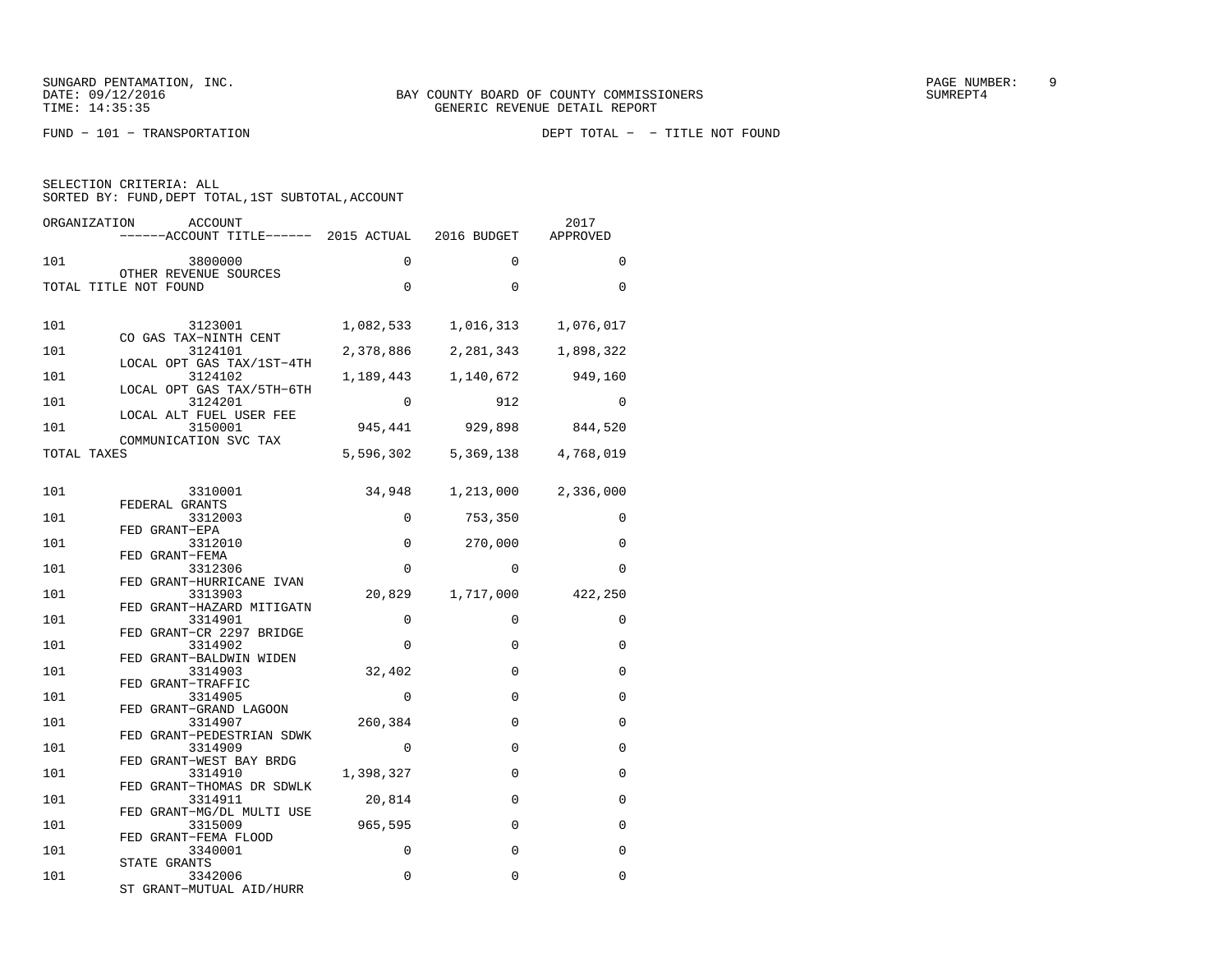FUND − 101 − TRANSPORTATION DEPT TOTAL − − TITLE NOT FOUND

| ORGANIZATION | ACCOUNT<br>------ACCOUNT TITLE------ 2015 ACTUAL 2016 BUDGET  |                  |                               | 2017<br>APPROVED |
|--------------|---------------------------------------------------------------|------------------|-------------------------------|------------------|
| 101          | 3343106                                                       | 14,890           | $\Omega$                      | $\Omega$         |
| 101          | ST GRANT-FLA ENTERPRISE<br>3344902                            | $\Omega$         | $\Omega$                      | $\Omega$         |
| 101          | ST GRANT-FDOT TRF SAFETY<br>3344903<br>ST GRANT-ADPT TRF SGNL | 451,251          | $\mathbf 0$                   | $\Omega$         |
| 101          | 3344908<br>ST GRANT-NW FL WTR MGT                             | 669,248          | $\Omega$                      | $\Omega$         |
| 101          | 3344913<br>ST GRANT-SCOTTS FERRY RD                           | 580,348          | $\Omega$                      | $\Omega$         |
| 101          | 3344918<br>ST GRANT-ADPT T/S PHS II                           | 0                | $\mathbf 0$                   | 0                |
| 101          | 3344920<br>ST GRANT-INTELL TRNSP SYS                          | 56               | 450,000                       | 450,000          |
| 101          | 3344922<br>ST GRANT-BALDWIN PHS 3                             | 1,625,778        | $\Omega$                      | $\Omega$         |
| 101          | 3345020<br>ST GRANT-DISASTER RELIEF                           | $\Omega$         | $\Omega$                      | $\Omega$         |
| 101          | 3354901<br>MOTOR FUEL TAX REBATE                              | 145,865          | 144,145                       | 141,549          |
| 101<br>101   | 3354902<br>MOTOR FUEL USE TAX<br>3354905                      | 4,935<br>459,288 | 7,790<br>433,412              | 5,000<br>465,650 |
| 101          | CONSTITUTIONAL GAS TX-20%<br>3354906                          |                  | 1,837,150 1,733,649 1,862,599 |                  |
| 101          | CONSTITUTIONAL GAS TX-80%<br>3354910                          | 1,006,852        | 961,307                       | 1,005,801        |
| 101          | CO. GAS TAX-POUR OVER/7TH<br>3354915                          | 0                | $\mathbf 0$                   | $\Omega$         |
| 101          | CO GAS TX-9TH CENT DIESEL<br>3354920                          | $\Omega$         | $\Omega$                      | $\Omega$         |
| 101          | STATE ALT. FUEL USER FEE<br>3360001                           | $\Omega$         | $\Omega$                      | $\Omega$         |
|              | STATE PMT IN LIEU OF TXS<br>TOTAL INTERGOVERNMENTAL REVENUE   | 9,528,960        | 7,683,653 6,688,849           |                  |
| 101          | 3413005<br>CHRGS-NON ADV ASSESS FEE                           | $\Omega$         | $\Omega$                      | $\Omega$         |
| 101          | 3449010<br>CHRGS FOR SRV-SIGNS/SIGNL                          | 356,842          | 500,000                       | 461,258          |
| 101          | 3490001<br>OTHER CHARGES FOR SERVICE                          | 40,589           | 50,000                        | 40,000           |
|              | TOTAL CHARGES FOR SERVICES                                    | 397,432          | 550,000                       | 501,258          |
| 101          | 3640010                                                       | 40,574           | $\mathbf 0$                   | 0                |
| 101          | SALE OF FIXED ASSETS<br>3659010<br>SALE OF SURPLUS OR SCRAP   | 3,623            | $\Omega$                      | $\Omega$         |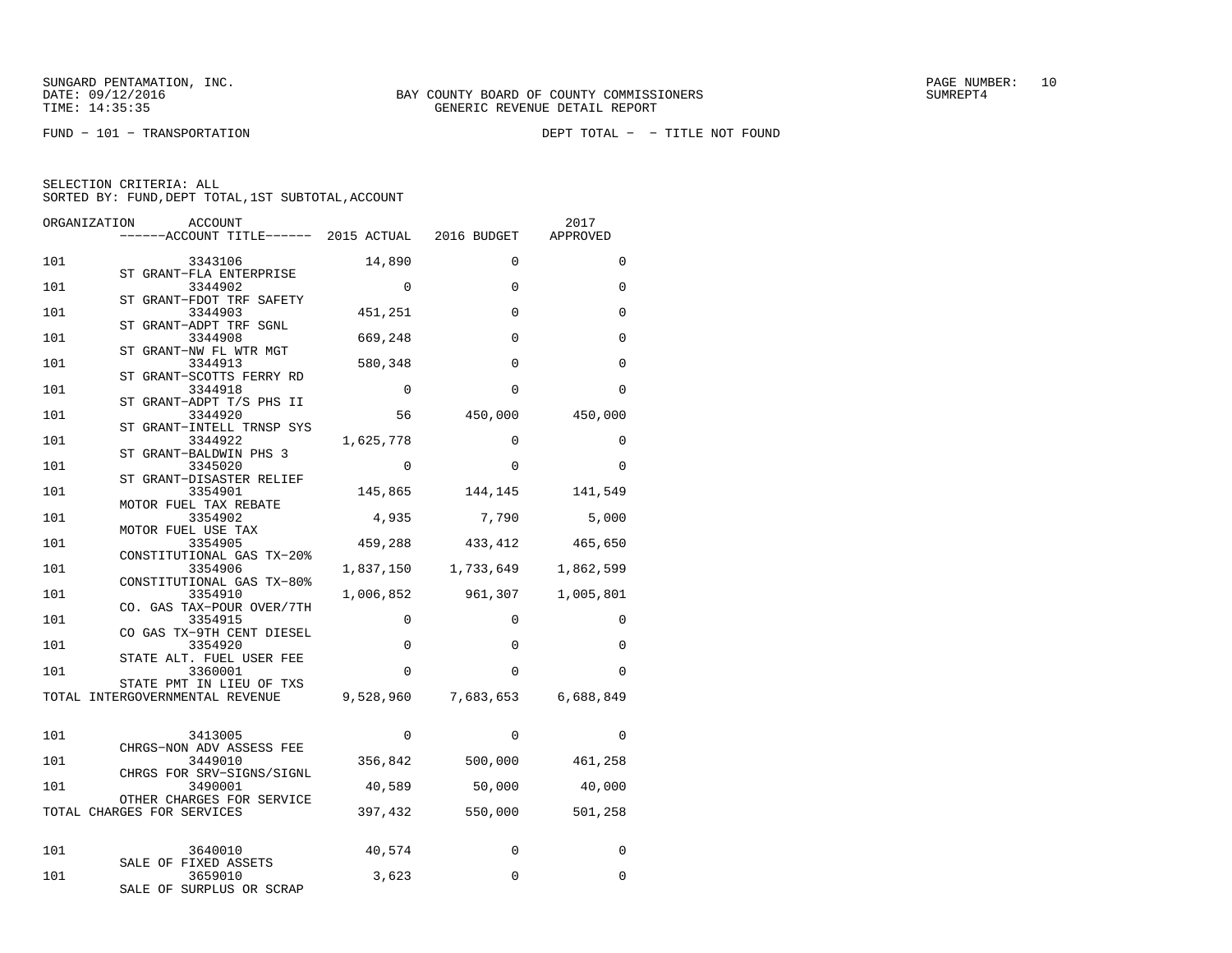|     | ORGANIZATION<br>ACCOUNT<br>------ACCOUNT TITLE------ 2015 ACTUAL |             | 2016 BUDGET | 2017<br>APPROVED    |
|-----|------------------------------------------------------------------|-------------|-------------|---------------------|
| 101 | 3660001                                                          | 0           | 0           | 0                   |
| 101 | CONTRIBUTIONS-PRIVATE SRC<br>3660007                             | 352,700     | $\Omega$    | $\Omega$            |
| 101 | CONTRIB-OTHER GOVT UNITS<br>3699001                              | 1,472       | $\Omega$    | $\Omega$            |
| 101 | OTHER MISC REVENUE<br>3699004                                    | $\mathbf 0$ | 0           | 0                   |
| 101 | REFUND PRIOR YR EXPENSE<br>3699012                               | 17,753      | 0           | 0                   |
|     | INSURANCE PROCEEDS<br>TOTAL MISCELLANEOUS REVENUE                | 416,122     | 0           | 0                   |
| 101 | 3611100                                                          | 8,986       | 6,500       | 6,500               |
| 101 | INTEREST-POOL<br>3611135                                         | 18,042      | 14,000      | 14,000              |
| 101 | INTEREST-PART. PAVING<br>3613005                                 | 4,949       | 0           | 0                   |
|     | UNREALZD GAIN/LOSS INVEST<br>TOTAL INTEREST EARNINGS             | 31,977      | 20,500      | 20,500              |
|     |                                                                  |             |             |                     |
| 101 | 3631005<br>SPEC ASSESS-PART. PAVING                              | 77,744      | 38,000      | 38,000              |
| 101 | 3631007<br>MSBU-ADMINISTRATIVE FEES                              | $\Omega$    | $\Omega$    | $\Omega$            |
| 101 | 3631010<br>STORMWATER UTIL ASSESS                                | 1,696,443   | 1,700,000   | 1,700,000           |
|     | TOTAL SPECIAL ASSESSMENTS                                        | 1,774,187   | 1,738,000   | 1,738,000           |
| 101 | 3810000<br>INTERFUND TRANSFERS                                   | $\Omega$    | 0           | 300,000             |
| 101 | 3810001<br>TRNSF FRM GENERAL FD(001)                             | 3,650,000   | 3,169,038   | 12,594,496          |
| 101 | 3810380<br>TRNSF FRM C G GEN FUND                                | $\Omega$    | $\Omega$    | 0                   |
| 101 | 3840005                                                          | 0           | $\Omega$    | 0                   |
| 101 | <b>LOAN PROCEEDS</b><br>3899996                                  | 0           | $\Omega$    | $\Omega$            |
| 101 | RESERVE RELEASE<br>3899999                                       | $\mathbf 0$ |             | 1,000,000 1,000,000 |
|     | BALANCE FWD-CASH FORWARD<br>TOTAL OTHER REVENUE SOURCES          | 3,650,000   | 4,169,038   | 13,894,496          |
|     | TOTAL TITLE NOT FOUND                                            | 21,394,980  | 19,530,329  | 27,611,122          |
|     | TOTAL TRANSPORTATION                                             | 21,394,980  | 19,530,329  | 27,611,122          |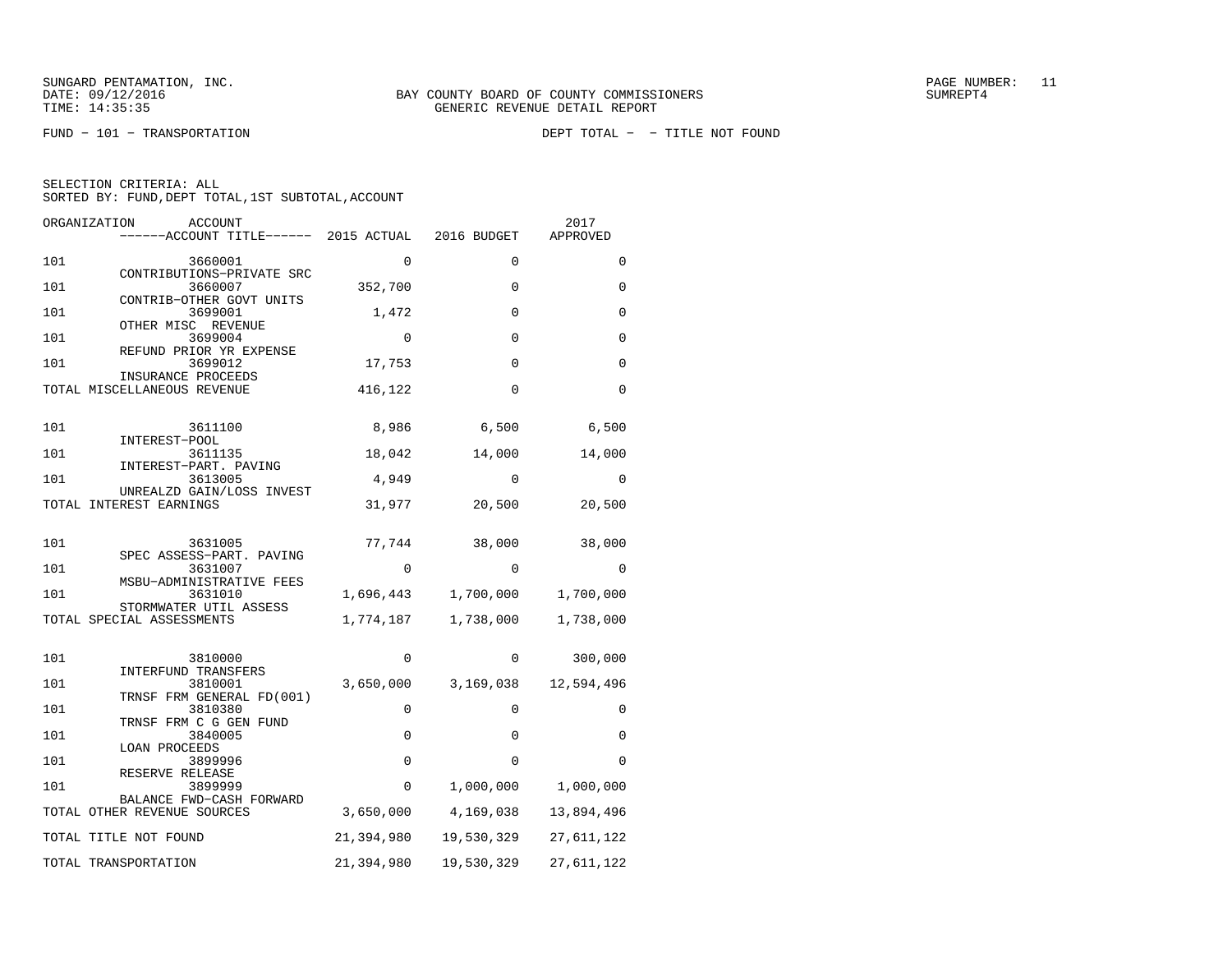FUND − 111 − ROAD IMPACT−BEACH/AIRPORT DEPT TOTAL − − TITLE NOT FOUND

|     | ORGANIZATION<br><b>ACCOUNT</b><br>------ACCOUNT TITLE------ | 2015 ACTUAL | 2016 BUDGET | 2017<br>APPROVED |
|-----|-------------------------------------------------------------|-------------|-------------|------------------|
| 111 | 3611100<br>INTEREST-POOL                                    | 922         | $\Omega$    | $\Omega$         |
| 111 | 3613005<br>UNREALZD GAIN/LOSS INVEST                        | 515         | $\Omega$    | $\Omega$         |
|     | TOTAL INTEREST EARNINGS                                     | 1,437       | $\Omega$    | $\Omega$         |
| 111 | 3632401<br>IMPACT FEES-ROADS                                | 0           | $\Omega$    | $\Omega$         |
|     | TOTAL SPECIAL ASSESSMENTS                                   | $\Omega$    | $\Omega$    | $\Omega$         |
| 111 | 3899999<br>BALANCE FWD-CASH FORWARD                         | 0           | 189,075     | 190,521          |
|     | TOTAL OTHER REVENUE SOURCES                                 | $\mathbf 0$ | 189,075     | 190,521          |
|     | TOTAL TITLE NOT FOUND                                       | 1,437       | 189,075     | 190,521          |
|     | TOTAL ROAD IMPACT-BEACH/AIRPORT                             | 1,437       | 189,075     | 190,521          |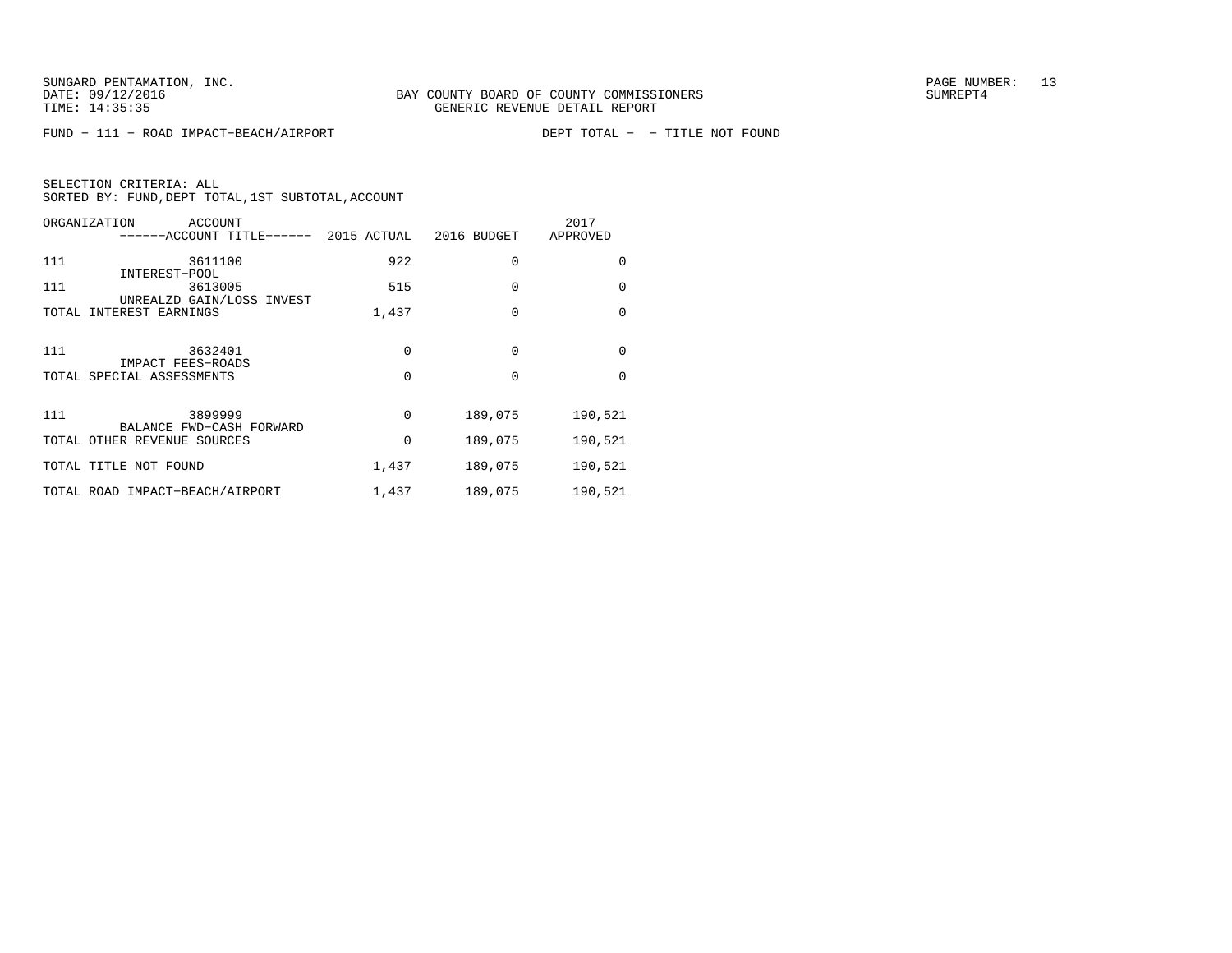FUND − 112 − ROAD IMPACT−EAST BAY CTY DEPT TOTAL − − TITLE NOT FOUND

| ORGANIZATION                   | ACCOUNT<br>------ACCOUNT TITLE------ | 2015 ACTUAL | 2016 BUDGET | 2017<br>APPROVED |
|--------------------------------|--------------------------------------|-------------|-------------|------------------|
| 112<br>INTEREST-POOL           | 3611100                              | 1,504       | $\Omega$    | $\Omega$         |
| 112                            | 3613005<br>UNREALZD GAIN/LOSS INVEST | 839         | $\Omega$    | $\Omega$         |
| TOTAL INTEREST EARNINGS        |                                      | 2,343       | $\Omega$    | $\Omega$         |
| 112<br>IMPACT FEES-ROADS       | 3632401                              | 0           | $\Omega$    | $\Omega$         |
| TOTAL SPECIAL ASSESSMENTS      |                                      | $\Omega$    | 0           | $\Omega$         |
| 112                            | 3899999<br>BALANCE FWD-CASH FORWARD  | 0           | 308,250     | 310,608          |
| TOTAL OTHER REVENUE SOURCES    |                                      | 0           | 308,250     | 310,608          |
| TOTAL TITLE NOT FOUND          |                                      | 2,343       | 308,250     | 310,608          |
| TOTAL ROAD IMPACT-EAST BAY CTY |                                      | 2,343       | 308,250     | 310,608          |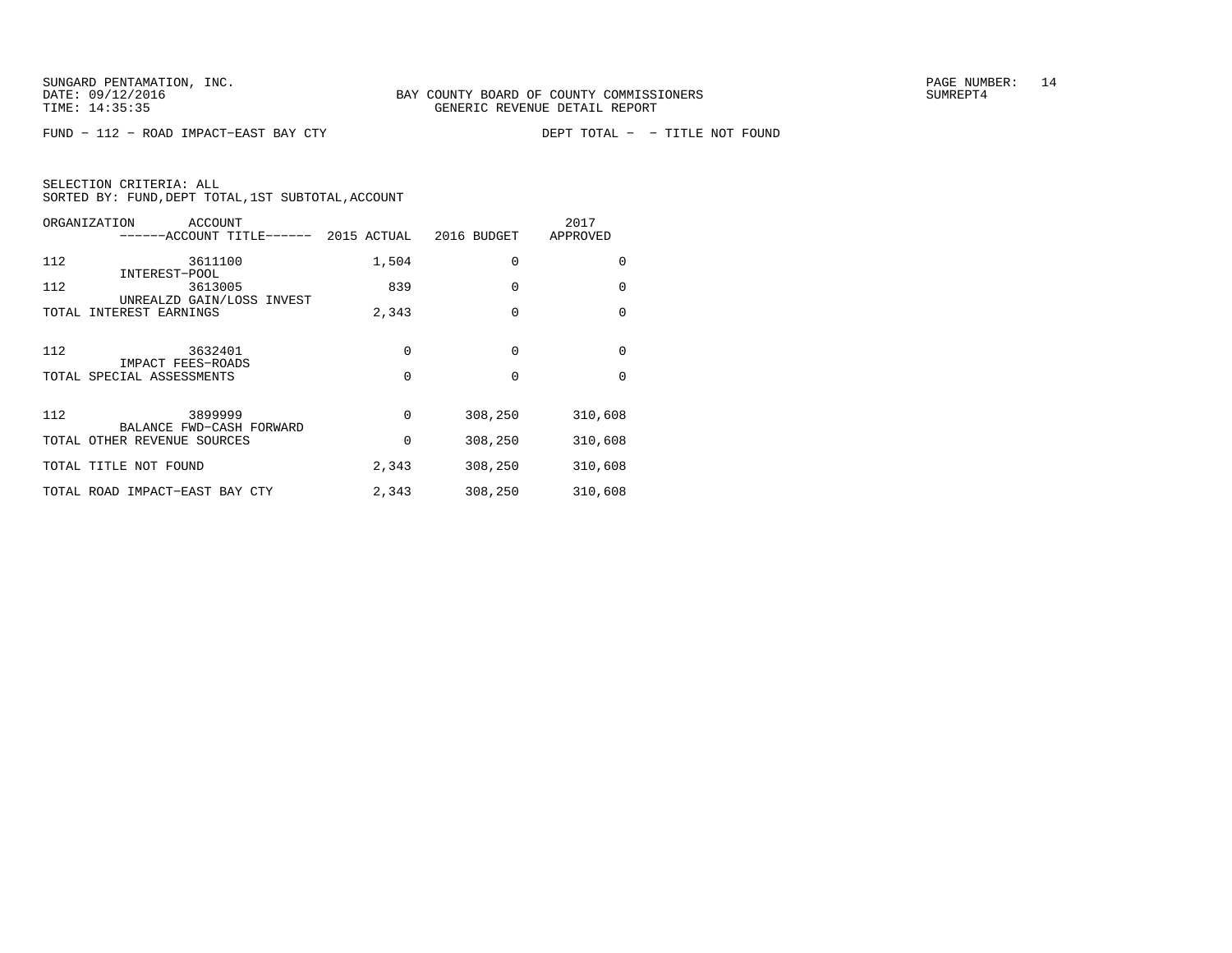FUND − 113 − ROAD IMPACT−PANAMA CITY DEPT TOTAL − − TITLE NOT FOUND

| ORGANIZATION<br>ACCOUNT<br>------ACCOUNT TITLE------ 2015 ACTUAL 2016 BUDGET |             |          | 2017<br>APPROVED |
|------------------------------------------------------------------------------|-------------|----------|------------------|
| 113<br>3314902                                                               | 0           | 0        | $\Omega$         |
| FED GRANT-BALDWIN WIDEN<br>113<br>3314904                                    | $\Omega$    | $\Omega$ | $\Omega$         |
| FED GRANT-390 WIDENING<br>TOTAL INTERGOVERNMENTAL REVENUE                    | $\Omega$    | $\Omega$ | $\Omega$         |
|                                                                              |             |          |                  |
| 113<br>3611100<br>INTEREST-POOL                                              | 129         | $\Omega$ | $\Omega$         |
| 113<br>3613005                                                               | 72          | $\Omega$ | $\Omega$         |
| UNREALZD GAIN/LOSS INVEST<br>TOTAL INTEREST EARNINGS                         | 201         | $\Omega$ | $\Omega$         |
| 113<br>3632401                                                               | $\mathbf 0$ | $\Omega$ | $\Omega$         |
| IMPACT FEES-ROADS<br>TOTAL SPECIAL ASSESSMENTS                               | $\Omega$    | $\Omega$ | $\Omega$         |
| 113<br>3810001                                                               | 0           | $\Omega$ | $\Omega$         |
| TRNSF FRM GENERAL FD(001)<br>113<br>3810105<br>TRNSF FRM ROAD/BRDG (105)     | $\Omega$    | $\Omega$ | $\Omega$         |
| 113<br>3899999                                                               | $\Omega$    | 26,391   | 26,592           |
| BALANCE FWD-CASH FORWARD<br>TOTAL OTHER REVENUE SOURCES                      | $\Omega$    | 26,391   | 26,592           |
| TOTAL TITLE NOT FOUND                                                        | 201         | 26,391   | 26,592           |
| TOTAL ROAD IMPACT-PANAMA CITY                                                | 201         | 26,391   | 26,592           |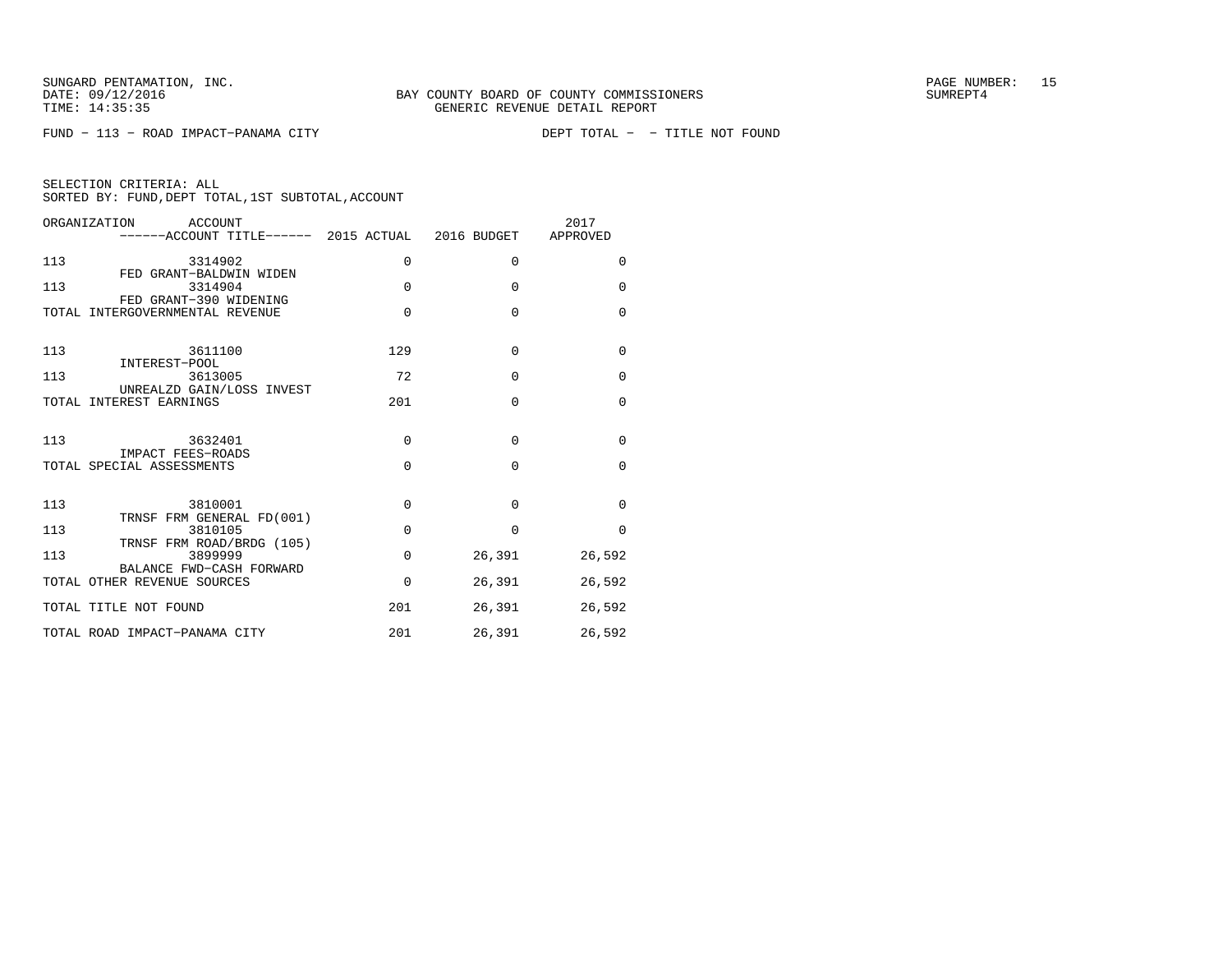FUND − 114 − ROAD IMPACT−S.PORT/S.HILL DEPT TOTAL − − TITLE NOT FOUND

| SELECTION CRITERIA: ALL |  |  |                                                    |  |
|-------------------------|--|--|----------------------------------------------------|--|
|                         |  |  | SORTED BY: FUND, DEPT TOTAL, 1ST SUBTOTAL, ACCOUNT |  |

| ORGANIZATION<br>ACCOUNT<br>------ACCOUNT TITLE------ 2015 ACTUAL 2016 BUDGET |          |              | 2017<br>APPROVED |
|------------------------------------------------------------------------------|----------|--------------|------------------|
| 114<br>3344902<br>ST GRANT-FDOT TRF SAFETY                                   | 0        | 0            | 0                |
| TOTAL INTERGOVERNMENTAL REVENUE                                              | $\Omega$ | $\Omega$     | $\Omega$         |
| 114<br>3611100<br>INTEREST-POOL                                              | 1,042    | $\mathbf{0}$ | $\mathbf 0$      |
| 114<br>3613005<br>UNREALZD GAIN/LOSS INVEST                                  | 582      | $\Omega$     | $\mathbf 0$      |
| TOTAL INTEREST EARNINGS                                                      | 1,624    | $\Omega$     | $\Omega$         |
| 114<br>3632401                                                               | $\Omega$ | $\Omega$     | $\Omega$         |
| IMPACT FEES-ROADS<br>TOTAL SPECIAL ASSESSMENTS                               | $\Omega$ | $\Omega$     | $\Omega$         |
| 114<br>3899999                                                               | $\Omega$ | 213,600      | 215,234          |
| BALANCE FWD-CASH FORWARD<br>TOTAL OTHER REVENUE SOURCES                      | $\Omega$ | 213,600      | 215,234          |
| TOTAL TITLE NOT FOUND                                                        | 1,624    | 213,600      | 215,234          |
| TOTAL ROAD IMPACT-S.PORT/S.HILL                                              | 1,624    | 213,600      | 215,234          |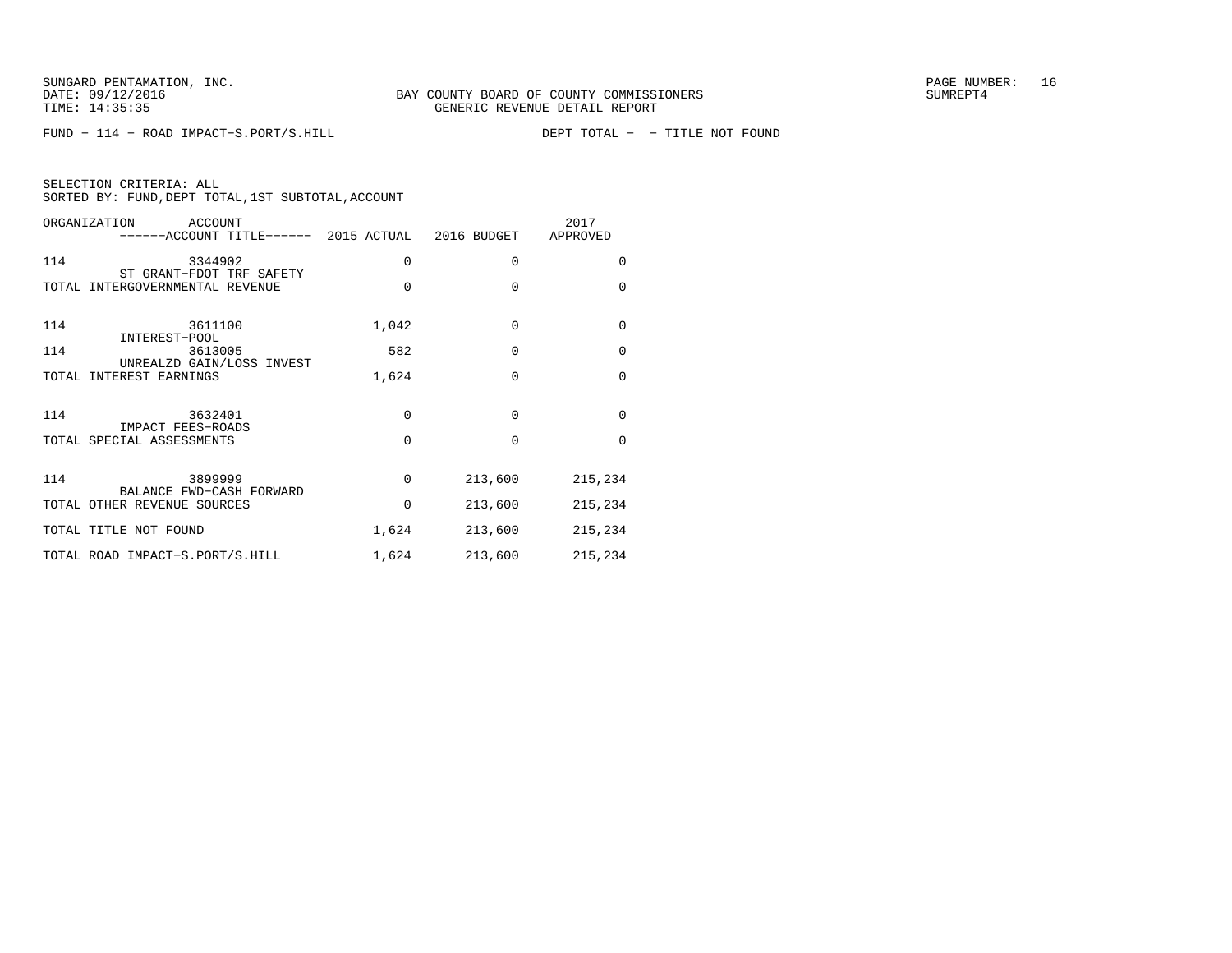FUND − 118 − TRANSIT DEPT TOTAL − − TITLE NOT FOUND

| ORGANIZATION | <b>ACCOUNT</b>                                    |           |           | 2017                |
|--------------|---------------------------------------------------|-----------|-----------|---------------------|
|              | ------ACCOUNT TITLE------ 2015 ACTUAL 2016 BUDGET |           |           | APPROVED            |
| 118          | 3314201<br>FED GRANT-96-X022-00 ARRA              | 1,676,904 | 3,000,000 | 1,650,000           |
| 118          | 3314202                                           | 39,360    | 23,139    | $\Omega$            |
| 118          | FED GRANT-90-X744-01 5307<br>3314203              | 59,003    | 13,058    | 40,669              |
| 118          | FED GRANT-90-X772-00 5307<br>3314204              | 253,612   | 176,487   | 46,151              |
| 118          | FED GRANT-90-X796-01 5307<br>3314205              | 243,418   | 146,184   | 60,686              |
| 118          | FED GRANT-90-X829-00 5307<br>3314206              | 349,164   | 186,969   | 50,707              |
| 118          | FED GRANT-90-X823-00 JARC<br>3314207              | $\Omega$  | $\Omega$  | 0                   |
| 118          | FED GRANT-90-X743-01 JARC<br>3314208              | 1,013,715 | 65,351    | $\Omega$            |
| 118          | FED GRANT-04-0078-00 FCLT<br>3314209              | 841,675   | 157,981   | 542,185             |
| 118          | FED GRANT-FL-90-X868 5307<br>3314210              | 279,571   | 22,299    | $\Omega$            |
| 118          | FED GRANT-FLEX FUNDING<br>3344201                 | 482,758   | 0         | 482,758             |
| 118          | ST GRANT-BLOCK<br>3344202                         | 180,000   | $\Omega$  | 189,000             |
| 118          | ST GRANT-URBAN CORRIDOR<br>3344203                | 84,518    | $\Omega$  | 126,024             |
|              | ST GRANT-SECTION 5311                             |           |           |                     |
| 118          | 3344204<br>ST GRANT-5339                          | 942,899   | $\Omega$  | 395,153             |
| 118          | 3344206<br>ST GRANT-5310                          | 61,233    | $\Omega$  | $\Omega$            |
| 118          | 3345031<br>ST GRANT-PARA TD                       | 426,584   | 215,460   | 518,101             |
| 118          | 3345032<br>ST GRANT-PARA ARA68                    | 76,542    | 76,542    | $\Omega$            |
|              | TOTAL INTERGOVERNMENTAL REVENUE                   | 7,010,956 |           | 4,083,470 4,101,434 |
| 118          | 3443001                                           | 85,981    | 34,238    | $\Omega$            |
| 118          | CHRGS FOR SRV-BAY MEDICAL<br>3443010              | 496,387   | 340,937   | 500,000             |
| 118          | CHRGS FOR SRV-TROLLEY<br>3443012                  | 119,874   | 92,963    | 120,000             |
|              | CHRGS FOR SRV-FARE PASSES                         |           |           |                     |
| 118          | 3443015<br>CHRGS FOR SRV-BROKER/MED               | 93,100    | 66,436    | 95,000              |
|              | TOTAL CHARGES FOR SERVICES                        | 795,342   | 534,574   | 715,000             |
| 118          | 3660007<br>CONTRIB-OTHER GOVT UNITS               | 180,118   | 157,081   | 154,000             |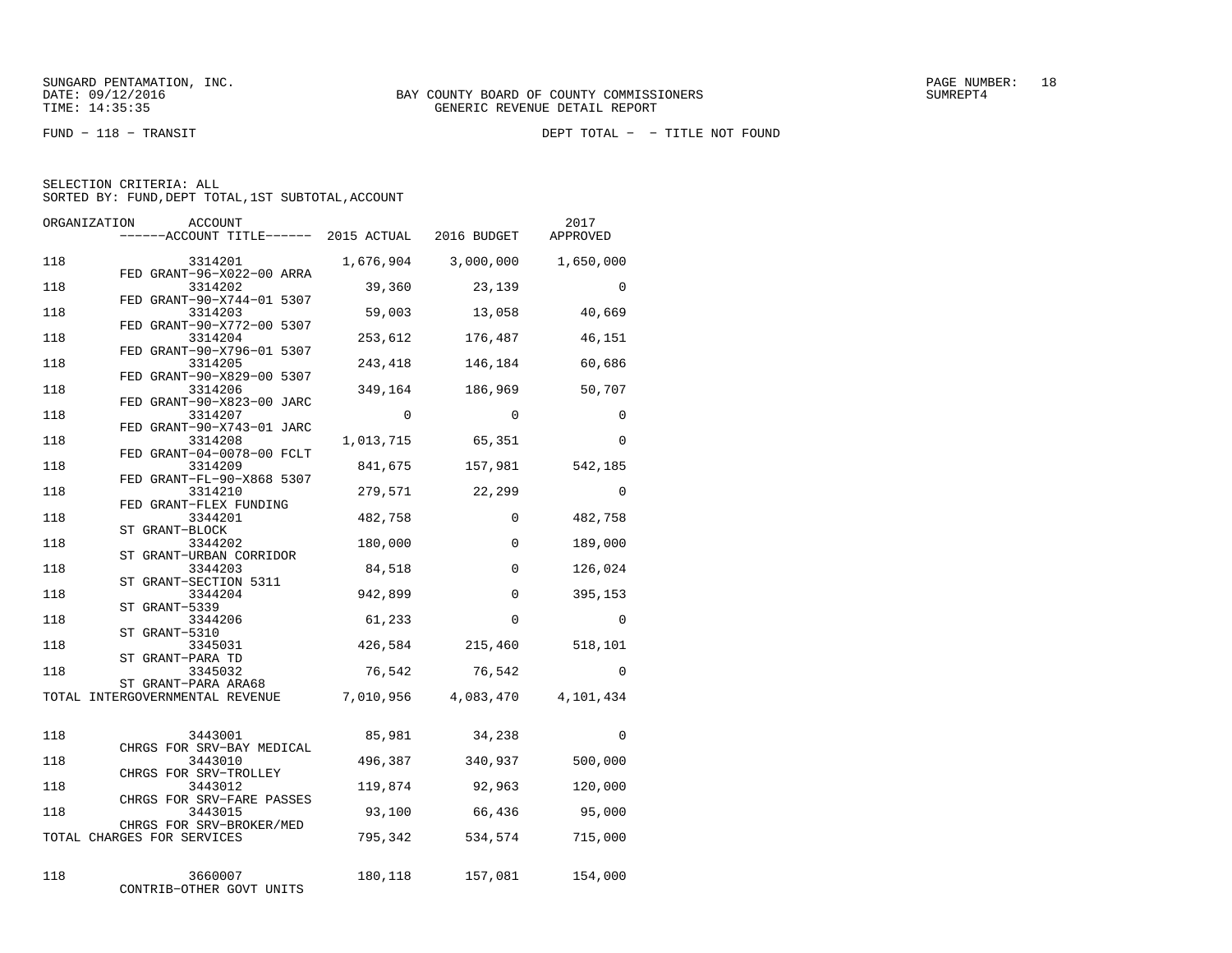|     | ORGANIZATION<br>ACCOUNT<br>------ACCOUNT TITLE------   | 2015 ACTUAL | 2016 BUDGET | 2017<br>APPROVED |
|-----|--------------------------------------------------------|-------------|-------------|------------------|
| 118 | 3699001                                                | 3,830       | $\Omega$    | $\Omega$         |
| 118 | OTHER MISC<br>REVENUE<br>3699012<br>INSURANCE PROCEEDS | 0           | $\Omega$    | $\Omega$         |
|     | TOTAL MISCELLANEOUS REVENUE                            | 183,948     | 157,081     | 154,000          |
| 118 | 3611100                                                | 0           | $\Omega$    | $\Omega$         |
| 118 | INTEREST-POOL<br>3613005                               | 0           | $\Omega$    | $\Omega$         |
|     | UNREALZD GAIN/LOSS INVEST<br>TOTAL INTEREST EARNINGS   | 0           | $\Omega$    | $\Omega$         |
|     | TOTAL TITLE NOT FOUND                                  | 7,990,245   | 4,775,125   | 4,970,434        |
|     | TOTAL TRANSIT                                          | 7,990,245   | 4,775,125   | 4,970,434        |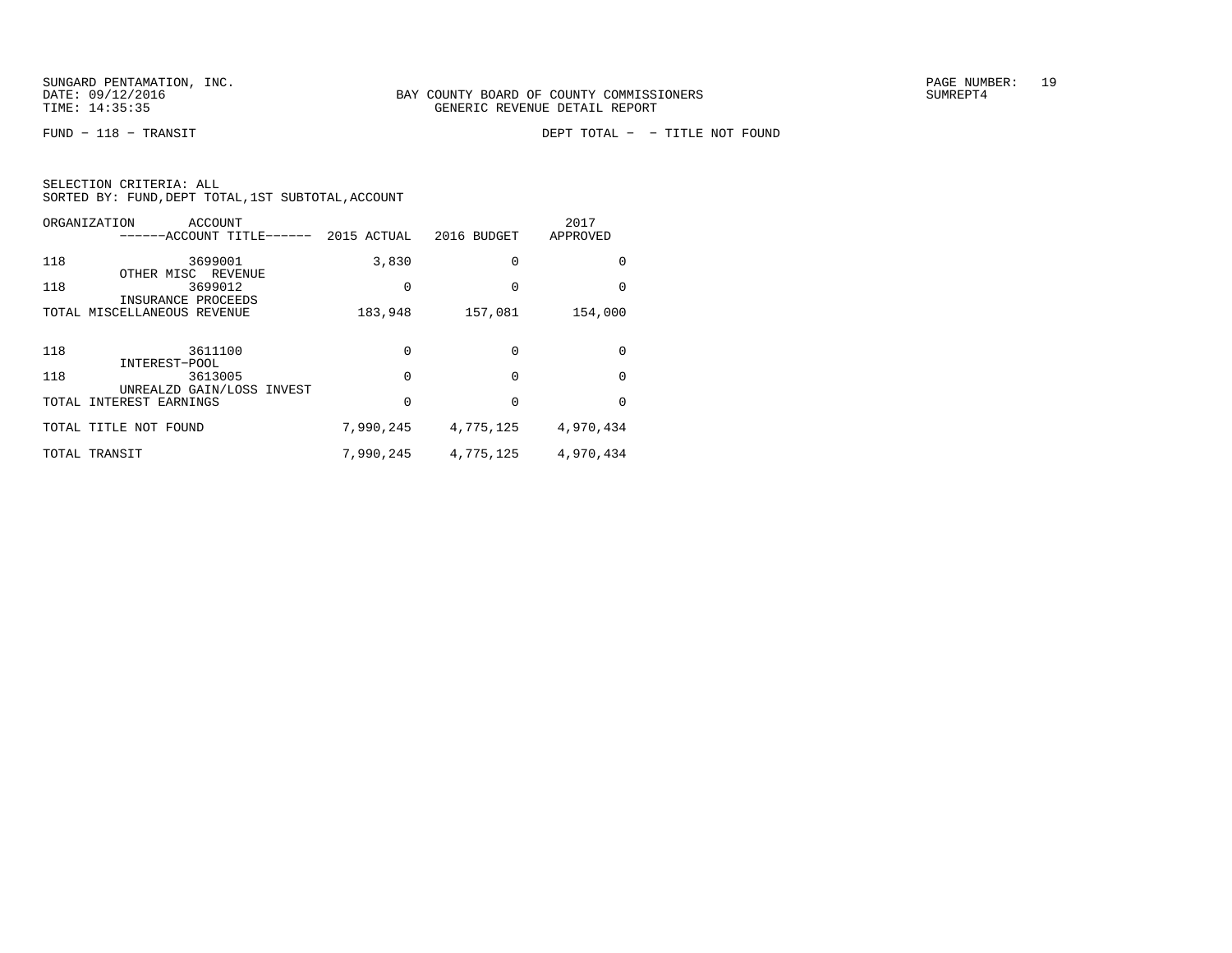FUND − 120 − LIBRARY DEPT TOTAL − − TITLE NOT FOUND

| ORGANIZATION<br>ACCOUNT<br>------ACCOUNT TITLE------ 2015 ACTUAL 2016 BUDGET |         |          | 2017<br>APPROVED |
|------------------------------------------------------------------------------|---------|----------|------------------|
| 120<br>3310001                                                               | 0       | $\Omega$ | $\Omega$         |
| FEDERAL GRANTS<br>120<br>3347001                                             | 50,335  | 60,997   | 61,899           |
| ST GRANT-BAY CO LIBRARY<br>120<br>3347003                                    | 334,745 | 350,000  | 350,000          |
| ST GRANT-MULTICOUNTY<br>120<br>3347006                                       | 52,413  | 52,553   | 56,366           |
| ST GRANT-GULF CO LIBRARY<br>120<br>3347007                                   | 64,095  | 58,365   | 57,593           |
| ST GRANT-LIBERTY CO LIB<br>TOTAL INTERGOVERNMENTAL REVENUE                   | 501,588 | 521,915  | 525,858          |
| 120<br>3419002                                                               | 11,193  | 10,000   | 10,000           |
| COPIES<br>120<br>3471001                                                     | 0       | 0        | 0                |
| CHRG FOR SVC-PANAMA CITY<br>120<br>3471002                                   | 171,029 | 169,470  | 169,470          |
| CHRG FOR SVC-PC BEACH<br>120<br>3471003                                      | 35,976  | 37,343   | 37,543           |
| CHRG FOR SVC-PARKER<br>120<br>3471004                                        | 105,930 | 110,060  | 104,720          |
| CHRG FOR SVC-GULF COUNTY<br>120<br>3471005                                   | 3,000   | 3,000    | 3,000            |
| CHRG FOR SVC-PORT ST JOE<br>120<br>3471006                                   | 2,250   | 2,250    | 2,250            |
| CHRG FOR SVC-WEWAHITCHKA<br>120<br>3471007                                   | 73,329  | 75,347   | 77,747           |
| CHRG FOR SVC-LIBERTY CTY<br>120<br>3471010                                   | 20,005  | 22,000   | 22,000           |
| SALE OF BOOKS<br>TOTAL CHARGES FOR SERVICES                                  | 422,713 | 429,470  | 426,730          |
| 120<br>3520005                                                               | 80,969  | 74,000   | 74,000           |
| LIBRARY FINES & FEES<br>TOTAL FINES & FORFEITS                               | 80,969  | 74,000   | 74,000           |
| 120<br>3640010                                                               | 0       | $\Omega$ | 0                |
| SALE OF FIXED ASSETS<br>120<br>3660001                                       | 61,636  | $\Omega$ | 0                |
| CONTRIBUTIONS-PRIVATE SRC<br>120<br>3660003                                  | 1,846   | 6,400    | 6,400            |
| CONTRIB-FRIEND OF LIBRARY<br>120<br>3660004                                  | 0       | $\Omega$ | 0                |
| CONTRIB-BUILDING FUND<br>120<br>3660005<br>CONTRIB-LITERACY                  | 0       | 0        | 0                |
|                                                                              |         |          |                  |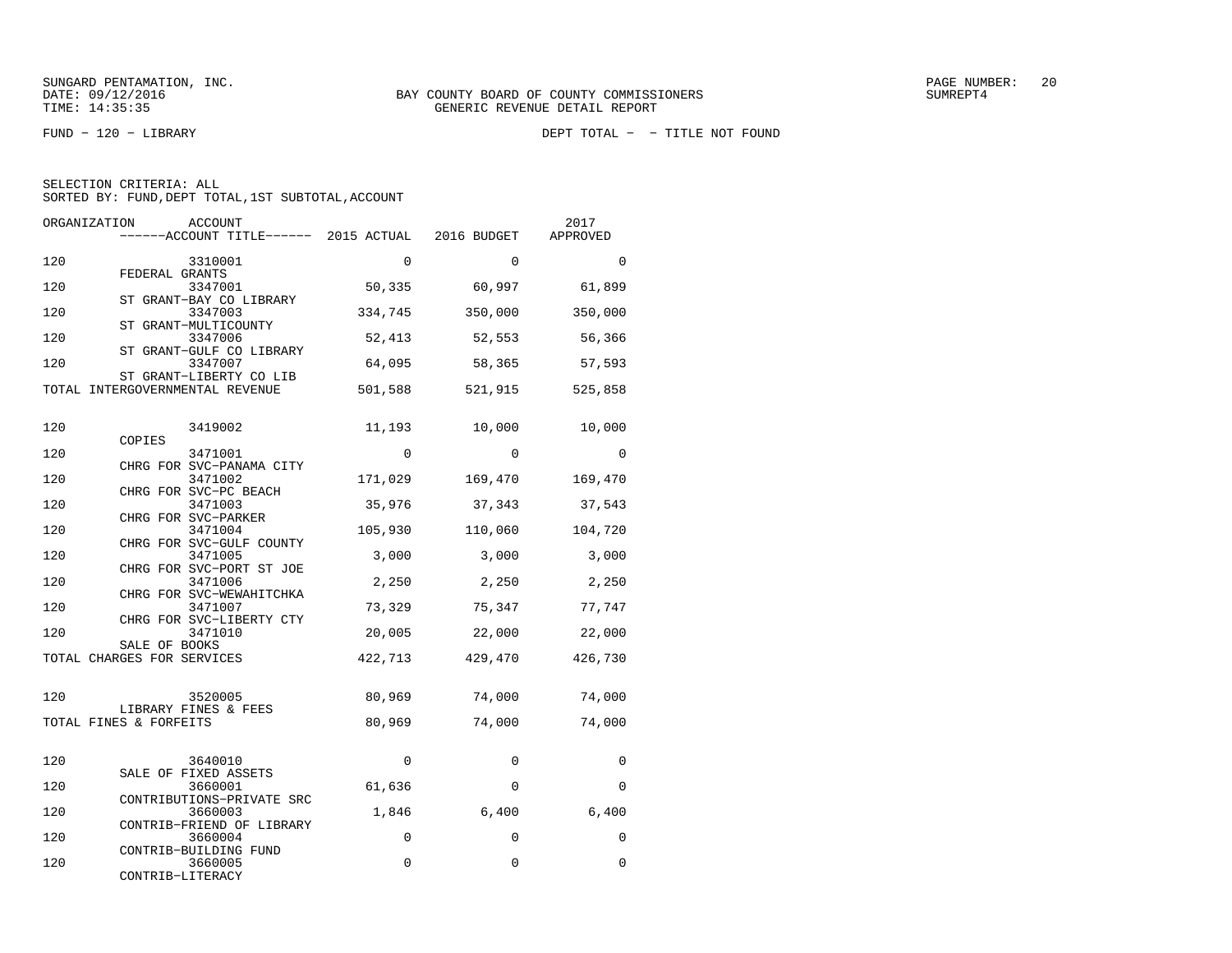| ORGANIZATION          | <b>ACCOUNT</b><br>----ACCOUNT TITLE------ 2015 ACTUAL   |             | 2016 BUDGET  | 2017<br>APPROVED |
|-----------------------|---------------------------------------------------------|-------------|--------------|------------------|
| 120                   | 3660008                                                 | 35,508      | 0            | $\mathbf 0$      |
| 120                   | CONTRIB-PRVT SRC-GULF CO<br>3660009                     | 6,410       | $\Omega$     | $\mathbf 0$      |
| 120                   | CONTRIB-PRVT SRC-LIBERTY<br>3660010                     | $\Omega$    | $\Omega$     | $\Omega$         |
| 120                   | CONTRIBUTIONS-OTHER<br>3699001                          | 775         | 300          | 300              |
| 120                   | OTHER MISC REVENUE<br>3699030                           | 404         | 400          | 400              |
|                       | VENDING/CONCESSION REV<br>TOTAL MISCELLANEOUS REVENUE   | 106,579     | 7,100        | 7,100            |
| 120                   | 3611100<br>INTEREST-POOL                                | 2,159       | 1,000        | 1,000            |
| 120                   | 3613005<br>UNREALZD GAIN/LOSS INVEST                    | 951         | $\mathbf{0}$ | $\mathbf 0$      |
| TOTAL                 | INTEREST EARNINGS                                       | 3,110       | 1,000        | 1,000            |
| 120                   | 3810001                                                 | 1,545,000   | 1,545,000    | 1,785,418        |
| 120                   | TRNSF FRM GENERAL FD(001)<br>3897001                    | $\Omega$    | $\Omega$     | $\Omega$         |
| 120                   | CAPITAL CONTRIB-OTHER<br>3899996                        | $\Omega$    | 282,982      | 46,861           |
| 120                   | RESERVE RELEASE<br>3899999                              | $\mathbf 0$ | 265,000      | 226,098          |
|                       | BALANCE FWD-CASH FORWARD<br>TOTAL OTHER REVENUE SOURCES | 1,545,000   | 2,092,982    | 2,058,377        |
| TOTAL TITLE NOT FOUND |                                                         | 2,659,959   | 3,126,467    | 3,093,065        |
| TOTAL LIBRARY         |                                                         | 2,659,959   | 3,126,467    | 3,093,065        |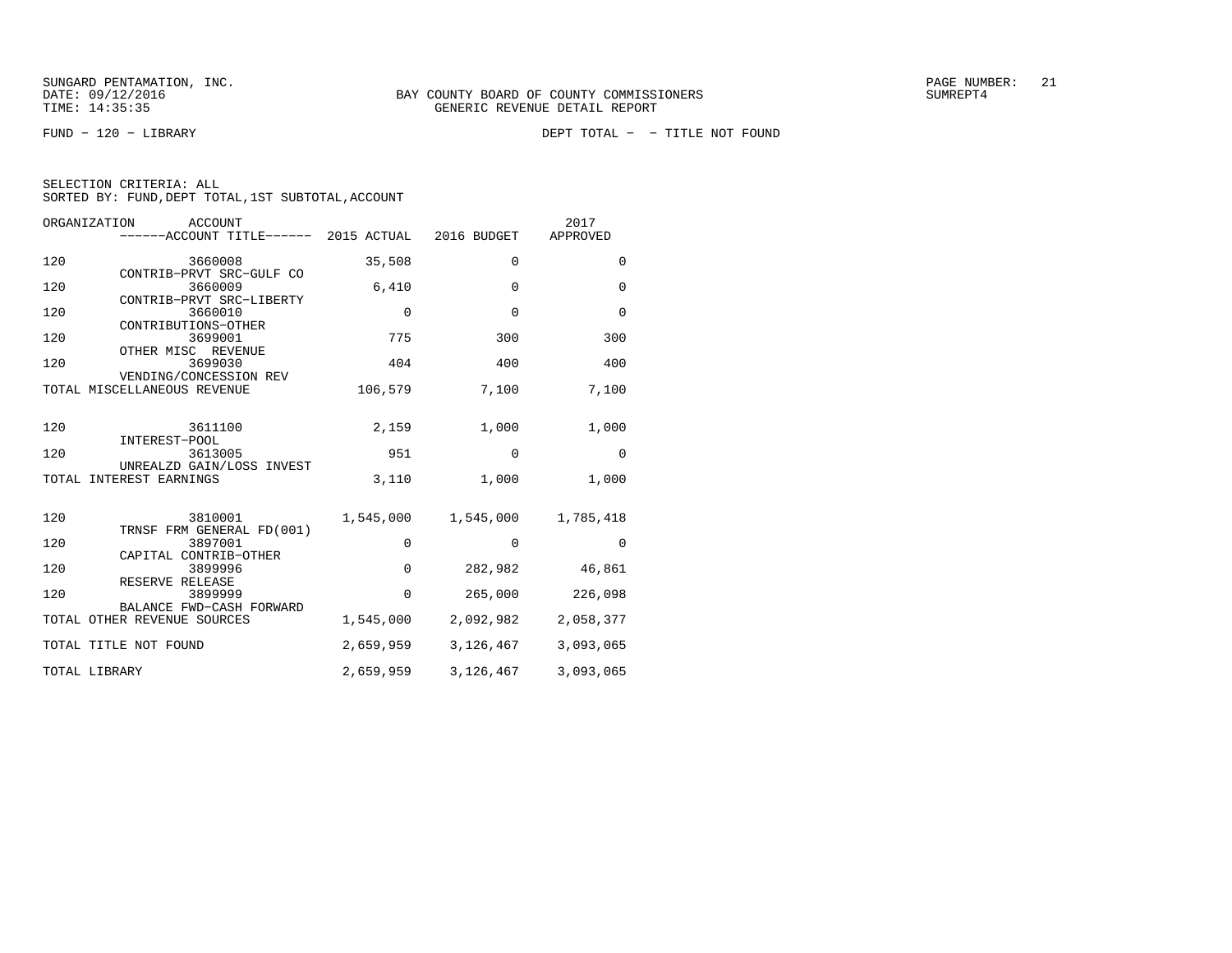FUND − 125 − TOURIST DEVELOPMENT DEPT TOTAL − − TITLE NOT FOUND

SELECTION CRITERIA: ALL

|     | ORGANIZATION<br>ACCOUNT<br>------ACCOUNT TITLE------ 2015 ACTUAL |              | 2016 BUDGET | 2017<br>APPROVED |
|-----|------------------------------------------------------------------|--------------|-------------|------------------|
| 125 | 3121000                                                          | 11,095,944   | 9,975,000   | 9,975,000        |
|     | SALES & USE TAX-TOURISM<br>TOTAL TAXES                           | 11,095,944   | 9,975,000   | 9,975,000        |
| 125 | 3312306                                                          | $\Omega$     | $\mathbf 0$ | $\mathbf 0$      |
| 125 | FED GRANT-HURRICANE IVAN<br>3342006                              | $\mathbf 0$  | $\mathbf 0$ | $\Omega$         |
|     | ST GRANT-MUTUAL AID/HURR<br>TOTAL INTERGOVERNMENTAL REVENUE      | $\mathbf 0$  | $\Omega$    | $\mathbf 0$      |
| 125 | 3670001                                                          | $\Omega$     | $\Omega$    | $\Omega$         |
| 125 | GAIN/LOSS ON SALE INVSTMT<br>3699001                             | 1,017        | $\Omega$    | $\mathbf 0$      |
| 125 | OTHER MISC REVENUE<br>3699005                                    | 65,717       | 50,000      | 50,000           |
| 125 | PENALTIES<br>3699012                                             | 2,608        | $\Omega$    | $\Omega$         |
|     | INSURANCE PROCEEDS<br>TOTAL MISCELLANEOUS REVENUE                | 69,342       | 50,000      | 50,000           |
| 125 | 3611100<br>INTEREST-POOL                                         | 37,374       | 15,000      | 15,000           |
| 125 | 3611108<br>INTEREST-SALES & USE TAX                              | 9,438        | 10,000      | 10,000           |
| 125 | 3613005<br>UNREALZD GAIN/LOSS INVEST                             | 20,326       | $\Omega$    | $\Omega$         |
|     | TOTAL INTEREST EARNINGS                                          | 67,137       | 25,000      | 25,000           |
| 125 | 3899999                                                          | $\mathbf 0$  | 700,000     | 530,526          |
|     | BALANCE FWD-CASH FORWARD<br>TOTAL OTHER REVENUE SOURCES          | $\Omega$     | 700,000     | 530,526          |
|     | TOTAL TITLE NOT FOUND                                            | 11,232,423   | 10,750,000  | 10,580,526       |
|     | TOTAL TOURIST DEVELOPMENT                                        | 11, 232, 423 | 10,750,000  | 10,580,526       |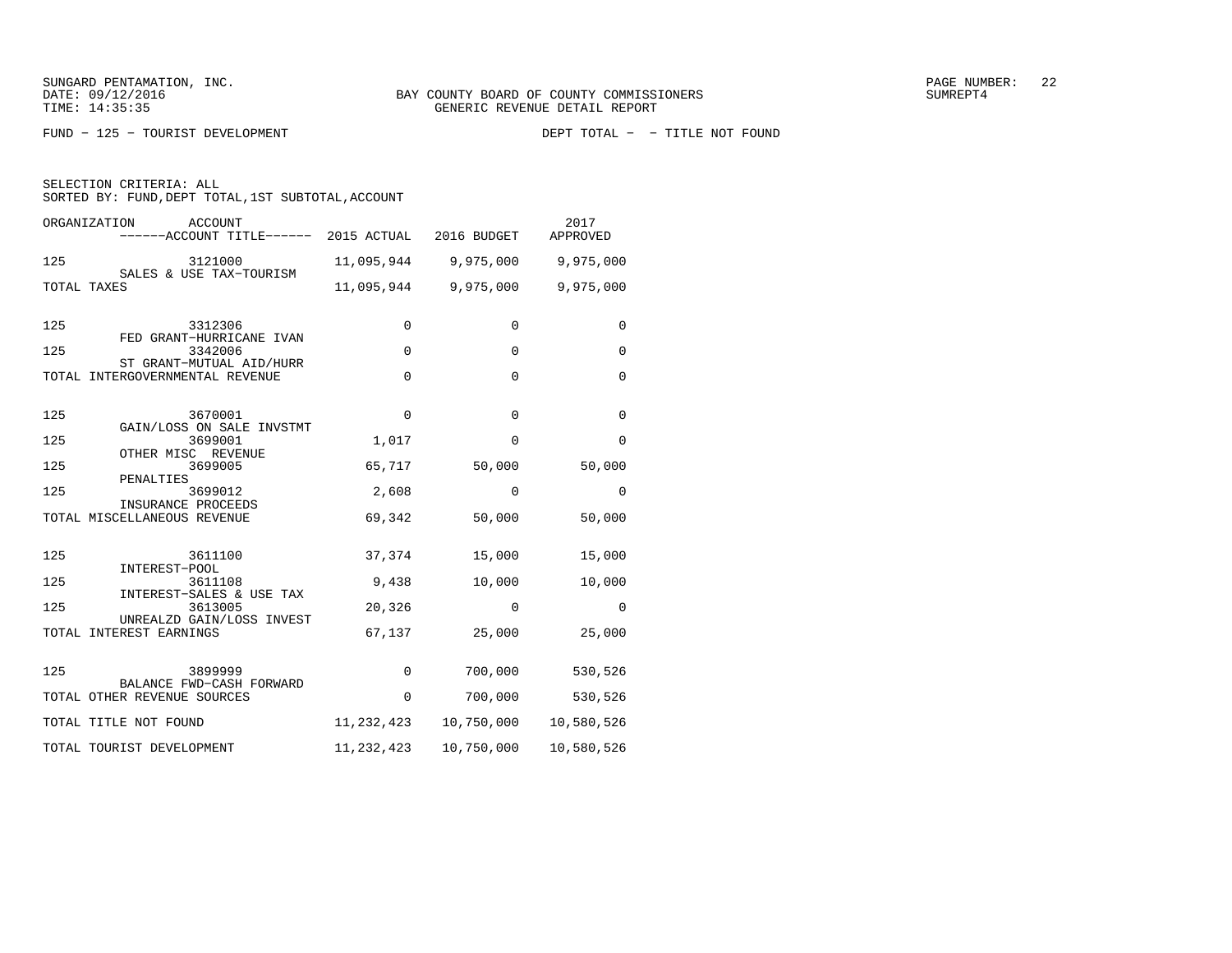SUNGARD PENTAMATION, INC.  $23$ 

FUND − 126 − MEXICO BEACH − TDT DEPT TOTAL − − TITLE NOT FOUND

SELECTION CRITERIA: ALLSORTED BY: FUND,DEPT TOTAL,1ST SUBTOTAL,ACCOUNT

ORGANIZATION ACCOUNT 2017 −−−−−−ACCOUNT TITLE−−−−−− 2015 ACTUAL 2016 BUDGET APPROVED126 3121000 598,711 511,295 546,250 SALES & USE TAX−TOURISMTOTAL TAXES 698,711 511,295 546,250 126 3340001 0 0 0 0 STATE GRANTS TOTAL INTERGOVERNMENTAL REVENUE 0 0 0 126 3670001 0 0 0 GAIN/LOSS ON SALE INVSTMT3699005 126 3699005 5,665 1,710 2,500 PENALTIES TOTAL MISCELLANEOUS REVENUE 5,665 1,710 2,500 126 3611100 980 350 500 INTEREST−POOL3611108 126 3611108 1,871 65 100 INTEREST−SALES & USE TAX126 3613005 437 0 0 UNREALZD GAIN/LOSS INVESTTOTAL INTEREST EARNINGS 3,288 415 600 126 3899994 0 25,000 26,523 BAL FWD−CASH FWD−MEX BCHTOTAL OTHER REVENUE SOURCES  $0$  25,000 26,523 TOTAL TITLE NOT FOUND 607,664 538,420 575,873 TOTAL MEXICO BEACH − TDT 607,664 538,420 575,873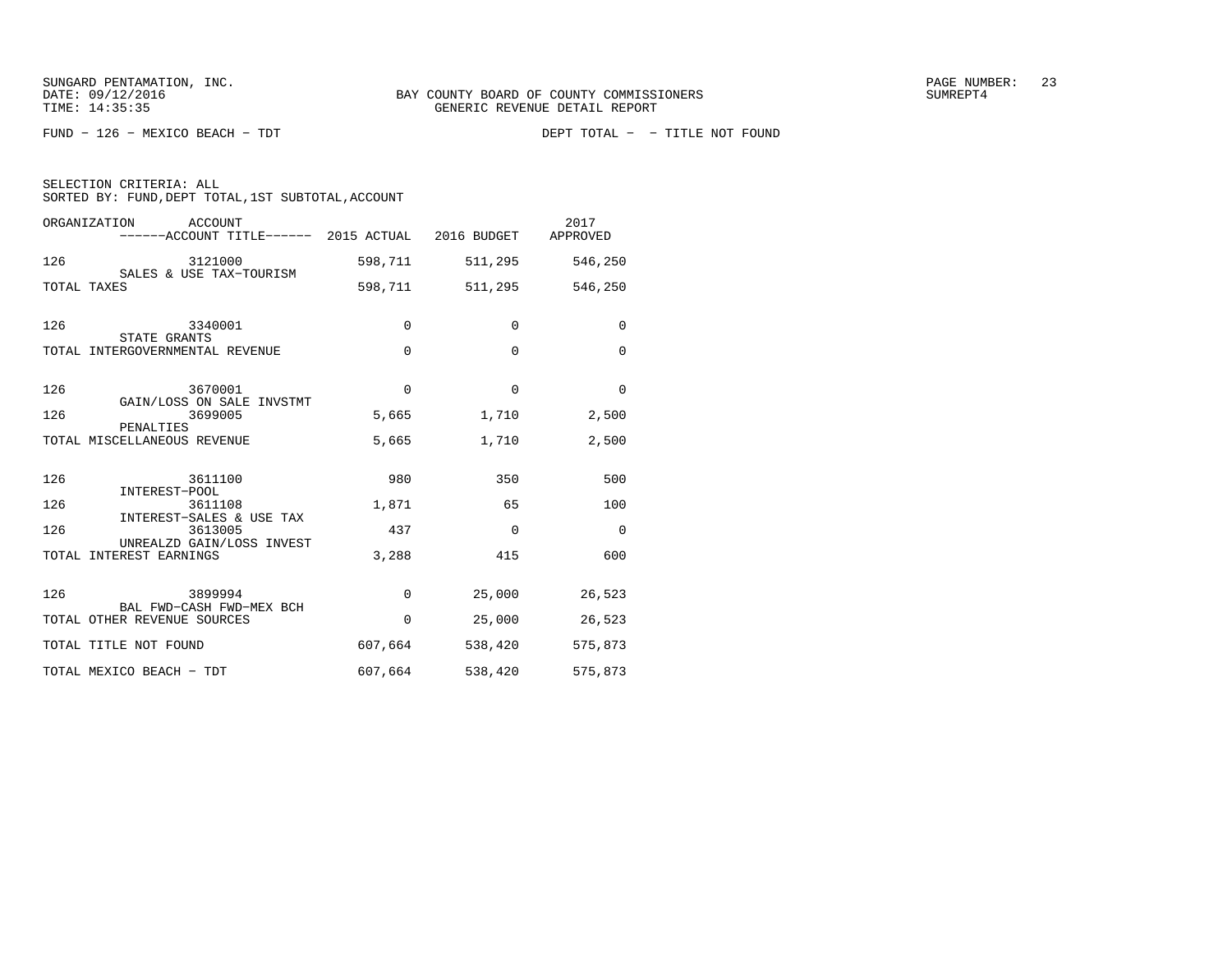FUND − 127 − BEACH NOURISHMENT − TDC DEPT TOTAL − − TITLE NOT FOUND

SELECTION CRITERIA: ALL

| ORGANIZATION<br><b>ACCOUNT</b><br>------ACCOUNT TITLE------ 2015 ACTUAL |             | 2016 BUDGET | 2017<br>APPROVED |
|-------------------------------------------------------------------------|-------------|-------------|------------------|
| 127<br>3121000                                                          | 3,698,648   | 3,325,000   | 3,325,000        |
| SALES & USE TAX-TOURISM<br>TOTAL TAXES                                  | 3,698,648   | 3,325,000   | 3,325,000        |
| 127<br>3312010                                                          | 0           | 0           | 0                |
| FED GRANT-FEMA<br>127<br>3312306                                        | 0           | 0           | 0                |
| FED GRANT-HURRICANE IVAN<br>127<br>3342006                              | $\Omega$    | $\Omega$    | $\Omega$         |
| ST GRANT-MUTUAL AID/HURR<br>127<br>3345001                              | 37,179      | $\mathbf 0$ | 40,895           |
| ST GRANT-BCH NOURISHMENT<br>127<br>3345002                              | $\mathbf 0$ | $\Omega$    | $\Omega$         |
| ST GRANT-CARILLON BCH PRJ<br>TOTAL INTERGOVERNMENTAL REVENUE            | 37,179      | 0           | 40,895           |
| 127<br>3660007                                                          | 0           | $\Omega$    | 0                |
| CONTRIB-OTHER GOVT UNITS<br>127<br>3670001                              | 0           | $\mathbf 0$ | 0                |
| GAIN/LOSS ON SALE INVSTMT<br>127<br>3699004                             | 57,003      | $\Omega$    | 0                |
| REFUND PRIOR YR EXPENSE<br>127<br>3699005                               | 21,906      | 19,000      | 19,000           |
| PENALTIES<br>TOTAL MISCELLANEOUS REVENUE                                | 78,909      | 19,000      | 19,000           |
|                                                                         |             |             |                  |
| 127<br>3611100<br>INTEREST-POOL                                         | 138,911     | 60,000      | 60,000           |
| 127<br>3611108<br>INTEREST-SALES & USE TAX                              | 3,146       | 2,500       | 2,500            |
| 127<br>3613005<br>UNREALZD GAIN/LOSS INVEST                             | 74,800      | 0           | $\Omega$         |
| TOTAL INTEREST EARNINGS                                                 | 216,856     | 62,500      | 62,500           |
| 127<br>3899999                                                          | 0           | 24,500,000  | 29, 352, 351     |
| BALANCE FWD-CASH FORWARD<br>TOTAL OTHER REVENUE SOURCES                 | $\Omega$    | 24,500,000  | 29, 352, 351     |
| TOTAL TITLE NOT FOUND                                                   | 4,031,592   | 27,906,500  | 32,799,746       |
| TOTAL BEACH NOURISHMENT - TDC                                           | 4,031,592   | 27,906,500  | 32,799,746       |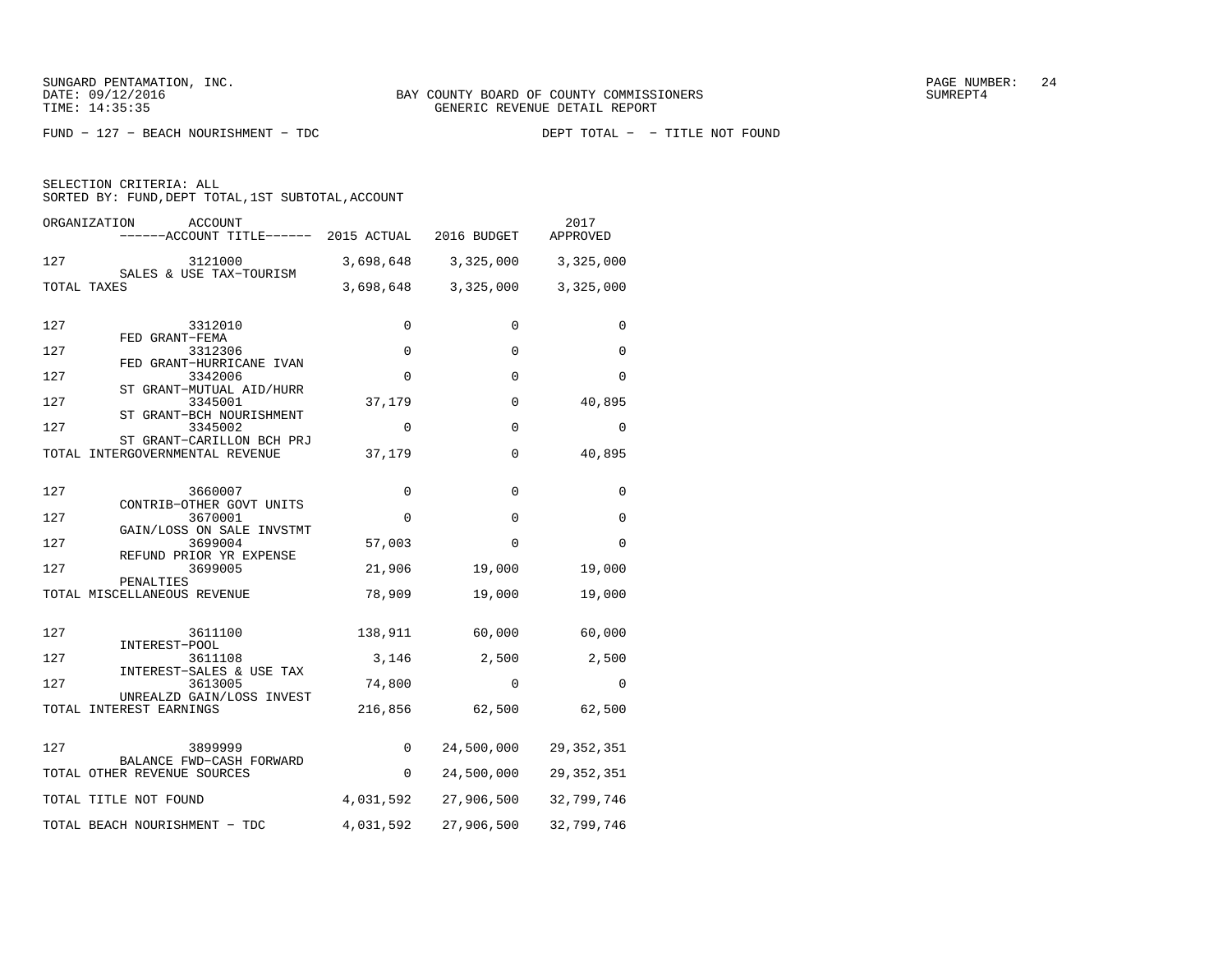SELECTION CRITERIA: ALL

| ORGANIZATION<br>ACCOUNT<br>-ACCOUNT TITLE------         | 2015 ACTUAL | 2016 BUDGET | 2017<br>APPROVED |
|---------------------------------------------------------|-------------|-------------|------------------|
| 128<br>3121000                                          | 3,698,648   | 3,325,000   | 3,325,000        |
| SALES & USE TAX-TOURISM<br>TOTAL TAXES                  | 3,698,648   | 3,325,000   | 3,325,000        |
| 128<br>3699005<br>PENALTIES                             | 21,893      | 15,000      | 15,000           |
| TOTAL MISCELLANEOUS REVENUE                             | 21,893      | 15,000      | 15,000           |
| 128<br>3611100<br>INTEREST-POOL                         | 22,892      | 8,000       | 8,000            |
| 128<br>3611108                                          | 3,146       | 2,000       | 2,000            |
| INTEREST-SALES & USE TAX<br>128<br>3613005              | 13,037      | $\Omega$    | $\mathbf 0$      |
| UNREALZD GAIN/LOSS INVEST<br>INTEREST EARNINGS<br>TOTAL | 39,075      | 10,000      | 10,000           |
| 128<br>3899999                                          | 0           | $\Omega$    | $\Omega$         |
| BALANCE FWD-CASH FORWARD<br>TOTAL OTHER REVENUE SOURCES | $\Omega$    | $\Omega$    | $\Omega$         |
| TOTAL TITLE NOT FOUND                                   | 3,759,616   | 3,350,000   | 3,350,000        |
| TOTAL TDC - 5TH CENT                                    | 3,759,616   | 3,350,000   | 3,350,000        |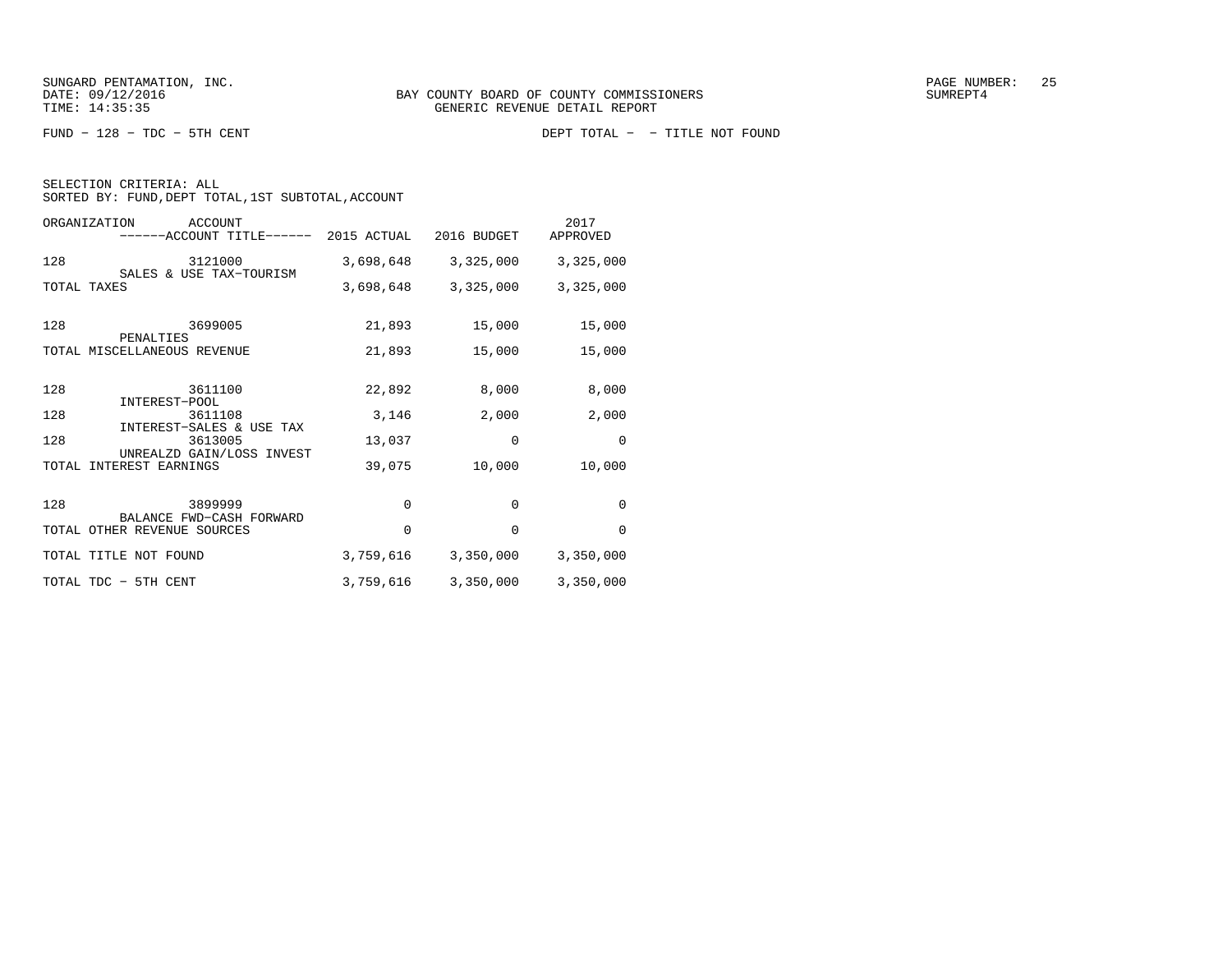| SELECTION CRITERIA: ALL |                          |                                                  |  |
|-------------------------|--------------------------|--------------------------------------------------|--|
| $\sim$                  | $\overline{\phantom{a}}$ | $\sim$ $\sim$ $\sim$ $\sim$ $\sim$ $\sim$ $\sim$ |  |

| ORGANIZATION<br>ACCOUNT<br>------ACCOUNT TITLE------    | 2015 ACTUAL | 2016 BUDGET | 2017<br>APPROVED |
|---------------------------------------------------------|-------------|-------------|------------------|
| 129<br>3121000<br>SALES & USE TAX-TOURISM               | 1,279,558   | 1,330,000   | 1,500,000        |
| TOTAL TAXES                                             | 1,279,558   | 1,330,000   | 1,500,000        |
| 129<br>3699005                                          | 2,822       | $\Omega$    | $\Omega$         |
| PENALTIES<br>TOTAL MISCELLANEOUS REVENUE                | 2,822       | $\Omega$    | $\Omega$         |
| 129<br>3611100                                          | 1,361       | $\Omega$    | $\Omega$         |
| INTEREST-POOL<br>129<br>3611108                         | 115         | $\Omega$    | $\Omega$         |
| INTEREST-SALES & USE TAX<br>129<br>3613005              | 456         | $\Omega$    | $\Omega$         |
| UNREALZD GAIN/LOSS INVEST<br>INTEREST EARNINGS<br>TOTAL | 1,932       | $\Omega$    | $\Omega$         |
| TOTAL TITLE NOT FOUND                                   | 1,284,312   | 1,330,000   | 1,500,000        |
| TOTAL PANAMA CITY - TDT                                 | 1,284,312   | 1,330,000   | 1,500,000        |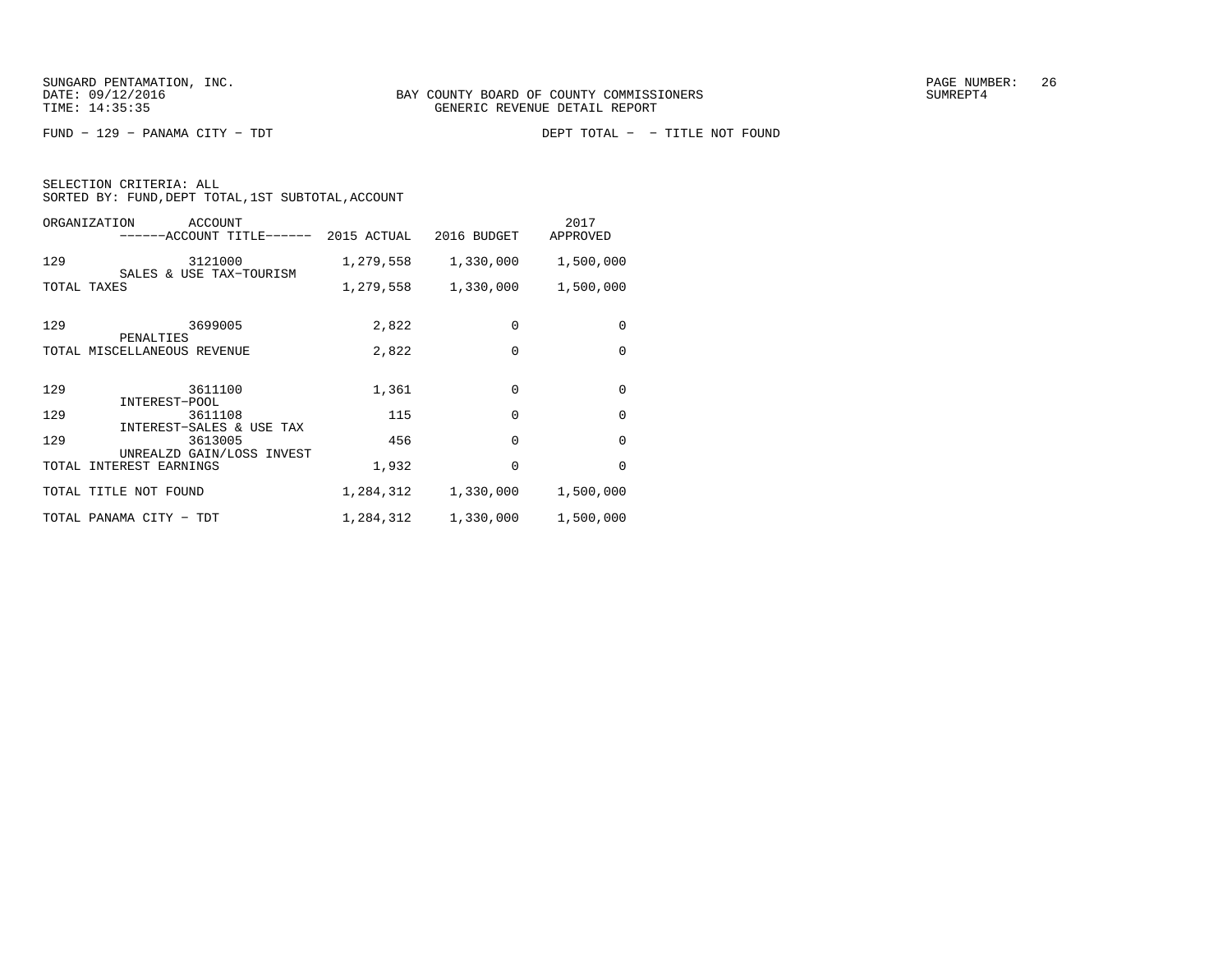FUND − 130 − PUBLIC SAFETY E911 DEPT TOTAL − − TITLE NOT FOUND

SELECTION CRITERIA: ALL

| ORGANIZATION<br>ACCOUNT<br>------ACCOUNT TITLE------ 2015 ACTUAL |             | 2016 BUDGET | 2017<br>APPROVED |
|------------------------------------------------------------------|-------------|-------------|------------------|
| 130<br>3424001<br>FEES-E911                                      | 323,653     | 399,837     | 325,000          |
| 130<br>3424002<br>FEES-E911 WIRELESS                             | 495,864     | 481,665     | 481,665          |
| 130<br>3490001<br>OTHER CHARGES FOR SERVICE                      | 0           | $\mathbf 0$ | $\Omega$         |
| TOTAL CHARGES FOR SERVICES                                       | 819,517     | 881,502     | 806,665          |
| 130<br>3640010<br>SALE OF FIXED ASSETS                           | $\mathbf 0$ | $\mathbf 0$ | $\mathbf 0$      |
| TOTAL MISCELLANEOUS REVENUE                                      | 0           | $\mathbf 0$ | $\mathbf 0$      |
| 130<br>3611100<br>INTEREST-POOL                                  | 10,470      | 8,550       | 8,550            |
| 130<br>3613005<br>UNREALZD GAIN/LOSS INVEST                      | 5,984       | $\mathbf 0$ | $\Omega$         |
| INTEREST EARNINGS<br>TOTAL                                       | 16,455      | 8,550       | 8,550            |
| 130<br>3810001<br>TRNSF FRM GENERAL FD(001)                      | $\mathbf 0$ | $\mathbf 0$ | $\Omega$         |
| 130<br>3899999                                                   | $\Omega$    | 1,000,000   | 1,000,000        |
| BALANCE FWD-CASH FORWARD<br>TOTAL OTHER REVENUE SOURCES          | 0           | 1,000,000   | 1,000,000        |
| TOTAL TITLE NOT FOUND                                            | 835,972     | 1,890,052   | 1,815,215        |
| TOTAL PUBLIC SAFETY E911                                         | 835,972     | 1,890,052   | 1,815,215        |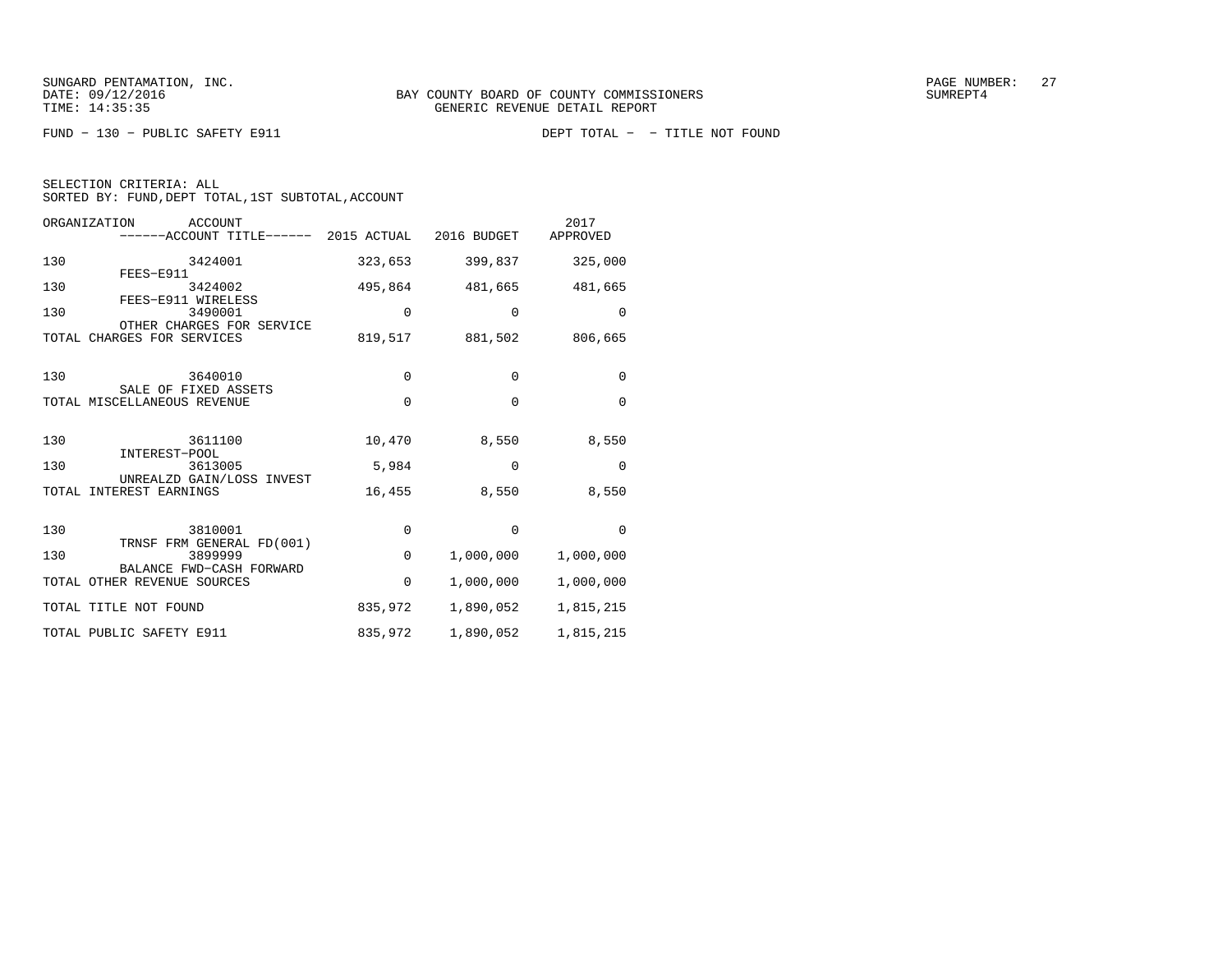FUND − 133 − INTERGOVT RADIO COMM DEPT TOTAL − − TITLE NOT FOUND

| ORGANIZATION<br>ACCOUNT<br>------ACCOUNT TITLE------ 2015 ACTUAL       |             | 2016 BUDGET | 2017<br>APPROVED |
|------------------------------------------------------------------------|-------------|-------------|------------------|
| 133<br>3312306                                                         | $\mathbf 0$ | $\Omega$    | $\mathbf 0$      |
| FED GRANT-HURRICANE IVAN<br>133<br>3342006<br>ST GRANT-MUTUAL AID/HURR | $\Omega$    | $\Omega$    | $\Omega$         |
| TOTAL INTERGOVERNMENTAL REVENUE                                        | $\Omega$    | $\Omega$    | $\Omega$         |
| 133<br>3415405                                                         | 177,998     | 198,500     | 180,000          |
| TRAFFIC FINE SURCHARGE<br>133<br>3424010                               | 311,063     | 101,768     | 101,768          |
| CHRGS FOR SRV-800 MHZ<br>TOTAL CHARGES FOR SERVICES                    | 489,061     | 300,268     | 281,768          |
| 133<br>3640010                                                         | $\mathbf 0$ | $\Omega$    | $\Omega$         |
| SALE OF FIXED ASSETS<br>133<br>3660007                                 | $\mathbf 0$ | 183,022     | 183,022          |
| CONTRIB-OTHER GOVT UNITS<br>133<br>3699012                             | $\Omega$    | $\Omega$    | $\Omega$         |
| INSURANCE PROCEEDS<br>TOTAL MISCELLANEOUS REVENUE                      | $\mathbf 0$ | 183,022     | 183,022          |
| 133<br>3611100                                                         | 2,965       | 1,000       | 1,000            |
| INTEREST-POOL<br>133<br>3613005                                        | 1,593       | $\Omega$    | $\Omega$         |
| UNREALZD GAIN/LOSS INVEST<br>TOTAL INTEREST EARNINGS                   | 4,558       | 1,000       | 1,000            |
|                                                                        |             |             |                  |
| 133<br>3810001<br>TRNSF FRM GENERAL FD(001)                            | 92,544      | 84,299      | 84,299           |
| 3899999<br>133<br>BALANCE FWD-CASH FORWARD                             | $\mathbf 0$ | 400,000     | 400,000          |
| TOTAL OTHER REVENUE SOURCES                                            | 92,544      | 484,299     | 484,299          |
| TOTAL TITLE NOT FOUND                                                  | 586,163     | 968,589     | 950,089          |
| TOTAL INTERGOVT RADIO COMM                                             | 586,163     | 968,589     | 950,089          |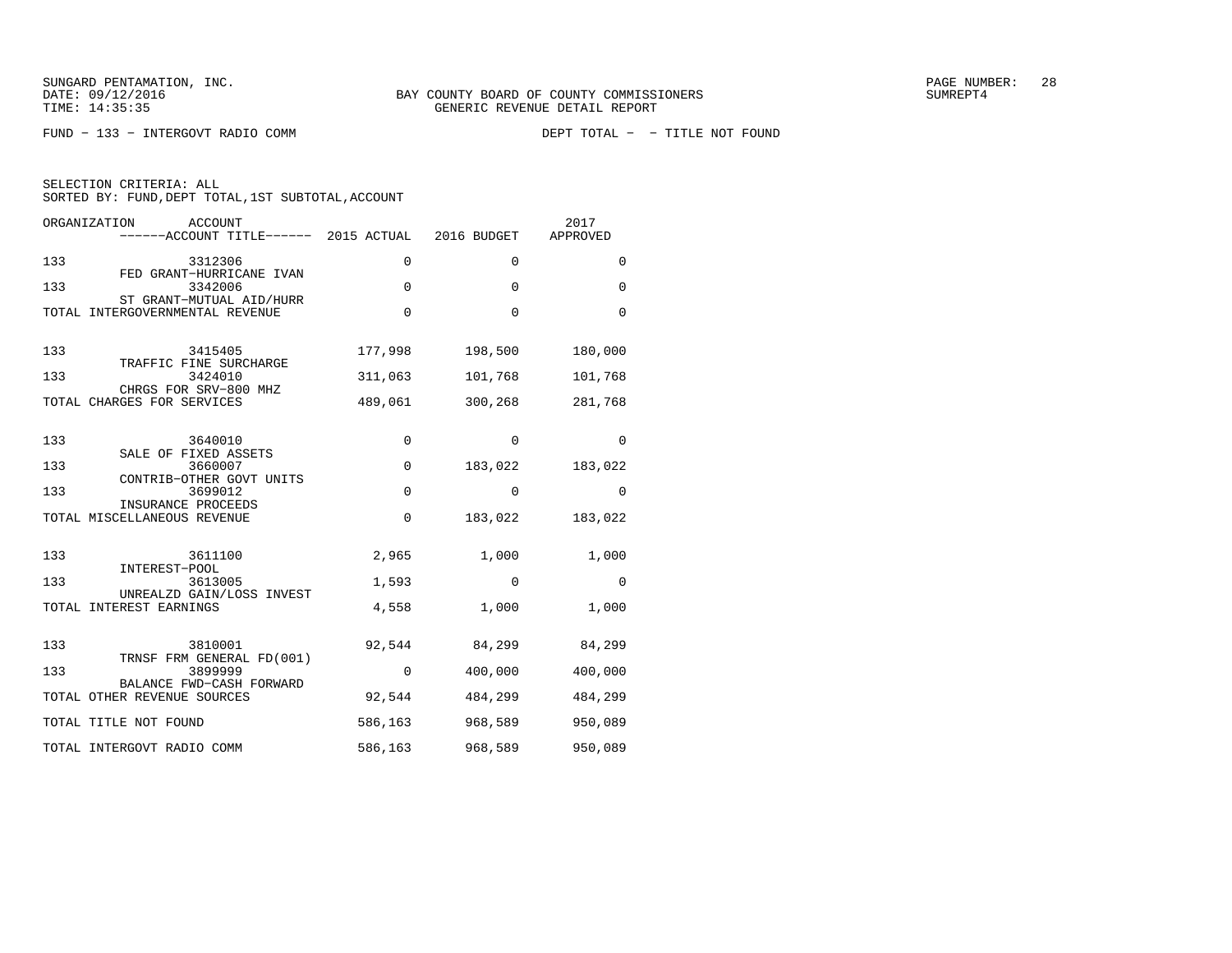FUND − 140 − DISTRICT MOSQUITO CONTROL DEPT TOTAL − − TITLE NOT FOUND

SELECTION CRITERIA: ALL

| ORGANIZATION<br>ACCOUNT<br>------ACCOUNT TITLE------ 2015 ACTUAL |             | 2016 BUDGET | 2017<br>APPROVED        |
|------------------------------------------------------------------|-------------|-------------|-------------------------|
| 140<br>3111000                                                   | 1,154,221   |             | 1, 149, 217 1, 166, 983 |
| AD VALOREM TAXES<br>140<br>3112000                               | 1,019       | 0           | 0                       |
| AD VALOREM TAXES-DELIN.<br>TOTAL TAXES                           | 1,155,241   |             | 1, 149, 217 1, 166, 983 |
| 140<br>3330001                                                   | 4,094       | $\Omega$    | $\Omega$                |
| FED PMT IN LIEU OF TAXES<br>140<br>3346015                       | 43,009      | 43,009      | 47,310                  |
| ST GRANT-MOSQUITO CNTRL I<br>TOTAL INTERGOVERNMENTAL REVENUE     | 47,103      | 43,009      | 47,310                  |
| 140<br>3490001                                                   | 0           | $\mathbf 0$ | 0                       |
| OTHER CHARGES FOR SERVICE<br>TOTAL CHARGES FOR SERVICES          | $\mathbf 0$ | $\Omega$    | $\Omega$                |
| 140<br>3640010                                                   | 10,667      | $\Omega$    | $\Omega$                |
| SALE OF FIXED ASSETS<br>140<br>3699001                           | 4           | 0           | 0                       |
| OTHER MISC REVENUE<br>140<br>3699012                             | $\Omega$    | $\Omega$    | $\Omega$                |
| INSURANCE PROCEEDS<br>TOTAL MISCELLANEOUS REVENUE                | 10,671      | $\Omega$    | $\Omega$                |
| 140<br>3611100                                                   | 2,537       | 2,849       | 2,499                   |
| INTEREST-POOL<br>140<br>3613005                                  | 1,410       | $\Omega$    | 1,000                   |
| UNREALZD GAIN/LOSS INVEST<br>TOTAL INTEREST EARNINGS             | 3,947       | 2,849       | 3,499                   |
| 140<br>3899999                                                   | 0           | 224,991     | 120,450                 |
| BALANCE FWD-CASH FORWARD<br>TOTAL OTHER REVENUE SOURCES          | 0           | 224,991     | 120,450                 |
| TOTAL TITLE NOT FOUND                                            | 1,216,962   |             | 1,420,066 1,338,242     |
| TOTAL DISTRICT MOSQUITO CONTROL                                  | 1,216,962   | 1,420,066   | 1,338,242               |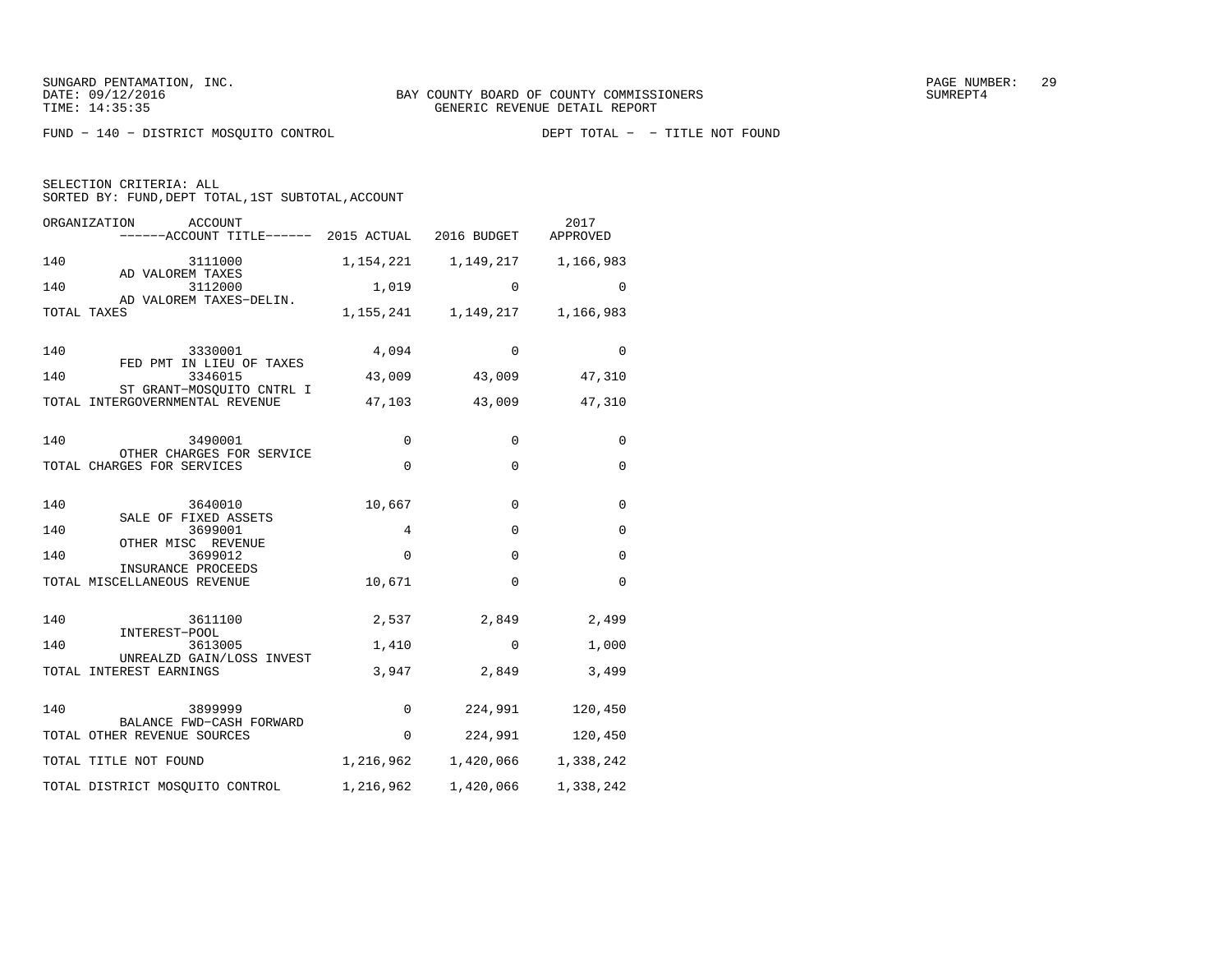FUND − 145 − MSTU−FIRE PROTECTION DEPT TOTAL − − TITLE NOT FOUND

SELECTION CRITERIA: ALL

| ORGANIZATION<br>ACCOUNT<br>------ACCOUNT TITLE------ 2015 ACTUAL 2016 BUDGET APPROVED |          |                               | 2017        |  |
|---------------------------------------------------------------------------------------|----------|-------------------------------|-------------|--|
| 145<br>3111005                                                                        |          | 7,331,151 7,375,279 7,614,687 |             |  |
| MSTU AD VALOREM TAXES<br>145<br>3112005<br>MSTU AD VAL TAX-DELINO                     | 9,624    | $\Omega$                      | $\Omega$    |  |
| TOTAL TAXES                                                                           |          | 7,340,774 7,375,279 7,614,687 |             |  |
| 145<br>3310001                                                                        | $\Omega$ | $\Omega$                      | $\mathbf 0$ |  |
| FEDERAL GRANTS<br>145<br>3312010                                                      | $\Omega$ | $\Omega$                      | $\Omega$    |  |
| FED GRANT-FEMA<br>145<br>3312306                                                      | $\Omega$ | $\Omega$                      | $\Omega$    |  |
| FED GRANT-HURRICANE IVAN<br>145<br>3312307                                            | $\Omega$ | $\Omega$                      | $\Omega$    |  |
| FED GRANT-HOMELAND SCRTY<br>145<br>3316101                                            | 50,473   | 0                             | 0           |  |
| FED GRANT-EMT/PARAMEDIC<br>145<br>3330001                                             | 28,246   | $\Omega$                      | $\Omega$    |  |
| FED PMT IN LIEU OF TAXES<br>145<br>3342006                                            | $\Omega$ | $\Omega$                      | 0           |  |
| ST GRANT-MUTUAL AID/HURR<br>145<br>3352300                                            | 8,143    | 5,101                         | 5,101       |  |
| FIREFIGHTERS' SUPPL COMP<br>TOTAL INTERGOVERNMENTAL REVENUE                           | 86,863   | 5,101                         | 5,101       |  |
| 145<br>3412001                                                                        | 0        | 0                             | 0           |  |
| CHRGS FOR SERVICE<br>145<br>3422014                                                   | $\Omega$ | $\Omega$                      | $\Omega$    |  |
| CHRG FOR SRV-FIRE/CEDARGV<br>TOTAL CHARGES FOR SERVICES                               | $\Omega$ | $\Omega$                      | 0           |  |
|                                                                                       |          |                               |             |  |
| 145<br>3620010<br>RENT INCOME                                                         | $\Omega$ | 0                             | $\mathbf 0$ |  |
| 145<br>3640010<br>SALE OF FIXED ASSETS                                                | 3,750    | $\Omega$                      | $\mathbf 0$ |  |
| 145<br>3660001<br>CONTRIBUTIONS-PRIVATE SRC                                           | 300      | $\mathbf{0}$                  | 0           |  |
| 145<br>3660007<br>CONTRIB-OTHER GOVT UNITS                                            | 381,048  | $\Omega$                      | $\Omega$    |  |
| 145<br>3699001                                                                        | 1,526    | $\Omega$                      | $\mathbf 0$ |  |
| OTHER MISC REVENUE<br>145<br>3699004                                                  | 53       | $\Omega$                      | 0           |  |
| REFUND PRIOR YR EXPENSE<br>145<br>3699012                                             | $\Omega$ | $\Omega$                      | 0           |  |
| INSURANCE PROCEEDS<br>TOTAL MISCELLANEOUS REVENUE                                     | 386,677  | $\Omega$                      | $\mathbf 0$ |  |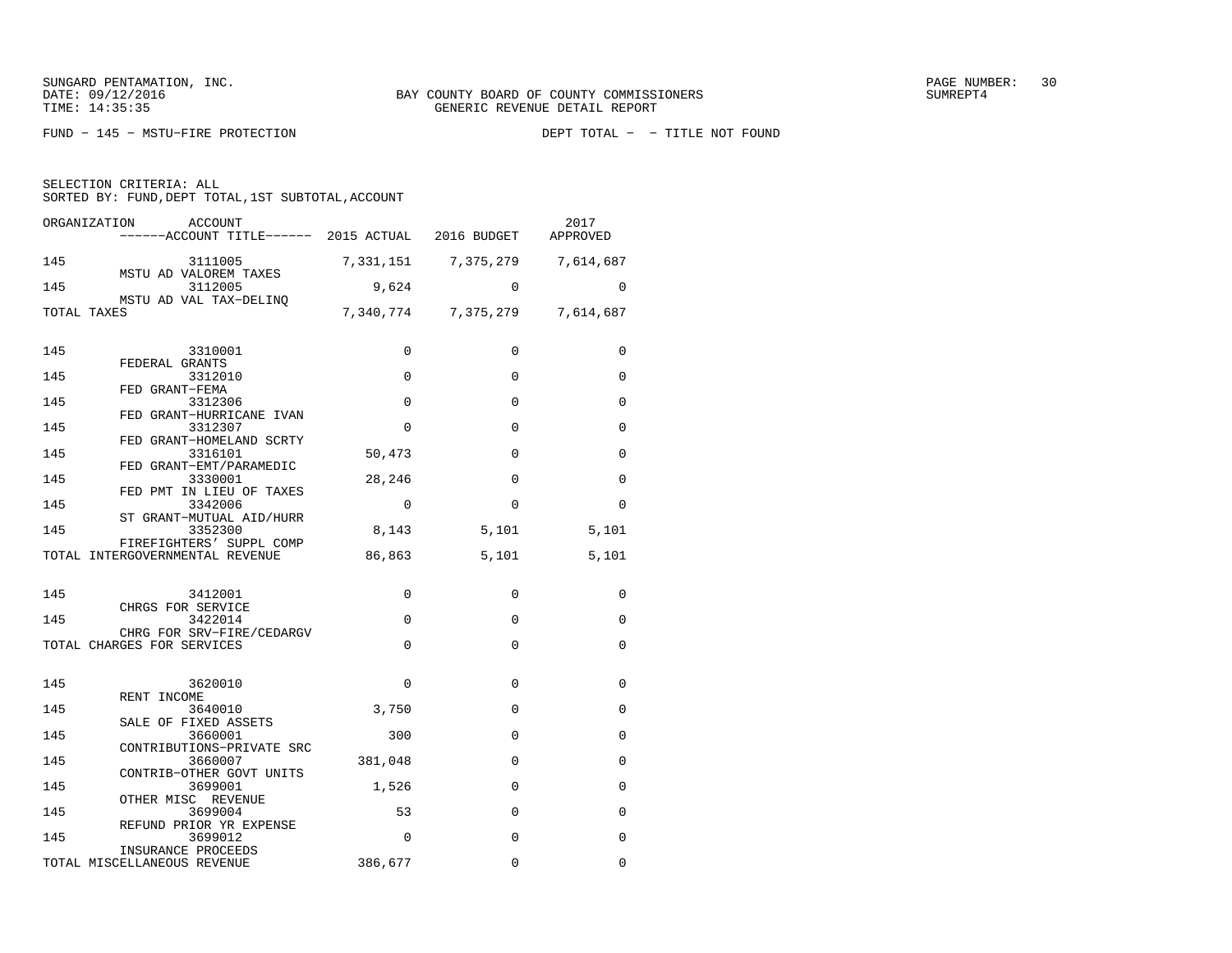FUND − 145 − MSTU−FIRE PROTECTION DEPT TOTAL − − TITLE NOT FOUND

| SELECTION CRITERIA: ALL |  |                                                    |  |
|-------------------------|--|----------------------------------------------------|--|
|                         |  | SORTED BY: FUND, DEPT TOTAL, 1ST SUBTOTAL, ACCOUNT |  |

| ORGANIZATION | ACCOUNT<br>$---ACCOUNT TITLE---2015 ACTUAL 2016 BUDGET$ |        |       | 2017<br>APPROVED |
|--------------|---------------------------------------------------------|--------|-------|------------------|
| 145          | 3611100<br>INTEREST-POOL                                | 16,707 | 4.554 | 5,000            |

| 145 | 3613005                                                         | 8,338     | $\Omega$    | $\Omega$  |
|-----|-----------------------------------------------------------------|-----------|-------------|-----------|
|     | UNREALZD GAIN/LOSS INVEST<br>TOTAL INTEREST EARNINGS            | 25,044    | 4,554       | 5,000     |
| 145 | 3632201<br>IMPACT FEES-FIRE                                     | 112,605   | 60,000      | 60,000    |
|     | TOTAL SPECIAL ASSESSMENTS                                       | 112,605   | 60,000      | 60,000    |
| 145 | 3810303                                                         | 0         | $\Omega$    | $\Omega$  |
| 145 | TRNSF FRM SALES TX 2002<br>3810440<br>TRNSF FRM BLDG SAFETY-440 | $\Omega$  | $\mathbf 0$ | $\Omega$  |
| 145 | 3840005<br>LOAN PROCEEDS                                        | $\Omega$  | $\Omega$    | $\Omega$  |
| 145 | 3895001<br>CAPITAL CONTRIB-FED                                  | 0         | $\Omega$    | $\Omega$  |
| 145 | 3899996<br>RESERVE RELEASE                                      | 0         | $\Omega$    | $\Omega$  |
| 145 | 3899999<br>BALANCE FWD-CASH FORWARD                             | $\Omega$  | 800,000     | 1,000,000 |
|     | TOTAL OTHER REVENUE SOURCES                                     | $\Omega$  | 800,000     | 1,000,000 |
|     | TOTAL TITLE NOT FOUND                                           | 7,951,963 | 8,244,934   | 8,684,788 |
|     | TOTAL MSTU-FIRE PROTECTION                                      | 7,951,963 | 8,244,934   | 8,684,788 |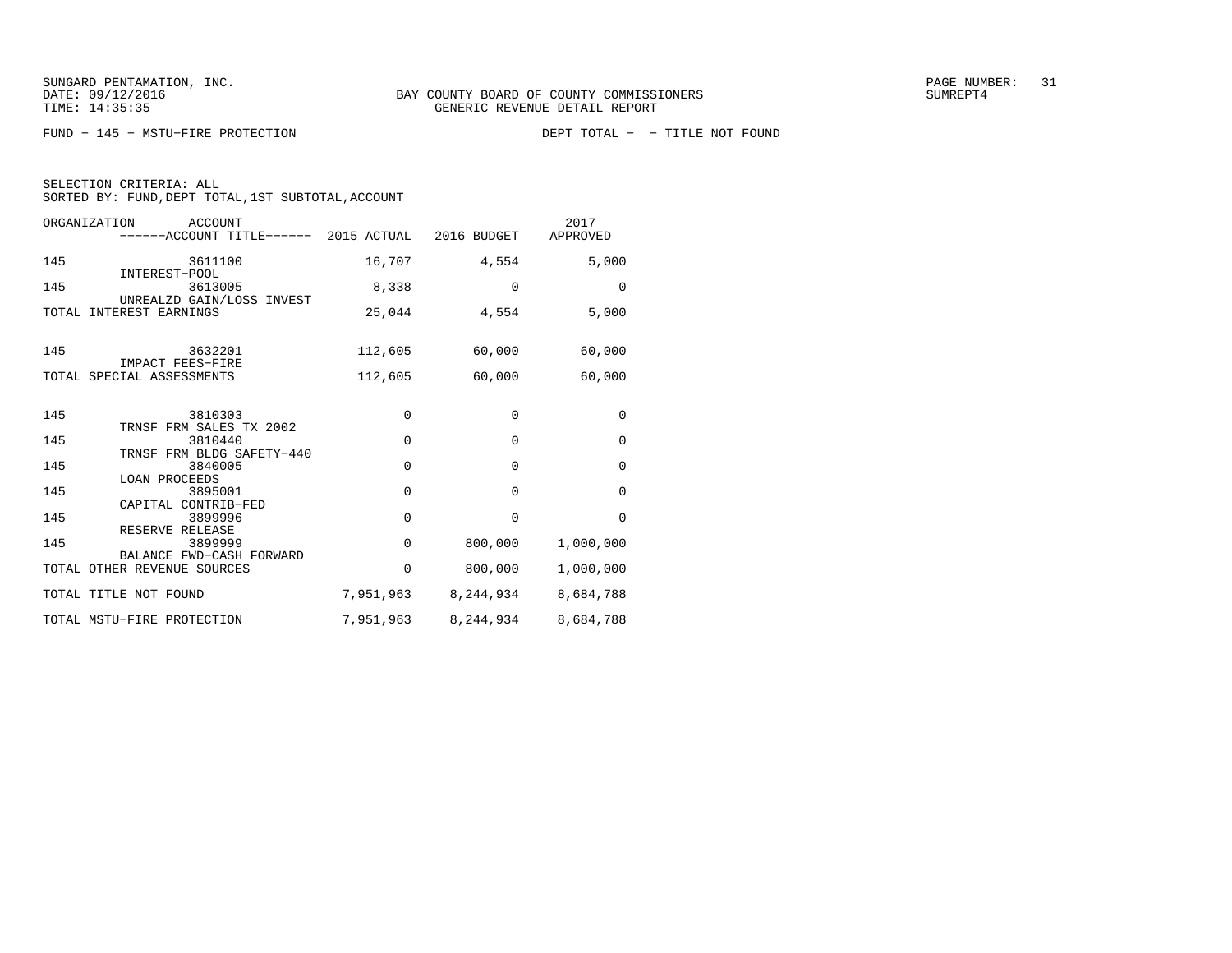| SELECTION CRITERIA: ALL |  |  |                                                    |  |
|-------------------------|--|--|----------------------------------------------------|--|
|                         |  |  | SORTED BY: FUND, DEPT TOTAL, 1ST SUBTOTAL, ACCOUNT |  |

|     | ORGANIZATION<br><b>ACCOUNT</b><br>------ACCOUNT TITLE------ 2015 ACTUAL 2016 BUDGET |             |              | 2017<br>APPROVED |
|-----|-------------------------------------------------------------------------------------|-------------|--------------|------------------|
| 167 | 3660007<br>CONTRIB-OTHER GOVT UNITS                                                 | $\mathbf 0$ | $\mathbf{0}$ | $\mathbf 0$      |
| 167 | 3699001<br>OTHER MISC REVENUE                                                       | 10          | $\mathbf 0$  | $\mathbf 0$      |
|     | TOTAL MISCELLANEOUS REVENUE                                                         | 10          | $\Omega$     | $\Omega$         |
| 167 | 3611100                                                                             | 847         | 380          | 475              |
| 167 | INTEREST-POOL<br>3611136<br>INTEREST-MSBU                                           | 2,761       | 7,125        | 14,250           |
| 167 | 3613005<br>UNREALZD GAIN/LOSS INVEST                                                | 364         | $\mathbf 0$  | $\Omega$         |
|     | TOTAL INTEREST EARNINGS                                                             | 3,971       | 7,505        | 14,725           |
| 167 | 3631001<br>SPECIAL ASSESSMENTS                                                      | 202,348     | 31,202       | 28,500           |
| 167 | 3631004<br>SPEC ASSESS-LIGHTING                                                     | 1,784       | 1,700        | 1,615            |
|     | TOTAL SPECIAL ASSESSMENTS                                                           | 204,132     | 32,902       | 30,115           |
| 167 | 3810001                                                                             | 0           | $\Omega$     | $\Omega$         |
| 167 | TRNSF FRM GENERAL FD(001)<br>3840005                                                | $\Omega$    | $\Omega$     | $\Omega$         |
| 167 | <b>LOAN PROCEEDS</b><br>3899999                                                     | $\Omega$    | 36,489       | 25,000           |
|     | BALANCE FWD-CASH FORWARD<br>TOTAL OTHER REVENUE SOURCES                             | 0           | 36,489       | 25,000           |
|     | TOTAL TITLE NOT FOUND                                                               | 208,113     | 76,896       | 69,840           |
|     | TOTAL MSBU FUND                                                                     | 208,113     | 76,896       | 69,840           |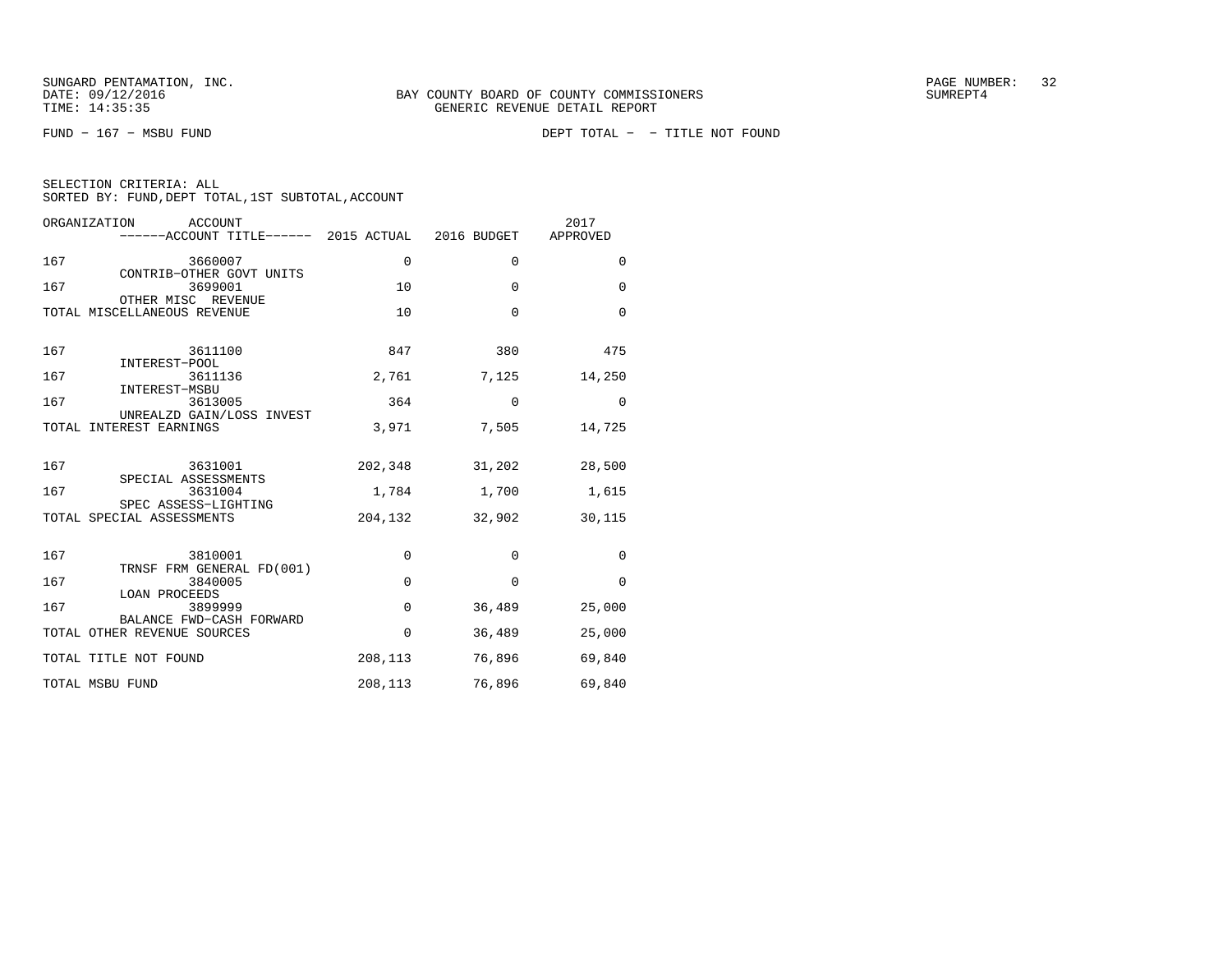SUNGARD PENTAMATION, INC.<br>
BAY COUNTY BOARD OF COUNTY COMMISSIONERS AND SUNREPT4 SUMREPT4

FUND − 401 − WATER SYSTEM REVENUE FUND DEPT TOTAL − − TITLE NOT FOUND

| SELECTION CRITERIA: ALL |  |  |                                                    |  |
|-------------------------|--|--|----------------------------------------------------|--|
|                         |  |  | SORTED BY: FUND, DEPT TOTAL, 1ST SUBTOTAL, ACCOUNT |  |

| ORGANIZATION<br><b>ACCOUNT</b><br>------ACCOUNT TITLE------ | 2015 ACTUAL | 2016 BUDGET             | 2017<br>APPROVED |
|-------------------------------------------------------------|-------------|-------------------------|------------------|
| 401<br>3312003                                              | $\Omega$    | $\Omega$                | $\Omega$         |
| FED GRANT-EPA<br>401<br>3340001                             | $\Omega$    | $\Omega$                | $\Omega$         |
| STATE GRANTS<br>401<br>3344908                              | 3,898,731   | $\Omega$                | $\Omega$         |
| ST GRANT-NW FL WTR MGT<br>401<br>3347906                    | $\Omega$    | $\Omega$                | $\Omega$         |
| ST GRANT-FISH & WILDLIFE<br>TOTAL INTERGOVERNMENTAL REVENUE | 3,898,731   | $\Omega$                | $\Omega$         |
| 401<br>3433005                                              | 7,564,326   | 8, 149, 241 8, 269, 819 |                  |
| UTILITY FEE-TREATED WATER<br>401<br>3433007                 | 8,214,929   | 6,874,114               | 7,461,285        |
| UTILITY FEE-TRTD WTR PCB<br>401<br>3433010                  | 669,985     | 602,313                 | 644,967          |
| UTILITY FEE-RAW WATER<br>401<br>3433025                     | 0           | $\Omega$                | $\Omega$         |
| WATER FEES-METER<br>401<br>3435060                          | $\mathbf 0$ | $\Omega$                | $\Omega$         |
| CHRGS FOR SERV-RTL WSTWTR<br>401<br>3436100                 | 75          | $\Omega$                | $\Omega$         |
| CHRGS FOR SERVICE-WTR/SWR<br>TOTAL CHARGES FOR SERVICES     | 16,449,315  | 15,625,668              | 16,376,071       |
| 401<br>3640010                                              | 5,900       | 0                       | 0                |
| SALE OF FIXED ASSETS<br>3659010<br>401                      | 2,081       | $\Omega$                | $\Omega$         |
| SALE OF SURPLUS OR SCRAP<br>401<br>3660007                  | 862         | 0                       | $\Omega$         |
| CONTRIB-OTHER GOVT UNITS<br>401<br>3699001                  | 2           | $\Omega$                | $\Omega$         |
| OTHER MISC REVENUE<br>401<br>3699005                        | 27,635      | 50,000                  | 30,000           |
| PENALTIES<br>401<br>3699012                                 | 0           | 0                       | 0                |
| INSURANCE PROCEEDS<br>TOTAL MISCELLANEOUS REVENUE           | 36,482      | 50,000                  | 30,000           |
| 401<br>3611100                                              | 215,588     | 120,000                 | 142,409          |
| INTEREST-POOL<br>401<br>3611107                             | 47,249      | 10,000                  | 10,000           |
| INTEREST<br>401<br>3613005                                  | 77,785      | 0                       | $\Omega$         |
| UNREALZD GAIN/LOSS INVEST<br>TOTAL INTEREST EARNINGS        | 340,622     | 130,000                 | 152,409          |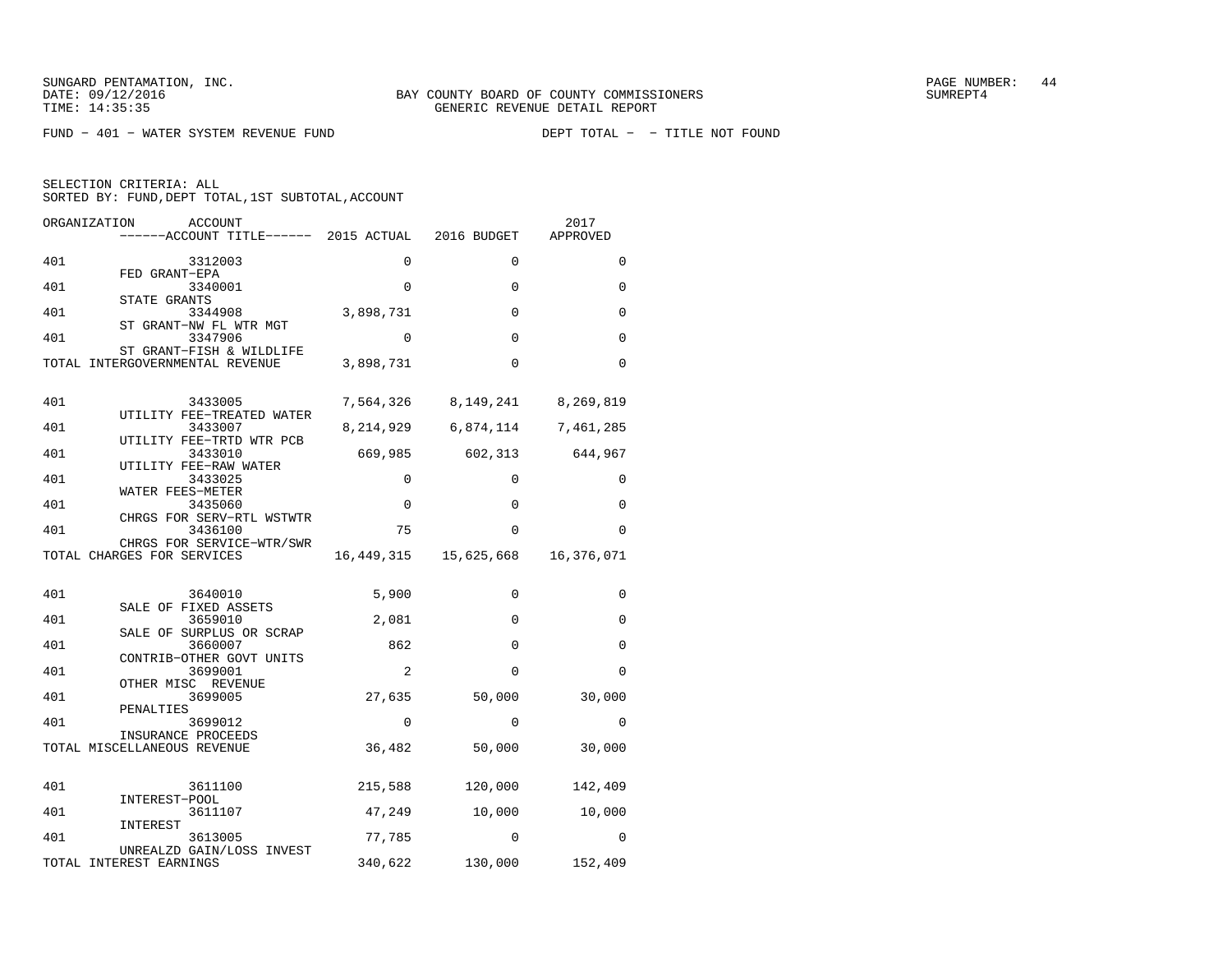FUND − 401 − WATER SYSTEM REVENUE FUND DEPT TOTAL − − TITLE NOT FOUND

| ORGANIZATION | ACCOUNT<br>------ACCOUNT TITLE------ 2015 ACTUAL         |              | 2016 BUDGET  | 2017<br>APPROVED |
|--------------|----------------------------------------------------------|--------------|--------------|------------------|
| 401          | 3631001                                                  | 7,679        | $\Omega$     | $\Omega$         |
| 401          | SPECIAL ASSESSMENTS<br>3632304                           | 3,047        | $\Omega$     | $\Omega$         |
| 401          | IMPACT FEES-WTR/LAKE MRL<br>3632305<br>IMPACT FEES-WATER | 463,231      | 388,485      | 221,929          |
|              | TOTAL SPECIAL ASSESSMENTS                                | 473,957      | 388,485      | 221,929          |
| 401          | 3810420                                                  | $\mathbf 0$  | $\mathbf{0}$ | $\mathbf 0$      |
| 401          | TRNSF FRM RETAIL WTR(420)<br>3810425                     | $\mathbf 0$  | $\mathbf 0$  | $\mathbf 0$      |
| 401          | TRNSF FRM INDUS WSTE (425)<br>3840005                    | 0            | $\Omega$     | $\mathbf 0$      |
| 401          | <b>LOAN PROCEEDS</b><br>3840010                          | 0            | $\Omega$     | $\Omega$         |
| 401          | <b>BOND PROCEEDS</b><br>3898010                          | 0            | 152,410      | 152,655          |
| 401          | CONTRIBUTION-STONE/ARZONA<br>3899996<br>RESERVE RELEASE  | $\Omega$     | $\Omega$     | $\Omega$         |
| 401          | 3899999<br>BALANCE FWD-CASH FORWARD                      | $\Omega$     | 12,120,000   | 14,000,000       |
|              | TOTAL OTHER REVENUE SOURCES                              | $\mathbf 0$  | 12,272,410   | 14, 152, 655     |
|              | TOTAL TITLE NOT FOUND                                    | 21,199,106   | 28,466,563   | 30,933,064       |
|              | TOTAL WATER SYSTEM REVENUE FUND                          | 21, 199, 106 | 28,466,563   | 30,933,064       |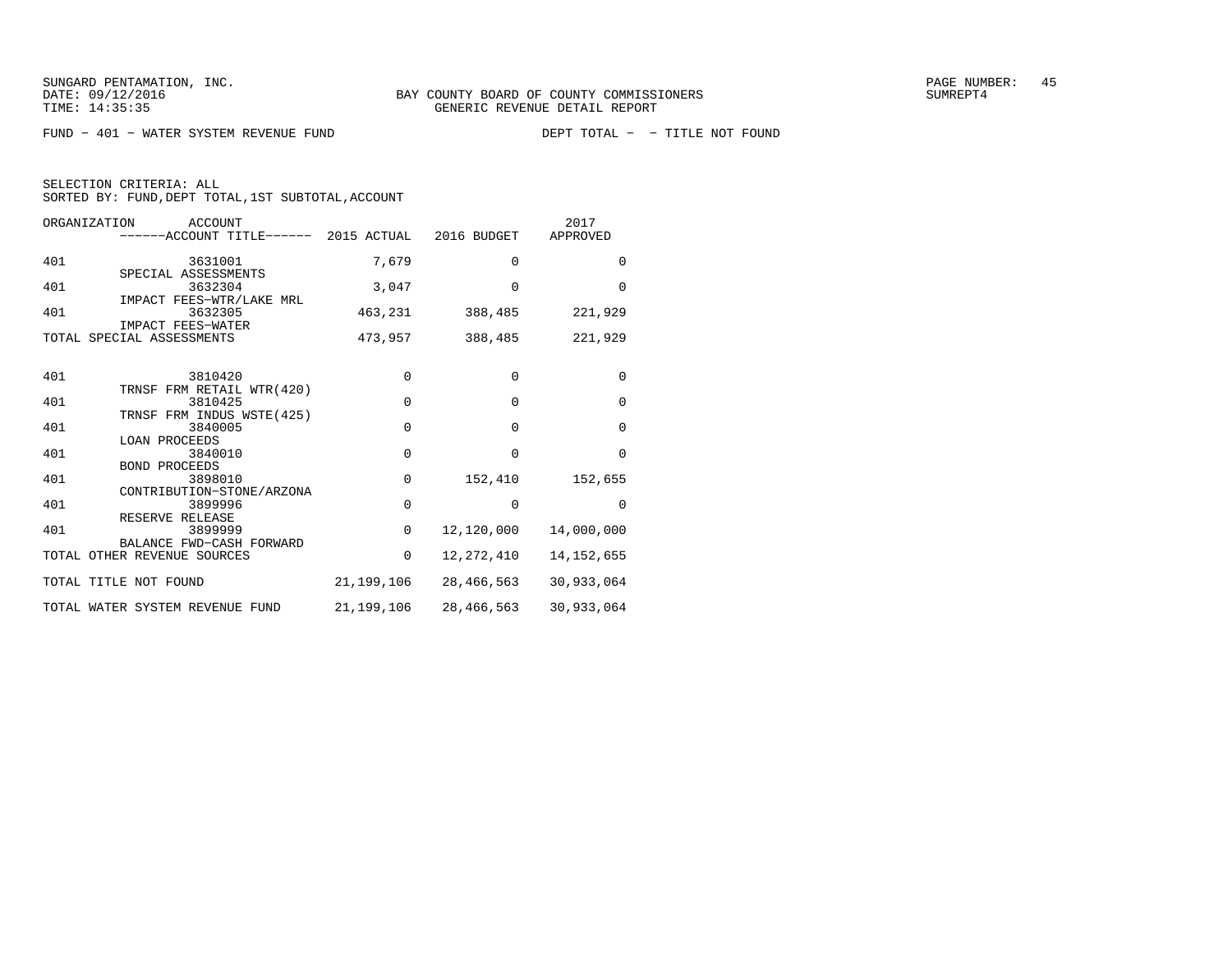## BAY COUNTY BOARD OF COUNTY COMMISSIONERS

## GENERIC REVENUE DETAIL REPORT

## FUND - 412 - JT VENT- MILITARY PT/AWTF

| <b>ACCOUNT</b>        | <b>TITLE</b>                        | 2015 ACTUAL  | 2016 BUDGET      | 2017 TENTATIVE |
|-----------------------|-------------------------------------|--------------|------------------|----------------|
|                       | <b>REVENUES:</b>                    |              |                  |                |
| 3435002               | Utility Fees - Domestic Waste       | 3,078,827    | 3,459,640        | 3,465,543      |
| 3435003               | Utility Fees - Debt Service         | 2,850,458    | 3,093,157        | 3,092,861      |
| 3435004               | Utility Fees - Reuse Water          | 28,306       | 28,306           | 28,306         |
| 3435020               | Utility Fees - R & R Component      | 340,500      | 340,500          | 640,500        |
| 3435025               | Utility Fees - Reserve Component    | 463,237      | 463,974          | 463,929        |
| 3435060               | Charges for Srv - Retail Wastewater | $\Omega$     | $\Omega$         | $\Omega$       |
| 3435005               | Charges for Srv - Parker            | 78,564       | 71,616           | 71,616         |
| 3436112               | Charges for Srv - Parks & Rec       | 0            | $\Omega$         | $\Omega$       |
| 3436113               | Charges for Srv - Courthouse        | $\mathbf{0}$ | $\boldsymbol{0}$ | $\theta$       |
| 3436120               | Charges for Srv - Ind Wastewater    | $\Omega$     | $\boldsymbol{0}$ | $\Omega$       |
| 3436151               | Charges for Srv - Indww Staff       | $\Omega$     | $\overline{0}$   | $\theta$       |
| 3436525               | Charges for Srv - Mexico Beach      | $\mathbf{0}$ | $\overline{0}$   | $\theta$       |
| 3600001               | Miscellaneous Revenue               | $\Omega$     | $\Omega$         | $\theta$       |
| <b>TOTAL REVENUES</b> |                                     | 6,839,892    | 7,457,193        | 7,762,755      |
|                       | <b>OTHER INCOME:</b>                |              |                  |                |
| 3312306               | Fed Grant - Hurricane Ivan          | $\mathbf{0}$ | $\overline{0}$   | $\theta$       |
| 3611100               | Interest - Pool                     | 11,052       | 6,175            | 6,175          |
| 3640010               | Sale of Fixed Assets                | $\mathbf{0}$ | $\overline{0}$   | $\Omega$       |
| 3670001               | Gain on Sale of Investment          | $\mathbf{0}$ | $\boldsymbol{0}$ | $\Omega$       |
| 3699001               | Other Misc Revenue                  | 7            | $\mathbf{0}$     | $\overline{0}$ |
| 3699012               | <b>Insurance Proceeds</b>           | $\mathbf{0}$ | $\boldsymbol{0}$ | $\theta$       |
| 3810001               | Transfer from General Fund (001)    | $\mathbf{0}$ | $\overline{0}$   | $\theta$       |
| 3810420               | Transfer from Retail W/WW (420)     | $\mathbf{0}$ | $\overline{0}$   | $\theta$       |
| 3840004               | <b>SRF</b> Proceeds                 | $\mathbf{0}$ | $\Omega$         | $\theta$       |
| 3899992               | Balance FWD - R & R                 | $\mathbf{0}$ | 285,000          | $\Omega$       |
| 3899993               | <b>Reserve Release</b>              | $\Omega$     | 440,774          | 463,927        |
| 3899999               | Balance FWD - Cash Forward          | $\Omega$     | 343,318          | 400,000        |
| TOTAL OTHER INCOME    |                                     | 11,059       | 1,075,267        | 870,102        |
|                       | TOTAL REVENUE AND OTHER INCOME      | \$6,850,951  | \$8,532,460      | \$8,632,857    |
|                       |                                     |              |                  |                |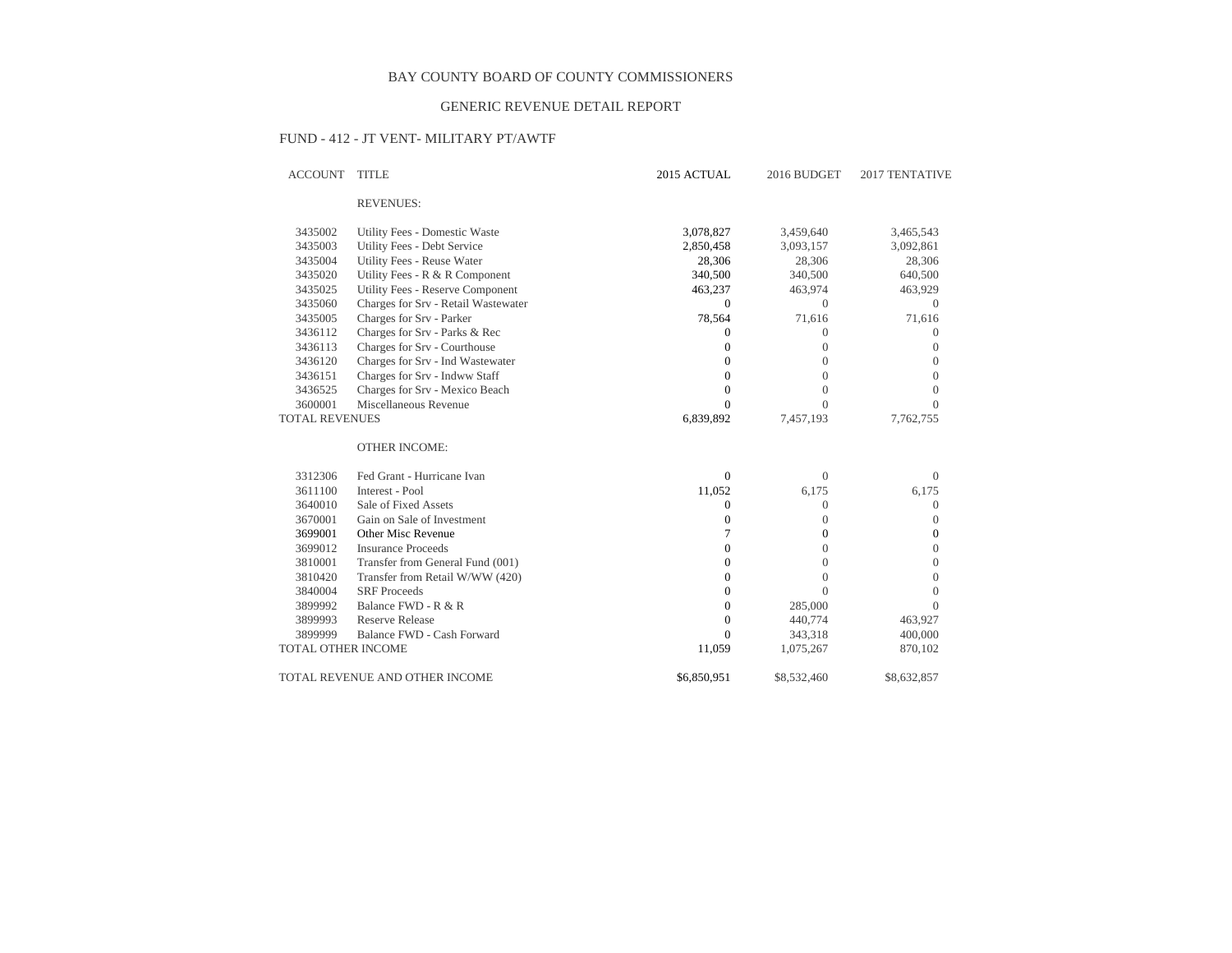FUND − 420 − RETAIL WATER & WASTEWATER DEPT TOTAL − − TITLE NOT FOUND

| ORGANIZATION<br>ACCOUNT<br>$----ACCOUNT$ TITLE $--- 2015$ ACTUAL 2016 BUDGET |             |                                     | 2017<br>APPROVED |
|------------------------------------------------------------------------------|-------------|-------------------------------------|------------------|
| 420<br>3343106<br>ST GRANT-FLA ENTERPRISE                                    | 0           | 0                                   | 0                |
| 420<br>3343108                                                               | $\mathbf 0$ | $\Omega$                            | 0                |
| ST GRANT-FL ENTP/AFRL PRJ<br>TOTAL INTERGOVERNMENTAL REVENUE                 | $\mathbf 0$ | 0                                   | 0                |
| 420<br>3412001<br>CHRGS FOR SERVICE                                          | 71,905      | $\mathbf 0$                         | $\Omega$         |
| 420<br>3429014                                                               | 1,600       | 3,420                               | 5,928            |
| CHRG FOR SRV-PLAN REV/ENG<br>420<br>3433022                                  |             | 3, 183, 092 2, 844, 499 2, 957, 503 |                  |
| UTILITY FEE-RETAIL WATER<br>420<br>3433025                                   | 43,125      | 56,000                              | 53,000           |
| WATER FEES-METER<br>420<br>3433027                                           | 0           | $\Omega$                            | $\Omega$         |
| UTILITY FEES-TANKERS<br>420<br>3435005                                       | 0           | $\Omega$                            | 0                |
| CHRGS FOR SRV-PARKER<br>420<br>3435007                                       | 18,376      | 19,532                              | 19,532           |
| CHRGS FOR SRV-MEX BCH<br>420<br>3435009                                      | $\Omega$    | $\Omega$                            | $\Omega$         |
| CHRGS FOR SRV-COURT HOUSE                                                    |             |                                     |                  |
| 420<br>3435010<br>CHRGS FOR SRV-PARKS&REC                                    | 2,794       | 3,045                               | 3,045            |
| 420<br>3435011<br>CHRGS FOR SRV-RDS&BRDGS                                    | 2,794       | 3,045                               | 3,045            |
| 420<br>3435030<br>UTILITY FEE-MEX BCH DEBT                                   | 187,333     | 187,333                             | 187,333          |
| 420<br>3435031                                                               | 15,714      | 15,714                              | 15,714           |
| UTILITY FEE-MEX BCH R&R<br>420<br>3435032                                    | 28,100      | 28,100                              | 28,100           |
| UTILITY FEE-MEX BCH RATE<br>420<br>3435040                                   |             | 4,052,183 4,208,999 4,013,347       |                  |
| UTILITY FEE-RETAIL SEWER<br>420<br>3435045                                   | 211,797     | 184,248                             | 198,992          |
| UTILITY FEE-WHLSLE/MEX BC<br>420<br>3435047                                  | 501,876     | 308,292                             | 542,804          |
| UTILITY FEE-WHLSLE/TYNDLL<br>420<br>3435049                                  |             | 61,457 61,457                       | 61,457           |
| UTILITY FEE-R&R/TYNDALL<br>420<br>3435050                                    | 10,334      | 7,719                               | 12,657           |
| UTILITY FEE-TXS/TYNDALL                                                      |             |                                     |                  |
| 420<br>3435052<br>UTILITY FEE-REUSE TYNDALL                                  |             | 14,818 13,483                       | 13,483           |
| 420<br>3435053<br>UTILITY FEE-MAINT & DEPRC                                  | 13,488      | $\Omega$                            | $\Omega$         |
| 420<br>3435055<br>CAP RESERVATION/TYNDALL                                    |             | 377,369 377,374                     | 377,374          |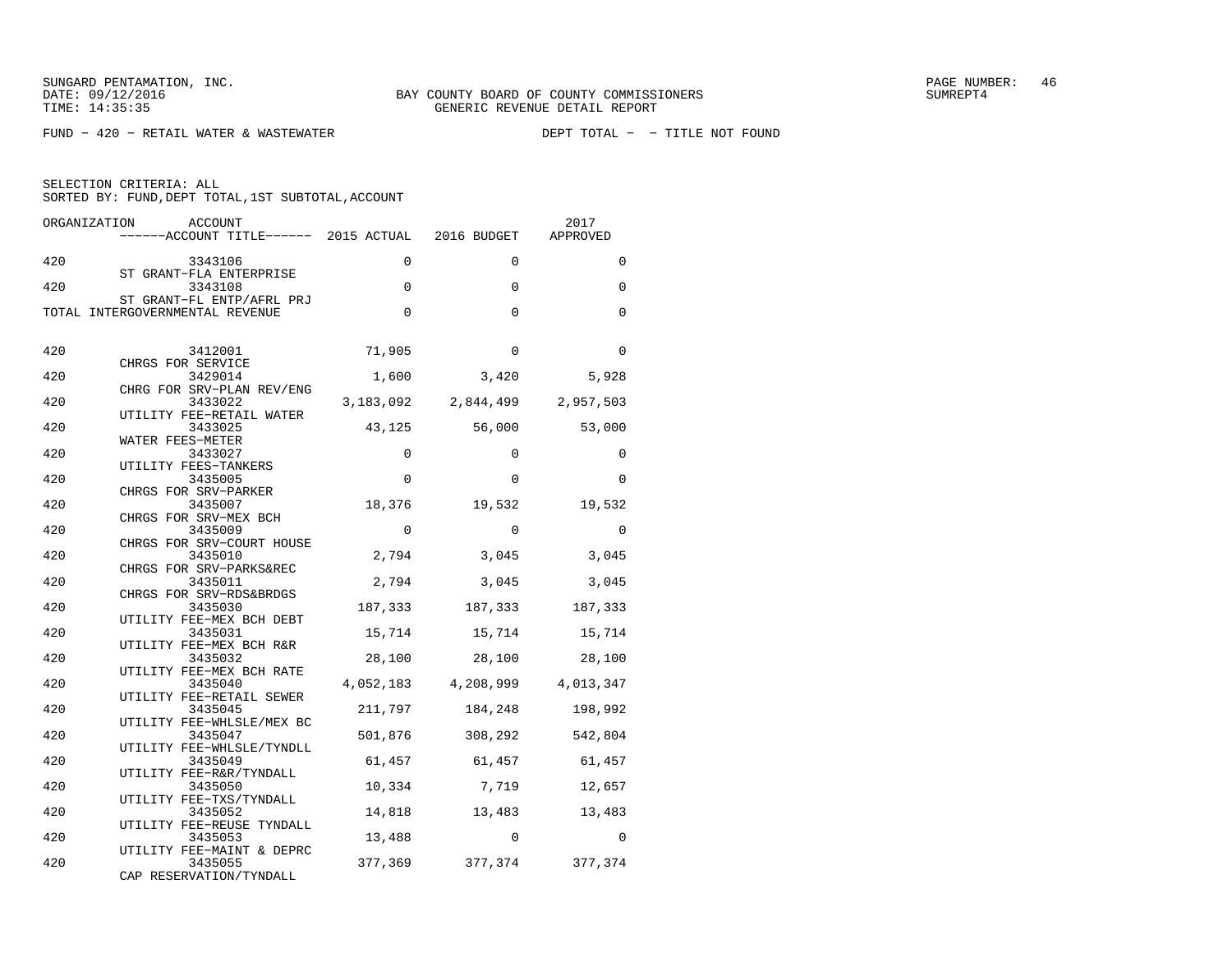FUND − 420 − RETAIL WATER & WASTEWATER DEPT TOTAL − − TITLE NOT FOUND

SELECTION CRITERIA: ALL

| ORGANIZATION<br>ACCOUNT                                 |           |                                | 2017<br>APPROVED |
|---------------------------------------------------------|-----------|--------------------------------|------------------|
| 420<br>3435057                                          | 1,697,600 | 1,579,585                      | 1,352,049        |
| CHRGS FOR SRV-AWT STAFF<br>420<br>3436100               | 26,171    | 30,000                         | 33,000           |
| CHRGS FOR SERVICE-WTR/SWR<br>TOTAL CHARGES FOR SERVICES |           | 10,521,927 9,931,845 9,878,363 |                  |
| 420<br>3631050                                          | $\Omega$  | 0                              | $\Omega$         |
| R & M SEWER ESCROW<br>420<br>3640010                    | $\Omega$  | $\Omega$                       | 0                |
| SALE OF FIXED ASSETS<br>420<br>3659010                  | 11,127    | $\Omega$                       | 0                |
| SALE OF SURPLUS OR SCRAP<br>420<br>3660001              | $\Omega$  | $\Omega$                       | $\Omega$         |
| CONTRIBUTIONS-PRIVATE SRC<br>420<br>3660007             | 308,250   | 157,363                        | 157,363          |
| CONTRIB-OTHER GOVT UNITS<br>420<br>3699001              | 43,151    | 40,000                         | 20,000           |
| OTHER MISC REVENUE<br>420<br>3699005                    | 114,419   | 110,000                        | 158,809          |
| PENALTIES<br>TOTAL MISCELLANEOUS REVENUE                | 476,948   | 307,363                        | 336,172          |
| 420<br>3611100                                          | 32,564    | 10,000                         | 5,000            |
| INTEREST-POOL<br>420<br>3611109                         | 296,102   | 0                              | 0                |
| INTEREST-N/R JT VENTURE<br>420<br>3613005               | 16,531    | $\Omega$                       | 0                |
| UNREALZD GAIN/LOSS INVEST<br>TOTAL INTEREST EARNINGS    | 345,197   | 10,000                         | 5,000            |
| 420<br>3632303                                          | 1,103     | 0                              | 0                |
| IMPACT FEES-WTR/RIVER CMP<br>420<br>3632304             | 5,250     | 4,120                          | 0                |
| IMPACT FEES-WTR/LAKE MRL<br>420<br>3632305              | 65,013    | 46,350                         | 30,000           |
| IMPACT FEES-WATER<br>420<br>3632307                     | 120,346   | 45,000                         | 32,500           |
| <b>IMPACT FEES-SEWER</b><br>420<br>3632308              | 2,332     | 0                              | 0                |
| IMPACT FEES-SWR/RIVER CMP<br>420<br>3632309             | 35,000    | $\Omega$                       | 0                |
| IMPACT FEES-SWR/LAKE MRL<br>420<br>3632310              | 0         | 0                              | 0                |
| IMPACT FEES-SWR/BARRETT<br>420<br>3632311               | $\Omega$  | $\Omega$                       | 0                |
| IMPACT FEES-WTR/BARRETT<br>TOTAL SPECIAL ASSESSMENTS    | 229,044   | 95,470                         | 62,500           |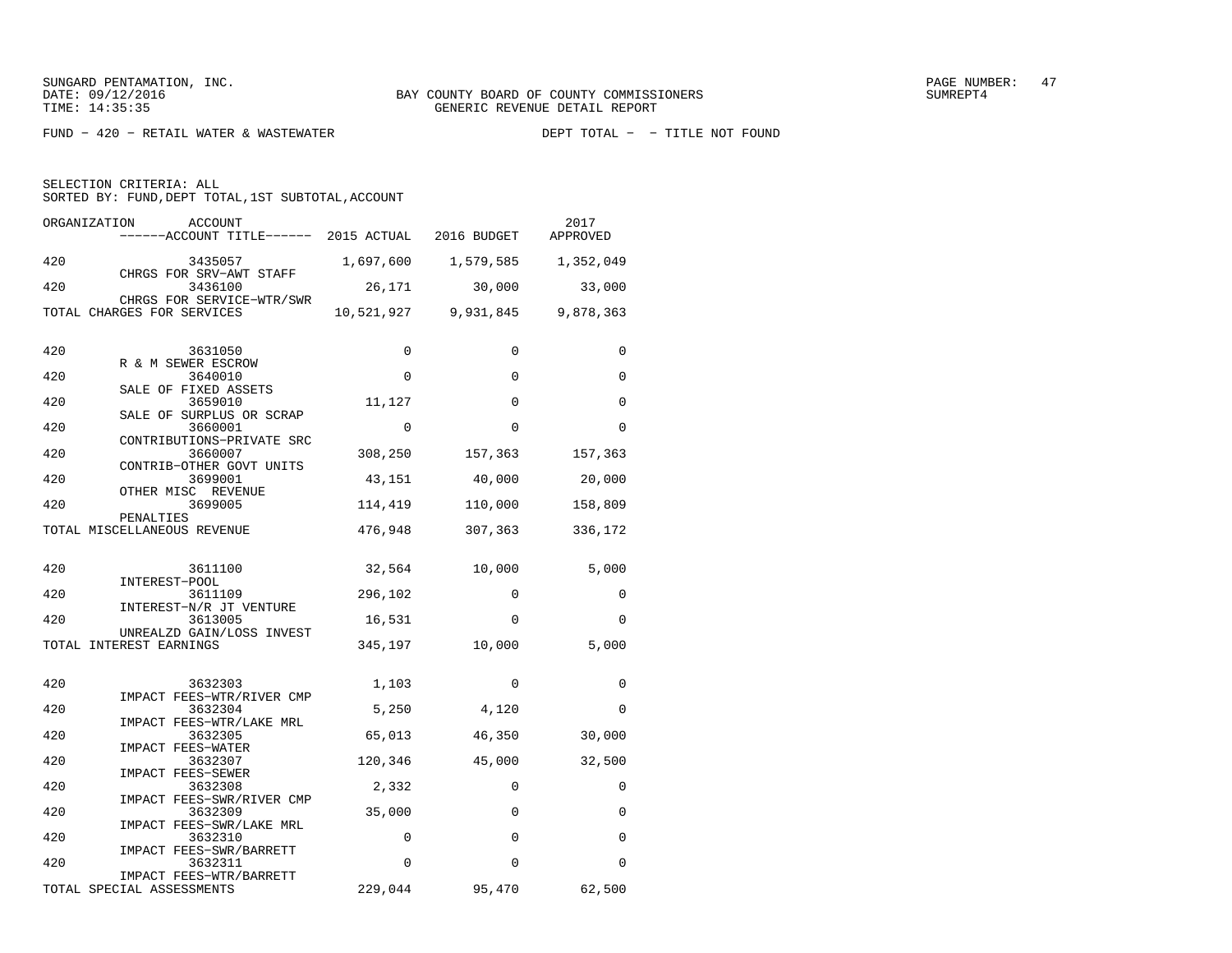FUND − 420 − RETAIL WATER & WASTEWATER DEPT TOTAL − − TITLE NOT FOUND

| ORGANIZATION | ACCOUNT<br>------ACCOUNT TITLE------ 2015 ACTUAL 2016 BUDGET |              |            | 2017<br>APPROVED    |
|--------------|--------------------------------------------------------------|--------------|------------|---------------------|
|              |                                                              |              |            |                     |
| 420          | 3613010<br>GAIN ON JT VENTURE                                | 702,381      | $\Omega$   | $\Omega$            |
| 420          | 3810401<br>TRNSF FRM WATER SYS (401)                         | $\Omega$     | $\Omega$   | $\Omega$            |
| 420          | 3810425<br>TRNSF FRM INDUS WSTE (425)                        | $\Omega$     | $\Omega$   | $\mathbf 0$         |
| 420          | 3840005<br><b>LOAN PROCEEDS</b>                              | $\Omega$     | $\Omega$   | $\Omega$            |
| 420          | 3840010<br><b>BOND PROCEEDS</b>                              | $\Omega$     | $\Omega$   | $\Omega$            |
| 420          | 3897001<br>CAPITAL CONTRIB-OTHER                             | $\Omega$     | $\Omega$   | $\Omega$            |
| 420          | 3899996<br>RESERVE RELEASE                                   | $\Omega$     | 530,000    | 1,200,000           |
| 420          | 3899997<br>BAL FWD-IMPACT FEES                               | $\Omega$     | $\Omega$   | $\Omega$            |
| 420          | 3899998<br>BALANCE FWD-BOND PROCEEDS                         | $\Omega$     | $\Omega$   | $\Omega$            |
| 420          | 3899999<br>BALANCE FWD-CASH FORWARD                          | $\Omega$     | 800,000    | 995,000             |
|              | TOTAL OTHER REVENUE SOURCES                                  | 702,381      |            | 1,330,000 2,195,000 |
|              | TOTAL TITLE NOT FOUND                                        | 12,275,497   | 11,674,678 | 12,477,035          |
|              | TOTAL RETAIL WATER & WASTEWATER                              | 12, 275, 497 | 11,674,678 | 12,477,035          |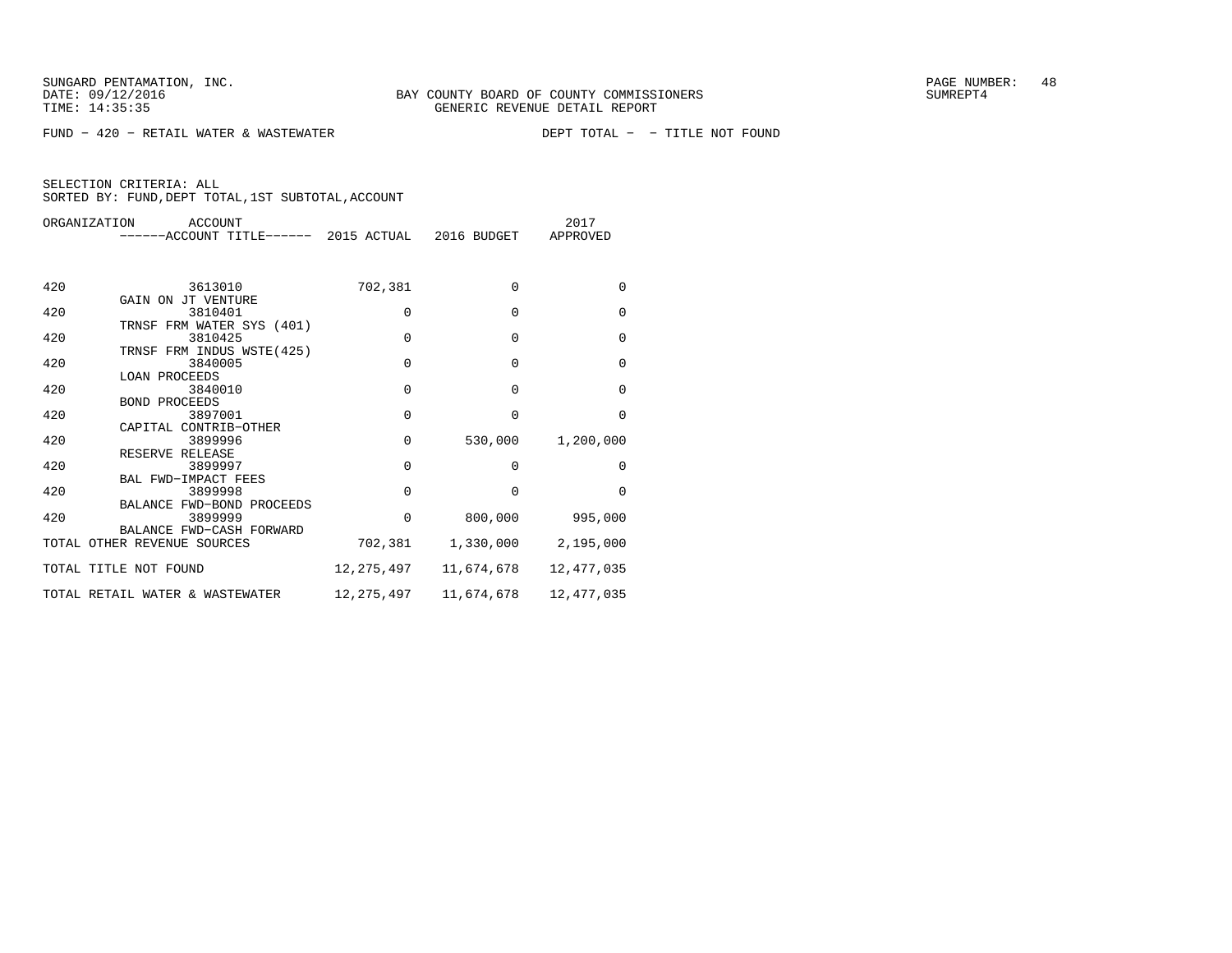SELECTION CRITERIA: ALL

| ORGANIZATION                | ACCOUNT<br>-----ACCOUNT TITLE------ 2015 ACTUAL 2016 BUDGET  |             |             | 2017<br>APPROVED |
|-----------------------------|--------------------------------------------------------------|-------------|-------------|------------------|
| 430                         | 3290010                                                      | 2,500       | 2,500       | 2,500            |
| TOTAL LICENSES AND PERMITS  | LICENSE & PERMIT/SOLID WS                                    | 2,500       | 2,500       | 2,500            |
| 430                         | 3312306<br>FED GRANT-HURRICANE IVAN                          | 0           | $\mathbf 0$ | 0                |
| 430                         | 3343410                                                      | 0           | 0           | $\Omega$         |
|                             | ST GRANT-SM CAP GENERATOR<br>TOTAL INTERGOVERNMENTAL REVENUE | $\Omega$    | $\Omega$    | $\Omega$         |
| 430                         | 3434005                                                      | 140,175     | $\Omega$    | 148,712          |
| 430                         | FEES-OUT OF COUNTY<br>3434010                                | 8,762,951   | 8,920,501   | 9,188,000        |
| 430                         | FEES-TIPPING<br>3434015                                      | 592,073     | 1,161,840   | 628,130          |
| 430                         | INCINERATOR-SPECIALTY WST<br>3434505                         | $\Omega$    | $\Omega$    | $\Omega$         |
| 430                         | CHRGS-FL POWER ENRGY SALE<br>3434510                         | 0           | $\Omega$    | $\Omega$         |
| 430                         | CHRGS-FL POWER CAPACITY<br>3434515                           | 1,508,185   | 1,920,000   | 1,800,000        |
| 430                         | CHRGS-ELECTRICITY SALES<br>3437005                           | 124,399     | 450,000     | 131,975          |
| TOTAL CHARGES FOR SERVICES  | CHRGS FOR SRV-METAL EXTRC                                    | 11,127,782  | 12,452,341  | 11,896,817       |
| 430                         | 3620002                                                      | 0           | $\Omega$    | $\Omega$         |
| 430                         | LEASE-CITY TRNSF STATION<br>3640010                          | 333         | 25,000      | 1,000            |
| 430                         | SALE OF FIXED ASSETS<br>3659010                              | 14,287      | 35,000      | 15,000           |
| 430                         | SALE OF SURPLUS OR SCRAP<br>3660001                          | 150,000     | 0           | 150,000          |
| 430                         | CONTRIBUTIONS-PRIVATE SRC<br>3670001                         | $\Omega$    | $\Omega$    | $\Omega$         |
| 430                         | GAIN/LOSS ON SALE INVSTMT<br>3699001                         | 3,097       | 157,500     | 5,000            |
| 430                         | OTHER MISC REVENUE<br>3699005                                | 23,734      | 25,000      | 20,000           |
| 430                         | PENALTIES<br>3699012                                         | 5, 114, 966 | $\Omega$    | $\Omega$         |
| TOTAL MISCELLANEOUS REVENUE | INSURANCE PROCEEDS                                           | 5,306,417   | 242,500     | 191,000          |
| 430                         | 3611100<br>INTEREST-POOL                                     | 69,589      | 30,000      | 30,000           |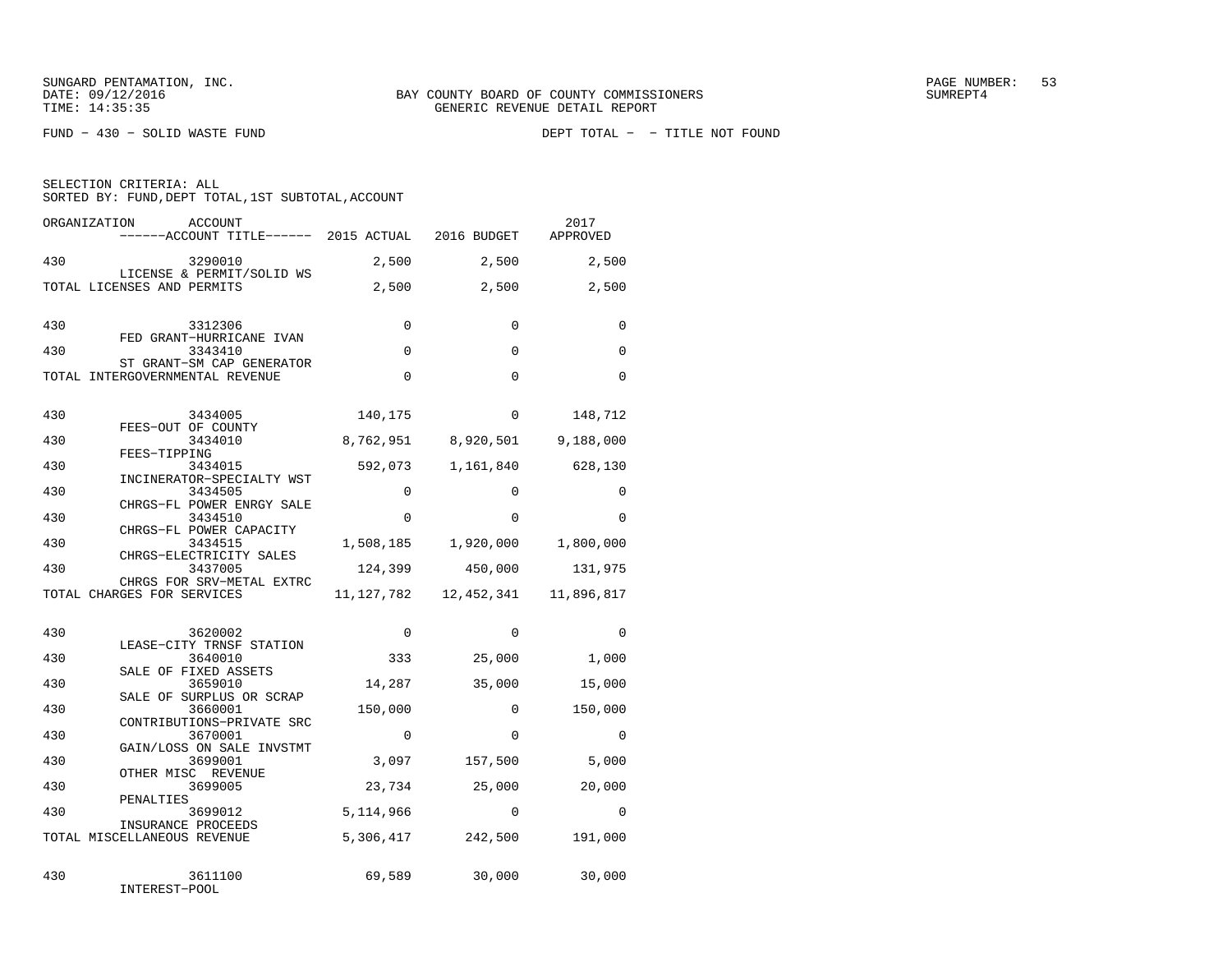FUND − 430 − SOLID WASTE FUND DEPT TOTAL − − TITLE NOT FOUND

| ORGANIZATION                | ACCOUNT<br>------ACCOUNT TITLE------ | 2015 ACTUAL | 2016 BUDGET | 2017<br>APPROVED |
|-----------------------------|--------------------------------------|-------------|-------------|------------------|
| 430                         | 3613005                              | 43,470      | $\Omega$    | $\Omega$         |
| TOTAL INTEREST EARNINGS     | UNREALZD GAIN/LOSS INVEST            | 113,059     | 30,000      | 30,000           |
| 430                         | 3899995                              | 0           | $\Omega$    | $\Omega$         |
| 430                         | RESERVE RELEASE-CASH FWD<br>3899996  | 0           | $\Omega$    | 300,000          |
| RESERVE RELEASE<br>430      | 3899999                              | 0           | 4,909,709   | 1,900,000        |
| TOTAL OTHER REVENUE SOURCES | BALANCE FWD-CASH FORWARD             | 0           | 4,909,709   | 2,200,000        |
| TOTAL TITLE NOT FOUND       |                                      | 16,549,758  | 17,637,050  | 14,320,317       |
| TOTAL SOLID WASTE FUND      |                                      | 16,549,758  | 17,637,050  | 14,320,317       |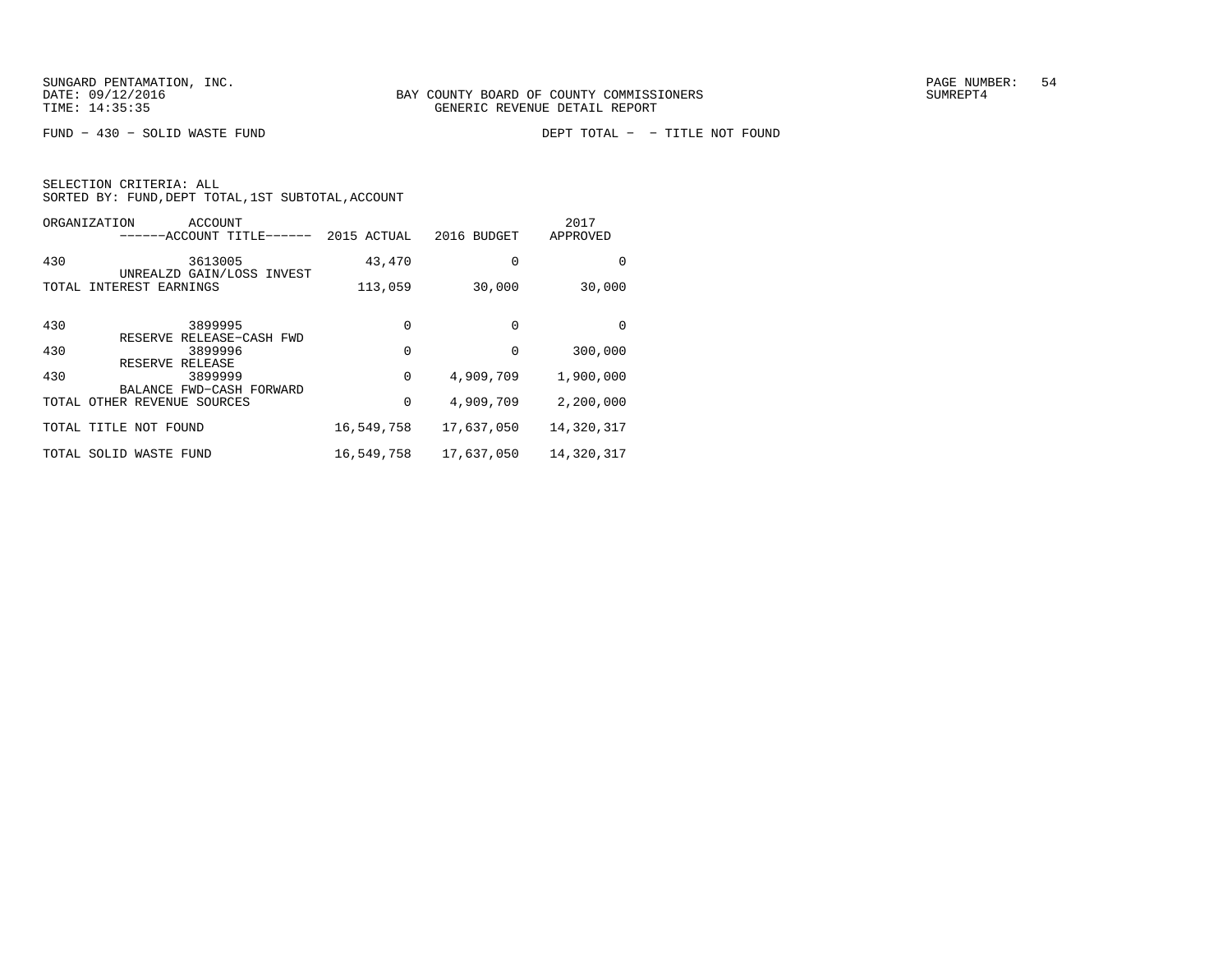| ORGANIZATION | <b>ACCOUNT</b><br>------ACCOUNT TITLE------ 2015 ACTUAL           |          | 2016 BUDGET | 2017<br>APPROVED |
|--------------|-------------------------------------------------------------------|----------|-------------|------------------|
| 440          | 3210001                                                           | 19,875   | 25,650      | 20,000           |
| 440          | LICENSES-PROF/OCCUPATIONL<br>3220001                              | 894,477  | 855,000     | 855,000          |
| 440          | BUILDING PERMITS<br>3220020<br>BLDG INSPECTION-PCB                | 35,684   | $\Omega$    | $\Omega$         |
| 440          | 3220021<br>BLDG INSPECTION-LYNN HVN                               | 0        | 12,350      | 12,350           |
| 440          | 3290015<br><b>BEACH PERMITS</b>                                   | $\Omega$ | $\Omega$    | $\Omega$         |
| 440          | 3290017                                                           | $\Omega$ | $\Omega$    | $\Omega$         |
|              | PLAN/SITE REVIEW FEE<br>TOTAL LICENSES AND PERMITS                | 950,036  | 893,000     | 887,350          |
| 440          | 3413000                                                           | 10,139   | 9,500       | 9,500            |
| 440          | CHRGS ADMIN FEES<br>3425005                                       | 18,206   | 19,000      | 19,000           |
| 440          | FEES-FIRE INSPECTIONS<br>3429019                                  | 21,078   | 11,400      | 11,400           |
| 440          | CHRG FOR SRV-PLAN REV PCB<br>3429020                              | 0        | 3,800       | 3,800            |
| 440          | CHRG FOR SRV-PLAN REV-L H<br>3490001                              | 10,070   | $\mathbf 0$ | $\Omega$         |
|              | OTHER CHARGES FOR SERVICE<br>TOTAL CHARGES FOR SERVICES           | 59,492   | 43,700      | 43,700           |
| 440          | 3540005                                                           | 150      | 1,140       | 1,140            |
|              | FINES-CODE ENFORCEMENT<br>TOTAL FINES & FORFEITS                  | 150      | 1,140       | 1,140            |
| 440          | 3640010                                                           | 11,000   | $\mathbf 0$ | 0                |
| 440          | SALE OF FIXED ASSETS<br>3699001                                   | 20,299   | $\Omega$    | $\Omega$         |
| 440          | OTHER MISC REVENUE<br>3699012                                     | 8,244    | $\Omega$    | $\Omega$         |
| 440          | INSURANCE PROCEEDS<br>3699022                                     | 4,233    | 2,000       | 2,000            |
|              | DPR SURCHARGE RETAINED<br>TOTAL MISCELLANEOUS REVENUE             | 43,776   | 2,000       | 2,000            |
| 440          | 3611100                                                           | 22,042   | 10,000      | 10,000           |
| 440          | INTEREST-POOL<br>3611120                                          | 18,580   | 6,000       | 37,210           |
| 440          | INTEREST-NOTES RECEIVABLE<br>3613005<br>UNREALZD GAIN/LOSS INVEST | 12,922   | 0           | 0                |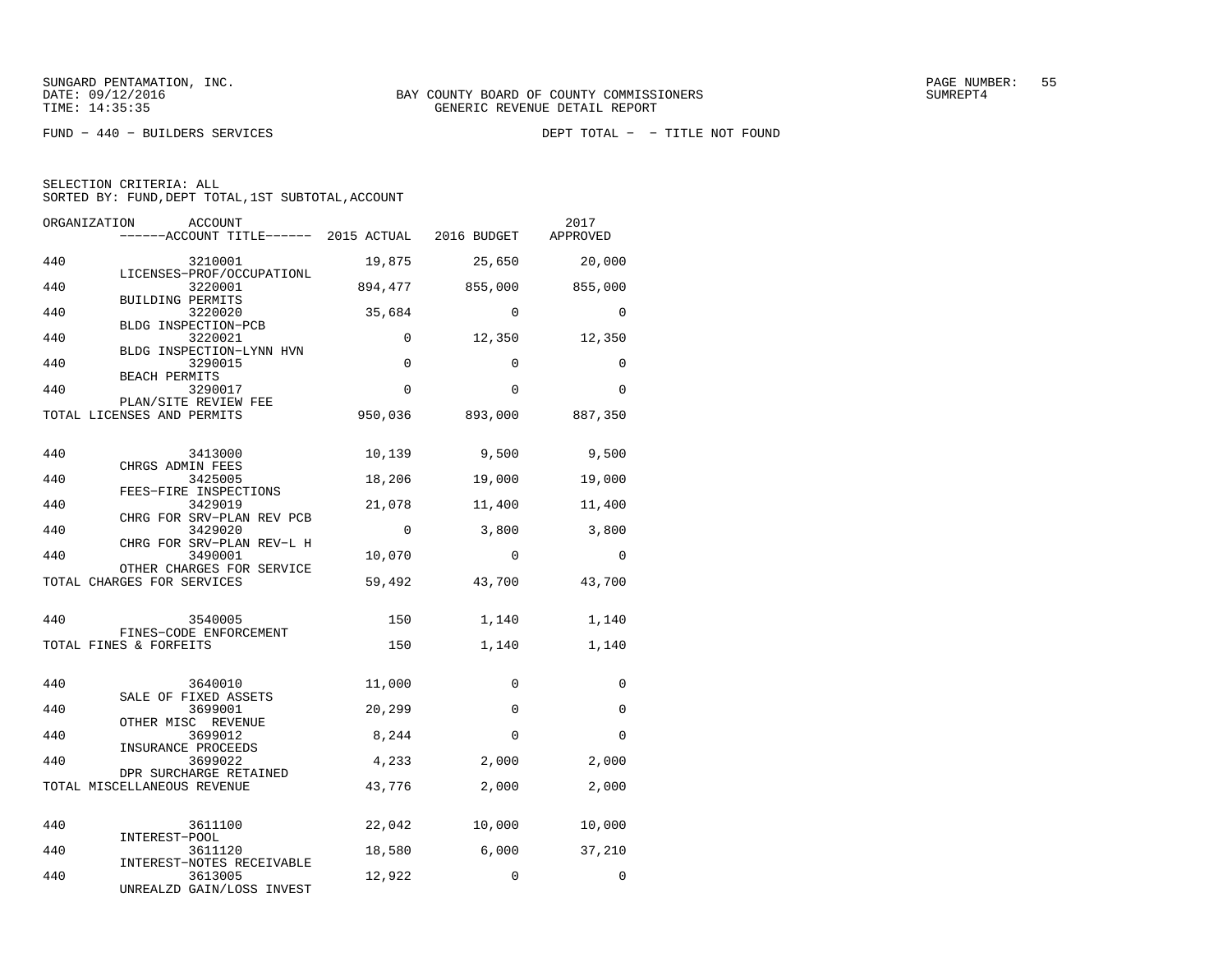FUND − 440 − BUILDERS SERVICES DEPT TOTAL − − TITLE NOT FOUND

| ORGANIZATION<br>ACCOUNT<br>-ACCOUNT TITLE-<br>$- - - - -$                | 2015 ACTUAL | 2016 BUDGET  | 2017<br>APPROVED |
|--------------------------------------------------------------------------|-------------|--------------|------------------|
| TOTAL INTEREST EARNINGS                                                  | 53,544      | 16,000       | 47,210           |
| 440<br>3810001<br>TRNSF FRM GENERAL FD(001)                              | $\Omega$    | 0            | $\Omega$         |
| 440<br>3810401                                                           | $\Omega$    | <sup>0</sup> | $\Omega$         |
| TRNSF FRM WATER SYS (401)<br>440<br>3810501<br>TRNSF FRM INTRNL SVC(501) | $\Omega$    | <sup>0</sup> | $\Omega$         |
| 440<br>3899999                                                           | $\Omega$    | 4,000,000    | 3,800,000        |
| BALANCE FWD-CASH FORWARD<br>TOTAL OTHER REVENUE SOURCES                  | 0           | 4,000,000    | 3,800,000        |
| TOTAL TITLE NOT FOUND                                                    | 1,106,998   | 4,955,840    | 4,781,400        |
| TOTAL BUILDERS<br>SERVICES                                               | 1,106,998   | 4,955,840    | 4,781,400        |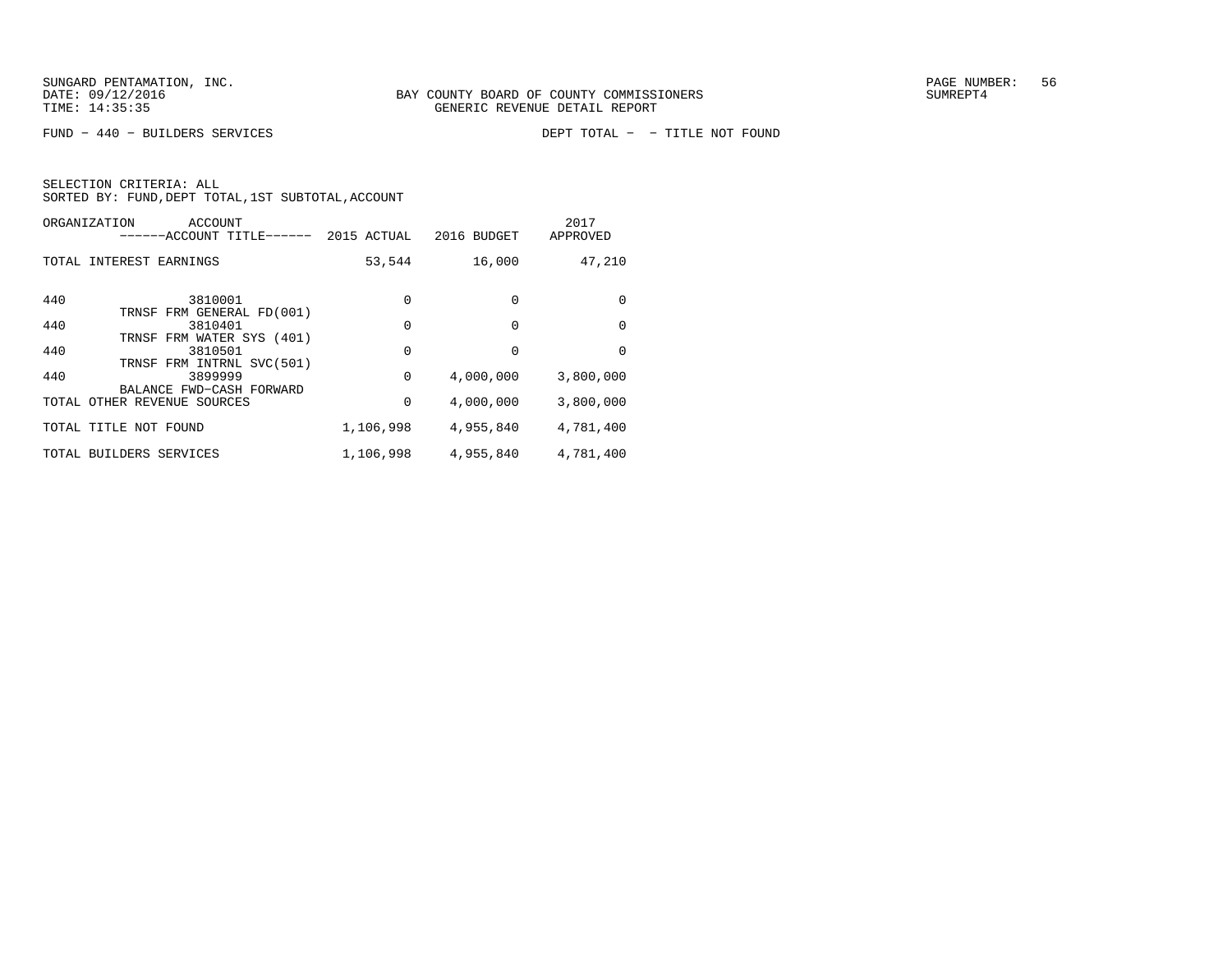FUND − 450 − EMERG MEDICAL SVCS DEPT TOTAL − − TITLE NOT FOUND

| ORGANIZATION<br><b>ACCOUNT</b><br>------ACCOUNT TITLE------ 2015 ACTUAL |           | 2016 BUDGET                   | 2017<br>APPROVED |
|-------------------------------------------------------------------------|-----------|-------------------------------|------------------|
| 450<br>3340001                                                          | 3,812     | $\Omega$                      | $\Omega$         |
| STATE GRANTS<br>450<br>3342007                                          | 0         | 30,925                        | 0                |
| ST GRANT-EMERGENCY MANGMT<br>TOTAL INTERGOVERNMENTAL REVENUE            | 3,812     | 30,925                        | $\Omega$         |
| 450<br>3412001                                                          |           | 6,830,644 6,792,288           | 6,792,288        |
| CHRGS FOR SERVICE<br>450<br>3426001<br>CHRG FOR SRV-EMS                 | 29,544    | 28,689                        | 28,689           |
| 450<br>3426005<br>CHRG FOR SRV-DEBT COLLECT                             | 9,232     | 0                             | 5,000            |
| 450<br>3490001<br>OTHER CHARGES FOR SERVICE                             | $\Omega$  | 1,500                         | 1,500            |
| TOTAL CHARGES FOR SERVICES                                              |           | 6,869,419 6,822,477 6,827,477 |                  |
| 450<br>3640010                                                          | 500       | $\Omega$                      | 0                |
| SALE OF FIXED ASSETS<br>450<br>3660007                                  | 0         | 157,480                       | 0                |
| CONTRIB-OTHER GOVT UNITS<br>450<br>3699001                              | 60        | 402                           | $\mathbf 0$      |
| OTHER MISC REVENUE<br>450<br>3699012<br>INSURANCE PROCEEDS              | 1,175     | $\Omega$                      | $\Omega$         |
| TOTAL MISCELLANEOUS REVENUE                                             | 1,736     | 157,882                       | 0                |
| 450<br>3611100                                                          | 1,070     | 1,315                         | 1,000            |
| INTEREST-POOL<br>450<br>3613005                                         | 582       | $\Omega$                      | $\Omega$         |
| UNREALZD GAIN/LOSS INVEST<br>TOTAL INTEREST EARNINGS                    | 1,652     | 1,315                         | 1,000            |
| 450<br>3840005                                                          | 0         | $\Omega$                      | $\Omega$         |
| <b>LOAN PROCEEDS</b><br>450<br>3899999                                  | 0         | 700,000                       | 814,462          |
| BALANCE FWD-CASH FORWARD<br>TOTAL OTHER REVENUE SOURCES                 | $\Omega$  | 700,000                       | 814,462          |
| TOTAL TITLE NOT FOUND                                                   | 6,876,619 | 7,712,599                     | 7,642,939        |
| TOTAL EMERG MEDICAL SVCS                                                | 6,876,619 | 7,712,599                     | 7,642,939        |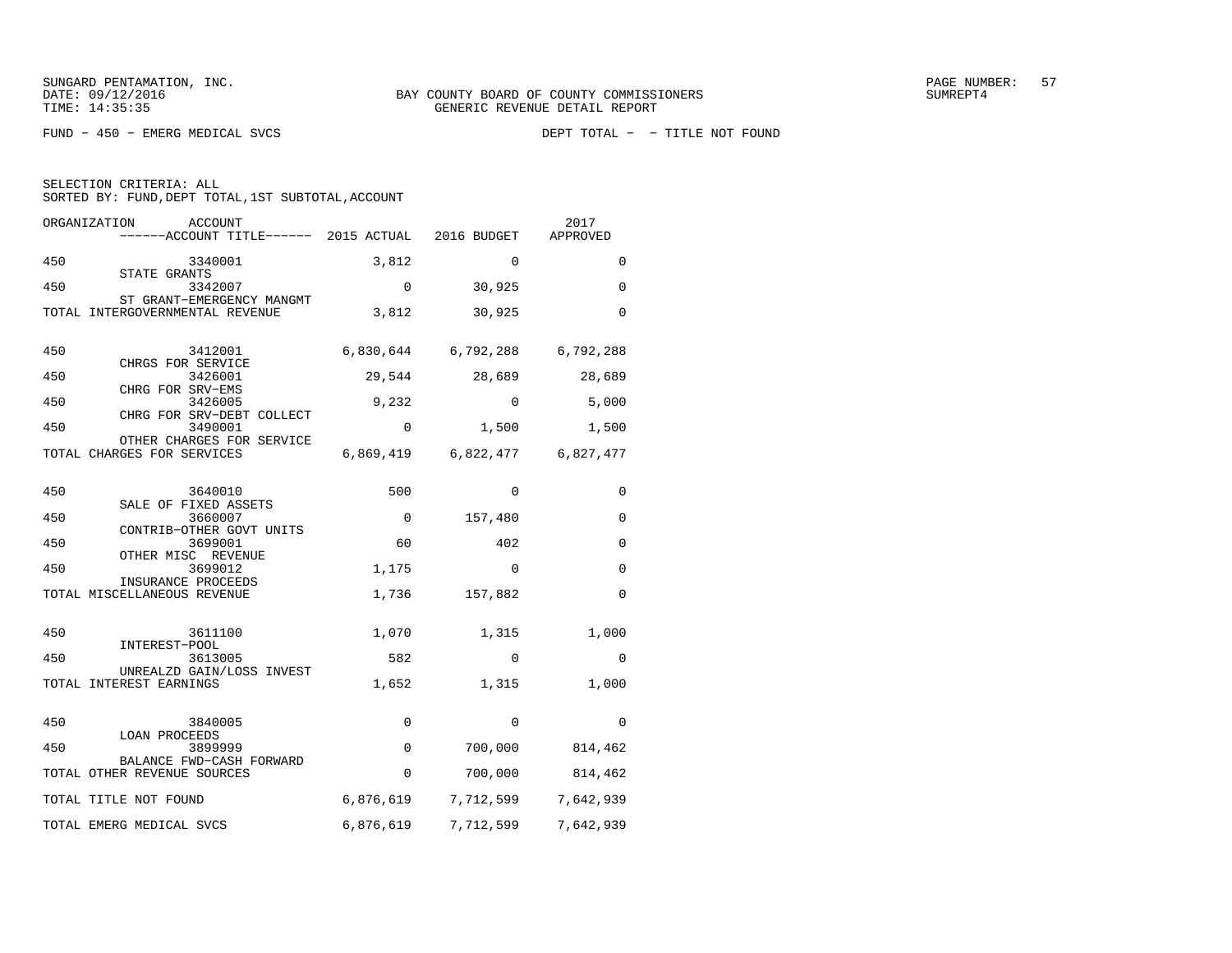FUND − 501 − INTERNAL SERVICE FUND DEPT TOTAL − − TITLE NOT FOUND

SELECTION CRITERIA: ALL

| ORGANIZATION | ACCOUNT                                                       |             |                 | 2017<br>APPROVED |
|--------------|---------------------------------------------------------------|-------------|-----------------|------------------|
| 501          | 3412005                                                       | 931,172     | 1,112,400       | 949,297          |
| 501          | SALE OF GAS-DEPARTMENTS<br>3412010                            | 1,298,258   | 2,016,000       | 1,392,587        |
| 501          | SALE OF GAS-OUTSIDE AGNY<br>3412015                           | $\Omega$    | $\Omega$        | $\Omega$         |
| 501          | SALE OF PARTS-DEPARTMENTS<br>3412020                          | 356,410     | 361,530 287,561 |                  |
| 501          | CHRGS FOR SRV-PURCHASING<br>3412025                           | $\Omega$    | 800             | 0                |
| 501          | OTHER INTERNAL SERVICES<br>3412030                            | $\Omega$    | $\Omega$        | $\Omega$         |
| 501          | CHRGS FOR SRV-MECH MAINT<br>3412035                           | 1,242,857   | 1,743,965       | 1,764,583        |
| 501          | CHRGS FOR SRV-FACILITY MN<br>3412040<br>CHRGS FOR SRV-POSTAGE | 9,010       | 8,350           | 10,000           |
| 501          | 3412550<br>CHRGS FOR SRV-LAB                                  | $\mathbf 0$ | 0               | $\mathbf 0$      |
| 501          | 3412553<br>LAB CHRGS-TRANSPORTATION                           | $\mathbf 0$ | 0               | 0                |
| 501          | 3412555<br>LAB CHRGS-WATER SYSTEM                             | $\mathbf 0$ | $\Omega$        | 0                |
| 501          | 3412557<br>LAB CHRGS-RETAIL WTR/WW                            | $\Omega$    | $\Omega$        | $\mathbf 0$      |
| 501          | 3412560<br>LAB CHRGS-AWT                                      | $\mathbf 0$ | $\Omega$        | $\mathbf 0$      |
| 501          | 3412565<br>LAB CHRGS-SOLID WASTE                              | $\Omega$    | $\Omega$        | $\Omega$         |
| 501          | 3412570<br>LAB CHRGS-INDUSTRIAL WSTE                          | $\mathbf 0$ | 0               | 0                |
| 501          | 3412580<br>LAB CHRGS-GENERAL FUND                             | $\mathbf 0$ | 0               | $\Omega$         |
| 501          | 3412599<br>LAB CHRGS-OUTSIDE USERS                            | $\Omega$    | $\Omega$        | $\Omega$         |
| 501          | 3413001<br>CHRGS UTILITY ADMIN                                | 0           | $\Omega$        | 0                |
| 501          | 3419002<br>COPIES                                             | 9           | $\Omega$        | $\Omega$         |
|              | TOTAL CHARGES FOR SERVICES                                    | 3,837,715   | 5,243,045       | 4,404,028        |
| 501          | 3640010                                                       | 1,355       | 0               | 0                |
| 501          | SALE OF FIXED ASSETS<br>3659010                               | $\Omega$    | $\Omega$        | $\Omega$         |
| 501          | SALE OF SURPLUS OR SCRAP<br>3699001                           | 1,673       | $\mathbf{0}$    | $\Omega$         |
| 501          | OTHER MISC REVENUE<br>3699012                                 | 0           | $\Omega$        | 0                |
|              | INSURANCE PROCEEDS<br>TOTAL MISCELLANEOUS REVENUE             | 3,028       | $\mathbf 0$     | 0                |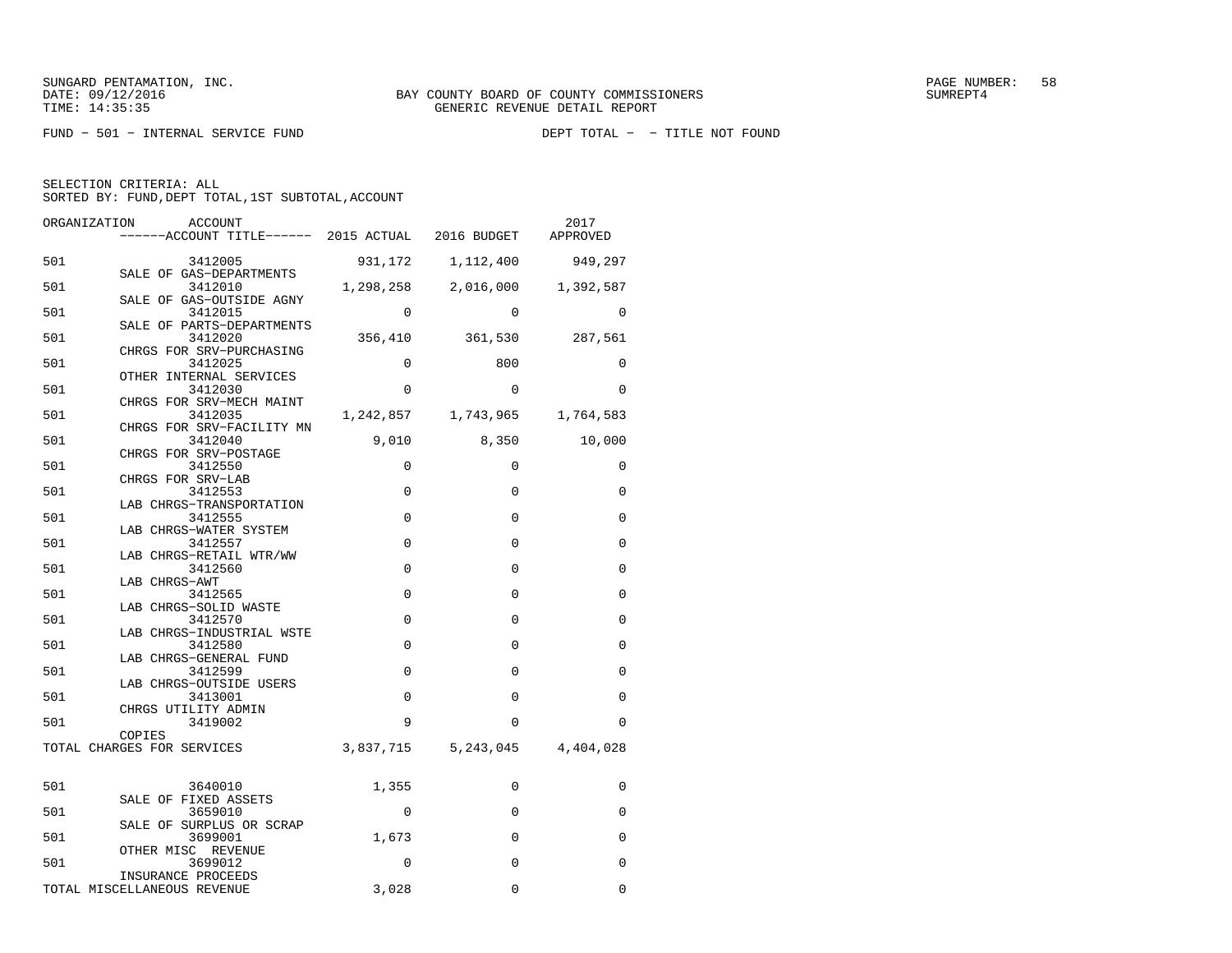FUND − 501 − INTERNAL SERVICE FUND DEPT TOTAL − − TITLE NOT FOUND

|       | ORGANIZATION<br><b>ACCOUNT</b><br>------ACCOUNT TITLE------ | 2015 ACTUAL | 2016 BUDGET | 2017<br>APPROVED |
|-------|-------------------------------------------------------------|-------------|-------------|------------------|
| 501   | 3611100                                                     | $-1,105$    | $\Omega$    | $\Omega$         |
| 501   | INTEREST-POOL<br>3613005                                    | $-360$      | $\Omega$    | $\Omega$         |
|       | UNREALZD GAIN/LOSS INVEST<br>TOTAL INTEREST EARNINGS        | $-1,465$    | $\Omega$    | $\Omega$         |
| 501   | 3810001                                                     | $\Omega$    | $\Omega$    | $\Omega$         |
| 501   | TRNSF FRM GENERAL FD(001)<br>3899999                        | $\Omega$    | $\Omega$    | 170,787          |
|       | BALANCE FWD-CASH FORWARD<br>TOTAL OTHER REVENUE SOURCES     | 0           | $\Omega$    | 170,787          |
|       | TOTAL TITLE NOT FOUND                                       | 3,839,278   | 5,243,045   | 4,574,815        |
| TOTAL | INTERNAL SERVICE FUND                                       | 3,839,278   | 5, 243, 045 | 4,574,815        |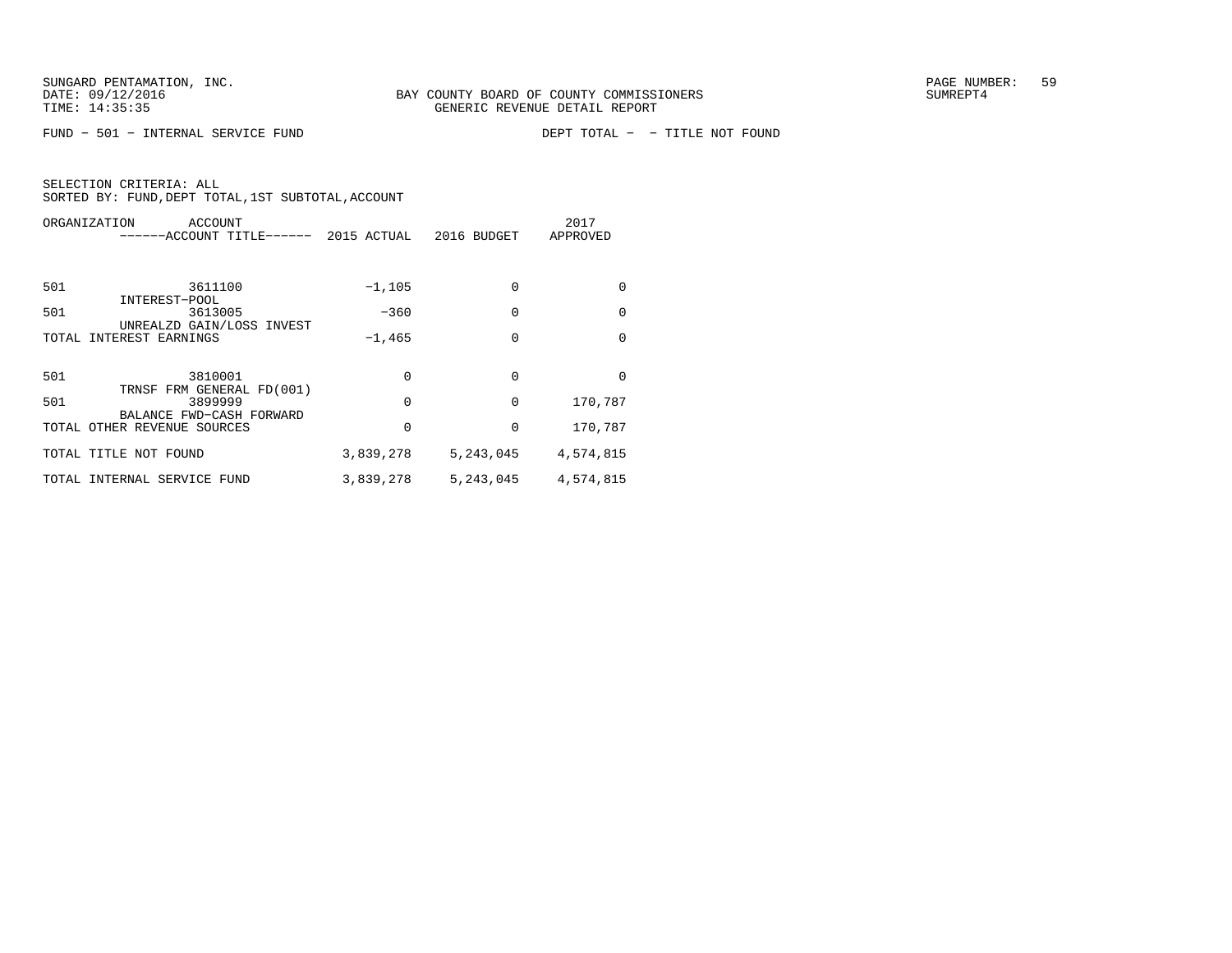FUND − 505 − WORKERS COMPENSATION DEPT TOTAL − − TITLE NOT FOUND

SELECTION CRITERIA: ALL

| ORGANIZATION<br><b>ACCOUNT</b>                          |             |                             | 2017<br>APPROVED        |
|---------------------------------------------------------|-------------|-----------------------------|-------------------------|
| 505<br>3412055<br>CHRGS FOR SRV-WORK COMP               |             | 707,754 1,194,381 1,194,381 |                         |
| TOTAL CHARGES FOR SERVICES                              | 707,754     |                             | 1, 194, 381 1, 194, 381 |
| 505<br>3640010<br>SALE OF FIXED ASSETS                  | $\mathbf 0$ | $\mathbf 0$                 | $\mathbf 0$             |
| 505<br>3699001<br>OTHER MISC REVENUE                    | $\Omega$    | $\Omega$                    | $\Omega$                |
| 505<br>3699004<br>REFUND PRIOR YR EXPENSE               | $\Omega$    | $\Omega$                    | $\Omega$                |
| TOTAL MISCELLANEOUS REVENUE                             | $\Omega$    | $\Omega$                    | $\Omega$                |
| 505<br>3611100<br>INTEREST-POOL                         | 27,352      | 10,000                      | 10,000                  |
| 505<br>3613005                                          | 15,213      | 0                           | $\Omega$                |
| UNREALZD GAIN/LOSS INVEST<br>TOTAL INTEREST EARNINGS    | 42,564      | 10,000                      | 10,000                  |
| 505<br>3810001                                          | $\mathbf 0$ | $\Omega$                    | $\Omega$                |
| TRNSF FRM GENERAL FD(001)<br>505<br>3899996             | $\Omega$    | $\Omega$                    | $\Omega$                |
| RESERVE RELEASE<br>505<br>3899999                       | $\mathbf 0$ | $\Omega$                    | $\mathbf 0$             |
| BALANCE FWD-CASH FORWARD<br>TOTAL OTHER REVENUE SOURCES | $\Omega$    | $\Omega$                    | $\Omega$                |
| TOTAL TITLE NOT FOUND                                   | 750,318     |                             | 1,204,381 1,204,381     |
| TOTAL WORKERS COMPENSATION                              | 750,318     | 1,204,381                   | 1,204,381               |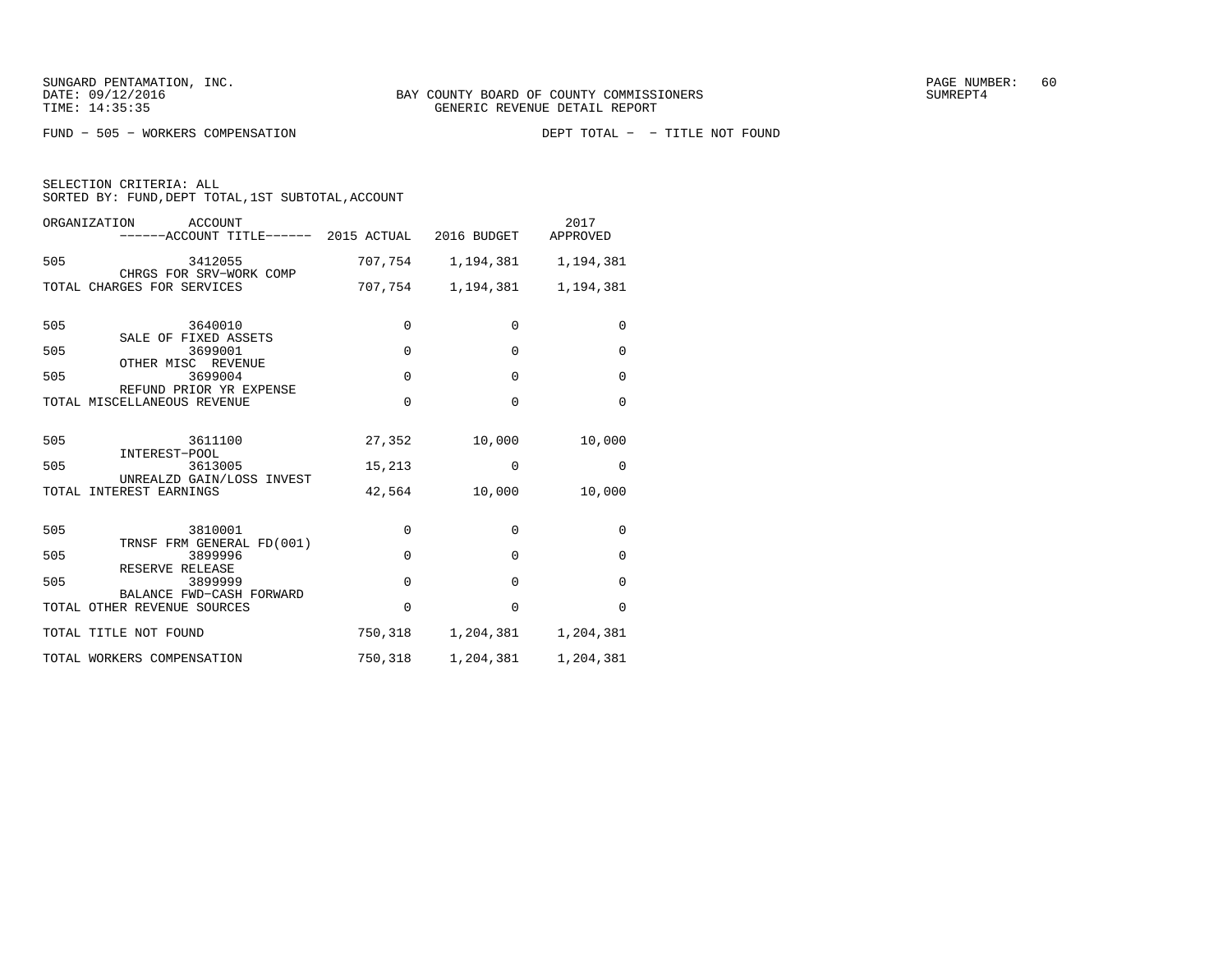| SELECTION CRITERIA: ALL |  |                                                    |  |
|-------------------------|--|----------------------------------------------------|--|
|                         |  | SORTED BY: FUND, DEPT TOTAL, 1ST SUBTOTAL, ACCOUNT |  |

|     | ORGANIZATION<br>ACCOUNT<br>------ACCOUNT TITLE------ 2015 ACTUAL 2016 BUDGET |             |                               | 2017<br>APPROVED |
|-----|------------------------------------------------------------------------------|-------------|-------------------------------|------------------|
| 506 | 3412045                                                                      |             | 2,614,875 3,420,573 3,087,560 |                  |
| 506 | CHRGS FOR SRV-INSUR TRUST<br>3412050                                         | 30,410      | 5,413                         | 4,931            |
|     | CHRGS FOR SRV-INSR OTHERS<br>TOTAL CHARGES FOR SERVICES                      |             | 2,645,285 3,425,986 3,092,491 |                  |
| 506 | 3660001<br>CONTRIBUTIONS-PRIVATE SRC                                         | $\mathbf 0$ | $\Omega$                      | 0                |
| 506 | 3699001                                                                      | $\mathbf 0$ | $\Omega$                      | $\mathbf 0$      |
| 506 | OTHER MISC REVENUE<br>3699012                                                | $\Omega$    | $\Omega$                      | $\mathbf 0$      |
|     | INSURANCE PROCEEDS<br>TOTAL MISCELLANEOUS REVENUE                            | $\Omega$    | $\Omega$                      | $\mathbf 0$      |
| 506 | 3611100<br>INTEREST-POOL                                                     | $-6$        | $\Omega$                      | $\mathbf 0$      |
| 506 | 3613005                                                                      | $-259$      | $\Omega$                      | $\mathbf 0$      |
|     | UNREALZD GAIN/LOSS INVEST<br>TOTAL INTEREST EARNINGS                         | $-265$      | $\Omega$                      | $\Omega$         |
| 506 | 3810001                                                                      | $\mathbf 0$ | $\Omega$                      | $\Omega$         |
| 506 | TRNSF FRM GENERAL FD(001)<br>3899996                                         | $\mathbf 0$ | $\Omega$                      | $\Omega$         |
| 506 | RESERVE RELEASE<br>3899999                                                   | $\Omega$    | $\Omega$                      | 47,890           |
|     | BALANCE FWD-CASH FORWARD<br>TOTAL OTHER REVENUE SOURCES                      | $\Omega$    | $\mathbf{0}$                  | 47,890           |
|     | TOTAL TITLE NOT FOUND                                                        |             | 2,645,021 3,425,986 3,140,381 |                  |
|     | TOTAL INSURANCE FUND                                                         | 2,645,021   | 3,425,986                     | 3,140,381        |